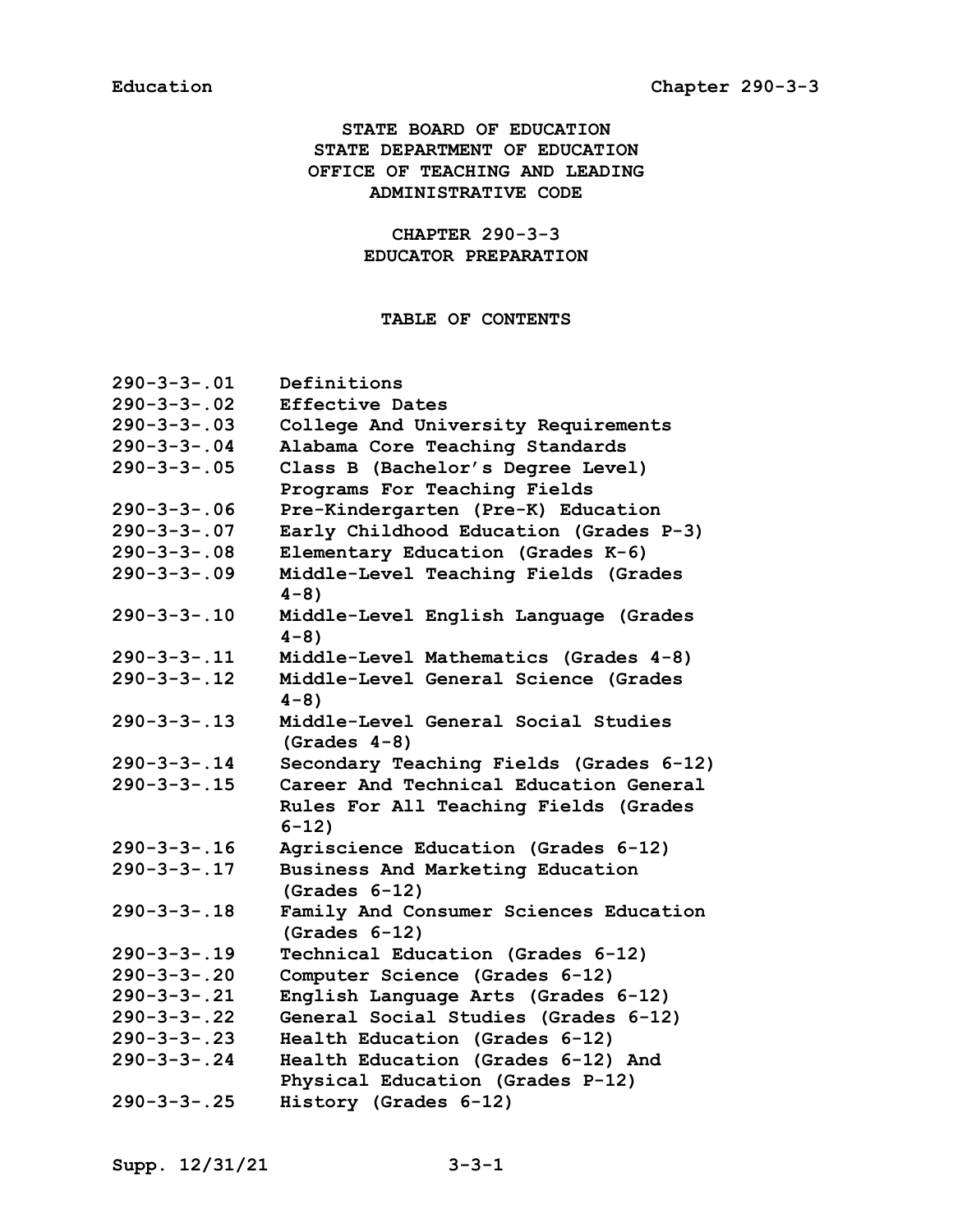| $290 - 3 - 3 - .26$ | Mathematics (Grades 6-12)               |
|---------------------|-----------------------------------------|
| $290 - 3 - 3 - .27$ | Science General Rules For All Teaching  |
|                     | Fields (Grades 6-12)                    |
| $290 - 3 - 3 - .28$ | General Science (Grades 6-12)           |
| $290 - 3 - 3 - .29$ | Biology (Grades 6-12)                   |
| $290 - 3 - 3 - .30$ | Chemistry (Grades 6-12)                 |
| $290 - 3 - 3 - .31$ | Physics (Grades 6-12)                   |
| $290 - 3 - 3 - .32$ | World Languages (Grades 6-12)           |
| $290 - 3 - 3 - .33$ | Pre-School Through Grade 12 Teaching    |
|                     | Fields                                  |
| $290 - 3 - 3 - .34$ | Dance (Grades P-12)                     |
| $290 - 3 - 3 - .35$ | Music - Choral And Instrumental (Grades |
|                     | $P-12)$                                 |
| $290 - 3 - 3 - .36$ | Physical Education (Grades P-12)        |
| $290 - 3 - 3 - .37$ | Special Education                       |
| $290 - 3 - 3 - .38$ | Theatre (Grades P-12)                   |
| $290 - 3 - 3 - .39$ | Visual Arts (Grades P-12)               |
| $290 - 3 - 3 - .40$ | World Languages (Grades P-12)           |
| $290 - 3 - 3 - .41$ | Class A (Master's Degree Level)         |
|                     | Programs For Teaching Fields            |
| $290 - 3 - 3 - .42$ | Alternative Class A Programs For        |
|                     | <b>Teaching Fields</b>                  |
| $290 - 3 - 3 - .43$ | English For Speakers Of Other Languages |
|                     | (ESOL, Grades P-12)                     |
| $290 - 3 - 3 - .44$ | Gifted (Grades P-12)                    |
| $290 - 3 - 3 - .45$ | Reading Specialist (Grades P-12)        |
| $290 - 3 - 3 - .46$ | Class A (Master's Degree Level)         |
|                     | Programs For Areas Of Instructional     |
|                     | Support Personnel Except                |
|                     | Speech-Language Pathology And           |
|                     | Instructional Leadership                |
| $290 - 3 - 3 - .47$ | Instructional Leadership (Grades P-12)  |
| $290 - 3 - 3 - .48$ | Library Media (Grades P-12)             |
| $290 - 3 - 3 - .49$ | School Counseling (Grades P-12)         |
| $290 - 3 - 3 - .50$ | School Psychometry (Grades P-12)        |
| $290 - 3 - 3 - .51$ | Speech-Language Pathology (Grades P-12) |
| $290 - 3 - 3 - .52$ | Sport Management (Grades P-12)          |
| $290 - 3 - 3 - .53$ | Class AA (Education Specialist Level)   |
|                     | Programs For Teaching Fields            |
| $290 - 3 - 3 - .54$ | Teacher Leader (Grades P-12)            |
| $290 - 3 - 3 - .55$ | Class AA (Education Specialist Level)   |
|                     | Programs For Areas Of Instructional     |
|                     | Support Other Than Instructional        |
|                     | Leadership                              |
| $290 - 3 - 3 - .56$ | Instructional Leadership (Grades P-12)  |
| $290 - 3 - 3 - .57$ | School Psychology (Grades P-12)         |
| $290 - 3 - 3 - .58$ | Innovative Programs                     |
|                     |                                         |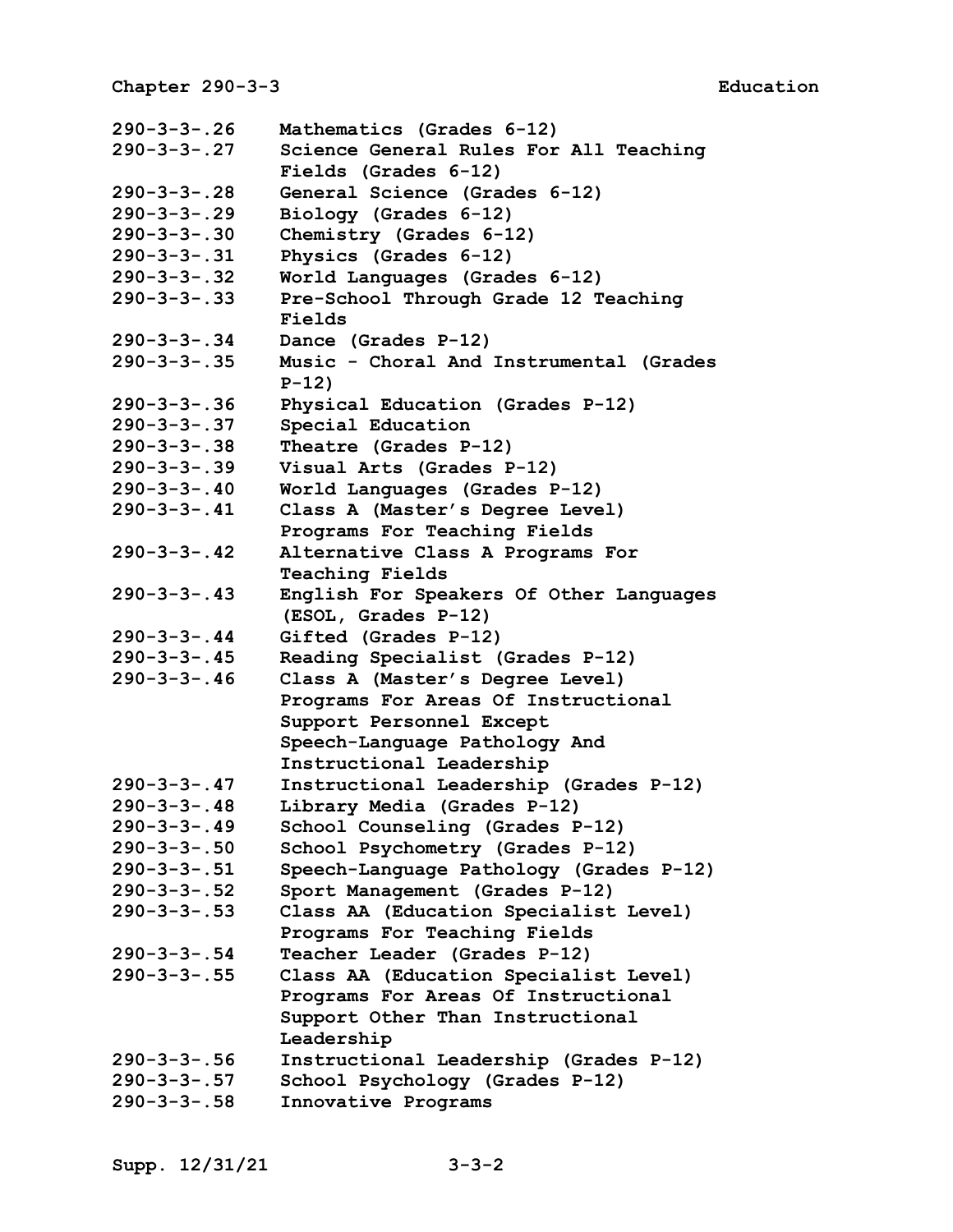**290-3-3-.59 Alabama State Department Of Education**

**290-3-3-.01 Definitions.** Other terms related to the preparation and certification of educators are provided in the current Educator Certification Chapter of the *Alabama Administrative Code.* 

(1) **30/18 and 4 x 12.** Class B programs require a teaching field, including at least 30 semester hours of credit with at least 18 semester hours of upper-division credit. Additional information is provided in Rule 290-3-3-.01(54). Some Class B programs also require 12 semester hours of general studies credit in each of four disciplines: English language arts, mathematics, science and social studies.

(2) **Academic Major.** The specialized area of study in a discipline. For the purpose of program approval, the major must require a minimum of 30 semester hours of credit with at least 18 semester hours of upper-division credit. A college or university may choose to require the courses in the comparable Arts and Science type major or may require any combination of courses in the teaching field. This requirement applies to all certification age or grade spans: Pre-kindergarten (birth to age 4), early childhood (P-3), elementary (K-6), middle level (4-8) secondary (6-12), and all grades (P-12).

(3) **Alabama Educator Certification Assessment Program (AECAP)**. The statewide testing program required by the Alabama State Board of Education. Electronic score reports must be submitted directly from the testing service to the Alabama State Department of Education. Applicants must meet the requirements in effect at the time an application is received in the Alabama State Department of Education. Specific information regarding current test and score requirements for all areas of certification may be found in the Educator Assessment Policies Manual A and the Educator Assessment Policies Manual B. These manuals are located on the Alabama State Department of Education web page. Additional information is provided in the current Educator Certification Chapter of the *Alabama Administrative Code*.

(a) Three Basic Skills Assessments in Reading, Writing, and Mathematics. ACT WorkKeys was the testing vendor for the Basic Skills Assessment from 2003 until 2017. The ACT WorkKeys Basic Skills Assessment underwent one major change during this timeframe in 2012; however, due to the test being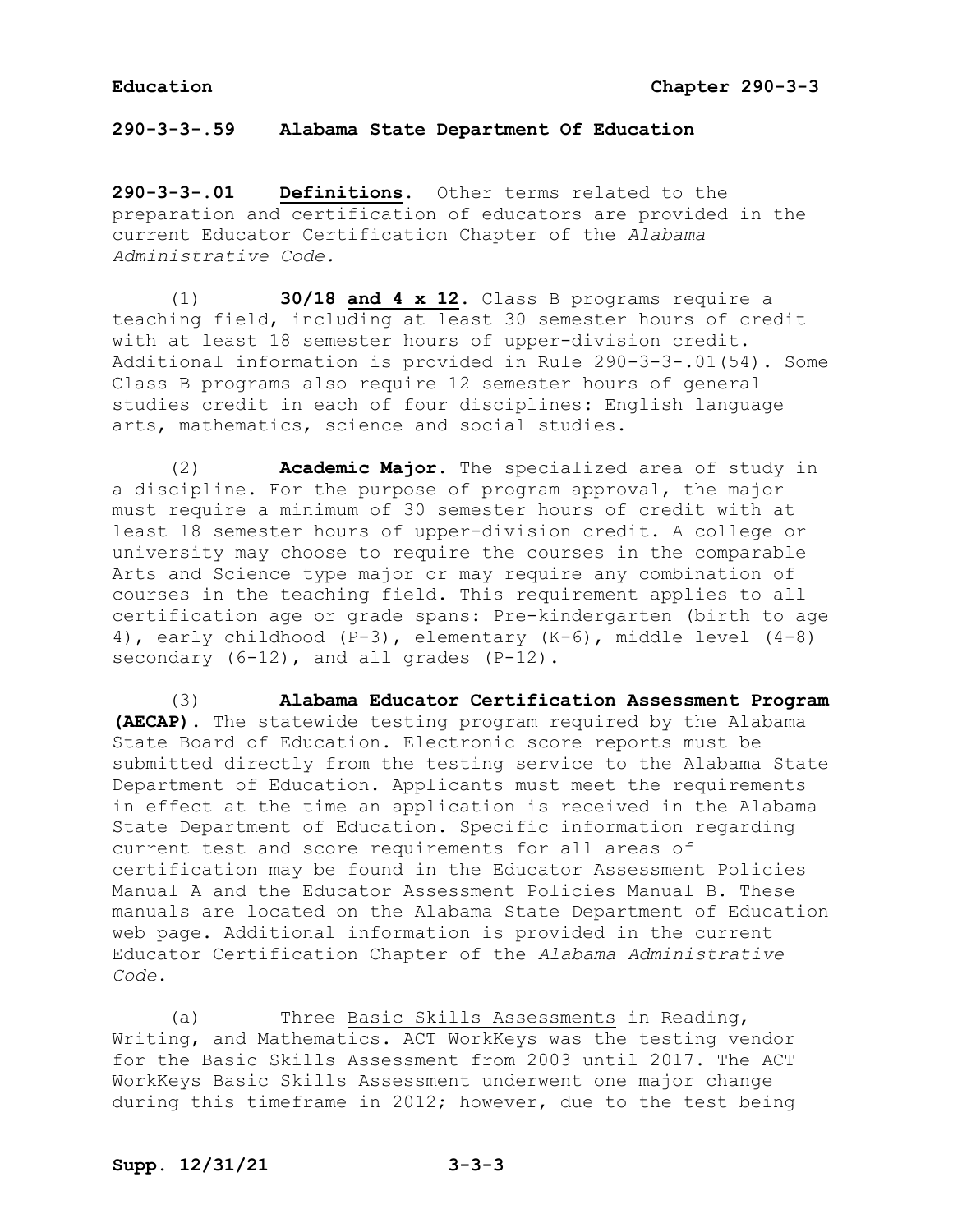offered by the same vendor, the ALSDE allowed a combination of the test issued under the Alabama Perspective Teacher Testing Program (2003-2012) and the test issued under the Alabama Educator Certification Testing Program (2012-2017). Beginning September 1, 2013, successful passage of the three basic skills assessments became a precondition for unconditional admission to a Class B program or an Alternative Class A program. On September 1, 2017, the Educational Testing Services (ETS) Praxis Core Academic Skills for Educators Tests replaced the ACT WorkKeys as the Basic Skills Assessment recognized in Alabama. Like the ACT WorkKeys, the Praxis Core also consists of three areas: Reading, Writing and Mathematics. All three areas must be passed to fulfill Basic Skills requirements. Effective April 17, 2019, Praxis Core was rescinded as a requirement for unconditional admission to an Alternative Class A program. Effective August 15, 2020, Praxis Core is no longer required for unconditional admission to a Class B program.

(b) Praxis Subject Assessments from ETS became effective April 14, 2005, as a precondition for initial certification in any teaching field or area of instructional support.

(c) Pedagogical Assessment: Praxis Principles of Learning and Teaching (PLT) assessments from ETS became effective September 1, 2013, as a precondition for initial certification in any teaching field. Effective September 1, 2018, for initial certification in a teaching field for which a handbook has been developed, the Educative Teacher Performance Assessment (edTPA) administered by Pearson will be the required pedagogical assessment. For areas where no edTPA handbook exists, PLT will still be the required Pedagogical Assessment.

(4) **Application for Certification.** Current, completed official forms and supporting documents, including documentation of compliance with the requirements of the Alabama Educator Certification Assessment Program (AECAP) as prescribed in Rule 290-3-3-.01(3), to substantiate a request for certification. Effective August 1, 2021, and thereafter, at a minimum, documentation must include the application form, application fee, and an official transcript verifying a conferred degree at the level for which certification is sought. An individual who completes an Alabama State-approved program must submit an application for Alabama certification within 60 calendar months of the program completion date. Additional information about the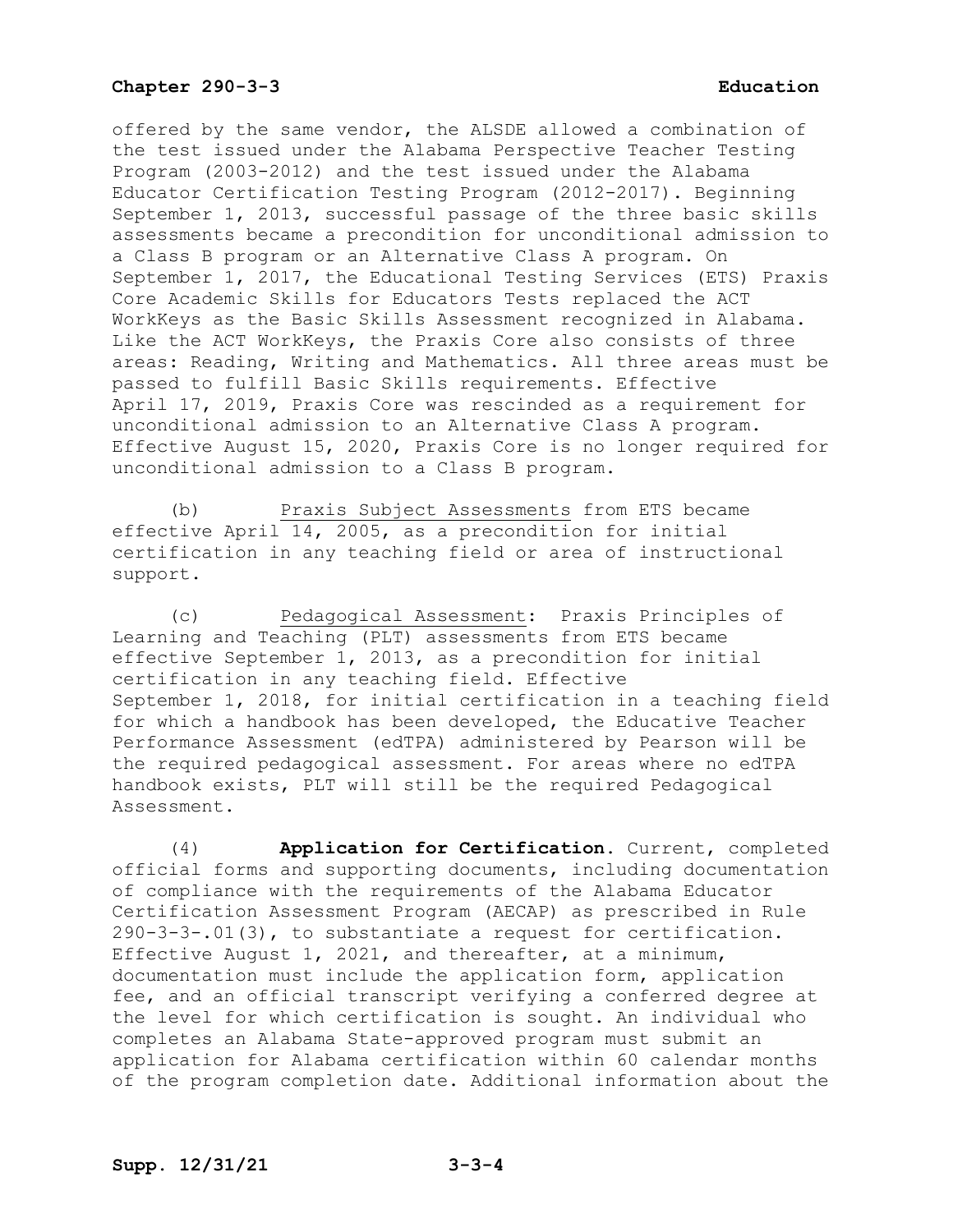time limit is provided in the current Educator Certification Chapter of the *Alabama Administrative Code.*

Approved Program. An educator preparation program at an institution of higher education that has been formally approved by the Alabama State Board of Education. All of the courses in an approved program shall be indicated on an Alabama State Department of Education form called a program checklist. A separate checklist must be submitted for each approved program, even if programs will be combined to result in a simultaneous recommendation for certification for two or more teaching fields and/or grade spans. Programs approved based on Alabama standards shall be designated as State-approved. Programs approved by any state other than Alabama shall be designated as state-approved.

(6) **Candidates.** Pre-service or in-service persons enrolled in higher education for the purpose of earning initial or advanced certification in a teaching field or area of instructional support or for professional development purposes. The term "students" is used in the Educator Preparation and Educator Certification Chapters of the *Alabama Administrative Code* in reference to persons enrolled in P-12 schools.

(7) **Certification.** Issuance of certificates to persons who have met the requirements of the Alabama State Board of Education.

(8) **Clinical Faculty.** P-12 school and higher education faculty responsible for instruction, supervision, and assessment of candidates during field experiences and clinical practice.

(9) **Clinical Practice.** An internship that provides candidates with an intensive and extensive culminating experience. Candidates are immersed in the learning community and are provided opportunities to develop and demonstrate competence in the professional roles for which they are preparing. Additional information is provided in the definitions for field experiences and internship in Rule 290-3-3-.01(20) and (28). Alabama uses the word internship in lieu of student teaching.

(10) **Cohort.** All of the prospective candidates deemed to meet requirements for unconditional admission to a Class B program during one of three time periods: fall semester, spring semester (including a period of time known by a title such as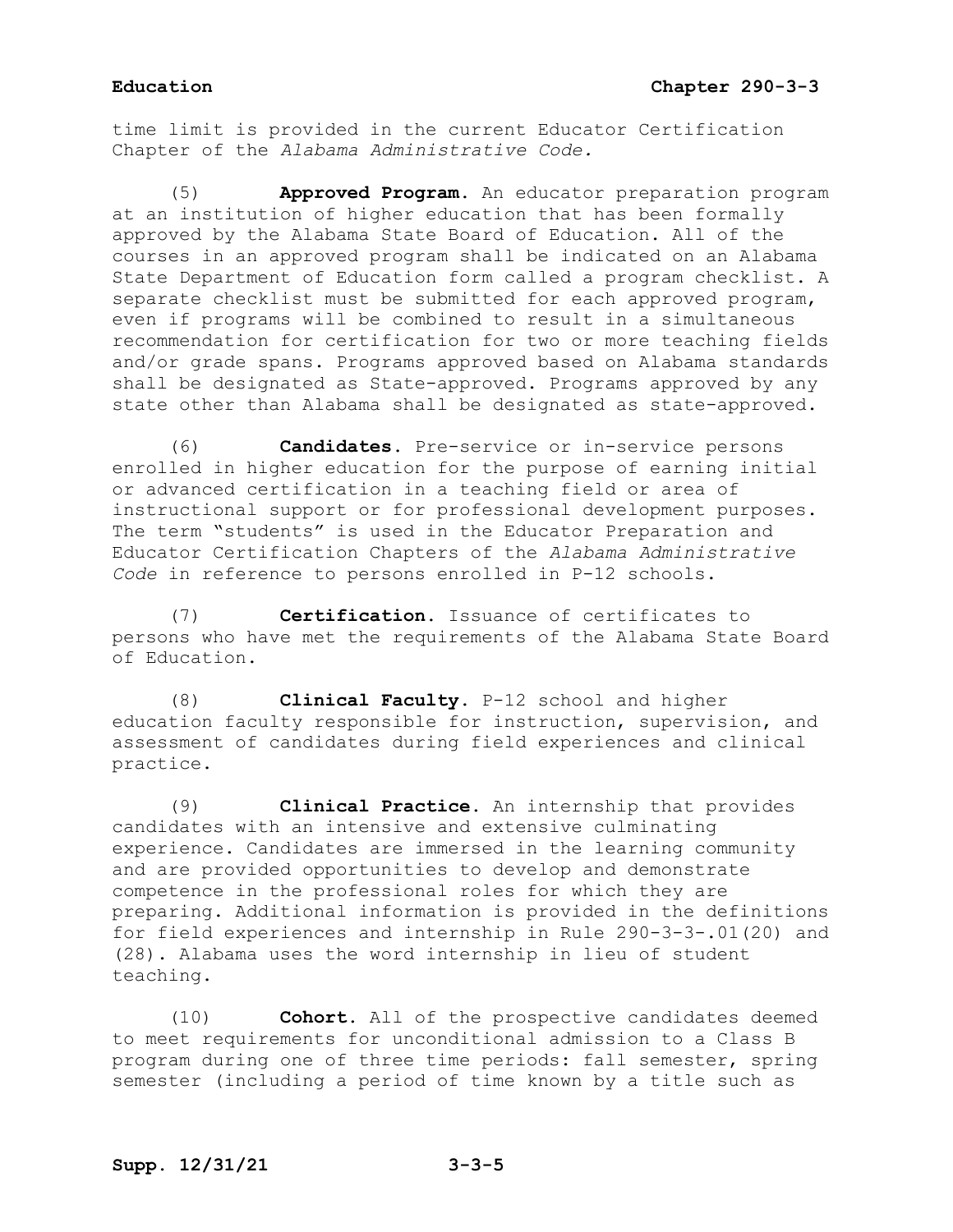"Jan term"), or summer term (including a period of time known by a title such as "May term").

(11) **Conceptual Framework.** An underlying structure developed cooperatively by an educator preparation provider (EPP) and its partners to give conceptual meanings through an articulated rationale to the EPP's operation, providing direction for programs, courses, teaching, candidate performance, faculty scholarship and service, assessment, and EPP accountability.

(12) **Continuous Improvement of Educator Preparation (CIEP).** CIEP is the process that Alabama uses to review teaching field and instructional support programs that are not submitted for review by a national Specialized Professional Association (SPA) or another national, discipline-specific accrediting association or organization, such as the National Association of Schools of Music (NASM). A program that is accredited by a SPA or another national, discipline specific accrediting association or organization is not required to respond to Alabama's program-specific standards.

(13) **Cooperating Teacher.** Information about the qualifications for P-12 clinical faculty is provided in Rule  $290-3-3-.03(6)(f)3.$ 

(14) **Council for the Accreditation of Educator Preparation (CAEP).** CAEP was created in 2013 to combine two separate, national non-discipline specific accrediting agencies for educator preparation, the National Council for Accreditation of Teacher Education (NCATE) and the Teacher Education Accreditation Council (TEAC).

(15) **Courses, Credits, and/or Programs Acceptable to Meet State-Approved Program Requirements.** Full information is provided in Rule 290-3-3-.03(6)(a).

(16) **Dispositions.** The commitments and professional ethics that influence behaviors toward students, families, colleagues, and communities and affect student learning, motivation, and development as well as the educator's own professional growth. Dispositions are guided by beliefs and attitudes related to values such as caring, fairness, honesty, and responsibility. For example, dispositions might include a belief that all students can learn, a vision of high and challenging standards, and/or a commitment to a safe and supportive learning environment.

# **Supp. 12/31/21 3-3-6**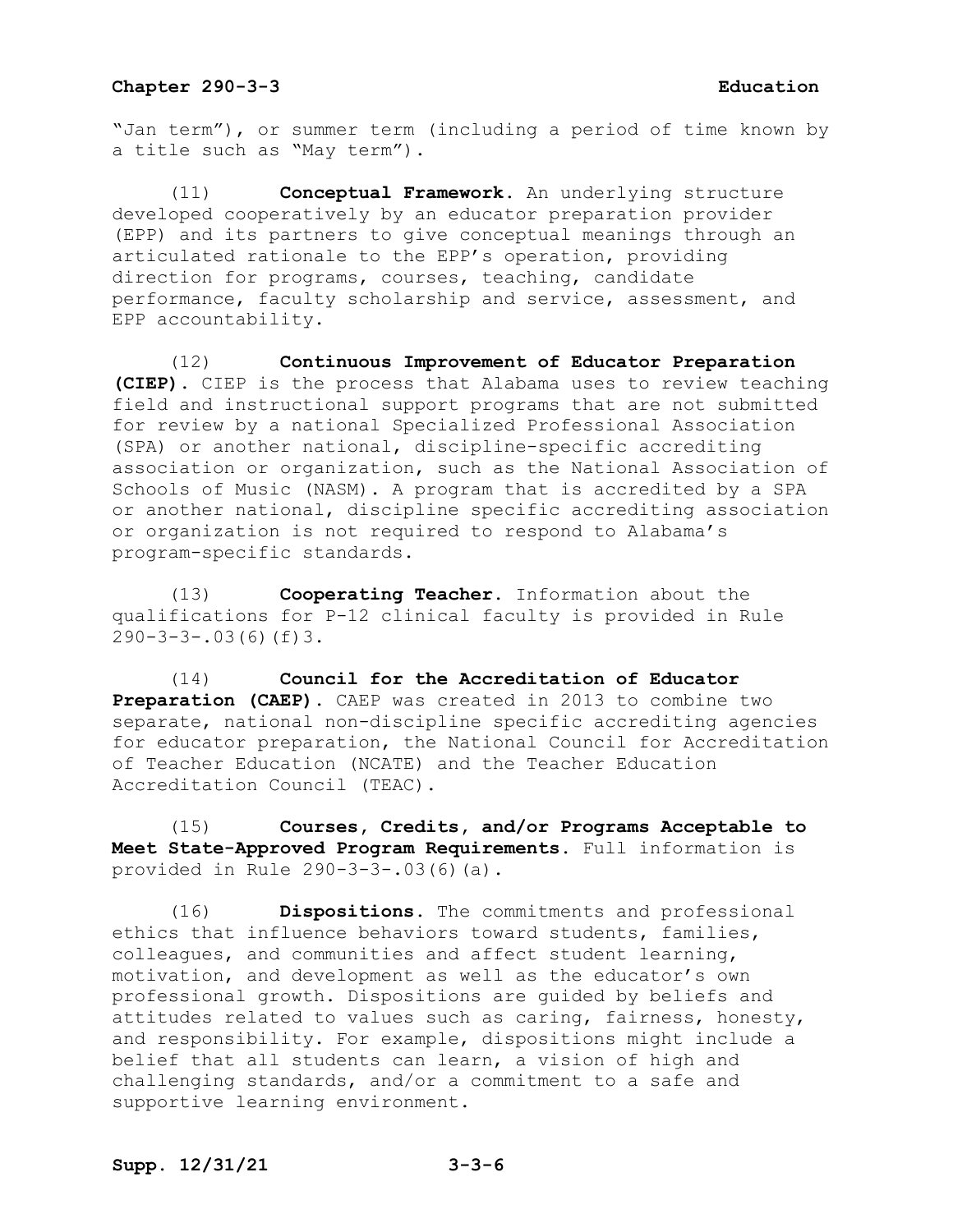(17) **Diversity.** Individual differences (e.g., personality, interests, learning modalities, and life experiences) and group differences (e.g., gender, race, ethnicity, ability, nationality, language, religion, political affiliation, and socio-economic background).

(18) **Educational Experience.** See the current Educator Certification Chapter, *Alabama Administrative Code*, 290-3-2, definition of Professional Educational Work Experience. Classroom teaching experience in Grades P-12 does not include time in instructional support positions (counselor, librarian, reading coach, administrator, etc.).

(19) **Educator Preparation Provider (EPP).** A term adopted by CAEP to replace the word "unit" (see definition 53) and to mean the entity responsible for the preparation of educators. The word "provider" may be used in lieu of educator preparation provider or EPP.

(20) **Field Experiences.** Prior to the internship, a variety of early and ongoing field-based contacts in diverse P-12 schools and other appropriate settings that are provided as a part of the instructional program available through observation, study of school situations, assisting in instruction, participation in professional development opportunities in the content area or specific to teaching in the content area, and supervised teaching that contribute to the understanding and competence of the candidate. Additional information is provided in the definition of clinical practice in Rule 290-3-3-.01(9) and in Rule 290-3-3-.03(6)(e)1.

(21) **Full-time Faculty.** Employees of a higher education institution with full-time assignments in educator preparation as instructors, professors, or administrators.

(22) **GPA** (Grade Point Average). In this chapter, all GPA requirements pertain to calculations on a four-point scale. Appropriate adjustments shall be made for other scales. GPAs may not be rounded. For example, a GPA of 2.74 cannot be rounded to 2.75. The official overall GPA is the GPA posted on the official transcript of the degree-granting institution that was used as the basis for granting the degree.

(23) **Highly Qualified Teacher (HQT).** When the federal No Child Left Behind Act (NCLB) was in place, Alabama used *The*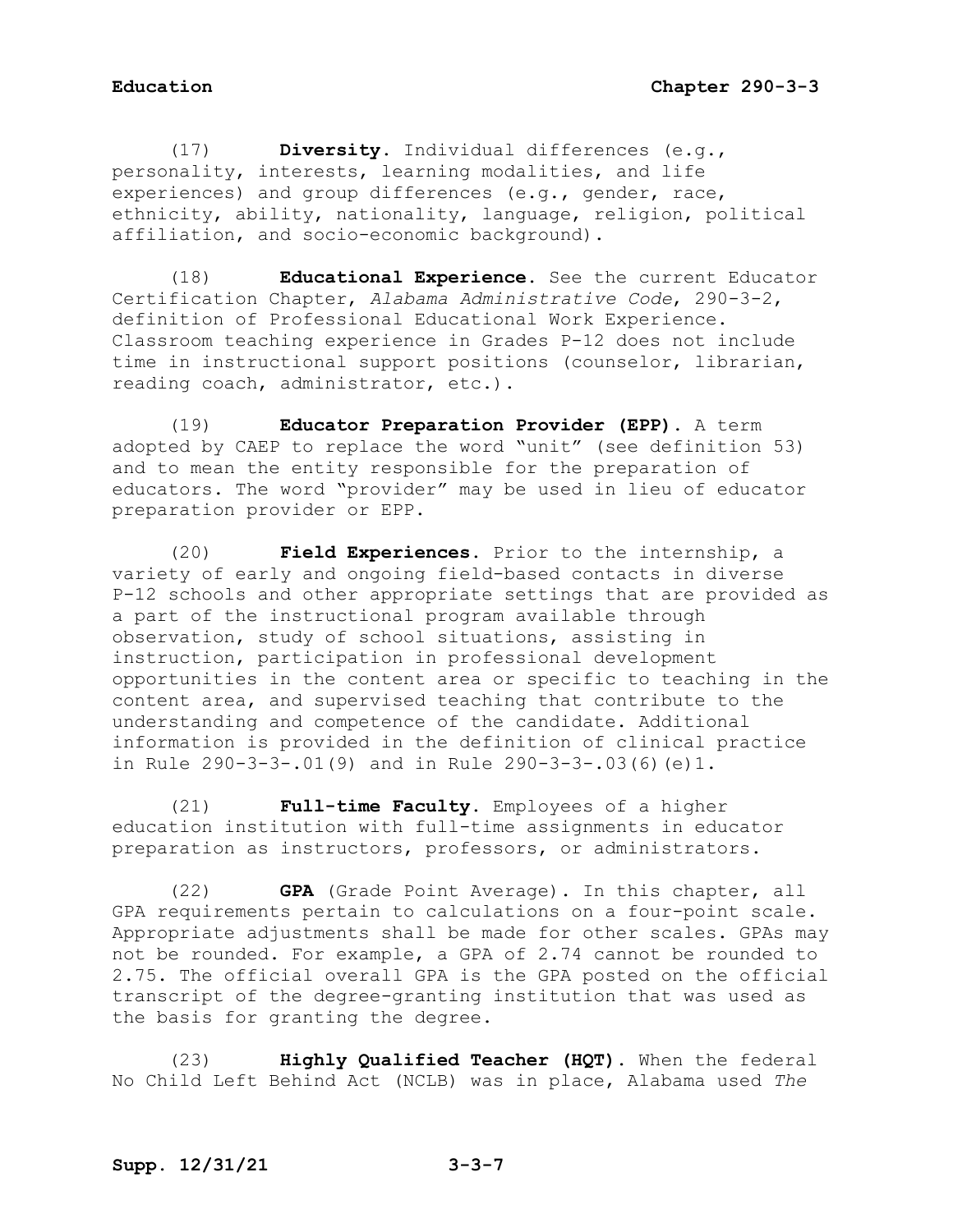*Alabama Model for Identifying Highly Qualified Teachers* to identify highly qualified teachers.

(24) **Initial Certificate.** The first Alabama certificate in any teaching field or area of instructional support. (Examples: If a person earns a first Alabama Class B Professional Educator Certificate in elementary education, that person would have earned an initial certificate in elementary education. If that person earns a Class A Professional Educator Certificate in elementary education, that person would have earned an advanced certificate in elementary education. If an individual with a Class B Professional Educator Certificate in elementary education earns a Class B Professional Educator Certificate in mathematics, that individual would have earned an initial certificate in mathematics. Similarly, if a person with a Class B Professional Educator Certificate in elementary education earns a Class A Professional Educator Certificate in library media, that person would have earned an initial certificate in library media.

The same examples are applicable to a teacher whose initial certificate is issued at the Class A level. Note that this definition pertains to Alabama certification, while the Council for Accreditation of Educator Preparation defines initial and advanced programs for teachers differently.

(25) **Instructional Support Area:** The concentrated area of graduate study in a State-approved program that leads toward Class A or Class AA certification in instructional leadership, library media, school counseling, school psychometry, sport management, speech-language pathology, or school psychology.

(26) **Instructional Support Personnel.** Professional administrative and support staff of a school or school system: instructional leader (educational administrator, superintendent, principal, supervisor, vocational administrator), library media specialist, school counselor, school psychometrist, sport manager, speech-language pathologist, or school psychologist.

(27) **Intern Supervisor.** A person assigned by the EPP to supervise interns.

(28) **Internship.** Experiences in public P-12 schools, regionally accredited private schools, or settings accredited by the National Association for the Education of Young Children to serve children from birth through kindergarten and culminating in the exercise of responsibility for the teaching or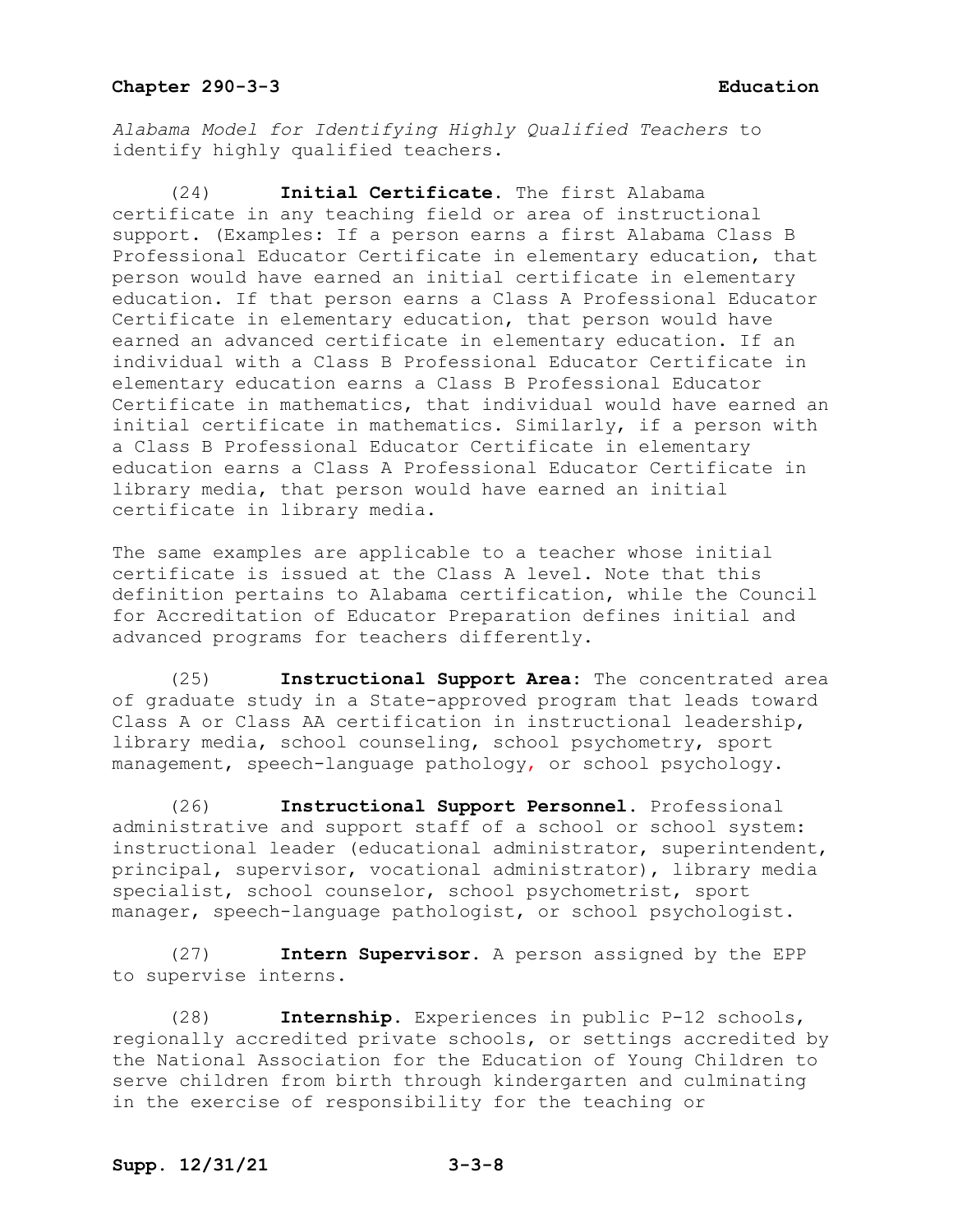instructional support role for which the candidate is preparing under the supervision of P-12 personnel and the institution of higher education in which the candidate is enrolled. Additional information is provided in the definitions of clinical practice and field experiences in Rule 290-3-3-.01(9) and (20) and in the rules for specific programs.

(29) **Kindergarten.** In Alabama schools and in this chapter, the word kindergarten typically refers to programs for five-year olds.

(30) **Levels of Alabama-Approved Programs.** Alabama-approved programs in teaching fields and instructional support areas lead to Professional Educator Certificates. Alabama-approved programs in instructional leadership lead to Professional Leadership Certificates.

(a) Class B: Bachelor's degree level. Additional information is provided in Rule 290-3-3-.04.

(b) Class A: Master's degree-level program of at least 30 semester hours of graduate credit in a teaching field or instructional support area. Additional information is provided in Rule 290-3-3-.42 and Rule 290-3-3-.47.

(c) Class AA: Education specialist degree-level program of at least 30 semester hours of graduate credit beyond the master's degree that may result in an education specialist degree in a teaching field or area of instructional support. Additional information is provided in Rule 290-3-3-.52 and Rule  $290 - 3 - 3 - 3.53$ .

# (31) **Levels of Alabama Professional Educator Certificates.**

- (a) Class B: Bachelor's degree level.
- (b) Class A: Master's degree level.

(c) Class AA: Education specialist degree level. (Prior to adoption of the 2018 Educator Preparation Chapter, Class AA certificates were issued based on completion of a planned and approved sixth-year program.)

(32) **Levels of Alabama Professional Leadership Certificates.**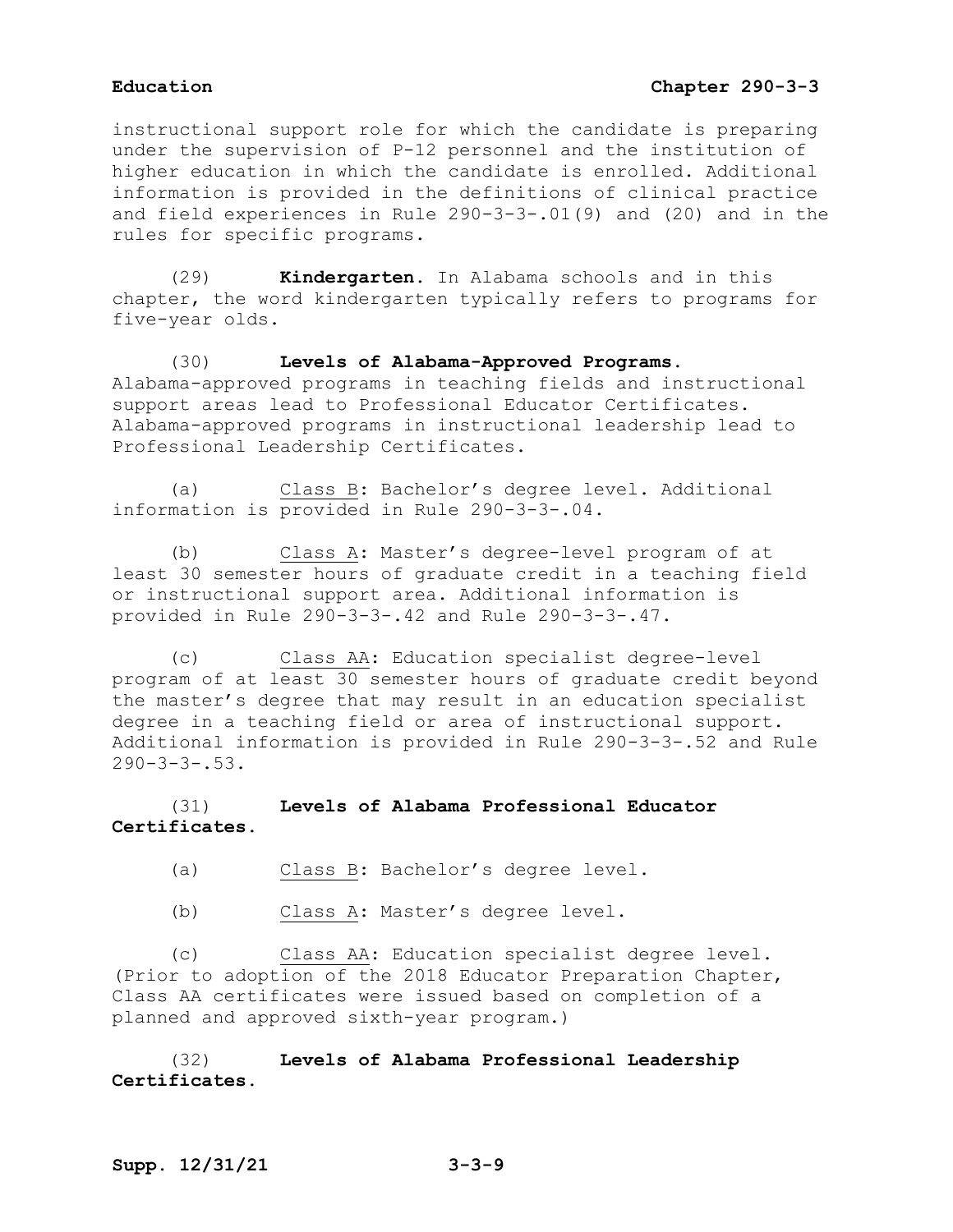- (a) Class A: Master's degree level.
- (b) Class AA: Education specialist degree level.

(33) **Major Area of Faculty Specialization.** The concentrated area of academic study as determined by a statement on the faculty member's official doctoral transcript from a regionally accredited institution that indicates the area. If the area is not identified on the transcript, 30 semester (45 quarter) hours of post-bachelor's, graduate-level coursework from a regionally accredited institution appropriate to the area of primary assignment must be identified. No more than three (3) semester hours of dissertation credit may be used to satisfy this requirement, even if the dissertation is directly related to the major area of specialization.

(34) **Office.** The Office of Teaching and Leading of the Alabama State Department of Education.

(35) **P (Pre-school).** Any level prior to kindergarten.

(36) **Practicum.** A unit of instruction that combines formal study and instruction with practical experience in the area of specialization of the candidate. A practicum must be in a public P-12 school, a regionally accredited private school, or a childcare facility accredited by the National Association for the Education of Young Children (NAEYC).

(37) **Pre-service Education.** The academic and professional preparation that a prospective teacher must complete successfully before certification as a teacher.

(38) **Professional Education Work Experience.** See the current Educator Certification Chapter, *Alabama Administrative Code*, 290-3-2, definition of Professional Educational Work Experience.

(39) **Professional Studies.** A coordinated and integrated program of courses and experiences that includes foundations, methodology, curriculum, evaluation, the teaching of reading, technology, survey of special education, direct observation and participation in a variety of school settings, and internship. Except for a discipline-specific or categorical methods course, professional studies courses are typically common to multiple disciplines or areas.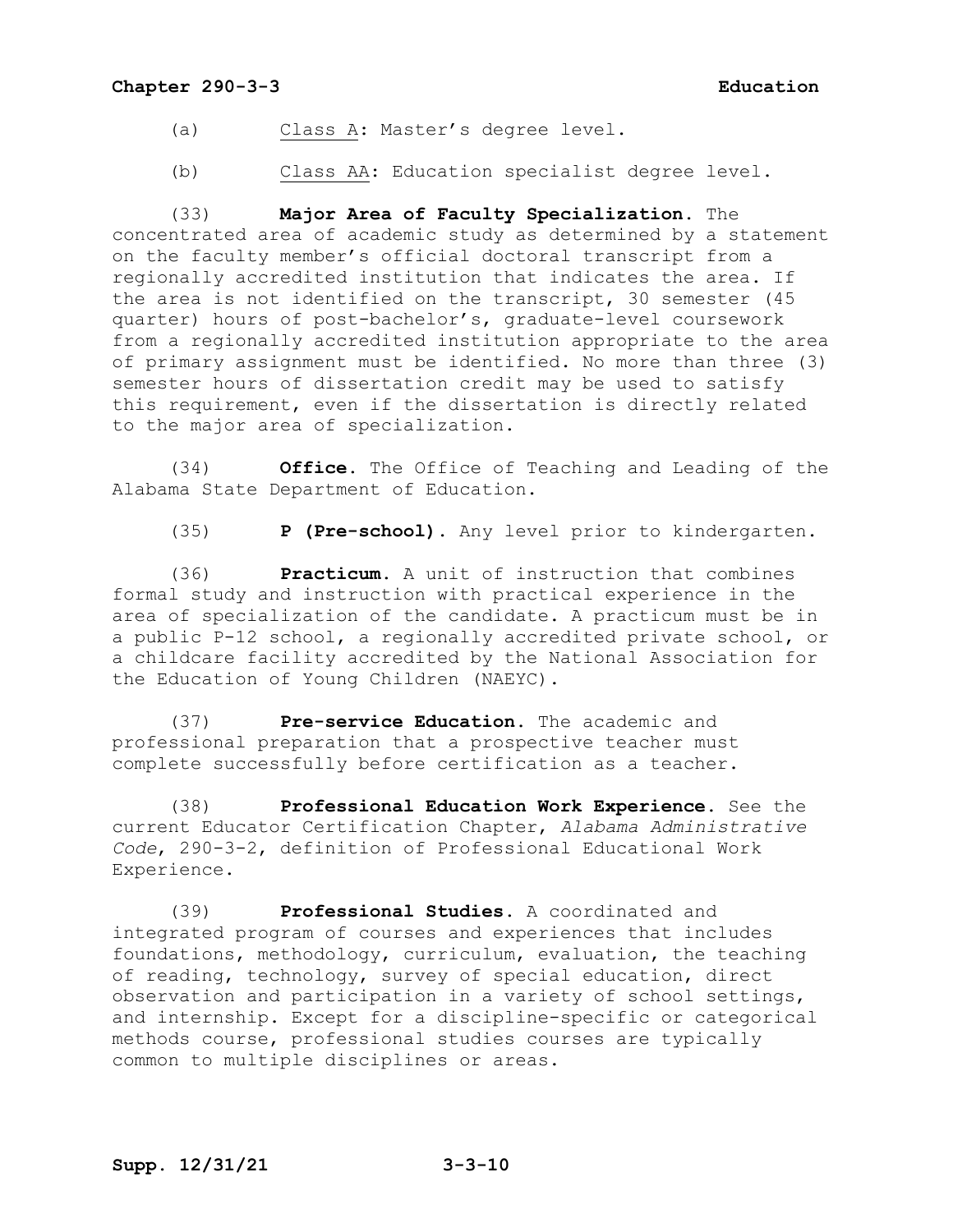(40) **Program Approval Process.** The procedures followed in determining whether proposed preparation programs meet program approval rules adopted by the Alabama State Board of Education. Additional information is provided in Rule  $290-3-3-.59(2)$ .

(41) **Program Checklist.** An official document identifying all courses required to complete a State-approved educator preparation program. Program checklists are submitted by an institution and approved by the Alabama State Board of Education following a review. The official State-approved program checklist will be used as the basis for issuing a certificate. Additional information on program approval is in Rule 290-3-3-.56(2). If institutions modify the format of the State-approved program checklist to facilitate advisement, all requirements on the official program checklist must be included on the modified forms, and the modified checklist must be submitted for approval.

(42) **Program Overlap.** Written institutional policies applicable across all majors and programs that allow an individual in the process of earning a degree on one level who meets specified institutional criteria to take a limited number of courses at the next higher degree level. Coursework used to meet Class B certification or bachelor's degree requirements may not be used to meet requirements for Class A certification in any teaching field or area of instructional support. Coursework used to meet Class B or Class A certification, or bachelor's or master's degree requirements may not be used to meet certification requirements for Class AA certification in any teaching field or area of instructional support. However, graduate courses used to renew a certificate may be used to earn an advanced degree. [See Rule 290-3-3-.03(6)(a)5.]

(43) **Recent P-12 Experiences Requirement.** A written policy enforced by an EPP to ensure that faculty who teach professional education courses or supervise interns and who have not been employed in a P-12 setting within the most recent five-year period spend sufficient time in P-12 schools to maintain current knowledge of what is experienced by currently employed P-12 educators.

(44) **Regional Accrediting Agency.** The six regional accrediting agencies recognized by the U.S. Secretary of Education are: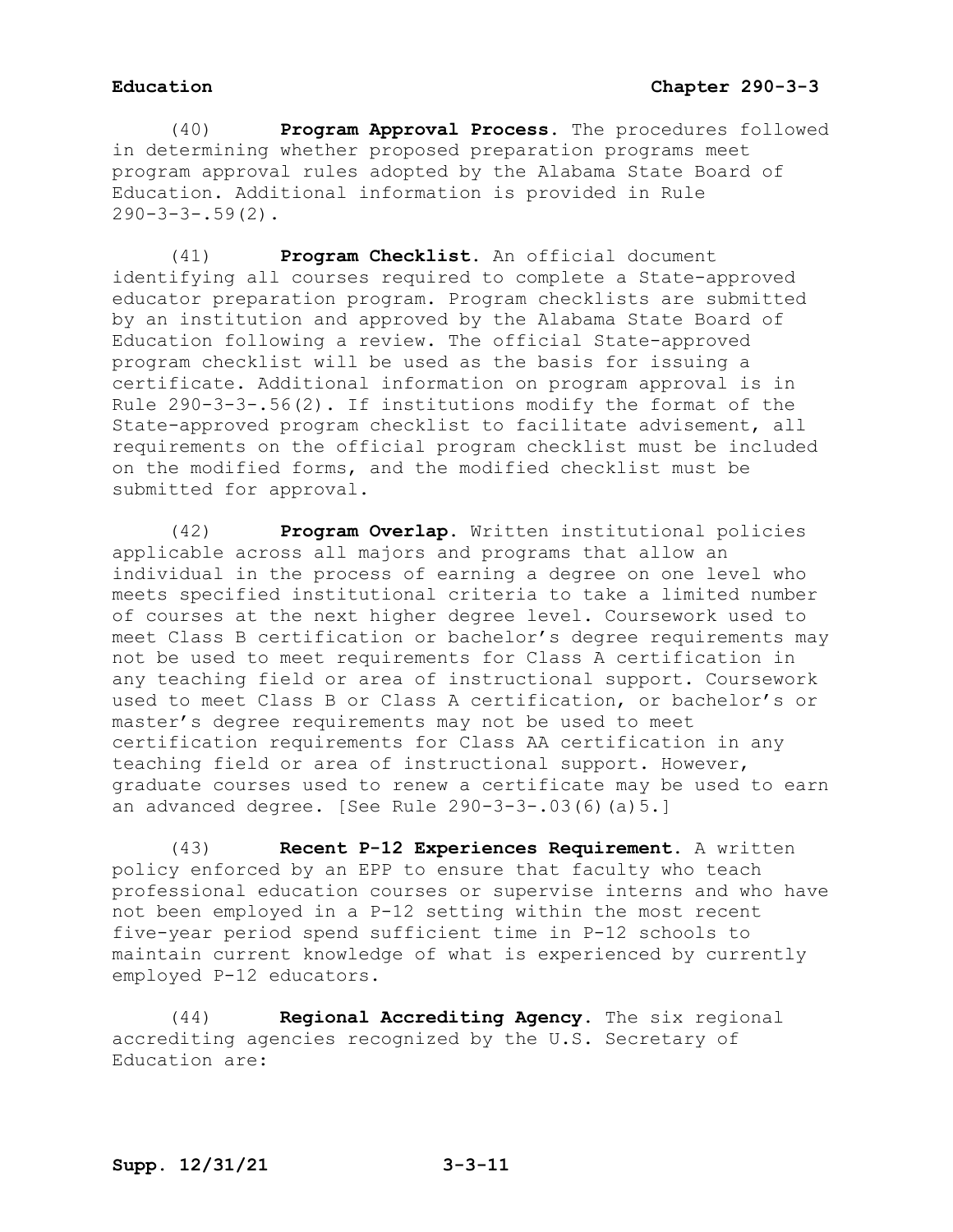(a) Middle States Commission on Higher Education for institutions of higher education in Delaware, the District of Columbia, Maryland, New Jersey, New York, Pennsylvania, Puerto Rico, and the U.S. Virgin Islands.

(b) New England Commission of Higher Education for institutions of higher education in Connecticut, Maine, Massachusetts, New Hampshire, Rhode Island, and Vermont.

(c) Higher Learning Commission of the North Central Association for institutions of higher education in Arizona, Arkansas, Colorado, Illinois, Indiana, Iowa, Kansas, Michigan, Minnesota, Missouri, Nebraska, New Mexico, North Dakota, Ohio, Oklahoma, South Dakota, West Virginia, Wisconsin, and Wyoming, including schools of the Navajo Nation.

(d) Northwest Commission on Colleges and Universities for institutions of higher education in Alaska, Idaho, Montana, Nevada, Oregon, Utah, and Washington.

(e) Southern Association of Colleges and Schools, Commission on Colleges for institutions of higher education in Alabama, Florida, Georgia, Kentucky, Louisiana, Mississippi, North Carolina, South Carolina, Tennessee, Texas, and Virginia.

(f) Western Association of Schools and Colleges, Senior College and University Commission for institutions of higher education in California, Hawaii, the United States territories of Guam and American Samoa, the Republic of Palau, the Federated States of Micronesia, the Commonwealth of the Northern Mariana Islands, and the Republic of the Marshall Islands.

(45) **Regionally Accredited.** Refers to action taken by one of the regional accrediting agencies in Rule 290-3-3-.01(44) and is specific to the status of the institution at the time credit or degrees were earned.

(46) **Remedial Courses.** Other than remedial, these courses may be called compensatory, developmental, or basic skills. These courses are usually numbered below 100. Remedial courses cannot be used to meet approved program requirements. This requirement became effective for candidates admitted to Class B programs or Alternative Class A programs on or after August 1, 2009. Additional information is provided in Rule  $290-3-3-.03(6)(a)4.$ 

# **Supp. 12/31/21 3-3-12**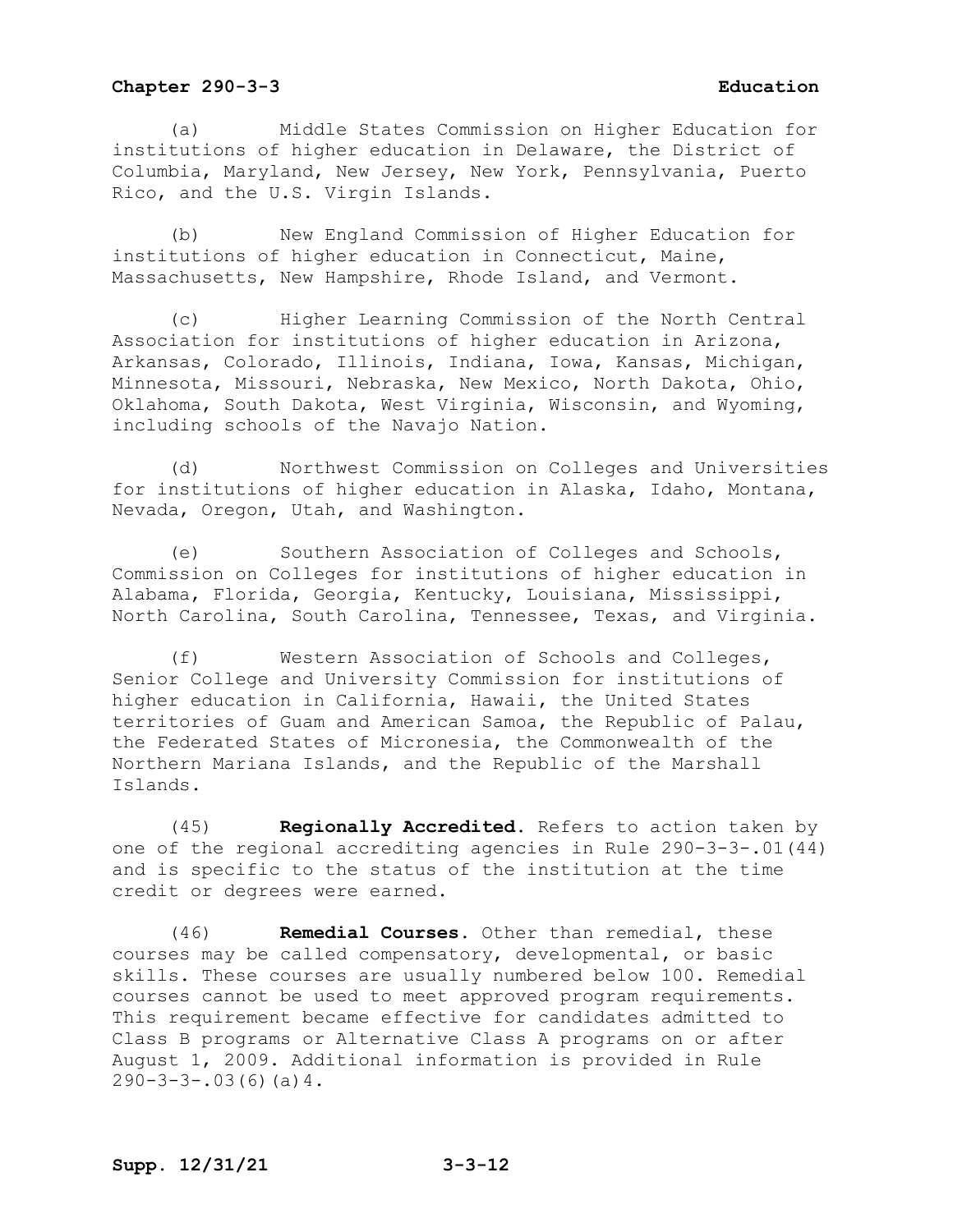(47) **Specialized Professional Association (SPA).** A member of CAEP that is a national organization of teachers, professional education faculty, and/or other school professionals who teach a content area (e.g., mathematics or social studies), teach students at a particular developmental level (i.e., early childhood, elementary, middle level, or secondary), or provide a specific instructional support service to students (e.g., librarian, counselor, instructional leader).

(48) **State.** Any state or commonwealth, the District of Columbia, or territory of the United States of America.

(49) **Student Teaching.** Information is provided in the definition of internship in Rule 290-3-3-.01(28).

(50) **Students.** Children in childcare facilities and children and youth attending P–12 schools, as distinguished from teacher or instructional support personnel candidates.

(51) **Survey of Special Education Course.** All candidates for an initial Alabama Professional Educator Certification, and candidates in advanced programs who did not earn credit for such a course to earn a prior level certificate, must complete a survey of special education course. The course should be designed to prepare candidates to demonstrate an understanding of:

(a) Exceptionalities impacting individuals across the life span (early childhood, school age, adolescence, and adulthood) including definitions; eligibility criteria; distinguishing characteristics (learning style, behavioral patterns, educational strengths, and educational needs); etiology, incidence and prevalence; evaluation; assessment; instructional strategies; family and community values; cultural diversity; advocacy; resources; technology; and current research and issues.

(b) State and federal disabilities legislation (IDEA, Section 504, and ADA) and the importance of complying with those laws, including laws that relate to educating gifted students.

(c) Roles and responsibilities of members of different types of teams and appropriate collaboration strategies to enhance student learning and support.

(d) Appropriate practices related to the social and emotional development of gifted students and the individual,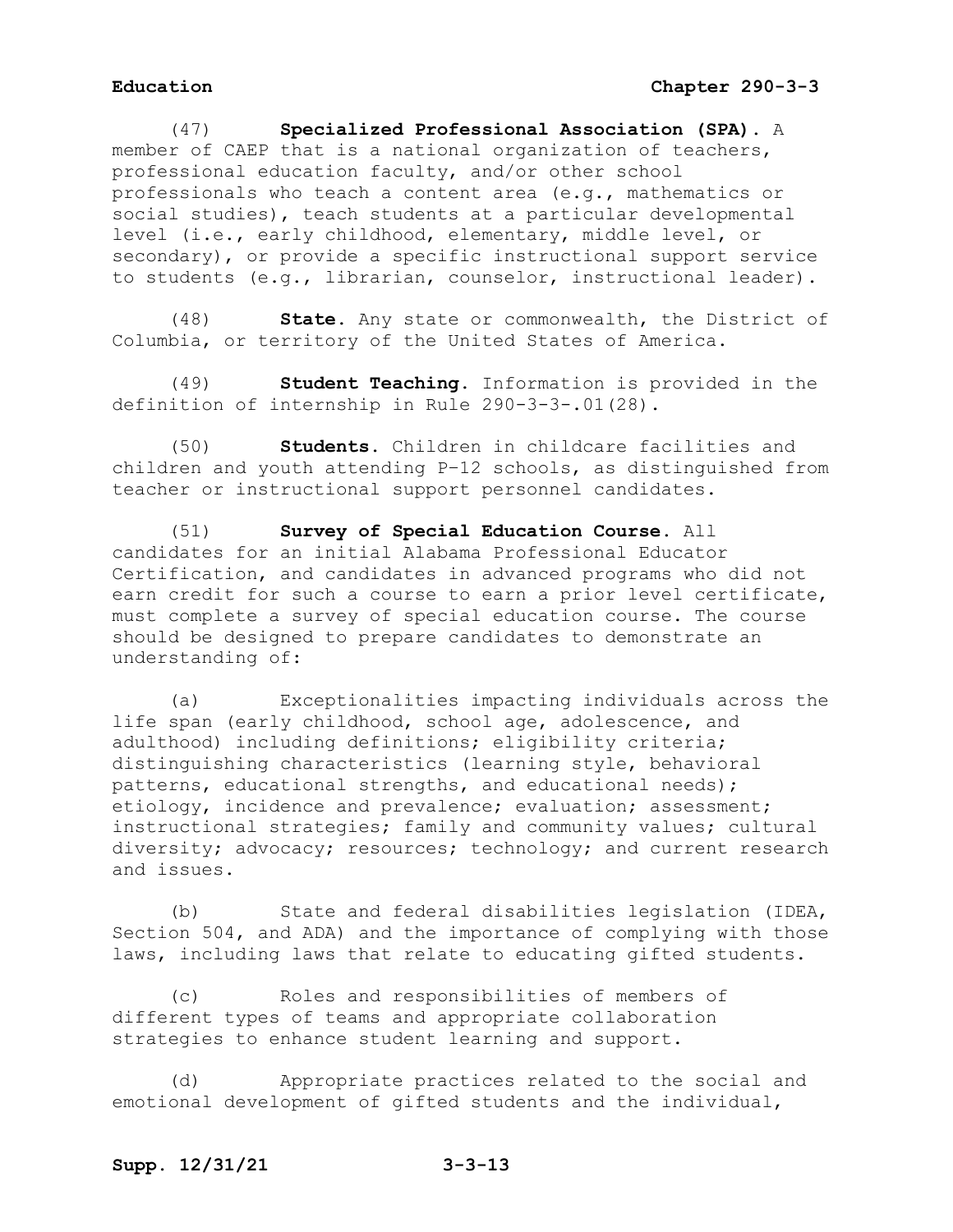contextual, and relational aspects of students' lives as gifted or of high ability.

(52) **Teaching Field.** The specific discipline or concentrated area of study in a State-approved program that leads toward educator certification; e.g., elementary education, Grades K-6; middle-level English language arts, Grades 4-8; middle-level mathematics, Grades 4-8; secondary English language arts, Grades 6-12; secondary history, Grades 6-12; or choral music, Grades P-12. Additional information about requirements for an academic major is in Rule 290-3-3-.03(2) for Class B programs and in Rule 290-3-3-.42(2)(e) for Alternative Class A programs. Teaching field courses are typically unique to the discipline or area.

(53) **Unit.** When it was used by NCATE and the State, the institution, college, school, department, or other administrative body with the responsibility for managing or coordinating all programs offered for the initial and continuing preparation of teachers and other school personnel, regardless of where these programs are administratively housed. Also known as the professional education unit. With the creation of the Council for the Accreditation of Educator Preparation, "unit" was replaced with Educator Preparation Provider (EPP).

(54) **Upper-Division.** Coursework designated by an institution of higher education to be at the junior or senior level of undergraduate study. requirements are provided in Rule  $290-3-3-.01(3)(a)-(c)$ . **Author:** Dr. Eric G. Mackey **Statutory Authority:** Code of Ala. 1975, §§16-3-16, 16-23-14. **History: New Rule:** December 19, 1978. **Amended:** December 13, 1990; effective February 1, 1991. **Repealed and Replaced:** January 9, 1997; effective February 13, 1997; operative July 1, 1997. **Amended:** Filed June 14, 1999; effective July 19, 1999. **Amended:** Filed December 12, 2002; effective January 16, 2003. **Repealed and New Rule:** Filed September 11, 2003; effective October 16, 2003. **Repealed and New Rule:** Filed July 13, 2004; effective August 17, 2004. **Repealed and New Rule:** April 14, 2005; effective May 19, 2005. **Amended:** Filed June 9, 2005; effective July 14, 2005. **Repealed and New Rule:** Filed August 6, 2007; effective September 10, 2007. **Repealed and New Rule:** Filed August 3, 2009; effective September 7, 2009; operative October 1, 2009. **Amended:** Filed June 15, 2012; effective July 20, 2012. **Repealed and New Rule:** Filed August 13, 2015; effective September 17, 2015. **Amended:** Filed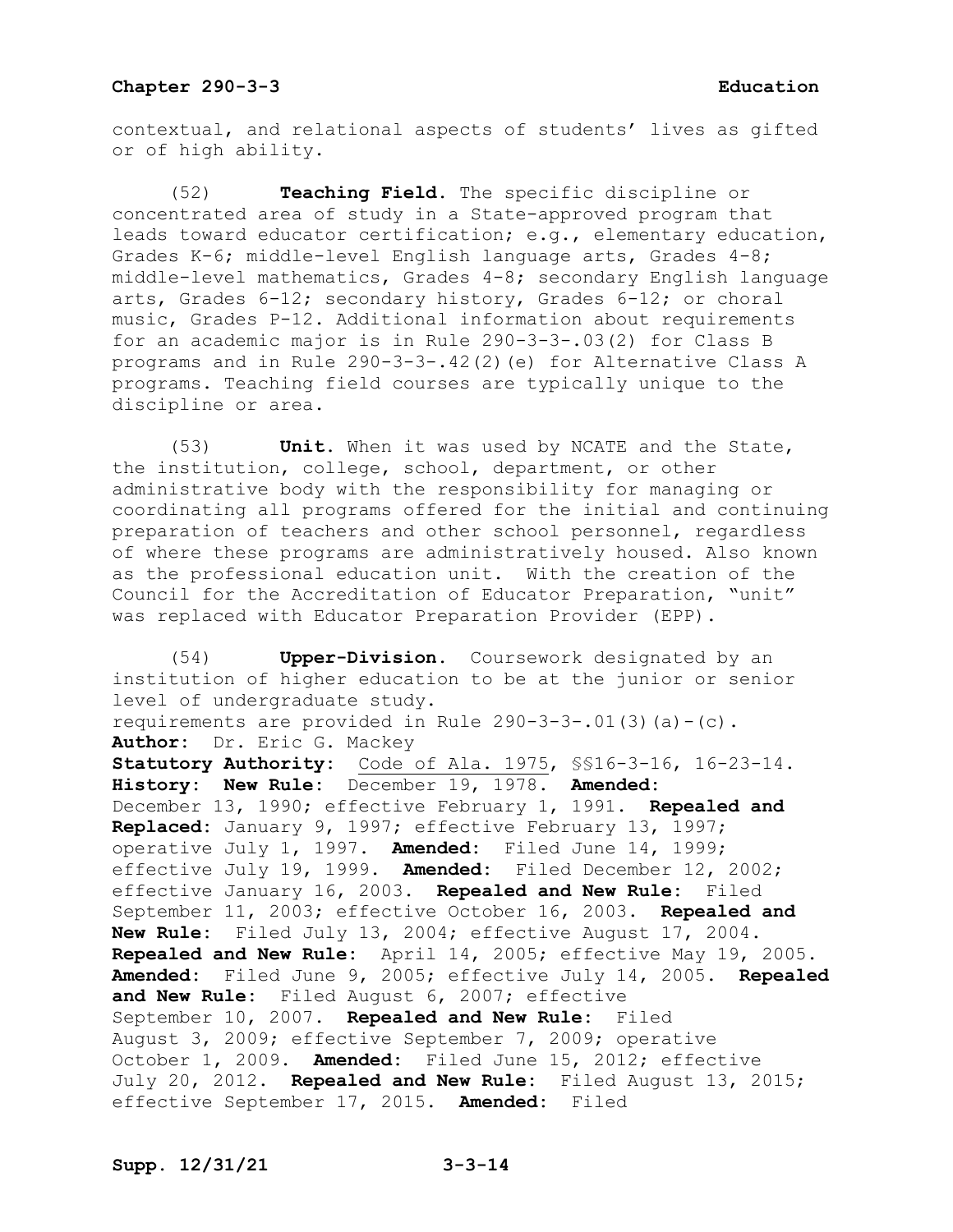September 13, 2018; effective October 28, 2018; operative June 1, 2019. **Amended:** Published March 12, 2020; effective May 15, 2020. **Amended:** Published August 31, 2020; effective October 15, 2020. **Repealed and New Rule:** Published August 31, 2021; effective October 15, 2021.

## **290-3-3-.02 Effective Dates.**

(1) Unless noted elsewhere, the effective date for rules adopted in 2018 was June 1, 2019, for educator preparation providers (EPPs) and programs to be reviewed after that date.

(2) Unless specifically noted in a rule, except for Rules 290-3-3-.09-.13 (effective since 05-01-2019) and Rule 290-3-3-.20 (effective since 12-01-2019), SUPP. NO. 21-4 rules will be effective for EPPs and programs to be reviewed spring semester 2022 and thereafter, and for candidates admitted to programs spring semester 2022 and thereafter.

(3) Candidates seeking admission to Alternative Class A programs may be able to use verification of a passing score on the prescribed Praxis subject assessment to meet the teaching field requirements for admission. Additional information is provided in Rule 290-3-3-.42(2)(e)1. This option was adopted by the Alabama State Board of Education on April 9, 2009, and became effective on May 4, 2009.

(4) Effective dates for Alabama Educator Certification Assessment Program requirements are provided in Rule  $290-3-3-.01(3)(a)-(c)$ .

**Author:** Dr. Eric G. Mackey **Statutory Authority:** Code of Ala. 1975, §§16-3-16, 16-23-14. **History: New Rule:** Filed January 9, 1997; effective February 13, 1997; operative July 1, 1997. **Repealed and New Rule:** Filed September 11, 2003; effective October 16, 2003. **Repealed and New Rule:** Filed July 13, 2004; effective August 17, 2004. **Repealed and New Rule:** April 14, 2005; effective May 19, 2005. **Repealed and New Rule:** Filed August 6, 2007; effective September 10, 2007. **Repealed and New Rule:** Filed August 3, 2009; effective September 7, 2009; operative October 1, 2009. **Repealed and New Rule:** Filed August 13, 2015; effective September 17, 2015. **Amended:** Filed September 13, 2018; effective October 28, 2018; operative June 1, 2019. **Repealed and New Rule:** Published August 31, 2021; effective October 15, 2021.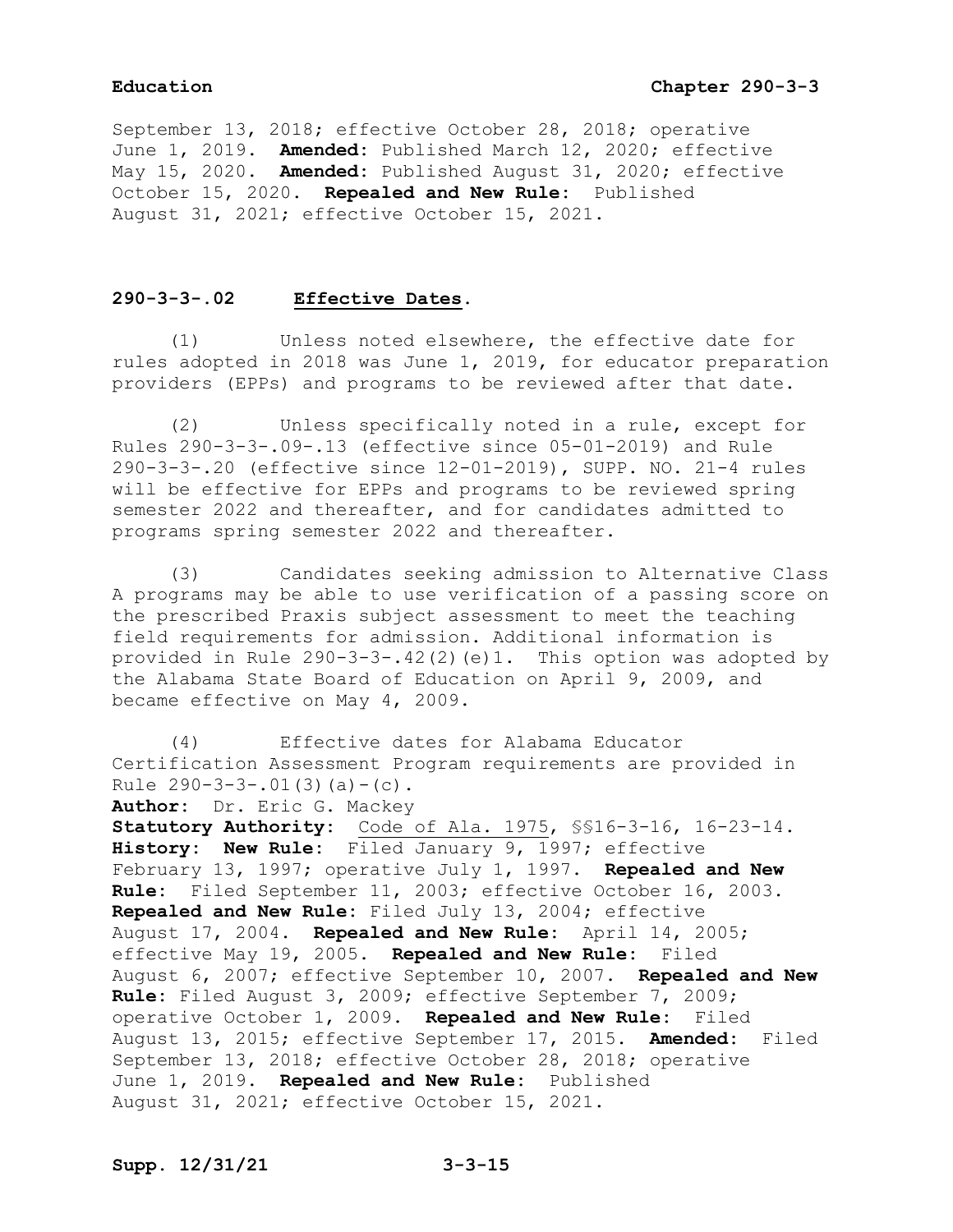**Ed. Note:** Previous Rule .01.01 was renumbered .02 per certification published August 31, 2021; effective October 15, 2021.

**290-3-3-.03 College And University Requirements.** To offer approved educator preparation programs, institutions shall be accredited by the Southern Association of Colleges and Schools (SACS) at the level of program(s) to be provided. To provide a Class AA program in a secondary or P-12 teaching field an institution shall offer sufficient education specialist degree level courses in that discipline to meet the requirements of Rule  $290-3-3-03(6)(a)5$ . If an institution loses regional accreditation at one or more levels, the educator preparation provider (EPP) must adhere to the teach-out plan negotiated between SACS and the institution. At a minimum, the EPP must notify candidates individually and in writing. Rule 290-3-3-.02(1)-(5) is applicable to Class B and Alternative Class A programs leading to initial certification. Rule  $290-3-3-14(4)(a)-(e)$  is applicable to programs leading to advanced certification.

(1) **Content and Pedagogical Knowledge.** The provider ensures that candidates develop an understanding of the critical concepts and principles of their discipline and facilitates candidates' reflections of their personal biases to increase their understanding and practice of equity, diversity, and inclusion. The provider is intentional in the development of their curriculum and clinical experiences for candidates to demonstrate their ability to effectively work with diverse P-12 students and their families.

(a) **The Learner and Learning.** The provider ensures candidates are able to apply their knowledge of the learner and learning at the appropriate progression levels. Evidence provided should demonstrate that candidates are able to apply critical concepts and principles of learner development (InTASC Standard 1), learning differences (InTASC Standard 2), and creating safe and supportive learning environments (InTASC Standard 3) in order to work effectively with diverse P-12 students and their families.

(b) **Content.** The provider ensures candidates are able to apply their knowledge of content at the appropriate progression levels. Evidence provided demonstrates candidates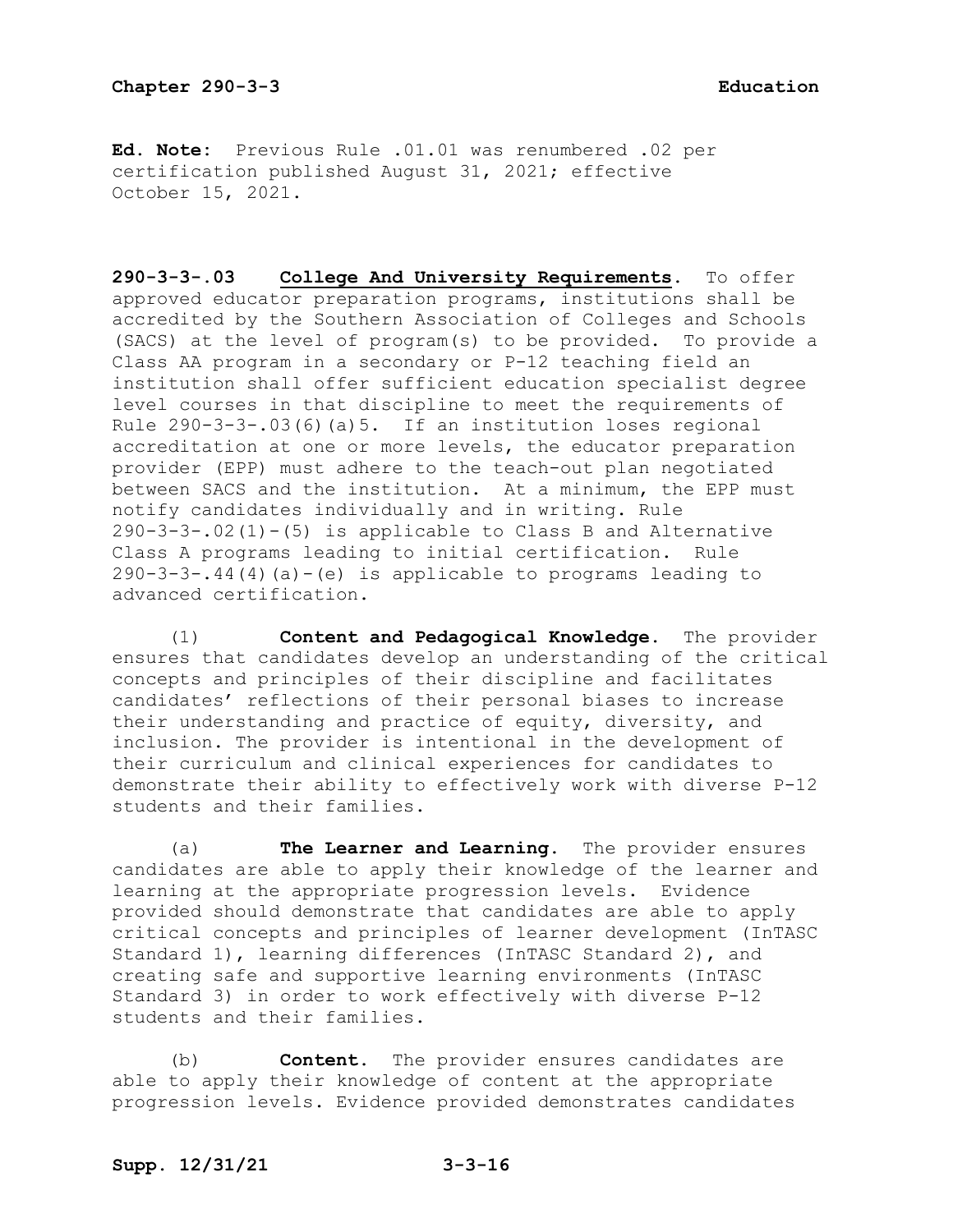know central concepts of their content area (InTASC Standard 4) and are able to apply the content in developing equitable and inclusive learning experiences (InTASC Standard 5) for diverse P-12 students. Providers ensure that candidates apply content and pedagogical knowledge as reflected in outcome assessments in response to Alabama courses of study and program approval standards and, if they choose to do so, standards of Specialized Professional Associations (SPAs), the National Board for Professional Teaching Standards (NBPTS), or other accrediting bodies (e.g., National Association of Schools of Music – NASM).

(c) **Instructional Practice.** The provider ensures that candidates are able to apply their knowledge of InTASC standards relating to instructional practice at the appropriate progression levels. Evidence demonstrates how candidates are able to assess (InTASC Standard 6), plan for instruction (InTASC Standard 7), and utilize a variety of instructional strategies (InTASC Standard 8) to provide equitable and inclusive learning experiences for diverse P-12 students. Providers ensure candidates model and apply national or state approved technology standards to engage and improve learning for all students.

(d) **Professional Responsibility.** The provider ensures candidates are able to apply their knowledge of professional responsibility at the appropriate progression levels. Evidence provided should demonstrate candidates engage in professional learning, act ethically (InTASC Standard 9), take responsibility for student learning, and collaborate with others (InTASC Standard 10) to work effectively with diverse P-12 students and their families.

(2) **Clinical Partnerships and Practice.** The provider ensures effective partnerships and high-quality clinical practice are central to candidate preparation. These experiences should be designed to develop candidate's knowledge, skills, and professional dispositions to demonstrate positive impact on diverse students' learning and development. High-quality clinical practice offers candidates experiences in different settings and modalities, as well as with diverse P-12 students, schools, families, and communities. Partners share responsibility to identify and address real problems of practice candidates experience in their engagement with P-12 students.

(a) **Partnerships for Clinical Preparation.** Partners co-construct mutually beneficial P-12 school and community arrangements for clinical preparation and share responsibility for continuous improvement of candidate preparation.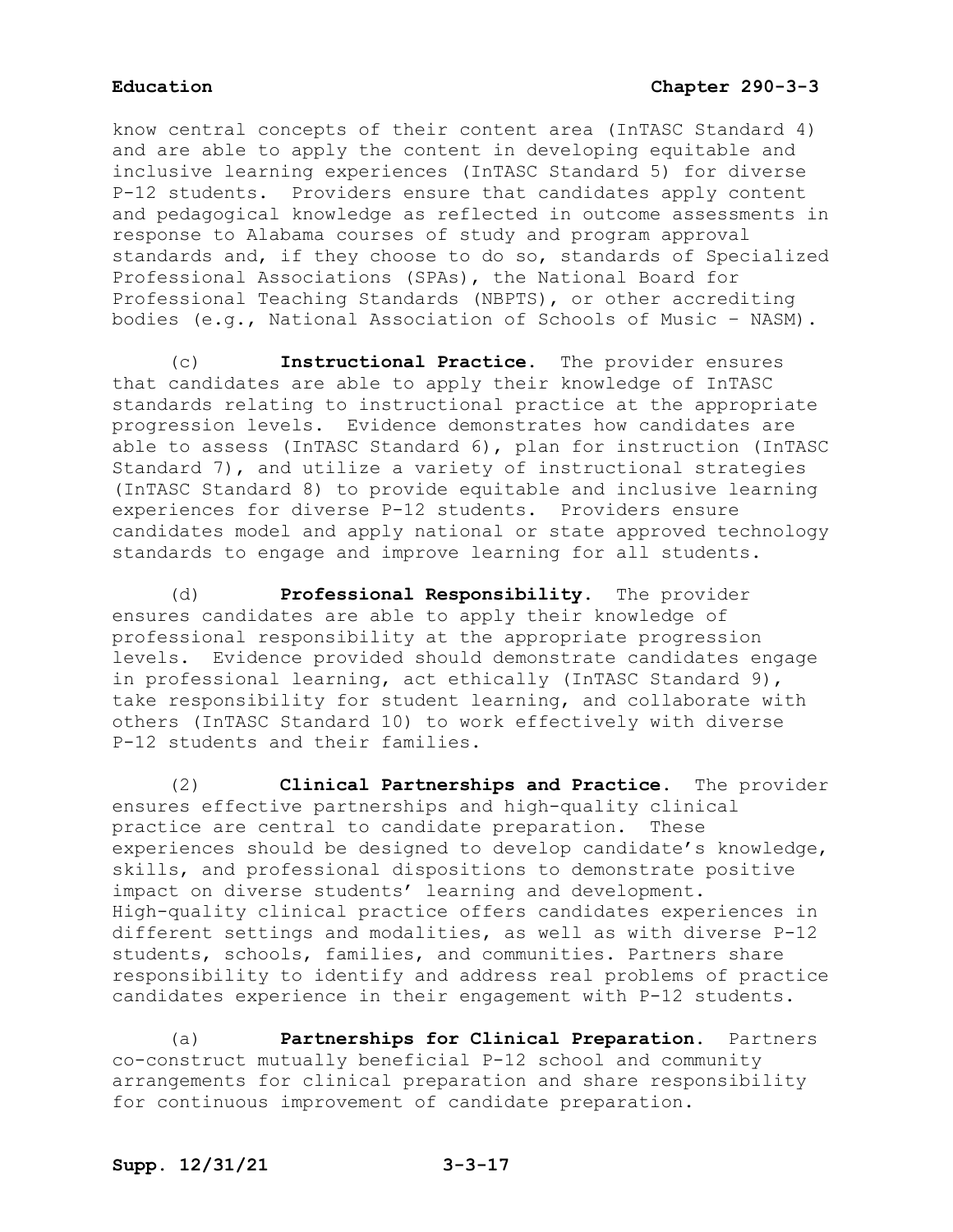(b) **Clinical Educators.** Partners co-select, prepare, evaluate, and support high-quality clinical educators, both provider- and school-based, who demonstrate a positive impact on candidates' development and diverse P-12 student learning and development.

(c) **Clinical Experiences.** The provider works with partners to design and implement clinical experiences, utilizing various modalities, of sufficient depth, breadth, diversity, coherence, and duration to ensure candidates demonstrate their developing effectiveness and positive impact on diverse P-12 students' learning and development as presented in Rule  $290-3-3-.03(1)$ .

(3) **Candidate Recruitment, Progression, and Support.** The provider demonstrates the quality of candidates is a continuous and purposeful focus from recruitment through completion. The provider demonstrates that development of candidate quality is the goal of educator preparation and that the EPP provides supports services (such as advising, remediation, and mentoring) in all phases of the program so candidates will be successful.

(a) **Recruitment.** The provider presents goals and progress evidence for recruitment of high-quality candidates from a broad range of backgrounds and diverse populations that align with their mission. The provider demonstrates efforts to know and address local, state, regional, or national needs for hard-to-staff schools and shortage fields. The goals and evidence should address progress towards a candidate pool which reflects the diversity of America's P-12 students.

(b) **Monitoring and Supporting Candidate Progression.** The provider creates and monitors transition points from admission through completion that indicate candidates' developing content knowledge, pedagogical knowledge, pedagogical skills, critical dispositions, professional responsibilities, and the ability to integrate technology effectively in their practice. The provider identifies a transition point at any point in the program when a cohort grade point average of 3.0 is achieved and monitors this data. The provider ensures knowledge of and progression through transition points are transparent to candidates. The provider plans and documents the need for candidate support, as identified in disaggregated data by race and ethnicity and such other categories as may be relevant for the EPP's mission, so candidates meet milestones. The provider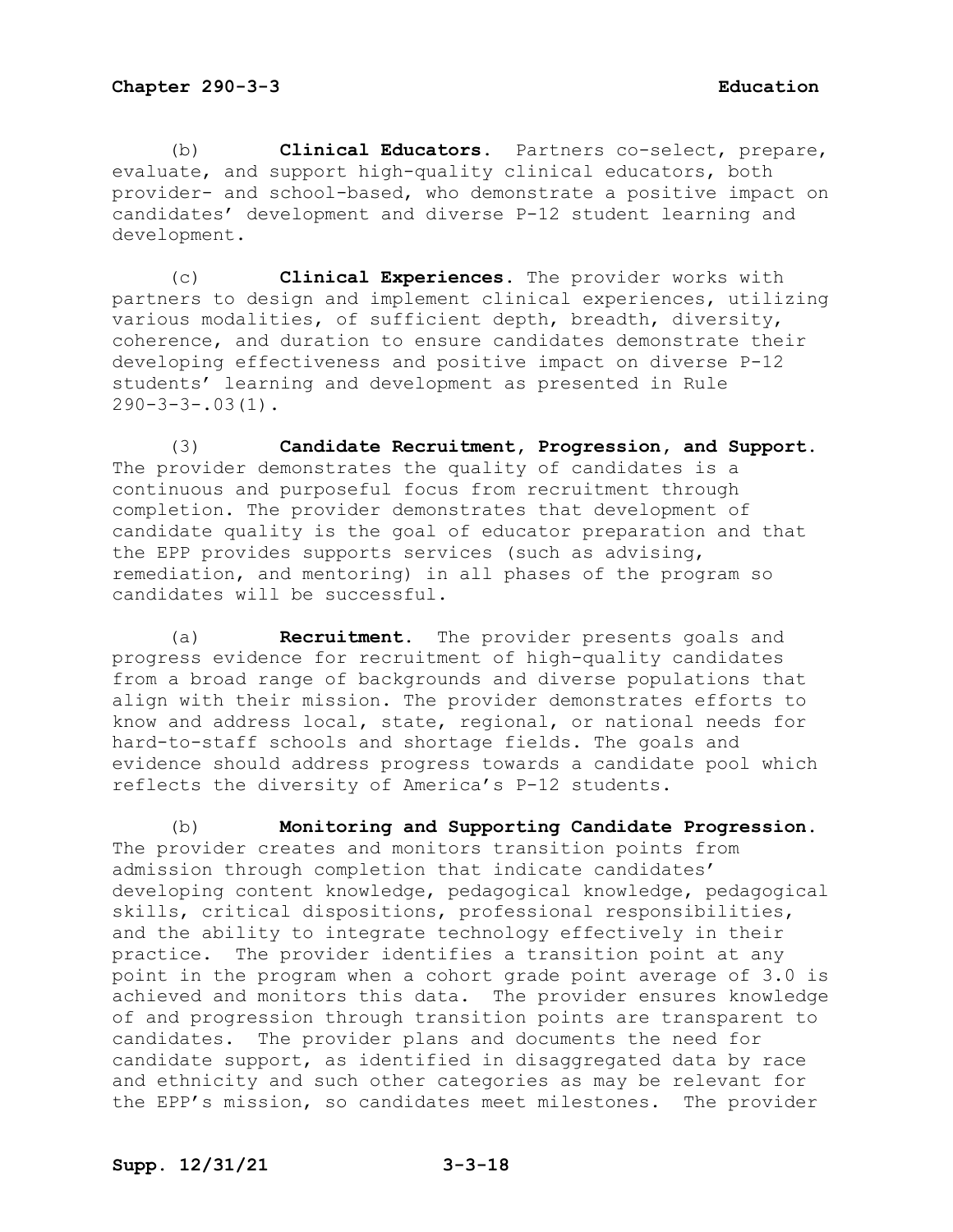has a system for effectively maintaining records of candidate complaints, including complaints made to the Alabama State Board or Department of Education or CAEP, and documents their resolution.

(c) **Competency at Completion.** The provider ensures candidates possess academic competency to teach effectively with positive impacts on diverse P-12 student learning and development through application of content knowledge, foundational pedagogical skills, and technology integration in the field(s) where certification is sought. Multiple measures are provided, and data are disaggregated and analyzed based on race, ethnicity, and such other categories as may be relevant for the EPP's mission.

(4) **Program Impact.** The provider demonstrates the effectiveness of its completers' instruction on P-12 student learning and development and completer and employer satisfaction with the relevance and effectiveness of preparation.

(a) **Completer Effectiveness.** The provider demonstrates that program completers:

(i) Effectively contribute to P-12 student-learning growth and

(ii) Apply in P-12 classrooms the professional knowledge, skills, and dispositions that the preparation experiences were designed to achieve. In addition, the provider includes a rationale for the data elements provided.

(b) **Satisfaction of Employers.** The provider demonstrates employers are satisfied with the completers' preparation for their assigned responsibilities in working with diverse P-12 students and their families.

(c) **Satisfaction of Completers.** The provider demonstrates program completers perceive their preparation as relevant to the responsibilities they encounter on the job, and their preparation was effective.

(5) **Quality Assurance System and Continuous**  Improvement. The provider maintains a quality assurance system that consists of valid data from multiple measures and supports continuous improvement that is sustained and evidence-based. The system is developed and maintained with input from internal and external stakeholders. The provider uses the results of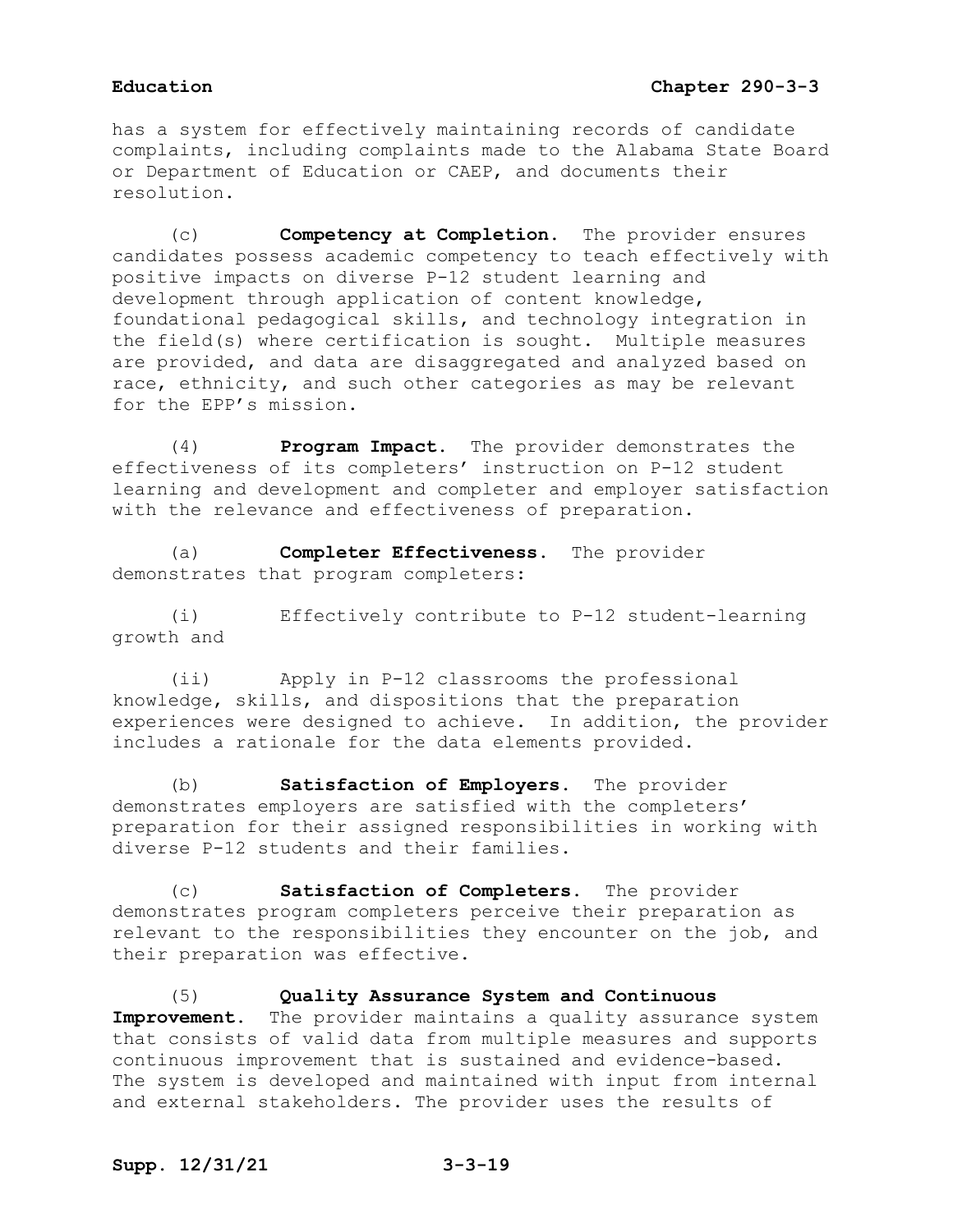inquiry and data collection to establish priorities, enhance program elements, and highlight innovations.

(a) **Quality Assurance System.** The provider has developed, implemented, and modified, as needed, a functioning quality assurance system that ensures a sustainable process to document operational effectiveness. The provider documents how data enter the system, how data are reported and used in decision making, and how outcomes of these decisions inform programmatic improvement.

(b) **Data Quality.** The provider's quality assurance system from Rule 290-3-3-.03(5)(a) relies on relevant, verifiable, representative, cumulative, and actionable measures to ensure interpretations of data are valid and consistent.

(c) **Stakeholder Involvement.** The provider includes relevant internal (e.g., EPP administrators, faculty, staff, candidates) and external (e.g., alumni, practitioners, school and community partners, employers) stakeholders in program design, evaluation, and continuous improvement processes.

(d) **Continuous Improvement.** The provider regularly, systematically, and continuously assesses performance against its goals and relevant standards, tracks results over time, and documents modifications and/or innovations and their effects on EPP outcomes.

### (6) **General Requirements**

# (a) **Courses, Credits, and/or Programs Acceptable to Meet State-Approved Program Requirements.**

1. Any courses and/or credits verified on an official transcript and used to meet State-approved program requirements must be from regionally accredited institutions.

2. Transferred courses and/or credits that meet the definition of professional studies courses in Rule 290-3-3-.01(39) must have been completed at a regionally accredited institution that prepares teachers on the same degree level of certification.

3. Courses, credits, and/or degrees accepted from institutions outside the United States shall be substantiated by an evaluation of the foreign credentials from a state, federal, or private foreign credential evaluation service recognized by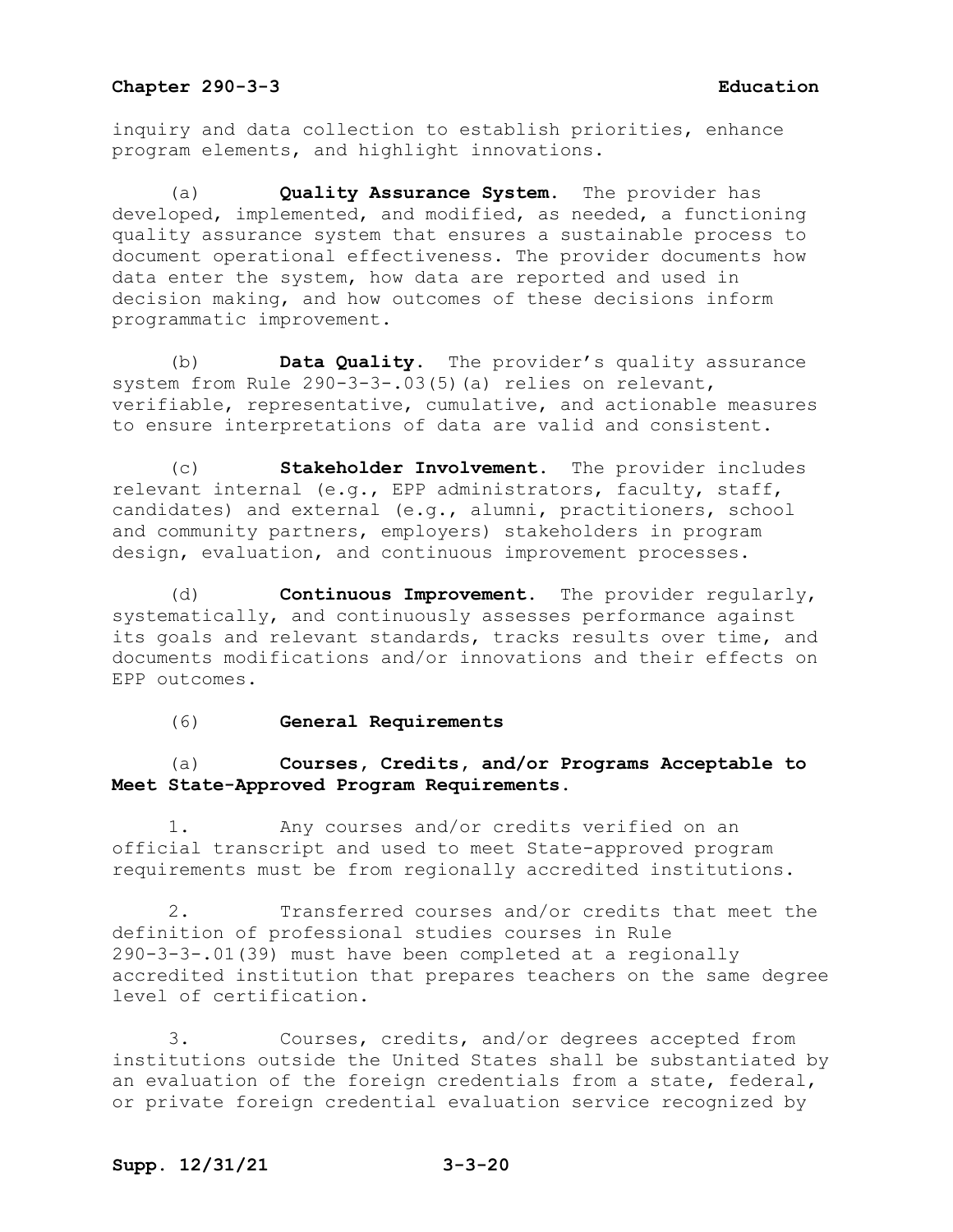# **Education Chapter 290-3-3**

the Alabama State Department of Education Office of Teaching and Leading. The evaluation must show that courses, credits, and/or degrees were earned at an institution equivalent to a regionally accredited institution in the United States.

4. Remedial courses cannot not be used to meet approved program requirements. Additional information is provided in Rule 290-3-3-.01(46).

5. Coursework used to meet Class B certification requirements and/or bachelor's degree requirements cannot be used to meet requirements for Class A certification in any teaching field or area of instructional support. Coursework used to meet Class A certification requirements and/or master's degree requirements cannot be used to meet certification requirements for Class AA certification in any teaching field or area of instructional support. However, graduate courses used to renew a certificate may be used to earn an advanced degree.

6. A candidate cannot be recommended for certification based on completion of a program for which State approval expired more than seven years prior to the date of program completion.

7. Individuals in undergraduate programs may enroll in master's-level courses in an approved Class A or Alternative Class A program in accordance with written institutional policies and State standards for program admission. Additional information is provided in Rule 290-3-3-.03(6)(a)5.

8. Individuals in a master's program may enroll in courses in an approved Class AA program in accordance with written institutional policies and State standards for program admission. Additional information is provided in Rule  $290-3-3-.02(6)(a)5.$ 

(b) **General Studies**. The EPP shall ensure that candidates have completed general studies courses and experiences. General studies shall include courses in English language arts, social studies, mathematics, and science.

1. Individuals in Class B programs in early childhood education, elementary education, early childhood special education, or collaborative special education teacher (K-6 or 6-12) shall have earned at least 12 semester hours of acceptable credit, as verified on official transcripts, in each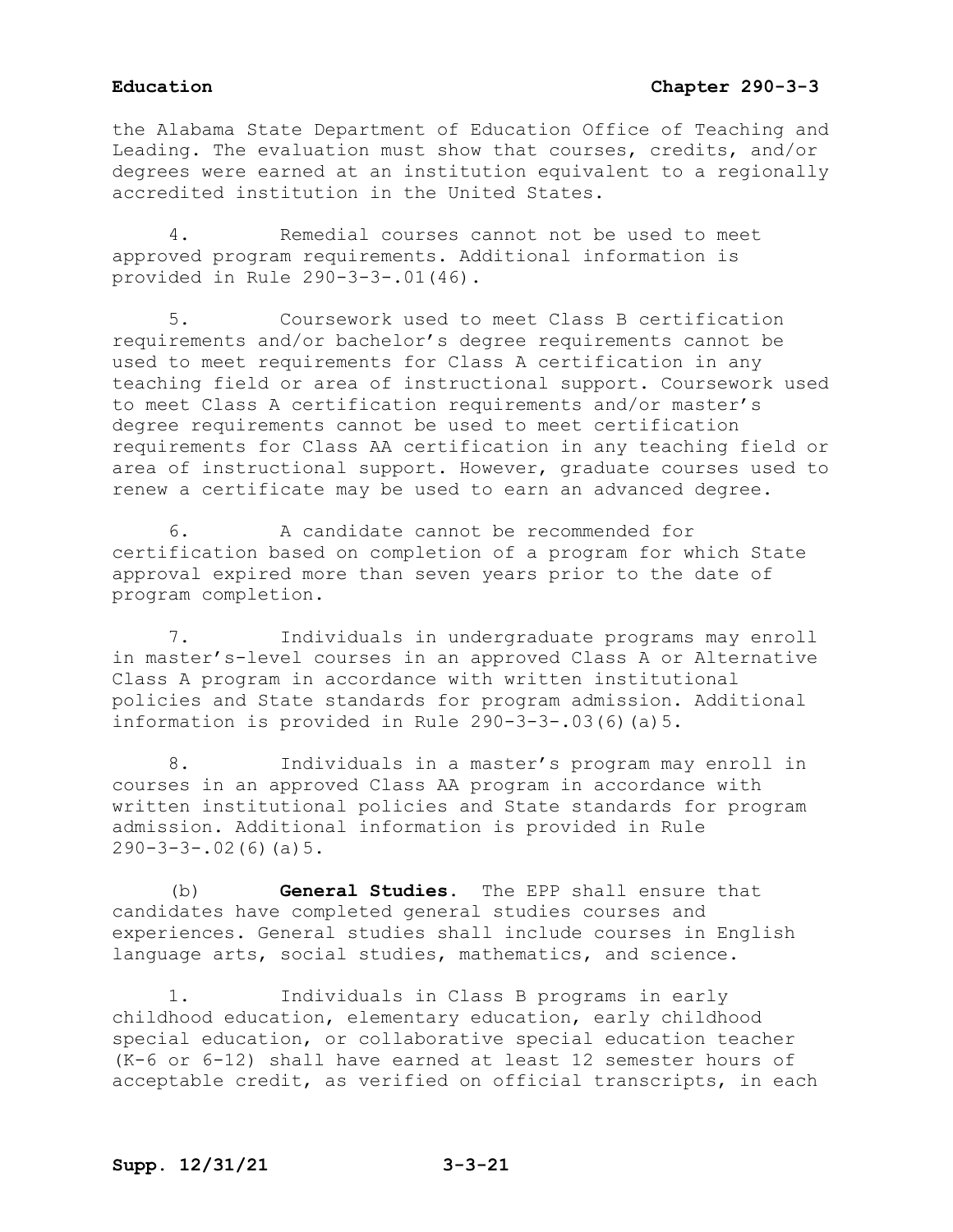of the following areas: English language arts, mathematics, science, and social studies.

(i) To meet the English language arts requirement, EPPs are encouraged to require courses in reading comprehension, writing, literature, and speech.

(ii) To meet the mathematics requirement, EPPs are encouraged to require courses that extend candidates' knowledge of and ability to teach counting and cardinality; operations and algebraic thinking, number and operations with base-ten and fractions, measurement and data, and geometry.

(iii) To meet the science requirement, EPPs are encouraged to require a laboratory experience and courses in physical science, life science, Earth/space science, and engineering or technology or applications of science or computer science.

(iv) To meet the social studies requirement, EPPS are encouraged to require courses in economics, history, geography, and civics/political science.

2. Individuals applying for admission to Alternative Class A programs in early childhood education, elementary education, early childhood special education, or collaborative special education teacher (K-6 and/or 6-12) shall have earned at least 12 semester hours of acceptable credit, as verified on official transcripts, in each of the following areas: English language arts, mathematics, science, and social studies or earned the current passing score on the prescribed Praxis subject assessment of the Alabama Educator Certification Assessment Program (AECAP). Additional information is provided in Rule 290-3-3-.44(2)(d).

(c) **Teaching Field**. Institutions may elect to meet appropriate Alabama State Board of Education rules for specific teaching fields, CAEP-affiliated specialty organization guidelines, or the guidelines of other national teaching field specific accrediting agencies.

1. Major requirements. The Class B middle-level, secondary, and P-12 teaching fields shall include one of the following options:

(i) A comprehensive teaching field in English language arts, general science, or general social studies.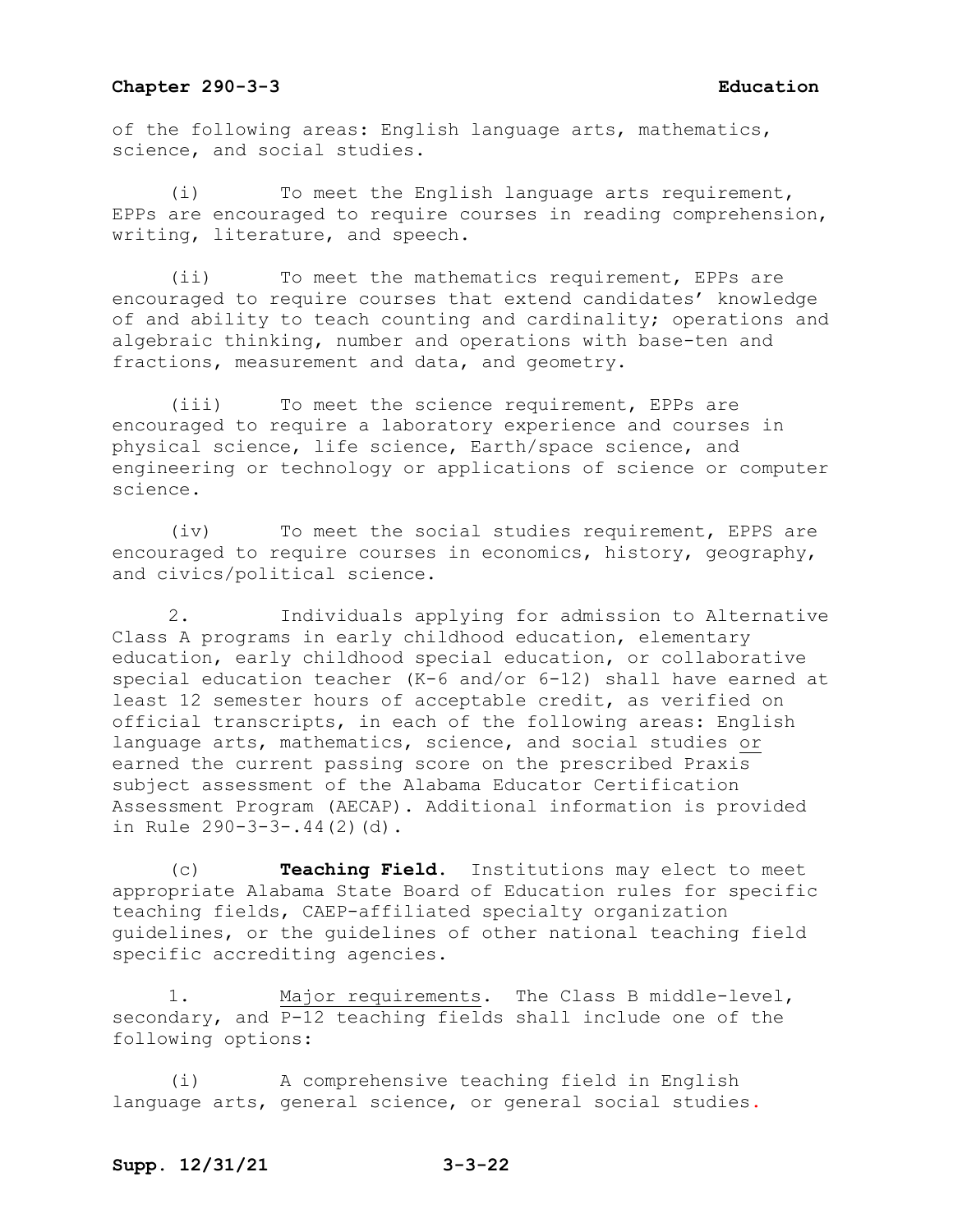(ii) A single teaching field that includes a minimum of 30 semester hours of credit with at least 18 semester hours of upper-division credit in a single teaching field, such as chemistry or history.

(iii) A single teaching field in an area of health education, career and technical education, physical education, or special education that includes a major with a minimum of 30 semester hours of credit with at least 18 semester hours of upper-division credit.

2. Methods course requirements. Each Class B and Alternative Class A middle, secondary, and P-12 teaching field shall be supported by at least one methods course specific to the teaching field or to the general area of the teaching field (e.g., science methods or social studies methods). Methods courses for specific teaching fields or for the general area of the teaching field shall not be combined with methods courses of other teaching fields or general areas (e.g., mathematics and biology).

### (d) **Criminal History Background Check.**

1. Effective no later than the beginning of the fall 2008 semester, any candidate applying for admission to a State-approved educator preparation program shall be required to be fingerprinted for a criminal history background check through the Alabama State Department of Education to the Alabama Bureau of Investigation (ABI) and the Federal Bureau of Investigation (FBI) pursuant to Ala. Code §16-23-16.2 (1975).

2. The candidate shall be fingerprinted by a service provider approved by the Alabama State Department of Education. Additional information about approved providers, fees, and procedures is available from the Certification Office.

3. The candidate is responsible for the nonrefundable, nontransferable fee.

4. The candidate shall be issued a suitability determination from the State Superintendent of Education. The candidate must provide the designated official of the EPP documentation of having cleared the criminal history background check prior to admission to a State-approved educator preparation program.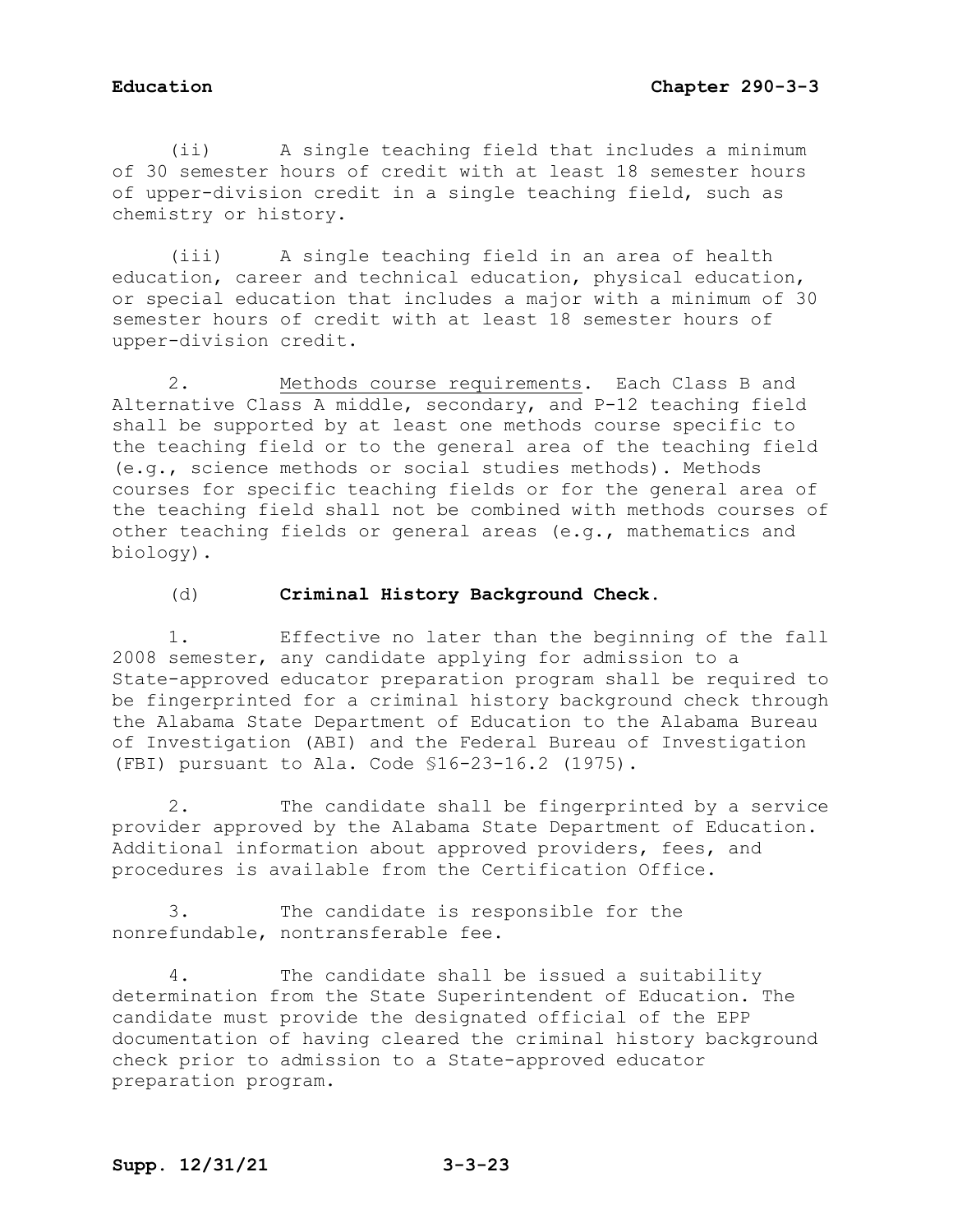5. A candidate whose suitability determination precludes admission to a State-approved educator preparation program has the right to due process procedures in accordance with the current Educator Certification Chapter of the *Alabama Administrative Code*.

# (e) **Field Experiences and Internships (Class B, Class A, and Class AA Programs).**

### 1. Field experiences.

(i) All Class B, Alternative Class A, Class A and Class AA programs shall require extensive field experiences in diverse settings. If permitted by written EPP policy, individuals who are employed in positions appropriate to the area of their current program (e.g., an ESOL teacher of both elementary and secondary students in a diverse setting) may complete field experiences on the job, but those experiences must be planned with specific purposes and assessments.

(ii) Except as noted in Rule  $290-3-3-.03(6)(e)(v)$ , the majority of field experiences must occur in P-12 schools.

(iii) At least half of the field experiences shall be in the candidate's teaching field or area of instructional support.

(iv) For pre-kindergarten education programs, field experiences must span birth through age 4 in both childcare and Office of School Readiness programs.

(v) For early childhood education and early childhood special education programs, field experiences shall include placements in at least two of the three main types of early education settings [early school grades  $(K-3)$ , childcare centers and homes, and Office of School Readiness programs.]

# 2. Internships in Class B and Alternative Class A programs.

(i) The internships in Class B and Alternative Class A programs shall equal at least a full semester, full-time in the teaching field for which certification is sought and may include more than one classroom or grade level, with experiences of the intern progressing to the full responsibilities of the teacher. Prior to program completion, an intern must teach full-time for at least five consecutive days.

# **Supp. 12/31/21 3-3-24**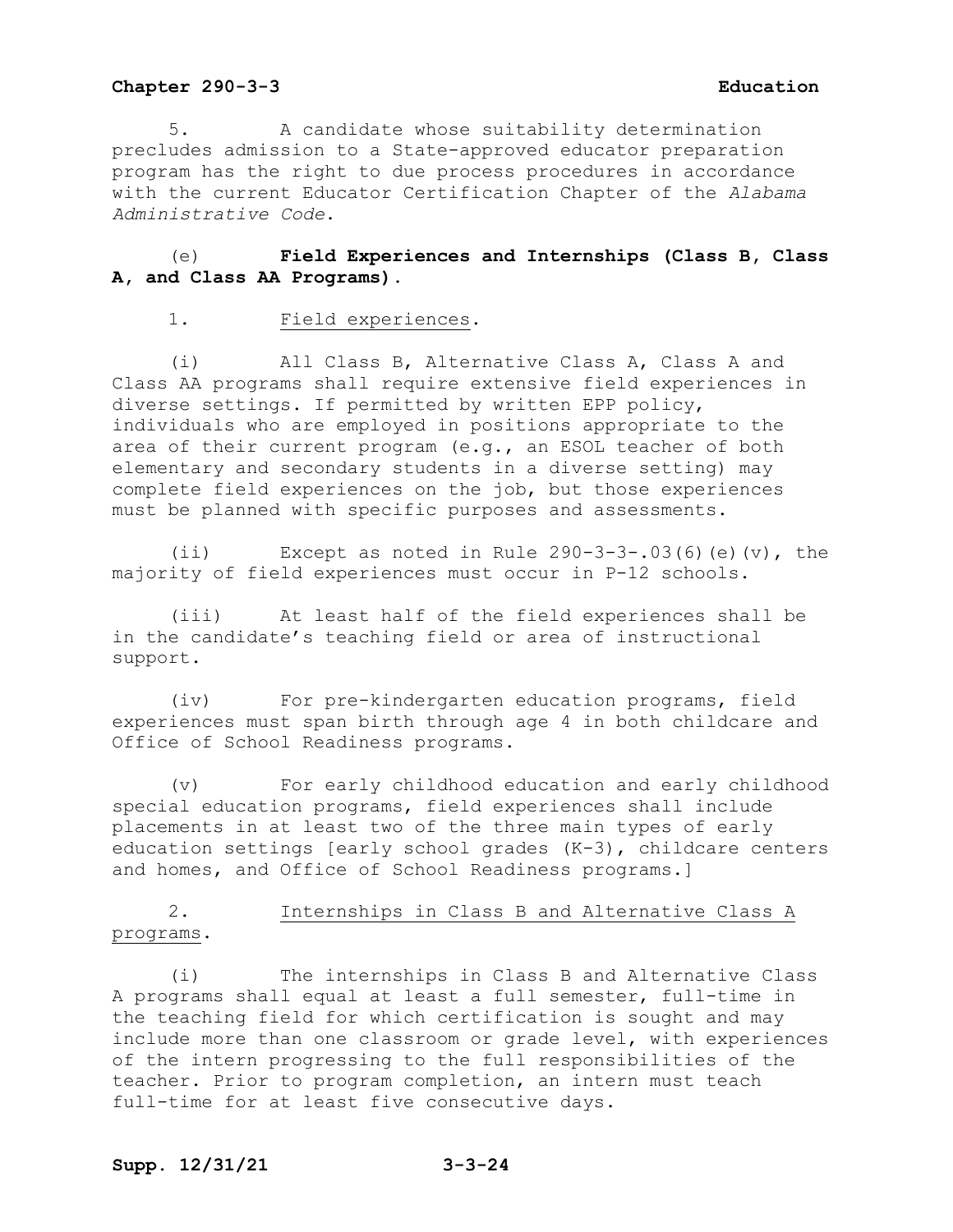(ii) For candidates who are seeking certification in two or more distinct teaching fields, an additional internship(s) shall be required (e.g., mathematics and biology).

(iii) For candidates who are seeking certification in two or more related fields (e.g., chemistry and physics or elementary education and elementary-level collaborative special education or health education and physical education), the internship may be divided between no more than two teaching fields.

(iv) For P-12 programs and for individuals seeking certification in collaborative special education at both the K-6 and 6-12 levels, the internship shall be divided between early childhood/elementary and middle/secondary grades.

(v) For pre-kindergarten education programs, the internship must span birth through age 4 in both childcare and Office of School Readiness programs.

(vi) For early childhood education and early childhood special education programs, the internship shall include a placement with at least two of the following age groups: birth-age 3, age 3-5, age 5-8.

(vii) For elementary education or collaborative special education (K-6) programs, the internship shall include lower elementary (grades K-3) and upper elementary (grades 4-6) placements unless substantial field experiences were completed at both levels.

(viii) A candidate who has met all State requirements for unconditional admission to an Alternative Class A program and is employed in an Alabama school may complete the internship in the candidate's classroom if both of the following requirements are met:

(I) The candidate holds a valid Interim Employment Certificate endorsed for the teaching field appropriate to the candidate's teaching assignment, AND

(II) On-the job internship placements are permitted by EPP written policy. See Rule 290-3-3-.02(6)(f)3. for information about cooperating teacher requirements.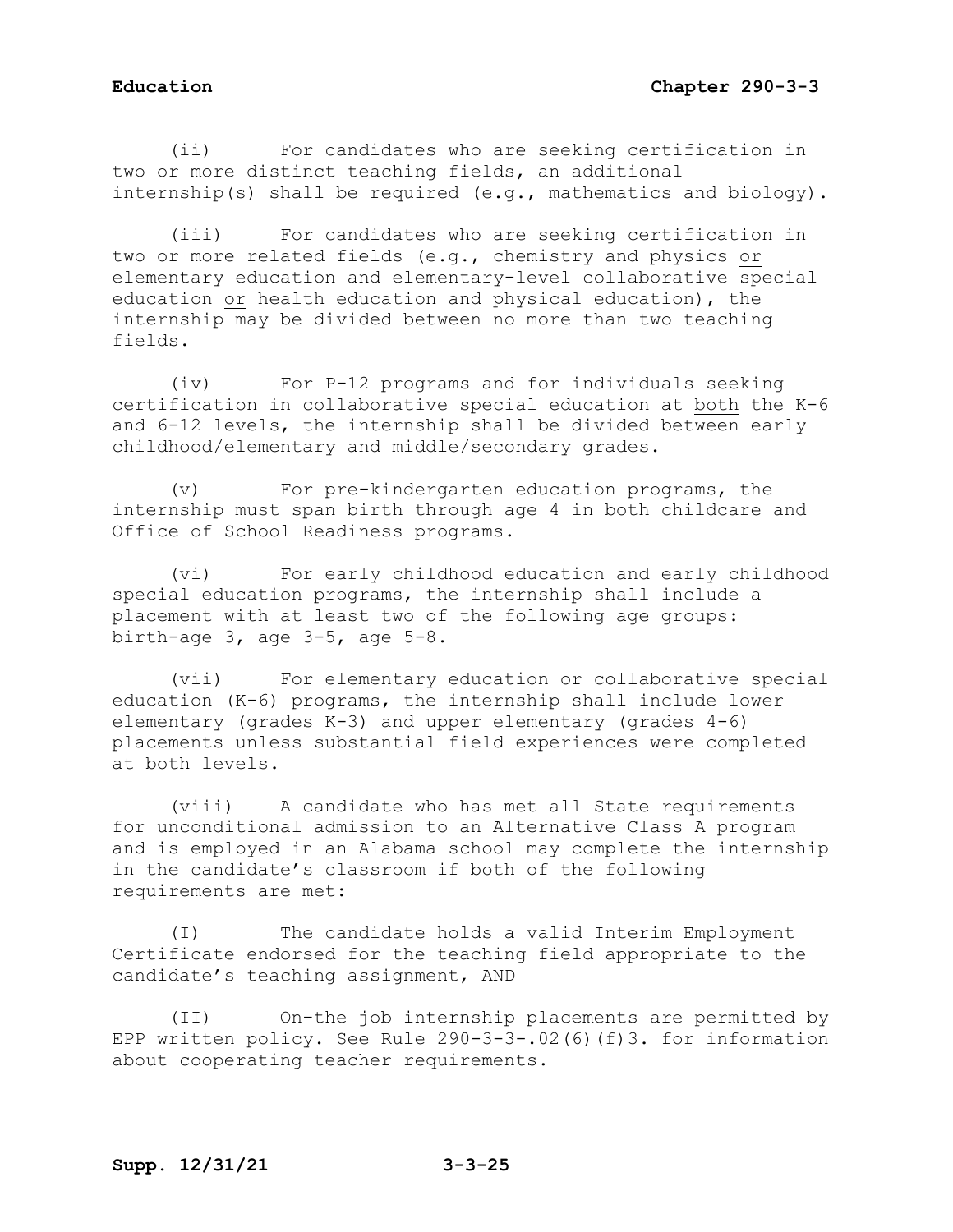3. Internships in Class A and AA programs. Class A and Class AA programs may require an internship. Refer to the specific rules for each program: Class A programs for teaching fields in Rule 290-3-3-.41(5)(e), instructional leadership in Rule 290-3-3-.47(3)(e), library media in Rule 290-3-3-.48(4)(e), school counseling in Rule 290-3-3-.49(5)(e) and (f), school psychometry in Rule 290-3-3-.50(4)(e), sport management in Rule 290-3-3-.52(3)(e), Class AA programs for teaching fields in Rule 290-3-3-.53(5)(e), and school psychology in Rule  $290-3-3-.57(4)(e)$ .

# (f) **Faculty Qualifications**.

1. Educator preparation provider (EPP) faculty at the institution shall have earned doctorates from regionally accredited colleges or universities or exceptional expertise that qualifies them for their assignments.

2. Faculty who teach professional education courses or supervise interns for teaching field programs should be thoroughly familiar with the current professional responsibilities of the P-12 practitioners in that teaching field.

3. P-12 clinical faculty (cooperating teachers) who supervise interns shall be accomplished school professionals who are properly certified at the Class A level for their present assignment or hold National Board for Professional Teaching Standards (NBPTS) certification that is appropriate to their present assignment, have at least three years of professional educational work experience in their field of specialization, and are currently teaching classes in the intern's area(s) of specialization.

(i) For candidates in Class B programs and candidates in Alternative Class A programs who are not employed on the basis of holding an Interim Employment Certificate, if no acceptable teacher with Class A certification in the intern's area(s) of specialization is available in the institution's service area, then the EPP head may document and grant an exception for a cooperating teacher who meets the other criteria but holds a valid Class A certificate endorsed for Educational Administration or Instructional Leadership or a valid Class B Professional Educator Certificate rather than a Class A Professional Educator Certificate in the intern's area of specialization. In addition, an intern in a Pre-K, early childhood education, elementary education, or collaborative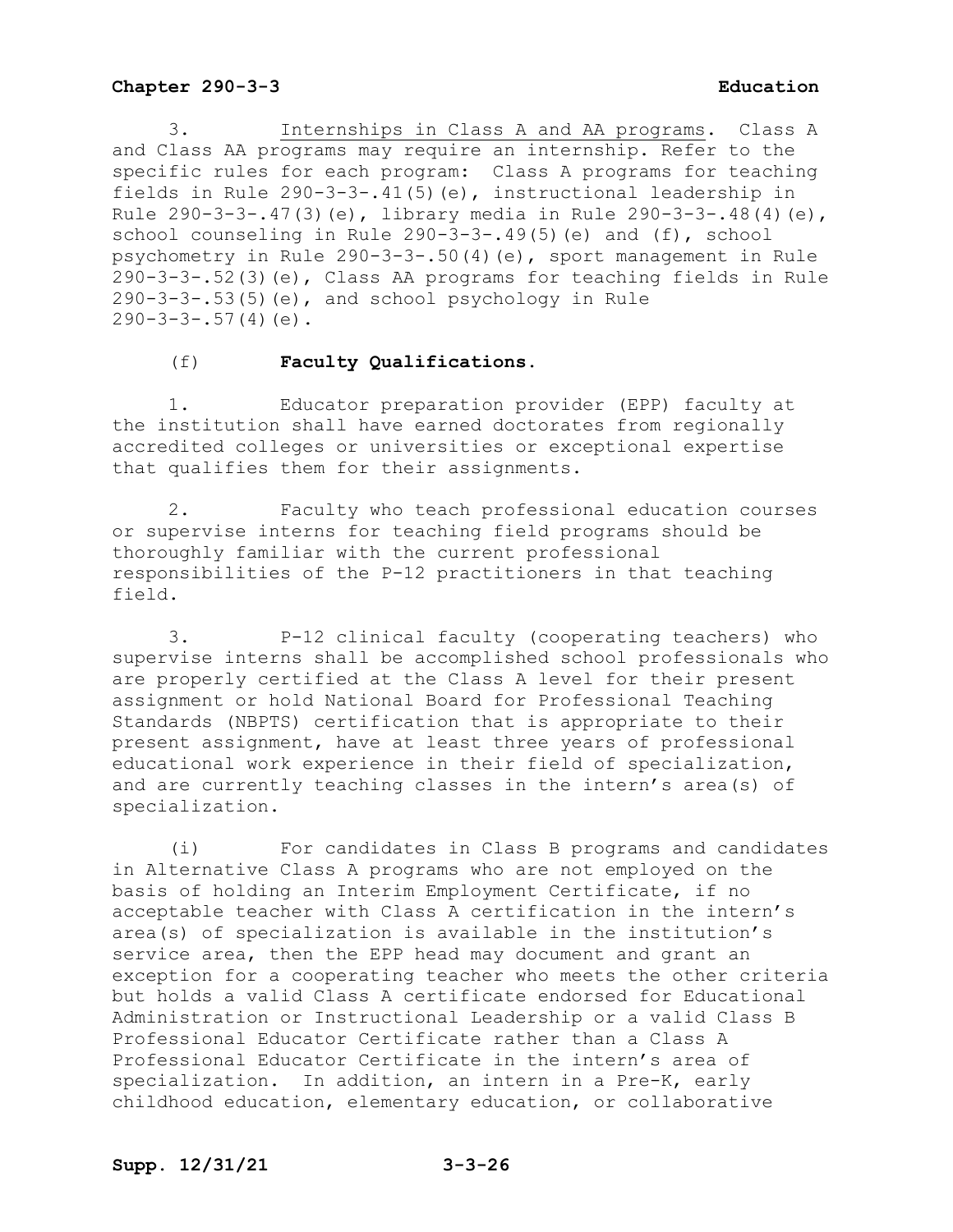special education program (K-6 or 6-12) may be supervised by a cooperating teacher who holds a Class A certificate endorsed for reading specialist.

(ii) For a candidate in an Alternative Class A program who is employed full-time as a teacher in the area of the candidate's Alternative Class A program, if no acceptable teacher with Class A certification in the intern's area(s) of specialization is available in that school, then the EPP head may document and grant an exception for a cooperating teacher who meets the other criteria but holds a valid Class A certificate endorsed for Educational Administration or Instructional Leadership or a valid Class B Professional Educator Certificate rather than a Class A Professional Educator Certificate in the intern's area of specialization. In addition, an intern in a Pre-K, early childhood education, elementary education, or collaborative special education program (K-6 or 6-12) may be supervised by a cooperating teacher who holds a Class A certificate endorsed for reading specialist.

4. An intern placed in a pre-kindergarten setting may be supervised by a teacher who meets the criteria indicated above, or if a teacher who meets those criteria is not available in the EPP's service area (Class B) or the school (Alternative Class A), the intern may be supervised by a lead teacher designated by the Alabama Department of Early Childhood Education and employed in a setting accredited by the National Association for the Education of Young Children.

5. P-12 faculty shall provide regular and continuing support for interns through such processes as observation, conferencing, group discussion, and e-mail and the use of other technologies.

# (g) **Governance and Accountability for Educator Preparation.**

1. The president of the institution shall designate the administrative head of educator preparation (the EPP head).

2. One person shall be authorized by the EPP head to represent the EPP as the certification officer, who certifies to the Alabama State Department of Education that an applicant for a certificate has successfully completed the approved program for the certificate sought and is recommended for certification.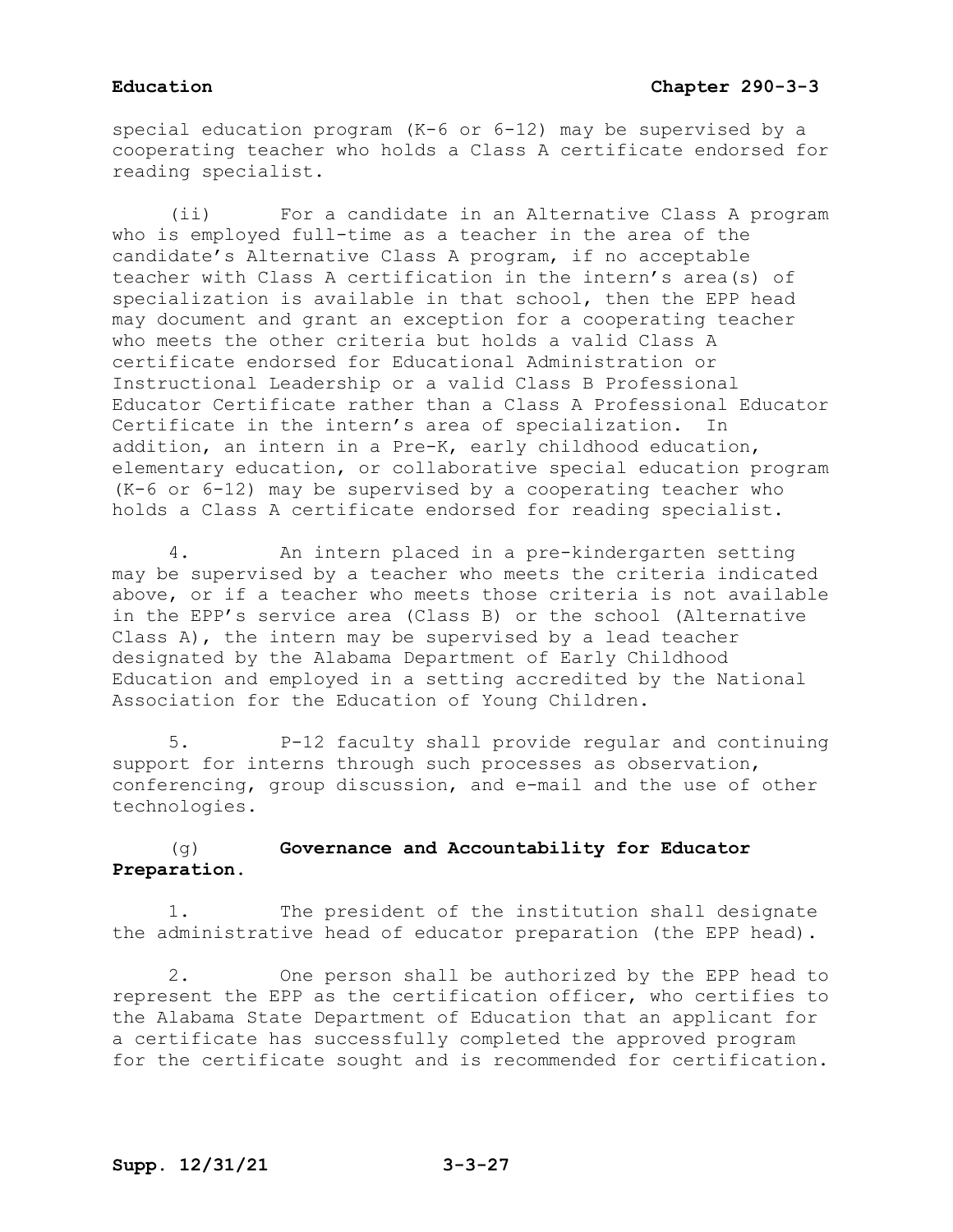3. Unless specified differently in other sections of this chapter, there shall be at least one specialist in each curriculum area for which a program leading to certification is offered who holds the doctorate with a major area of specialization in the curriculum area to which the faculty member is assigned. At the Class AA level, there shall be at least two specialists for each certification program. Additional information is provided in Rule 290-3-3-.01(33).

4. The unit shall limit its program offerings to ensure that courses are offered at appropriate times and with sufficient frequency to accommodate the levels of the candidates (Class B, Class A, and Class AA).

# (h) **Educator Preparation Provider (EPP) Accountability.**

1. Support for program completers. The EPP shall establish, publish, and implement policies to guarantee the success of individuals who complete its approved programs and are employed in their area(s) of specialization in Alabama. The EPP shall provide remediation at no cost to such individuals whose performance indicates the need for additional support within the first two years after the beginning valid date of the Professional Educator Certificate, which was issued based on recommendation by the EPP. Assistance may be requested by the new employee, the employee's principal, or the employing superintendent. In no case, shall the EPP be required to provide remediation for more than the first two years of employment.

2. New programs. Authorization by the Alabama State Board of Education shall be secured before a proposal for a new program is reviewed. Candidates shall not be enrolled in courses unique to a proposed program prior to program approval.

3. Discontinuation of programs.

(i) If the Alabama State Board of Education chooses to eliminate standards for a teaching field or area of instructional support, the State Superintendent of Education will communicate directly with EPP heads.

(ii) If an institution chooses to discontinue a program or place it on inactive status, the EPP head shall give written notification of this decision to the State Superintendent of Education. The notification shall include the

# **Supp. 12/31/21 3-3-28**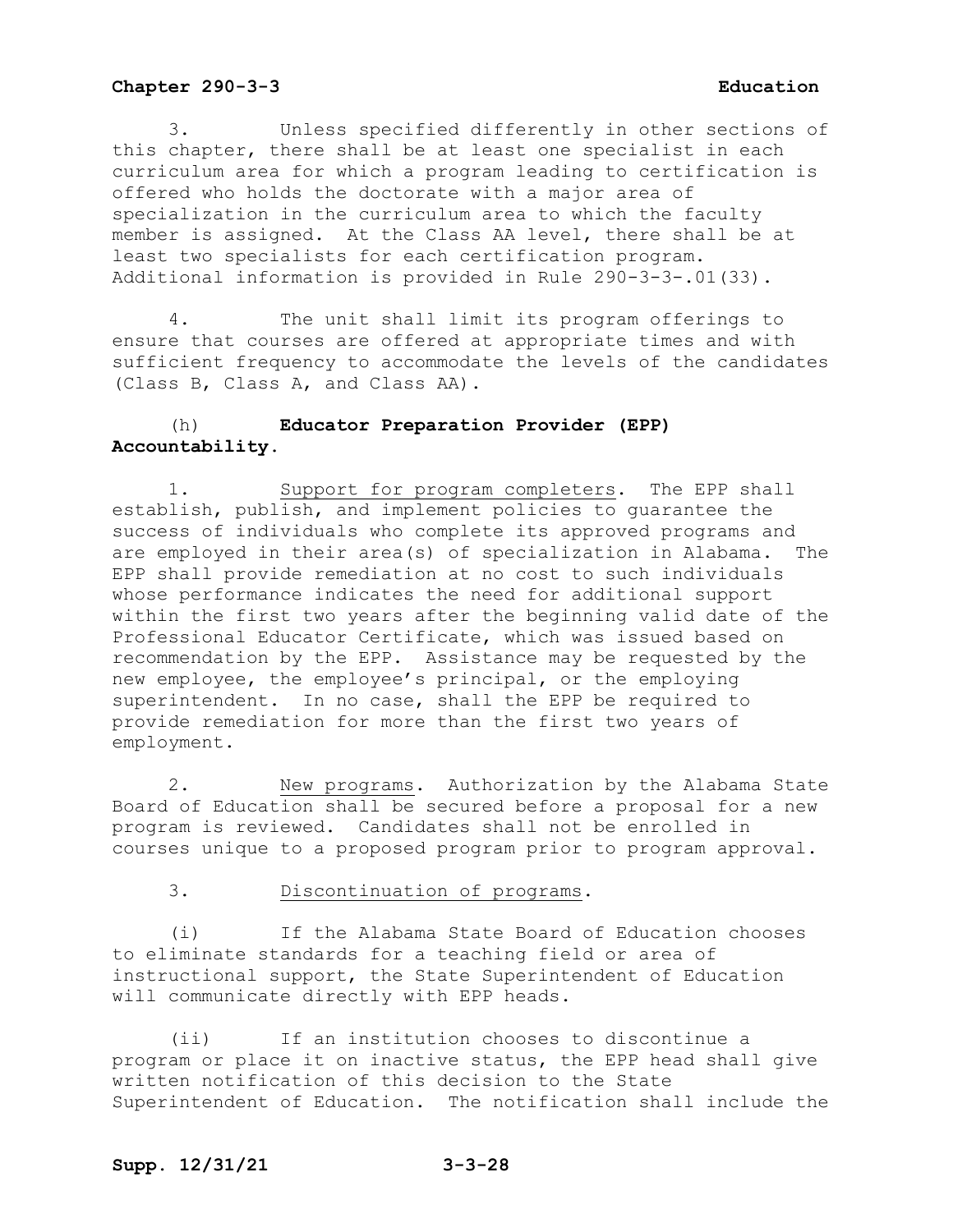names and other identifying information of candidates who have been unconditionally admitted to the program to be discontinued or placed on inactive status, along with each candidate's anticipated program completion date. Receipt of that notification shall be confirmed by the State Superintendent of Education. No other candidates shall be admitted to the program.

(iii) An EPP may choose to reactivate an inactive program at any time prior to the expiration date of the inactive program, if all standards applicable to the inactive program are met. If the inactive program is not reactivated at the time of the next comprehensive review, it must be addressed as a new program. (Programs may be placed on inactive status if faculty requirements are not met.)

4. State and/or federal reports. Institutions that do not provide requested data in a timely manner may have any or all of the institution's program approval rescinded as authorized in Rule 290-3-3-.59(6). By July 1, 2019, and each July 1 thereafter, each EPP shall submit to the State superintendent of education an annual report summarizing assistance provided to help LEAs analyze and solve school-based problems.

5. Alternative Approaches. EPPs must provide prospective educators with information about alternative approaches to earning a Professional Educator Certificate or a Professional Leadership Certificate. **Author:** Dr. Eric G. Mackey **Statutory Authority:** Code of Ala. 1975, §§16-3-16, 16-23-14. **History: New Rule:** December 19, 1978. **Amended:** December 13, 1990; effective February 1, 1991. **Repealed and Replaced:** January 9, 1997; effective February 13, 1997; operative July 1, 1997. **Amended:** Filed June 14, 1999; effective July 19, 1999. **Amended:** Filed March 14, 2002; effective April 18, 2002. **Repealed and New Rule:** Filed September 11, 2003; effective October 16, 2003. **Repealed and New Rule:** Filed July 13, 2004; effective August 17, 2004. **Repealed and New Rule:** April 14, 2005; effective May 19, 2005. **Repealed and New Rule:** Filed August 6, 2007; effective September 10, 2007. **Amended:** Filed April 9, 2009; effective May 14, 2009. **Repealed and New Rule:** Filed August 3, 2009; effective September 7, 2009; operative October 1, 2009. **Amended:** Filed June 15, 2012; effective July 20, 2012. **Repealed and New Rule:** Filed August 13, 2015; effective September 17, 2015. **Amended:** Filed September 13, 2018; effective October 28, 2018; operative June 1, 2019. **Repealed**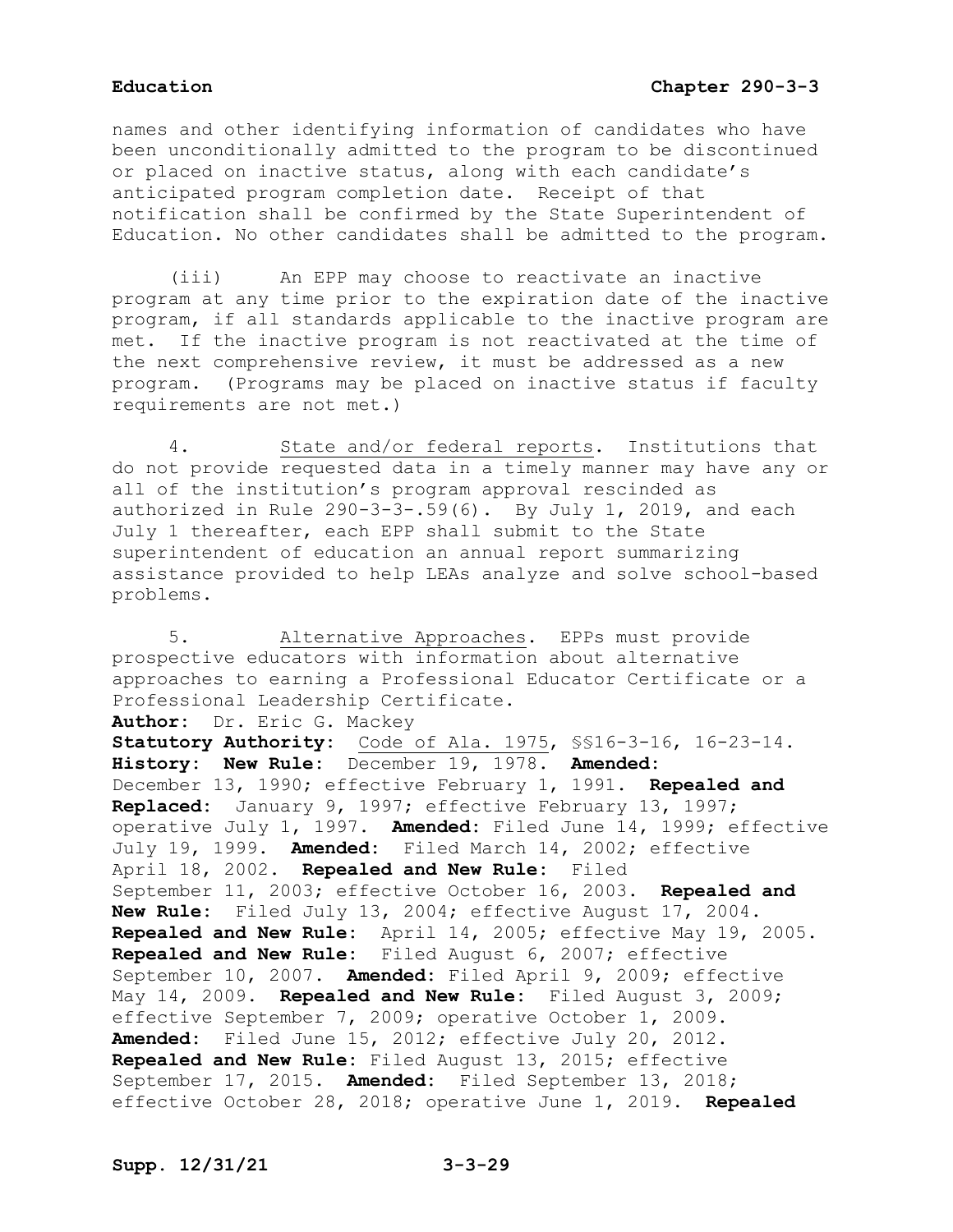**and New Rule:** Published August 31, 2021; effective October 15, 2021.

**Ed. Note:** Previous Rule .02 was renumbered .03 per certification published August 31, 2021; effective October 15, 2021.

**290-3-3-.04 Alabama Core Teaching Standards.** Pursuant to the mission of improving the academic achievement of all students in the public schools of Alabama, candidates will align their practice with the following standards modified from the Model Core Teaching Standards developed by the Interstate Teacher Assessment and Support Consortium (InTASC).

(1) **Learner Development. The candidate understands how learners grow and develop, recognizing that patterns of learning and development vary individually within and across the cognitive, linguistic, social, emotional, and physical areas, and designs and implements developmentally appropriate and challenging learning experiences**.

(a) The candidate regularly assesses individual and group performance in order to design and modify instruction to meet learners' needs in each area of development (cognitive, linguistic, social, emotional, and physical) and scaffolds the next level of development.

(b) The candidate creates developmentally appropriate instruction that takes into account individual learners' strengths, interests, and needs and that enables each learner to advance and accelerate his/her learning.

(c) The candidate collaborates with families, communities, colleagues, and other professionals to promote learner growth and development.

(d) The candidate understands how learning occurs—how learners construct knowledge, acquire skills, and develop discipline thinking processes—and knows how to use instructional strategies that promote student learning.

(e) The candidate understands that each learner's cognitive, linguistic, social, emotional, and physical development influences learning and knows how to make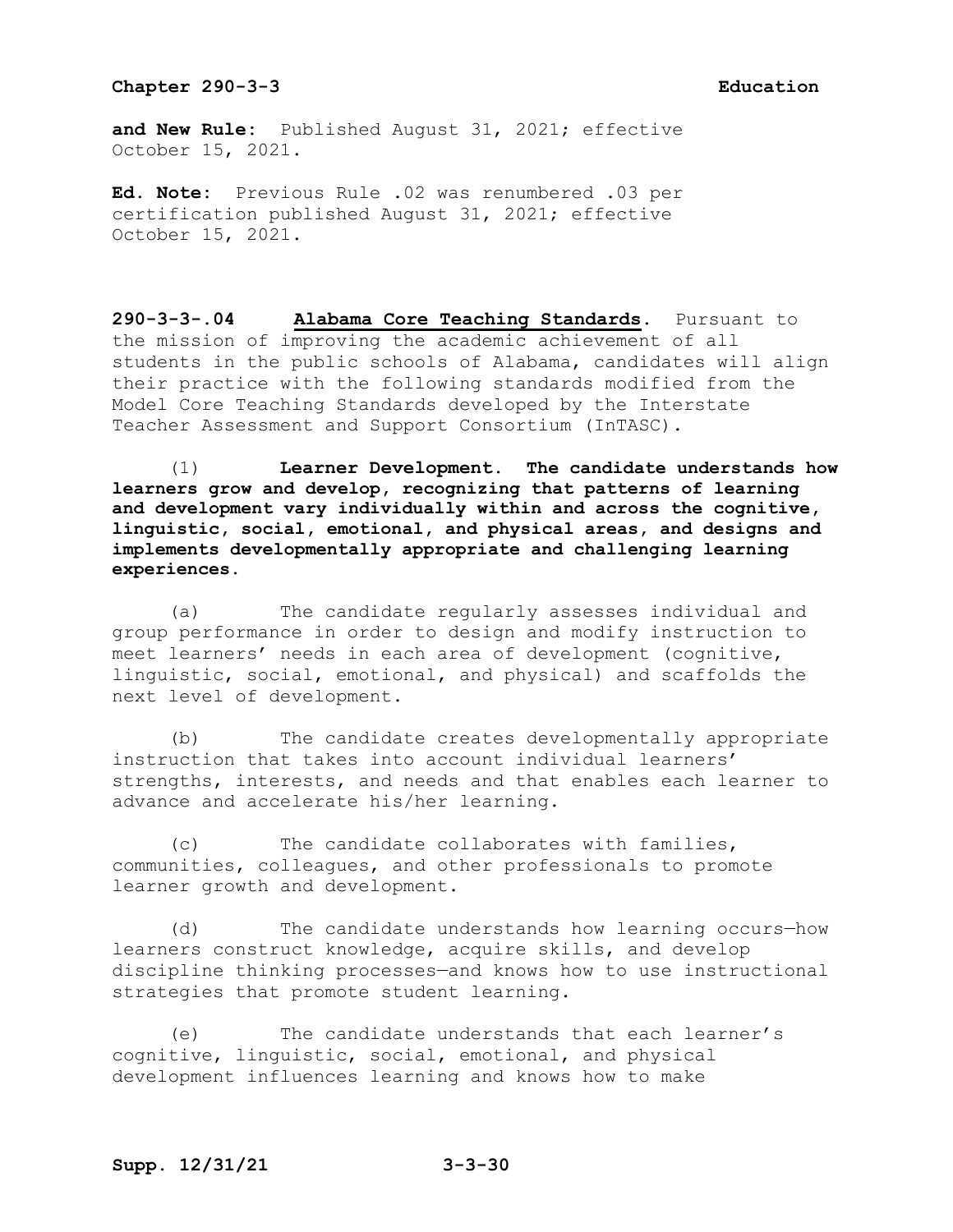# **Education Chapter 290-3-3**

instructional decisions that build on learners' strengths and needs.

(f) The candidate identifies readiness for learning and understands how development in any one area may affect performance in other areas.

(g) The candidate understands the role of language and culture in learning and knows how to modify instruction to make language comprehensible and instruction relevant, accessible, and challenging.

(h) The candidate respects learners' differing strengths and needs and is committed to using this information to further each learner's development.

(i) The candidate is committed to using learners' strengths as a basis for growth and their misconceptions as opportunities for learning.

(j) The candidate takes responsibility for promoting learners' growth and development.

(k) The candidate values the input and contributions of families, colleagues, and other professionals in understanding and supporting each learner's development.

# (2) **Learning Differences. The candidate uses understanding of individual differences and diverse cultures and communities to ensure inclusive learning environments that enable each learner to meet high standards.**

(a) The candidate designs, adapts, and delivers instruction to address each student's diverse learning strengths and needs and creates opportunities for students to demonstrate their learning in different ways.

(b) The candidate makes appropriate and timely provisions (e.g., pacing for individual rates of growth, task demands, communication, assessment, and response modes) for individual students with particular learning differences or needs.

(c) The candidate designs instruction to build on learners' prior knowledge and experiences, allowing learners to accelerate as they demonstrate their understandings.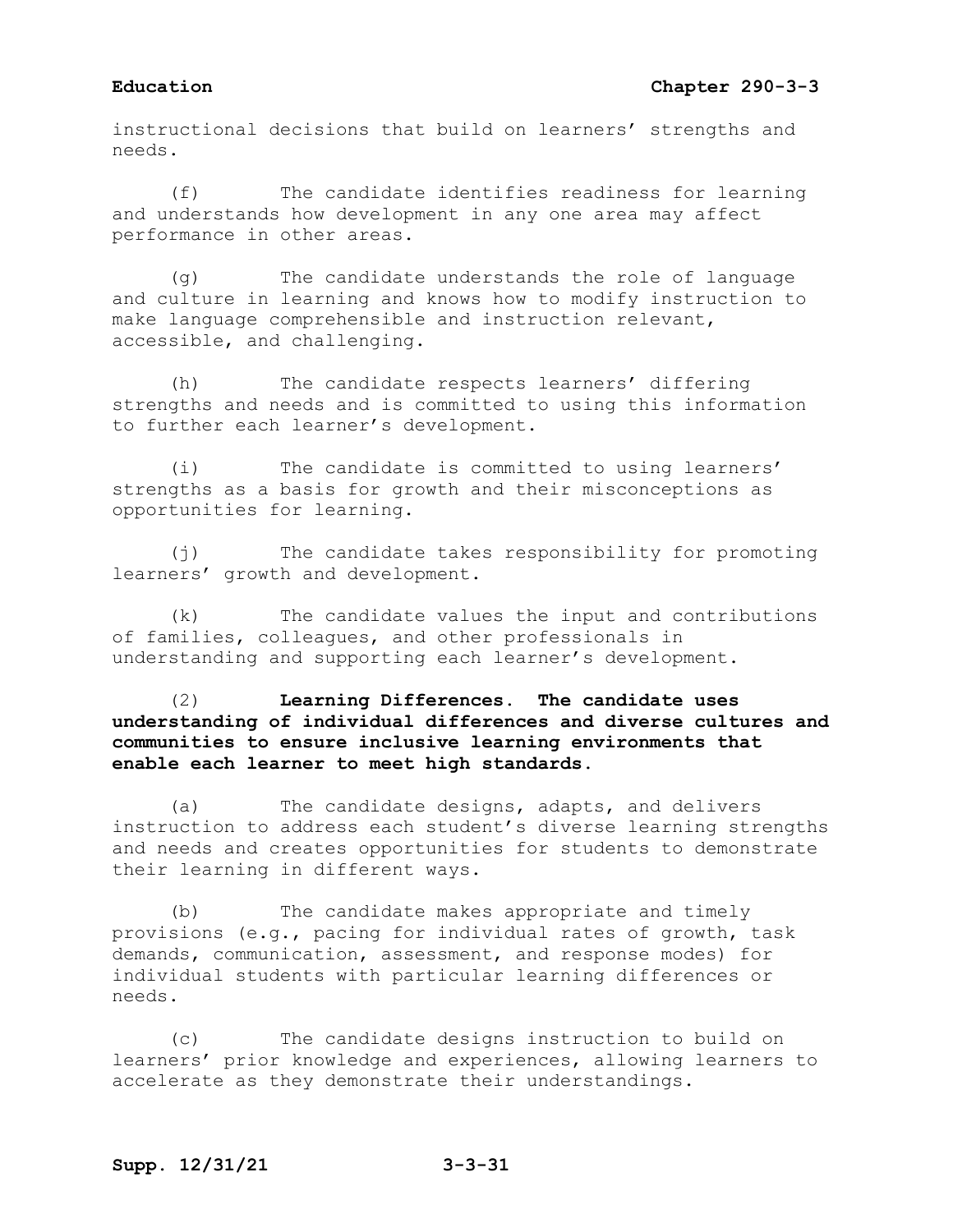(d) The candidate brings multiple perspectives to the discussion of content, including attention to learners' personal, family, and community experiences and cultural norms.

(e) The candidate incorporates tools of language development into planning and instruction, including strategies for making content accessible to English language learners and for evaluating and supporting their development of English proficiency.

(f) The candidate accesses resources, supports, and specialized assistance and services to meet particular learning differences or needs.

(g) The candidate understands and identifies differences in approaches to learning and performance and knows how to design instruction that uses each learner's strengths to promote growth.

(h) The candidate understands students with exceptional needs, including those associated with disabilities and giftedness, and knows how to use strategies and resources to address these needs.

(i) The candidate knows about second language acquisition processes and knows how to incorporate instructional strategies and resources to support language acquisition.

(j) The candidate understands that learners bring assets for learning based on their individual experiences, abilities, talents, prior learning, and peer and social group interactions, as well as language, culture, family, and community values.

(k) The candidate knows how to access information about the values of diverse cultures and communities and how to incorporate learners' experiences, cultures, and community resources into instruction.

(l) The candidate believes that all learners can achieve at high levels and persists in helping each learner reach his/her full potential.

(m) The candidate respects learners as individuals with differing personal and family backgrounds and various skills, abilities, perspectives, talents, and interests.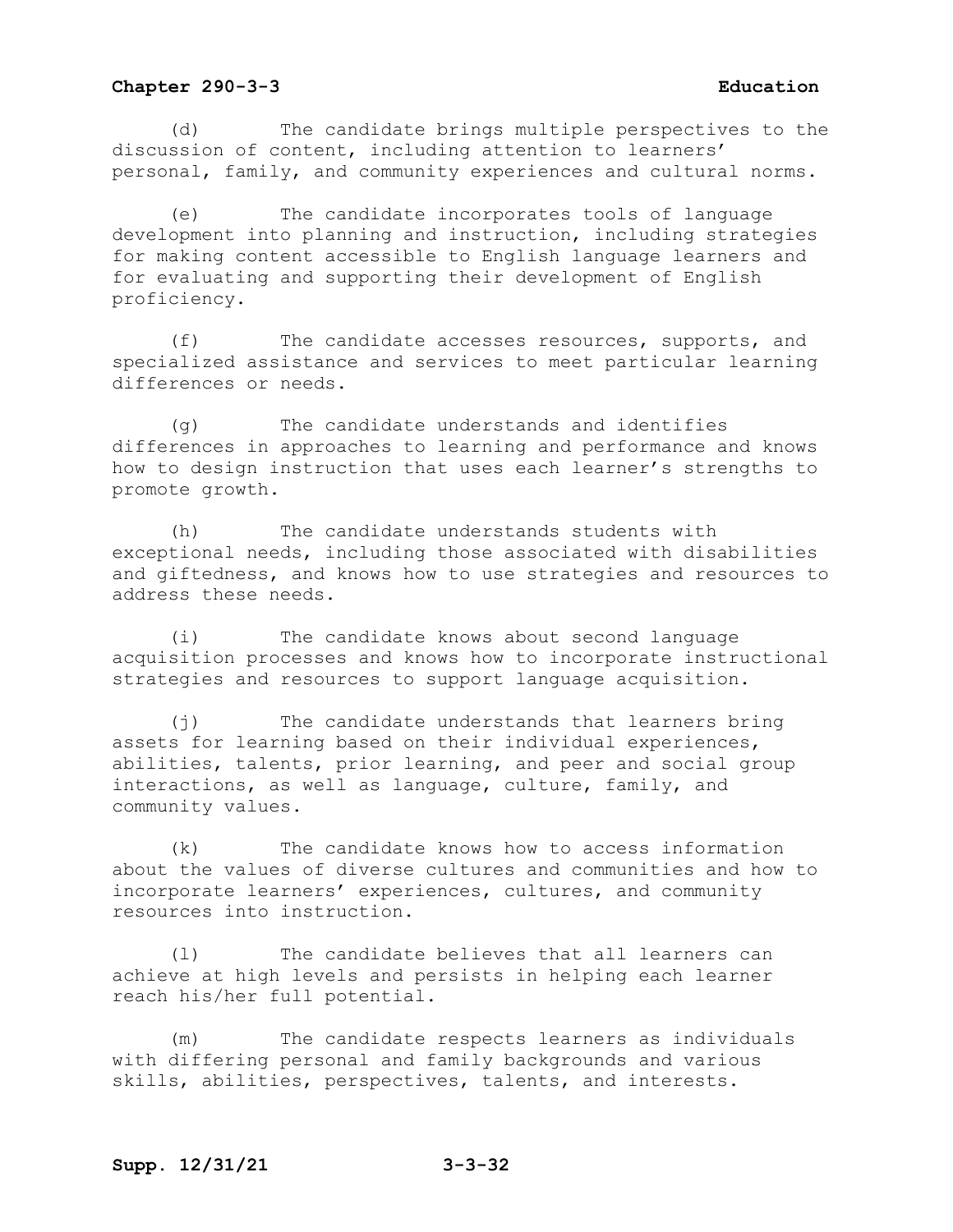(n) The candidate makes learners feel valued and helps them learn to value each other.

The candidate values diverse languages and dialects and seeks to integrate them into his/her instructional practice to engage students in learning.

(3) **Learning Environments. The candidate works with others to create environments that support individual and collaborative learning, and that encourage positive social interaction, active engagement in learning, and self-motivation.**

(a) The candidate collaborates with learners, families, and colleagues to build a safe, positive learning climate of openness, mutual respect, support, and inquiry.

(b) The candidate develops learning experiences that engage learners in collaborative and self-directed learning and that extend learner interaction with ideas and people locally and globally.

(c) The candidate collaborates with learners and colleagues to develop shared values and expectations for respectful interactions, rigorous academic discussions, and individual and group responsibility for quality work.

(d) The candidate manages the learning environment to actively and equitably engage learners by organizing, allocating, and coordinating the resources of time, space, and learners' attention.

(e) The candidate uses a variety of methods to engage learners in evaluating the learning environment and collaborates with learners to make appropriate adjustments.

(f) The candidate communicates verbally and nonverbally in ways that demonstrate respect for and responsiveness to the cultural backgrounds and differing perspectives learners bring to the learning environment.

(g) The candidate promotes responsible learner use of interactive technologies to extend the possibilities for learning locally and globally.

(h) The candidate intentionally builds learner capacity to collaborate in face-to-face and virtual environments through applying effective interpersonal communication skills.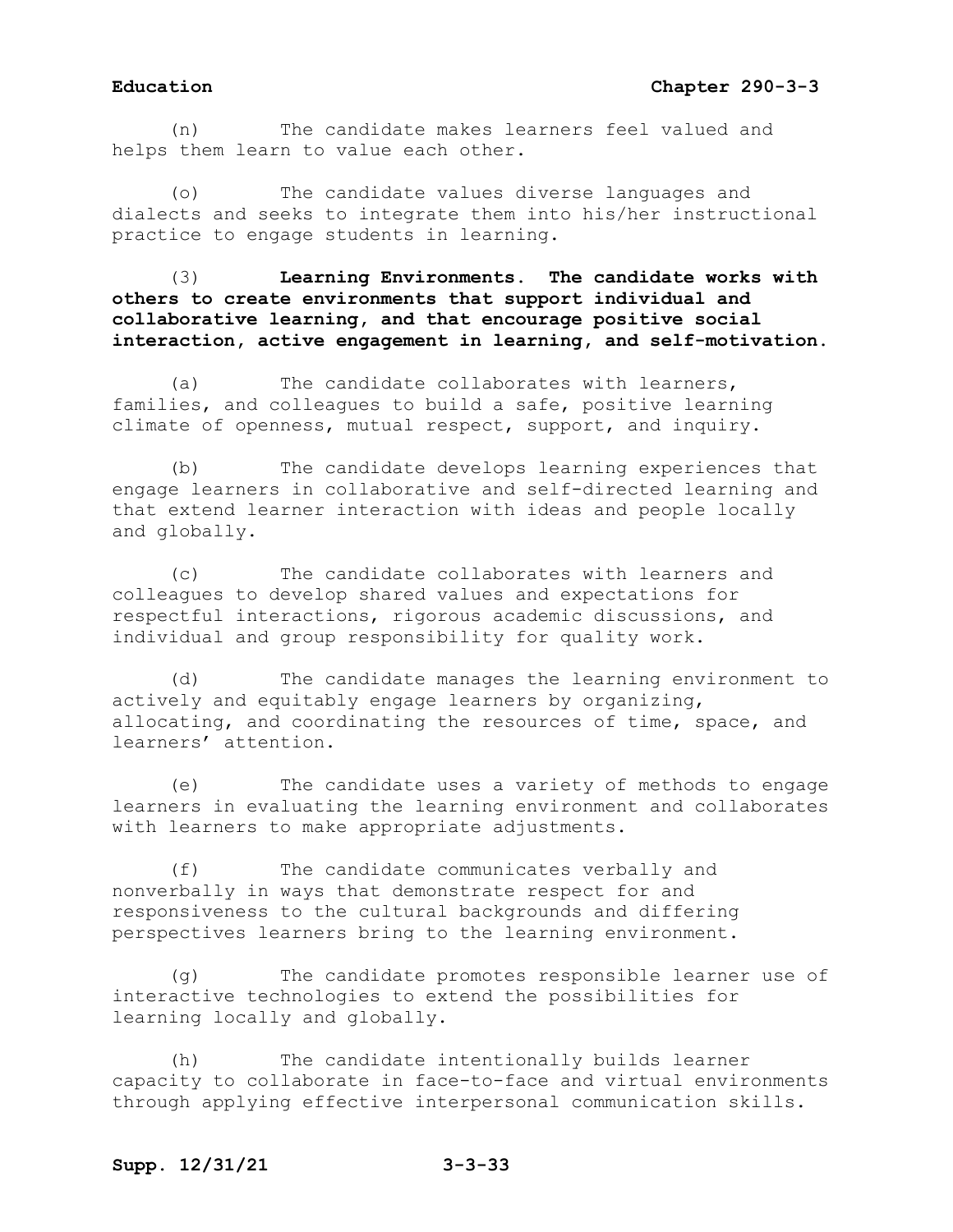(i) The candidate understands the relationship between motivation and engagement and knows how to design learning experiences using strategies that build learner self-direction and ownership of learning.

(j) The candidate knows how to help learners work productively and cooperatively with each other to achieve learning goals.

(k) The candidate knows how to collaborate with learners to establish and monitor elements of a safe and productive learning environment including norms, expectations, routines, and organizational structures.

(l) The candidate understands how learner diversity can affect communication and knows how to communicate effectively in differing environments.

(m) The candidate knows how to use technologies and how to guide learners to apply them in appropriate, safe, and effective ways.

(n) The candidate is committed to working with learners, colleagues, families, and communities to establish positive and supportive learning environments.

(o) The candidate values the role of learners in promoting each other's learning and recognizes the importance of peer relationships in establishing a climate of learning.

(p) The candidate is committed to supporting learners as they participate in decision making, engage in exploration and invention, work collaboratively and independently, and engage in purposeful learning.

(q) The candidate seeks to foster respectful communication among all members of the learning community.

(r) The candidate is a thoughtful and responsive listener and observer.

(4) **Content Knowledge. The candidate understands the central concepts, tools of inquiry, and structures of the discipline(s) he or she teaches and creates learning experiences that make these aspects of the discipline accessible and meaningful for learners to assure mastery of the content.**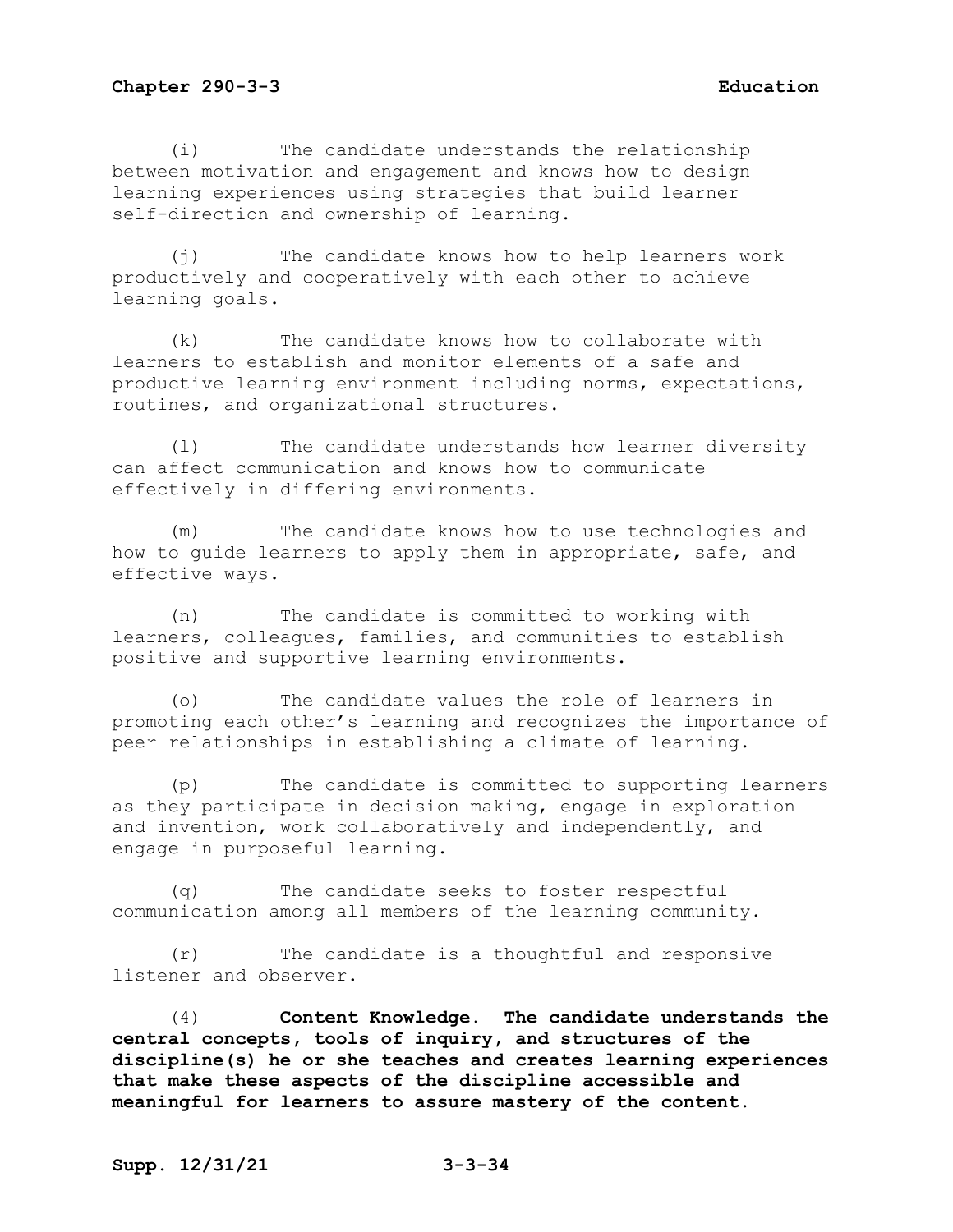(a) The candidate effectively uses multiple representations and explanations that capture key ideas in the discipline, guide learners through learning progressions, and promote each learner's achievement of content standards.

(b) The candidate engages students in learning experiences in the discipline(s) that encourage learners to understand, question, and analyze ideas from diverse perspectives so that they master the content.

(c) The candidate engages learners in applying methods of inquiry and standards of evidence used in the discipline.

(d) The candidate stimulates learner reflection on prior content knowledge, links new concepts to familiar concepts, and makes connections to learners' experiences.

(e) The candidate recognizes learner misconceptions in a discipline that interfere with learning and creates experiences to build accurate conceptual understanding.

(f) The candidate evaluates and modifies instructional resources and curriculum materials for their comprehensiveness, accuracy for representing particular concepts in the discipline, and appropriateness for his/her learners.

(g) The candidate uses supplementary resources and technologies effectively to ensure accessibility and relevance for all learners.

(h) The candidate creates opportunities for students to learn, practice, and master academic language in their content.

(i) The candidate accesses school and/or district-based resources to evaluate the leaner's content knowledge in the learner's primary language.

(j) The candidate understands major concepts, assumptions, debates, processes of inquiry, and ways of knowing that are central to the discipline(s) she/he teaches.

(k) The candidate understands common misconceptions in learning the discipline and how to guide learners to accurate conceptual understanding.

# **Supp. 12/31/21 3-3-35**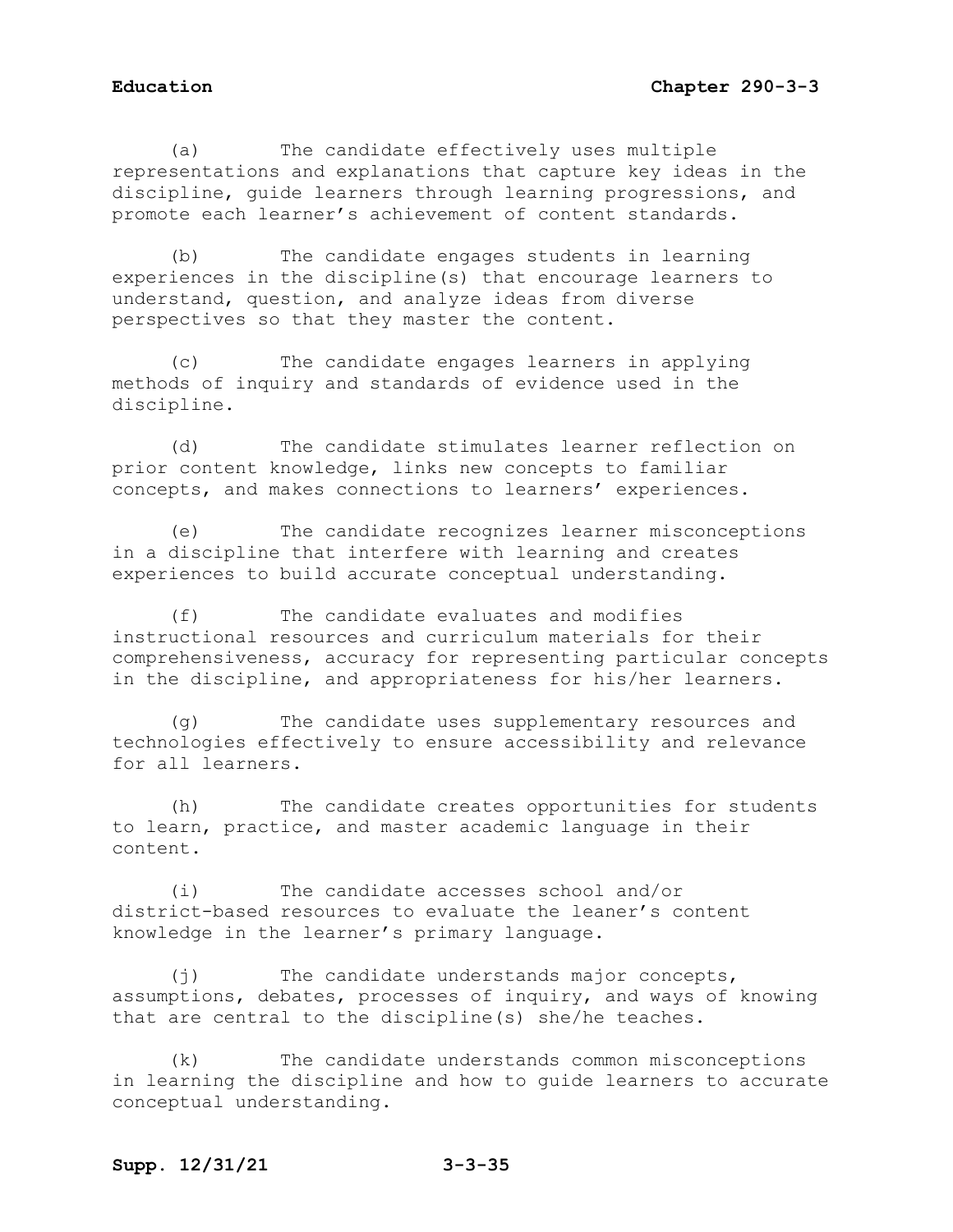(l) The candidate knows and uses the academic language of the discipline and knows how to make it accessible to learners.

(m) The candidate knows how to integrate culturally relevant content to build on learners' background knowledge.

(n) The candidate has a deep knowledge of student content standards and learning progressions in the discipline(s) she or he teaches.

(o) The candidate is knowledgeable about current state legislation, current state initiatives, and programs including, but not limited to, the Alabama Reading Initiative (ARI); the Alabama Math, Science, and Technology Initiative (AMSTI); Alabama Learning Exchange (ALEX); Alabama Connecting Classrooms, Educators and Students Statewide (ACCESS); and MTSS (Multi-Tiered System of Support)/RTI (Response to Instruction) and their relationship to student achievement.

(p) The candidate realizes that content knowledge is not a fixed body of facts but is complex, culturally situated, and ever evolving. She or he keeps abreast of new ideas and understanding in the field.

(q) The candidate appreciates multiple perspectives within the discipline and facilitates learners' critical analysis of these perspectives.

(r) The candidate recognizes the potential of bias in his/her representation of the discipline and seeks to appropriately address problems of bias.

(s) The candidate is committed to work toward each learner's mastery of disciplinary content and skills.

**(5) Application of Content. The candidate understands how to connect concepts and use differing perspectives to engage learners in critical thinking, creativity, and collaborative problem solving related to authentic local and global issues.**

(a) The candidate develops and implements projects that guide learners in analyzing the complexities of an issue or question using perspectives from varied disciplines and cross-disciplinary skills (e.g., a water quality study that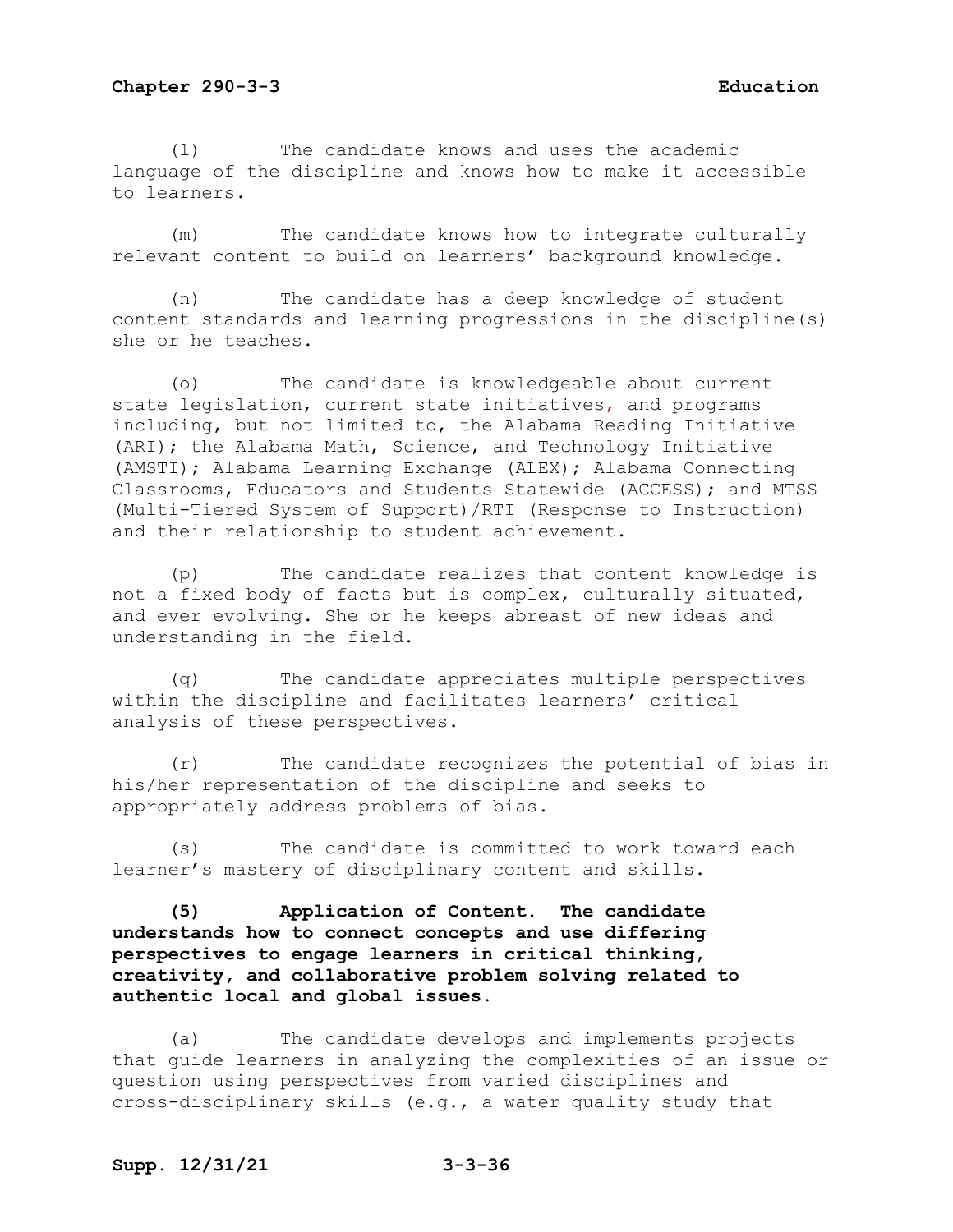draws upon biology and chemistry to look at factual information and social studies to examine policy implications).

(b) The candidate engages learners in applying content knowledge to real world problems through the lens of interdisciplinary themes (e.g., financial literacy, environmental literacy).

(c) The candidate facilitates learners' use of current tools and resources to maximize content learning in varied contexts.

(d) The candidate engages learners in questioning and challenging assumptions and approaches in order to foster innovation and problem solving in local and global contexts.

(e) The candidate develops learners' communication skills in disciplinary and interdisciplinary contexts by creating meaningful opportunities to employ a variety of forms of communication that address varied audiences and purposes.

(f) The candidate engages learners in generating and evaluating new ideas and novel approaches, seeking inventive solutions to problems, and developing original work.

(g) The candidate facilitates learners' ability to develop diverse social and cultural perspectives that expand their understanding of local and global issues and create novel approaches to solving problems.

(h) The candidate develops and implements supports for learner literacy development across content areas.

(i) The candidate understands the ways of knowing in his/her discipline, how it relates to other disciplinary approaches to inquiry, and the strengths and limitations of each approach in addressing problems, issues, and concerns.

(j) The candidate understands how current interdisciplinary themes (e.g., civic literacy, health literacy, global awareness) connect to the core subjects and knows how to weave those themes into meaningful learning experiences.<br>(k) The candidate understands the demands of

The candidate understands the demands of accessing and managing information as well as how to evaluate issues of ethics and quality related to information and its use.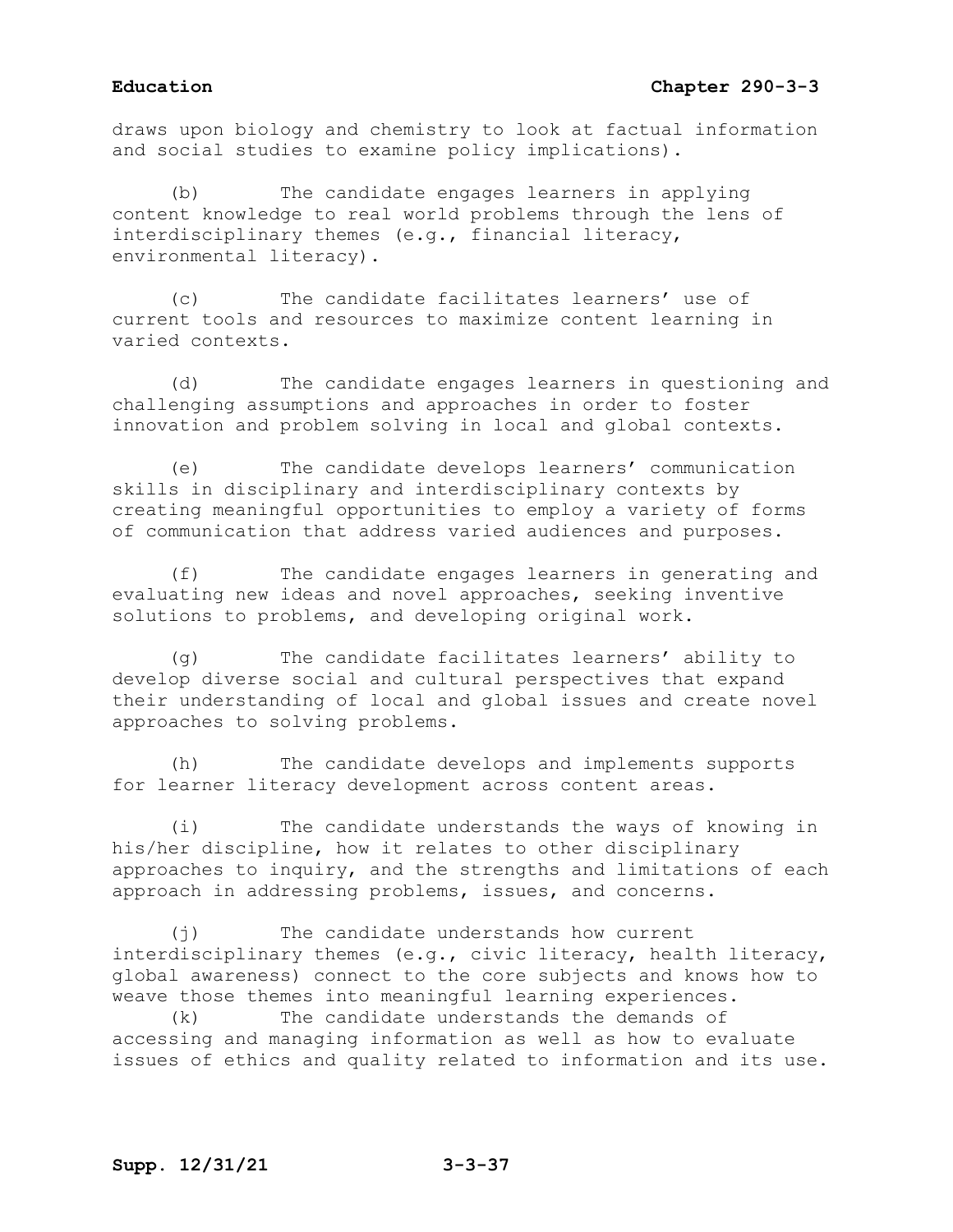(l) The candidate understands how to use digital and interactive technologies for efficiently and effectively achieving specific learning goals.

(m) The candidate understands critical thinking processes and knows how to help learners develop high level questioning skills to promote their independent learning.

(n) The candidate understands communication modes and skills as vehicles for learning (e.g., information gathering and processing) across disciplines as well as vehicles for expressing learning.

(o) The candidate understands creative thinking processes and how to engage learners in producing original work.

(p) The candidate knows when and how to access resources to build global awareness and understanding, and how to integrate them into the curriculum.

(q) The candidate is constantly exploring how to use disciplinary knowledge as a lens to address local and global issues.

(r) The candidate values knowledge outside his/her own content area and how such knowledge enhances student learning.

(s) The candidate values flexible learning environments that encourage learner exploration, discovery, and expression across content areas.

**(6) Assessment. The candidate understands and uses multiple methods of assessment to engage learners in their own growth, to monitor learner progress, and to guide the candidate's and learner's decision making.**

(a) The candidate balances the use of formative and summative assessment as appropriate to support, verify, and document learning.

(b) The candidate designs assessments that match learning objectives with assessment methods and minimizes sources of bias that can distort assessment results.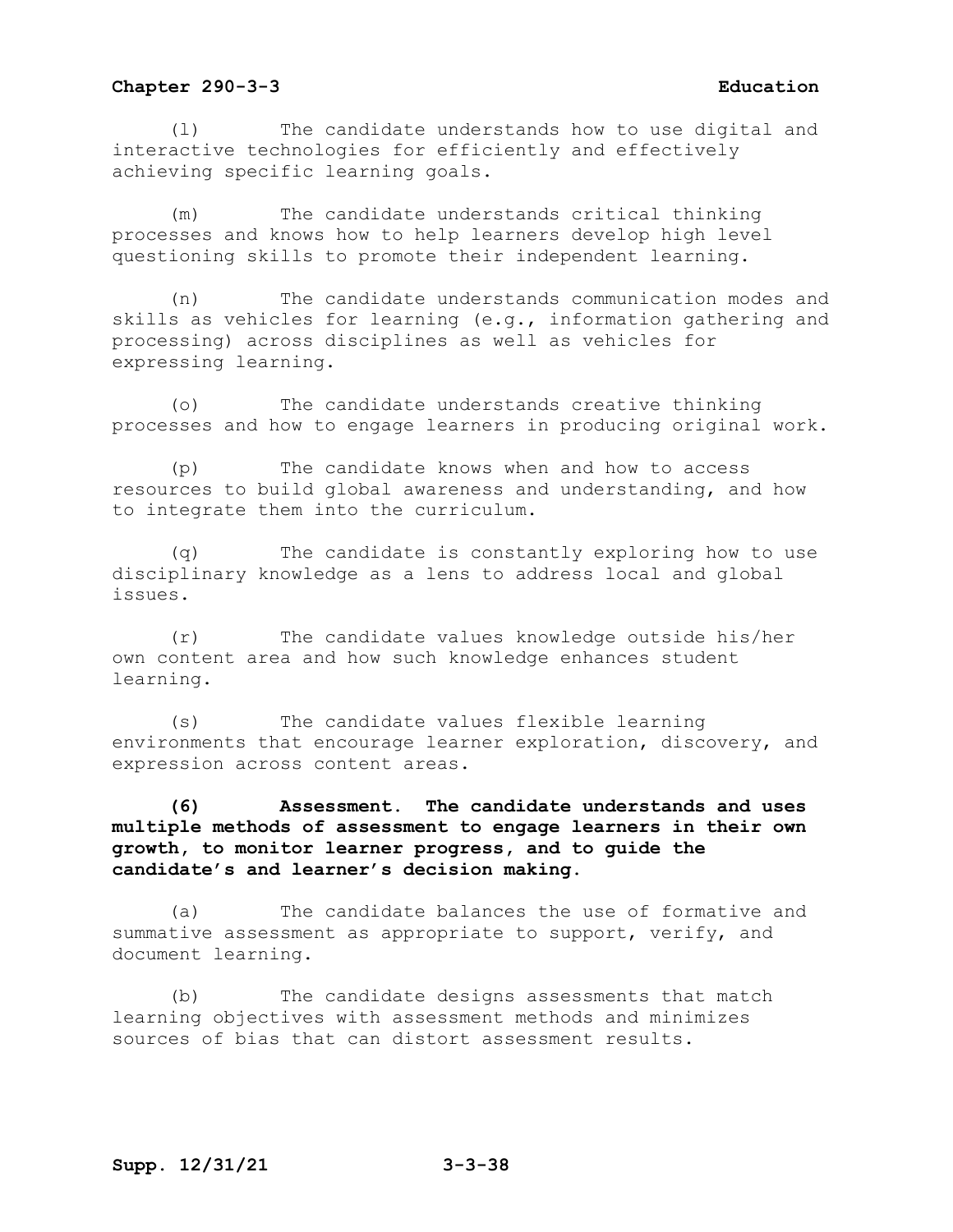# **Education Chapter 290-3-3**

(c) The candidate works independently and collaboratively to examine test and other performance data to understand each learner's progress and to guide planning.

(d) The candidate engages learners in understanding and identifying quality work and provides them with effective descriptive feedback to guide their progress toward that work.

(e) The candidate engages learners in multiple ways of demonstrating knowledge and skill as part of the assessment process.

(f) The candidate models and structures processes that guide learners in examining their own thinking and learning as well as the performance of others.

(g) The candidate effectively uses multiple and appropriate types of assessment data to identify each student's learning needs and to develop differentiated learning experiences.

(h) The candidate prepares all learners for the demands of particular assessment formats and makes appropriate accommodations in assessments or testing conditions, especially for learners with disabilities and language learning needs.

(i) The candidate continually seeks appropriate ways to employ technology to support assessment practice both to engage learners more fully and to assess and address learner needs.

(j) The candidate understands the differences between formative and summative applications of assessment and knows how and when to use each.

(k) The candidate understands the range of types and multiple purposes of assessment and how to design, adapt, or select appropriate assessments to address specific learning goals and individual differences, and to minimize sources of bias.

(l) The candidate knows how to analyze assessment data to understand patterns and gaps in learning, to guide planning and instruction, and to provide meaningful feedback to all learners.

(m) The candidate: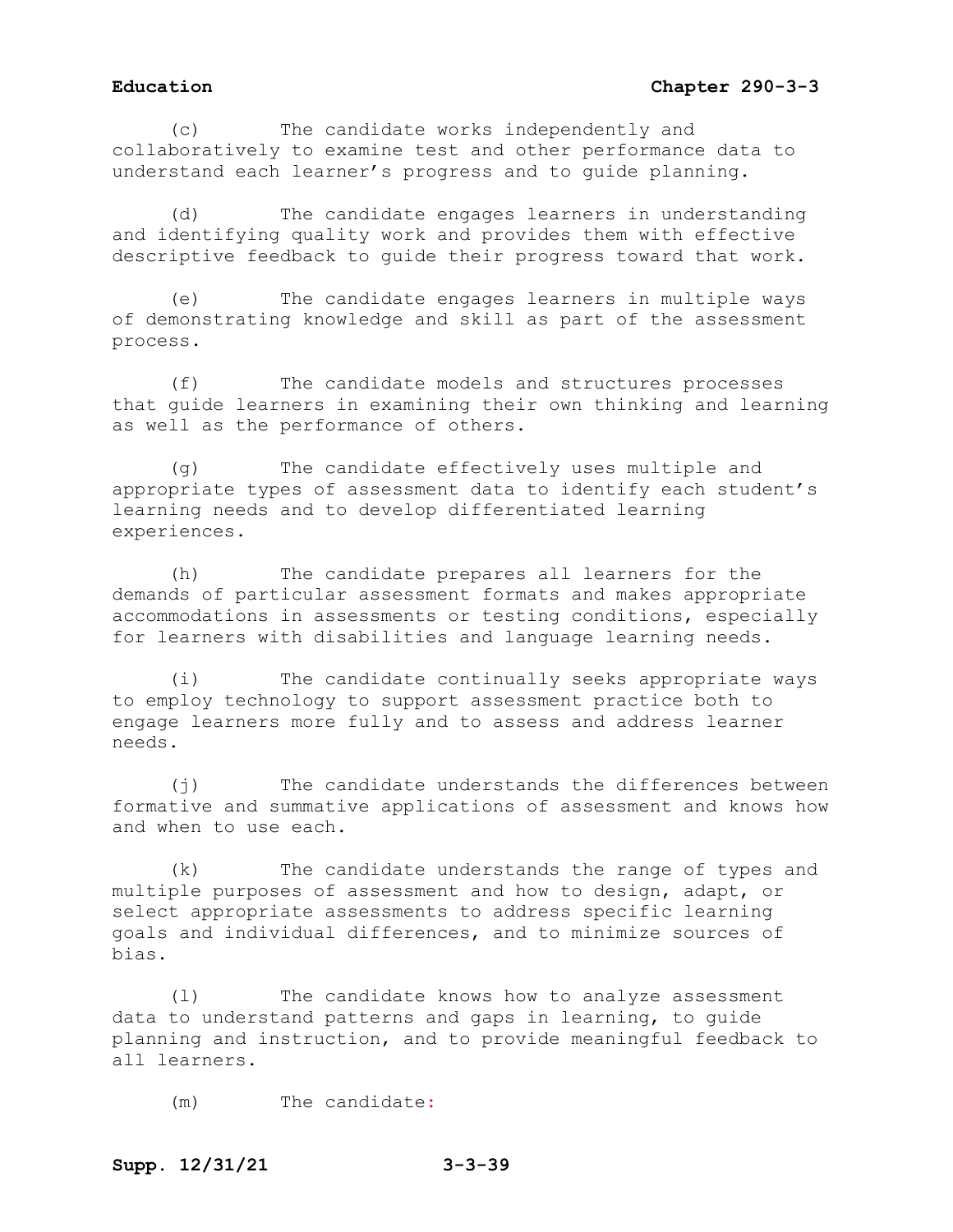1. Knows when and how to engage learners in analyzing their own assessment results and in helping to set goals for their own learning.

2. Recognizes when assessment data show foundational gaps in content knowledge and addresses the lowest deficiency while simultaneously addressing the grade level content.

(n) The candidate understands the positive impact of effective descriptive feedback for learners and knows a variety of strategies for communicating this feedback.

(o) The candidate knows when and how to evaluate and report learner progress against standards.

(p) The candidate understands how to prepare learners for assessments and how to make accommodations in assessments and testing conditions, especially for learners with disabilities and language learning needs.

(q) The candidate possesses knowledge of Alabama's assessment requirements and processes.

(r) The candidate:

1. Possesses knowledge of Alabama's assessment requirements and processes to include portfolios, screening, diagnostic, progress monitoring, and outcome based.

2. Is committed to engaging learners actively in assessment processes and to developing each learner's capacity to review and communicate about their own progress and learning.

(s) The candidate takes responsibility for aligning instruction and assessment with learning goals.

(t) The candidate is committed to providing timely and effective descriptive feedback to learners on their progress.

(u) The candidate is committed to using multiple types of assessment processes to support, verify, and document learning.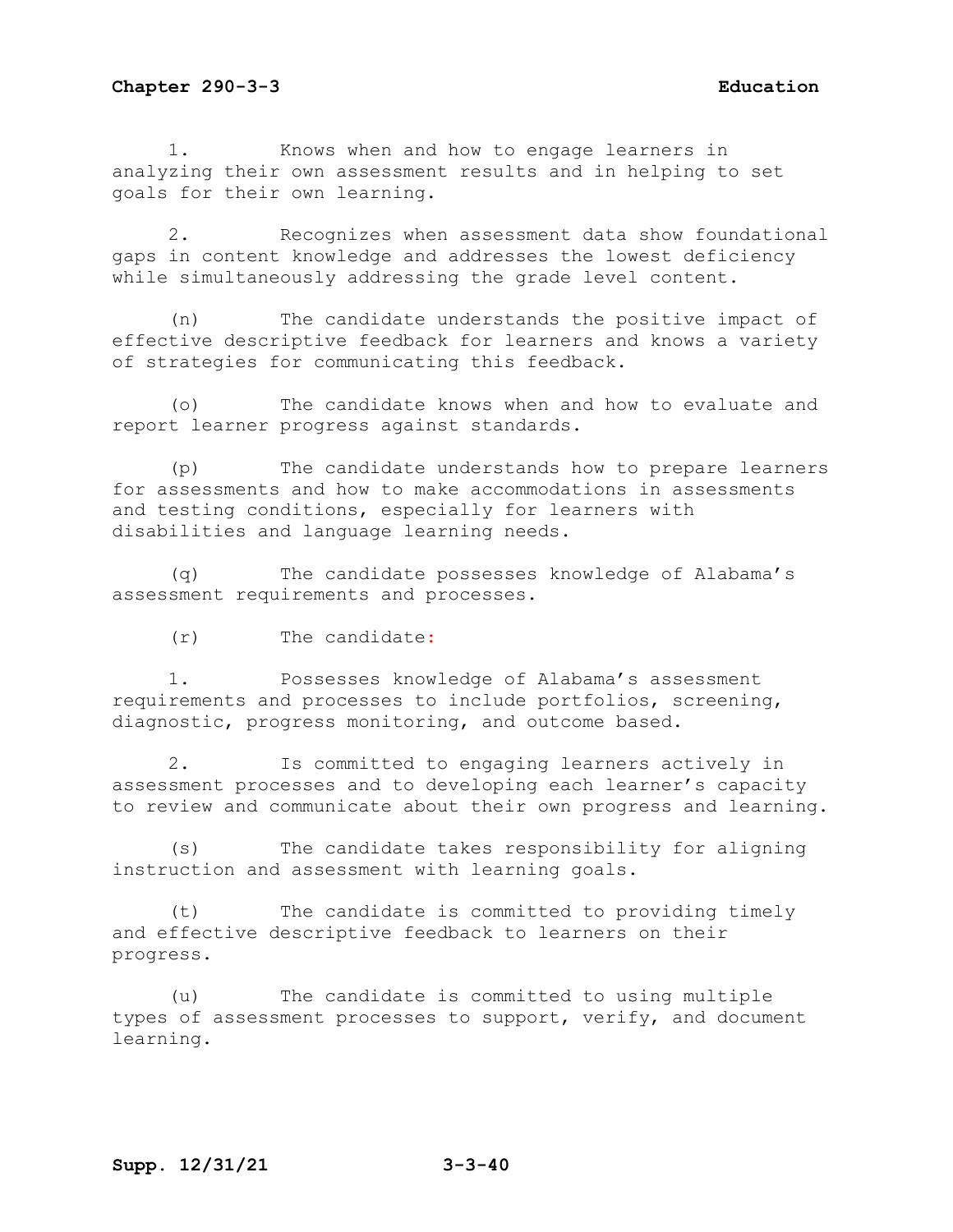# **Education Chapter 290-3-3**

(v) The candidate is committed to making accommodations in assessments and testing conditions, especially for learners with disabilities and language learning needs.

(w) The candidate is committed to the ethical use of various assessments and assessment data to identify learner strengths and needs to promote learner growth.

(7) **Planning for Instruction. Based on the appropriate Alabama Course(s) of Study, the candidate plans instruction that supports every student in meeting rigorous learning goals by drawing upon knowledge of content areas, curriculum, cross-disciplinary skills, and pedagogy, as well as knowledge of learners and the community context.**

(a) The candidate individually and collaboratively selects and creates learning experiences that are appropriate for curriculum goals and content standards and are relevant to learners.

(b) The candidate plans how to achieve each student's learning goals, choosing appropriate strategies and accommodations, resources, and materials to differentiate instruction for individuals and groups of learners.

(c) The candidate develops appropriate sequencing of learning experiences and provides multiple ways to demonstrate knowledge and skill.

(d) The candidate plans for instruction based on formative and summative assessment data, prior learner knowledge, and learner interest.

(e) The candidate plans collaboratively with professionals who have specialized expertise (e.g., special educators, related service providers, language learning specialists, librarians, media specialists) to design and jointly deliver, as appropriate, learning experiences to meet unique learning needs.

(f) The candidate evaluates plans in relation to short- and long-range goals and systematically adjusts plans to meet each student's learning needs and enhance learning.

(g) The candidate integrates Alabama's current programs and initiatives into the curricula and instructional processes.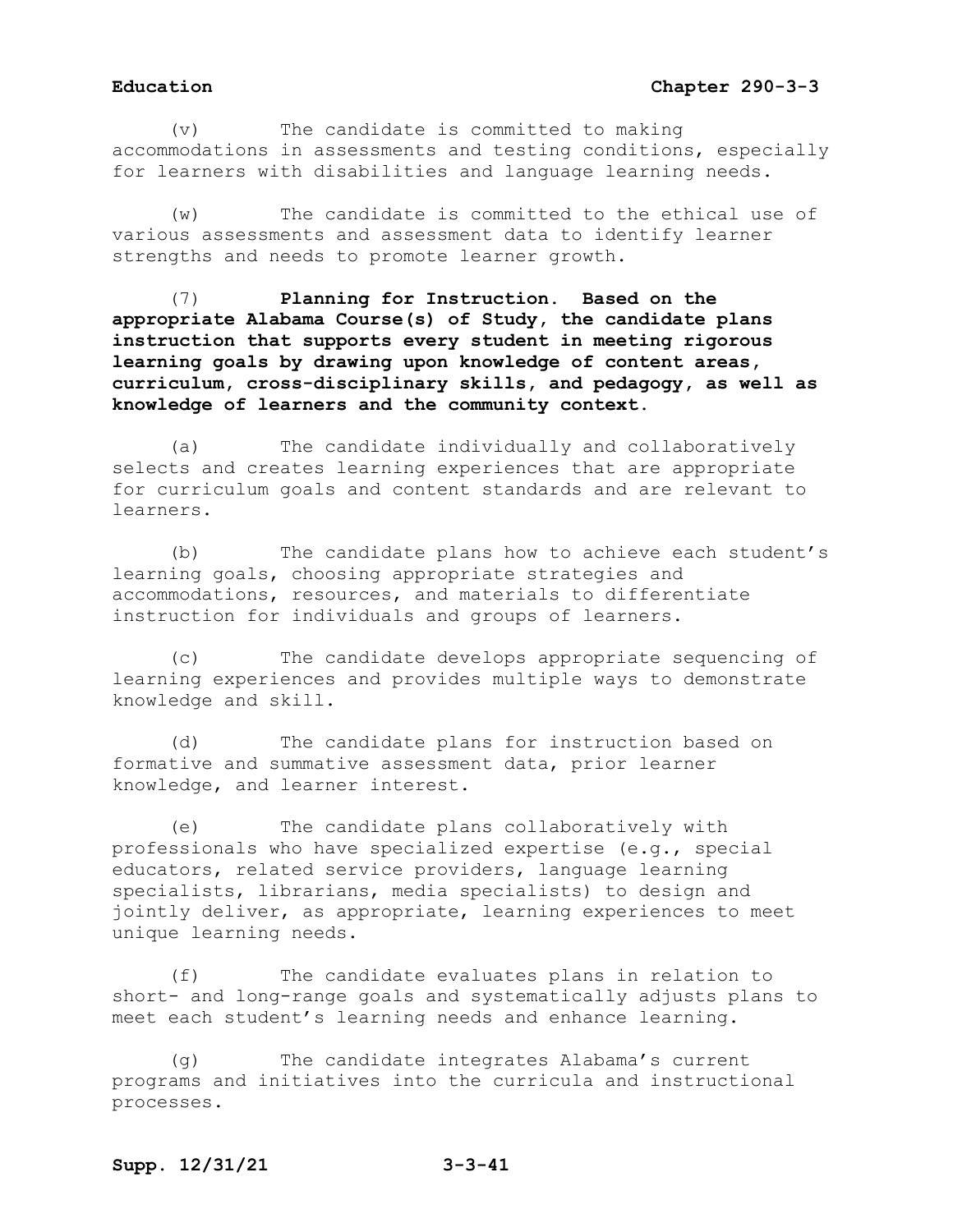(h) The candidate communicates with students, families, and the public about Alabama's assessment system and major Alabama educational improvement initiatives.

(i) The candidate understands content and content standards and how these are organized in the curriculum.

(j) The candidate understands how integrating cross-disciplinary skills in instruction engages learners purposefully in applying content knowledge.

(k) The candidate understands learning theory, human development, cultural diversity, and individual differences and how these impact ongoing planning.

(l) The candidate understands the strengths and needs of individual learners and how to plan instruction that is responsive to these strengths and needs.

(m) The candidate knows a range of evidence-based instructional strategies, resources, and technological tools and how to use them effectively to plan instruction that meets diverse learning needs.

(n) The candidate knows when and how to adjust plans based on assessment information and learner responses.

(o) The candidate knows when and how to access resources and collaborates with others to support student learning (e.g., special educators, related service providers, language learner specialists, librarians, media specialists, community organizations).

(p) The candidate respects learners' diverse strengths and needs and is committed to using this information to plan effective instruction.

(q) The candidate values planning as a collegial activity that takes into consideration the input of learners, colleagues, families, and the larger community.

(r) The candidate takes professional responsibility to use short- and long-term planning as a means of assuring student learning.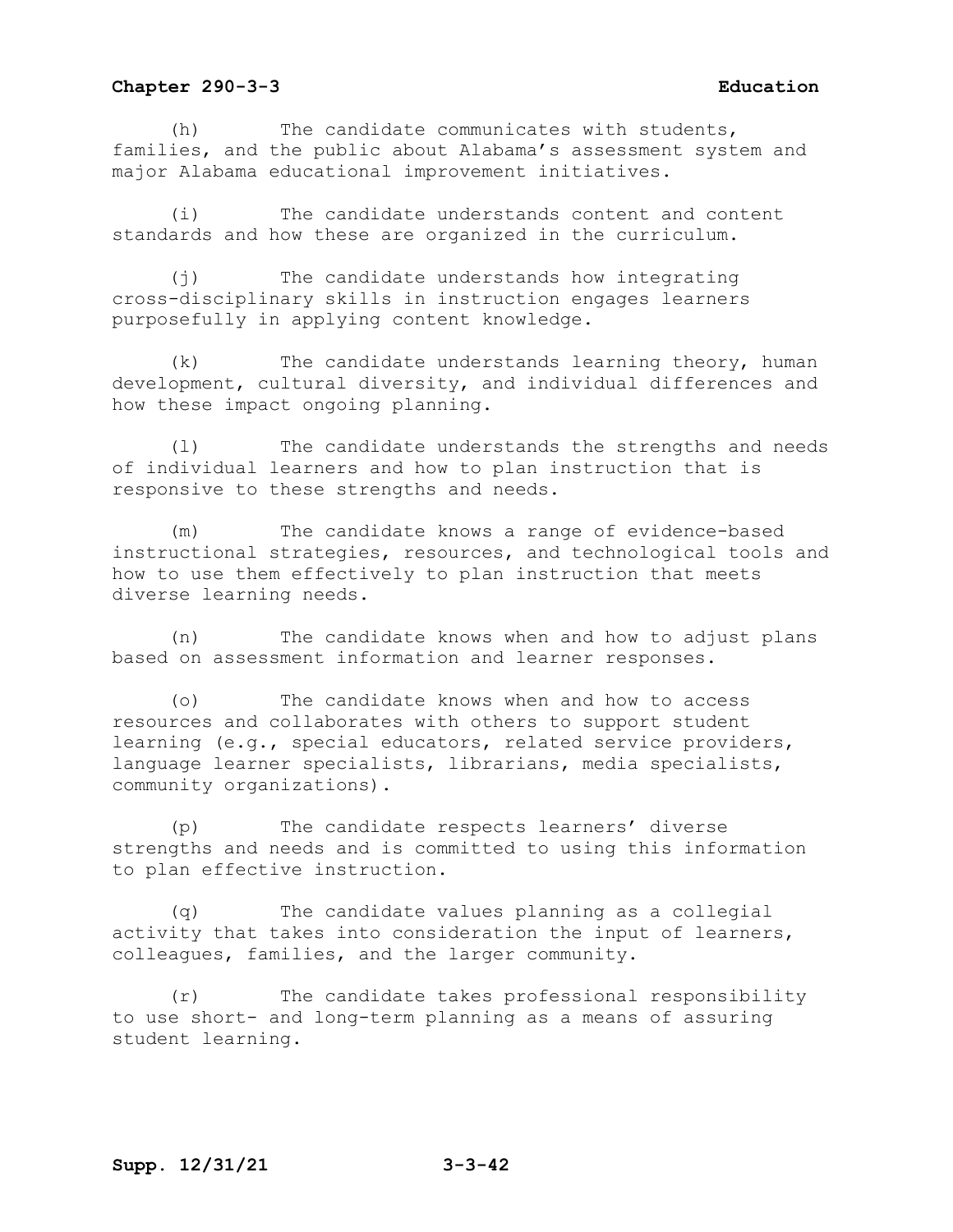(s) The candidate believes that plans must always be open to adjustment and revision based on learner needs and changing circumstances.

(8) **Instructional Strategies. The candidate understands and uses a variety of instructional strategies to encourage learners to develop deep understanding of content areas and their connections, and to build skills to apply knowledge in meaningful ways.**

(a) The candidate uses appropriate strategies and resources to adapt instruction to the needs of individuals and groups of learners.

(b) The candidate continuously monitors student learning, engages learners in assessing their progress, and adjusts instruction in response to student learning needs.

(c) The candidate collaborates with learners to design and implement relevant learning experiences, identify their strengths, and access family and community resources to develop their areas of interest.

(d) The candidate varies his/her role in the instructional process (e.g., instructor, facilitator, coach, audience) in relation to the content and purposes of instruction and the needs of learners.

(e) The candidate provides multiple models and representations of concepts and skills with opportunities for learners to demonstrate their knowledge through a variety of products and performances.

(f) The candidate engages all learners in developing higher order questioning skills and metacognitive processes.

(g) The candidate engages all learners in using a range of learning skills and technology tools to access, interpret, evaluate, and apply information.

(h) The candidate uses a variety of instructional strategies to support and expand learners' communication through speaking, listening, reading, writing, and other modes.

(i) The candidate asks questions to stimulate discussion that serves different purposes (e.g., probing for learner understanding, helping learners articulate their ideas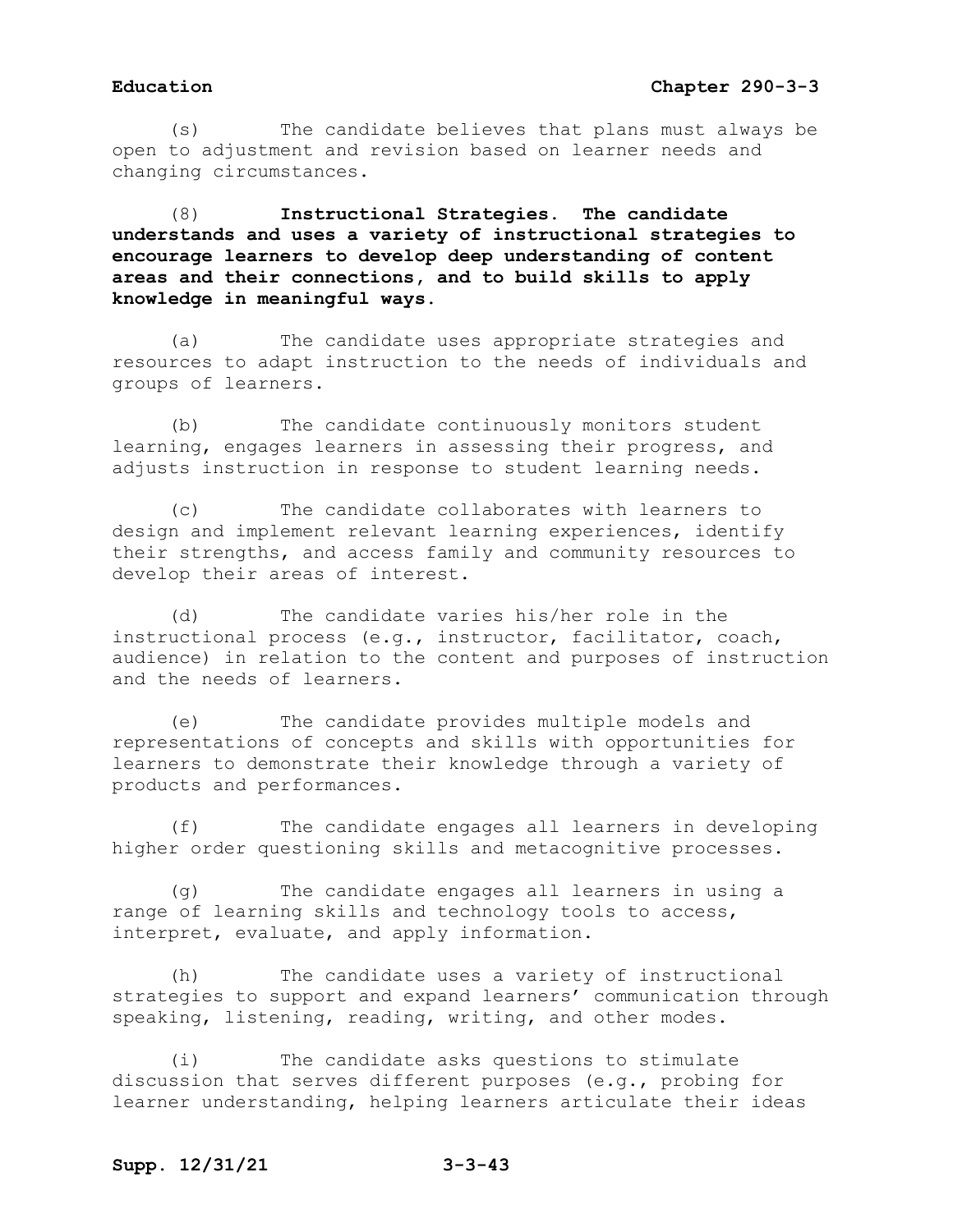and thinking processes, stimulating curiosity, and helping learners to question).

(j) The candidate understands the cognitive processes associated with various kinds of learning (e.g., critical and creative thinking, problem framing and problem solving, invention, memorization, and recall) and how these processes can be stimulated.

(k) The candidate knows how to apply a range of developmentally, culturally, and linguistically appropriate instructional strategies to achieve learning goals.

(l) The candidate knows when and how to use appropriate strategies to differentiate instruction and engage all learners in complex thinking and meaningful tasks.

(m) The candidate understands how multiple forms of communication (oral, written, nonverbal, digital, visual) convey ideas, foster self-expression, and build relationships.

(n) The candidate knows how to use a wide variety of resources, including human and technological, to engage students in learning.

(o) The candidate understands how content and skill development can be supported by media and technology and knows how to evaluate these resources for quality, accuracy, and effectiveness.

(p) The candidate is committed to deepening awareness and understanding the strengths and needs of diverse learners when planning and adjusting instruction.

(q) The candidate values the variety of ways people communicate and encourages learners to develop and use multiple forms of communication.

(r) The candidate is committed to exploring how the use of new and emerging technologies can support and promote student learning.

(s) The candidate values flexibility and reciprocity in the teaching process as necessary for adapting instruction to learner responses, ideas, and needs.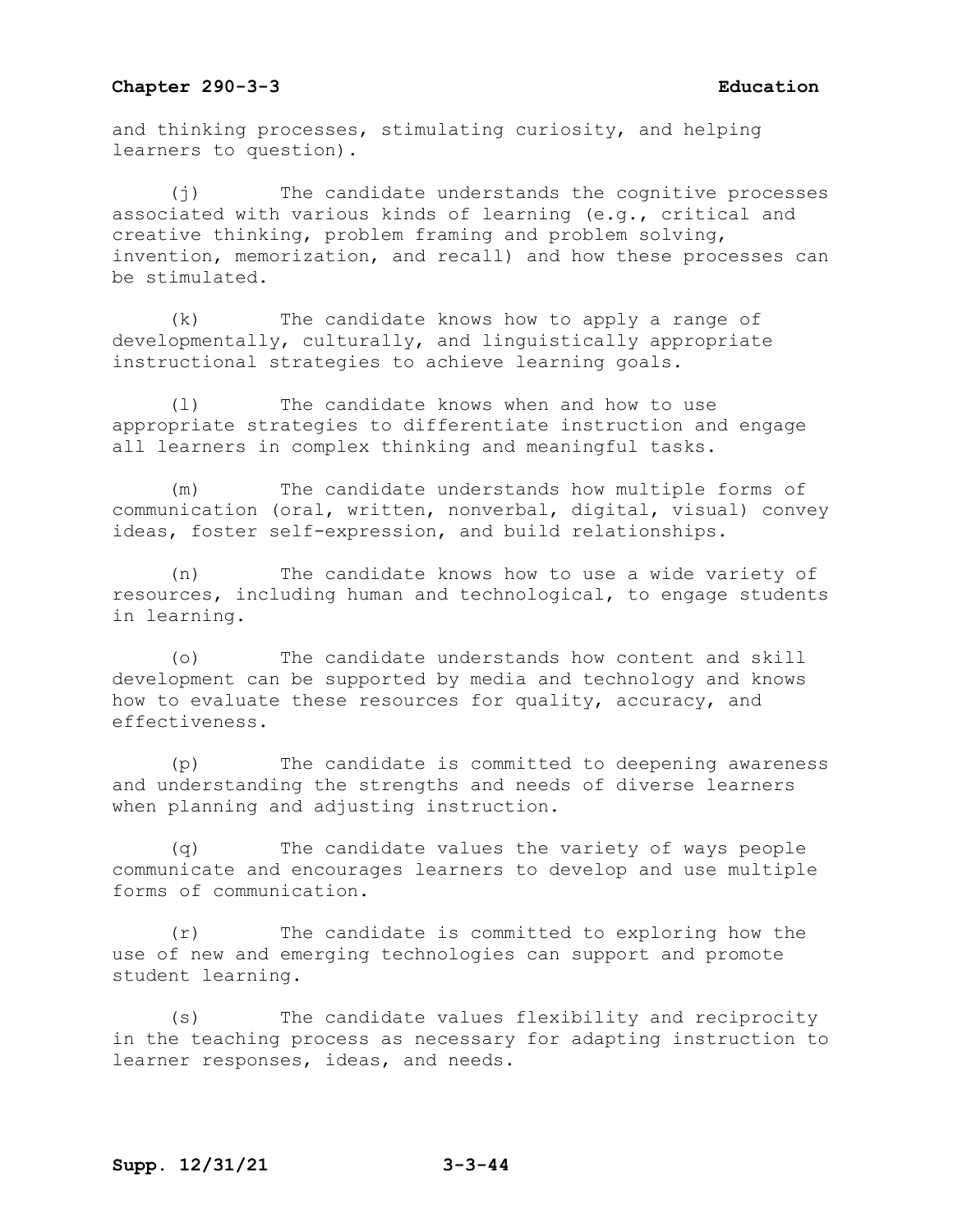(9) **Professional Learning and Ethical Practice. The candidate engages in ongoing professional learning and uses evidence to continually evaluate his/her practice, particularly the effects of his/her choices and actions on others (learners, families, other professionals, and the community) and adapts practice to meet the needs of each learner.**

(a) The candidate engages in ongoing learning opportunities to develop knowledge and skills in order to provide all learners with engaging curriculum and learning experiences based on local and state standards.

(b) The candidate engages in meaningful and appropriate professional learning experiences aligned with his/her own needs and the needs of the learners, school, and system.

(c) The candidate, independently and in collaboration with colleagues, uses a variety of data (e.g., systematic observation, information about learners, research) to evaluate the outcomes of teaching and learning and to adapt planning and practice.

(d) The candidate actively seeks professional, community, and technological resources, within and outside the school, as supports for analysis, reflection, and problem-solving.

(e) The candidate reflects on his/her personal biases and accesses resources to deepen his/her own understanding of cultural, ethnic, gender, and learning differences to build stronger relationships and create more relevant learning experiences.

(f) The candidate advocates, models, and teaches safe, legal, and ethical use of information and technology including appropriate documentation of sources and respect for others in the use of social media.

(g) The candidate understands and knows how to use a variety of self-assessment and problem-solving strategies to analyze and reflect on his/her practice and to plan for adaptations/adjustments.

(h) The candidate knows how to use learner data to analyze practice and differentiate instruction accordingly.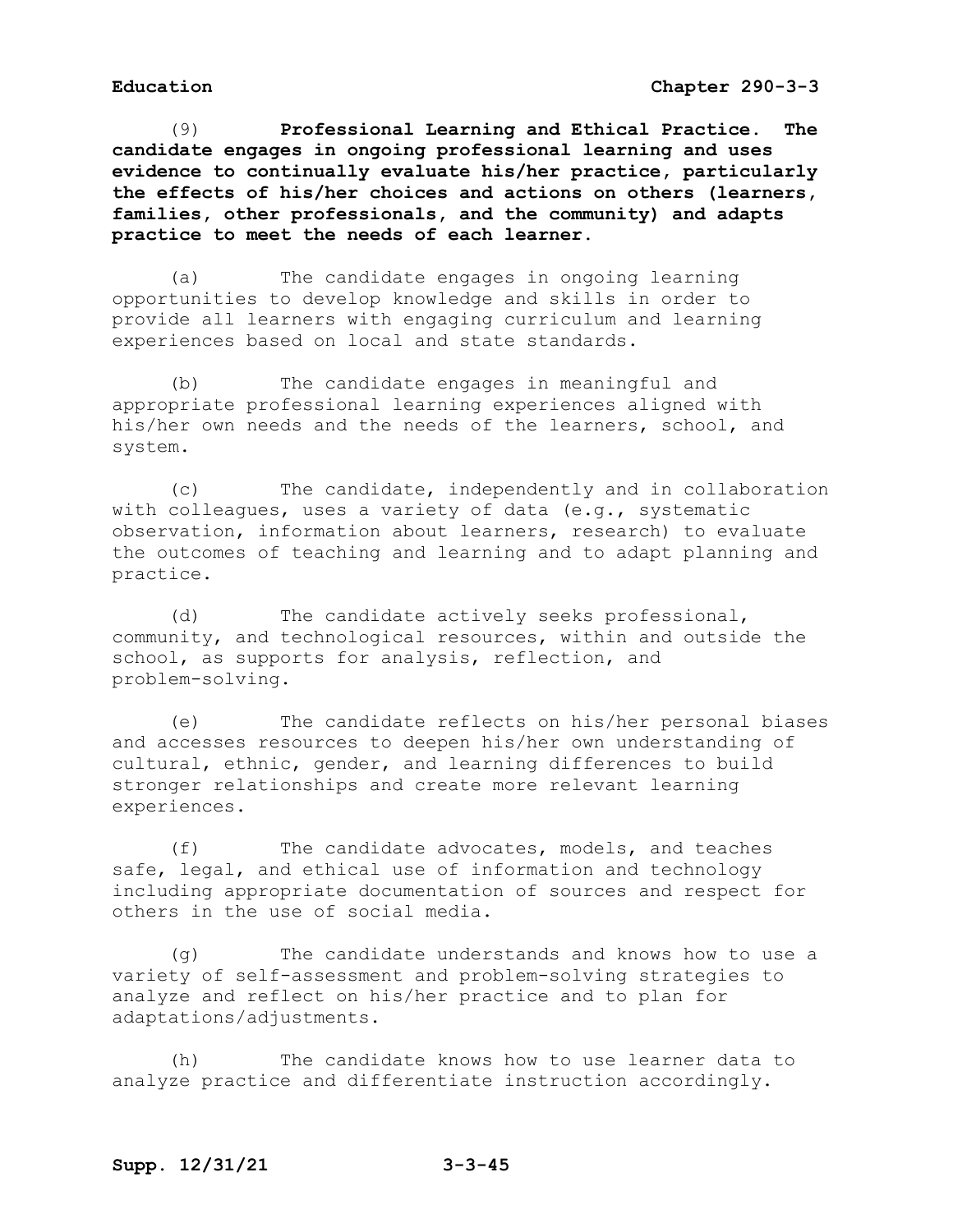(i) The candidate understands how personal identity, worldview, and prior experience affect perceptions and expectations, and recognizes how they may bias behaviors and interactions with others.

(j) The candidate understands laws related to learners' rights and teacher responsibilities (e.g., for educational equity, appropriate education for learners with disabilities, confidentiality, privacy, appropriate treatment of learners, reporting in situations related to possible child abuse).

(k) The candidate knows how to build and implement a plan for professional growth directly aligned with his/her needs as a growing professional using feedback from candidate evaluations and observations, data on learner performance, and school- and system-wide priorities.

(l) The candidate takes responsibility for student learning and uses ongoing analysis and reflection to improve planning and practice.

(m) The candidate is committed to deepening understanding of his/her own frames of reference (e.g., culture, gender, language, abilities, ways of knowing), the potential biases in these frames, and their impact on expectations for and relationships with learners and their families.

(n) The candidate sees him/herself as a learner, continuously seeking opportunities to draw upon current education policy and research as sources of analysis and reflection to improve practice.

(o) The candidate understands the expectations of the profession including the Alabama Educator Code of Ethics, the NASDTEC Model Code of Ethics for Educators, (MCEE), professional standards of practice, and relevant law and policy.

(10) **Leadership and Collaboration. The candidate seeks appropriate leadership roles and opportunities to take responsibility for student learning, to collaborate with learners, families, colleagues, other school professionals, and community members to ensure learner growth, and to advance the profession.**

(a) The candidate takes an active role on the instructional team, giving and receiving feedback on practice,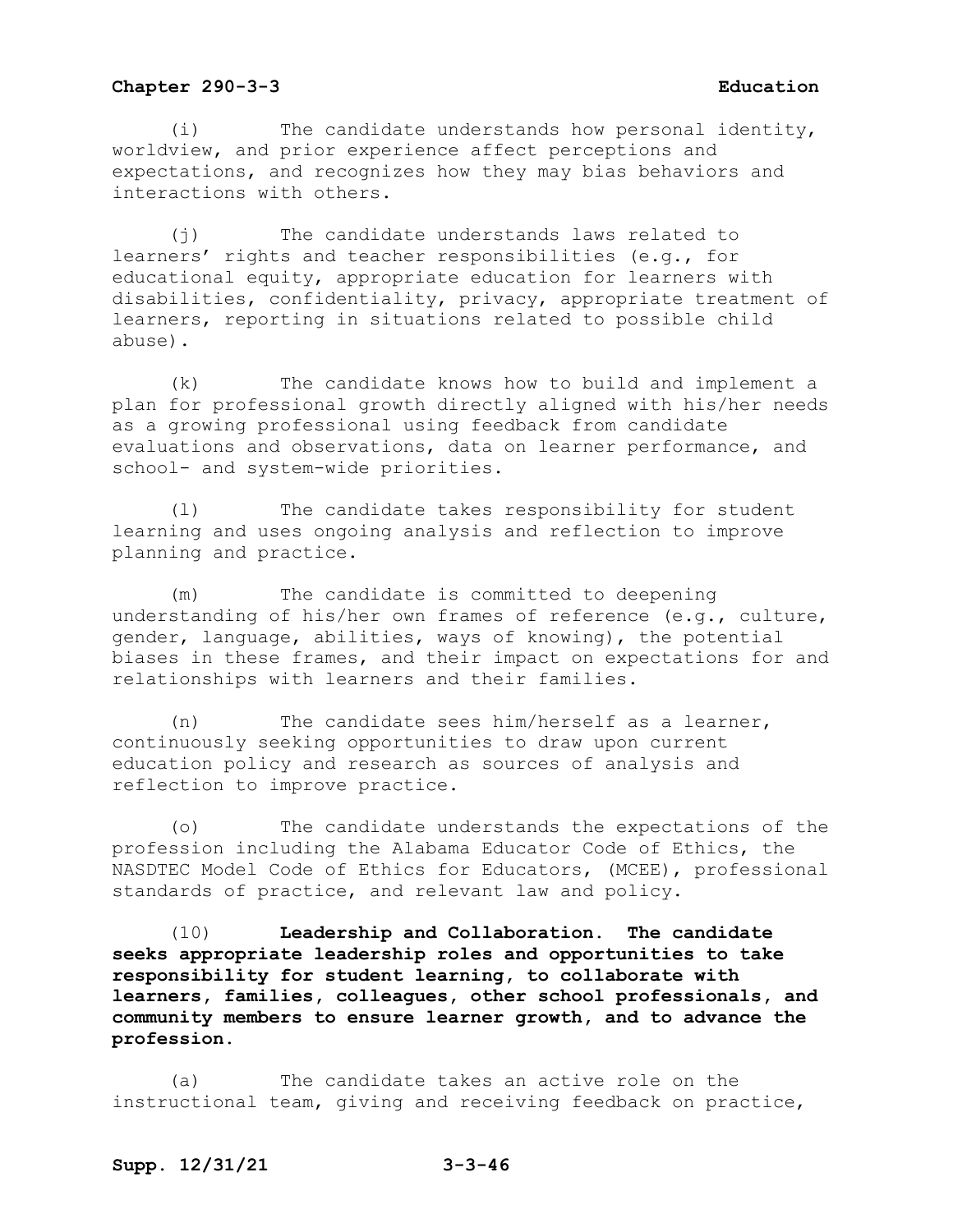examining learner work, analyzing data from multiple sources, and sharing responsibility for decision making and accountability for each student's learning.

(b) The candidate works with other school professionals to plan and jointly facilitate learning on how to meet diverse needs of learners.

(c) The candidate engages collaboratively in the school-wide effort to build a shared vision and supportive culture, identify common goals, and monitor and evaluate progress toward those goals.

(d) The candidate works collaboratively with learners and their families to establish mutual expectations and ongoing communication to support learner development and achievement.

(e) The candidate, working with school colleagues, builds ongoing connections with community resources to enhance student learning and wellbeing.

(f) The candidate engages in professional learning, contributes to the knowledge and skill of others, and works collaboratively to advance professional practice.

(g) The candidate uses technological tools and a variety of communication strategies to build local and global learning communities that engage learners, families, and colleagues.

(h) The candidate uses and generates meaningful research on education issues and policies.

(i) The candidate seeks appropriate opportunities to model effective practice for colleagues, to lead professional learning activities, and to serve in other leadership roles.

(j) The candidate advocates to meet the needs of learners, to strengthen the learning environment, and to enact system change.

(k) The candidate takes on leadership roles at the school, district, state, and/or national level and advocates for learners, the school, the community, and the profession.

(l) The candidate understands schools as organizations within a historical, cultural, political, and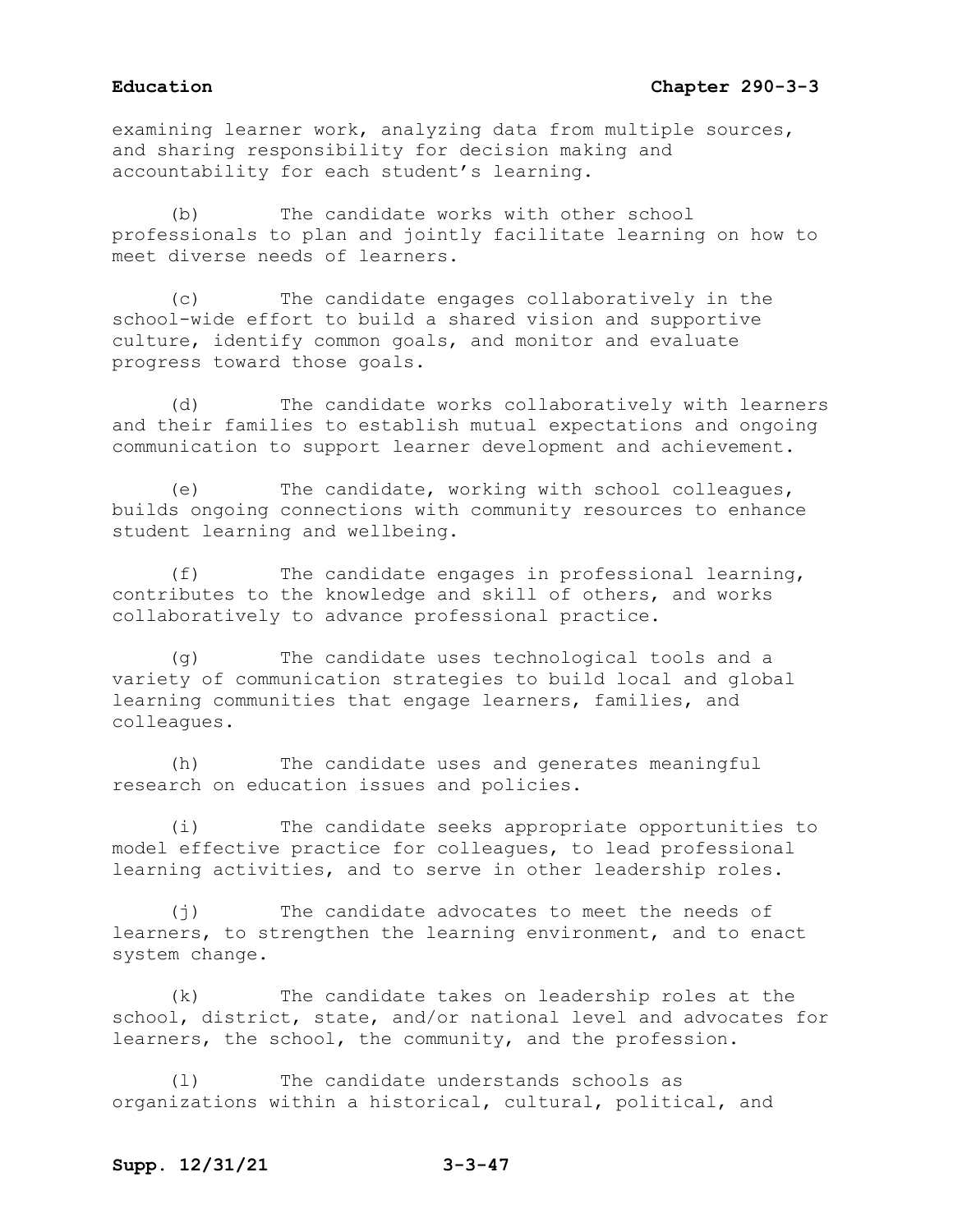social context and knows how to work with others across the system to support learners.

(m) The candidate understands that alignment of family, school, and community spheres of influence enhances student learning and that discontinuity in these spheres of influence interferes with learning.

(n) The candidate knows how to work with other adults and has developed skills in collaborative interaction appropriate for both face-to-face and virtual contexts.

(o) The candidate knows how to contribute to a common culture that supports high expectations for student learning.

(p) The candidate actively shares responsibility for shaping and supporting the mission of his/her school as one of advocacy for learners and accountability for their success.

(q) The candidate respects families' beliefs, norms, and expectations and seeks to work collaboratively with learners and families in setting and meeting challenging goals.

(r) The candidate takes initiative to grow and develop with colleagues through interactions that enhance practice and support student learning.

(s) The candidate takes responsibility for contributing to and advancing the profession.

(t) The candidate embraces the challenge of continuous improvement and change. **Author:** Dr. Eric G. Mackey **Statutory Authority:** Code of Ala. 1975, §§16-3-16, 16-13-14. **History: New Rule:** December 19, 1978. **Amended:** December 13, 1990; effective February 1, 1991. **Repealed and Replaced:** Filed January 9, 1997; effective February 13, 1997; operative July 1, 1997. **Repealed and New Rule:** Filed September 11, 2003; effective October 16, 2003. **Repealed and New Rule:** Filed July 13, 2004; effective August 17, 2004. **Repealed and New Rule:** April 14, 2005; effective May 19, 2005. **Repealed and New Rule:** Filed August 6, 2007; effective September 10, 2007. **Repealed and New Rule:** Filed August 3, 2009; effective September 7, 2009; operative October 1, 2009. **Repealed and New Rule:** Filed August 3, 2009; effective September 7, 2009; operative October 1, 2009. **Repealed and New Rule:** Filed August 13, 2015; effective September 17, 2015. **Amended:** Filed

**Supp. 12/31/21 3-3-48**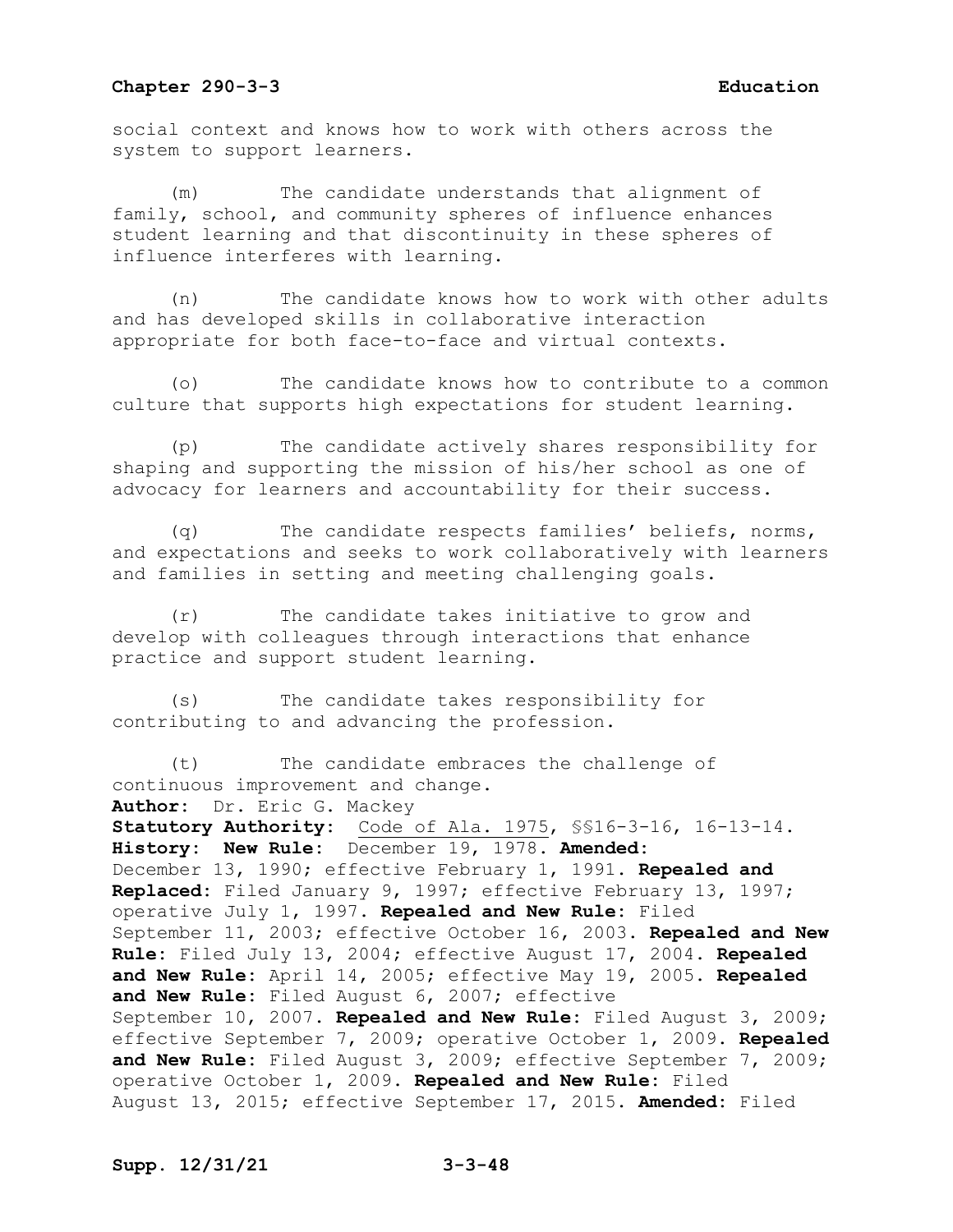# **Education Chapter 290-3-3**

September 13, 2018; effective October 28, 2018; operative June 1, 2019. **Repealed and New Rule:** Published August 31, 2021; effective October 15, 2021.

**Ed. Note:** Previous Rule .03 was renumbered .04 per certification published August 31, 2021; effective October 15, 2021.

# **290-3-3-.05 Class B (Bachelor's Degree Level) Programs For Teaching Fields.**

(1) **Overview of Educator Preparation Program Levels.** Formal preparation of educators occurs at two levels, undergraduate and graduate. Successful completion of an undergraduate program may qualify the candidate for Class B certification. Graduate programs are extensions of basic preparation and are divided into Class A and Class AA programs. Completion of an Alternative Class A program may qualify the candidate for initial certification at the graduate level. Advanced programs differ from basic programs not in general purpose but in the level of competence they seek to develop. Additional information is provided in Rule 290-3-3-.01(30) and (31).

# (2) **Relationship of Teacher Preparation Programs and Grade Placement.**



(3) **General Program Requirements.** The provision of Class B programs shall be limited to institutions that meet the standards for accreditation at the bachelor's degree or higher level by the Southern Association of Colleges and Schools.

### (a) **Unconditional Admission to Class B programs.**

1. Admission to the institution does not qualify an individual for admission to an educator preparation program. An applicant must be notified in writing whether his or her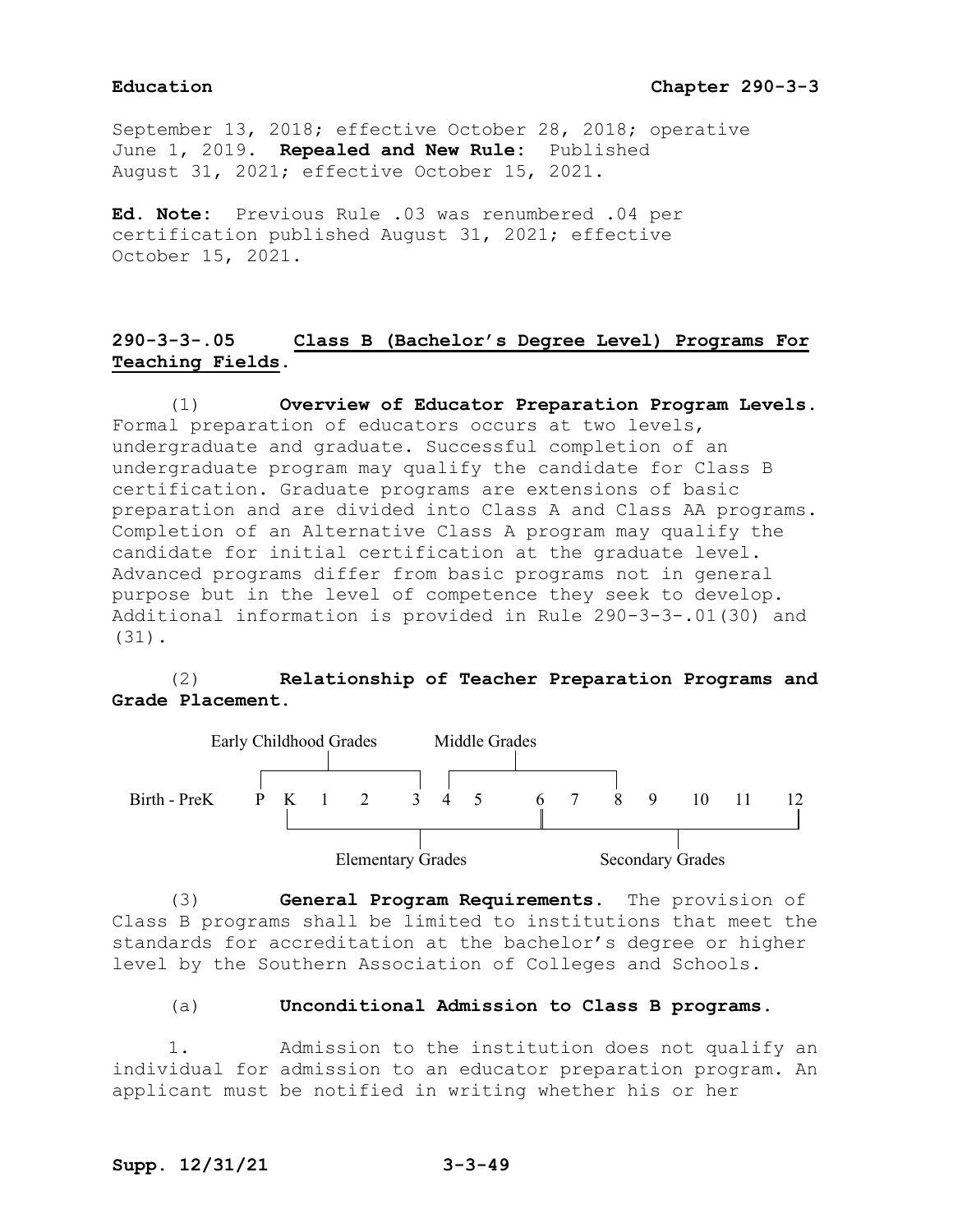application for admission to a specific educator preparation program has been accepted.

2. The college or university shall have clearly defined criteria for admitting candidates to an educator preparation program which include the following:

(i) A criminal history background check. Additional information is provided in Rule 290-3-3-.03(6)(d).

(ii) Effective September 1, 2013, and thereafter, the prescribed score on each of the three components of the Praxis Core Academic Skills for Educators of the Alabama Educator Certification Assessment Program (AECAP). Effective August 15, 2020, Praxis Core will no longer be required for unconditional admission to a Class B program.

(iii) A formal written application for admission to a specific educator preparation program.

(iv) A minimum grade point average (GPA) of 2.50 overall in accordance with university policy, 2.50 in professional studies courses listed on the approved program checklist for the program, and 2.50 in the teaching field listed on the approved program checklist for the program.

Effective July 1, 2017, and thereafter, a minimum grade point average (GPA) of 2.75 overall (and used as the basis for granting the degree) in accordance with university policy, 2.75 in professional studies courses listed on the approved program checklist for the program, and 2.75 in the teaching field courses listed on the approved program checklist for the program.

(v) Remedial courses cannot be used to meet approved program requirements or calculated to meet GPA requirements. Additional information is provided in Rule 290-3-3-.01(46).

(vi) Satisfactory interviews designed to provide information on whether the applicant's dispositions and interests are consistent with the requirements for successful teaching.

(vii) Experiences in the schools, designed to assist the candidate in making a wise career choice.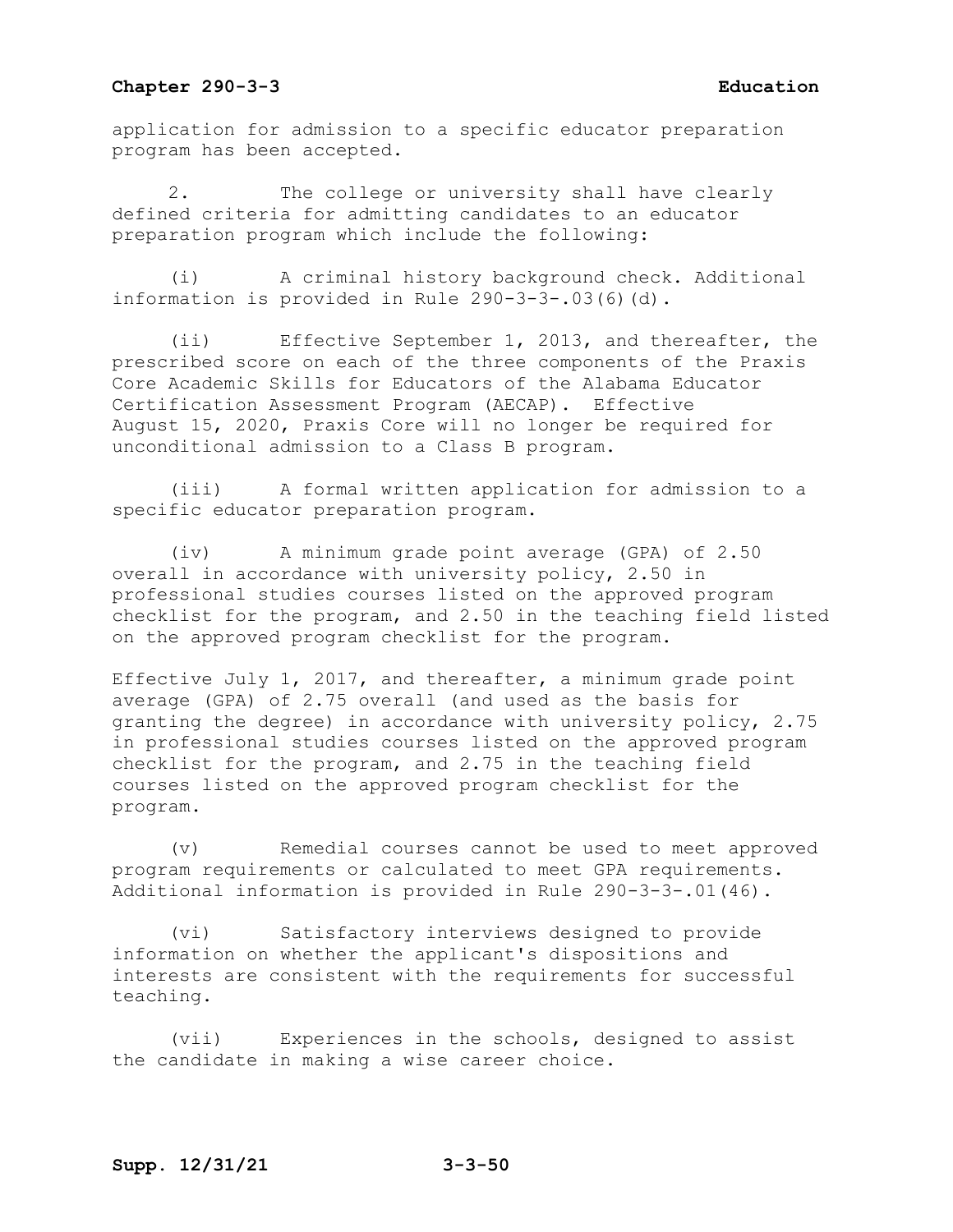3. Each institution shall establish, publish, and enforce a policy that specifies when the candidate must meet criteria to be unconditionally admitted to the program.

(b) **Special education course requirement.** A survey of special education course is required if not previously completed. [See Rule 290-3-3-.01(51).]

# (c) **Requirements for Class B certification.**

1. An official transcript from a regionally accredited institution documenting an earned bachelor's degree.

2. Satisfactory completion of a State-approved program with a minimum GPA of 2.50 overall, 2.50 in the teaching field, and 2.50 in professional studies courses with no grade below a C in professional studies courses. Effective for candidates unconditionally admitted to a Class B educator preparation program July 1, 2017, and thereafter, satisfactory completion of a State-approved program with a minimum GPA of 2.75 overall (as confirmed on the transcript when the degree was granted), 2.75 in the teaching field, and 2.75 in professional studies courses with no grade below a C in professional studies courses.

3. An internship that complies with Rule  $290-3-3-.03(6)(e)2.$ 

(d) **Testing for Class B Certification.** Applicants unconditionally admitted to a Class B program prior to September 1, 2013, must meet the basic skills assessments requirements of the Alabama Educator Certification Assessment Program (AECAP) as a prerequisite for certification. Applicants for initial certification must meet the Praxis requirements of the AECAP as a precondition for certification. Additional information is provided in Rule 290-3-3-.01(3). **Author:** Dr. Eric G. Mackey **Statutory Authority:** Code of Ala. 1975, §§16-3-16, 6-23-14. **History: New Rule:** December 19, 1978. **Amended:** Filed December 13, 1990; effective February 1, 1991. **Repealed and Replaced:** Filed January 9, 1997; effective February 13, 1997;

operative July 1, 1997. **Amended:** Filed December 9, 1999; effective January 13, 2000. **Amended:** Filed March 14, 2002; effective April 18, 2002. **Amended:** Filed December 12, 2002; effective January 16, 2003. **Repealed and New Rule:** Filed September 11, 2003; effective October 16, 2003. **Repealed and New Rule:** Filed July 13, 2004; effective August 17, 2004. **Repealed**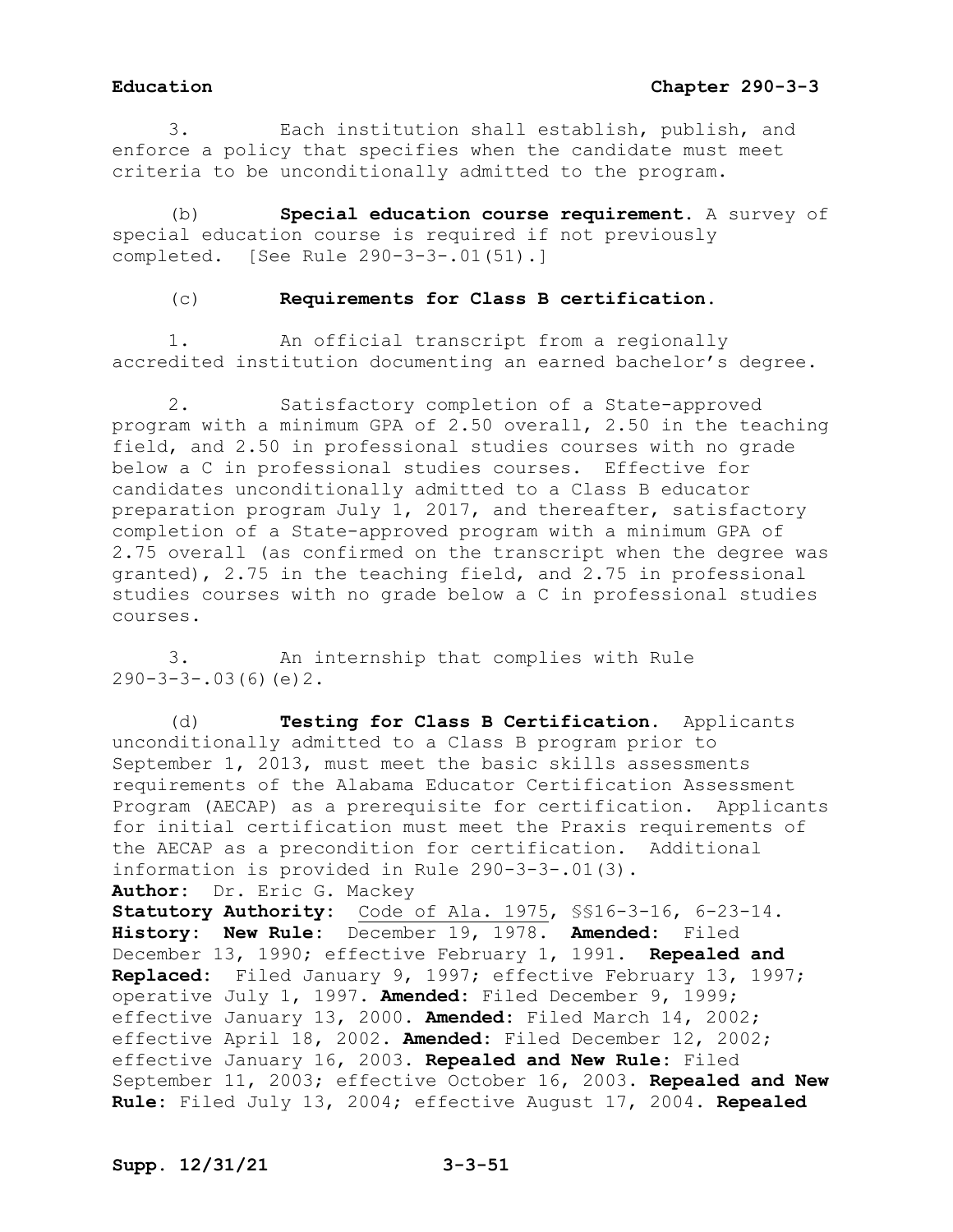**and New Rule:** April 14, 2005; effective May 19, 2005. **Repealed and New Rule:** March 8, 2007; effective April 12, 2007. **Repealed and New Rule:** Filed August 6, 2007; effective September 10, 2007. **Repealed and New Rule:** Filed August 3, 2009; effective September 7, 2009; operative October 1, 2009. **Amended:** Filed June 15, 2012; effective July 20, 2012. **Repealed and New Rule:** Filed August 13, 2015; effective September 17, 2015. **Amended:** Filed September 13, 2018; effective October 28, 2018; operative June 1, 2019. **Amended:** Published August 31, 2020; effective October 15, 2020. **Repealed and New Rule:** Published August 31, 2021; effective October 15, 2021.

**Ed. Note:** Previous Rule .04 was renumbered .05 per certification published August 31, 2021; effective October 15, 2021.

# **290-3-3-.06 Pre-Kindergarten (Pre-K) Education.**

(1) **Rationale.** This rule brings attention to those elements that are distinctive to the pre-K program. These elements represent the unique nature of pre-K education encompassing the foundations of learning including play, developmentally appropriate practices, and integration within and across disciplines, which create a bridge between informal and formal learning environments. The standards are consistent with the standards for initial licensure programs from the National Association for the Education of Young Children (NAEYC). These standards build upon the Alabama Core Teaching Standards.

(2) **Program Curriculum.** In addition to meeting Rules  $290-3-3-.03(6)(a)1.-4.$ , Rule  $290-3-3-.03(6)(e)1.(i)-(iv)$ , and 2.(i) and (v), Rule 290-3-3-.04, and Rule 290-3-3-.05, the pre-K curriculum shall require a teaching field of at least 30 semester hours with at least 18 semester hours of upper-division credit, including at least 18 semester hours of courses specific to child development and/or early childhood education.

(a) **Promoting Child Development and Learning.** Candidates prepared in early childhood programs are grounded in a child development knowledge base. They use their understanding of young children's characteristics and needs, and of multiple interacting influences on children's development and learning, to create environments that are healthy, respectful,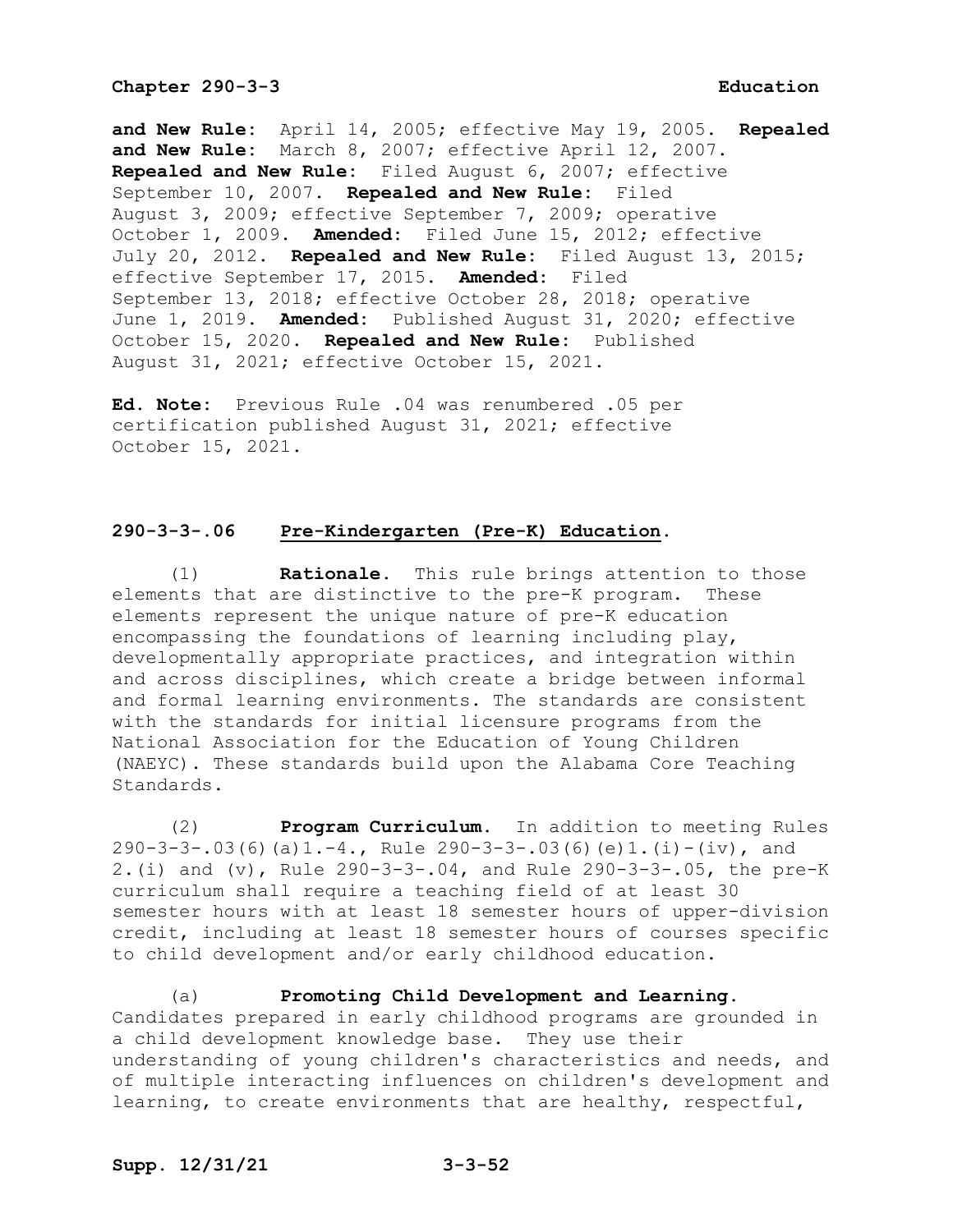supportive, and challenging for each child. Prior to program completion prospective early childhood teachers:

Know and understand young children's characteristics and needs, from birth through age 4.

2. Know and understand the multiple influences on early development and learning.

3. Use developmental knowledge to create healthy, respectful, supportive, and challenging learning environments for young children.

(b) **Building Family and Community Relationships.**  Candidates prepared in early childhood programs understand that successful early childhood education depends upon partnerships with children's families and communities. They know about, understand, and value the importance and complex characteristics of children's families and communities. They use this understanding to create respectful, reciprocal relationships that support and empower families, and to involve all families in their children's development and learning. Prior to program completion prospective early childhood teachers:

1. Know about and understand diverse family and community characteristics.

2. Support and engage families and communities through respectful, reciprocal relationships.

3. Involve families and communities in young children's development and learning.

(c) **Observing, Documenting, and Assessing to Support Young Children and Families.** Candidates prepared in early childhood programs understand that child observation, documentation, and other forms of assessment are central to the practice of all early childhood professionals. They know about and understand the goals, benefits, and uses of assessment. They know about and use systematic observations, documentation, and other effective assessment strategies in a responsible way, in partnership with families and other professionals, to positively influence the development of every child. Prior to program completion prospective early childhood teachers: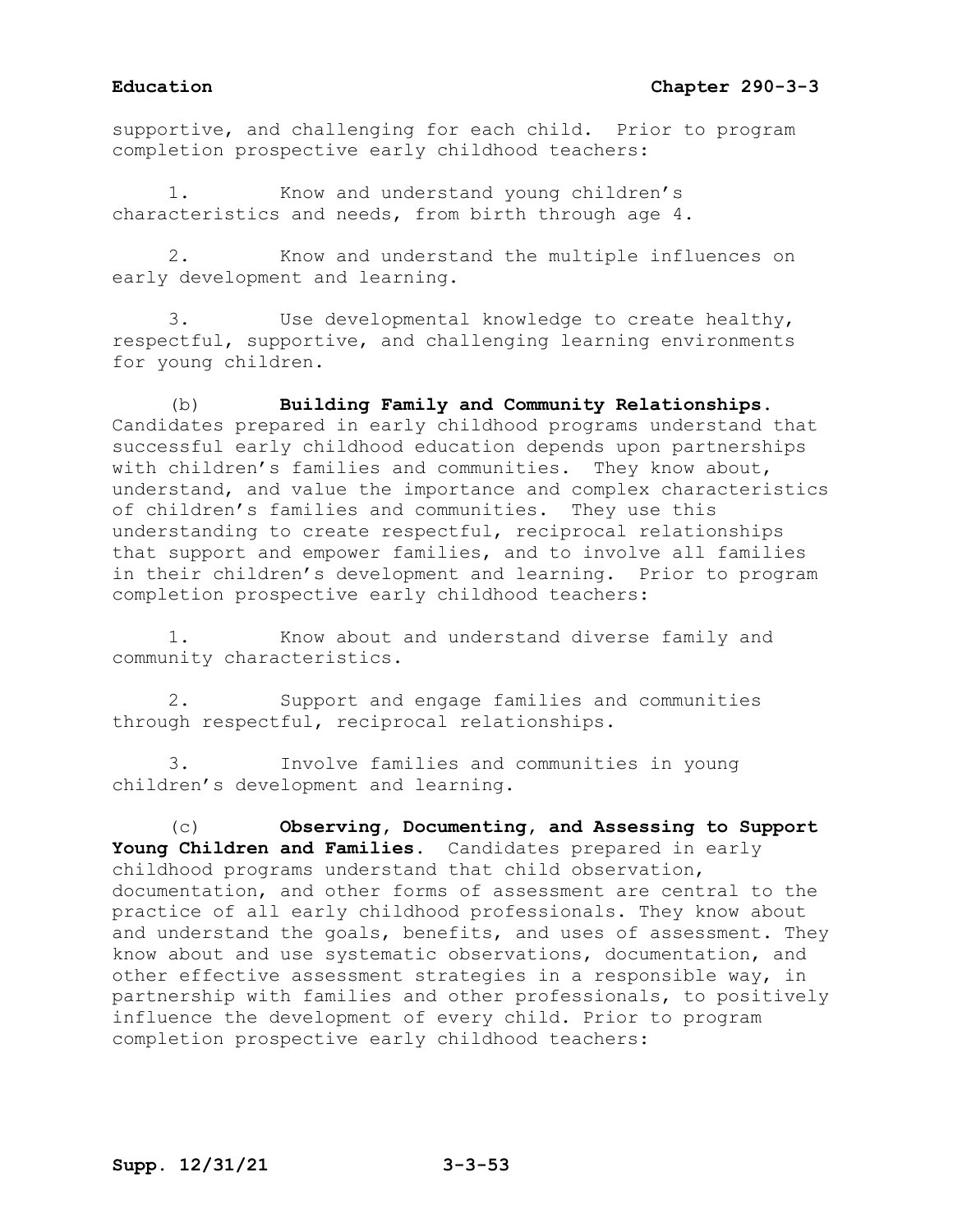1. Understand the goals, benefits, and uses of assessment – including its use in development of appropriate goals, curriculum, and teaching strategies for young children.

2. Know about and use observation, documentation, and other appropriate assessment tools and approaches, including the use of technology in documentation, assessment, and data collection.

3. Understand and practice responsible assessment to promote positive outcomes for each child, including the use of assistive technology for children with disabilities.

4. Know about assessment partnerships with families and with professional colleagues to build effective learning environments.

(d) **Using Developmentally Effective Approaches.**  Candidates prepared in early childhood programs understand that teaching and learning with young children is a complex enterprise, and its details vary depending on children's ages, characteristics, and the settings within which teaching and learning occur. They understand and use positive relationships and supportive interactions as the foundation for their work with young children and families. Candidates know, understand, and use a wide array of developmentally appropriate approaches, instructional strategies, and tools to connect with children and families and positively influence each child's development and learning. Prior to program completion prospective early childhood teachers:

1. Understand positive relationships and supportive interactions as the foundation of their work with young children.

2. Know and understand effective strategies and tools for early education, including appropriate uses of technology.

3. Use a broad repertoire of developmentally appropriate teaching/learning approaches.

4. Reflect on their own practice to promote positive outcomes for each child.

(e) **Using Content Knowledge to Build Meaningful Curriculum.** Candidates prepared in early childhood programs use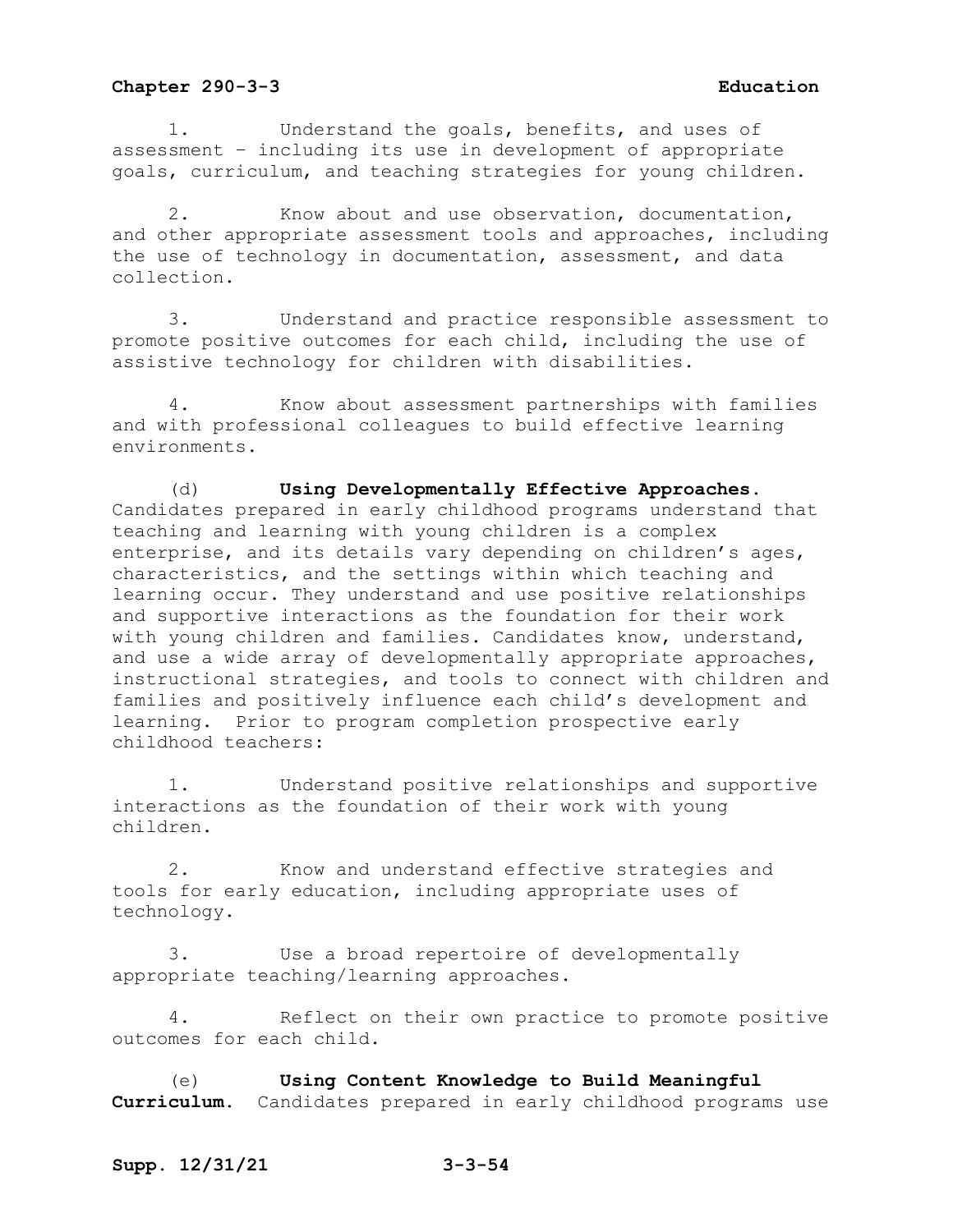their knowledge of academic disciplines to design, implement, and evaluate experiences that promote positive development and learning for each and every young child. Candidates understand the importance of developmental domains and academic (or content) disciplines in early childhood curriculum. They know the essential concepts, inquiry tools, and structure of content areas, including academic subjects, and can identify resources to deepen their understanding. Candidates use their own knowledge and other resources to design, implement, and evaluate meaningful, challenging curriculum that promotes comprehensive developmental and learning outcomes for every young child. Prior to program completion prospective early childhood teachers:

1. Understand content knowledge and resources in academic disciplines: language and literacy (including evidence-based specialized instruction that is multi-sensory in nature); the arts – music, creative movement, dance, drama, visual arts; mathematics; science; physical activity and physical education; health and safety; and social studies.

2. Know and use central concepts, inquiry tools, and structures of content areas or academic disciplines.

3. Use their own knowledge, appropriate learning standards, and other resources to design, implement, and evaluate developmentally meaningful and challenging curriculum for each child.

(f) **Becoming a Professional.** Candidates prepared in early childhood programs identify and conduct themselves as members of the early childhood profession. They know and use ethical guidelines and other professional standards related to early childhood practice. They are continuous, collaborative learners who demonstrate knowledgeable, reflective and critical perspectives on their work, making informed decisions that integrate knowledge from a variety of sources. They are informed advocates for sound educational practices and policies. Prior to program completion prospective early childhood teachers:

1. Identify and involve themselves with the early childhood profession.

2. Know about and uphold ethical standards and other early childhood professional guidelines.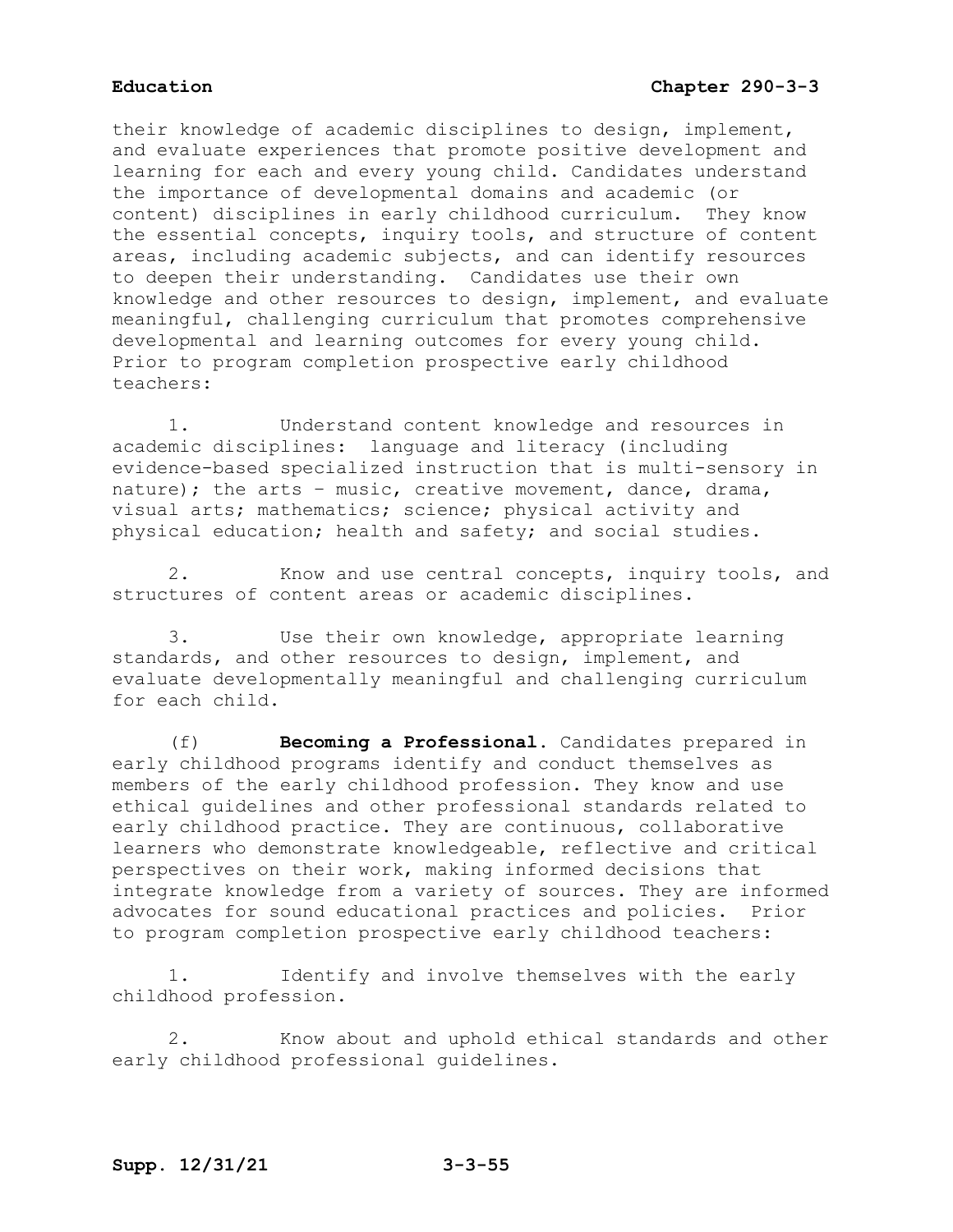3. Engage in continuous, collaborative learning to inform practice; using technology effectively with young children, with peers, and as a professional resource.

4. Engage in informed advocacy for young children and the early childhood profession.

# (3) **Unique Field Experience and Internship Placement Requirements.**

(a) For pre-kindergarten education programs, field experiences must span birth through age 4 in both childcare and Office of School Readiness programs.

(b) For pre-kindergarten education programs, the internship must span birth through age 4 in both childcare and Office of School Readiness programs.

(4) **Faculty.** The faculty must include at least three full-time persons with appropriate earned doctorates in early childhood education and teaching experience (preferably birth to Pre-K), one with a child development concentration; one with expertise in foundational reading; and one with expertise in numeracy or early intervention.

(5) **NOTE.** Information about an option for earning an Early Child Development Certificate is provided in the Educator Certification Chapter of the *Alabama Administrative Code*. **Author:** Dr. Eric G. Mackey **Statutory Authority:** Code of Ala. 1975, §§16-3-16, 16-23-14. **History: New Rule:** Filed July 11, 2017; effective August 25, 2017. **Amended:** Filed September 13, 2018; effective October 28, 2018; operative June 1, 2019. **Amended:** Published August 31, 2020; effective October 15, 2020. **Repealed and New Rule:** Published August 31, 2021; effective October 15, 2021.

**Ed. Note:** Previous Rule .04.01 was renumbered .06 per certification published August 31, 2021; effective October 15, 2021.

# **290-3-3-.07 Early Childhood Education (Grades P-3).**

(1) **Rationale.** This rule brings attention to those elements that are distinctive to the early childhood education program. These elements represent the unique nature of early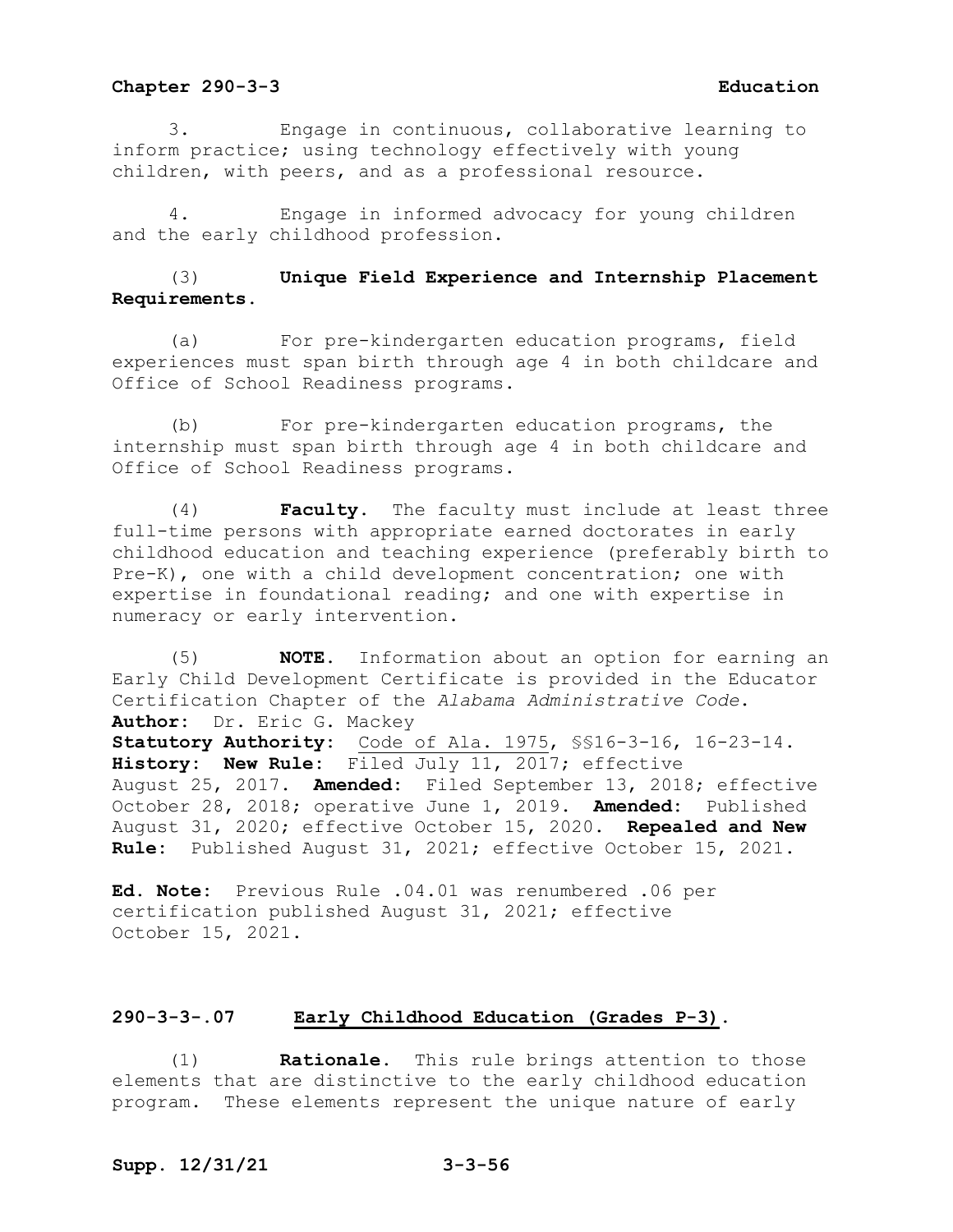childhood education encompassing the foundations of learning including play, developmentally appropriate practices, and integration within and across disciplines, which create a bridge between informal and formal learning environments. The standards are consistent with the standards for initial licensure programs from the National Association for the Education of Young Children (NAEYC). These standards build upon the Alabama Core Teaching Standards.

(2) **Program Curriculum.** In addition to meeting Rules  $290-3-3-.03(6)(a)1.-4., 290-3-3-.03(6)(e)1.$  and  $2.(i)$  and  $(vi),$ 290-3-3-.04, and 290-3-3-.05, the early childhood education curriculum shall require a teaching field of at least 30 semester hours with at least 18 semester hours of upper-division credit. For candidates unconditionally admitted to a program December 15, 2020, and thereafter, the program shall require no less than nine semester hours of reading or literacy coursework, or both, based on the science of learning to read, including multisensory strategies in foundational reading skills.

# (a) **Child Development and Learning in Context.**

1. Candidates demonstrate they understand:

(i) The developmental period of early childhood from birth through age 8 across physical, cognitive, social and emotional, and linguistic domains, including bilingual/ multilingual developmental domains.

(ii) Each child's value as an individual with unique developmental variations, experiences, strengths, interests, abilities, challenges, approaches to learning, and with the capacity to make choices.

(iii) The ways that child development and the learning process occur within relationships and within multiple contexts, including family, culture, language, community, and early learning settings, as well as in a larger societal context that includes structural inequities.

2. Prior to program completion prospective early childhood teachers demonstrate their multidimensional knowledge about the developmental period of early childhood, individual children, and development and learning in cultural contexts to make evidence-based decisions that support each child.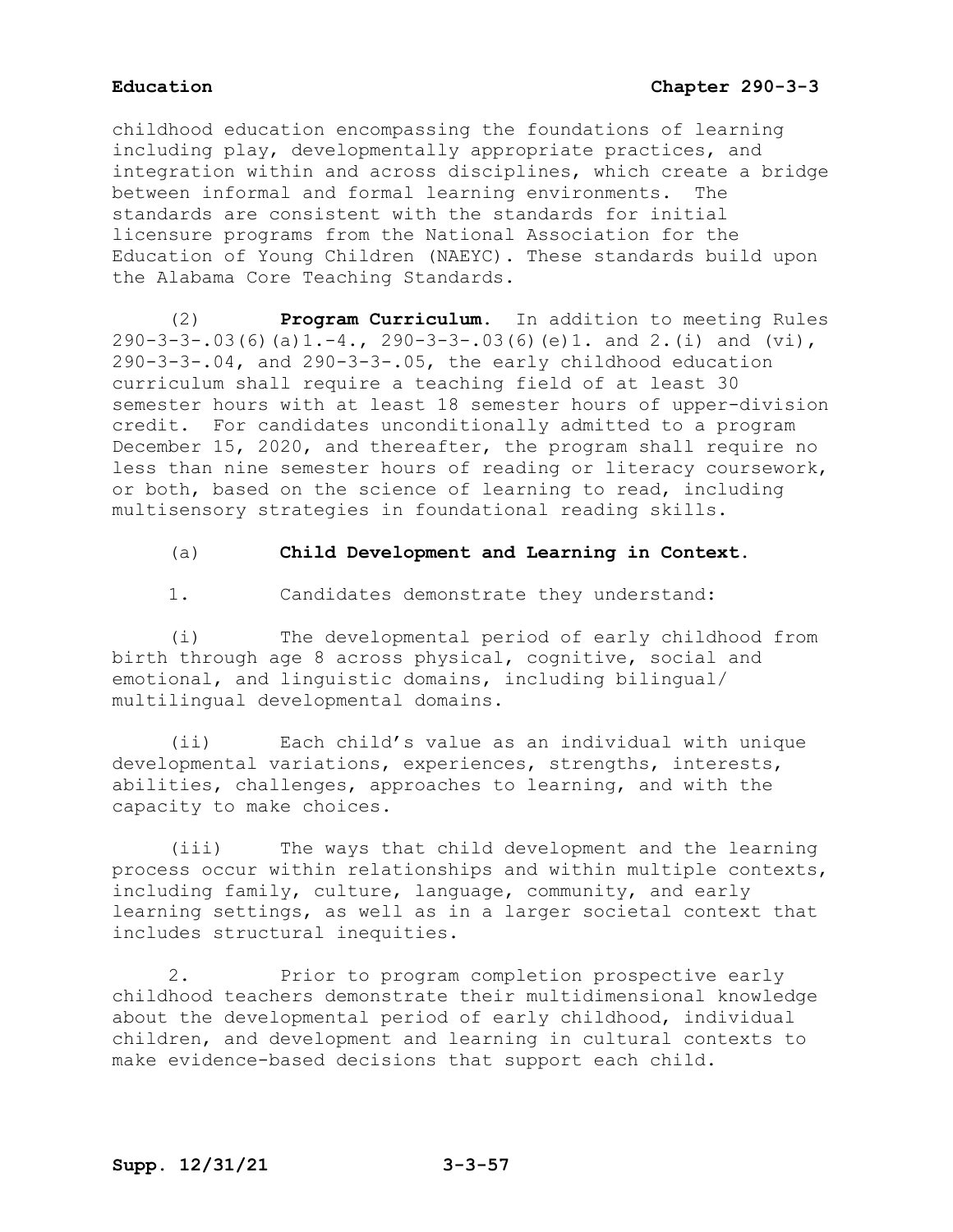(b) **Family-Teacher Partnerships and Community Connections.**

1. Candidates demonstrate they:

(i) Understand successful early childhood education depends upon educators' partnerships with the families of the young children they serve.

(ii) Value the diversity in family characteristics and use this knowledge to create respectful, responsive, reciprocal relationships with families and engage with them as partners in their young children's development and learning.

2. Prior to program completion prospective early childhood teachers demonstrate ability to:

(i) Collaborate as partners with families in their children's development and learning through respectful, reciprocal relationships and engagement.

(ii) Use community resources to support young children's learning and development and support children's families, and they build connections between early learning settings, schools, and community organizations and agencies.

(c) **Child Observation, Documentation and Assessment.**

1. Candidates demonstrate they understand:

(i) That the primary purpose of assessments is to inform instruction and planning in early learning settings.

(ii) How to use observation, documentation, and other appropriate assessment approaches and tools.

(iii) That assessments (formal and informal, formative and summative) are conducted to make informed choices about instruction and for planning in early learning settings.

(iv) A wide range of types of assessments, their purposes, and their associated methods and tools.

2. Prior to program completion prospective early childhood teachers demonstrate ability to: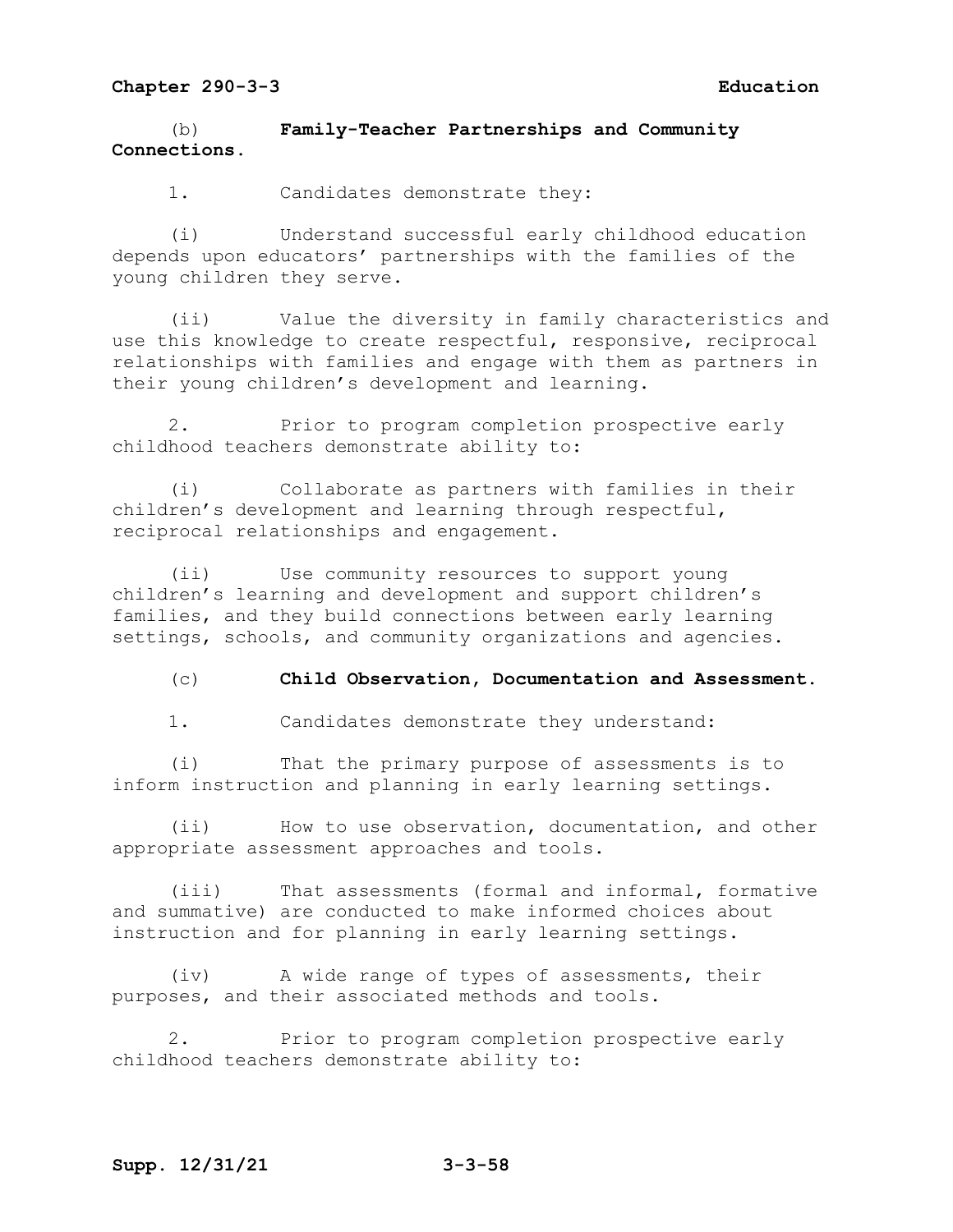# **Education Chapter 290-3-3**

(i) Use screening and assessment tools in ways that are ethically grounded and developmentally, ability, culturally, and linguistically appropriate in order to document developmental progress and promote positive outcomes for each child.

(ii) Build assessment partnerships with families and professional colleagues.

# (d) **Developmentally, Culturally, and Linguistically Appropriate Teaching Strategies.**

1. Candidates demonstrate they understand that teaching and learning with young children is a complex enterprise, and its details vary depending on children's ages and characteristics and on the settings in which teaching and learning occur.

2. Prior to program completion prospective early childhood teachers demonstrate ability to use:

(i) Positive, caring, supportive relationships and interactions as the foundation of early childhood's educators' work with young children.

(ii) Teaching skills that are responsive to the learning trajectories of young children and to the needs of each child, recognizing that differentiating instruction, incorporating play as a core teaching practice, and supporting the development of executive function skills critical for young children.

(iii) A broad repertoire of developmentally appropriate, culturally and linguistically relevant, anti-bias, evidence-based teaching skills and strategies that reflect principles of universal design for learning.

# (e) **Knowledge, Application, and Integration of Academic Content in the Early Childhood Curriculum.**

1. Candidates demonstrate they:

(i) Know the content of the academic disciplines (e.g., language and literacy, the arts, mathematics, social studies, science, technology and engineering, physical education) and of the pedagogical methods for teaching each discipline.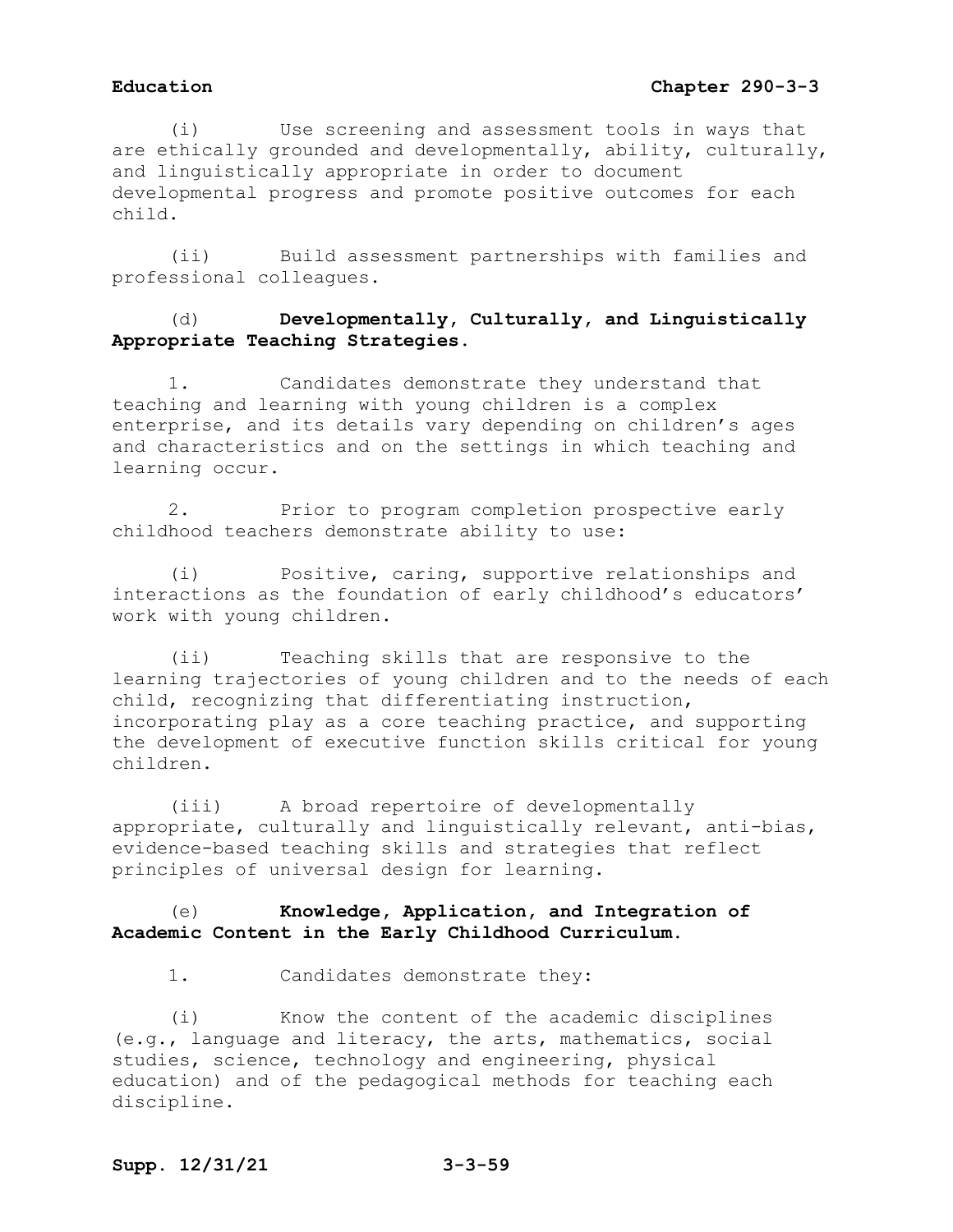(ii) Understand the central concepts, the methods and tools of inquiry, and the structures in each academic discipline.

(iii) Understand pedagogy, including how young children learn and process information in each discipline, the learning trajectories for each discipline, and how teachers use this knowledge to inform their practice.

2. Prior to program completion prospective early childhood teachers demonstrate ability to:

(i) Use content knowledge – the central concepts, methods and tools of inquiry, and structure – and resources for the academic disciplines in an early childhood curriculum.

(ii) Use pedagogical content knowledge – how young children learn in each discipline – to support young children's learning in each content area.

(iii) Apply their knowledge to make decisions about spontaneous and planned learning experiences and about curriculum development, implementation, and evaluation to ensure that learning will be stimulating, challenging, and meaningful to each child.

(iv) Modify teaching practices by applying, expanding, integrating, and updating their content knowledge in the disciplines, their knowledge of curriculum content resources, and their pedagogical content knowledge.

(v) Use a variety of strategies (to include explicit and systematic instruction, guided practice, error correction and corrective feedback, and multisensory language instruction) to teach foundational reading skills based on the science of learning to read, to include oral language development, phonological awareness, phonics instruction, writing, vocabulary, and comprehension, in accordance with the *Alabama Course of Study: English Language Arts.*

(f) **Professionalism as an Early Childhood Educator.**  Candidates demonstrate awareness that they need to:

1. Identify and participate as members of the early childhood profession, serving as informed advocates for young children, families, and the early childhood profession.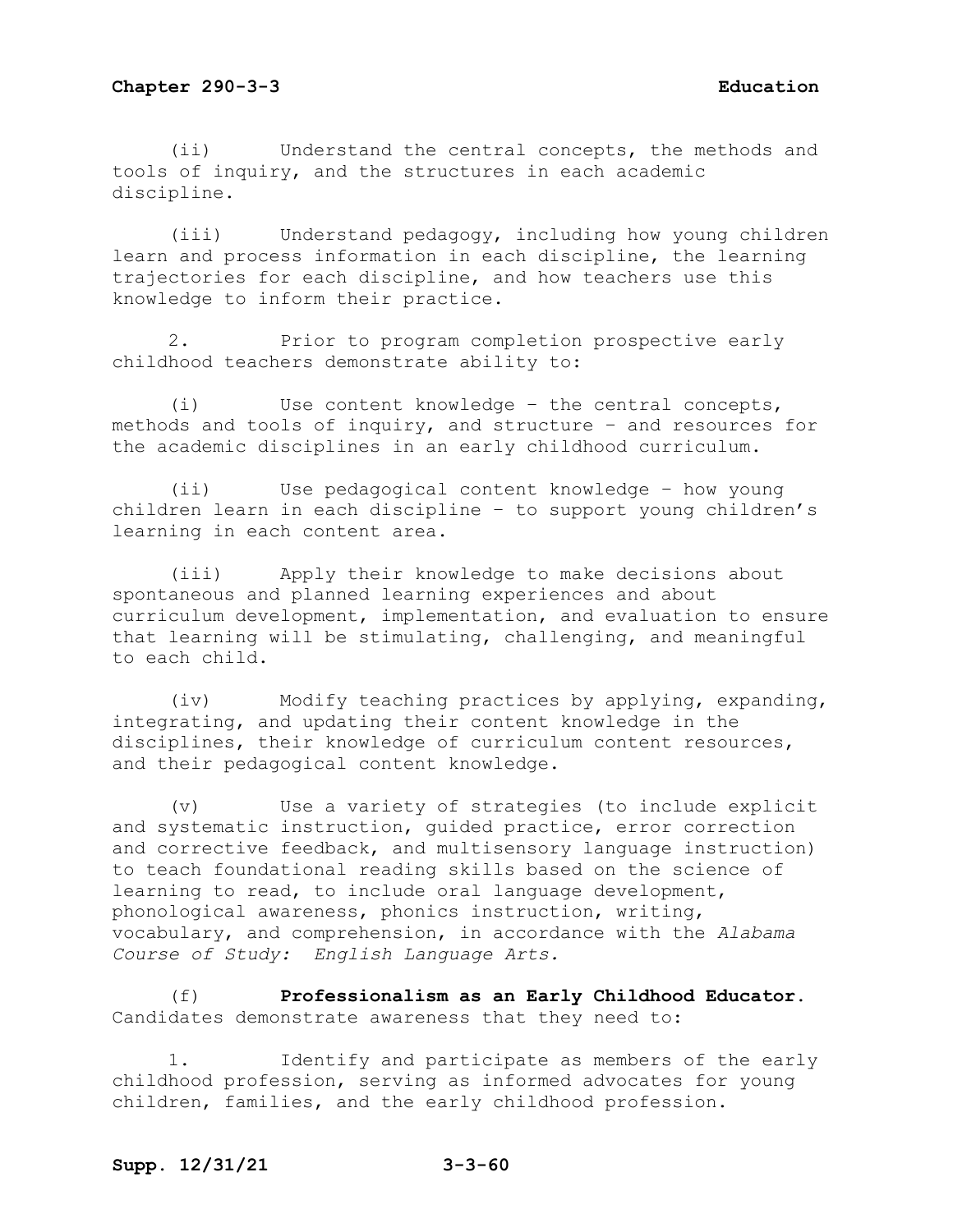2. Know and use ethical guidelines and other early childhood professional guidelines.

3. Have professional communication skills that effectively support their relationships and work with young children, families, and colleagues.

4. Be continuous, collaborative learners who develop and sustain the habit of reflective and intentional practice in their daily work with young children and as a member of the early childhood profession.

# (g) **Unique Field Experience and Internship Placement Requirements.**

1. Field experiences shall include placements in at least two of the three main types of early education settings (early school grades, childcare centers and homes, and Office of School Readiness programs.)

2. The internship shall include a placement with at least two of the following age groups: birth-age 3, age 3-5, age  $5 - 8$ .

(3) **Faculty.** The faculty must include at least three full-time persons with doctorates and with professional educational work experience in early childhood education (Grades P-3). At least one faculty member shall have a major specialization in early childhood education and one in reading. **Author:** Dr. Eric G. Mackey **Statutory Authority:** Code of Ala. 1975, §§16-3-16, 16-23-14. **History: New Rule:** December 19, 1978. **Amended:** Filed December 13, 1990; effective February 1, 1991. **Repealed and Replaced:** Filed January 9, 1997; effective February 13, 1997; operative July 1, 1997. **Amended:** June 14, 1999; effective July 19, 1999. **Amended:** Filed December 9, 1999; effective January 13, 2000. **Repealed and New Rule:** Filed September 11, 2003; effective October 16, 2003. **Repealed and New Rule:** Filed July 13, 2004; effective August 17, 2004. **Repealed and New Rule:** April 14, 2005; effective May 19, 2005. **Repealed and New Rule:** Filed August 6, 2007; effective September 10, 2007. **Repealed and New Rule:** Filed August 3, 2009; effective September 7, 2009; operative October 1, 2009. **Repealed and New Rule:** Filed August 13, 2015; effective September 17, 2015. **Amended:** Filed September 13, 2018; effective October 28, 2018; operative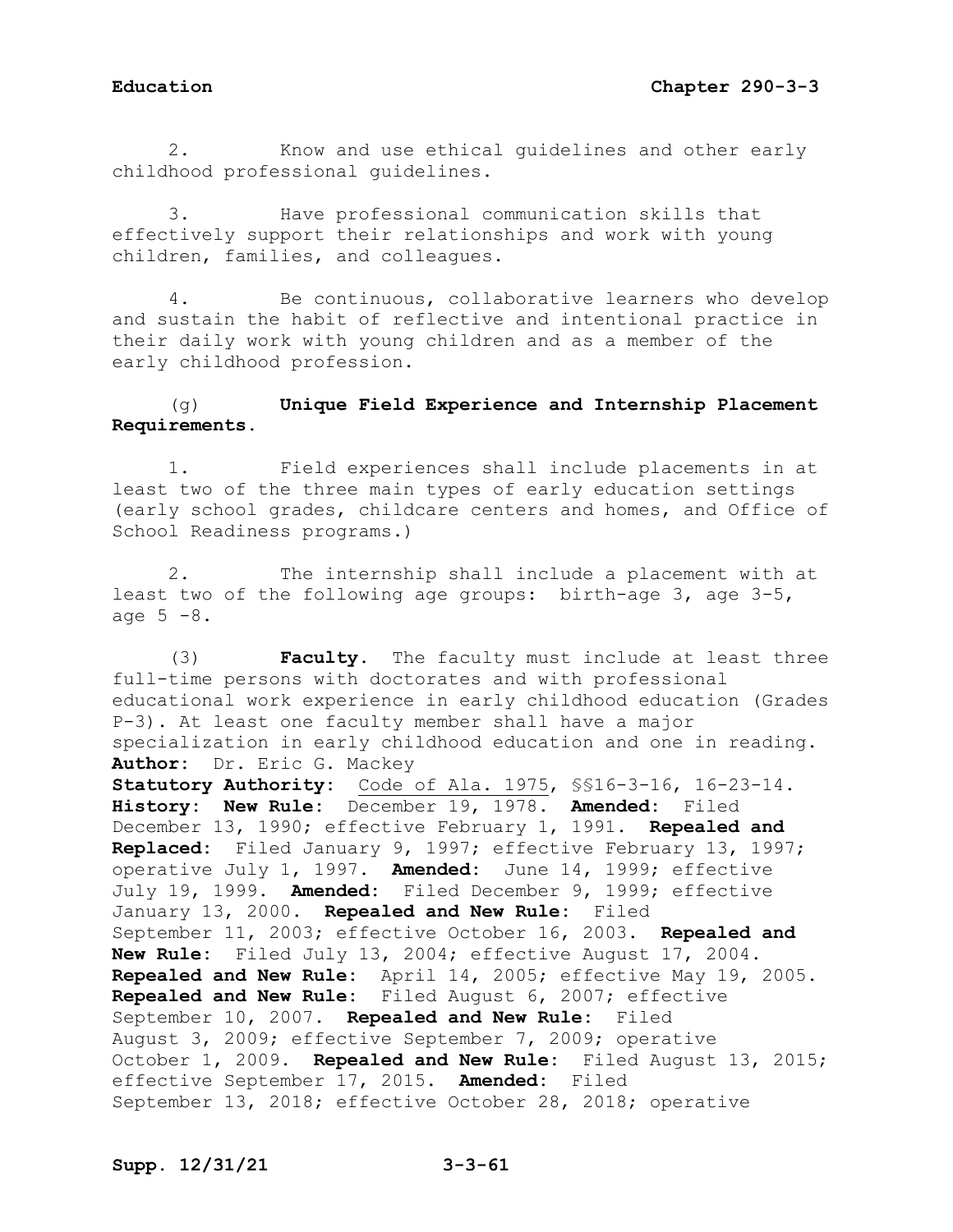June 1, 2019. **Amended:** Published October 30, 2020; effective December 14, 2020. **Repealed and New Rule:** Published August 31, 2021; effective October 15, 2021.

**Ed. Note:** Previous Rule .05 was renumbered .07 per certification published August 31, 2021; effective October 15, 2021.

### **290-3-3-.08 Elementary Education (Grades K-6).**

(1) **Rationale.** This document brings attention to those elements that are distinctive to the elementary education program. These elements represent the essential elementary curriculum, instructional knowledge and abilities, and professionalism for the preparation of teacher candidates for Grades K-6. These standards build upon the Alabama Core Teaching Standards.

(2) **Program Curriculum.** In addition to meeting Rules  $290-3-3-.03(6)(a)1.-4., 290-3-3-.03(6)(e)1.$  and  $2.(i)$  and  $(vii),$  $290-3-3-04$ , and  $290-3-3-05$ , the elementary education curriculum shall require a teaching field of at least 30 semester hours with at least 18 semester hours of upper-division credit. For candidates unconditionally admitted to a program December 15, 2020, and thereafter, the program shall require no less than nine semester hours of reading or literacy coursework, or both, based on the science of learning to read, including multisensory strategies in foundational reading skills.

(a) **Development, Learning, and Motivation.**  Candidates know, understand, and use the major concepts, principles, theories, and research related to development of children and young adolescents to construct learning opportunities that support individual students' development, acquisition of knowledge, and motivation.

### (b) **Curriculum.**

1. **Reading, writing, and oral language.** Candidates demonstrate a high level of competence in the use of English language arts to ensure student learning and achievement using explicit instruction, facilitating active inquiry, providing opportunities for collaboration, and promoting positive interactions. Candidates know, understand, and use theories from reading, language, and child development to teach reading,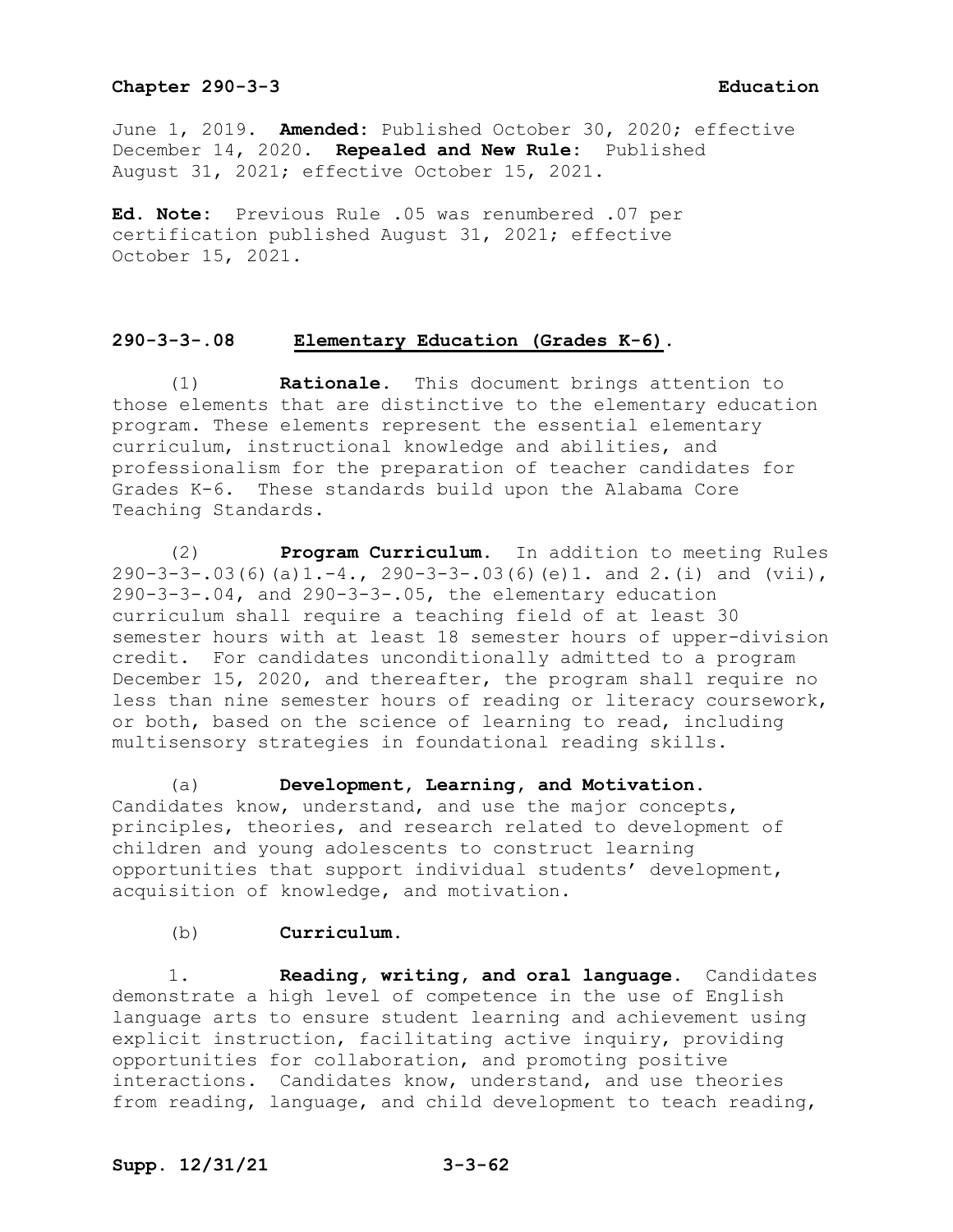writing, speaking, viewing, listening, and thinking skills. Candidates help students successfully apply their developing skills to many different situations, materials, and ideas within and across all content areas in order to provide relevant learning experiences for all students. Prior to program completion, candidates demonstrate ability to:

(i) Use a variety of strategies (to include explicit and systematic instruction, guided practice, error correction and corrective feedback, and multisensory language instruction) to teach foundational reading skills based on the science of learning to read, to include oral language development, phonological awareness, phonics instruction, writing, vocabulary, and comprehension, in accordance with the *Alabama Course of Study: English Language Arts*.

(ii) Incorporate all the interrelated components of English language arts into a cohesive learning experience.

2. **Science.** Candidates know, understand, and use fundamental concepts of physical, life, and Earth/space sciences, as well as engineering and computer sciences. Candidates can design and implement age-appropriate inquiry science lessons with the goal of achieving scientific literacy for all students. According to the conceptual framework of the *2015 Alabama Course of Study for K-12 Science*, "A scientifically literate person is one who has a foundation in science knowledge, a technological understanding of problem solving, and the ability to design scientific solutions." Prior to program completion, candidates demonstrate ability to:

(i) Understand the current *Alabama Science Course of Study: Science* and interpret three dimensional (Scientific and Engineering Practices, Crosscutting Concepts, and Disciplinary Core Ideas) expectations outlined by appropriate grade-level standards.

(ii) Create a collaborative, student-centered classroom environment that provides opportunities for scientific investigation, technology, and engineering design that allows students to connect the classroom to the outside world.

(iii) Use diagnostic feedback from appropriate ongoing formative assessment to modify teaching and learning activities and summative assessments to determine student achievement at the end of a unit of study.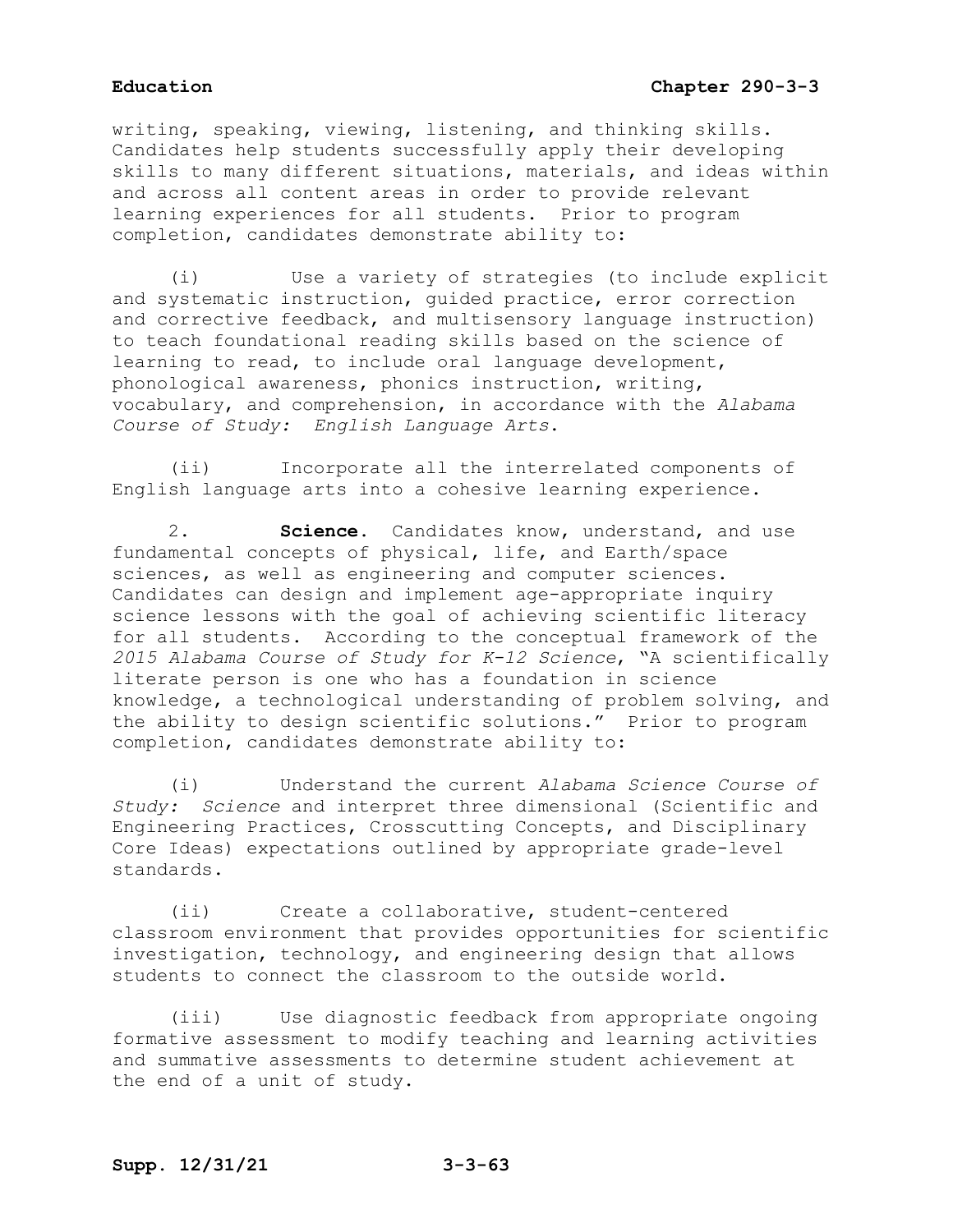(iv) Provide differentiated instruction through intervention and acceleration based on assessment results.

Determine appropriate instructional and learning targets used for the development of lesson plans using a designated instructional model. Instructional models may include, but are not limited to the 5E+IA Instructional Model, as suggested and outlined in Alabama's 2015 College and Career-Ready Science Standards, or the Biological Sciences Curriculum Study 5E Instructional Model. The Five E+1A Instruction Model supports the use of inquiry-based instruction and prepares prospective teachers to:

(I) Engage. Student interest is stimulated, and connections are made to prior knowledge and between past and present experiences. Student thinking is focused on learning outcomes as they become mentally engaged in the practices, crosscutting concepts, and the core ideas of the unit or lesson.

(II) Explore. Students investigate initial ideas and solutions in a context within which they can identify. Using investigation, research, discourse, text, and media, students actively explore situations and build common experiences that serve as a basis for developing an understanding of the concepts within context.

(III) Explain. Students are provided the opportunity to collaborate, communicate, and construct meaning from their experiences based on an analysis of the exploration. This phase emphasizes the importance of students developing evidence-based explanations founded upon their observations and experiences obtained through investigations. Teachers clarify understanding through definitions, labels, and explanations for abilities, concepts, practices, and skills.

(IV) Elaborate. Students reflect upon, expand, and apply conceptual understanding of scientific concepts to new and unfamiliar situations in order to cultivate a broader and deeper understanding of concepts through new experiences within new contexts and situations.

(V) Evaluate. Students are assessed on understanding of scientific concepts. Assessment provides opportunities for teachers to evaluate understanding of concepts and practices identified in the standards. This phase helps teachers know if students are learning in order for appropriate next steps to occur.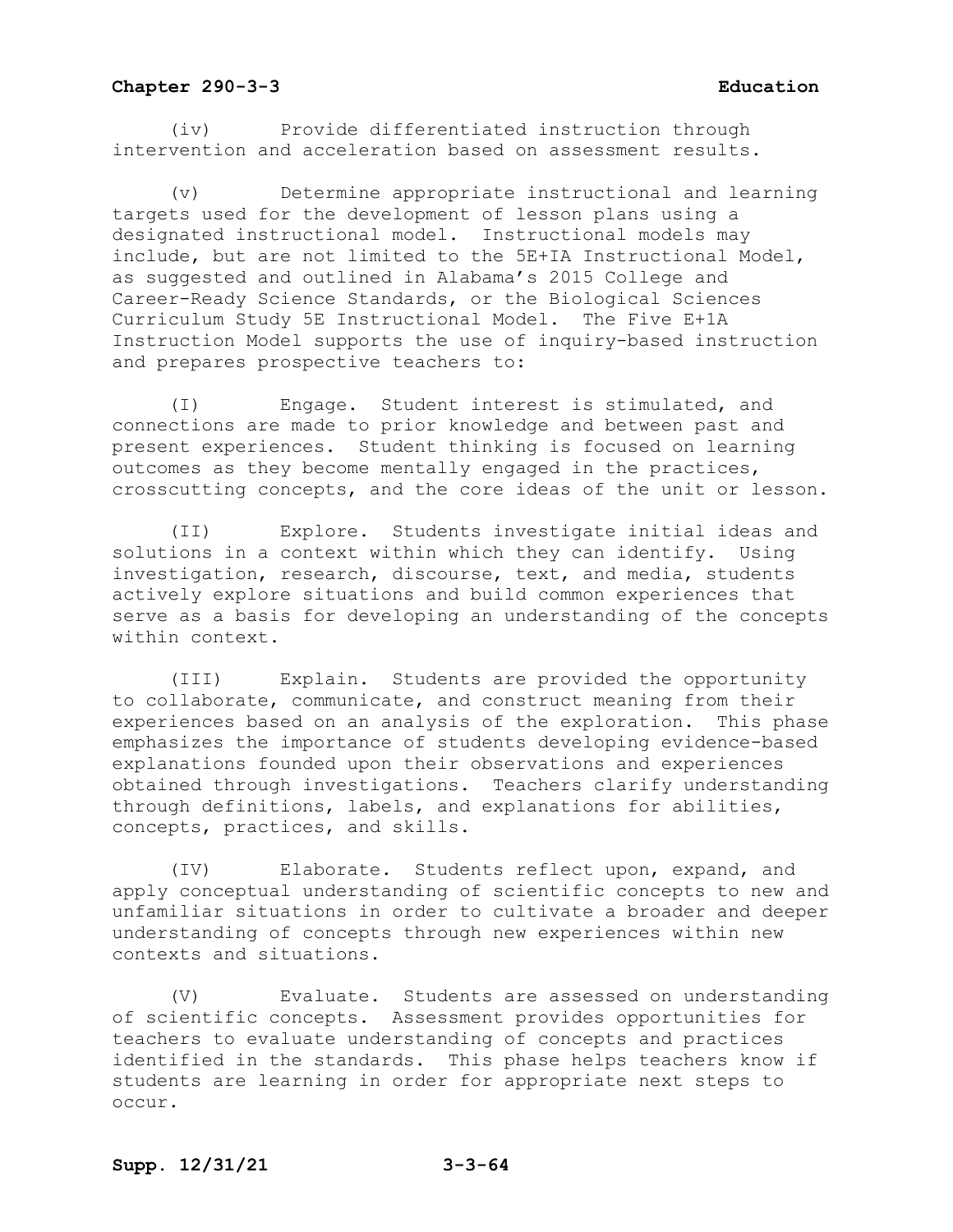(VI) Intervene or Accelerate. When some students do not learn the first time, intervention strategies may be implemented to further explain and elaborate upon concepts to a greater extent in order to clarify understanding. Students who have demonstrated proficiency may be able to enrich or accelerate learning through more challenging, engaging, and exploratory experiences.

3. **Mathematics.** Based on the *State Course of Study: Mathematics***,** candidates know, understand, and use the major concepts, procedures, and practices that define counting and cardinality, number and operations with base 10 and fractions, algebraic thinking, measurement and data, and geometry. In doing so, they consistently engage in problem solving, reason abstractly and quantitatively, construct viable arguments, model with mathematics, use appropriate tools strategically, attend to precision, make use of structures, and express regularity in repeated reasoning. Prior to program completion candidates demonstrate ability to:

(i) Make sense of problems, justify solutions with supporting evidence, use mathematical tools, make conjectures and connections, and provide student feedback that builds conceptual understanding and procedural fluency.

(ii) Explain students' strategies while connecting and generalizing ideas, anticipating responses and misconceptions, applying reason, and representing and articulating relationships between mathematical concepts.

(iii) Find, adapt, or create rigorous tasks with various entry levels and exit points for engaging all students in real-life problematic situations that orchestrate mathematical discourse and productive struggles for students.

4. Social studies. Candidates are knowledgeable about the Alabama Course of Study: Social Studies, C3 Framework, concepts, facts, tools, disciplinary structures of inquiry, and disciplinary forms of representation in civics, economics, geography, history, and the social/behavioral sciences. Prior to program completion, candidates demonstrate ability to:

(i) Demonstrate an understanding of how the disciplines--civics, economics, geography, and history, and the social/behavioral sciences--create knowledge through disciplinary inquiry to inform action in civic life.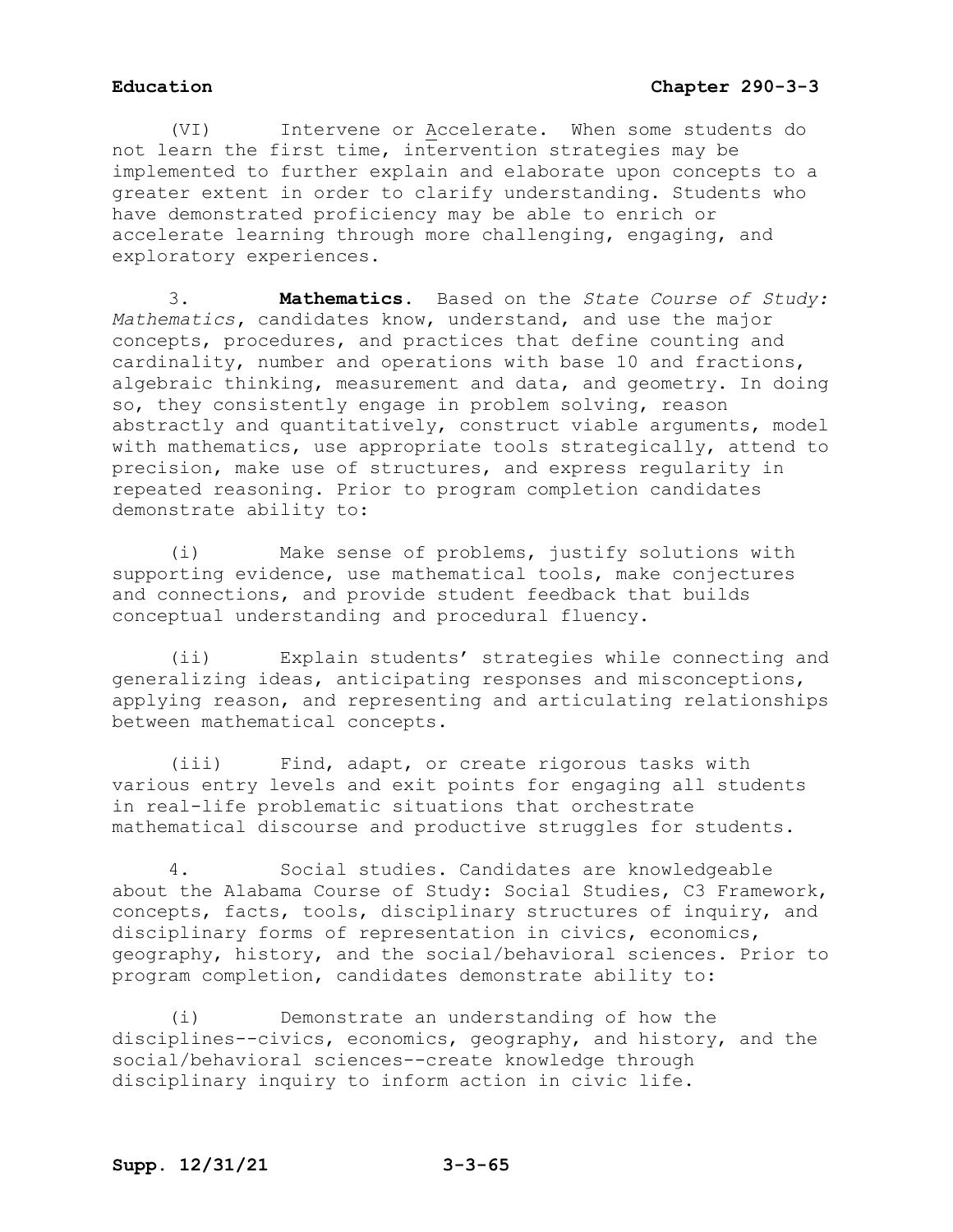(ii) Plan learning sequences that leverage social studies knowledge and literacies, technology, and theory and research to support the civic competence of learners.

(iii) Understand and be fluent in the methods of those disciplines and the ways conclusions of inquiry are communicated through disciplinary forms of representation.

(iv) Design and implement instruction and a range of authentic assessments, informed by data literacy and learner self-assessment, that measure learners' mastery of disciplinary knowledge, inquiry, and forms of representation for civic competence and demonstrate alignment with state required content standards.

(v) Plan and implement relevant and responsive pedagogy, create collaborative and interdisciplinary learning environments, and prepare learners to be informed advocates for an inclusive and equitable society.

(vi) Use theory and research to continually improve their social studies knowledge, inquiry skills, and civic dispositions, and adapt practice to meet the needs of each learner.

(vii) Explore, interrogate, and reflect upon their own cultural frames to attend to issues of equity, diversity, access, power, human rights, and social justice within their schools and/or communities.

5. **The arts.** Candidates have a thorough knowledge of the 2017 *Alabama Course of Study for K-12 Arts Education*, including the four artistic processes – creating, responding, connecting, and either performing (dance, music, theatre) or producing (media arts) or presenting (visual arts) -- and the eleven anchor standards shared across the arts. According to the conceptual framework of the 2017 *Alabama Course of Study for K-12 Arts Education*, "Arts literacy is the goal of arts education in Alabama. Arts literacy consists of the knowledge, understanding, and skills required to participate authentically in the arts." Prior to program completion, candidates demonstrate ability to:

(i) Use the *2017 Alabama Course of Study: Arts Education to* design and implement age-appropriate inquiry arts lessons and projects with the goal of achieving artistic literacy for all students.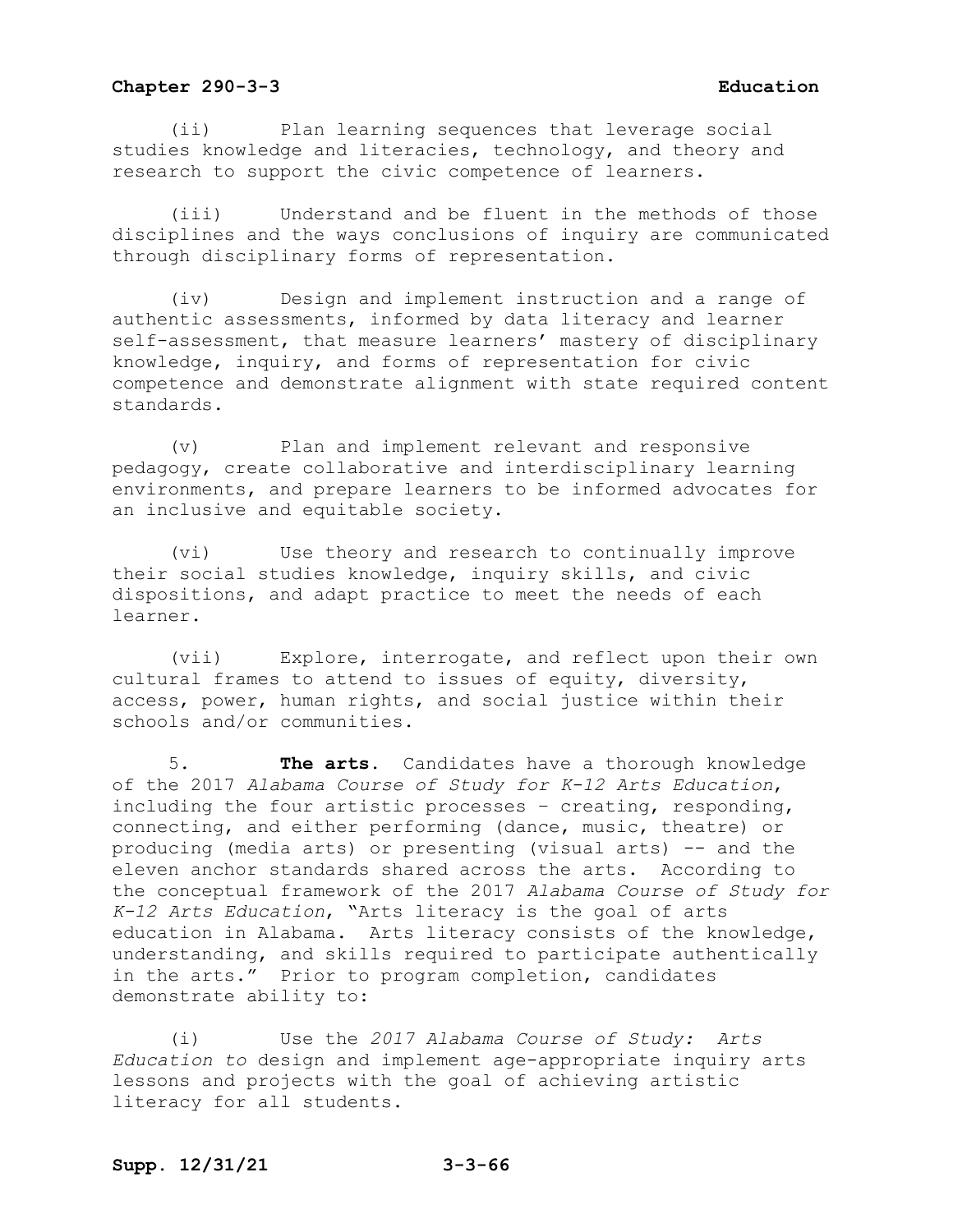(ii) Create an individual and/or collaborative, student-centered classroom environment that provides opportunities for risk-free creative exploration and investigation to conceive and develop artistic ideas and work.

(iii) Demonstrate how the arts may be used to provide authentic alternative assessments (such as portfolios, rubrics, artist statements, etc.) both within the arts and in other subjects.

(iv) Use at least one of the arts disciplines to support learning and assessments in other subjects by providing authentic arts integrated lessons that allow students through imagination, investigation, construction and reflection to connect the classroom to the outside world through creative production.

6. **Health education.** Based on the *State Course of Study: Health Education*, candidates know, understand, and use the major concepts in the subject matter of health education to create opportunities for student development and practice of skills that contribute to good health. Prior to program completion, health literate candidates demonstrate ability to:

(i) Assess needs to determine priorities for school health education.

(ii) Plan effective comprehensive school health education curricula and programs.

(iii) Use multiple instructional strategies that reflect effective pedagogy, and health education theories and models that facilitate learning for all students.

(iv) Assess student learning by developing assessment plans and analyze assessment results to guide future instruction.

7. **Physical education.** Based on the *State Course of Study: Physical Education,* candidates know, understand, and use human movement and physical activity as central elements to foster active, healthy lifestyles and enhanced quality of life for elementary students. Prior to program completion, candidates demonstrate ability to: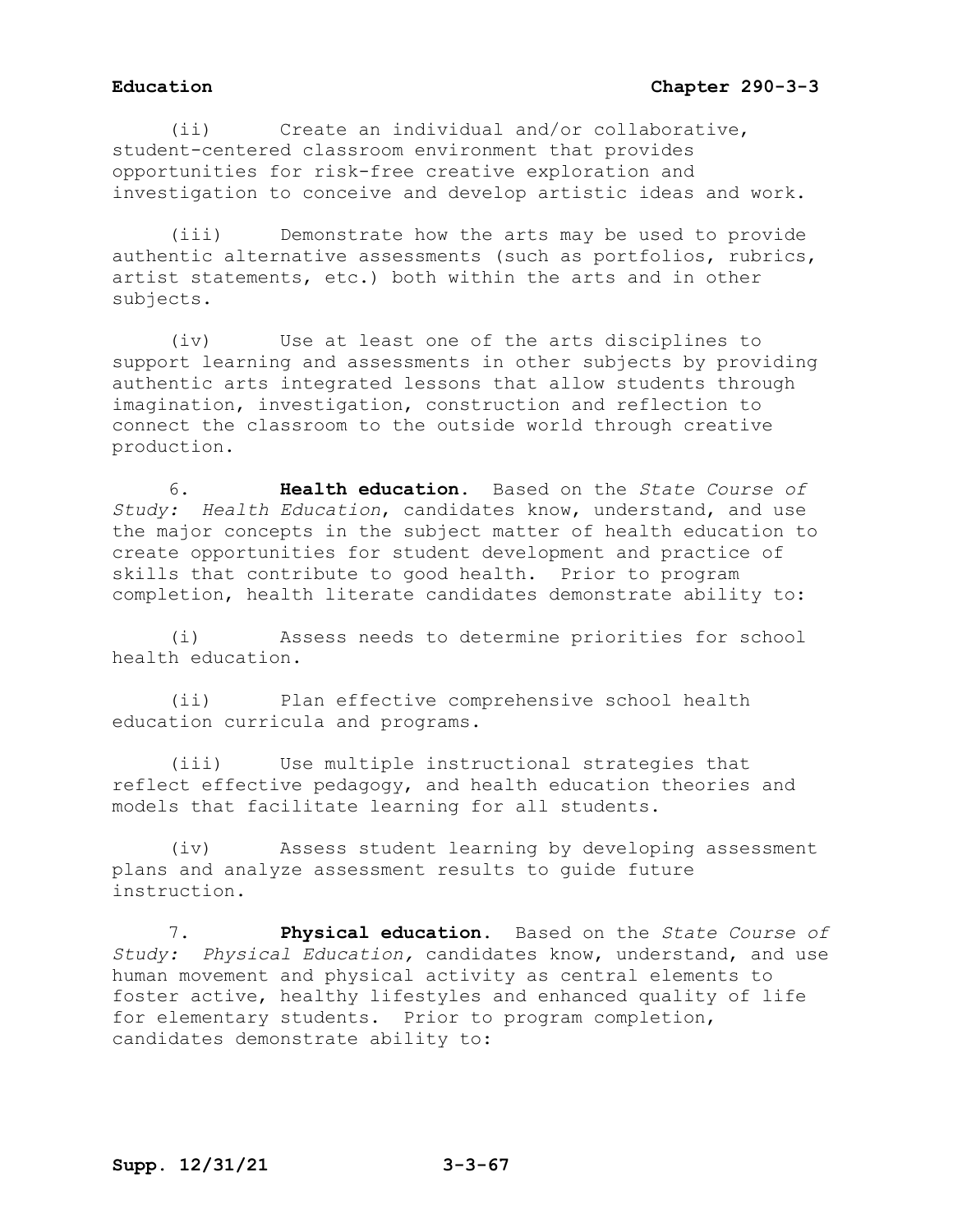(i) Understand the relationship and contributions of the physical education program within the elementary school curriculum and process.

(ii) Demonstrate academic knowledge and methods to plan and provide integrated and developmentally appropriate learning experiences for elementary students in accordance with local, state and/or national standards for elementary physical education.

(iii) Understand the emotional, social, and health-related needs of elementary students.

(iv) Demonstrate knowledge of the importance of physical activity within the elementary school program as it relates to the impact on classroom and academic performance.

(v) Identify the basic movement patterns (locomotor, manipulative, stability, and perceptual motor) and principles.

(vi) Demonstrate knowledge of current local, state, and national trends, programs and initiatives including but not limited to Comprehensive School Physical Activity Program (CSPAP) as part of the Whole School, Whole Community, Whole Child (WSWC) model, and the Alabama Champions for Healthy Active Schools.

8. **Special education.** Prior to program completion, candidates shall demonstrate the ability to use knowledge acquired and abilities demonstrated in the survey of special education course and discipline-specific methods courses to effectively collaborate with special education teachers to adapt curriculum and activities to accommodate the unique needs of special education students, including gifted students, in regular class environments and to help plan support activities to be provided by special education teachers.

(c) **Instruction.** Candidates demonstrate the ability to teach according to the Alabama College and Career Ready Standards for K-6.

1. Integrating and applying knowledge for instruction. Candidates plan and implement instruction based on knowledge of students, learning theory, connections across the curriculum, curricular goals, and community.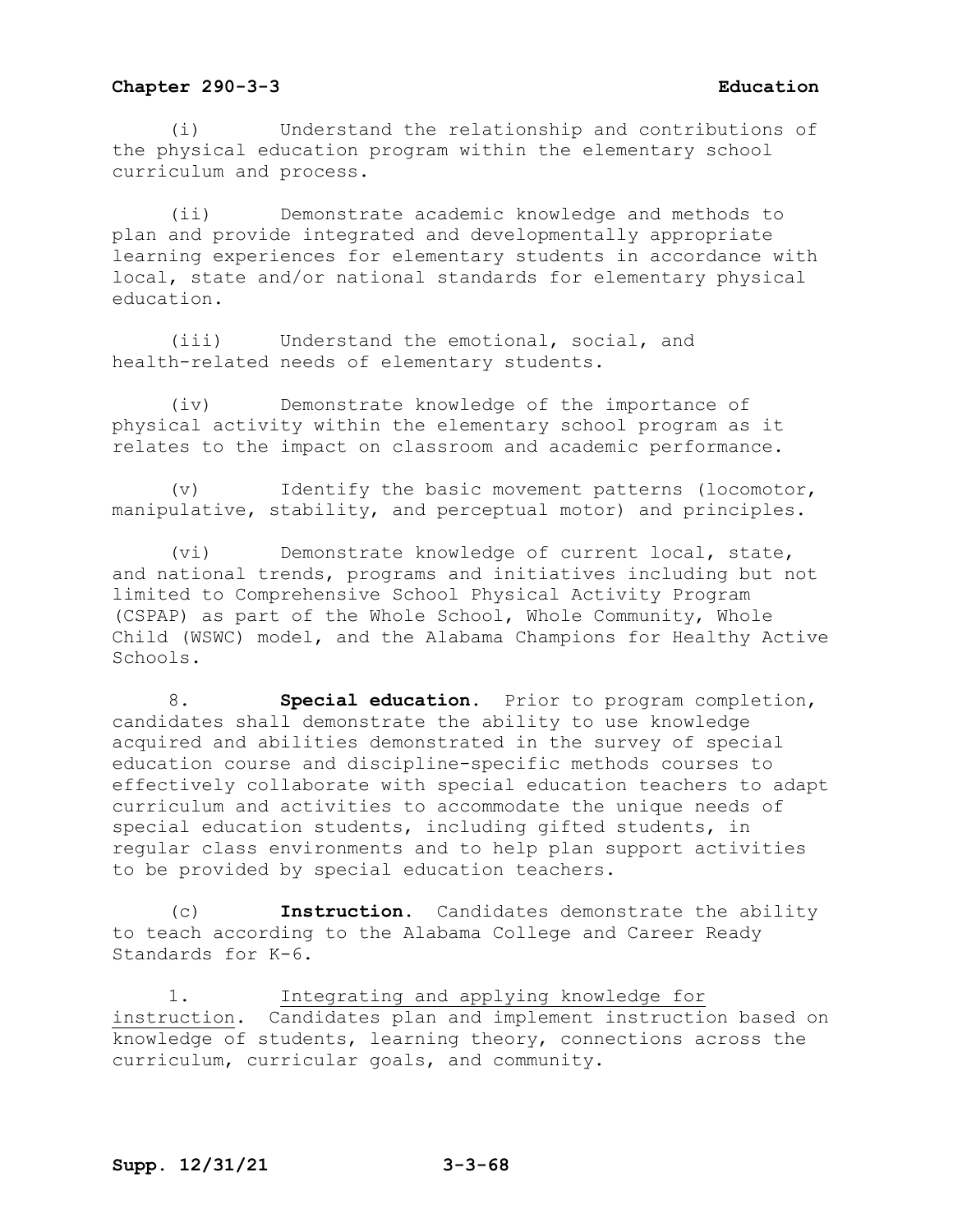2. Adaptation to students from diverse populations. Candidates understand how elementary students differ in their development and approaches to learning and create instructional opportunities that are adapted to students from diverse populations.

3. Development of critical thinking and problem solving. Candidates understand and use a variety of teaching strategies that encourage elementary students' development of critical thinking and problem solving.

4. Active engagement in learning. Candidates use their knowledge and understanding of individual and group motivation and behavior among students at the K-6 level to foster active engagement in learning, self-motivation, and positive social interaction and to create supportive learning environments.

5. Communication to foster collaboration. Candidates use their knowledge and understanding of effective verbal, nonverbal, and media communication techniques to foster active inquiry, collaboration, and supportive interaction in the elementary classroom.

(d) **Assessment for Instruction.** Candidates know, understand, and use formal and informal assessment strategies to plan, evaluate, and strengthen instruction that will promote continuous intellectual, social, emotional, and physical development of each elementary student.

(e) **Professionalism.**

1. Professional growth, reflection, and evaluation**.** Candidates are aware of and reflect on their practice in light of research on teaching, professional ethics, and resources available for professional learning; they continually evaluate the effects of their professional decisions and actions on students, families, and other professionals in the learning community and actively seek out opportunities to grow professionally.

2. Collaboration with families, colleagues, and community agencies. Candidates know the importance of establishing and maintaining a positive collaborative relationship with families, school colleagues, and agencies in the larger community to promote the intellectual, social, emotional, physical growth, and well-being of children.

# **Supp. 12/31/21 3-3-69**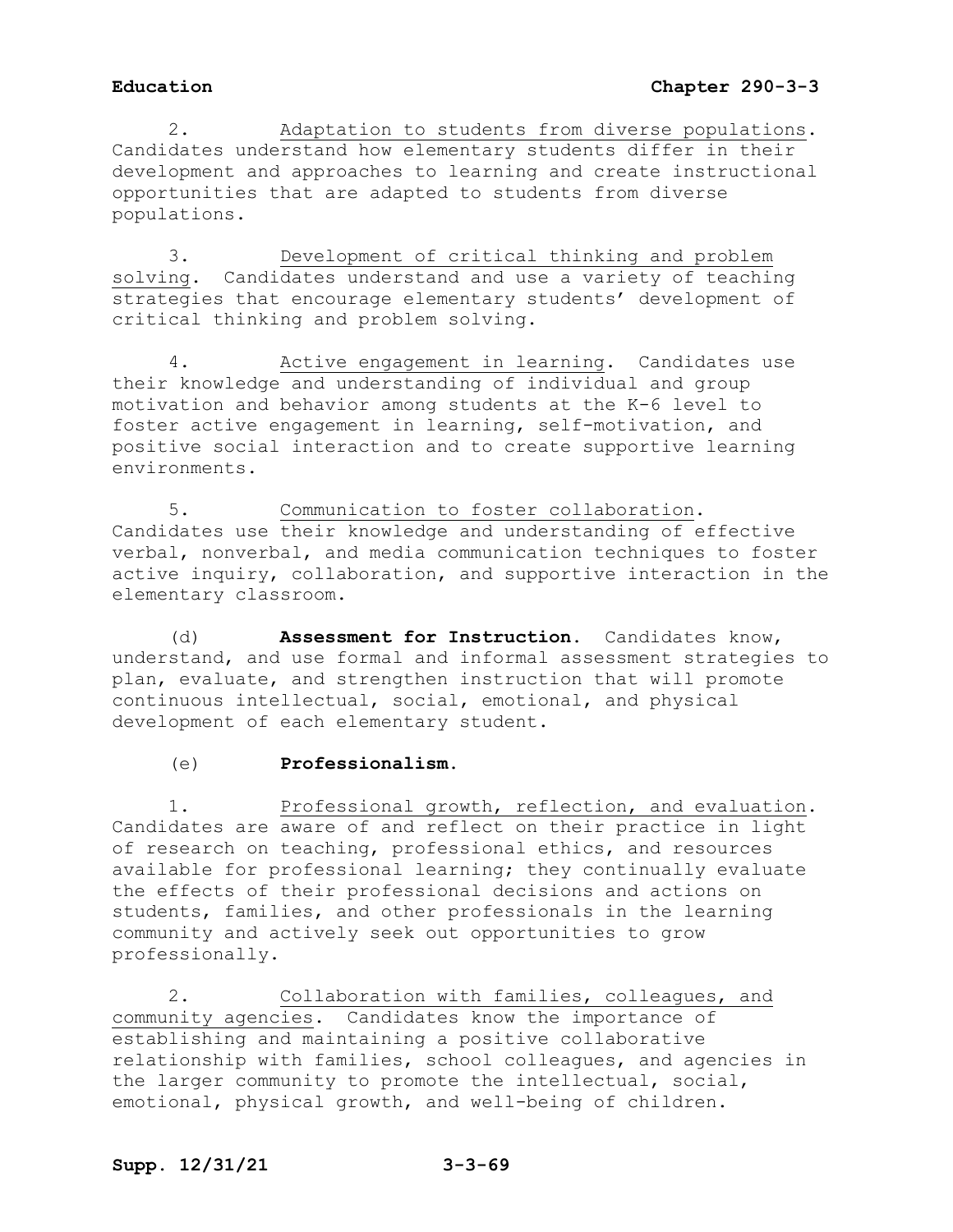(3) **Faculty.** The faculty must include at least three full-time persons with doctorates and with professional educational work experience in Grades K-6. At least one faculty member shall have a major specialization in elementary education and one in reading. **Author:** Dr. Eric G. Mackey **Statutory Authority:** Code of Ala. 1975, §§16-3-16, 16-23-14. **History: New Rule:** December 19, 1978. **Amended:** Filed December 13, 1990; effective February 1, 1991. **Repealed and Replaced:** Filed January 9, 1997; effective February 13, 1997; operative July 1, 1997. **Amended:** Filed June 14, 1999; effective July 19, 1999. **Amended:** Filed December 9, 1999; effective January 13, 2000. **Repealed and New Rule:** Filed September 11, 2003; effective October 16, 2003. **Repealed and New Rule:** Filed July 13, 2004; effective August 17, 2004. **Repealed and New Rule:** April 14, 2005; effective May 19, 2005. **Repealed and New Rule:** Filed August 6, 2007; effective September 10, 2007. **Repealed and New Rule:** Filed August 3, 2009; effective September 7, 2009; operative October 1, 2009. **Repealed and New Rule:** Filed August 13, 2015; effective September 17, 2015. **Amended:** Filed September 13, 2018; effective October 28, 2018; operative June 1, 2019. **Amended:** Published October 30, 2020; effective December 14, 2020. **Repealed and New Rule:** Published August 31, 2021; effective October 15, 2021.

**Ed. Note:** Previous Rule .06 was renumbered .08 per certification published August 31, 2021; effective October 15, 2021.

### **290-3-3-.09 Middle-Level Teaching Fields (Grades 4-8).**

(1) **Rationale.** Great teacher preparation for middle grade teachers is not the same as great teacher preparation for secondary teachers. "Early adolescence is a period of both enormous opportunities and tremendous risks" (Jackson et al. 2000). One of the most critical challenges in improving high school graduation rates may be ensuring a high level of quality in middle grades coursework and course performance. Middle grade teachers have the responsibility of planning and implementing developmentally appropriate, rigorous and quality middle grade coursework and curriculum in classrooms that engage students intellectually, emotionally, socially, and behaviorally in learning. The Association for Middle Level Education (AMLE)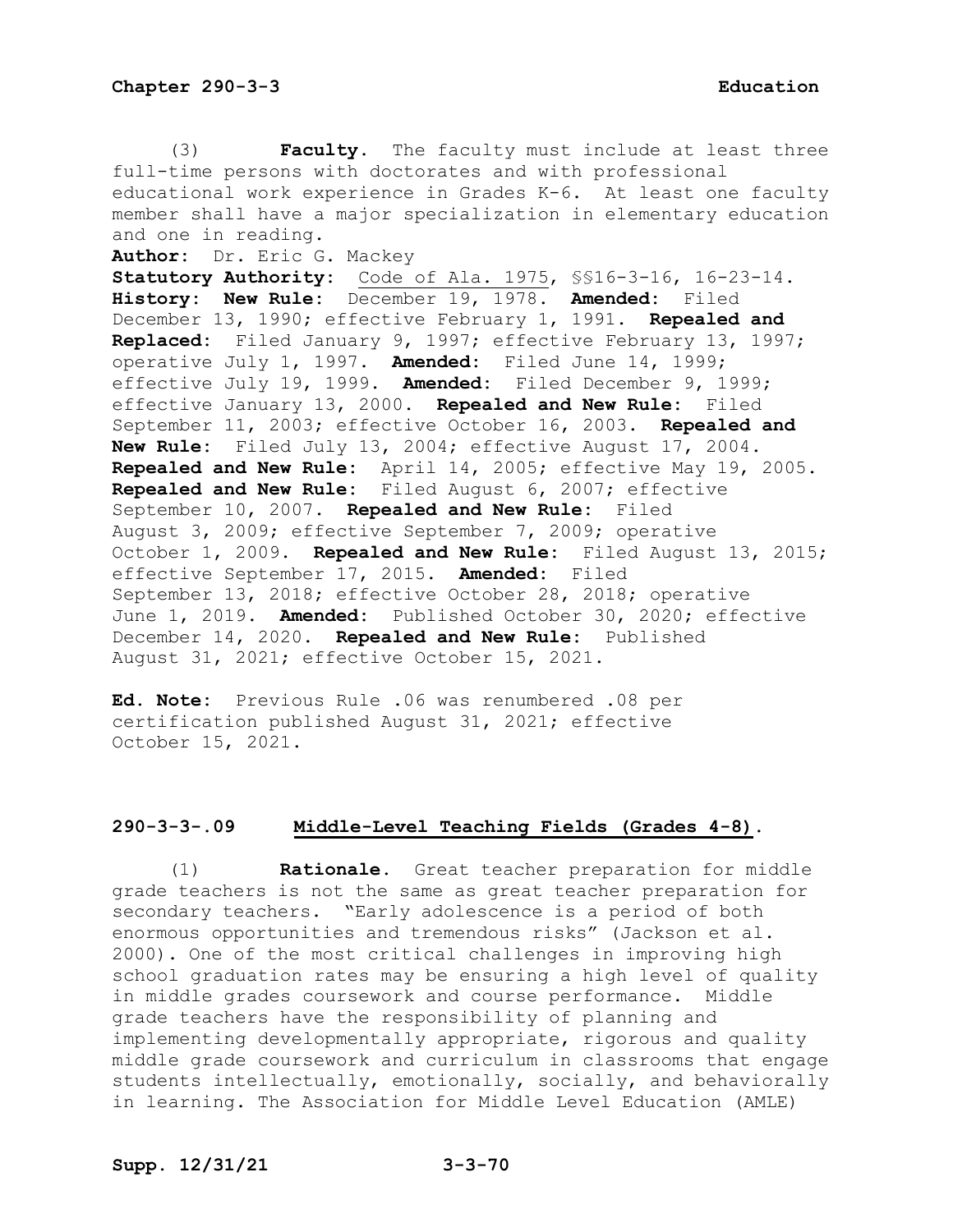standards for teacher preparation provide a benchmark for middle level teacher preparation programs and serve to highlight the nuances of top-quality preparation of teachers for employment in the middle grades. These rules are effective for new programs submitted for review May 1, 2019, and thereafter. A middle-level program also must meet Rule 290-3-3-.10., .11, .12 or .13.

(2) **Middle Level Standards Applicable to All Teaching Fields.** The following standards were adapted from the Association for Middle Level Education.

(a) **Young Adolescent Development.** Middle level teacher candidates understand the major concepts, principles, theories, and research underlying the philosophical foundations of developmentally responsive middle level programs and schools. They work successfully within middle level programs and practices such as interdisciplinary teaming, advisory programs, flexible block schedules, and common teacher planning time. They relate positively to manifestations of young adolescent development and the diversity of learners. They demonstrate their ability to apply this knowledge when making curricular decisions, planning and implementing instruction, participating in middle level programs and practices, and providing healthy and effective learning environments for all young adolescents. Effective teacher preparation programs provide multiple and continuing opportunities for middle level teacher candidates to learn about the unique characteristics, needs, and interests of young adolescents and to document their ability to use the knowledge gained in their practice.

(b) **Curriculum.** Middle level teacher candidates understand and use the central concepts, standards, research, and structures of content to plan and implement middle level curriculum that develops all young adolescents' competence in subject matter. They use their knowledge and available resources to design, implement, and evaluate challenging, developmentally responsive curriculum that results in meaningful learning outcomes. Middle level teacher candidates demonstrate a depth and breadth of subject matter content knowledge in the subjects they teach and assist all young adolescents in understanding the interdisciplinary nature of knowledge*.* Middle level teacher candidates use their knowledge of local, state, and national standards to frame their teaching. They draw on their knowledge of these standards to design, implement, and evaluate developmentally responsive, meaningful, and challenging curriculum for all young adolescents. They design and teach curriculum that is responsive to all young adolescents' local,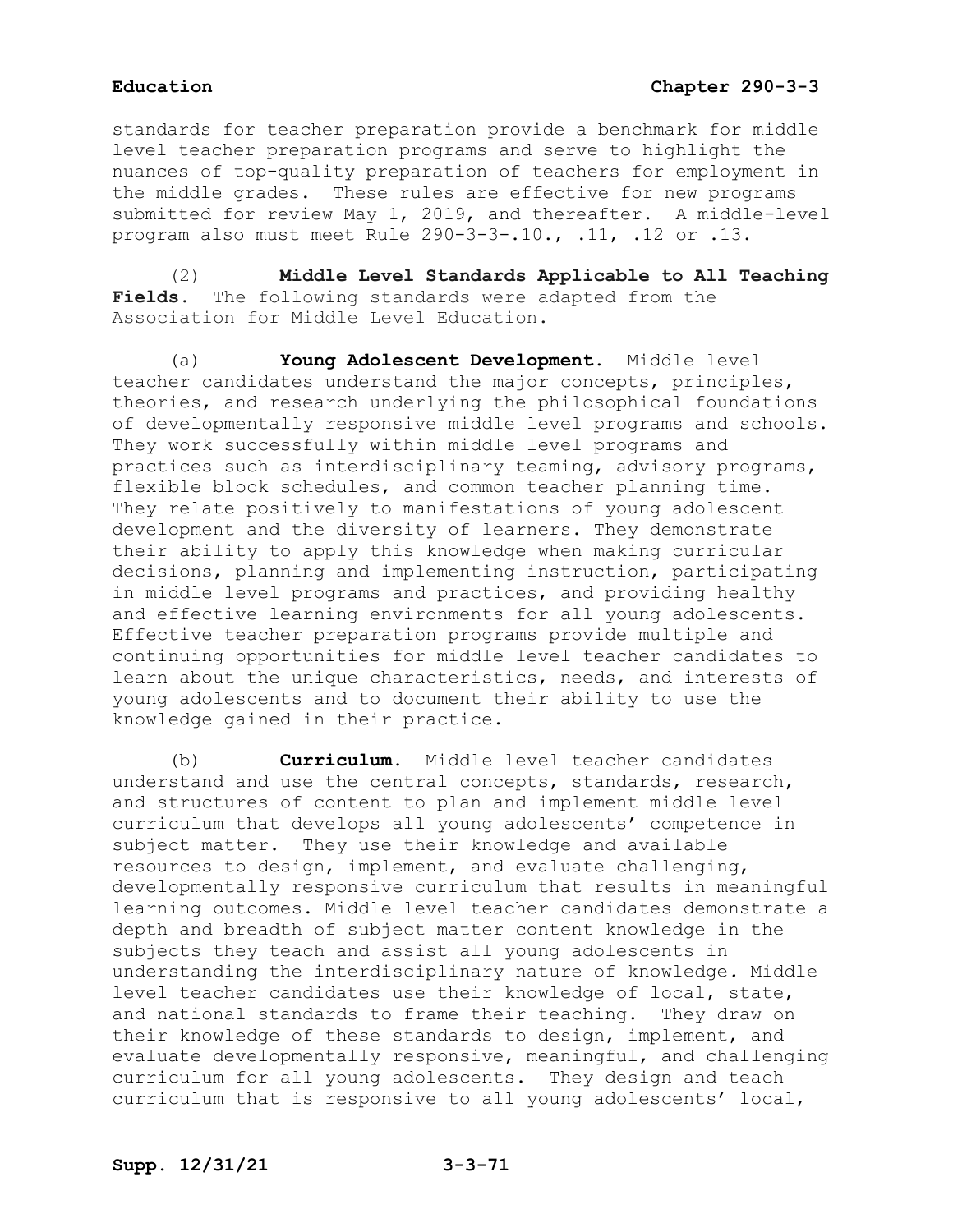national, and international histories, language/dialects, and individual identities (e.g., race, ethnicity, culture, age, appearance, ability, socioeconomic status, family composition). They use information literacy skills and state-of-the-art technologies to enhance their teaching.

(c) **Philosophy and School Organization.** Middle level teacher candidates understand middle level philosophy and school organization. They understand the major concepts, principles, theories, and research underlying the philosophical foundations of developmentally responsive middle level programs and schools, and they work successfully within middle level programs and practices such as interdisciplinary teaming, advisory programs, flexible block schedules, and common teacher planning time. Well-prepared middle level teacher candidates demonstrate their knowledge of the philosophical underpinnings of middle level education and document their ability to use this knowledge in their practice. They can articulate the rationale for developmentally responsive programs and practices such as interdisciplinary teaming and advisory programs, and they use this knowledge within the context of a range of school settings. Middle level teacher candidates exhibit a commitment to developmentally responsive organizational structures that foster socially equitable programs and practices that enhance the education and well-being of all young adolescents. They demonstrate their ability to participate successfully in best practices that are supported by the middle-level knowledge base in a variety of school settings.

(d) **Instruction and Assessment.** Middle level teacher candidates understand, use, and reflect on the major concepts, principles, theories, and research related to data-informed instruction and assessment. They employ a variety of developmentally appropriate instructional strategies, information literacy skills, and technologies to meet the learning needs of all young adolescents (e.g., race, ethnicity, culture, age, appearance, ability, socioeconomic status, family composition). Well-prepared middle level teacher candidates demonstrate their ability to use a wide range of assessments to inform their decisions about instruction. They use multiple methods of formative and summative assessments to engage young adolescents in their own learning. Middle level teacher candidates document their ability to draw upon their subject matter knowledge when planning instruction, teaching, and conducting assessments. They enhance student learning, information literacy skills (e.g., critical thinking, problem solving, evaluation of information gained), and technology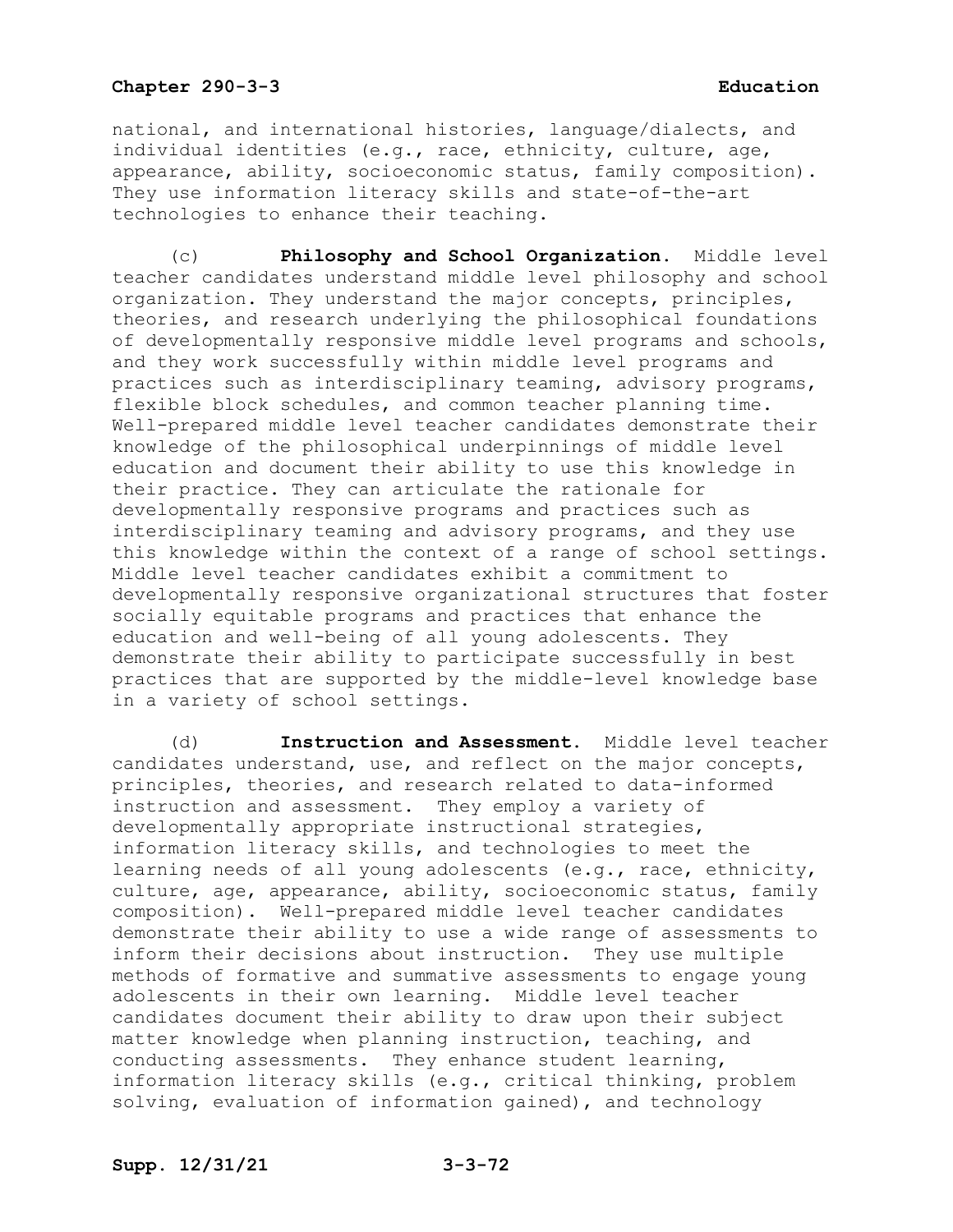skills in the students they teach. Middle level teacher candidates prepare young adolescent learners for the demands of particular assessment formats and make accommodations in assessments for learners with exceptionalities and language learning needs. They employ technology to support assessment practices that engage young adolescents in assessing their own learning needs and interests.

(e) **Professional Roles.** Middle level teacher candidates understand their complex professional roles as teachers of young adolescents. These specialized professional roles constitute one of the primary differences in specialized middle level teacher preparation programs and professional preparation programs designed to prepare teachers of young children for the primary grades or older adolescents at the senior high school level. Teacher candidates engage in practices and behaviors that develop their competence as middle level professionals.

They are informed advocates for young adolescents and middle level education, and work successfully with colleagues, families, community agencies, and community members. Middle level teacher candidates demonstrate positive dispositions and engage in ethical professional behaviors.

(3) **Options.** In addition to meeting Rules  $290-3-3-.03(6)(a)1.-4., 290-3-3-.03(6)(e)1.$  and  $2.(i)-(ii),$  $290-3-3-.04$ ,  $290-3-3-.05$ , and  $290-3-3-.09(2)$  (a) - (e), an institution has four options for the preparation of middle-level teachers based on completion of a comprehensive teaching field:

(a) **English Language Arts.** The total program must include **at least 9 semester hours in the teaching of reading (strategies for analyzing reading difficulties and improving reading performance)** and at least 21 semester hours of English language arts courses, not professional educator preparation courses, spread across content to include literature, grammar (language use and vocabulary), writing, speaking, listening, and visual literacy.

(b) **Mathematics.** The total program must include at least 6 semester hours in the teaching of reading and writing for mathematics literacy (strategies for analyzing reading difficulties and improving reading performance) and at least 24 semester hours of mathematics courses, not professional educator preparation courses, spread across content to include the number system, expressions and equations, algebra, geometry,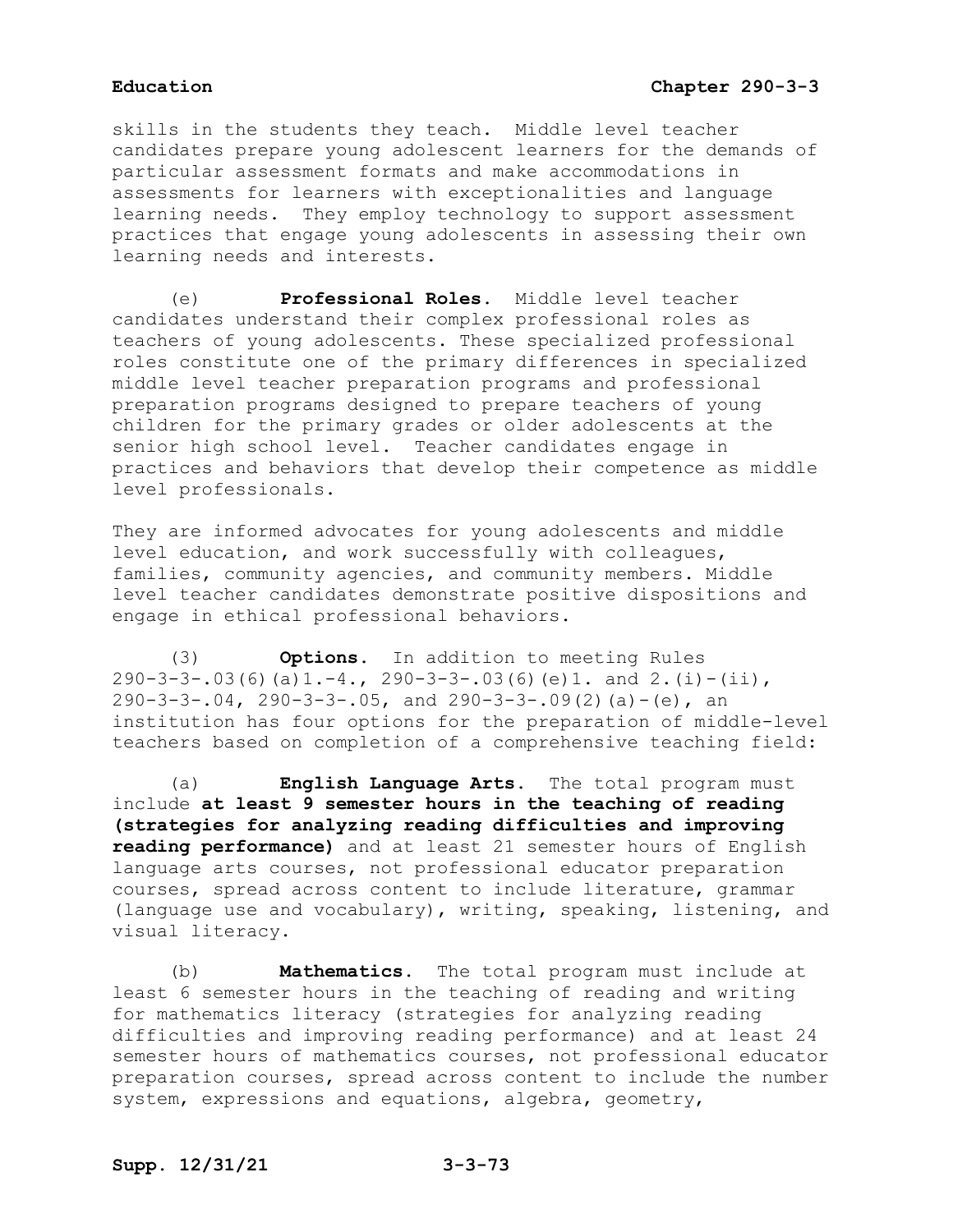measurement and data, proportional relationships, and statistics.

(c) **General Science.** The total program must include at least 6 semester hours in the teaching of reading and writing for science literacy (strategies for analyzing reading difficulties and improving reading performance) and at least 24 semester hours of science courses, not professional educator preparation courses, spread across content to include physical sciences; life sciences; Earth and space sciences; engineering, technology, and applications of science; the history and nature of science; and science safety.

(d) **General Social Studies.** The total program must include at least 6 semester hours in the teaching of reading and writing for social studies literacy (strategies for analyzing reading difficulties and improving reading performance) and at least 24 semester of social studies courses, not professional educator preparation courses, hours spread across content to include world, United States, and Alabama history; political science; geography; and economics.

(4) **Teaching Field Specific Methods Course.** Each middle level teaching field shall be supported by a methods course specific to the teaching field and grade span and focused on teaching the content reflected in Alabama Course of Study for the teaching field. Methods courses for a comprehensive middle level teaching field shall not be combined with methods courses for other teaching fields or grade spans. Additional information is provided in Rule 290-3-3-.03(6)(c)2.

(5) **Classroom Management and Diversity Course.** Each middle level teaching field shall be supported by a classroom management course specific to middle grades and designed to prepare prospective teachers to manage middle level classrooms of diverse students.

```
Author: Dr. Eric G. Mackey
```
**Statutory Authority:** Code of Ala. 1975, §§16-3-16, 16-23-14. **History: New Rule:** December 19, 1978. **Repealed and Replaced:** Filed January 9, 1997; effective February 13, 1997; operative July 1, 1997. **Amended:** Filed June 14, 1999; effective July 19, 1999. **Amended:** Filed December 9, 1999; effective January 13, 2000. **Repealed and New Rule:** Filed September 11, 2003; effective October 16, 2003. **Repealed and New Rule:** Filed July 13, 2004; effective August 17, 2004. **Repealed and New Rule:** April 14, 2005; effective May 19, 2005. **Repealed and New Rule:** Filed August 6, 2007; effective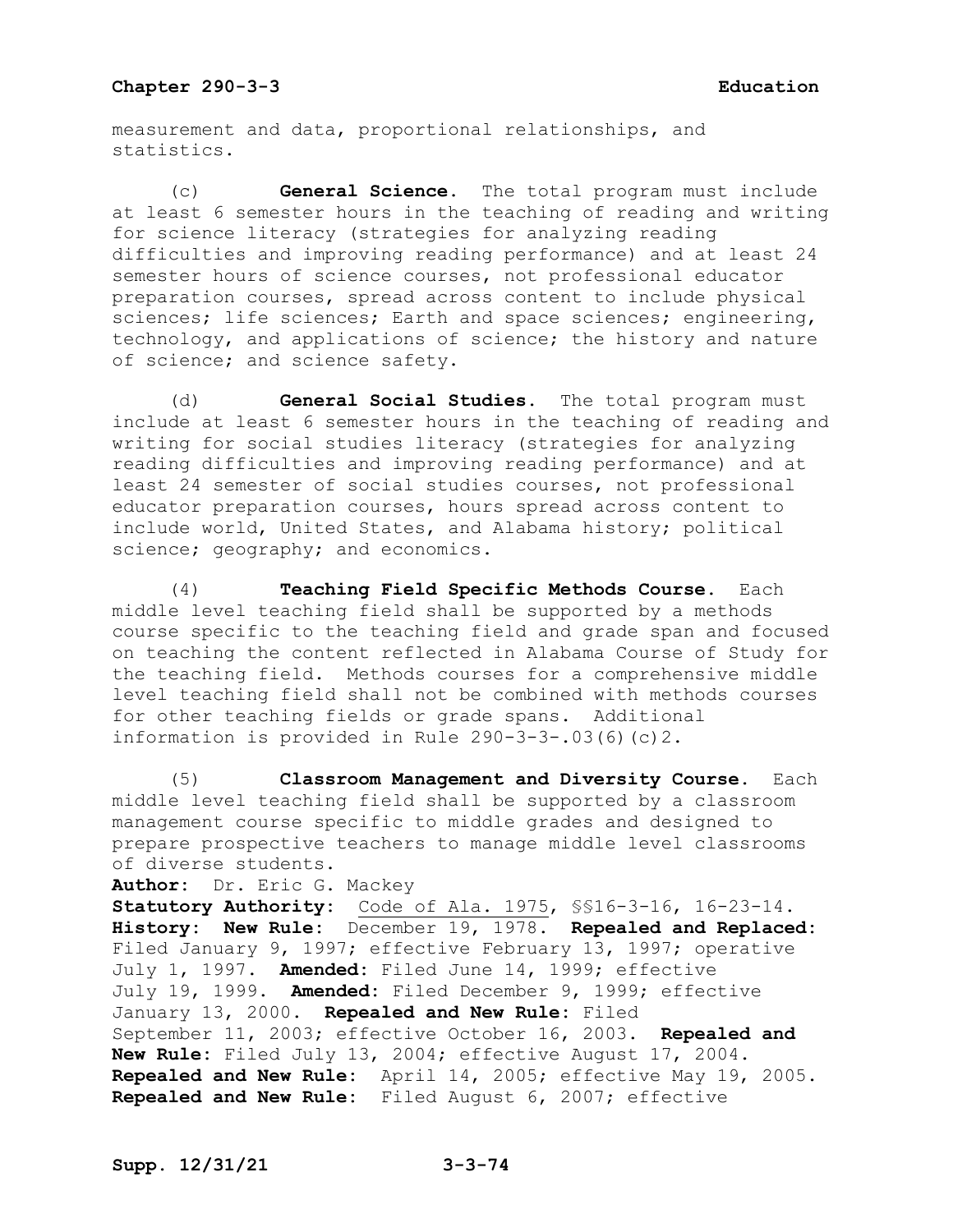September 10, 2007. **Repealed and New Rule:** Filed August 3, 2009; effective September 7, 2009; operative October 1, 2009. **Repealed and New Rule:** Filed August 13, 2015; effective September 17, 2015. **Amended:** Filed September 13, 2018; effective October 28, 2018; operative June 1, 2019. **Repealed and New:** Filed April 11, 2019; effective May 26, 2019. **Repealed and New Rule:** Published August 31, 2021; effective October 15, 2021.

**Ed. Note:** Previous Rule .07 was renumbered .09 per certification published August 31, 2021; effective October 15, 2021.

### **290-3-3-.10 Middle-Level English Language Arts (Grades 4-8).**

(1) **Rationale.** The middle level English Language Arts program prepares teachers to use the *Alabama Course of Study: English Language Arts* and other guides to provide instruction in reading and other English Language Arts disciplines.The standards build upon the Alabama Core Teaching Standards and are guided by tenets of the Association for Middle Level Education.

(2) **Program Curriculum.** In addition to meeting Rules  $290-3-3-.03(6)(a)1.-4., 290-3-3-.03(6)(e)1.$  and  $2.(i)-(ii),$ 290-3-3-.04, 290-3-3-.05, and 290-3-3-.09(1), the program shall prepare prospective middle-level English language arts teachers who demonstrate knowledge of reading; language use and vocabulary; writing, speaking, listening; visual literacy; and English language arts instruction.

(a) **Reading.** Prior to program completion, prospective teachers will demonstrate:

1. General knowledge of:

(i) Major works, authors, and contexts of United States, British, and World literature appropriate for adolescents.

(ii) Defining characteristics of literary genres (e.g., poetry, literary nonfiction, drama).

(iii) Defining characteristics of major subgenres (e.g., sonnet, historical fiction, functional text).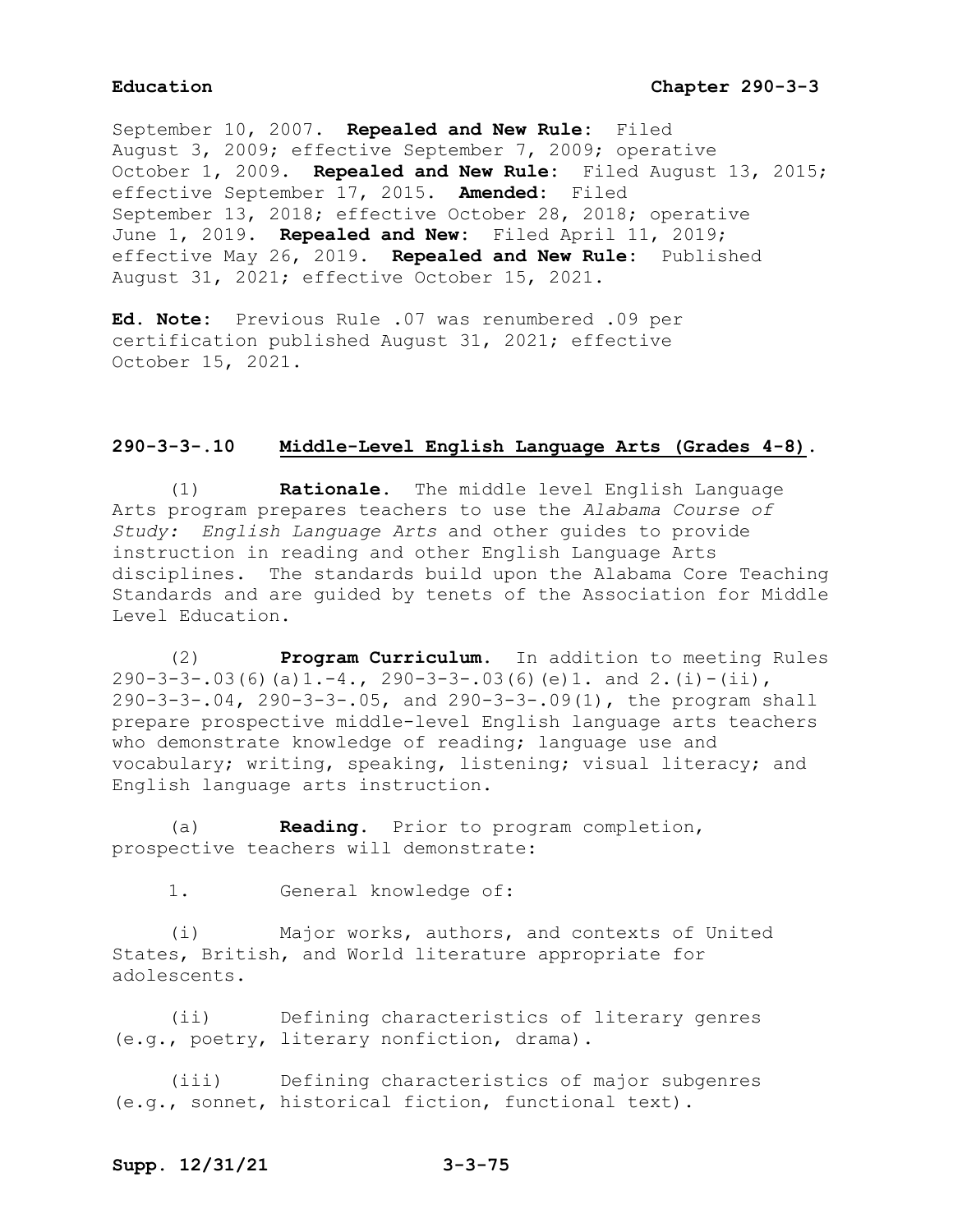2. Literature-related knowledge of how:

(i) Literal and inferential interpretations of a literary text can be supported with textual evidence.

(ii) A theme is developed within and across works from a wide variety of literary genres and other media.

(iii) Literary elements (e.g., characterization, setting, plot development) contribute to the meaning of a text.

(iv) Word choice (e.g., figurative, connotative, or information language) contributes to the meaning and tone of a literary text.

(v) Poetic devices and structure contribute to the meaning of a poem.

(vi) Literary skills support active reading of a literary text (e.g., making predictions, making connections with the text, summarizing).

3. Informational texts and rhetoric knowledge sufficient to:

(i) Understand how literal and inferential interpretations of an informational text can be supported with textual evidence.

(ii) Know a variety of organizational patterns that can be used to develop a central idea in an informational text.

(iii) Understand how word choice (e.g., figurative, connotative, or technical language) contributes to the meaning and tone of an informational text.

(iv) Understand methods that authors use to convey purpose and perspective in informational texts.

4. Visual texts and meaning sufficient to:

(i) Understand how visual texts can be used to convey a message.

(ii) Understand how visual devices contribute to meaning.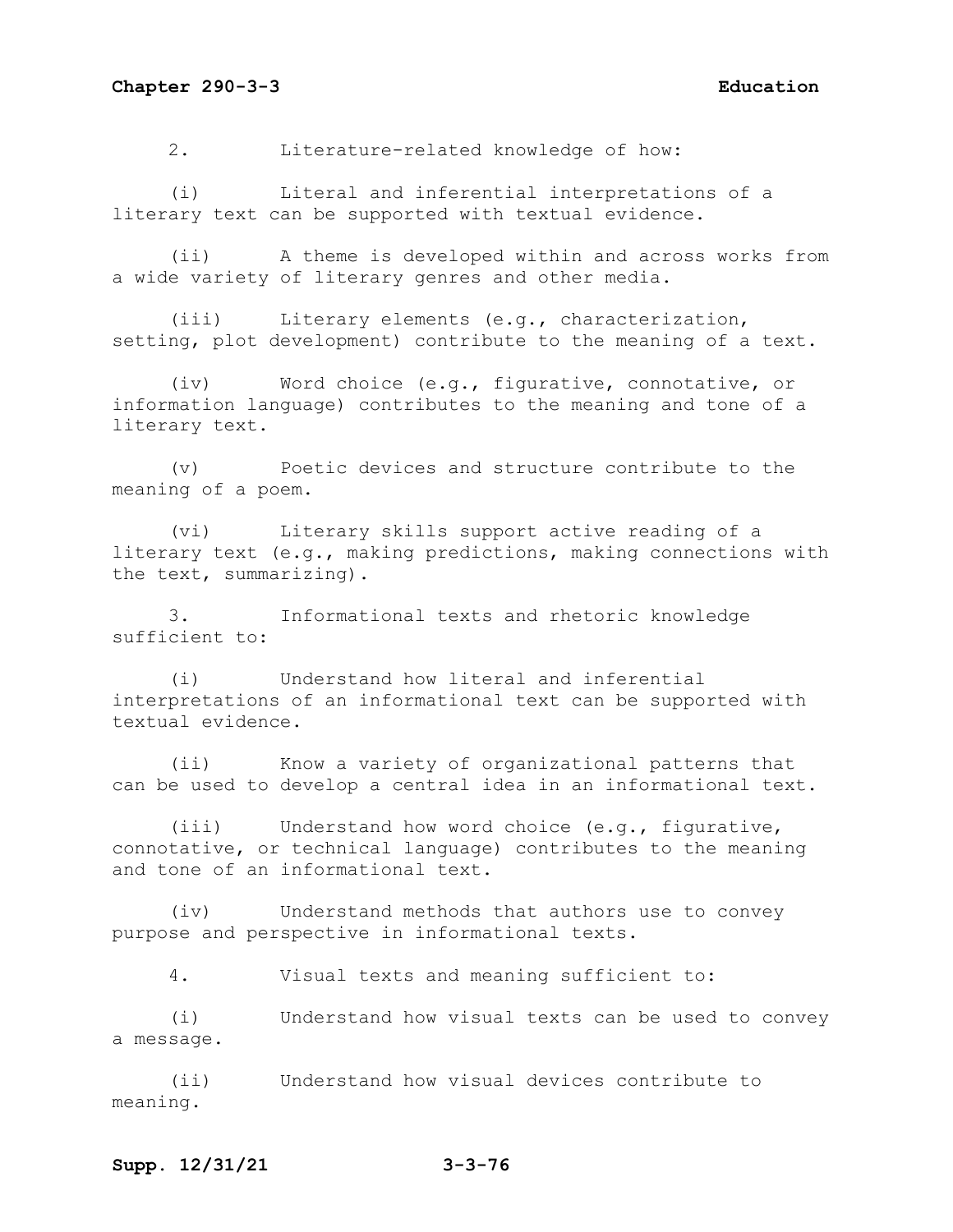(iii) Use graphic novels and essays.

(b) **Vocabulary Acquisition and Use:** Prior to program completion, prospective teachers demonstrate knowledge of:

1. Use of affixes, context, and syntax to determine word meaning.

2. Use of print and digital materials to support correct language usage and appropriate vocabulary acquisition and use.

3. Variation in dialect and diction across regions, cultural groups, and time periods.

(c) **Writing, Speaking, and Listening.** Prior to program completion, prospective teachers demonstrate knowledge of:

1. Conventions of Standard English grammar, usage, syntax, and mechanics (e.g., sentence types, verb tenses, punctuation).

2. Distinct characteristics of various types of writing (e.g., argumentative, informative/explanatory, narrative).

3. Appropriateness of effective writing in relation to the task, purpose, and audience.

4. Characteristics of clear and coherent writing (e.g., development, organization, style).

5. Effective research practices, including evaluating the credibility of multiple print and digital sources, gathering relevant information, and citing sources accurately (e.g., MLA, APA).

6. Effective delivery of a speech or presentation (e.g., eye contact, visual aids, tone, purpose, audience).

7. Methods that authors use to appeal to a specific audience.

8. What constitutes an effective written argument with strong supporting evidence.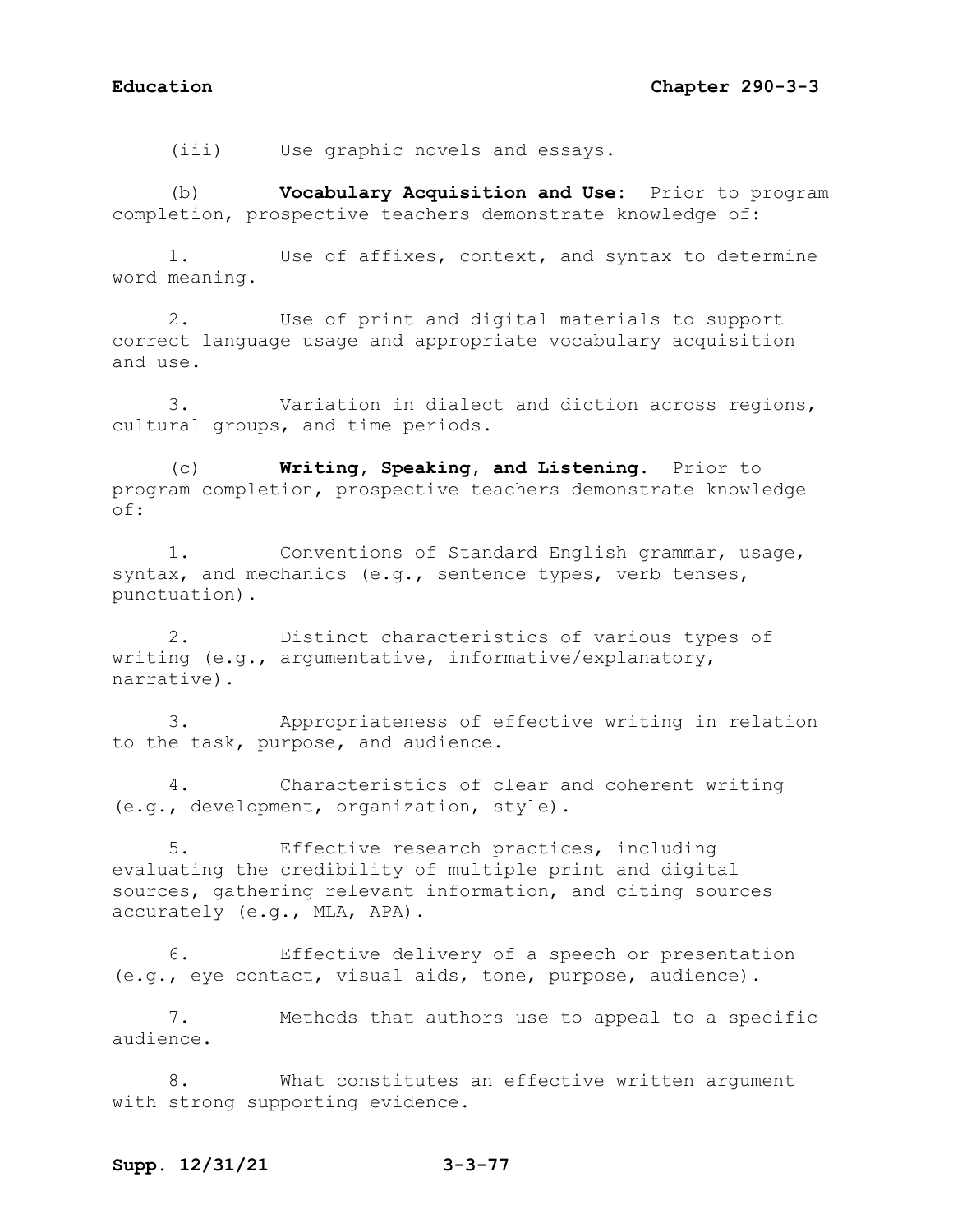(d) **English Language Arts Instruction.** Prior to program completion, prospective teachers demonstrate ability to use:

1. The *Alabama Course of Study: English Language Arts* and other guides to provide instruction in reading and other language arts disciplines.

2. Research-based approaches to support language acquisition and vocabulary development for diverse learners.

3. Techniques for instructing students to participate productively in collaborative discussions (e.g., one-on-one, in groups, teacher-led) and listen actively.

4. Techniques for instructing students to communicate effectively and appropriately using technological tools (e.g., presentation software, blogs, and wikis).

5. Research-based approaches to grouping and differentiated instruction to meet specific instructional objectives in English Language Arts (e.g**.,** literature circles, peer conferencing, collaborating with educators of special needs or linguistically diverse students).

6. Approaches to choosing texts for students based on ability and interests.

7. A variety of techniques to diagnose reading difficulties and teach struggling readers to overcome those difficulties.

8. A variety of techniques to diagnose reading difficulties and teach struggling readers to overcome those difficulties.

9. Research-based strategies for teaching adolescent reading (e.g., activating prior knowledge, modeling and metacognitive practices).

10. Research-based approaches to teaching components of writing (e.g., writing workshop, modeling).

11. Approaches to and purposes of formative and summative assessment of reading, writing, speaking, listening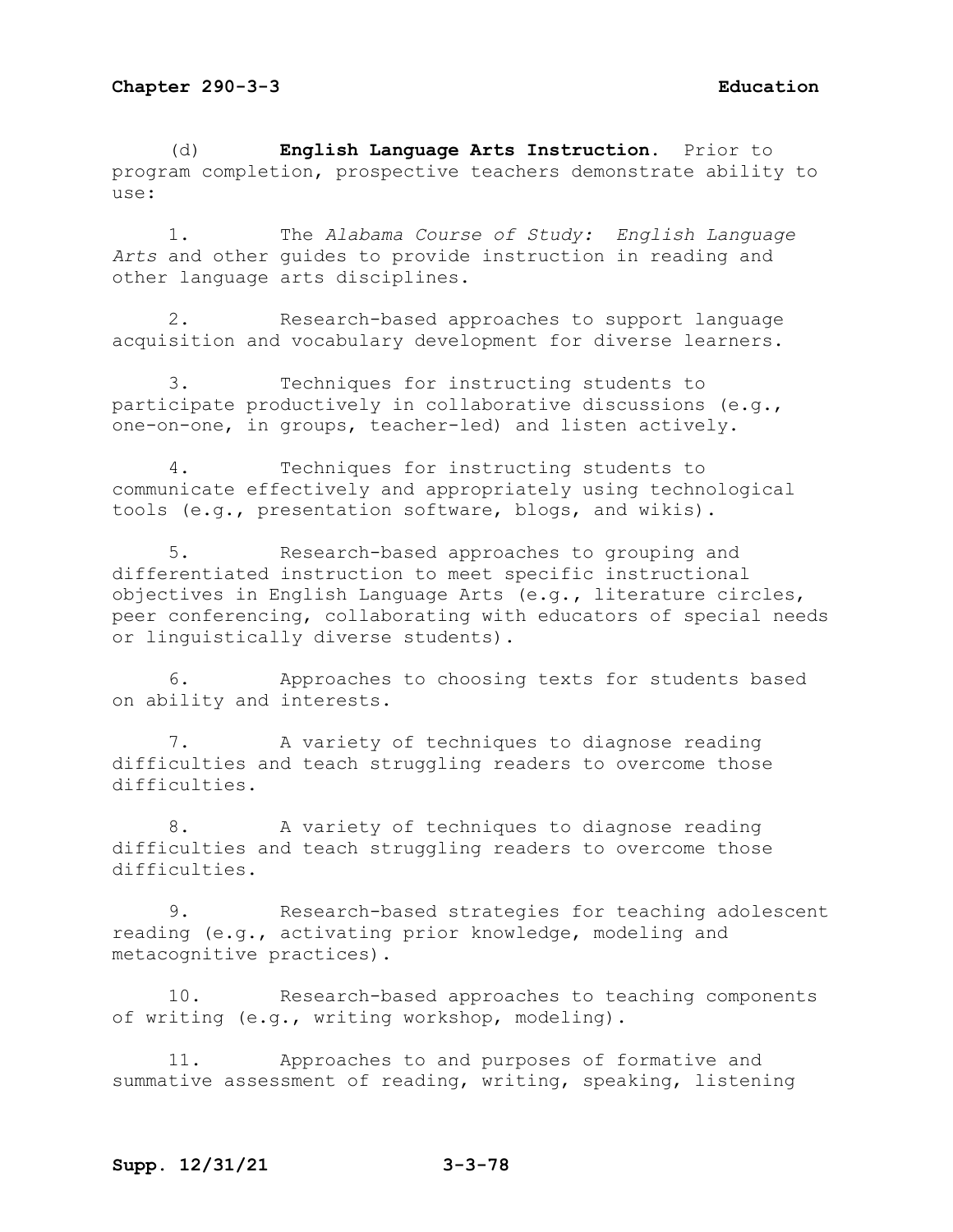(e.g., use of rubrics, conferencing techniques, providing useful feedback), and visual literacy.

12. Effective approaches to incorporating student input into the design and use of English Language Arts curriculum and assessments (e.g., literature selection, collaboratively designed rubrics). **Author:** Dr. Eric G. Mackey **Statutory Authority:** Code of Ala. 1975, §§16-3-16, 16-23-14. **History: New Rule:** Filed April 11, 2019; effective May 26, 2019. **Repealed and New Rule:** Published August 31, 2021; effective October 15, 2021.

**Ed. Note:** Previous Rule .07.01 was renumbered .10 per certification published August 31, 2021; effective October 15, 2021.

# **290-3-3-.11 Middle-Level Mathematics (Grades 4-8).**

(1) **Rationale.** The middle-level Mathematics program prepares teachers to use the *Alabama Course of Study: Mathematics* and other guides to provide instruction in mathematics. The standards build upon the Alabama Core Teaching Standards and are guided by tenets of the Association for Middle Level Education, as well as the 2020 standards of the National Council of Teachers of Mathematics (NCTM) for middle level mathematics.

(2) **Program Curriculum.** In addition to meeting Rules  $290-3-3-03(6)(a)1.-4, 290-3-3-.03(6)(e)1.$  and 2.(i)-(ii), 290-3-3-.04, 290-3-3-.05, and 290-3-3-.09(1), the program shall prepare prospective middle-level mathematics teachers who demonstrate knowledge of the mathematical domains identified in Rule 290-3-3-.07.02(2)(a).

(a) **Knowing and Understanding Meaningful Mathematics.** Candidates demonstrate and apply understandings of major mathematics concepts, procedures, knowledge, and applications within and among mathematical domains of Number and Operations; Algebra and Functions; Statistics and Probability; Geometry, Trigonometry, and Measurement.

1. Essential Concepts in Number and Operations. Candidates demonstrate and apply understandings of major mathematics concepts, procedures, knowledge, and applications of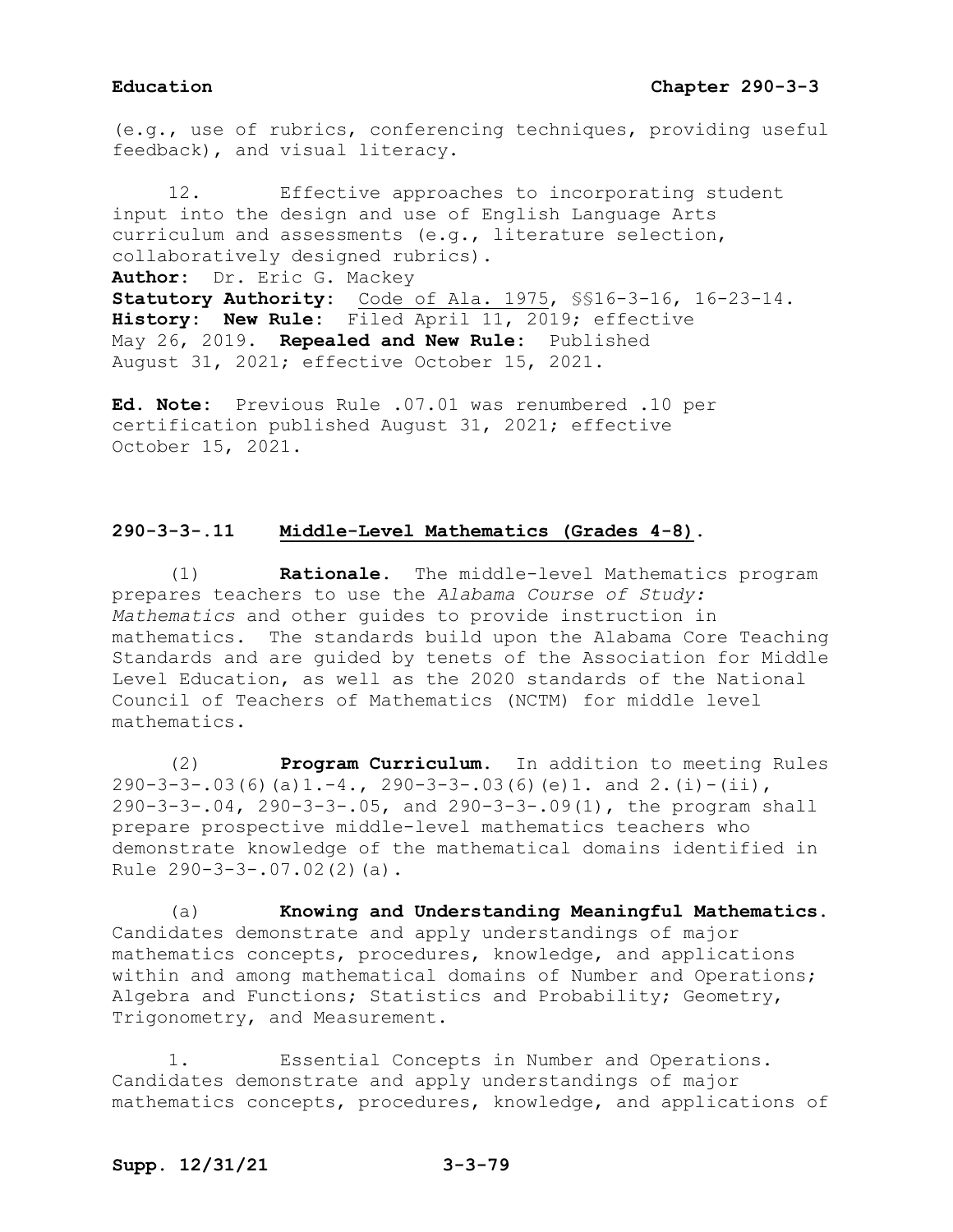number including flexibly applying procedures, and using real and rational numbers in contexts, attending to units, developing solution strategies and evaluating the correctness of conclusions. Major mathematical concepts in Number include number systems (particularly rational numbers); algorithmic and recursive thinking; number and set theory; ratio, rate of change, and proportional reasoning; and structure, relationships, operations, and representations.

2. Essential Concepts in Algebra and Functions. Candidates demonstrate and apply understandings of major mathematics concepts, procedures, knowledge, and applications of algebra and functions including how mathematics can be used systematically to represent patterns and relationships among numbers and other objects, analyze change, and model everyday events and problems of life and society. Essential Concepts in Algebra and Functions include algebra that connects mathematical structure to symbolic, graphical, and tabular descriptions; connecting algebra to functions; induction; and develops families of functions of discrete and continuous variables as a fundamental concept of mathematics.

3. Essential Concepts in Statistics and Probability. Candidates demonstrate and apply understandings of major mathematics concepts, procedures, knowledge, and applications of statistics and probability including how statistical problem solving and decision making depend on understanding, explaining, and quantifying the variability in a set of data to make decisions. They understand the role of randomization and chance in determining the probability of events. Essential Concepts in Statistics and Probability include quantitative literacy; visualizing and summarizing data; statistical inference; probability; exploratory data analysis and applied problems and modeling.

4. Essential Concepts in Geometry, Trigonometry, and Measurement. Candidates demonstrate and apply understandings of major mathematics concepts, procedures, knowledge, and applications of geometry including using visual representations for numerical functions and relations, data and statistics, and networks, to provide a lens for solving problems in the physical world. Essential Concepts in Geometry, Trigonometry, and Measurement include measurement; transformations; scale; graph theory; geometric arguments; reasoning and proof; applied problems and modeling; development of axiomatic proof; and the Pythagorean theorem.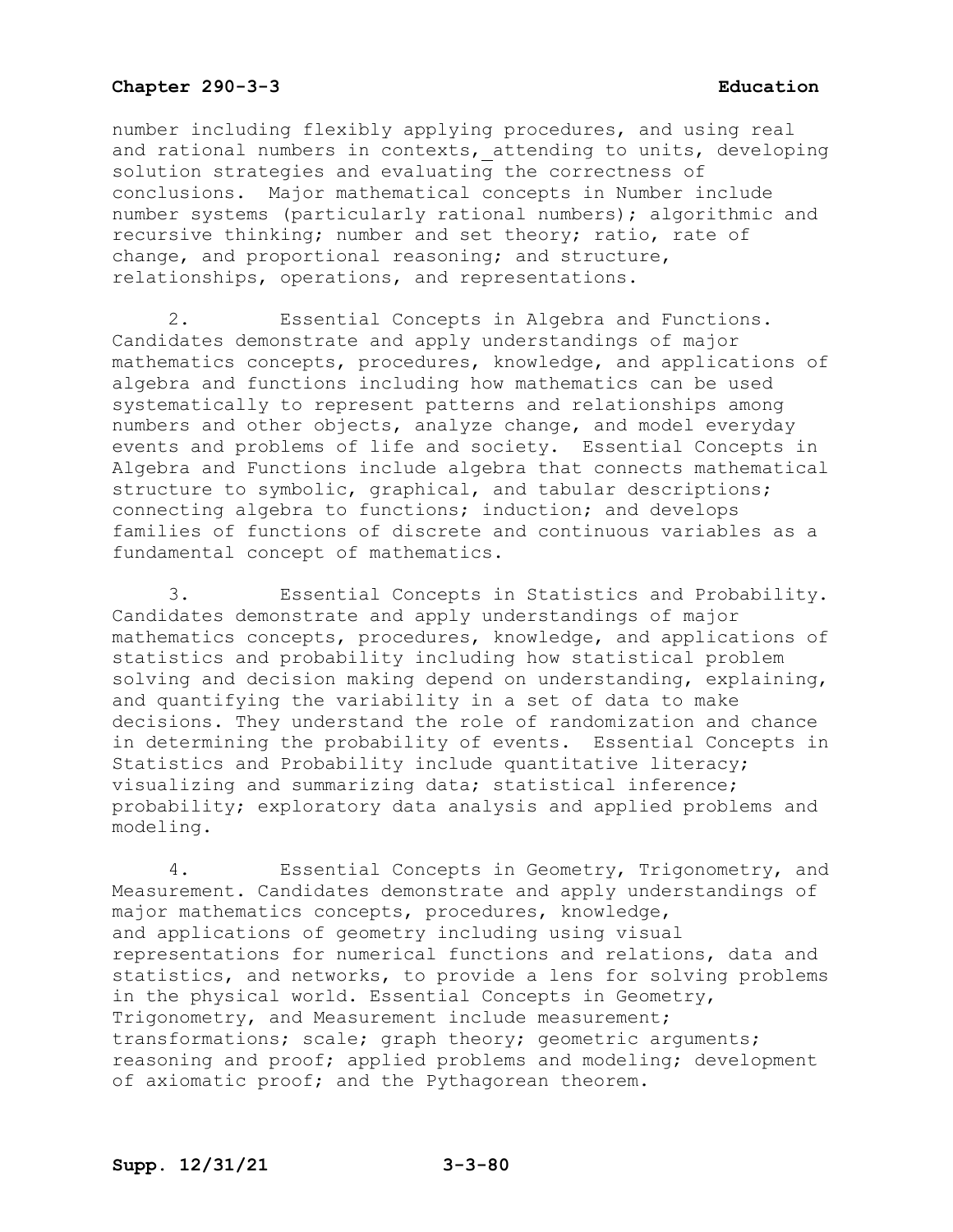(b) **Knowing and Using Mathematical Processes.** Candidates demonstrate, within or across mathematical domains, their knowledge of and ability to apply the mathematical processes of problem solving; reason and communicate mathematically; and engage in mathematical modeling. Candidates apply technology appropriately within these mathematical processes.

1. Problem Solving. Candidates demonstrate a range of mathematical problem-solving strategies to make sense of and solve nonroutine problems (both contextual and noncontextual) across mathematical domains.

2. Reasoning and Communicating. Candidates organize their mathematical reasoning and use the language of mathematics to express their mathematical reasoning precisely, both orally and in writing, to multiple audiences.

3. Mathematical Modeling and Use of Mathematical Models. Candidates understand the difference between the mathematical modeling process and models in mathematics. Candidates engage in the mathematical modeling process and demonstrate their ability to model mathematics.

(c) **Knowing Students and Planning for Mathematical Learning.** Candidates use the *Alabama Course of Study: Mathematics*, other guides and knowledge of students and mathematics to plan rigorous and engaging mathematics instruction supporting students' access and learning. The mathematics instruction developed provides equitable, culturally responsive opportunities for all students to learn and apply mathematics concepts, skills, and practices.

1. Student Diversity. Candidates identify and use students' individual and group differences when planning rigorous and engaging mathematics instruction that supports students' meaningful participation and learning.

2. Students' Mathematical Strengths. Candidates identify and use students' mathematical strengths to plan rigorous and engaging mathematics instruction that supports students' meaningful participation and learning.

3. Positive Mathematical Identities. Candidates understand that teachers' interactions impact individual students by influencing and reinforcing students' mathematical identities, positive or negative, and plan experiences and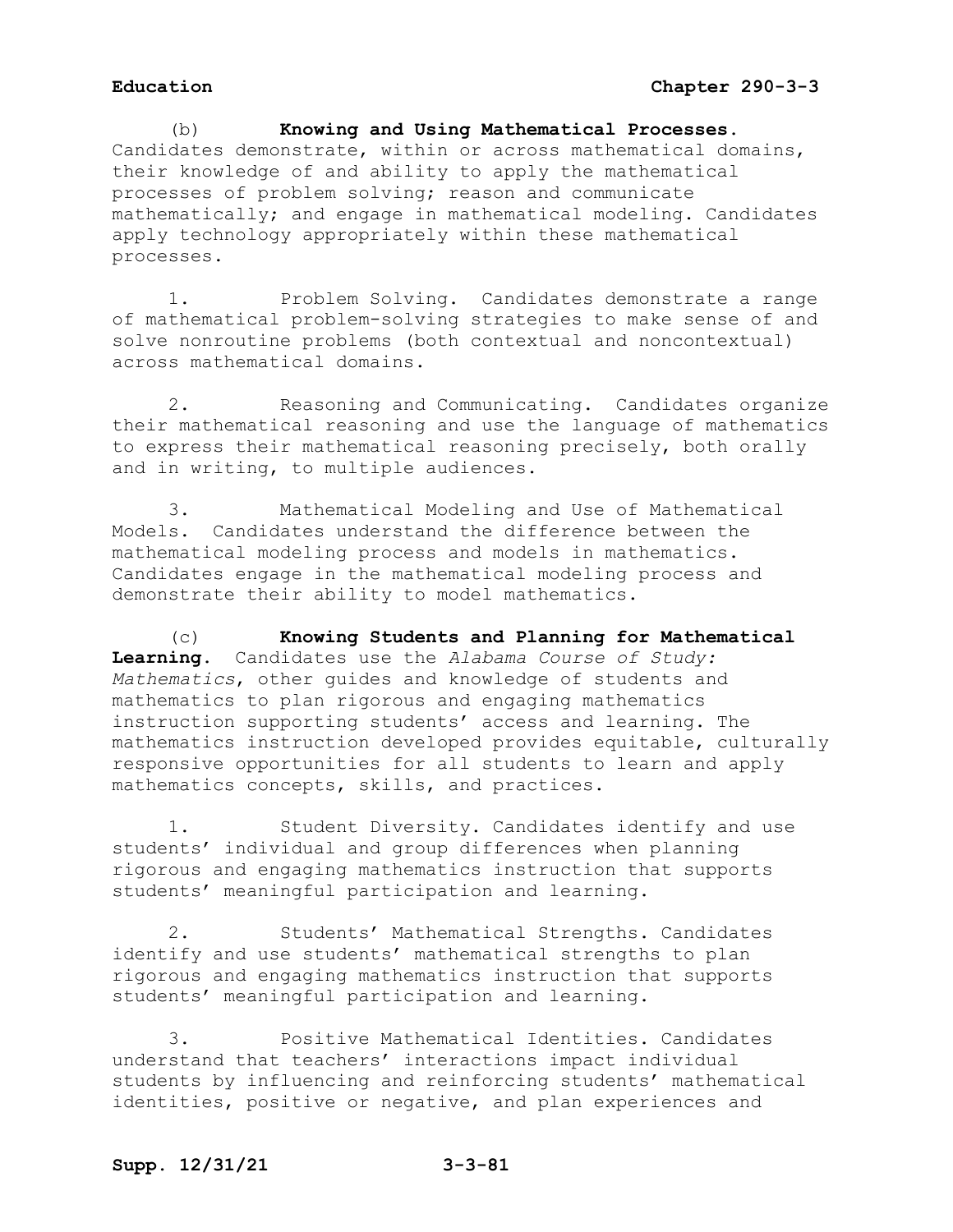instruction to develop and foster positive mathematical identities.

(d) **Teaching Meaningful Mathematics.** Candidates implement effective and equitable teaching practices to support rigorous mathematical learning for a full range of students. Candidates establish rigorous mathematics learning goals, engage students in high cognitive demand learning, use mathematics specific tools and representations, elicit and use student responses, develop conceptual understanding and procedural fluency, and pose purposeful questions to facilitate student discourse.

1. Establish Rigorous Mathematics Learning Goals. Candidates establish rigorous mathematics learning goals for students based on mathematics standards and practices.

2. Engage Students in High Cognitive Demand Learning. Candidates select or develop and implement high cognitive demand tasks to engage students in mathematical learning experiences that promote reasoning and sense making.

3. Incorporate Mathematics-Specific Tools. Candidates select mathematics-specific tools, including technology, to support students' learning, understanding, and application of mathematics and to integrate tools into instruction.

4. Use Mathematical Representations. Candidates select and use mathematical representations to engage students in examining understandings of mathematics concepts and the connections to other representations.

5. Elicit and Use Student Responses. Candidates use multiple student responses, potential challenges, and misconceptions, and they highlight students' thinking as a central aspect of mathematics teaching and learning.

6. Develop Conceptual Understanding and Procedural Fluency. Candidates use conceptual understanding to build procedural fluency for students through instruction that includes explicit connections between concepts and procedures.

7. Facilitate Discourse. Candidates pose purposeful questions to facilitate discourse among students that ensures that each student learns rigorous mathematics and builds a shared understanding of mathematical ideas.

# **Supp. 12/31/21 3-3-82**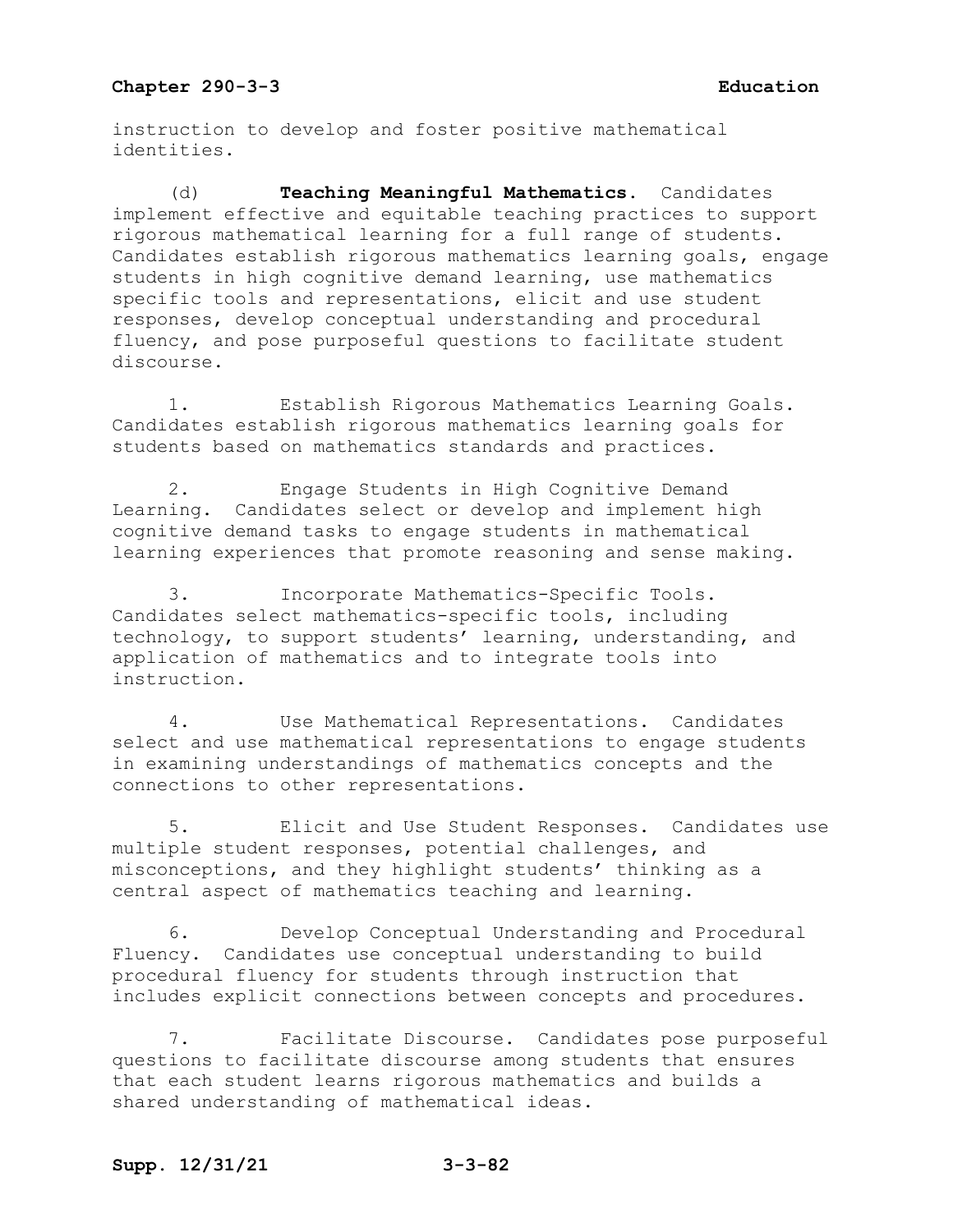(e) **Assessing Impact on Student Learning.** Candidates assess and use evidence of students' learning of rigorous mathematics to improve instruction and subsequent student learning. Candidates analyze learning gains from formal and informal assessments for individual students, the class as a whole, and subgroups of students disaggregated by demographic categories, and they use this information to inform planning and teaching.

1. Assessing for Learning. Candidates select, modify, or create both informal and formal assessments to elicit information on students' progress toward rigorous mathematics learning goals.

2. Analyze Assessment Data. Candidates collect information on students' progress and use data from informal and formal assessments to analyze progress of individual students, the class as a whole, and subgroups of students disaggregated by demographic categories toward rigorous mathematics learning goals.

3. Modify Instruction. Candidates use the evidence of student learning of individual students, the class as a whole, and subgroups of students disaggregated by demographic categories to analyze the effectiveness of their instruction with respect to these groups. Candidates propose adjustments to instruction to improve student learning for each and every student based on the analysis.

(f) **Social and Professional Context of Mathematics Teaching and Learning.** Candidates are reflective mathematics educators who collaborate with colleagues and other stakeholders to grow professionally, to support student learning, and to create more equitable mathematics learning environments.

1. Promote Equitable Learning Environments**.**  Candidates seek to create more equitable learning environments by identifying beliefs about teaching and learning mathematics, and associated classroom practices that produce equitable or inequitable mathematical learning for students.

2. Promote Positive Mathematical Identities. Candidates reflect on their impact on students' mathematical identities and develop professional learning goals that promote students' positive mathematical identities.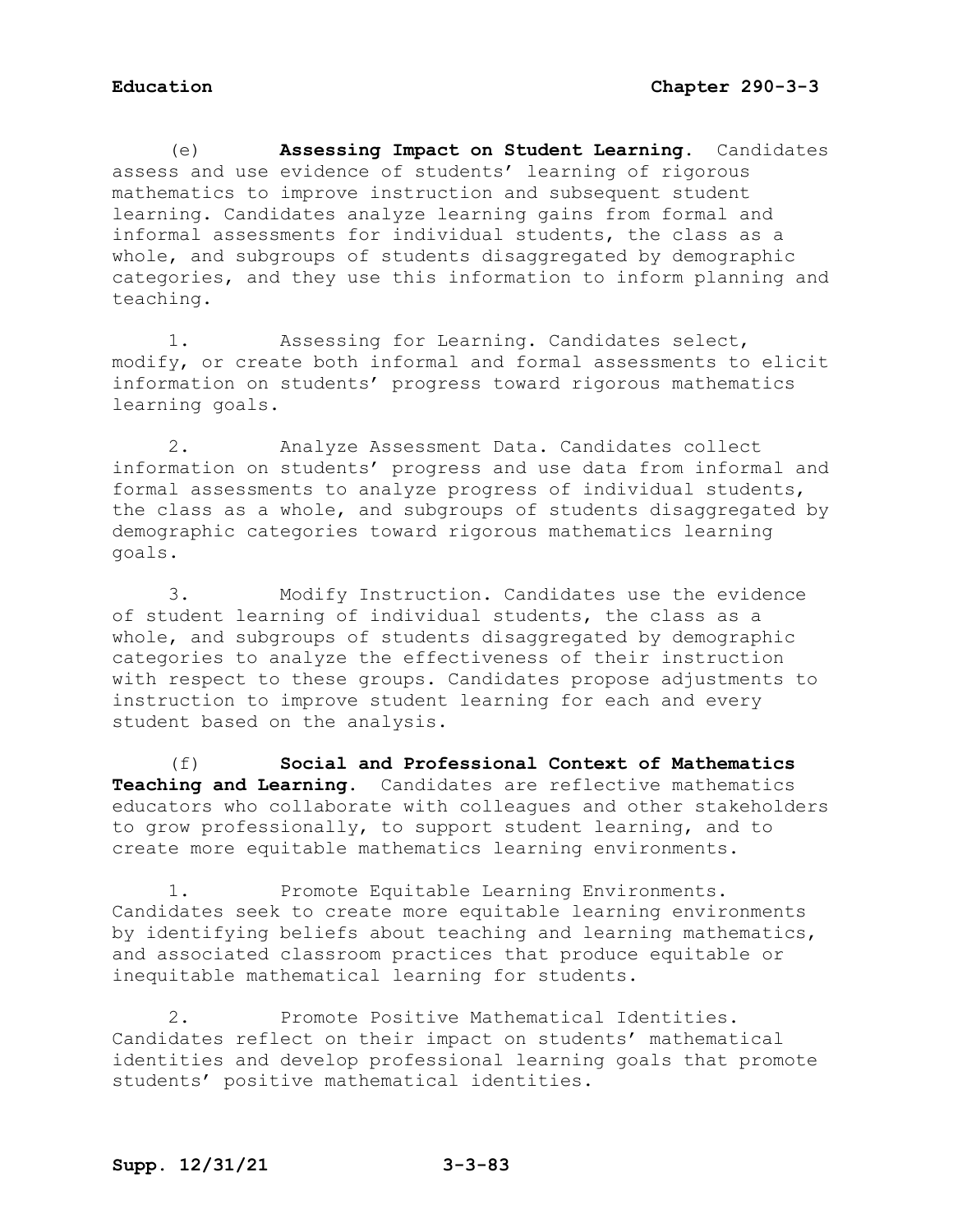3. Engage Families and Community. Candidates communicate with families to share and discuss strategies for ensuring the mathematical success of their children.

4. Collaborate with Colleagues. Candidates collaborate with colleagues to grow professionally and support student learning of mathematics. **Author:** Dr. Eric G. Mackey **Statutory Authority:** Code of Ala. 1975, §§16-3-16, 16-23-14. **History: New Rule:** Filed April 11, 2019; effective May 26, 2019. **Repealed and New Rule:** Published August 31, 2021; effective October 15, 2021.

**Ed. Note:** Previous Rule .07.02 was renumbered .11 per certification published August 31, 2021; effective October 15, 2021.

## **290-3-3-.12 Middle-Level General Science (Grades 4-8).**

**Rationale.** The middle-level General Science program prepares teachers to use the *Alabama Course of Study: Science* and other guides to provide instruction in science.The standards build upon the Alabama Core Teaching Standards and are guided by tenets of the Association for Middle Level Education.

**Program Curriculum.** In addition to meeting Rules  $290-3-3-.03(6)(a)1.-4., 290-3-.03(6)(e)1. and 2.(i)-(ii),$ 290-3-3-.04, 290-3-3-.05, and 290-3-3-.09(1), the program shall prepare prospective middle-level general science teachers who demonstrate knowledge of scientific and engineering practices; the crosscutting concepts of science; the disciplinary core ideas of physical sciences, life sciences, and Earth and space sciences; engineering, technology, and applications of science; the history and nature of science; and science safety.

**(a) Content Knowledge.** Effective teachers of science understand and articulate the knowledge and practices of contemporary science and engineering. They connect important disciplinary core ideas, crosscutting concepts, and science and engineering practices to include knowledge of physical sciences, life sciences, and Earth and space sciences to be taught according to the *Alabama Course of Study: Science*. Candidates will: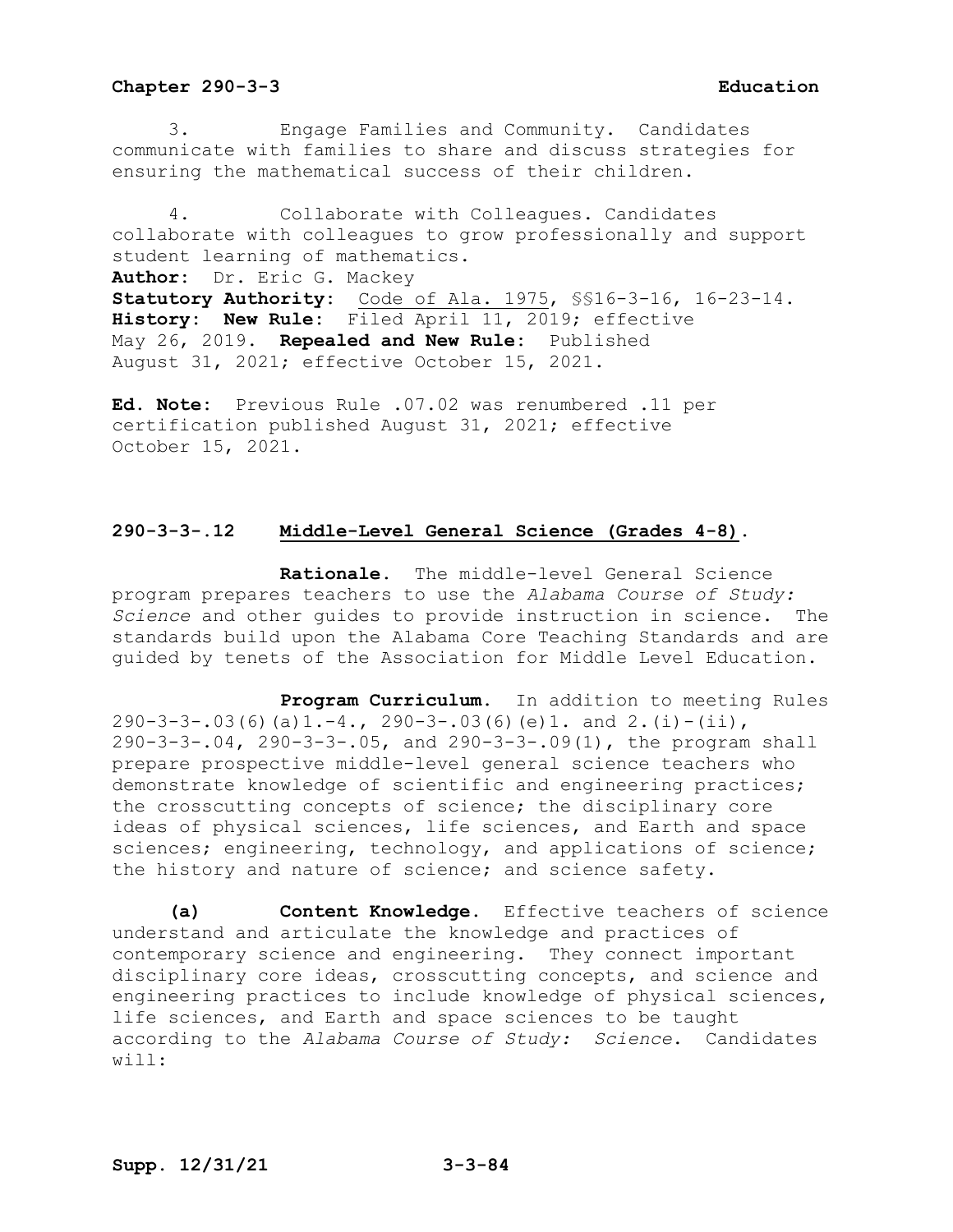1. Use and apply the major concepts, principles, theories, laws, and interrelationships of general science and supporting fields.

2. Explain the nature of science and the cultural norms and values inherent to the current and historical development of scientific knowledge.

3. Demonstrate knowledge of crosscutting concepts, disciplinary core ideas, practices of science and engineering, the supporting role of science-specific technologies, and contributions of diverse populations to science.

4. Demonstrate knowledge of how to implement science standards, learning progressions, and sequencing of science content for teaching their middle-level students.

(b) **Content Pedagogy.** Effective teachers of science plan learning units of study and equitable, culturally-responsive opportunities for *all* students based upon their understanding of how student learn and develop science knowledge, skills, and habits of mind. Effective teachers also include appropriate connections to science and engineering practices and crosscutting concepts in their instructional planning. Candidates will design lessons:

1. Using the *Alabama Course of Study: Science*, science standards and a variety of appropriate, student-centered, and culturally-relevant science disciplinary-based instructional approaches that follow safety procedures and incorporate science and engineering practices, disciplinary core ideas, and crosscutting concepts.

2. Incorporating appropriate differentiation strategies, wherein *all* students develop conceptual knowledge and an understanding of the nature of science. Lessons should engage students in applying science practices, clarifying relationships, and identifying natural patterns from empirical experiences.

3. Using engineering practices in support of science learning wherein *all* students design, construct, test and optimize possible solutions to a problem.

4. Aligning instruction and assessment strategies to support instructional decision making that identifies and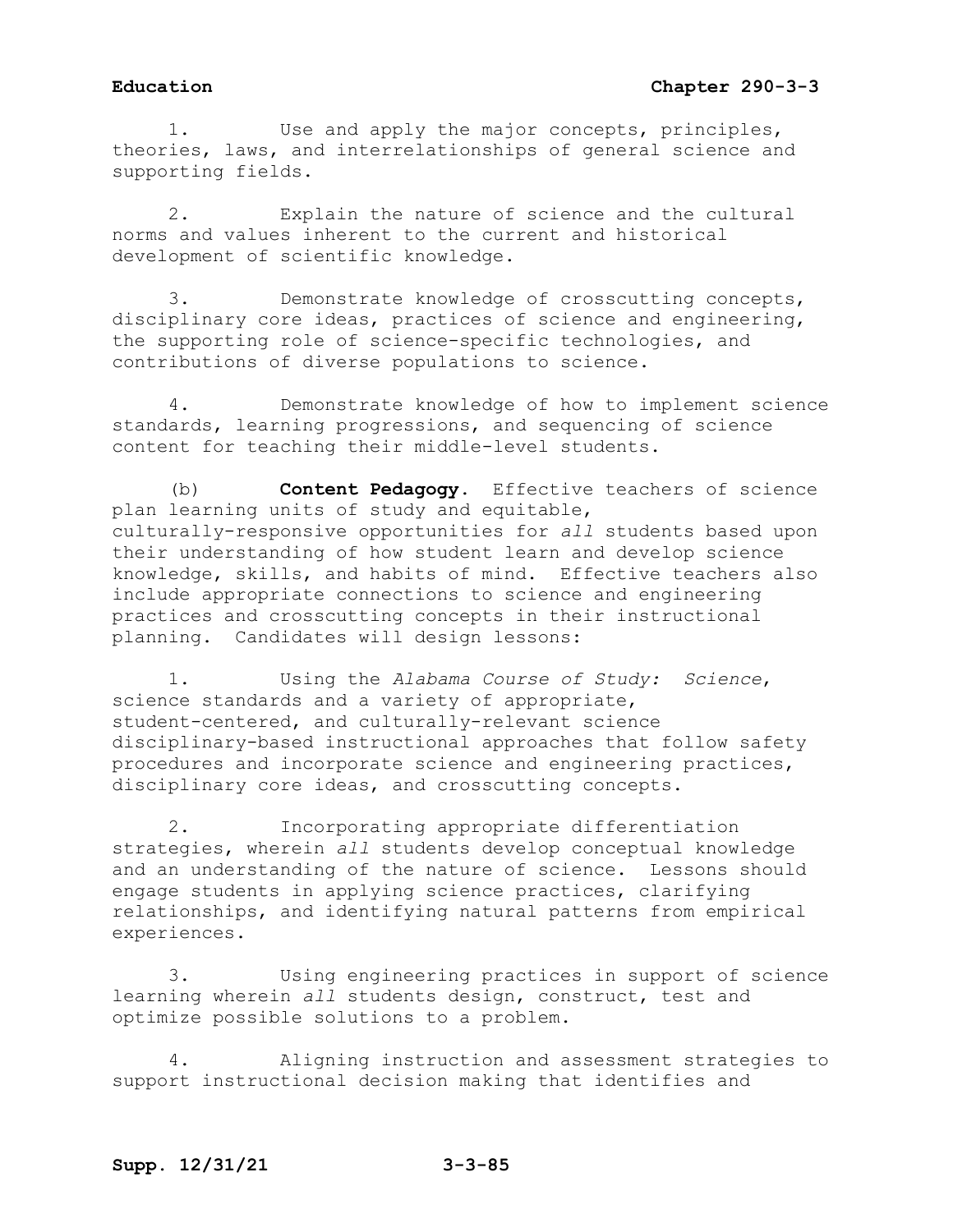addresses student misunderstanding, prior knowledge, and naïve conceptions.

5. Integrating science-specific technologies to support *all* students' conceptual understanding of science and engineering.

(c) **Learning Environments.** Effective teachers of science are able to plan for engaging *all* students in science learning by identifying appropriate learning goals that are consistent with knowledge of how students learn science and are aligned with standards. Plans reflect the selection of phenomena appropriate to the social context of the classroom and community, and safety considerations, to engage students in the nature of science and science and engineering practices. Effective teachers create an anti-bias, multicultural, and social justice learning environment to achieve these goals. Candidates will:

1. Plan a variety of lesson plans based on science standards that employ strategies that demonstrate their knowledge and understanding of how to select appropriate teaching and motivating learning activities that foster an inclusive, equitable, and anti-bias environment.

2. Plan learning experiences for *all* students in a variety of environments (e.g., the laboratory, field, and community).

3. Plan lessons in which *all* students have a variety of opportunities to investigate, collaborate, communicate, evaluate, learn from mistakes, and defend their own explanations of scientific phenomena, observations, and data.

(d) **Safety.** Effective teachers of science demonstrate biological, chemical, and physical safety protocols in their classrooms and workspace. They also implement ethical treatment of living organisms and maintain equipment and chemicals. Candidates will:

1. Implement activities appropriate for the abilities of *all* students that demonstrate safe techniques for the procurement, preparation, use, storage, dispensing, supervision, and disposal of all chemicals/materials/equipment used.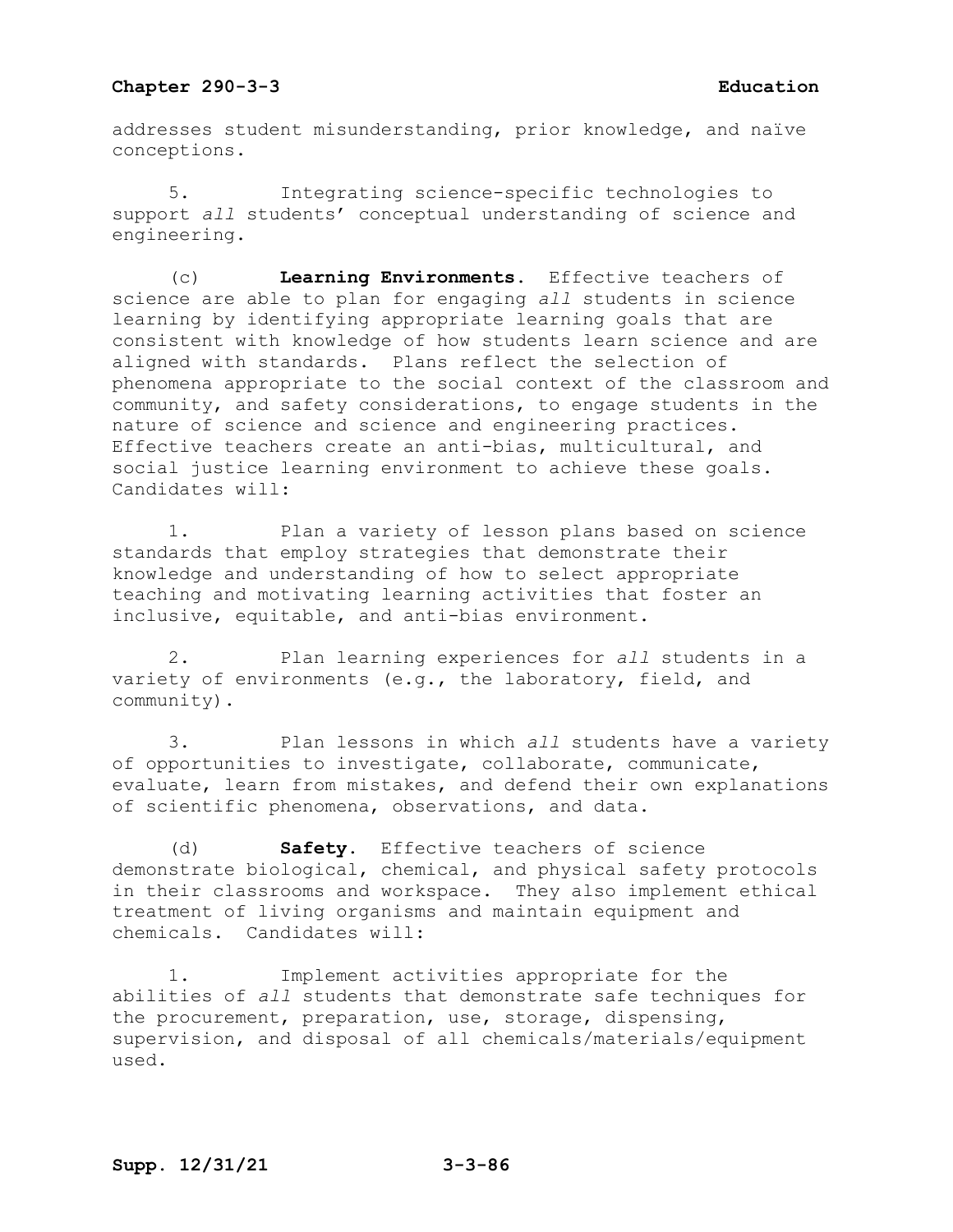2. Demonstrate an ability to: recognize hazardous situations including overcrowding; implement emergency procedures; maintain safety equipment; provide adequate student instruction and supervision; and follow policies and procedures that comply with established state and national guidelines, appropriate legal state and national safety standards (e.g., OSHA, NFPA, EPA), and best professional practices (e.g., NSTA, NSELA).

3. Demonstrate ethical decision-making with respect to safe and humane treatment of all living organisms in and out of the classroom and comply with the legal restrictions and best professional practices on the collection, care, and use of living organisms.

(e) **Impact on Student Learning.** Effective teachers of science provide evidence that students have learned and can apply disciplinary core ideas, crosscutting concepts, and science and engineering practices as a result of instruction. Effective teachers analyze learning gains for individual students, the class as a whole, and subgroups of students disaggregated by demographic categories, and use these to inform planning and teaching. Preservice teachers will:

1. Implement assessments that show *all* students have learned and can apply disciplinary knowledge, nature of science, science and engineering practices, and crosscutting concepts in practical, authentic, and real-world situations.

2. Collect, organize, analyze, and reflect on formative and summative evidence and use those data to inform future planning and teaching.

3. Analyze science-specific assessment data based upon student demographics, categorizing the levels of learner knowledge, and reflect on results for subsequent lesson plans.

(f) **Professional Knowledge and Skills.** Effective teachers of science strive to continuously improve their knowledge of both science content and pedagogy, including approaches for addressing inequities and inclusion for *all* students in science. They identify with and conduct themselves as part of the science education community. Candidates will:

1. Engage in critical reflection on their own science teaching to continually improve their instructional effectiveness.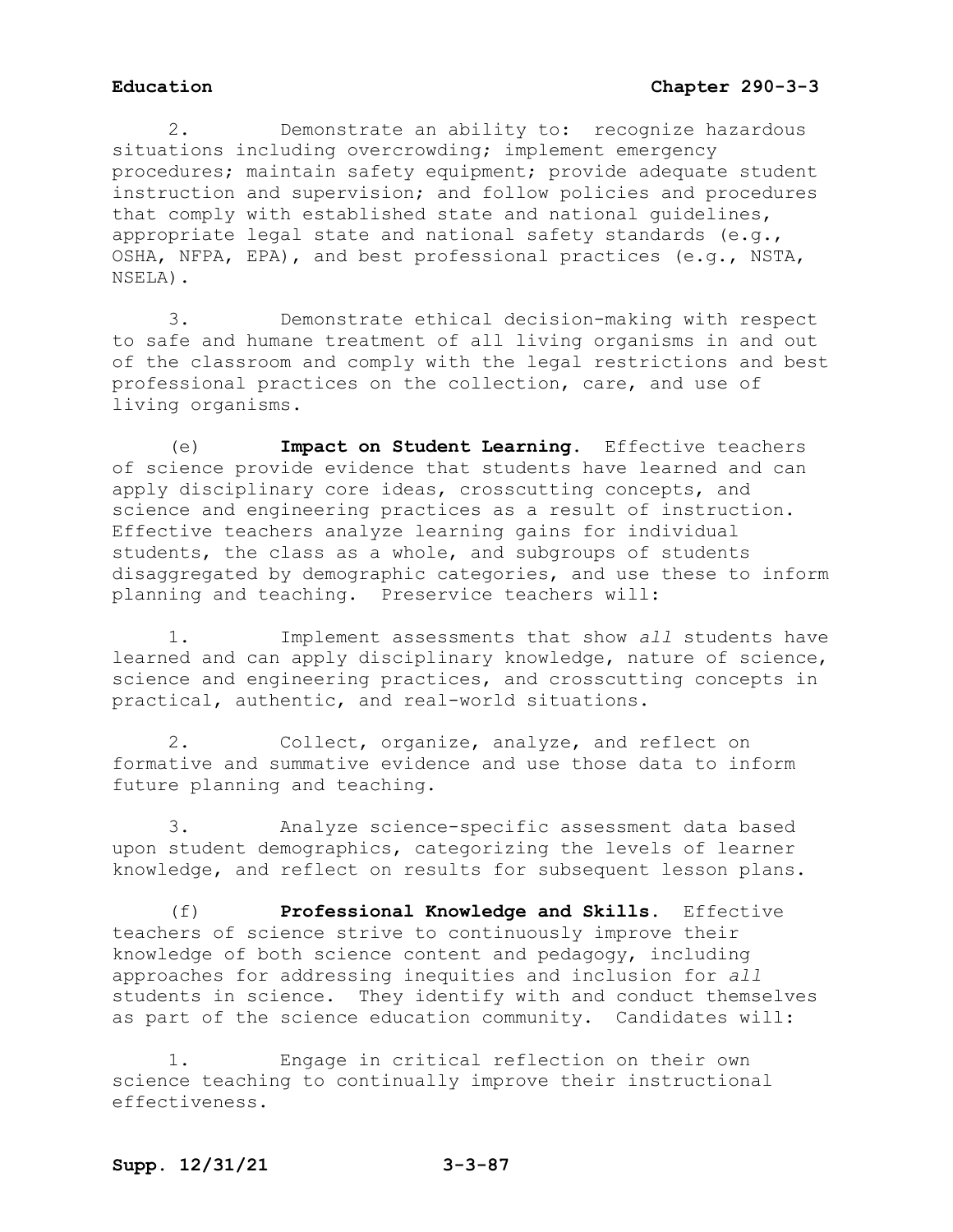2. Participate in professional development opportunities to deepen their science content knowledge and practices.

3. Participate in professional development opportunities to expand their science-specific pedagogical knowledge. **Author:** Dr. Eric G. Mackey **Statutory Authority:** Code of Ala. 1975, §§16-3-16, 16-23-14. **History: New Rule:** Filed April 11, 2019; effective May 26, 2019. **Repealed and New Rule:** Published August 31, 2021; effective October 15, 2021.

**Ed. Note:** Previous Rule .07.03 was renumbered .12 per certification published August 31, 2021; effective October 15, 2021.

### **290-3-3-.13 Middle-Level General Social Studies (Grades 4-8).**

(1) **Rationale.** The middle-level General Social Studies program prepares teachers to use the *Alabama Course of Study: Social Studies* and other guides to provide instruction in social studies. The standards build upon the Alabama Core Teaching Standards and are guided by tenets of the Association for Middle Level Education.

(2) **Program Curriculum.** In addition to meeting Rules 290-3-3-.03(6)(a)1.-4., 290-3-3-.03(6)(e)1. and 2. (i)-(ii), 290-3-3-.04, 290-3-3-.05, and 290-3-3-.09(1), the program shall prepare prospective middle-level general social studies teachers who demonstrate knowledge of United States, Alabama and world history; government/civics; geography; economics; and social/behavior sciences. Prior to program completion prospective teachers demonstrate knowledge of:

### (a) **United States and Alabama History.**

1. Chronological developments in United States and Alabama history.

2. Major themes in United States and Alabama history.

(b) **World History.**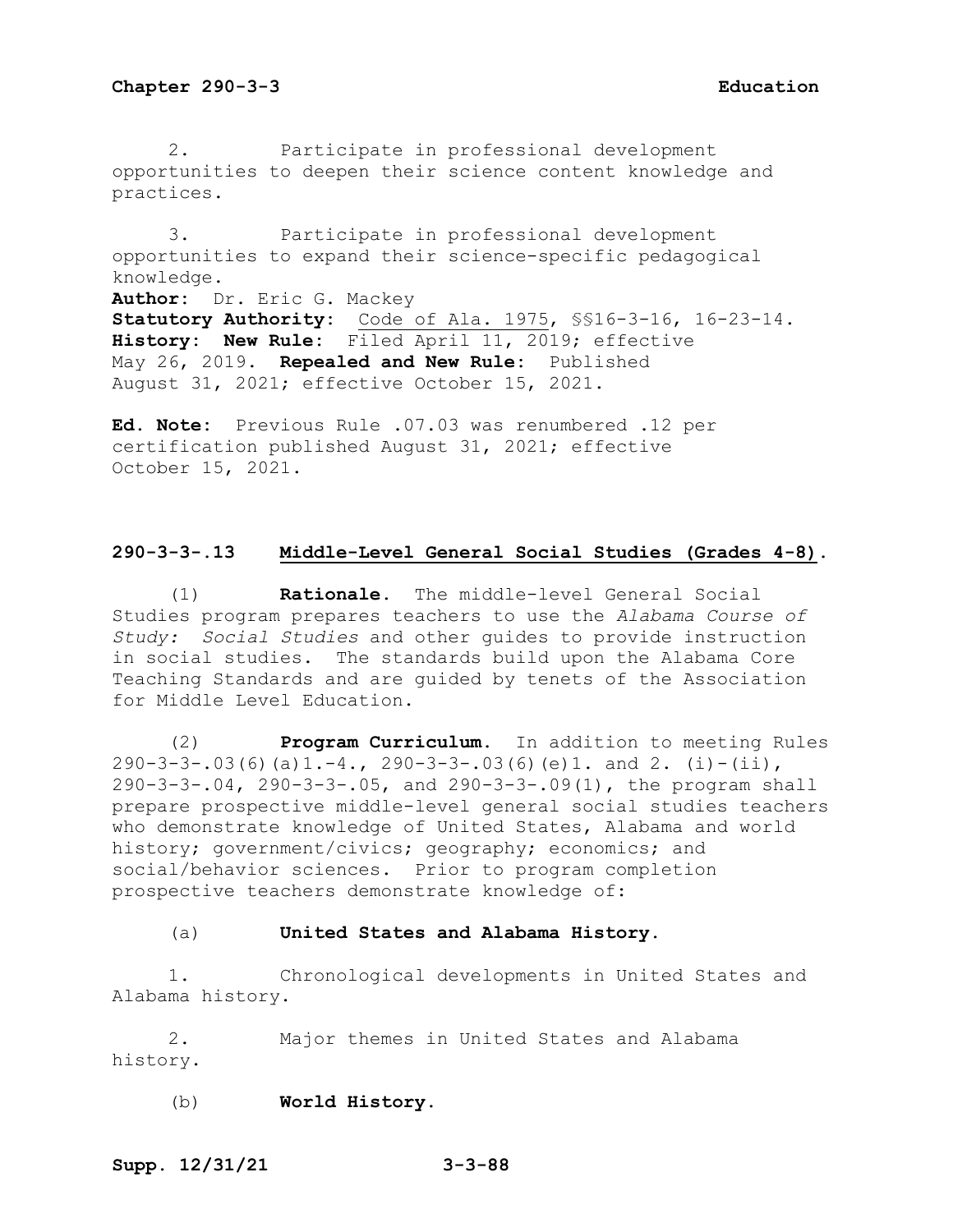1. Chronological developments in world history.

2. Major themes in world history.

# (c) **Government/Civics.**

1. United States government and civics.

2. Alabama state government.

3. Comparative government and international relations.

(d) **Geography.**

- 1. Geographic literacy.
- 2. Map skills.
- 3. Physical geography.
- 4. Human geography.
- 5. Regional geography.

(e) **Economics.** Prior to program completion, prospective teachers demonstrate knowledge of:

- 1. Microeconomics.
- 2. Macroeconomics.
- 3. Comparative economics.

(3) **Social Studies Instruction.** Prior to program completion, prospective teachers demonstrate ability to use the *Alabama Course of Study: Social Studies* and other guides to provide research-based instruction so that students are able to:

(a) Apply geographic concepts and understanding of geographic regions and spatial patterns of physical and human phenomena to study Alabama and the world and relate geography to history, economics, ecology, civics and politics in Alabama and beyond.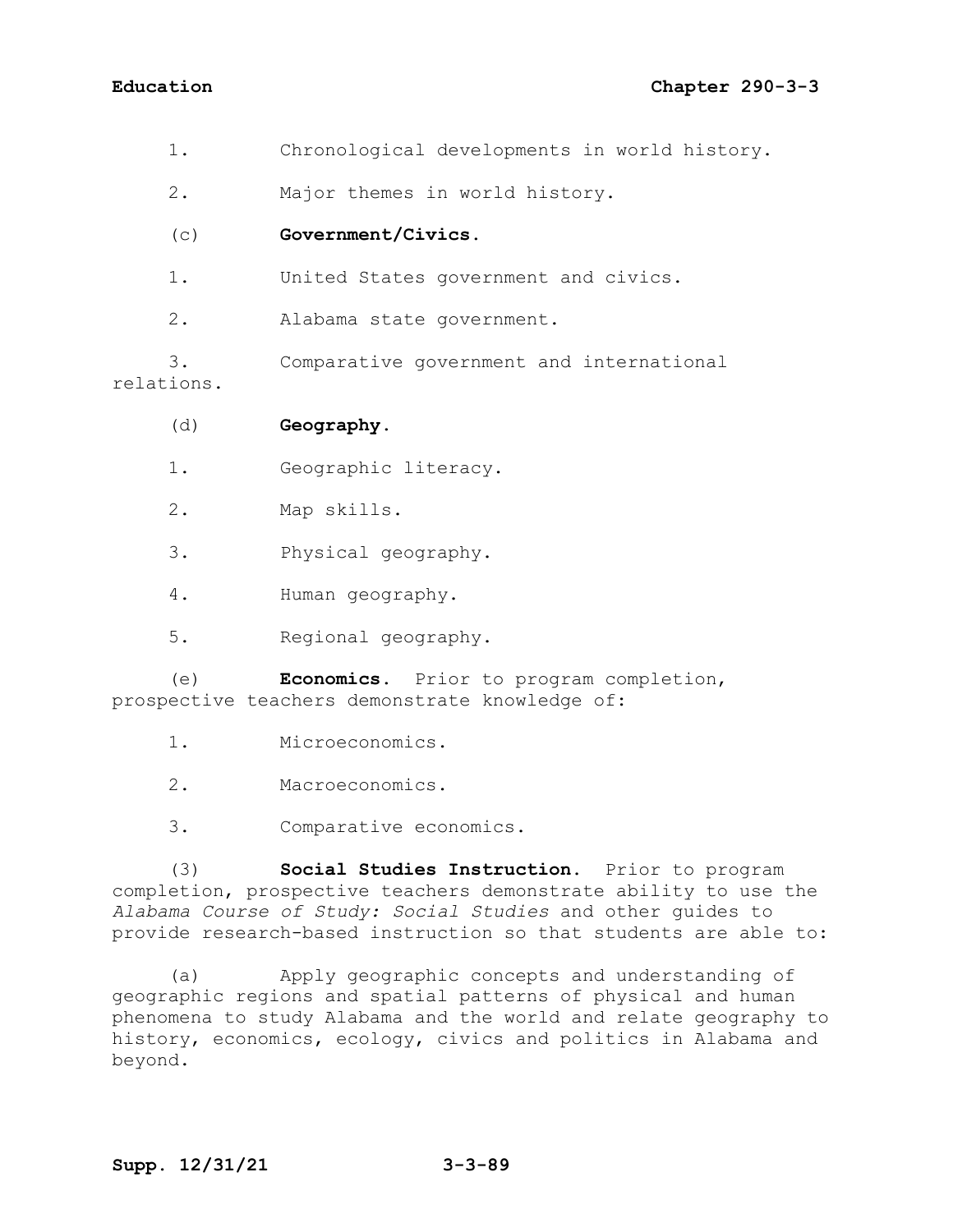(b) Examine ways economic and political institutions respond to the needs of Alabamians.

Gain knowledge of economic principles and technological advancements as well as knowledge of past events and present-day practices in Alabama, the United States, and the world.

(d) Teach economics content to include but not be limited to topics such as economic systems, the relationship between the consumer and the marketplace, and principles of personal finance and money management.

(e) Learn specific characteristics regarding the land and its people and analyze diverse groups that contributed to the development of Alabama.

(f) Use maps, globes, satellite images, and skills to interpret graphic organizers, text, charts, and graphs.

(g) Investigate the structure of state and local governments.

(h) Compare similarities between contemporary issues and their historical origins and draw parallels among historical events in Alabama, other states, and the world.

(i) Demonstrate respect for the views of others while analyzing and evaluating relationships between ideas and practices.

(j) Understand the impact of prehistoric times, the Industrial Revolution, the Civil War, World War I, the Great Depression, World War II, the Cold War Era, and civil rights efforts on current events in Alabama and the world.

(k) Assume appropriate responsibilities in their families, schools, and community roles and apply their civic knowledge and skills to understand local, national and international issues.

**Author:** Dr. Eric G. Mackey **Statutory Authority:** Code of Ala. 1975, §§16-3-16, 16-23-14. **History: New Rule:** Filed April 11, 2019; effective May 26, 2019. **Repealed and New Rule:** Published August 31, 2021; effective October 15, 2021.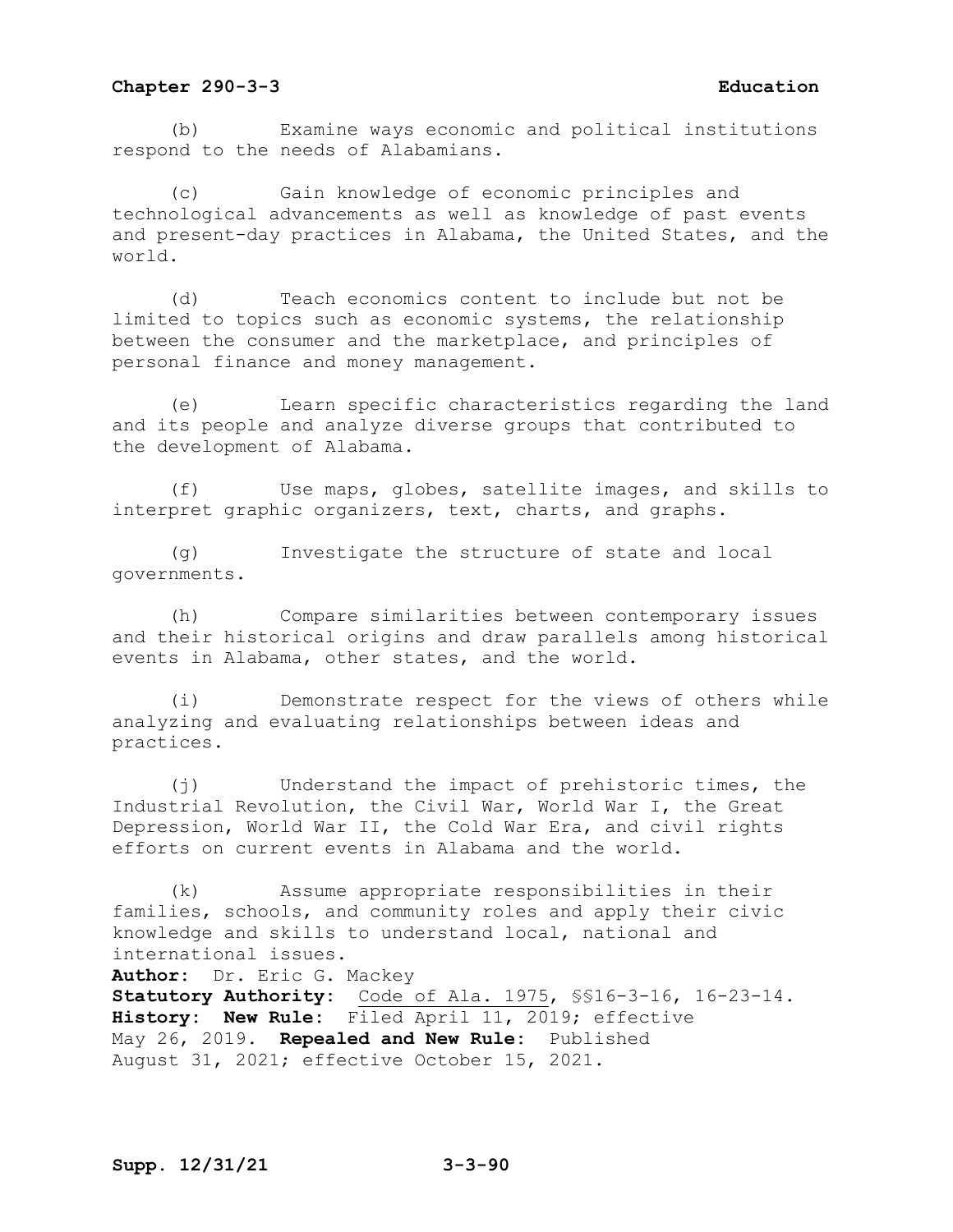**Ed. Note:** Previous Rule .07.04 was renumbered .13 per certification published August 31, 2021; effective October 15, 2021.

# **290-3-3-.14 Secondary Teaching Fields (Grades 6-12).**

(1) **Options.** In addition to meeting the standards in Rules  $290-3-3-.03(6)(a)1.-4., 290-3-3-.03(6)(e)1.(i)-(iii) and$ 2.(i)-(iii), 290-3-3-.04, and 290-3-3-.05, there are three options for the preparation of secondary teachers:

(a) **A comprehensive teaching field** in English language arts, general science, or general social studies that includes both:

1. An academic major of at least 30 semester hours of credit with at least 18 semester hours of upper-division credit. See Rule 290-3-3-.01(2).

2. At least one course in each of the specified areas included in the comprehensive teaching field. Coursework in other areas of the comprehensive teaching field may also be included. Additional information is provided in Rules 290-3-3-.03(6)(c)1.(i), 290-3-3-.21(2), 290-3-3-.22(2), and  $290 - 3 - 3 - 28(2)$ .

(b) **A single teaching field** with an academic major that includes a minimum of 30 semester hours of credit with at least 18 semester hours of upper-division credit. Additional information on the single teaching field option is provided in Rules 290-3-3-.03(6)(c)1.(ii), and 290-3-3-.20, .23, .25, .26, and .29-.31.

(c) **A single teaching field** in an area of career and technical education that includes a minimum of 30 semester hours of credit with at least 18 semester hours of upper-division credit. Additional information about specific teaching fields is provided in Rules 290-3-3-.16- .19. Additional information is provided in Rule 290-3-3-.03(6)(c)1.(iii).

(d) **A teaching field** that combines health education (6-12) and physical education (P-12), includes a minimum of 30 semester hours of credit with at least 18 semester hours of upper-division credit. Additional information is provided in Rule 290-3-3-.24.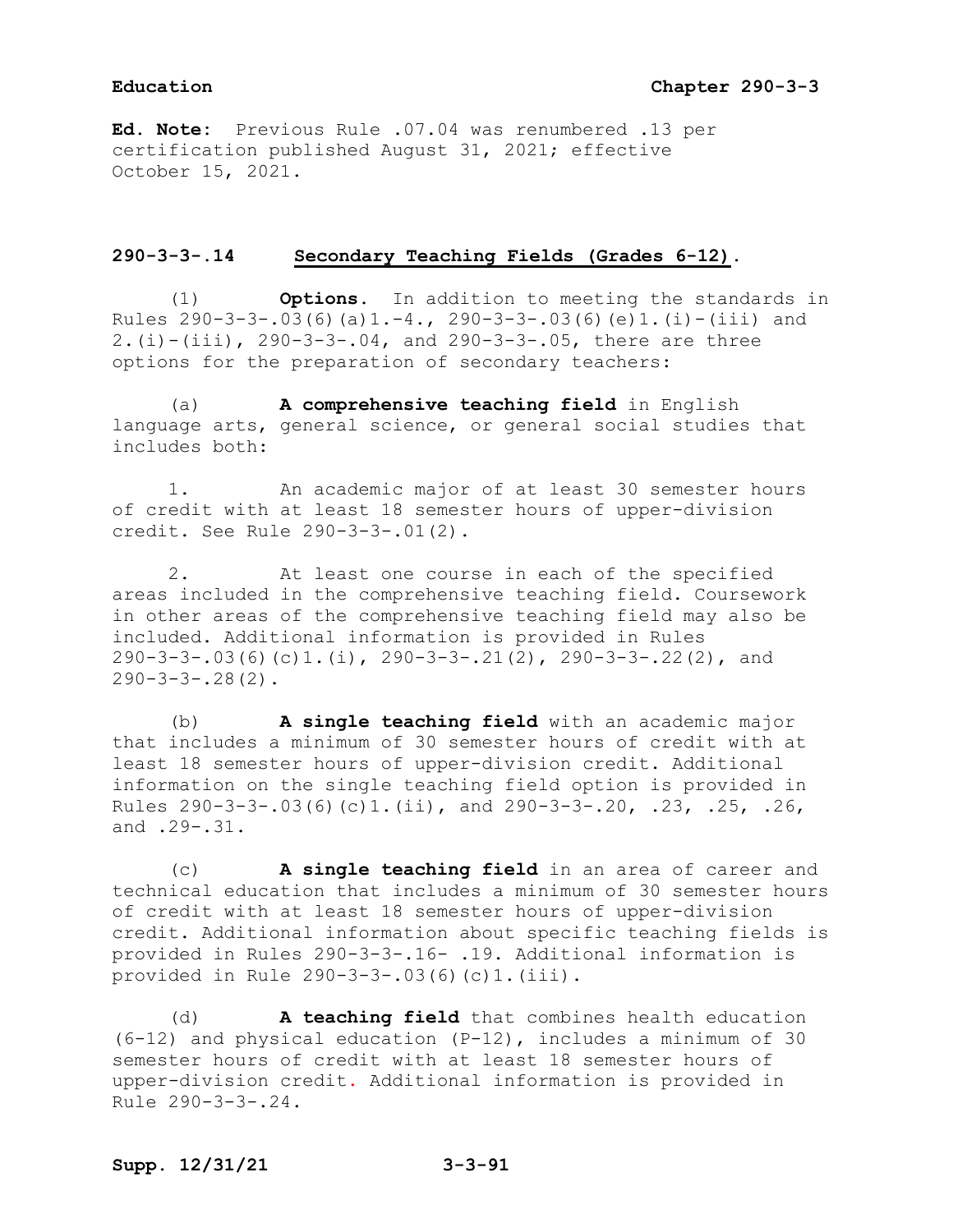(2) **Teaching Field Specific Methods Course.** Each Class B and Alternative Class A teaching field shall be supported by at least one methods course specific to the teaching field or to the general area of the teaching field (e.g., science methods or social studies methods). Methods courses for specific teaching fields or for the general area of the teaching field shall not be combined with methods courses of other teaching fields or general areas (e.g., mathematics and biology). Additional information is provided in Rule  $290-3-3-.03(6)(c)2.$ **Author:** Dr. Eric G. Mackey **Statutory Authority:** Code of Ala. 1975, §§16-3-16, 16-23-14. **History: New Rule:** December 19, 1978. **Amended:** Filed December 13, 1990; effective February 1, 1991. **Repealed and Replaced:** Filed January 9, 1997; effective February 13, 1997; operative July 1, 1997. **Repealed and New Rule:** Filed September 11, 2003; effective October 16, 2003. **Repealed and New Rule:** Filed July 13, 2004; effective August 17, 2004. **Repealed and New Rule:** April 14, 2005; effective May 19, 2005. **Repealed and New Rule:** Filed August 6, 2007; effective September 10, 2007. **Repealed and New Rule:** Filed August 3, 2009; effective September 7, 2009; operative October 1, 2009. **Repealed and New Rule:** Filed August 13, 2015; effective September 17, 2015. **Amended:** Filed September 13, 2018; effective October 28, 2018; operative June 1, 2019. **Amended:** Published August 31, 2020; effective October 15, 2020. **Repealed and New Rule:** Published August 31, 2021; effective October 15, 2021.

**Ed. Note:** Previous Rule .08 was renumbered .14 per certification published August 31, 2021; effective October 15, 2021.

# **290-3-3-.15 Career And Technical Education General Rules For All Teaching Fields (Grades 6-12).**

(1) **Rationale.** The main goal of these standards is to promote quality preparation for Career and Technical Education teachers of Agriscience Education, Business and Marketing Education, Family and Consumer Sciences Education, and Technical Education by identifying standards applicable to all four of those teaching fields.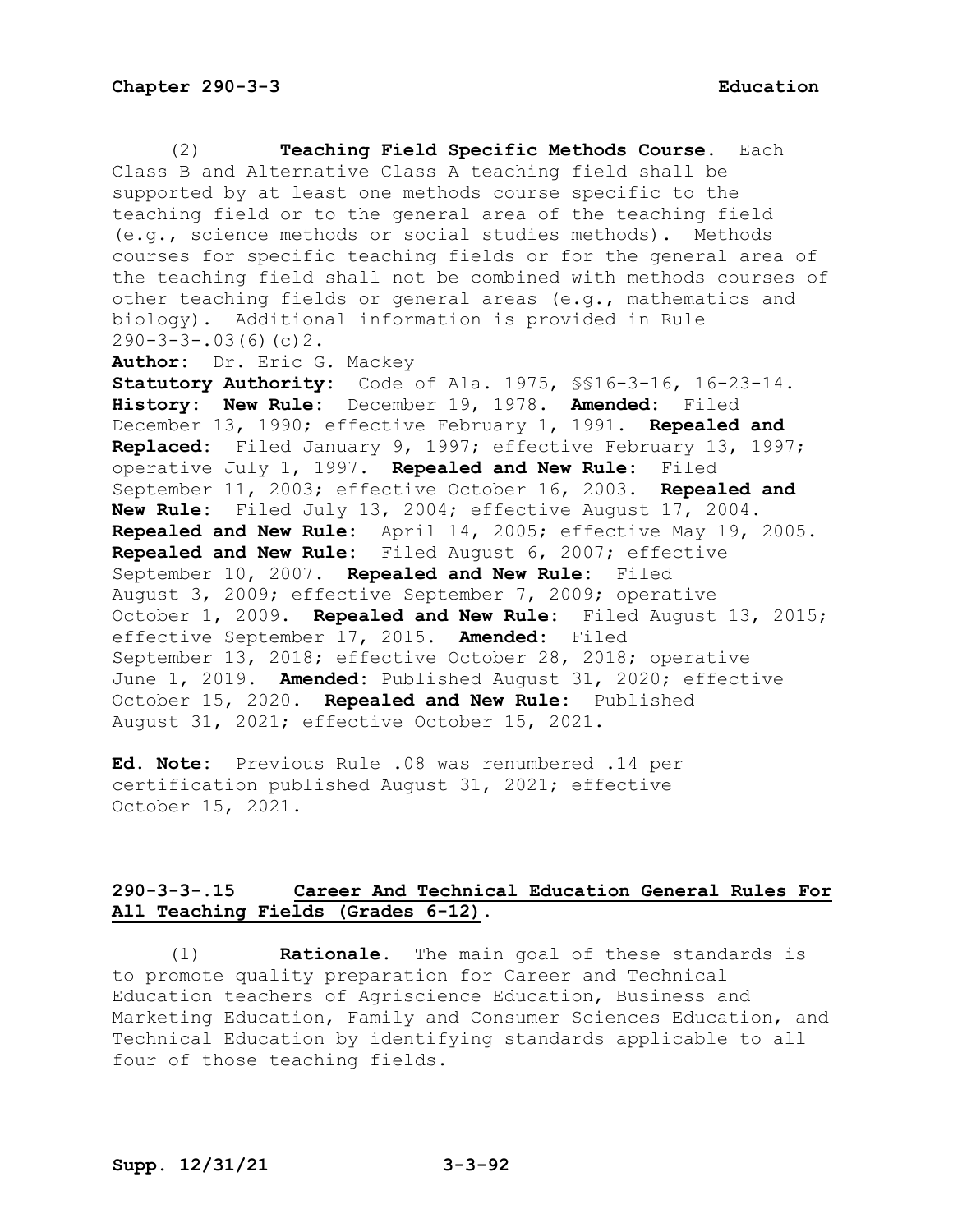(2) **Program Curriculum.** In addition to meeting Rules  $290-3-3-.03(6)(a)1.-4.$ ,  $290-3-3-.03(6)(e)1.(i)-(iii)$  and 2.(i)-(iii), 290-3-3-.04, 290-3-3-.05, and Rule 290-3-3-.14, programs to prepare the prospective career and technical education teacher shall meet one of the target career and technical rules (Rules 290-3-3-.16-.19) and require a teaching field with a minimum of 30 semester hours of credit with at least 18 semester hours of upper-division credit. Prior to program completion, the prospective teacher of career and technical education shall demonstrate:

# (a) **Content Knowledge and Skills.**

1. Candidates have a depth and breadth of knowledge and skills appropriate to the specific teaching field, as further detailed in the rules for each program leading to a Class B Professional Educator Certificate in Career and Technical Education.

2. Candidates operate a computer and effectively use the Internet and software, including word processing and spreadsheet programs, for instructional and management purposes.

## (b) **Educating for the Work Place.**

1. Candidates are prepared to develop the talents and skills of students in grades 6-12 in classroom settings that are rigorous, progressive, and certified to industry standards.

2. Candidates develop curricula based on career clusters and pathways.

3. Candidates adapt curricula to industry needs in local areas.

4. Candidates work with students to develop skills in preparing job applications and resumes and interviewing.

5. Candidates incorporate reading and mathematical literacy skills into the career and technical curricula and lessons they teach to students.

6. Candidates incorporate the teaching of soft skills into instruction, including traits such as reliability, working well with others, and maintaining a positive attitude.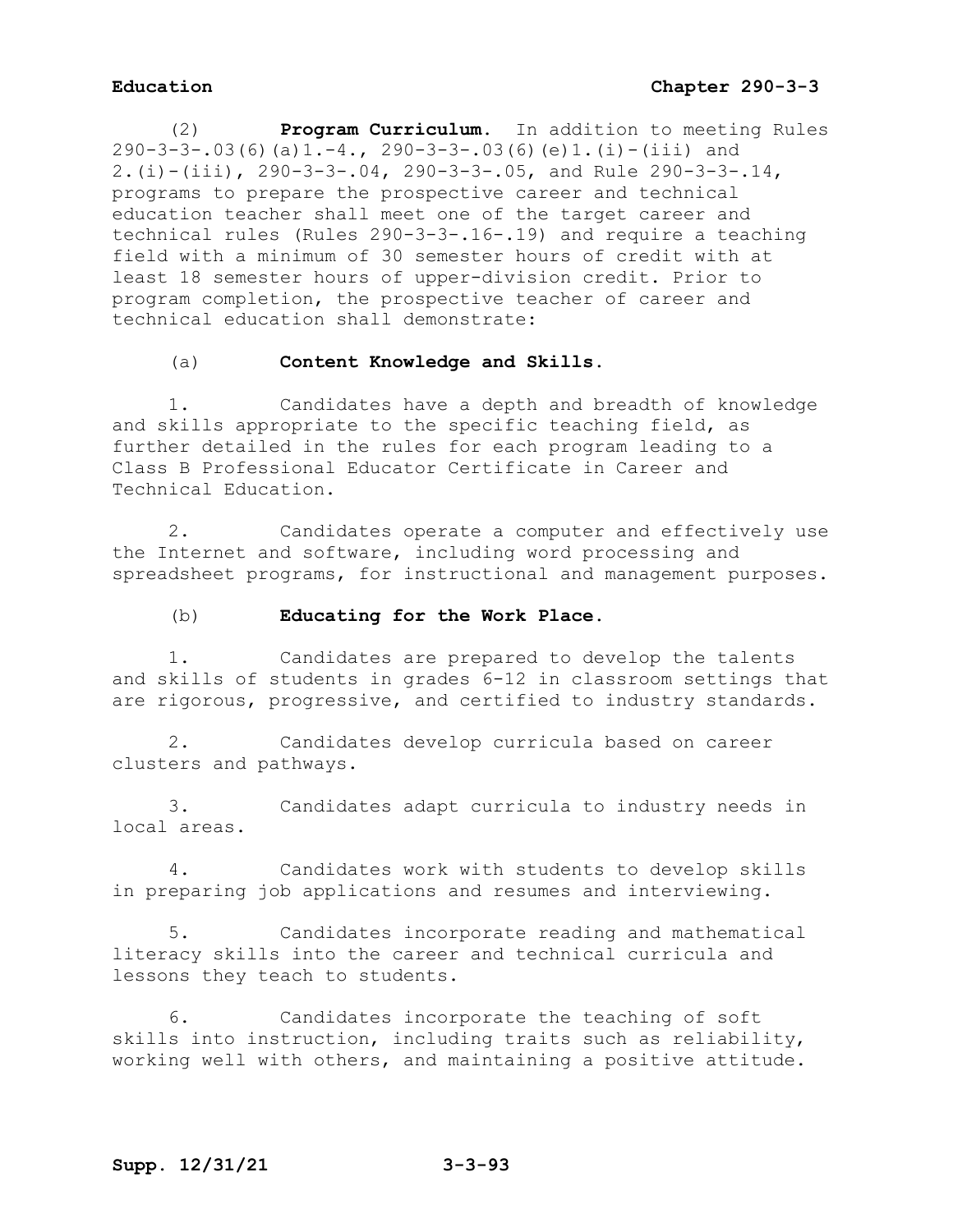7. Candidates manage time effectively to provide both direct instruction and hands-on learning.

Candidates develop an appropriate syllabus based on the *Alabama Course of Study: Career and Technical Education.*

(c) **Assessment.**

1. Candidates use multiple forms of assessment in making educational decisions and guiding students to make wise decisions in career planning.

2. Candidates research information about current assessments aligned to industry-recognized standards and leading to credentials/certifications of Career Readiness Indicators (CRIs) appropriate to the teaching field, such as ServSafe for family and consumer sciences programs and Microsoft Office for business/marketing programs.

3. Candidates break complex tasks into component parts when designing performance assessments and rubrics.

4. Candidates document student learning in folders or portfolios.

5. Candidates use career planning assessments (e.g., KUDER) and results appropriately to identify students' interests and aptitudes.

6. Candidates research and conduct safety assessments, as appropriate to the teaching field, to ensure each student has passed the appropriate safety tests for general and particular equipment.

(d) **Learning Environments.**

1. Candidates create and manage safe learning environments for all students.

2. Candidates always require students to use appropriate personal protective when in laboratory classroom settings.

3. Candidates provide appropriate modifications and accommodations, especially those related to safety, to implement individualized educational programs (IEPs) for students with special needs.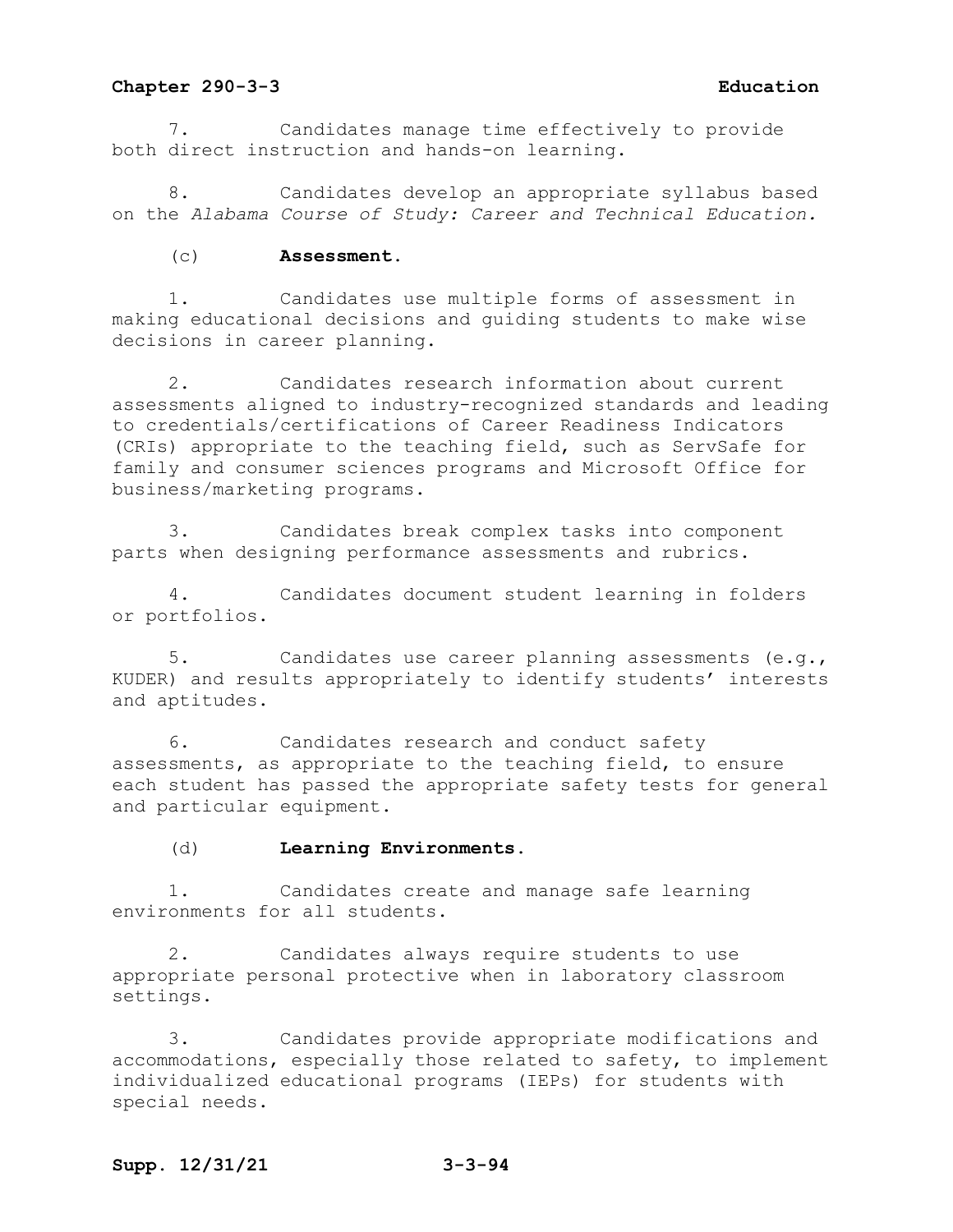# (e) **Career and Technical Programs.**

1. Candidates are aware of the unique aspects of career and technical programs, including program review, working effectively with local business and industry, and managing budgets effectively.

2. Candidates are familiar with the requirements of the Alabama State Department of Education's (ALSDE) method of program review.

3. Candidates demonstrate the skills to develop and maintain an active advisory committee.

4. Candidates can work with annual budgets for programs and are aware of state and federal funding sources.

5. Candidates understand federal and state mandates governing instructional programs in career and technical education.

6. Candidates work with school counselors and career coaches to implement four-year plans and the selection of appropriate academic courses.

7. Candidates become affiliated with the appropriate career and technical student organizations for their teaching fields, such as Distributive Education Clubs of America (DECA); Future Farmers of America (FFA); Future Business Leaders of America (FBLA); Family, Career and Community Leaders of America (FCCLA); Health Occupational Student Association (HOSA); SkillsUSA; or Technical Student Association (TSA).

8. Candidates advise and facilitate the activities of student organizations related to career and technical education.

## (f) **Professionalism and Ethical Practice.**

1. Candidates are aware of the requirements for renewing their Alabama Professional Educator Certificates.

2. Candidates are aware of and adhere to ethical considerations for offering services to the public through classroom activities and career and technical student organizations.

# **Supp. 12/31/21 3-3-95**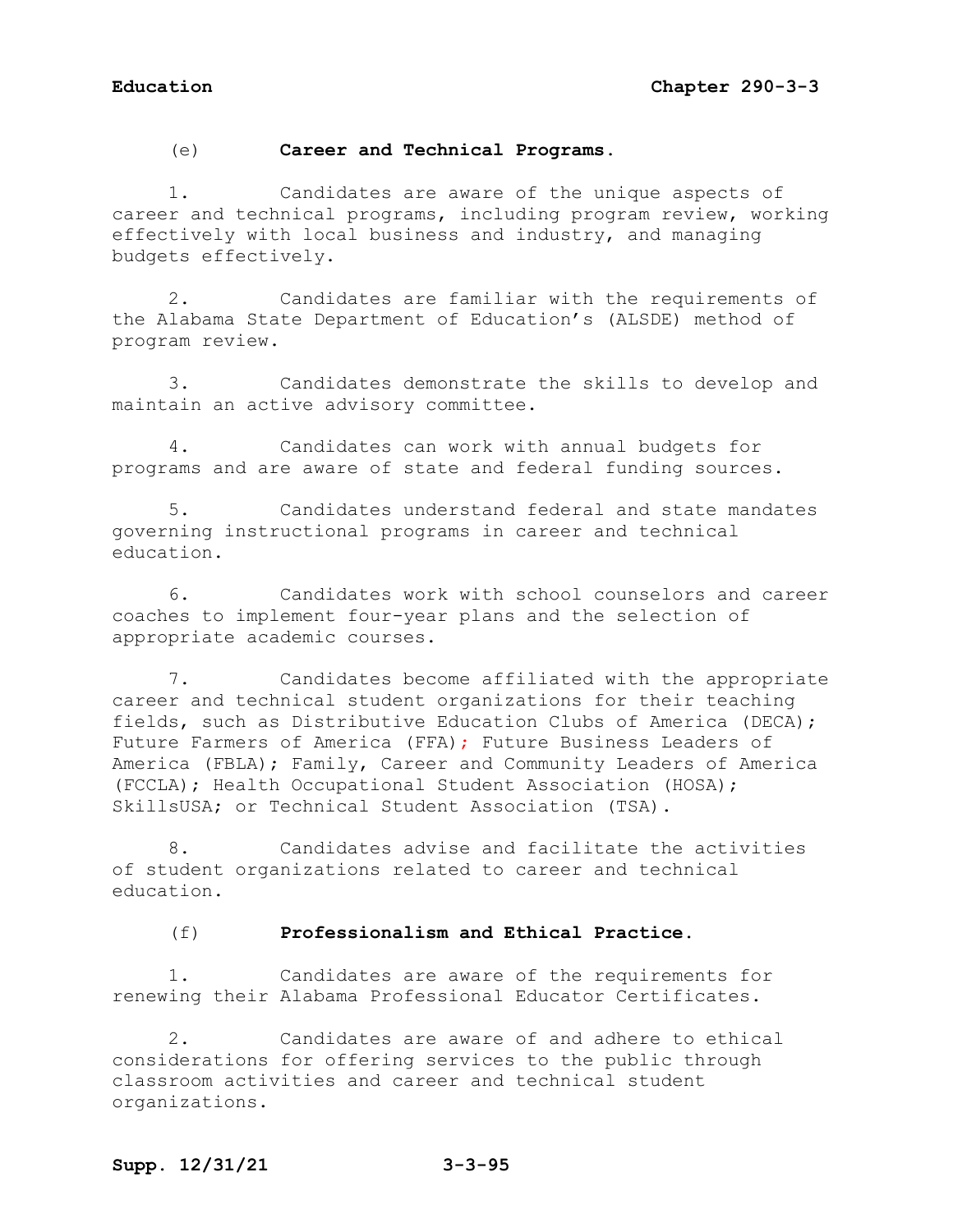3. Candidates are aware of state and national professional organizations.

4. Candidates are aware of and participate in district, state, and national conferences as much as possible.

(3) **Faculty**. Career and technical education is a broad and complex area that requires a specialist in each teaching field.

**Author:** Dr. Eric G. Mackey

**Statutory Authority:** Code of Ala. 1975, §§16-3-16, 16-23-14. **History: New Rule:** December 19, 1978. **Amended:** December 13, 1990; effective February 1, 1991. **Repealed and Replaced:** January 9, 1997; effective February 13, 1997; operative July 1, 1997. **Amended:** Filed June 14, 1999; effective July 19, 1999. **Repealed and New Rule:** Filed September 11, 2003; effective October 16, 2003. **Repealed and New Rule:** Filed July 13, 2004; effective August 17, 2004. **Repealed and New Rule:** April 14, 2005; effective May 19, 2005. **Repealed and New Rule:** Filed August 6, 2007; effective September 10, 2007. **Repealed and New Rule:** Filed August 3, 2009; effective September 7, 2009; operative October 1, 2009. **Repealed and New Rule:** Filed August 13, 2015; effective September 17, 2015. **Amended:** Filed September 13, 2018; effective October 28, 2018; operative June 1, 2019. **Repealed and New Rule:** Published August 31, 2021; effective October 15, 2021.

**Ed. Note:** Previous Rule .23 was renumbered .15 per certification published August 31, 2021; effective October 15, 2021.

## **290-3-3-.16 Agriscience Education (Grades 6-12).**

(1) **Program Curriculum.** In addition to meeting Rules  $290-3-3-.03(6)(a)1.-4., 290-3-3-.03(6)(e)1.(i)-(iii) and$ 2.(i)-(iii), 290-3-3-.04, 290-3-3-.05, 290-3-3-.14, and 290-3-3-.15, the teaching field shall require a minimum of 30 semester hours of credit with at least 18 semester hours of upper-division credit.

(2) **Curriculum.** Prior to program completion, the prospective teacher of agriscience education shall demonstrate: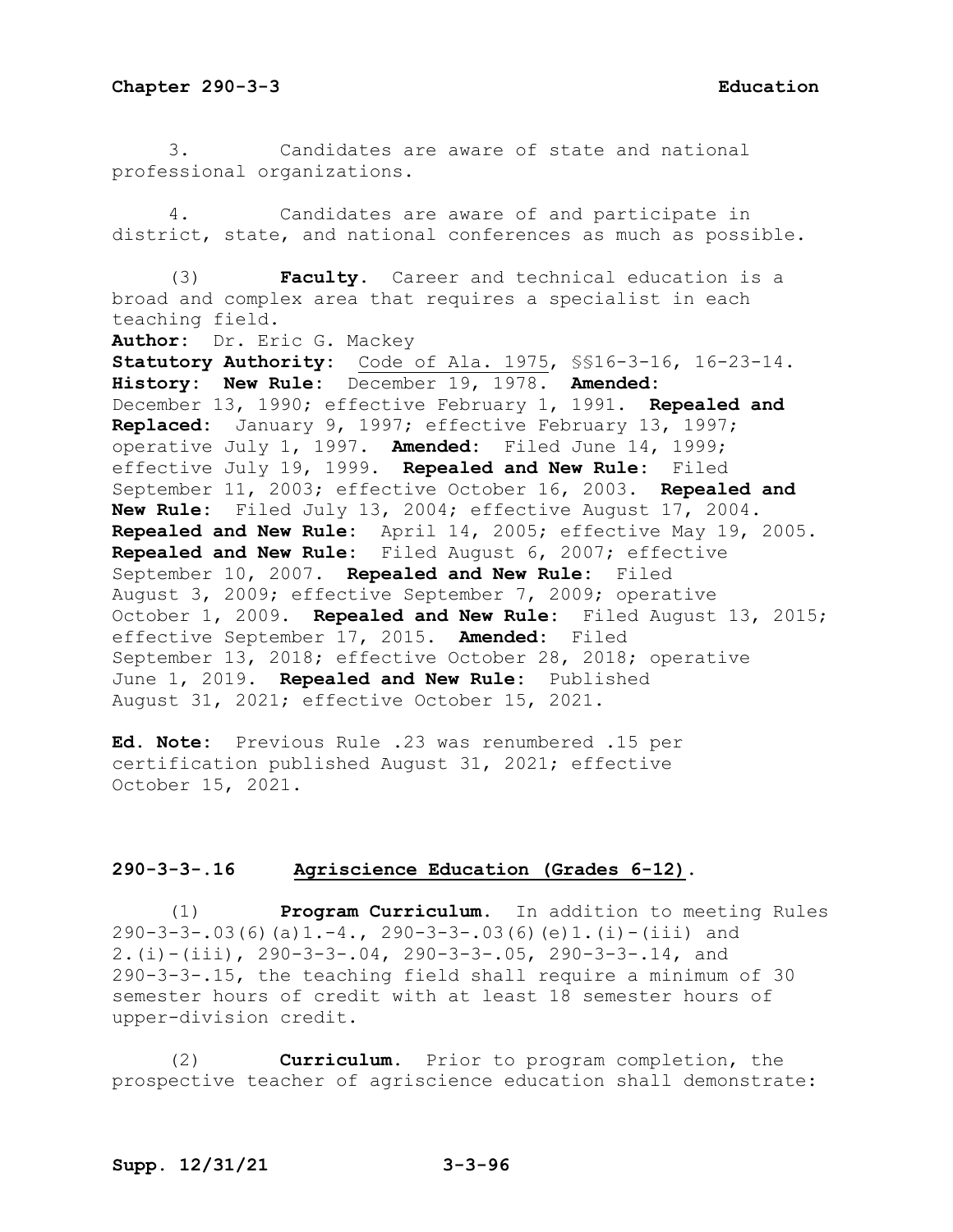(a) **Content Knowledge and Skills.**

1. Soils.

(i) Candidates differentiate between soil types and soil profiles.

(ii) Candidates interpret a soil analysis and make recommendations for soil improvements.

2. Horticulture.

(i) Candidates identify, propagate, and select plants for the landscape.

(ii) Candidates create a landscape plan for a residential area.

(iii) Candidates manage the growth of plants in a greenhouse environment.

3. Agricultural Marketing.

(i) Candidates interpret supply and demand data for an agricultural product.

(ii) Candidates design an agribusiness entrepreneurial management plan, including management and marketing strategies.

(iii) Candidates utilize technology to develop and present an agribusiness entrepreneurial management plan.

4. Power Equipment.

(i) Candidates operate, troubleshoot, and maintain agricultural power equipment.

(ii) Candidates are aware of how technology is utilized in the agricultural industry (e.g., Global Positioning Systems [GPS] and Geographical Information Systems [GIS]).

5. Environmental Science.

(i) Candidates make decisions regarding woodland areas based on management goals, including wildlife management.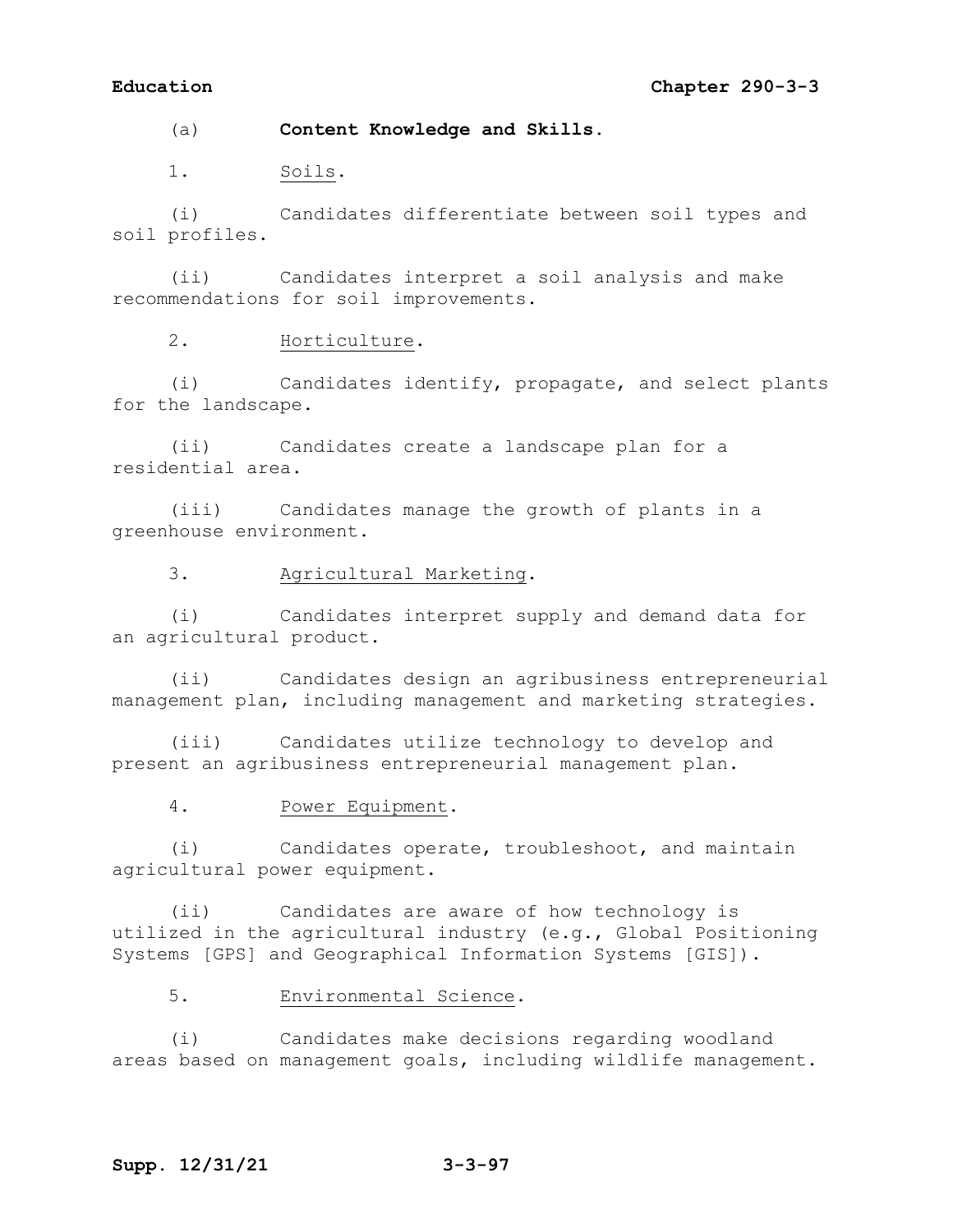(ii) Candidates interpret water samples to make fertilization and aeration management decisions.

(iii) Candidates identify, select, and manage aquatic species.

6. Animal and Dairy Science.

(i) Candidates identify breeds of domestic animals, differentiating according to anatomy and physiology.

(ii) Candidates make basic health and nutrition management decisions for domestic animals.

(iii) Candidates understand best management practices with regard to animal welfare, rights, and care of livestock.

7. Agricultural Mechanics.

(i) Candidates construct a wooden agricultural project according to specifications and codes.

(ii) Candidates perform metal fabrication processes.

(iii) Candidates design agricultural structures, including electrical, plumbing, masonry, and framing.

8. Career and Technical Student Organization – FFA.

(i) Candidates utilize the history of the National FFA Organization to illustrate the importance the organization has played in the advancement of the agriculture industry.

(ii) Candidates become aware of the skill and leadership opportunities offered through the National FFA Organization.

9. Work-Based Learning/Supervised Agricultural Experience (SAE).

(i) Candidates familiarize themselves with the important role that SAE projects play in technical skill development and career preparation.

(ii) Candidates become familiar with how to utilize record keeping programs to properly track and keep accurate student records of work-based learning/SAE projects.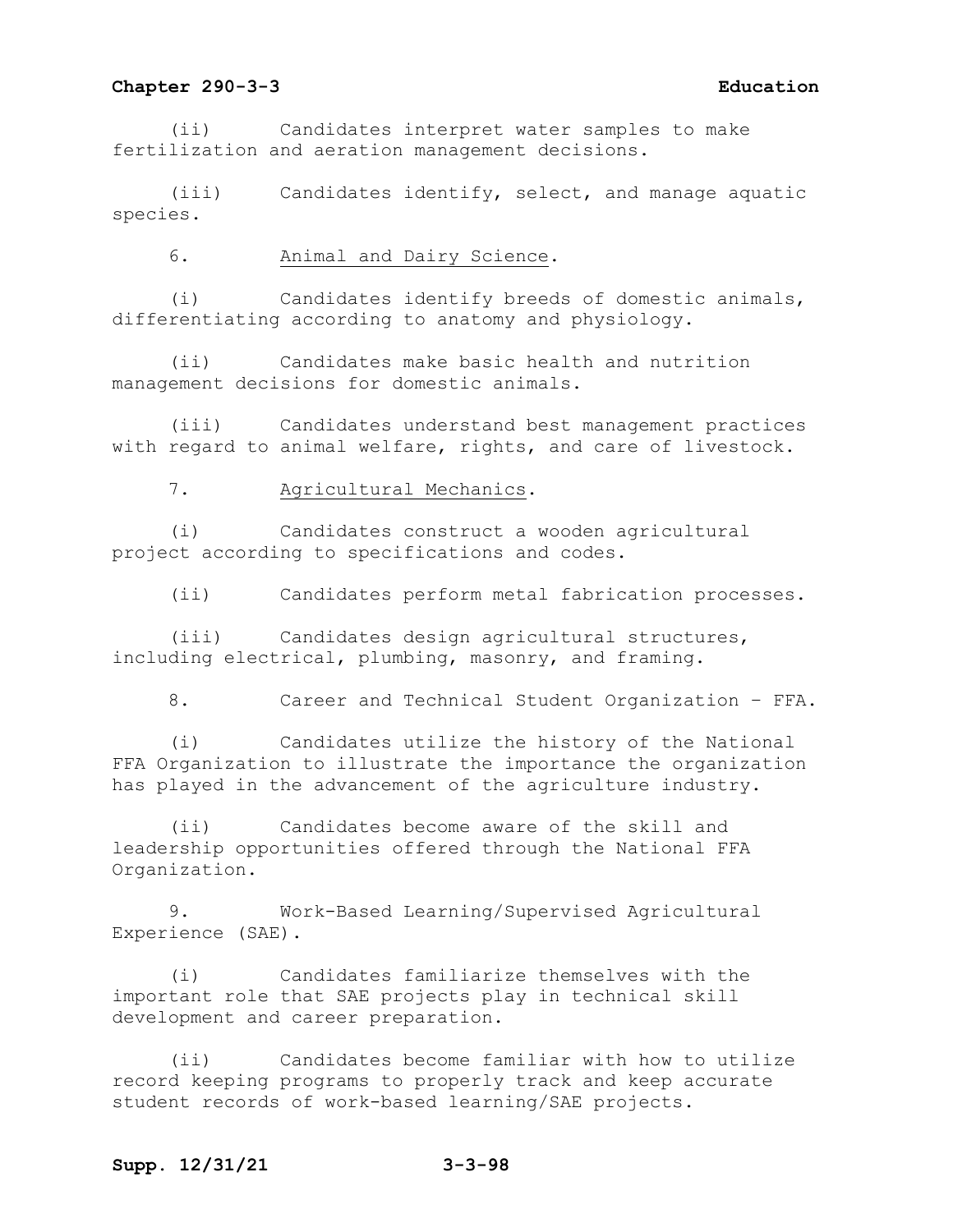(b) **Learning Environments.** Candidates utilize safety devices and procedures with equipment, materials and hazardous substances.

### (c) **Professionalism and Ethical Practice.**

1. Candidates practice stewardship as it applies to the livestock, forest, environmental and natural resources.

2. Candidates lead students in debating issues regarding animal rights and animal welfare. **Author:** Dr. Eric G. Mackey **Statutory Authority:** Code of Ala. 1975, §§16-3-16, 16-23-14. **History: New Rule:** December 19, 1978. **Amended:** December 13, 1990; effective February 1, 1991. **Repealed and Replaced:** January 9, 1997; effective February 13, 1997; operative July 1, 1997. **Amended:** Filed June 14, 1999; effective July 19, 1999. **Repealed and New Rule:** Filed September 11, 2003; effective October 16, 2003. **Repealed and New Rule:** Filed July 13, 2004; effective August 17, 2004. **Repealed and New Rule:** April 14, 2005; effective May 19, 2005. **Repealed and New Rule:** Filed August 6, 2007; effective September 10, 2007. **Repealed and New Rule:** Filed August 3, 2009; effective September 7, 2009; operative October 1, 2009. **Repealed and New Rule:** Filed August 13, 2015; effective September 17, 2015. **Amended:** Filed September 13, 2018; effective October 28, 2018; operative June 1, 2019. **Repealed and New Rule:** Published August 31, 2021; effective October 15, 2021.

**Ed. Note:** Previous Rule .24 was renumbered .16 per certification published August 31, 2021; effective October 15, 2021.

# **290-3-3-.17 Business And Marketing Education (Grades 6-12).**

(1) **Program Curriculum.** In addition to meeting Rules  $290-3-3-.03(6)(a)1.-4., 290-3-3-.03(6)(e)1.(i)-(iii) and$ 2.(i)-(iii), 290-3-3-.04, 290-3-3-.05, 290-3-3-.14, and 290-3-3-.15, the teaching field shall require a minimum of 30 semester hours of credit with at least 18 semester hours of upper-division credit.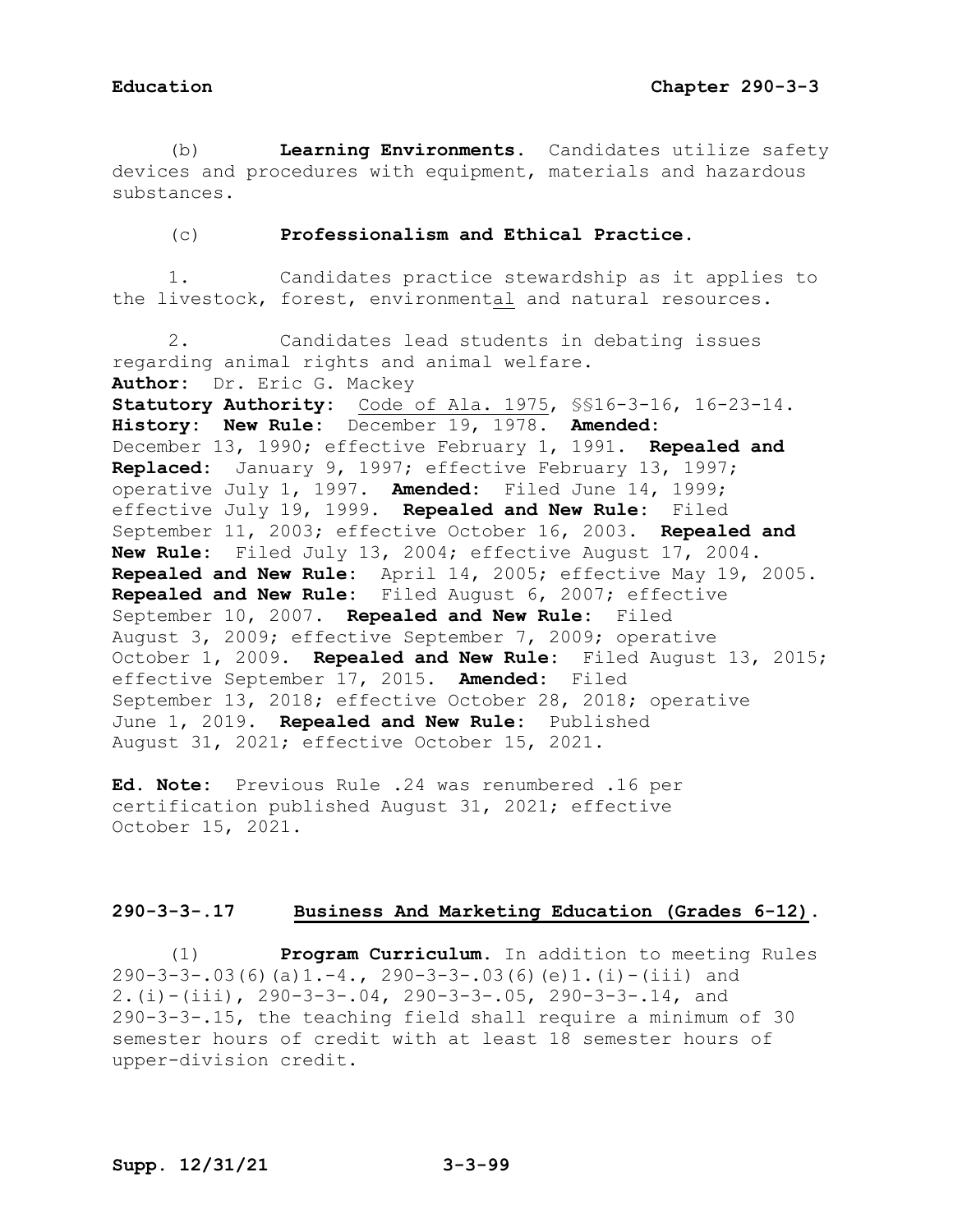(a) **Content Knowledge and Skills**. Prior to program completion:

1. Candidates know and apply components of the accounting cycle (e.g., analysis of source documents, procedures for journalizing and posting transactions to ledgers, creating financial statements, performing adjusting and closing entries) as well as uses of computerized accounting packages and other financial software applications.

2. Candidates know and apply principles and procedures for personal and business financial management while completing projects that require decision making skills (e.g., budgeting, saving, personal income tax, investing, retirement planning, and personal banking).

3. Candidates know and apply key marketing principles and concepts including, but not limited to customer service, research, selling, promotion, and distribution in both domestic and international markets.

4. Candidates know and apply cultural differences in language, values, social behavior, and business protocol that affect marketing strategies and concepts, customer service, sales, and promotion.

5. Candidates can describe changes in business and economic trends.

6. Candidates can identify and analyze various management principles and types of business ownership.

7. Candidates apply formal/informal communications skills and techniques as used in the corporate culture (e.g., listening skills, nonverbal communication, oral communication skills, business document composition and production, telephone skills and etiquette, electronic communication skills and etiquette, presentation development and delivery, etc.).

8. Candidates can interpret the role of leadership, teamwork, and effective communication in the workplace.

9. Candidates develop a business plan that includes factors related to financing, marketing, and legal responsibilities of business owners.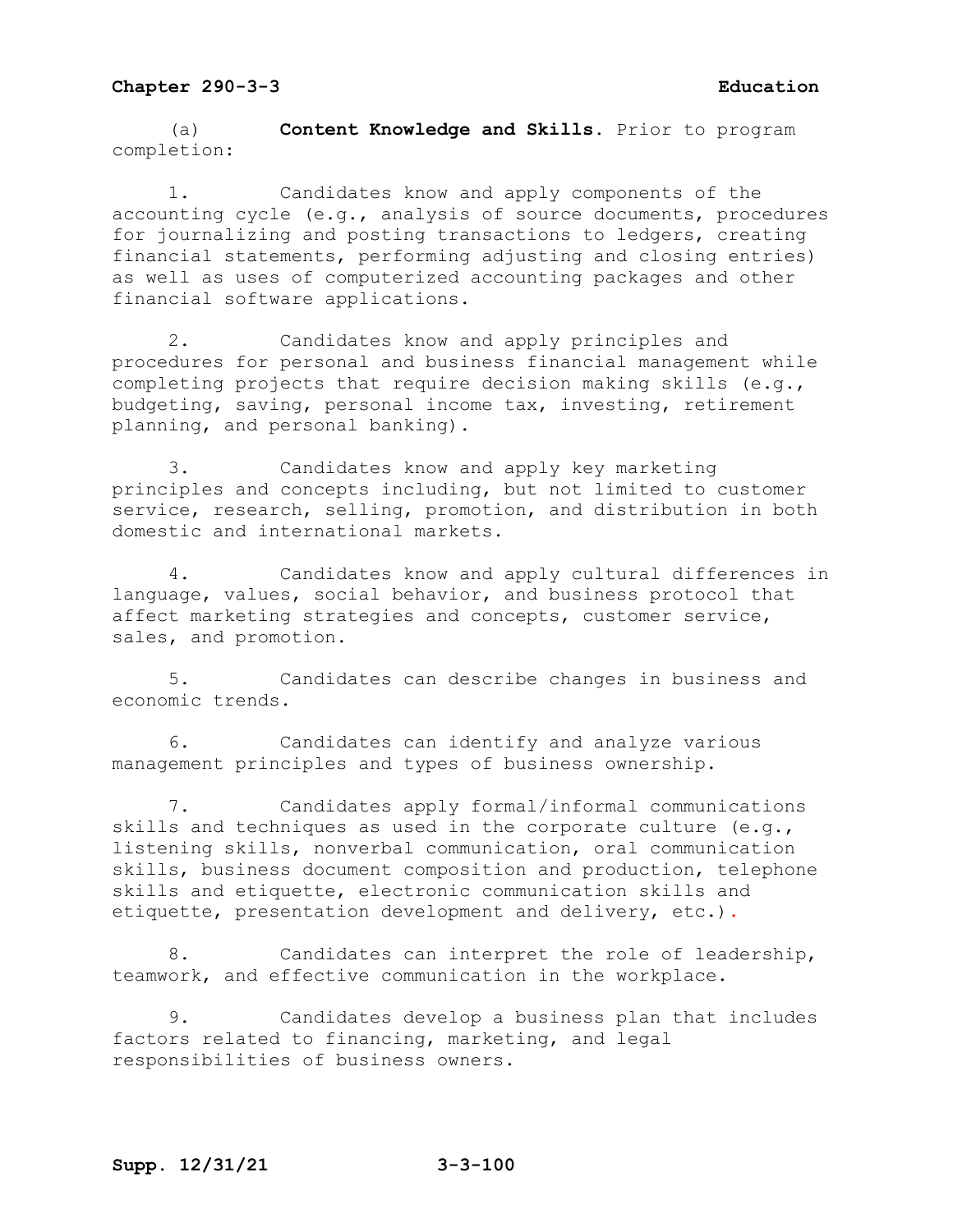10. Candidates understand and apply knowledge of the purpose, characteristics, and classifications of business, labor, and consumer laws.

11. Candidates can explain consumer rights, services of financial institutions, saving and investing plans, credit laws, types of insurance (personal and commercial), tax forms, and retirement planning.

12. Candidates utilize concepts pertaining to human resource management, interpersonal skills, and career development.

13. Candidates are able to understand ethics in society and identify ethical business practices.

14. Candidates demonstrate the ability to teach entrepreneurial concepts.

15. Candidates know and apply the standard features and operation of typical business, information processing, and productivity software.

16. Candidates demonstrate an understanding of computer-based multimedia tools.

17. Candidates understand the principles of computer networks.

18. Candidates demonstrate functional knowledge of internal computer organization and architecture, and a computer programming language.

19. Candidates demonstrate proper use of typical business, information processing, and productivity software to solve application problems.

20. Candidates understand current computer platforms and operating systems.

21. Candidates can explain the internal computer operation.

22. Candidates understand emerging technologies.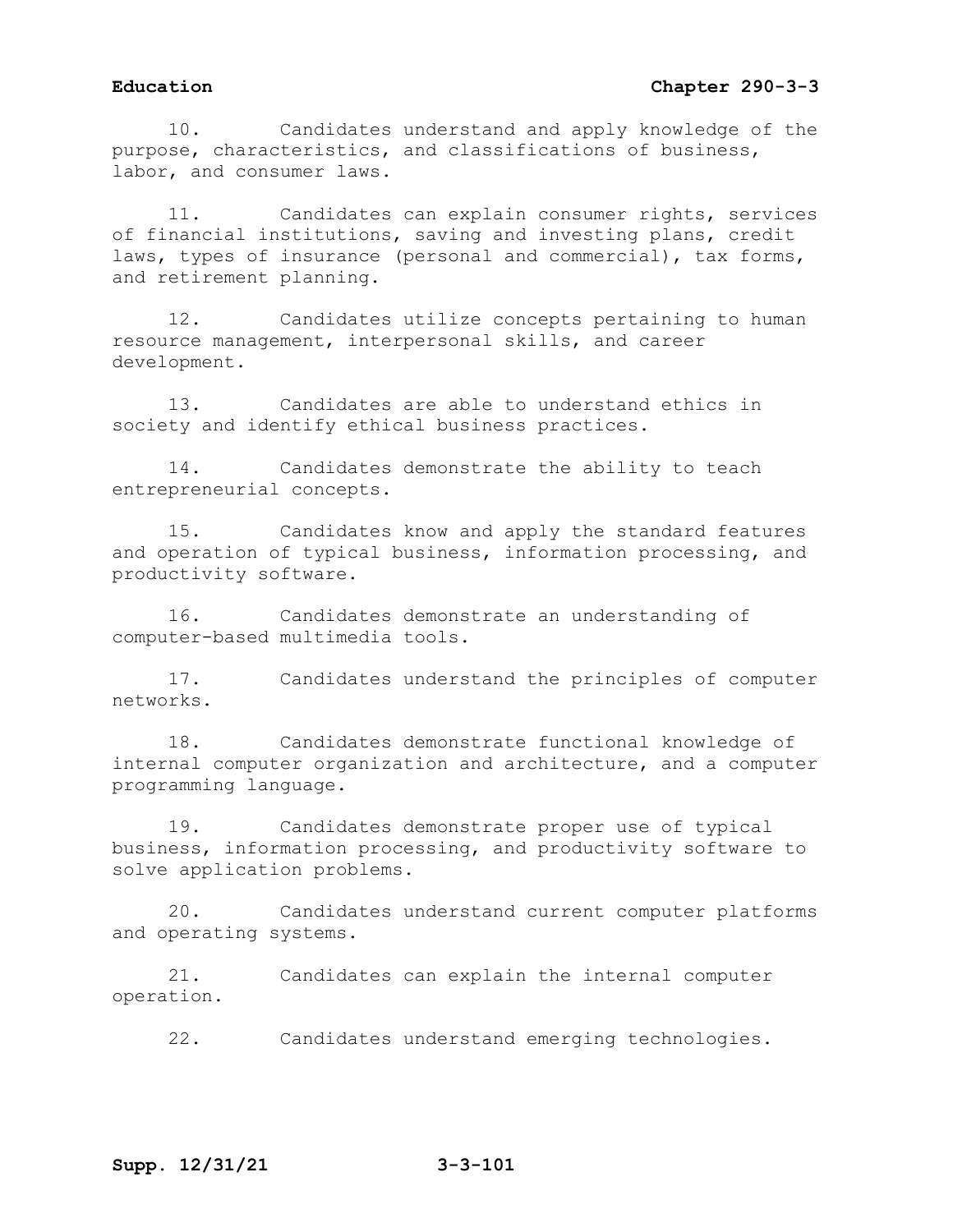23. Candidates demonstrate the use of technology to access information, solve problems, collect data, manage information, and make decisions.

24. Candidates can evaluate, select, and use various digital devices, software, and related technology to support the instructional and learning process.

(b) **Professionalism and Ethical Practice.** Candidates maintain current knowledge in trends about career opportunities in the field of business and technology and adhere to the Alabama Educator Code of Ethics.

**Author:** Dr. Eric G. Mackey

**Statutory Authority:** Code of Ala. 1975, §§16-3-16, 16-23-14. **History: New Rule:** December 19, 1978. **Amended:** December 13, 1990; effective February 1, 1991. **Repealed and Replaced:** January 9, 1997; effective February 13, 1997; operative July 1, 1997. **Amended:** Filed June 14, 1999; effective July 19, 1999. **Repealed and New Rule:** Filed September 11, 2003; effective October 16, 2003. **Repealed and New Rule:** Filed July 13, 2004; effective August 17, 2004. **Repealed and New Rule:** April 14, 2005; effective May 19, 2005. **Repealed and New Rule:** Filed August 6, 2007; effective September 10, 2007. **Repealed and New Rule:** Filed August 3, 2009; effective September 7, 2009; operative October 1, 2009. **Repealed and New Rule:** Filed August 13, 2015; effective September 17, 2015. **Amended:** Filed September 13, 2018; effective October 28, 2018; operative June 1, 2019. **Repealed and New Rule:** Published August 31, 2021; effective October 15, 2021.

**Ed. Note:** Previous Rule .25 was renumbered .17 per certification published August 31, 2021; effective October 15, 2021.

# **290-3-3-.18 Family And Consumer Sciences Education (Grades 6-12).**

(1) **Program Curriculum.** In addition to meeting Rules 290-3-3-.03(6)(a)1.-4., 290-3-3-.03(6)(e)1.(i)-(iii) and 2.(i)-(iii), 290-3-3-.04, 290-3-3-.05, 290-3-3-.14, and 290-3-3-.15, the teaching field shall require a minimum of 30 semester hours of credit with at least 18 semester hours of upper-division credit.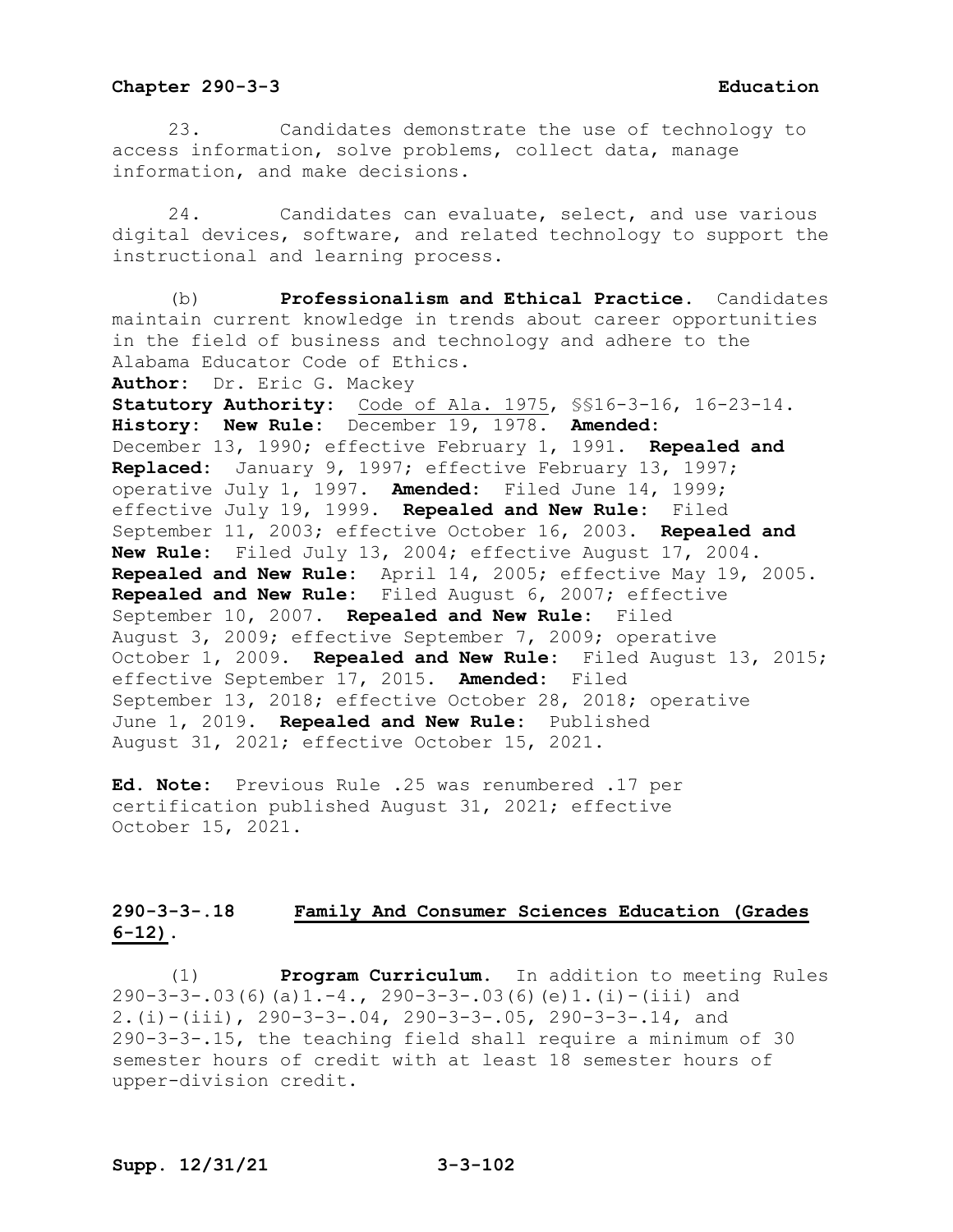(a) **Family Studies and Community Services.**

1. Candidates are familiar with family structures, family stages, family functions and factors affecting family relationships.

2. Candidates evaluate conditions affecting individuals and families with a variety of disadvantaging conditions and services available to address their needs and conditions.

3. Candidates are aware of how to interpret and transcribe data and communicate with clients using counseling and mental health practices.

### (b) **Human Development Through the Life Span.**

1. Candidates interpret theories of human growth and development within the context of individuals throughout the lifespan.

2. Candidates understand that variations in growth and development of individuals may require special resources and responses.

3. Candidates are aware of developmental tasks and processes of individuals throughout the lifespan.

4. Candidates contrast the stages of physical, intellectual, social, and cognitive development across the lifespan.

5. Candidates analyze conditions that influence human growth and development.

6. Candidates utilize effective communication patterns and strategies including effective conflict prevention and resolution.

# (c) **Consumer Economics, Resource Management and Consumer Services.**

1. Candidates interpret consumer rights and responsibilities in relationship to legal and ethical considerations in the marketplace and have the skills to advocate for issues related to consumerism.

# **Supp. 12/31/21 3-3-103**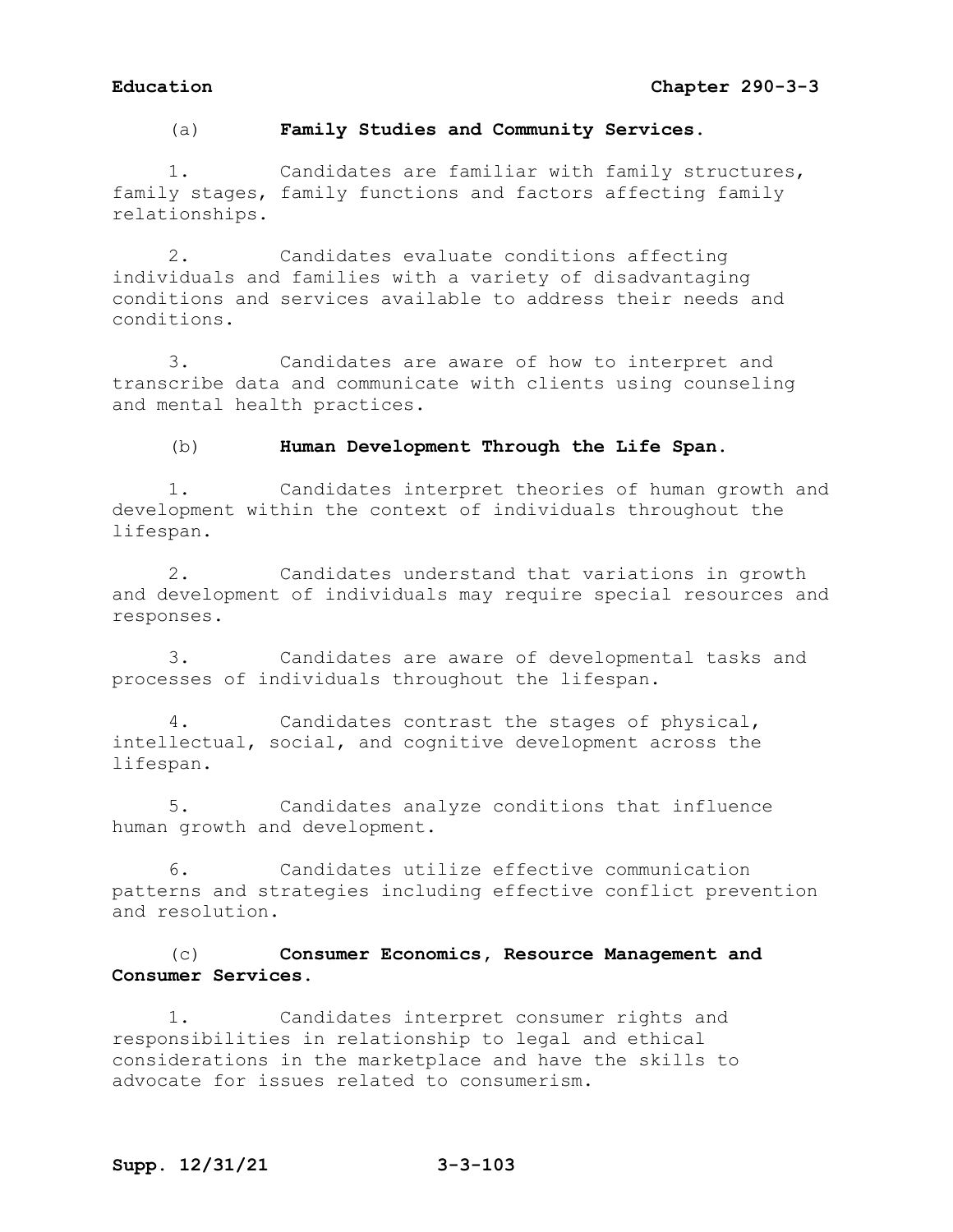2. Candidates are aware of consumer resources provided by private and government agencies in the areas of assistance, information and published materials, services, and products available to individuals, families, and clients.

3. Candidates provide financial planning information, including a long-term financial plan, to individuals, families, and clients so they are good stewards/consumers of their financial and human resources.

4. Candidates demonstrate the planning and management processes used in making financial plans and decisions.

5. Candidates apply management theory related to work simplification, time management and organization of activities in the home and workplace.

6. Candidates demonstrate skills needed for product development, testing, and presentation.

7. Candidates evaluate the effects of technology on individual and family resources.

8. Candidates analyze resource consumption for conservation and waste management practices that impact consumer behavior.

(d) **Food Science, Dietetics, and Nutrition**.

1. Candidates analyze factors that influence nutritional needs and wellness practices of individuals, families, and clients across the life span.

2. Candidates compare the functions and sources of nutrients.

3. Candidates utilize nutritional guidelines such as the Recommend Daily Allowances, Dietary Guidelines for Americans, and the United States Department of Agriculture (USDA) Daily Food Guide in planning nutritional foods for individuals, families, and clients.

4. Candidates evaluate the nutritional needs of individuals and families in relation to health and wellness across the life span.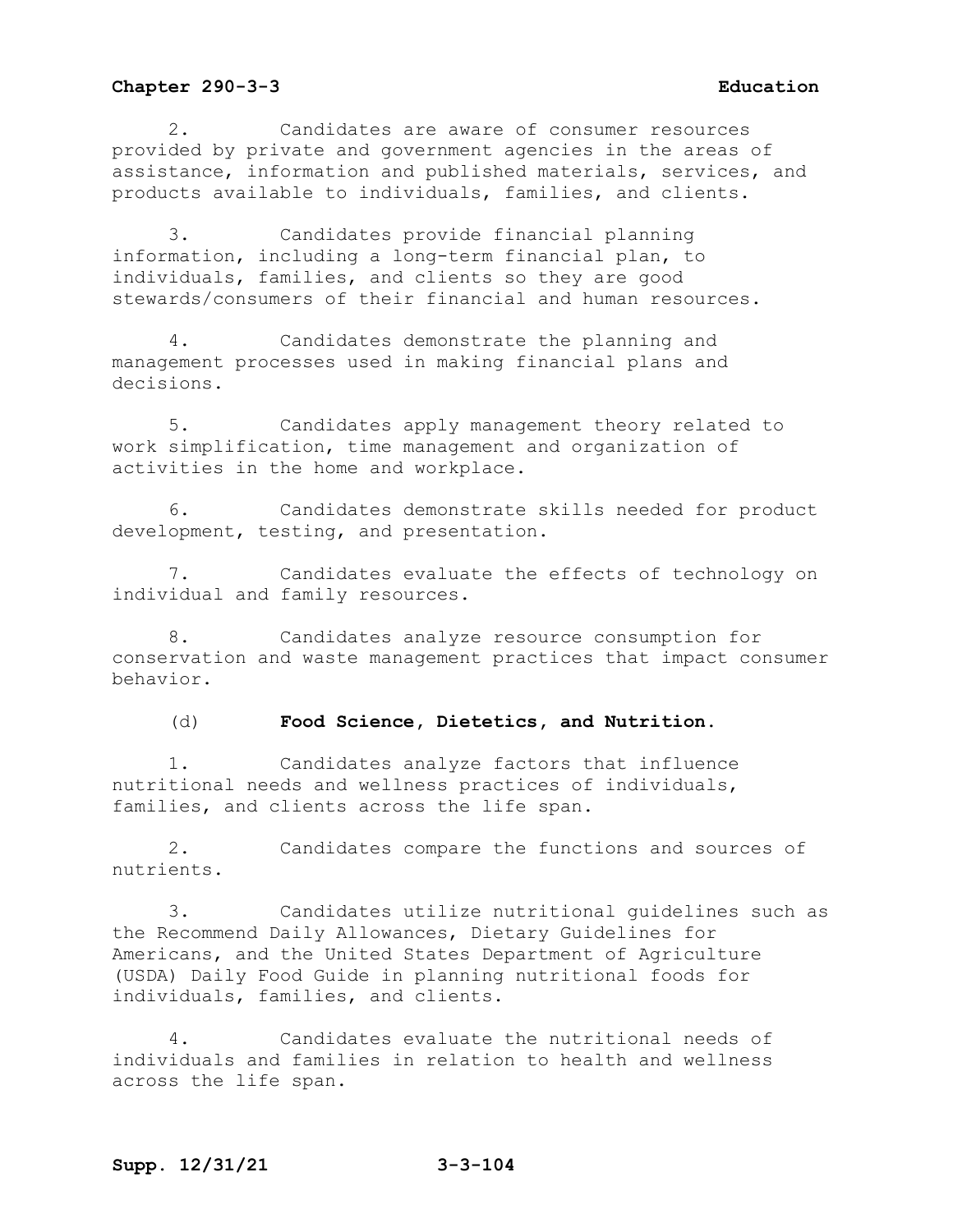# **Education Chapter 290-3-3**

5. Candidates utilize food management strategies in preparing meals and food products.

6. Candidates apply cooking and food science principles in preparing meals, food products and food preservation.

7. Candidates demonstrate food safety and sanitation practices in preparing meals and food products.

8. Candidates apply risk management procedures to food safety, food testing, and sanitation.

9. Candidates evaluate nutrition principles, food plans, preparation techniques and specialized dietary plans.

10. Candidates apply basic concepts of nutrition and nutritional therapy in a variety of settings.

11. Candidates are familiar with the use of current technology in food product development and marketing.

12. Candidates are aware of factors that influence an athlete's health, fitness, and sports performance.

13. Candidates are aware of event planning from a variety of perspectives including that of planners, hosts, participants, vendors, hotels/facilities, and related hospitality entities.

14. Candidates demonstrate a variety of creative food styling and presentation techniques.

### (e) **Textiles and Apparel.**

1. Candidates demonstrate wardrobe management by planning, selecting, and purchasing clothing and accessories; constructing clothing using the elements of art and design principles; and the care of clothing.

2. Candidates demonstrate skills needed to produce, alter, or repair fashion, apparel, and textile products.

3. Candidates demonstrate the use of the  $\frac{1}{x}$ principles of art and design elements in the merchandising of textiles, products and apparel.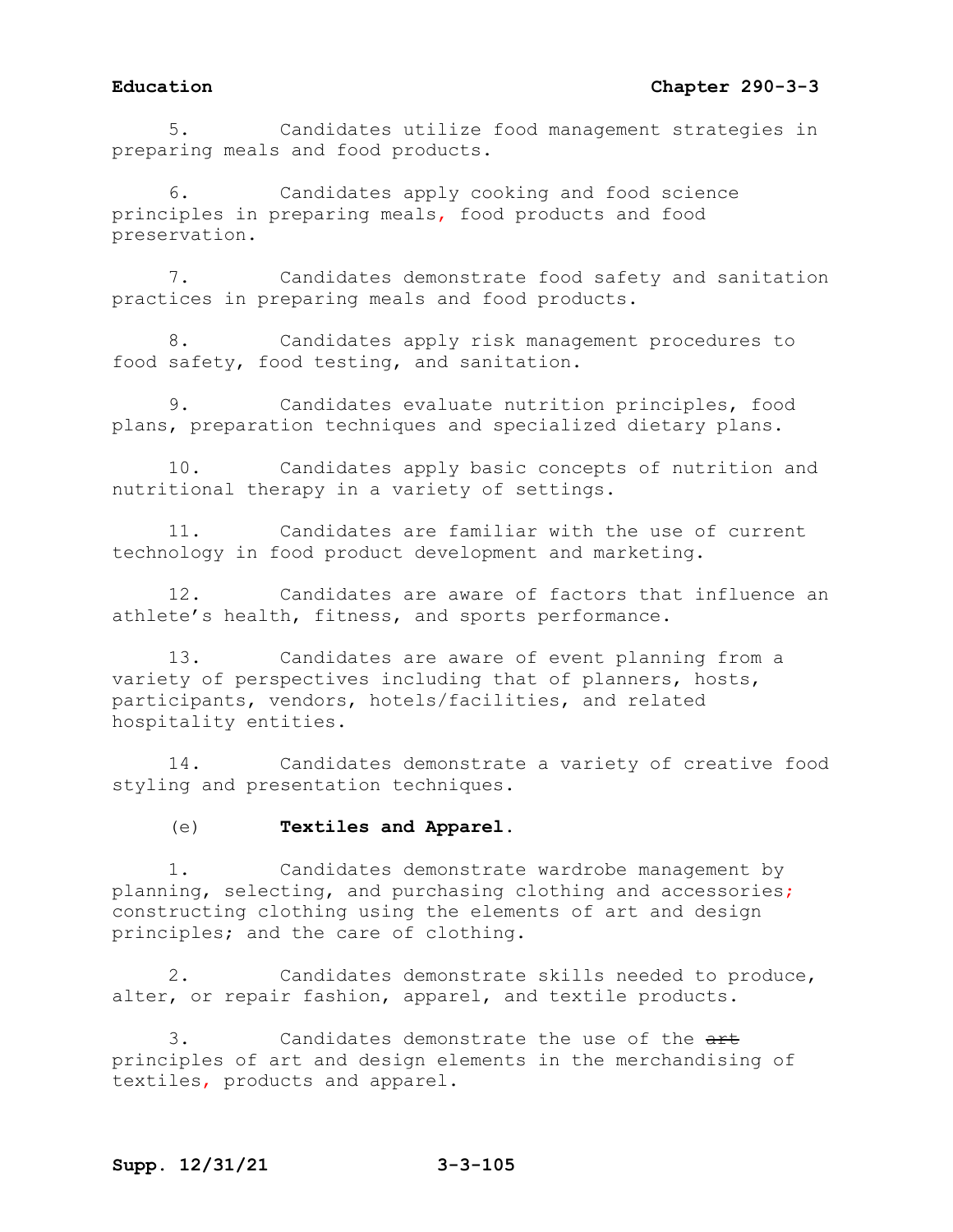4. Candidates evaluate fiber and textile products, materials and finishes and their effect on performance and appearance.

5. Candidates demonstrate fashion, apparel, and textile design skills.

(f) **Housing, Interiors and Furnishings.** 

1. Candidates determine the functions and types of housing available and design concepts related to available resources and options for individuals, families, and clients.

2. Candidates evaluate the use of housing and interior furnishings and products in meeting specific design needs of clients.

3. Candidates demonstrate computer-aided drafting design, blueprint reading, and space planning skills required for the housing, interiors, and furnishings industry.

4. Candidates analyze influences on architecture and furniture design and development.

5. Candidates evaluate client's needs, goals, and resources in creating design plans for housing, interiors and furnishings.

6. Candidates are aware of the key operations and services provided by a real estate agency.

# (g) **Education, Early Childhood Education and Services.**

1. Candidates use developmentally appropriate practices to plan education programs and services for infants, toddlers, and Pre-K aged children.

2. Candidates demonstrate the integration of curriculum and instruction to meet learner's developmental needs and interests at all levels of education.

3. Candidates demonstrate safe and healthy environments for learning.

Candidates plan professional development activities for adults.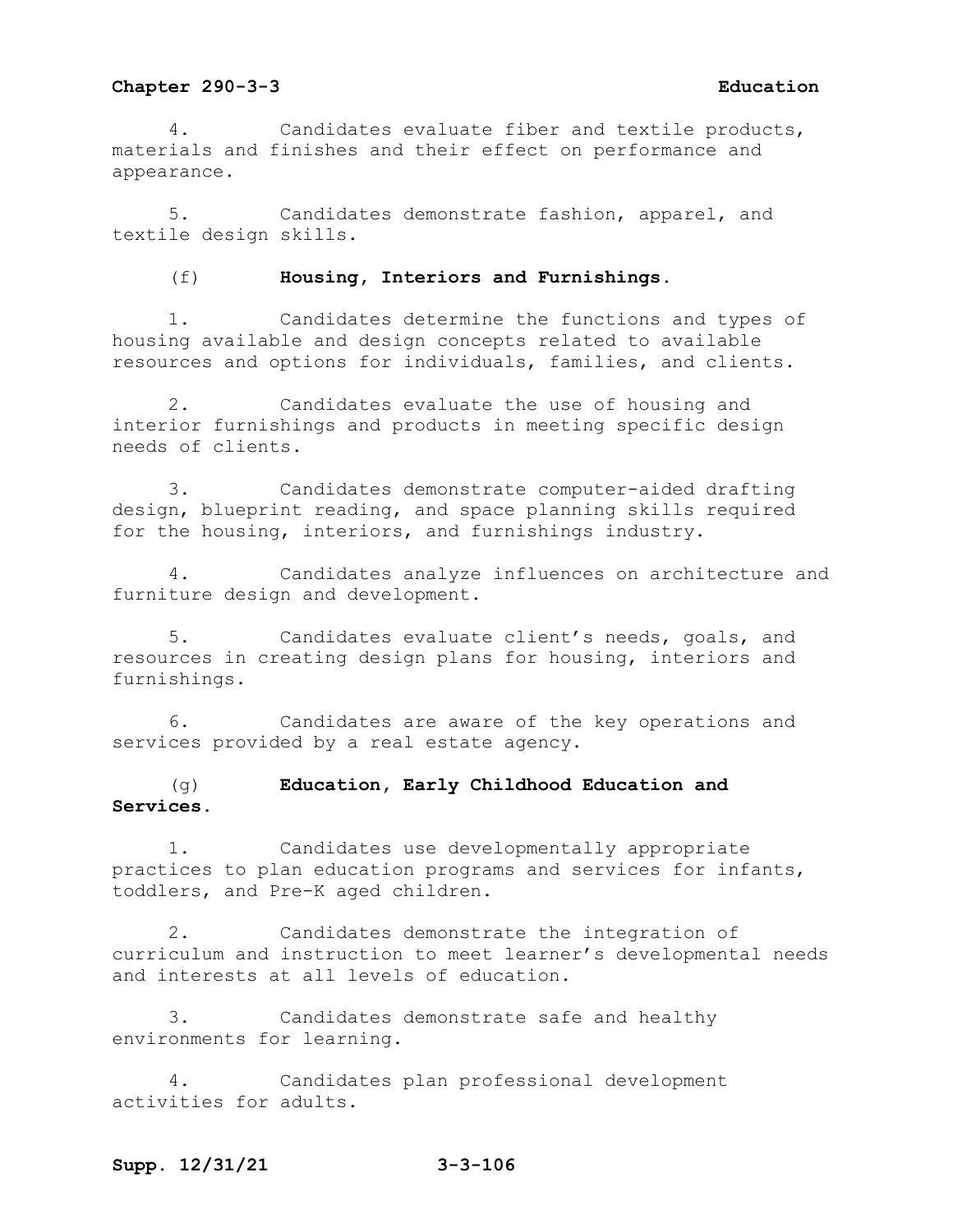5. Candidates are aware of techniques used in consulting with clients.

## (h) **Food Production Services.**

1. Candidates demonstrate food safety and sanitation procedures used in the food industry.

2. Candidates demonstrate industry standards in selecting, using, and maintaining food production and food service equipment.

3. Candidates demonstrate menu planning and techniques based on standardized recipes to meet customer needs.

4. Candidates demonstrate professional food preparation methods and techniques for all menu categories to produce a variety of food products that meet customer needs.

5. Candidates demonstrate implementation of food service management and leadership functions.

### (i) **Hospitality, Tourism and Recreation.**

1. Candidates demonstrate procedures applied to safety, security, and environmental issues related to the hospitality, tourism and recreation industries.

2. Candidates demonstrate practices and skills involved in lodging occupations.

3. Candidates demonstrate practices and skills for travel related services.

4. Candidates demonstrate management of recreation, leisure, and other programs and events.

(j) **Family and Consumer Sciences Education.** Candidates are aware of the historical, social, and economic foundations of family and consumer sciences education.

## (k) **Business Practices.**

1. Candidates are familiar with business practices associated with careers in the field of family and consumer sciences.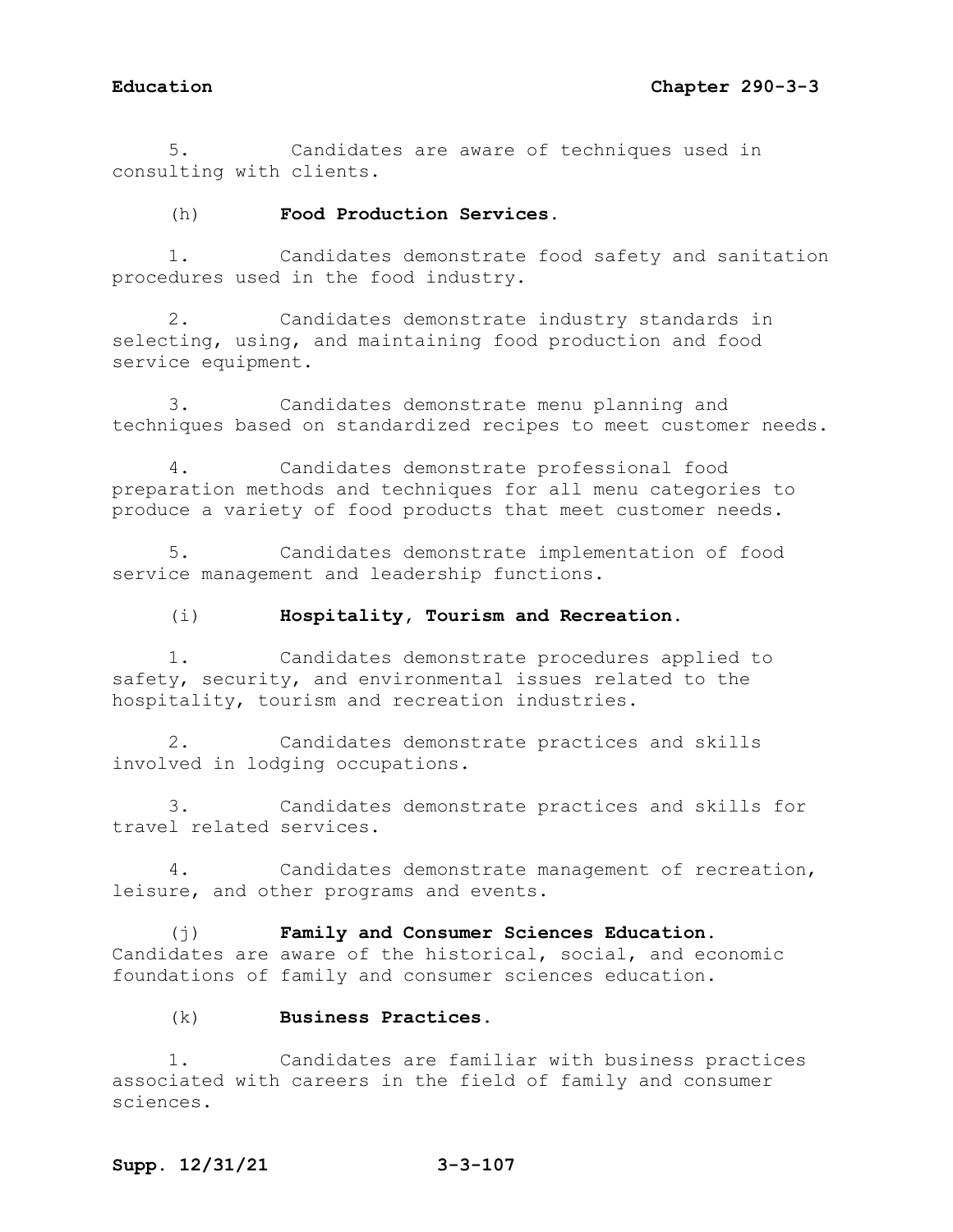2. Candidates demonstrate skills used to produce products and provide services in family and consumer sciences related careers.

3. Candidates use different types of media including E-Commerce to market products or provide services to consumers and clients.

4. Candidates apply concepts of quality service to assure customer and client satisfaction. **Author:** Dr. Eric G. Mackey **Statutory Authority:** Code of Ala. 1975, §§16-3-16, 16-23-14. **History: New Rule:** December 19, 1978. **Amended:** December 13, 1990; effective February 1, 1991. **Repealed and Replaced:** January 9, 1997; effective February 13, 1997; operative July 1, 1997. **Amended:** Filed June 14, 1999; effective July 19, 1999. **Repealed and New Rule:** Filed September 11, 2003; effective October 16, 2003. **Repealed and New Rule:** Filed July 13, 2004; effective August 17, 2004. **Repealed and New Rule:** April 14, 2005; effective May 19, 2005. **Repealed and New Rule:** Filed August 6, 2007; effective September 10, 2007. **Repealed and New Rule:** Filed August 3, 2009; effective September 7, 2009; operative October 1, 2009. **Repealed and New Rule:** Filed August 13, 2015; effective September 17, 2015. **Amended:** Filed September 13, 2018; effective October 28, 2018; operative June 1, 2019. **Repealed and New Rule:** Published August 31, 2021; effective October 15, 2021.

**Ed. Note:** Previous Rule .26 was renumbered .18 per certification published August 31, 2021; effective October 15, 2021.

### **290-3-3-.19 Technical Education (Grades 6-12).**

(1) **Program Curriculum.** In addition to meeting Rules  $290-3-3-.03(6)(a)1.-4., 290-3-3-.03(6)(e)1.(i)-(iii) and$ 2.(i)-(iii), 290-3-3-.04, 290-3-3-.05, 290-3-3-.14, and 290-3-3-.15, the teaching field shall require a minimum of 30 semester hours of credit with at least 18 semester hours of upper-division credit.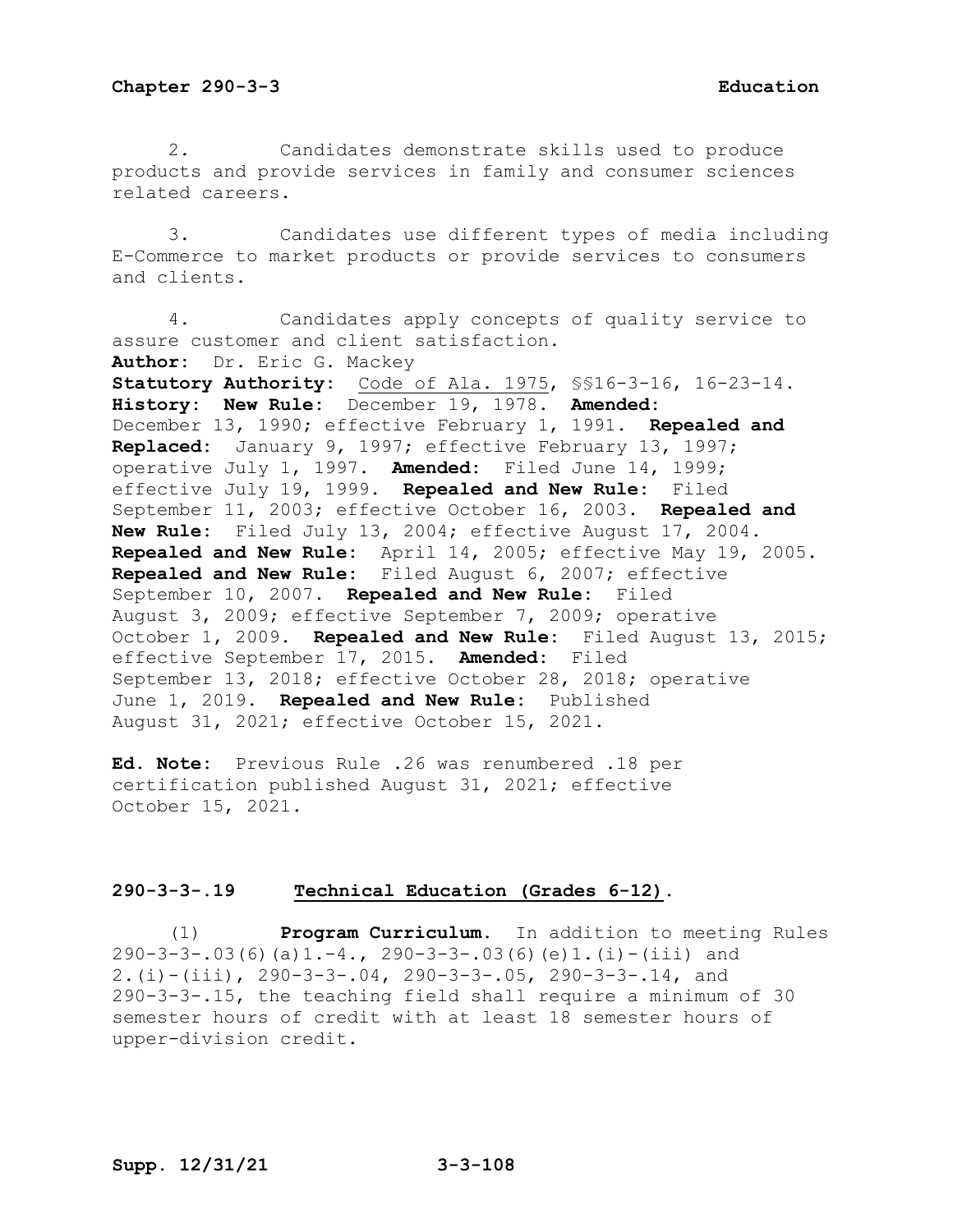(a) **Content Knowledge and Skills.** Candidates demonstrate occupational competency in a technical-related setting.

(b) **Educating for the Workplace.** Candidates construct learning experiences that integrate instruction with work-based learning.

(c) **Learning Environments.**

1. Candidates demonstrate occupational safety and health procedures applicable to the technical area, including attention to workplace hazards, material safety data sheets, and safety codes.

2. Candidates inspect and maintain tools and equipment related to their occupational setting to promote safe use.

(d) **Career and Technical Programs.** Candidates are familiar with national accrediting bodies appropriate to the technical area (e.g., Automotive Service Excellence [ASE]; National Center for Construction Education and Research [NCCER], the Graphic Arts Education and Research Foundation [GAERF], etc.).

**Author:** Dr. Eric G. Mackey

**Statutory Authority:** Code of Ala. 1975, §§16-3-16, 16-23-14. **History: New Rule:** December 19, 1978. **Amended:** December 13, 1990; effective February 1, 1991. **Repealed and Replaced:** January 9, 1997; effective February 13, 1997; operative July 1, 1997. **Amended:** Filed June 14, 1999; effective July 19, 1999. **Repealed and New Rule:** Filed September 11, 2003; effective October 16, 2003. **Repealed and New Rule:** Filed July 13, 2004; effective August 17, 2004. **Repealed and New Rule:** April 14, 2005; effective May 19, 2005. **Repealed and New Rule:** Filed August 6, 2007; effective September 10, 2007. **Repealed and New Rule:** Filed August 3, 2009; effective September 7, 2009; operative October 1, 2009. **Repealed and New Rule:** Filed August 13, 2015; effective September 17, 2015. **Amended:** Filed September 13, 2018; effective October 28, 2018; operative June 1, 2019. **Repealed and New Rule:** Published August 31, 2021; effective October 15, 2021.

**Ed. Note:** Previous Rule .28 was renumbered .19 per certification published August 31, 2021; effective October 15, 2021.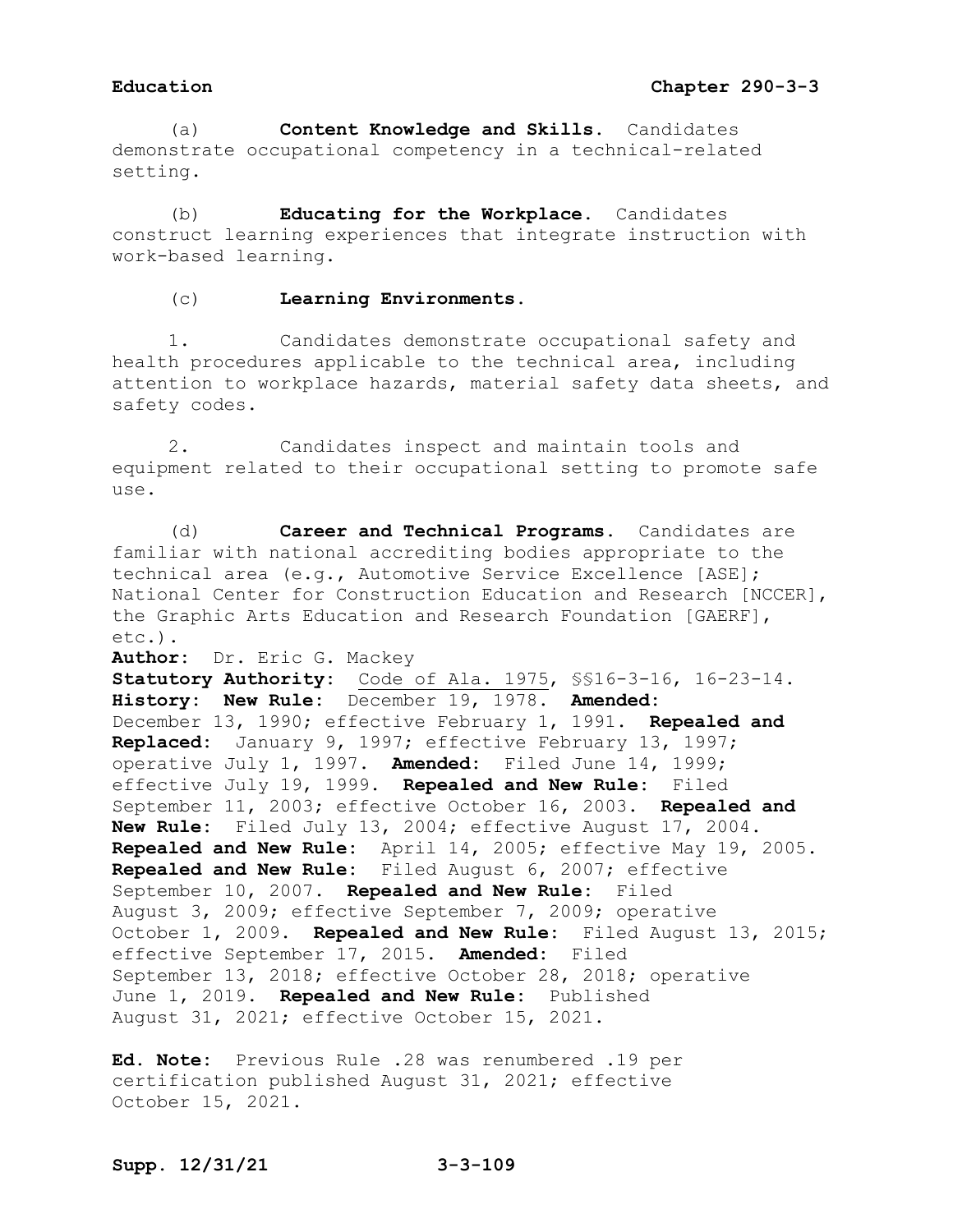# **290-3-3-.20 Computer Science (Grades 6-12).**

(1) **Rationale.** Standards for teacher candidates in computer science education are informed by and aligned with the Alabama Course of Study for Digital Literacy and Computer Science (2018) and standards from the Computer Science Teachers Association (CSTA, 2017), and other reputable sources.

(2) **Program Curriculum.** In addition to meeting Rules 290-3-3-.03(6)(a)1.-4., 290-3-3-.03(6)(e)1.(i)-(iii) and 2.(i)-(iii), 290-3-3-.04, 290-3-3-.05, and 290-3-3-.14, the teaching field shall require an academic major of at least 30 semester hours of credit with at least 18 semester hours of upper-division credit. Additional information is provided in the definition for academic major in Rule 290-3-3-.01(2).

(a) **Knowledge.** Prior to program completion, prospective teachers of computer science shall demonstrate knowledge sufficient to teach content related to:

1. Impacts of Computing.

(i) Impact of, obstacles to, and effects of computing.

(ii) Issues regarding intellectual property, ethics (e.g., concerns related to artificial intelligence and machine learning capabilities that may affect society), privacy, and security in computing.

2. Algorithms and Computational Thinking.

(i) Abstraction; pattern recognition in data samples and computational processes; problem decomposition; and number base conversion.

(ii) Algorithm analysis, searching and sorting algorithms, recursive algorithms, randomization, and algorithm expression (e.g., pseudocode and flowcharts).

3. Programming.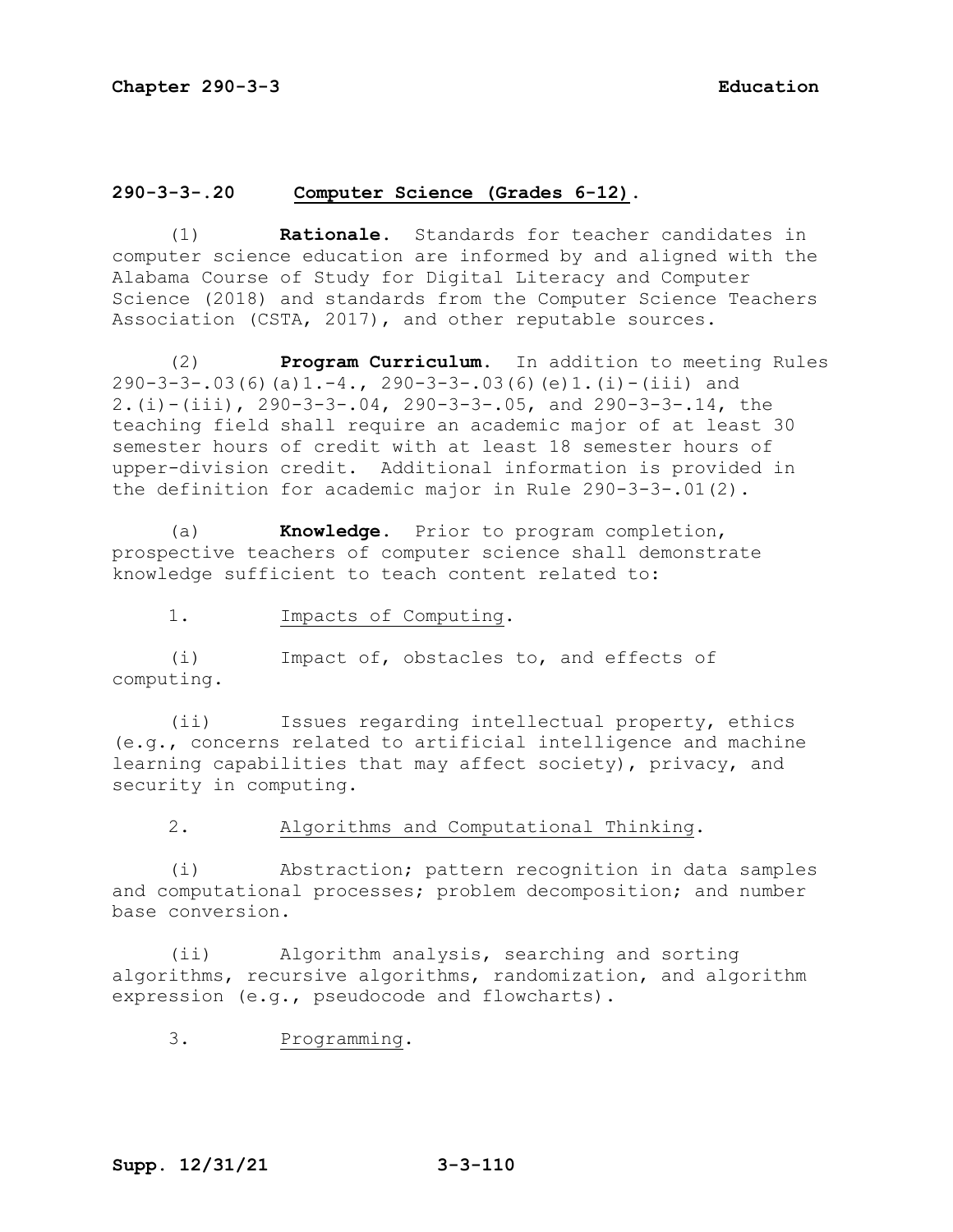(i) Programming control structures, standard operators (e.g., arithmetic, relational and logical), variables, correctness, extensibility, modifiability, and reusability.

(ii) Procedures, function, and methods; event-driven programs; usability; data structures (e.g., stacks, queues, lists); debugging; documenting and reviewing code; libraries and application programming interfaces (APIs), integrated development environments (IDEs); and programming language paradigms, including object-oriented concepts.

4. Data.

(i) Digitalization of information; data encryption and decryption; data compression, error detection and correction; and computational tools.

(ii) Simulation, modeling, and manipulation of data.

5. Computing Systems and Networks.

(i) Hardware and software (for designing systems, identifying and fixing problems, and troubleshooting issues), software life cycle, operating systems, computing systems, virtual machines, communication between devices, and cloud computing.

(ii) Networks, including protocols, encryption, and security issues and the Web.

(b) **Abilities.** Prior to program completion, prospective teachers of computer science shall demonstrate ability to teach students to:

1. Computing Systems.

(i) Recommend improvements to the design of computing devices, based on an analysis of how users interact with software and hardware devices.

(ii) Design projects that combine hardware and software components to collect, process, and output data.

(iii) Systematically identify and fix problems with computing devices and their components.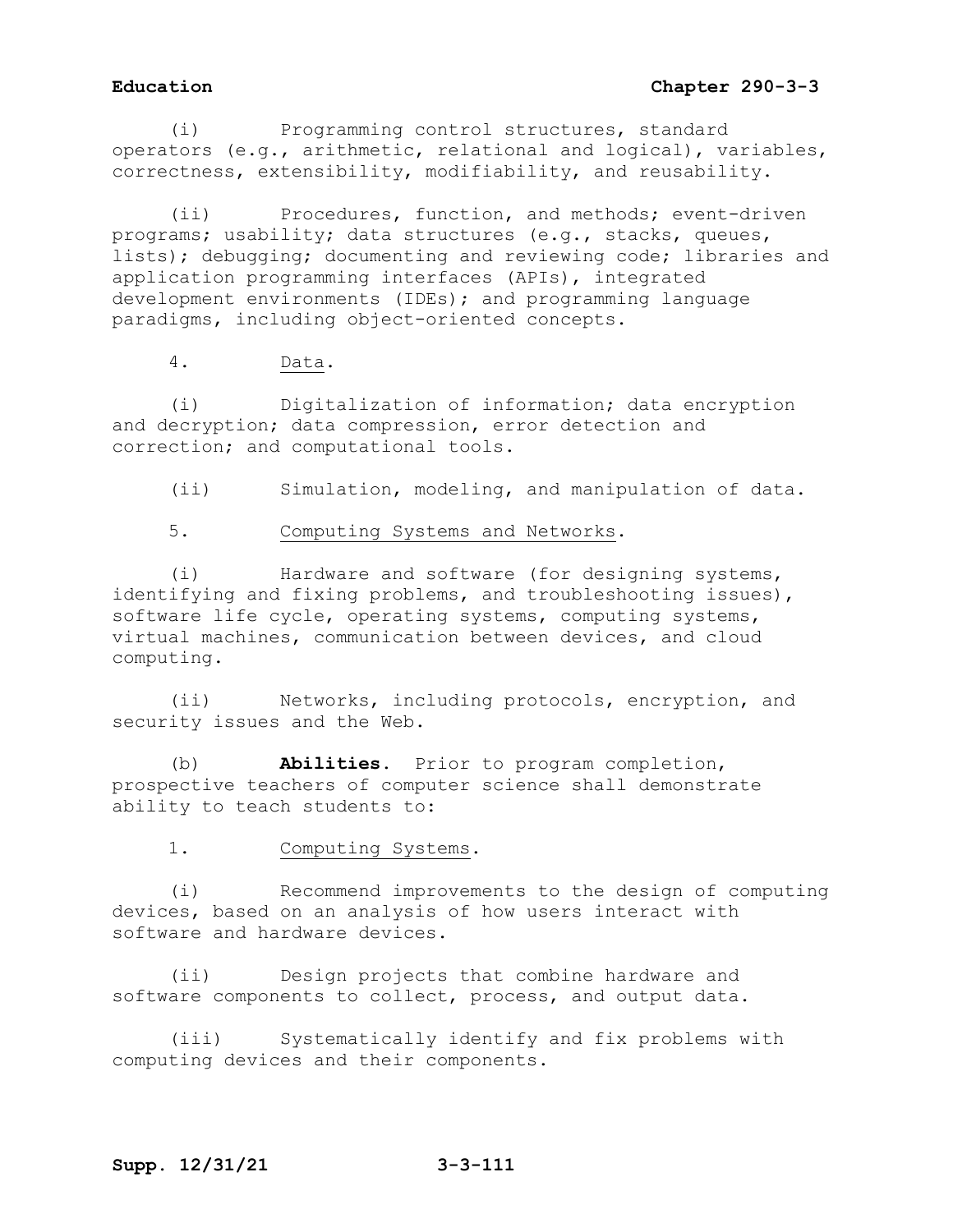(iv) Explain how abstractions hide the underlying implementation details of computing systems embedded in everyday objects.

(v) Compare levels of abstraction and interactions between application software, system software, and hardware layers.

(vi) Develop guidelines that convey systematic trouble-shooting strategies that others can use to identify and fix errors.

(vii) Categorize the roles of operating system software.

(viii) Illustrate ways computing systems implement logic, input, and output through hardware components.

2. Networks and the Internet.

(i) Model the role of protocols in transmitting data across networks and the Internet. (6-8)

(ii) Explain how physical and digital security measures protect electronic information, including public key cryptography.

(iii) Apply multiple methods of encryption to model the secure transmission of information.

(iv) Evaluate the scalability and reliability of networks, by describing the relationship between routers, switches, servers, topology, and addressing.

(v) Give examples to illustrate how sensitive data can be affected by malware and other attacks.

(vi) Recommend security measures to address various scenarios based on factors such as efficiency, feasibility, and ethical impacts.

(vii) Compare various security measures, considering tradeoffs between the usability and security of a computing system.

(viii) Explain tradeoffs when selecting and implementing cybersecurity recommendations.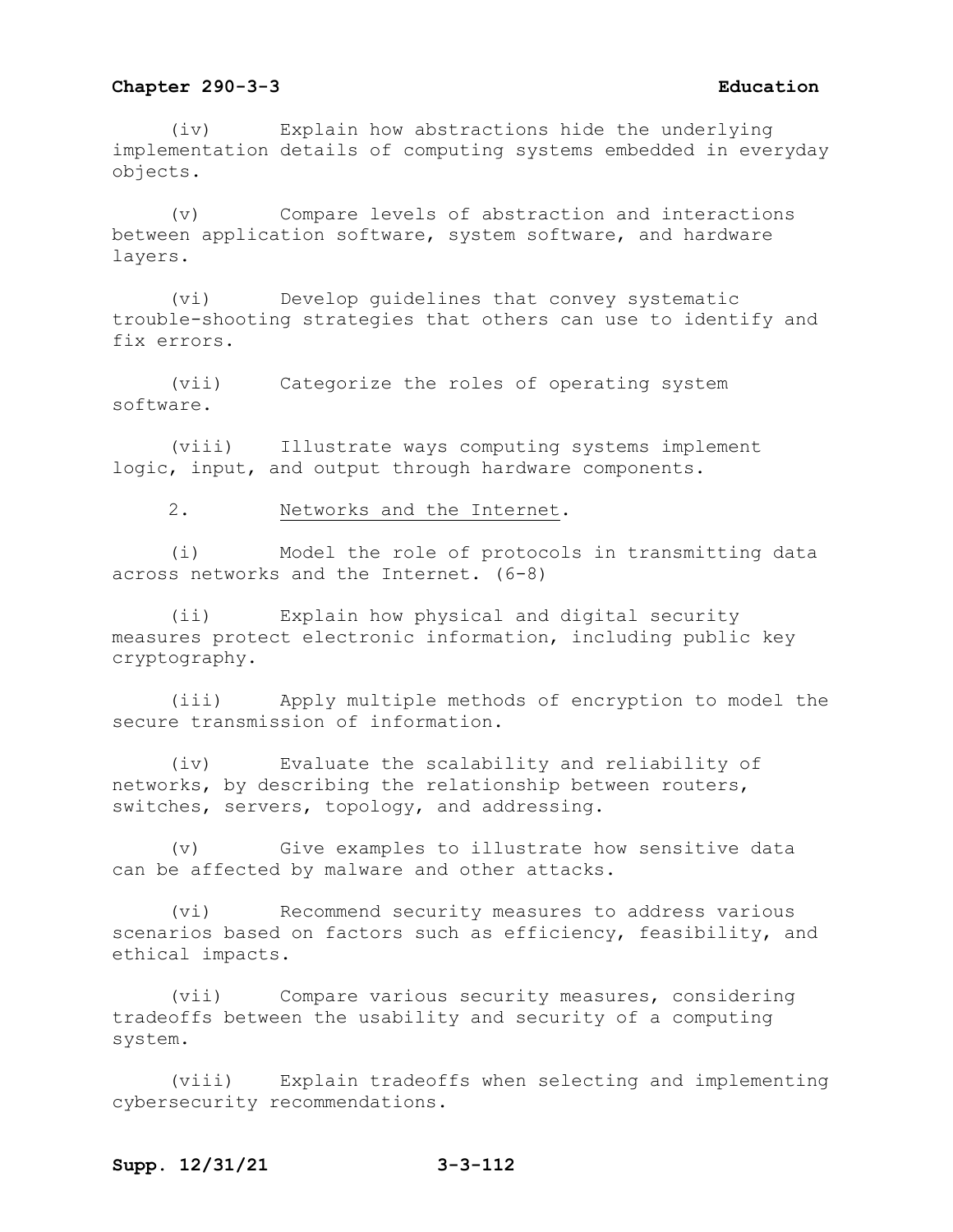# **Education Chapter 290-3-3**

(ix) Describe the issues that impact network functionality (e.g., bandwidth, load, delay, topology).

Compare ways software developers protect devices and information from unauthorized access, considering different classifications of intrusion prevention systems and how each identifies malicious activity, logs information about the activity, reports it, and attempts to block or stop it.

3. Data and Analysis.

(i) Represent data using multiple encoding schemes.

(ii) Collect data using computational tools and transform the data to make the data more useful and reliable.

(iii) Refine computational models based on the data they have generated.

(iv) Translate between different bit representations of real-world phenomena, such as characters, numbers, and images.

(v) Evaluate the tradeoffs in how data elements are organized and where data are stored.

(vi) Create interactive data visualizations using software tools to help others better understand real-world phenomena.

(vii) Create computational models that represent the relationships among different elements of data collected from a phenomena or process.

(viii) Use data analysis tools and techniques to identify patterns in data representing complex systems.

(ix) Select data collection tools and techniques to generate data sets that support a claim or communicate information.

(x) Evaluate the ability of models and simulations to test and support the refinement of hypotheses.

4. Algorithms and Programming.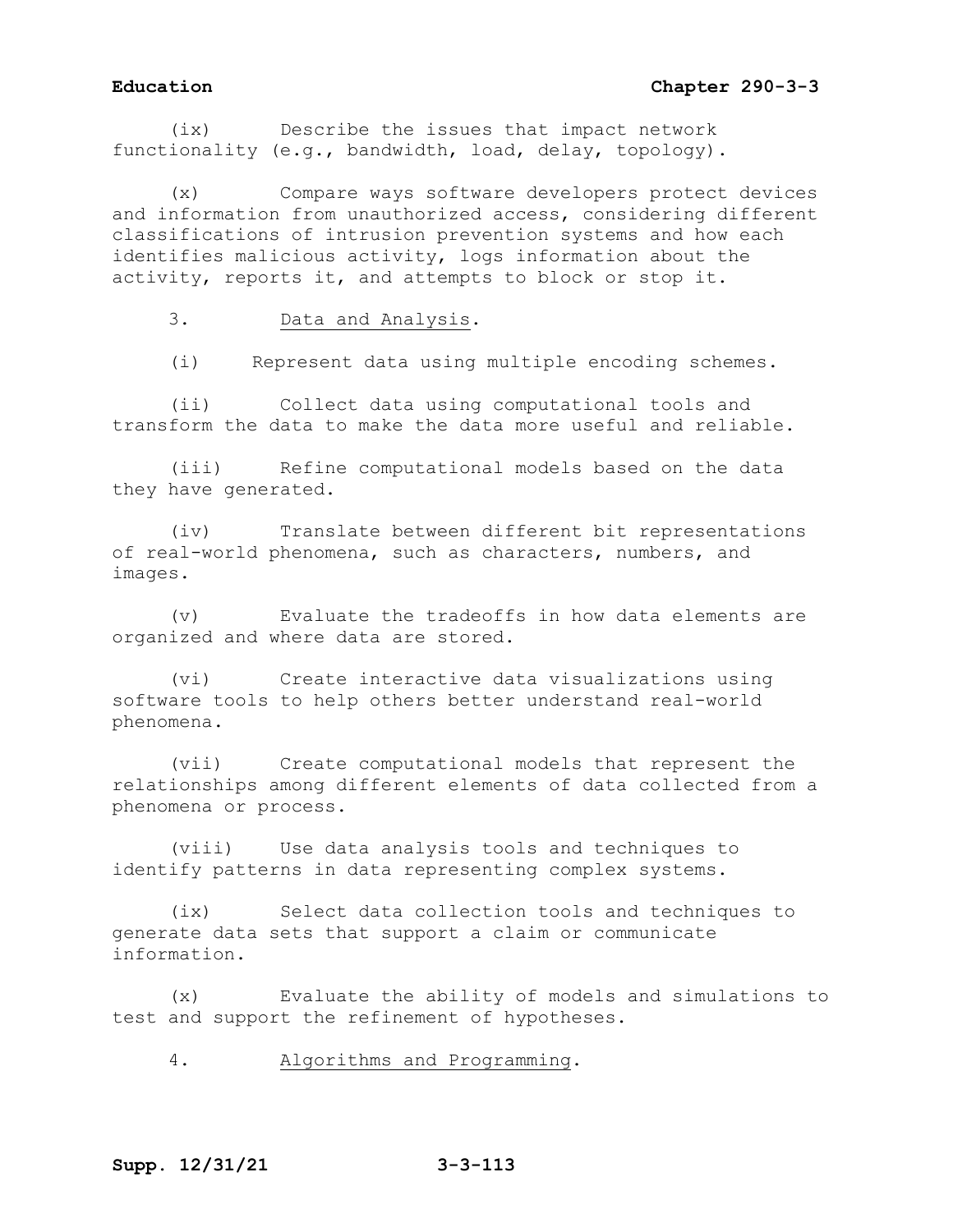(i) Use flowcharts and/or pseudocode to address complex problems as algorithms.

(ii) Create clearly named variables that represent different data types and perform operations (e.g., arithmetic, relational, and logical operations) on their values.

(iii) Design and iteratively develop programs that combine control structures, including nested loops and compound conditionals.

(iv) Decompose problems and subproblems into parts (functions) to facilitate the design, implementation, and review of programs.

(v) Create procedures with parameters to organize code and make it easier to reuse.

(vi) Seek and incorporate feedback from team members and users to refine a solution that meets user needs.

(vii) Incorporate existing code, media, and libraries into original programs, and give attribution.

(viii) Systematically test and refine programs using a range of test cases.

(ix) Distribute tasks and maintain a project timeline when collaboratively developing computational artifacts.

(x) Document programs in order to make them easier to follow, test, and debug.

(xi) Create prototypes that use algorithms to solve computational problems by leveraging prior student knowledge and personal interests.

(xii) Use lists or arrays to simplify solutions, generalizing computational problems instead of repeatedly using simple variables.

(xiii) Justify the selection of specific control structures when tradeoffs involve implementation, readability, and program performance, and explain the benefits and drawbacks of choices made.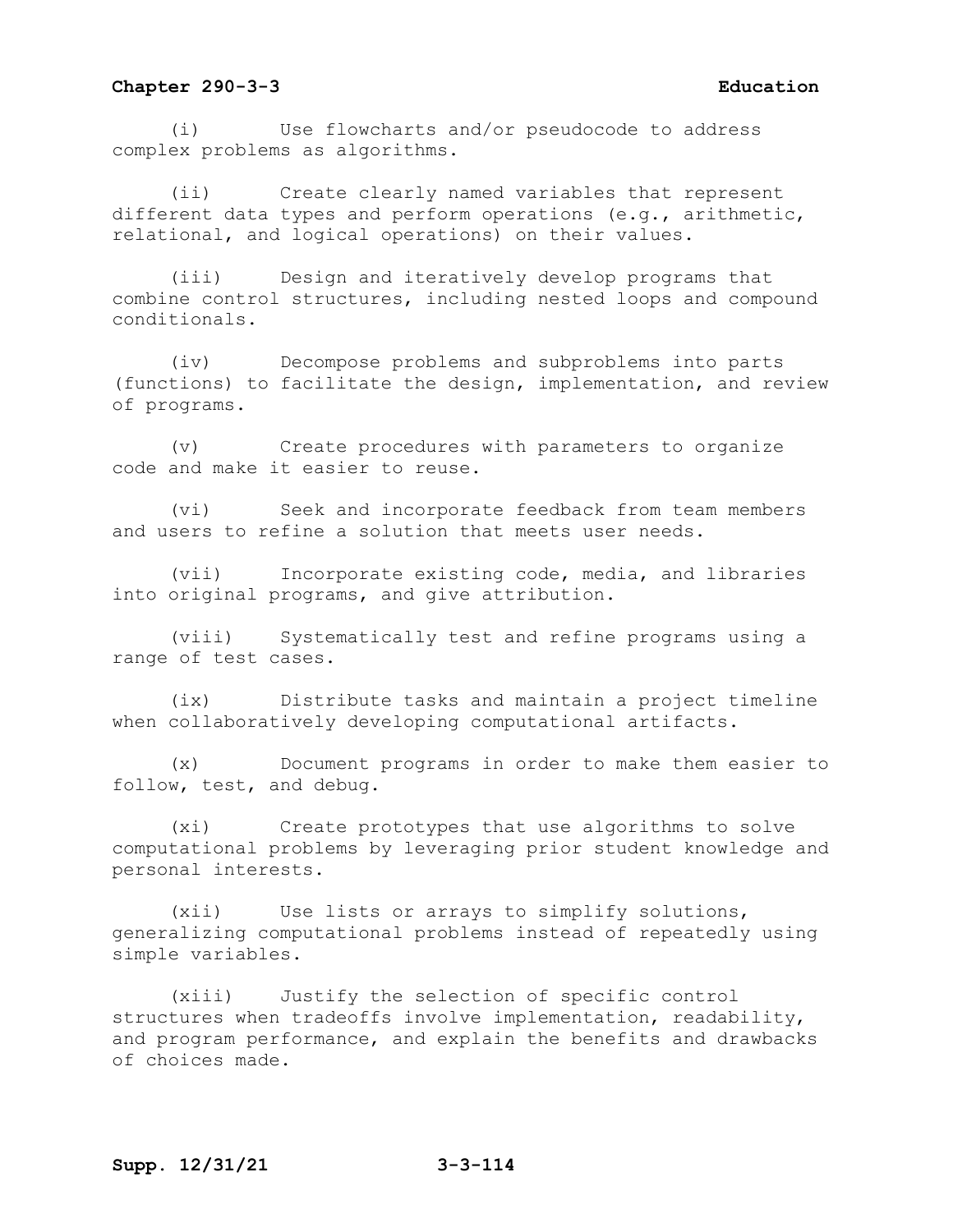(xiv) Design and iteratively develop computational artifacts for practical intent, personal expression, or to address a societal issue by using events to initiate instructions.

(xv) Decompose problems into smaller components through systematic analysis, using constructs such as procedures, modules, and objects.

(xvi) Create artifacts by using procedures within a program, combinations of data and procedures, or independent but interrelated programs.

(xvii) Systematically design and develop programs for broad audiences by incorporating feedback from users.

(xviii) Evaluate licenses that limit or restrict use of computational artifacts when using resources such as libraries.

(xix) Evaluate and refine computational artifacts to make them more usable and accessible.

(xx) Design and develop computational artifacts working in team roles using collaborative tools and pair programming techniques.

(xxi) Document design decisions using text, graphics, presentations, and/or demonstrations in the development of complex programs.

(xxii) Demonstrate ways a given algorithm applies to problems across disciplines.

(xxiii) Describe how artificial intelligence drives many software and physical systems.

(xxiv) Implement an artificial intelligence algorithm to play a game against a human opponent or solve a problem.

(xxv) Use and adapt classic algorithms (e.g., shortest path, sorting, and searching) to solve computational problems.

(xxvi) Evaluate algorithms in terms of their efficiency, correctness, and clarity.

(xxvii) Compare and contrast fundamental data structures and their uses.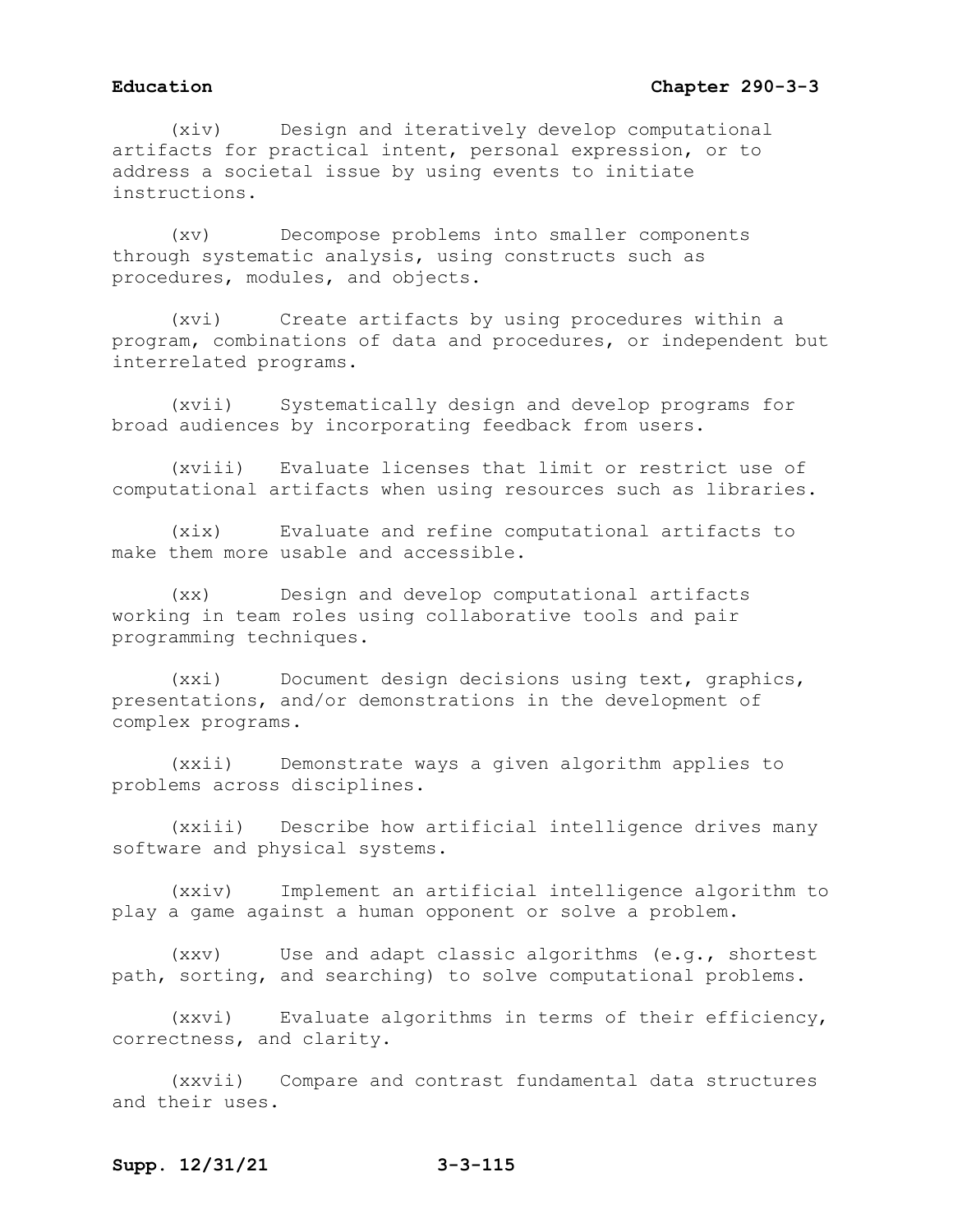(xxviii) Illustrate the flow of execution of a recursive algorithm.

(xxix) Construct solutions to problems using student-created components, such as procedures, nodules and objects.

(xxx) Analyze a large-scale computational problem and identify generalizable patterns that can be applied to a solution.

(xxxi) Demonstrate code reuse by creating programming solutions using libraries and APIs.

(xxxii) Plan and develop programs for broad audiences using a software life-cycle process.

(xxxiii) Explain security issues that might lead to compromised computer programs.

(xxxiv) Develop programs for multiple computing platforms.

(xxxv) Use version control systems, integrated development environments (IDEs), and collaborative tools and practices (code documentation) in a group software project.

(xxxvi) Develop and use a series of test cases to verify that a program performs according to its design specifications.

(xxxvii) Modify an existing program to add additional functionality and discuss intended and unintended implications (e.g., breaking other functionality).

(xxxviii) Evaluate key qualities of a program through a process such as a code review.

(xxxix) Modify an existing program to add additional functionality and discuss intended and unintended implications (e.g., breaking other functionality).

(xl) Evaluate key qualities of a program through a process such as a code review.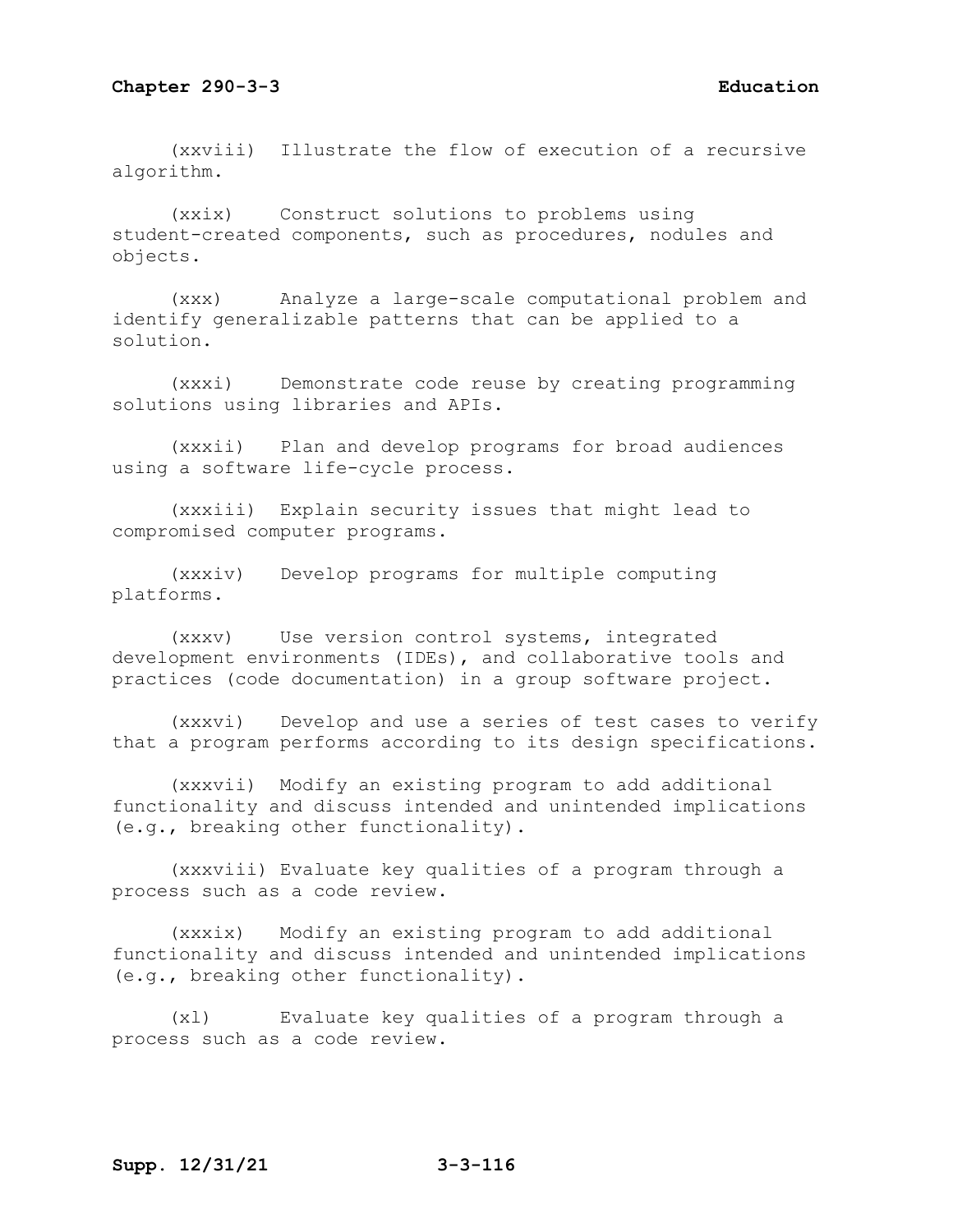(xli) Compare multiple programming languages and discuss how their features make them suitable for solving different types of problems.

5. Impacts of Computing.

(i) Compare tradeoffs associated with computing technologies that affect people's everyday activities and career options.

(ii) Discuss issues of bias; accessibility for all users, including those with special needs; and usability in the design of existing technologies.

(iii) Collaborate with contributors through strategies such as crowdsourcing or surveys when creating a computational artifact.

(iv) Describe tradeoffs between allowing information to be public and keeping information private and secure, recognizing that nothing posted online is private.

(v) Evaluate the ways computing impacts personal, ethical, social, economic, and cultural practices.

(vi) Test and refine computational artifacts to reduce bias and equity deficits.

(vii) Demonstrate ways a given algorithm applies to problems across disciplines.

(viii) Use tools and methods for collaboration on a project to increase connectivity of people in different cultures and career fields.

(ix) Explain the beneficial and harmful effects that intellectual property laws can have on innovation.

(x) Explain the privacy concerns related to the collection and generation of data through automated processes that may not be evident to users.

(xi) Evaluate the social and economic implications of privacy in the context of safety, law, and ethics.

(xii) Evaluate computational artifacts to maximize their beneficial effects and minimize harmful effects on society.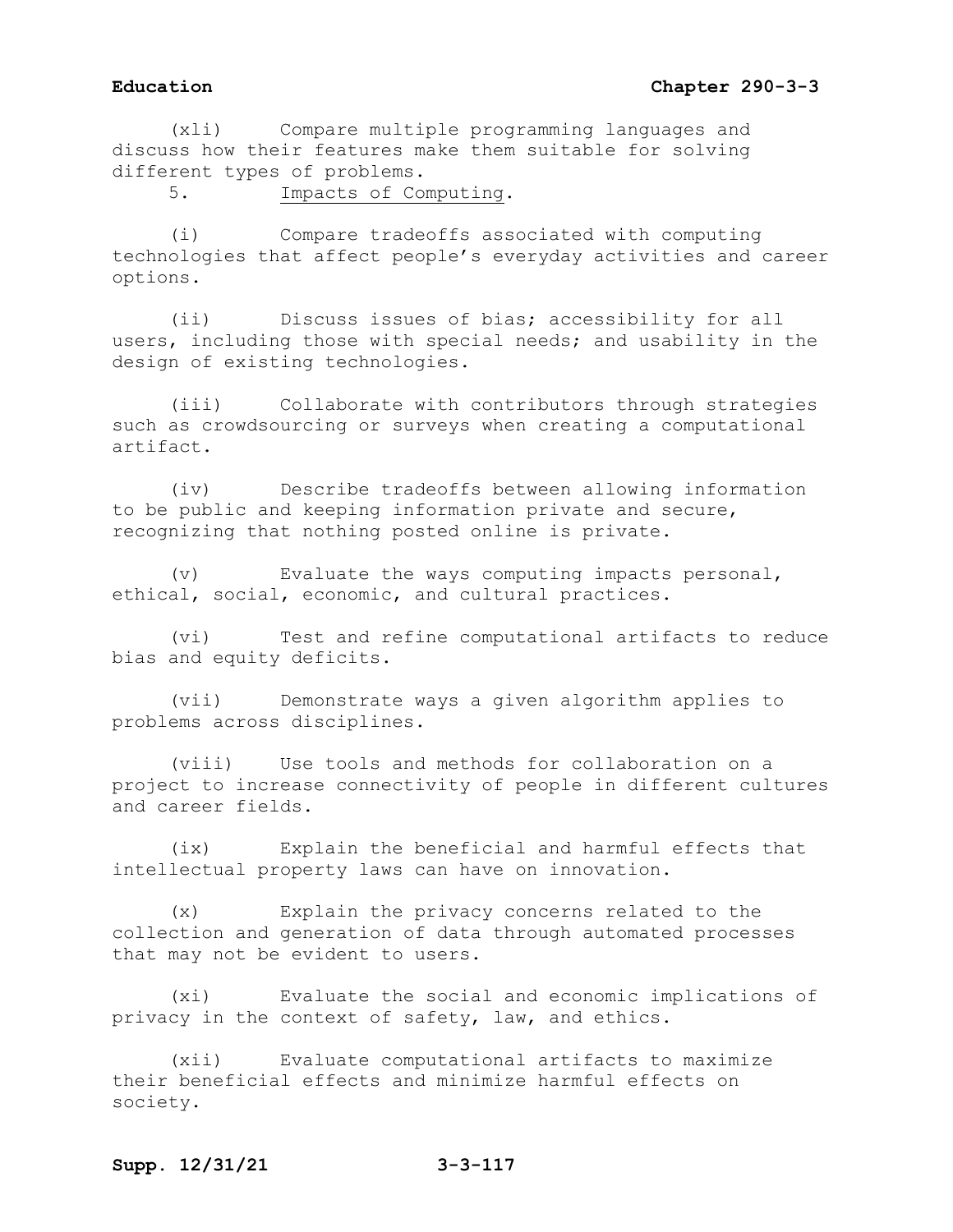(xiii) Evaluate the impact of equity, access, and influence on the distribution of computing resources in the global society.

(xiv) Predict how computational innovations that have revolutionized aspects of our culture might evolve.

(xv) Debate laws and regulations that impact the development and use of software.

(xvi) Consider the impact of professional societies (e.g., Association for Computing Machinery, Institute of Electrical and Electronics Engineers, Association of Information.

(c) **Pedagogy**.Prior to program completion, prospective computer science teachers demonstrate ability to:

1 Encourage students from underrepresented groups to take computer science courses.

2. Make students aware of trends in the computer science job market (e.g., emerging skills sets, entry requirements, career paths, and salaries).

3. Use a variety of instructional strategies, including digital and physical (offline or unplugged) environments.

4. Adapt instruction to student interests and abilities.

5. Incorporate collaboration into instruction.

(d) **Professionalism.** Prior to program completion, prospective computer science teachers demonstrate ability to:

1. Articulate why all students are capable of learning computer science.

2. Develop computer science curricula.

3. Stay current with research on computer science education, including pedagogy and assessment.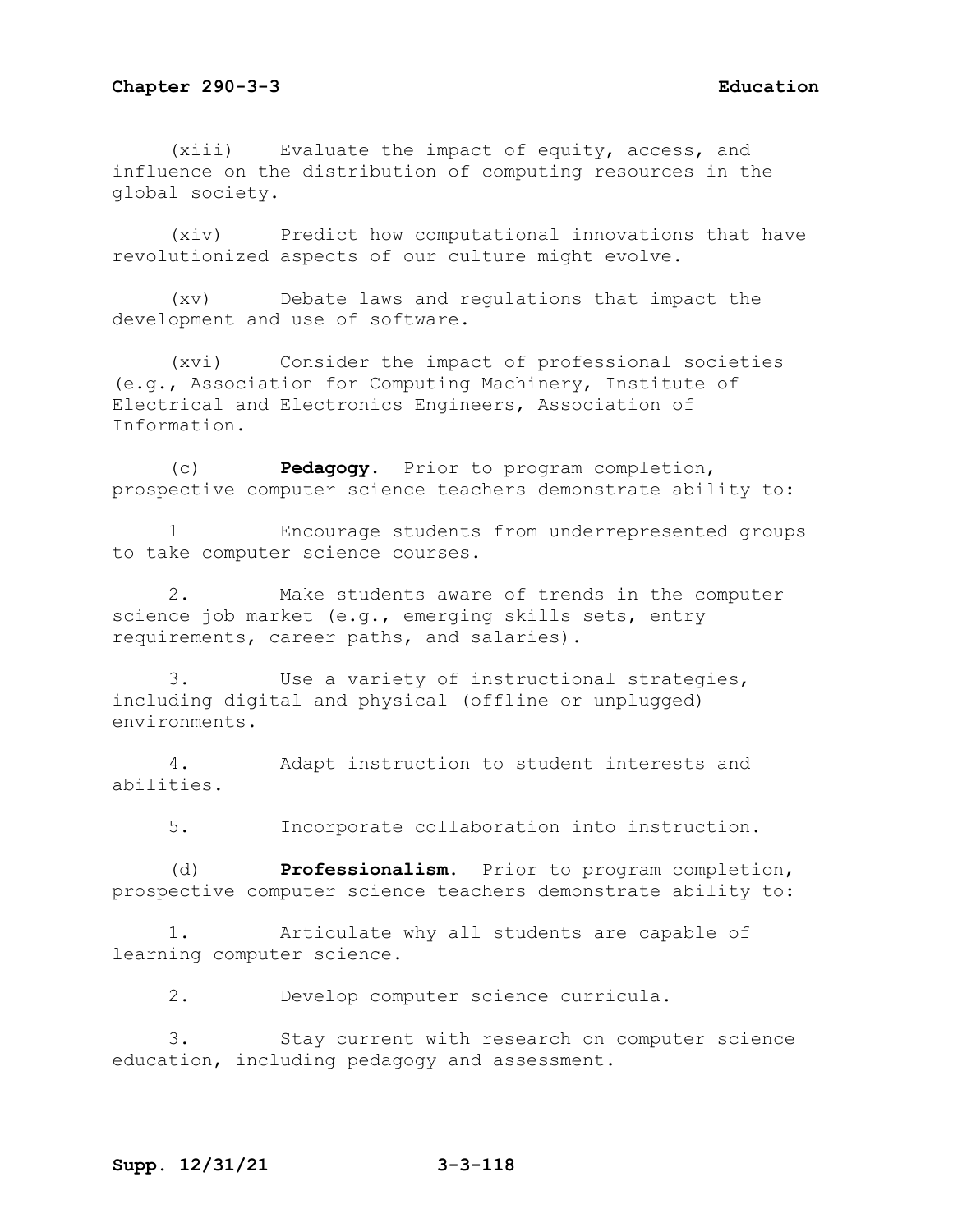4. Learn collaboratively with other computer science teachers. **Author:** Dr. Eric G. Mackey **Statutory Authority:** Code of Ala. 1975, §§16-3-16, 16-23-14. **History: New Rule:** December 19, 1978. **Amended:** Filed December 13, 1990; effective February 1, 1991. **Repealed and Replaced:** Filed January 9, 1997; effective February 13, 1997; operative July 1, 1997. **Repealed and New Rule:** Filed September 11, 2003; effective October 16, 2003. **Repealed and New Rule:** Filed July 13, 2004; effective August 17, 2004. **Repealed and New Rule:** April 14, 2005; effective May 19, 2005. **Repealed and New Rule:** Filed August 6, 2007; effective September 10, 2007. **Repealed and New Rule:** Filed August 3, 2009; effective September 7, 2009; operative October 1, 2009. **Repealed:** Filed August 13, 2015; effective September 17, 2015. **New Rule:** Published September 30, 2019; effective November 14, 2014; operative December 1, 2019. **Repealed and New Rule:** Published August 31, 2021; effective October 15, 2021.

**Ed. Note:** Previous Rule .09 was renumbered .20 per certification published August 31, 2021; effective October 15, 2021.

# **290-3-3-.21 English Language Arts (Grades 6-12).**

(1) **Rationale.** The main goal of these standards is to promote quality educator preparation programs that will promote the development of literacy among all grade 6-12 students in Alabama. The standards are consistent with the National Council of Teachers of English Standards for the Initial Preparation of Secondary English Language Arts Teachers and the *Alabama Course of Study: English Language Arts*. The standards build upon the Alabama Core Teaching Standards.

(2) **Program Curriculum**. In addition to meeting Rules 290-3-3-.03(6)(a)1.-4., 290-3-3-.03(6)(e)1.(i)-(iii) and 2.(i)-(iii), 290-3-3-.04, 290-3-3-.05, and 290-3-3.14, the teaching field shall require an academic major that includes a minimum of 30 semester hours of credit with at least 18 semester hours of upper-division credit. Additional information is provided in the definition for academic major in Rule 290-3-3-.01(2). At a minimum, coursework must include literature, grammar, reading skills, writing, speech,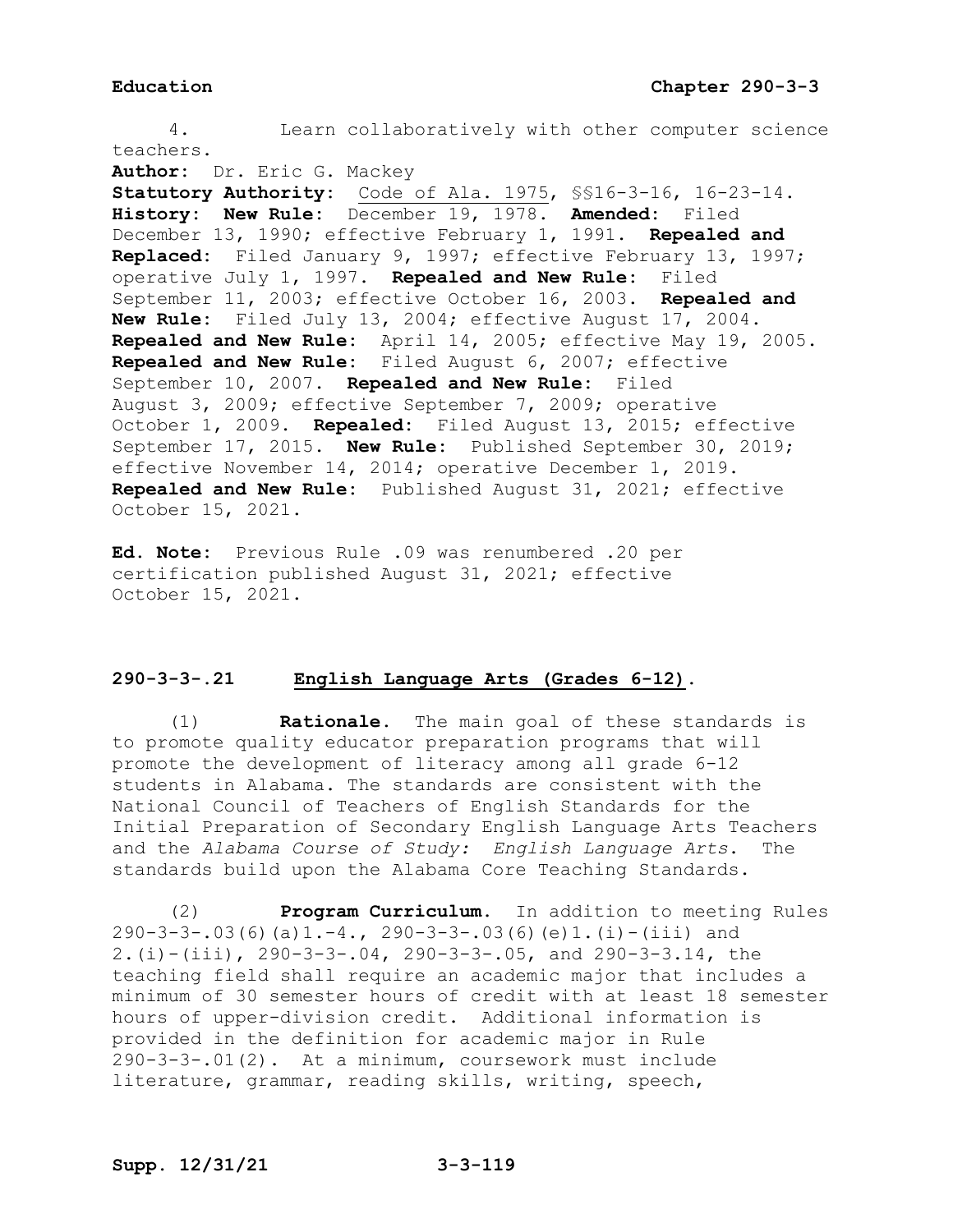drama/theatre, and print or broadcast journalism, and may include coursework in other areas within English language arts.

### (a) **Content Knowledge.**

1. Candidates demonstrate knowledge of the English language arts subject matter content that specifically includes literature and multimedia texts as well as knowledge of the nature of adolescents as readers.

(i) Candidates are knowledgeable about texts—print and non-print texts, media texts, classic texts and contemporary texts, including young adult—that represent a range of world literatures, historical traditions, genres, and the experience of different genders, ethnicities, and social classes; they use literary theories to interpret and critique a range of texts.

(ii) Candidates are knowledgeable about how adolescents read texts and make meaning through interaction with media environments.

2. Candidates demonstrate knowledge of English language arts subject matter content that specifically includes language and writing as well as knowledge of adolescents as language users.

(i) Candidates can compose a range of formal and informal texts taking into consideration the interrelationships among form, audience, context, and purpose; candidates understand that writing is a recursive process; candidates can use contemporary technologies and/or digital media to compose multimodal discourse.

(ii) Candidates know the conventions of English language as they relate to various rhetorical situations (grammar, usage, and mechanics); they understand the concept of dialect and are familiar with relevant grammar systems (e.g., descriptive and prescriptive); they understand principles of language acquisition; they recognize the influence of English language history on English language arts content; and they understand the impact of language on society.

(iii) Candidates are knowledgeable about how adolescents compose texts and make meaning through interaction with media environments.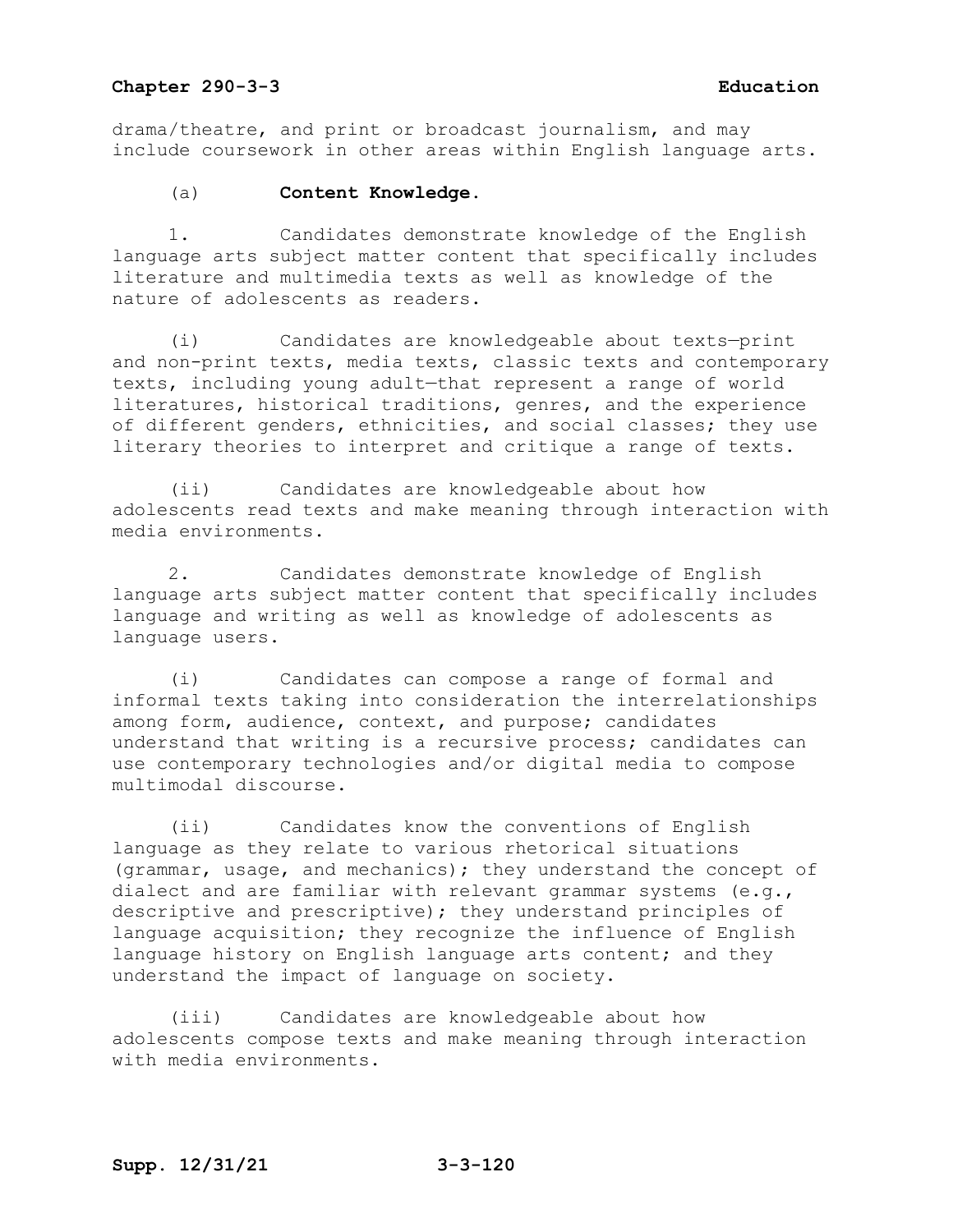(b) **Content Pedagogy: Planning Literature and Reading Instruction in English Language Arts.** Candidates plan instruction and design assessments for reading and the study of literature to promote learning for all students.

1. Candidates use their knowledge of theory, research, and practice in English language arts to plan standards-based, coherent, rigorous and relevant learning experiences utilizing a range of different texts—across genres, periods, forms, authors, cultures, and various forms of media and instructional strategies that are motivating and accessible to all students, including English language learners, students with special needs, students from diverse language and learning backgrounds, those designated as high achieving, and those at risk of failure.

2. Candidates design a range of authentic assessments (e.g., formal and informal, formative and summative) of reading and literature that demonstrate an understanding of how learners develop and that address interpretive, critical, and evaluative abilities in reading, writing, speaking, listening, viewing, and presenting.

3. Candidates plan standards-based, coherent and relevant learning experiences in reading that reflect knowledge of current theory and research about the teaching and learning of reading and that utilize individual and collaborative approaches and a variety of reading strategies, including those advocated by the Alabama Reading Initiative.

4. Candidates design or knowledgeably select appropriate reading assessments that inform instruction by providing data about student interests, reading proficiencies, and reading processes.

5. Candidates plan instruction that incorporates knowledge of language—structure, history, and conventions—to facilitate students' comprehension and interpretation of print and non-print texts.

6. Candidates plan instruction which, when appropriate, reflects curriculum integration and incorporates interdisciplinary teaching methods and materials.

(c) **Content Pedagogy: Planning Composition Instruction in English Language Arts.** Candidates plan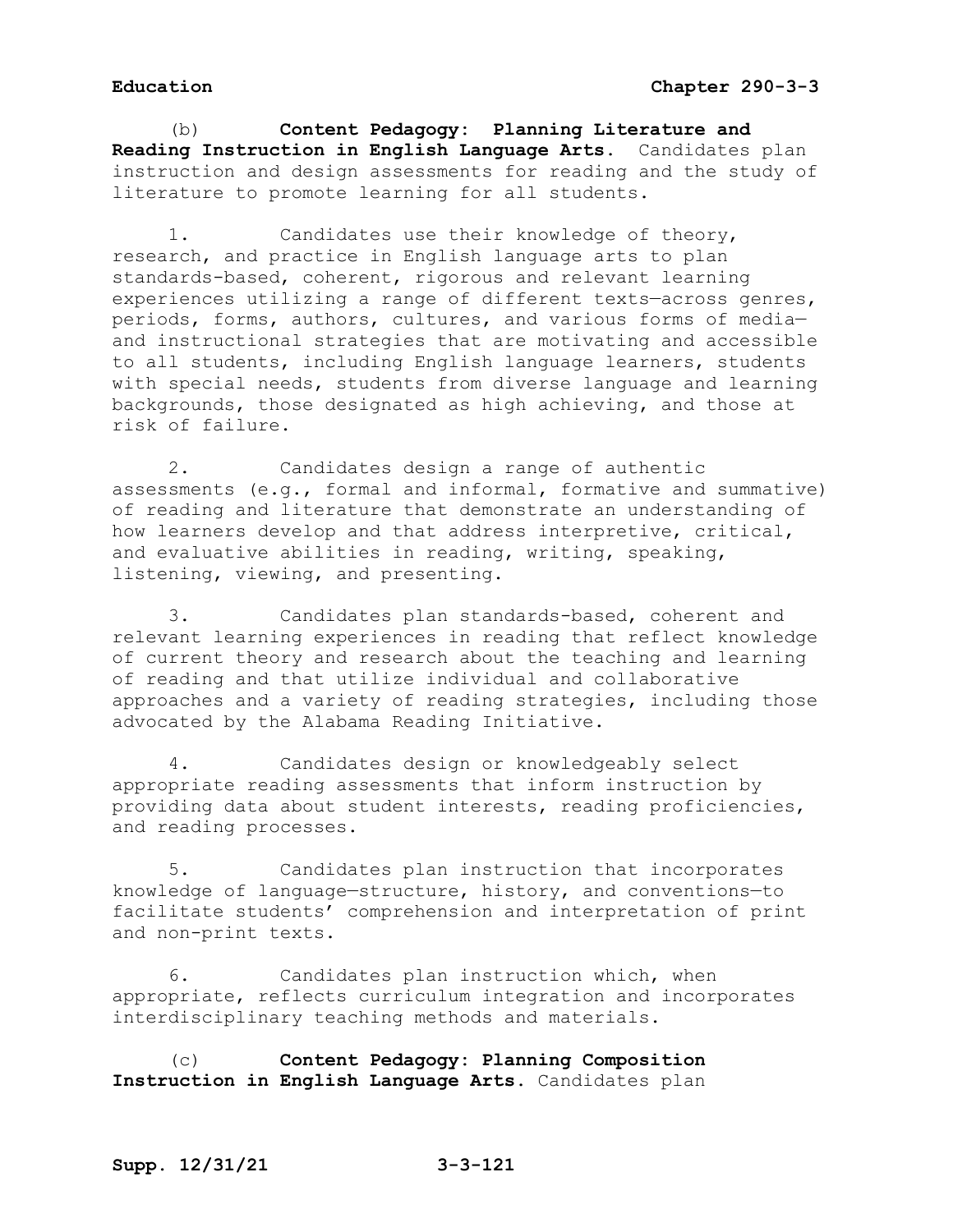instruction and design assessments for composing texts (i.e., oral, written, and visual) to promote learning for all students.

1. Candidates use their knowledge of theory, research, and practice in English language arts to plan standards-based, coherent and relevant composing experiences that utilize individual and collaborative approaches and contemporary technologies and reflect an understanding of writing processes and strategies in different genres for a variety of purposes and audiences.

2. Candidates design a range of assessments for students that promote their development as writers, are appropriate to the writing task, and are consistent with current research and theory. Candidates respond to student writing in process and to finished texts in ways that engage students' ideas and encourage their growth as writers over time.

3. Candidates design instruction related to the strategic use of language conventions (grammar, usage, and mechanics) in the context of students' writing for different audiences, purposes, and modalities.

4. Candidates design instruction that incorporates students' home and community languages to enable skillful control over their rhetorical choices and language practices for a variety of audiences and purposes.

(d) **Learners and Learning: Implementing English Language Arts Instruction.** Candidates plan, implement, assess, and reflect on research-based instruction that increases motivation and active student engagement, builds sustained learning of English language arts, and responds to diverse students' context-based needs.

1. Candidates plan and implement instruction based on English language arts curricular requirements and standards, school and community contexts, and knowledge about students' linguistic and cultural backgrounds.

2. Candidates use data about their students' individual differences, identities, and funds of knowledge for literacy learning to create inclusive learning environments that contextualize curriculum and instruction and help students participate actively in their own learning in English language arts.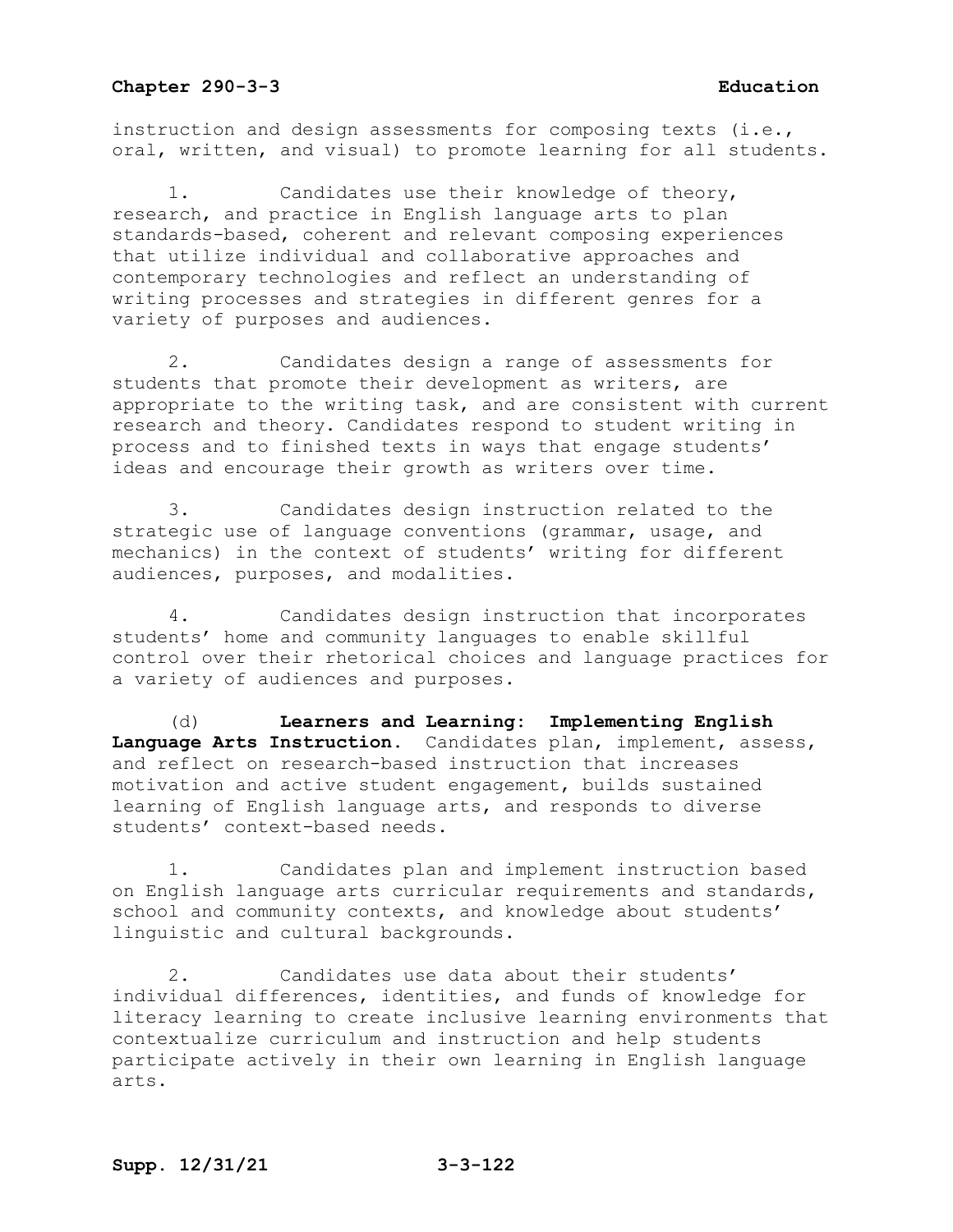# **Education Chapter 290-3-3**

3. Candidates differentiate instruction based on students' self-assessments and formal and informal assessments of learning in English language arts; candidates communicate with students about their performance in ways that actively involve them in their own learning.

4. Candidates select, create, and use a variety of instructional strategies and teaching resources, including contemporary technologies and digital media, consistent with what is currently known about student learning in English language arts.

# (e) **Professional Knowledge and Skills.**

1. Candidates demonstrate knowledge of how theories and research about social justice, diversity, equity, student identities, and schools as institutions can enhance students' opportunities to learn in English language arts.

(i) Candidates plan and implement English language arts and literacy instruction that promotes critical engagement with complex issues related to maintaining a diverse, inclusive and equitable society.

(ii) Candidates use knowledge of theories and research to plan instruction responsive to students' local, national and international histories, individual identities (e.g., race, ethnicity, gender, age, appearance, ability, socioeconomic status, and community environment), and languages/dialects as they affect students' opportunities to learn in English language arts.

2. Candidates are prepared to interact knowledgeably with students, families, and colleagues based on social needs and instructional roles, engage in leadership and/or collaborative roles in English language arts professional learning communities, and actively develop as professional educators.

(i) Candidates model literate and ethical practices in English language arts teaching, and engage in and reflect on a variety of experience related to English language arts.

(ii) Candidates engage in and reflect on a variety of experiences related to English language arts that demonstrate understanding of and readiness for leadership, collaboration, ongoing professional development, and community engagement.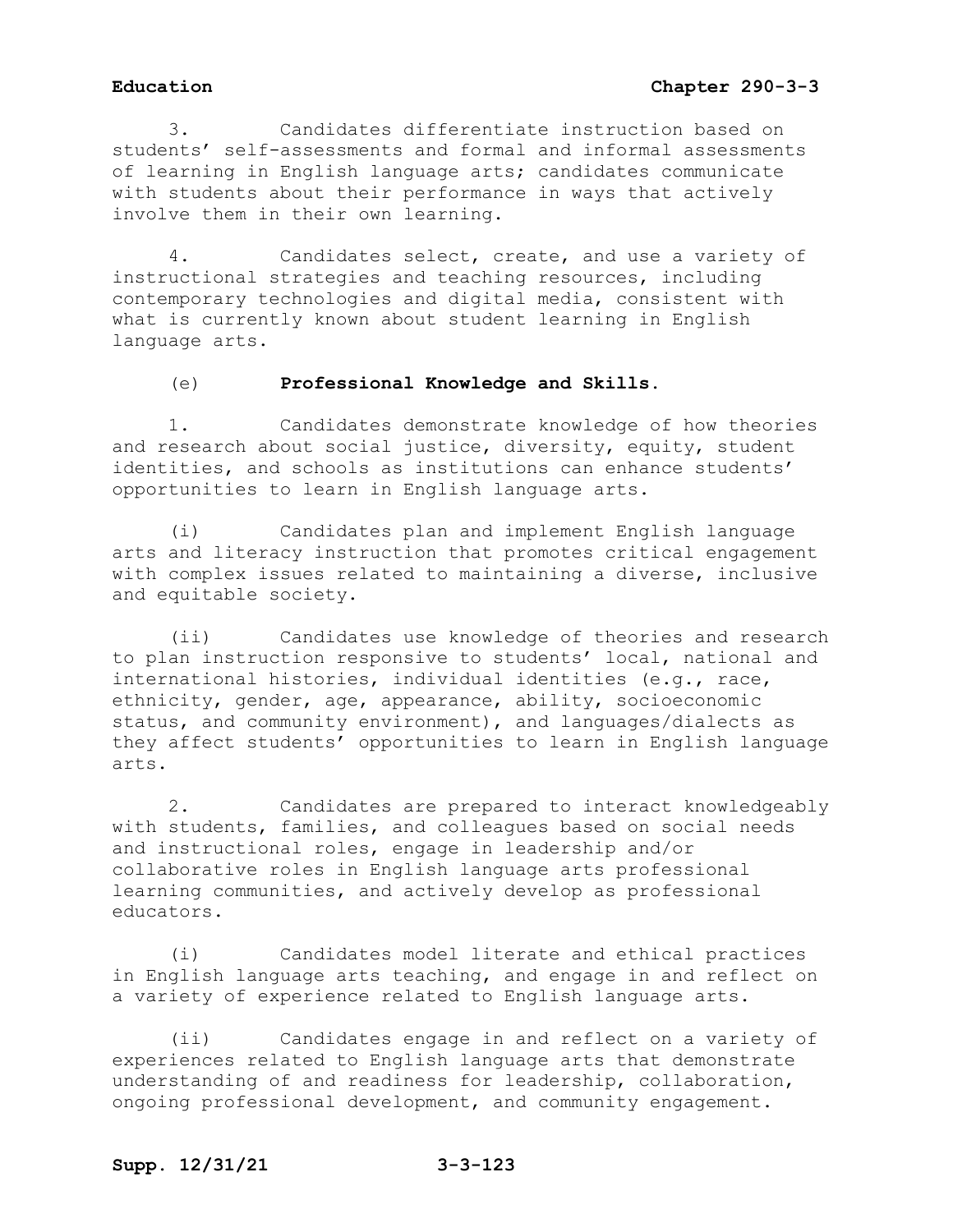**Author:** Dr. Eric G. Mackey **Statutory Authority:** Code of Ala. 1975, §§16-3-16, 16-23-14. **History: New Rule:** December 19, 1978. **Amended:** Filed December 13, 1990; effective February 1, 1991. **Repealed and Replaced:** Filed January 9, 1997; effective February 13, 1997; operative July 1, 1997. **Amended:** Filed December 9, 1999; effective January 13, 2000. **Repealed and New Rule:** Filed September 11, 2003; effective October 16, 2003. **Repealed and New Rule:** Filed July 13, 2004; effective August 17, 2004. **Repealed and New Rule:** April 14, 2005; effective May 19, 2005. **Repealed and New Rule:** Filed August 6, 2007; effective September 10, 2007. **Repealed and New Rule:** Filed August 3, 2009; effective September 7, 2009; operative October 1, 2009. **Repealed and New Rule:** Filed August 13, 2015; effective September 17, 2015. **Amended:** Filed September 13, 2018; effective October 28, 2018; operative June 1, 2019. **Repealed and New Rule:** Published August 31, 2021; effective October 15, 2021.

**Ed. Note:** Previous Rule .10 was renumbered .21 per certification published August 31, 2021; effective October 15, 2021.

# **290-3-3-.22 General Social Studies (Grades 6-12).**

**(1) Rationale.** These standards reflect the goal of the *Alabama Course of Studies: Social Studies* to develop responsible citizens and the belief of the National Council for the Social Studies that social studies educators teach students the content knowledge, intellectual skills, and civic valued necessary for fulfilling the duties of citizenship in a participatory democracy. The standards build upon the Alabama Core Teaching Standards.

(2) **Program Curriculum**. In addition to meeting Rules 290-3-3-.03(6)(a)1.-4., 290-3-3-.03(6)(e)1.(i)-(iii) and 2.(i)-(iii), 290-3-3-.04, 290-3-3-.05, and 290-2-2-.14, the teaching field shall require an academic major in economics, geography, history, political science/civics, or social studies that includes a minimum of 30 semester hours of credit with at least 18 semester hours of upper-division credit. Additional information is provided in the definition for academic major in Rule 290-3-3-.01(2). At a minimum, coursework must include economics, geography, history, political science/civics, the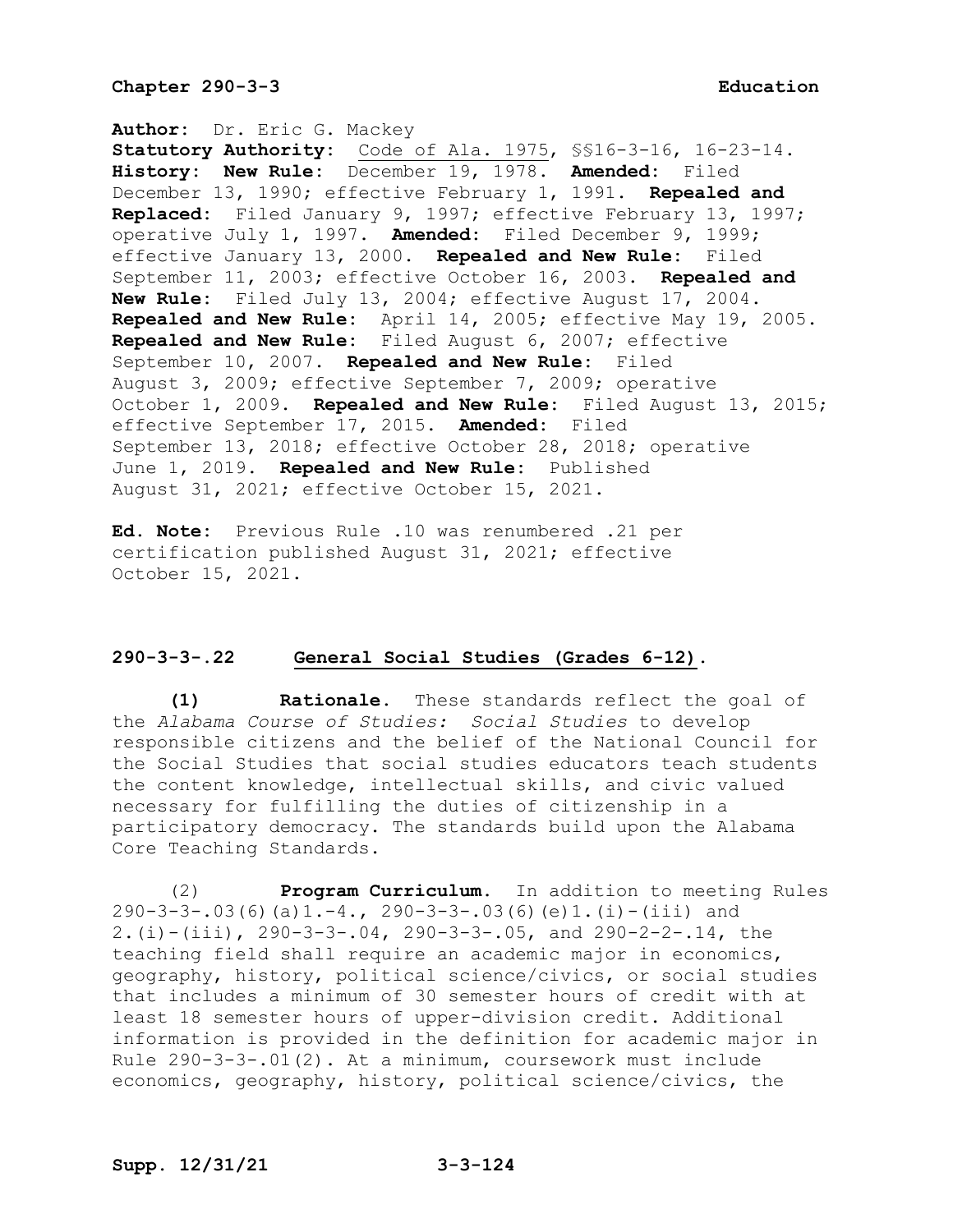social/behavioral sciences, and may include coursework in other areas of the social studies.

(a) **Content Knowledge.** Prior to program completion, candidates demonstrate knowledge of social studies disciplines and are knowledgeable of disciplinary concepts, facts, and tools; structures of inquiry; and forms of representation. Specifically, candidates demonstrate knowledge about:

1. The concepts, facts, and tools in civics, economics, geography, history, and the social/behavioral sciences.

2. Disciplinary inquiry in civics, economics, geography, history, and the social/behavioral sciences.

3. Disciplinary forms of representation in civics, economics, geography, history, and the social/behavioral sciences.

(b) **Application of Content through Planning.** Prior to program completion, candidates demonstrate the ability to plan learning sequences that leverage social studies knowledge and literacies, technology, and theory and research to support the civic competence of learners. Specifically, candidates demonstrate ability to plan learning sequences that:

1. Demonstrates social studies knowledge aligned with the *Alabama Course of Study: Social Studies*, the National Council for the Social Studies C3 Framework (college, career, and civic life), and theory and research.

2. Engage learners with disciplinary concepts, facts, and tools from the social studies disciplines to facilitate social studies literacies for civic life.

3. Engage learners in disciplinary inquiry to develop social studies literacies for civic life.

4. Guide students to create disciplinary forms of representation that convey social studies knowledge and civic competence.

5. Use technology to foster civic competence. [According to NCSS, civic competence fosters "political knowledge, a self-interested investment in political engagement,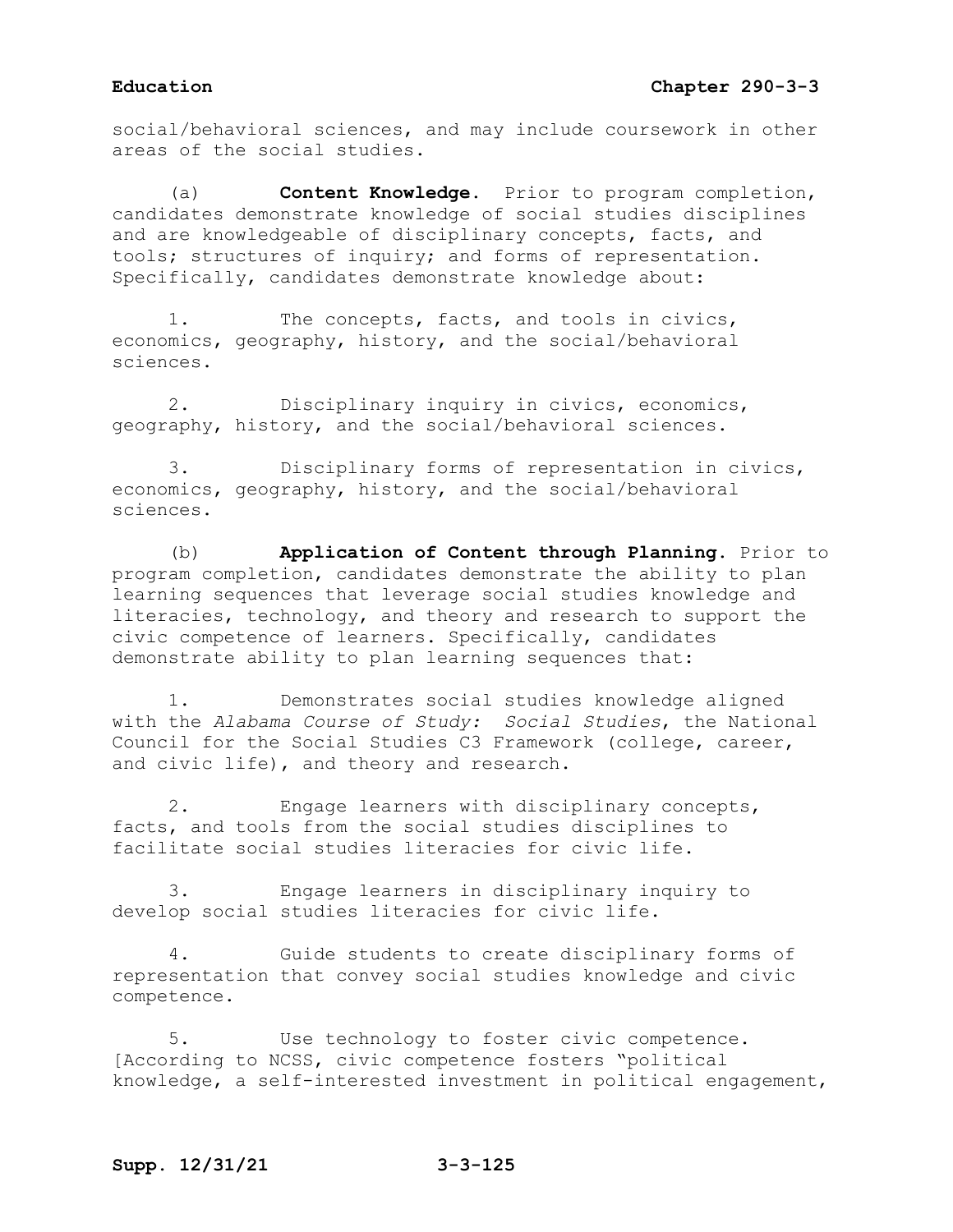and a disposition towards a more inclusive, just, and equitable society."]

(c) **Design and Implementation of Instruction and Assessment.** Prior to program completion, candidates design and implement instruction and authentic assessments (including, but not limited to assessing how students explain, apply, or justify their positions on various social studies topics), informed by data literacy and learner self-assessment, that promote civic competence. [According to NCSS, "data literacy for teaching social studies is the ability to transform information into actionable curriculum, content knowledge, knowledge of students, and instructional practices by collecting, analyzing, and interpreting all types of data including student learning outcomes to help determine instructional decision-making."] Specifically, candidates:

1. Design and implement a range of authentic assessments that measure learners' mastery of disciplinary knowledge, inquiry, and forms of representation for civic competence and demonstrate alignment with state-required content standards.

2. Design and implement learning experiences that engage learners in disciplinary knowledge, inquiry, and forms of representation for civic competence and demonstrate alignment with the *Alabama Course of Study: Social Studies*.

3. Use theory and research to implement a variety of instructional practices and authentic assessments featuring disciplinary knowledge, inquiry, and forms of representation for civic competence.

4. Exhibit data literacy by using assessment data to guide instructional decision-making and reflect on student learning outcomes related to disciplinary knowledge, inquiry, and forms of representation for civic competence.

5. Engage learners in self-assessment practices that support individualized learning outcomes related to disciplinary knowledge, inquiry, and forms of representation for civic competence.

(d) **Social Studies Learners and Learning.** Prior to program completion candidates demonstrate ability to use knowledge of learners to plan and implement relevant and responsive pedagogy, create collaborative and interdisciplinary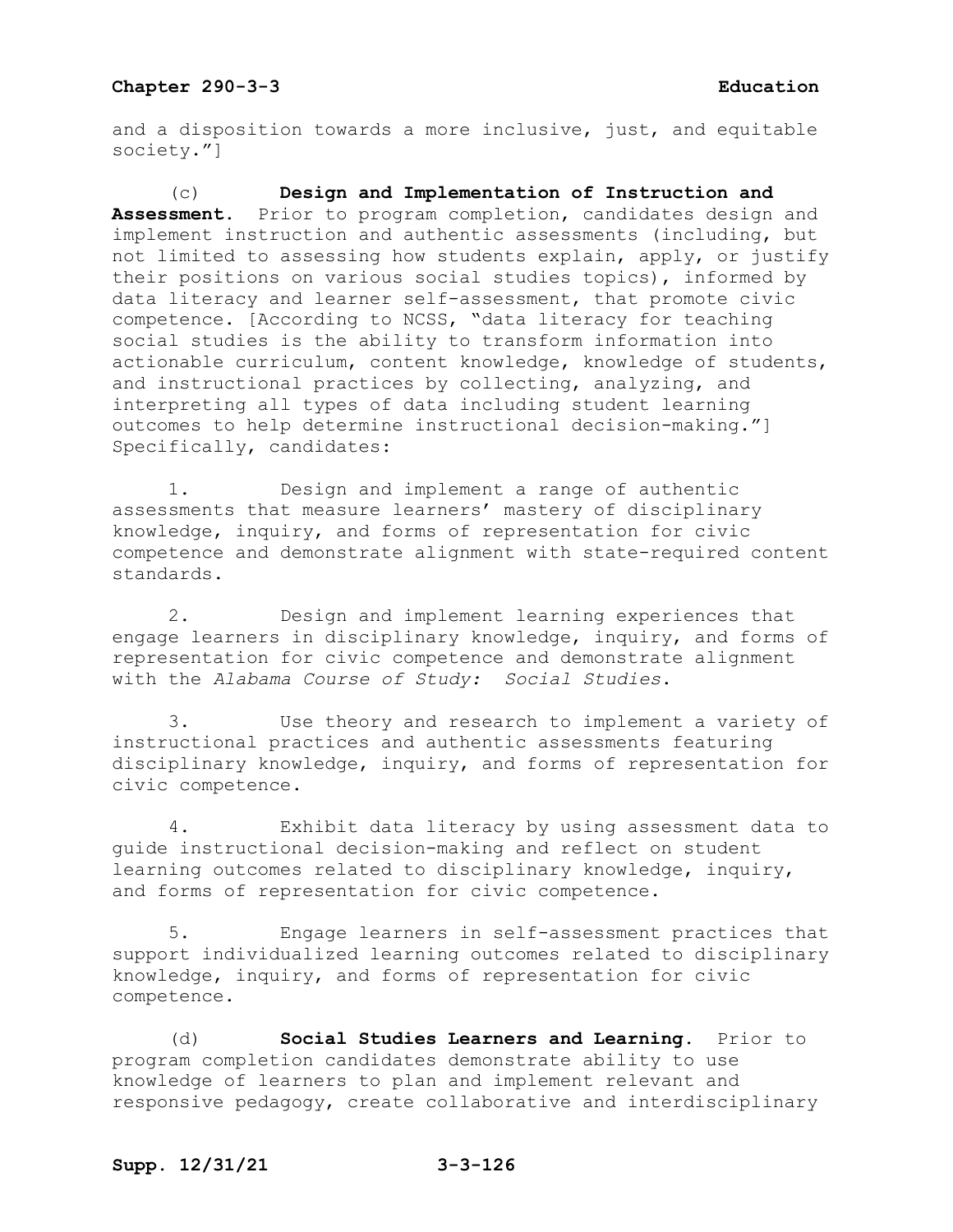learning environments, and prepare learners to be informed advocates for an inclusive and equitable society. Specifically, candidates:

1. Use knowledge of learners' socio-cultural assets, learning demands, and individual identities to plan and implement relevant and responsive pedagogy that ensures equitable learning opportunities in social studies.

2. Facilitate collaborative, interdisciplinary learning environments in which learners use disciplinary facts, concepts, and tools, engage in disciplinary inquiry, and create disciplinary forms of representation.

3. Engage learners in ethical reasoning to deliberate social, political, and economic issues, communicate conclusions, and take informed action toward achieving a more inclusive and equitable society.

(e) **Professional Responsibility and Informed Action.**  Prior to program completion, candidates reflect and expand upon their social studies knowledge, inquiry skills, and civic dispositions to advance social justice and promote human rights through informed action in schools and/or communities. Specifically, candidates:

1. Use theory and research to continually improve their social studies knowledge, inquiry skills, and civic dispositions, and adapt practice to meet the needs of each learner.

2. Explore, interrogate, and reflect upon their own cultural frames to attend to issues of equity, diversity, access, power, human rights, and social justice within their schools and/or communities.

3. Take informed action in schools and/or communities and serve as advocates for learners, the teaching profession, and/or social studies.

**Author:** Dr. Eric G. Mackey

**Statutory Authority:** Code of Ala. 1975, §§16-3-16, 16-23-14. **History: New Rule:** Filed December 13, 1990; effective February 1, 1991. **Repealed and Replaced:** Filed January 9, 1997; effective February 13, 1997; operative July 1, 1997. **Repealed and New Rule:** Filed September 11, 2003; effective October 16, 2003. **Repealed and New Rule:** Filed July 13, 2004; effective August 17, 2004. **Repealed and New**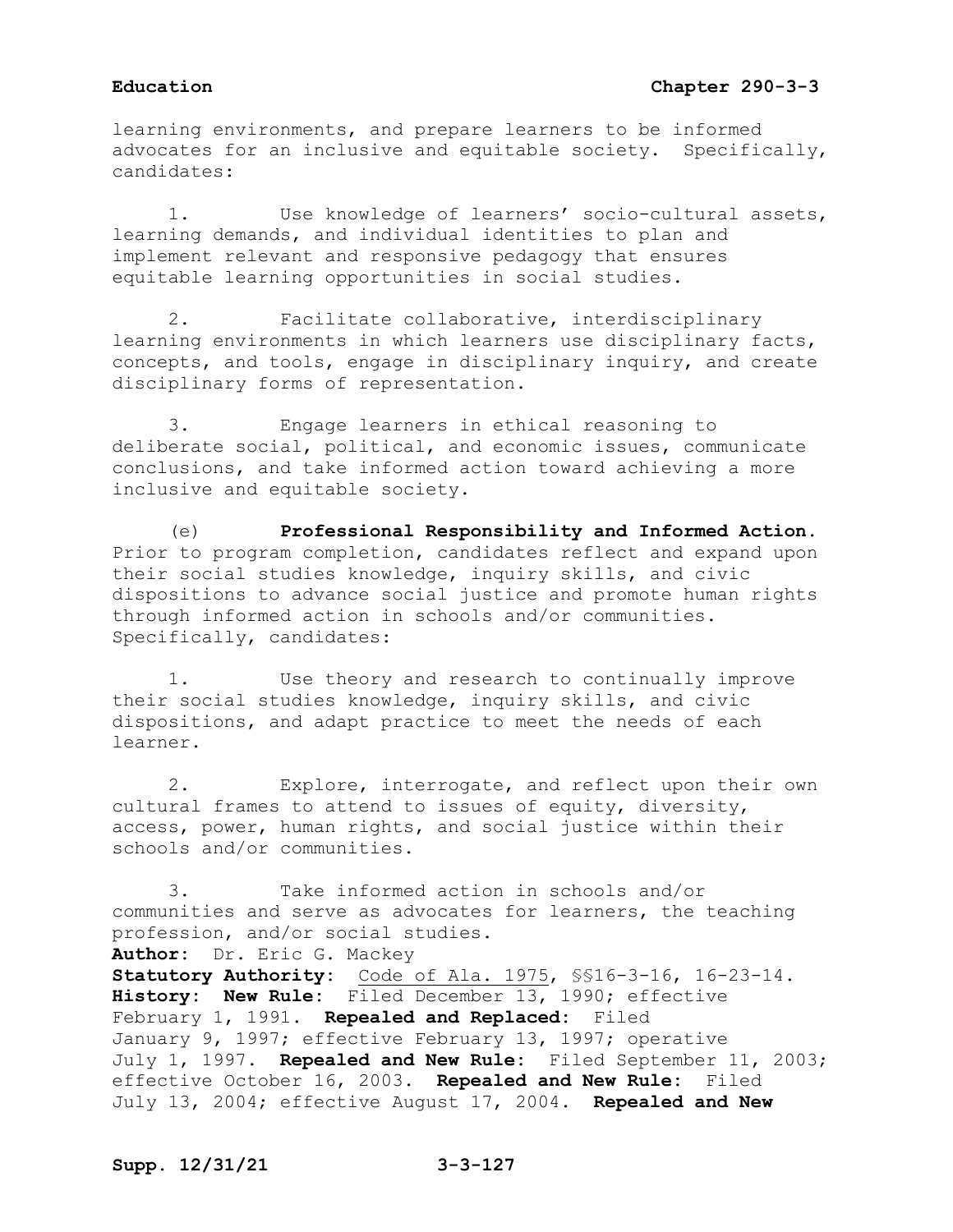**Rule:** April 14, 2005; effective May 19, 2005. **Repealed and New Rule:** Filed August 6, 2007; effective September 10, 2007. **Repealed and New Rule:** Filed August 3, 2009; effective September 7, 2009; operative October 1, 2009. **Repealed and New Rule:** Filed August 13, 2015; effective September 17, 2015. **Amended:** Filed September 13, 2018; effective October 28, 2018; operative June 1, 2019. **Repealed and New Rule:** Published August 31, 2021; effective October 15, 2021.

**Ed. Note:** Previous Rule .20 was renumbered .22 per certification published August 31, 2021; effective October 15, 2021.

### **290-3-3-.23 Health Education (Grades 6-12).**

(1) **Rationale.** A health education teacher is an effective communicator, a responsible citizen, a self-directed lifelong learner, and a critical thinker who implements the goals and objectives of the *Alabama Course of Study: Health Education*. These standards are aligned with the standards adopted in 2019 by the Society for Public Health Education (SOPHE). The standards build upon the Alabama Core Teaching Standards. An option to combine health education and physical education is provided in Rule 290-3-3-.24.

(2) **Program Curriculum.** In addition to meeting Rules  $290-3-3-.03(6)(a)1.-4.$ ,  $290-3-3-.03(6)(e)1.(i)-(iii)$  and 2.(i)-(iii), 290-3-3-.04, 290-3-3-.05, and 290-3-3-.14, the teaching field shall require an academic major that includes a minimum of 30 semester hours of credit with at least 18 semester hours of upper-division credit.

(a) **Content Knowledge.** Candidates possess functional health education knowledge about effective curricula, health behavior theories, health education standards, the whole child approach, risk and protective factors, ways to prevent chronic and communicable diseases, and the multidimensionality of health plus the literacy skills of an informed consumer that helps them create meaningful learning experiences.

1. Candidates describe characteristics of effective health education curricula, including the theoretical foundations of health behavior.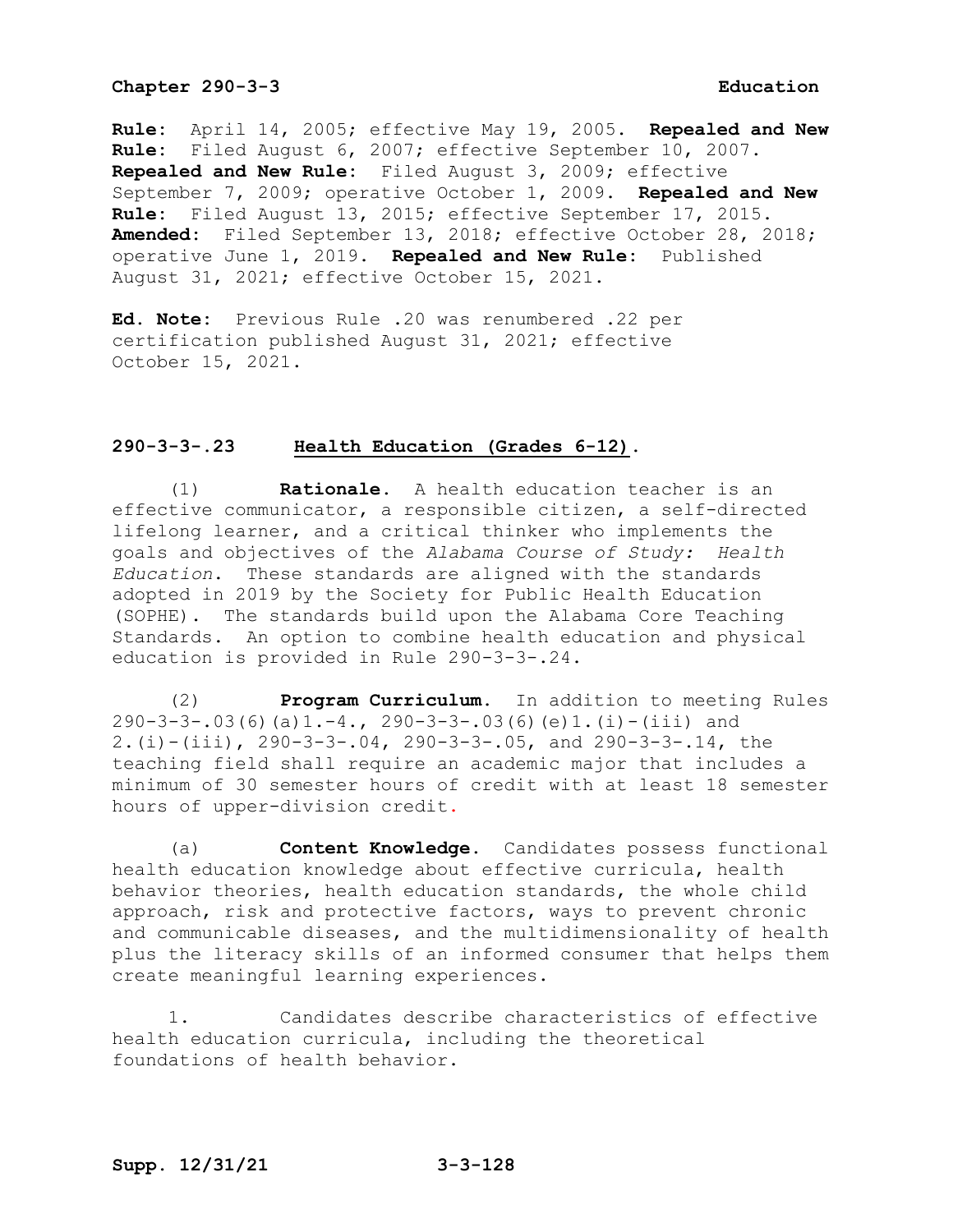2. Candidates use the National Health Education Standards and the *Alabama Course of Study: Health Education* as a framework for health education curriculum and identify how health education fits into a systemic approach that addresses the whole child.

3. Candidates describe factors that promote or compromise health or safety, including social determinants such as race, ethnicity, socio-economic status, and family life.

4. Candidates explain illness and disease etiology and prevention practices that enhance student health.

5. Candidates describe and provide examples of the health literacy skills of an informed consumer of health products and services.

(b) **Needs Assessment.** Candidates assess needs and assets of learners, learning, and the learning community in order to inform their practice.

1. Candidates explain expected patterns of human growth and development across cognitive, linguistic, social, emotional and physical areas.

2. Candidates describe how individual differences in learning styles influence learning.

3. Candidates assess individual learners' assets, strengths, needs and interests in order to differentiate learning and enable each learner to advance and accelerate his or her learning regardless of factors such as race, ethnic origin, religion, gender, gender identity, sexual orientation, family structure, English language proficiency, and physical or cognitive ability.

4. Candidates synthesize data about school and community assets and deficits and their context including culture in support of developing a healthy school environment.

(c) **Planning.** Candidates use needs assessment data, health education standards, and principles of learning to plan cohesive, sequential lessons and units that include ways to accommodate students differing strengths and needs and that use 21st Century technology in order to support students' acquisition of functional health knowledge, health-related skills, and health beliefs.

# **Supp. 12/31/21 3-3-129**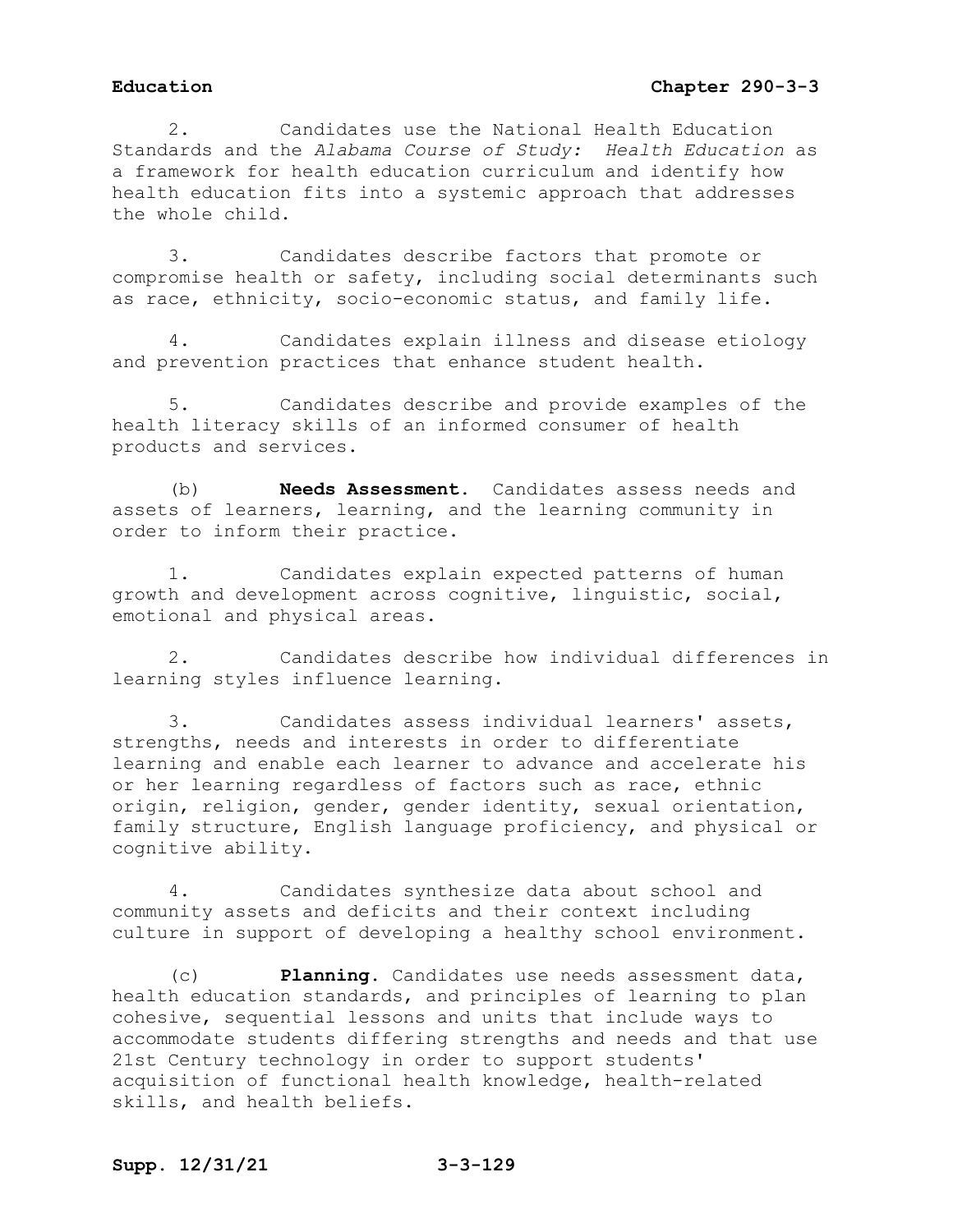1. Candidates apply data to guide prioritizing and planning health instruction that addresses identified needs of learners within the classroom, school, and community context.

2. Candidates apply principles of learning when designing individual, small group, and whole class learning activities and assessments.

3. Candidates plan a health education curriculum scope and sequence aligned with National Health Education Standards and the *Alabama Course of Study: Health Education*.

4. Candidates design and align measurable learning outcomes, assessments and instructional practices that support acquisition of functional health knowledge, health-related skills, and health beliefs.

5. Candidates select and create developmentally appropriate, culturally appropriate, inclusive and challenging instructional experiences that engage learners regardless of their race, ethnic origin, religion, gender, gender identity, sexual orientation, family structure, English language proficiency, and physical or cognitive ability.

(d) **Implementation.** Candidates employ a variety of research/theory-based instructional strategies in a well-managed classroom that encourages all learners regardless of race, ethnic origin, religion, gender, gender identity, sexual orientation, family structure, English-language proficiency, and physical or cognitive ability to adopt healthy behaviors and to interact positively with others; candidates reflect on their practice and adapt practice in order to meet students' and instructional needs.

1. Candidates demonstrate multiple research/theory-based instructional strategies that help learners adopt healthy behaviors.

2. Candidates create a positive learning environment through competence in classroom management that stimulates engagement, collaborative learning, positive social interaction, inclusivity, and self-motivation among learners.

3. Candidates evaluate their own health education instructional practice and make necessary adaptations to meet the needs of each learner.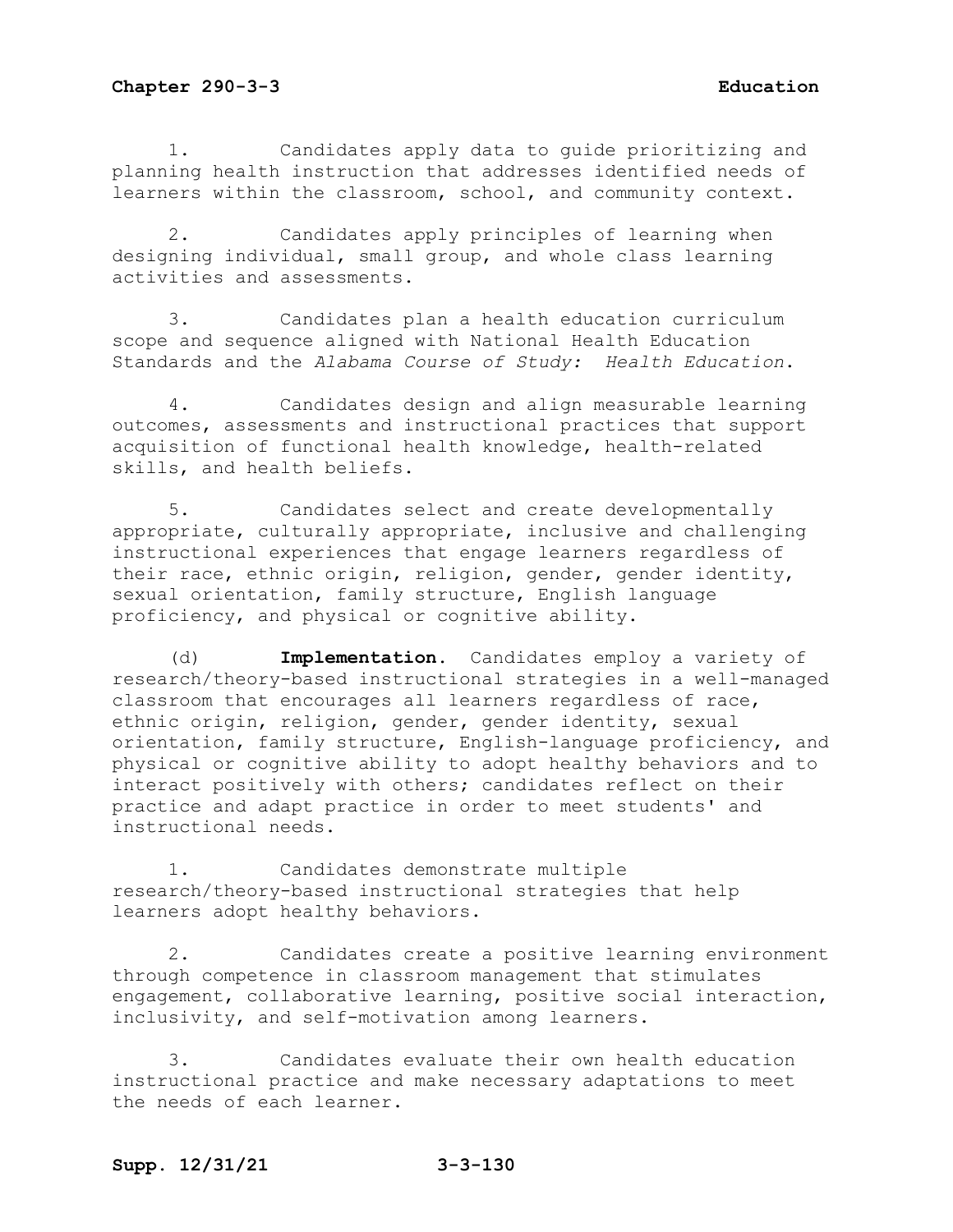(e) **Assessment.** Candidates use multiple assessment methods that are aligned with standards and learning objectives to measure students' achievement, document their progress and guide instructional practice.

1. Candidates select and create multiple methods designed to assess changes in functional knowledge, health-related skills, and health beliefs.

2. Candidates align formative and summative assessments with educational standards, learning objectives, and instructional practice.

3. Candidates interpret assessment results and use them to improve future instruction for diverse learners.

(f) **Professionalism.** Candidates demonstrate professionalism and ethical practices; make the case for the value of health education to academic success as well as wellness; advocate for both programs and learners' welfare; make appropriate referrals; engage students' families regardless of race, ethnic origin, religion, gender, gender identity, sexual orientation, family structure, English language proficiency and physical or cognitive ability; engage colleagues within the school and community as well as the community at large using a variety of media including social media; and demonstrate a life-long learner disposition.

1. Candidates can explain how school health education and student health contribute to academic achievement and wellness across the lifespan.

2. Candidates advocate for learners' health and well-being and make referrals to other school and community professionals when appropriate.

3. Candidates can plan how to engage diverse families including those of differing race, ethnic origin, religion, gender, gender identity, sexual orientation, family structure, English language proficiency and physical or cognitive ability, as partners in supporting healthy practices and communicating with their children about sensitive issues using culturally relevant strategies.

Candidates demonstrate a variety of ways that include social media and other forms of technology to engage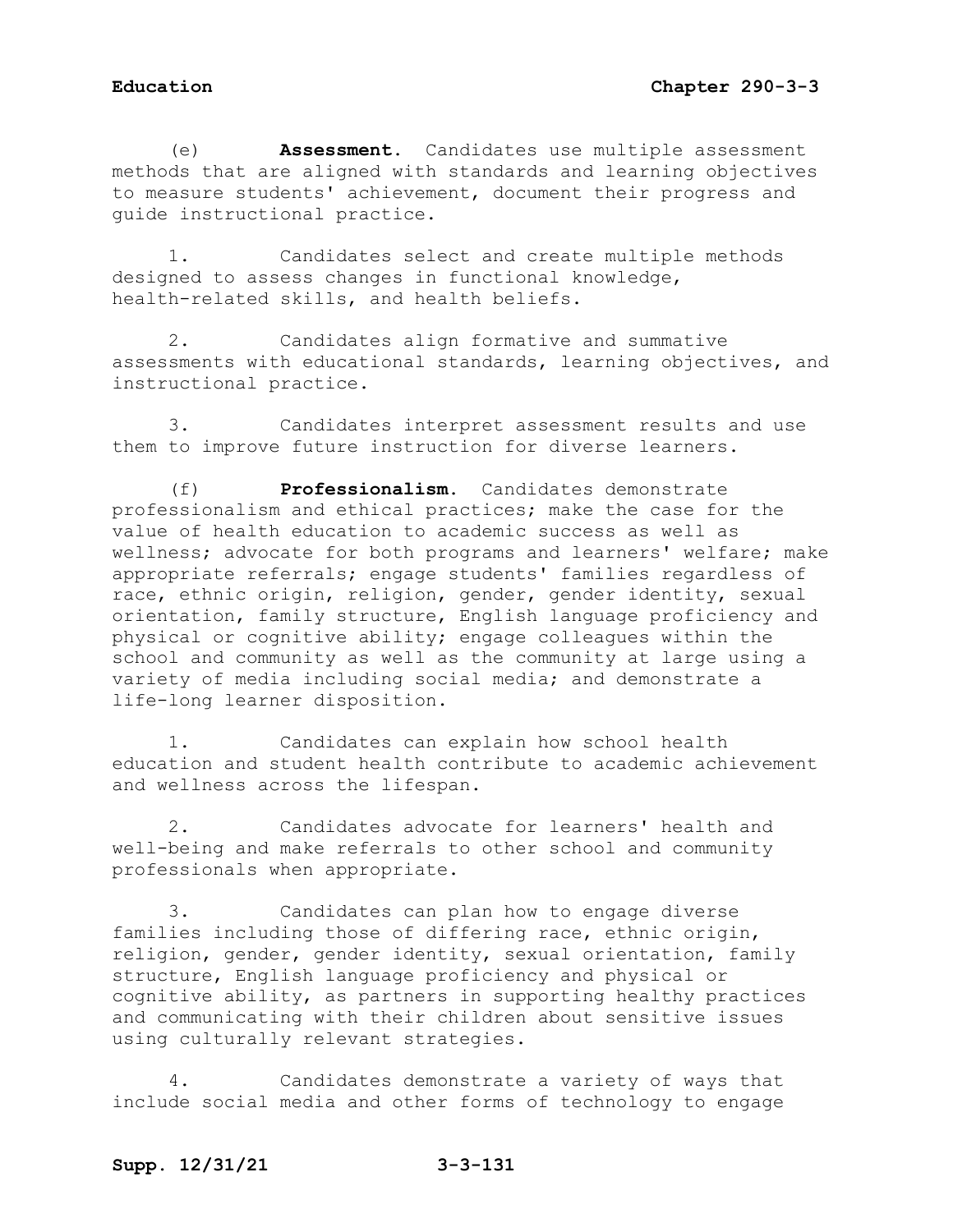colleagues, and the community-at-large when promoting, planning and implementing best practices in health education.

Candidates can apply the Health Education Code of Ethics and other major responsibilities of a health education specialist to professional practice.

6. Candidates identify and engage in professional learning opportunities including ones that enhance skills in working with students with a diversity of backgrounds and abilities as well as with using up to date technology offered through health- and education-related organizations. **Author:** Dr. Eric G. Mackey **Statutory Authority:** Code of Ala. 1975, §§16-3-16, 16-23-14. **History: New Rule:** December 19, 1978. **Amended:** Filed December 13, 1990; effective February 1, 1991. **Repealed and Replaced:** Filed January 9, 1997; effective February 13, 1997; operative July 1, 1997. **Repealed and New Rule:** Filed September 11, 2003; effective October 16, 2003. **Repealed and New Rule:** Filed July 13, 2004; effective August 17, 2004. **Repealed and New Rule:** April 14, 2005; effective May 19, 2005. **Repealed and New Rule:** Filed August 6, 2007; effective September 10, 2007. **Repealed and New Rule:** Filed August 3, 2009; effective September 7, 2009; operative October 1, 2009. **Repealed and New Rule:** Filed August 13, 2015; effective September 17, 2015. **Amended:** Filed September 13, 2018; effective October 28, 2018; operative June 1, 2019. **Repealed and New Rule:** Published August 31, 2021; effective October 15, 2021.

**Ed. Note:** Previous Rule .12 was renumbered .23 per certification published August 31, 2021; effective October 15, 2021.

# **290-3-3-.24 Health Education (Grades 6-12) And Physical Education (Grades P-12).**

(1) **Rationale.** A teacher of health education and physical education is an effective communicator, a responsible citizen, a self-directed lifelong learner, and a critical thinker. A goal of these standards is to prepare the teacher candidate with the knowledge and abilities to implement a quality health education and physical education program that develops skillful movers who value lifelong health and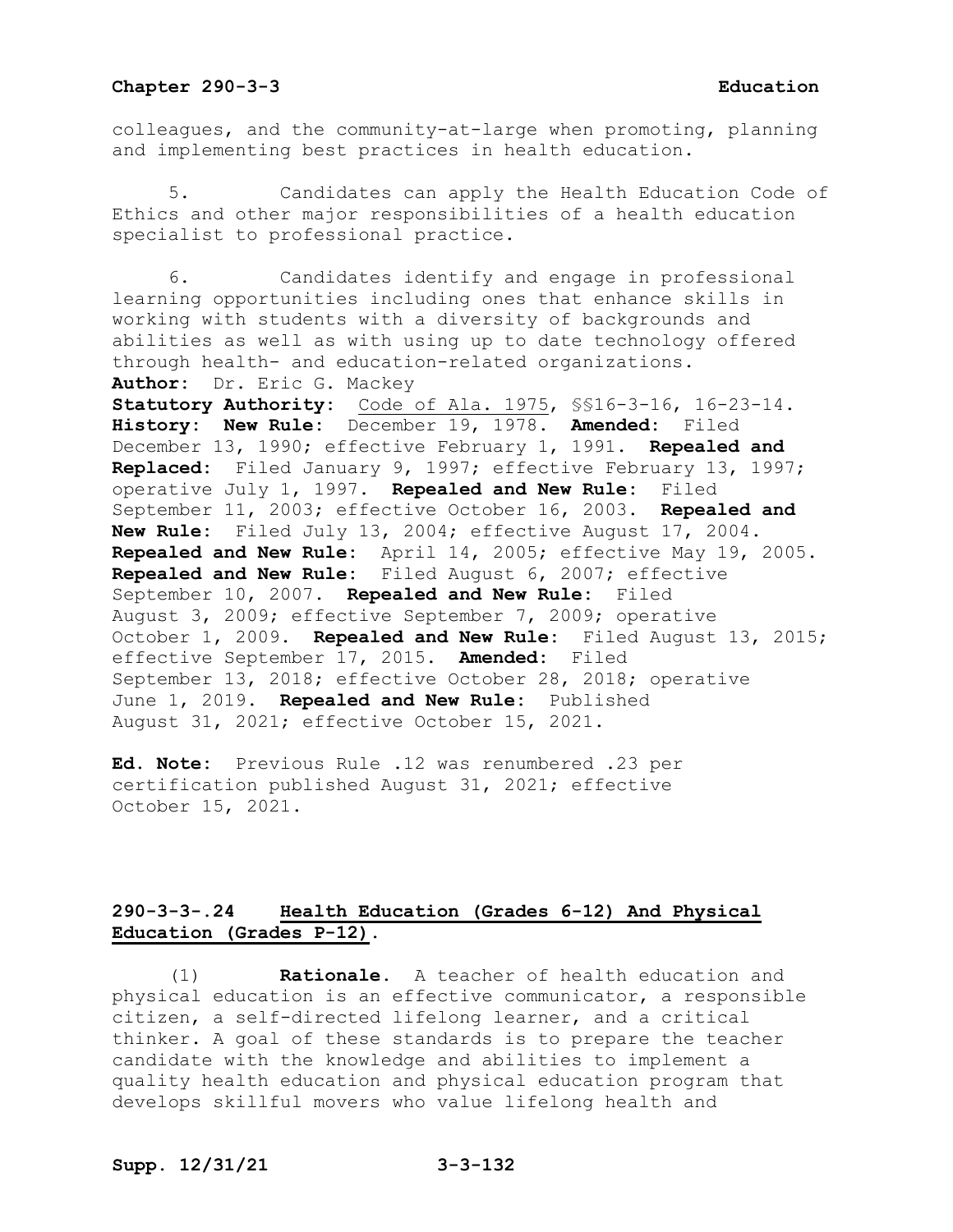well-being. These standards are aligned with the standards for the preparation of teachers of health education adopted in 2019 by the Society for Public Health Education (SOPHE) and the physical education standards from SHAPE America (Society of Health and Physical Education), formerly known as the American Alliance for Health, Physical Education, Recreation and Dance (AAHPERD). These standards are aligned with the *Alabama Course of Study: Health Education* and the *Alabama Course of Study: Physical Education* and build upon the Alabama Core Teaching Standards. NOTE that options are provided for separate programs in health education (Rule 290-3-3-.23) and physical education (Rule 290-3-3-.36).

(2) **Program Curriculum.** In addition to meeting Rules 290-3-3-.03(6)(a)1.-4., 290-3-3-.03(6)(e)1.(i)-(iii) and 2.(i) and (iii), 290-3-3-.04, 290-3-3-.05, 290-3-3-.14, and 290-3-3-.33, the teaching field shall require an academic major that includes a minimum of 30 semester hours of credit with at least 18 semester hours of upper-division credit

# (3) **Health Education.**

(a) **Content Knowledge.** Candidates possess functional health education knowledge about effective curricula, health behavior theories, health education standards, the whole child approach, risk and protective factors, ways to prevent chronic and communicable diseases, and the multidimensionality of health plus the literacy skills of an informed consumer that helps them create meaningful learning experiences.

1. Candidates describe characteristics of effective health education curricula, including the theoretical foundations of health behavior.

2. Candidates use the National Health Education Standards and the *Alabama Course of Study: Health Education* as a framework for health education curriculum and identify how health education fits into a systemic approach that addresses the whole child.

3. Candidates describe factors that promote or compromise health or safety, including social determinants such as race, ethnicity, socio-economic status, and family life.

4. Candidates explain illness and disease etiology and prevention practices that enhance student health.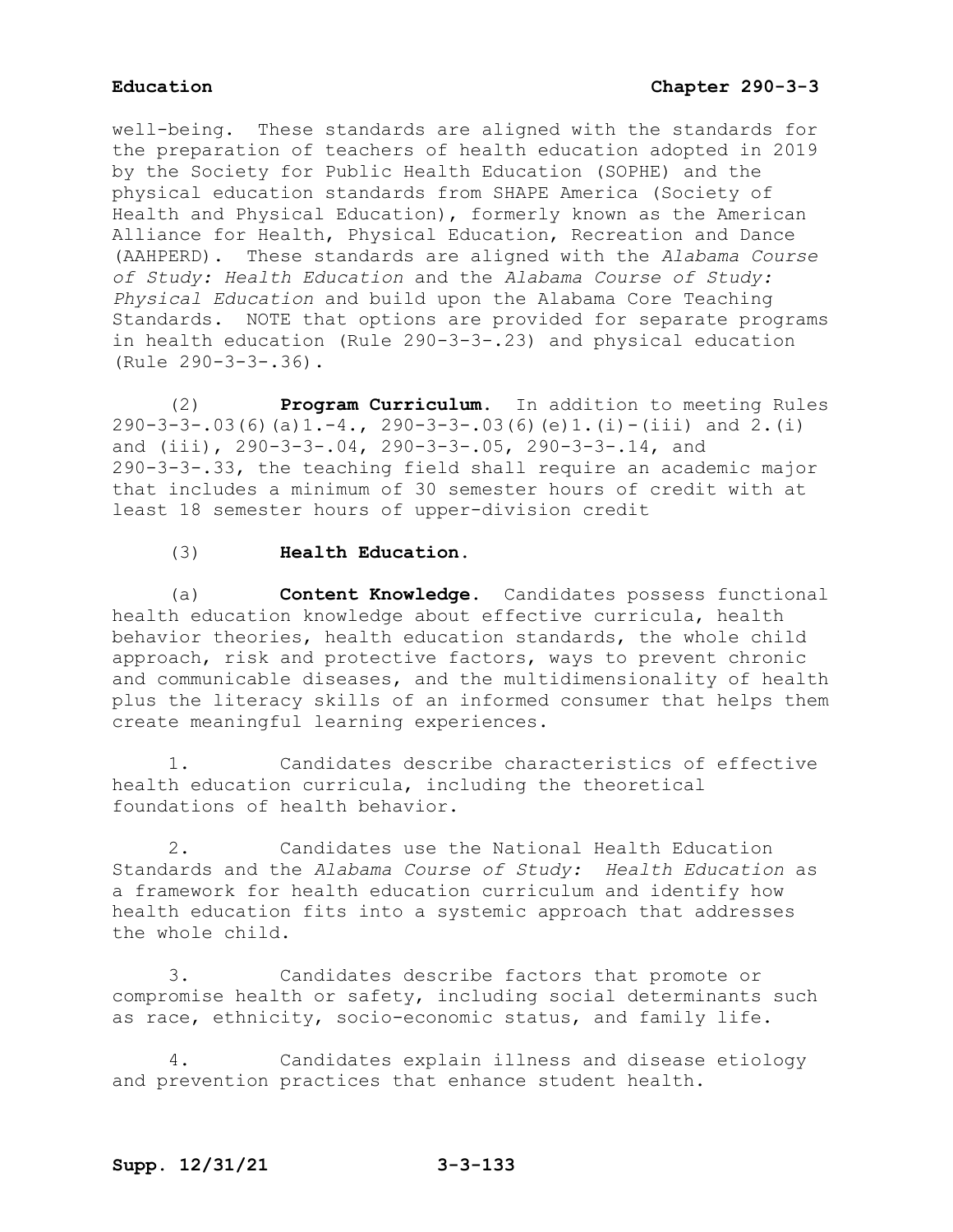5. Candidates describe and provide examples of the health literacy skills of an informed consumer of health products and services.

(b) **Needs Assessment.** Candidates assess needs and assets of learners, learning, and the learning community in order to inform their practice.

1. Candidates explain expected patterns of human growth and development across cognitive, linguistic, social, emotional and physical areas.

2. Candidates describe how individual differences in learning styles influence learning.

3. Candidates assess individual learners' assets, strengths, needs and interests in order to differentiate learning and enable each learner to advance and accelerate his or her learning regardless of factors such as race, ethnic origin, religion, gender, gender identity, sexual orientation, family structure, English language proficiency, and physical or cognitive ability.

4. Candidates synthesize data about school and community assets and deficits and their context including culture in support of developing a healthy school environment.

(c) **Planning.** Candidates use needs assessment data, health education standards, and principles of learning to plan cohesive, sequential lessons and units that include ways to accommodate students differing strengths and needs and that use 21st Century technology in order to support students' acquisition of functional health knowledge, health-related skills, and health beliefs.

1. Candidates apply data to guide prioritizing and planning health instruction that addresses identified needs of learners within the classroom, school, and community context.

2. Candidates apply principles of learning when designing individual, small group, and whole class learning activities and assessments.

3. Candidates plan a health education curriculum scope and sequence aligned with National Health Education Standards and the *Alabama Course of Study: Health Education*.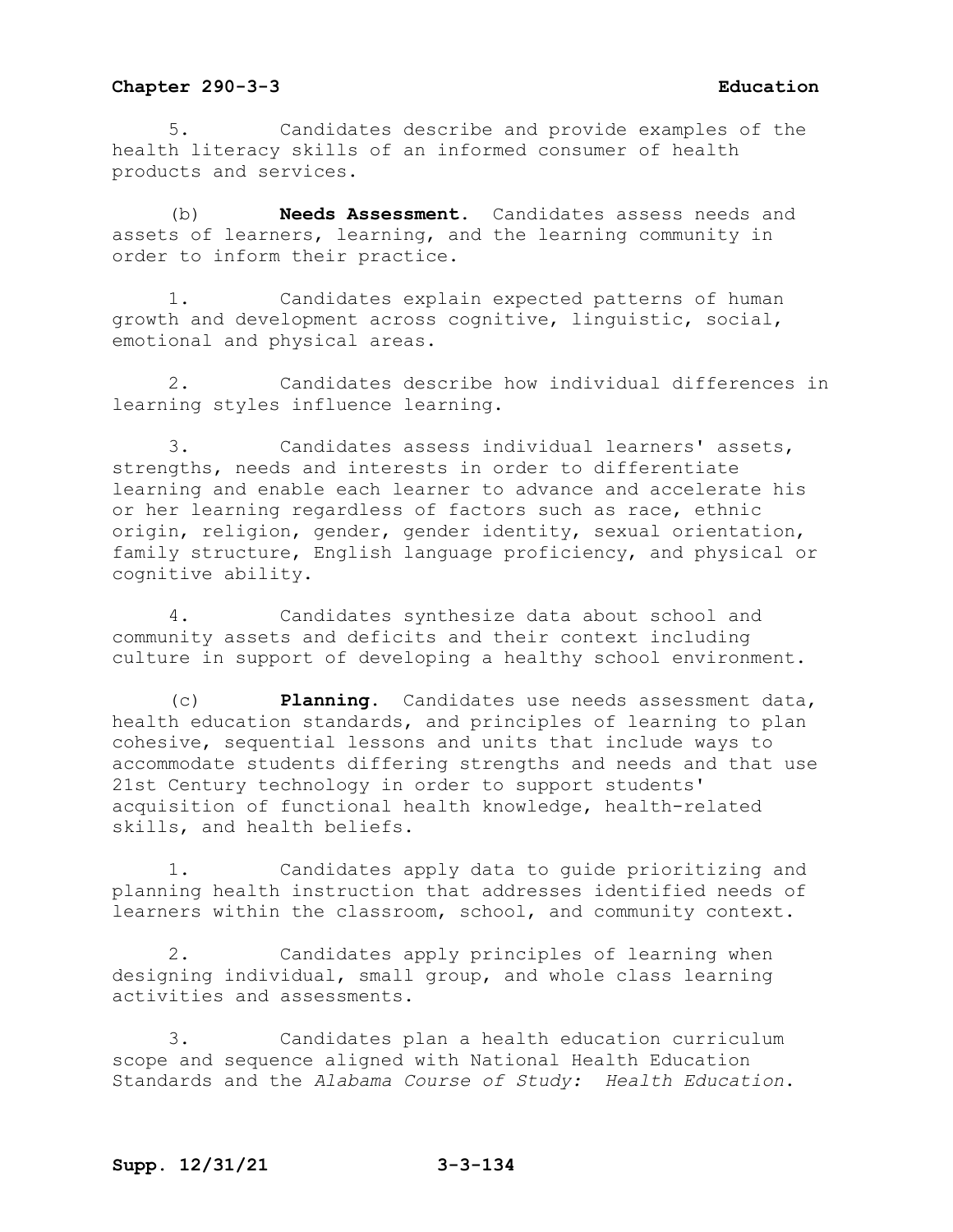4. Candidates design and align measurable learning outcomes, assessments and instructional practices that support acquisition of functional health knowledge, health-related skills, and health beliefs.

5. Candidates select and create developmentally appropriate, culturally appropriate, inclusive and challenging instructional experiences that engage learners regardless of their race, ethnic origin, religion, gender, gender identity, sexual orientation, family structure, English language proficiency, and physical or cognitive ability.

(d) **Implementation.** Candidates employ a variety of research/theory-based instructional strategies in a well-managed classroom that encourages all learners regardless of race, ethnic origin, religion, gender, gender identity, sexual orientation, family structure, English-language proficiency, and physical or cognitive ability to adopt healthy behaviors and to interact positively with others; candidates reflect on their practice and adapt practice in order to meet students' and instructional needs.

1. Candidates demonstrate multiple research/theory-based instructional strategies that help learners adopt healthy behaviors.

2. Candidates create a positive learning environment through competence in classroom management that stimulates engagement, collaborative learning, positive social interaction, inclusivity, and self-motivation among learners.

3. Candidates evaluate their own health education instructional practice and make necessary adaptations to meet the needs of each learner.

(e) **Assessment.** Candidates use multiple assessment methods that are aligned with standards and learning objectives to measure students' achievement, document their progress and guide instructional practice.

1. Candidates select and create multiple methods designed to assess changes in functional knowledge, health-related skills, and health beliefs.

2. Candidates align formative and summative assessments with educational standards, learning objectives, and instructional practice.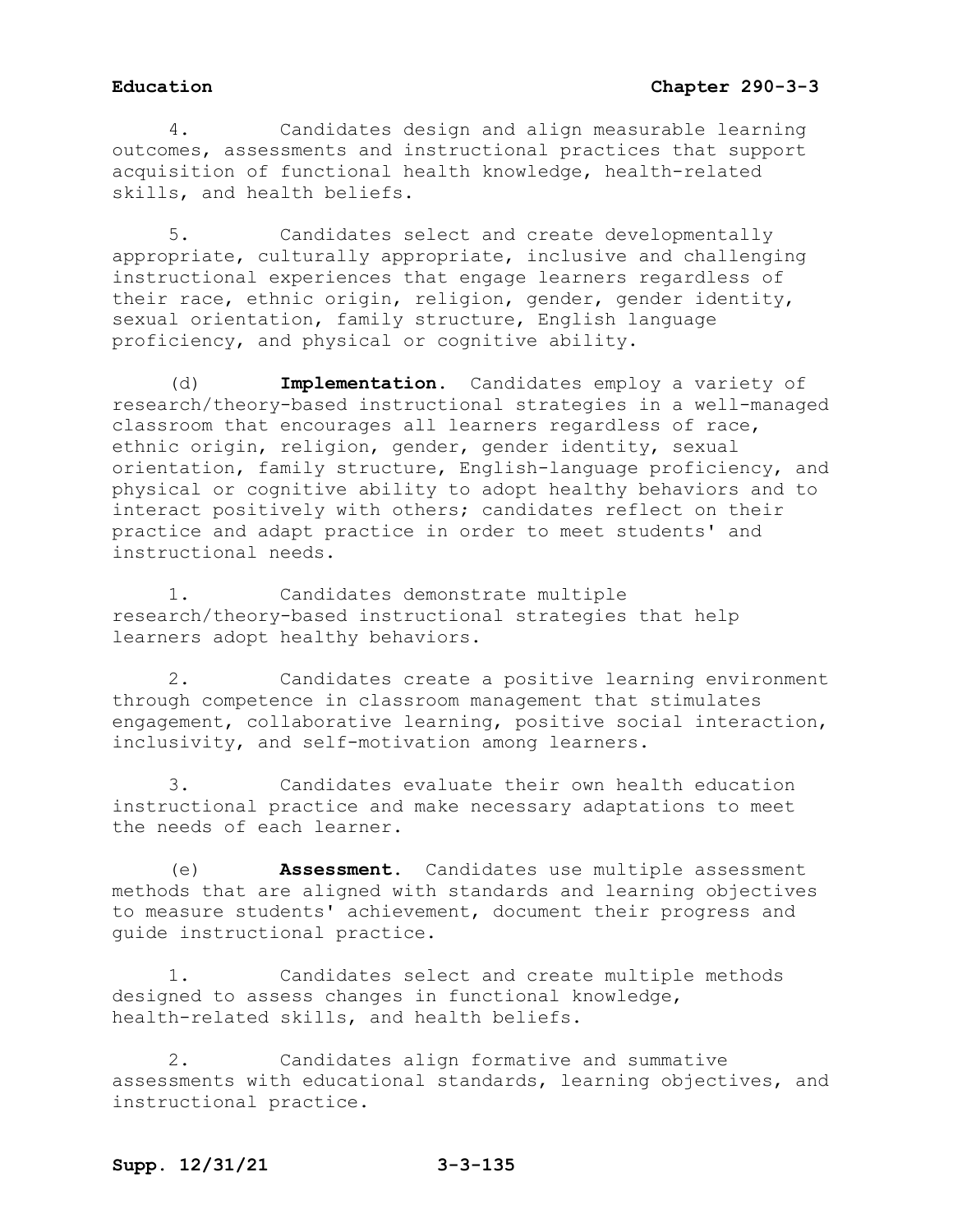3. Candidates interpret assessment results and use them to improve future instruction for diverse learners.

(f) **Professionalism.** Candidates demonstrate professionalism and ethical practices; make the case for the value of health education to academic success as well as wellness; advocate for both programs and learners' welfare; make appropriate referrals; engage students' families regardless of race, ethnic origin, religion, gender, gender identity, sexual orientation, family structure, English language proficiency and physical or cognitive ability; engage colleagues within the school and community as well as the community at large using a variety of media including social media; and demonstrate a life-long learner disposition.

1. Candidates can explain how school health education and student health contribute to academic achievement and wellness across the lifespan.

2. Candidates advocate for learners' health and well-being and make referrals to other school and community professionals when appropriate.

3. Candidates can plan how to engage diverse families including those of differing race, ethnic origin, religion, gender, gender identity, sexual orientation, family structure, English language proficiency and physical or cognitive ability, as partners in supporting healthy practices and communicating with their children about sensitive issues using culturally relevant strategies.

4. Candidates demonstrate a variety of ways that include social media and other forms of technology to engage colleagues, and the community-at-large when promoting, planning and implementing best practices in health education.

5. Candidates can apply the Health Education Code of Ethics and other major responsibilities of a health education specialist to professional practice.

6. Candidates identify and engage in professional learning opportunities including ones that enhance skills in working with students with a diversity of backgrounds and abilities as well as with using up to date technology offered through health- and education-related organizations.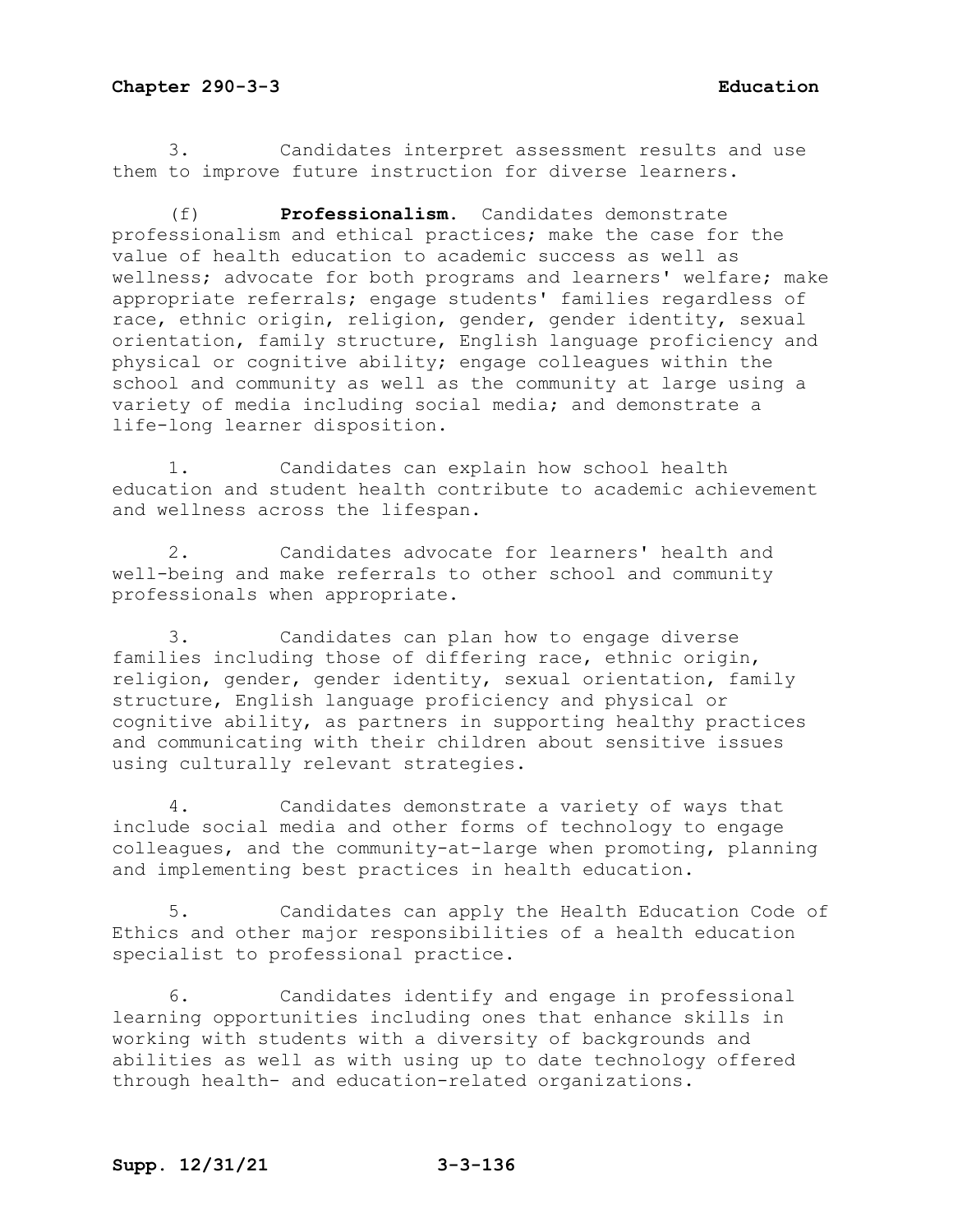(4) **Physical Education.**

(a) **Content and Foundational Knowledge.** Physical education candidates demonstrate an understanding of common and specialized content, and scientific and theoretical foundations for the delivery of an effective P-12 physical education program. Candidates:

1. Describe and apply common content knowledge for teaching P-12 physical education.

2. Describe and apply specialized content knowledge for teaching P-12 physical education.

3. Describe and apply physiological and biomechanical concepts related to skillful movement, physical activity and fitness for P-12 students.

4. Describe and apply motor learning and behavior-change/psychological principles related to skillful movement, physical activity and fitness for P-12 students.

5. Describe and apply motor development theory and principles related to fundamental motor skills, skillful movement, physical activity and fitness for P-12 students.

6. Describe the historical, philosophical and social perspectives of physical education issues and legislation.

(b) **Skillfulness and Health-Related Fitness.** Physical education candidates are physically literate individuals who can demonstrate skillful performance in physical education content areas and health-enhancing levels of fitness. Candidates:

1. Demonstrate competency in all fundamental motor skills, as well as skillful performance in a minimum of four physical education content areas (e.g., games and sports, aquatics, dance and rhythmic activities, fitness activities, outdoor pursuits, individual-performance activities).

2. Achieve and maintain a health-enhancing level of fitness throughout the program.

(c) **Planning and Implementation.** Physical education candidates apply content and foundational knowledge to plan and implement developmentally appropriate learning experiences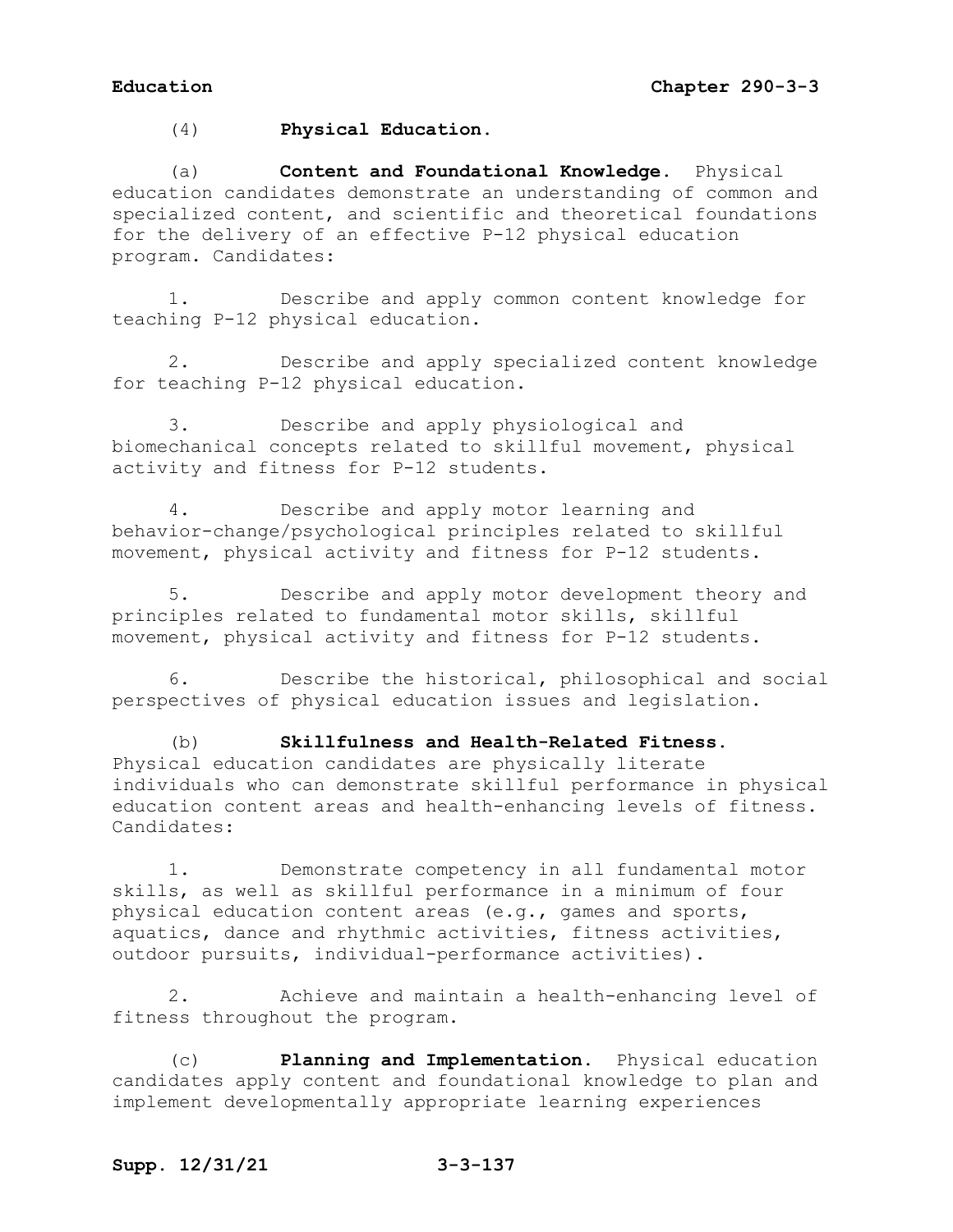aligned with the Alabama Course of Study for Physical Education and local expectations through the effective use of resources, accommodations and/or modifications, technology and metacognitive strategies to address the diverse needs of all students. Candidates:

1. Plan and implement appropriate (e.g., measurable, developmentally appropriate, performance-based) short- and long-term plan objectives that are aligned with the Alabama Course of Study for Physical Education and local expectations for P-12 students.

2. Plan and implement progressive and sequential content that aligns with short- and long-term plan objectives and that address the diverse needs of all students.

3. Plan for and manage resources to provide active, fair and equitable learning experiences.

4. Plan and implement individualized instruction for diverse student needs, adding specific accommodations and/or modifications for all students.

5. Plan and implement learning experiences that require students to use technology appropriately in meeting one or more short- and long-term plan objectives.

6. Plan and implement learning experiences that engage students in using metacognitive strategies appropriately to analyze their own performance results.

(d) **Instructional Delivery and Management.** Physical education candidates engage students in meaningful learning experiences through effective use of pedagogical skills. They use communication, feedback, technology, and instructional and managerial skills to enhance student learning. Candidates:

1. Demonstrate verbal and nonverbal communication skills that convey respect and sensitivity across all learning experiences.

2. Implement demonstrations, explanations and instructional cues that are aligned with short- and long-term objectives.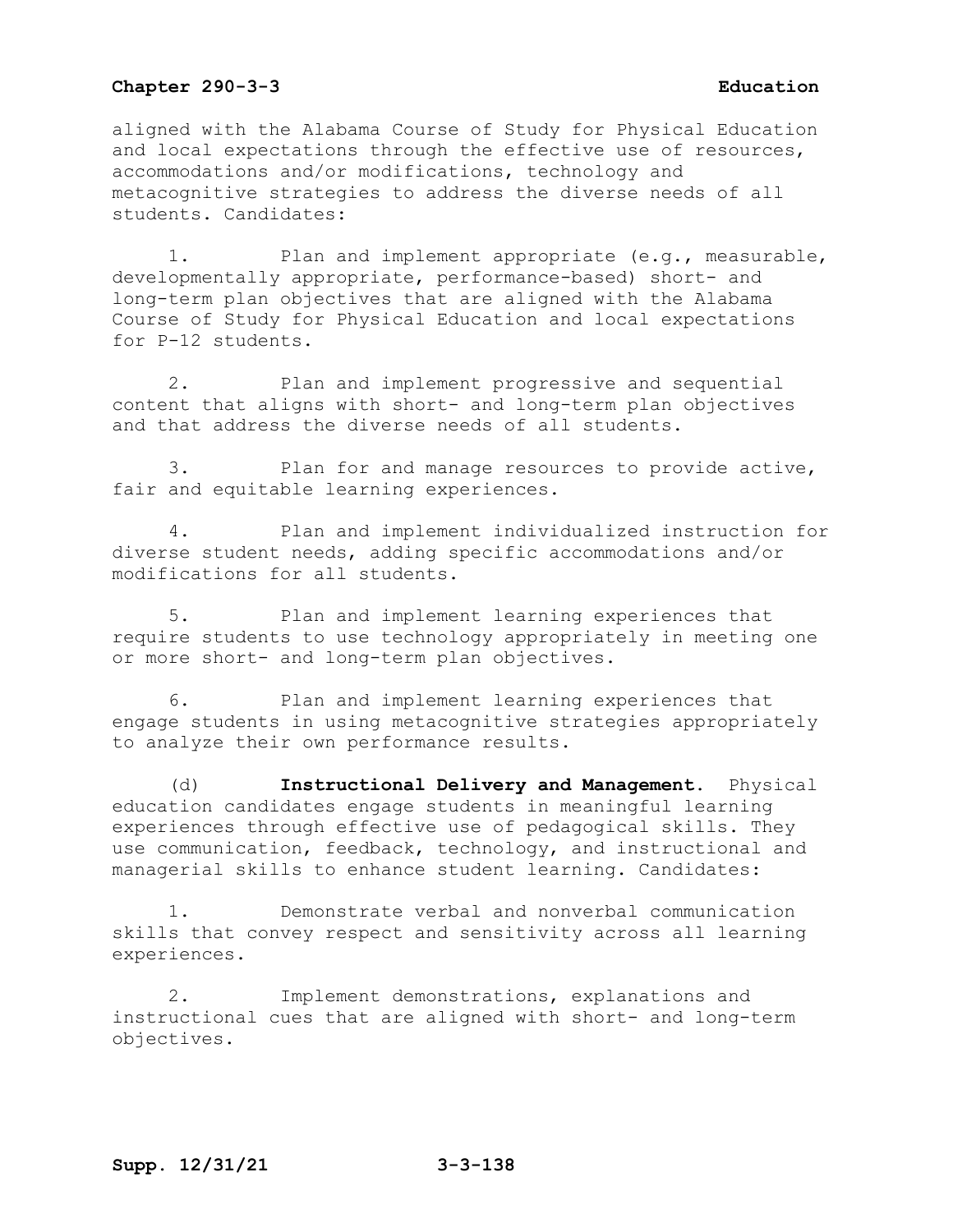3. Evaluate the changing dynamics of the l earning environment and adjust instructional tasks as needed to further student progress.

4. Implement transitions, routines and positive behavior management to create and maintain a safe, supportive and engaging learning environment.

5. Analyze motor skills and performance concepts through multiple means (e.g., visual observations, technology) in order to provide specific, congruent feedback to enhance student learning.

(e) **Assessment of Student Learning.** Physical education candidates select and implement appropriate assessments to monitor students' progress and guide decision making related to instruction and learning. Candidates:

1. Select or create authentic, formal assessments that measure student attainment of short- and long-term objectives.

2. Implement formative assessments that monitor student learning before and throughout the long-term plan, as well as summative assessments that evaluate student learning upon completion of the long-term plan.

3. Implement a reflective cycle to guide decision making specific to candidate performance, student learning, and short- and long-term plan objectives.

(f) **Professional Responsibility.** Physical education candidates demonstrate behaviors essential to becoming effective professionals. They exhibit professional ethics and culturally competent practices, seek opportunities for continued professional development; and demonstrate knowledge of promotion/advocacy strategies for physical education and expanded physical activity opportunities that support the development of physically literate individuals. Candidates:

1. Engage in behavior that reflects professional ethics, practice and cultural competence.

2. Engage in continued professional growth and collaboration in schools and/or professional organizations.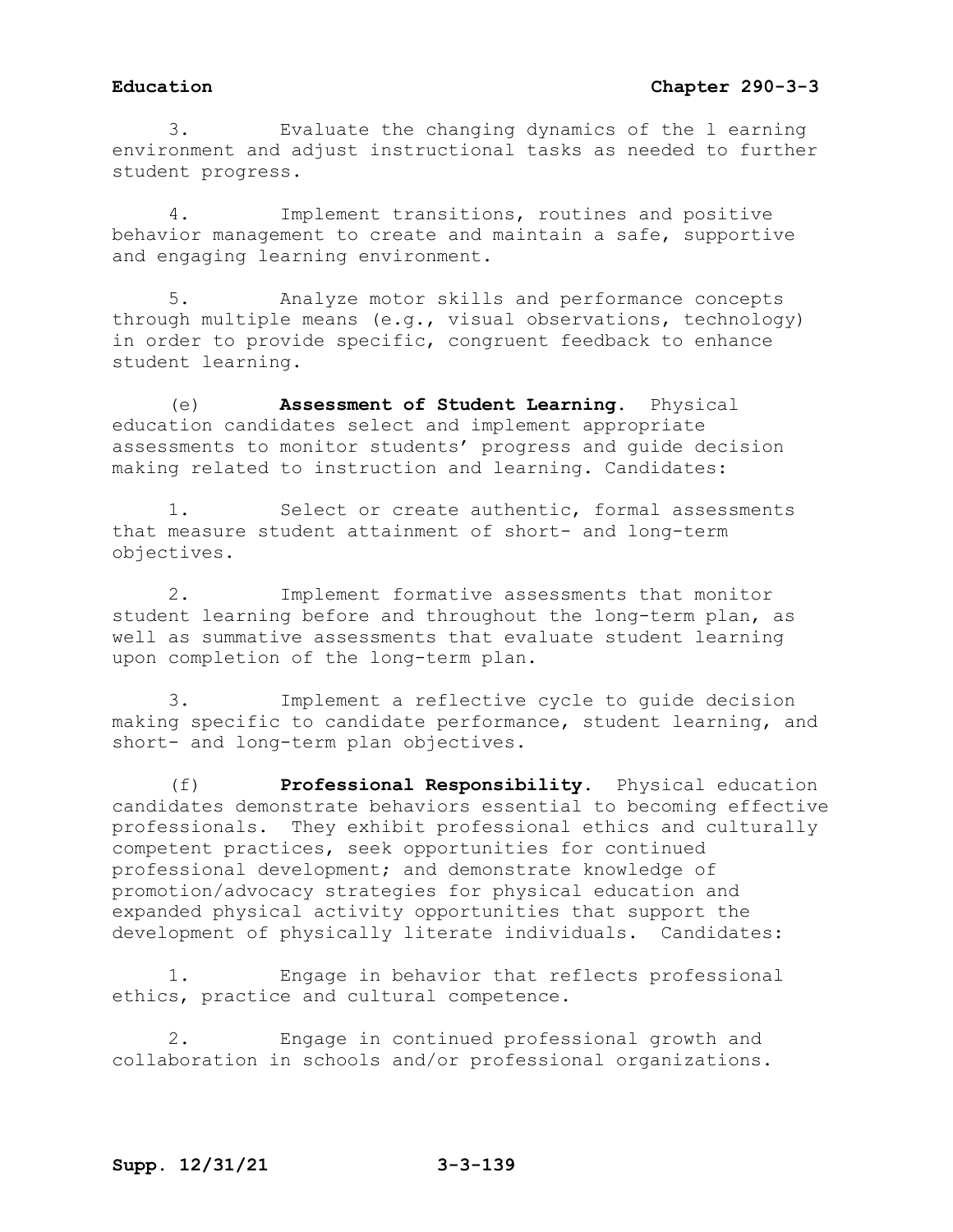3. Describe strategies, including the use of technology, for the promotion and advocacy of physical education and expanded physical activity opportunities.

(5) **Internship.** The internship must be divided as equally as possible across three areas: elementary physical education, secondary physical education, and secondary health education.

(6) **Faculty.** The faculty must include at least two full-time persons with doctorates, one in health education and one in physical education.

**Author:** Dr. Eric G. Mackey

**Statutory Authority:** Code of Ala. 1975, §§16-3-16, 16-23-14. **History: New Rule:** Filed August 13, 2015; effective September 17, 2015. **Amended:** Filed September 13, 2018; effective October 28, 2018; operative June 1, 2019. **Repealed and New Rule:** Published August 31, 2021; effective October 15, 2021.

**Ed. Note:** Previous Rule .12.01 was renumbered .24 per certification published August 31, 2021; effective October 15, 2021.

### **290-3-3-.25 History (Grades 6-12).**

(1) **Rationale.** These standards reflect goal of the *Alabama Course of Study: Social Studies* to develop responsible citizens and the belief of the National Council for the Social Studies that social studies educators teach students the content knowledge, intellectual skills, and civic values necessary for fulfilling the duties of citizenship in a participatory democracy. The standards build upon the Alabama Core Teaching Standards.

(2) **Program Curriculum.** In addition to meeting Rules 290-3-3-.03(6)(a)1.-4., 290-3-3-.03(6)(e)1.(i)-(iii) and 2.(i)-(iii), 290-3-3-.04, 290-3-3-.05, and 290-2-2-.14, the teaching field shall require an academic major that includes a minimum of 30 semester hours of credit with at least 18 semester hours of upper-division credit. Additional information is provided in the definition for academic major in Rule  $290 - 3 - 3 - .01(2)$ .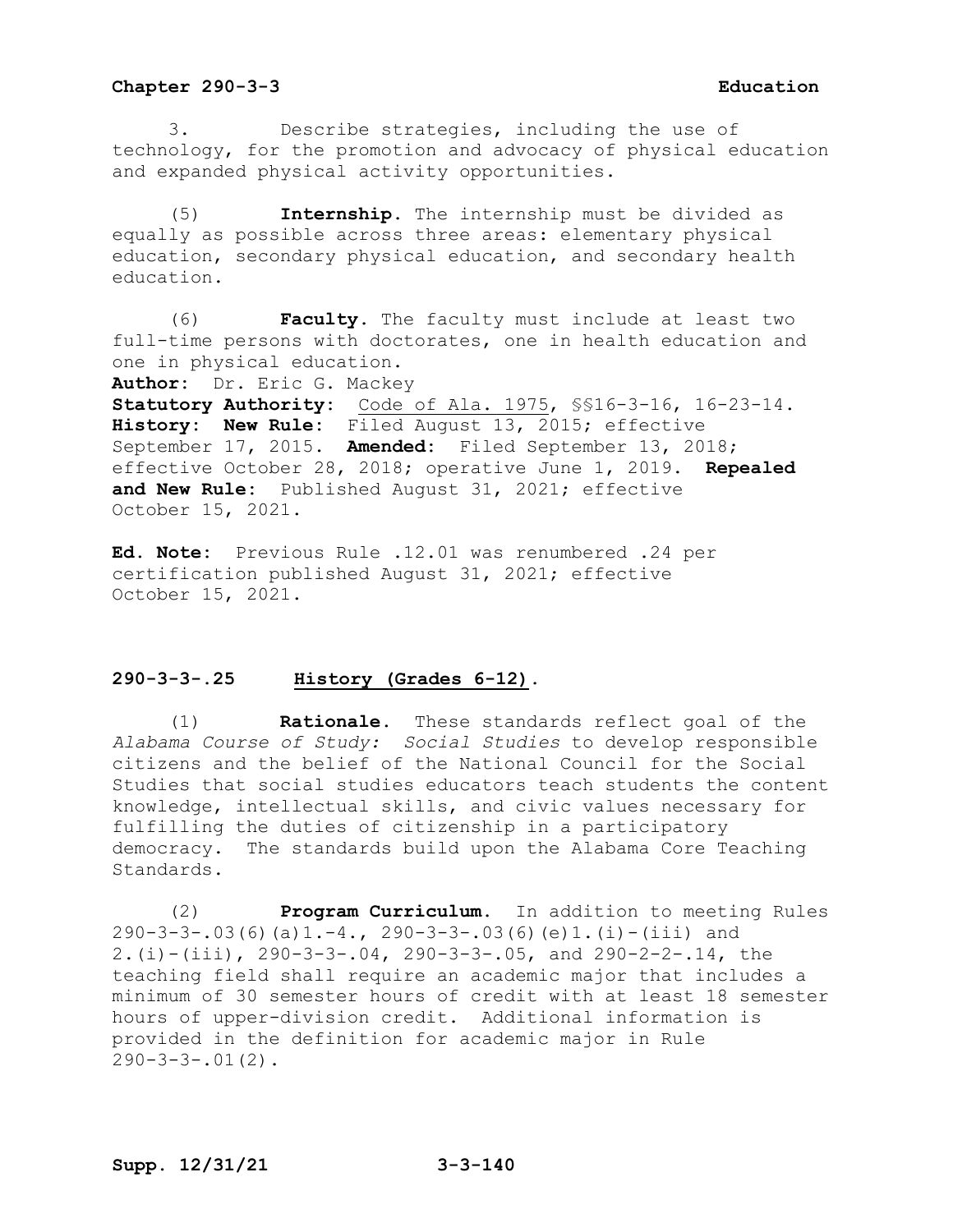# **Education Chapter 290-3-3**

(a) **Content knowledge.** Prior to program completion, prospective teachers of history shall demonstrate knowledge of:

World, non-western, United States, and Alabama history; disciplinary concepts, facts, and tools; structures of inquiry; and forms of representation.

2. The concepts, facts, and tools in history.

3. Disciplinary inquiry in history.

4. Disciplinary forms of representation in history.

5. The inter-relationship of history to other social studies including, but not limited to civics, economics, and geography.

(b) **Application of Content through Planning.** Prior to program completion, candidates demonstrate the ability to plan learning sequences that leverage history knowledge and literacies, technology, and theory and research to support the civic competence of learners. Specifically, candidates demonstrate ability to plan learning sequences that:

1. Demonstrate history knowledge aligned with the *Alabama Course of Study: Social Studies.*

2. Engage learners with disciplinary concepts, facts, and tools from history to facilitate history literacies for civic life.

3. Engage learners in disciplinary inquiry to develop history literacies for civic life.

4. Guide students to create disciplinary forms of representation that convey history knowledge and civic competence.

5. Use technology to foster knowledge of history and civic competence.

(c) **Design and Implementation of Instruction and Assessment.** Prior to program completion, candidates design and implement instruction and authentic assessments, informed by data literacy and learner self-assessment, that promote civic competence. Specifically, candidates: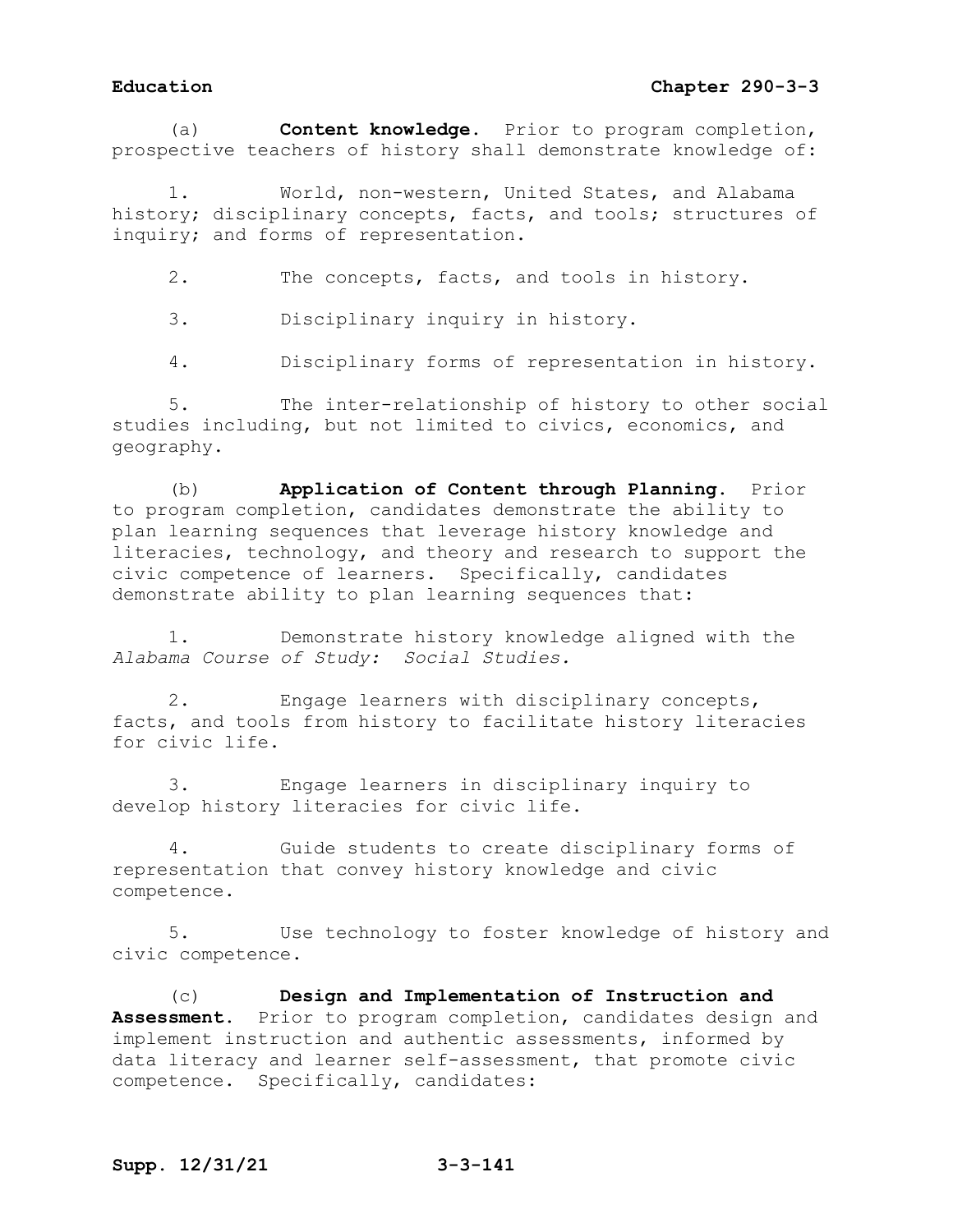1. Design and implement a range of authentic assessments that measure learners' mastery of history knowledge for civic competence and demonstrate alignment with the *Alabama Course of Study: Social Studies*.

2. Design and implement learning experiences that engage learners in using history knowledge, inquiry, and forms of representation for civic competence and demonstrate alignment with the *Alabama Course of Study: Social Studies*.

3. Use theory and research to implement a variety of instructional practices and authentic assessments featuring history knowledge, inquiry, and forms of representation for civic competence.

4. Exhibit data literacy by using assessment data to guide instructional decision-making and reflect on student learning outcomes related to history knowledge, inquiry, and forms of representation for civic competence.

5. Engage learners in self-assessment practices that support individualized learning outcomes related to history knowledge, inquiry, and forms of representation for civic competence.

(d) **History Learners and Learning.** Prior to program completion candidates demonstrate ability to use knowledge of learners to plan and implement relevant and responsive pedagogy, create collaborative and interdisciplinary learning environments, and prepare learners to be informed advocates for an inclusive and equitable society. Specifically, candidates:

1. Use knowledge of learners' socio-cultural assets, learning demands, and individual identities to plan and implement relevant and responsive pedagogy that ensures equitable learning opportunities in history.

2. Facilitate collaborative, interdisciplinary learning environments in which learners use history facts, concepts, and tools in history to engage in disciplinary inquiry.

3. Engage learners in ethical reasoning to deliberate social, political, and economic issues, communicate conclusions, and take informed action toward achieving a more inclusive and equitable society.

# **Supp. 12/31/21 3-3-142**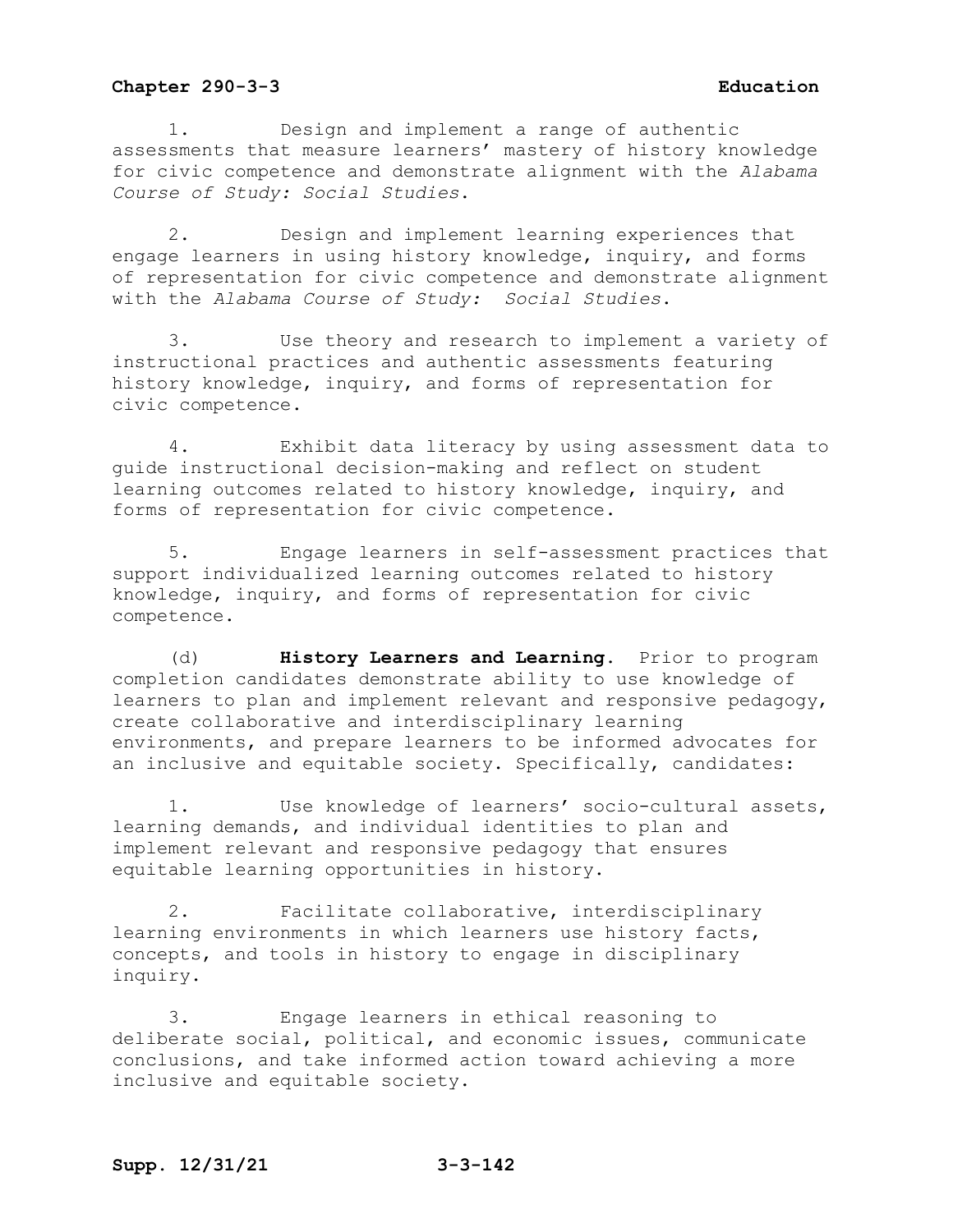(e) **Professional Responsibility and Informed Action.** Prior to program completion, candidates reflect and expand upon their history knowledge, inquiry skills, and civic dispositions to advance social justice and promote human rights through informed action in schools and/or communities. Specifically, candidates:

1. Use theory and research to continually improve their history knowledge, inquiry skills, and civic dispositions, and adapt practice to meet the needs of each learner.

2. Explore and reflect upon their own cultural frames to attend to issues of equity, diversity, access, power, human rights, and social justice within their schools and/or communities.

3. Take informed action in schools and/or communities and serve as advocates for learners, the teaching profession, and/or history and other social studies. **Author:** Dr. Eric G. Mackey

**Statutory Authority:** Code of Ala. 1975, §§16-3-16, 16-23-14. **History: New Rule:** Filed December 13, 1990; effective February 1, 1991. **Repealed and Replaced:** Filed January 9, 1997; effective February 13, 1997; operative July 1, 1997. **Repealed and New Rule:** Filed September 11, 2003; effective October 16, 2003. **Repealed and New Rule:** Filed July 13, 2004; effective August 17, 2004. **Repealed and New Rule:** April 14, 2005; effective May 19, 2005. **Repealed and New Rule:** Filed August 6, 2007; effective September 10, 2007. **Repealed and New Rule:** Filed August 3, 2009; effective September 7, 2009; operative October 1, 2009. **Repealed and New Rule:** Filed August 13, 2015; effective September 17, 2015. **Amended:** Filed September 13, 2018; effective October 28, 2018; operative June 1, 2019. **Repealed and New Rule:** Published August 31, 2021; effective October 15, 2021.

**Ed. Note:** Previous Rule .22 was renumbered .25 per certification published August 31, 2021; effective October 15, 2021.

## **290-3-3-.26 Mathematics (Grades 6-12).**

(1) **Rationale.** All secondary mathematics teachers should be prepared with depth and breadth in the mathematical domains identified in Rule 290-3-3-.26(2)(a) and should know,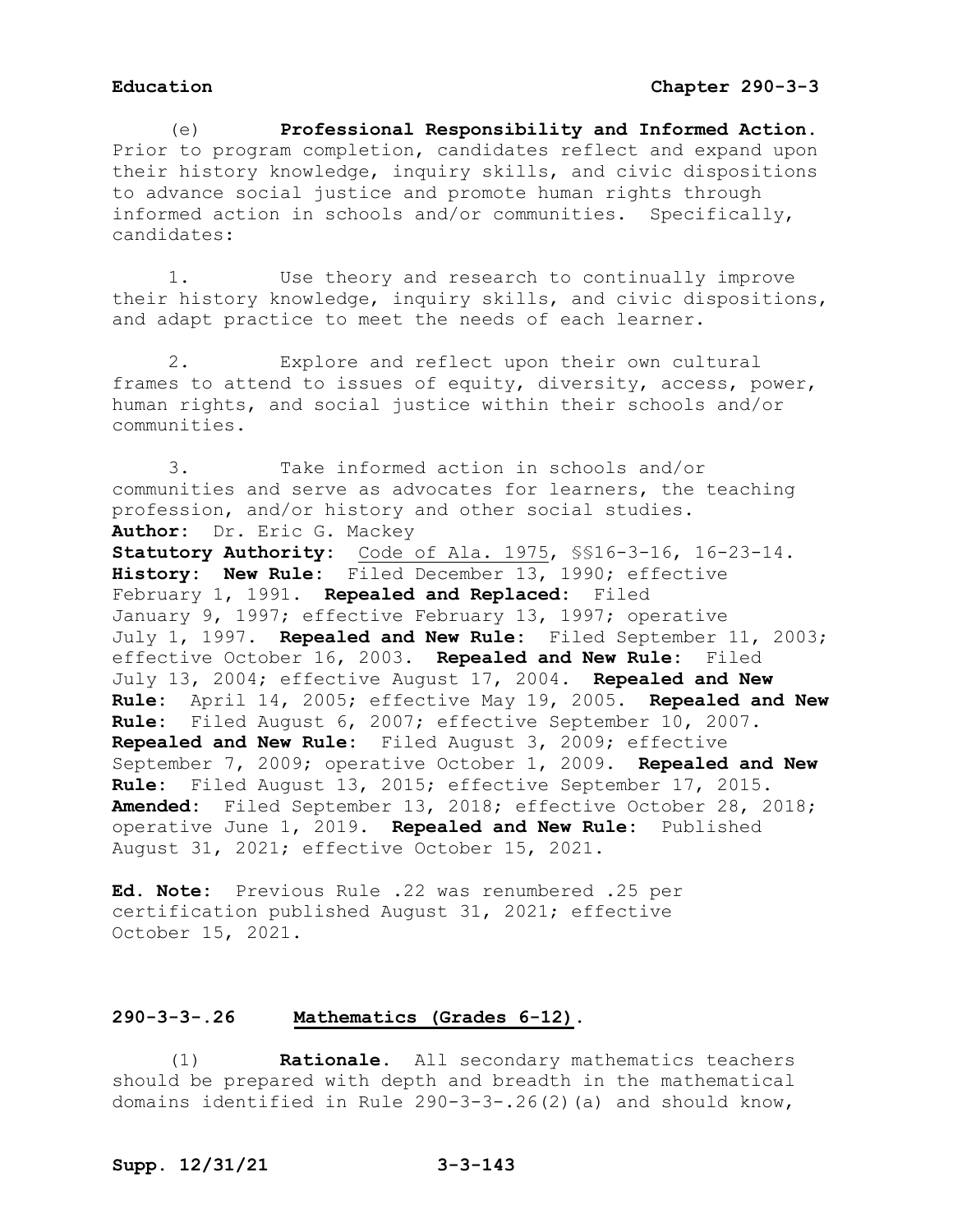understand, teach, and be able to communicate their mathematical knowledge with the breadth of understanding reflecting competencies for each of these domains. These standards are consistent with the 2020 standards of the National Council of Teachers of Mathematics (NCTM). The standards build upon the Alabama Core Teaching Standards.

(2) **Program Curriculum.** In addition to meeting Rules 290-3-3-.03(6)(a)1.-4., 290-3-3-.03(6)(e)1.(i)-(iii) and 2.(i)-(iii), 290-3-3-.04, 290-3-3-.05, and 290-3-3-.14, the teaching field shall require an academic major of at least 30 semester hours of credit with at least 18 semester hours of upper-division credit. Additional information is provided in the definition for academic major in Rule 290-3-3-.01(2).

(a) **Knowing and Understanding Mathematics.**  Candidates demonstrate and apply understandings of major mathematics concepts, procedures, knowledge, and applications within and among mathematical domains of Number; Algebra and Functions; Calculus; Statistics and Probability; Geometry, Trigonometry, and Measurement.

1. Essential Concepts in Number. Candidates demonstrate and apply understandings of major mathematics concepts, procedures, knowledge, and applications of number including flexibly applying procedures, using real and rational numbers in contexts, developing solution strategies, and evaluating the correctness of conclusions. *Major mathematical concepts in Number include number theory; ratio, rate, and proportion; and structure, relationships, operations, and representations.*

2. Essential Concepts in Algebra and Functions. Candidates demonstrate and apply understandings of major mathematics concepts, procedures, knowledge, and applications of algebra and functions including how mathematics can be used systematically to represent patterns and relationships including proportional reasoning, to analyze change, and to model everyday events and problems of life and society. *Essential Concepts in Algebra and Functions include algebra that connects mathematical structure to symbolic, graphical, and tabular descriptions; connecting algebra to functions; and developing families of functions as a fundamental concept of mathematics. Additional Concepts should include algebra from a more theoretical approach including relationship between structures (e.g., groups, rings, and fields) as well as formal structures for number systems and numerical and symbolic calculations.*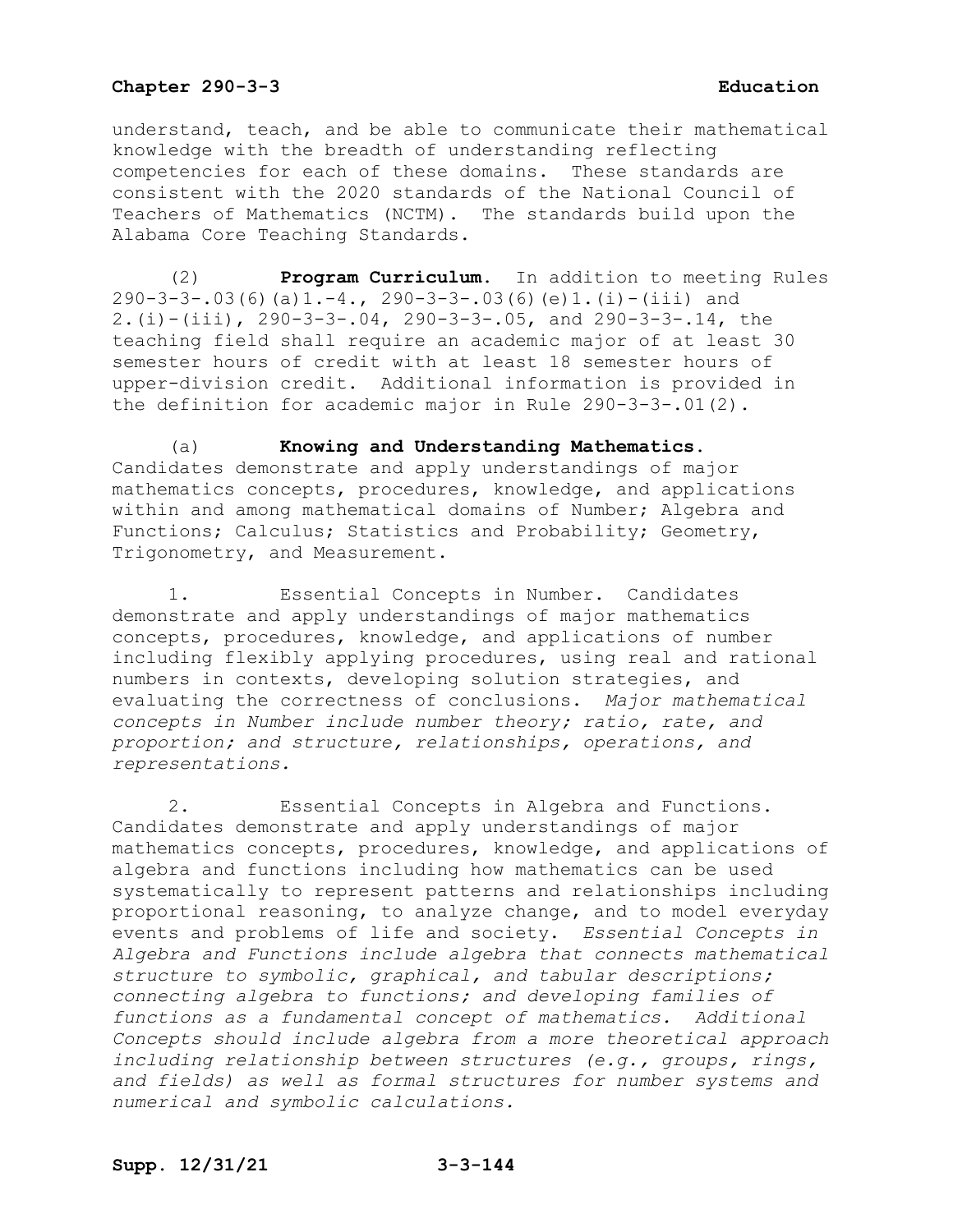3. Essential Concepts in Calculus. Candidates demonstrate and apply understandings of major mathematics concepts, procedures, knowledge, and applications of calculus including the mathematical study of the calculation of instantaneous rates of change and the summation of infinitely many small factors to determine some whole. *Essential Concepts in Calculus include limits, continuity, the Fundamental Theorem of Calculus, and the meaning and techniques of differentiation and integration.*

4. Essential Concepts in Statistics and Probability. Candidates demonstrate and apply understandings of statistical thinking and the major concepts, procedures, knowledge, and applications of statistics and probability, including how statistical problem solving and decision making depend on understanding, explaining, and quantifying the variability in a set of data to make decisions. They understand the role of randomization and chance in determining the probability of events. *Essential Concepts in Statistics and Probability include quantitative literacy, visualizing and summarizing data, statistical inference, probability, and applied problems.*

5. Essential Concepts in Geometry, Trigonometry, and Measurement. Candidates demonstrate and apply understandings of major mathematics concepts, procedures, knowledge, and applications of geometry including using visual representations for numerical functions and relations, data and statistics, and networks, to provide a lens for solving problems in the physical world. *Essential Concepts in Geometry, Trigonometry, and Measurement include transformations, geometric arguments, reasoning and proof, applied problems, and non-Euclidean geometries.*

(b) **Knowing and Using Mathematical Processes**. Candidates demonstrate, within or across mathematical domains, their knowledge of and ability to apply the mathematical processes of problem solving; reason and communicate mathematically; and engage in mathematical modeling. Candidates apply technology appropriately within these mathematical processes.

1. Problem Solving. Candidates demonstrate a range of mathematical problem-solving strategies to make sense of and solve nonroutine problems (both contextual and noncontextual) across mathematical domains.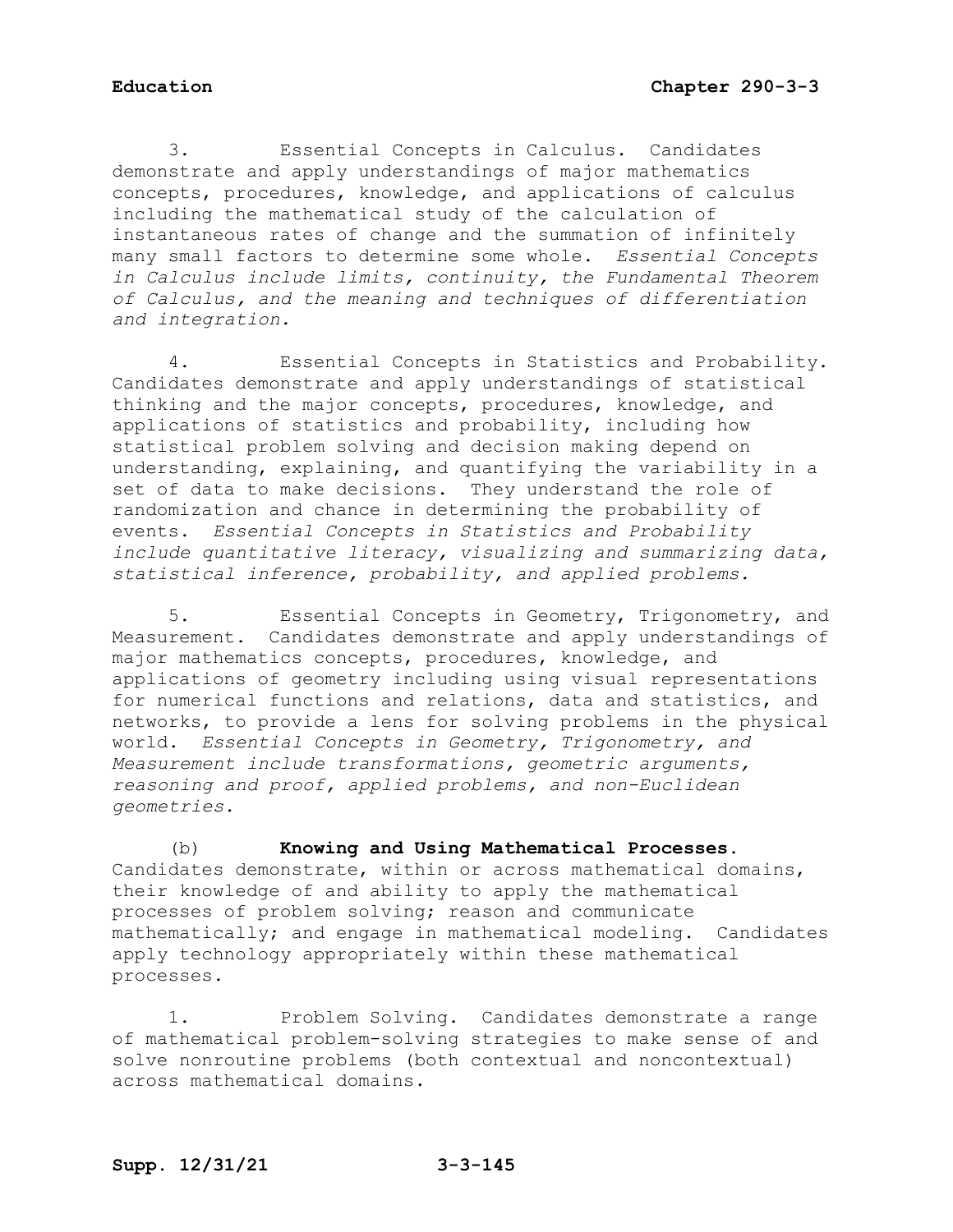2. Reasoning and Communicating. Candidates organize their mathematical reasoning and use the language of mathematics to express their mathematical reasoning precisely, both orally and in writing to multiple audiences.

3. Mathematical Modeling and Use of Mathematical Models. Candidates understand the difference between the mathematical modeling process and models in mathematics. Candidates engage in the mathematical modeling process and demonstrate their ability to model mathematics.

(c) **Knowing Students and Planning for Mathematical Learning.** Candidates use knowledge of students and mathematics to plan rigorous and engaging mathematics instruction supporting students' access and learning. The mathematics instruction developed provides equitable, culturally responsive opportunities for all students to learn and apply mathematics concepts, skills, and practices.

1. Student Diversity. Candidates identify and use students' individual and group differences to plan rigorous and engaging mathematics instruction that supports students' meaningful participation and learning.

2. Students' Mathematical Strengths. Candidates identify and use students' mathematical strengths to plan rigorous and engaging mathematics instruction that supports students' meaningful participation and learning.

3. Positive Mathematical Identities. Candidates understand that teachers' interactions impact individual students by influencing and reinforcing students' mathematical identities, positive or negative, and plan experiences and instruction to develop and foster positive mathematical identities.

(d) **Teaching Meaningful Mathematics.** Candidates implement effective and equitable teaching practices to support rigorous mathematical learning for a full range of students. Candidates establish rigorous mathematics learning goals, engage students in high cognitive demand learning, use mathematics specific tools and representations, elicit and use student responses, develop conceptual understanding and procedural fluency, and pose purposeful questions to facilitate student discourse.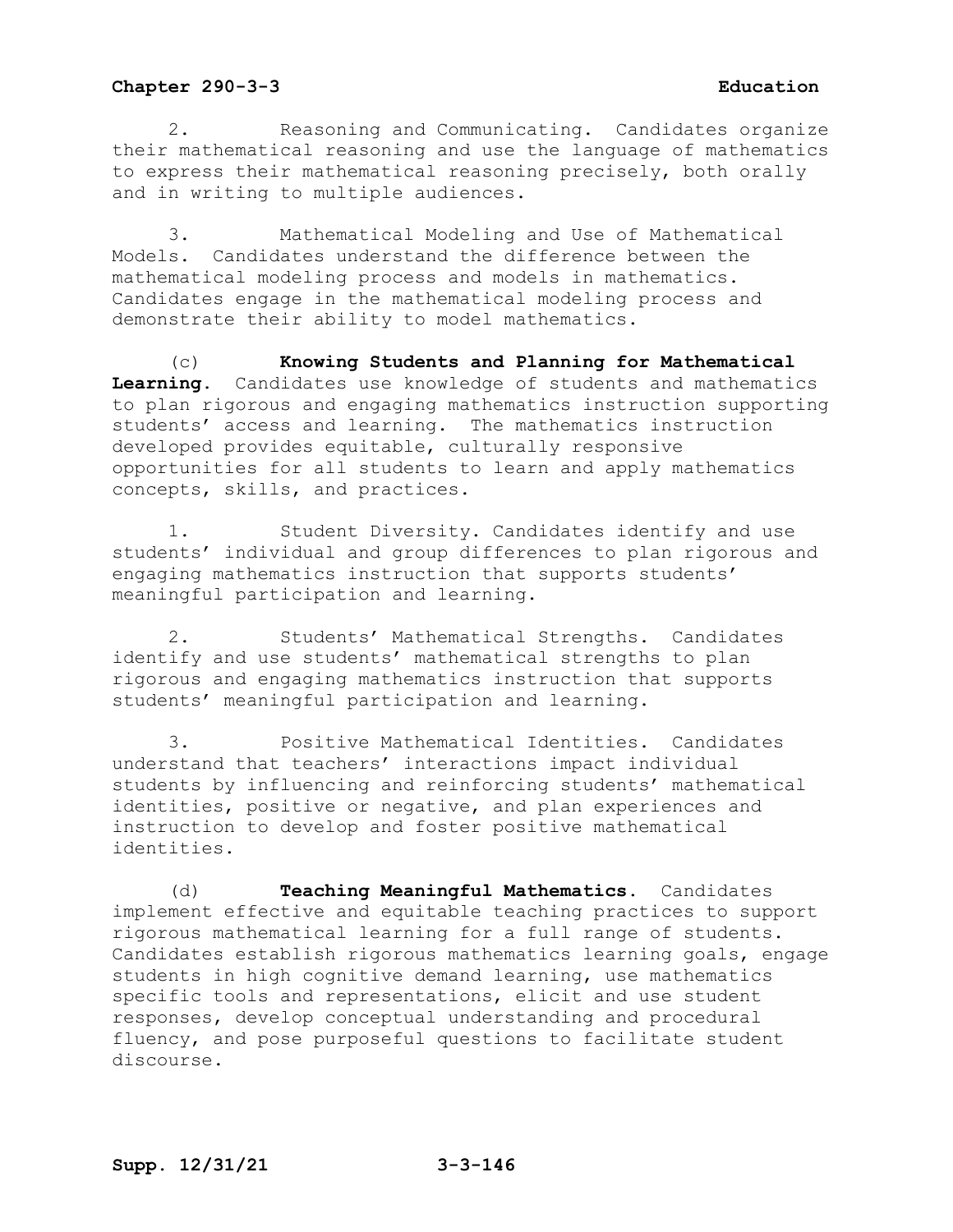1. Establish Rigorous Mathematics Learning Goals. Candidates establish rigorous mathematics learning goals for students based on mathematics standards and practices.

2. Engage Students in High Cognitive Demand Learning. Candidates select or develop and implement high cognitive demand tasks to engage students in mathematical learning experiences that promote reasoning and sense making.

3. Incorporate Mathematics-Specific Tools. Candidates select mathematics-specific tools, including technology, to support students' learning, understanding, and application of mathematics and to integrate tools into instruction.

4. Use Mathematical Representations. Candidates select and use mathematical representations to engage students in examining understandings of mathematics concepts and the connections to other representations.

5. Elicit and Use Student Responses. Candidates use multiple student responses, potential challenges, and misconceptions, and they highlight students' thinking as a central aspect of mathematics teaching and learning.

6. Develop Conceptual Understanding and Procedural Fluency. Candidates use conceptual understanding to build procedural fluency for students through instruction that includes explicit connections between concepts and procedures.

7. Facilitate Discourse. Candidates pose purposeful questions to facilitate discourse among students that ensures that each student learns rigorous mathematics and builds a shared understanding of mathematical ideas.

(e) **Assessing Impact on Student Learning.** Candidates assess and use evidence of students' learning of rigorous mathematics to improve instruction and subsequent student learning. Candidates analyze learning gains from formal and informal assessments for individual students, the class as a whole, and subgroups of students disaggregated by demographic categories, and they use this information to inform planning and teaching.

1. Assessing for Learning. Candidates select, modify, or create both informal and formal assessments to elicit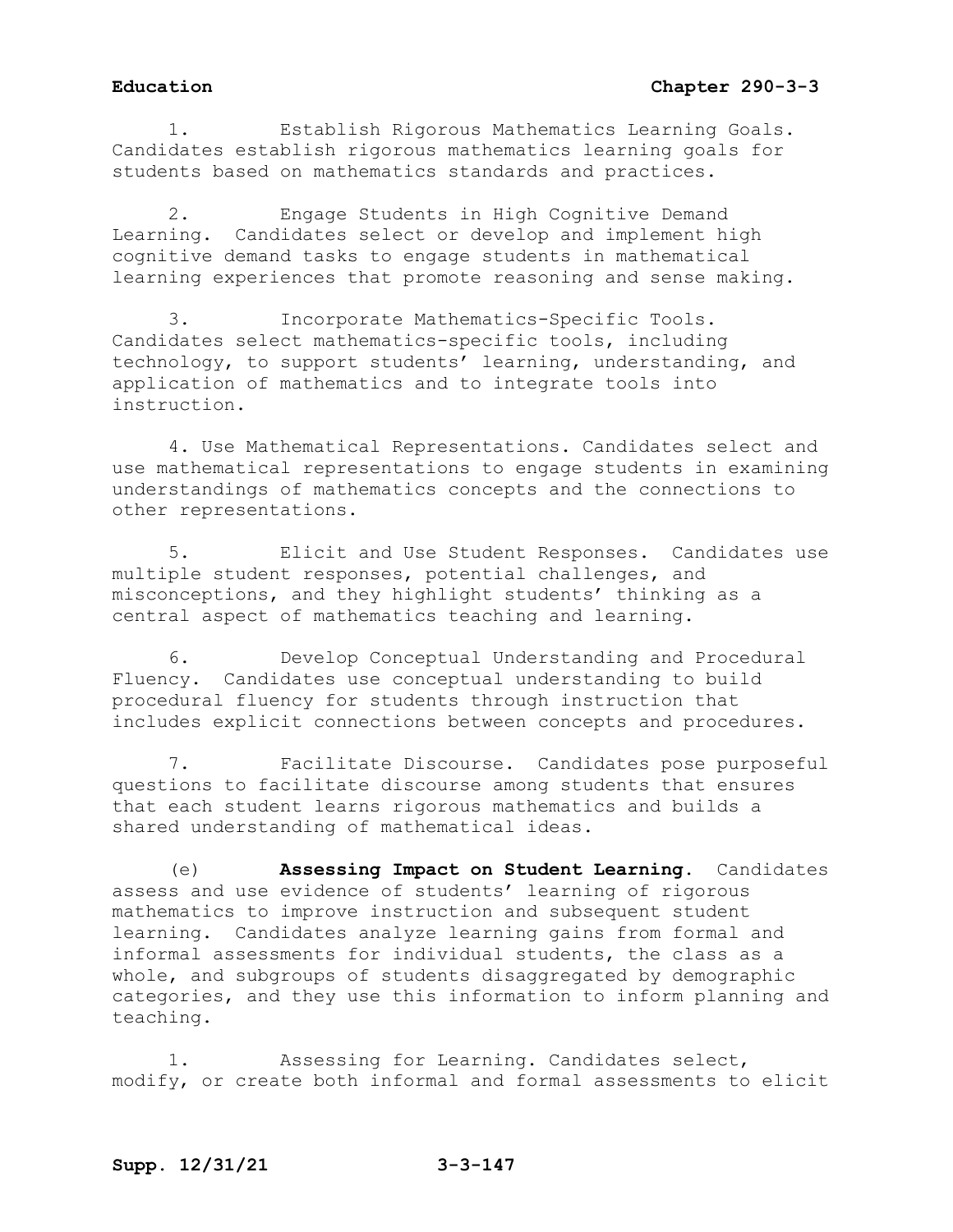information on students' progress toward rigorous mathematics learning goals.

2. Analyze Assessment Data. Candidates collect information on students' progress and use data from informal and formal assessments to analyze progress of individual students, the class as a whole, and subgroups of students disaggregated by demographic categories toward rigorous mathematics learning goals.

3. Modify Instruction. Candidates use the evidence of student learning of individual students, the class as a whole, and subgroups of students disaggregated by demographic categories to analyze the effectiveness of their instruction with respect to these groups. Candidates propose adjustments to instruction to improve student learning for each and every student based on the analysis.

(e) **Social and Professional Context of Mathematics Teaching and Learning.** Candidates are reflective mathematics educators who collaborate with colleagues and other stakeholders to grow professionally, to support student learning, and to create more equitable mathematics learning environments.

1. Promote Equitable Learning Environments. Candidates seek to create more equitable learning environments by identifying beliefs about teaching and learning mathematics, and associated classroom practices that produce equitable or inequitable mathematical learning for students.

2. Promote Mathematical Identities. Candidates reflect on their impact on students' mathematical identities and develop professional learning goals that promote students' positive mathematical identities.

3. Engage Families and Communities. Candidates communicate with families to share and discuss strategies for ensuring the mathematical success of their children.

4. Collaborate with Colleagues. Candidates collaborate with colleagues to grow professionally and support student learning of mathematics. **Author:** Dr. Eric G. Mackey **Statutory Authority:** Code of Ala. 1975, §§16-3-16, 16-23-14. **History: New Rule:** December 19, 1978. **Amended:** Filed December 13, 1990; effective February 1, 1991. **Repealed and Replaced:** Filed January 9, 1997; effective February 13, 1997;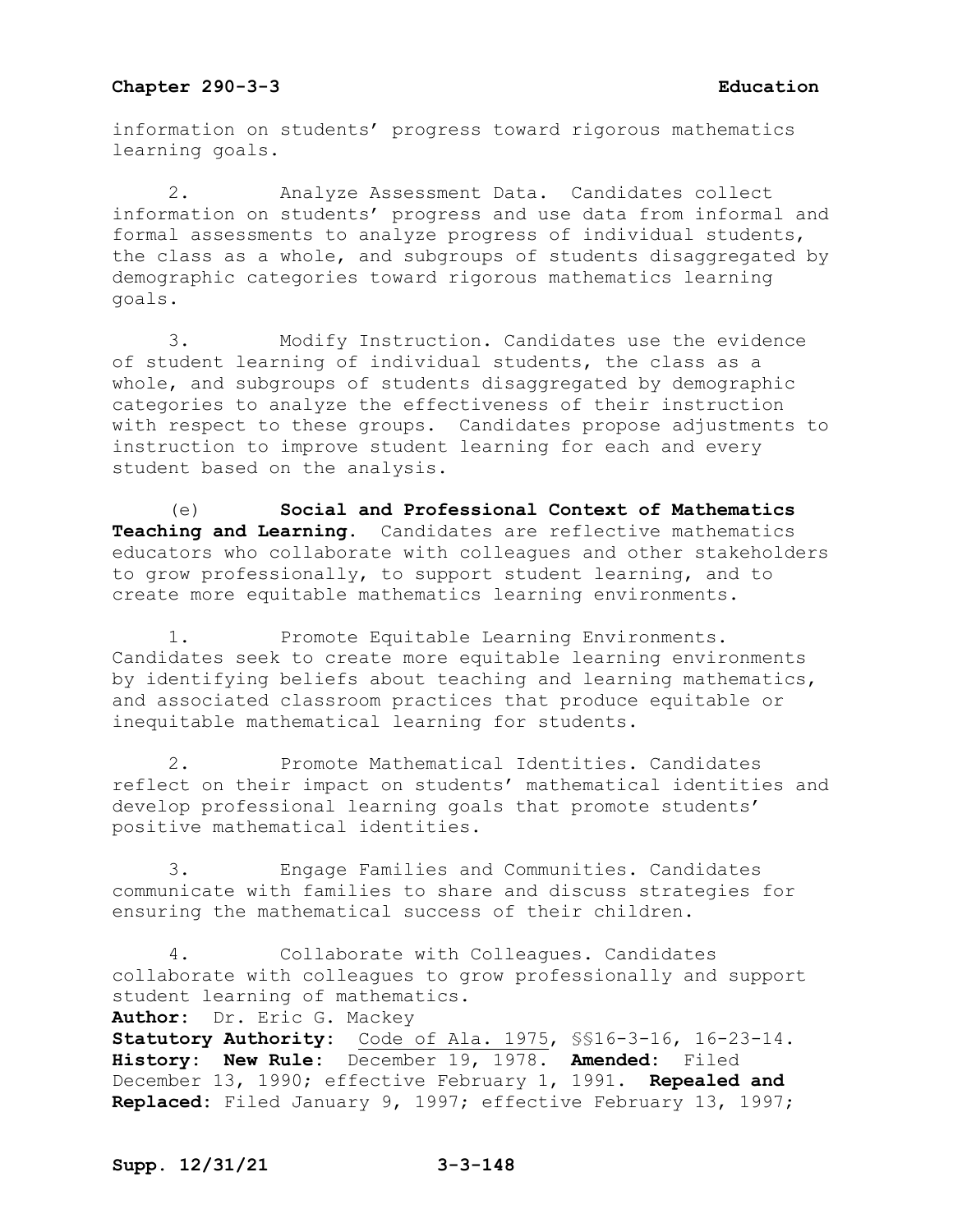operative July 1, 1997. **Repealed and New Rule:** Filed September 11, 2003; effective October 16, 2003. **Repealed and New Rule:** Filed July 13, 2004; effective August 17, 2004. **Repealed and New Rule:** April 14, 2005; effective May 19, 2005. **Repealed and New Rule:** Filed August 6, 2007; effective September 10, 2007. **Repealed and New Rule:** Filed August 3, 2009; effective September 7, 2009; operative October 1, 2009. **Repealed and New Rule:** Filed August 13, 2015; effective September 17, 2015. **Amended:** Filed September 13, 2018; effective October 28, 2018; operative June 1, 2019. **Repealed and New Rule:** Published August 31, 2021; effective October 15, 2021.

**Ed. Note:** Previous Rule .09 was renumbered .20 per certification published August 31, 2021; effective October 15, 2021.

# **290-3-3-.27 Science General Rules For All Teaching Fields (Grades 6-12).**

(1) **Rationale.** The main goal of these standards is to promote quality educator preparation programs that will lead to the development of scientific literacy among all Grade 6-12 students in Alabama. The standards include process and application skills which are embedded within the three domains of science. The standards correlate the *Alabama Course of Study: Science*, the National Science Education Standards from the National Research Council, and the teacher preparation standards of the National Science Teaching Association (NSTA) and the Association for Science Teacher Education (ASTE). The standards build upon the Alabama Core Teaching Standards.

(2) **Program Curriculum.** In addition to meeting Rules  $290-3-3-.03(6)(a)1.-4.$ ,  $290-3-3-.03(e)1.(i)-(iii)$  and 2.(i)-(iii), 290-3-3-.04, 290-3-3-.05, and 290-3-3-.14, programs to prepare the prospective science teacher for certification in general science, biology, chemistry, or physics shall meet the rules for the specific teaching field (Rules 290-3-3-.28-.31).

(a) **Content Knowledge.** Effective teachers of science understand and articulate the knowledge and practices of contemporary science and engineering. They connect important disciplinary core ideas, crosscutting concepts, and science and engineering practices for their teaching field. Candidates will: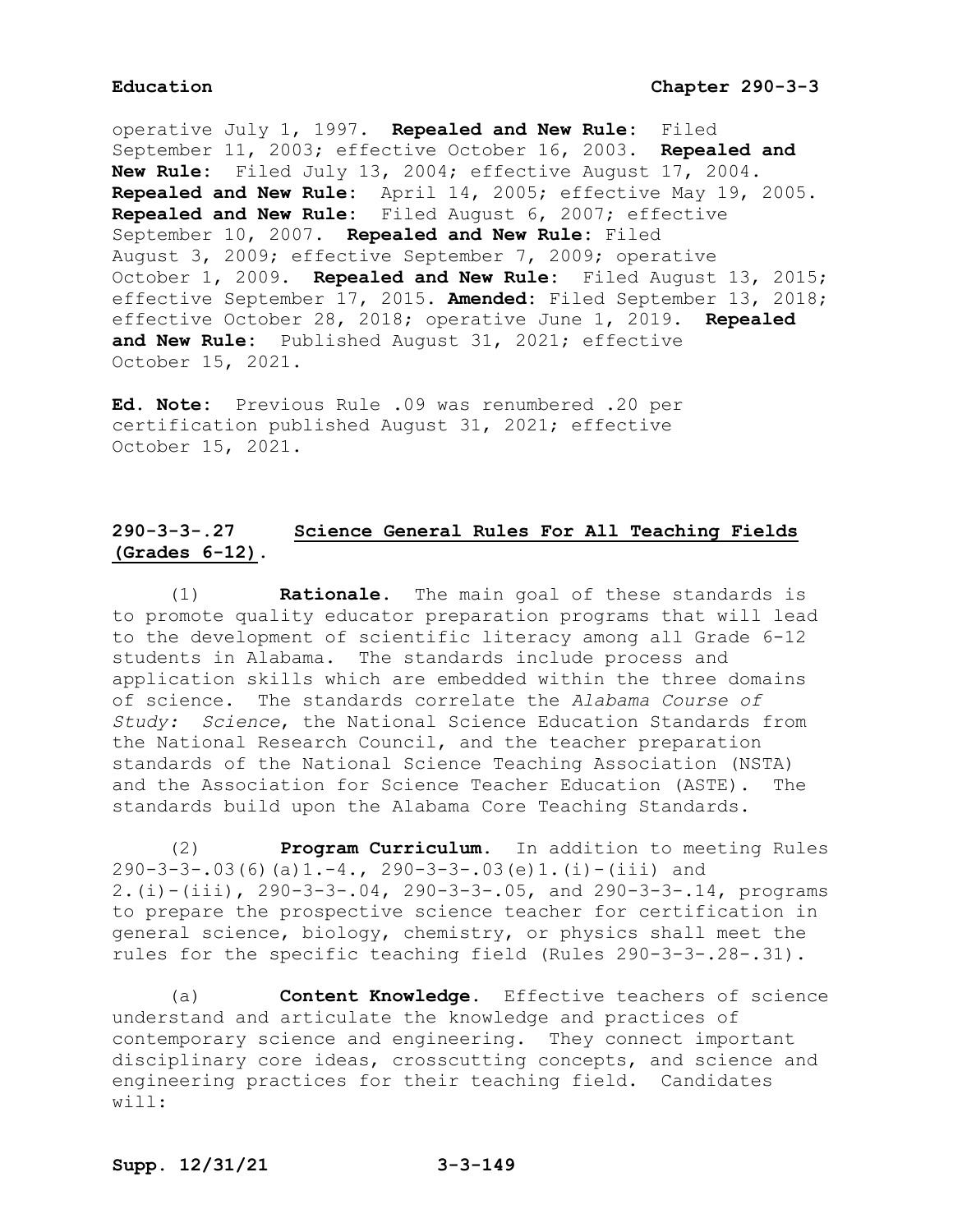1. Use and apply the major concepts, principles, theories, laws, and interrelationships of their teaching field and supporting fields.

2. Explain the nature of science and the cultural norms and values inherent to the current and historical development of scientific knowledge.

3. Demonstrate knowledge of crosscutting concepts, disciplinary core ideas, practices of science and engineering, the supporting role of science-specific technologies, and contributions of diverse populations to science.

4. Demonstrate knowledge of how to implement science standards, learning progressions, and sequencing of science content for teaching their Grades 6-12 students.

(b) **Content Pedagogy.** Effective teachers of science plan learning units of study and equitable, culturally-responsive opportunities for *all* students based upon their understanding of how student learn and develop science knowledge, skills, and habits of mind. Effective teachers also include appropriate connections to science and engineering practices and crosscutting concepts in their instructional planning. Candidates will design lessons:

1. Using the *Alabama Course of Study: Science*, science standards and a variety of appropriate, student-centered, and culturally-relevant science disciplinary-based instructional approaches that follow safety procedures and incorporate science and engineering practices, disciplinary core ideas, and crosscutting concepts.

2. Incorporating appropriate differentiation strategies, wherein *all* students develop conceptual knowledge and an understanding of the nature of science. Lessons should engage students in applying science practices, clarifying relationships, and identifying natural patterns from empirical experiences.

3. Using engineering practices in support of science learning wherein *all* students design, construct, test and optimize possible solutions to a problem.

4. Aligning instruction and assessment strategies to support instructional decision making that identifies and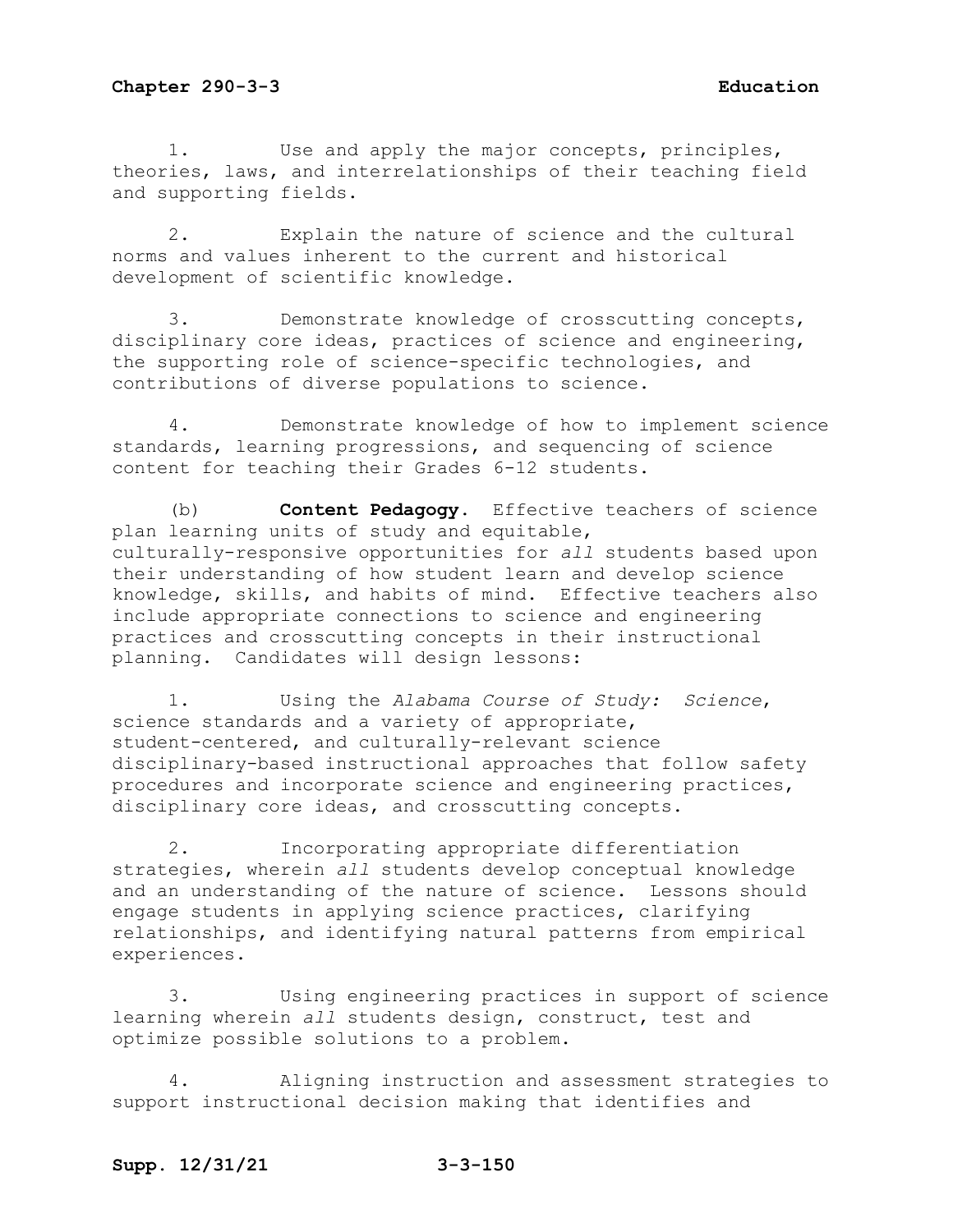addresses student misunderstanding, prior knowledge, and naïve conceptions.

5. Integrating science-specific technologies to support *all* students' conceptual understanding of science and engineering.

(c) **Learning Environments.** Effective teachers of science are able to plan for engaging *all* students in science learning by identifying appropriate learning goals that are consistent with knowledge of how students learn science and are aligned with standards. Plans reflect the selection of phenomena appropriate to the social context of the classroom and community, and safety considerations, to engage students in the nature of science and science and engineering practices. Effective teachers create an anti-bias, multicultural, and social justice learning environment to achieve these goals. Candidates will:

1. Plan a variety of lesson plans based on science standards that employ strategies that demonstrate their knowledge and understanding of how to select appropriate teaching and motivating learning activities that foster an inclusive, equitable, and anti-bias environment.

2. Plan learning experiences for *all* students in a variety of environments (e.g., the laboratory, field, and community) within their teaching field.

3. Plan lessons in which *all* students have a variety of opportunities to investigate, collaborate, communicate, evaluate, learn from mistakes, and defend their own explanations of scientific phenomena, observations, and data.

(d) **Safety.** Effective teachers of science demonstrate biological, chemical, and physical safety protocols in their classrooms and workspace. They also implement ethical treatment of living organisms and maintain equipment and chemical as relevant to their teaching field. Candidates will:

1. Implement activities appropriate for the abilities of *all* students that demonstrate safe techniques for the procurement, preparation, use, storage, dispensing, supervision, and disposal of all chemicals/materials/equipment used within their teaching field.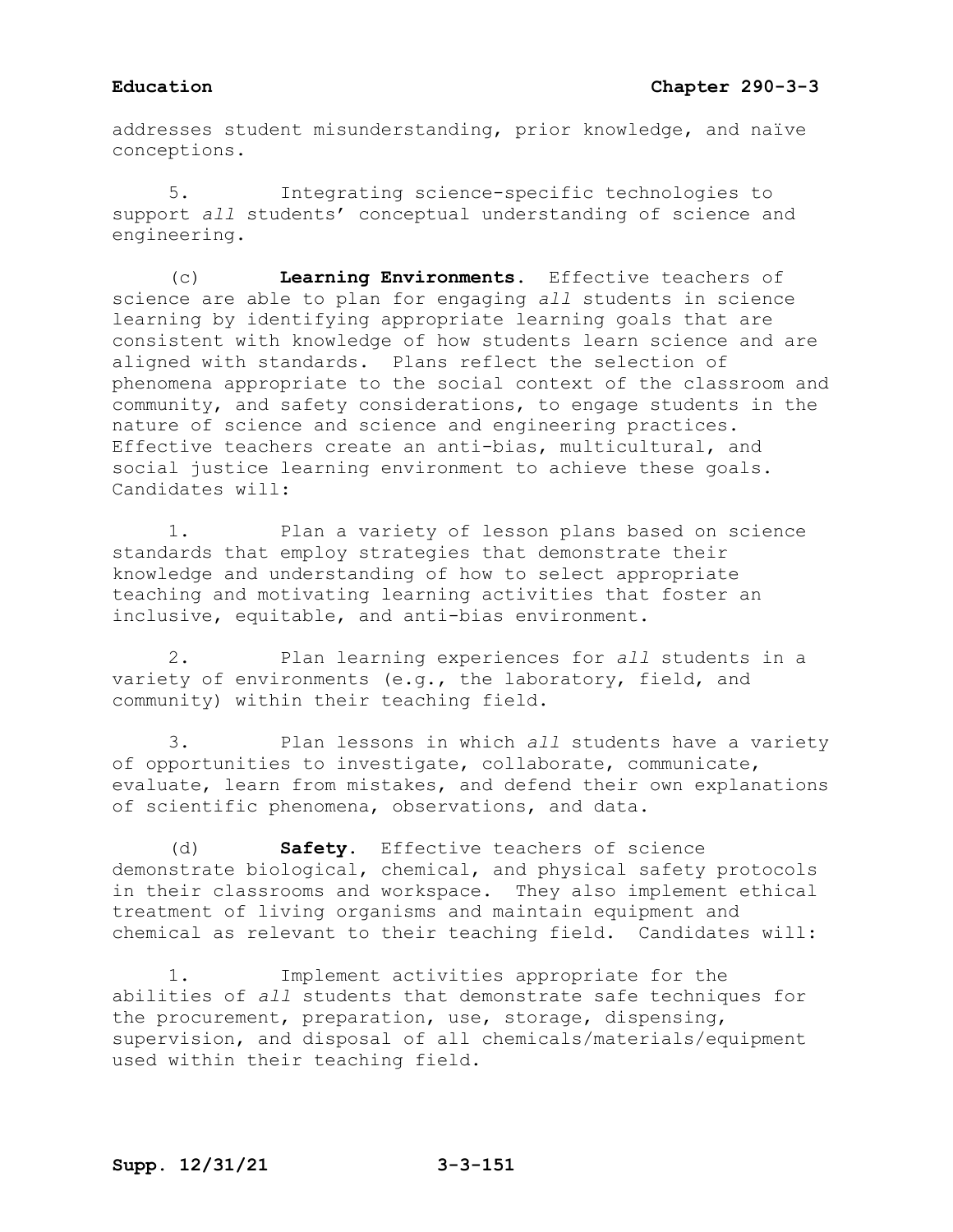2. Demonstrate an ability to: recognize hazardous situations including overcrowding; implement emergency procedures; maintain safety equipment; provide adequate student instruction and supervision; and follow policies and procedures that comply with established state and national guidelines, appropriate legal state and national safety standards (e.g., OSHA, NFPA, EPA), and best professional practices (e.g., NSTA, NSELA).

3. Demonstrate ethical decision-making with respect to safe and humane treatment of all living organisms in and out of the classroom and comply with the legal restrictions and best professional practices on the collection, care, and use of living organisms as relevant to their teaching field.

(e) **Impact on Student Learning.** Effective teachers of science provide evidence that students have learned and can apply disciplinary core ideas, crosscutting concepts, and science and engineering practices as a result of instruction. Effective teachers analyze learning gains for individual students, the class as a whole, and subgroups of students disaggregated by demographic categories, and use these to inform planning and teaching. Preservice teachers will:

1. Implement assessments that show *all* students have learned and can apply disciplinary knowledge, nature of science, science and engineering practices, and crosscutting concepts in practical, authentic, and real-world situations.

2. Collect, organize, analyze, and reflect on formative and summative evidence and use those data to inform future planning and teaching.

3. Analyze science-specific assessment data based upon student demographics, categorizing the levels of learner knowledge, and reflect on results for subsequent lesson plans.

(f) **Professional Knowledge and Skills.** Effective teachers of science strive to continuously improve their knowledge of both science content and pedagogy, including approaches for addressing inequities and inclusion for *all* students in science. They identify with and conduct themselves as part of the science education community. Candidates will:

1. Engage in critical reflection on their own science teaching to continually improve their instructional effectiveness.

# **Supp. 12/31/21 3-3-152**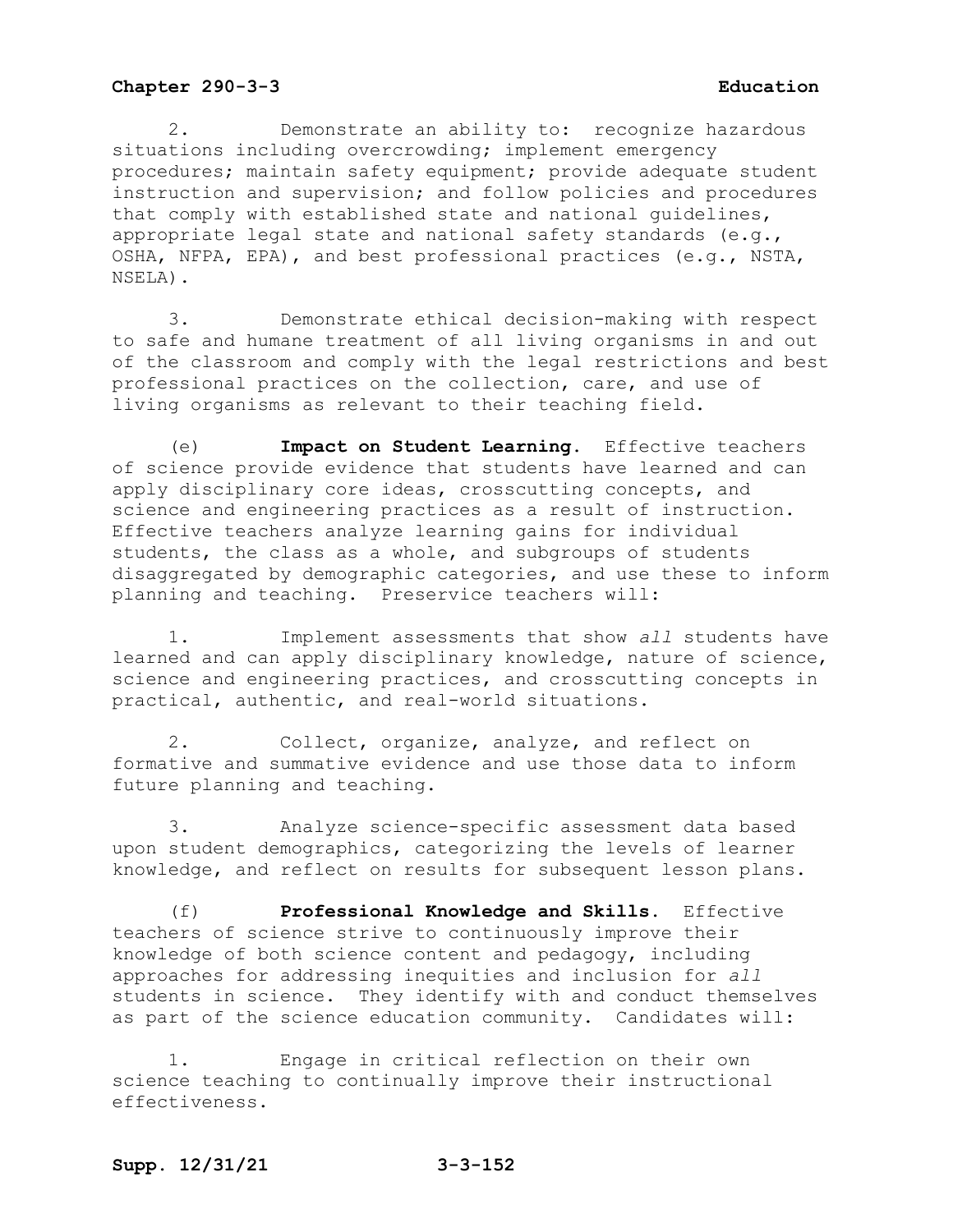2. Participate in professional development opportunities to deepen their science content knowledge and practices.

3. Participate in professional development opportunities to expand their science-specific pedagogical knowledge. **Author:** Dr. Eric G. Mackey **Statutory Authority:** Code of Ala. 1975, §§16-3-16, 16-23-14. **History: New Rule:** December 19, 1978. **Amended:** Filed December 13, 1990; effective February 1, 1991. **Repealed and Replaced:** Filed January 9, 1997; effective February 13, 1997; operative July 1, 1997. **Amended:** Filed June 14, 1999; effective July 19, 1999. **Repealed and New Rule:** Filed September 11, 2003; effective October 16, 2003. **Repealed and New Rule:** Filed July 13, 2004; effective August 17, 2004. **Repealed and New Rule:** April 14, 2005; effective May 19, 2005. **Repealed and New Rule:** Filed August 6, 2007; effective September 10, 2007. **Repealed and New Rule:** Filed August 3, 2009; effective September 7, 2009; operative October 1, 2009. **Repealed and New Rule:** Filed August 13, 2015; effective September 17, 2015. **Amended:** Filed September 13, 2018; effective October 28, 2018; operative June 1, 2019. **Repealed and New Rule:** Published August 31, 2021; effective October 15, 2021.

**Ed. Note:** Previous Rule .14 was renumbered .27 per certification published August 31, 2021; effective October 15, 2021.

# **290-3-3-.28 General Science (Grades 6-12).**

(1) **Rationale.** The main goal of these standards is to promote quality educator preparation programs that will lead to the development of scientific literacy among all Grade 6-12 students in Alabama. The standards include process and application skills and correlate the *Alabama Course of Study: Science*, the National Science Education Standards from the National Research Council, and the teacher preparation standards of the National Science Teachers Association. The standards build upon the Alabama Core Teaching Standards.

(2) **Program Curriculum.** In addition to meeting Rules 290-3-3-.03(6)(a)1.-4., 290-3-3-.03(6)(e)1.(i)-(iii) and

# **Supp. 12/31/21 3-3-153**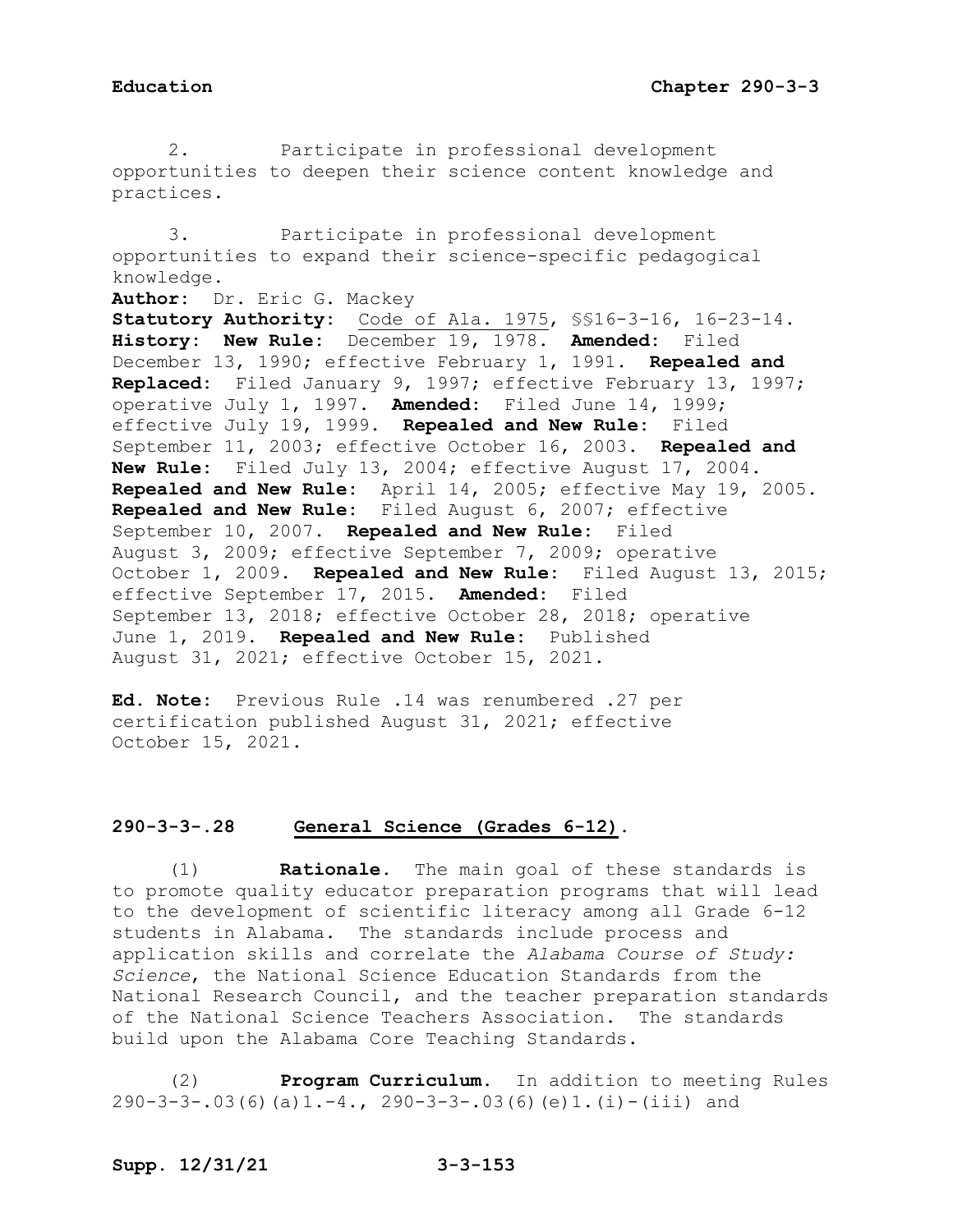2.(i)-(iii), 290-3-3-.04, 290-3-3-.05, and 290-3-3-.14, and 290-3-3-.27, the general science program shall require an academic major that includes a minimum of 30 semester hours of credit with at least 18 semester hours of upper-division credit. Additional information is provided in the definition for academic major in Rule 290-3-3-.01(2). At a minimum, coursework must include biology, chemistry, Earth and space science, and physics, and may include coursework in other areas of science.

(a) **Competency Requirements for All Science Teachers.**  Candidates in general science demonstrate knowledge of:

1. Multiple ways to organize perceptions of the world and how systems organize the study and knowledge of science.

2. Nature of scientific evidence and the use of models for explanation.

3. Measurement as a way of knowing and organizing observations of constancy and change.

4. Development of natural systems and factors that result in change over time or equilibrium.

5. Interrelationships of form, function, and behaviors in living and nonliving systems.

(b) **Core Concepts in Biology.** Candidates in general science demonstrate knowledge of:

1. Life processes in living systems including organization of matter and energy.

2. Similarities and differences among animals, plants, fungi, microorganisms, and viruses.

3. Principles and practices of biological classification.

4. Theory and principles of biological changes over time.

5. Ecological systems including the interrelationships and dependencies of organisms with each other and their environments.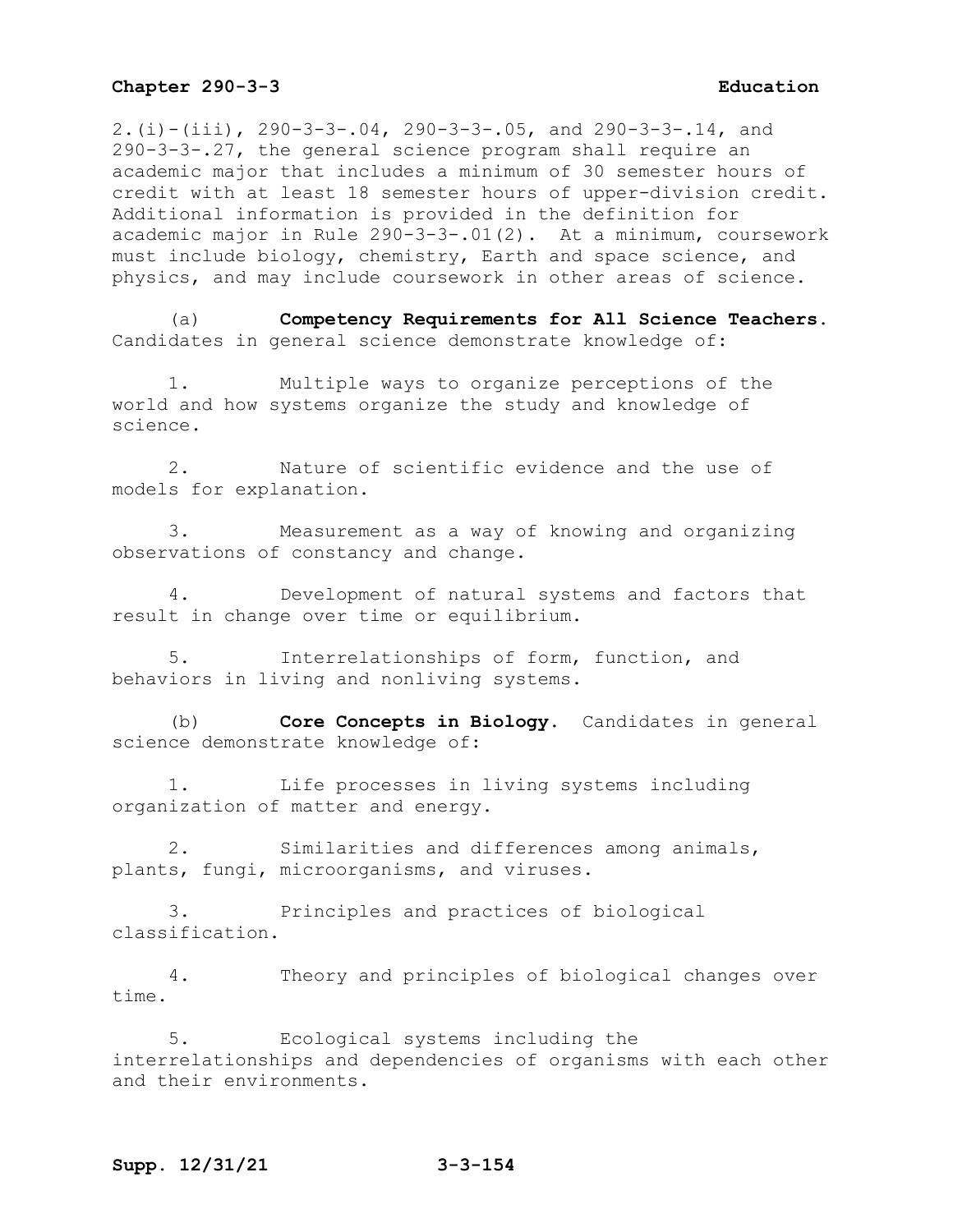# **Education Chapter 290-3-3**

6. Population dynamics and the impact of population on its environment.

7. General concepts of genetics and heredity.

8. Organizations and functions of cells and multi-cellular systems.

9. Behavior of organisms and their relationships to social systems.

10. Regulation of biological systems including homeostatic mechanisms.

11. Fundamental processes of modeling and investigating in the biological sciences.

12. Applications of biology in environmental quality and in personal and community health.

13. Issues related to living systems such as genetic modification, uses of biotechnology, cloning, and pollution from farming.

(c) **Core Concepts in Chemistry.** Candidates in general science demonstrate knowledge of:

1. Fundamental structures of atoms and molecules.

2. Basic principles of ionic, covalent, and metallic bonding.

3. Physical and chemical properties and classification of elements including periodicity.

4. Chemical kinetics and thermodynamics.

5. Principles of electrochemistry.

6. Mole concept, stoichiometry, and laws of composition.

7. Transition elements and coordination compounds.

8. Acids and bases, oxidation-reduction chemistry, and solutions.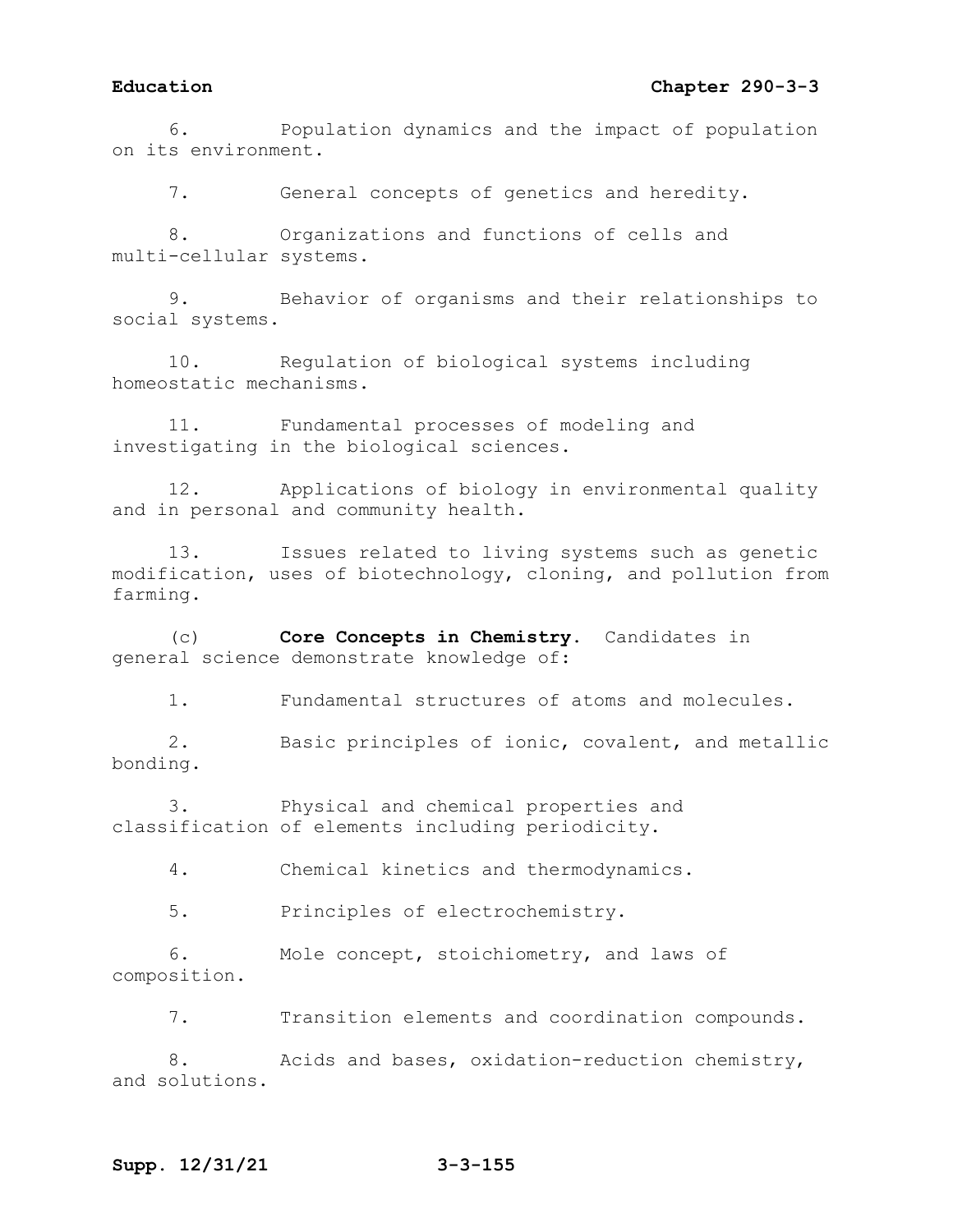9. Fundamental biochemistry.

10. Functional and polyfunctional group chemistry.

11. Environmental and atmospheric chemistry.

12. Fundamental processes of investigating in chemistry.

13. Applications of chemistry in personal and community health and environmental quality.

14. Issues related to chemistry including ground water pollution, disposal of plastics, and development of alternative fuels.

(d) **Core Competencies in Earth and Space Sciences.**  Candidates in general science demonstrate knowledge of:

1. Characteristics of land, atmosphere, and ocean systems on Earth.

2. Properties, measurement, and classification of Earth materials.

3. Changes in the Earth including land formation and erosion.

4. Geochemical cycles including biotic and abiotic systems.

5. Energy flow and transformation in Earth systems.

6. Hydrological features of the Earth.

7. Patterns and changes in the atmosphere, weather, and climate.

8. Origin, change over time, and planetary behaviors of Earth.

9. Origin, change over time, and properties of the universe.

10. Fundamental processes of investigation in the Earth and spaces sciences.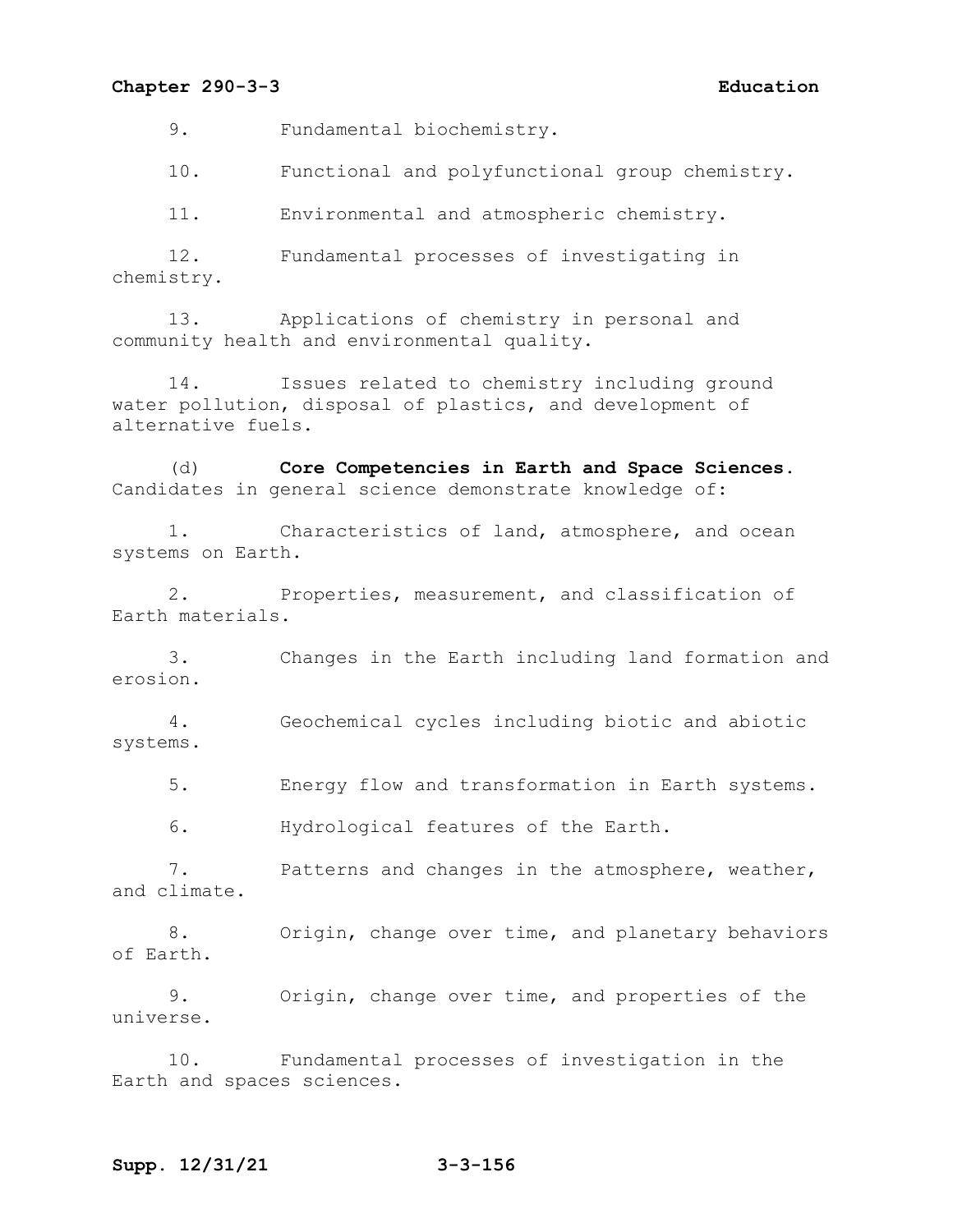11. Sources and limits of natural resources.

12. Application of Earth and space sciences to environmental quality and to personal and community health and welfare.

(e) **Core Concepts in Physics.** Candidates in general science demonstrate knowledge of:

1. Energy, work, and power.

2. Motion, major forces, and momentum.

3. Newtonian principles and laws with engineering applications.

4. Conservation of mass, momentum, energy, and charge.

5. Physical properties of matter.

6. Kinetic-molecular motion and atomic models.

7. Radioactivity, nuclear reactors, fission, and fusion.

8. Wave theory, sound, light, the electromagnetic spectrum, and optics.

9. Electricity and magnetism.

10. Fundamental processes of investigating in physics.

11. Applications of physics in environmental quality and to personal and community health.

12. Issues related to physics such as disposal of nuclear waste, light pollution, shielding communication systems and weapons development.

(3) **Supporting Competencies for General Science.**

(a) Mathematics at least to the pre-calculus level.

(b) Probability and statistics. **Author:** Dr. Eric G. Mackey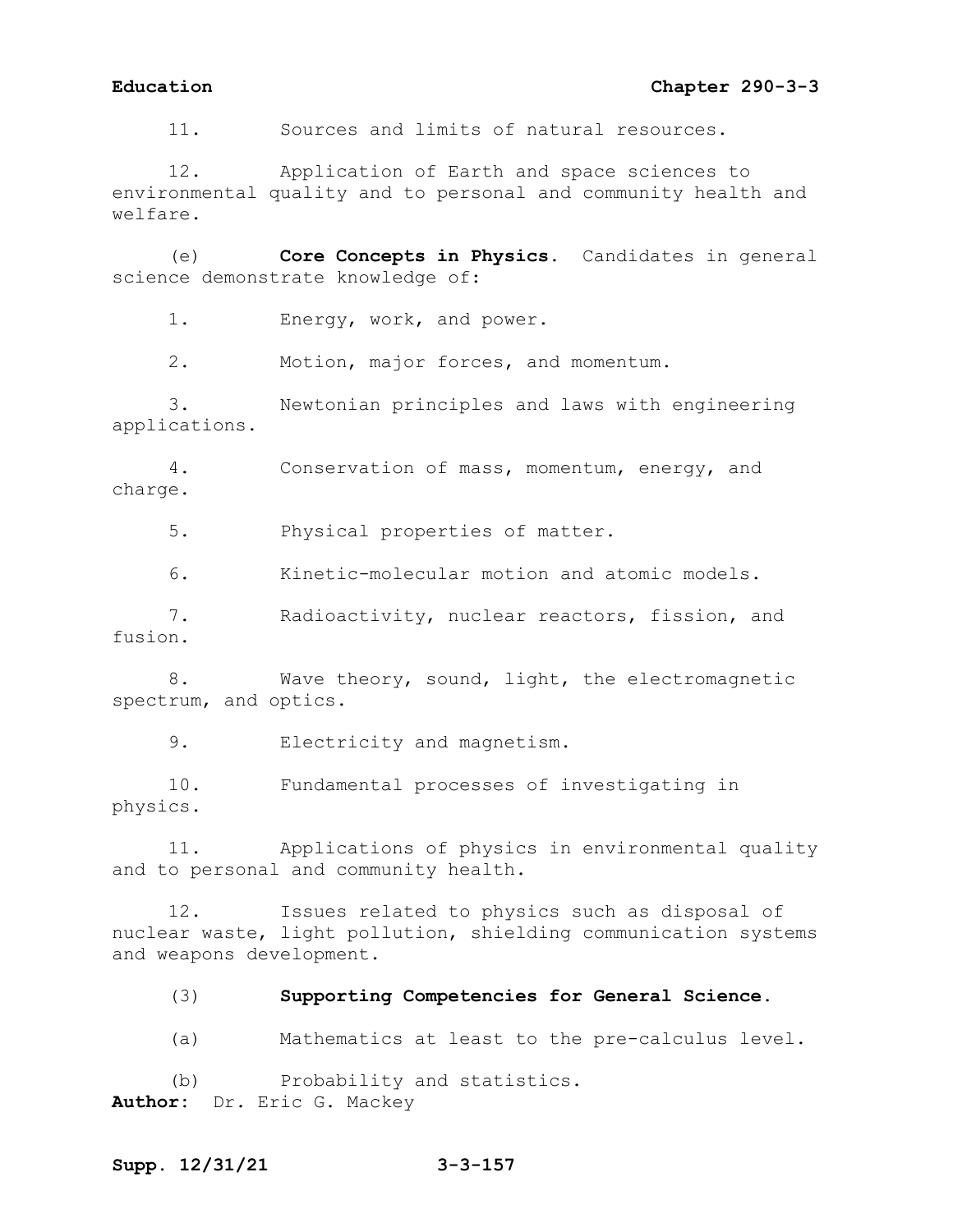**Statutory Authority:** Code of Ala. 1975, §§16-3-16, 16-23-14. **History: New Rule:** Filed December 13, 1990; effective February 1, 1991. **Repealed and Replaced:** Filed January 9, 1997; effective February 13, 1997; operative July 1, 1997. **Repealed and New Rule:** Filed September 11, 2003; effective October 16, 2003. **Repealed and New Rule:** Filed July 13, 2004; effective August 17, 2004. **Repealed and New Rule:** April 14, 2005; effective May 19, 2005. **Repealed and New Rule:** Filed August 6, 2007; effective September 10, 2007. **Repealed and New Rule:** Filed August 3, 2009; effective September 7, 2009; operative October 1, 2009. **Repealed and New Rule:** Filed August 13, 2015; effective September 17, 2015. **Amended:** Filed September 13, 2018; effective October 28, 2018; operative June 1, 2019.

# **290-3-3-.29 Biology (Grades 6-12).**

(1) **Rationale.** The main goal of these standards is to promote quality educator preparation programs that will lead to the development of scientific literacy among all Grade 6-12 students in Alabama. The standards include process and application skills and correlate the *Alabama Course of Study: Science*, the National Science Education Standards from the National Research Council, and the teacher preparation standards of the National Science Teachers Association. The standards build upon the Alabama Core Teaching Standards.

(2) **Program Curriculum.** In addition to meeting Rules 290-3-3-.03(6)(a)1.-4., 290-3-3-.03(6)(e)1.(i)-(iii) and 2.(i)-(iii), 290-3-3-.04, 290-3-3-.05, and 290-3-3-.14, and 290-3-3-.27, the biology program shall require an academic major of at least 30 semester hours of credit with at least 18 semester hours of upper-division credit. Additional information is provided in the definition for academic major in Rule  $290-3-3-.01(2)$ .

(a) **Competency Requirements for All Science Teachers.**  Candidates in biology demonstrate knowledge of:

1. Multiple ways to organize perceptions of the world and how systems organize the studies and knowledge of science.

2. Nature of scientific evidence and the use of models for explanation.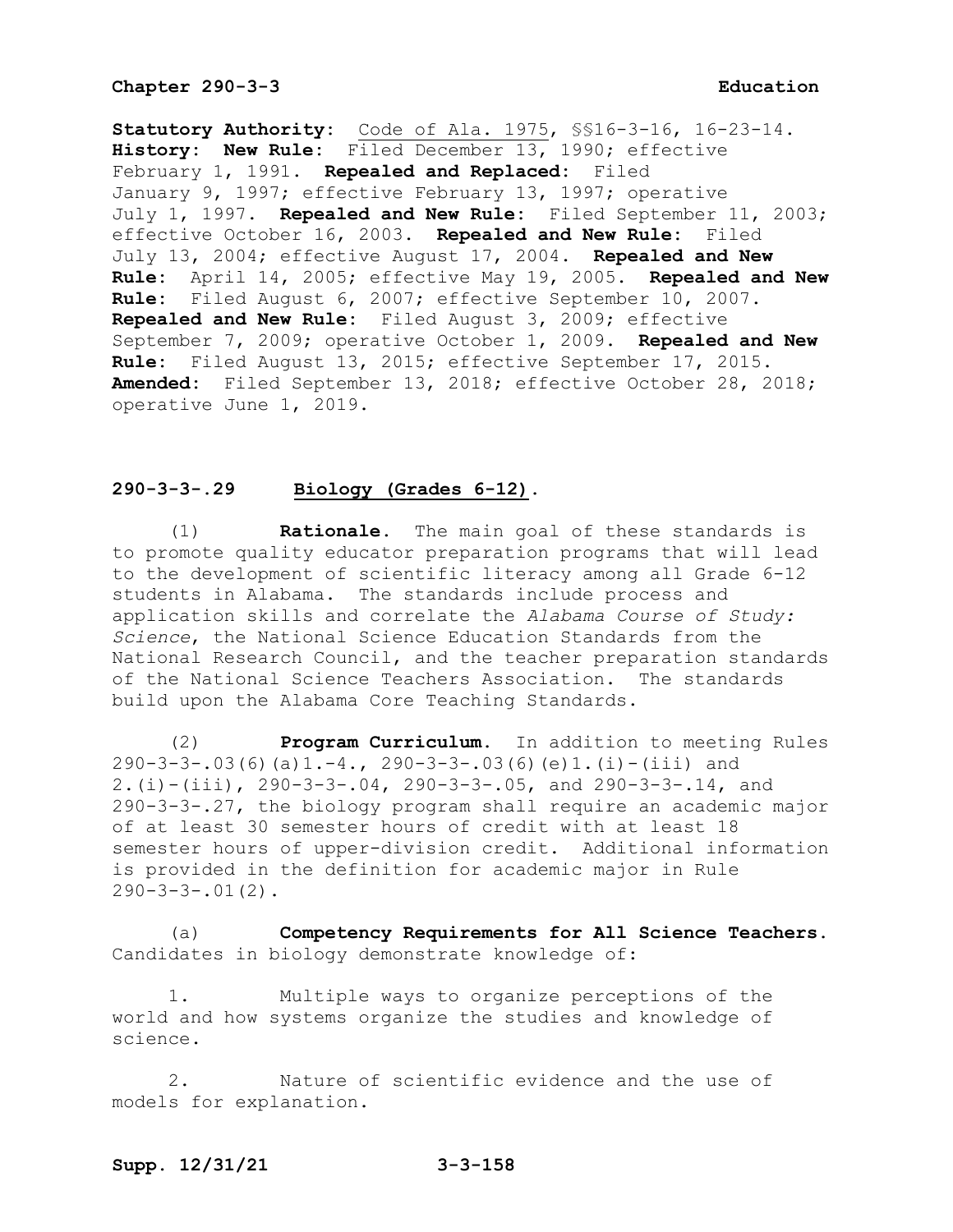3. Measurement as a way of knowing and organizing observations of constancy and change.

4. Development of natural systems and factors that result in change over time or equilibrium.

5. Interrelationships of form, function, and behaviors in living and nonliving systems.

(b) **Core Competencies in Biology.** Candidates in biology demonstrate knowledge of:

1. Life processes in living systems including organization of matter and energy.

2. Similarities and differences among animals, plants, fungi, microorganisms, and viruses.

3. Principles and practices of biological classification.

4. Theory and principles of biological change over time.

5. Ecological systems including the interrelationships and dependencies of organisms with each other and their environments.

6. Population dynamics and the impact of population on its environment.

7. General concepts of genetics and heredity.

8. Organization and functions of cells and multi-cellular systems.

9. Behavior of organisms and their relationships to social systems.

10. Regulation of biological systems including homeostatic mechanisms.

11. Fundamental processes of modeling and investigating in the biological sciences.

# **Supp. 12/31/21 3-3-159**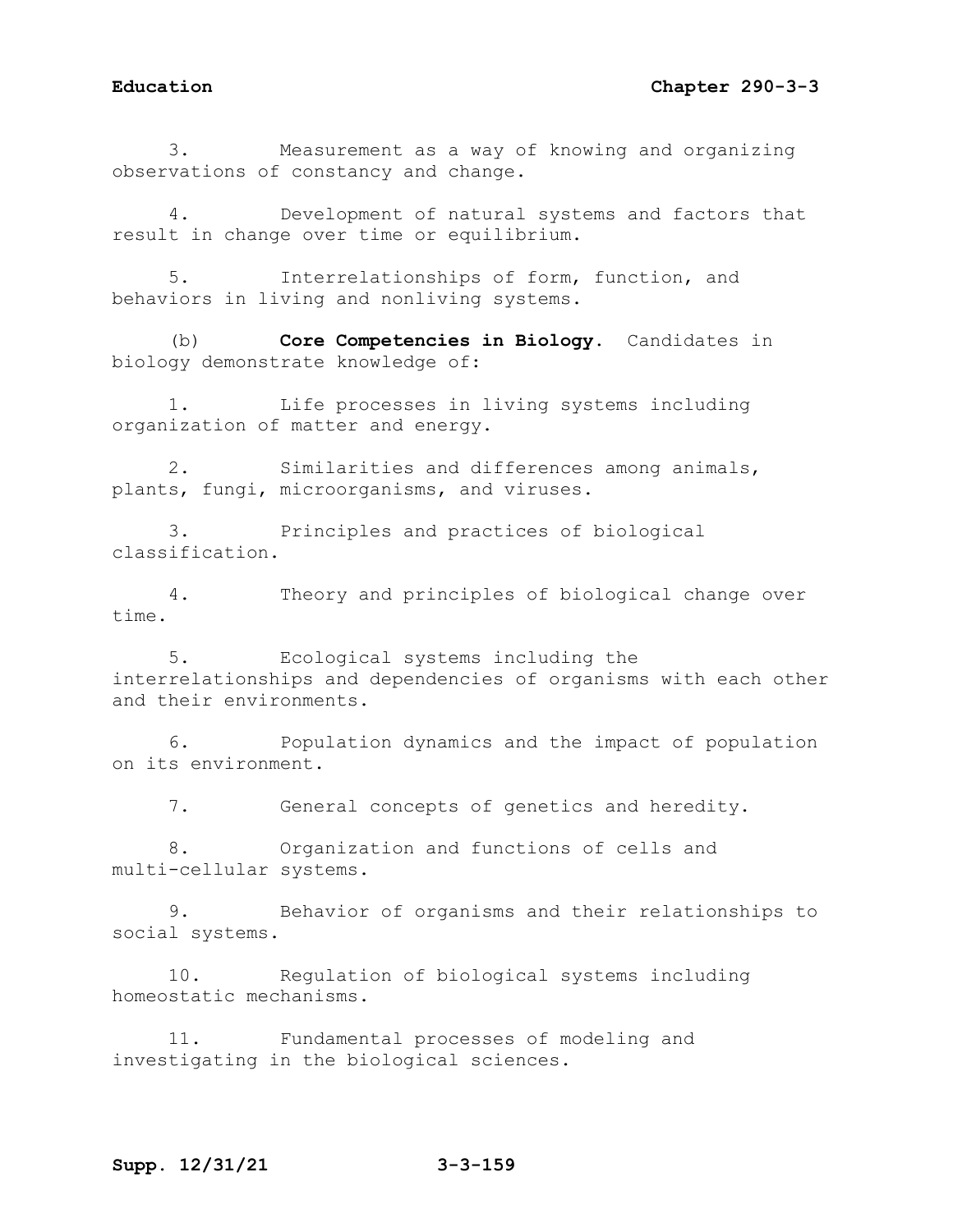12. Applications of biology in environmental quality and in personal and community health.

(c) **Advanced Competencies in Biology.** Candidates in biology demonstrate knowledge of:

1. Bioenergetics including major biochemical pathways.

2. Biochemical interactions of organisms and their environments.

3. Molecular genetics and heredity and mechanisms of genetic modification.

4. Molecular basis for evolutionary theory and classification.

5. Causes, characteristics, and avoidance of viral, bacterial, and parasitic diseases.

6. Issues related to living systems such as genetic modification, uses of biotechnology, cloning, and pollution from farming.

7. Historical development and perspectives in biology including contributions of significant figures and underrepresented groups, and the development theories in biology.

8. How to design, conduct, and report research in biology.

9. Applications of biology and biotechnology in society, business, industry, and health fields.

(d) **Supporting Competencies for Biology.** Candidates in biology demonstrate knowledge of:

1. Chemistry, Earth and space science, and physics.

2. Probability and statistics. **Author:** Dr. Eric G. Mackey **Statutory Authority:** Code of Ala. 1975, §§16-3-16, 16-23-14. **History: New Rule:** Filed December 13, 1990; effective February 1, 1991. **Repealed and Replaced:** Filed January 9, 1997; effective February 13, 1997; operative

## **Supp. 12/31/21 3-3-160**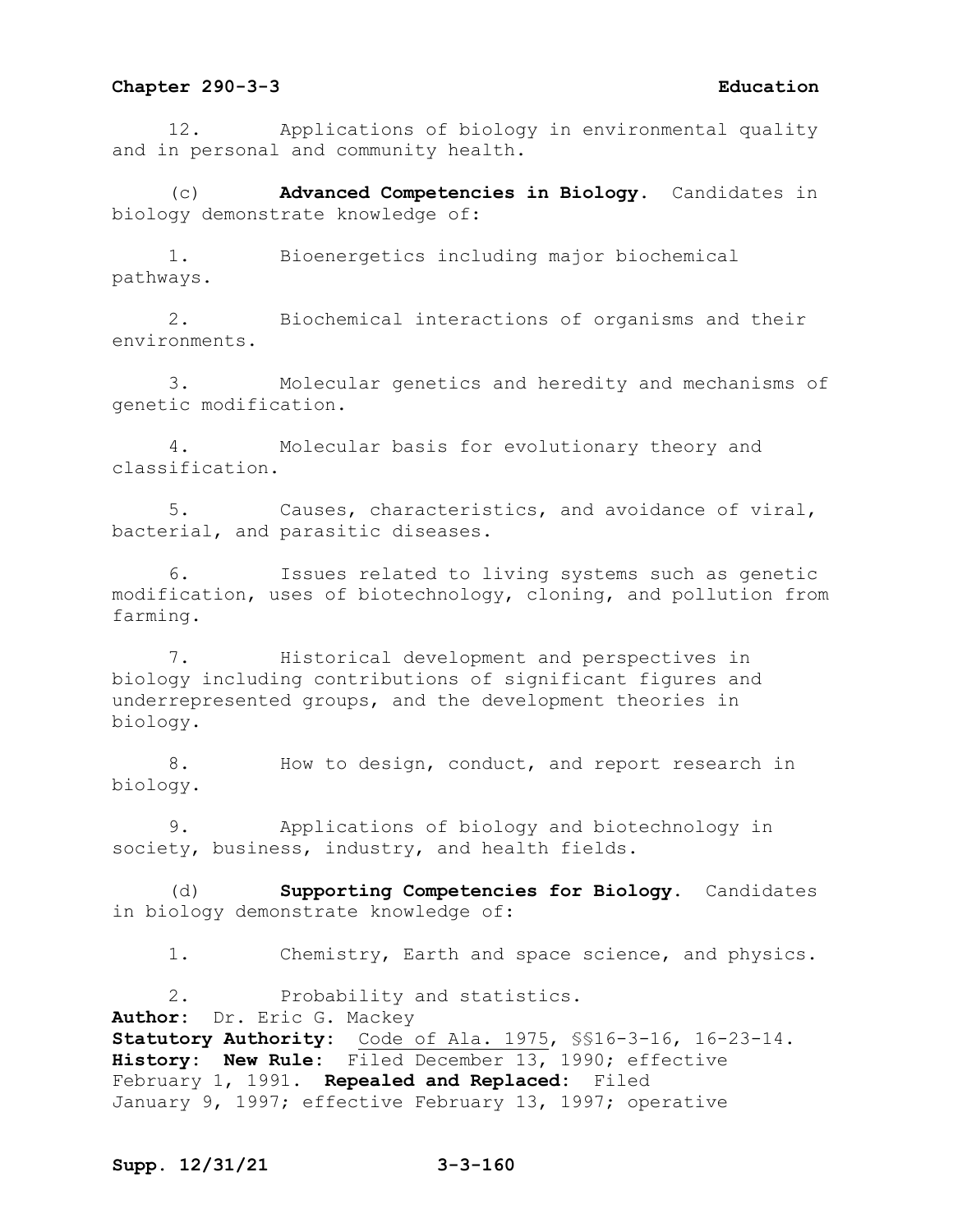July 1, 1997. **Repealed and New Rule:** Filed September 11, 2003; effective October 16, 2003. **Repealed and New Rule:** Filed July 13, 2004; effective August 17, 2004. **Repealed and New Rule:** April 14, 2005; effective May 19, 2005. **Repealed and New Rule:** Filed August 6, 2007; effective September 10, 2007. **Repealed and New Rule:** Filed August 3, 2009; effective September 7, 2009; operative October 1, 2009. **Repealed and New Rule:** Filed August 13, 2015; effective September 17, 2015. **Amended:** Filed September 13, 2018; effective October 28, 2018; operative June 1, 2019. **Repealed and New Rule:** Published August 31, 2021; effective October 15, 2021.

**Ed. Note:** Previous Rule .16 was renumbered .29 per certification published August 31, 2021; effective October 15, 2021.

## **290-3-3-.30 Chemistry (Grades 6-12).**

(1) **Rationale.** The main goal of these standards is to promote quality educator preparation programs that will lead to the development of scientific literacy among all Grade 6-12 students in Alabama. The standards include process and application skills and correlate the *Alabama Course of Study: Science*, the National Science Education Standards from the National Research Council, and the teacher preparation standards of the National Science Teachers Association. The standards build upon the Alabama Core Teaching Standards.

(2) **Program Curriculum.** In addition to meeting Rules 290-3-3-.03(6)(a)1.-4., 290-3-3-.03(6)(e)1.(i)-(iii) and 2.(i)-(iii), 290-3-3-.04, 290-3-3-.05, and 290-3-3-.14, and 290-3-3-.27, the chemistry program shall require an academic major of at least 30 semester hours of credit with at least 18 semester hours of upper-division credit. Additional information is provided in the definition for academic major in Rule  $290-3-3-.01(2)$ .

(a) **Competency Requirements for All Science Teachers.**  Candidates in chemistry demonstrate knowledge of:

1. Multiple ways to organize perceptions of the world and how systems organize the studies and knowledge of science.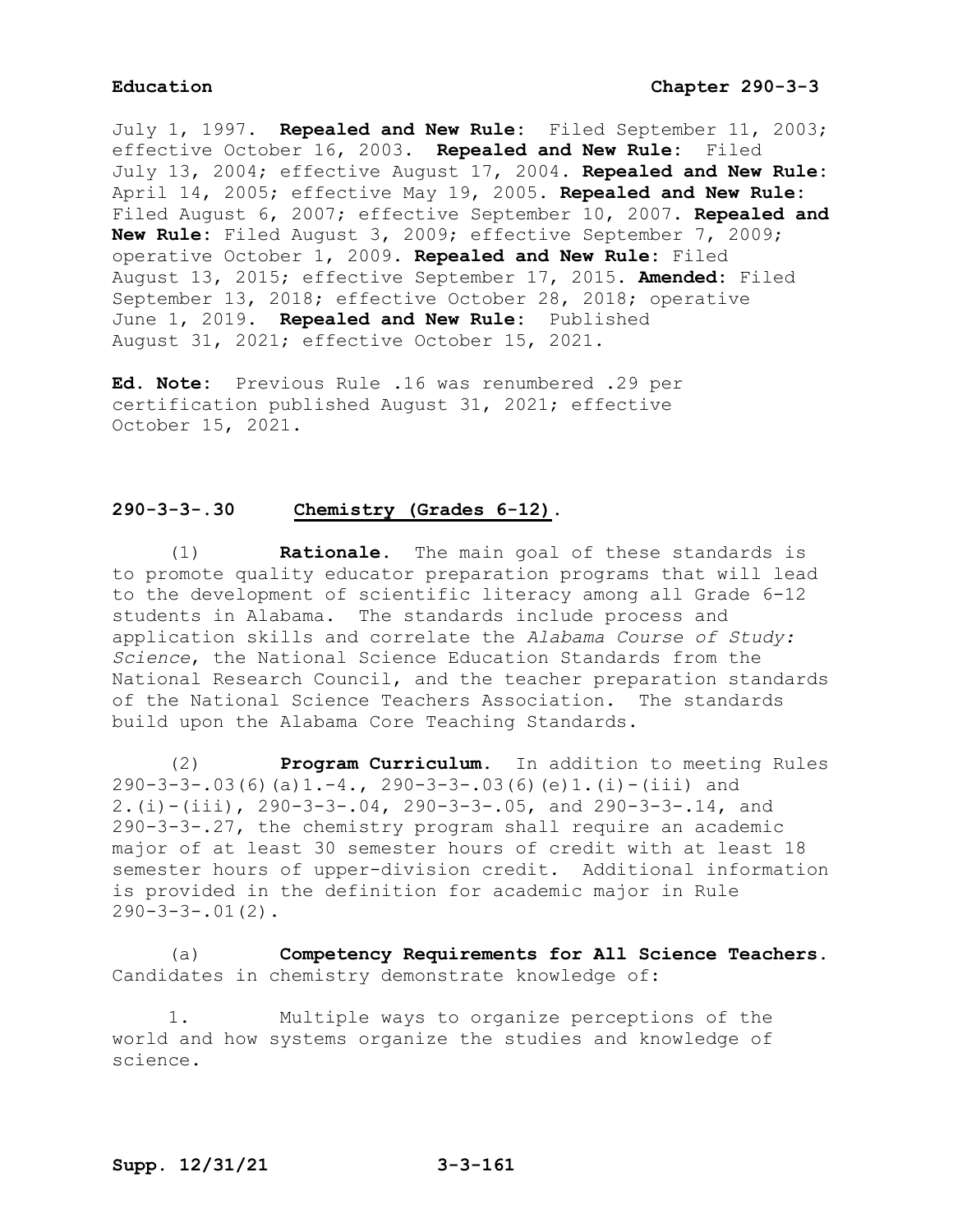2. Nature of scientific evidence and the use of models for explanation.

3. Measurement as a way of knowing and organizing observations of constancy and change.

4. Development of natural systems and factors that result in change over time or equilibrium.

5. Interrelationships of form, function, and behaviors in living and nonliving systems.

(b) **Core Competencies in Chemistry.** Candidates in chemistry demonstrate knowledge of:

1. Fundamental structures of atoms and molecules.

2. Basic principles of ionic, covalent, and metallic bonding.

3. Physical and chemical properties and classification of elements including periodicity.

4. Chemical kinetics and thermodynamics.

5. Principles of electrochemistry.

6. Mole concept, stoichiometry, and laws of composition.

7. Transition elements and coordination compounds.

8. Acids and bases, oxidation-reduction chemistry, and solutions.

9. Fundamental biochemistry.

10. Functional and polyfunctional group chemistry.

11. Environmental and atmospheric chemistry.

12. Fundamental processes of investigating in chemistry.

13. Applications of chemistry in personal and community health and environmental quality.

## **Supp. 12/31/21 3-3-162**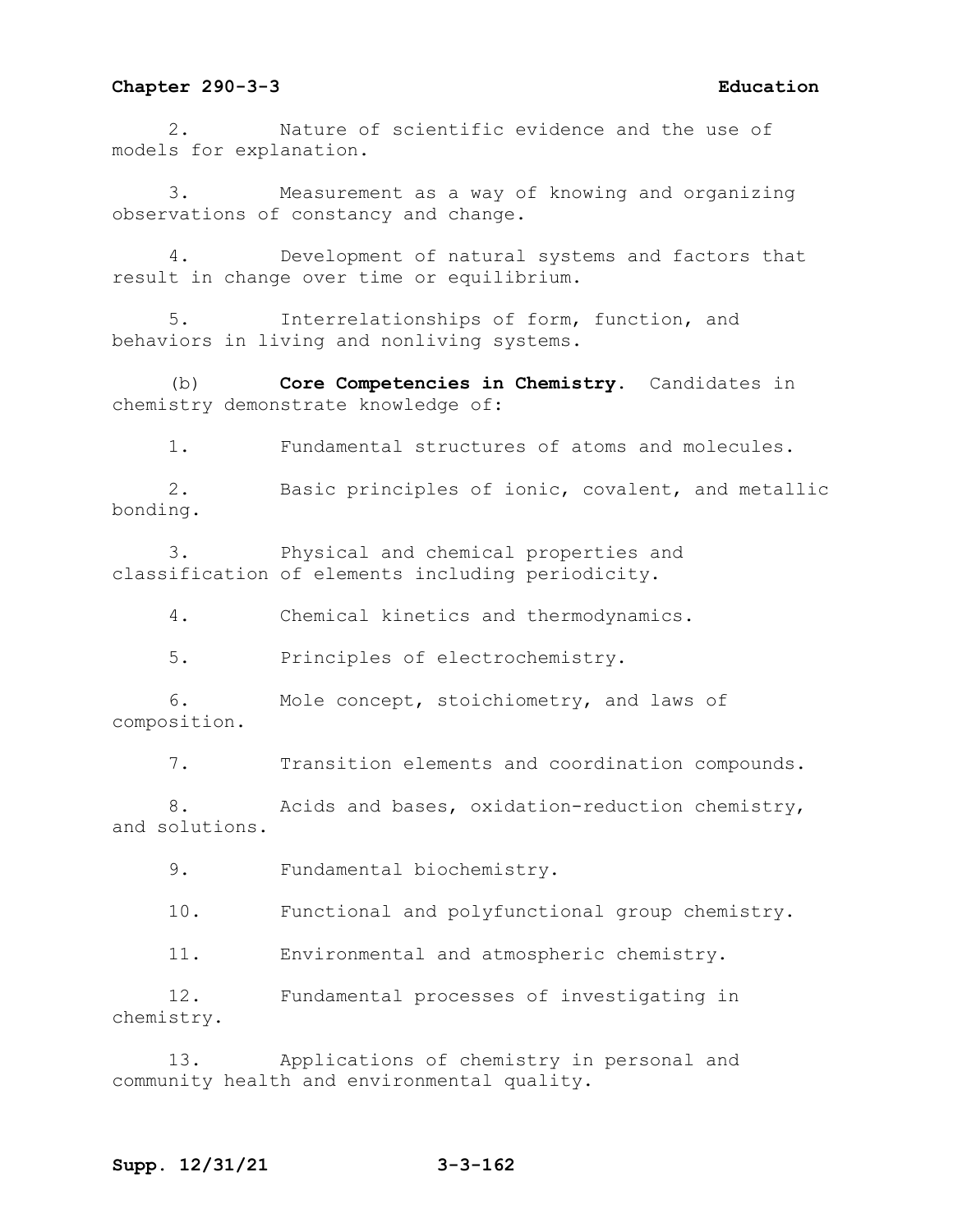(c) **Advanced Competencies in Chemistry.** Candidates in chemistry demonstrate knowledge of:

Molecular orbital theory, aromaticity, metallic and ionic structures, and correlation to properties of matter.

2. Superconductors and correlation principles of metallurgy.

3. Advanced concepts of chemical kinetics, and thermodynamics.

4. Lewis adducts and coordination compounds.

5. Solutions, colloids, and colligative properties.

6. Major biological compounds and natural products.

7. Solvent system concepts including non-aqueous solvents.

8. Chemical reactivity and molecular structure including electronic and steric effects.

9. Organic synthesis and organic reaction mechanisms.

10. Energy flow through chemical systems.

11. Issues related to chemistry including ground water pollution, disposal of plastics, and development of alternative fuels.

12. Historical development and perspectives in chemistry including contributions of significant figures and underrepresented groups, and the development of theories in chemistry.

13. How to design, conduct, and report research in chemistry.

14. Applications of chemistry and chemical technology in society, business, industry, and health fields.

(d) **Supporting Competencies for Chemistry.**  Candidates in chemistry demonstrate knowledge of: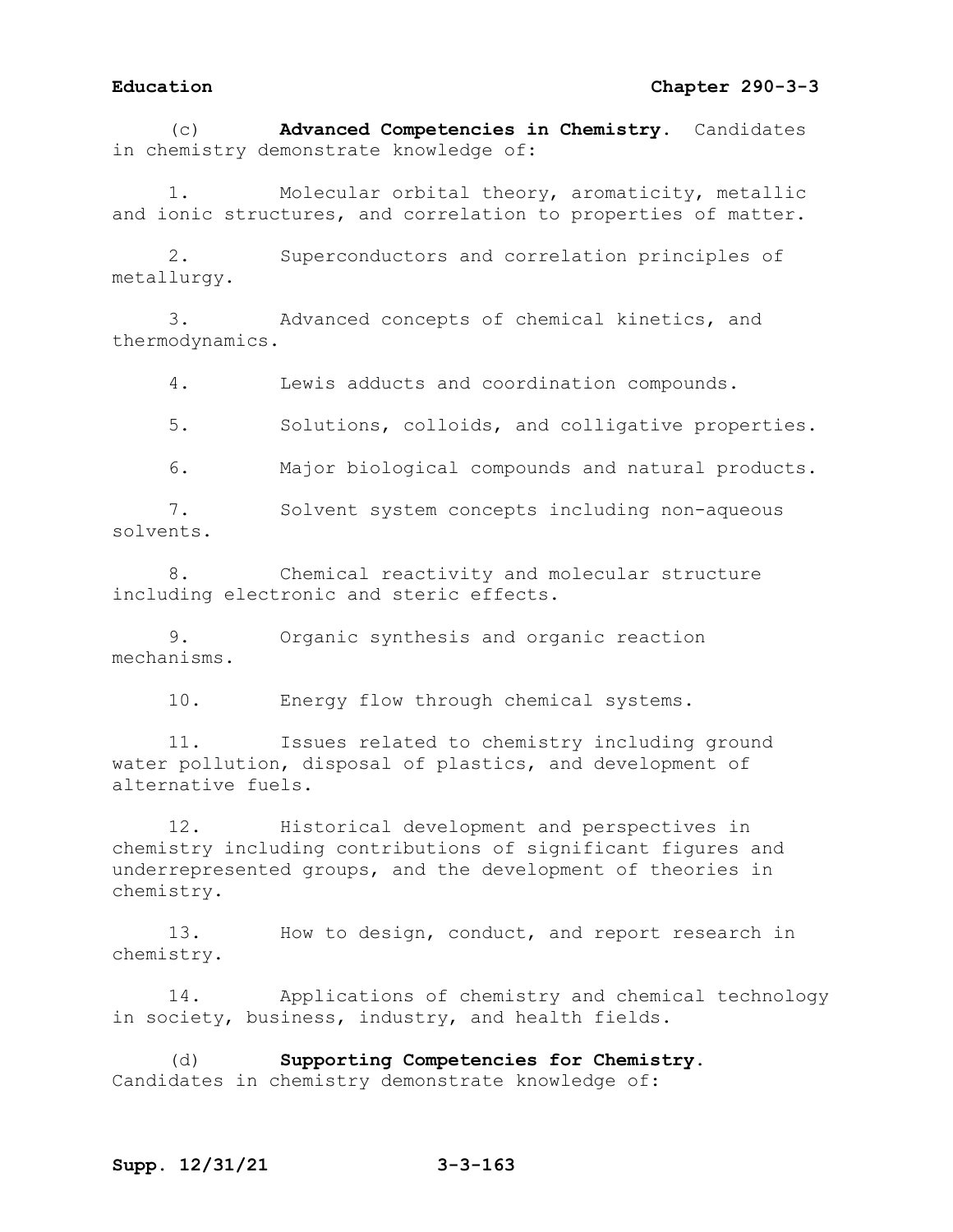1. Biology, Earth and space science, and physics. 2. Statistics, use of differential equations and calculus. **Author:** Dr. Eric G .Mackey **Statutory Authority:** Code of Ala. 1975, §§16-3-16, 16-23-14. **History: New Rule:** Filed December 13, 1990; effective February 1, 1991. **Repealed and Replaced:** Filed January 9, 1997; effective February 13, 1997; operative July 1, 1997. **Repealed and New Rule:** Filed September 11, 2003; effective October 16, 2003. **Repealed and New Rule:** Filed July 13, 2004; effective August 17, 2004. **Repealed and New Rule:** April 14, 2005; effective May 19, 2005. **Repealed and New Rule:** Filed August 6, 2007; effective September 10, 2007. **Repealed and New Rule:** Filed August 3, 2009; effective September 7, 2009; operative October 1, 2009. **Repealed and New Rule:** Filed August 13, 2015; effective September 17, 2015. **Amended:** Filed September 13, 2018; effective October 28, 2018; operative June 1, 2019. **Repealed and New Rule:** Published August 31, 2021; effective October 15, 2021.

**Ed. Note:** Previous Rule .17 was renumbered .30 per certification published August 31, 2021; effective October 15, 2021.

# **290-3-3-.31 Physics (Grades 6-12).**

(1) **Rationale.** The main goal of these standards is to promote quality educator preparation programs that will lead to the development of scientific literacy among all Grade 6-12 students in Alabama. The standards include process and application skills and correlate the *Alabama Course of Study: Science*, the National Science Education Standards from the National Research Council, and the teacher preparation standards of the National Science Teachers Association. The standards build upon the Alabama Core Teaching Standards.

(2) **Program Curriculum.** In addition to meeting Rules 290-3-3-.03(6)(a)1.-4., 290-3-3-.03(6)(e)1.(i)-(iii) and 2.(i)-(iii), 290-3-3-.04, 290-3-3-.05, and 290-3-3-.14, and 290-3-3-.27, the physics program shall require an academic major of at least 30 semester hours of credit with at least 18 semester hours of upper-division credit. Additional information is provided in the definition for academic major in Rule  $290-3-3-.01(2)$ .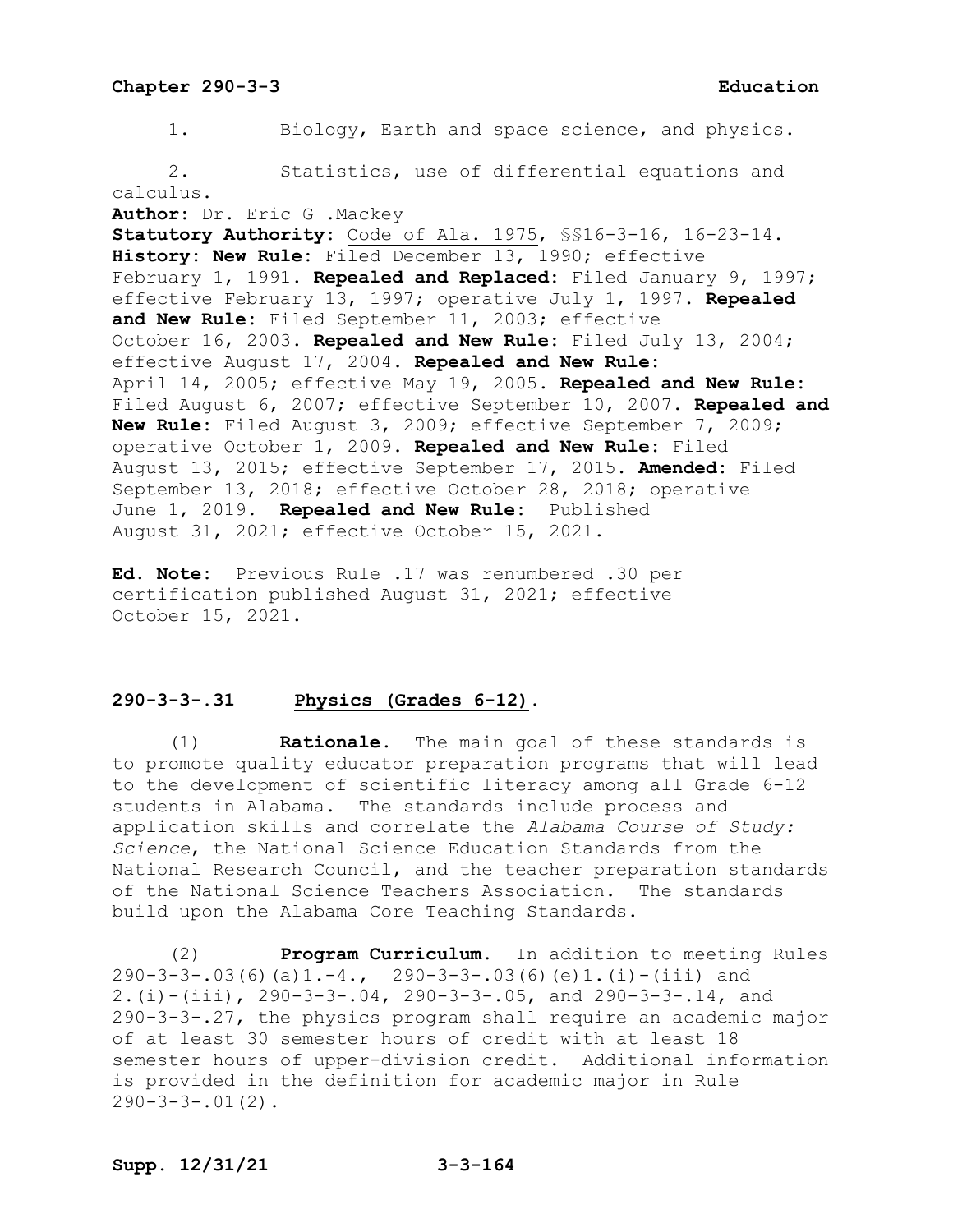(a) **Competency Requirements for All Science Teachers.**  Candidates in physics demonstrate knowledge of:

1. Multiple ways to organize perceptions of the world and how systems organize the studies and knowledge of science.

2. Nature of scientific evidence and the use of models for explanation.

3. Measurement as a way of knowing and organizing observations of constancy and change.

4. Development of natural systems and factors that result in change over time or equilibrium.

Interrelationships of form, function, and behaviors in living and nonliving systems.

(b) **Core Competencies in Physics.** Candidates in physics demonstrate knowledge of:

- 1. Energy, work, and power.
- 2. Motion, major forces, and momentum.
- 3. Newtonian physics with engineering applications.
- 4. Conservation mass, momentum, energy, and charge.

5. Physical properties of matter.

6. Kinetic-molecular motion and atomic models.

7. Radioactivity, nuclear reactors, fission, and fusion.

8. Wave theory, sound, light, the electromagnetic spectrum and optics.

9. Electricity and magnetism.

10. Fundamental processes of investigating in physics.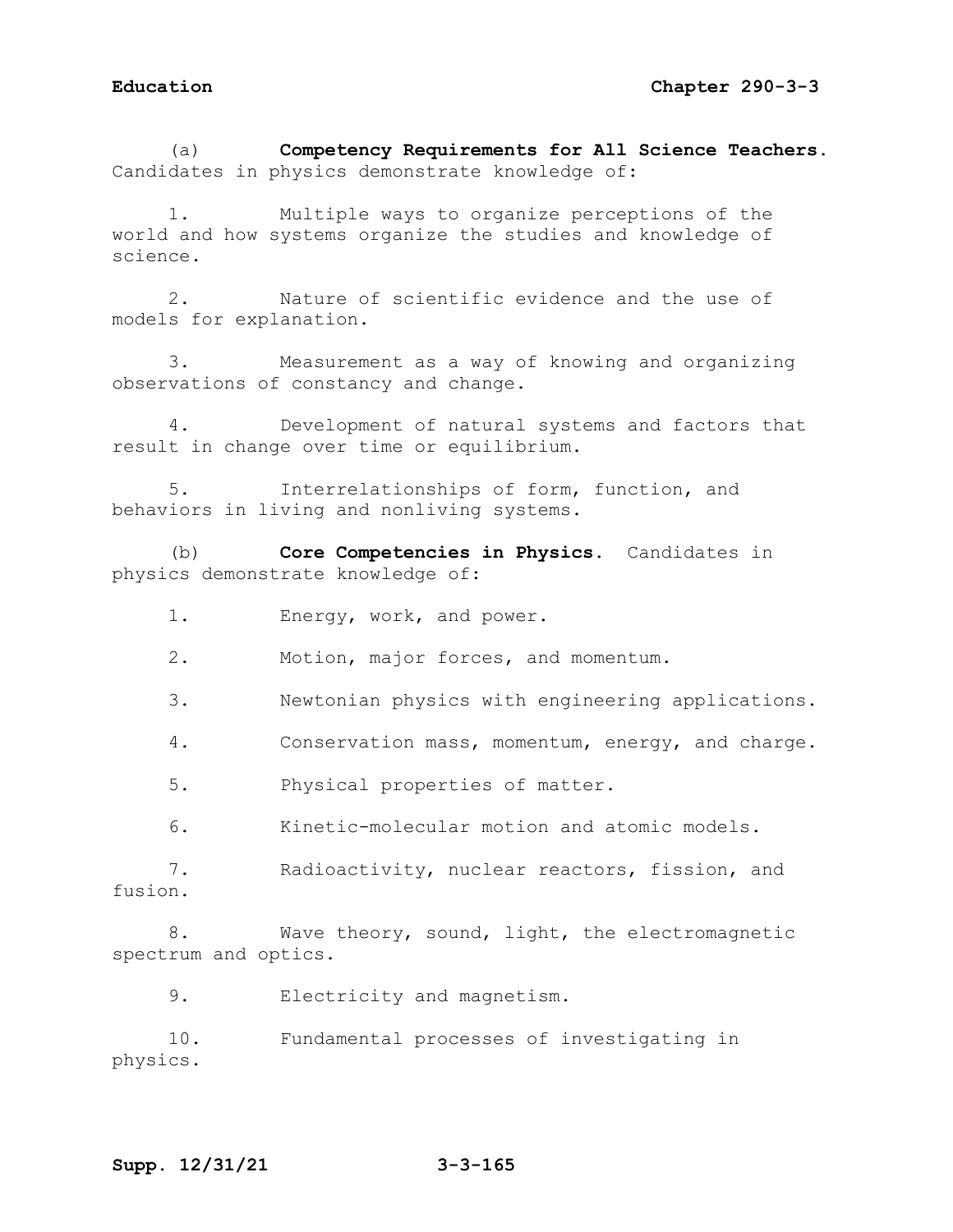11. Application of physics in environmental quality and to personal and community health.

(c) **Advanced Competencies in Physics.** Candidates in physics demonstrate knowledge of:

1. Thermodynamics and energy-matter relationships.

2. Nuclear physics including matter-energy duality and reactivity.

3. Angular rotation and momentum, centripetal forces, and vector analysis.

4. Quantum mechanics, space-time relationships, and special relativity.

5. Models of nuclear and subatomic structures and behavior.

6. Light behavior, including wave-particle duality and models.

7. Electrical phenomena including electric fields, vector analysis, energy, potential, capacitance, and inductance.

8. Issues related to physics such as disposal of nuclear waste, light pollution, shielding communication systems and weapons development.

9. Historical development and cosmological perspectives in physics including contributions of significant figures and underrepresented groups, and development of theories in physics.

10. How to design, conduct, and report research in physics.

11. Applications of physics and engineering in society, business, industry, and health field.

(d) **Supporting Competencies for Physics.** Candidates in physics demonstrate knowledge of:

1. Biology, chemistry and Earth and space science.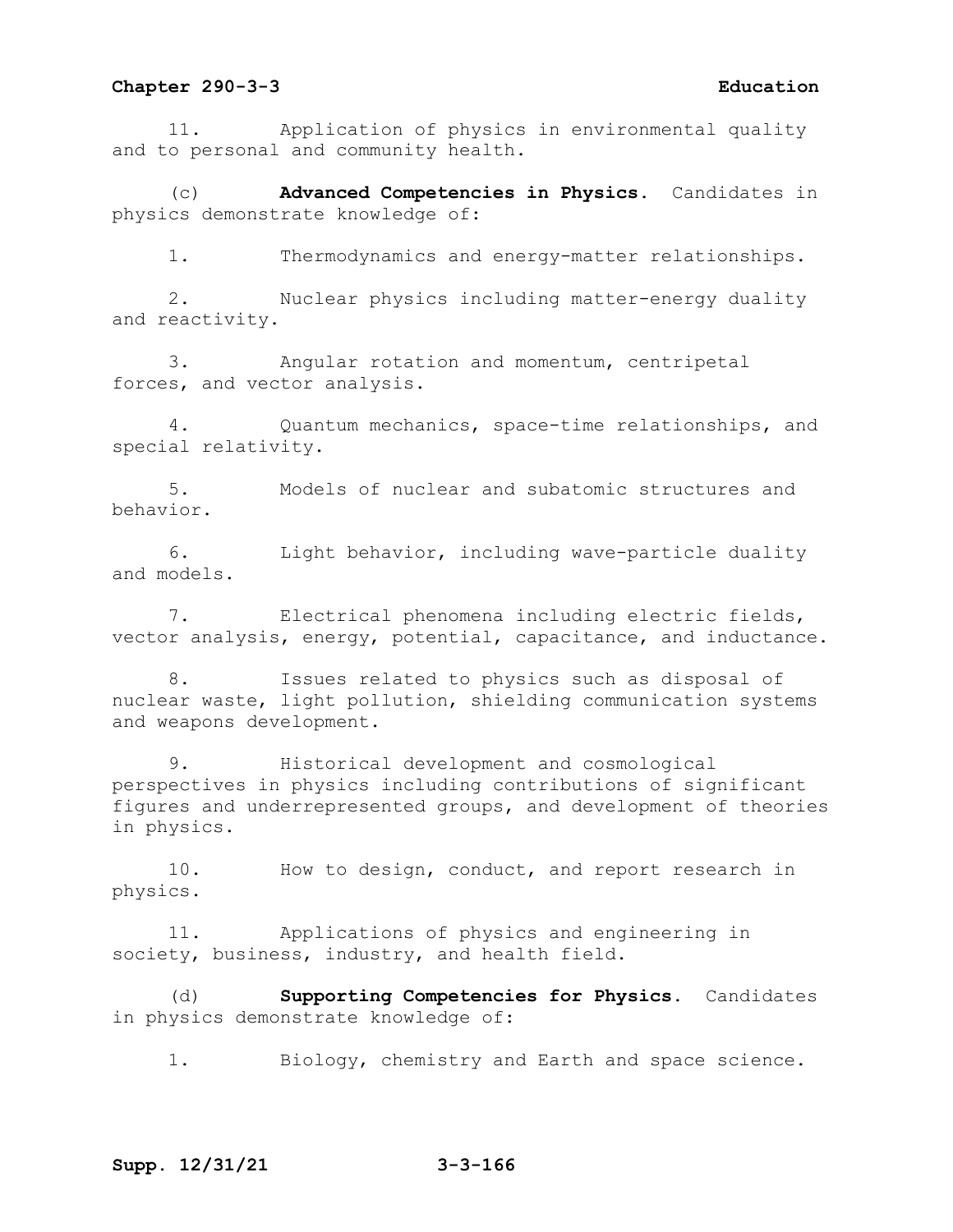2. Statistics, use of differential equations and calculus. **Author:** Dr. Eric G. Mackey **Statutory Authority:** Code of Ala. 1975, §§16-3-16, 16-23-14. **History: New Rule:** Filed December 13, 1990; effective February 1, 1991. **Repealed and Replaced:** Filed January 9, 1997; effective February 13, 1997; operative July 1, 1997. **Repealed and New Rule:** Filed September 11, 2003; effective October 16, 2003. **Repealed and New Rule:** Filed July 13, 2004; effective August 17, 2004. **Repealed and New Rule:** April 14, 2005; effective May 19, 2005. **Repealed and New Rule:** Filed August 6, 2007; effective September 10, 2007. **Repealed and New Rule:** Filed August 3, 2009; effective September 7, 2009; operative October 1, 2009. **Repealed and New Rule:** Filed August 13, 2015; effective September 17, 2015. **Amended:** Filed September 13, 2018; effective October 28, 2018; operative June 1, 2019. **Repealed and New Rule:** Published August 31, 2021; effective October 15, 2021.

**Ed. Note:** Previous Rule .18 was renumbered .31 per certification published August 31, 2021; effective October 15, 2021.

## **290-3-3-.32 World Languages (Grades 6-12).**

(1) **Rationale.** The main goals of these standards are to ensure that candidates develop communicative language competence and an awareness of the cultural practices, perspectives, and products of the target culture; use Alabama and national standards to design instruction and assessments based on language acquisition theories; and take advantage of professional development opportunities such as involvement in professional organizations, travel and study opportunities, and the advocacy for learning world languages. The standards were developed using the American Council on the Teaching of Foreign Languages (ACTFL) Program Standards for the Preparation of Foreign Language Teachers and the current *Alabama Course of Study: World Languages*. These standards build upon the Alabama Core Teaching Standards.

(2) **Program Curriculum.** In addition to meeting Rules 290-3-3-.03(6)(a)1.-4., 290-3-3-.03(6)(e)1.(i)-(iii) and 2.(i)-(iii), 290-3-3-.04, 290-3-3-.05, and 290-3-3-.14, the teaching field shall require an academic major of at least 30

# **Supp. 12/31/21 3-3-167**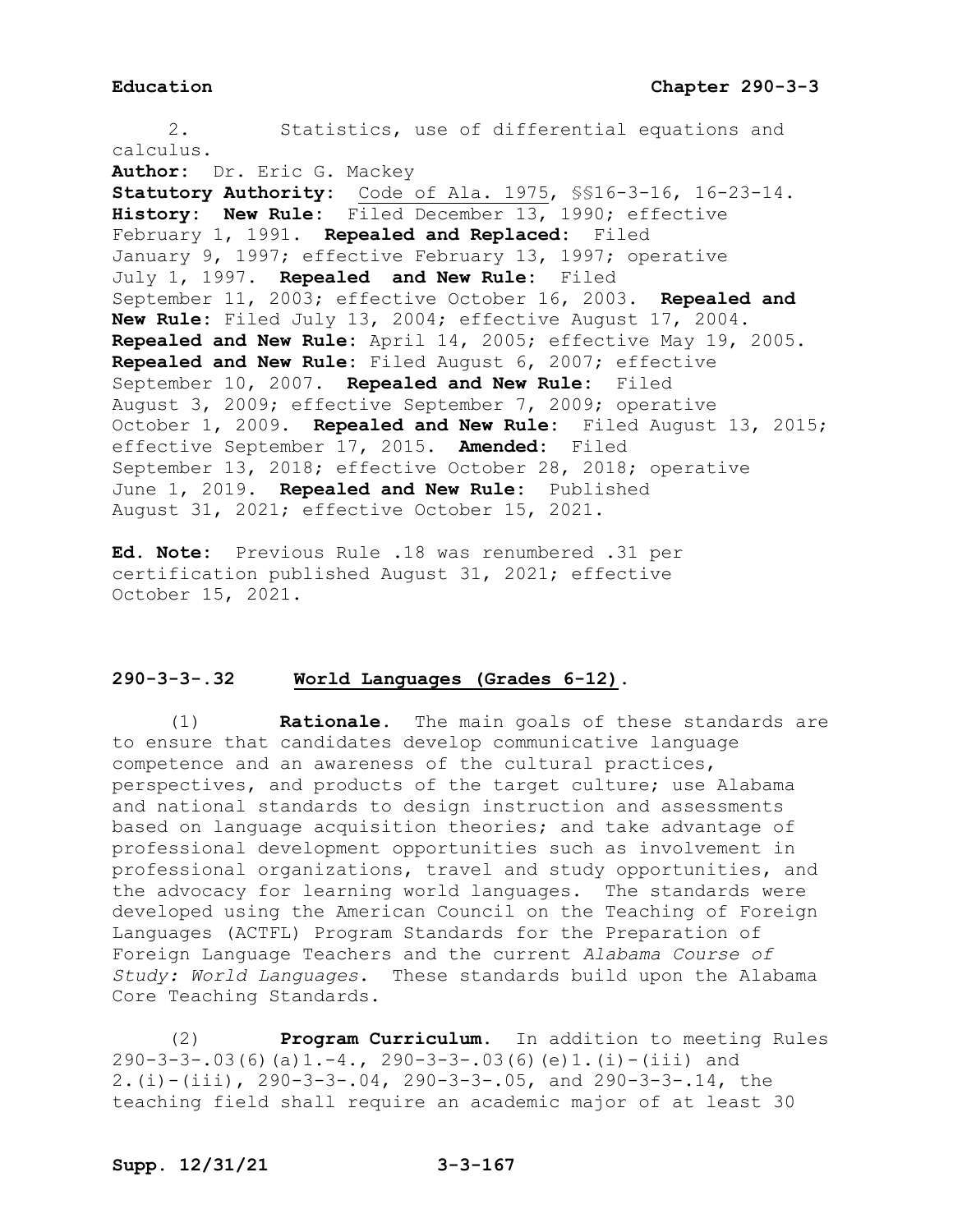semester hours of credit with at least 18 semester hours of upper-division credit in a single language other than English. Additional information is provided in the definition for academic major in Rule 290-3-3-.01(2).

(a) **Language Proficiency: Interpersonal, Interpretive, and Presentational**. Candidates possess a high level of proficiency in the target language they will teach. They demonstrate the ability to:

1. Speak in the interpersonal mode of communication at a minimum level of "Advanced Low" or "Intermediate High" (for Arabic, Chinese, Japanese, and Korean) on the ACTFL Oral Proficiency Interview (OPI) according to the target language being taught.

2. Interpret oral, printed, and video texts by demonstrating both literal and figurative or symbolic comprehension.

3. Present oral and written information to audiences of listeners or readers, using language at a minimum level of "Advanced Low" or "Intermediate High" according to the target language being taught.

(b) **Cultures, Linguistics, Literature, and Concepts from Other Disciplines.** Candidates demonstrate understanding of the multiple content areas that comprise the field of world language studies. They:

1. Demonstrate target cultural understandings and compare cultures through perspectives, products, and practices of those cultures.

2. Demonstrate understanding of linguistics and the changing nature of language and compare language systems.

3. Demonstrate understanding of texts on literary and cultural themes as well as interdisciplinary topics.

(c) **Language Acquisition Theories and Knowledge of Students and Their Needs.** Candidates:

1. Demonstrate an understanding of key principles of language acquisition and create linguistically and culturally rich learning environments.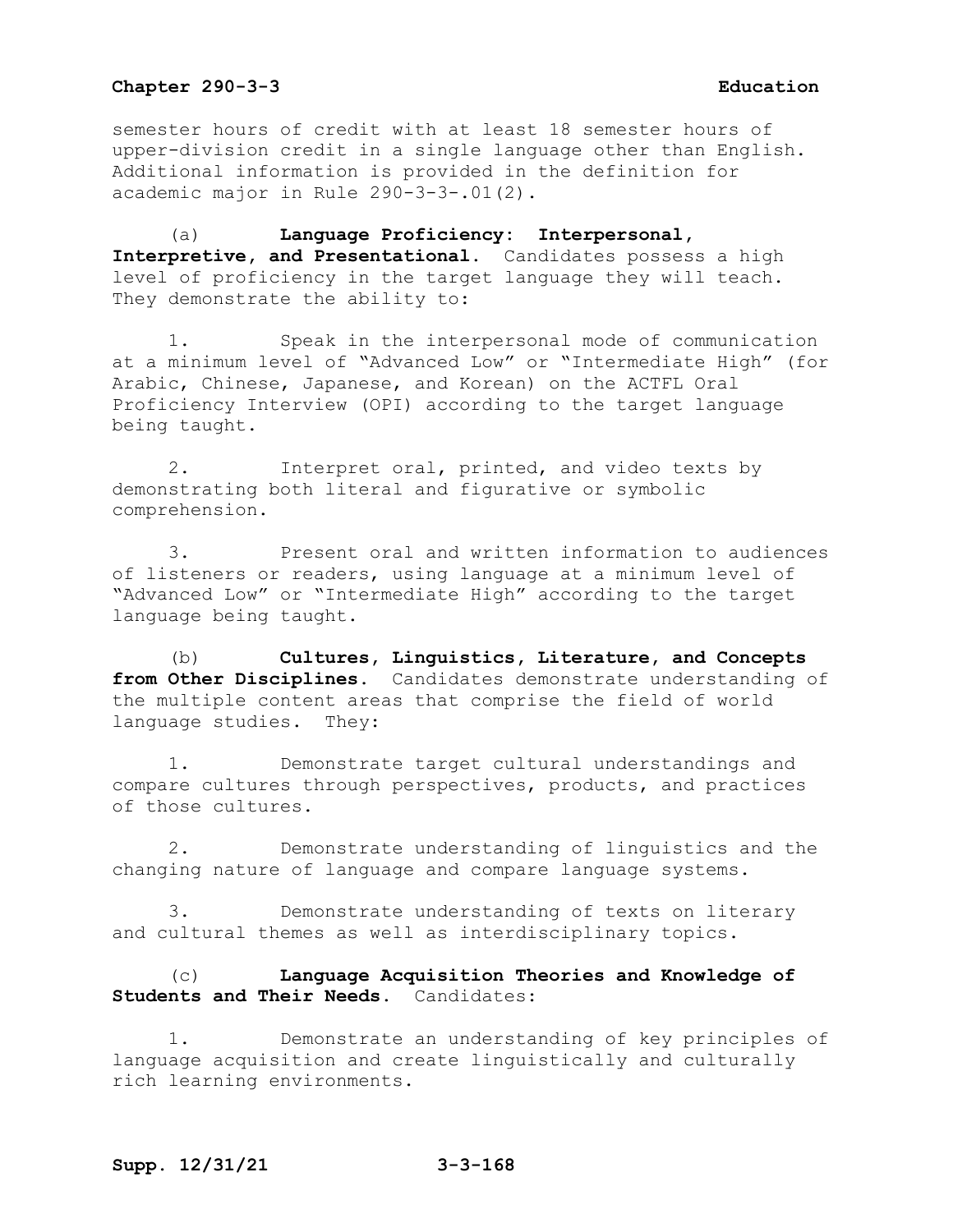2. Demonstrate an understanding of child development to create a supportive learning environment for each student.

(d) **Integration of Standards in Planning and Instruction.** Candidates:

1. Demonstrate an understanding of the *World Readiness Standards for Learning Languages* and Alabama standards and use them as the basis for instructional planning.

2. Integrate the goal areas of the *World Readiness Standards for Learning Languages* and Alabama standards in their classroom practice.

3. Use the *World Readiness Standards for Learning Languages* and Alabama standards to select and integrate authentic texts, use technology, and adapt and create instructional materials for use in communication.

(e) **Assessment of Languages and Cultures – Impact on Student Learning.** Candidates:

1. Design and use ongoing performance assessments using a variety of assessment models for all learners, including diverse students.

2. Reflect on and analyze the results of student assessments, adjust instruction accordingly, and use data to inform and strengthen subsequent instruction.

3. Interpret and report the results of student performances to all stakeholders in the community, with particular emphasis on building student responsibility for their own learning.

(f) **Professional Development, Advocacy, and Ethics.**  Candidates:

1. Engage in ongoing professional development opportunities that strengthen their own linguistic, cultural and pedagogical competence and promote reflection on practice.

2. Articulate the role and value of languages and cultures in preparing all students to interact in the global community of the 21st century through collaboration and advocacy with all stakeholders.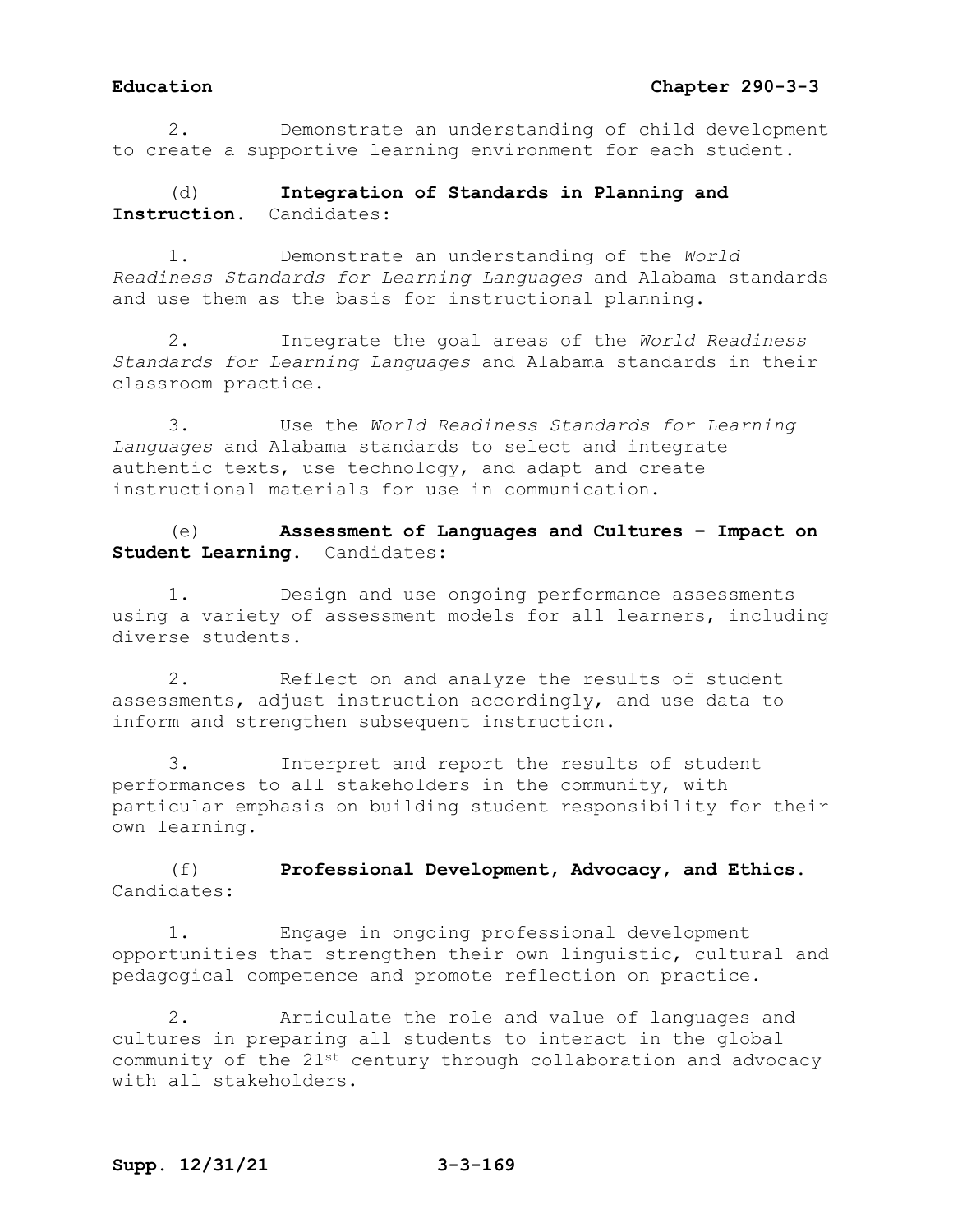3. Use inquiry and reflection to understand and explain the opportunities and responsibilities inherent in being a professional language educator and demonstrate a commitment to equitable and ethical interactions with all students, colleagues and other stakeholders.

**Author:** Dr. Thomas R. Bice

**Statutory Authority:** Code of Ala. 1975, §§16-3-16, 16-23-14. **History: New Rule:** December 19, 1978. **Amended:** Filed December 13, 1990; effective February 1, 1991. **Repealed and Replaced:** Filed January 9, 1997; effective February 13, 1997; operative July 1, 1997. **Repealed and New Rule:** Filed September 11, 2003; effective October 16, 2003. **Repealed and New Rule:** Filed July 13, 2004; effective August 17, 2004. **Repealed and New Rule:** April 14, 2005; effective May 19, 2005. **Repealed and New Rule:** Filed August 6, 2007; effective September 10, 2007. **Repealed and New Rule:** Filed August 3, 2009; effective September 7, 2009; operative October 1, 2009. **Repealed and New Rule:** Filed August 13, 2015; effective September 17, 2015. **Amended:** Filed September 13, 2018; effective October 28, 2018; operative June 1, 2019. **Repealed and New Rule:** Published August 31, 2021; effective October 15, 2021.

**Ed. Note:** Previous Rule .11 was renumbered .32 per certification published August 31, 2021; effective October 15, 2021.

### **290-3-3-.33 Pre-School Through Grade 12 Teaching Fields.**

(1) **Options.** P-12 programs include languages other than English; visual arts; dance; music (choral or instrumental); physical education; theatre; gifted (Class A, see Rule 290-3-3-.43) and some areas of special education. In addition to meeting the standards in Rules  $290-3-3.03(6)(a)1.-4., 290-3-3-.03(6)(e)1.(i)-(iii) and 2.(i),$ (iii) and (iv), and (vii), 290-3-3-.04, and 290-3-3-.05, an institution has two options for the preparation of P-12 teachers:

(a) A single teaching field with an academic major that includes a minimum of 30 semester hours of credit with at least 18 semester hours of upper-division credit. Additional information on the single-teaching field option is provided in Rules 290-3-3-.34-.40.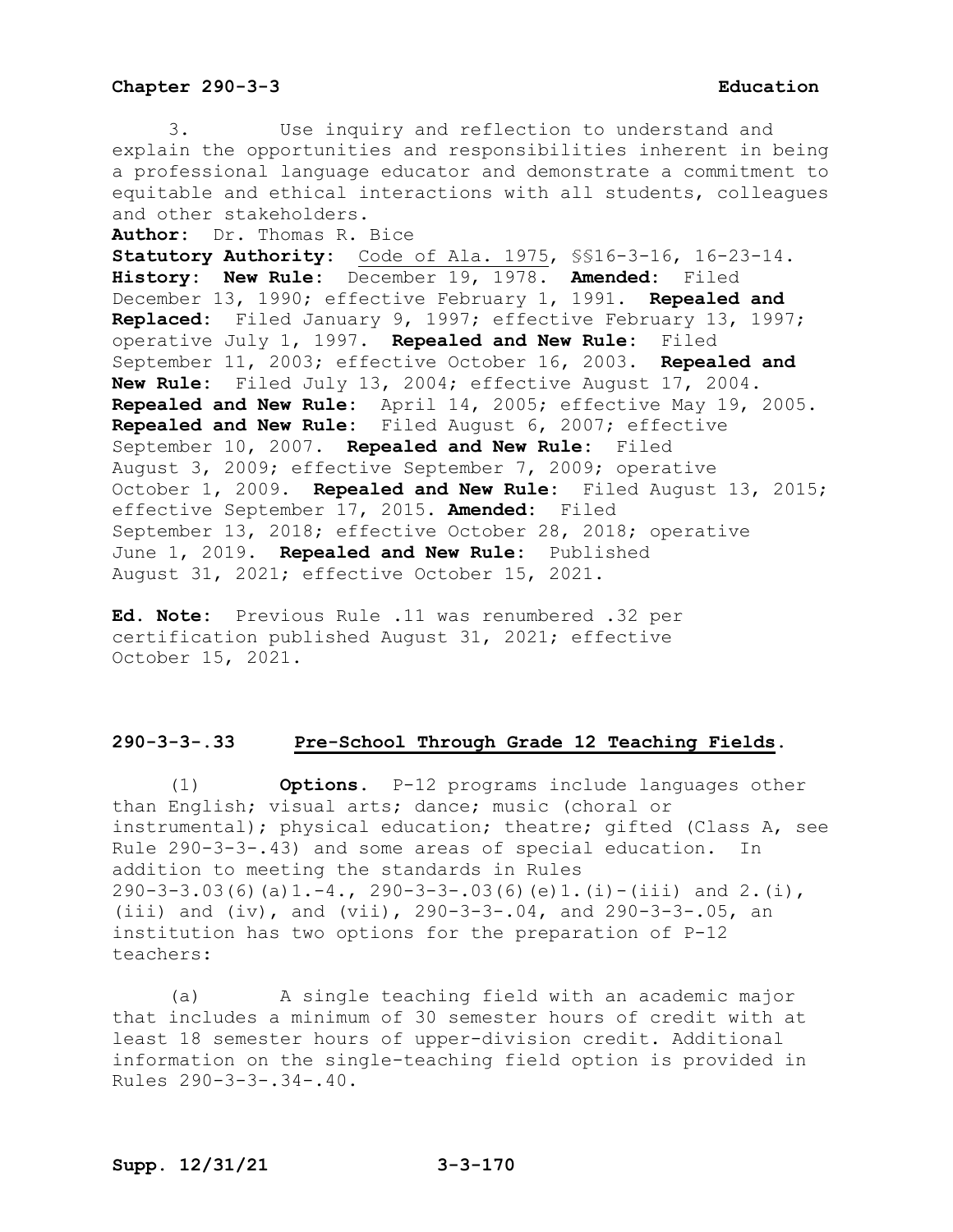(b) A teaching field that combines health education (6-12) and physical education (P-12) and includes a minimum of 30 semester hours of credit with at least 18 semester hours of upper-division credit. Additional information is provided in Rule 290-3-3-.24.

(2) **Teaching Field Specific Methods Course.** Each Class B and Alternative Class A teaching field shall be supported by at least one methods course specific to the teaching field or to the general area of the teaching field. Methods courses for specific teaching fields or for the general area of the teaching field shall not be combined with methods courses of other teaching fields or general areas. A program for health education and physical education must require two separate methods courses, one for health education and one for physical education. Additional information is provided in Rule  $290-3-3-.03(6)(c)2.$ 

```
Author: Dr. Eric G. Mackey
```
**Statutory Authority:** Code of Ala. 1975, §§16-3-16, 16-23-14. **History: New Rule:** December 19, 1978. **Amended:** December 13, 1990; effective February 1, 1991. **Repealed and Replaced:** January 9, 1997; effective February 13, 1997; operative July 1, 1997. **Repealed and New Rule:** Filed September 11, 2003; effective October 16, 2003. **Repealed and New Rule:** Filed July 13, 2004; effective August 17, 2004. **Repealed and New Rule:** April 14, 2005; effective May 19, 2005. **Repealed and New Rule:** Filed August 6, 2007; effective September 10, 2007. **Repealed and New Rule:** Filed August 3, 2009; effective September 7, 2009; operative October 1, 2009. **Repealed and New Rule:** Filed August 13, 2015; effective September 17, 2015. **Amended:** Filed September 13, 2018; effective October 28, 2018; operative June 1, 2019. **Amended:** Published August 31, 2020; effective October 15, 2020. **Repealed and New Rule:** Published August 31, 2021; effective October 15, 2021.

**Ed. Note:** Previous Rule .30 was renumbered .33 per certification published August 31, 2021; effective October 15, 2021.

## **290-3-3-.34 Dance (Grades P-12).**

(1) **Rationale.** The main goal of these standards is to provide the criteria for dance teacher candidates in preparing them to implement a quality dance education program. Such a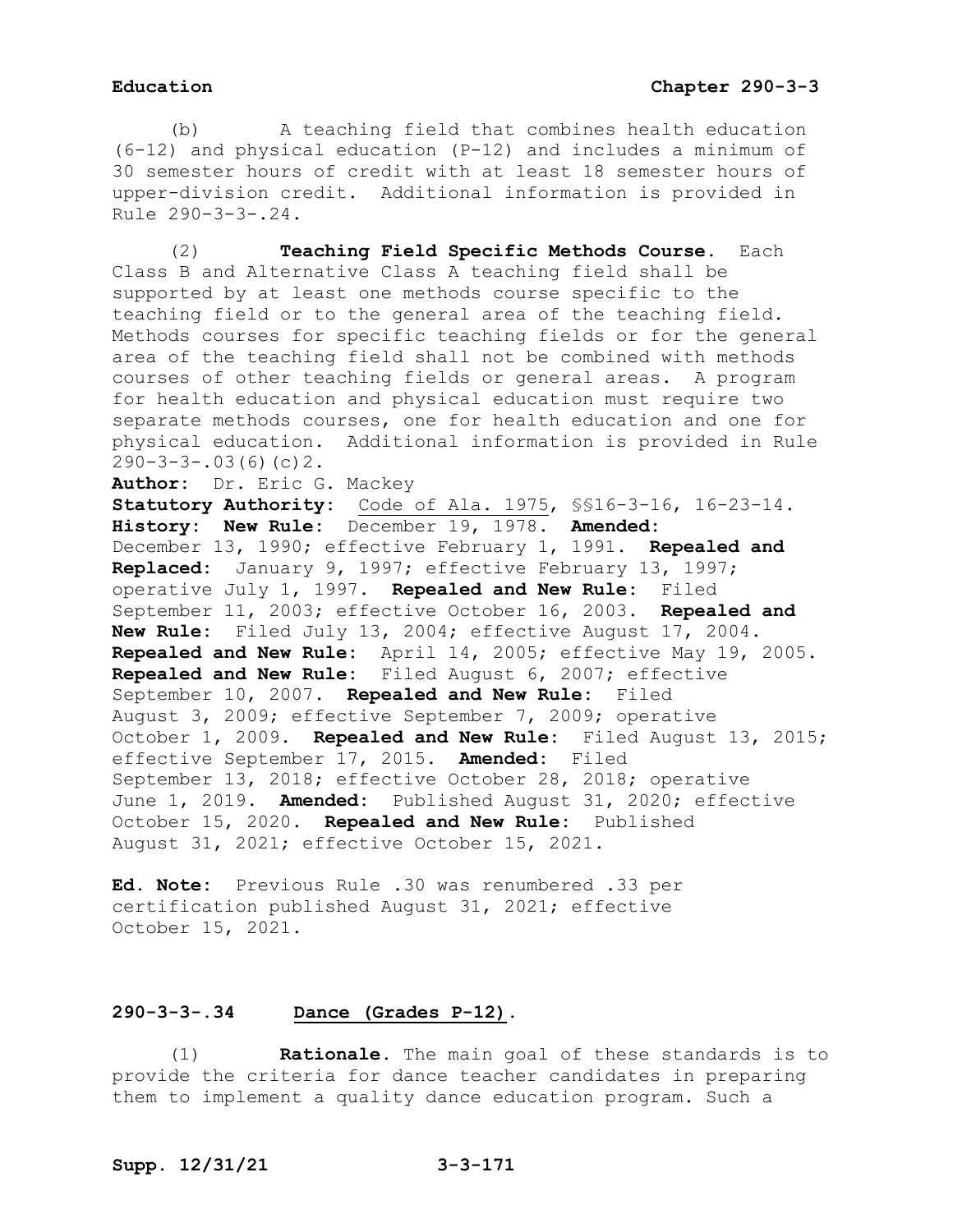program develops skillful and artistic movers who master dance content and engage in seeing, knowing, moving, communicating, and responding to dance and the arts through a variety of experiences, including multi-subject, multicultural learning opportunities. These standards are consistent with the teacher preparation standards of the National Association of Schools of Dance (NASD), the Professional Teaching Standards for Dance Arts, the standards of the National Dance Education Organization (NDEO), and the dance standards found in the *Alabama Course of Study: Arts Education*. The standards build upon the Alabama Core Teaching Standards.

(2) **Program Curriculum**. In addition to meeting Rules 290-3-3-.03(6)(a)1.-4., 290-3-3-.03(6)(e)1.(i)-(iii) and 2.(i) and (iv), 290-3-3-.04, 290-3-3-.05, and 290-3-3-.33, the teaching field shall require an academic major of at least 30 semester hours of credit with at least 18 semester hours of upper-division credit. Additional information is provided in the definition for academic major in Rule 290-3-3-.01(2).

### (a) **Common Body of Knowledge and Skills in Dance.**

1. Performance. Candidates develop skill in at least one major area of performance to the highest possible level of technical skill and conceptual understanding appropriate to the particular area of concentration and its expressive possibilities.

2. Choreography. Candidates develop basic knowledge and skills in choreography and demonstrate their choreographic potential in traditional and/or experimental approaches.

# 3. Theoretical and Historical Studies. Candidates:

(i) Develop an understanding of the common elements and vocabulary of dance and of the interaction of these elements and are able to employ this knowledge in analysis.

(ii) Analyze dance perceptively and evaluate dance critically.

(iii) Place dance in historical, cultural, and stylistic contexts.

(iv) Form and defend individual critiques.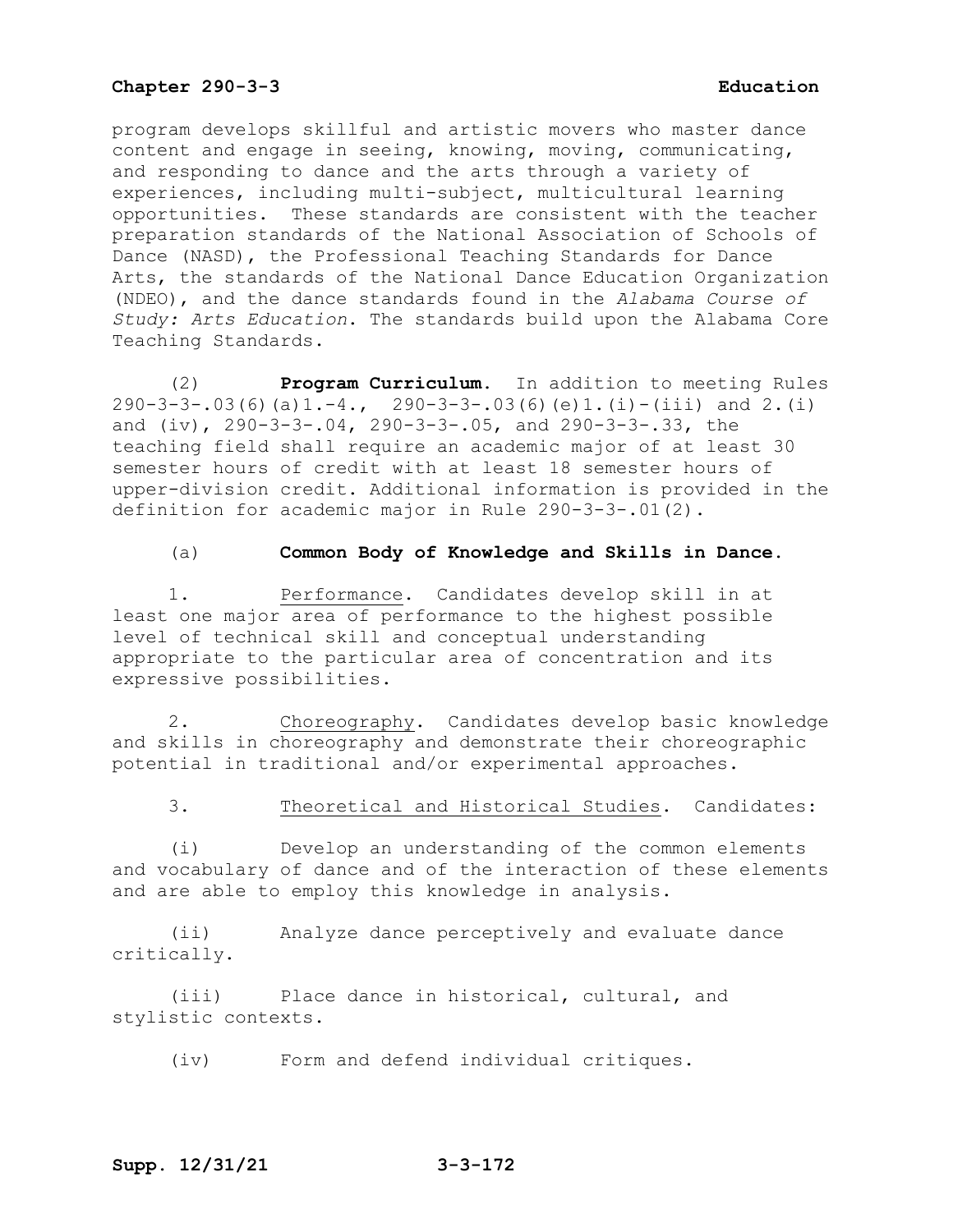## **Education Chapter 290-3-3**

(v) Have fundamental knowledge of the body and of kinesiology as applicable to work in dance.

4. Knowledge and Skills. Candidates demonstrate:

(i) Basic knowledge of dance pedagogy.

(ii) Competence in repertory, dance notation, history of dance, dance technologies, philosophy of dance, music, anatomy and kinesiology, dance ethnology, production design, and multi-disciplinary forms.

(iii) Entry-level competence in the major area, including significant technical mastery, capability to produce work and solve professional problems independently, and a coherent set of artistic/intellectual goals that are evident in their work.

(iv) Competence through the development of a body of work for evaluation in the major area of study.

(v) Ability to form and defend analyses and critiques of dance and communicate dance ideas, concepts, and requirements to professional and lay persons related to practice of the major field of study.

(b) Dance Education. Dance educators understand, apply, and communicate the craft of dance composition.

1. Studio. The prospective dance teacher demonstrates proficiency in technique, improvisation, composition, repertory, and performance. Candidates:

(i) Attain an intermediate or advance level in at least two forms of technique.

(ii) Develop a physical and conceptual understanding of movement and its expressive possibilities, including issues associated with student health and safety.

(iii) Demonstrate an appreciation and understanding of dance forms and styles from diverse cultures

2. Theoretical and Historical Studies. The prospective dance teacher demonstrates knowledge of dance history, repertory, and ethnology; movement analysis; dance and movement sciences; and music and production. Candidates: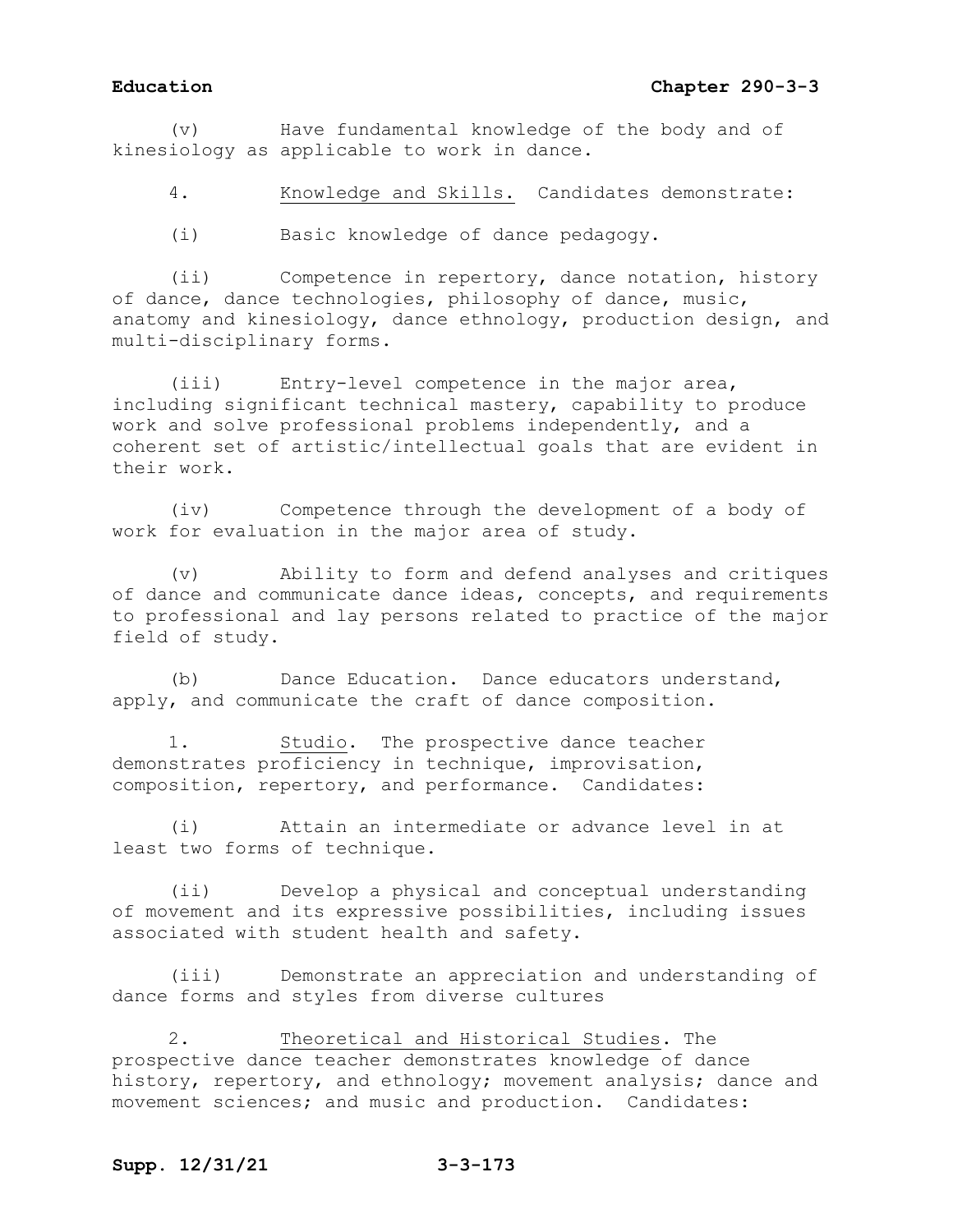(i) Analyze dance perceptively and evaluate it critically.

(ii) Develop working vocabularies (physical, verbal, written) based on an understanding and interpretation of the common elements of dance and are able to employ this knowledge in analysis.

(iii) Place dance in historical, cultural, and stylistic contexts, and perceive dance as an evolving arts discipline.

(iv) Form, articulate, and defend individual critiques, critical analyses, and evaluations about dance.

(v) Demonstrate fundamental knowledge of the body and understanding of the fundamentals of developmental kinesiology sufficient to correlate student learning and development with age and physical motor skills.

(c) **Teaching Competencies.** Candidates demonstrate:

1. Ability to teach dance at various levels to different age groups and in a variety of classroom, studio, and ensemble settings in ways that develop knowledge of how dance works syntactically as a communication medium and developmentally as an agent of civilizations.

2. Effective classroom, studio, and rehearsal management strategies.

3. Understanding of child growth and development and an understanding of principles of learning as they relate to dance.

4. Ability to assess aptitudes, experiential backgrounds, orientations of individuals and groups of students, and the nature of subject matter, and to plan educational programs to meet assessed needs.

5. Knowledge of current methods, materials, and repertories available in various fields and levels of dance education appropriate to the teaching specialization.

6. Ability to accept, amend, or reject methods and materials based on assessment of specific teaching situations.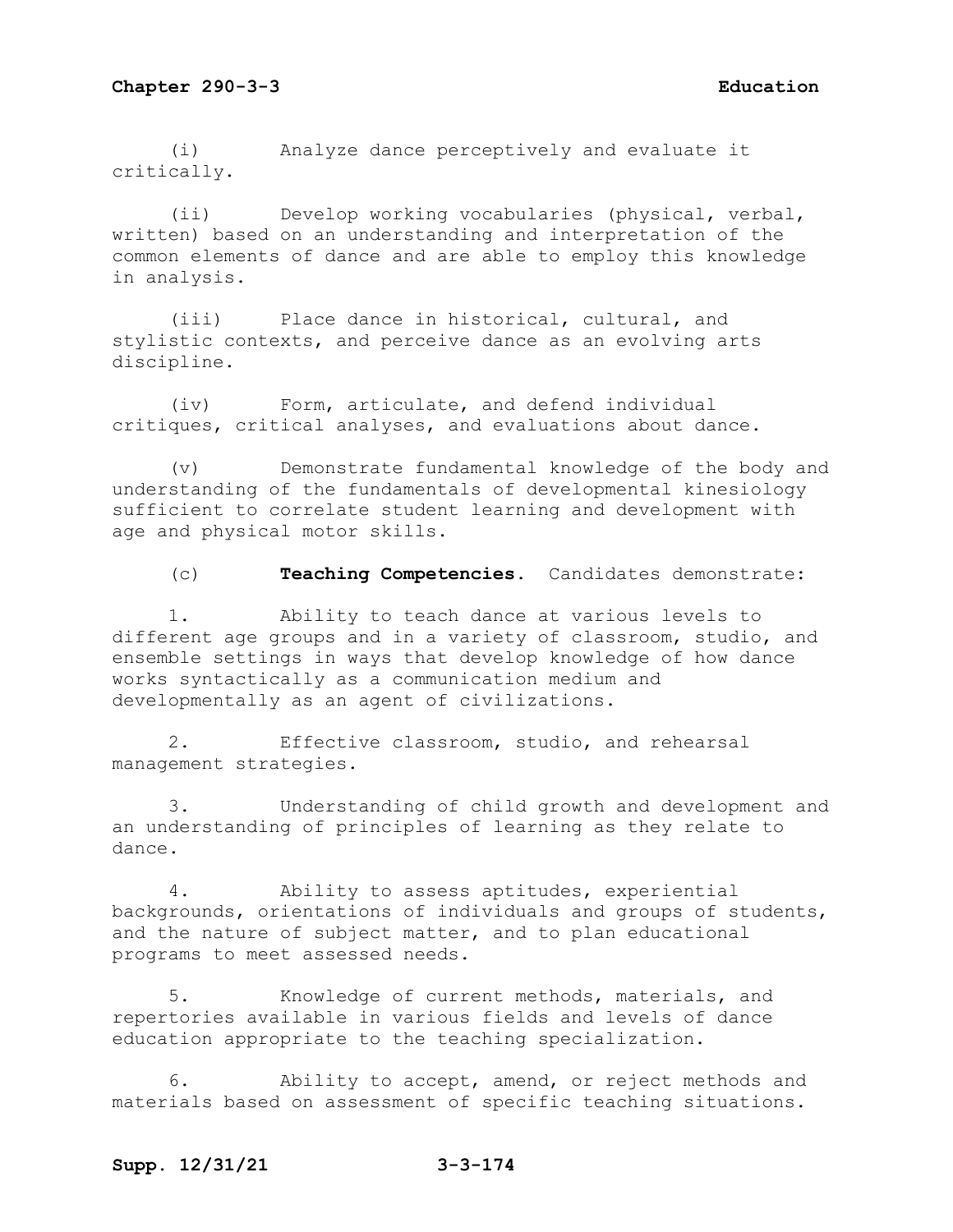7. Basic understanding of the principles and methods of developmental curricula and the short- and long-term units that comprise them.

8. Understanding of evaluative techniques and ability to apply them in assessing both the progress of students in dance and the objectives and procedures of the curriculum. **Author:** Dr. Eric G. Mackey **Statutory Authority:** Code of Ala. 1975, §§16-3-16, 16-23-14. **History: New Rule:** Filed June 14, 1999; effective July 19, 1999. **Repealed and New Rule:** Filed September 11, 2003; effective October 16, 2003. **Repealed and New Rule:** Filed July 13, 2004; effective August 17, 2004. **Repealed and New Rule:** April 14, 2005; effective May 19, 2005. **Repealed and New Rule:** Filed August 6, 2007; effective September 10, 2007. **Repealed and New Rule:** Filed August 3, 2009; effective September 7, 2009; operative October 1, 2009. **Repealed and New Rule:** Filed August 13, 2015; effective September 17, 2015. **Amended:** Filed September 13, 2018; effective October 28, 2018; operative June 1, 2019. **Repealed and New Rule:** Published August 31, 2021; effective October 15, 2021.

**Ed. Note:** Previous Rule .31.01 was renumbered .34 per certification published August 31, 2021; effective October 15, 2021.

## **290-3-3-.35 Music - Choral And Instrumental (Grades P-12).**

(1) **Rationale.** Candidates must be able to work on musical problems by combining their capabilities in performance; aural, verbal, and visual analysis; composition and improvisation; history and repertory; and technology. Prospective teachers must demonstrate achievement of professional, entry-level competence in the major area, including significant technical mastery, capability to produce work and solve professional problems independently, and a coherent set of artistic/intellectual goals that are evident in their work. Prospective teachers are expected to communicate musical ideas, concepts, and requirements to professionals and laypersons related to the practice of the major field. The standards build upon the National Association of Schools of Music (NASM) standards and Alabama Core Teaching Standards.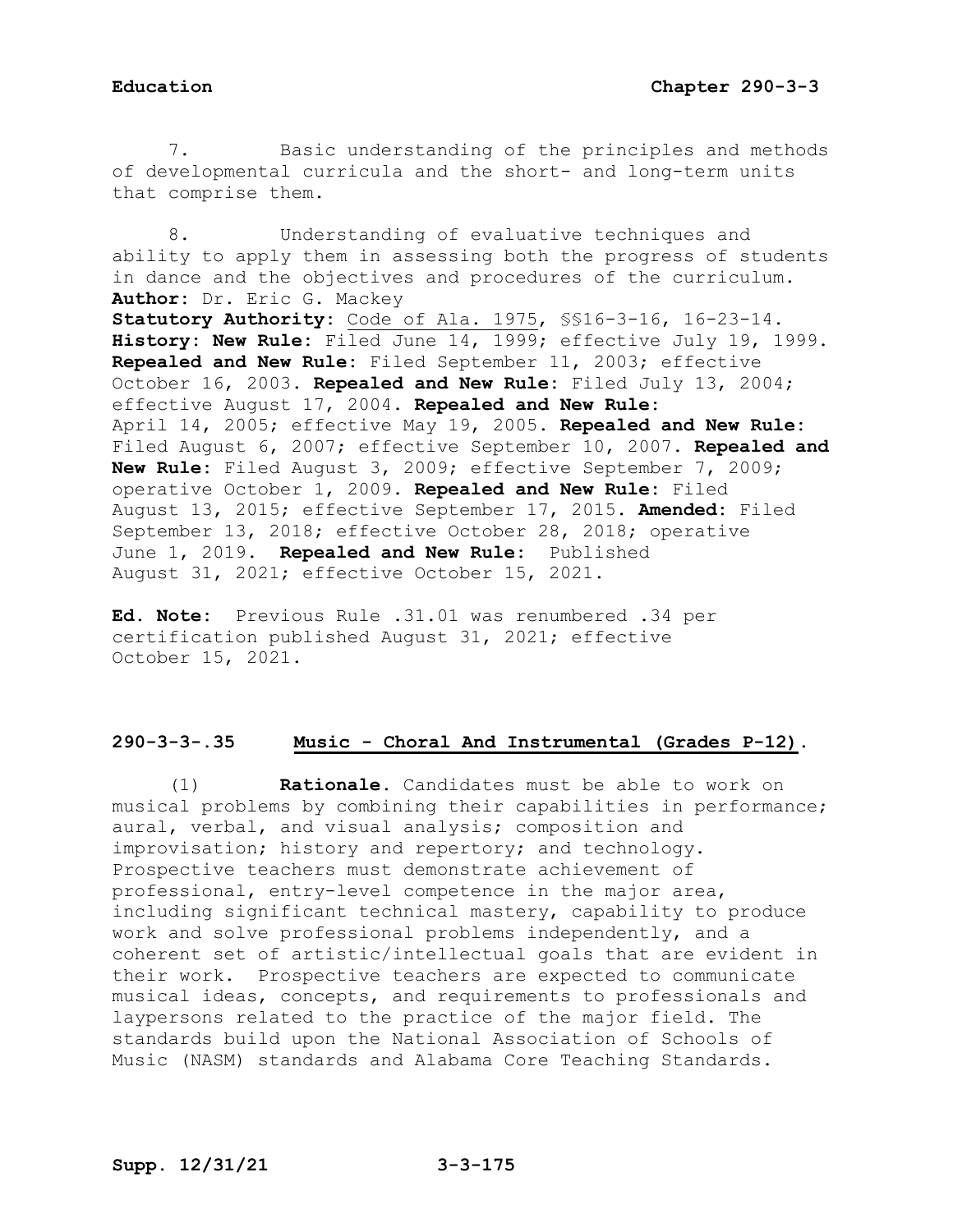EPPs with music programs accredited by NASM are not required to respond to Alabama's music-specific rules. EPPs seeking NASM accreditation must meet Rule 290-3-3-.35(2) and  $(2)(a)-(e)$ . EPPs not intending to seek NASM accreditation must respond to Rule  $290-3-3-35(2)$  and  $(2)(f)-(1)$ .

(2) **Program Curriculum.** In addition to meeting Rules  $290-3-3-.03(6)(a)1.-4.$ ,  $290-3-3-.03(6)(e)1.(i)-(iii)$  and 2.(i) and  $(iv)$ ,  $290-3-3-0.04$ ,  $290-3-3-0.05$ , and  $290-3-3-0.33$ , the teaching field shall require an academic major of at least 30 semester hours of credit with at least 18 semester hours of upper-division credit. Additional information is provided in the definition for academic major in Rule 290-3-3-.01(2). Both choral and instrumental music programs must respond to Rule 290-3-3-.35 (a) through (e). Only choral programs must respond to Rule 290-3-3-.35(e)1. Only instrumental programs must respond to Rule 290-3-3-.35(e)2.

### (a) **Common Body of Knowledge.**

1. Performance. Prior to program completion, candidates must acquire:

(i) Technical skills requisite for artistic self-expression in at least one major performance area at a level appropriate for the particular music concentration.

(ii) An overview understanding of the repertory in their major performance area and the ability to perform from a cross-section of that repertory.

(iii) The ability to read at sight with fluency demonstrating both general musicianship and, in the major performance area, a level of skill relevant to professional standards appropriate for the particular music concentration.

(iv) Knowledge and skills sufficient to work as a leader and in collaboration on matters of musical interpretation. Rehearsal and conducting skills are required as appropriate to the particular music concentration.

(v) Keyboard competency as appropriate to the particular music concentration.

(vi) Growth in artistry, technical skills, collaborative competence and knowledge of repertory through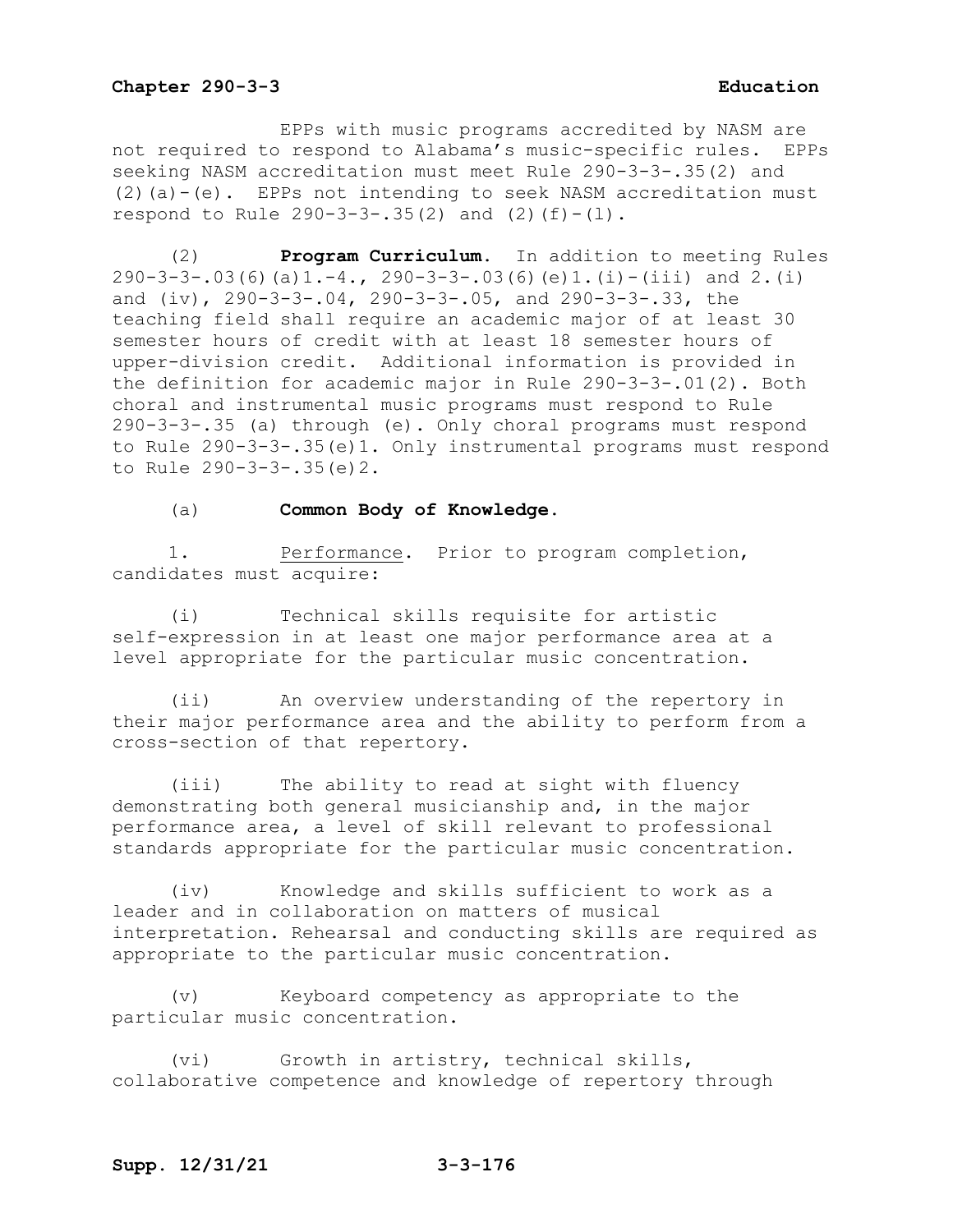regular ensemble experiences that are varied both in size and nature and continuous throughout the program.

2. Musicianship Skills and Analysis.Prior to program completion, candidates must acquire:

(i) An understanding of the common elements and organizational patterns of music and their interaction, the ability to employ this understanding in aural, verbal, and visual analyses, and the ability to take aural dictation.

(ii) Sufficient understanding of and capability with musical forms, processes, and structures to use this knowledge and skill in compositional, performance, analytical, scholarly, and pedagogical applications according to the requisites of their specializations.

(iii) The ability to place music in historical, cultural, and stylistic contexts.

3. Composition/Improvisation.Prior to program completion, candidates must acquire a rudimentary capacity to create original or derivative music.

4. History and Repertory.Prior to program completion, candidates must acquire basic knowledge of music history and repertories through the present time, including study and experience of musical language and achievement in addition to that of the primary culture encompassing the area of specialization.

5. Synthesis.Prior to program completion, candidates must be able to work on musical problems by combining, as appropriate to the issue, their capabilities in performance; aural, verbal, and visual analysis; composition/improvisation; and history and repertory.

## (b) **Music Competencies for all Music Teachers.**

1. Conducting and Musical Leadership**.** The prospective music teacher must be a competent conductor, able to create accurate and musically expressive performances with various types of performing groups and in general classroom situations. Instruction in conducting includes score reading and the integration of analysis, style, performance practices, instrumentation, and conducting techniques.

# **Supp. 12/31/21 3-3-177**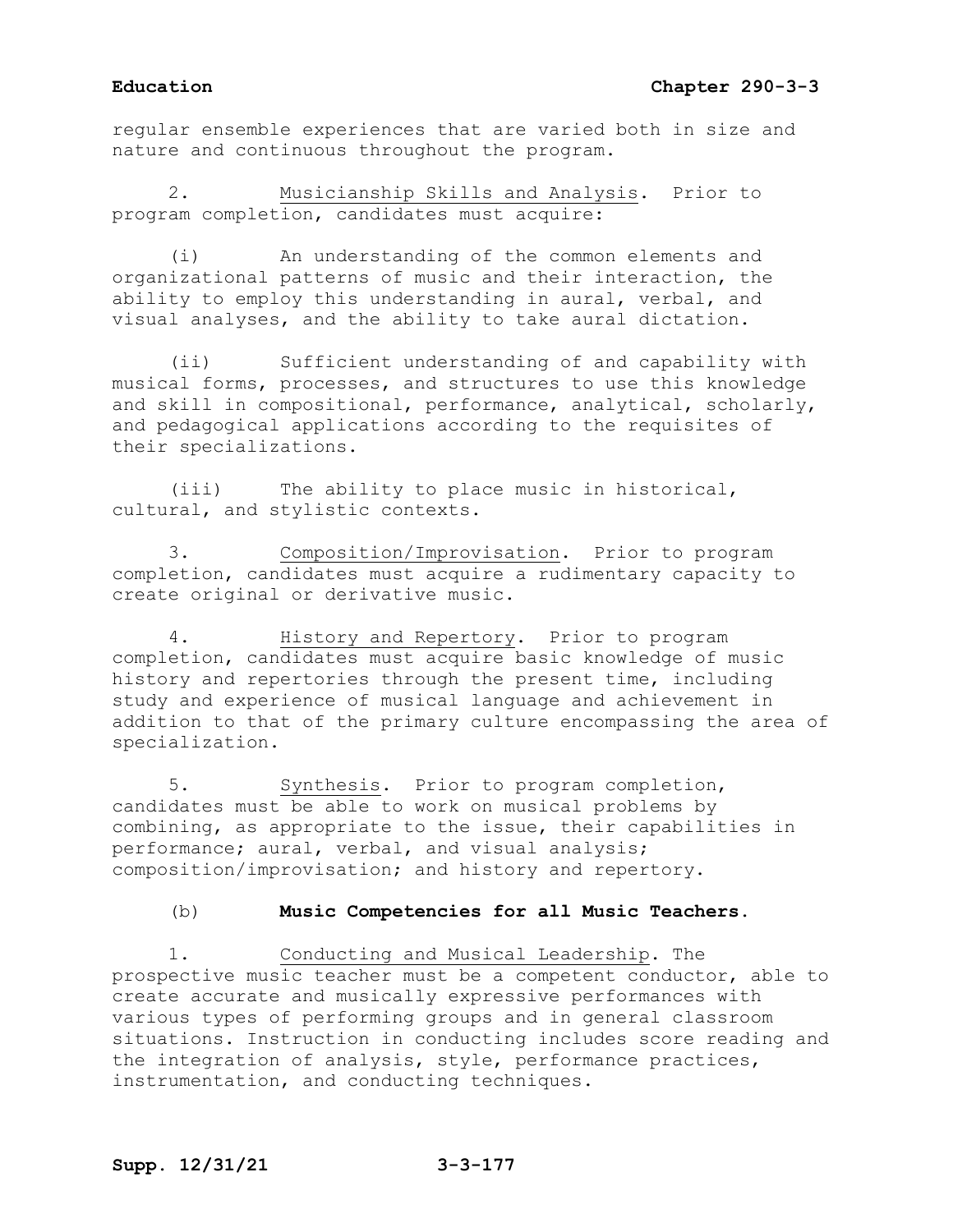2. Arranging. The prospective music teacher must be able to arrange and adapt music from a variety of sources to meet the needs and ability levels of individuals, school performing groups, and in classroom situations.

3. Functional Performance. In addition to the skills required for all musicians, functional performance abilities in keyboard and the voice are essential. Functional performance abilities in instruments appropriate to the candidate's teaching specialization are also essential.

4. Analysis/History/Literature. The prospective music teacher should be able to apply analytical and historical knowledge to curriculum development, lesson planning, and daily classroom and performance activities. Candidates should be prepared to relate their understanding of music with respect to styles, literature, multiple cultural sources, and historical development, both in general and as related to their area(s) of specialization.

(c) **Knowledge, Skills and Experiences for all Music Teachers.** Prior to program completion, prospective music teachers must have:

1. Knowledge and skills sufficient to teach beginning students on instruments and/or in voice as appropriate to the chosen areas of specialization.

2. Knowledge of content, methodologies, philosophies, materials, technologies, and curriculum development in music education.

3. Experiences in solo vocal or instrumental performance.

4. Experiences in ensembles that are varied both in size and nature.

5. The ability to lead performance-based instruction in a variety of settings.

6. Laboratory experiences in teaching beginning students in a variety of specializations.

(d) **Teaching Competencies for all Music Teachers.**  Prior to program completion, candidates must acquire: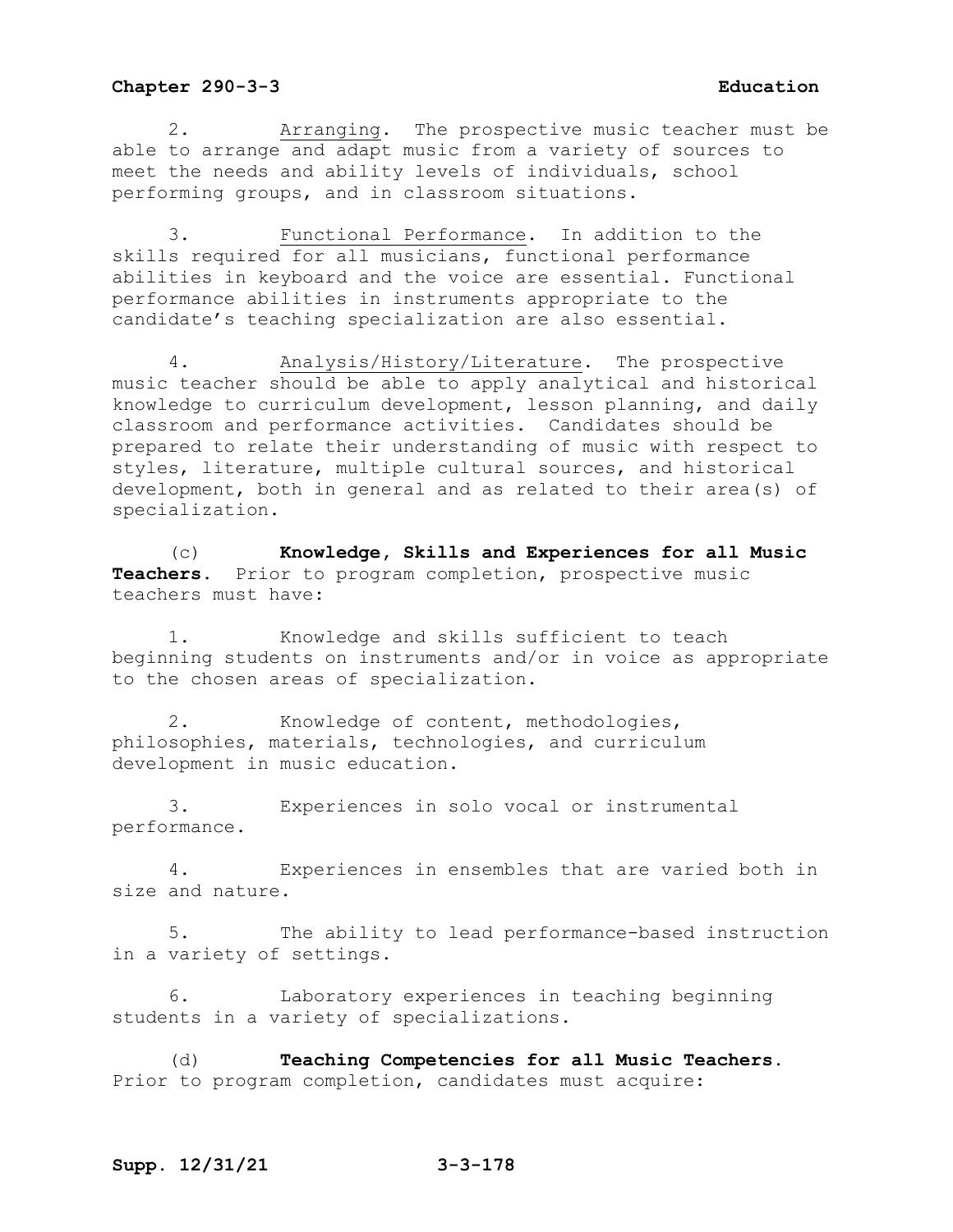1. Ability to teach music at various levels to different age groups and in a variety of classroom and ensemble settings in ways that develop knowledge of how music works syntactically as a communication medium and developmentally as an agent of civilization. This set of abilities includes effective classroom and rehearsal management.

2. An understanding of child growth and development and an understanding of principles of learning as they relate to music.

3. The ability to assess aptitudes, experiential backgrounds, orientations of individuals and groups of students, and the nature of subject matter, and to plan educational programs to meet assessed needs.

4. Knowledge of current methods, materials, and repertories available in various fields and levels of music education appropriate to the teaching specialization.

5. The ability to accept, amend, or reject methods and materials based on personal assessment of specific teaching situations.

6. An understanding of evaluative techniques and ability to apply them in assessing both the musical progress of students and the objectives and procedures of the curriculum.

# (e) **Teaching Competencies Unique to Choral or Instrumental Music.**

1. Choral Music. Prior to program completion, candidates must acquire:

(i) Vocal and pedagogical skill sufficient to teach effective use of the voice.

(ii) Knowledge of content, methodologies, philosophies, materials, technologies, and curriculum development for choral music.

(iii) Experiences in solo vocal performance and in ensembles that are varied both in size and nature.

(iv) Performance ability sufficient to use at least one instrument as a teaching tool and to provide, transpose, and improvise accompaniments.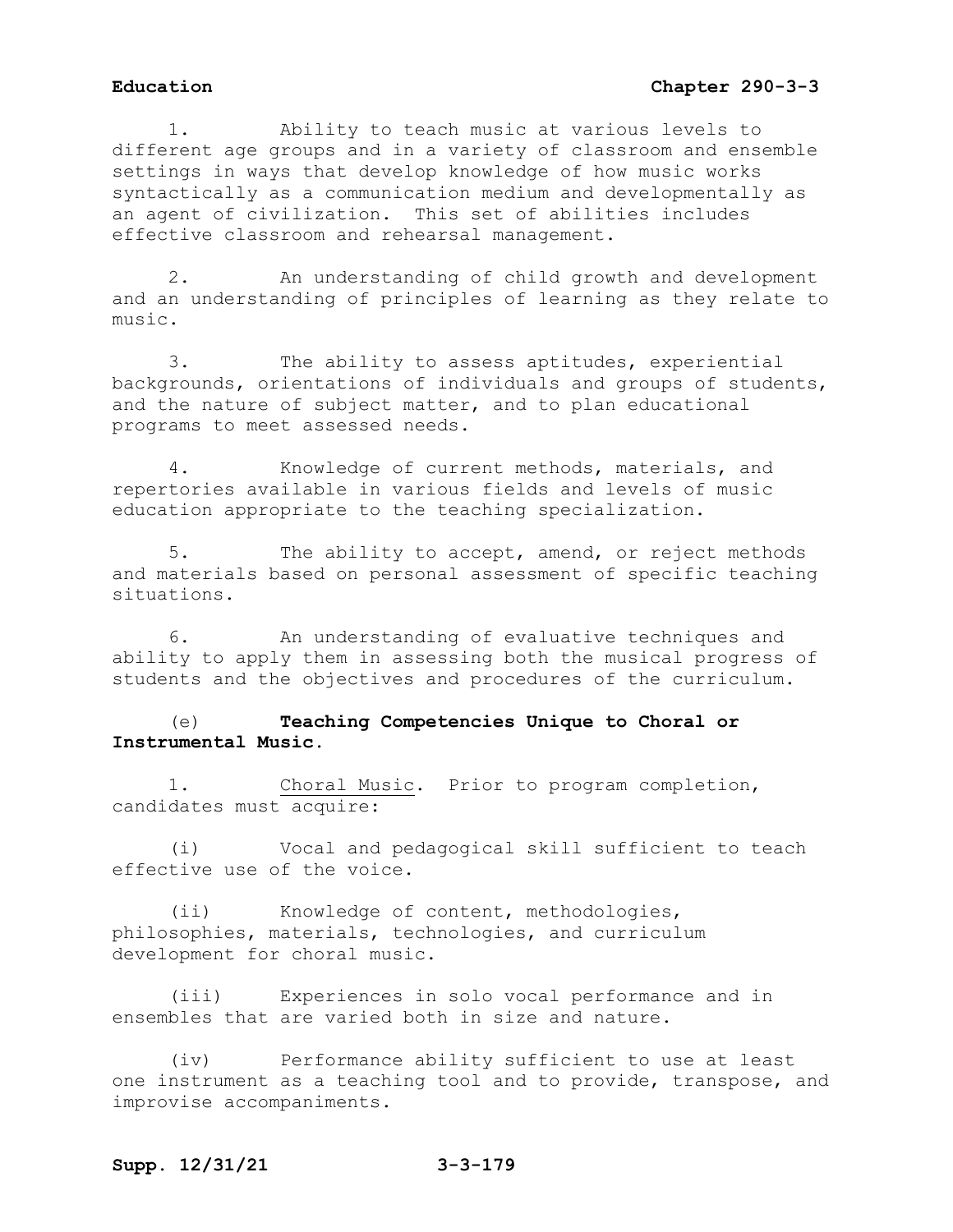2. Instrumental Music. Prior to program completion, candidates must acquire:

(i) Knowledge of and performance ability on wind, string, and percussion instruments sufficient to teach beginning students effectively in groups.

(ii) Knowledge of content, methodologies, philosophies, materials, technologies, and curriculum development for instrumental music.

(iii) Experiences in solo instrumental performance and ensembles of varied size and nature.

(f) **Functional Performance Competencies.** Prior to program completion, candidates must acquire:

1. Keyboard competency.

2. Performance abilities in instruments appropriate to the candidate's teaching specialization.

3. Technical skills requisite for artistic self-expression in at least one major performance area at a level appropriate for the particular music concentration.

4. The ability to read at sight with fluency demonstrating both general musicianship and, in the major performance area, a level of skill relevant to professional standards appropriate for the particular music concentration.

5. An understanding of the common elements and organizational patterns of music and their interaction, the ability to employ this understanding in aural, verbal, and visual analyses, and the ability to take aural dictation.

The ability to work on musical problems by synthesizing, as appropriate to the issue, capabilities in performance; aural, verbal, and visual analysis; composition/improvisation; and history and repertory.

7. Experiences in solo vocal or instrumental performance.

8. Experiences in ensembles that are varied in size and nature.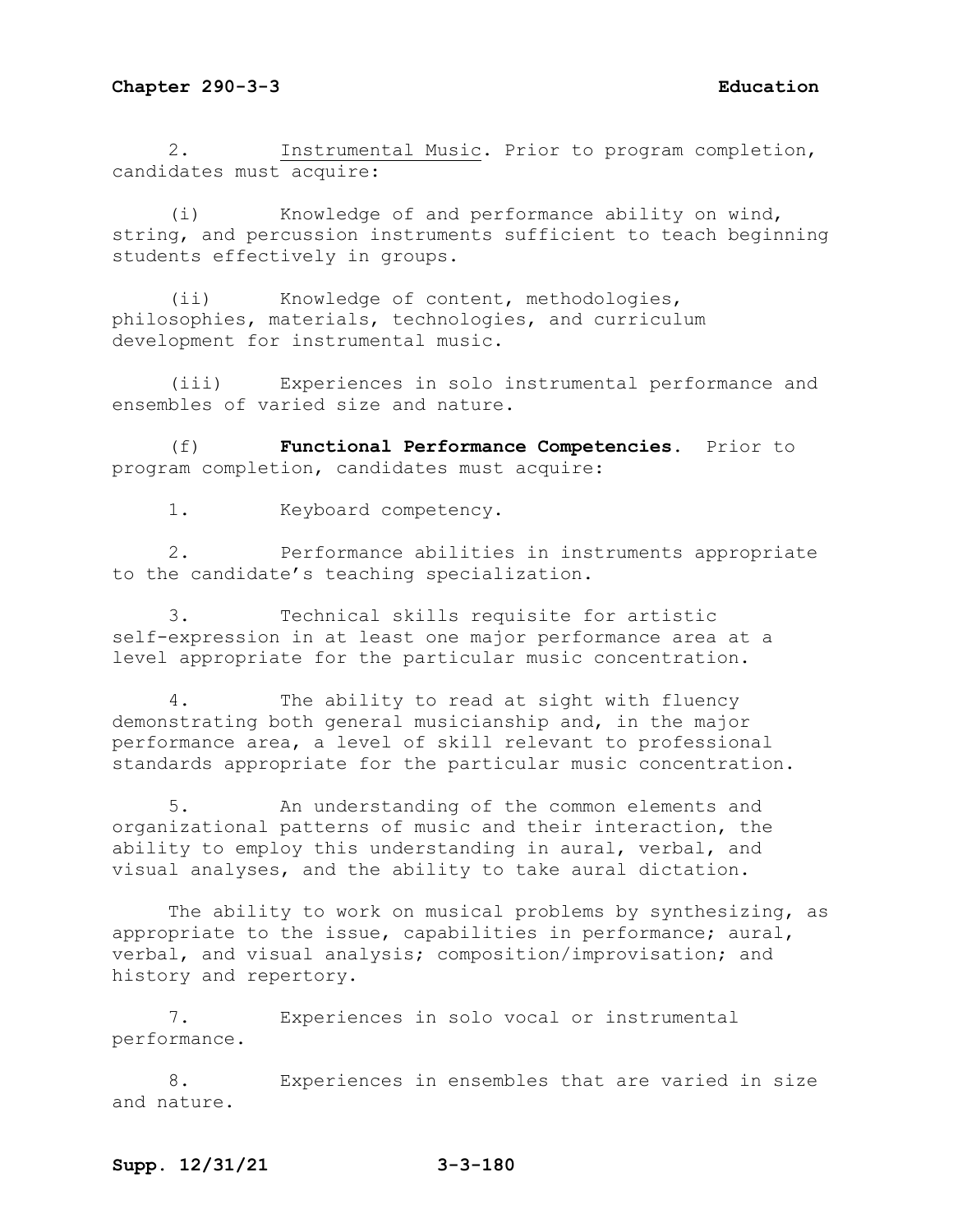(g) **Conducting and Musical Leadership.** Prior to program completion, candidates must acquire:

1. The ability to create accurate and musically expressive performances with various types of performing groups.

2. An ability to read scores and integrate style, performance practices, instrumentation and conducting techniques.

3. An overview understanding of the repertory in their major performance area and the ability to perform from a cross-section of that repertory.

4. Knowledge and skills sufficient to work as a leader and in collaboration on matters of musical interpretation.

5. Rehearsal and conducting skills required as appropriate to the particular music concentration.

6. Growth in artistry, technical skills, collaborative competence, and knowledge of repertory through leading regular ensemble experiences that are varied both in size and nature and continuous throughout the program.

(h) **Arranging.** Prior to program completion, candidates must acquire:

1. A rudimentary capacity to create original or derivative music.

2. The ability to arrange and adapt music from a variety of sources to meet the needs and ability levels of individuals and school performing groups.

(i) **Analysis/History/Literature.** Prior to program completion, candidates must acquire:

1. Knowledge of music history and repertories through the present time, including study and experience of musical language and achievement in addition to that of the primary culture encompassing the area of specialization.

2. The ability to relate their understanding of music with respect to styles, literature, multiple cultural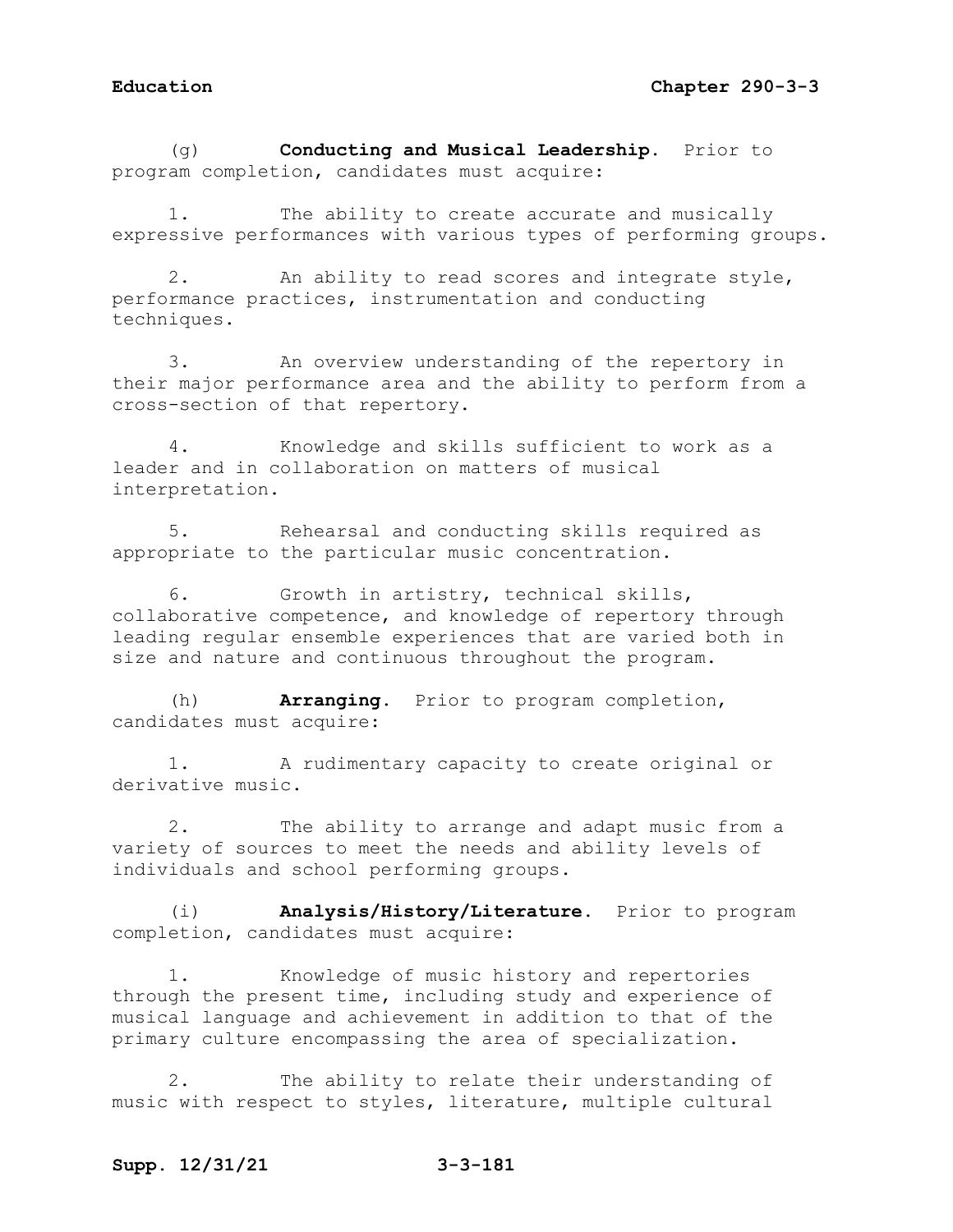sources, and historical development, both in general and as related to their area(s) of specialization.

The ability to place music in historical, cultural, and stylistic contexts.

4. Sufficient understanding of and capability with musical forms, processes, and structures to use this knowledge and skill in compositional, performance, analytical, scholarly, and pedagogical applications according to the requisites of their specializations.

(j) **Teaching Competencies.** Prior to program completion, candidates must acquire:

1. An understanding of child growth and development and the principles of learning as they relate to music.

2. Knowledge of repertories available in various fields and levels of music education appropriate to the teaching specialization.

3. The ability to apply analytical and historical knowledge to curriculum development, lesson planning, and daily classroom and performance activities.

4. Understanding of evaluative techniques and ability to apply them in assessing both the musical progress of students and the objectives and procedures of the curriculum.

5. The ability to assess aptitudes, experiential backgrounds, orientations of individuals and groups of students, and the nature of subject matter, and to plan educational programs to meet assessed needs.

6. The ability to teach music at various levels to different age groups and in a variety of classroom and ensemble settings in ways that develop knowledge of how music works syntactically as a communication medium and developmentally as an agent of civilization.

7. The ability to lead performance-based instruction in a variety of school settings.

8. The ability to create accurate and musically expressive performances with various types of performing group in schools.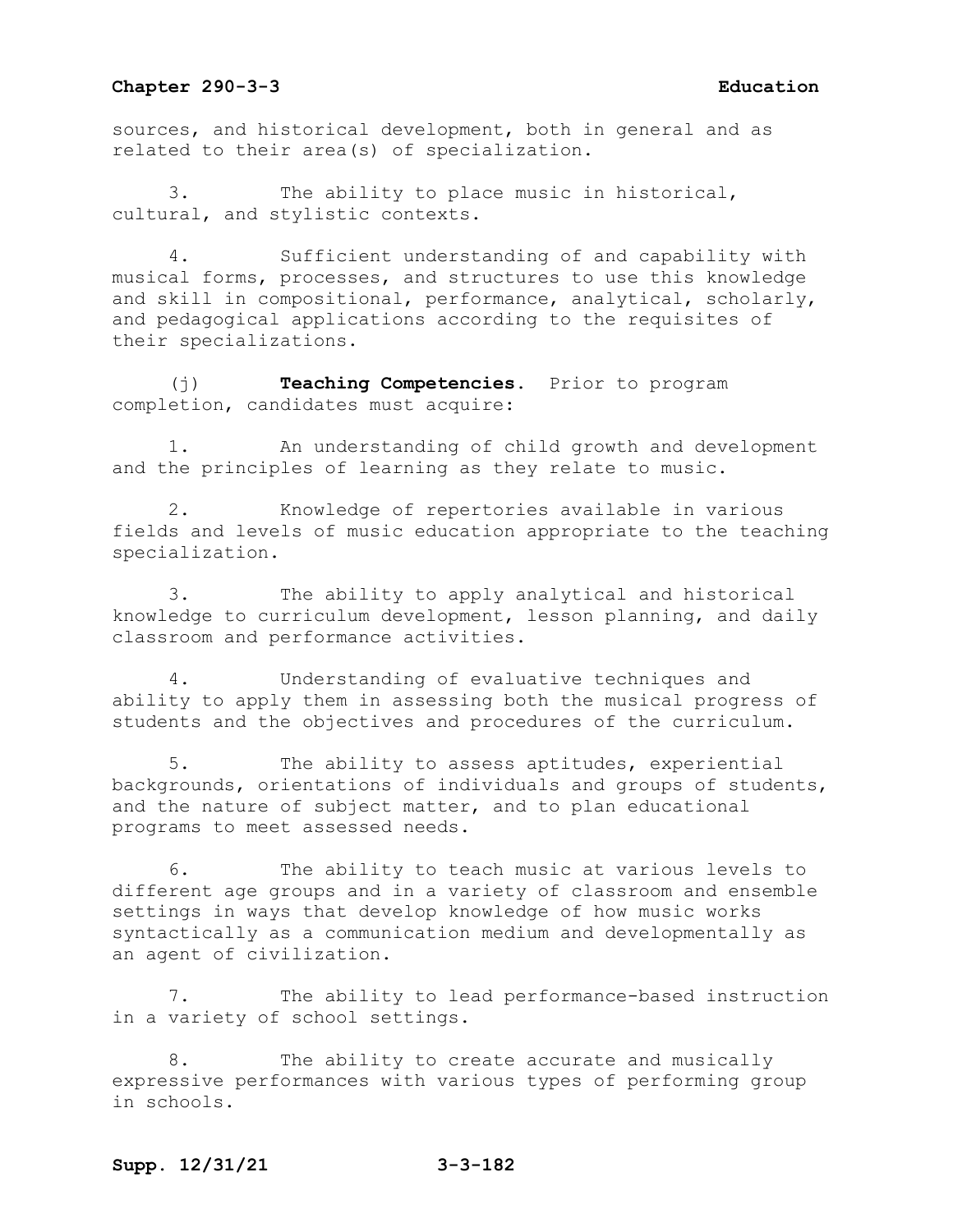9. The ability to manage music classrooms and rehearsals effectively.

10. Knowledge and skills sufficient to teach beginning students on instruments and/or in voice as appropriate to the chosen areas of specialization.

11. Field experiences in teaching beginning students in the area(s) of specialization, individually, in small groups, and in larger classes.

# (k) **Teaching Competencies Unique to Choral or Instrumental Music.**

1. Choral Music. Prior to program completion, candidates must acquire:

(i) Vocal and pedagogical skill sufficient to teach effective use of the voice.

(ii) Knowledge of and ability to use content, methodologies, philosophies, materials, equipment, technologies, and curriculum development in effective choral music education.

(iii) Experiences in teaching solo vocal performance and in ensembles that are varied both in size and nature. Performance ability sufficient to use at least one instrument as a teaching tool and to provide, transpose, and improvise accompaniments.

2. Instrumental Music. Prior to program completion, candidates must acquire:

(i) Knowledge of and performance ability on wind, string, and percussion instruments sufficient to teach beginning students effectively in groups.

(ii) Knowledge of and ability to use content, methodologies, philosophies, materials, equipment, technologies, and curriculum development in effective instrumental music education.

(iii) Experiences in teaching solo instrumental performance and in ensembles of varied size and nature.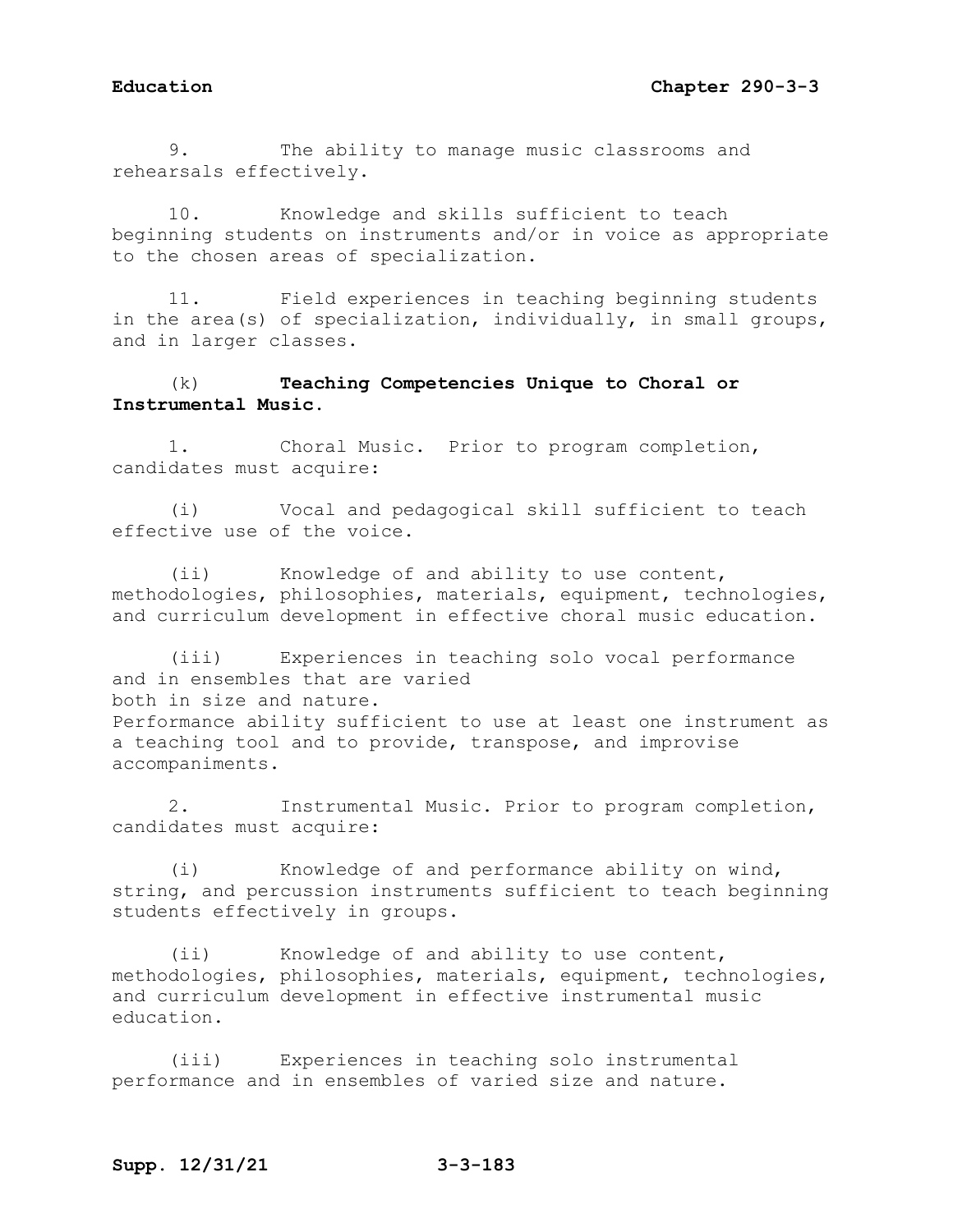(l) **Professionalism.** Prior to program completion, candidates must acquire:

1**.** Personal commitment to the art of music and music education by participating in professional development in both areas.

2. The ability to lead students to an understanding of music, as a means of communication, and as a part of their culture.

3. The ability to inspire others and to excite the imagination of students, engendering a respect for music and a desire for musical knowledge and experiences.

4. The ability to present the goals and objectives of a music program effectively to parents, professional colleagues, and administrators.

5. The knowledge to work productively within specific education systems to promote scheduling patterns that optimize music instruction, manage budgets, raise funds, and plan field trips.

6. Experiences in professional development in both music and music education and demonstrate using the results to improve musicianship and teaching skills. **Author:** Dr. Eric G. Mackey **Statutory Authority:** Code of Ala. 1975, §§16-3-16, 16-23-14. **History: New Rule:** December 19, 1978. **Amended:** Filed December 13, 1990; effective February 1, 1991. **Repealed and Replaced:** Filed January 9, 1997; effective February 13, 1997; operative July 1, 1997. **Repealed and New Rule:** Filed September 11, 2003; effective October 16, 2003. **Repealed and New Rule:** Filed July 13, 2004; effective August 17, 2004. **Repealed and New Rule:** April 14, 2005; effective May 19, 2005. **Repealed and New Rule:** Filed August 6, 2007; effective September 10, 2007. **Repealed and New Rule:** Filed August 3, 2009; effective September 7, 2009; operative October 1, 2009. **Repealed and New Rule:** Filed August 13, 2015; effective September 17, 2015. **Amended:** Filed September 13, 2018; effective October 28, 2018; operative June 1, 2019. **Repealed and New Rule:** Published August 31, 2021; effective October 15, 2021.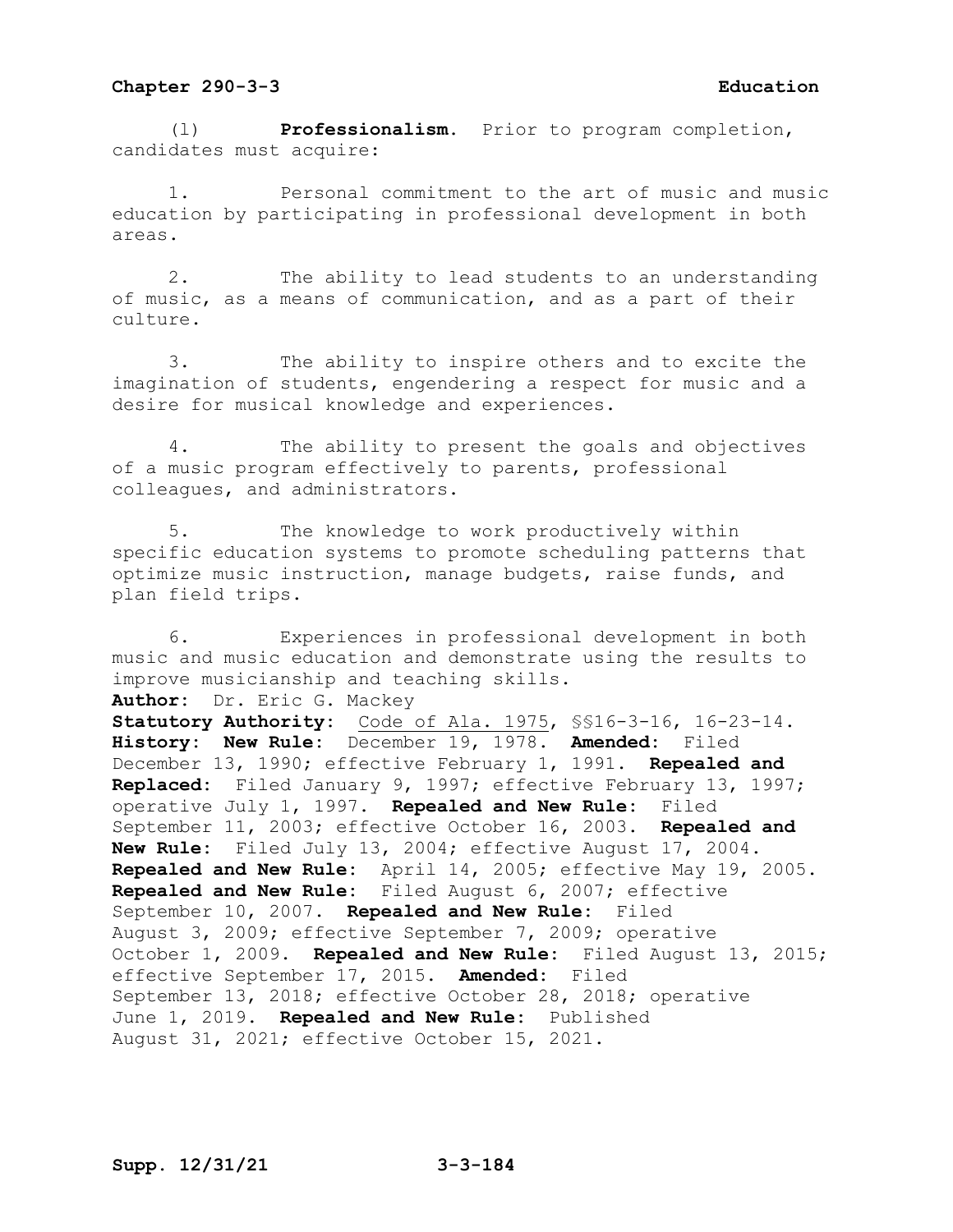**Ed. Note:** Previous Rule .32 was renumbered .35 per certification published August 31, 2021; effective October 15, 2021.

# **290-3-3-.36 Physical Education (Grades P-12).**

(1) **Rationale.** The main goal of these standards is to prepare the candidate with the knowledge and abilities to implement a quality physical education program that develops<br>skillful movers who value lifelong health and well-being. These skillful movers who value lifelong health and well-being. standards are aligned with the standards for the preparation of teachers of physical education from SHAPE America (Society of Health and Physical Education), formerly known as the American Alliance for Health, Physical Education, Recreation and Dance (AAHPERD). These standards are aligned with the *Alabama Course of Study: Physical Education.* The standards build upon the Alabama Core Teaching Standards. An option to combine health education and physical education is provided in Rule 290-3-3-.12.01.

(2) **Program Curriculum.** In addition to meeting Rules 290-3-3-.03(6)(a)1.-4., 290-3-3-.03(6)(e)1.(i)-(iii) and 2.(i) and (iv), 290-3-3-.04, 290-3-3-.05, and 290-3-3-.33, the teaching field shall require an academic major of at least 30 semester hours of credit with at least 18 semester hours of upper-division credit in the area.

(a) **Content and Foundational Knowledge.** Physical education candidates demonstrate an understanding of common and specialized content, and scientific and theoretical foundations for the delivery of an effective P-12 physical education program. Candidates:

1. Describe and apply common content knowledge for teaching P-12 physical education.

2. Describe and apply specialized content knowledge for teaching P-12 physical education.

3. Describe and apply physiological and biomechanical concepts related to skillful movement, physical activity and fitness for P-12 students.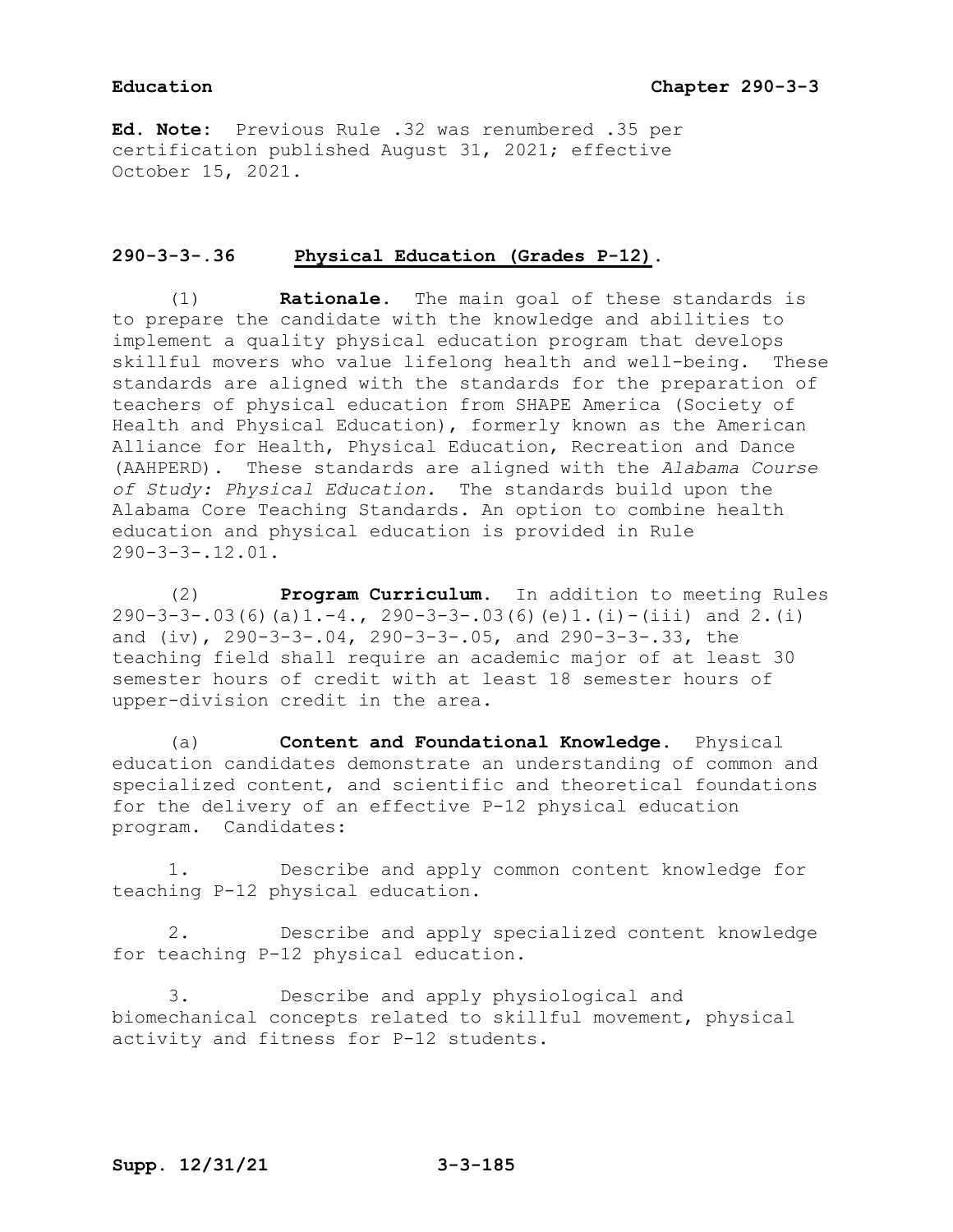4. Describe and apply motor learning and behavior-change/psychological principles related to skillful movement, physical activity and fitness for P-12 students.

5. Describe and apply motor development theory and principles related to fundamental motor skills, skillful movement, physical activity and fitness for P-12 students.

6. Describe the historical, philosophical and social perspectives of physical education issues and legislation.

(b) **Skillfulness and Health-Related Fitness.** Physical education candidates are physically literate individuals who can demonstrate skillful performance in physical education content areas and health-enhancing levels of fitness. Candidates:

1. Demonstrate competency in all fundamental motor skills, as well as skillful performance in a minimum of four physical education content areas (e.g., games and sports, aquatics, dance and rhythmic activities, fitness activities, outdoor pursuits, individual-performance activities).

2. Achieve and maintain a health-enhancing level of fitness throughout the program.

(c) **Planning and Implementation.** Physical education candidates apply content and foundational knowledge to plan and implement developmentally appropriate learning experiences aligned with the Alabama Course of Study: Physical Education and local expectations through the effective use of resources, accommodations and/or modifications, technology and metacognitive strategies to address the diverse needs of all students. Candidates:

1. Plan and implement appropriate (e.g., measurable, developmentally appropriate, performance-based) short- and long-term plan objectives that are aligned with the Alabama Course of Study: Physical Education and local expectations for P-12 students.

2. Plan and implement progressive and sequential content that aligns with short- and long-term plan objectives and that address the diverse needs of all students.

3. Plan for and manage resources to provide active, fair and equitable learning experiences.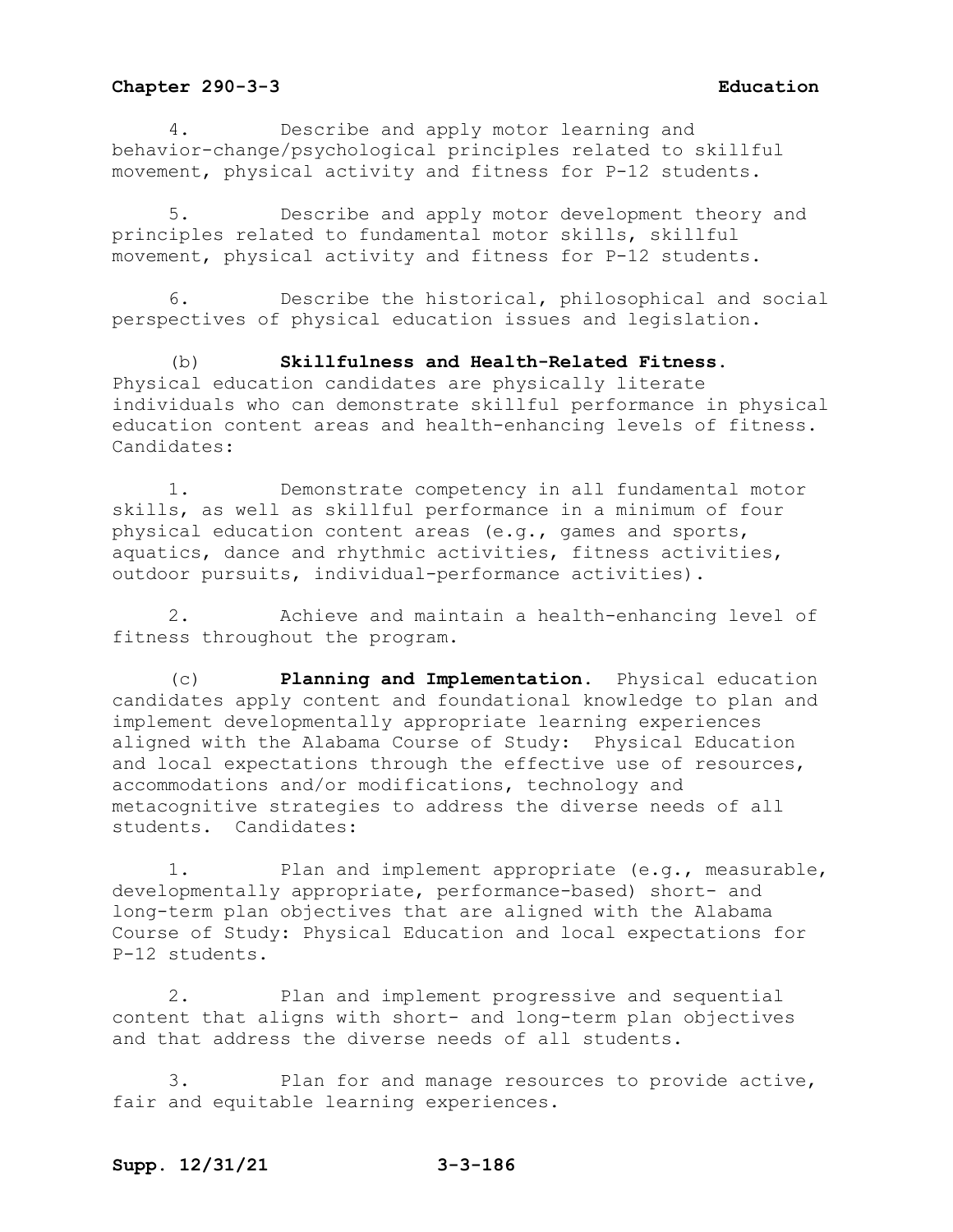4. Plan and implement individualized instruction for diverse student needs, adding specific accommodations and/or modifications.

5. Plan and implement learning experiences that require students to use technology appropriately in meeting one or more short- and long-term plan objectives.

6. Plan and implement learning experiences that engage students in using metacognitive strategies appropriately to analyze their own performance results.

(d) **Instructional Delivery and Management.** Physical education candidates engage students in meaningful learning experiences through effective use of pedagogical skills. They use communication, feedback, technology, and instructional and managerial skills to enhance student learning. Candidates:

1. Demonstrate verbal and nonverbal communication skills that convey respect and sensitivity across all learning experiences.

2. Implement demonstrations, explanations and instructional cues that are aligned with short- and long-term objectives.

3. Evaluate the changing dynamics of the learning environment and adjust instructional tasks as needed to further student progress.

4. Implement transitions, routines and positive behavior management to create and maintain a safe, supportive and engaging learning environment.

5. Analyze motor skills and performance concepts through multiple means (e.g., visual observations, technology) in order to provide specific, congruent feedback to enhance student learning.

(g) **Assessment of Student Learning.** Physical education candidates select and implement appropriate assessments to monitor students' progress and guide decision making related to instruction and learning. Candidates: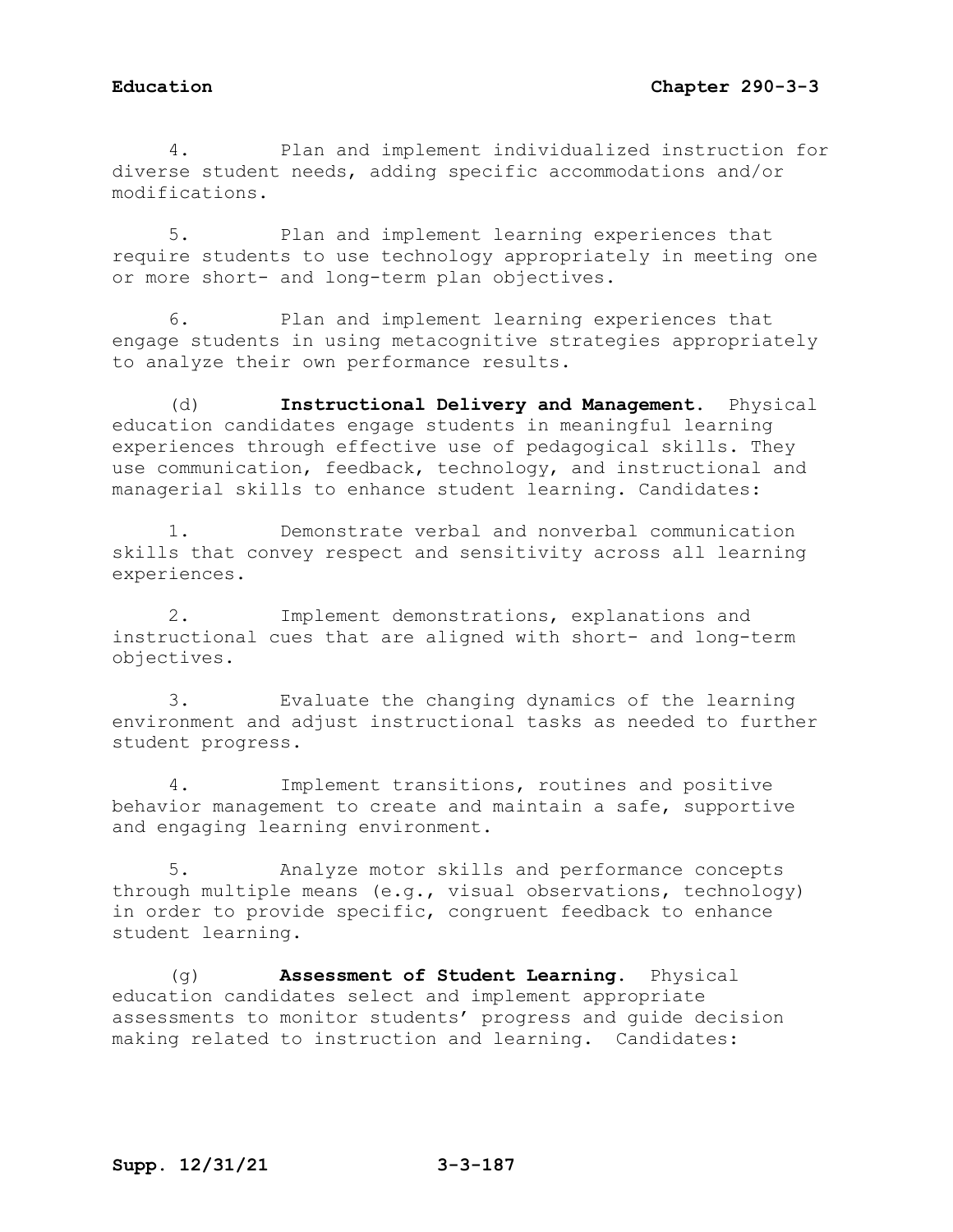1. Select or create authentic, formal assessments that measure student attainment of short- and long-term objectives.

2. Select or create authentic, formal assessments that measure student attainment of short- and long-term objectives.

3. Implement formative assessments that monitor student learning before and throughout the long-term plan, as well as summative assessments that evaluate student learning upon completion of the long-term plan.

4. Implement a reflective cycle to guide decision making specific to candidate performance, student learning, and short- and long-term plan objectives.

(f) **Professional Responsibility.** Physical education candidates demonstrate behaviors essential to becoming effective professionals. They exhibit professional ethics and culturally competent practices, seek opportunities for continued professional development; and demonstrate knowledge of promotion/advocacy strategies for physical education and expanded physical activity opportunities that support the development of physically literate individuals. Candidates:

1. Engage in behavior that reflects professional ethics, practice and cultural competence.

2. Engage in continued professional growth and collaboration in schools and/or professional organizations.

3. Describe strategies, including the use of technology, for the promotion and advocacy of physical education and expanded physical activity opportunities. **Author:** Dr. Eric G. Mackey **Statutory Authority:** Code of Ala. 1975, §§16-3-16, 16-23-14. **History: New Rule:** December 19, 1978. **Amended:** Filed December 13, 1990; effective February 1, 1991. **Repealed and Replaced:** Filed January 9, 1997; effective February 13, 1997; operative July 1, 1997. **Repealed and New Rule:** Filed September 11, 2003; effective October 16, 2003. **Repealed and New Rule:** Filed July 13, 2004; effective August 17, 2004. **Repealed and New Rule:** April 14, 2005; effective May 19, 2005. **Repealed and New Rule:** Filed August 6, 2007; effective September 10, 2007. **Repealed and New Rule:** Filed August 3, 2009; effective September 7, 2009; operative

**Supp. 12/31/21 3-3-188**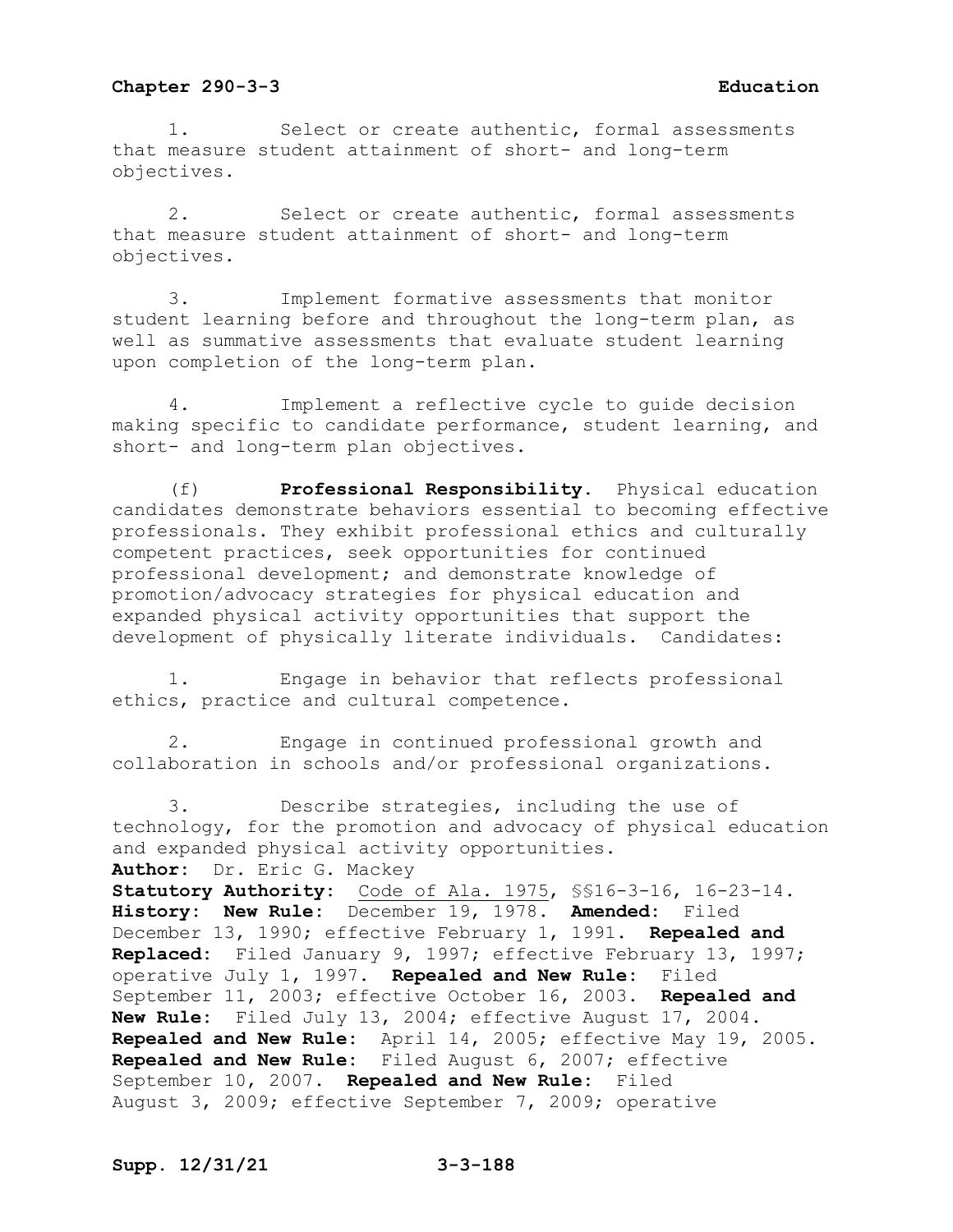October 1, 2009. **Repealed and New Rule:** Filed August 13, 2015; effective September 17, 2015. **Amended:** Filed September 13, 2018; effective October 28, 2018; operative June 1, 2019. **Repealed and New Rule:** Published August 31, 2021; effective October 15, 2021.

**Ed. Note:** Previous Rule .33 was renumbered .36 per certification published August 31, 2021; effective October 15, 2021.

## **290-3-3-.37 Special Education.**

(1) **Rationale**. These rules are designed to ensure quality educator preparation programs that lead to improved outcomes for students with exceptionalities. The rules have been aligned with the teacher preparation standards of the Council for Exceptional Children (CEC) and build upon the Alabama Core Teaching Standards. In addition to including standards applicable to all areas of special education, except gifted (see Rule 290-3-3-.44) and speech-language pathology (see Rule 290-3-3-.51), this rule includes standards unique to collaborative special education (K-6 and 6-12), early childhood special education (P-3), deaf and hard of hearing (P-12), and visual impairment (P-12).

(2) **Program Curriculum.** In addition to meeting Rules  $290-3-3-.03(6)(a)1.-4, 290-3-3-.03(6)(e)1.(i)-(iii) and 2.(i),$  $(iii) - (iv)$  and  $(vi) - (vii)$ , 290-3-3-.04 and 290-3-3-.05, programs to prepare the prospective special education teacher shall require an academic major with at least 30 semester hours of credit with at least 18 semester hours of upper-division credit. Candidates unconditionally admitted to a Collaborative Special Education (K-6) program December 15, 2020, and thereafter, or to a Collaborative Special Education (6-12) program spring semester 2022 and thereafter must earn credit for no less than nine semester hours of reading or literacy coursework, or both, based on the science of learning to read, including multisensory strategies in foundational reading skills.

(a) **Learner Development and Individual Learning Differences.** Beginning special education professionals understand how exceptionalities may interact with development and learning and use this knowledge to provide meaningful and challenging learning experiences for individuals with exceptionalities. Prior to program completion: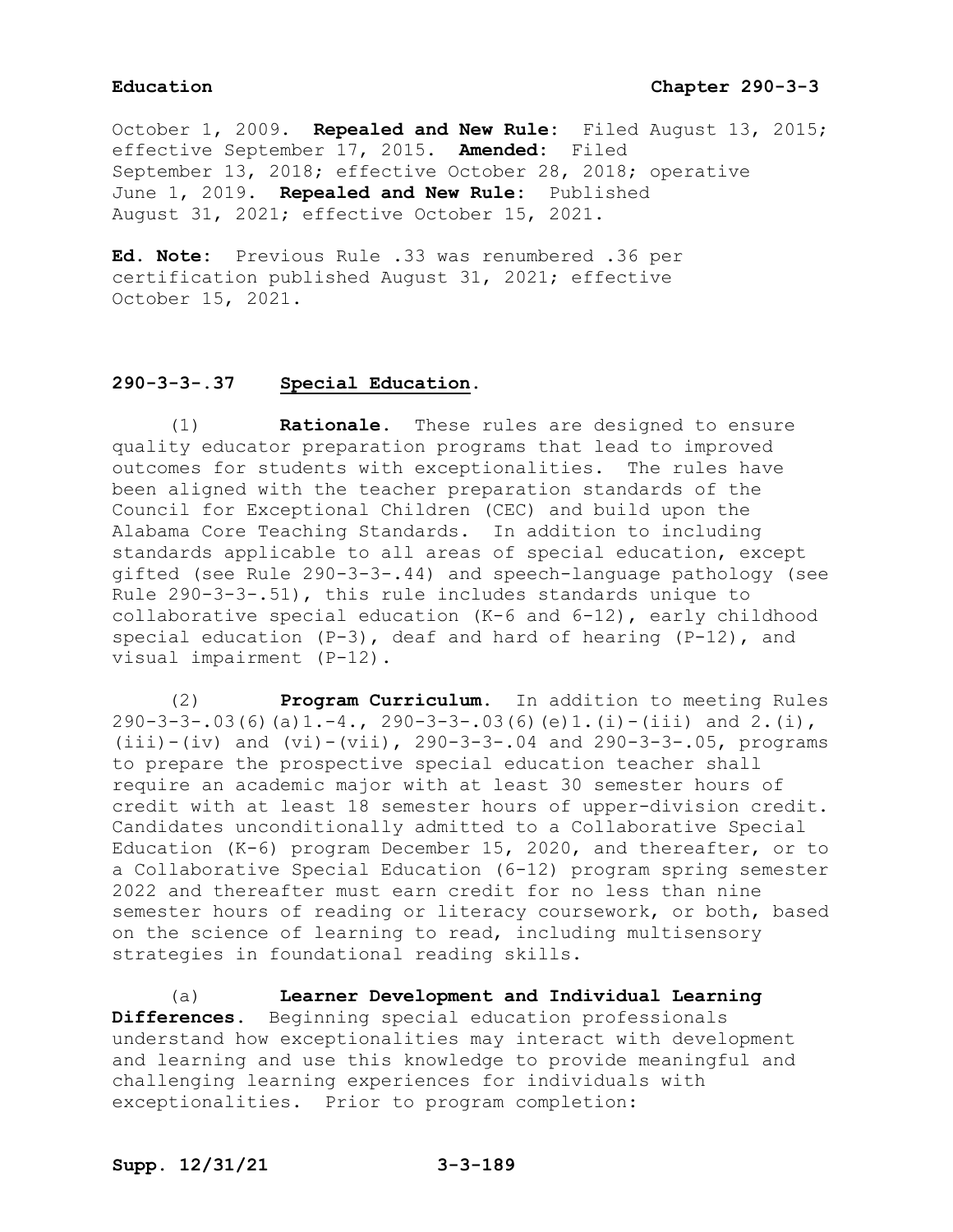1. All candidates will:

(i) Understand how language, culture, and family background influence the learning of individuals with exceptionalities.

(ii) Use understanding of development and individual differences to respond to the needs of individuals with exceptionalities.

2. In addition to meeting Rule  $290-3-3.-37(2)(a)1.(i)-(ii)$ , candidates in early childhood special education (Grades P-3) will also:

(i) Support and facilitate families' and caregivers' roles in providing developmentally appropriate learning experiences addressing all areas of development.

(ii) Support and develop interventions to address individual needs in the developmental domains: social; emotional; cognitive; communication skills; adaptive (self-help) skills, and gross and fine motor skills.

3. In addition to meeting Rule  $290-3-3. -.37(2)(a)1.(i) - (ii)$ , candidates in deaf and hard of hearing (Grades P-12) will also have and apply knowledge of:

(i) Cognitive and language development of individuals who are deaf or hard of hearing.

(ii) Effects of the relationship among onset of hearing loss, age of identification, and provision of services on the development of individuals who are deaf or hard of hearing.

(iii) Influence of experience and educational placement on all developmental domains.

(iv) Influence of cultural identity and language on all developmental domains.

(v) Components of linguistic and non-linguistic communication.

(vi) Importance of early intervention on language development.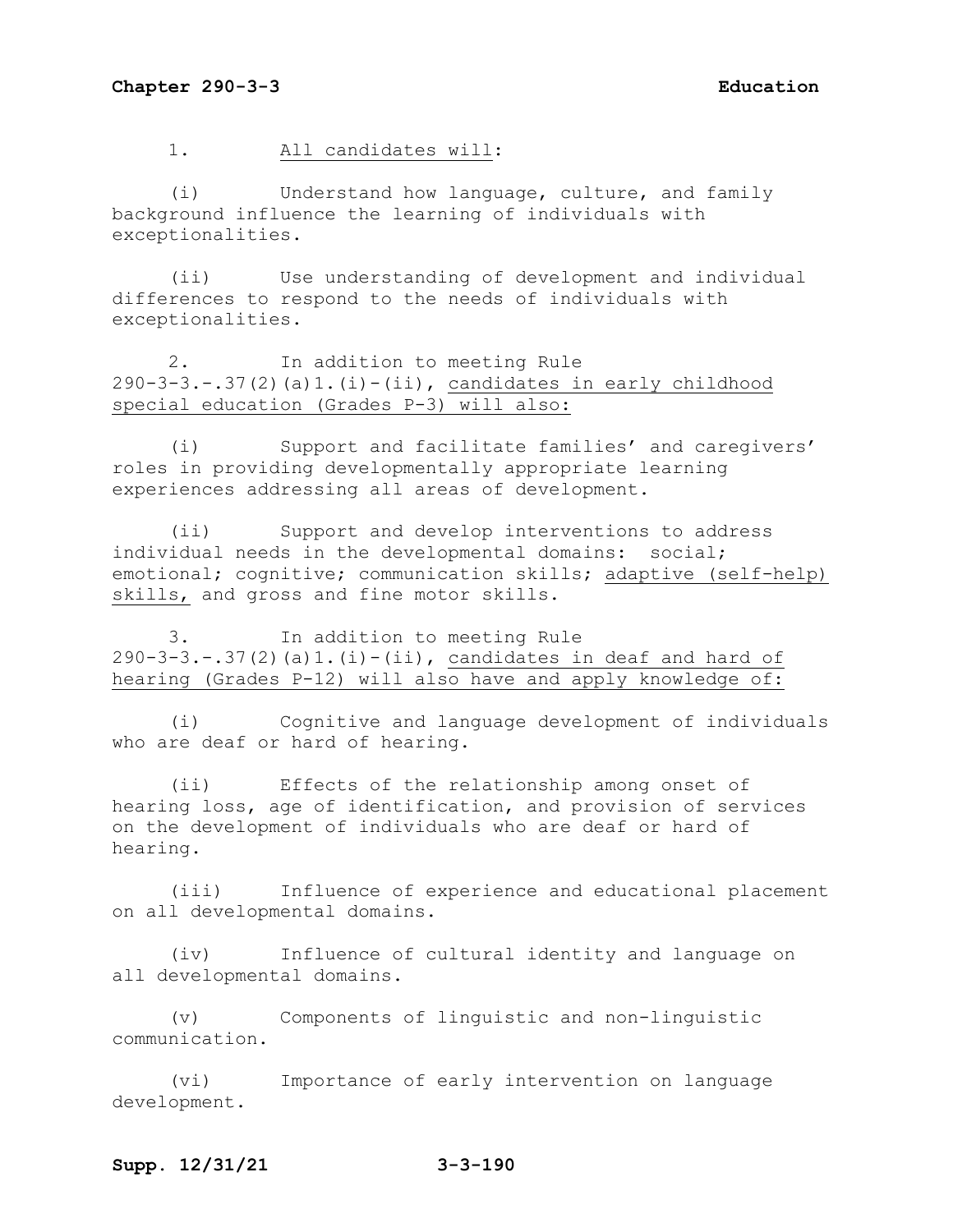(vii) Effects of sensory input on the development of language and learning.

(viii) Spoken and visual communication models.

(ix) Current theories of the development of spoken language and signed languages.

4. In addition to meeting Rule  $290-3-3.-.37(2)(a)1.(i)-(ii)$ , candidates in visual impairment (Grades P-12) will also:

(i) Have and apply knowledge of:

(I) The human visual system.

(II) Development of secondary senses when vision is impaired.

(III) Effects of visual impairment on development.

(IV) Impact of visual impairment on learning and experience.

(V) Psychosocial aspects of visual impairment and learning methods.

(VI) Effects of visual impairment on receptive and expressive literacy and communication.

(ii) Select and develop teaching strategies addressing age, visual impairment and visual prognosis.

(iii) Use strategies to address the effects of visual impairment on the family and the reciprocal impact on the individuals' self-esteem.

(iv) Select, adapt, and use instructional strategies to address the impact of additional exceptionalities.

(b) **Learning Environments.** Beginning special education professionals create safe, inclusive, culturally responsive learning environments so that individuals with exceptionalities become active and effective learners and develop emotional well-being, positive social interactions, and self-determination. Prior to program completion:

## **Supp. 12/31/21 3-3-191**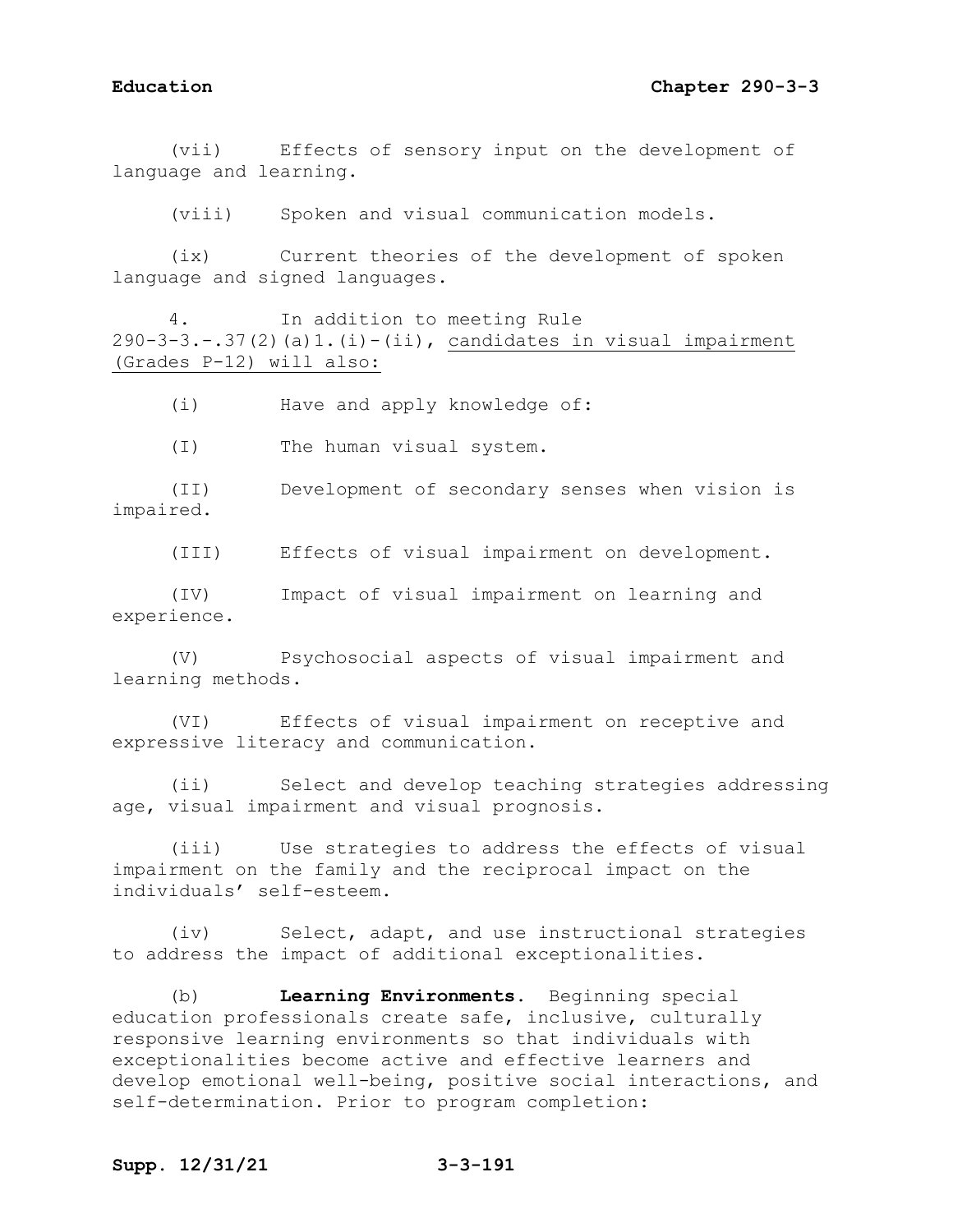1. All candidates will:

(i) Collaborate with general educators and other colleagues to create safe, inclusive, culturally responsive learning environments to engage individuals with exceptionalities in meaningful learning activities and social interactions.

(ii) Use motivational and instructional interventions to teach individuals with exceptionalities how to adapt to different environments.

(iii) Know how to intervene safely and appropriately with individuals with exceptionalities who are in crisis.

2. In addition to meeting Rule 290-3-3.-.37(2)(b)1.(i)-(iii), candidates in early childhood special education (Grades P-3) will also:

(i) Structure the education environment to provide optimal learning opportunities across all domains for children with various exceptionalities.

(ii) Implement basic health, nutrition, and safety management procedures for all children.

(iii) Plan instruction for individual functional life skills, adaptive behavior, and enhanced social participation across environments.

(iv) Demonstrate appropriate body mechanics to promote student and teacher safety in transfer, lifting, positioning, and seating and use proper positioning techniques and equipment to promote participation in academic and social environments.

3. In addition to meeting Rule  $290-3-3.-.37(2)(b)1.(i)-(iii)$ , candidates in collaborative special education (Grades K-6) will also:

(i) Plan instruction for individual functional life skills, adaptive behavior, and enhanced social participation across environments.

(ii) Demonstrate appropriate body mechanics to promote student and teacher safety in transfer, lifting, positioning, and seating and use proper positioning techniques and equipment to promote participation in academic and social environments.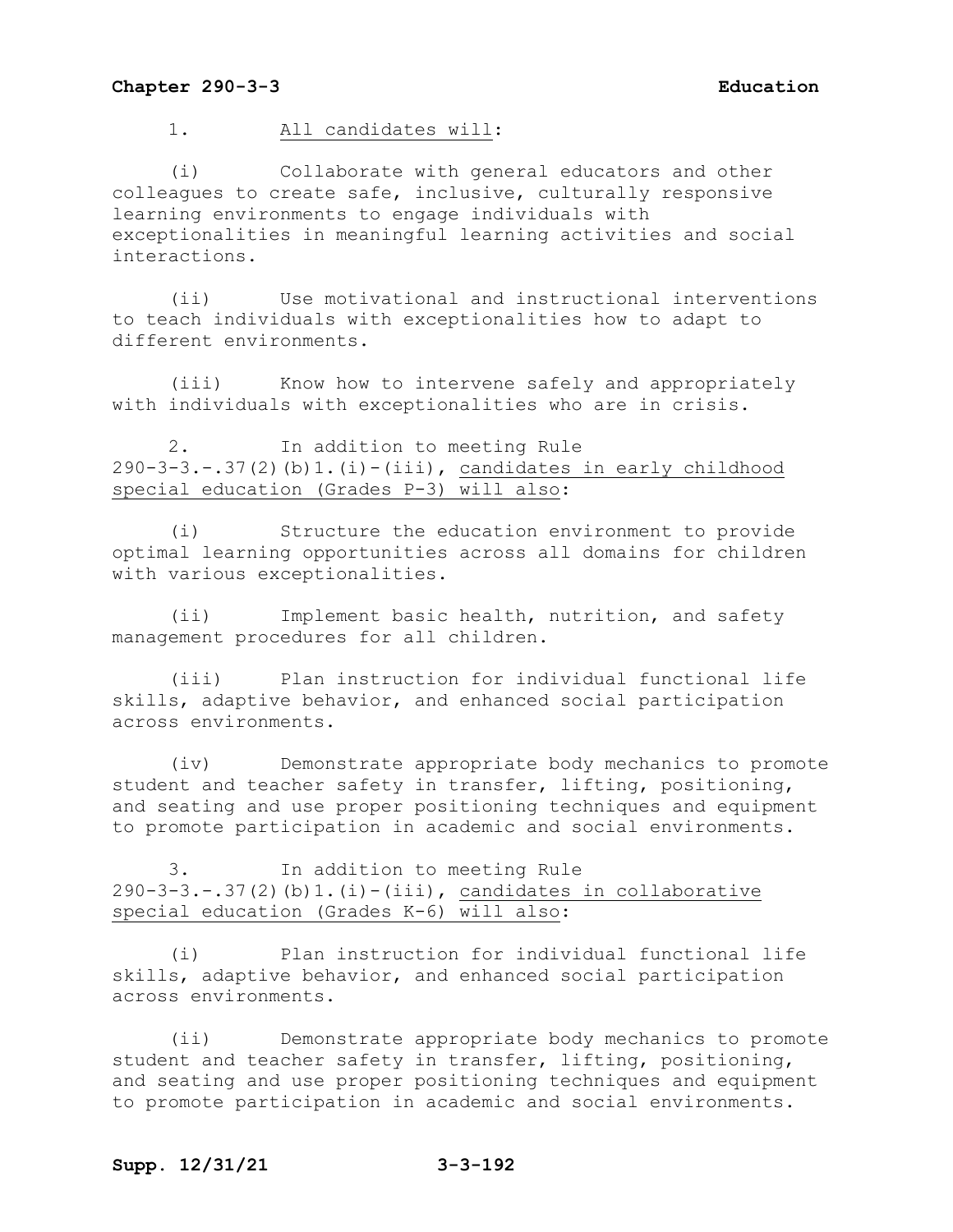4. In addition to meeting Rule  $290-3-3.-.37(2)(b)1.(i)-(iii)$ , candidates in collaborative special education (Grades 6-12) will also:

(i) Plan instruction for individual functional life skills, adaptive behavior, and enhanced social participation across environments.

(ii) Demonstrate appropriate body mechanics to promote student and teacher safety in transfer, lifting, positioning, and seating and use proper positioning techniques and equipment to promote participation in academic and social environments.

5. In addition to meeting Rule  $290-3-3--.37(2)$  (b)  $1.(i)-(iii)$ , candidates in deaf and hard of hearing (Grades P-12) will also:

(i) Have and apply knowledge of the influence of family communication and culture on all developmental domains.

(ii) Provide ongoing opportunities for interactions between individuals who are deaf or hard of hearing with peers and role models who are deaf or hard of hearing.

(iii) Provide access to incidental language experiences.

(iv) Prepare individuals who are deaf or hard of hearing to use interpreters, as appropriate.

(v) Manage assistive technology for individuals who are deaf or hard of hearing.

(vi) Design a classroom environment that maximizes opportunities for visual learning and meets developmental and learning needs.

6. In addition to meeting Rule 290-3-3.-.37(2)(b)1.(i)-(iii), candidates in visual impairment (Grades P-12) will also:

- (i) Have and apply knowledge of:
- (I) Braille.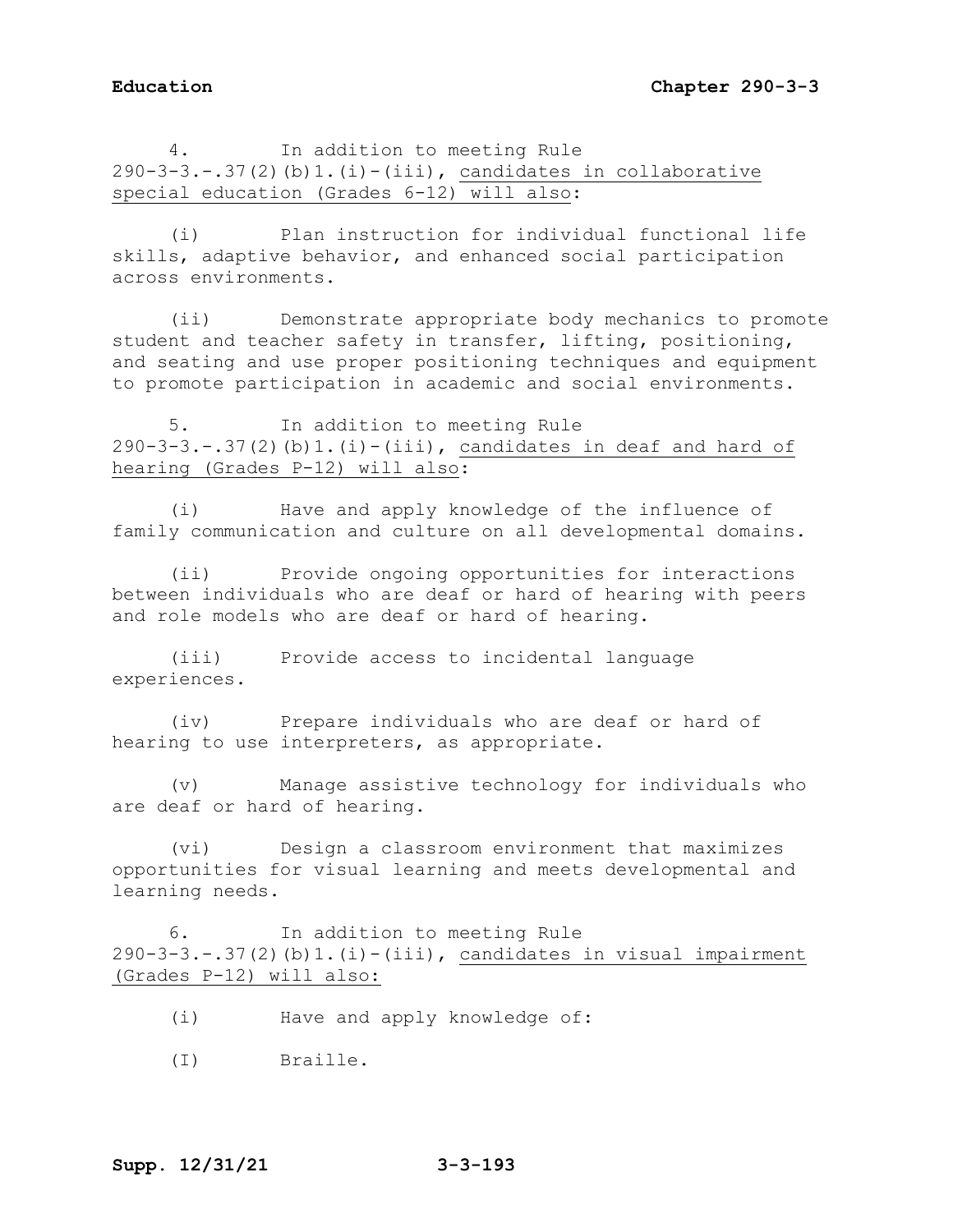(II) Classroom organization to accommodate materials, equipment, and technology for vision loss and other disabilities.

(III) The importance of role models with visual impairments.

(ii) Design multi-sensory learning environments that encourage active participation in group and individual activities.

(iii) Provide access to incidental learning experience.

(iv) Facilitate orientation and mobility.

(c) **Curricular Content Knowledge.** Beginning special education professionals use knowledge of general and specialized curricula to individualize learning for individuals with exceptionalities. Prior to program completion:

1. All candidates will:

(i) Understand the central concepts, structures of the discipline, and tools of inquiry of the content areas they teach, and organize this knowledge, integrate cross-disciplinary skills, and develop meaningful learning progressions for individuals with exceptionalities. ["General curricula" means the academic content of the general curricula including math, reading, English language arts, science, social studies, and the arts. "Specialized curricula" means the content of specialized interventions or sets of interventions including, but not limited to academic, strategic, communicative, social, emotional, and independence curricula.]

(ii) Understand and use general and specialized content knowledge for teaching across curricular content areas to individualize learning for individuals with exceptionalities.

(iii) Modify general and specialized curricula to make them accessible to individuals with exceptionalities.

2. In addition to meeting Rule 290-3-3-.37(2)(c)1.(i)-(iii), candidates in early childhood special education (Grades P-3) will also determine the appropriateness of and implement curricula to meet the needs of children with various exceptionalities across a variety of settings.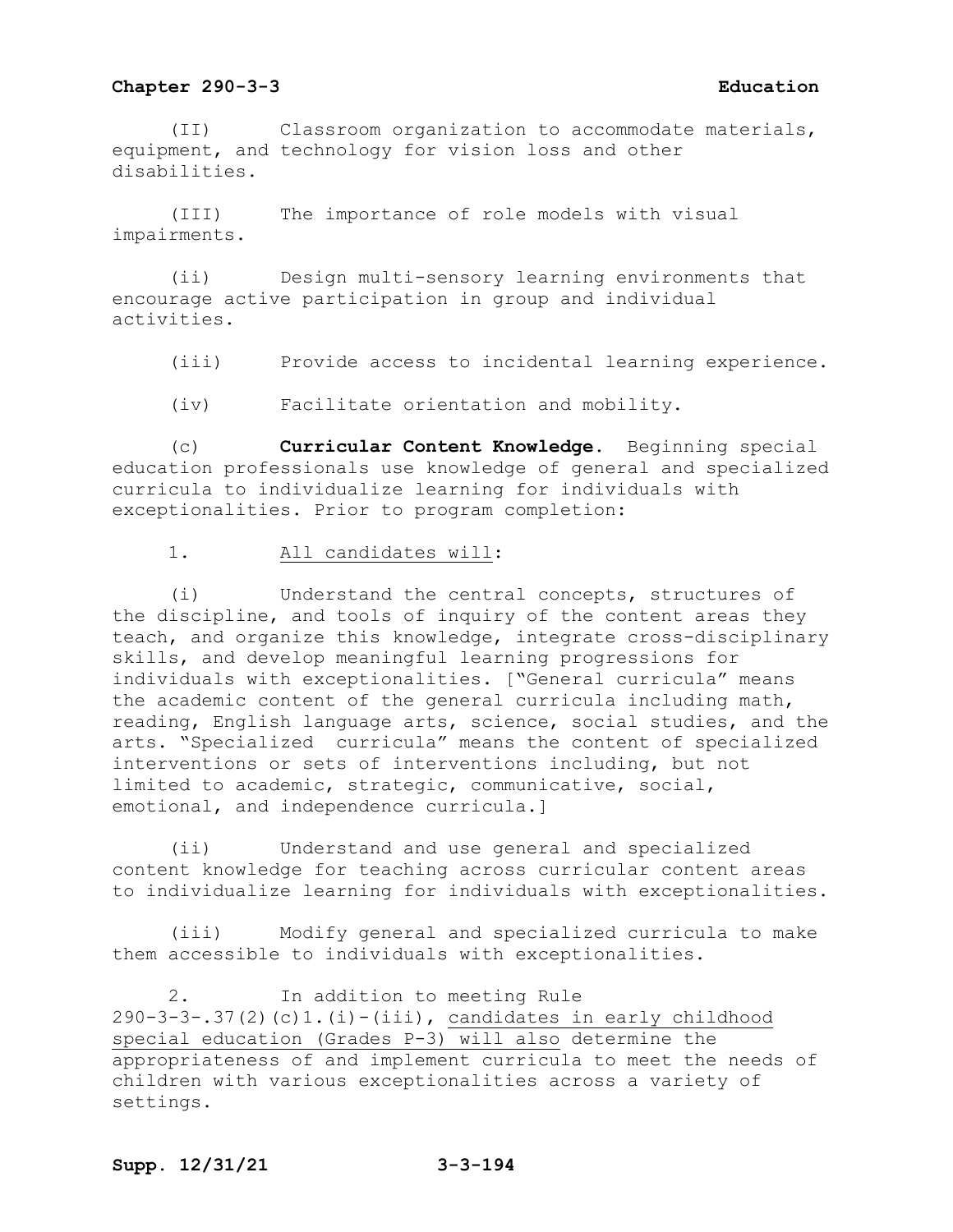3. In addition to meeting Rule  $290-3-3-.37(2)(c)1.(i)-(iii)$ , candidates in collaborative special education (Grades K-6) will also demonstrate the ability to use a variety of strategies (to include explicit and systematic instruction, guided practice, error correction and corrective feedback, and multisensory language instruction) to teach foundational reading skills based on the science of learning to read, to include oral language development, phonological awareness, phonics instruction, writing, vocabulary, and comprehension, in accordance with the *Alabama Course of Study: English Language Arts.*

4. In addition to meeting Rule  $290-3-3-.37(2)(c)1.(i)-(iii)$ , candidates in collaborative special education teacher (Grades 6-12) will also provide transition planning to address academic planning; personal and social development; occupations and careers; and daily living.

5. In addition to meeting Rule .34(2)(c)1.(i)-(iii), candidates in deaf and hard of hearing (P-12) will also:

(i) Plan and implement transitions across service continua.

(ii) Integrate language instruction into academic areas.

6. In addition to meeting Rule  $290-3-3-.37(2)(c)1.(i)-(iii)$ , candidates in visual impairment (Grades P-12) will also:

(i) Have and apply knowledge of the relationship among assessment; development of an individualized education program; and placement as they affect vision-related services.

(ii) Sequence, implement, and evaluate learning objectives based on the expanded core curriculum for individuals with visual impairments.

(iii) Obtain and organize specialized materials to implement instructional goals.

(d) **Assessment.** Beginning special education professionals use multiple methods of assessment and data-resources in making educational decisions. Prior to program completion: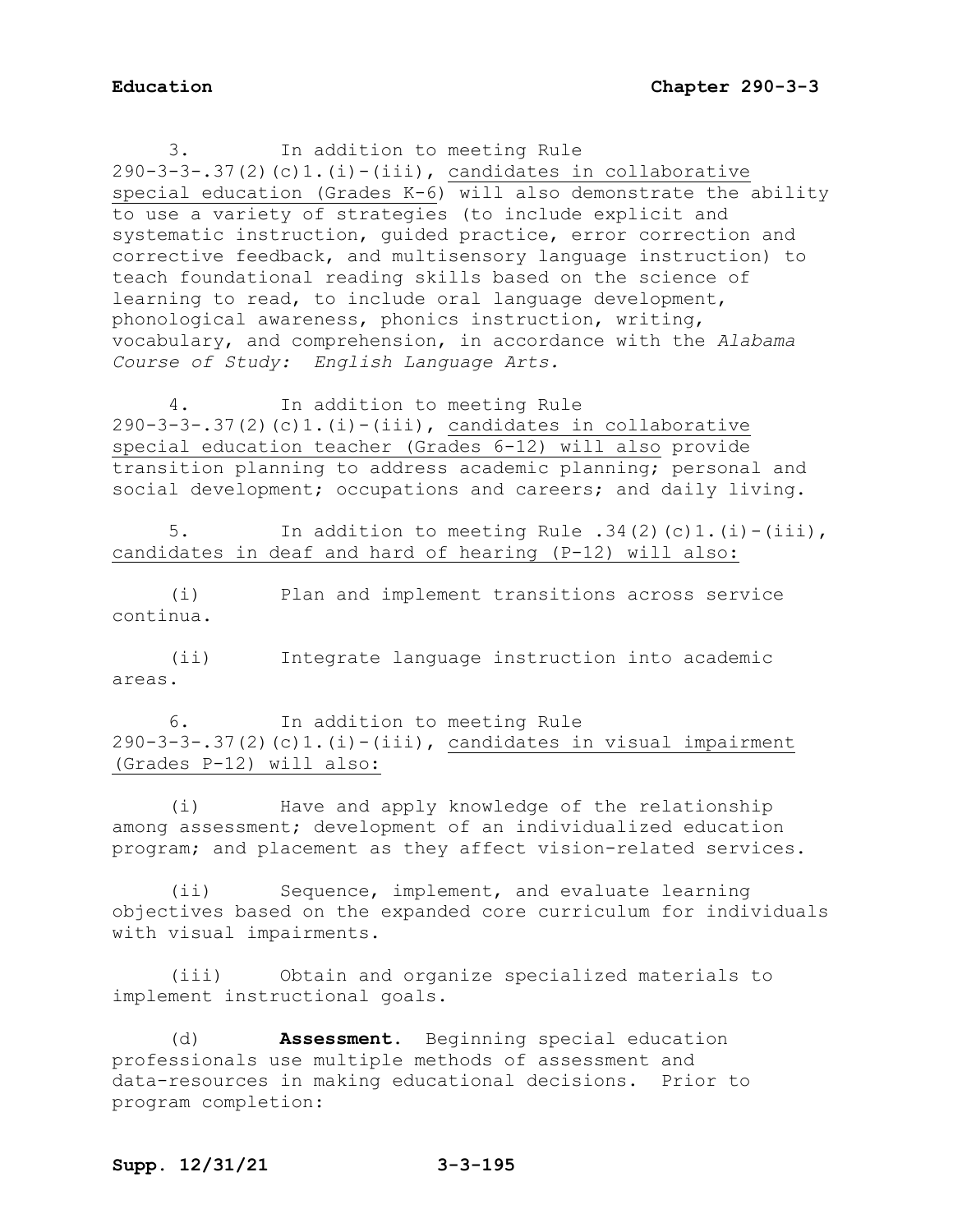1. All candidates will:

(i) Select and use technically sound formal and informal assessments that minimize bias.

(ii) Use knowledge of measurement principles and practices to interpret assessment results and guide educational decisions for individuals with exceptionalities.

(iii) Collaborate with colleagues and families to use multiple types of assessment information in making decisions about individuals with exceptionalities.

(iv) Engage individuals with exceptionalities to work toward quality learning and performance and provide feedback to guide them.

2. In addition to meeting Rule 290-3-3-.37(2)(d)1. (i)-(iv), candidates in collaborative special education (Grades 6-12) will also select and use appropriate assessments for transition planning in the areas of academic needs, personal and social development, occupations and careers; and daily living.

3. In addition to meeting Rule 290-3-3-.37(2)(d)1.(i)-(iv), candidates in deaf and hard of hearing (Grades P-12) will also:

(i) Have and apply knowledge of specialized terminology used in assessing individuals who are deaf or hard of hearing.

(ii) Administer assessment tools using the individual's preferred mode and language of communication.

(iii) Develop specialized assessment procedures that allow for alternative forms of expression.

(iv) Collect and analyze spoken, signed, or written communication examples.

4. In addition to meeting Rule  $290-3-3-.37(2)$  (d)1.(i)-(iv), candidates in visual impairment Grades (P-12) will also:

(i) Have and apply knowledge of: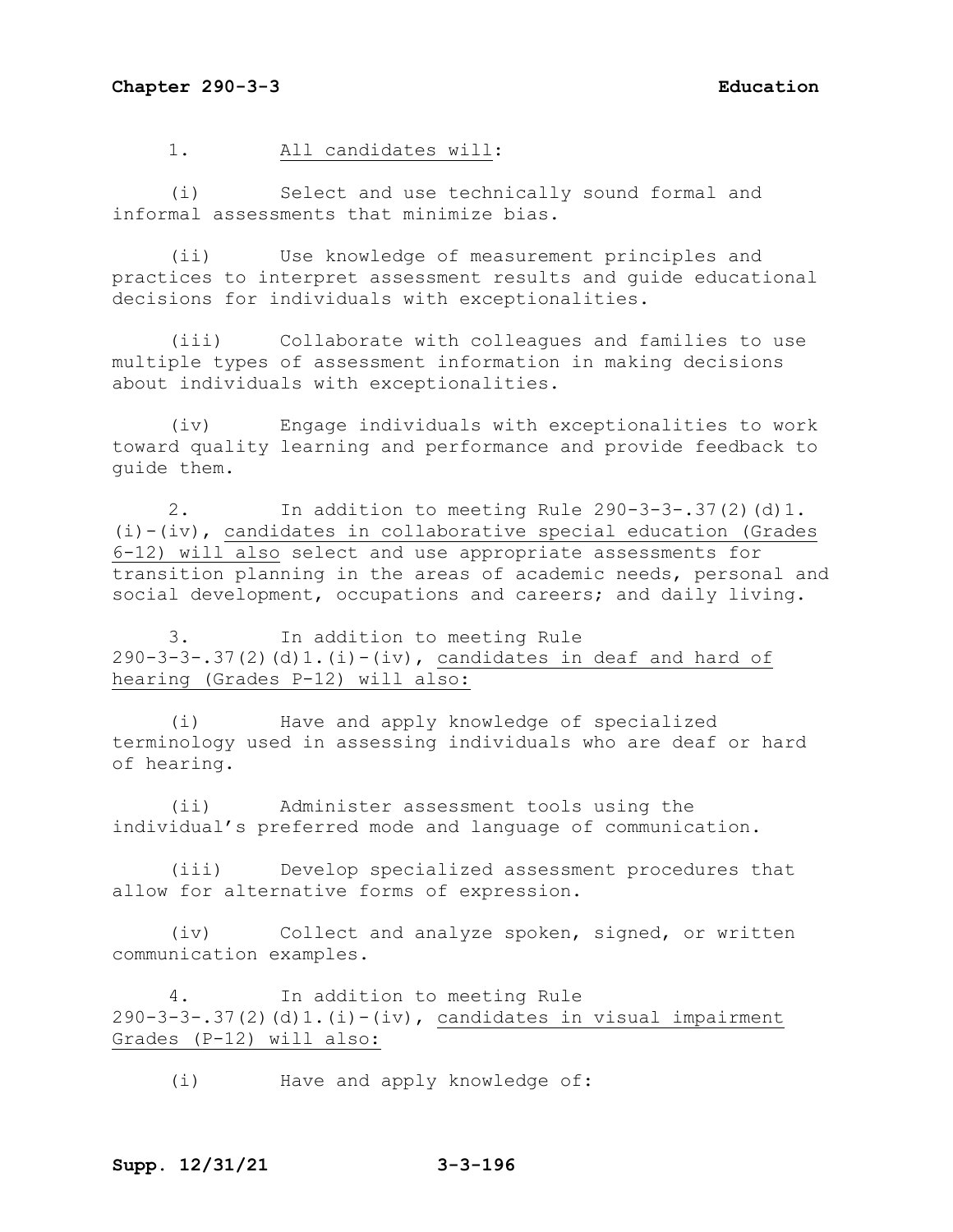# **Education Chapter 290-3-3**

(I) Specialized terminology used in assessing individuals with visual impairments.

(II) Alternative assessment techniques for individuals with visual impairments.

(III) Basic terminology related to the function of the human visual system.

(ii) Administer and interpret vision-related assessments.

(iii) Use functional evaluations related to the expanded core curriculum.

(iv) Interpret and apply background information and family history related to the individual's visual status.

(e) **Instructional Planning and Strategies.** Beginning special education professionals select, adapt, and use a repertoire of evidence-based instructional strategies to advance learning of individuals with exceptionalities. Prior to program completion:

### 1. All candidates will:

(i) Consider an individual's abilities, interests, learning environments, and cultural and linguistic factors in the selection, development, and adaptation of learning experiences for individuals with exceptionalities. (Instructional strategies include intervention used in academic and specialized curricula.)

(ii) Use technologies to support instructional assessment, planning, and delivery for individuals with exceptionalities.

(iii) Use augmentative and alternative communication systems and a variety of assistive technologies to support the communication and learning of individuals with exceptionalities.

(iv) Use strategies to enhance language development and communications skills of individuals with exceptionalities.

(v) Develop and implement a variety of education programs, including individualized education programs (IEPs), individualized family service plans (IFSPs), and/or transition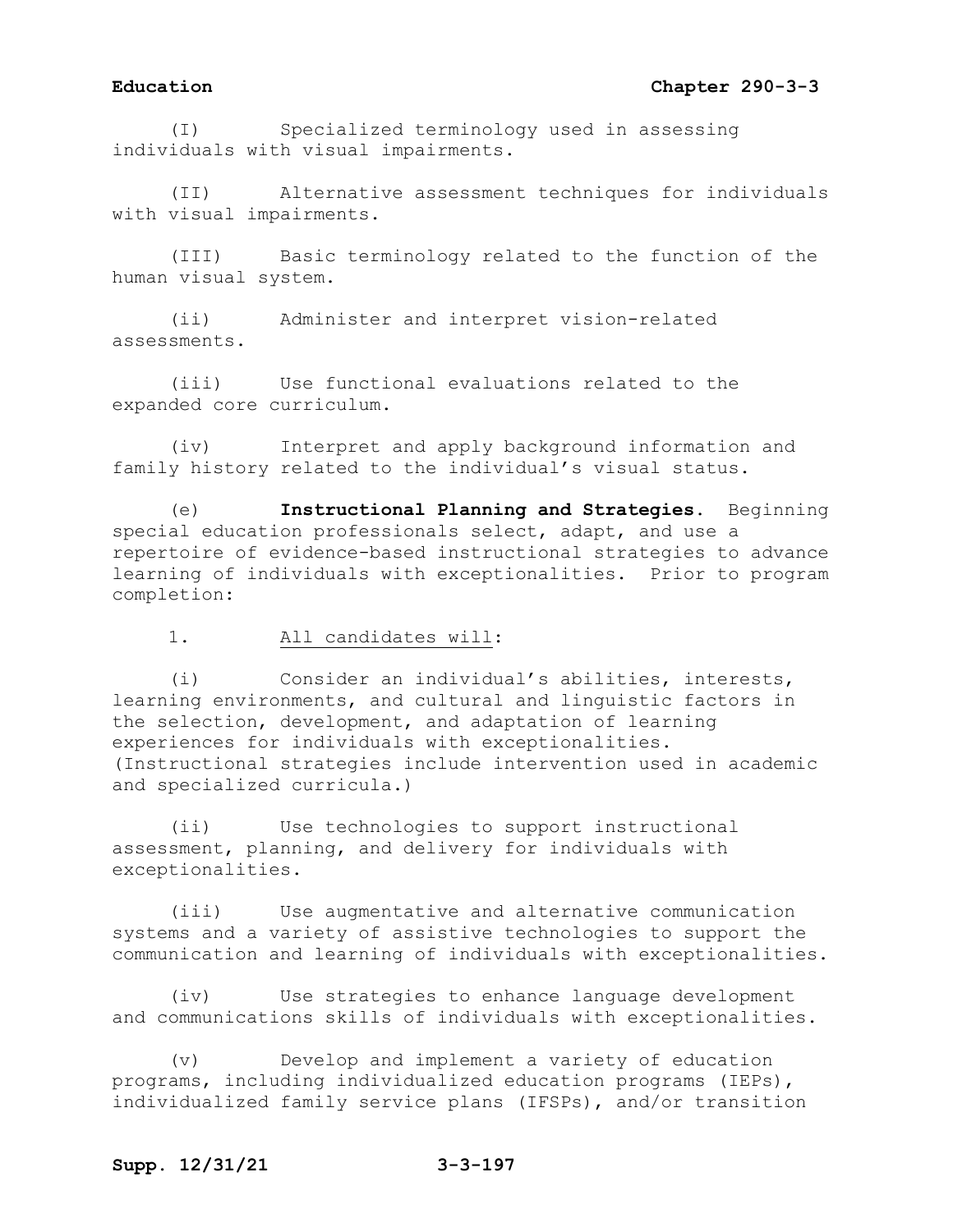plans for individuals with exceptionalities across a wide range of settings and different learning experiences in collaboration with individuals, families, and teams.

(vi) Teach to mastery and promote generalization of learning.

(vii) Teach cross-disciplinary knowledge and skills such as critical thinking and problem solving to individuals with exceptionalities.

2. In addition to meeting Rule  $290-3-3-37(2)$  (e)1.(i)-(vii), candidates in collaborative special education (Grades 6-12) will also:

(i) Support students in the development of appropriate skills for independent daily living and social interactions, including personal relationships and workplace interactions.

(ii) Teach and promote self-determination and self-advocacy skills.

3. In addition to meeting Rule 290-3-3-.37(2)(e)1.(i)-(vii), candidates in deaf and hard of hearing (Grades P-12) will also:

(i) Have and apply knowledge of visual tools and organizers that support content mastery and retention by individuals who are deaf or hard of hearing.

(ii) Apply strategies to facilitate cognitive and communicative development.

(iii) Implement strategies for stimulating and using residual hearing.

(iv) Facilitate independent communication in all contexts.

(v) Implement strategies for developing spoken language in orally communicating individuals and sign language proficiency in signing individuals.

(vi) Use specialized technologies, resources, and instructional strategies unique to individuals who are deaf or hard of hearing.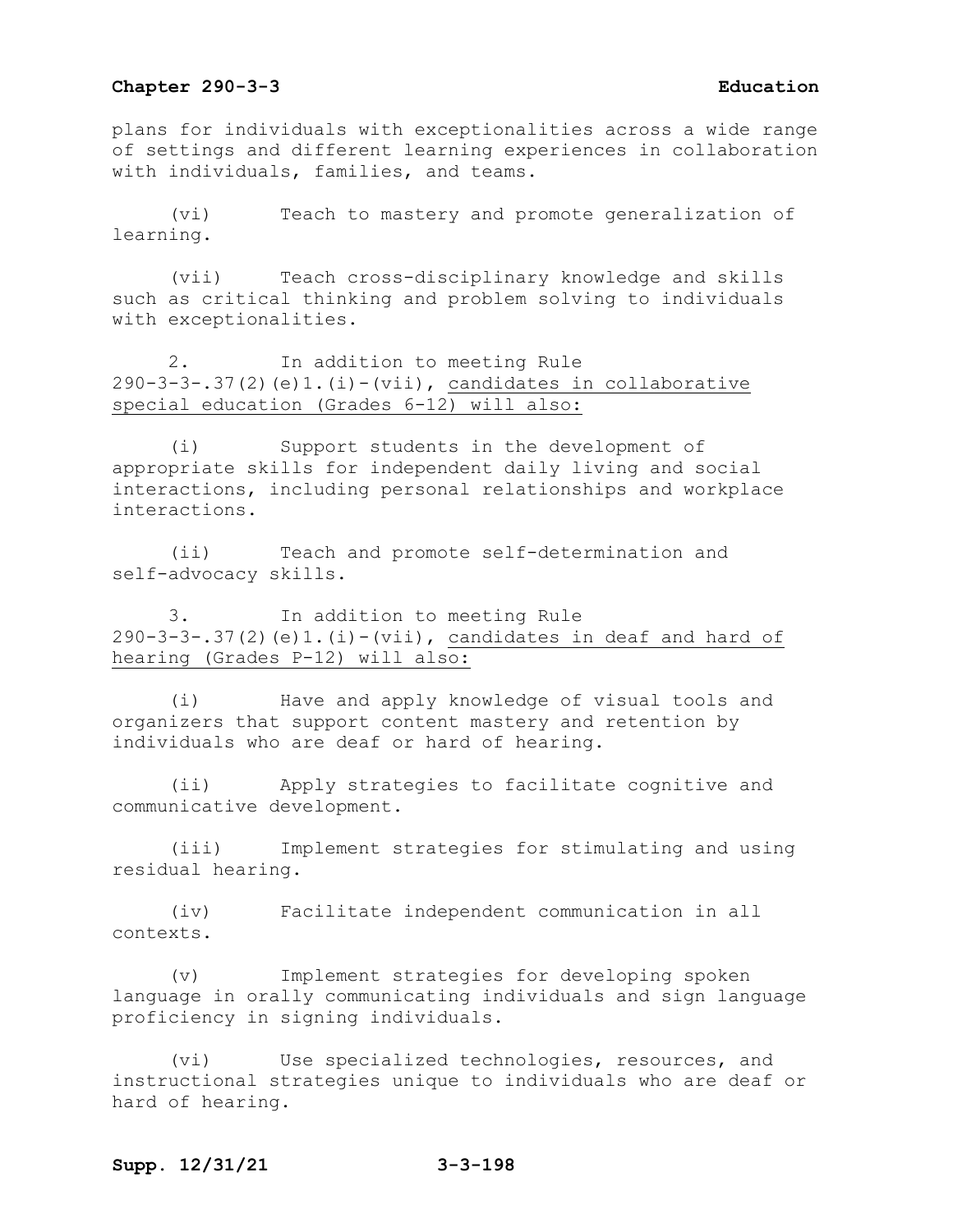## **Education Chapter 290-3-3**

(vii) Develop successful inclusion experiences in which students are actively participating in activities in inclusive classrooms and receive educational benefits.

(viii) Develop proficiency in the languages used to teach individuals who are deaf or hard of hearing.

(ix) Provide activities to promote print literacy and content area reading and writing through instruction via spoken language and/or the signed language indigenous to the Deaf community.

(x) Apply first and second language teaching strategies to the instruction of individuals who are deaf or hard of hearing.

(xi) Provide balance among explicit instruction, guided instruction, peer learning, and reflection.

4. In addition to meeting Rule  $290-3-3-.37(2)$  (e)1.(i)-(vii), candidates in visual impairment (Grades P-12) will also:

(i) Have and apply knowledge of:

(I) Strategies for teaching visual efficiency skills and use of print adaptations, optical devices, and non-optical devices.

(II) Strategies for teaching tactual perceptual skills.

(III) Strategies for teaching adapted physical and recreational skills.

(IV) Strategies for teaching social, daily living, and functional life skills.

(V) Strategies for teaching career-vocational skills and providing vocational counseling.

(VI) Strategies to prepare individuals with progressive eye conditions to achieve a positive transition to alternative skills.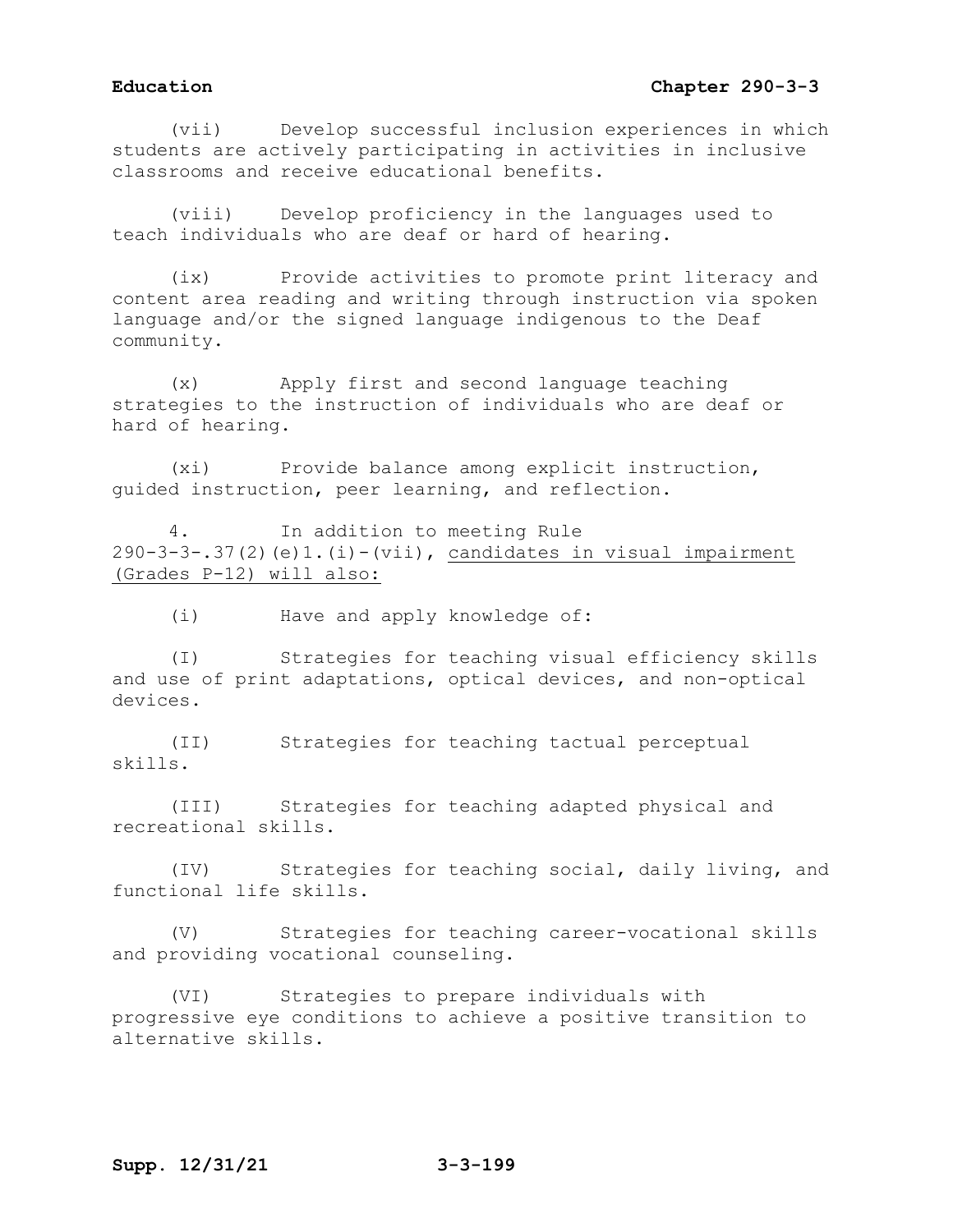(VII) Strategies for responding and understanding the implications of non-verbal communication as a substructure of language.

(VIII) Strategies for teaching listening and compensatory auditory skills.

(ii) Teach communication through technology and adaptations specific to visual impairments.

(iii) Select and adapt materials in Braille, accessible print, and other formats.

(iv) Teach the use of the braillewriter, slate and stylus, and computer technology to produce Braille materials.

(v) Teach the use of the abacus, talking calculator, tactile graphic, and adapted science equipment.

(vi) Prepare individuals for sighted guide and pre-cane orientation and mobility instruction.

(f) **Professional Learning and Ethical Practice.**  Beginning special education professionals use foundational knowledge of the field and the Professional Ethical Principles and Professional Practice Standards of the Council for Exceptional Children to inform special education practice, to engage in lifelong learning, and to advance the profession. Prior to program completion:

1. All candidates will:

(i) Use Professional Ethical Principles and Professional Practice Standards to guide their practice.

(ii) Understand how foundational knowledge and current issues influence professional practice.

(iii) Understand that diversity is a part of families, cultures, and schools, and that complex human issues can interact with the delivery of special education services.

(iv) Understand the significance of lifelong learning and participate in professional activities and learning communities.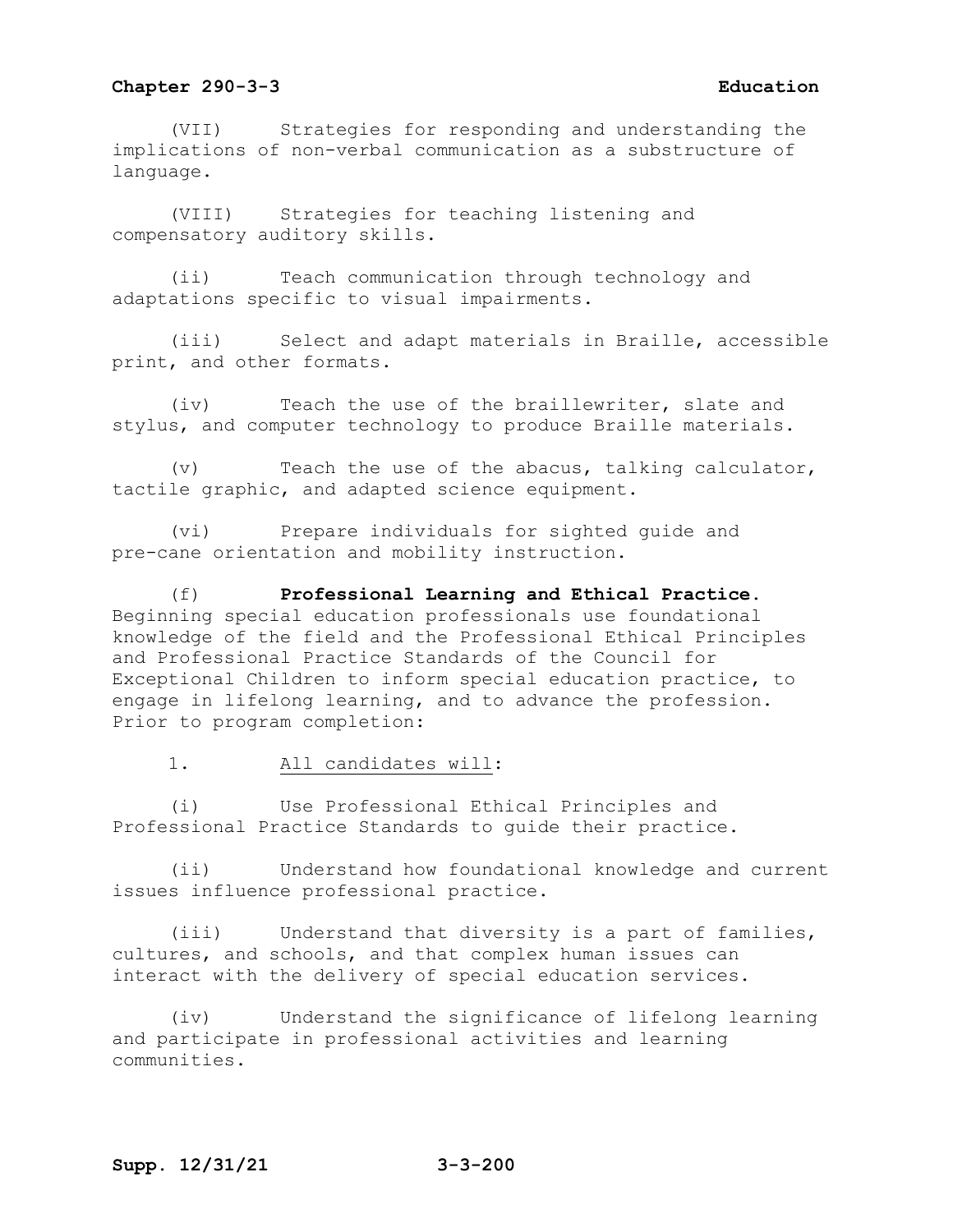(v) Advance the profession by engaging in activities such as advocacy and mentoring.

(vi) Provide guidance and direction to paraeducators, tutors, and volunteers.

2. In addition to meeting Rule  $290-3-3-.37(2)(f)1.(i)-(vi)$ , candidates in early childhood special education (Grades P-3) will also understand and apply Alabama standards for pre-school education.

3. In addition to meeting Rule 290-3-3-.37(2)(f)1.(i)-(vi), candidates in deaf and hard of hearing (P-12) will also:

(i) Have and apply knowledge of:

(I) Model programs for individuals who are deaf or hard of hearing.

(II) Roles and responsibilities of teachers and support personnel in educational practice for individuals who are deaf or hard of hearing.

(III) Professional resources relevant to the field of education for individuals who are deaf or hard of hearing.

(IV) Professional organizations in the field of deaf education.

(V) Incidence and prevalence data about individuals who are deaf or hard of hearing.

(VI) Sociocultural, historical, and political forces unique to deaf education.

(VII) Etiologies of hearing loss that can result in additional learning and related challenges.

(ii) Communicate proficiently in spoken language and the Sign Language indigenous to the Deaf community.

(iii) Increase proficiency and sustain a commitment to maintaining instructional language competence.

(iv) Explain historical foundations and research evidence upon which educational practice is based.

## **Supp. 12/31/21 3-3-201**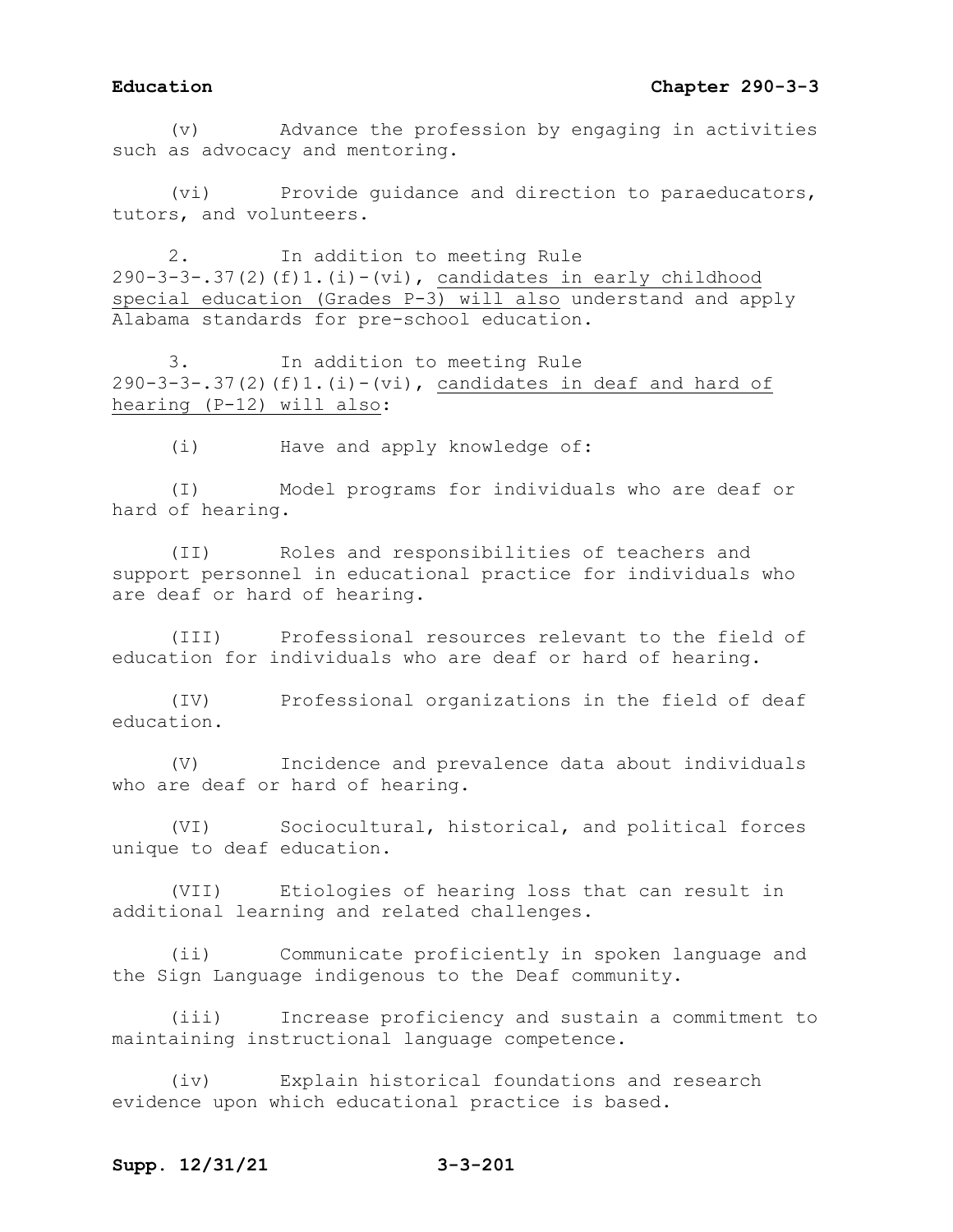(v) Develop and enrich cultural competence relative to the Deaf community.

4. In addition to meeting Rule  $290-3-3-.37(2)$  (f)1.(i)-(vi), candidates in visual impairment (Grades P-12) will also:

(i) Have and apply knowledge of:

(I) Access rights to specialized equipment and materials for individuals with visual impairments.

(II) Historical foundations of education of individuals with visual impairments as related to traditional roles of specialized and public schools.

(III) Incidence and prevalence for individuals with visual impairments.

(ii) Select, adapt, and use instructional strategies to address the impact on additional exceptionalities.

(iii) Articulate a professional philosophy that draws on specialized knowledge of visual impairment within the continuum of instructional options.

(iv) Participate in the activities of professional organizations in the field of visual impairment.

(g) **Collaboration.** Beginning special education professionals collaborate with families, other educators, related service providers, individuals with exceptionalities, and personnel from community agencies in culturally responsive ways to address the needs of individuals with exceptionalities across a range of learning experiences. Prior to program completion:

1. All candidates will:

(i) Use theory and elements of effective collaboration.

(ii) Serve as a collaborative resource to colleagues.

(iii) Use collaboration and effective communication to coordinate with families and other professionals to assess,

## **Supp. 12/31/21 3-3-202**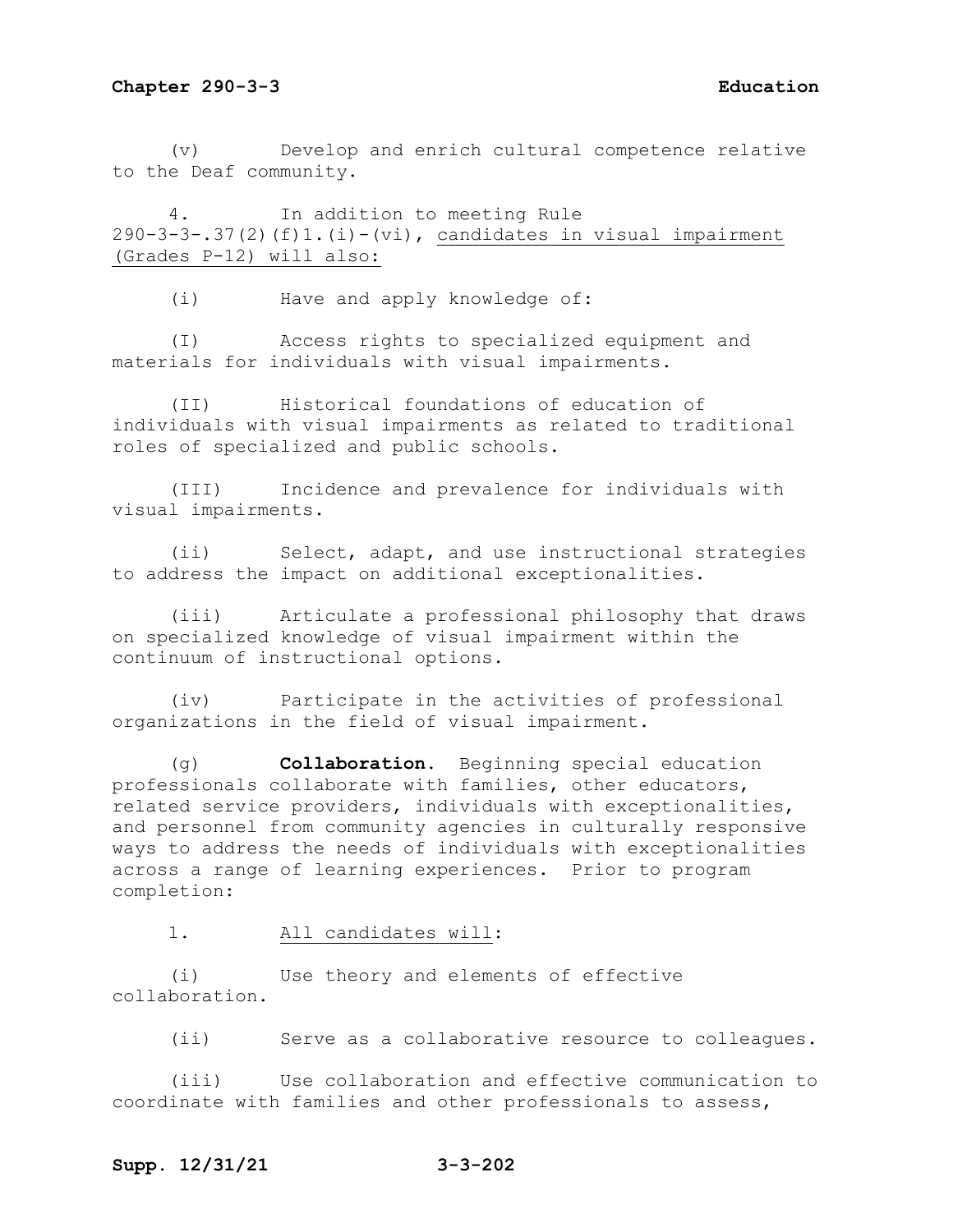plan, and implement effective programs, including individualized education programs (IEPs), individualized family service plans (IFSPs), and/or transition plans and services that promote progress toward measurable outcomes for individuals with exceptionalities and their families across a wide range of settings.

2. In addition to meeting Rule  $290-3-3-.37(2)(g)1.(i)-(iii)$ , candidates in collaborative special education (Grades 6-12) will also cooperate with other agencies to address post-school outcomes.

3. In addition to meeting Rule  $290-3-3-.37(2)(q)1.(i)-(iii)$ , candidates in deaf and hard of hearing (Grades P-12) will also:

(i) Have and apply knowledge of services, organizations, and networks that support individuals who are deaf or hard of hearing.

(ii) Provide families with support to make informed choices regarding communication modes, philosophies, and educational options.

4. In addition to meeting Rule  $290-3-3-.37(2)(q)1.(i)-(iii)$ , candidates in visual impairment (Grades P-12) will also:

(i) Have and apply knowledge of:

(I) Strategies for assisting families and other team members in transition planning.

(II) Services, networks, publications for and organizations of individuals with visual impairments.

(ii) Structure and supervise the activities of para-educators and others who work with individuals with visual impairments.

(iii) Plan and implement literacy and communication and consultative support within the general curriculum and the expanded core curriculum.

# (3) **Unique Field Experience and Internship Placement Requirements for Candidates in Early Childhood Special Education.**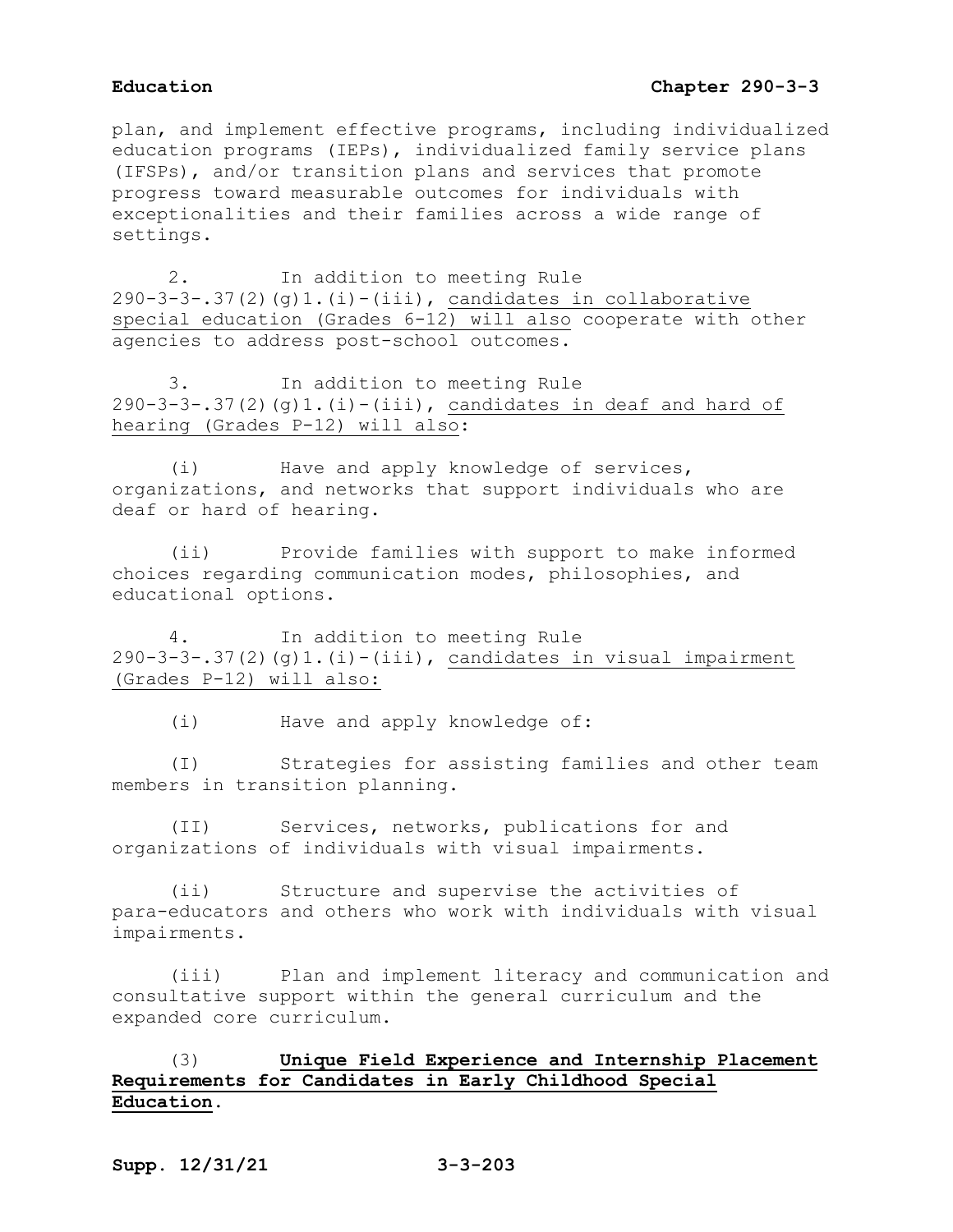1. Field experiences shall include placements in at least two of the three main types of early education settings (early school grades, childcare centers and homes, and Office of School Readiness programs.) 2. The internship shall include a placement with at least two of the following age groups: birth-age 3, age 3-5, age  $5 - 8$ . **Author:** Dr. Eric G. Mackey **Statutory Authority:** Code of Ala. 1975, §§16-3-16, 16-23-14,  $16 - 39 - 5$ . **History: New Rule:** December 19, 1978. **Amended:** December 13, 1990; effective February 1, 1991. **Repealed and Replaced:** January 9, 1997; effective February 13, 1997; operative July 1, 1997. **Amended:** Filed June 14, 1999; effective July 19, 1999. **Repealed and New Rule:** Filed September 11, 2003; effective October 16, 2003. **Repealed and New Rule:** Filed July 13, 2004; effective August 17, 2004. **Repealed and New Rule:** April 14, 2005; effective May 19, 2005. **Repealed and New Rule:** Filed August 6, 2007; effective September 10, 2007. **Repealed and New Rule:** Filed August 3, 2009; effective September 7, 2009; operative October 1, 2009. **Repealed and New Rule:** Filed August 13, 2015; effective September 17, 2015. **Amended:** Filed September 13, 2018; effective October 28, 2018; operative June 1, 2019. **Amended:** Published October 30, 2020; effective December 14, 2020. **Repealed and New Rule:** Published August 31, 2021; effective October 15, 2021.

**Ed. Note:** Previous Rule .34 was renumbered .37 per certification published August 31, 2021; effective October 15, 2021.

## **290-3-3-.38 Theatre (Grades P-12).**

(1) **Rationale.** The main goal of these standards is to prepare the teacher candidate with the knowledge and abilities to implement a quality theatre program that develops skillful participants. These standards are consistent with the standards of the National Association of Schools of Theatre (NAST). The standards build upon the Alabama Core Teaching Standards.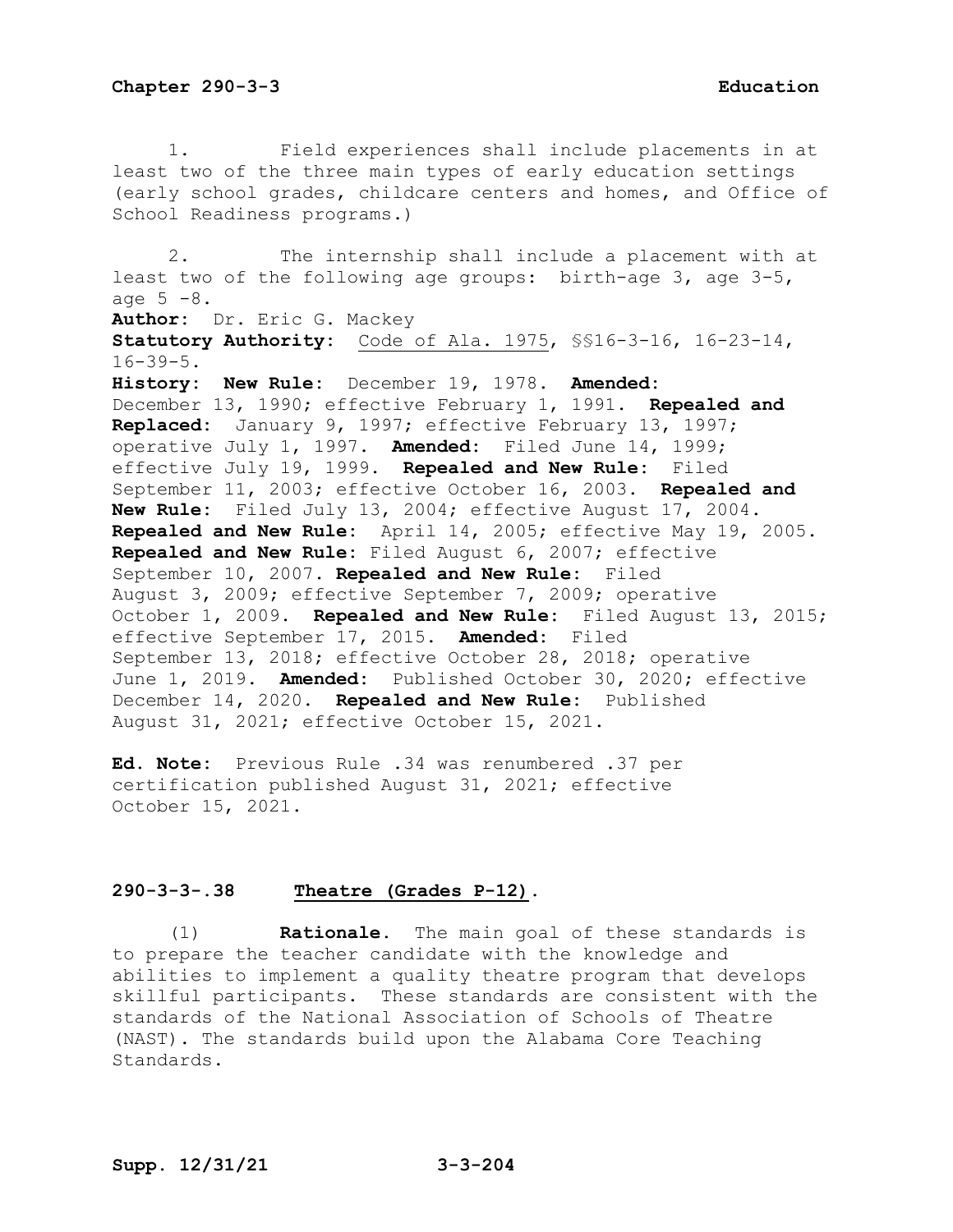(2) **Program Curriculum.** In addition to meeting Rules  $290-3-3-.03(6)(a)1.-4.$ ,  $290-3-3-.03(6)(e)1.(i)-(iii)$  and  $2.(i)$ and (iv), 290-3-3-.04, 290-3-3-.05, and 290-3-3-.33, the teaching field shall require an academic major of at least 30 semesters hours of credit with at least 18 semesters hours of upper-division credit. Additional information is provided in the definition for academic major in Rule 290-3-3-.01(2).

(a) **Common Body of Knowledge and Skills.**

1. Production. Candidates must acquire:

(i) Technical skills requisite for artistic self-expression in at least one major area of production (for example, acting, design/technology, playwriting, directing) and those skills must be progressively developed to the highest level appropriate to the particular area of concentration.

(ii) An overview understanding of the major aspects, techniques, and directions of the area of concentration.

(iii) Fundamental, comprehensive understanding of the various elements and basic interrelated processes of creation, interpretation, performance, and production.

(iv) Fundamental, conceptual understanding of the expressive possibilities of theatre.

(v) Knowledge and skills sufficient to work in both collaborative and individual roles in matters of theatre interpretation.

(vi) Growth in artistry, technical skills, collaborative competence, and knowledge of repertory through regular performance and production experiences.

2. Repertory. Candidates must acquire:

(i) Familiarity with theatre literature of various historical periods, cultural sources, and modes of presentation.

(ii) Experience with specific repertories and comparative standards of production quality through performance, academic study, and attendance at productions.

3. Theoretical and historical studies. Candidates must acquire: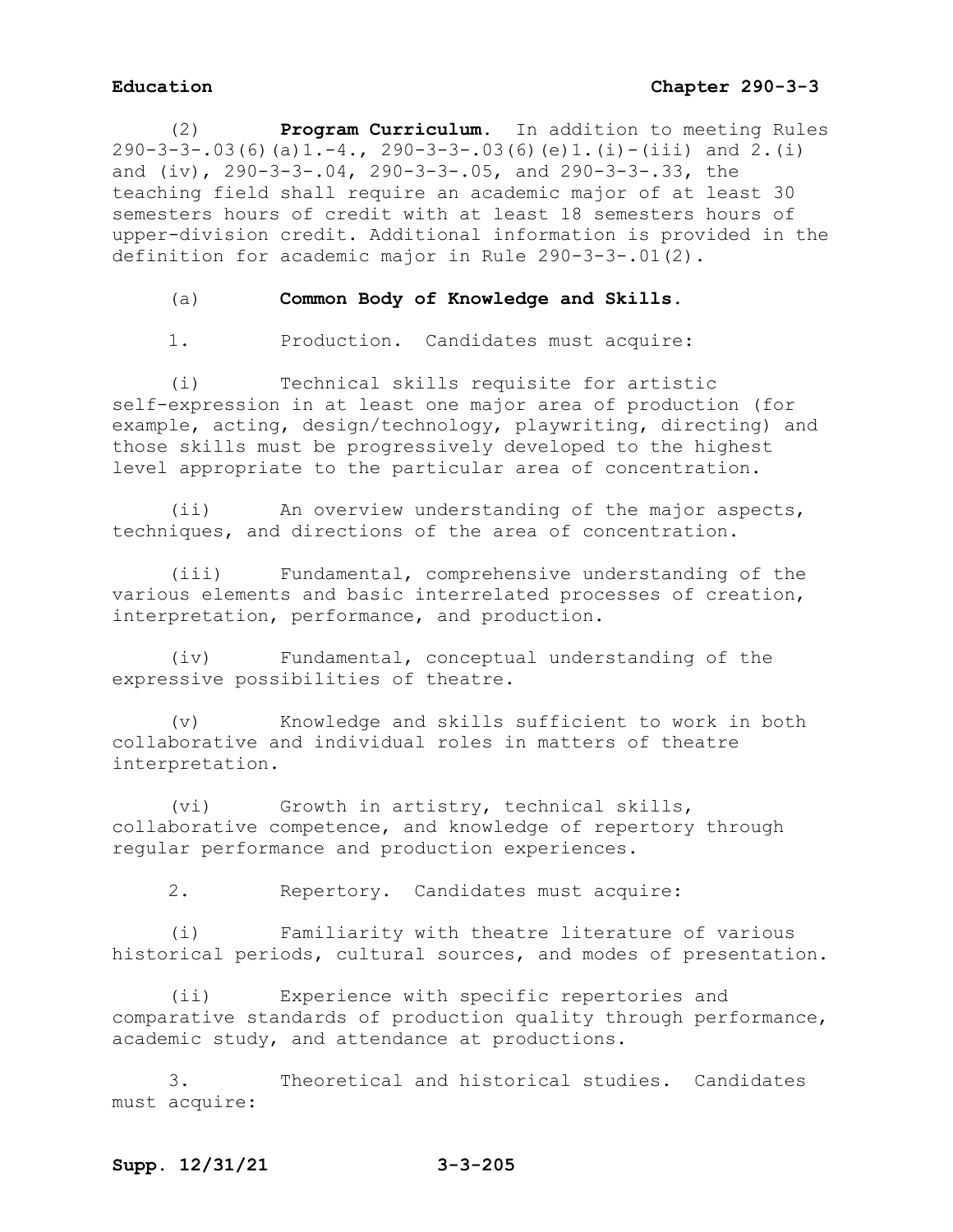(i) The ability to analyze plays perceptively and to evaluate them critically.

(ii) An understanding of the common elements and vocabulary of theatre and of the interaction of these elements, and be able to employ this knowledge in analysis, including analyses of their productions.

(iii) The ability to place works of theatre in historical and stylistic contexts and have some understanding of the cultural milieu in which they were created.

(iv) The ability to develop and defend informed judgments about theatre.

4. Technology. Candidates must acquire a working knowledge of technologies and equipment applicable to their area(s) of specialization.

5. Synthesis. Candidates should be able to work independently on a variety of artistic problems by combining, as appropriate to the issue, their capabilities in performance, repertory, theory, history, and technology, as well as other fields they have studied.

6. Results.

(i) Candidates must demonstrate achievement of professional, entry-level competence in the area of specialization including significant technical mastery, the capability to produce work and solve artistic problems independently, and a coherent set of artistic/intellectual goals that are evident in their work.

(ii) Candidates must demonstrate their competence by developing a body of work for evaluation in the major area of study.

(iii) Candidates must have the ability to communicate ideas, concepts, and requirements to theatre professionals and laypersons. Such communication may involve oral, written, visual, and musical media.

(b) **Theatre Education.** The following basic competencies are essential to all prospective theatre teachers: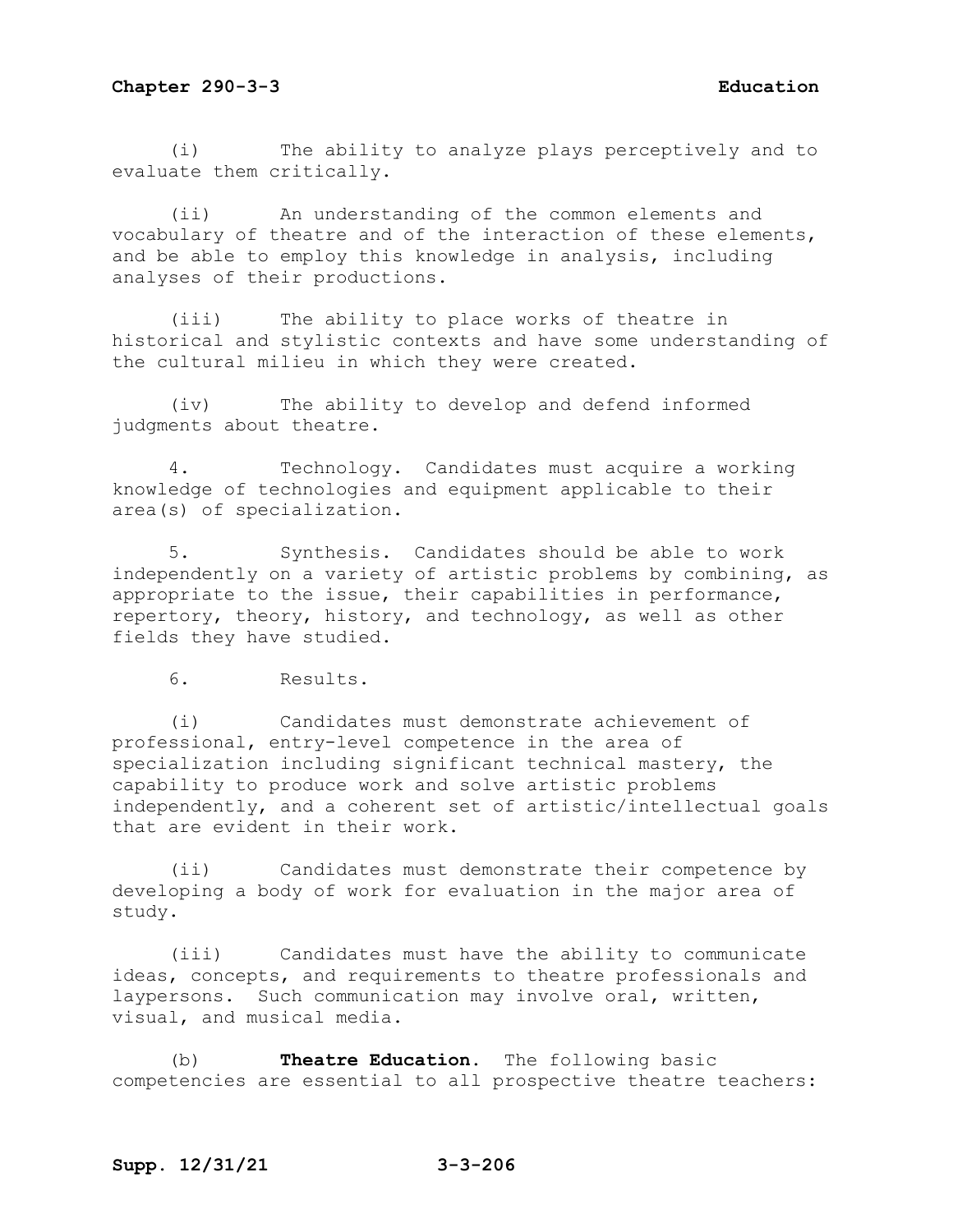1. The production foundation:

(i) The candidate must be familiar with the basic expressive, technical, procedural, and organizational skills, and conceptual insights essential for theatrical performance. Instruction should include traditional processes as well as new developments.

(ii) The candidate should have the understanding to make students emphatically aware of the all-important process of artistic creation from conceptualized image to finished work.

(iii) The candidate must be a competent director, able to create expressive performances with various types of groups and in general classroom situations. Laboratory experiences to give the prospective teacher opportunities to apply rehearsal techniques and procedures are essential.

2. Aesthetics, theatre history, literature, theory, and criticism. The prospective theatre teacher should have an understanding of contending philosophies of theatre, the development of past and contemporary theatre forms, major styles and periods of theatre history and dramatic literature, theories of criticism, and an understanding of the fundamental and integral relationships of all these to the theatre performance.

3. Teaching competencies. The candidate is expected to understand the total contemporary educational program – including relationships among the arts – in order to apply theatre competencies in teaching situations and to integrate theatre instruction into the total process of education. Essential competencies are:

(i) An understanding of child development and the identification and understanding of psychological principles of learning as these relate to theatre education.

(ii) An understanding of the philosophical and social foundation underlying theatre in education and the ability to express a rationale for personal attitudes and beliefs.

(iii) An ability to assess aptitudes, experimental backgrounds, skills, and interest of individuals and groups of students, to devise learning experiences to meet assessed needs, and to manage classrooms and rehearsals effectively.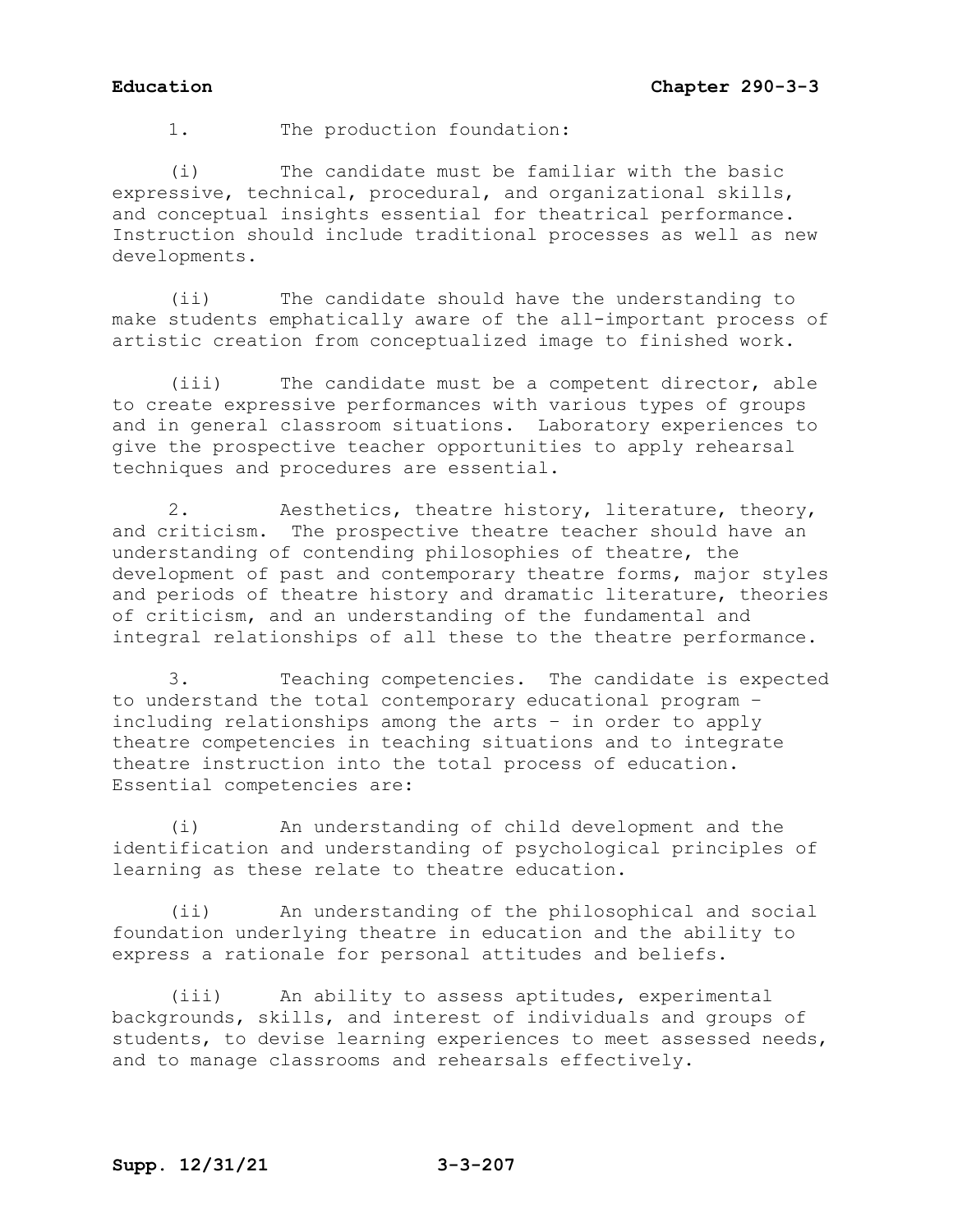(iv) A knowledge of current methods and materials available in all fields and levels of theatre education.

An understanding of the principles and methods of developing curricula and the short- and long-term units that comprise them.

(vi) An understanding of evaluative techniques and the ability to apply them in assessing both the progress of students and in the objectives and procedures of the curriculum.

(vii) An awareness of the need for continuing study, self-evaluation, and professional growth. **Author:** Dr. Eric G. Mackey **Statutory Authority:** Code of Ala. 1975, §§16-3-16, 16-23-14. **History: New Rule:** Filed June 14, 1999; effective July 19, 1999. **Repealed and New Rule:** Filed September 11, 2003; effective October 16, 2003. **Repealed and New Rule:** Filed July 13, 2004; effective August 17, 2004. **Repealed and New Rule:** April 14, 2005; effective May 19, 2005. **Repealed and New Rule:** Filed August 6, 2007; effective September 10, 2007. **Repealed and New Rule:** Filed August 3, 2009; effective September 7, 2009; operative October 1, 2009. **Repealed and New Rule:** Filed August 13, 2015; effective September 17, 2015. **Amended:** Filed September 13, 2018; effective October 28, 2018; operative June 1, 2019. **Repealed and New Rule:** Published August 31, 2021; effective October 15, 2021.

**Ed. Note:** Previous Rule .33.01 was renumbered .39 per certification published August 31, 2021; effective October 15, 2021.

### **290-3-3-.39 Visual Arts (Grades P-12).**

(1) **Rationale.** Standards for teacher candidates in visual art must address studio production, art history, art criticism and aesthetics, and relative salient knowledge and abilities. These standards respond to the requirements in the aforementioned areas, as well as in art education. Further, these standards are informed by and aligned with the standards of the National Association of Schools of Art and Design (NASAD), the standards of the National Art Education Association, and the *Alabama Course of Study: Arts Education*. The standards build upon the Alabama Core Teaching Standards.

# **Supp. 12/31/21 3-3-208**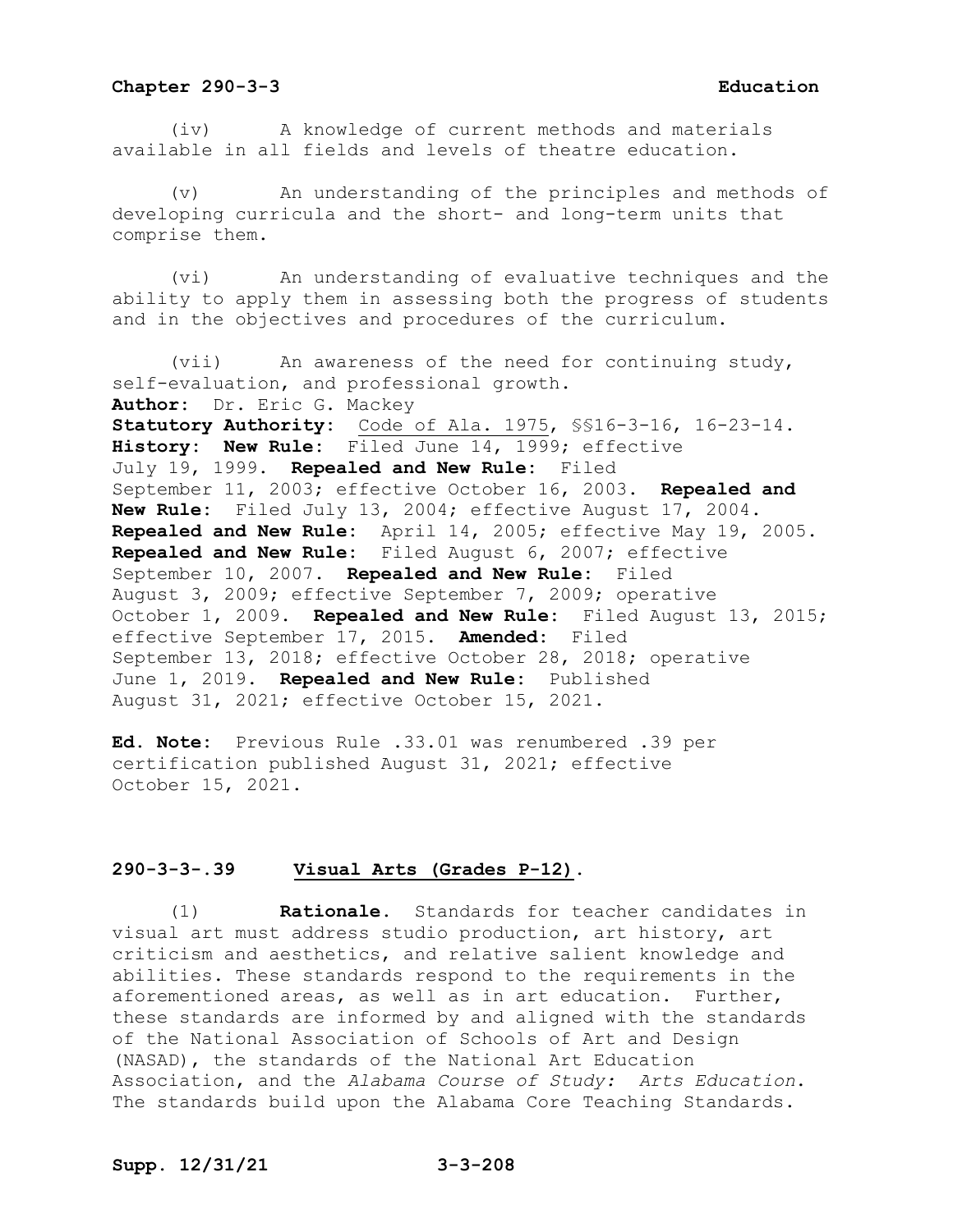(2) **Program Curriculum**. In addition to meeting Rules 290-3-3-.03(6)(a)1.-4., 290-3-3-.03(6)(e)1.(i)-(iii) and 2.(i) and (iv), 290-3-3-.04, 290-3-3-.05, and 290-3-3-.33, the teaching field shall require an academic major of at least 30 semester hours of credit with at least 18 semester hours of upper-division credit. Additional information is provided in the definition for academic major in Rule 290-3-3-.01(2).

(a) **Art Competencies**. The following basic competencies are essential to all visual arts teachers:

1. Studio Art Competencies. The prospective teacher of visual arts must be:

(i) Familiar with the basic expressive, technical, procedural and organizational skills, and conceptual insights that can be developed through studio arts and design experience, including a variety of two- and three- dimensional media and processes.

(ii) Familiar with traditional processes as well as newer technological developments in environmental and functional design fields.

2. Art History and Analysis. The prospective teacher of visual arts must have an understanding of:

(i) The major styles and periods of art history, analytical methods, and theories of criticism.

(ii) The development of past and contemporary art forms in Western and non-Western cultures.

(iii) Contending philosophies of art.

(iv) The fundamental and integral relationships of all these components to the making of art.

3. Technical Processes. The prospective teacher of visual arts should have functional knowledge in such areas as the physics of light, chemistry of pigments, the chemical and thermal aspects of shaping materials, and the basic technologies involved in printmaking, photography, filmmaking, and video.

(b) **Teaching Competencies.** The prospective teacher of visual arts must be able to connect an understanding of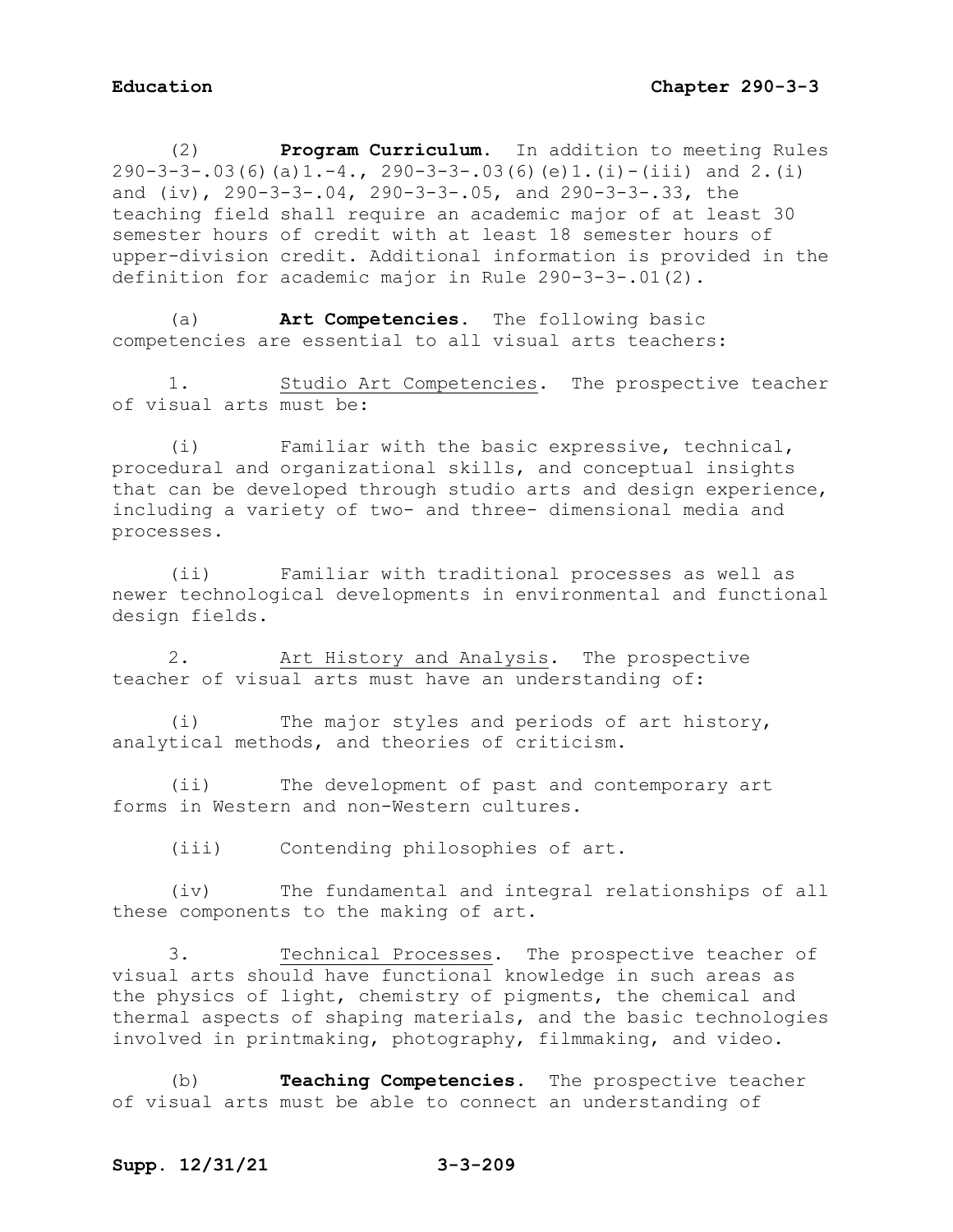educational processes and structures with an understanding of relationships among the arts, sciences, and humanities, in order to apply art competencies in teaching situations and to integrate visual arts instruction into the total process of education. Prior to program completion, prospective teachers of visual arts shall demonstrate specific competencies including:

1. An understanding of child development and the identification and understanding of psychological principles of learning as they relate to art education.

2. An understanding of the philosophical and social foundation underlying visual arts in education and ability to express a rationale for personal attitudes and beliefs.

3. Ability to make students emphatically aware of the all-important process of artistic creation from conceptualized image to finished artwork.

4. Ability to assess aptitudes, experiential backgrounds, and interests of individuals and groups of students, and to devise learning experiences to meet assessed needs.

5. Knowledge of current methods and materials available in all fields and levels of visual arts education, including consideration of safety issues related to the use of art materials and art processes.

6. Basic understanding of the principles and methods of developing curricula and the short- and long-term instructional units that comprise them.

7. Ability to accept, amend, or reject methods and materials based on assessment of specific teaching situations.

8. An understanding of evaluation techniques and the ability to apply them in assessing both the progress of students and the objectives and procedures of the curriculum.

9. Ability to organize continuing study and to incorporate knowledge gained into self-evaluation and professional growth. **Author:** Dr. Eric G. Mackey **Statutory Authority:** Code of Ala. 1975, §§16-3-16, 16-23-14. **History: New Rule:** December 19, 1978. **Amended:** Filed December 13, 1990; effective February 1, 1991. **Repealed and**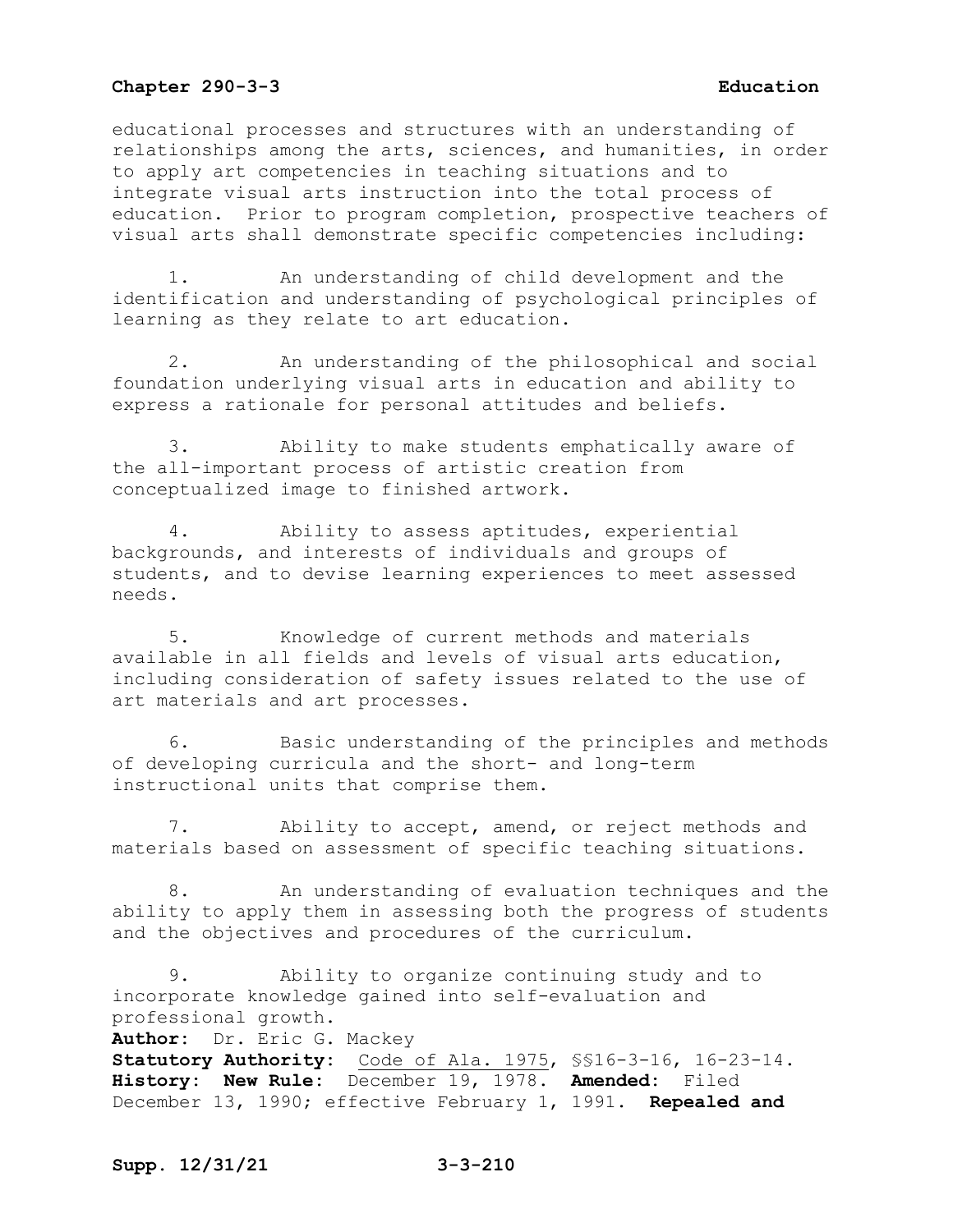**Replaced:** Filed January 9, 1997; effective February 13, 1997; operative July 1, 1997. **Repealed and New Rule:** Filed September 11, 2003; effective October 16, 2003. **Repealed and New Rule:** Filed July 13, 2004; effective August 17, 2004. **Repealed and New Rule:** April 14, 2005; effective May 19, 2005. **Repealed and New Rule:** Filed August 6, 2007; effective September 10, 2007. **Repealed and New Rule:** Filed August 3, 2009; effective September 7, 2009; operative October 1, 2009. **Repealed and New Rule:** Filed August 13, 2015; effective September 17, 2015. **Amended:** Filed September 13, 2018; effective October 28, 2018; operative June 1, 2019. **Repealed and New Rule:** Published August 31, 2021; effective October 15, 2021.

**Ed. Note:** Previous Rule .31 was renumbered .39 per certification published August 31, 2021; effective October 15, 2021.

### **290-3-3-.40 World Languages (Grades P-12).**

### (1) **Program Curriculum.**

(a) In addition to meeting Rules  $290-3-3-.03(6)(a)1.-4., 290-3-3-.03(6)(e)1.(i)-(iii) and 2.(i)$ and (iv), 290-3-3-.04, 290-3-3-.05, and 290-3-3-.33, the teaching field shall require an academic major of at least 30 semester hours of credit with at least 18 semester hours of upper-division credit in a single language other than English. Additional information is provided in the definition for academic major in Rule 290-3-3-.01(2).

(b) P-12 programs for world languages must meet the standards for secondary programs for world languages in Rule 290-3-3-.32(2)(a) through (f). **Author:** Dr. Eric G. Mackey **Statutory Authority:** Code of Ala. 1975, §§16-3-16, 16-23-14. **History: New Rule:** Filed August 3, 2009; effective September 7, 2009; operative October 1, 2009. **Repealed and New Rule:** Filed August 13, 2015; effective September 17, 2015. **Amended:** Filed September 13, 2018; effective October 28, 2018; operative June 1, 2019. **Repealed and New Rule:** Published August 31, 2021; effective October 15, 2021.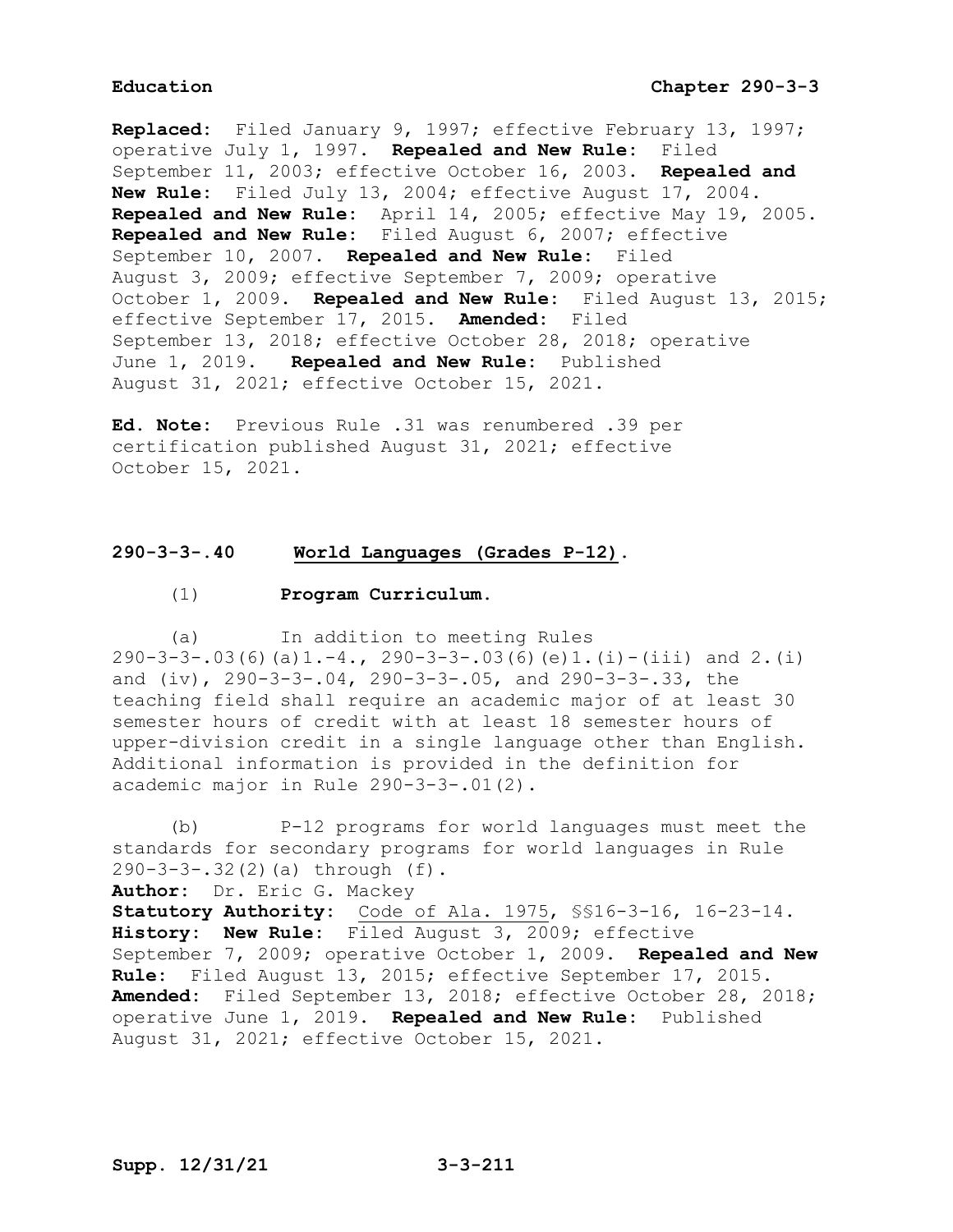**Ed. Note:** Previous Rule .31.02 was renumbered .40 per certification published August 31, 2021; effective October 15, 2021.

# **290-3-3-.41 Class A (Master's Degree Level) Programs For Teaching Fields.**

(1) **Purpose of Class A Programs for Teaching Fields.** Class A educator preparation programs shall be designed to help teachers more effectively serve the purposes defined for the same teaching field at the Class B level provided such programs exist. The intent of the Class A program shall be to help the teacher develop higher levels of competence than is possible in the Class B program. Additional information specific to Alternative Class A programs is provided in Rule 290-3-3-.42.

### (2) **Institutional and Program Requirements.**

(a) The provision of Class A programs shall be limited to institutions that meet the standards for accreditation at the master's degree or higher level by the Southern Association of Colleges and Schools.

(b) Institutions must have and enforce policies that preclude a candidate who took a course for undergraduate credit from taking the same course for graduate credit.

(c) Completion of a Class A program for a teaching field requires at least 30 semester hours of graduate credit appropriate to the teaching field and not used for prior-level certification or degree in any teaching field or area of instructional support.

(3) **Unconditional Admission to Class A Programs for Teaching Fields.** Each institution shall establish and enforce a policy that specifies when the candidate must meet criteria for unconditional admission to the program. **Admission to the graduate school is not equivalent to unconditional admission to an approved program**. Requirements for unconditional admission shall include:

(a) A criminal history background check. Additional information is provided in the current Educator Certification Chapter of the *Alabama Administrative Code*.

## **Supp. 12/31/21 3-3-212**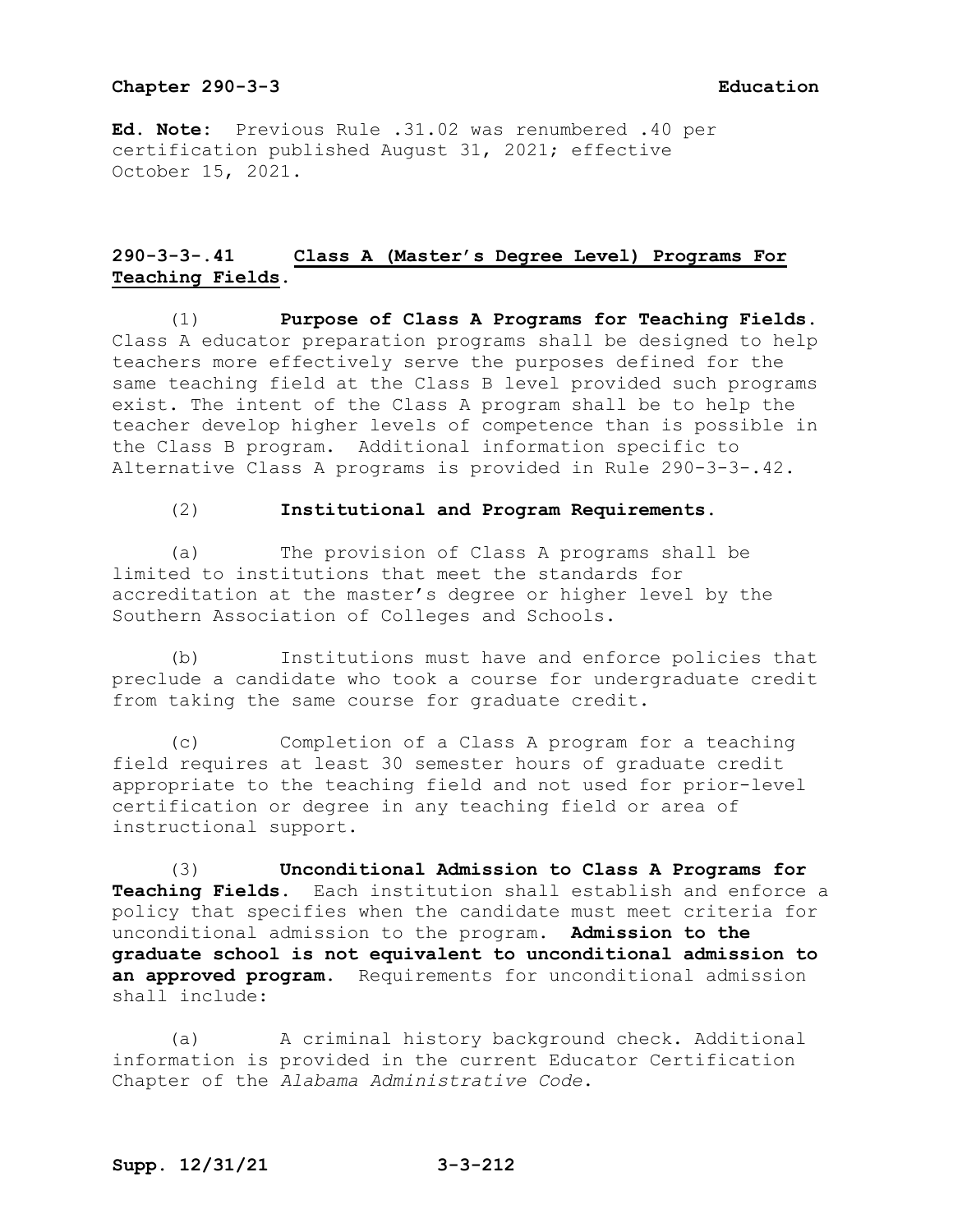(b) A valid bachelor's-level professional educator certificate in the same teaching field(s) in which the Class A Professional Educator Certificate is sought, except for special education and as prescribed in the rules for Alternative Class A programs, English for speakers of other languages (ESOL), and reading specialist (Rules 290-3-3-.42-.45).

1. Unconditional admission to a Class A special education program or a Class A ESOL program requires at least a valid bachelor's-level certificate in any teaching field.

2. Unconditional admission to a Class A reading specialist program requires two full years of full-time classroom teaching experience.

3. It shall be the responsibility of the educator preparation provider to ensure that Class B competencies as well as Class A competencies are met at the completion of a Class A program for which the individual does not hold a valid Class B Professional Educator Certificate.

4. If an individual is unconditionally admitted to a Class A program based on a valid bachelor's-level professional educator certification from another state, completes a Class A program and subsequently applies for Alabama certification at the Class A level, then the individual must hold a valid Alabama Class B certificate before applying for Class A certification.

5. Program Options. At the Class A level, the teacher may complete either of two types of programs, each of which requires at least 30 semester hours of graduate credit not used for prior level certification or degree in any teaching field or area of instructional support. In addition, both traditional and Alternative Class A programs require extensive clinical experiences.

### (i) Traditional educator preparation program.

(I) At least one-third of the program shall consist of teaching field courses.

(II) English language arts, general science, and general social studies programs shall require at least one course in two areas within the broader field.

(ii) Alternative Class A program. Full information is provided in Rule 290-3-3-.42.

# **Supp. 12/31/21 3-3-213**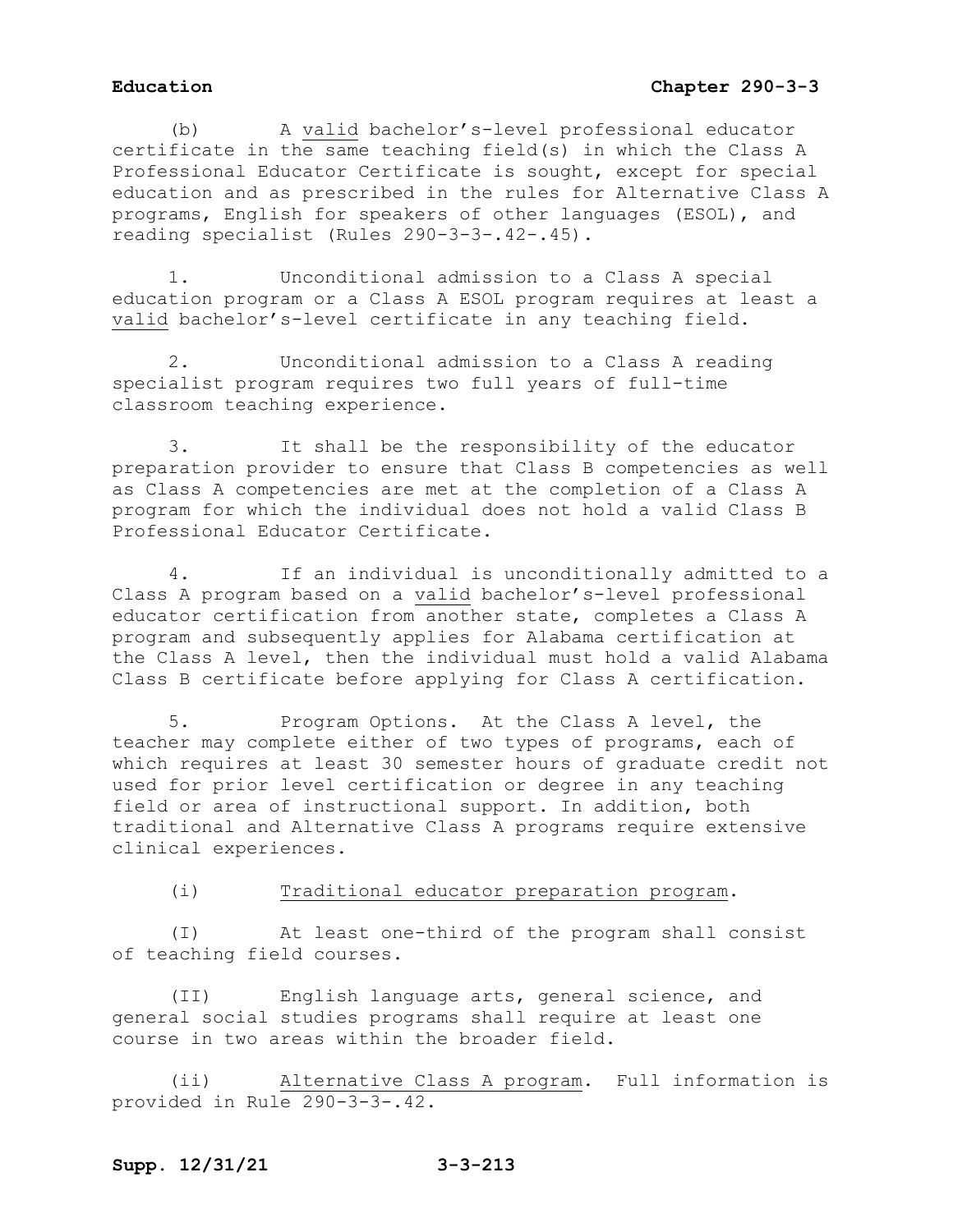(4) **Standards Applicable to Traditional Class A Educator Preparation Programs for EPPs with On-Site Visits Scheduled Fall 2022 and Thereafter. (See additional applicability information provided in Rule 290-3-3-.41(2)(c)2.)** The following standards are based on the Council for Accreditation of Educator Preparation (CAEP) Standards for Advanced Programs and are applicable to all teaching fields and areas of instructional support.

(a) **Candidate and Pedagogical Knowledge.** The provider ensures that candidates for professional specialties develop an understanding of the critical concepts and principles of their discipline and facilitates candidates' reflection of their personal biases to increase their understanding and practice of equity, diversity, and inclusion. The provider is intentional in the development of the provider's curriculum and clinical experiences for candidates to demonstrate their ability to effectively work with diverse P-12 students and their families.

1. **Candidate Knowledge, Skills, and Professional Dispositions.** Candidates for advanced preparation demonstrate their proficiencies to understand and apply knowledge and skills appropriate to their professional field of specialization so that learning and development opportunities for all P-12 students are enhanced, through:

(i) Applications of data literacy;

(ii) Use of research and understanding of qualitative, quantitative and/or mixed methods research methodologies;

(iii) Employment of data analysis and evidence to develop supportive, diverse, equitable, and inclusive school environments;

(iv) Leading and/or participating in collaborative activities with others such as peers, colleagues, teachers, administrators, community organizations, and parents;

(v) Supporting appropriate applications of technology for their field of specialization; and

(vi) Application of professional dispositions, laws and policies, codes of ethics and professional standards appropriate to their field of specialization.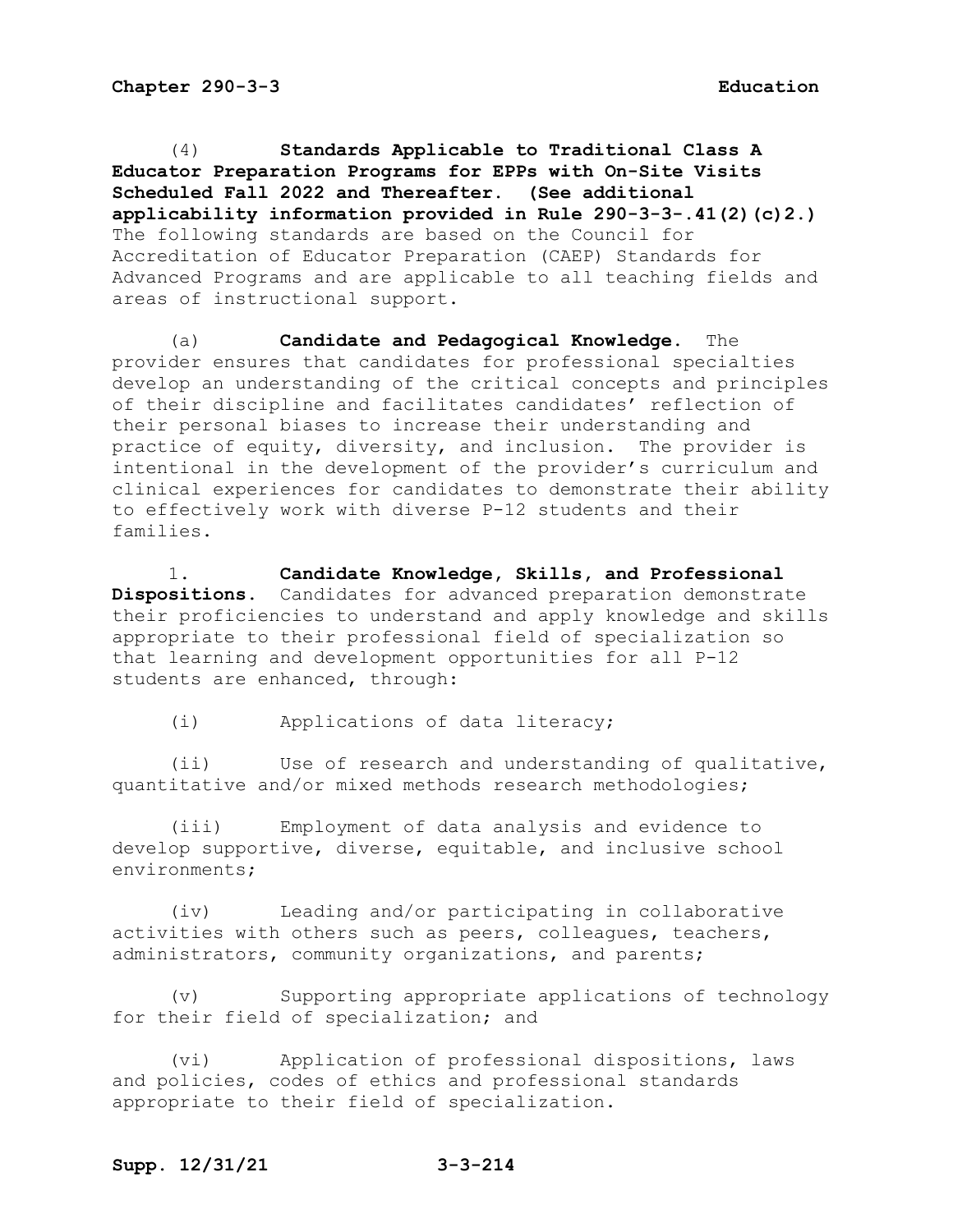2. **Provider Responsibilities.** Providers ensure that advanced program completers have opportunities to learn and apply specialized content and discipline knowledge contained in National Board for Professional Teaching Standards or national discipline-specific standards.

(b) **Clinical Partnerships and Practice.** The provider ensures that effective partnerships and high-quality clinical practice are central to preparation so that candidates develop the knowledge, skills, and professional dispositions appropriate for their professional specialty field.

1. **Partnerships for Clinical Preparation.** Partners co-construct mutually beneficial P-12 school and community arrangements, including technology-based collaborations, for clinical preparation and share responsibility for continuous improvement of advanced program candidate preparation.

2. **Clinical Experiences.** The provider works with partners to design varied and developmental clinical experiences that allow opportunities for candidates to practice applications of content knowledge and skills that the courses and other experiences of the advanced preparation program emphasize. The opportunities lead to appropriate culminating experiences in which candidates demonstrate their proficiencies, through problem-based tasks or research (e.g., qualitative, quantitative, mixed method, action) that are characteristic of their professional specialization as detailed in Rule  $290-3-3-.41(4)(a)1.$  (i)-(vi).

(c) **Candidate Quality and Selectivity.** The provider demonstrates that the quality of advanced program candidates is a continuing and purposeful part of its responsibility so that completers are prepared to perform effectively and can be recommended for certification.

1. **Recruitment.** The provider presents goals and progress evidence for recruitment of high-quality candidates from a broad range of backgrounds and diverse populations that align with the provider's mission. The provider demonstrates efforts to know and address community, state, national, regional, or local needs for hard-to-staff schools and shortage fields. The goals and evidence should address progress toward a candidate pool which reflects the diversity of America's P-12 students.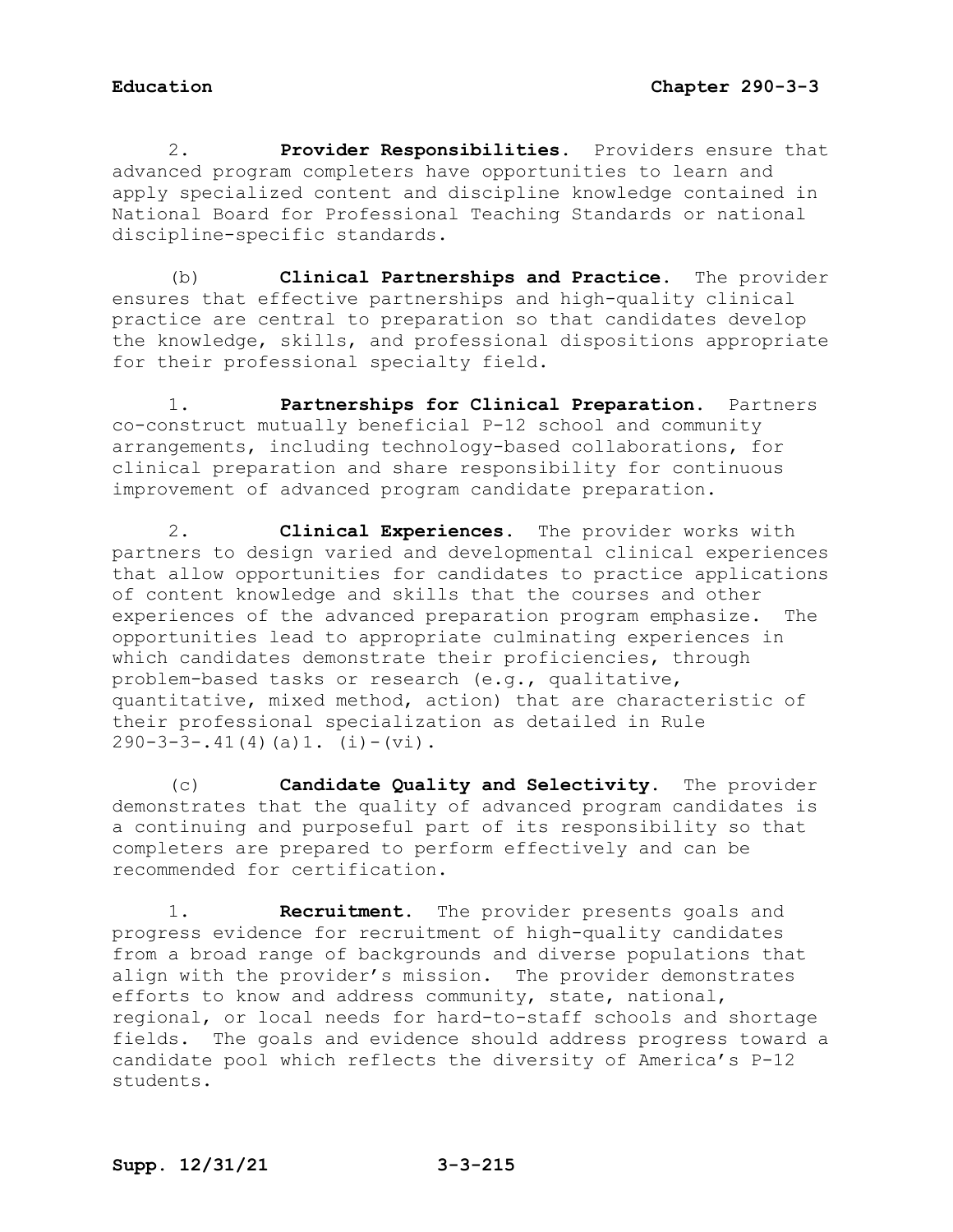2. **Candidates Demonstrate Academic Achievement and Ability to Complete Preparation Successfully.** The provider sets admissions requirements for academic achievement and gathers data to monitor candidates from admission to completion. The undergraduate GPA of each cohort of candidates admitted to Class A programs during every semester or term must equal at least 3.0, beginning fall 2022 and thereafter.

3. **Monitoring and Supporting Candidate Progression.**  The provider creates criteria for program progression and uses disaggregated data to monitor candidates' advancement from admissions through completion. The provider ensures that knowledge of and progression through transition points are transparent to candidates. The provider plans and documents the need for candidate support, as identified in disaggregated data by race and ethnicity and such other categories as may be relevant for the EPP's mission, so candidates meet milestones. The provider has a system for effectively maintaining records of candidate complaints, including complaints made to the Alabama State Board or Department of Education or CAEP, and documents their resolution.

4. **Competency at Completion.** The provider ensures candidates possess academic competency to help facilitate learning with positive impacts on diverse P-12 student learning and development through application of content knowledge, data literacy and research-driven decision making, effective use of collaborative skills, and application of technology in the field(s) where certification is sought. Multiple measures are provided, and data are disaggregated and analyzed based on race, ethnicity, and such other categories as may be relevant for the EPP's mission.

(d) **Satisfaction with Preparation.** The provider documents the satisfaction of its completers from advanced preparation programs and their employers with the relevance and effectiveness of their preparation.

1. **Satisfaction of Employers.** The provider demonstrates that employers are satisfied with the completers' preparation for their assigned responsibilities.

2. **Satisfaction of Completers.** The provider demonstrates that advanced program completers perceive their preparation as relevant to the responsibilities they confront on the job, and that preparation was effective.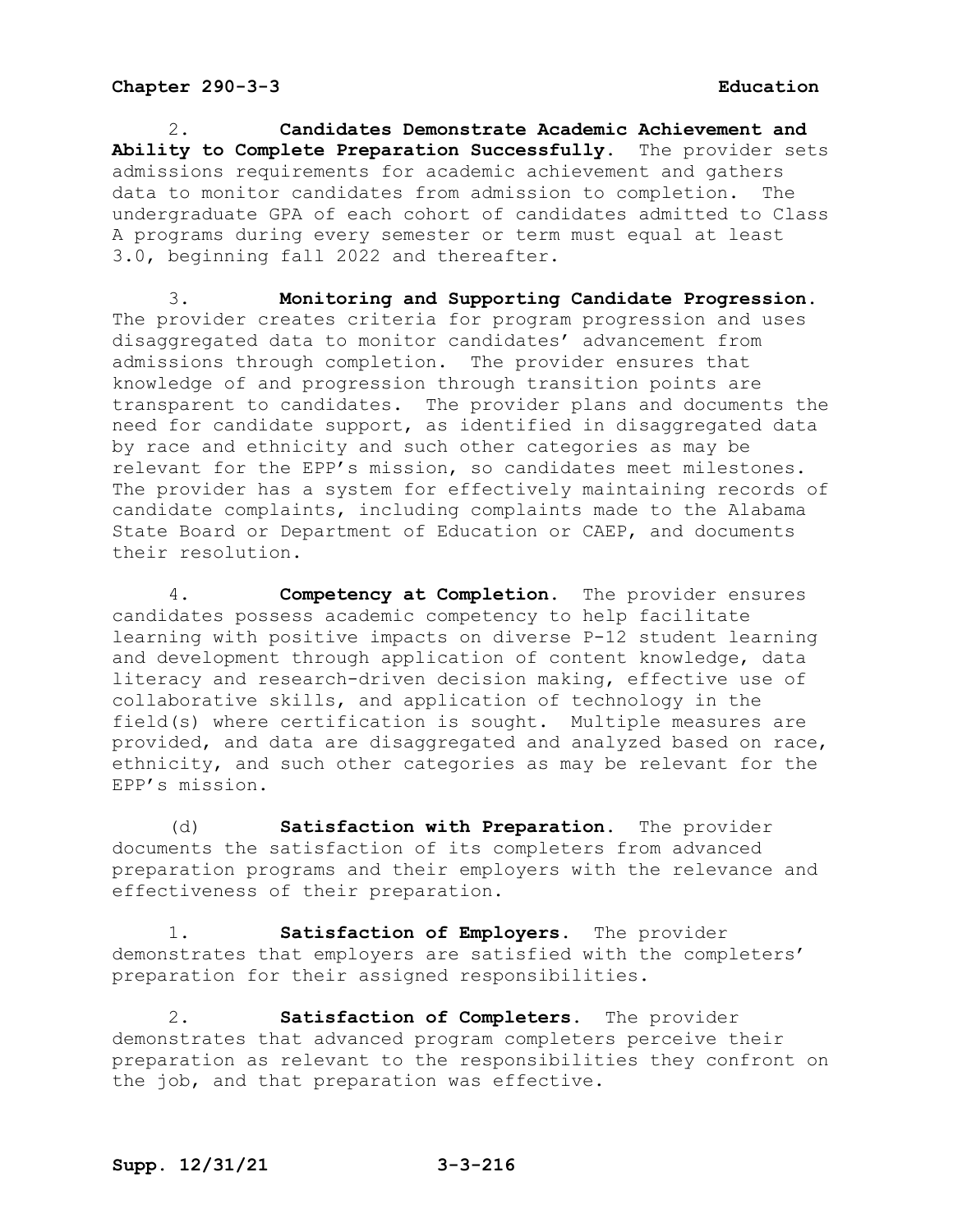(e) **Quality Assurance System and Continuous Improvement.** The provider maintains a quality assurance system that consists of valid data from multiple measures and supports continuous improvement that is sustained and evidence-based. The system is developed and maintained with input from internal and external stakeholders. The provider uses the results of inquiry and data collection to establish priorities, enhance program elements, establish goals for improving, and highlight innovations.

1. **Quality Assurance System.** The provider has developed, implemented, and modified as needed, a functioning quality assurance system that ensures a process to document operational effectiveness. This system documents how multiple measures enter the system, how the data are used in decision making, and the outcomes of those decisions for programmatic improvement.

2. **Data Quality.** The provider's quality assurance system relies on relevant, verifiable, representative, cumulative, and actionable measures to ensure that interpretations of data are valid and consistent.

3. **Continuous Improvement.** The provider regularly, systematically, and continuously assesses performance against its goals and relevant standards, tracks results over time, and documents modifications and the effects of those innovations.

4. **Stakeholder Involvement.** The provider includes relevant internal (e.g., faculty, staff, candidates, EPP administration) and external (e.g., alumni, employers, practitioners, school and community partners, and other defined by the provider) stakeholders in the program design, evaluation, and continuous improvement process.

(5) **Requirements for Class A Certification for Teachers.** Readiness to serve on the Class A level as a teacher shall include:

(a) At least a valid Class B Professional Educator Certificate. Additional information is provided in Rule  $290-3-3-.41(3)(b)$ .

(b) An official transcript from a regionally accredited institution documenting an earned master's degree.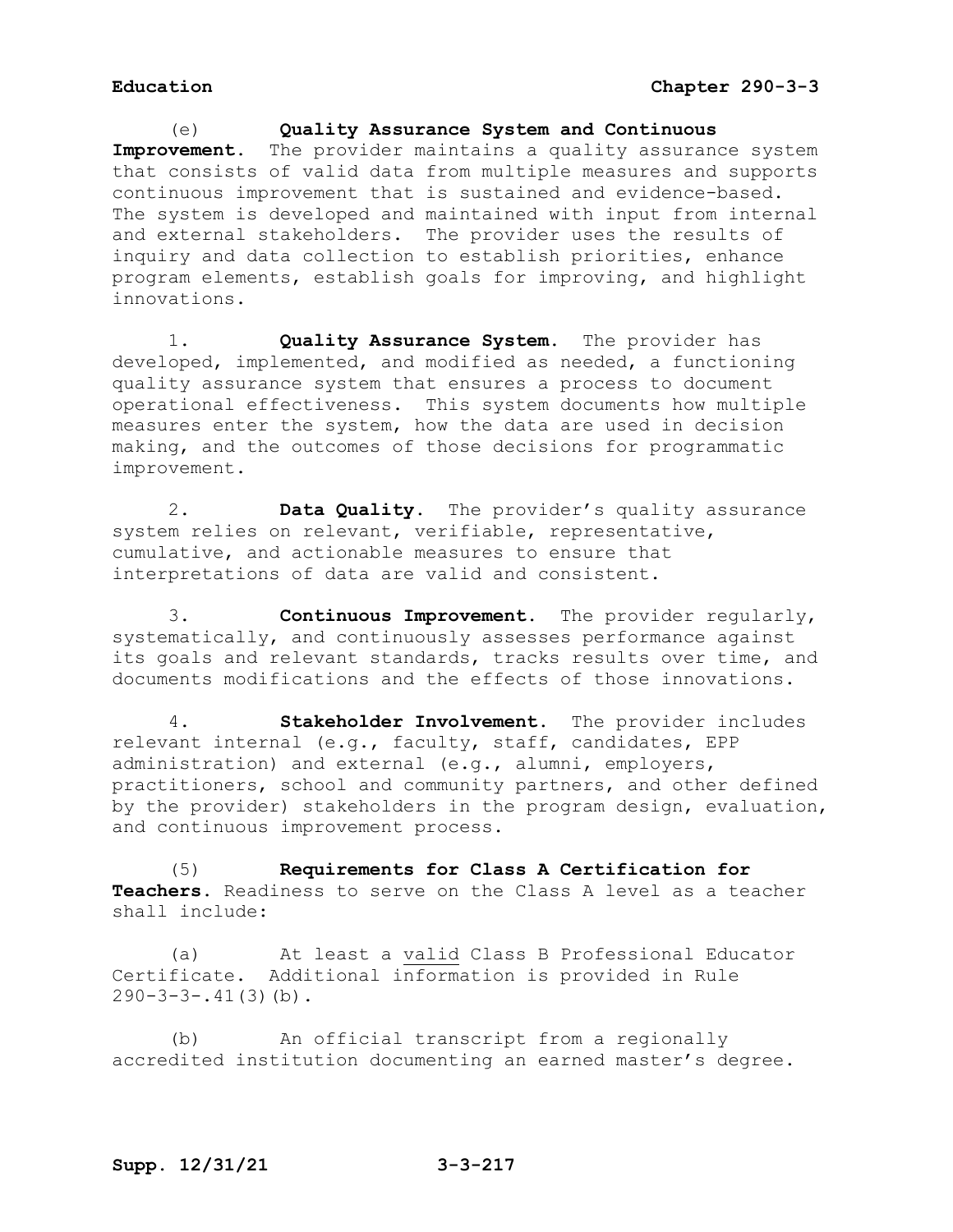(c) A survey of special education course is required unless that course was taken for prior level certification. [See Rule 290-3-3-.01(51)]. An individual who completed a survey of special education course prior to the semester when the individual met requirements for unconditional admission to a Class A program July 1, 2017, and thereafter, must take a course focused primarily on one of the following categories: methods of accommodating instruction to meet the needs of students with exceptionalities in inclusive settings, multicultural education, teaching English language learners, rural education, or urban education. A diversity course used to meet this requirement for one level of certification may not be used to meet the requirement for a higher level of certification.

(d) Satisfactory completion of a State-approved program with a minimum GPA of 3.0 on all courses in the Alabama State Board of Education approved educator preparation program. For candidates who meet requirements for unconditional admission to a traditional Class A program July 1, 2017, and thereafter, a minimum GPA of 3.25 on all courses used to meet the requirements on the approved program checklist for Alabama State Board of Education educator preparation program. Rule 290-3-3-.42(4)(b) provides information about the GPA requirement for completion of an Alternative Class A program.

(e) Successful completion of an internship in the Alternative Class A program, English for speakers of other languages, gifted, and reading specialist programs. In all disciplines except Alternative Class A programs, internship experiences may be integrated throughout the program. Internships must comply with Rule 290-3-3-.03(6)(e)2.

(f) Successful completion of a practicum for initial certification in a special education teaching field. For programs that meet rules for Grades K-6 and 6-12 or Grades P-12, the practicum must include both elementary and secondary placements.

(g) A valid Class B Professional Educator Certificate in the same teaching field(s) in which a Class A Professional Educator Certificate is sought, except for Alternative Class A teaching fields, ESOL, reading specialist, and special education programs. English for speakers of other languages, reading specialist, and special education programs require a valid Class B Professional Educator Certificate in any teaching field.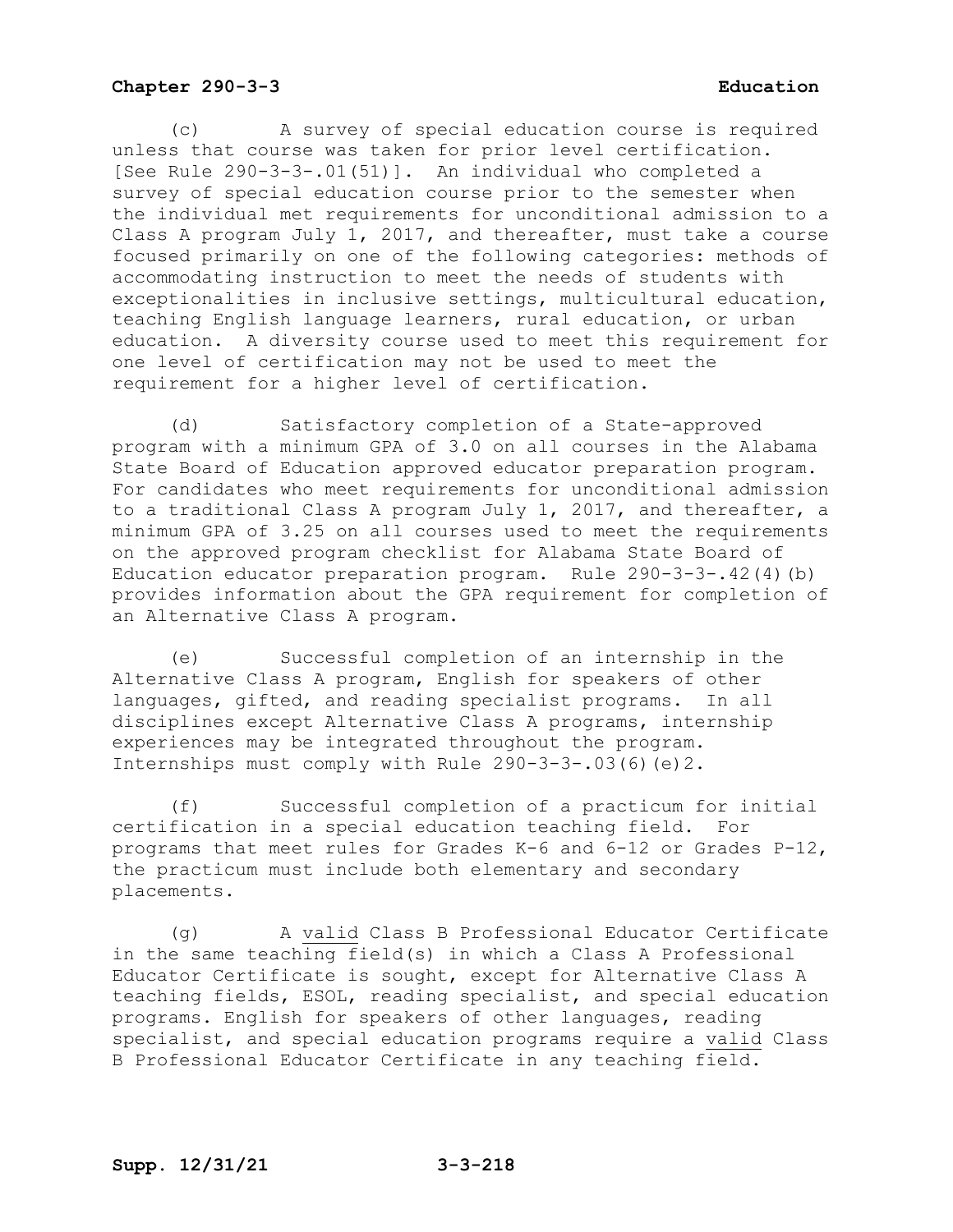(6) **Testing for Class A Certification for Teachers**. Applicants for initial Class A certification in a teaching field must meet the requirements of the Alabama Educator Certification Assessment Program (AECAP) as a precondition for certification. Additional information is provided in Rule 290-3-3-.01(3).

(7) **Interim Employment Certificate.** An Interim Employment Certificate (IEC) allows a superintendent or administrator to employ an applicant who is completing requirements for initial Class A certification in some teaching fields through a State-approved Class A program at an Alabama institution. Additional information, including requirements and restrictions is provided in the current Educator Certification Chapter of the *Alabama Administrative Code*.

**Author:** Dr. Eric G. Mackey

**Statutory Authority:** Code of Ala. 1975, §§16-3-16, 16-23-14,  $16 - 39 - 5$ .

**History: New Rule:** December 19, 1978. **Amended:** Filed December 13, 1990; effective February 1, 1991. **Repealed and Replaced:** Filed January 9, 1997; effective February 13, 1997; operative July 1, 1997. **Amended:** Filed March 14, 2002; effective April 18, 2002. **Amended:** Filed December 12, 2002; effective January 16, 2003. **Repealed and New Rule:** Filed September 11, 2003; effective October 16, 2003. **Repealed and New Rule:** Filed July 13, 2004; effective August 17, 2004. **Amended:** Filed October 14, 2004; effective November 18, 2004. **Repealed and New Rule:** April 14, 2005; effective May 19, 2005. **Repealed and New Rule:** Filed August 6, 2007; effective September 10, 2007. **Repealed and New Rule:** Filed August 3, 2009; effective September 7, 2009; operative October 1, 2009. **Amended:** Filed June 15, 2012; effective July 20, 2012. **Repealed and New Rule:** Filed August 13, 2015; effective September 17, 2015. **Amended:** Filed September 13, 2018; effective October 28, 2018; operative June 1, 2019. **Repealed and New Rule:** Published August 31, 2021; effective October 15, 2021.

**Ed. Note:** Previous Rule .42 was renumbered .41 per certification published August 31, 2021; effective October 15, 2021.

# **290-3-3-.42 Alternative Class A Programs For Teaching Fields.**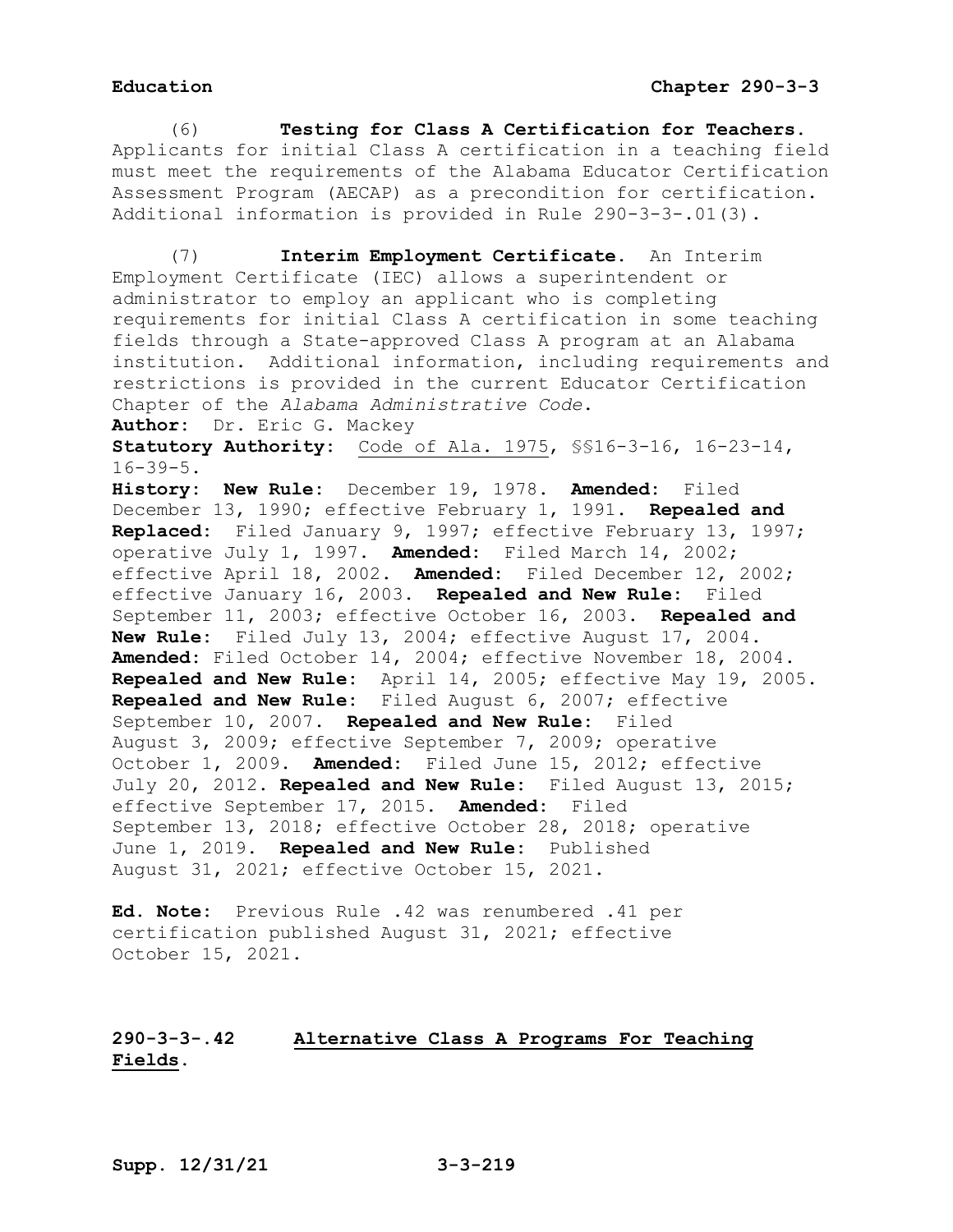(1) **Purposes of Alternative Class A Programs.** The purposes of an Alternative Class A program shall be identical to the purposes for preparing teachers at the Class B level in the same teaching field, except that person who complete the Alternative Class A program shall have acquired knowledge and skill above the level required for completion of a Class B program. Additional information is provided in Rule  $290 - 3 - 3 - .04$ .

(2) **Unconditional Admission to Alternative Class A Programs.** Each institution shall establish and enforce a policy that specifies when the candidate must meet criteria for unconditional admission to the program. **Admission to the graduate school is not equivalent to unconditional admission to an approved program**. Requirements for unconditional admission shall include:

(a) **A criminal history background check.** Additional information is provided in Rule 290-3-3-.03(6)(d).

(b) **Testing requirement.** Effective September 1, 2013, successful passage of the three basic skills assessments became a precondition for unconditional admission to<br>a Class B program or an Alternative Class A program. Effective a Class B program or an Alternative Class A program. for basic skills tests taken September 1, 2017, and thereafter the Educational Testing Services (ETS) Praxis Core Academic Skills for Educators Tests replaced the ACT WorkKeys. Effective April 17, 2019, Praxis Core was rescinded as a requirement for unconditional admission to an Alternative Class A program.

(c) **Degree requirements.** A person who is eligible for admission to an Alternative Class A program shall have earned a bachelor's or higher degree with a minimum grade point average (GPA) overall of 2.50. This GPA must be documented on the official transcript of the degree granting institution and must be the GPA that was used as the basis for granting the degree. Effective July 1, 2017, and thereafter, a person who is eligible for unconditional admission to an Alternative Class A program shall have earned a bachelor's degree with a minimum grade point average (GPA) overall of 2.75 or a master's or higher degree with a GPA of at least 3.0. This GPA must be documented on the official transcript of the degree granting institution and must be the GPA that was used as the basis for granting the degree, not a GPA that includes post-degree courses. An applicant with an undergraduate GPA of at least 2.0 may seek unconditional admission if the alternative score on the Alabama-prescribed Praxis subject-area test is obtained.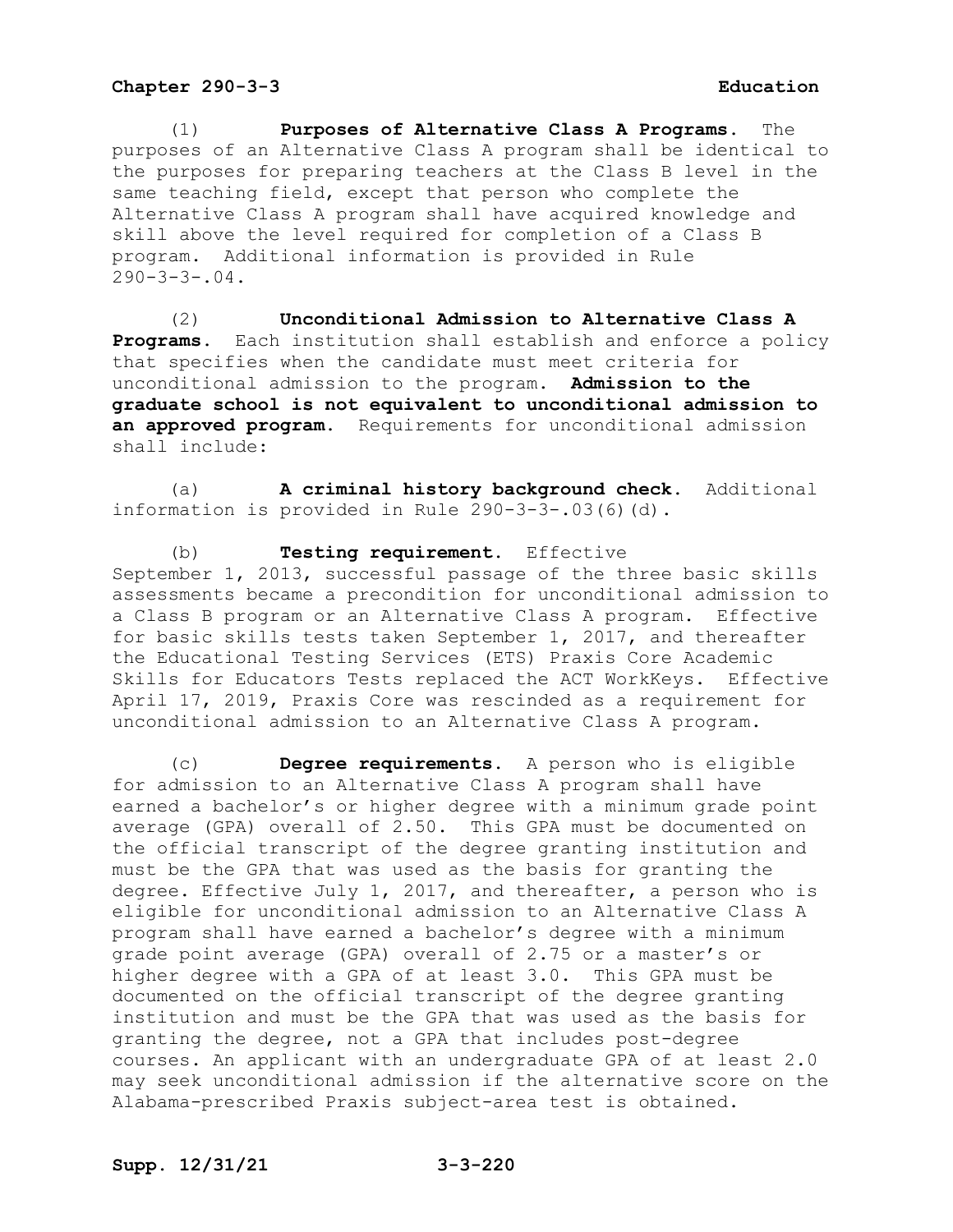1. Courses that were taken as part of the degree used to meet the admission requirement in Rule 290-3-3-.44(2)(c) for a bachelor's or higher degree with a minimum grade point average of 2.5 (2.75 if admitted based on a bachelor's degree or 3.0 if admitted based on a master's degree July 1, 2017, and thereafter) cannot be used again to meet Alternative Class A program requirements.

2. The person must meet one of the following options:

(i) Earned a bachelor's degree from a regionally accredited college or university.

(ii) Earned a bachelor's degree from a non-regionally accredited institution and an earned master's or higher degree from a regionally accredited institution, and has attained a passing score on the prescribed Praxis subject assessment of the Alabama Educator Certification Assessment Program (AECAP). [See Rule 290-3-3-.04.] This option is permitted only when both of the following conditions are met:

(I) At the discretion of the administrative head of the EPP and in accordance with institutional policy.

(II) If there is a prescribed Praxis subject assessment of the AECAP.

3. Earned a bachelor's degree from a non-regionally accredited institution, holds a valid professional educator certificate from the state where the institution is geographically located, and has attained a passing score on the prescribed Praxis subject assessment of the AECAP. This option is permitted only when both of the following conditions are met:

(i) At the discretion of the administrative head of the EPP and in accordance with institutional policy.

(ii) If there is a prescribed Praxis subject assessment of the AECAP.

(d) **General studies.** Individuals applying for admission to an Alternative Class A programs in early childhood education, elementary education, early childhood special education, or collaborative special education teacher (K-6 or 6-12) shall have earned at least 12 semester hours of acceptable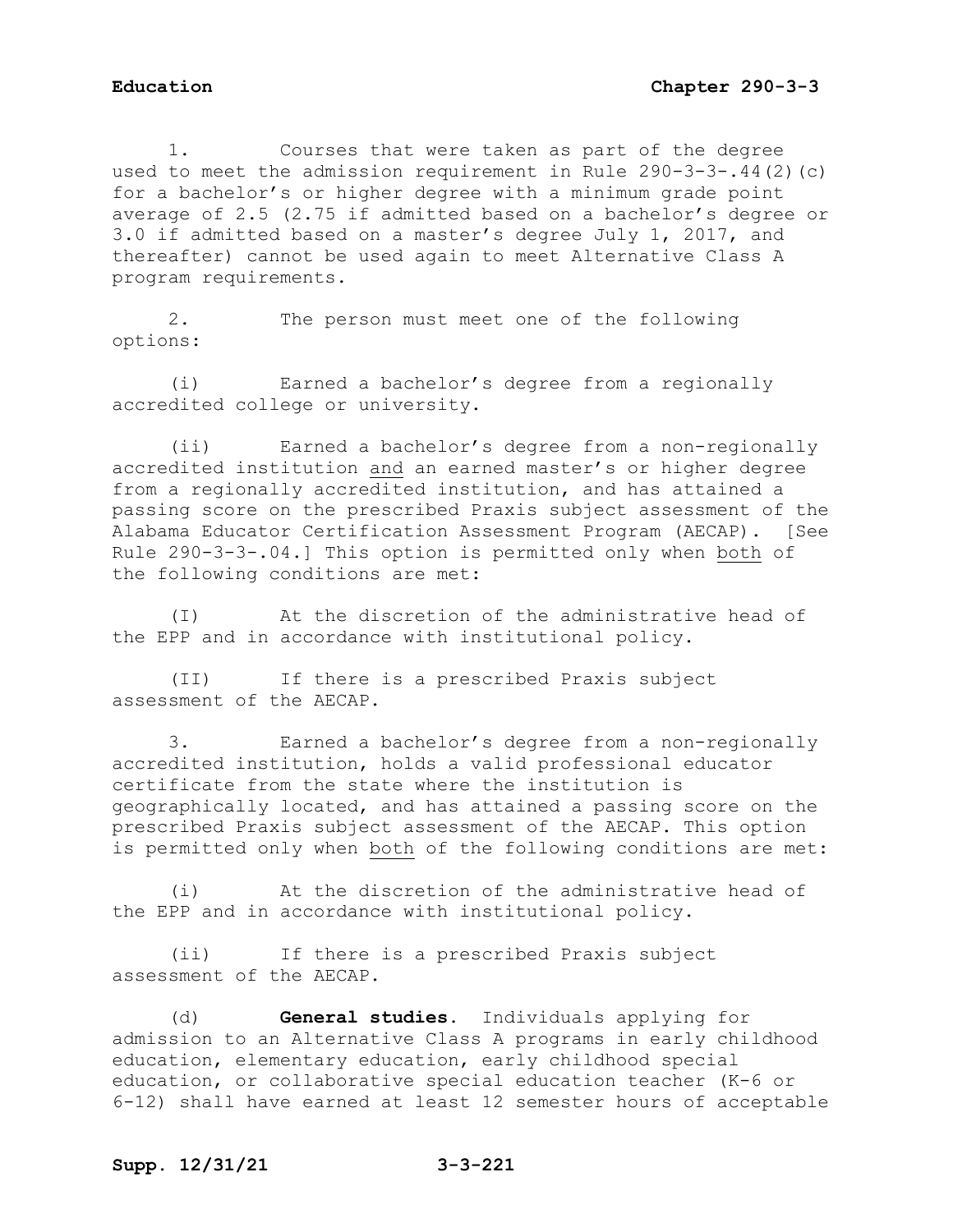credit, as verified on official transcripts, in each of the following areas: English language arts, mathematics, science, and social studies. Alternatively, the current passing score on the prescribed Praxis subject assessment of the AECAP may be accepted to meet this requirement for the following areas:

(i) In lieu of 12 semester hours in mathematics, Praxis 5003 or 5903.

(ii) In lieu of 12 semester hours in science, Praxis 5005 or 5905.

(iii) In lieu of 12 semester hours in social studies, Praxis 5004 or 5904.

(e) **Teaching field.** Prior to unconditional admission, a person who wishes to earn certification in a teaching field listed below shall have completed one of the options in Rule 290-3-3-.42(2)(e)1. through 5.

1. For teaching fields other than Early Childhood Education, Elementary Education, Early Childhood Special Education, Collaborative Special Education (K-6 or 6-12), in lieu of Rule 290-2-3-3-.42(2)(e)2. through 5., verification of a current passing score on the prescribed Praxis subject assessment of the Alabama Educator Certification Assessment Program.

2. Early Childhood Education, Elementary Education, Early Childhood Special Education, Collaborative Special Education Teacher K-6 or 6-12. Additional information is provided in Rule 290-3-3-.42(2)(d).

3. Single Teaching Field for Middle Level or Secondary: An academic major in the teaching field, or if an academic major is not on the official transcript, 30 semester hours appropriate to the teaching field including at least 18 semester hours of upper-division credit.

4. Comprehensive Middle Level or Secondary Teaching Fields:

(i) English Language Arts: An academic major in an area included in English language arts—e.g., English, speech, drama/theatre, and print or broadcast journalism—and at least one course in each of the other listed areas of English language arts. If an academic major is not on the official transcript,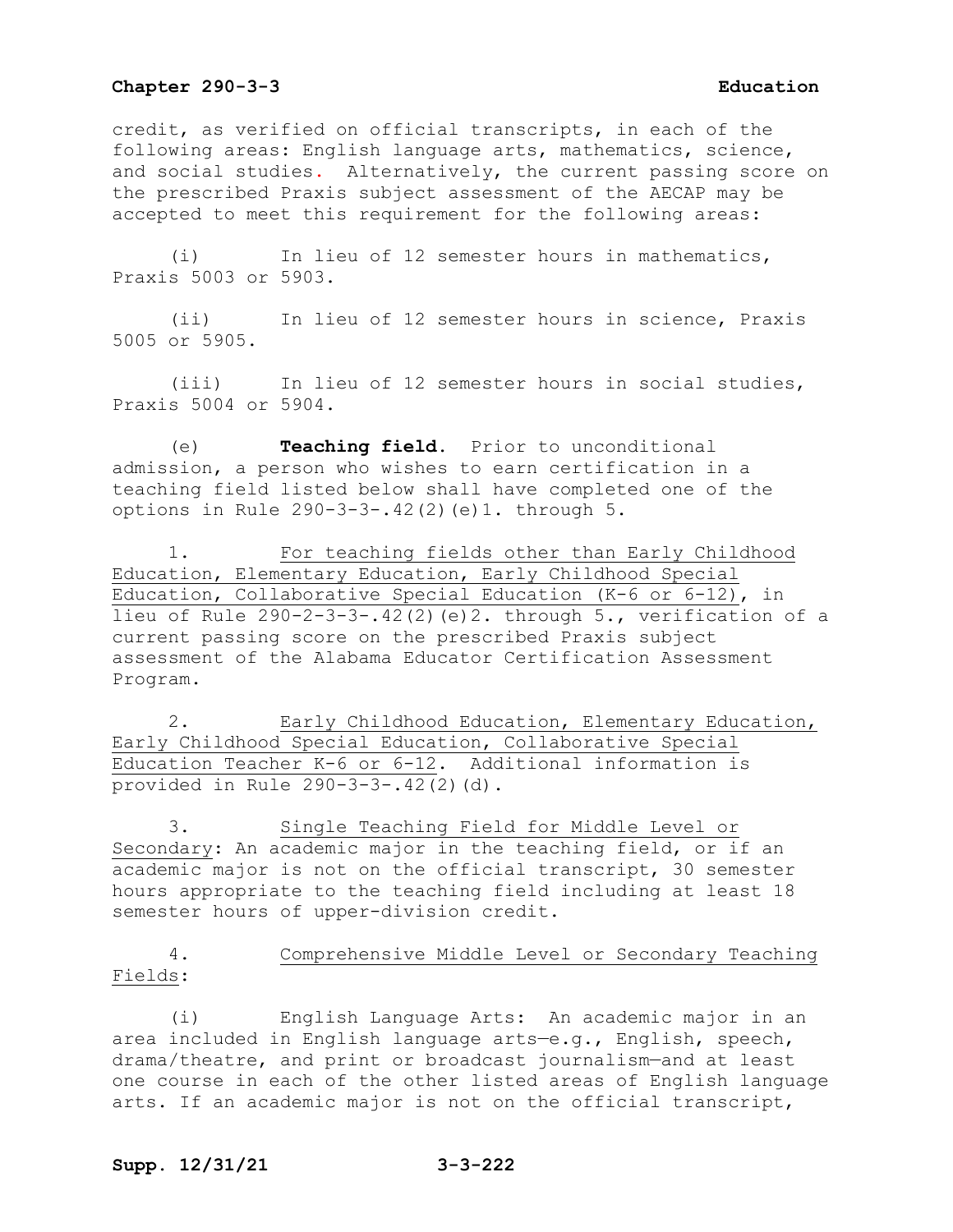then the admission requirement shall be 30 semester hours of credit appropriate to English language arts, including at least 18 semester hours of upper-division credit. At a minimum, coursework must include courses in literature, grammar, reading skills, writing, speech, theatre, and print or broadcast journalism.

(ii) General Science: An academic major in an area included in the sciences—e.g., biology, chemistry, Earth or space science, and physics—and at least one course in each of the other listed areas of general science. If an academic major is not on the official transcript, then the admission requirement shall be 30 semester hours of credit appropriate to general science including at least 18 semester hours of upper-division credit and at least one course in each of following areas: biology, chemistry, Earth or space science, and physics.

(iii) General Social Studies: An academic major in an area included in the social studies—e.g., economics, geography, history, and political science—and at least one course in each of the other areas listed in the social studies. If an academic major is not on the official transcript, then the admission requirement shall be 30 semester hours of credit appropriate to the social studies with at least 18 semester hours of upper-division credit and at least one course in each of the following areas: economics, geography, history, and political science.

(iv) Career and Technical Education: At least 30 semester hours appropriate to the teaching field including at least 18 semester hours of upper-division credit.

5. P-12 Programs: An academic major in the teaching field or, if an academic major is not on the official transcript, 30 semester hours of credit appropriate to the teaching field including at least 18 semester hours of upper-division credit.

(3) **Curriculum of Alternative Class A Programs.** A program in a given teaching field shall be designed to develop teaching competencies above the level required for Class B program completion. In addition, a program shall:

(a) Include a **teaching field** of at least one-third of the total number of graduate hours in the program.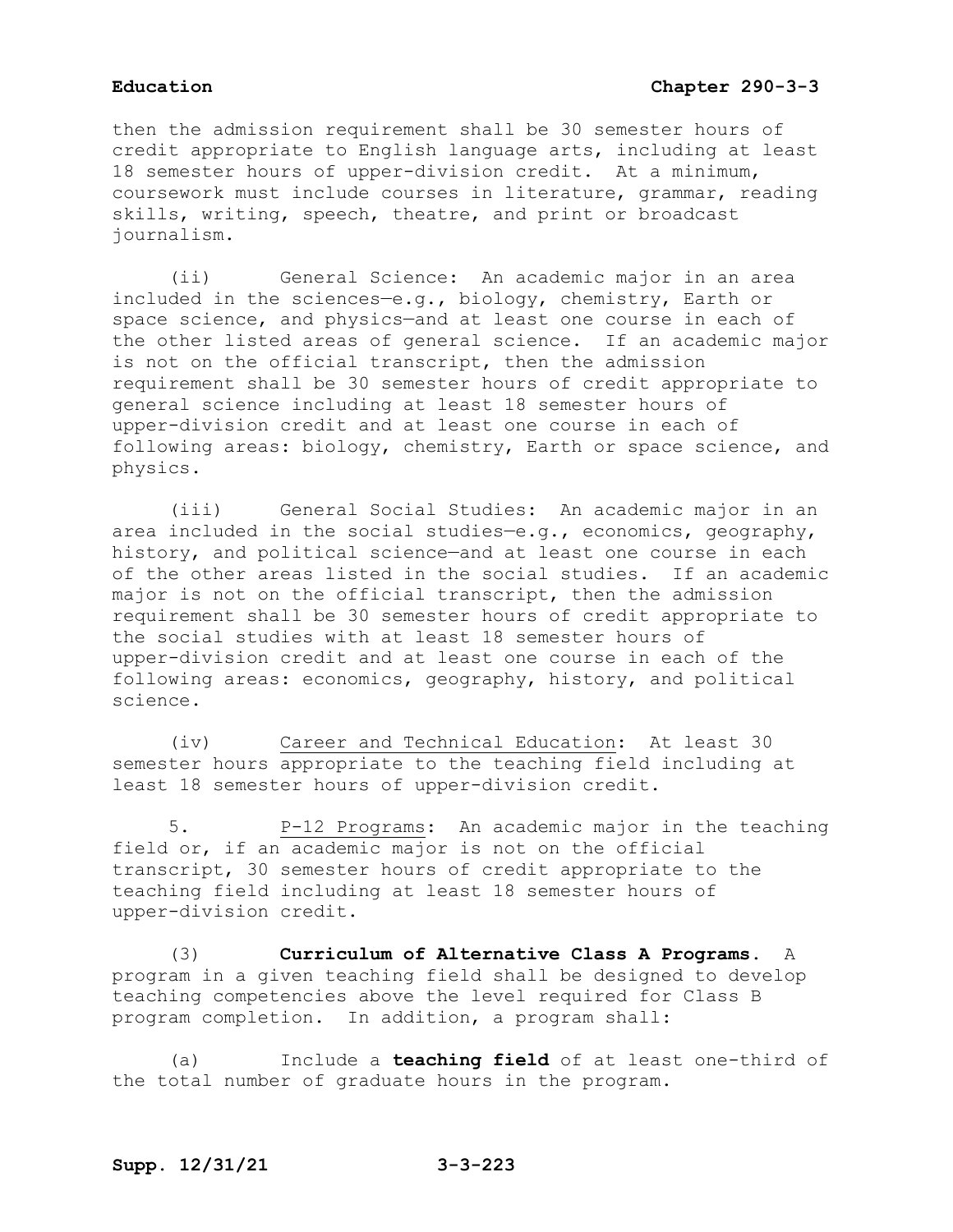1. For candidates unconditionally admitted to a program December 15, 2020, or thereafter, the teaching field for programs in early childhood education, elementary education, and collaborative special education (K-6) shall require no less than nine semester hours of reading or literacy coursework, or both, based on the science of learning to read, including multisensory strategies in foundational reading skills. Prior to program completion, candidates shall demonstrate the ability to use a variety of strategies (to include explicit and systematic instruction, guided practice, error correction and corrective feedback, and multisensory language instruction) to teach foundational reading skills based on the science of learning to read, to include oral language development, phonological awareness, phonics instruction, writing, vocabulary, and comprehension, in accordance with the *Alabama Course of Study: English Language Arts.*

2. English language arts, general science, and general social studies programs shall require at least one course in two areas within the broader field.

(b) Meet the **Alabama Core Teaching Standards** in Rule  $290 - 3 - 3 - 04$ .

(c) Include a **methods course** specific to the teaching field or to the general area of the teaching field (e.g., science methods or social studies methods). Methods courses for specific teaching fields or for the general area of the teaching field shall not be combined with methods courses of other teaching fields or general areas (e.g., mathematics and biology).

(d) Extensive **field experiences**. The field experiences must comply with Rule 290-3-3-.03(6)(e)1.

(e) An **internship**.

1. The internship shall equal at least a full semester, full-time in the teaching field for which certification is sought and may include more than one classroom or grade level, with experiences of the intern progressing to the full responsibilities of the teacher.

2. The internship must comply with Rule 290-3-3-.03(6)(e)2. regarding dividing the internship.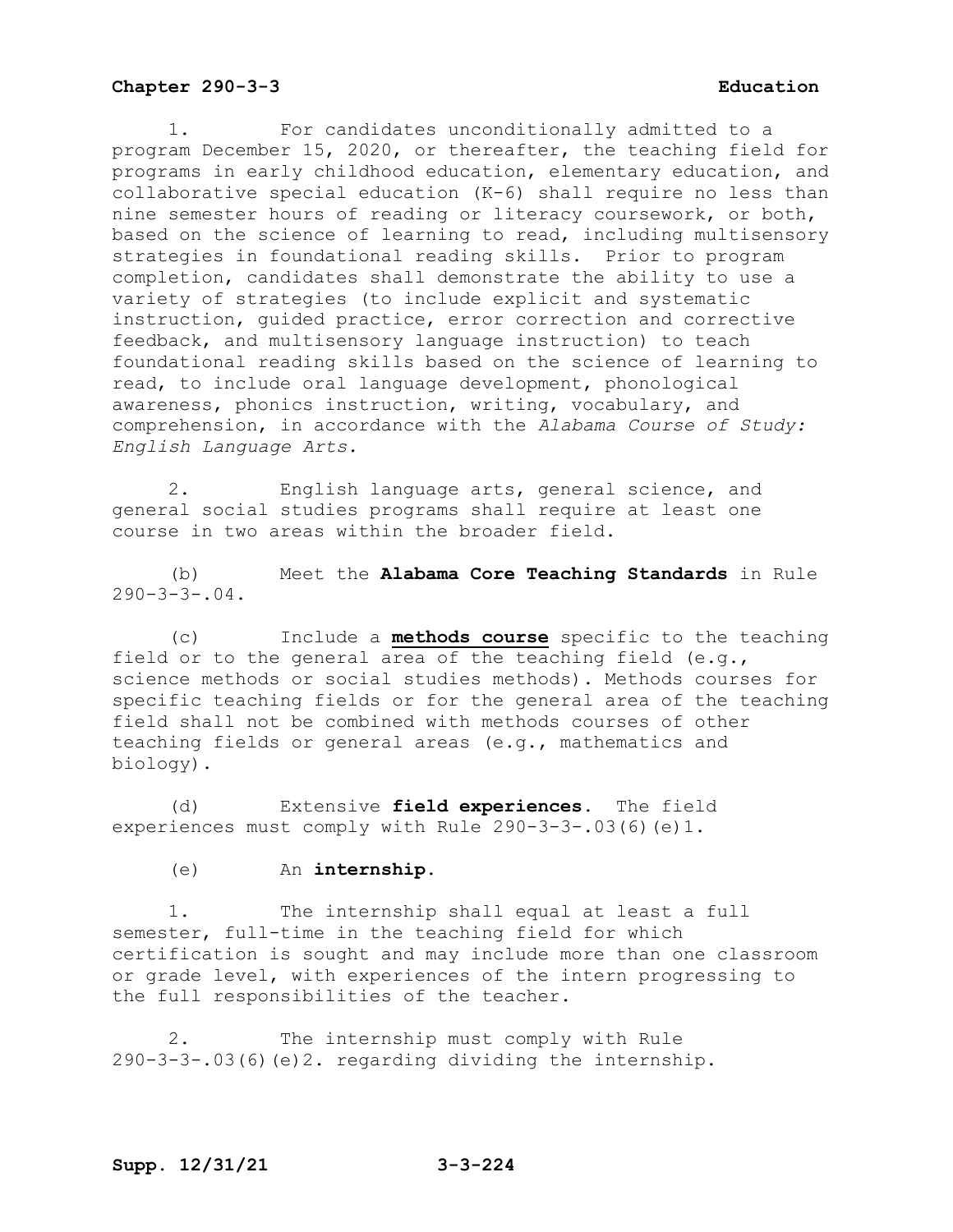3. Entry and exit criteria shall be clearly identified for the internship.

(f) A **survey of special education course** is required unless that course was previously completed. [See Rule 290-3-3-.01(51)]. An individual who completed a survey of special education course prior to the semester when the individual met requirements for unconditional admission to an Alternative Class A program July 1, 2017, and thereafter, must take a course focused primarily on one of the following categories: methods of accommodating instruction to meet the needs of students with exceptionalities in inclusive settings, multicultural education, teaching English language learners, rural education, or urban education. A diversity course used to meet this requirement for one level of certification may not be used to meet the requirement for a higher level of certification.

(4) **Requirements for Class A Certification.**  Readiness to serve as a teacher shall include:

(a) An official transcript from a regionally accredited institution documenting an earned master's degree.

(b) Satisfactory completion of a State-approved program with a minimum GPA of 3.0 on all courses in the Alabama State Board of Education approved educator preparation program. For candidates who meet requirements for unconditional admission to an Alternative Class A program July 1, 2017, and thereafter, a minimum GPA of 3.25 on all courses used to meet the requirements on the approved program checklist for Alabama State Board of Education educator preparation program.

(c) Competence to teach students as demonstrated in an internship as described in Rule  $290-3-3-03(6)(e)2$ .

(5) **Testing for Class A Certification.** Applicants unconditionally admitted to an Alternative Class A program prior to September 1, 2013, must meet the basic skills assessments requirements of the Alabama Educator Certification Assessment Program (AECAP) as a prerequisite for certification. Applicants for initial certification through the completion of an Alternative Class A program must meet the Praxis II requirements of the AECAP as a precondition for certification. Additional information is provided in Rule 290-3-3-.41(6).

(6) **Interim Employment Certificate.**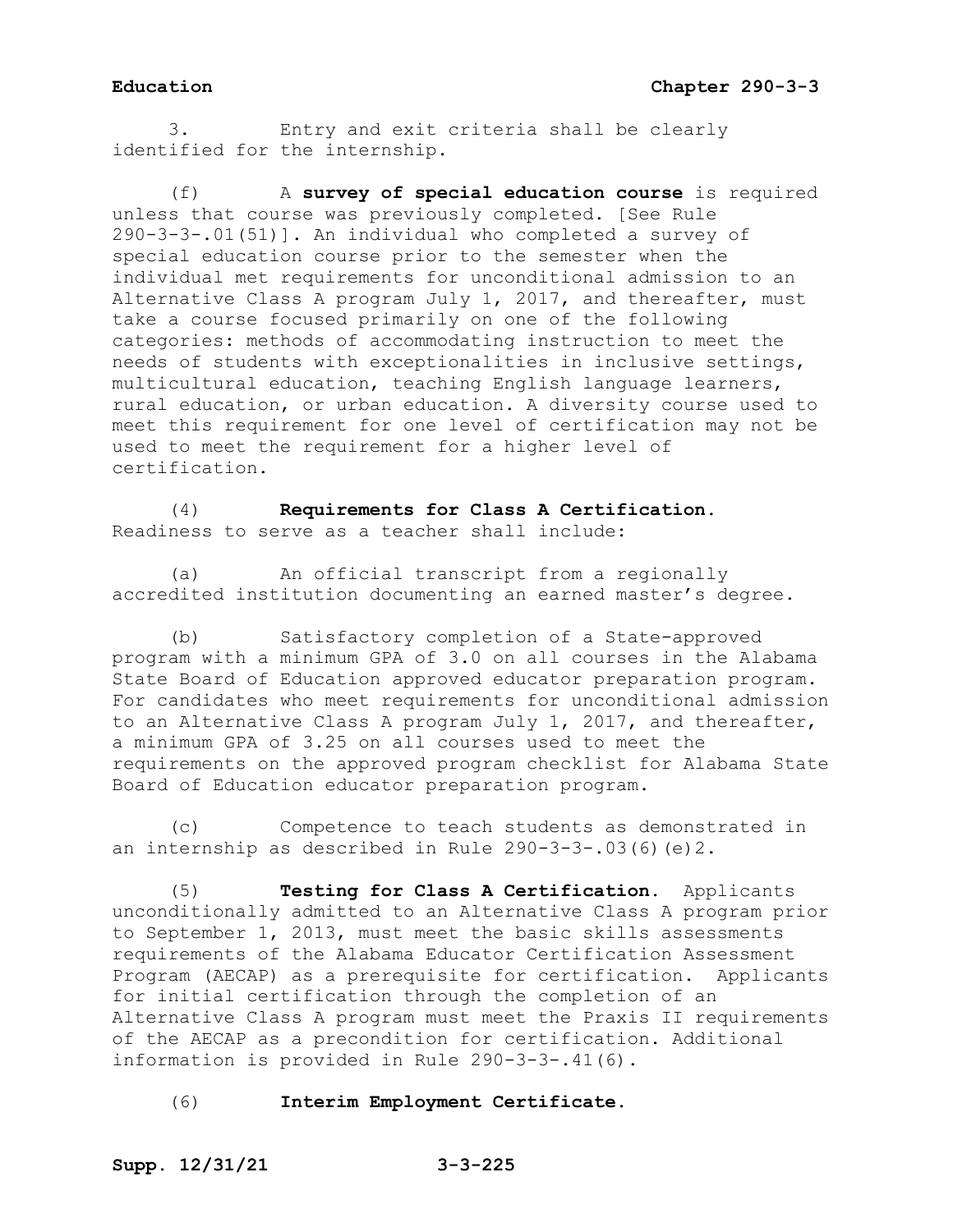(a) An Interim Employment Certificate (IEC) allows a superintendent or administrator to employ an applicant who is completing requirements for Class A certification in a teaching field through a State-approved Alternative Class A program at an Alabama institution.

Additional information, Master's in Elementary Education (K-12 Online Leadership). Master's in Elementary Education (K-12 Online Leadership). including requirements and restrictions, is provided in Rule 290-3-2-.06.

(b) Special provisions for holders of Interim Employment Certificates.

1. A teacher who is employed based on holding a valid Interim Employment Certificate for early childhood education (or early childhood special education) and is teaching above the kindergarten level may, at the discretion of the unit, complete a three-semester hour practicum at the preschool and/or kindergarten level to meet the divided internship requirements applicable to the early childhood education program (or early childhood special education program). Similarly, a teacher who is employed based on holding a valid Interim Employment Certificate for early childhood education (or early childhood special education) and is teaching at the kindergarten level or below may, at the discretion of the unit, complete a three-semester hour practicum in Grades 1, 2, and/or 3 to meet the divided internship requirements applicable to early childhood education (or early childhood special education) programs.

2. A teacher who is employed based on holding a valid Interim Employment Certificate for elementary education (or collaborative special education K-6) and is teaching at the lower elementary level (grades K, 1, 2, and/or 3) may, at the discretion of the unit, complete a three-semester hour practicum at the upper elementary level (grades 4, 5, and/or 6) to meet the divided internship requirements applicable to the elementary education (or collaborative special education K-6) program. Similarly, a teacher who is employed based on holding a valid Interim Employment Certificate for elementary education (or collaborative special education K-6) and is teaching at the upper elementary level may, at the discretion of the unit, complete a three-semester hour practicum at the lower elementary level to meet the divided internship requirements applicable to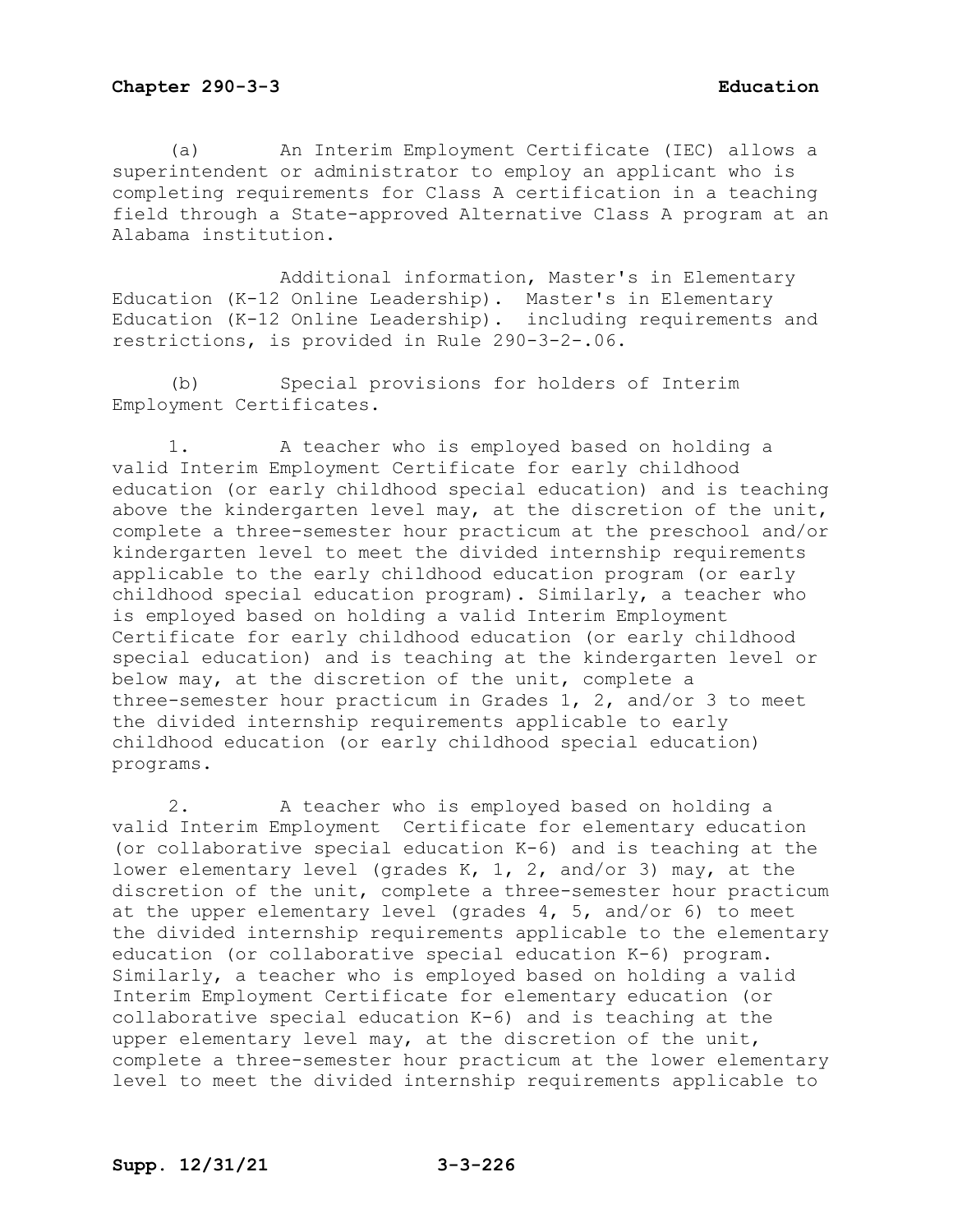the elementary education (or collaborative special education K-6) program.

3. A teacher who is employed based on holding a valid Interim Employment Certificate for a teaching field that spans Grades P-12 and is teaching at the elementary level (K-6) may, at the discretion of the unit, complete a three-semester hour practicum at the secondary level (6-12) to meet the divided internship requirements applicable to the P-12 program. Similarly, a teacher who is employed based on holding a valid Special Alternative Certificate for a teaching field that spans Grades P-12 and is teaching at the secondary level (6-12) may, at the discretion of the unit, complete a three-semester hour practicum at the elementary level to meet the divided internship requirements applicable to the P-12 program.

4. A teacher who is employed based on holding a valid Interim Employment Certificate for collaborative special education teacher (K-6) or (6-12) and who is enrolled in a collaborative special education program for both K-6 and 6-12 but whose employment is limited to the grade span for which certification is held may, at the discretion of the unit, complete a three semester hour practicum at the level for which certification is not held to meet the divided internship requirements applicable to both programs.

**Author:** Dr. Eric G. Mackey

**Statutory Authority:** Code of Ala. 1975, §§16-3-16, 16-23-1, 16-23-2.

**History: New Rule:** February 13, 1978. **Amended:** Filed December 13, 1990; effective February 1, 1991. **Repealed and Replaced:** Filed January 9, 1997; effective February 13, 1997; operative July 1, 1997. **Amended:** Filed June 14, 1999; effective July 19, 1999. **Amended:** Filed March 14, 2002; effective April 18, 2002. **Repealed and New Rule:** Filed September 11, 2003; effective October 16, 2003. **Repealed and New Rule:** Filed July 13, 2004; effective August 17, 2004. **Repealed and New Rule:** April 14, 2005; effective May 19, 2005. **Repealed and New Rule:** Filed August 6, 2007; effective September 10, 2007. **Amended:** Filed April 9, 2009; effective May 14, 2009. **Repealed and New Rule:** Filed August 3, 2009; effective September 7, 2009; operative October 1, 2009. **Amended:** Filed June 15, 2012; effective July 20, 2012. **Repealed and New Rule:** Filed August 13, 2015; effective September 17, 2015. **Amended:** Filed September 13, 2018; effective October 28, 2018; operative June 1, 2019. **Amended:** Published August 31, 2020; effective October 15, 2020. **Amended:** Published October 30, 2020; effective December 14, 2020.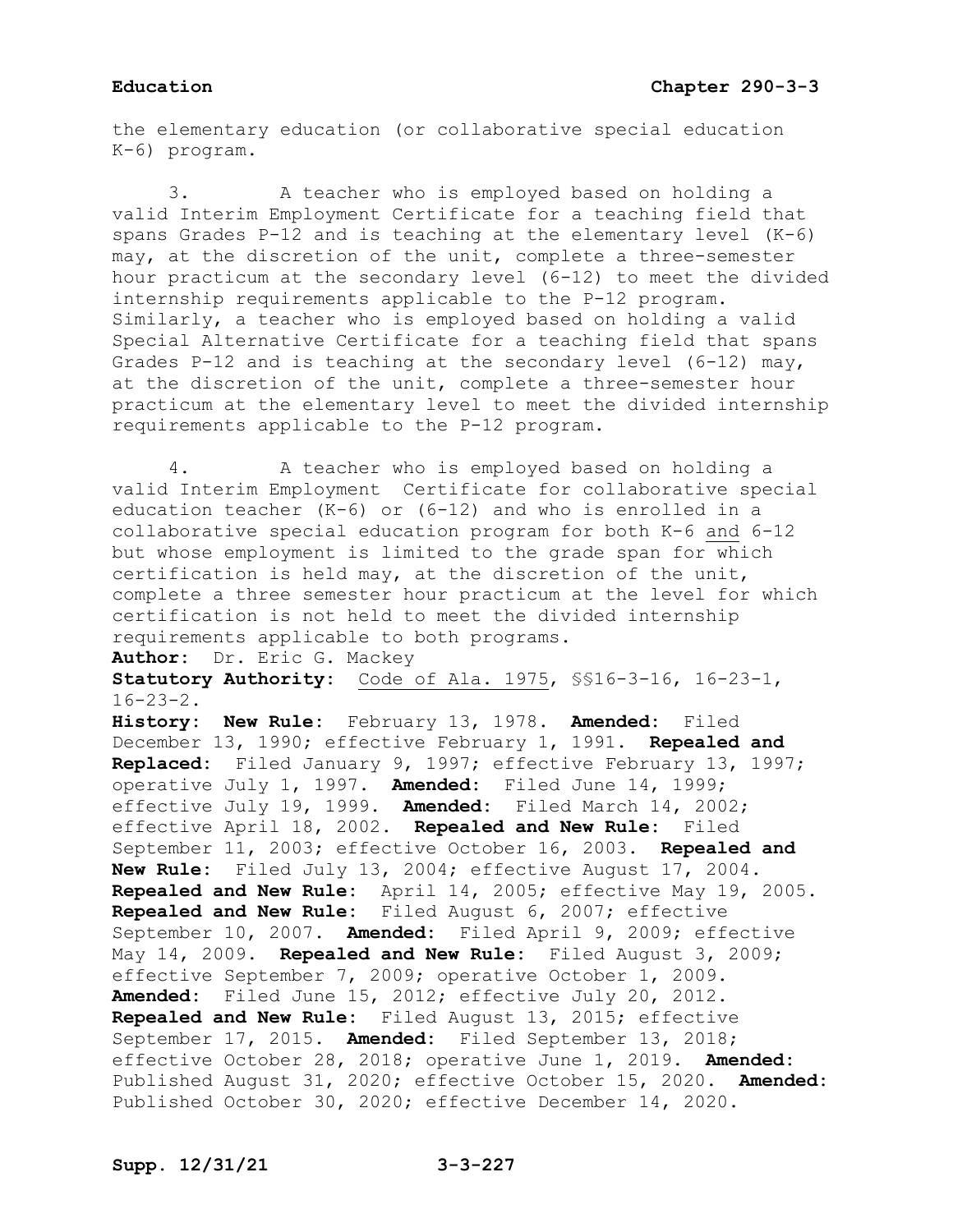**Repealed and New Rule:** Published August 31, 2021; effective October 15, 2021.

**Ed. Note:** Previous Rule .44 was renumbered .42 per certification published August 31, 2021; effective October 15, 2021.

# **290-3-3-.43 English For Speakers Of Other Languages (ESOL) (Grades P-12).**

(1) **Unconditional Admission to an ESOL Program.** The program must meet the requirements in Rule 290-3-3-.41. Initial certification in English for Speakers of Other Languages (ESOL) is at the Class A level. Requirements for unconditional admission to the program include at least a valid bachelor's-level professional educator certificate in a teaching field. (Additional information specific to Alternative Class A programs is provided in Rule 290-3-3-.42.) If an individual is unconditionally admitted to an Alabama Class A program based on a valid bachelor's- or master's-level professional educator certificate from another state, completes a Class A program, and subsequently applies for Alabama certification at the Class A level, then the individual must hold at least a valid Class B certificate before applying for Class A certification.

(2) **Program Curriculum.** The following standards reflect the standards of Teachers of English to Speakers of Other Languages (TESOL) International Association.

### (a) **Knowledge about Language.**

1. Candidates demonstrate knowledge of English language structures in different discourse contexts to promote acquisition of reading, writing, speaking, and listening skills across content areas and serve as language models for English language learners (ELLs).

2. Candidates demonstrate knowledge of second language acquisition theory and developmental process of language to set expectations for and facilitate language learning.

3. Candidates demonstrate knowledge of language processes (e.g., interlanguage and language progressions) to facilitate and monitor ELLs' language learning in English.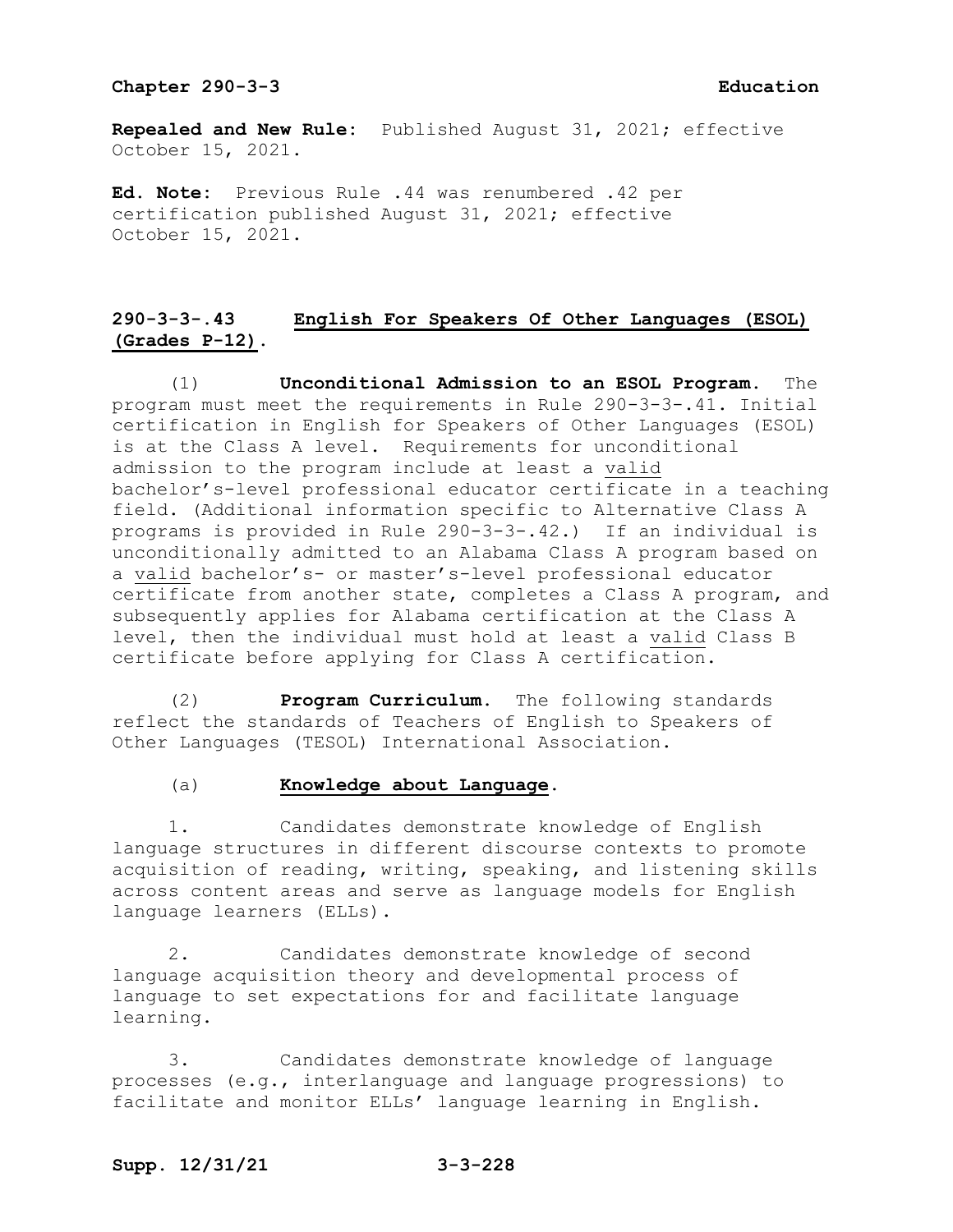4. Candidates apply knowledge of English academic language functions, learning domains, content-specific language and discourse structures, and vocabulary to promote ELLs' academic achievement across content areas.

## (b) **ELLs in the Sociocultural Context.**

1. Candidates demonstrate knowledge of how dynamic academic, personal, familial, cultural, and social contexts, including sociopolitical factors, impact the education of ELLs.

2. Candidates demonstrate knowledge of research and theories of cultural and linguistic diversity and equity that promote academic and social language learning for ELLs.

3. Candidates devise and implement methods to understand each ELL's academic characteristics, including background knowledge, educational history, and current performance data, to develop effective, individualized instructional and assessment practices for their ELLs.

4. Candidates devise and implement methods to learn about personal characteristics of the individual ELL (e.g., interests, motivations, strengths, needs) and their family (e.g., language use, literacy, practices, circumstances) to develop effective instructional practices.

5. Candidates identify and describe the impact of his/her identity, role, cultural understandings, and personal biases and conscious knowledge of U.S. culture on his/her interpretation of the education strengths and needs of individuals ELLs and ELLs in general.

## (c) **Planning and Implementing Instruction.**

1. Candidates plan for culturally and linguistically relevant, supportive environments that promote ELLs' learning. Candidates scaffolded instruction of language and literacies to support standards and curricular objectives for ELLs in the content areas.

2. Candidates know, understand, and apply concepts, research, and best practices to plan classroom instruction in a supportive learning environment for ELLs. They plan for multi-level classrooms with learners from diverse backgrounds using standards-based ESL and content curriculum.

## **Supp. 12/31/21 3-3-229**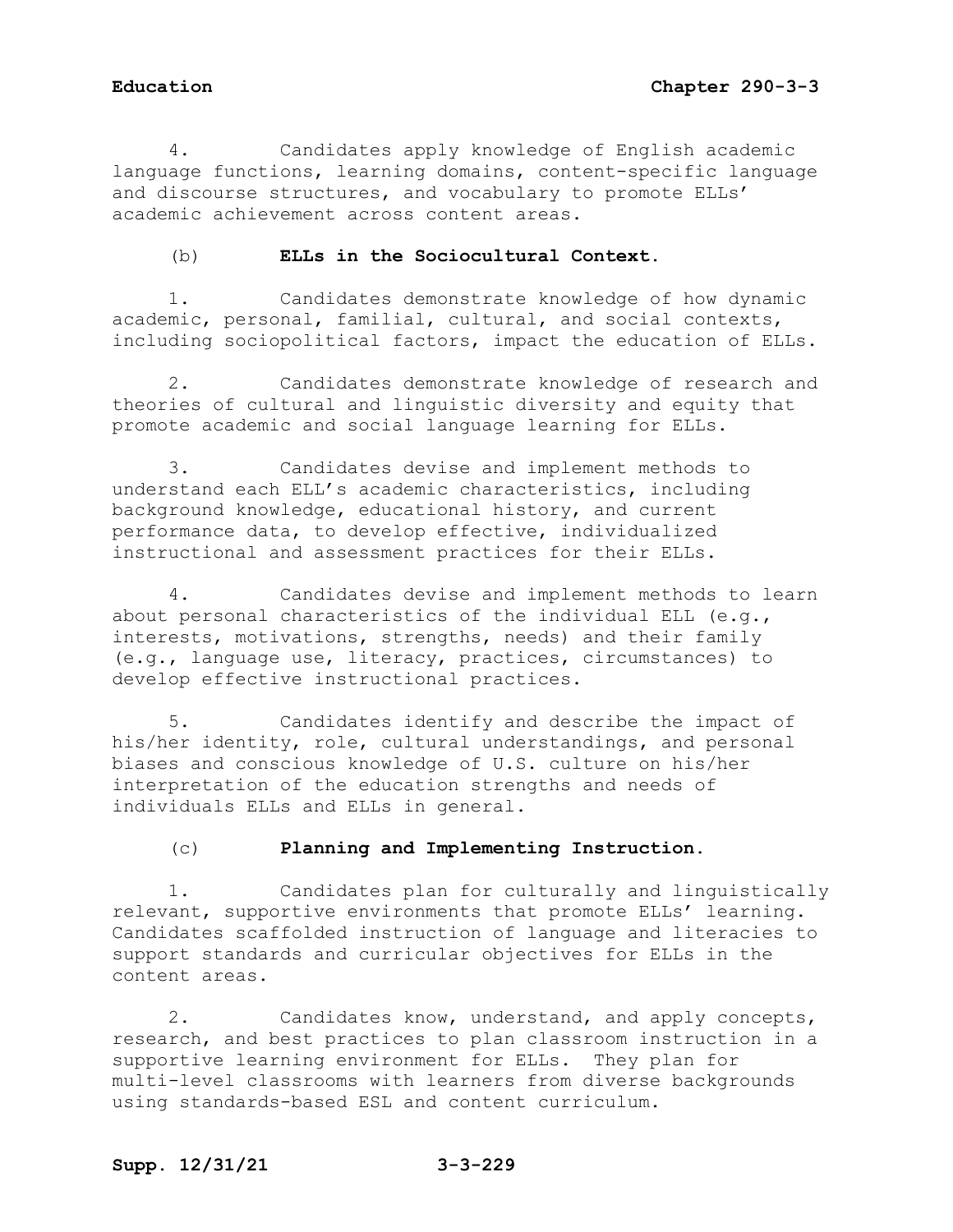3. Candidates know, manage, and implement a variety of standards-based teaching strategies and techniques for developing and integrating English listening, speaking, reading, and writing. Candidates support ELLs' access to the core curriculum by teaching language through academic content.

4. Candidates instruct ELLs using evidence-based, student-centered, developmentally appropriate interactive approaches.

5. Candidates adjust instructional decisions after critical reflection on individual ELLs' learning outcomes in both language and content.

6. Candidates plan strategies to collaborate with other educators, school personnel, and families in order to support their ELLs' learning of language and literacies in the content areas.

7. Candidates use and adapt relevant materials and resources, including digital sources, to plan lessons for ELLs, support communication with other educators, school personnel, and ELLs and to foster student learning of language and literacies in the content areas.

## (d) **Assessment and Evaluation.**

1. Candidates apply knowledge of validity, reliability, and assessment purposes to analyze and interpret student data from multiple sources, including norm-referenced and criterion-referenced tests. Candidates make informed instructional decisions that support language learning.

2. Candidates demonstrate understanding of classroom-based formative, summative, and diagnostic assessments scaffolded for both English language and content assessment.

3. Candidates demonstrate knowledge of state-approved administrative considerations, accessibility features, and accommodations appropriate to ELLs for standardized assessments.

4. Candidates demonstrate understanding of how English language proficiency assessment results are used for identification, placement, and reclassification.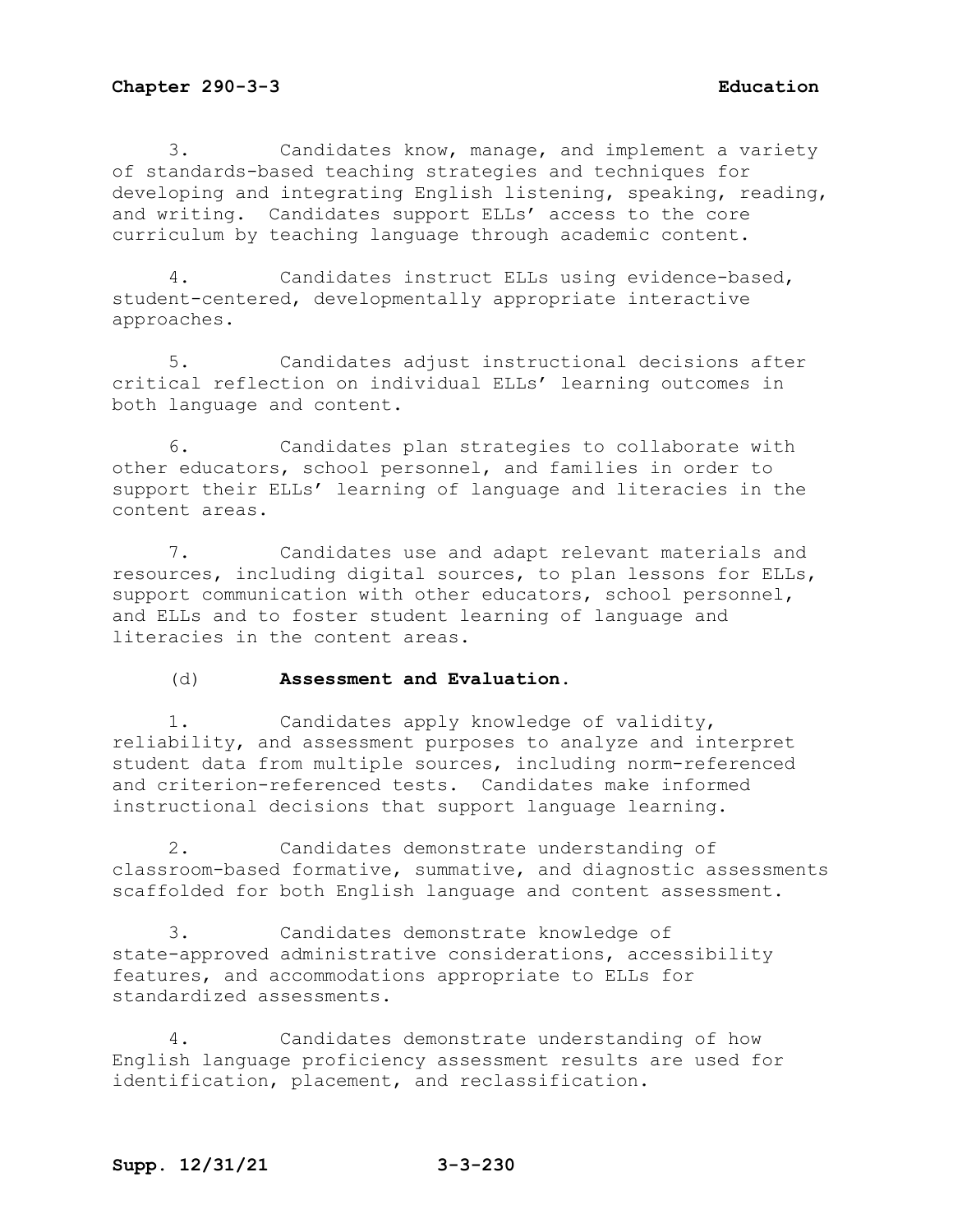## (e) **Professionalism and Leadership.**

1. Candidates demonstrate knowledge of effective collaboration strategies in order to plan ways to serve as a resource for ELL instruction, support educators and school staff, and advocate for ELLs.

2. Candidates apply knowledge of school, district, and governmental policies and legislation that impacts ELLs' educational rights in order to advocate for ELLs.

3. Candidates practice self-assessment and reflection, make adjustments for self-improvement, and plan for continuous professional development in the field of English language learning and teaching.

4. Candidates engage in supervised teaching to apply and develop their professional practice using self-reflection and feedback from their cooperating teachers and supervising faculty.

(3) **Requirements for Certification for Teachers of ESOL.** Readiness to serve as a teacher of English for speakers of other languages shall include:

(a) An official transcript from a regionally accredited institution documenting an earned master's degree.

(b) A survey of special education course is required unless that course was taken for prior level certification. [See definition (51)]. An individual who completed a survey of special education course prior to the semester when the individual met requirements for unconditional admission to a Class A program July 1, 2017, and thereafter, must take a course focused primarily on one of the following categories: methods of accommodating instruction to meet the needs of students with exceptionalities in inclusive settings, multicultural education, teaching English language learners, rural education, or urban education. A diversity course used to meet this requirement for one level of certification may not be used to meet the requirement for a higher level of certification.

(c) Satisfactory completion of a State-approved program with a minimum GPA of 3.0 on all courses in the Alabama State Board of Education approved educator preparation program.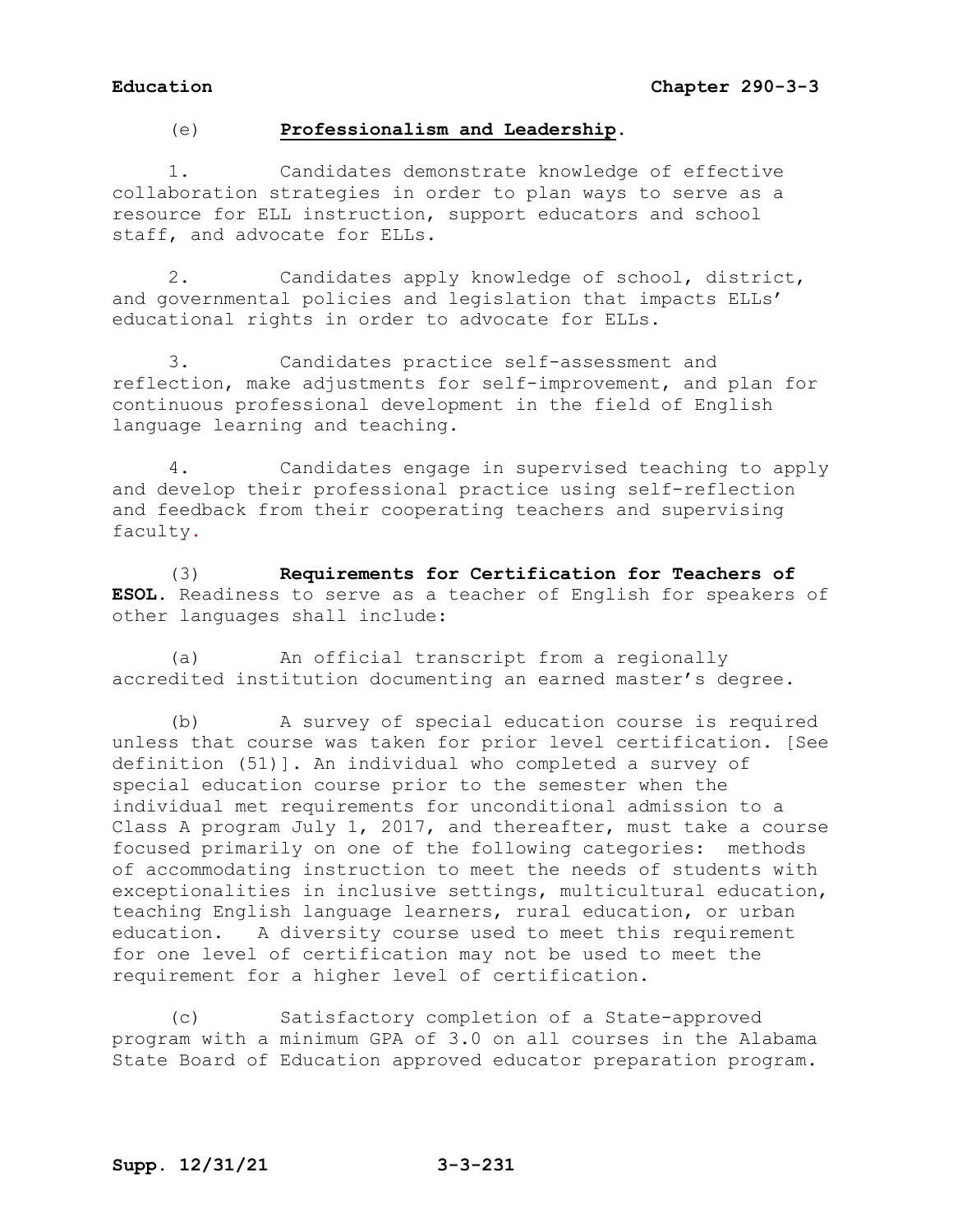Effective for candidates unconditionally admitted to a Class A ESOL program July 1, 2017, and thereafter, satisfactory completion of a State-approved program with a minimum GPA of 3.25 on all courses in the Alabama State Board of Education approved program.

(d) Competence to teach English for speakers of other languages as demonstrated in an internship, with an ESOL certified cooperating teacher, of at least 300 clock hours that complies with Rule 290-3-3-.03(6)(e)2.(i) and (iv) and Rule  $290-3-3-.41(5)(e)$ .

(e) A valid Class B Professional Educator Certificate in a teaching field unless the individual completes an Alternative Class A program in ESOL.

(4) **Testing for Certification of Teachers of ESOL.**  Applicants for initial certification in English for speakers of other languages through the completion of a Class A program must meet the Praxis requirements of the Alabama Educator Certification Assessment Program (AECAP) as a precondition for certification. Additional information is in Rule  $290-3-3-.41(6)$ .

**Author:** Dr. Eric G. Mackey

**Statutory Authority:** Code of Ala. 1975, §§16-3-16, 16-23-14. **History: New Rule:** Filed January 9, 1997; effective February 13, 1997; operative July 1, 1997. **Amended:** Filed March 14, 2002; effective April 18, 2002. **Amended:** Filed December 12, 2002; effective January 16, 2003. **Repealed and New Rule:** Filed September 11, 2003; effective October 16, 2003. **Repealed and New Rule:** Filed July 13, 2004; effective August 17, 2004. **Repealed and New Rule:** April 14, 2005; effective May 19, 2005. **Repealed and New Rule:** Filed August 6, 2007; effective September 10, 2007. **Repealed and New Rule:** Filed August 3, 2009; effective September 7, 2009; operative October 1, 2009. **Amended:** Filed June 15, 2012; effective July 20, 2012. **Repealed and New Rule:** Filed August 13, 2015; effective September 17, 2015. **Amended:** Filed September 13, 2018; effective October 28, 2018; operative June 1, 2019. **Repealed and New Rule:** Published August 31, 2021; effective October 15, 2021.

**Ed. Note:** Previous Rule .45 was renumbered .43 per certification published August 31, 2021; effective October 15, 2021.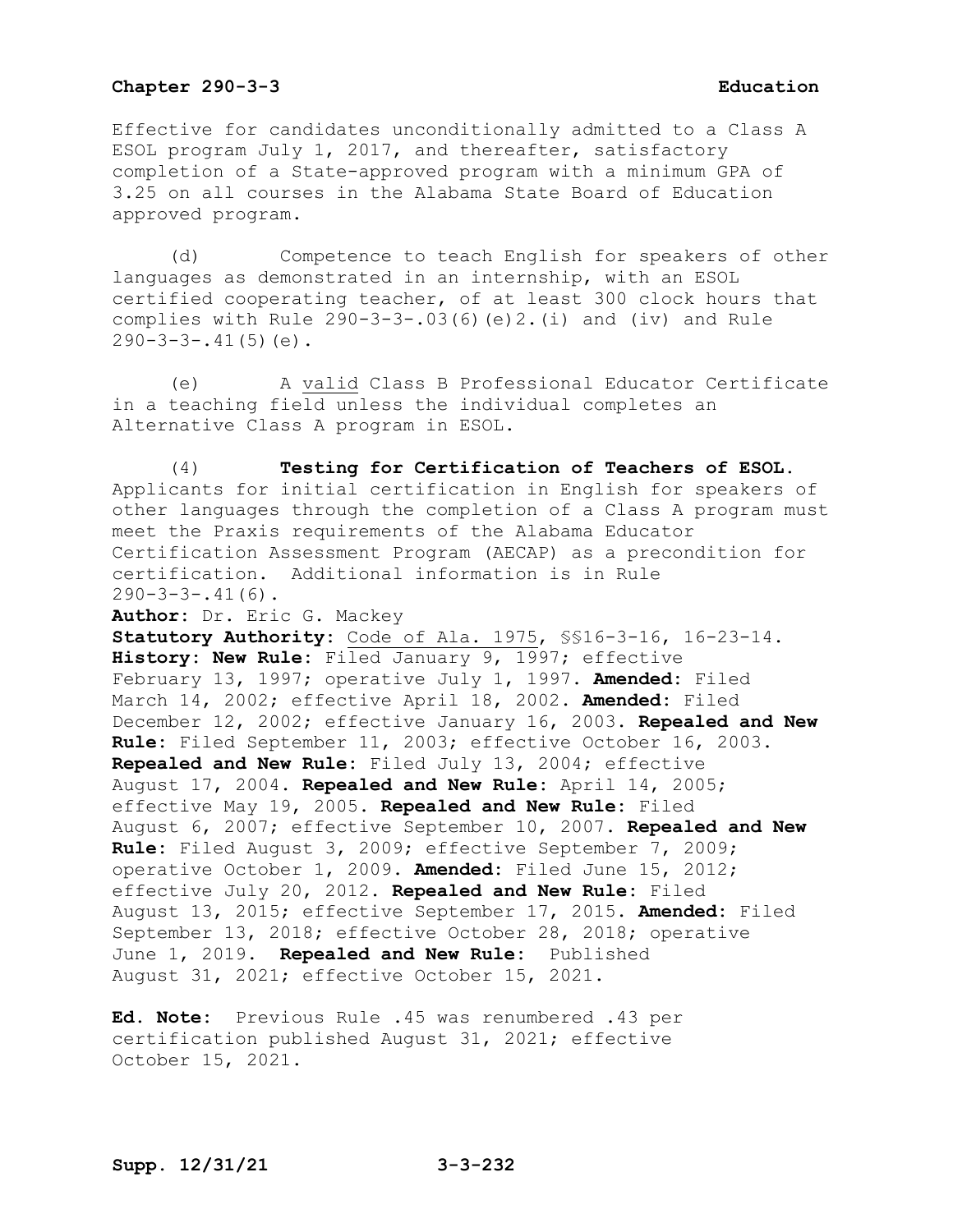# **290-3-3-.44 Gifted (Grades P-12).**

(1) **Unconditional Admission to a Gifted Program.** The program must meet the requirements in Rule 290-3-3-.41. Initial certification in Gifted is at the Class A level. Requirements for unconditional admission to the program include at least a valid bachelor's-level professional educator certificate in a teaching field. If an individual is unconditionally admitted to an Alabama Class A program based on a valid bachelor's- or master's-level professional educator certificate from another state, completes a Class A program, and subsequently applies for Alabama certification at the Class A level, then the individual must hold at least a valid Class B certificate before applying for Class A certification.

(2) **Program Curriculum.** These rules have been aligned with the teacher preparation standards of the Council for Exceptional Children (CEC) and build upon the Alabama Core Teaching Standards.

(a) **Learner Development and Individual Learning Differences.** Candidates understand the variations in learning and development in cognitive and affective areas between and among gifted individuals and apply this understanding to provide meaningful and challenging learning experiences for gifted individuals. Candidates:

1. Understand how language, culture, economic status, family background, and/or area of disability can influence the learning of individuals with exceptionalities.

2. Use understanding of development and individual differences to respond to the needs of gifted individuals.

(b) **Learning Environments.** Candidates create safe, inclusive, and culturally responsive learning environments so that gifted individuals become active and effective learners and develop emotional well-being, positive social interactions, and self-determination. Candidates:

1. Create safe, inclusive, culturally responsive learning environments that engage gifted individuals in meaningful and rigorous learning activities and social interactions.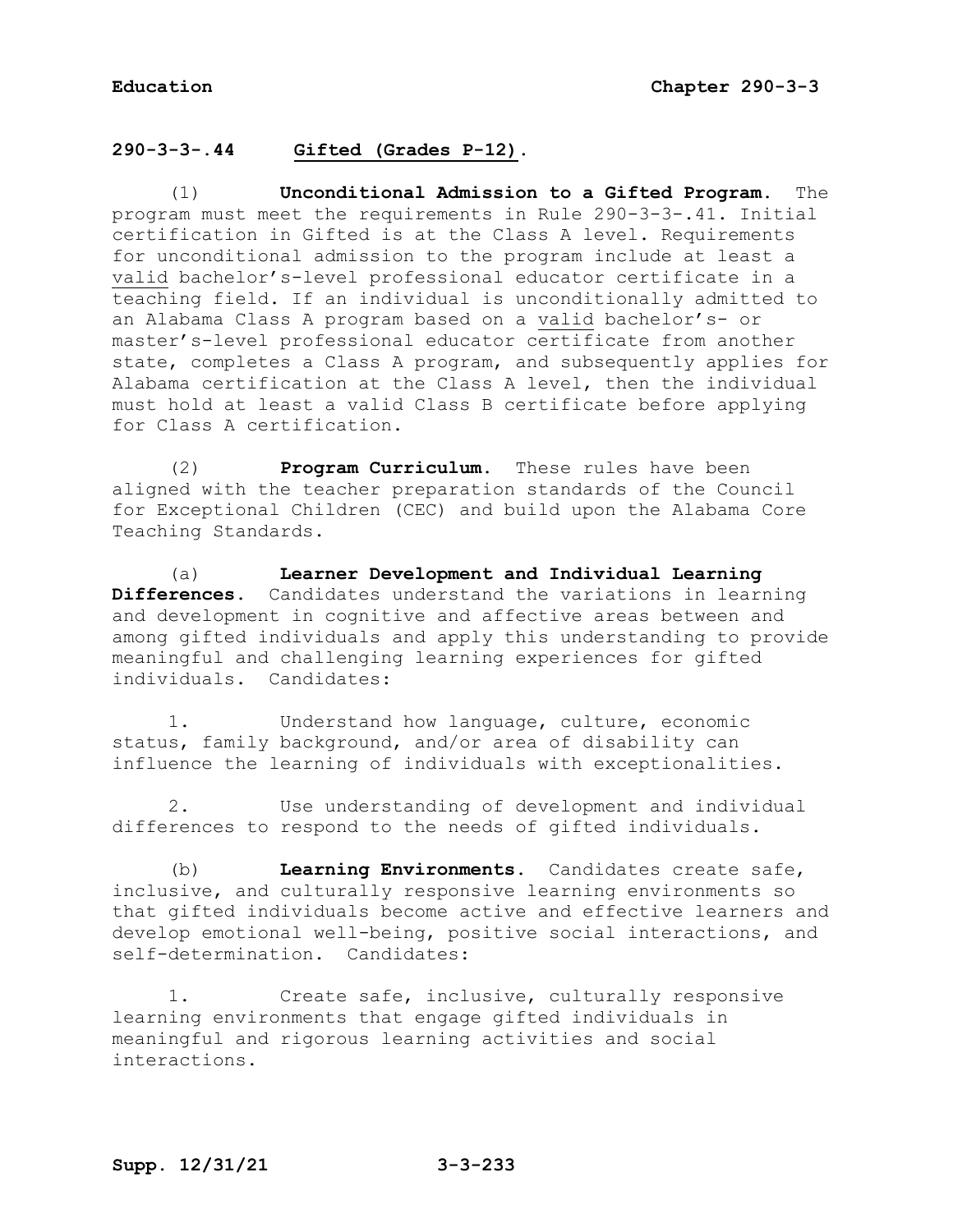2. Use communication and motivational and instructional intervention to facilitate understanding of subject matter and to teach gifted individuals how to adapt to different environments and develop ethical leadership skills.

3. Adjust their communication to an individual's language proficiency and cultural and linguistic differences. 4. Demonstrate understanding of the multiple environments that are part of the continuum of services for gifted individuals, including the advantages and disadvantages of various settings and teach them how to adapt to the expectations and demands of differing environments.

(c) **Curricular Content Knowledge.** Candidates use knowledge of general and specialized curricula to advance learning for gifted individuals. Candidates:

Understand the role of central concepts, structures of the discipline, and tools of inquiry of the content they teach, and use their understanding to organize knowledge, integrate cross-disciplinary skills, and develop meaningful learning progressions within and across grade levels.

2. Design appropriate learning and performance modifications for gifted individuals that enhance creativity, acceleration, depth and complexity in academic subject matter and specialized domains.

3. Use assessments to select, adapt, and create materials to differentiate instructional strategies and general and specialized curricula to challenge gifted individuals.

4. Understand that gifted individuals demonstrate a wide range of advanced knowledge and performance levels and modify the general or specialized curriculum appropriately.

(d) **Assessment.** Candidates use multiple methods of assessment and data sources in making educational decisions about identification of gifted individuals and student learning. Candidates:

1. Understand that some groups of gifted individuals have been underrepresented in gifted education programs and select and use technically sound formal and informal assessments that minimize bias.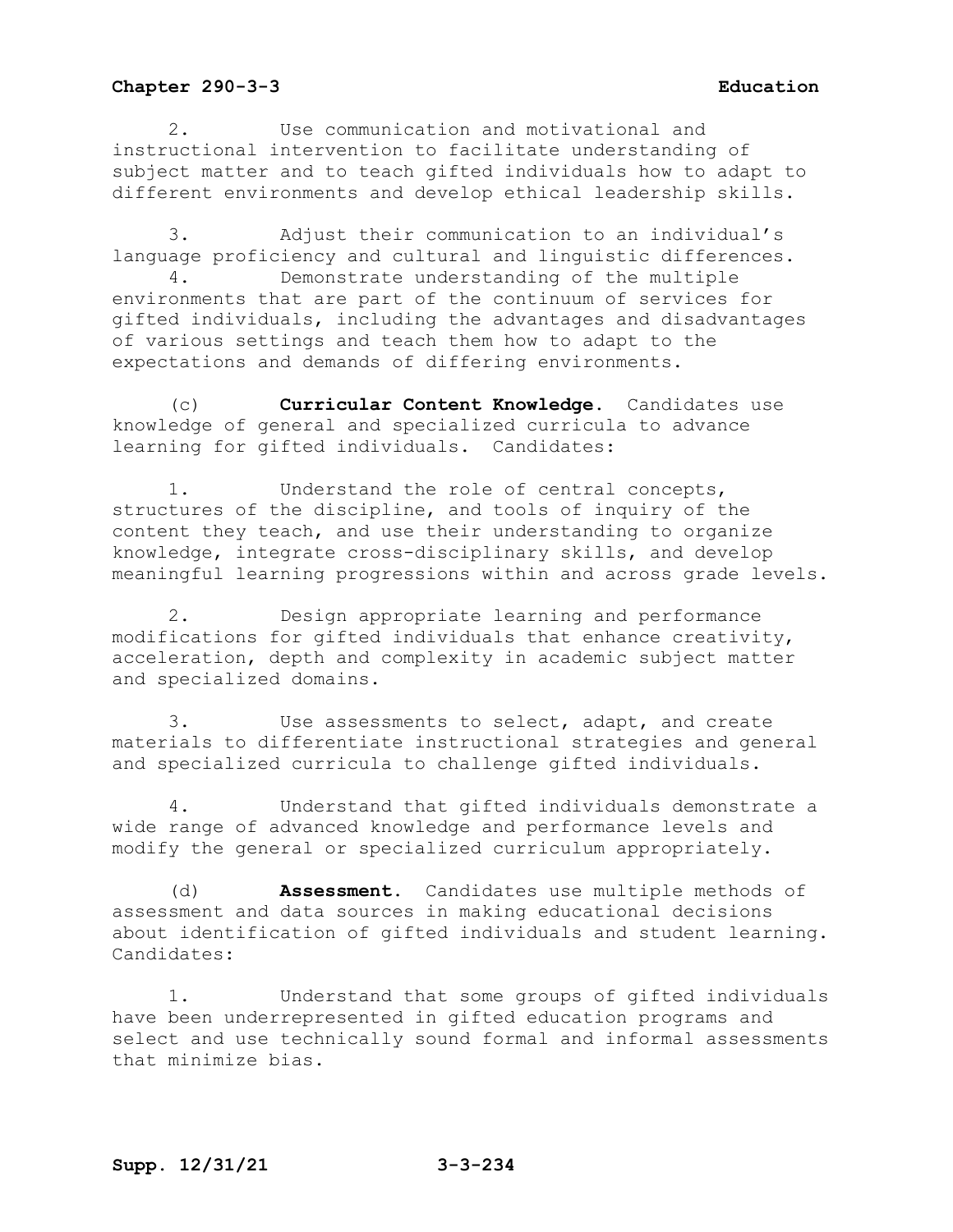## **Education Chapter 290-3-3**

2. Use knowledge of measurement principles and practices to differentiate assessments and interpret results to guide educational decisions for gifted individuals.

3. Collaborate with colleagues and families in using multiple types of assessment information to make identification and learning progress decisions and to minimize bias in assessment and decision-making.

4. Use assessment results to develop long- and short-range goals and objectives that take into consideration an individual's abilities and needs, the learning environment, and other factors related to diversity.

5. Understand the various child-find processes and strategies to elicit gifted behaviors in the strength areas and minimize bias.

6. Engage gifted individuals in assessing the quality of their own learning and performance and in setting future goals and objectives.

(e) **Instructional Planning and Strategies.** Candidates select, adapt, and use a repertoire of evidence-based instructional strategies to advance the learning of gifted individuals. Candidates:

1. Know principles of evidence-based, differentiated, and accelerated practices and possess a repertoire of instructional strategies to enhance the critical and creative thinking, problem-solving, and performance skills of gifted individuals.

2. Apply appropriate technologies to support instructional assessment, planning, and delivery for gifted individuals.

3. Collaborate with families, professional colleagues, and other educators to select, adapt, and use evidence-based strategies that promote challenging learning opportunities in general and specialized curricula.

4. Emphasize the development, practice, and transfer of advanced knowledge and skills across environments throughout the lifespan leading to creative, productive careers in a multicultural society for gifted individuals.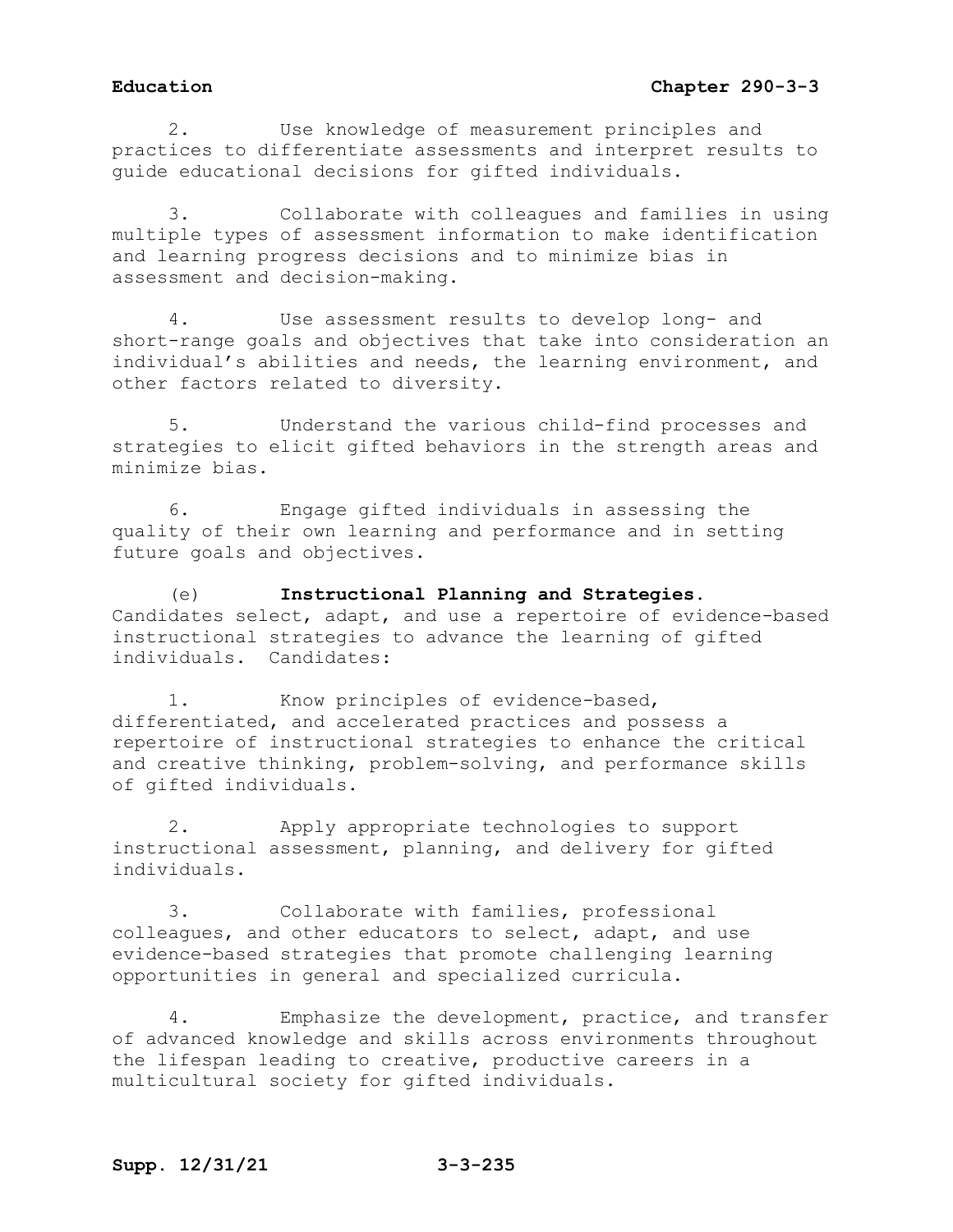5. Use instructional strategies that enhance the affective development of gifted individuals.

6. Develop and implement state documents and regulations, (i.e., Gifted Education Plans [GEP] and Standards and Student Outcomes).

(f) **Professional Learning and Ethical Practice.** Candidates use foundational knowledge of the field and professional ethical principles and programming standards of the Council for Exceptional Children and the National Association for Gifted Children to inform gifted education practice, to engage in lifelong learning, and to advance the profession. Candidates:

1. Use professional ethical principles and specialized program standards to guide their practice.

2. Understand how foundational knowledge, perspectives, and historical and current issues influence professional practice and the education and treatment of gifted individuals in school and society.

3. Model respect for diversity, understanding that it is an integral part of society's institutions and impacts learning of gifted individuals in the delivery of gifted education services.

4. Are aware of their own professional learning needs, understand the significance of lifelong learning, and participate in professional activities and learning communities.

5. Advance the profession by engaging in activities such as advocacy and mentoring.

6. Are familiar with and use state documents and regulations (i.e., Second Grade Child Find Procedures, Help Document, and advanced curriculum guides).

(g) **Collaboration.** Candidates collaborate with families, other educators, related-service providers, gifted individuals, and personnel from community agencies in culturally responsive ways to address the needs of gifted individuals across a range of learning experiences. Candidates:

1. Apply elements of effective collaboration.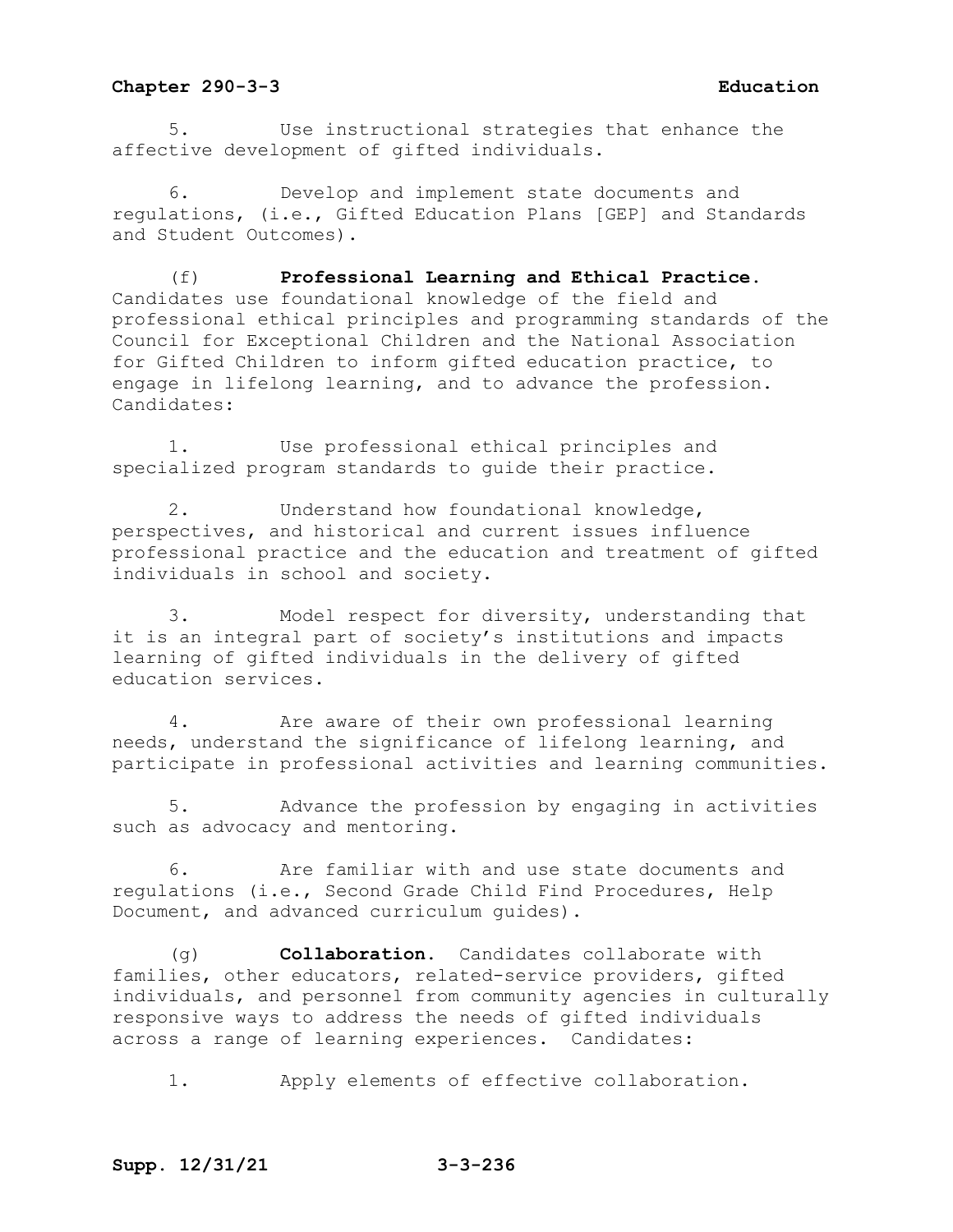2. Serve as a collaborative resource with colleagues.

3. Use collaboration to promote the well-being of gifted individuals across a wide range of settings, experiences, and collaborators.

(3) **Requirements for Certification for Teachers of Gifted Students.** Readiness to serve as a teacher of gifted students shall include:

(a) An official transcript from a regionally accredited institution documenting an earned master's degree.

(b) A survey of special education course is required unless that course was taken for prior level certification. [See Rule 290-3-3-.01(51)]. An individual who completed a survey of special education course prior to the semester when the individual met meeting requirements for unconditional admission to a Class A program July 1, 2017, and thereafter, must take a course focused primarily on one of the following categories: methods of accommodating instruction to meet the needs of students with exceptionalities in inclusive settings, multicultural education, teaching English language learners, rural education, or urban education. A diversity course used to meet this requirement for one level of certification may not be used to meet the requirement for a higher level of certification.

(c) Satisfactory completion of a State-approved program with a minimum GPA of 3.0 on all courses in the Alabama State Board of Education approved educator preparation program. Effective for candidates unconditionally admitted to a Class A Gifted program July 1, 2017, and thereafter, satisfactory completion of a State-approved program with a minimum GPA of 3.25 on all courses in the Alabama State Board of Education approved program.

(d) Competence to teach gifted students as demonstrated in an internship of at least 300 clock hours that complies with Rule 290-3-3-.03(6)(e)2.(i) and Rule  $290-3-3-.41(5)(e)$ .

(e) A valid Class B Professional Educator Certificate in a teaching field.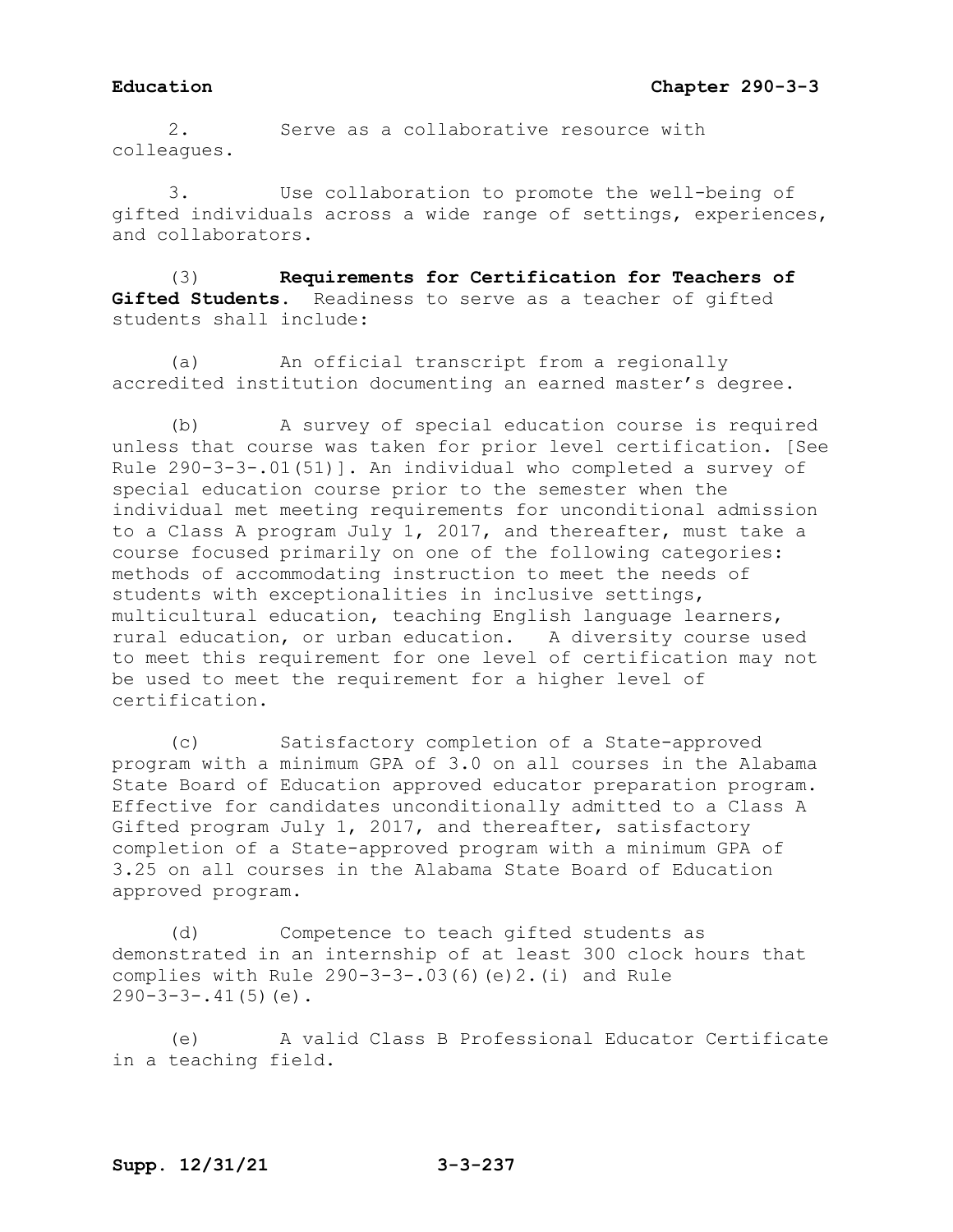(4) **Testing for Certification of Teachers of Gifted Students.** Applicants for initial certification in Gifted through the completion of a Class A program must meet the Praxis requirements of the Alabama Educator Certification Assessment Program (AECAP) as a precondition for certification. Additional information is in Rule 290-3-3-.41(6).

(5) **Interim Employment Certificate.** An Interim Employment Certificate (IEC) allows a superintendent or administrator to employ an applicant who is completing requirements for initial Class A certification in some teaching fields through a State-approved Class A program at an Alabama institution. Additional information, including requirements and restrictions, is provided in the current Educator Certification Chapter of the *Alabama Administrative Code*.

**Author:** Dr. Eric G. Mackey

**Statutory Authority:** Code of Ala. 1975, §§16-3-16, 16-23-14,  $16 - 39 - 5$ .

**History: New Rule:** December 19, 1978. **Amended:** Filed December 13, 1990; effective February 1, 1991. **Repealed and Replaced:** Filed January 9, 1997; effective February 13, 1997; operative July 1, 1997. **Amended:** Filed June 14, 1999; effective July 19, 1999. **Amended:** Filed March 14, 2002; effective April 18, 2002. **Repealed and New Rule:** Filed September 11, 2003; effective October 16, 2003. **Repealed and New Rule:** Filed July 13, 2004; effective August 17, 2004. **Repealed and New Rule:** April 14, 2005; effective May 19, 2005. **Repealed:** Filed August 6, 2007; effective September 10, 2007. **New Rule:** Filed August 13, 2015; effective September 17, 2015. **Amended:** Filed September 13, 2018; effective October 28, 2018; operative June 1, 2019. **Repealed and New Rule:** Published August 31, 2021; effective October 15, 2021.

**Ed. Note:** Previous Rule .43 was renumbered .44 per certification published August 31, 2021; effective October 15, 2021.

### **290-3-3-.45 Reading Specialist (Grades P-12).**

(1) **Rationale.** The reading specialist is an advocate for school-wide literacy. The reading specialist has a depth of knowledge regarding the science of reading, why some children have difficulty reading, and how to most effectively assess and teach reading, thereby improving students' outcomes through prevention of and intervention for reading difficulties.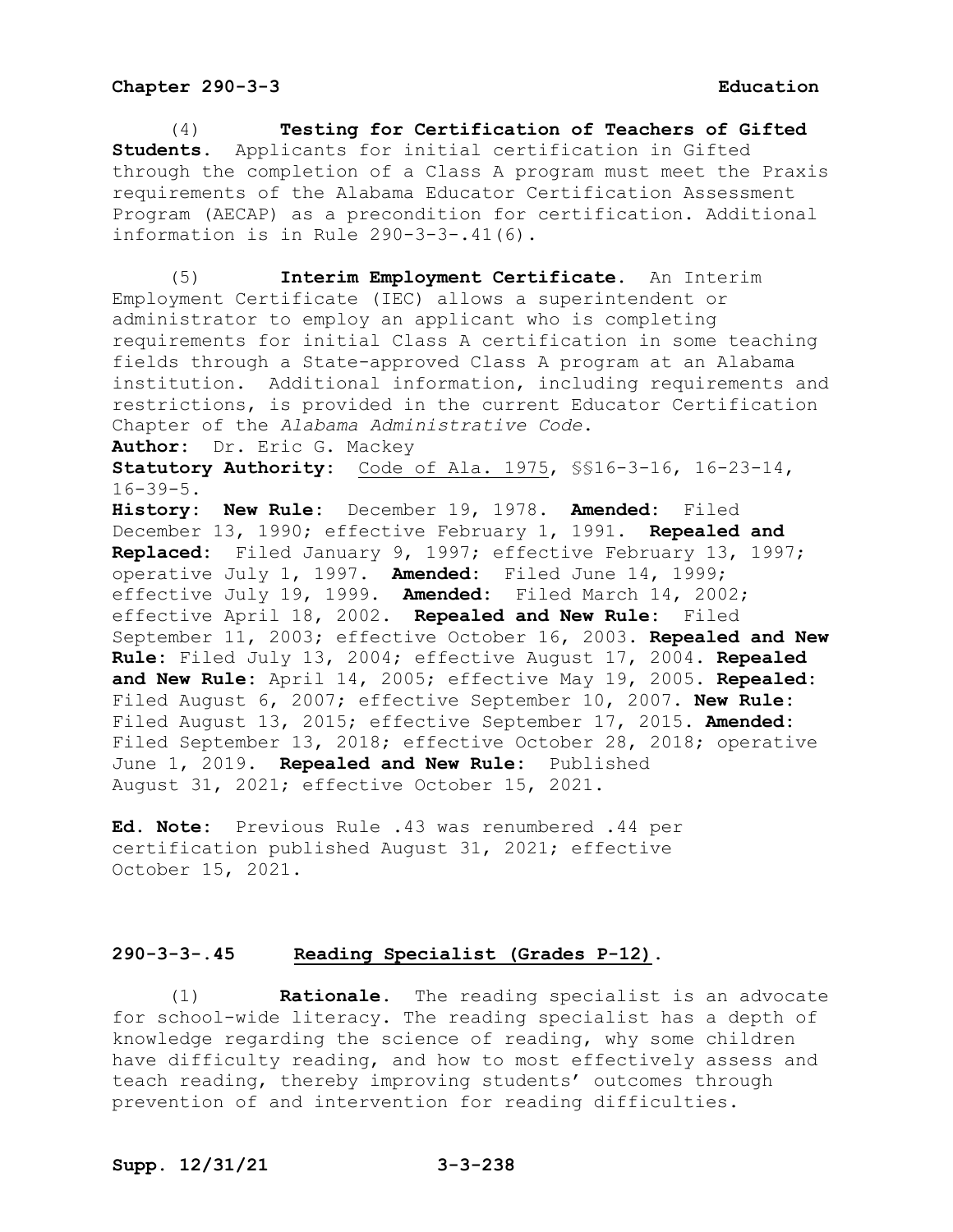Additionally, the reading specialist understands how to use evidence to inform how proficient reading and writing develop,<br>and how to work with adult learners as partners. The reading and how to work with adult learners as partners. specialist serves as the catalyst for developing effective reading practices in a school or school system by equipping colleagues to improve teacher knowledge and skill in the science of reading, guide instructional practices, select high quality instructional materials, use evidence-based strategies, and increase student learning about the reading process and working with adult learners as partners. Alabama standards for the preparation of reading specialists are aligned with standards from the International Reading Association and State initiatives for reading.

# (2) **Unconditional Admission to a Reading Specialist Program**.

(a) Requirements for unconditional admission to the Class A reading specialist program shall include one of the following:

1. A valid bachelor's-level professional educator certificate in early childhood education, elementary education, or collaborative special education teacher (K-6) and two full years of full-time classroom teaching experience; or

2. A valid bachelor's-level professional educator certificate in any area of education, two full years of full-time classroom teaching experience, and a passing score on the Praxis Teaching Reading test validated for use in Alabama.

(b) In addition to meeting the criteria in Rule  $290-3-3-45(2)$  (a)1. or 2., if an individual is unconditionally admitted to an Alabama Class A program based on a valid bachelor's- or valid master's-level professional educator certificate from another state, completes a Class A program, and subsequently applies for Alabama certification at the Class A level, then the individual must hold at least a Class B certificate before applying for Class A certification.

### (3) **Program Curriculum.**

(a) **Foundational Knowledge.** Candidates understand the theoretical and evidence-based foundation of reading and writing processes and instruction and understand how it relates to the science of reading. Prior to program completion, prospective reading specialists shall demonstrate that they:

# **Supp. 12/31/21 3-3-239**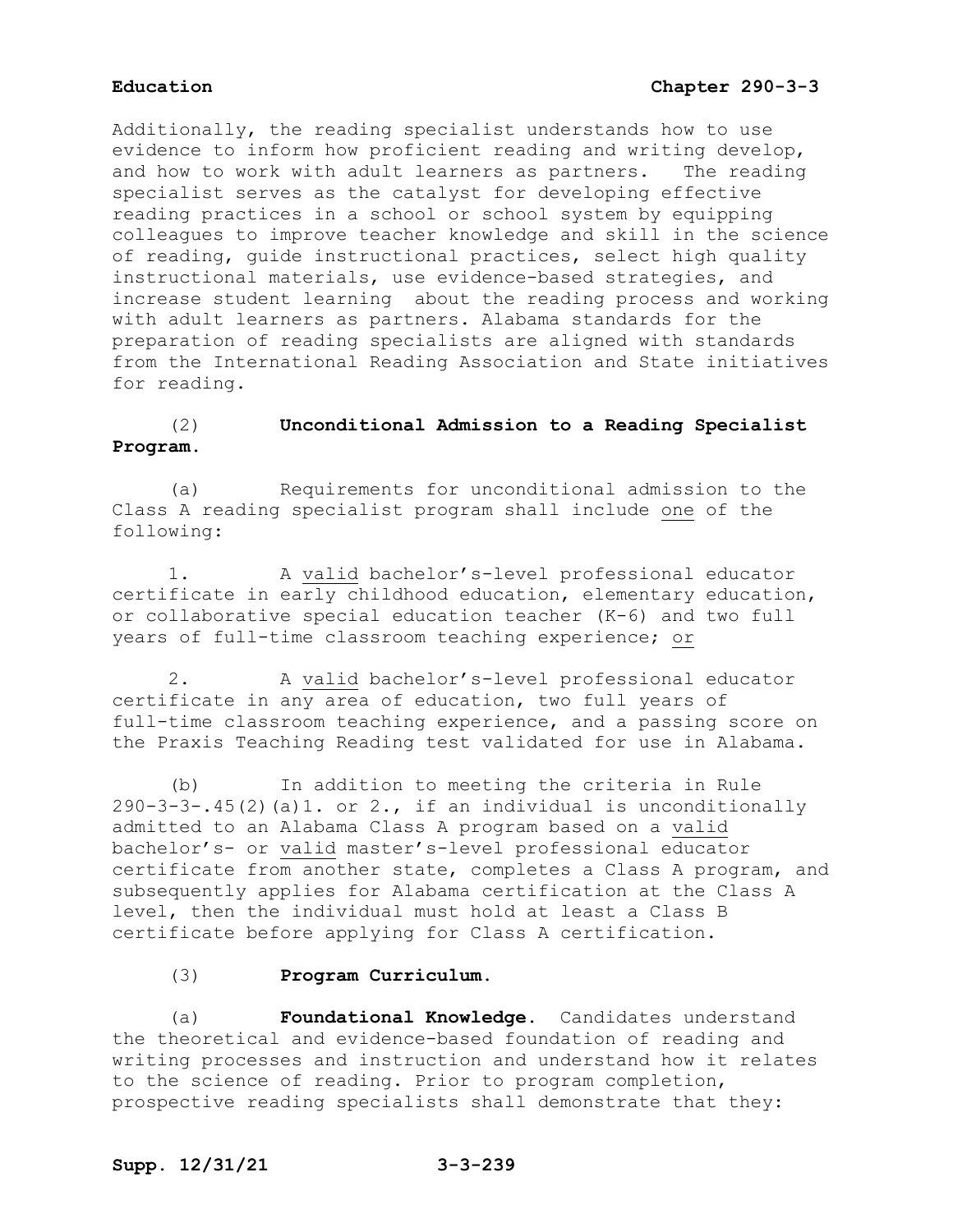1. Understand major theories and empirical research that describe the cognitive, linguistic, motivational, and sociocultural foundations of reading and writing development, processes such as strategic knowledge, and components including phonological and phonemic awareness, phonics, fluency, vocabulary, comprehension, sight language comprehension, and reading-writing connections.

2. Understand the historically shared knowledge of the profession and changes over time in the perceptions of reading and writing development, processes, and components.

3. Understand when to make reasonable adjustments based on what is known about the science of reading and the development of children to improve all students' reading development and achievement.

4. Understand the components and expectations of the Alabama Reading Initiative related to effective early reading instructional practices, effective reading instruction for all students, intervention instruction for struggling readers, and strategies for motivating accomplished readers.

(b) **Curriculum and Instruction.** Candidates use instructional approaches, materials, and an integrated, comprehensive, evidence-based curriculum to support student learning in reading and writing. Prior to program completion, prospective reading specialists shall demonstrate that they:

1. Use foundational knowledge to design or implement an integrated, comprehensive, and evidence-based curriculum.

2. Use appropriate and varied instructional approaches, including those that develop word recognition, language comprehension, strategic knowledge, and reading-writing connections.

3. Use a wide range of texts (e.g., narrative, expository, and poetry) from traditional print, digital, and online resources.

(c) **Assessment and Evaluation.** Candidates use a variety of assessment tools and practices to plan and evaluate effective reading and writing instruction. Prior to program completion, prospective reading specialists shall demonstrate that they: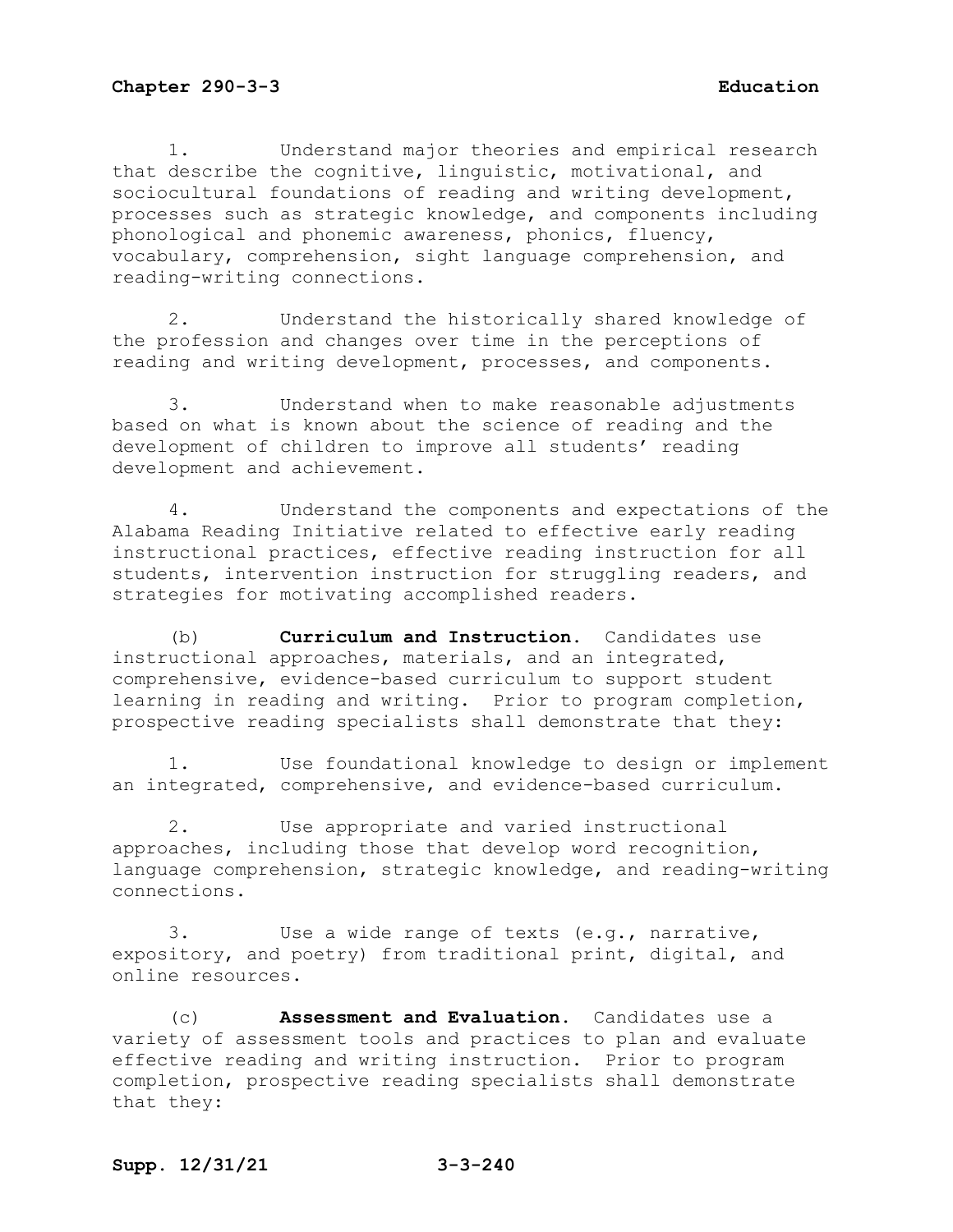1. Understand types of assessments and their purposes, strengths, and limitations.

2. Select, develop, administer, and interpret assessments, both traditional print and electronic, for specific purposes.

3. Use assessment information to plan and evaluate instruction.

4. Communicate assessment results and implications to a variety of audiences.

(d) **Diversity.** Candidates create and engage their students in literacy practices that develop awareness, understanding, respect, and a valuing of differences in society. Prior to program completion, prospective reading specialists shall demonstrate that they:

1. Recognize, understand, and value the forms of diversity that exist in society and their importance in learning to read and write.

2. Use a literacy curriculum and engage in instructional practices that positively impact students' knowledge, beliefs, and engagement with the features of diversity.

3. Develop and implement strategies to advocate for equity.

(e) **Literate Environment.** Candidates create a literate environment that fosters reading and writing by integrating foundational knowledge, instructional practices, approaches and methods, curriculum materials, and the appropriate use of assessments. Prior to program completion, prospective reading specialists shall demonstrate that they:

1. Design the physical environment to optimize students' use of traditional print, digital, and online resources in reading and writing instruction.

2. Design a social environment that is low risk and includes choice, motivation, and scaffolded support to optimize students' opportunities for learning to read and write.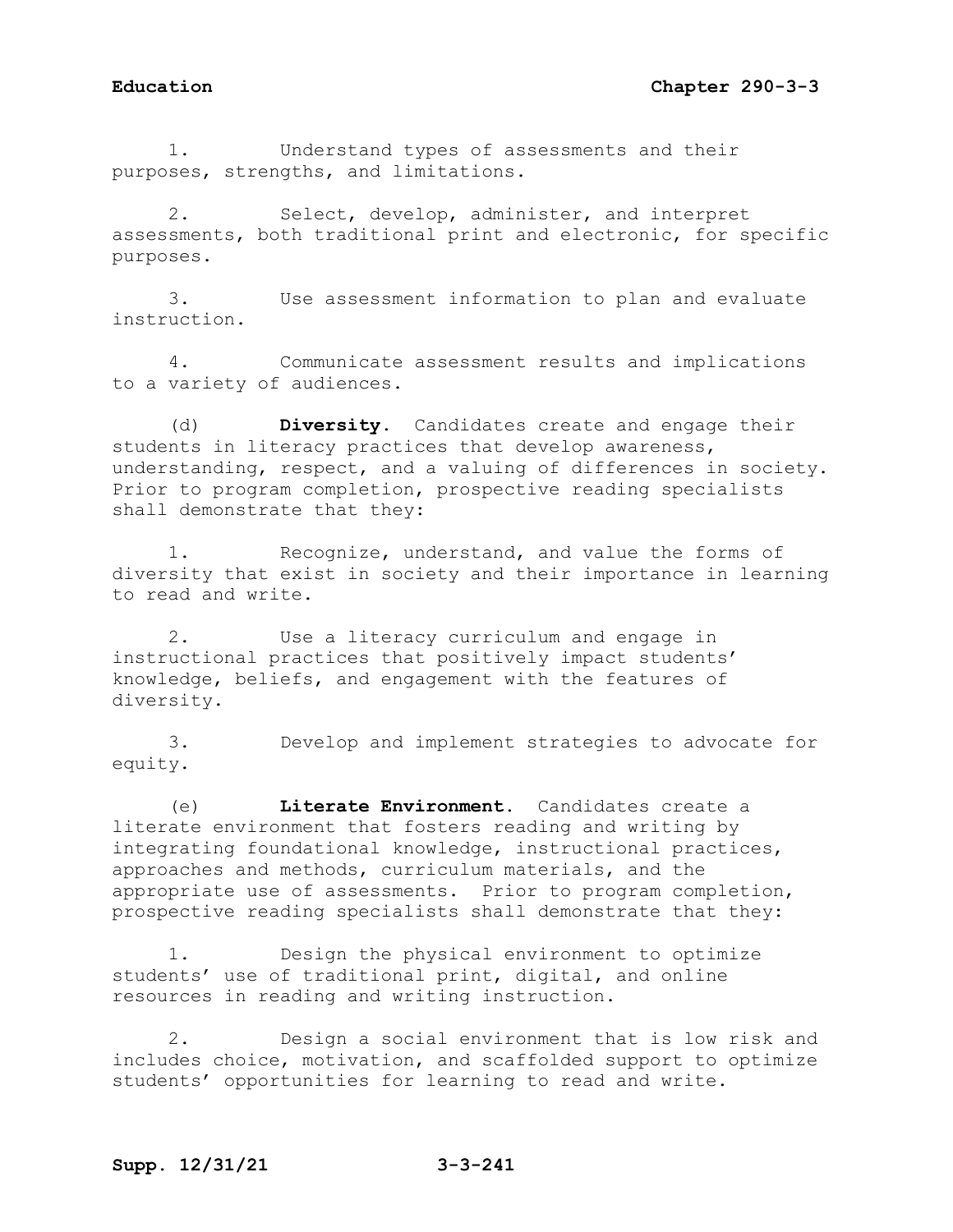3. Use routines to support reading and writing instruction (e.g., time allocation, transitions from one activity to another, discussions, and peer feedback).

4. Use a variety of classroom configurations (i.e., whole class, small group, and individual) to differentiate instruction.

(f) **Professional Learning and Leadership.** Candidates recognize the importance of, demonstrate, and facilitate professional learning and leadership as a career-long effort and responsibility. Prior to program completion, prospective reading specialists shall demonstrate that they:

1. Use foundational knowledge of adult learning theories and related research about organizational change, professional development, and school culture.

2. Display positive dispositions related to their own reading and writing and the teaching of reading and writing and pursue the development of individual professional knowledge and behaviors.

3. Participate in, design, facilitate, lead, and evaluate effective and differentiated professional development programs.

4. Understand and influence local, state, or national policy decisions.

(4) **Requirements for Certification as a Reading Specialist.** Readiness to serve as reading specialist shall include:

(a) An official transcript from a regionally accredited institution documenting an earned master's degree.

(b) A survey of special education course is required unless that course was taken for prior level certification. [See Rule 290-3-3-.01(51)]. An individual who completed a survey of special education course prior to the semester when the individual met meeting requirements for unconditional admission to a Class A program July 1, 2017, and thereafter, must take a course focused primarily on one of the following categories: methods of accommodating instruction to meet the needs of students with exceptionalities in inclusive settings, multicultural education, teaching English language learners,

## **Supp. 12/31/21 3-3-242**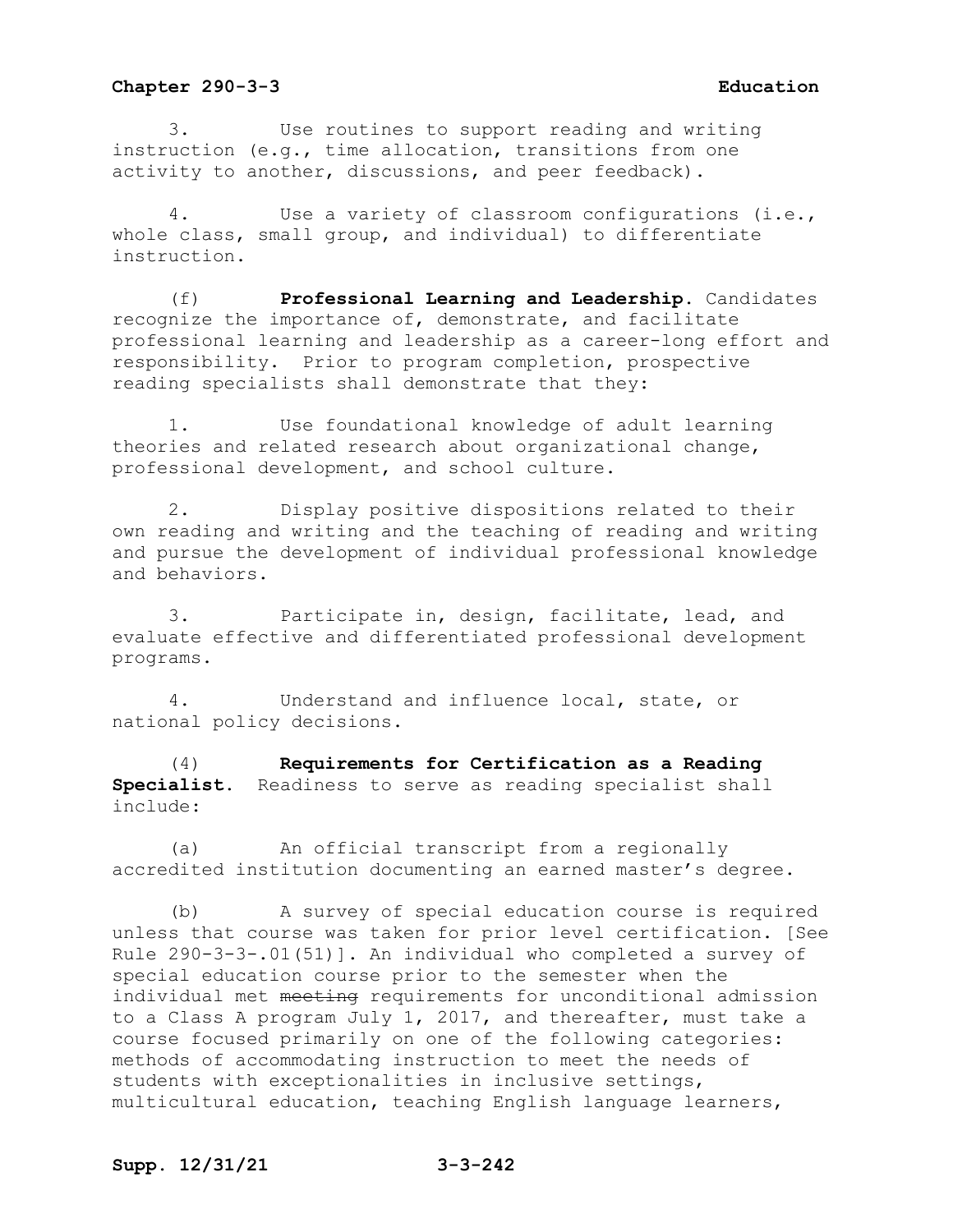rural education, or urban education. A diversity course used to meet this requirement for one level of certification may not be used to meet the requirement for a higher level of certification.

(c) Satisfactory completion of a State-approved program with a minimum GPA of 3.0 on all courses in the Alabama State Board of Education approved educator reparation program. Effective for candidates unconditionally admitted to a Class A reading specialist program July 1, 2017, and thereafter, satisfactory completion of a State-approved program with a minimum GPA of 3.25 on all courses in the Alabama State Board of Education approved program.

(d) Competence to serve as a reading specialist as demonstrated in an internship of at least 300 clock hours that complies with Rule 290-3-3-.42(5)(e).

(e) A valid Class B Professional Educator Certificate in a teaching field.

(5) **Testing for Certification as a Reading Specialist.** Applicants for initial certification as a reading specialist through the completion of a Class A program must meet the assessment requirements of the Alabama Educator Certification Assessment Program (AECAP) as a precondition of certification.

(6) **Faculty Qualifications for a Reading Specialist Program.** The faculty specialist for the reading specialist program shall possess an earned doctorate in reading. Additional information is provided in Rule 290-3-3-.01(33). The faculty specialist shall be currently involved in conducting research related to learning to read and the teaching of reading; shall understand the Alabama Reading Initiative (ARI); shall teach courses required in the program; and shall advise candidates seeking certification through program completion. **Author:** Dr. Eric G. Mackey **Statutory Authority:** Code of Ala. 1975, §§16-3-16, 16-23-14. **History: New Rule:** Filed December 9, 1999; effective January 13, 2000. **Amended:** Filed March 14, 2002; effective April 18, 2002. **Repealed and New Rule:** Filed September 11, 2003; effective October 16, 2003. **Repealed and New Rule:** Filed July 13, 2004; effective August 17, 2004. **Repealed and New Rule:** April 14, 2005; effective May 19, 2005. **Repealed and New Rule:** Filed August 6, 2007; effective September 10, 2007. **Repealed and New Rule:** Filed August 3, 2009;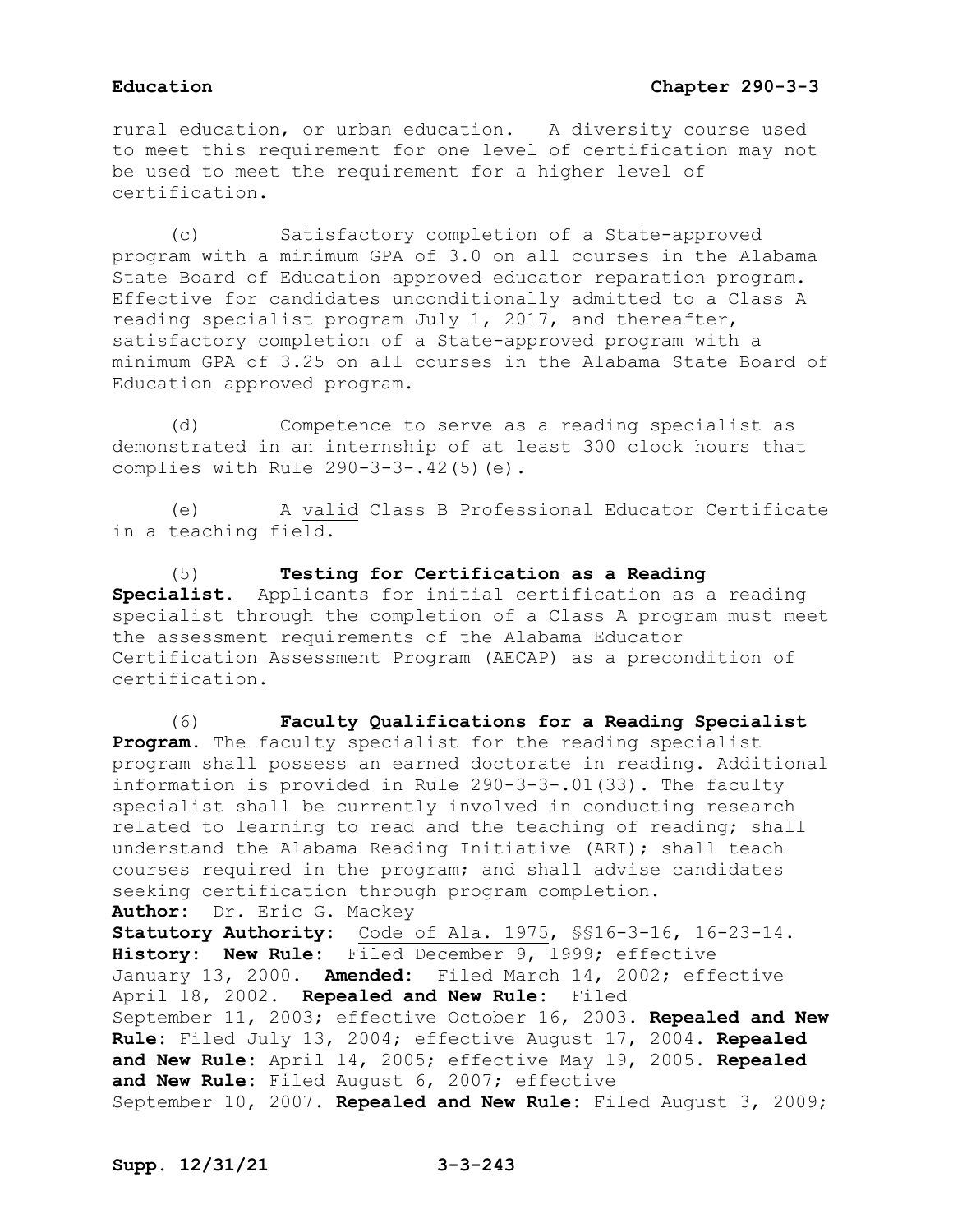effective September 7, 2009; operative October 1, 2009. **Amended:** Filed June 15, 2012; effective July 20, 2012. **Repealed and New Rule:** Filed August 13, 2015; effective September 17, 2015. **Amended:** Filed September 13, 2018; effective October 28, 2018; operative June 1, 2019. **Repealed and New Rule:** Published August 31, 2021; effective October 15, 2021.

**Ed. Note:** Previous Rule .45.01 was renumbered .45 per certification published August 31, 2021; effective October 15, 2021.

# **290-3-3-.46 Class A (Master's Degree Level) Programs For Areas Of Instructional Support Personnel Except Speech-Language Pathology And Instructional Leadership.**

(1) **Purpose of Class A Programs for Areas of Instructional Support.** The purpose of a Class A program shall be to prepare educators to serve effectively in instructional support positions. Information specific to instructional leadership programs is provided in Rule 290-3-3-.47. Information specific to speech-language pathology is provided in Rule 290-3-3-.51.

(2) **Standards Applicable to Class A Instructional Support Programs for EPPs with On-Site Visits Scheduled Fall 2021 and Thereafter.** The following standards are based on the Council for Accreditation of Educator Preparation (CAEP) Standards for Advanced Programs and are applicable to all teaching fields and areas of instructional support.

**(a) Content and Pedagogical Knowledge.** The provider ensures that candidates for professional specialties develop a deep understanding of the critical concepts and principles of their field of preparation and, by program completion, are able to use professional specialty practices flexibly to advance the learning of all P-12 students toward attainment of Alabama's college-and career ready standards.

1. **Candidate Knowledge, Skills, and Professional Dispositions.** Candidates for advanced preparation demonstrate their proficiencies to understand and apply knowledge and skills appropriate to their professional field of specialization so that learning and development opportunities for all P-12 are enhanced, through: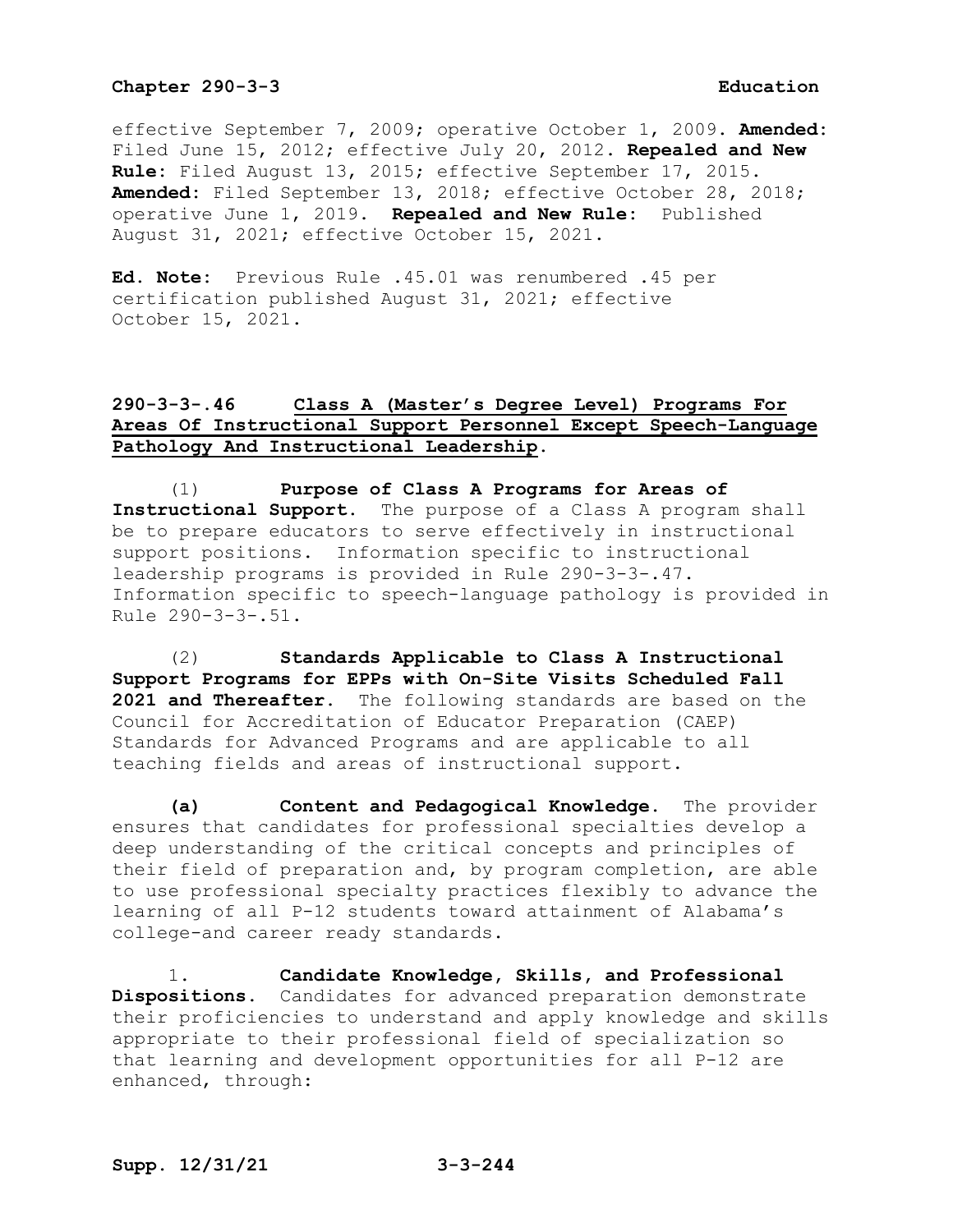(i) Applications of data literacy;

(ii) Use of research and understanding of qualitative, quantitative and/or mixed methods research methodologies;

(iii) Employment of data analysis and evidence to develop supportive school environments;

(iv) Leading and/or participating in collaborative activities with others such as peers, colleagues, teachers, administrators, community organizations, and parents;

(v) Supporting appropriate applications of technology for their field of specialization; and

(vi) Application of professional dispositions, laws and policies, codes of ethics and professional standards appropriate to their field of specialization.

2. **Provider Responsibilities.** Providers ensure that advanced program completers have opportunities to learn and apply specialized content and discipline knowledge contained in National Board for Professional Teaching Standards or national discipline-specific standards.

(b) **Clinical Partnerships and Practice.** The provider ensures that effective partnerships and high-quality clinical practice are central to preparation so that candidates develop the knowledge, skills, and professional dispositions appropriate for their professional specialty field.

1. **Partnerships for Clinical Preparation.** Partners co-construct mutually beneficial P-12 school and community arrangements, including technology-based collaborations, for clinical preparation and share responsibility for continuous improvement of advance program candidate preparation. Partnerships for clinical preparation can follow a range of forms, participants, and functions. They establish mutually agreeable expectations for advanced program candidate entry, preparation, and exit; ensure that theory and practice are linked; maintain coherence across clinical and academic components of preparation; and share accountability for advanced candidate outcomes.

2. **Clinical Experiences.** The provider works with partners to design varied and developmental clinical experiences that allow opportunities for candidates to practice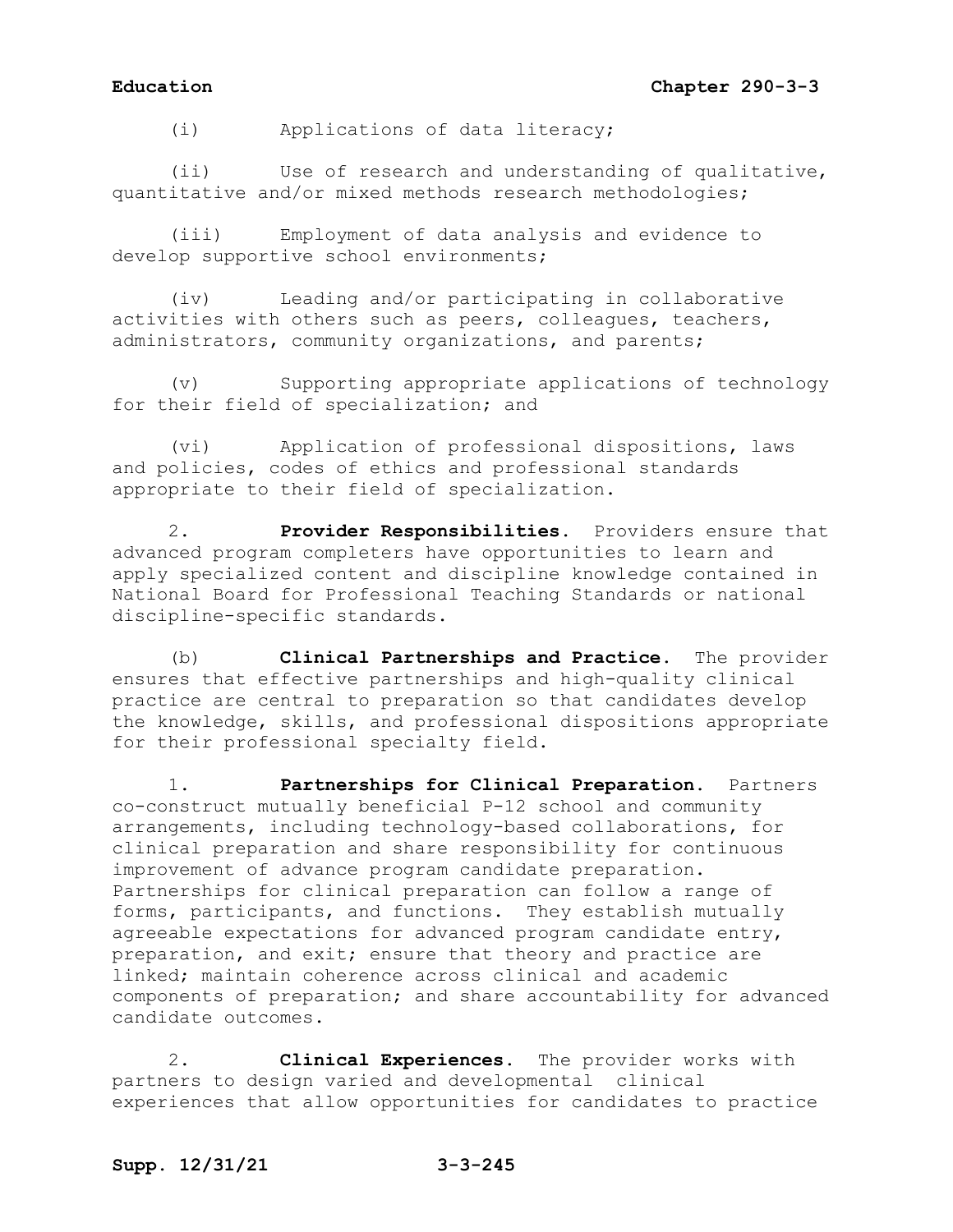applications of content knowledge and skills that the courses and other experiences of the advanced preparation program emphasize. The opportunities lead to appropriate culminating experiences in which candidates demonstrate their proficiencies, through problem-based tasks or research (e.g., qualitative, quantitative, mixed method, action) that are characteristic of their professional specialization as detailed in Rule  $290-3-3-.41(4)(a)1. (i)-(vi).$ 

(c) **Candidate Quality and Selectivity.** The provider demonstrates that the quality of advanced program candidates is a continuing and purposeful part of its responsibility so that completers are prepared to perform effectively and can be recommended for certification.

1. **Admission of Diverse Candidates Who Meet Employment Needs.** The provider sets goals and monitors progress for admission and support of high-quality advanced program candidates from a broad range of backgrounds and diverse populations to accomplish the provider's mission. The admitted pool of candidates reflects the diversity of Alabama's teacher pool, and over time, should reflect the diversity of Alabama's P-12 students. The provider demonstrates efforts to know and address local and state needs for school and district staff prepared in advanced fields.

2. **Candidates Demonstrate Academic Achievement and Ability to Complete Preparation Successfully.** The provider set admissions requirements for academic achievement and gathers<br>data to monitor candidates from admission to completion. The data to monitor candidates from admission to completion. provider continuously monitors disaggregated evidence of academic quality, mode of delivery, and individual preparation programs, identifying differences, trends and patterns that should be addressed. Each applicant for admission to a traditional master's level (Class A) program must provide evidence of having earned a degree grade point average (GPA) of at least 2.50 printed on the transcript of the degree-granting college or university that was regionally accredited when the degree was earned. In addition, the cohort GPA must be at least 3.0. [See Rule 290-3-3-.01(10).]

3. **Selectivity During Preparation.** The provider creates criteria for program progression and uses disaggregated data to monitor candidates' advancement from admission through completion.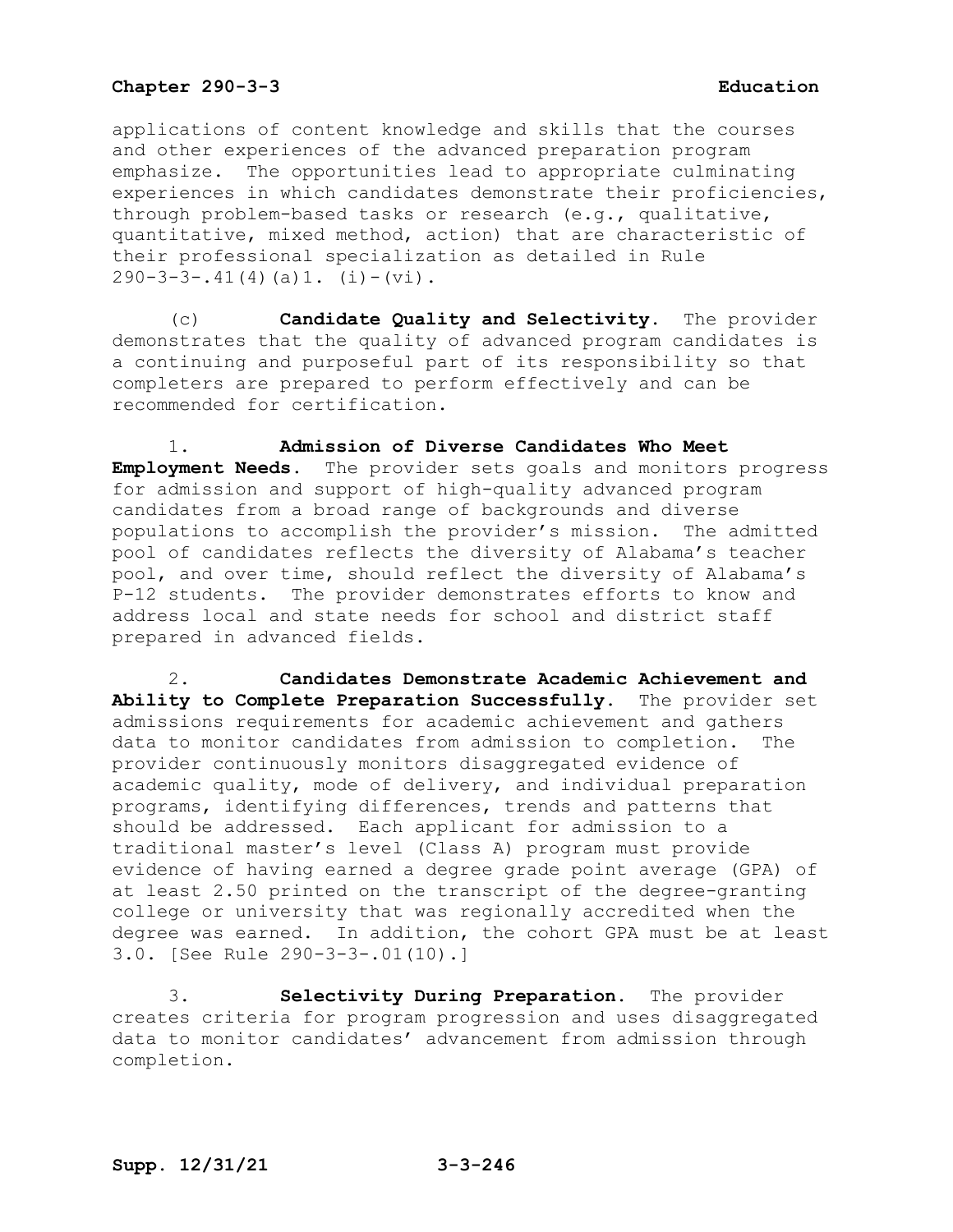4. **Selection at Completion.** Before the provider recommends any advanced program candidate for completion, the provider documents that the candidate has reached a high standard for content knowledge in the field of specialization, data literacy and research-driven decision making, effective use of collaborative skills, applications of technology, and applications of dispositions, laws, codes of ethics and professional standards appropriate for the field of specialization.

(d) **Program Impact.** The provider documents the satisfaction of its completers from advanced preparation programs and their employers with the relevance and effectiveness of their preparation.

1. **Satisfaction of Employers.** The provider demonstrates that employers are satisfied with the completers' preparation and that completers reach employment milestones such as promotions and retention.

2. **Satisfaction of Completers.** The provider demonstrates that advanced program completers perceive their preparation as relevant to the responsibilities they confront on the job, and that preparation was effective.

(e) **Provider Quality Assurance and Continuous**  Improvement. The provider maintains a quality assurance system comprised of valid data from multiple measures, including evidence of candidates' and completers' positive impact on P-12 student learning and development. The provider supports continuous improvement that is sustained and evidence-based, and that evaluates the effectiveness of its completers. The provider uses the results of inquiry and data collection to establish priorities, enhance program elements and capacity, and test innovations to improve completers' impact on P-12 student leaning and development.

### 1. **Quality and Strategic Evaluation.**

The provider's quality assurance system is comprised of multiple measures that can monitor candidate progress, completer achievements, and provider operational effectiveness.

(i) The provider's quality assurance system relies on relevant, verifiable, representative, cumulative and actionable measures, and produces empirical evidence that interpretations of data are valid and consistent.

## **Supp. 12/31/21 3-3-247**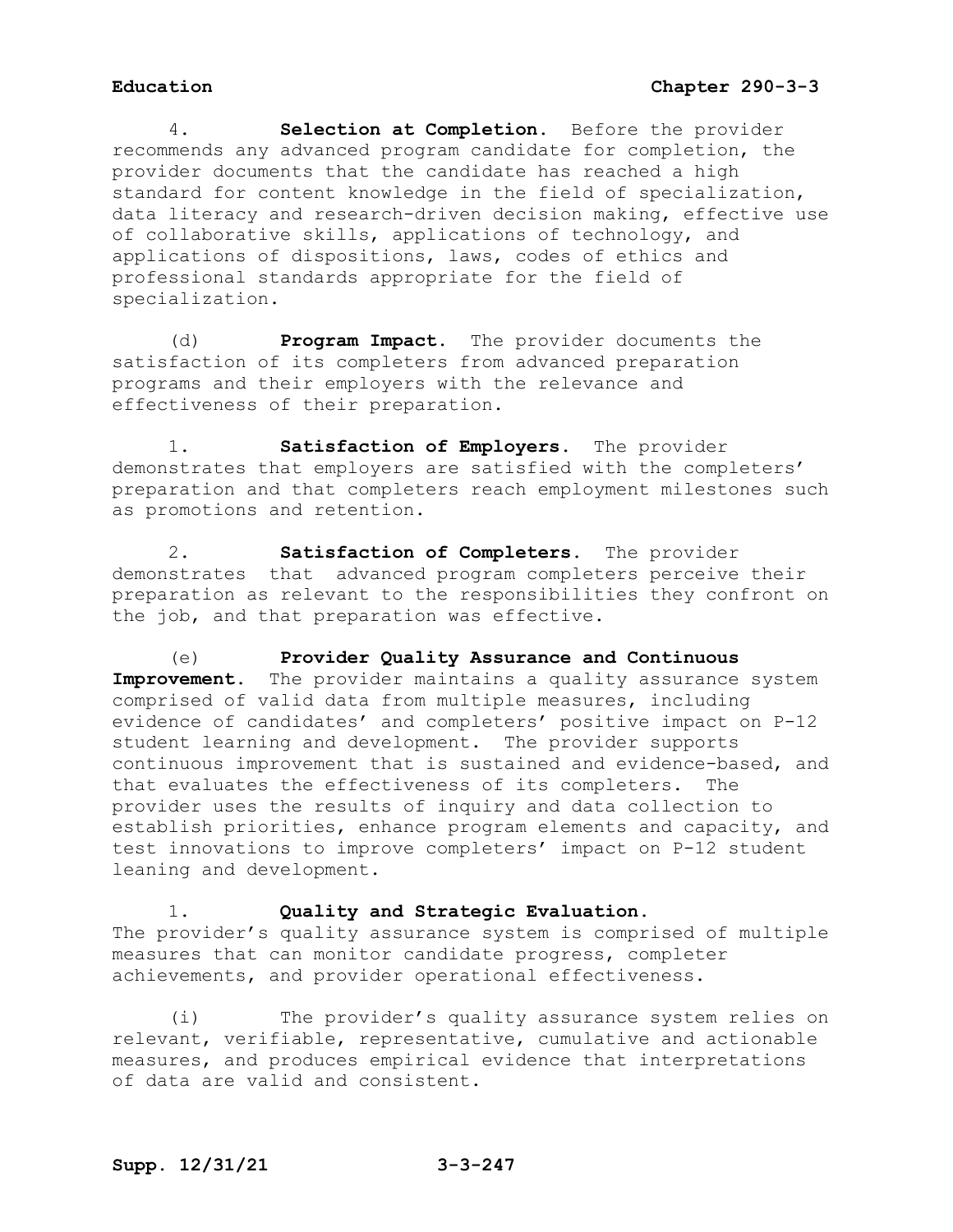### 2. **Continuous Improvement.**

(i) The provider regularly and systematically assesses performance against its goals and relevant standards, tracks results over time, tests innovations and the effects of selection criteria on subsequent progress and completion and uses results to improve program elements and processes.

(ii) Measures of completer impact, including available outcome data on P-12 student growth, are summarized, externally benchmarked, analyzed, shared widely, and acted upon in decision-making related to programs, resource allocation, and future excellence.

(iii) The provider assures that appropriate stakeholders, including alumni, employers, practitioners, school and community partners, and others defined by the provider, are involved in program evaluation, improvement, and identification of models of excellence.

### (3) **Other Institutional and Program Requirements.**

(a) The provision of Class A programs shall be limited to institutions that meet the standards for accreditation at the master's degree or higher level by the Southern Association of Colleges and Schools.

(b) Institutions must have and enforce policies that preclude a candidate who took a course for undergraduate credit from taking the same course for graduate credit.

(c) Completion of a Class A program for an area of instructional support requires at least 30 semester hours of graduate credit not used for prior-level certification or degree in any teaching field or area of instructional support.

## (4) **Unconditional Admission to Class A Programs for Areas of Instructional Support Personnel Other than Speech-Language Pathology and Instructional Leadership.**

(a) Each institution shall establish and enforce a policy that specifies when the candidate must meet criteria for unconditional admission to the program. **Admission to the graduate school is not equivalent to unconditional admission to an approved program.**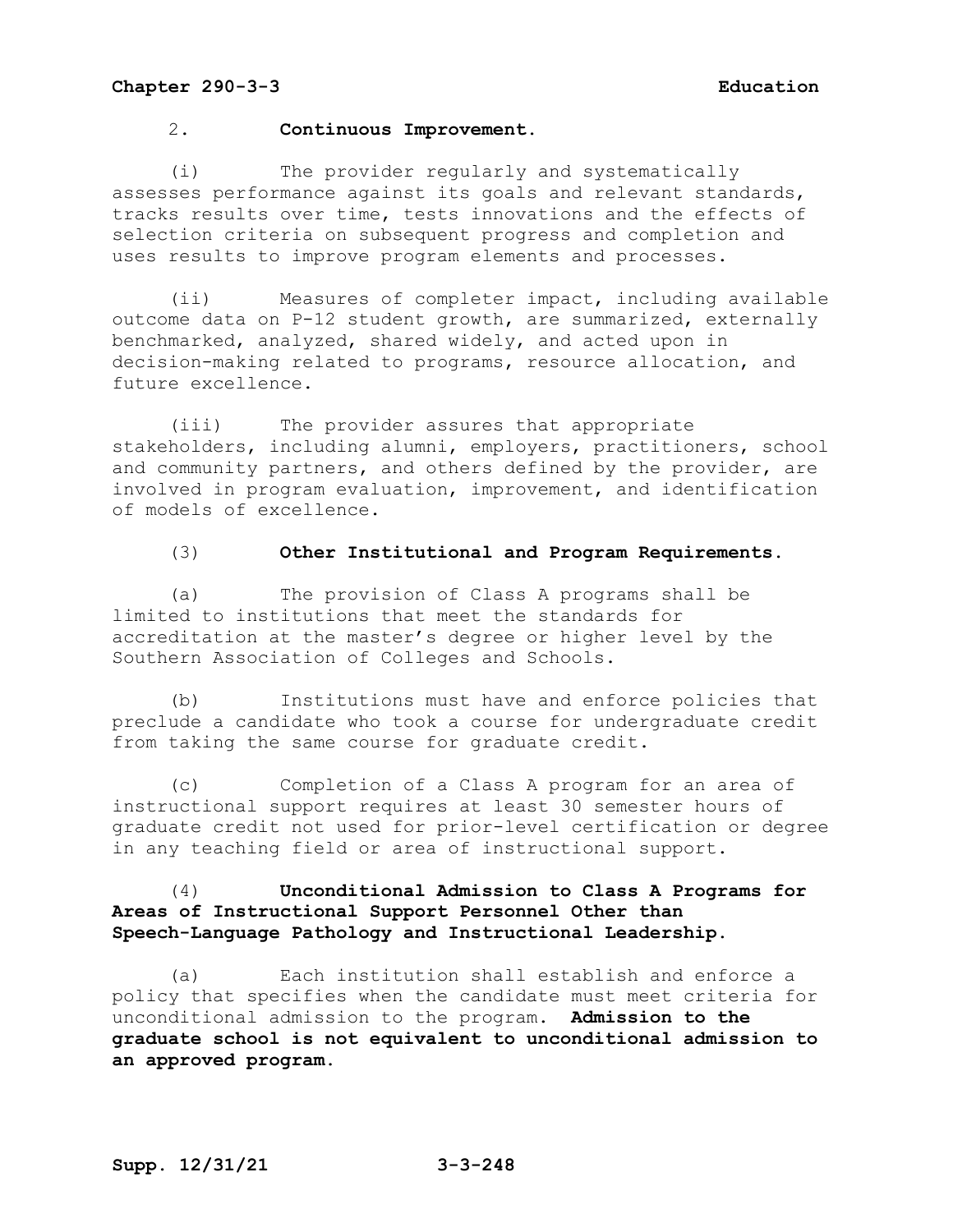(b) A criminal history background check. Additional information is provided in Rule 290-3-3-.03(6)(d).

(c) Experience. Effective July 1, 2017, two full years of full-time, acceptable professional educational work experience. Effective July 1, 2019, two full years of full-time, acceptable P-12 professional educational work experience. See Definition (18).

(d) Admission to programs in library media, school counseling, school psychometry, and sport management:

1. A valid bachelor's-level or valid master's-level professional educator certificate in a teaching field or a valid master's-level certificate in another area of instructional support. OR

2. If an individual is unconditionally admitted to an Alabama Class A program based on a valid bachelor's- or valid master's-level professional educator certificate from another state, completes a Class A program, and subsequently applies for Alabama certification at the Class A level, then the individual must hold at least a valid Class B Professional Educator Certificate before applying for Class A certification.

## (5) **Program Curriculum.**

(a) Completion of a Class A program for instructional support personnel requires at least 30 semester hours of graduate credit not used for prior-level certification or degree in any teaching field or area of instructional support.

(b) A survey of special education course is required unless that course was taken for prior level certification. [See Rule 290-3-3-.01(51).] An individual who completed a survey of special education course prior to the semester when the individual met requirements for unconditional admission to a Class A program July 1, 2017, and thereafter, must take a course focused primarily on one of the following categories: methods of accommodating instruction to meet the needs of students with exceptionalities in inclusive settings, multicultural education, teaching English language learners, rural education, or urban education. A diversity course used to meet this requirement for one level of certification may not be used to meet the requirement for a higher level of certification.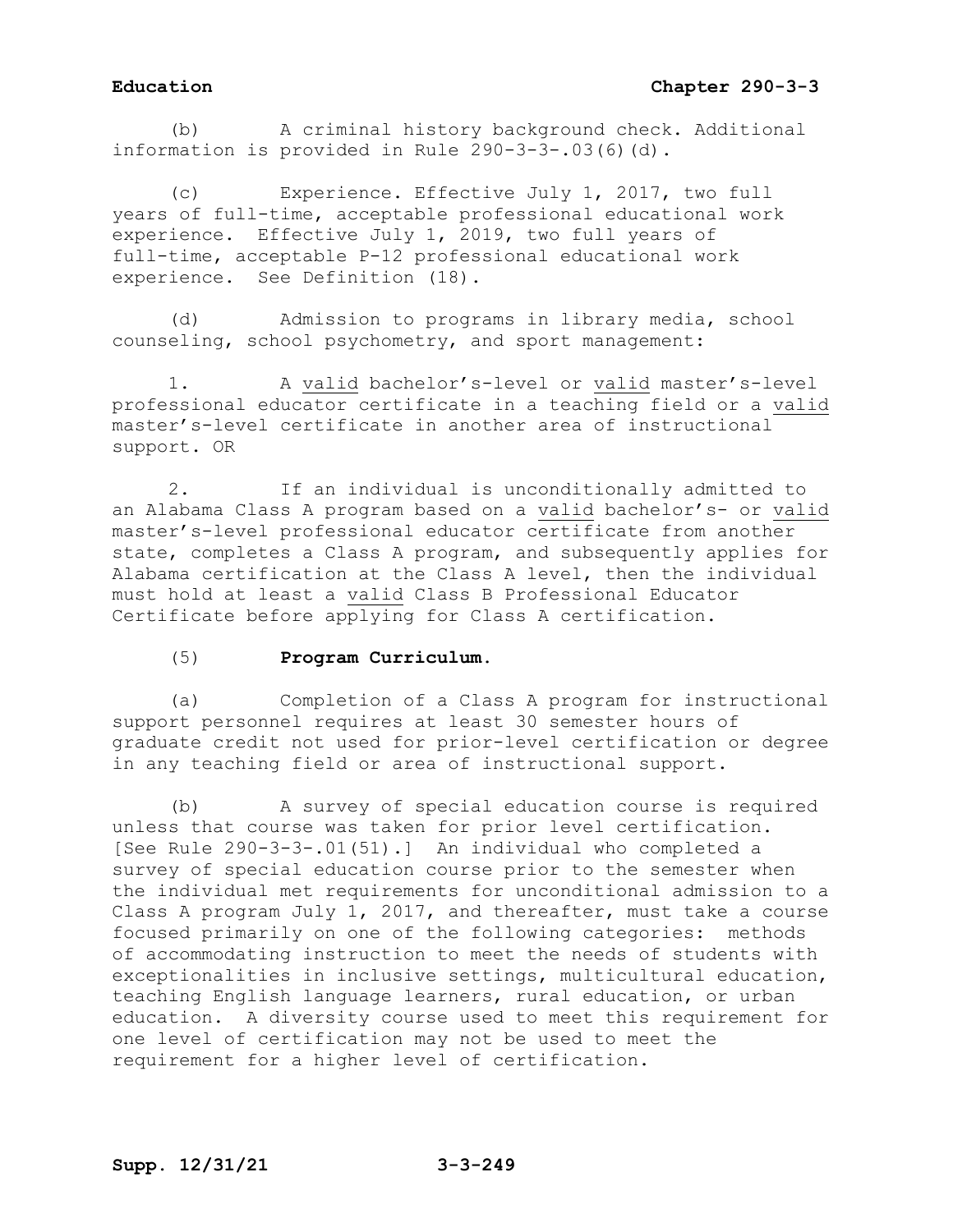(6) **Requirements for Certification for Class A Instructional Support Personnel Other than Speech-Language Pathology and Instructional Leadership**. Readiness to serve in an instructional support capacity shall include:

(a) An official transcript from a regionally accredited institution documenting an earned master's degree.

(b) Satisfactory completion of a State-approved program with a minimum GPA of 3.0 for all courses in the Alabama State Board of Education approved program for instructional support personnel. For candidates unconditionally admitted to a Class A instructional support program July 1, 2017, and thereafter, a minimum GPA of 3.25 on all courses used to meet the requirements on the approved program checklist for the Alabama State Board of Education approved instructional support program.

(c) Satisfactory completion of an internship. For fields other than instructional leadership, speech pathology, and school counseling, internship experiences may be integrated throughout the program.

(d) Except for Speech-Language Pathology, at least a valid Class B Professional Educator Certificate in a teaching field, or a Class A Professional Educator Certificate in a teaching field or in another area of instructional support, or a valid Class A Professional Leadership Certificate.

(7) **Testing for Class A Certification for Instructional Support Personnel**. Applicants for initial Class A certification in an instructional support area must meet the Praxis requirements of the Alabama Educator Certification Assessment Program (AECAP) as a precondition for certification. Additional information is provided in Rule 290-3-3-.01(3).

(8) **Interim Employment Certificate.** An Interim Employment Certificate (IEC) allows a superintendent or administrator to employ an applicant who is completing requirements for Class A certification in library media, school counseling, or instructional leadership through a State-approved Class A program at an Alabama institution. Additional Information is provided in the Educator Certification Chapter of the *Alabama Administrative Code*. An Interim Employment Certificate is not issued for school psychometry or sport management.

**Author:** Dr. Eric G. Mackey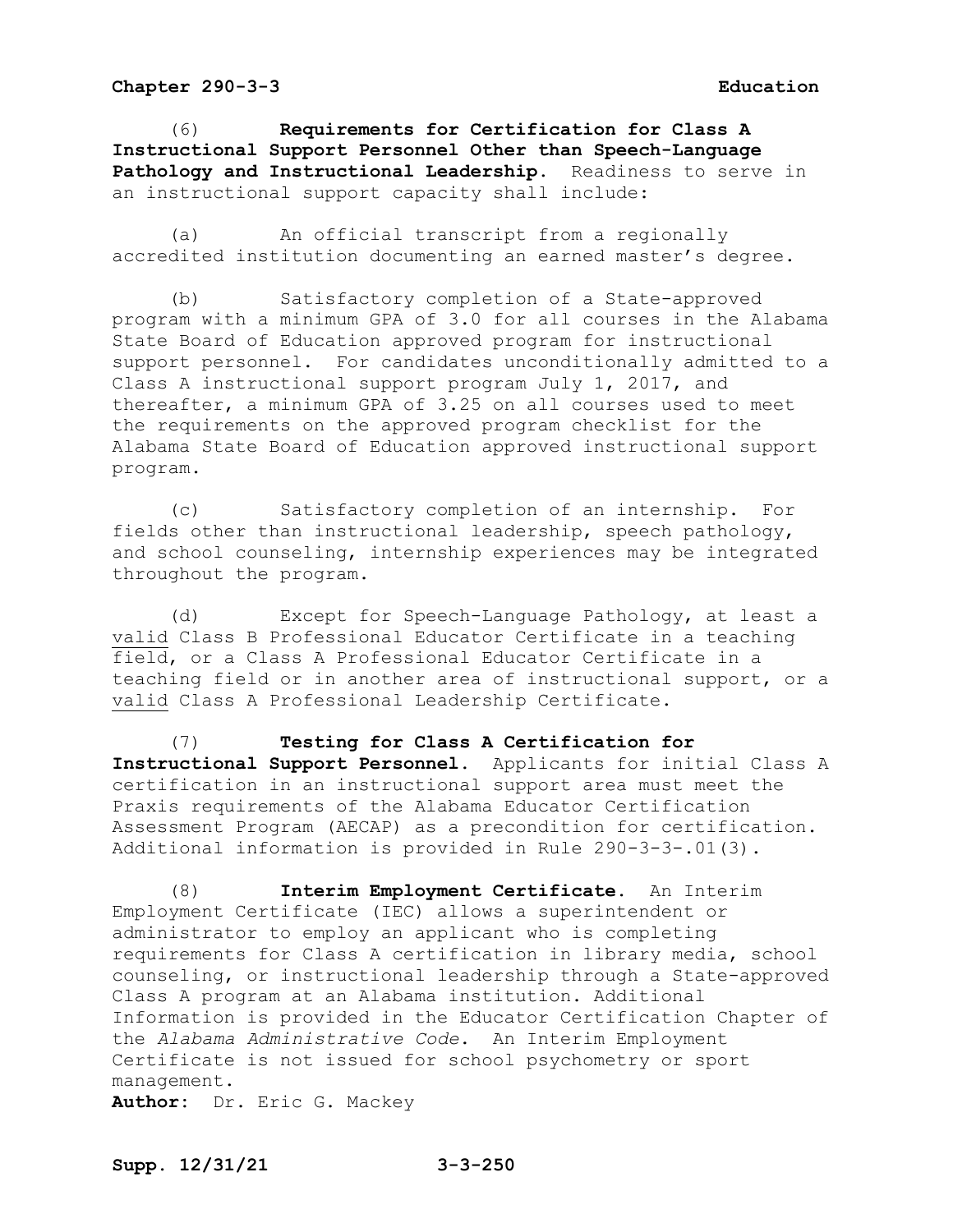**Statutory Authority:** Code of Ala. 1975, §§16-3-16, 16-23-14. **History: New Rule:** December 19, 1978. **Amended:** December 13, 1990; effective February 1, 1991. **Repealed and Replaced:** January 9, 1997; effective February 13, 1997; operative July 1, 1997. **Amended:** Filed June 14, 1999; effective July 19, 1999. **Repealed and New Rule:** Filed September 11, 2003; effective October 16, 2003. **Repealed and New Rule:** Filed July 13, 2004; effective August 17, 2004. **Repealed and New Rule:** April 14, 2005; effective May 19, 2005. **Repealed and New Rule:** Filed August 6, 2007; effective September 10, 2007. **Repealed and New Rule:** Filed August 3, 2009; effective September 7, 2009; operative October 1, 2009. **Amended:** Filed June 15, 2012; effective July 20, 2012. **Repealed and New Rule:** Filed August 13, 2015; effective September 17, 2015. **Amended:** Filed September 13, 2018; effective October 28, 2018; operative June 1, 2019. **Repealed and New Rule:** Published August 31, 2021; effective October 15, 2021.

**Ed. Note:** Previous Rule .47 was renumbered .46 per certification published August 31, 2021; effective October 15, 2021.

### **290-3-3-.47 Instructional Leadership (Grades P-12).**

(1) **Unconditional Admission to an Instructional Leadership Program.** In addition to a valid Class B Professional Educator Certificate in a teaching field or a valid Class A Professional Educator Certificate in a teaching field or instructional support area, the applicant must document a criminal history background check and shall:

(a) Educational Experience. The prospective Instructional Leadership candidate must meet one of the following criteria:

1. Have a minimum of three full years of full-time, satisfactory professional educational work experience in a P-12 setting, which must include P-12 teaching experience if admitted prior to August 2010 or have a minimum of three full years (or six full semesters) of full-time, acceptable professional educational experience in a P-12 setting, which must include at least one full year of full-time P-12 classroom teaching experience if admitted on or after August 1, 2010.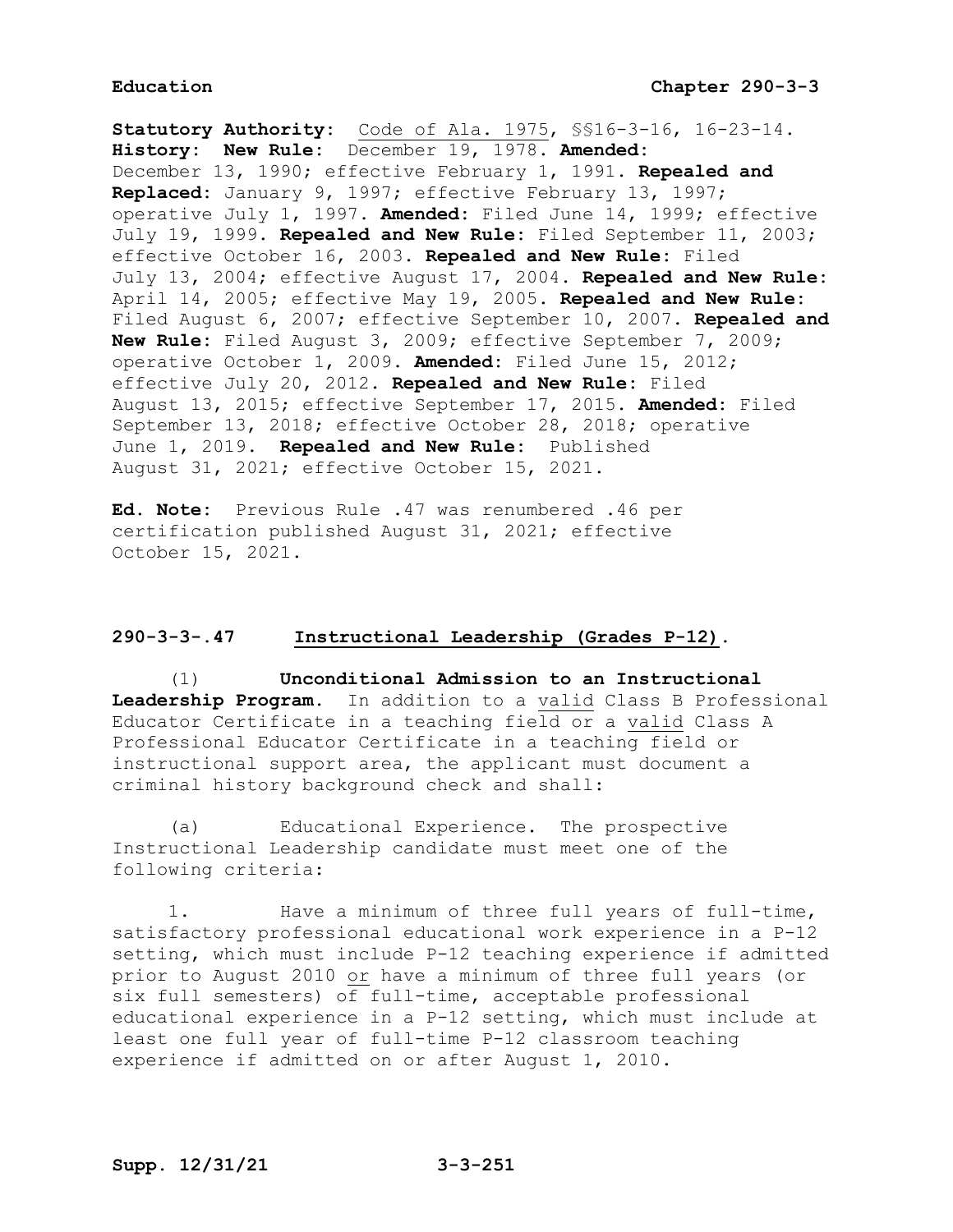2. Effective January 1, 2022, and thereafter, have a valid Alabama Professional Educator Certificate endorsed for library media or school counseling, document a minimum of seven full years of full-time employment, in the same school system, as a library media specialist or school counselor in a P-12 setting if admitted spring semester 2022 or thereafter, and provide a written recommendation from the current employing superintendent.

(b) Submit an admission portfolio before an interview. The portfolio must contain the following:

1. Three letters of recommendation to include the applicant's principal or supervisor. Each local superintendent will establish requirements for recommendations from the principal and/or supervisor.

2. Completed copy (all forms) of the most recent performance appraisal to include the professional development component, if available.

3. Evidence of ability to improve student achievement.

4. Evidence of leadership and management potential, including evidence of most recent accomplishments in the area of educational leadership.

5. Summary of candidate's reasons for pursuing instructional leadership certification.

6. Summary of what the candidate expects from the preparation program.

(c) Pass an interview conducted by a program admission committee that includes both P-12 instructional leaders and higher education faculty.

(d) Individuals must be unconditionally admitted to the Class A instructional leadership program before enrolling in any instructional leadership courses in the program.

(2) **Curriculum of an Instructional Leadership Program.** In addition to meeting Rule  $290-2-2-0.46(2)(a)-(e)$ , the curriculum for instructional leaders builds on candidate knowledge and abilities acquired through preparation for and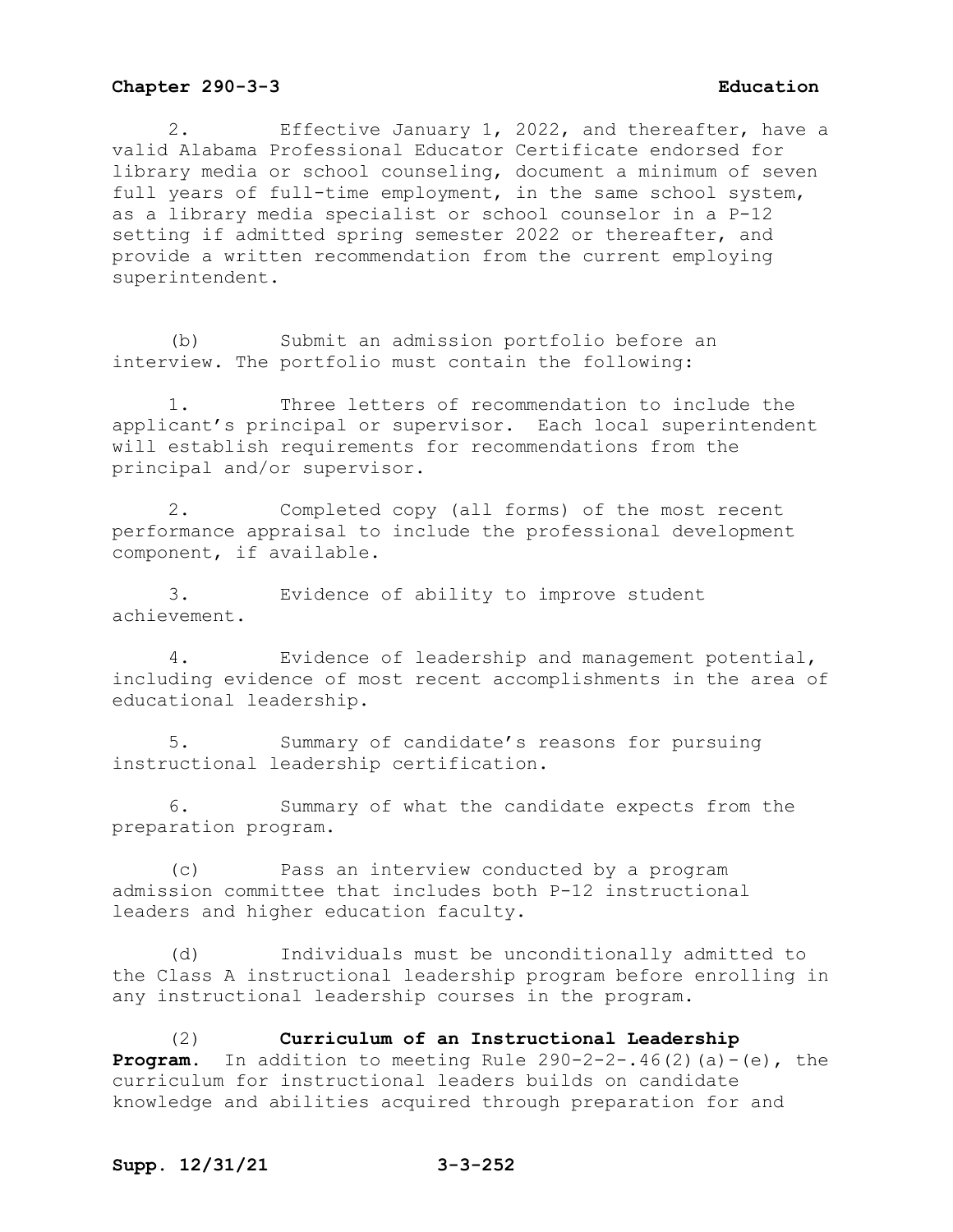employment as a teacher. The standards are based on the Professional Standards for Educational Leaders (PSEL) prepared by the Council of Chief School Officers with support from numerous professional associations to update the former Interstate School Leader Licensure Consortium (ISLLC) Standards.

(a) **Mission, Vision, and Core Values**. Effective instructional leaders develop, advocate for, and enact a shared mission, vision, and core values of high-quality education and academic success and well-being of each student. Prospective instructional leaders will be prepared and able to:

1. Develop an educational mission for the school to promote the academic success and well-being of each student.

2. In collaboration with members of the school and the community and using relevant data, develop and promote a vision for the school focused on the successful learning and development of each child and on instructional and organizational practices that promote such success.

3. Articulate, advocate, and cultivate core values that define the school's culture and stress the imperative of child-centered education; high expectations and student support; equity, inclusiveness, and social justice; openness, caring, and trust; and continuous improvement.

4. Strategically develop, implement, and evaluate actions to achieve the vision for the school.

5. Review the school's mission and vision and adjust them to changing expectations and opportunities for the school, and changing needs and situations of students.

6. Develop shared understanding of and commitment to mission, vision, and core values within the school and the community.

7. Model and pursue the school's mission, vision, and core values in all aspects of leadership.

(b) **Ethics and Professional Norms**. Effective instructional leaders act ethically and according to professional norms to promote each student's academic success and well-being. Prospective instructional leaders will be prepared and able to: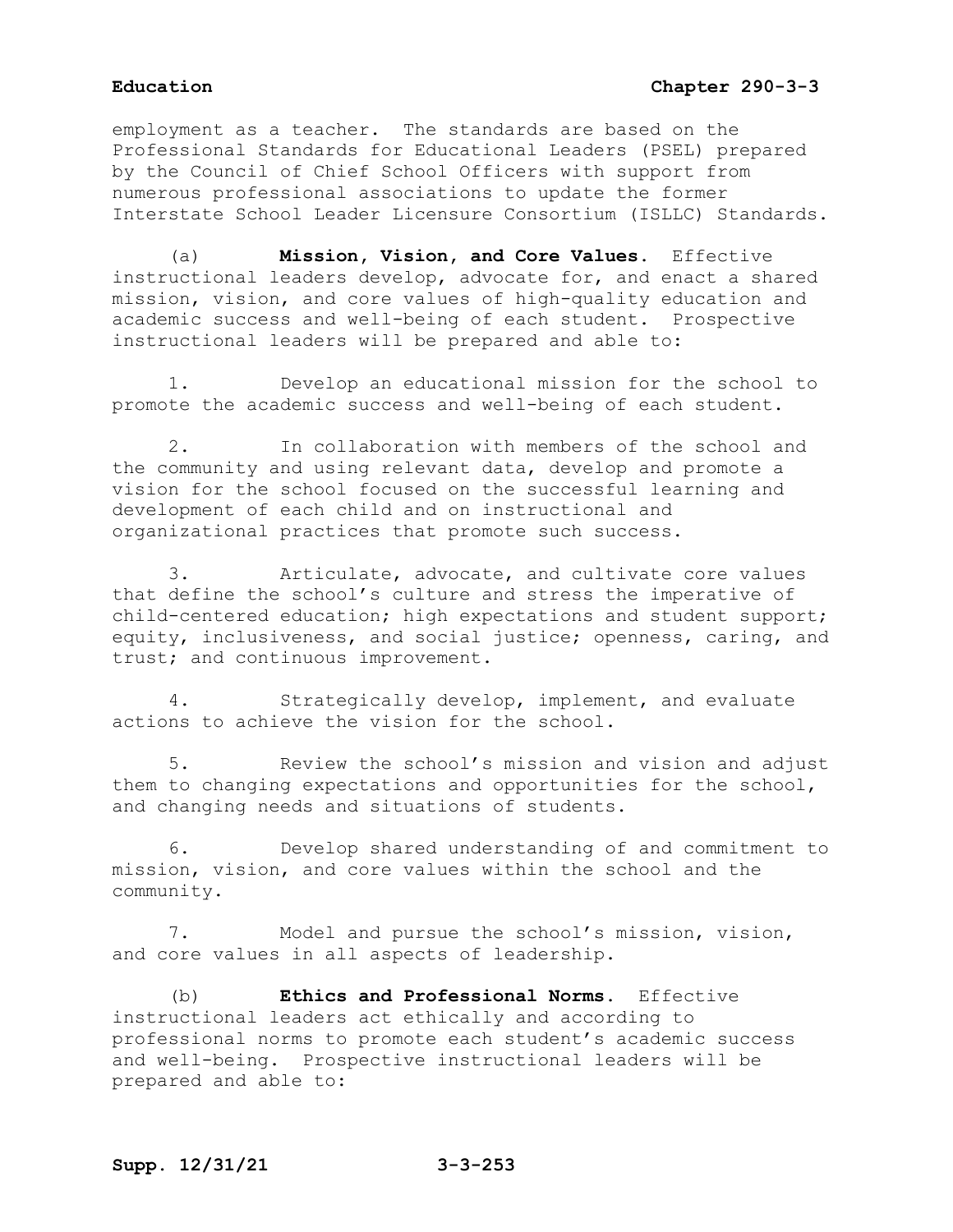1. Act ethically and professionally in personal conduct, relationships with others, decision making, stewardship of the school's resources, and all aspects of school leadership.

2. Act according to and promote the professional norms of integrity, fairness, transparency, trust, collaboration, perseverance, learning, and continuous improvement.

3. Place children at the center of education and accept responsibility for each student's academic success and well-being.

4. Safeguard and promote the values of democracy, individual freedom and responsibility, equity, social justice, community, and diversity.

5. Lead with interpersonal and communication skill, social-emotional insight, and understanding of all students' and staff members' backgrounds and cultures.

6. Provide moral direction for the school and promote ethical and professional behavior among faculty and staff.

(c) **Equity and Cultural Responsiveness**. Effective instructional leaders strive for equity of educational opportunity and culturally responsive practices to promote each student's academic success and well-being. Prospective instructional leaders will be prepared and able to:

1. Ensure that each student is treated fairly, respectfully, and with an understanding of each student's culture and context.

2. Recognize, respect, and employ each student's strengths, diversity, and culture as assets for teaching and learning.

3. Ensure that each student has equitable access to effective teachers, learning opportunities, academic and social support, and other resources necessary for success.

4. Develop student policies and address student misconduct in a positive, fair, and unbiased manner.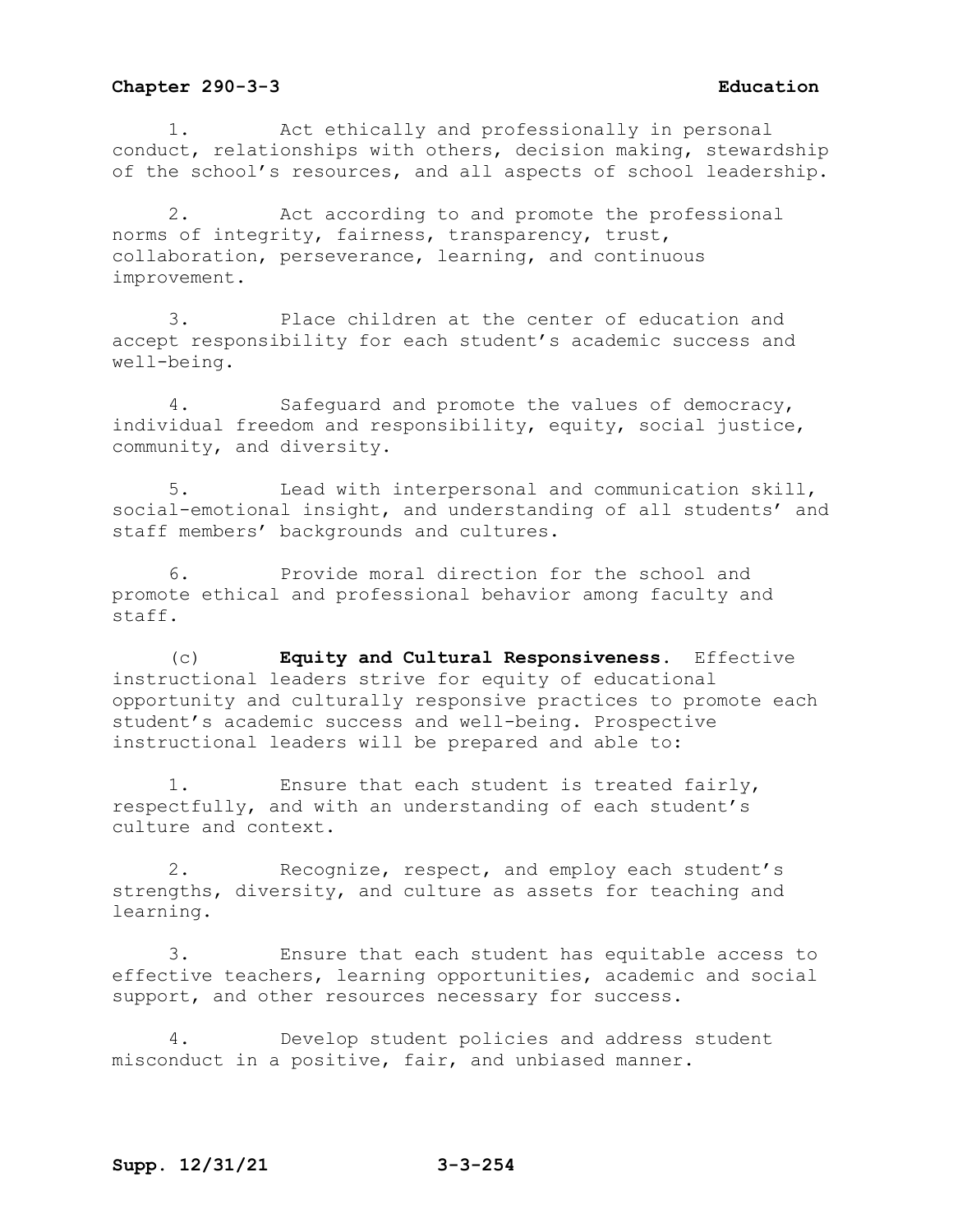5. Confront and alter institutional biases of student marginalization, deficit-based schooling, and low expectations associated with race, class, culture and language, gender and sexual orientation, and disability or special status.

6. Promote the preparation of students to live productively in and contribute to the diverse cultural contexts of a global society.

7. Act with cultural competence and responsiveness in their interactions, decision making, and practice.

8. Address matters of equity and cultural responsiveness in all aspects of leadership.

## **Curriculum, Instruction, and Assessment**.

Effective instructional leaders develop and support intellectually rigorous and coherent systems of curriculum, instruction, and assessment to promote each student's academic success and well-being. Prospective instructional leaders will be prepared and able to:

1. Implement coherent systems of curriculum, instruction, and assessment that promote the mission, vision, and core values of the school, embody high expectations for student learning, align with academic standards, and are culturally responsive.

2. Align and focus systems of curriculum, instruction, and assessment within and across grade levels to promote student academic success, love of learning, the identities and habits of learners, and healthy sense of self.

3. Promote instructional practice that is consistent with knowledge of child learning and development, effective pedagogy, and the needs of each student.

4. Ensure instructional practice that is intellectually challenging, authentic to student experiences, recognizes student strengths, and is differentiated and personalized.

5. Promote the effective use of technology in the service of teaching and learning.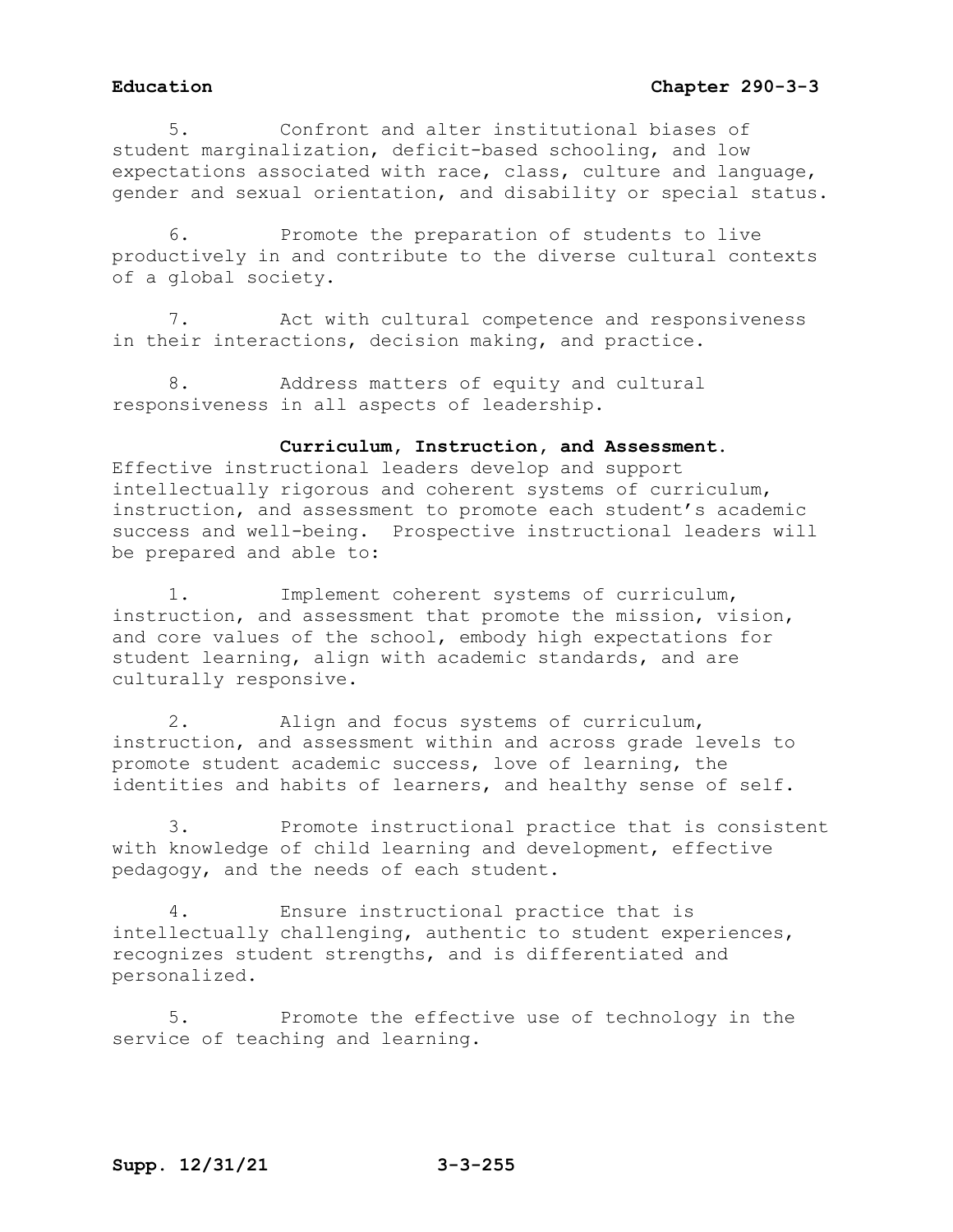6. Employ valid assessments that are consistent with knowledge of child learning and development and technical standards of measurement.

7. Use assessment data appropriately and within technical limitations to monitor student progress and improve instruction.

**Community of Care and Support for Students**. Effective instructional leaders cultivate an inclusive, caring, and supportive school community that promotes the academic success and well-being of each student. Prospective instructional leaders will be prepared and able to:

1. Build and maintain a safe, caring, and healthy school environment that meets the academic, social, emotional, and physical needs of each student.

2. Create and sustain a school environment in which each student is known, accepted and valued, trusted and respected, cared for, and encouraged to be an active and responsible member of the school community.

3. Provide coherent systems of academic and social supports, services, extracurricular activities, and accommodations to meet the range of learning needs of each student.

4. Promote adult-student, student-peer, and school-community relationships that value and support academic learning and positive social and emotional development.

5. Cultivate and reinforce student engagement in school and positive student conduct.

6. Infuse the school's learning environment with the cultures and languages of the school's community.

(f) **Professional Capacity and School Personnel**. Effective instructional leaders develop the professional capacity and practice of school personnel to promote each student's academic success and well-being. Prospective instructional leaders will be prepared and able to:

1. Recruit, hire, support, develop, and retain effective and caring teachers and other professional staff and form them into an educationally effective faculty.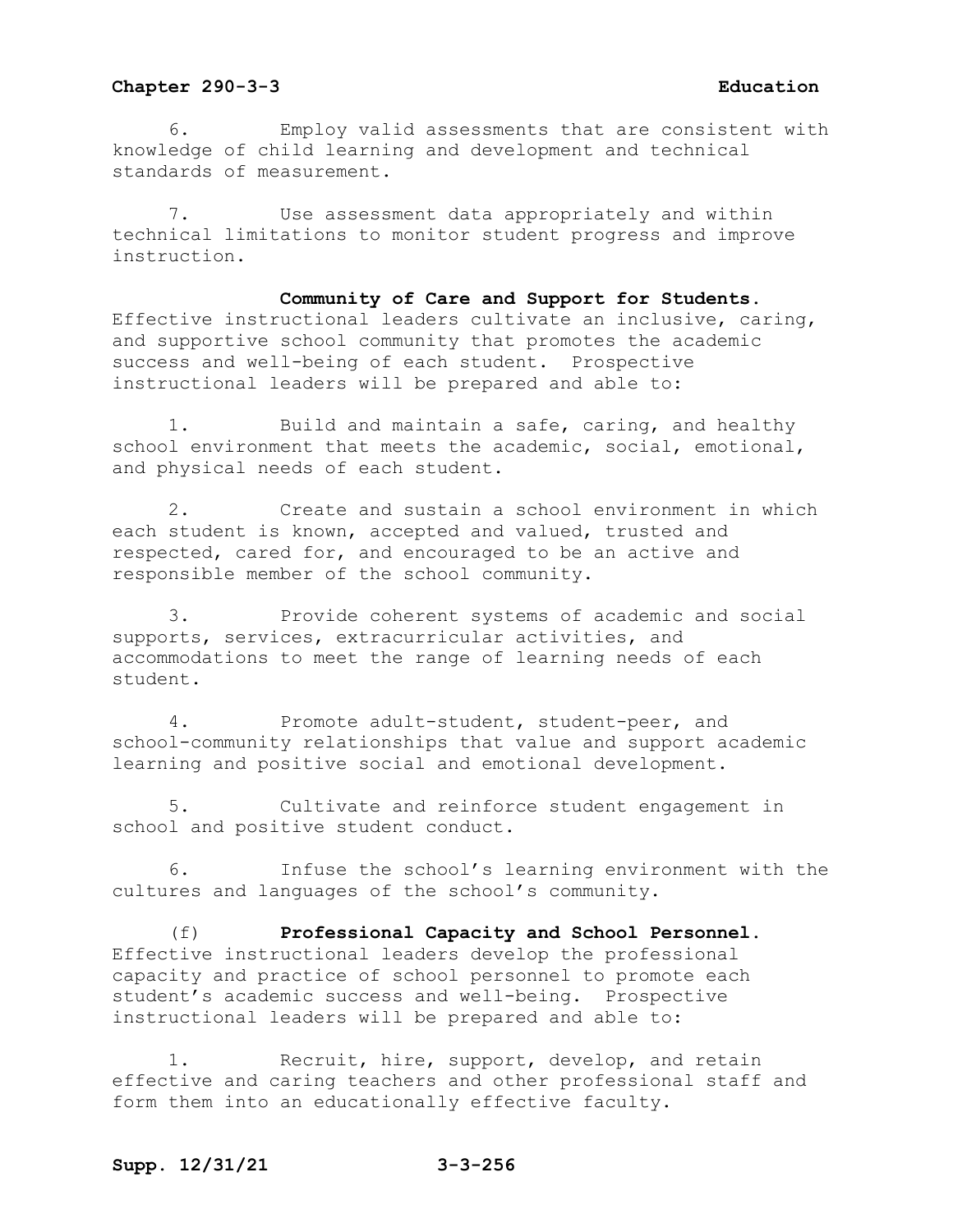2. Plan for and manage staff turnover and succession, providing opportunities for effective induction and mentoring of new personnel.

3. Develop teachers' and staff members' professional knowledge, skills, and practice through differentiated opportunities for learning and growth, guided by understanding of professional and adult learning and development.

4. Foster continuous improvement of individual and collective instructional capacity to achieve outcomes envisioned for each student.

5. Deliver actionable feedback about instruction and other professional practice through valid, research-anchored systems of supervision and evaluation to support the development of teachers' and staff members' knowledge, skills, and practice.

6. Empower and motivate teachers and staff to the highest levels of professional practice and to continuous learning and improvement.

7.Develop the capacity, opportunities, and support for teacher leadership and leadership from other members of the school community.

8.Promote the personal and professional health, well-being, and work-life balance of faculty and staff.

9. Tend to their own learning and effectiveness through reflection, study, and improvement, maintaining a healthy work-life balance.

(g) **Professional Community for Teachers and Staff**. Effective instructional leaders foster a professional community of teachers and other professional staff to promote each student's academic success and well-being. Prospective instructional leaders will be prepared and able to:

1. Develop workplace conditions for teachers and other professional staff that promote effective professional development, practice, and student learning.

2. Empower and entrust teachers and staff with collective responsibility for meeting the academic, social,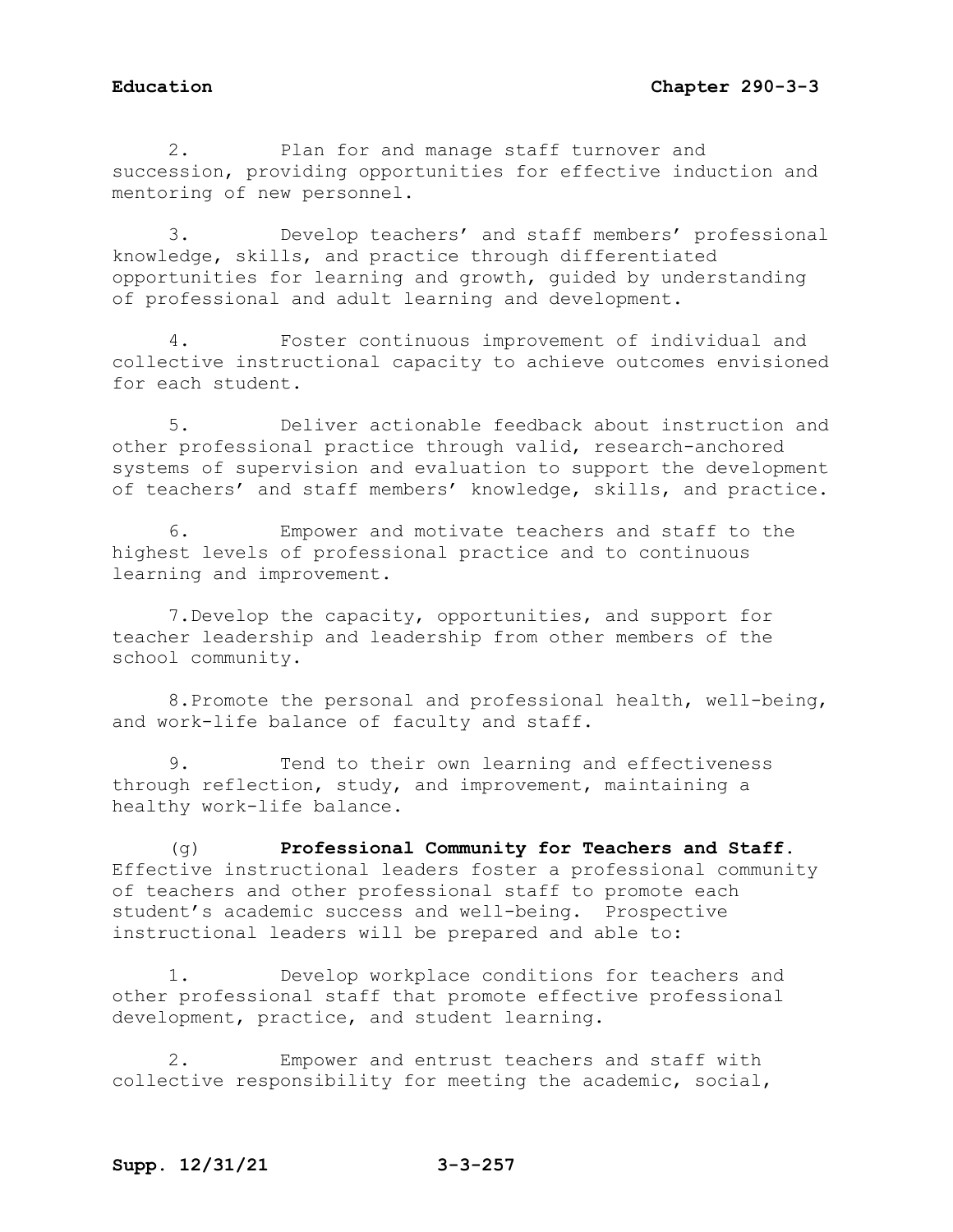emotional, and physical needs of each student, pursuant to the mission, vision, and core values of the school.

3. Establish and sustain a professional culture of engagement and commitment to shared vision, goals, and objectives pertaining to the education of the whole child; high expectations for professional work; ethical and equitable practice; trust and open communication; collaboration, collective efficacy, and continuous individual and organizational learning and improvement.

4. Promote mutual accountability among teachers and other professional staff for each student's success and the effectiveness of the school as a whole.

5. Develop and support open, productive, caring, and trusting working relationships among leaders, faculty, and staff to promote professional capacity and the improvement of practice.

6. Design and implement job-embedded and other opportunities for professional learning collaboratively with faculty and staff.

7. Provide opportunities for collaborative examination of practice, collegial feedback, and collective learning.

8. Encourage faculty-initiated improvement of programs and practices.

(h) **Meaningful Engagement of Families and Community**. Effective instructional leaders engage families and the community in meaningful, reciprocal, and mutually beneficial ways to promote each student's academic success and well-being. Prospective instructional leaders will be prepared and able to:

Be approachable, accessible, and welcoming to families and members of the community.

2. Create and sustain positive, collaborative, and productive relationships with families and the community for the benefit of students.

3. Engage in regular and open two-way communication with families and the community about the school, students, needs, problems, and accomplishments.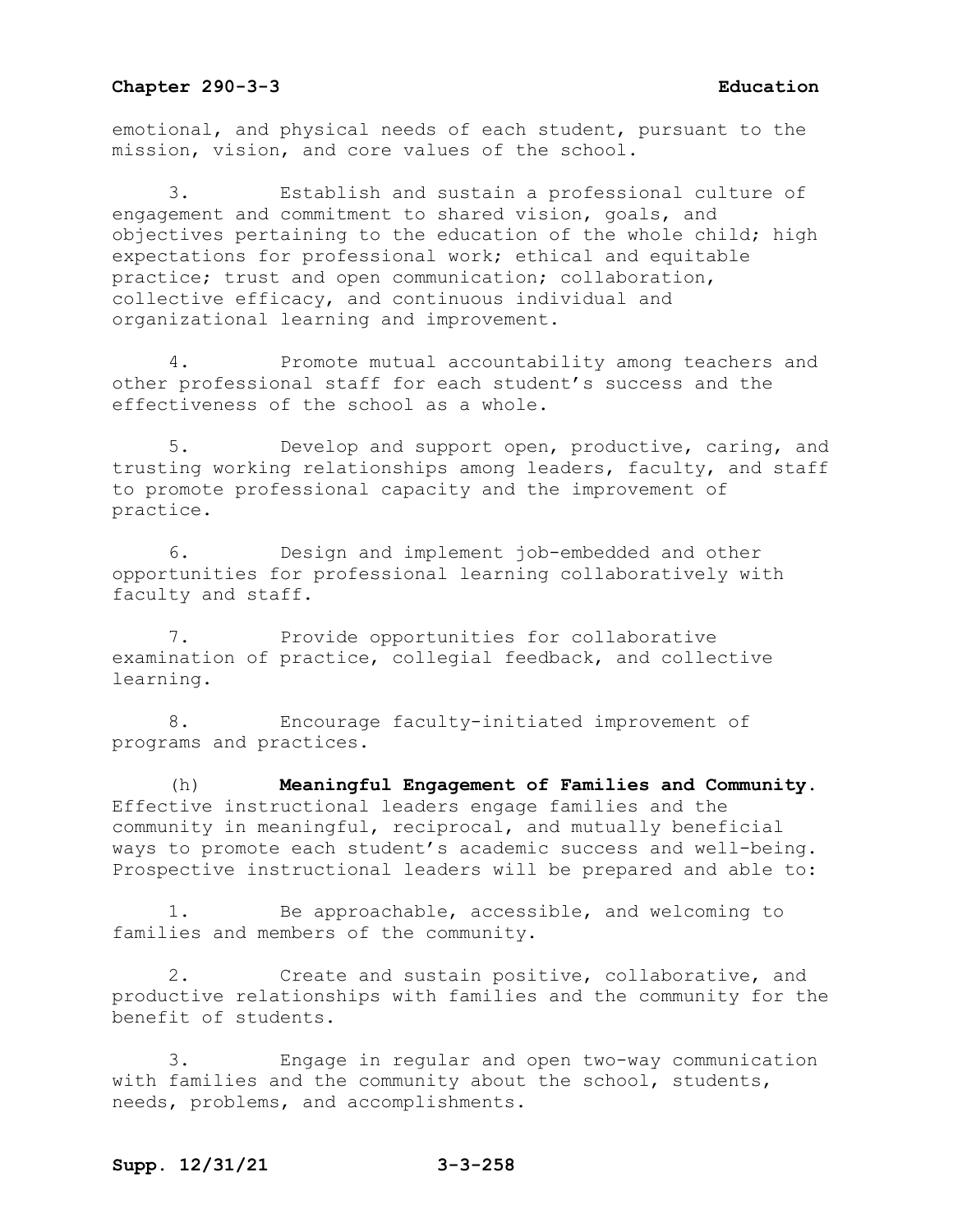4. Maintain a presence in the community to understand its strengths and needs, develop productive relationships, and engage its resources for the school.

5. Create means for the school community to partner with families to support student learning in and out of school.

6. Understand, value, and employ the community's cultural, social, intellectual, and political resources to promote student learning and school improvement.

7. Develop and provide the school as a resource for families and the community.

8. Advocate for the school and district, and for the importance of education and student needs and priorities to families and the community.

9. Advocate publicly for the needs and priorities of students, families, and the community.

10. Build and sustain productive partnerships with public and private sectors to promote school improvement and student learning.

(i) **Operations and Management**. Effective instructional leaders manage school operations and resources to promote each student's academic success and well-being. Prospective instructional leaders will be prepared and able to:

1. Institute, manage, and monitor operations and administrative systems that promote the mission and vision of the school.

2. Strategically manage staff resources, assigning and scheduling teachers and staff to roles and responsibilities that optimize their professional capacity to address each student's learning needs.

3. Seek, acquire, and manage fiscal, physical, and other resources to support curriculum, instruction, and assessment; student learning community; professional capacity and community; and family and community engagement.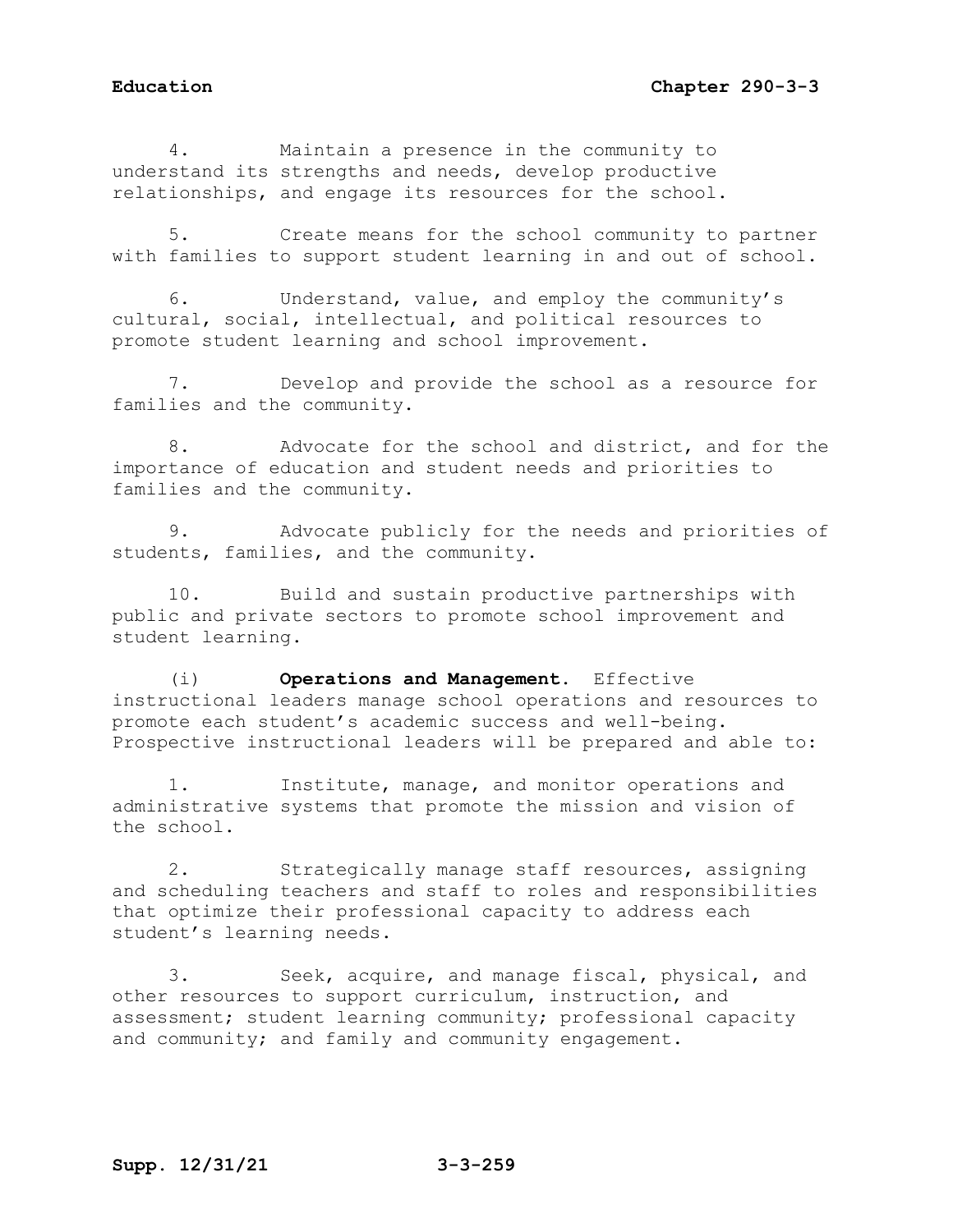4. Be responsible, ethical, and accountable stewards of the school's monetary and nonmonetary resources, engaging in effective budgeting and accounting practices.

5. Protect teachers' and other staff members' work and learning from disruption.

6. Employ technology to improve the quality and efficiency of operations and management.

7. Develop and maintain data and communication systems to deliver actionable information for classroom and school improvement.

8. Know, comply with, and help the school community understand local, state, and federal laws, rights, policies, and regulations so as to promote student success.

9. Develop and manage relationships with feeder and connecting schools for enrollment management and curricular and instructional articulation.

10. Develop and manage productive relationships with the central office and school board.

11. Develop and administer systems for fair and equitable management of conflict among students, faculty and staff, leaders, families, and community.

12. Manage governance processes and internal and external politics toward achieving the school's mission and vision.

(j) **School Improvement**. Effective instructional leaders act as agents of continuous improvement to promote each student's academic success and well-being. Prospective instructional leaders will be prepared and able to:

1. Seek to make school more effective for each student, teachers and staff, families, and the community.

2. Use methods of continuous improvement to achieve the vision, fulfill the mission, and promote the core values of the school.

3. Prepare the school and the community for improvement, promoting readiness, an imperative for improvement,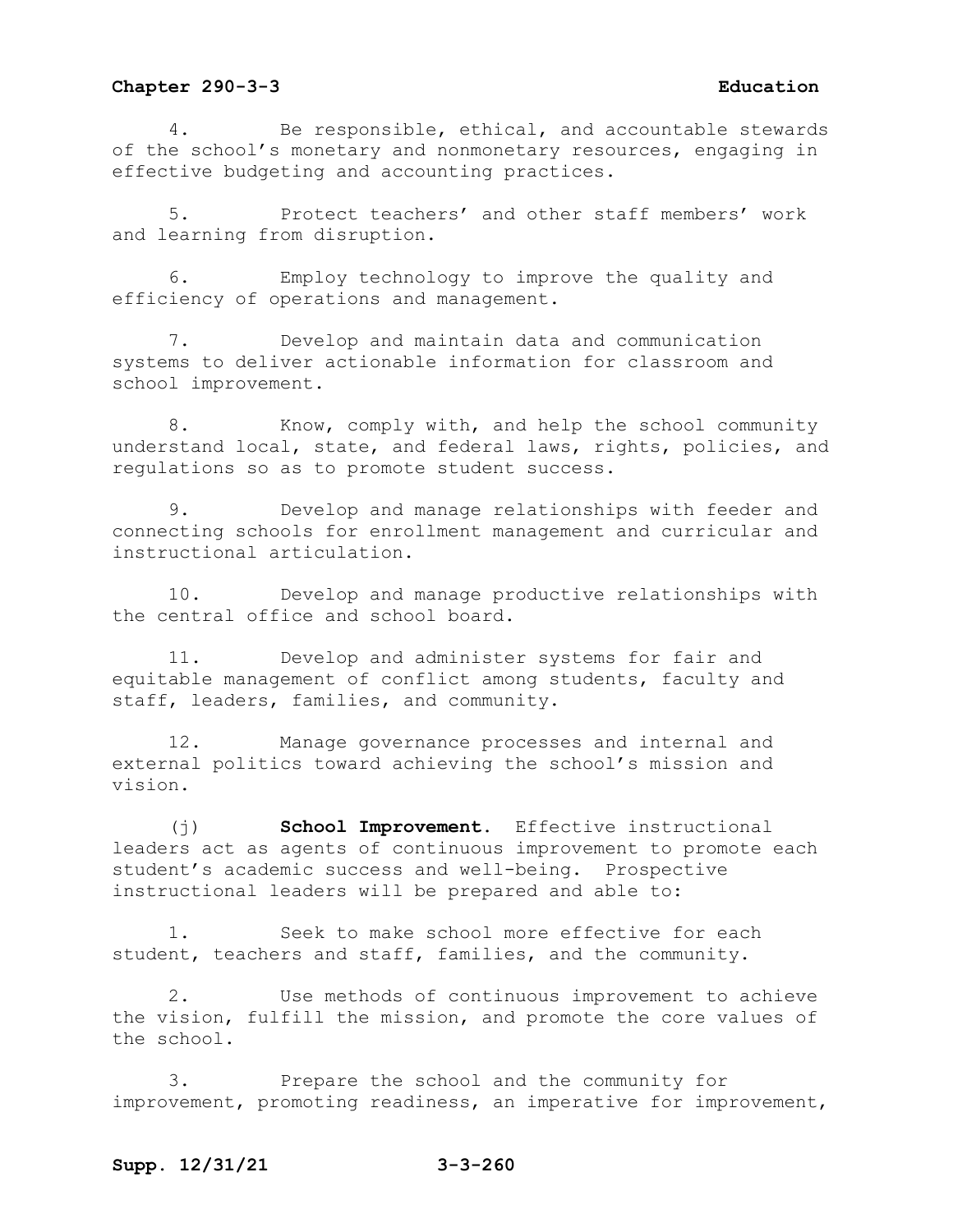instilling mutual commitment and accountability, and developing the knowledge, skills, and motivation to succeed in improvement.

Engage others in an ongoing process of evidence-based inquiry, learning, strategic goal setting, planning, implementation, and evaluation for continuous school and classroom improvement.

5. Employ situationally-appropriate strategies for improvement, including transformational and incremental, adaptive approaches and attention to different phases of implementation.

6. Assess and develop the capacity of staff to assess the value and applicability of emerging educational trends and the findings of research for the school and its improvement.

7. Develop technically appropriate systems of data collection, management, analysis, and use, connecting as needed to the local school system office and external partners for support in planning, implementation, monitoring, feedback, and evaluation.

8. Adopt a systems perspective and promote coherence among improvement efforts and all aspects of school organization, programs, and services.

9. Manage uncertainty, risk, competing initiatives, and politics of change with courage and perseverance, providing support and encouragement, and openly communicating the need for, process for, and outcomes of improvement efforts.

10. Develop and promote leadership among teachers and staff for inquiry, experimentation and innovation and initiating and implementing improvement.

(3) **Requirements for Certification in Instructional Leadership.** Readiness to serve as an instructional leader shall include:

(a) An official transcript from a regionally accredited institution documenting an earned master's degree.

(b) A survey of special education course is required unless that course was taken for prior level certification. [See definition (51)]. An individual who completed a survey of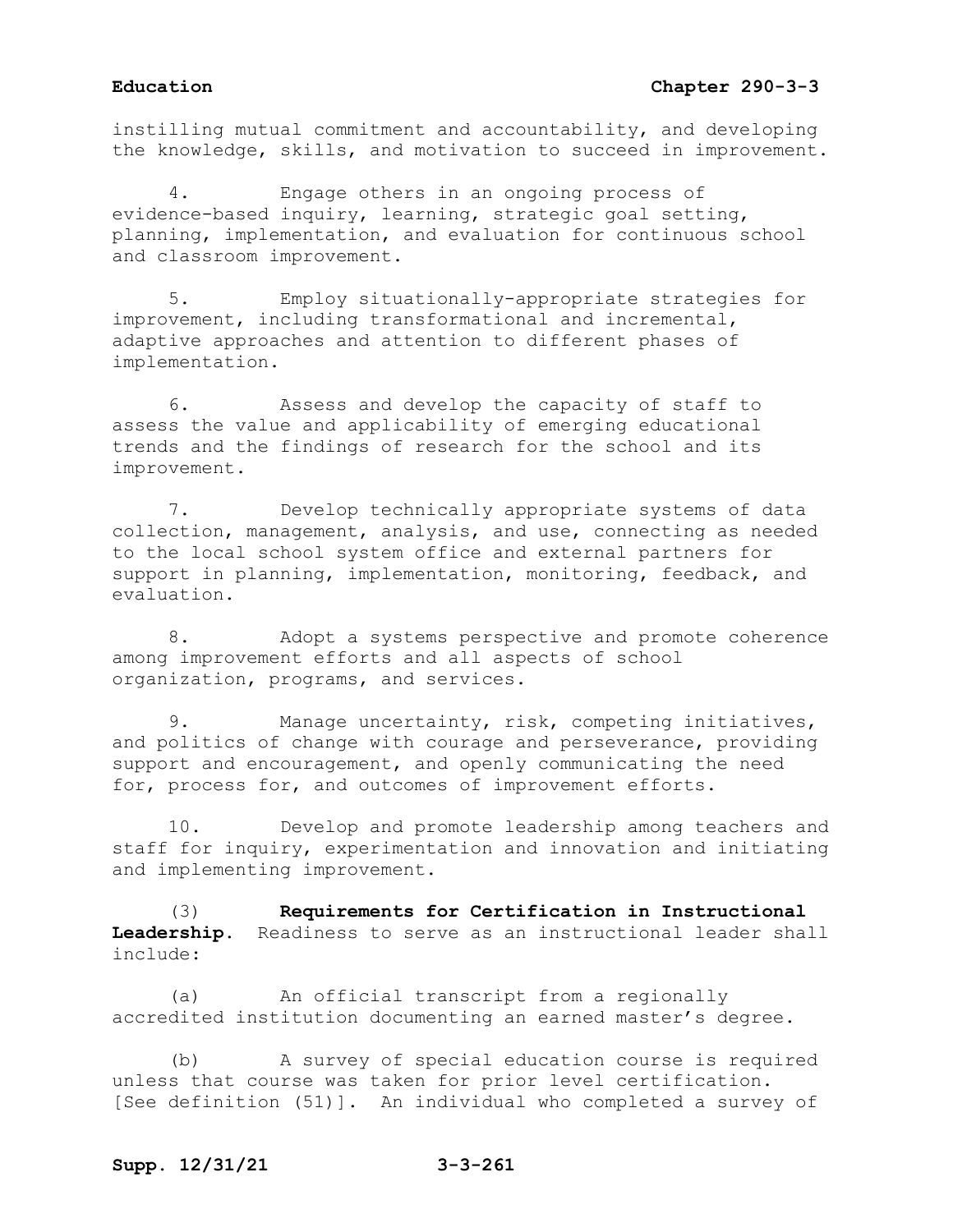special education course prior to the semester when the individual met requirements for unconditional admission to a Class A program July 1, 2017, and thereafter, must take a course focused primarily on one of the following categories: methods of accommodating instruction to meet the needs of students with exceptionalities in inclusive settings, multicultural education, teaching English language learners, rural education, or urban education. A diversity course used to meet this requirement for one level of certification may not be used to meet the requirement for a higher level of certification. This rule is applicable to the Reduced-Hour Option described in Rule  $290-3-3-.47(6)$ .

(c) Satisfactory completion of a State-approved program with a minimum GPA of 3.0 in all courses in the Alabama State Board of Education approved program in instructional leadership. Effective for candidates unconditionally admitted to a Class A instructional leadership program July 1, 2017, and thereafter, satisfactory completion of a State-approved program with a minimum GPA of 3.25 on all courses in the Alabama State Board of Education approved program.

(d) A valid Alabama Class B Professional Educator Certificate in a teaching field or a valid Alabama Class A Professional Educator Certificate in a teaching field or instructional support area.

(e) An internship that allows candidates to benefit from purposeful hands-on experiences designed to prepare them to lead the essential work of school improvement and higher student achievement.

1. Components: Candidates in Alabama instructional leadership preparation programs must experience an internship in which the following occur:

(i) Collaboration between the university and LEAs that anchors internship activities in real-world problems instructional leaders face, provides for appropriate structure and support of learning experiences, and ensures quality guidance and supervision.

(ii) An explicit set of school-based assignments designed to provide opportunities for the application of knowledge, skills, and ways of thinking that are required to effectively perform the core responsibilities of an

# **Supp. 12/31/21 3-3-262**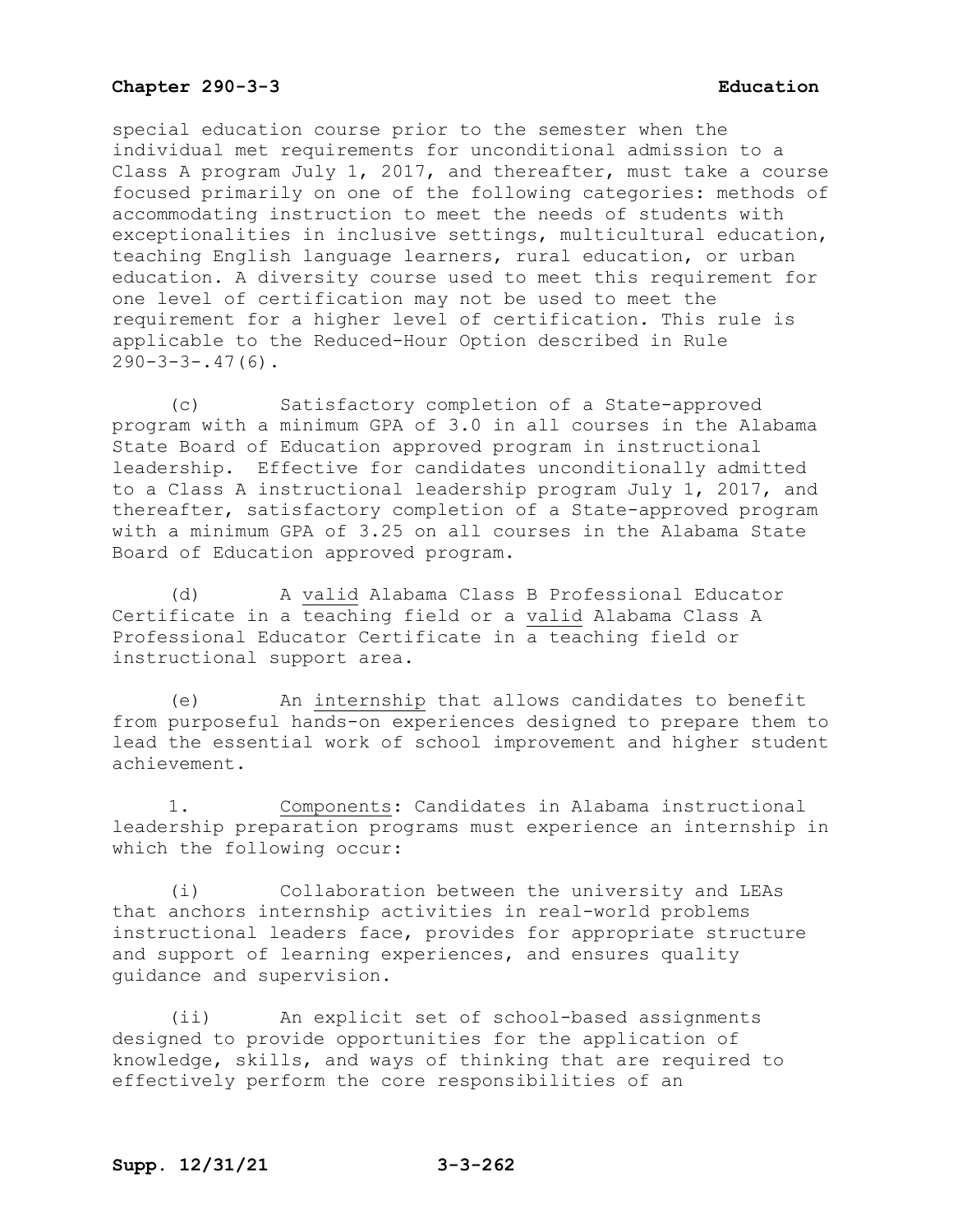instructional leader, as identified in Alabama standards and research and incorporated in the preparation programs' design.

(iii) A developmental continuum of practice progresses from observing to participating in and then to leading school-based activities related to the core responsibilities of instructional leaders, with analysis, synthesis, and evaluation of real-life problems at each level.

(iv) Field placements provide opportunities to work with diverse students, teachers, parents, and communities.

(v) Handbooks or other guiding materials clearly define the expectations, processes, and schedule of the internship to participants, faculty supervisors, directing P-12 instructional leaders (principals and central office staff), and LEA personnel.

(vi) Ongoing supervision provided by program faculty who have the expertise and time to provide frequent formative feedback on interns' performance that lets them know how they need to improve.

(vii) Directing instructional leaders (principals and central office staff) model the desired leadership behaviors and know how to guide interns through required activities that bring their performance to established standards.

(viii) Rigorous evaluations of interns' performance of core school leader responsibilities based on clearly defined performance standards and exit criteria and consistent procedures.

2. Design. Universities and LEAs collaborate to insure that candidates have meaningful and practical experiences in actual school settings during the course of the instructional leadership preparation program. The internship is designed to place candidates in the cooperating schools during critical times of instructional planning. This collaborative model requires that LEAs provide release time for candidates and for universities to work with LEAs so that the candidate's experiences are comprehensive and valuable. The internship experiences are the total sum of practical experiences, either field or clinical, as part of every course taken for preparation, plus a residency. The residency is uninterrupted service in an active school with students present for the equivalent of ten full days. The residency allows interns to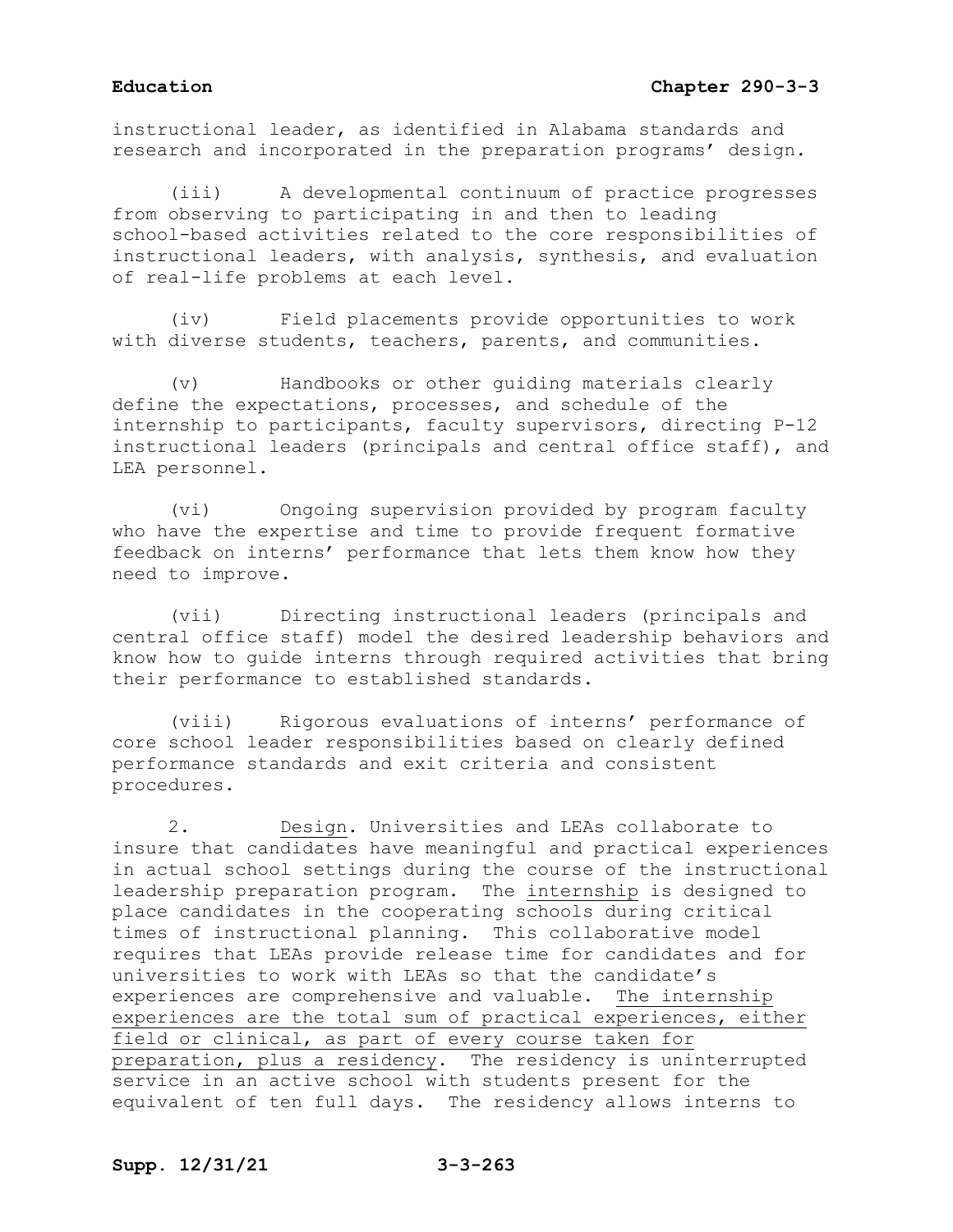experience leadership in as many of the Alabama Leadership Standard indicators as possible. Candidates shall prepare and maintain a comprehensive portfolio which indicates the level of experiences and knowledge gained in instructional leadership during the intern experiences. The portfolio shall be juried by a committee of university and cooperating school staff before the candidate is recommended for certification.

(4) **Testing for Certification in Instructional Leadership.** Applicants for initial certification in instructional leadership through the completion of a Class A program must meet the Praxis requirements of the Alabama Educator Certification Assessment Program (AECAP) as a precondition for certification. Additional information is provided in Rule 290-3-3-.46(7).

(5) **Faculty.** An institution shall meet the following criteria.

(a) At least two faculty members who are full-time to the instructional leadership program shall hold earned doctorates in instructional leadership (educational administration) or related fields.

(b) A minimum of two full-time faculty members in instructional leadership (educational administration) shall each have a minimum of three years of experience as a practicing assistant principal, principal, central office supervisor, assistant superintendent, or superintendent, or any three years combination thereof.

(c) Instructional leadership faculty with recent experience in instructional leadership shall supervise interns. The institution shall have and follow a written policy pertaining to teaching load credit for supervising candidates in field experiences and residencies.

(d) In order to ensure recency of exemplary instructional leadership in a P-12 setting(s), an EPP may request permission from the State Superintendent of Education to meet one of the two required faculty positions by combining the work of no more than two part-time faculty members whose combined workload equals one full-time position. The request to do so must be supported with evidence that each of the two individuals to be employed part-time meets the doctoral degree and experience requirements indicated in Rule 290-3-3-.47(5)(a) and (b).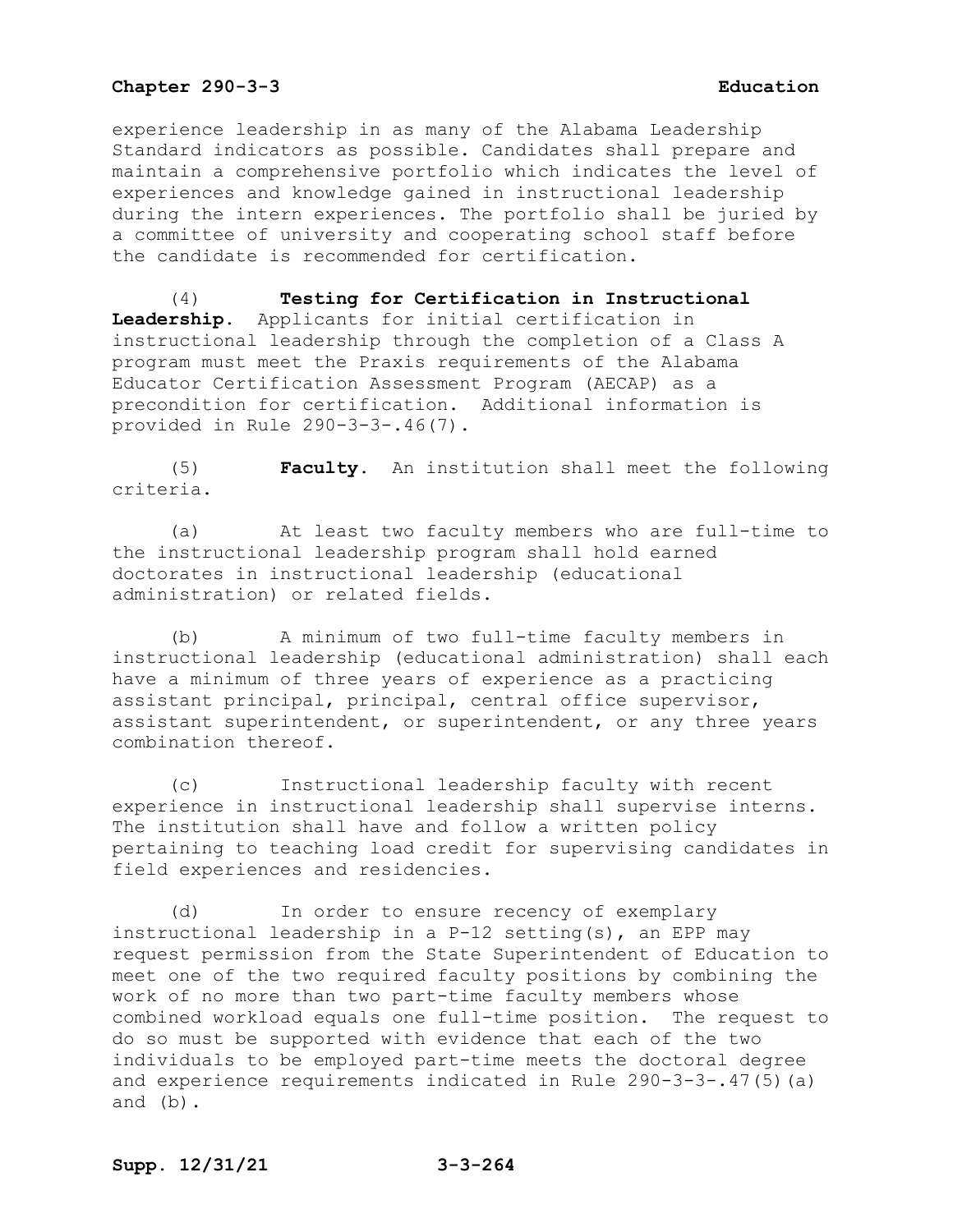(6) **Reduced-Hour Option Effective July 1, 2014.** A person who holds a Class A Professional Educator Certificate and meets the program admission requirements in Rule 290-3-3-.47(1)(a) and (b) may be able to complete a reduced-hour program to be recommended for a Class A Instructional Leadership Certificate. Although the number of semester hours of required credit for instructional leadership courses may vary by EPP, depending on the courses needed to document compliance with program approval standards, at least 18 semester hours of credit for instructional leadership courses are required for this option. EPPs may choose to require additional courses or set a higher GPA requirement. Every instructional leadership course required for the reduced-hour option must include either field or clinical experiences.

(7) **Interim Employment Certificate.** An Interim Employment Certificate (IEC) allows a superintendent or administrator to employ an applicant who is completing requirements for Class A certification in instructional leadership through a State-approved Class A program at an Alabama institution. Additional Information is provided in the Educator Certification Chapter of the *Alabama Administrative Code*.

**Author:** Dr. Eric G. Mackey

**Statutory Authority:** Code of Ala. 1975, §§16-3-16, 16-23-14. **History: New Rule:** December 19, 1978. **Amended:** December 13, 1990; effective February 1, 1991. **Repealed and Replaced:** January 9, 1997; effective February 13, 1997; operative July 1, 1997. **Amended:** Filed June 14, 1999; effective July 19, 1999. **Amended:** Filed March 14, 2002; effective April 18, 2002. **Repealed and New Rule:** Filed September 11, 2003; effective October 16, 2003. **Repealed:** Filed July 13, 2004; effective August 17, 2004. **Repealed:** April 14, 2005; effective May 19, 2005. **New Rule:** Filed September 8, 2005; effective October 13, 2005. **Repealed and New Rule:** Filed August 6, 2007; effective September 10, 2007. **Repealed and New Rule:** Filed August 3, 2009; effective September 7, 2009; operative October 1, 2009. **Amended:** Filed June 15, 2012; effective July 20, 2012. **Amended:** Filed March 14, 2013; effective April 18, 2013. **Repealed and New Rule:** Filed August 13, 2015; effective September 17, 2015. **Amended:** Filed September 13, 2018; effective October 28, 2018; operative June 1, 2019. **Amended:** Published August 31, 2020; effective October 15, 2020. **Repealed and New Rule:** Published August 31, 2021; effective October 15, 2021.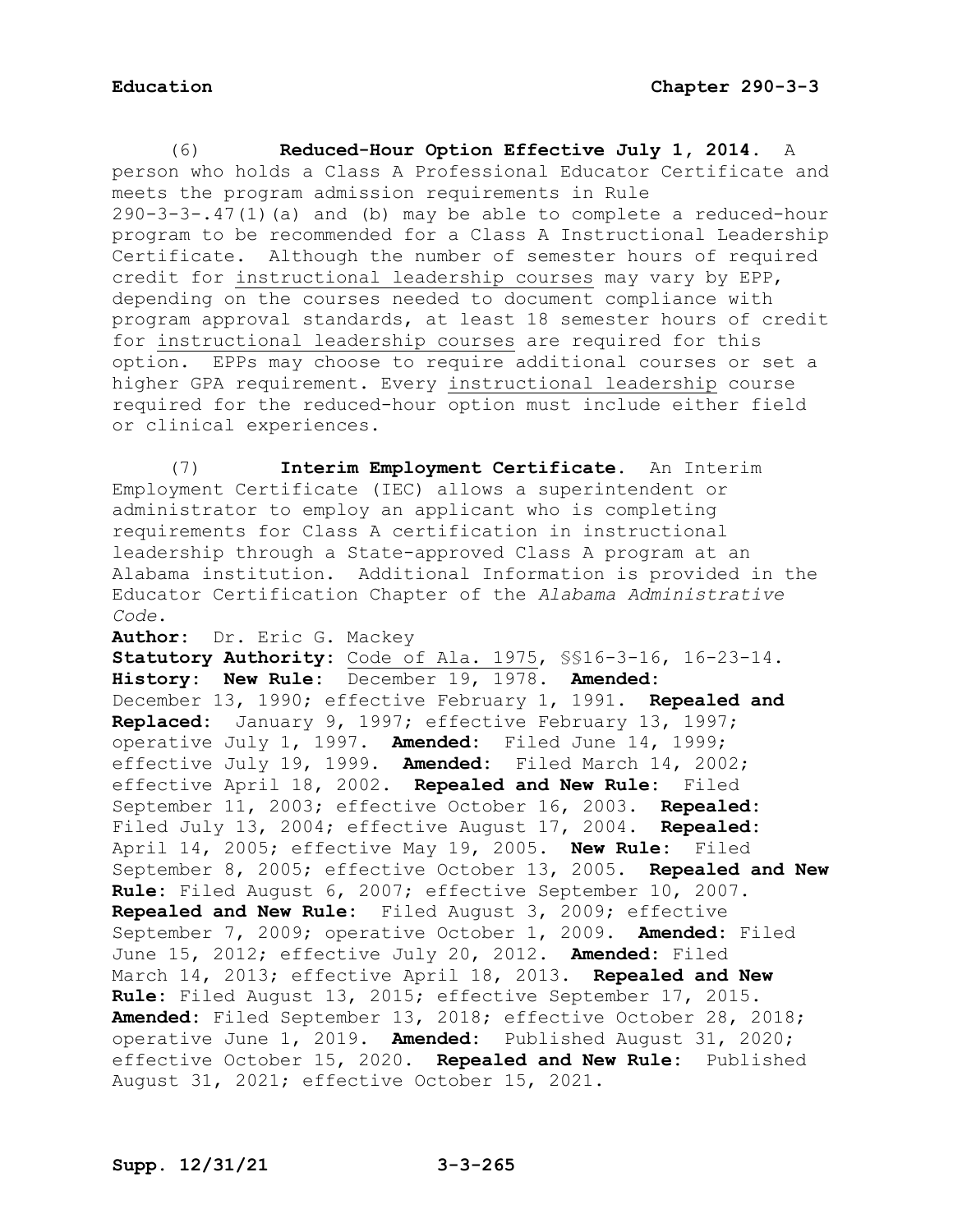**Ed. Note:** Previous Rule .48 was renumbered .47 per certification published August 31, 2021; effective October 15, 2021.

# **290-3-3-.48 Library Media (Grades P-12).**

(1) **Rationale.** Programs for library media specialists develop leadership, collaboration, and technology skills to design and manage up-to-date, comprehensive, and integrated library media centers. The library media specialist possesses the knowledge and skills to enable the learning community to become effective users of ideas and information. These standards are aligned the 2018 National School Library Standards of the American Library Association/American Association of School Librarians (ALA/AASL), and the *Alabama Course of Study: Technology Education.* 

(2) **Unconditional Admission to a Library Media Program.** The study of library media begins at the Class A level. Requirements for unconditional admission shall include:

(a) A valid bachelor's-level or valid master's-level professional educator certificate in a teaching field or valid master's-level professional educator certificate in another area of instructional support. If an individual is unconditionally admitted to an Alabama Class A program based on a valid bachelor's- or valid master's-level professional educator certificate from another state, completes a Class A program, and subsequently applies for Alabama certification at the Class A level, then the individual must hold at least a valid Class B Professional Educator Certificate before applying for Class A certification.

(b) Effective July 1, 2017, two full years of full-time, acceptable educational work experience. Effective July 1, 2019, two full years of full-time, acceptable P-12 professional educational work experience. See Definition (18).

(3) **Program Curriculum.** In addition to meeting Rule  $290-2-2-.46(2)$  (a) -(e), the program must meet the following requirements:

(a) **Learners and Learning Environments.** Candidates in school librarian preparation programs are effective educators who demonstrate an awareness of learners' development.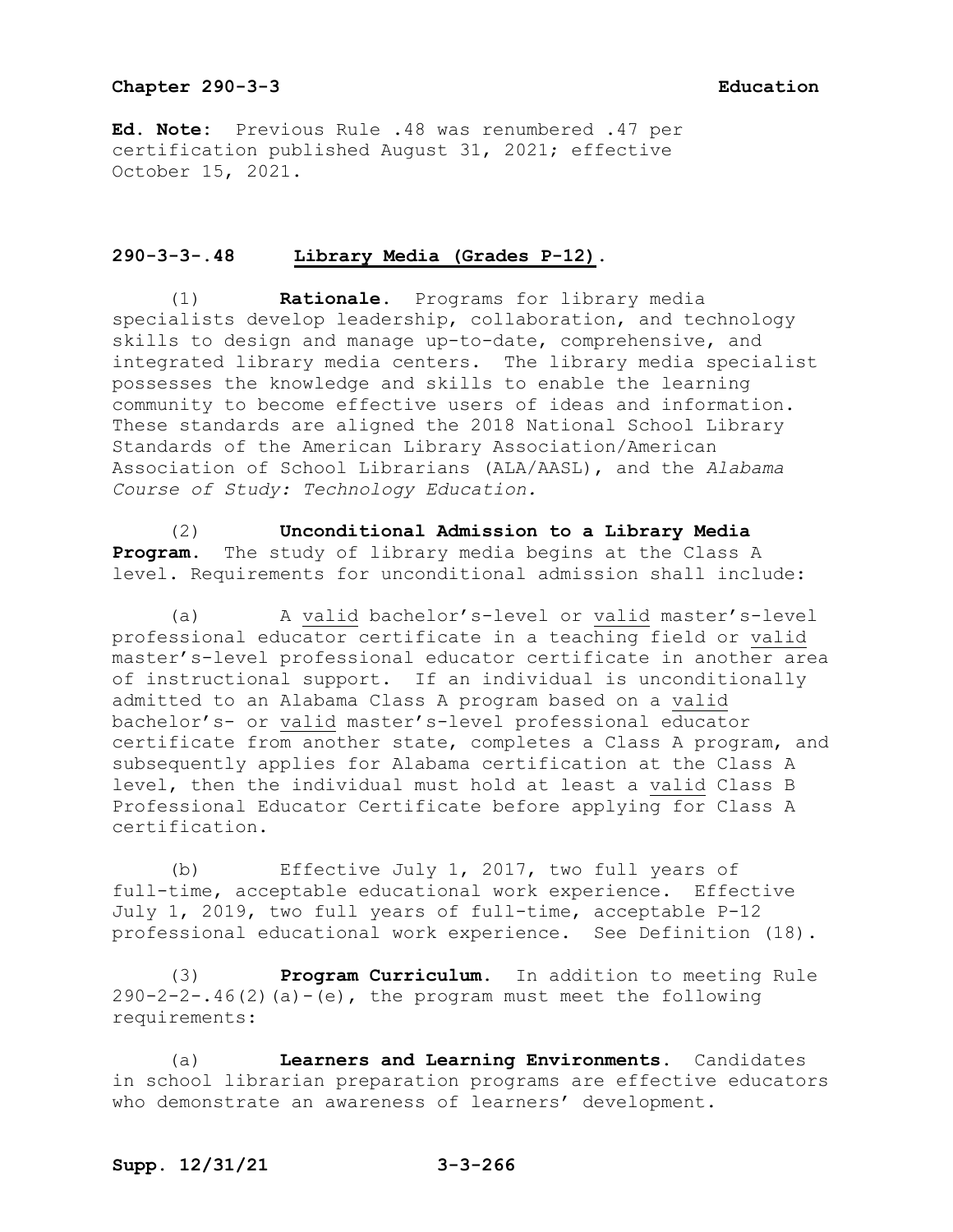Candidates promote cultural competence and respect for inclusiveness. Candidates integrate the *National School Library Standards* considering learner development, diversity, and differences while fostering a positive learning environment. Candidates impact student learning so that all learners are prepared for college, career, and life.

1. **Learner Development.** Candidates demonstrate the ways learners grow within and across cognitive, psychomotor, affective, and developmental domains. Candidates engage learners' interests to think, create, share and grow as they design and implement instruction that integrates the National School Library Standards.

2. **Learner Diversity.** Candidates articulate and model cultural competence and respect for inclusiveness, supporting individual and group perspectives.

3. **Learning Differences.** Candidates cultivate the educational and personal development of all members of a learning community, including those with diverse intellectual abilities, learning modalities, and physical variabilities.

4. **Learning Environments.** Candidates create both physical and virtual learner-centered environments that are engaging and equitable. The learning environments encourage positive social interaction and the curation and creation of knowledge.

(b) **Instruction.** Candidates in school librarian preparation programs collaborate with the learning community to strategically plan, deliver, and assess instruction. Candidates design culturally responsive learning experiences using a variety of instructional strategies and assessments that measure the impact on student learning. Candidates guide learners to reflect on their learning growth and their ethical use of information. Candidates use data and information to reflect on and revise the effectiveness of their instruction.

1. **Planning for Instruction.** Candidates collaborate with members of the learning community to design developmentally and culturally responsive resource-based learning experiences that integrate inquiry, innovation, and exploration and provide equitable, efficient, and ethical information access.

2. **Instructional Strategies.** Candidates use a variety of instructional strategies and technologies to ensure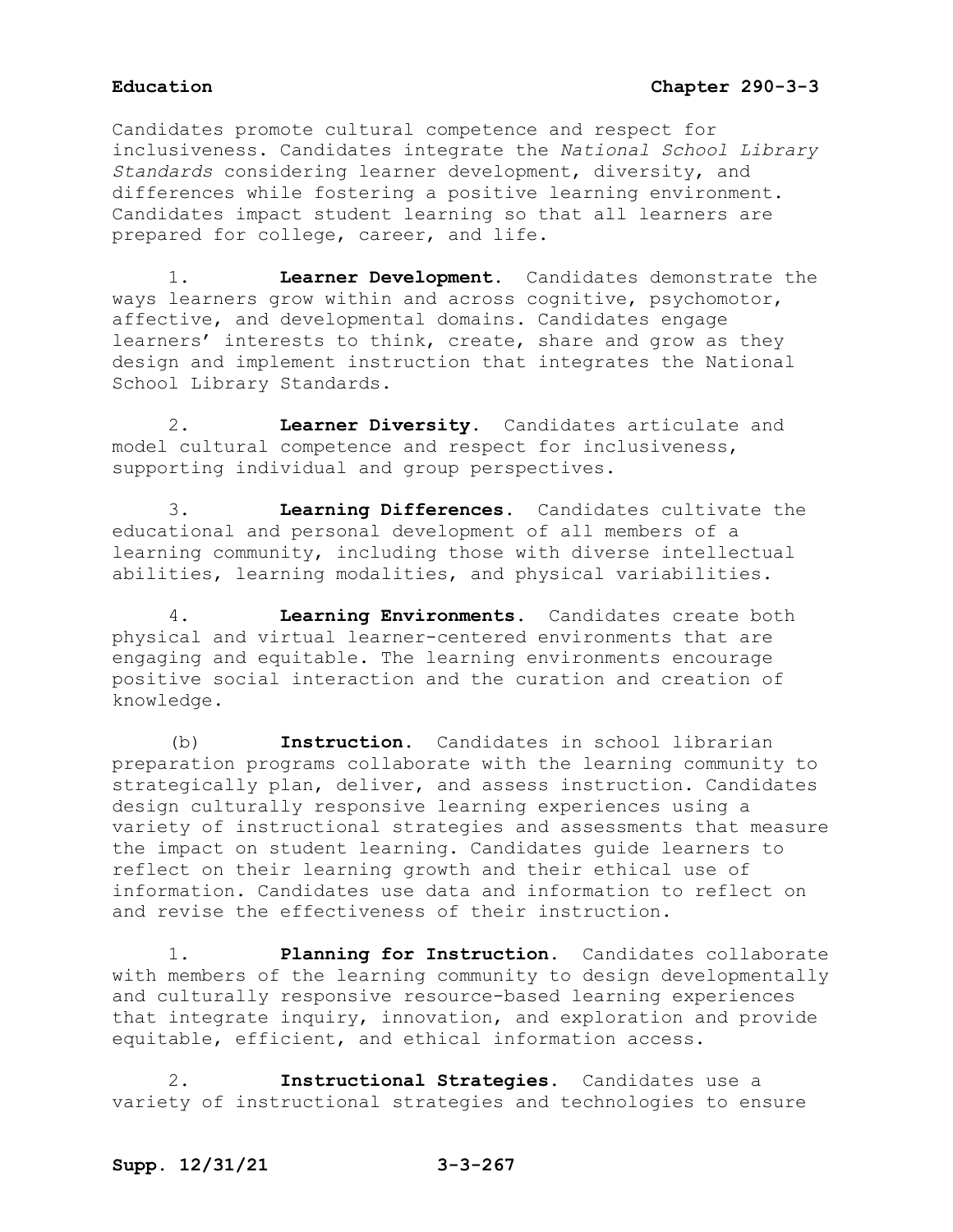that learners have multiple opportunities to inquire, include, collaborate, curate, explore, and engage in their learning.

3. **Integrating Ethical Use of Information into Instructional Practice.** Candidates teach learners to evaluate information for accuracy, bias, validity, relevance, and cultural context. Learners demonstrate ethical use of information and technology in the creation of new knowledge.

4. **Assessment**. Candidates use multiple methods of assessment to engage learners in their own growth. Candidates, in collaboration with instructional partners, revise their instruction to address areas in which learners need to develop understanding.

(c) **Literacies.** Candidates in school librarian preparation programs are knowledgeable in literature, digital and information literacies, and current instructional technologies. Candidates use their pedagogical skills to actively engage learners in the critical-thinking and inquiry process. Candidates use a variety of strategies to foster the development of ethical digital citizens and motivated readers.

1. **Reading Engagement**. Candidates demonstrate knowledge of children's and young adult literature that addresses the diverse developmental, cultural, social, and linguistic needs of all learners. Candidates use strategies to foster learner motivation to read for learning, personal growth, and enjoyment.

2. **Information Literacy.** Candidates know when and why information is needed, where to find it, and how to evaluate, use and communicate it in an ethical manner. Candidates model, promote, and teach critical-thinking and the inquiry process by using multiple literacies.

3. **Technology-Enabled Learning.** Candidates use digital tools, resources, and emerging technologies to design and adapt learning experiences. Candidates engage all learners in finding, evaluating, creating, and communicating data and information in a digital environment. Candidates articulate, communicate, model, and teach digital citizenship.

(d) **Management.** Candidates in school librarian preparation programs model, facilitate, and advocate for equitable access to and the ethical use of resources in a variety of formats. Candidates demonstrate their ability to

## **Supp. 12/31/21 3-3-268**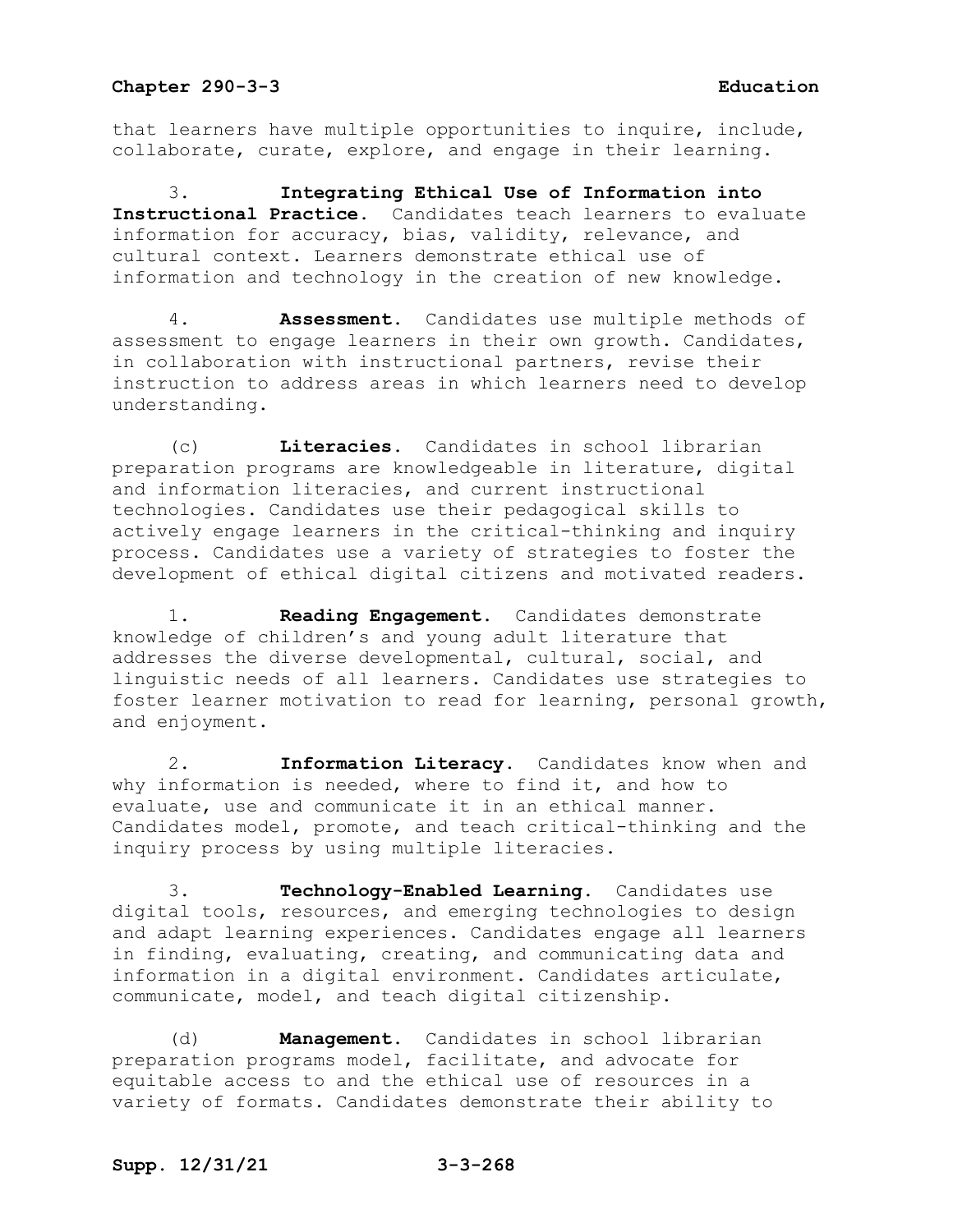develop, curate, organize, and manage a collection of resources to assert their commitment to the diverse needs and interests of the global society. Candidates make effective use of data and other forms of evidence to evaluate and inform decisions about library policies, resources, and services. Candidates use policies, procedures, and organizational practices to administer the library media program.

1. **Access**. Candidates facilitate and advocate for flexible, open access to library resources and services according to the ethical codes of the profession. Candidate's design and develop strategic solutions for addressing physical, social, virtual, economic, geographic, and intellectual barriers to equitable access to resources and services.

2. **Information Resources.** Candidates use evaluation criteria and selection tools to develop, curate, organize, and manage a collection designed to meet the diverse curricular and personal needs of the learning community. Candidates evaluate and select information resources in a variety of formats.

3. **Evidence-Based Decision Making**. Candidates make effective use of data and information to assess how practice and policy impact groups and individuals in their diverse learning communities.

4. **Administration of the Library Media Program.**  Candidates demonstrate understanding of the need for a collection development policy that upholds the ideas of providing access to diverse materials and ideas within the learning community. This policy should include criteria and procedures for selection, reconsideration, and challenges to library materials. Candidates demonstrate understanding of the need for local procedures for short- and long-range planning and evaluation of the library media center program. Candidates demonstrate understanding of library budgeting, organization, and bibliographic principles.

(e) **Professionalism.** Candidates in school librarian preparation programs are actively engaged in leadership, collaboration, advocacy, and professional networking. Candidates participate in and lead ongoing professional learning. Candidates advocate for effective school libraries to benefit all learners. Candidates conduct themselves according to the ethical principles of the library and information profession.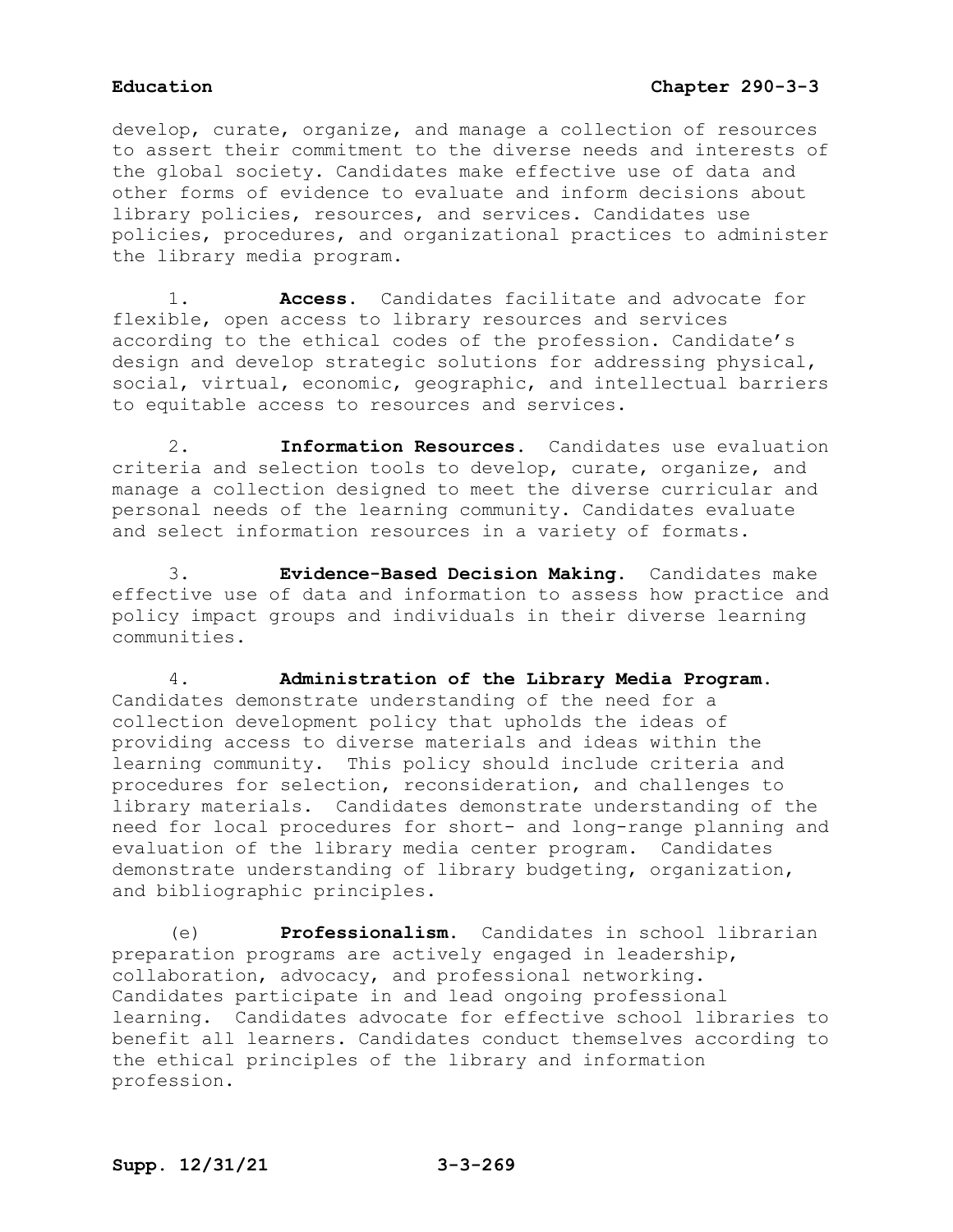1. **Professional Learning.** Candidates engage in ongoing professional learning. Candidates deliver professional development designed to meet the diverse needs of all members of the learning community.

2. **Leadership and Collaboration.** Candidates lead and collaborate with members of the learning community to effectively design and implement solutions that positively impact learner growth and strengthen the role of the school library.

3. **Advocacy.** Candidates advocate for all learners, resources, services, policies, procedures, and school libraries through networking and collaborating with the larger education and library community.

4. **Ethical Practice**. Candidates model and promote the ethical practices of librarianship, as expressed in the foundational documents of the library profession including the American Library Association Code of Ethics and the Library Bill of Rights.

(4) **Requirements for Certification in Library Media.** Readiness to serve as a library media specialist shall include:

(a) At least a valid Class B Professional Educator Certificate in a teaching field, a valid Class A Professional Leadership Certificate, or a valid Class A Professional Educator Certificate in a teaching field or in another area of instructional support.

(b) An official transcript from a regionally accredited institution documenting an earned master's degree.

(c) A survey of special education course is required unless that course was taken for prior level certification. [See Rule 290-3-3-.01(51)]. An individual who completed a survey of special education course prior to the semester when the individual met requirements for unconditional admission to a Class A program July 1, 2017, and thereafter, must take a course focused primarily on one of the following categories: methods of accommodating instruction to meet the needs of students with exceptionalities in inclusive settings, multicultural education, teaching English language learners, rural education, or urban education. A diversity course used to meet this requirement for one level of certification may not be used to meet the requirement for a higher level of certification.

## **Supp. 12/31/21 3-3-270**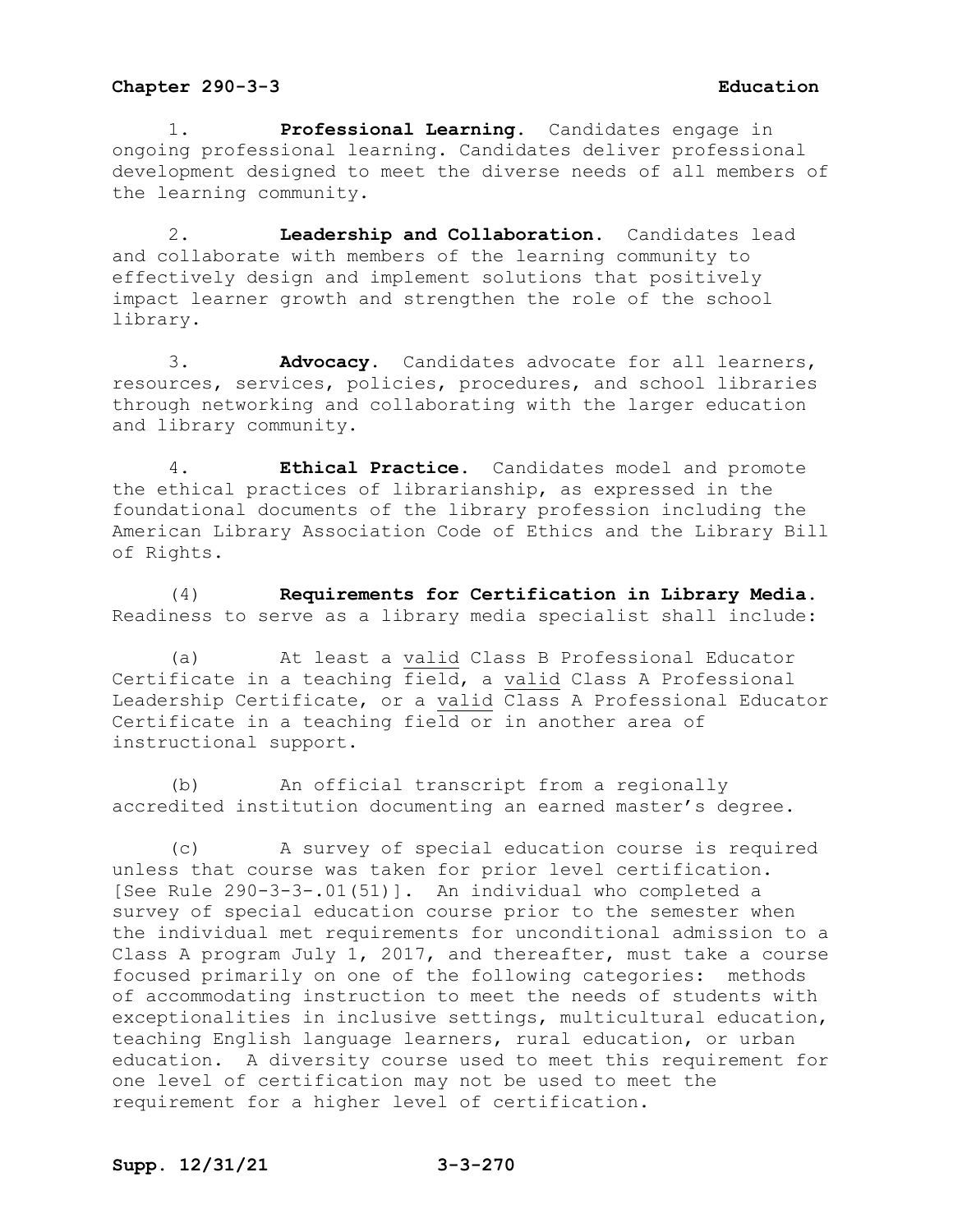(d) Satisfactory completion of a State-approved program with a minimum GPA of 3.0 in all courses in the Alabama State Board of Education approved program for library media specialists. For candidates unconditionally admitted to a Class A library media program July 1, 2017, and thereafter, a minimum GPA of 3.25 on all courses in the Alabama State Board of Education approved library media program.

(e) Competence to perform as a library media specialist in internship experiences which total at least 300 clock hours, with at least half of the time in one or more P-12 school libraries, including elementary and secondary grades. Internships in P-12 schools must be supervised by individuals who hold a valid master's level professional educator certificate in library media and who are employed as librarians.

(f) Two full years of full-time, acceptable professional educational work experience if admitted prior to July 1, 2017.

(5) **Testing for Certification in Library Media.**  Applicants for initial certification in library media through the completion of a Class A program must meet the Praxis requirements of the Alabama Educator Certification Assessment Program (AECAP) as a precondition for certification. **Author:** Dr. Eric G. Mackey **Statutory Authority:** Code of Ala. 1975, §§16-3-16, 16-23-14. **History: New Rule:** December 19, 1978. **Amended:** December 13, 1990; effective February 1, 1991. **Repealed and Replaced:** January 9, 1997; effective February 13, 1997; operative July 1, 1997. **Amended:** Filed June 14, 1999; effective July 19, 1999. **Amended:** Filed March 14, 2002; effective April 18, 2002. **Repealed and New Rule:** Filed September 11, 2003; effective October 16, 2003. **Repealed and New Rule:** Filed July 13, 2004; effective August 17, 2004. **Repealed and New Rule:** April 14, 2005; effective May 19, 2005. **Repealed and New Rule:** Filed August 6, 2007; effective September 10, 2007. **Repealed and New Rule:** Filed August 3, 2009; effective September 7, 2009; operative October 1, 2009. **Amended:** Filed June 15, 2012; effective July 20, 2012. **Repealed and New Rule:** Filed August 13, 2015; effective September 17, 2015. **Amended:** Filed September 13, 2018; effective October 28, 2018; operative June 1, 2019. **Repealed and New Rule:** Published August 31, 2021; effective October 15, 2021.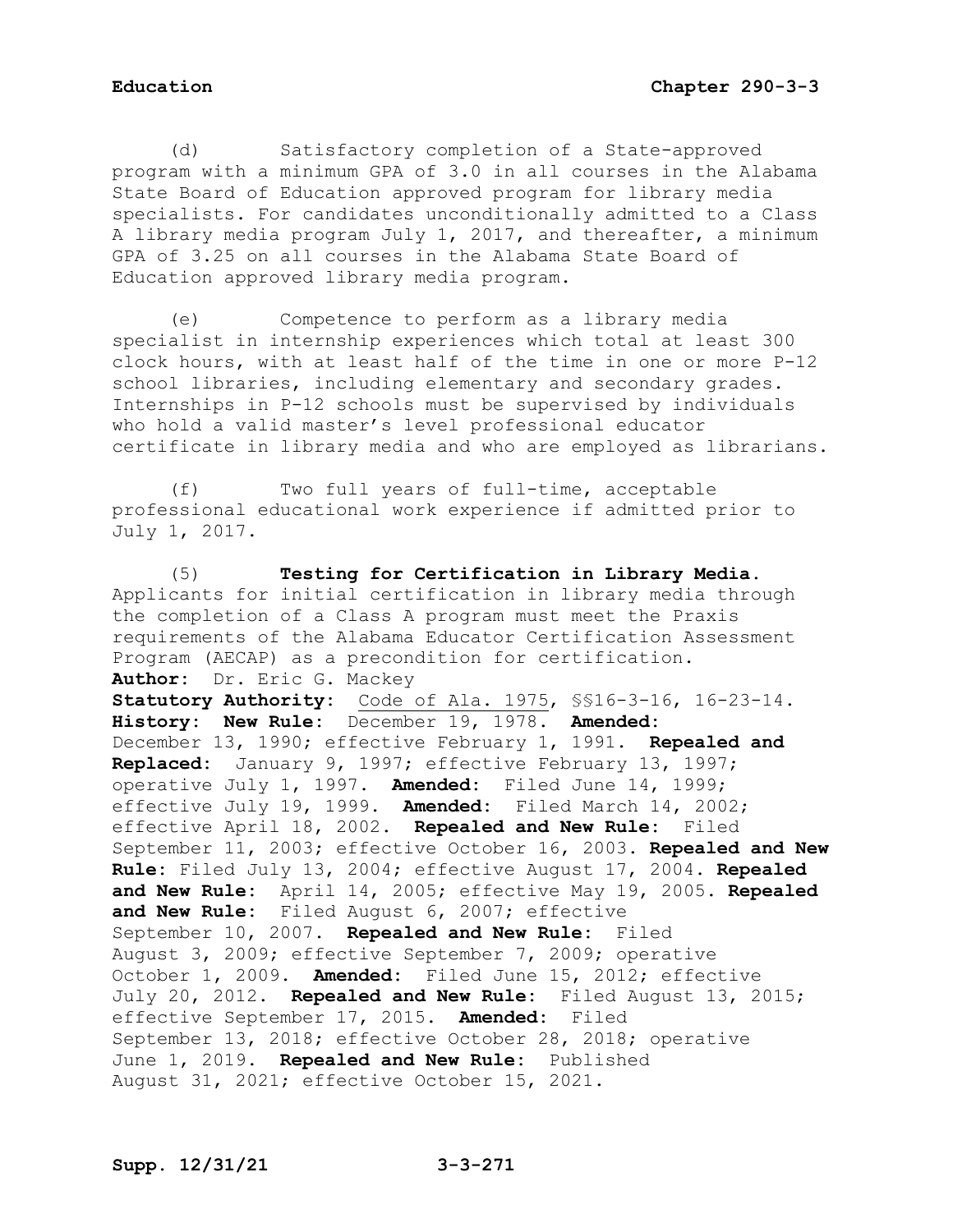**Ed. Note:** Previous Rule .49 was renumbered .48 per certification published August 31, 2021; effective October 15, 2021.

# **290-3-3-.49 School Counseling (Grades P-12).**

(1) **Rationale.** School counselors should be knowledgeable of effective counseling theories, practices, and techniques in order to meet the needs of a multicultural school population and to facilitate academic, career, and personal/social success. They also analyze and use data to enhance the school counseling program. These standards are aligned with the standards for the preparation of school counselors of the Council for Accreditation of Counseling and Related Educational Programs (CACREP) and the *Comprehensive Counseling and Guidance Model for Alabama Public Schools*.

(2) **Unconditional Admission to a School Counseling Program.** The study of school counseling begins at the Class A level. Requirements for unconditional admission shall include:

(a) A valid bachelor's-level or valid master's-level professional educator certificate in a teaching field or a valid master's-level professional educator certificate in another area of instructional support. If an individual is unconditionally admitted to an Alabama Class A program based on a valid bachelor's- or valid master's-level professional educator certificate in another state, completes a Class A program, and subsequently applies for Alabama certification at the Class A level, then the individual must hold at least a valid Class B Professional Educator Certificate before applying for Class A certification.

(b) Effective July 1, 2017, and thereafter, two full years of full-time, acceptable professional educational work experience. Effective July 1, 2019, two full years of full-time, acceptable P-12 professional educational work experience. See Definition (18).

(3) **Program Curriculum Essential for All School Counselors.** In addition to meeting Rule  $290-2-2-.47(2)(a)-(e)$ , the program must meet the following requirements: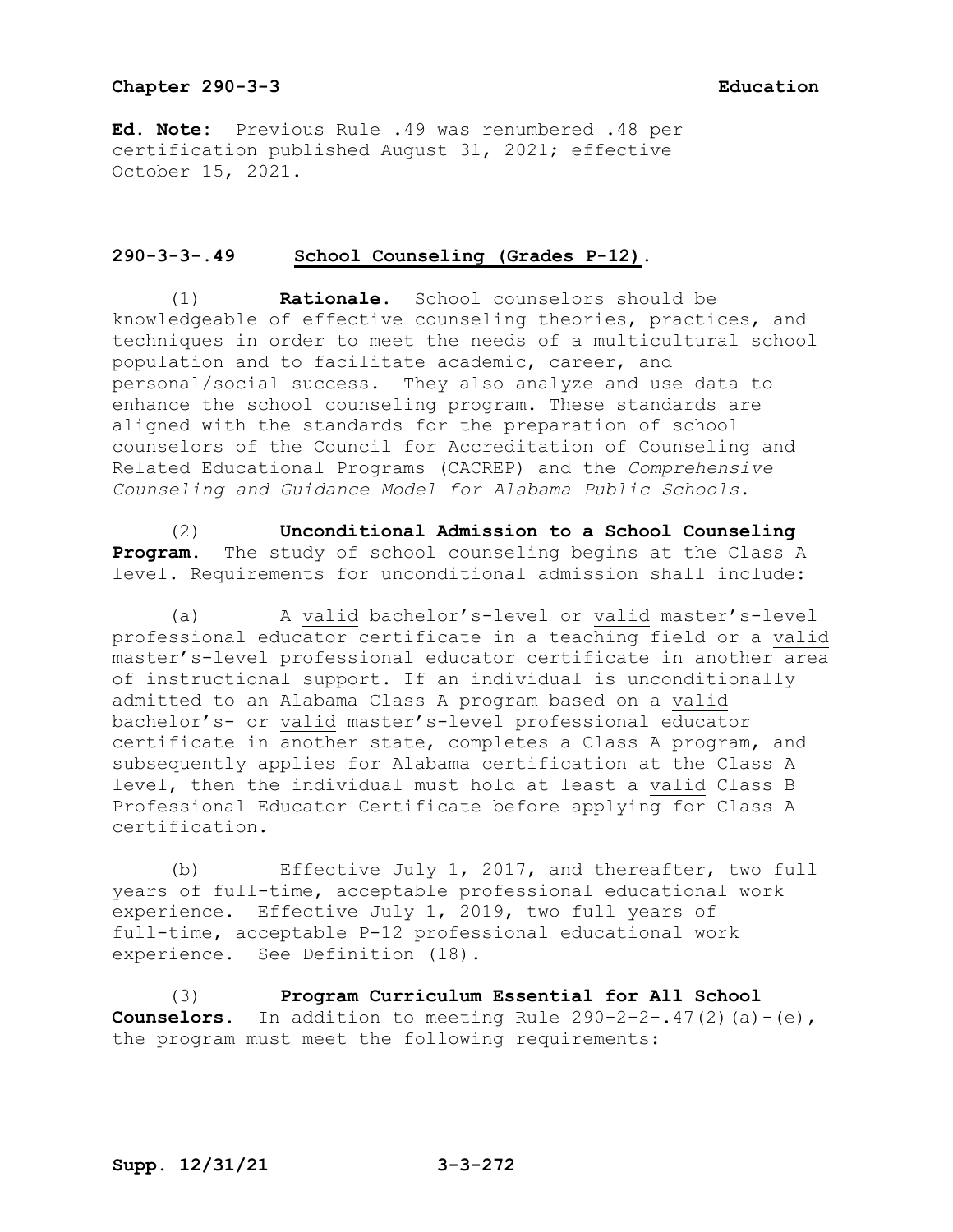(a) **Professional counseling orientation and ethical practice.** Prospective school counselors shall demonstrate knowledge of:

1. History and philosophy of the counseling profession and the origins of the counseling specialty areas.

2. The multiple professional roles and functions of counselors across specialty areas and their relationships with other human service providers, including interagency and interorganizational collaboration and consultation.

3. Counselors' roles and responsibilities as members of interdisciplinary community outreach and emergency management response teams.

4. The role and process of the professional counselor advocating on behalf of the profession.

5. Advocacy processes needed to address institutional and social barriers that impede access, equity, and success for clients.

6. Professional organizations, including membership benefits, activities, services to members, and current issues.

7. Professional credentialing, including certification, licensure, and accreditation practices and standards, and the effects of public policy on these issues.

8. Ethical standards of professional organizations and credentialing bodies, and applications of ethical and legal considerations in professional counseling.

9. Technology's impact on the counseling profession.

10. Strategies for personal and professional self-evaluation and implications for practice.

11. Self-care strategies appropriate to the counselor role.

12. Counseling supervision models, practices, and processes.

(b) **Social and cultural diversity.** Prospective school counselors shall demonstrate knowledge of:

## **Supp. 12/31/21 3-3-273**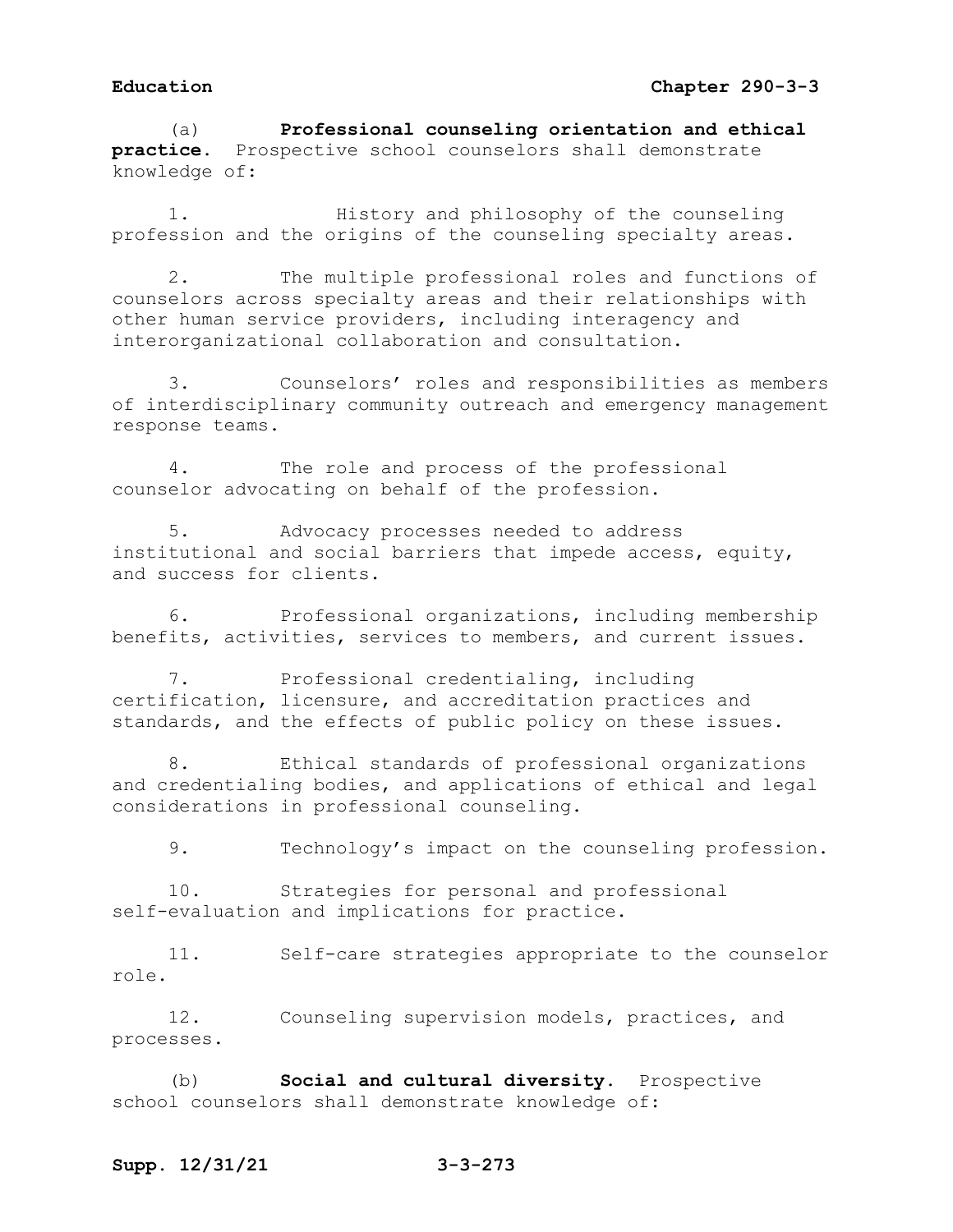1. Research addressing multicultural and pluralistic characteristics within and among diverse groups nationally and internationally.

2. Theories and models of multicultural counseling, identity development, and social justice and advocacy.

3. Strategies for identifying and eliminating barriers, prejudices, and processes of intentional and unintentional oppression and discrimination.

4. Learning activities to foster students' self-understanding of the impact of their heritage, attitudes, beliefs, understandings, and acculturative experiences on their views of others.

5. Learning activities that foster understanding of the help-seeking behaviors of diverse clients.

6. Learning activities that foster understanding of the impact of spiritual beliefs on clients' and counselors' worldviews.

7. Multicultural competencies and strategies for working with and advocating optimum wellness for diverse populations.

(c) **Human growth and development.** Prospective school counselors shall demonstrate knowledge of:

1. Theories of individual and family development across the lifespan.

2. Theories of learning.

3. Theories of normal and abnormal personality development.

4. Theories and etiology of addictions and addictive behaviors.

5. Individual, biological, neurological, physiological, systemic, spiritual, and environmental factors that affect human development, functioning, and behavior.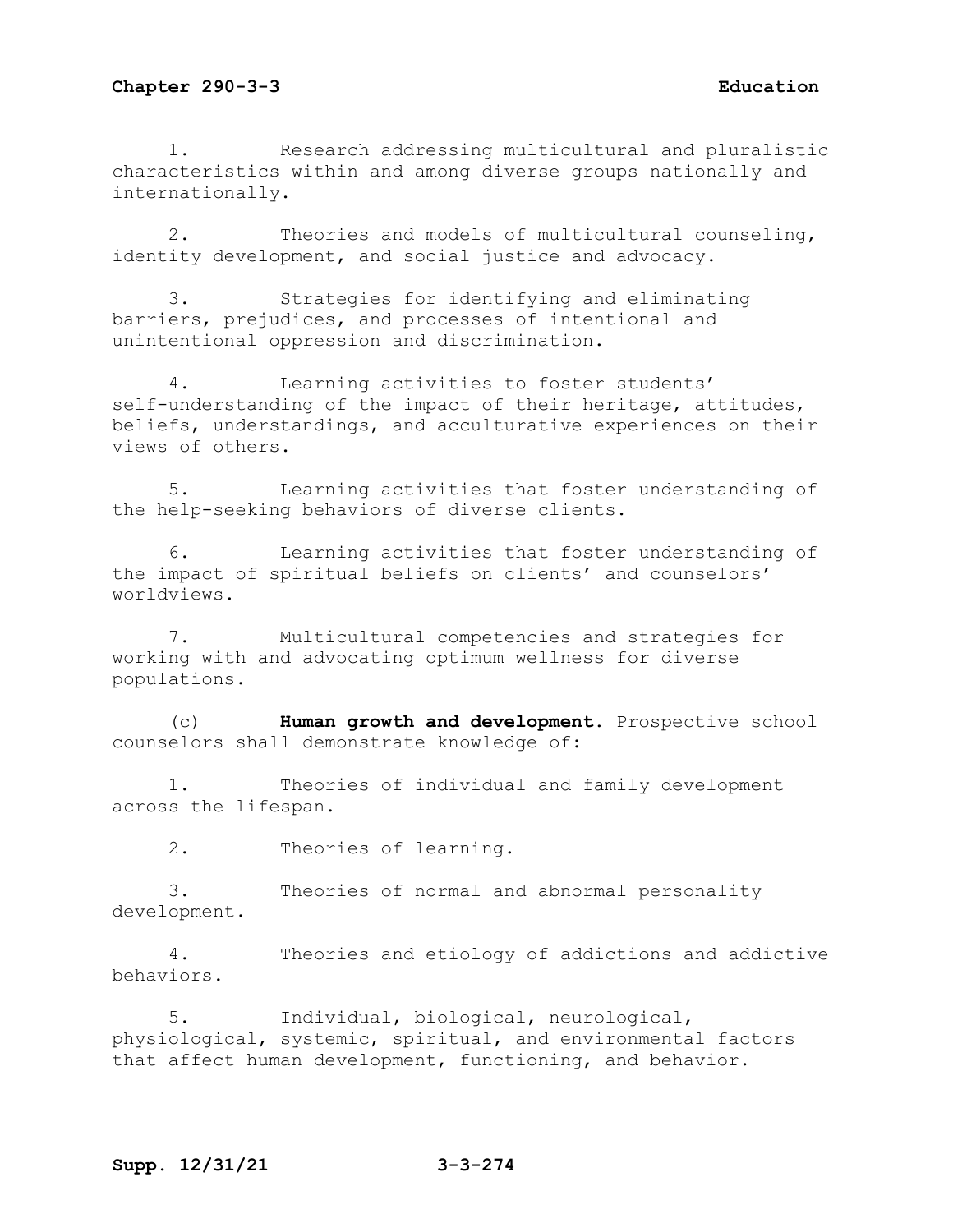6. Effects of crisis, disasters, and other trauma-causing events on diverse individuals across the lifespan.

7. A general framework for understanding differing abilities and strategies for differentiated interventions.

8. Ethical and culturally relevant strategies for promoting resilience and optimum development and wellness across the lifespan.

(d) **Career counseling.** Prospective school counselors shall demonstrate knowledge of:

1. Theories and models of career development, counseling, and decision-making.

2. Approaches for conceptualizing the interrelationships among and between work, family, and other life roles and factors.

3. Processes for identifying and utilizing career, avocational, educational, occupational and labor market information resources, technology, and information systems.

4. Approaches for assessing the conditions of the work environment on clients' overall life experiences.

5. Strategies for assessing abilities, interests, values, personality and other factors that contribute to career development.

6. Strategies for career development program planning, organization, implementation, administration, and evaluation.

7. Strategies for advocating for diverse clients' career and educational development and employment opportunities in a global economy.

8. Strategies for facilitating client skill development for career, educational, and lifework planning and management.

9. Methods of identifying and utilizing assessment tools and techniques relevant to career planning and decision making.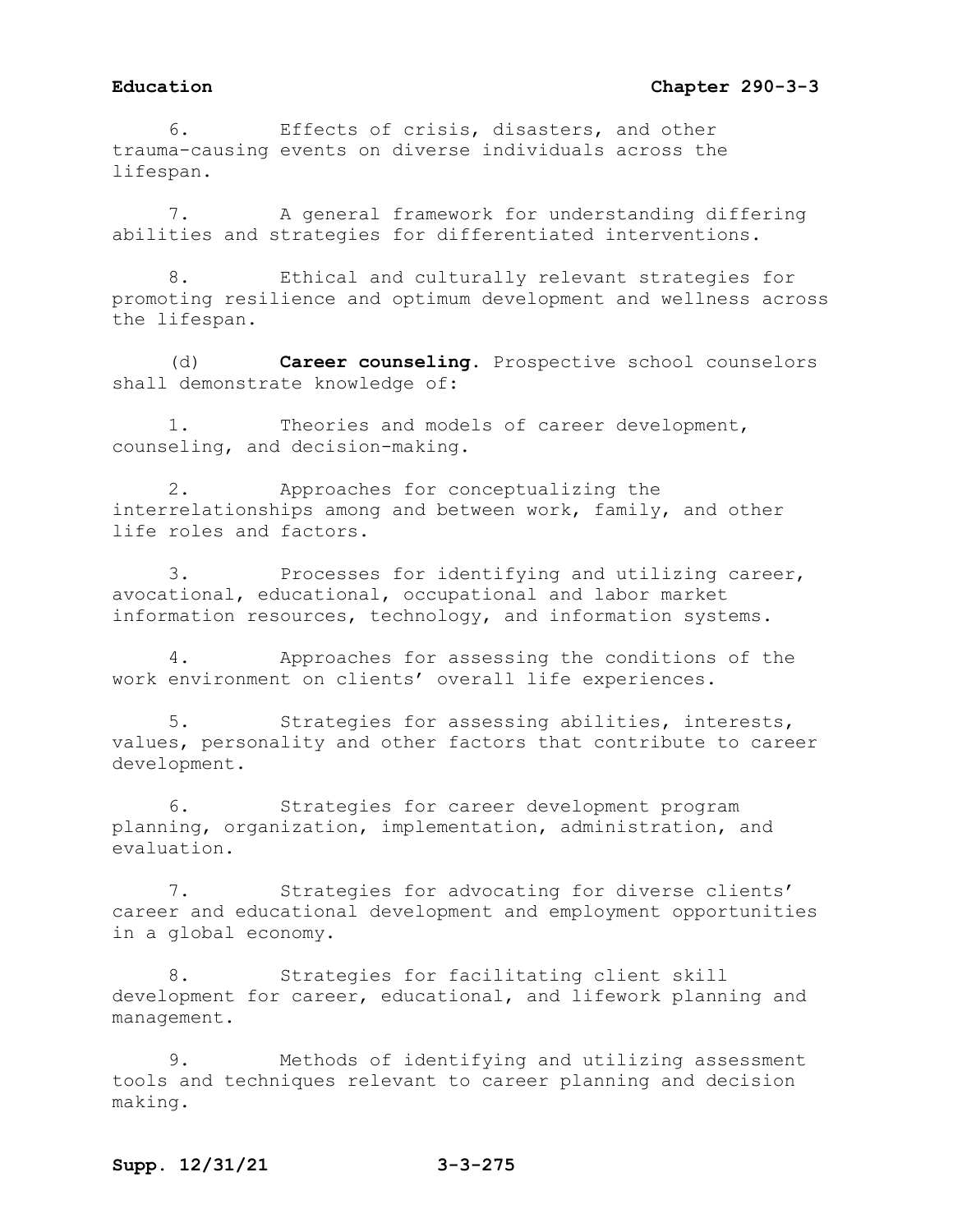10. Ethical and culturally relevant strategies for addressing career development.

(e) **Counseling and helping relationships.** Prospective school counselors shall demonstrate knowledge of:

1. Theories and models of effective counseling and wellness programs.

2. A systems approach that provides an understanding of family, social, community, and political networks.

3. Theories, models, and strategies for understanding and practicing consultation.

4. Ethical and culturally relevant strategies for developing helping relationships.

5. Counselor characteristics and behaviors that influence the helping process.

6. Essential interviewing, counseling, and case conceptualization skills.

7. Developmentally relevant counseling treatment or intervention plans.

8. Development of measurable outcomes for clients.

9. Empirically-based counseling strategies and techniques for prevention, intervention, and advocacy.

10. Strategies to promote client understanding of and access to a variety of community-based resources.

11. Suicide prevention models and strategies.

12. Crisis intervention and psychological first aid strategies.

13. Processes for aiding students in developing a personal model of counseling.

(f) **Group counseling.** Prospective school counselors shall demonstrate knowledge of:

# **Supp. 12/31/21 3-3-276**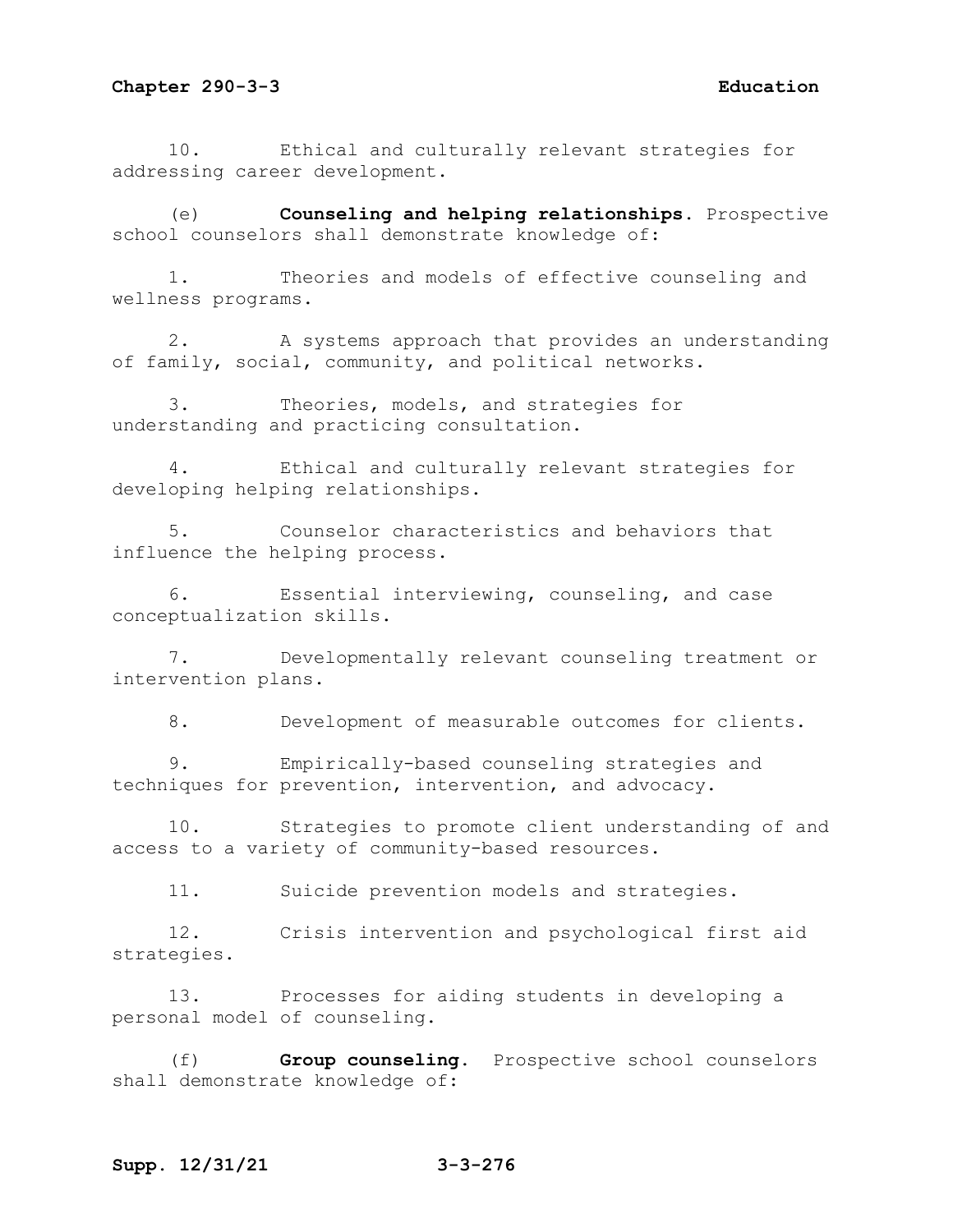# **Education Chapter 290-3-3**

1. Theoretical foundations of group work.

2. Dynamics associated with group process and development.

3. Therapeutic factors and how they contribute to group effectiveness.

4. Characteristics and functions of effective group leaders.

5. Approaches to group formation, including recruiting, screening, and selecting members.

6. Types of groups and other considerations that affect conducting groups in varied settings.

7. Ethical and culturally relevant strategies for designing and facilitating groups.

8. Direct experiences in which candidates participate as group members in a small group activity, approved by the program, for a minimum of 10 clock hours over the course of one academic term.

(g) **Assessment and testing.** Prospective school counselors shall demonstrate knowledge of:

1. Historical perspectives concerning the nature and meaning of assessment.

2. Methods of effectively preparing for and conducting initial assessment meetings.

3. Procedures for assessing risk of aggression or danger to others, self-inflicted harm or suicide.

4. Procedures for identifying and reporting abuse.

5. Use of assessments for diagnostic and intervention planning purposes.

6. Basic concepts of standardized and non-standardized testing, norm-referenced and criterion-referenced assessment, and group and individual assessments.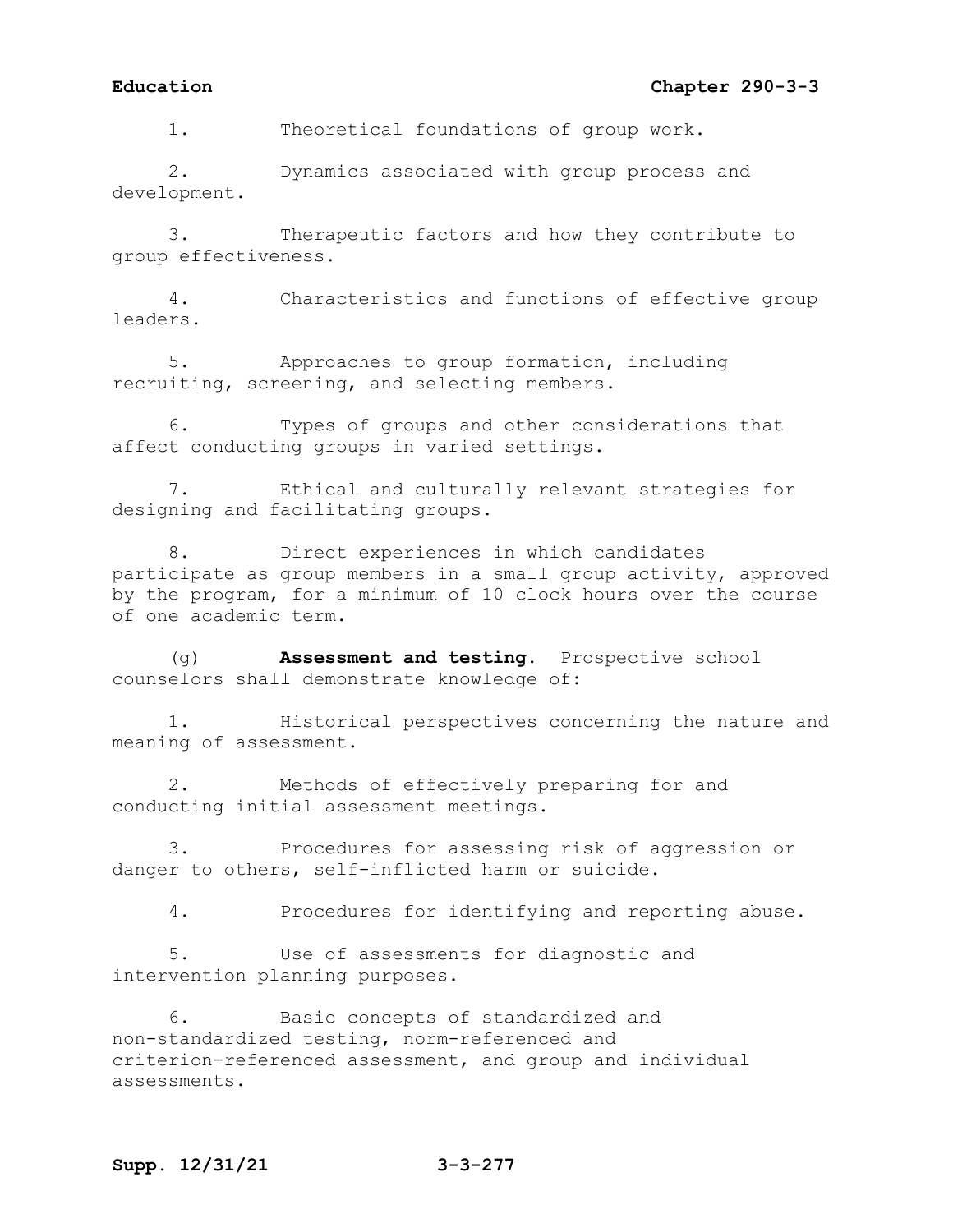7. Statistical concepts, including scales of measurement, measures of central tendency, indices of variability, shapes and types of distributions, and correlations.

8. Reliability and validity in the use of assessments.

9. Use of assessments relevant to academic/educational, career, personal, and social development.

10. Use of environmental assessments and systematic behavioral observations.

11. Use of symptom checklists, personality, and psychological testing.

12. Use of assessment results to diagnose developmental, behavioral, and mental disorders.

13. Ethical and culturally and developmentally relevant strategies for selecting, administering, and interpreting assessment and test results.

(h) **Research and program evaluation.** Prospective school counselors shall demonstrate knowledge of:

1. The importance of research in advancing the counseling profession, including its use to inform evidence based practice.

2. Needs assessments.

3. Development of outcome measures for counseling programs.

4. Evaluation of counseling interventions and programs.

5. Qualitative, quantitative and mixed research methods.

6. Designs used in research and program evaluation.

7. Statistical methods used in conducting research and program evaluation.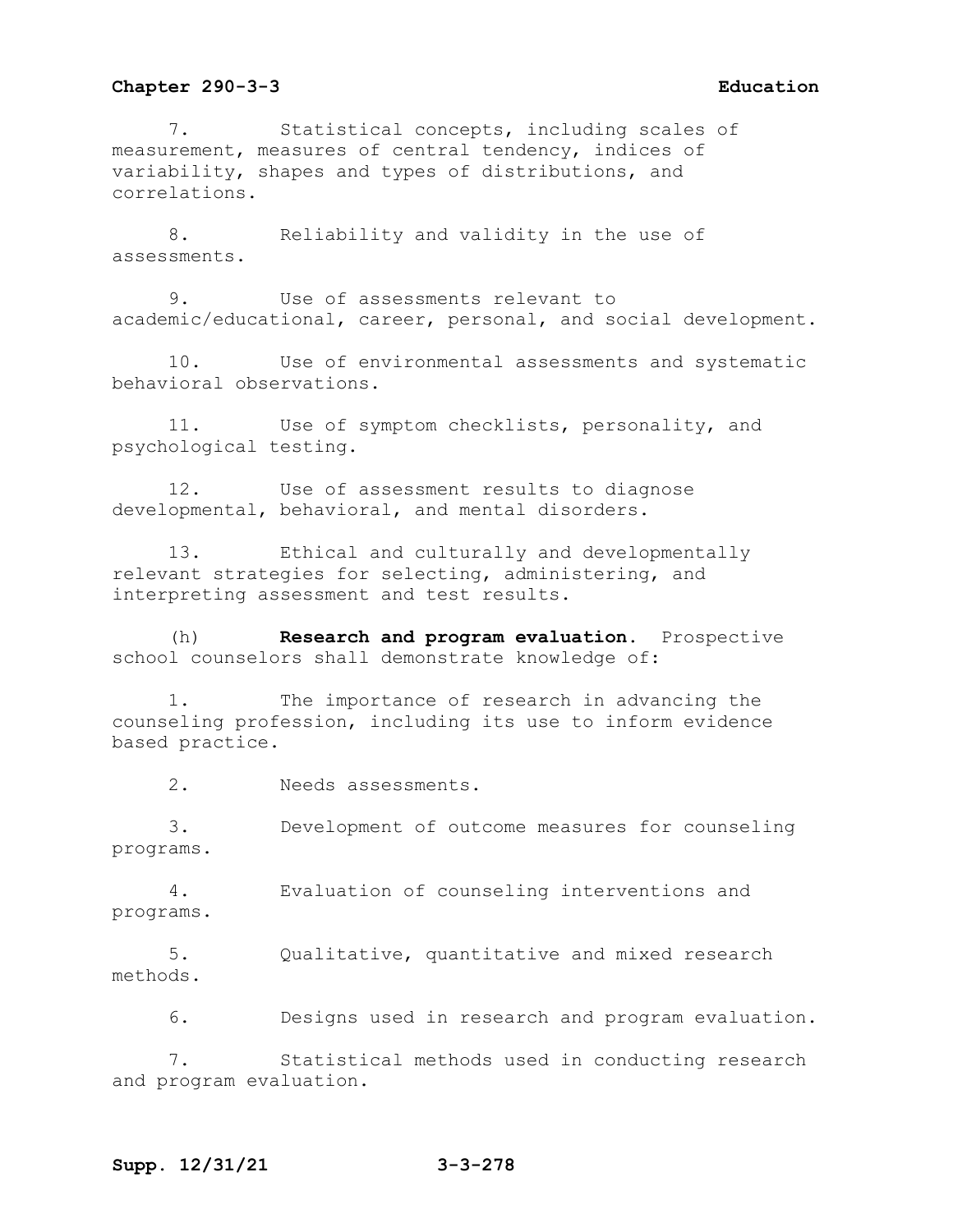8. Analysis and use of data in counseling.

9. Ethical and culturally relevant strategies for conducting, interpreting, and reporting the results of research and/or program evaluation.

(4) **Program Curriculum Specific to School Counselors.**  Candidates who are preparing to specialize as school counselors will demonstrate the professional knowledge, skills, and practices necessary to promote the academic, career, and personal/social development of all P–12 students through data-informed school counseling programs. In addition to the common core curricular experiences, programs must provide evidence that candidate learning has occurred in the following domains.

(a) **Foundations.** Prospective school counselors shall demonstrate knowledge of:

1. History and development of school counseling.

2. Models of school counseling programs.

3. Models of school-based collaboration and consultation.

4. Principles of school counseling, including prevention, intervention, wellness, education, leadership, and advocacy.

5. Assessment relevant to P-12 education.

(b) **Contextual Dimensions.** Prospective school counselors shall demonstrate knowledge of:

1. School counselor roles as leaders, advocates, and systems change agents in P-12 schools.

2. School counselor roles in consultation with families, school personnel, and community agencies.

3. School counselor roles in student support and school leadership teams.

4. School counselor roles and responsibilities in relation to the school emergency management plans, and crises, disasters, and other trauma-causing events.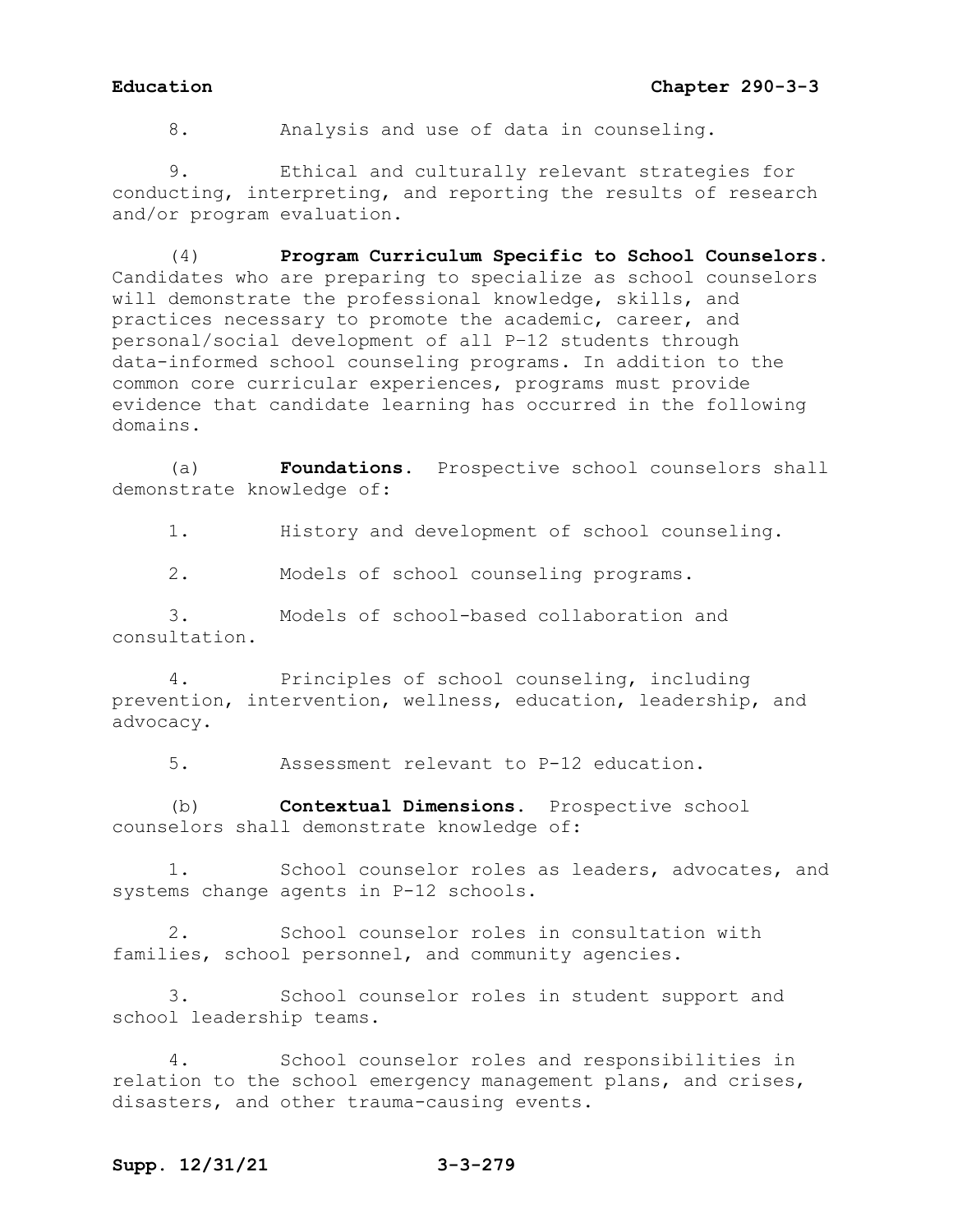5. Competencies to advocate for school counseling roles.

6. Characteristics, risk factors, and warning signs of students at risk for mental health and behavioral disorders.

7. Common medications that affect learning, behavior, and mood in children and adolescents.

8. Signs and symptoms of substance abuse in children and adolescents as well as the signs and symptoms of living in a home where substance abuse occurs.

9. Qualities and styles of effective leadership in schools.

10. Community resources and referral sources.

11. Professional organizations, preparation standards, and credentials that are relevant to the practice of school counseling.

12. Legal and ethical considerations specific to school counseling.

(c) **Practice.** Prospective school counselors shall demonstrate knowledge of or ability to:

1. Develop school counseling program mission statements and objectives.

2. Design and evaluate school counseling programs.

3. Core curriculum design, lesson plan development, classroom management strategies, and differentiated instructional strategies.

4. Interventions to promote academic development.

5. Use of developmentally appropriate career counseling interventions and assessments.

6. Techniques of personal/social counseling in school settings.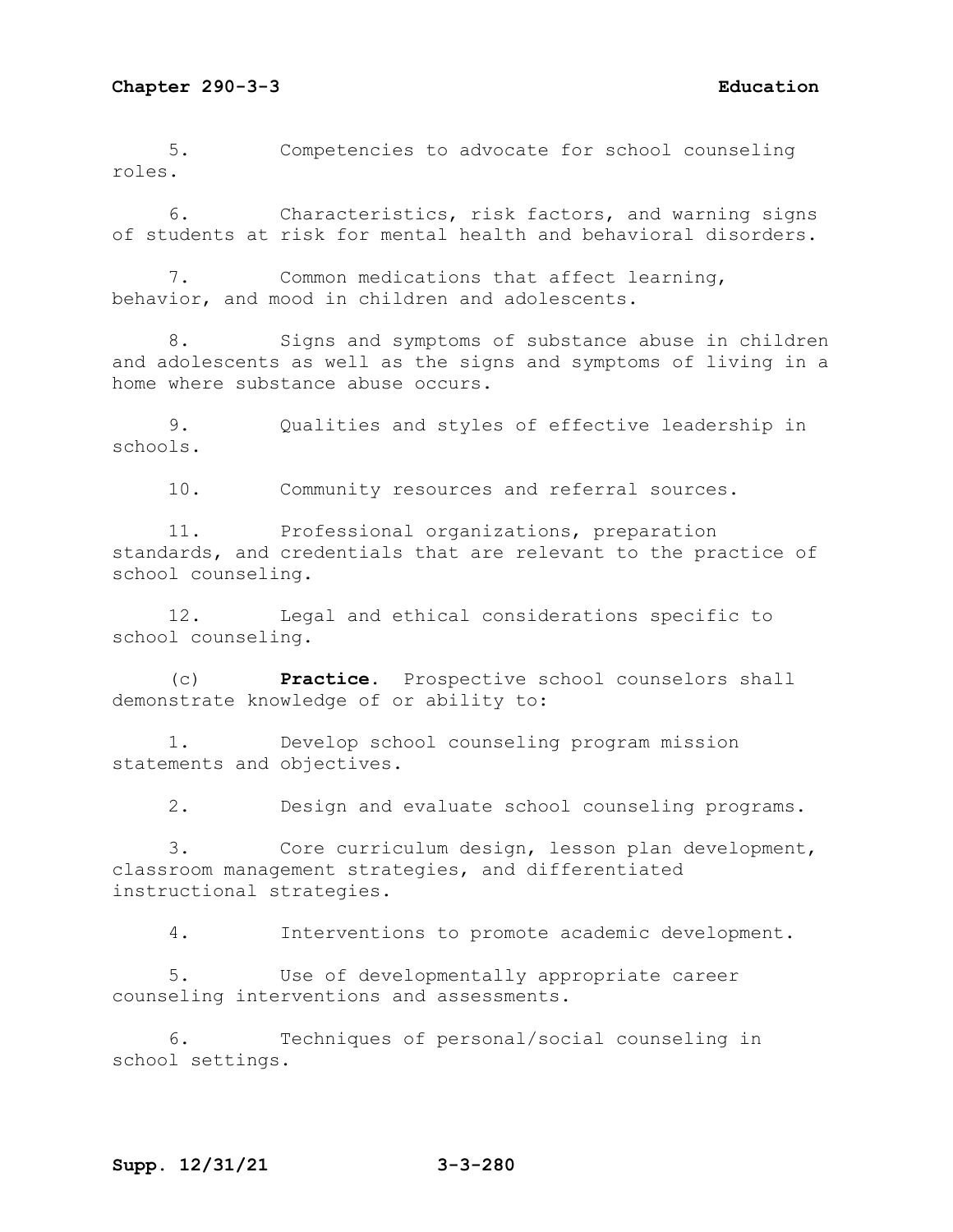## **Education Chapter 290-3-3**

7. Strategies to facilitate school and life transitions.

8. Skills to critically examine the connections between social, familial, emotional, and behavior problems and academic achievement.

9. Approaches to increase promotion and graduation rates.

10. Interventions to promote career and/or college readiness.

11. Strategies to promote equity in student achievement.

12. Techniques to foster collaboration and teamwork within schools.

13. Strategies for implementing and coordinating peer intervention programs.

14. Use of accountability data to inform decision making.

15. Use of data to advocate for programs and students.

(5) **Requirements for Certification in School Counseling.** Readiness to serve as a school counselor shall include:

(a) At least a valid Class B Professional Educator Certificate in a teaching field, a valid Class A Professional Leadership Certificate, or a valid Class A Professional Educator Certificate in a teaching field or in another area of instructional support.

(b) An official transcript from a regionally accredited institution documenting an earned master's degree.

(c) A survey of special education course is required unless that course was taken for prior level certification. [See Rule 290-3-3-.01(51)]. An individual who completed a survey of special education course prior to the semester when the individual met requirements for unconditional admission to a Class A program July 1, 2017, and thereafter, must take a course

# **Supp. 12/31/21 3-3-281**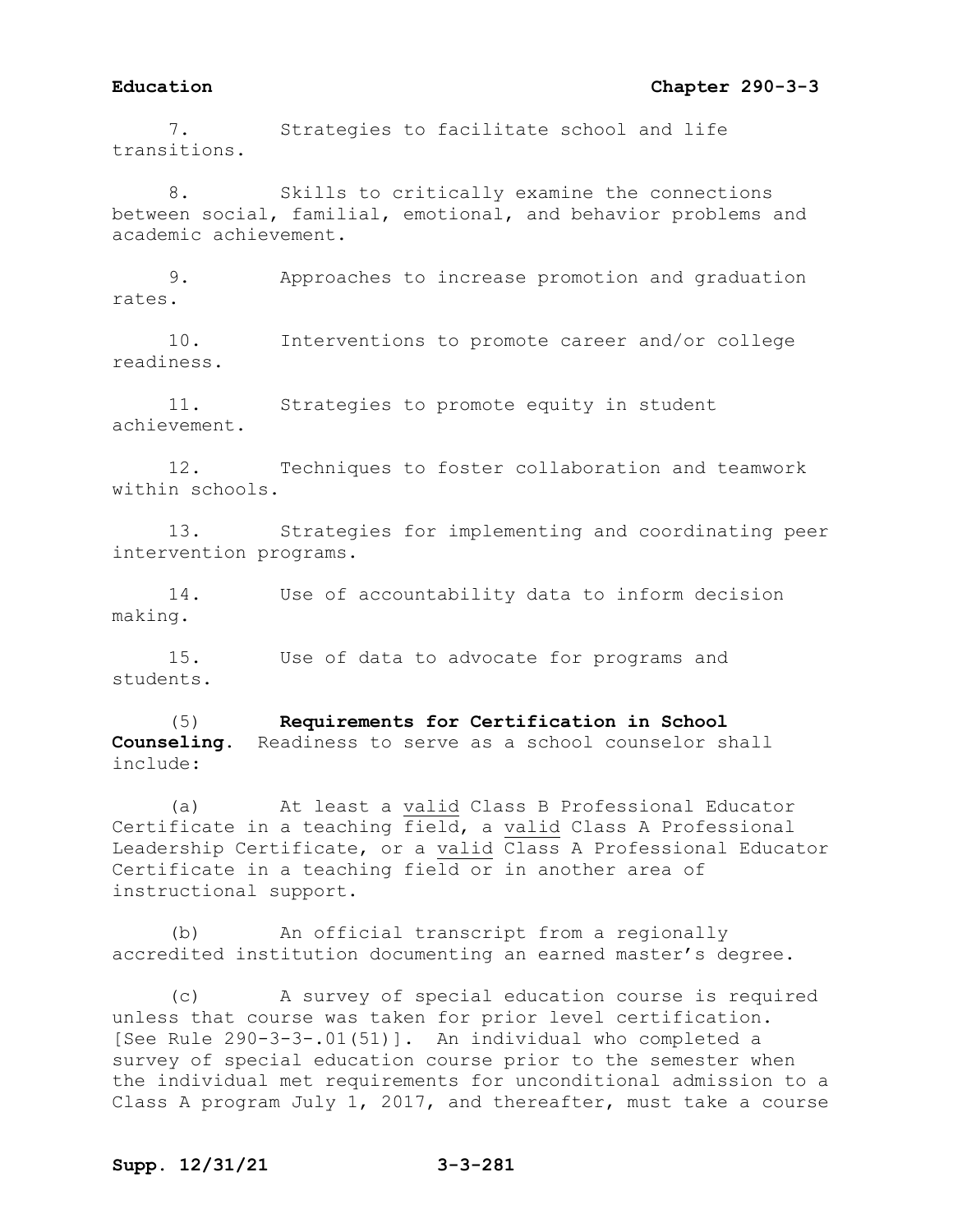focused primarily on one of the following categories: methods of accommodating instruction to meet the needs of students with exceptionalities in inclusive settings, multicultural education, teaching English language learners, rural education, or urban education. A diversity course used to meet this requirement for one level of certification may not be used to meet the requirement for a higher level of certification.

(d) Satisfactory completion of a State-approved program with a minimum GPA of 3.0 in all courses in the Alabama State Board of Education approved program for school counseling. For candidates unconditionally admitted to a Class A school counseling program July 1, 2017, and thereafter, a minimum GPA of 3.25 on all courses in the Alabama State Board of Education approved school counseling program.

(e) Practicum. For candidates admitted prior to August 1, 2010, a practicum that includes a minimum of 30 clock hours of supervised, direct service work in individual and group counseling with early childhood/elementary and secondary school students. For candidates admitted on or after August 1, 2010, a practicum of at least 100 clock hours in a school-based setting, including a minimum of 40 clock hours of supervised, direct service work in individual and group counseling with early childhood/elementary and secondary school students.

(f) Internship. For candidates admitted prior to August 1, 2010, competence to perform all activities that a school counselor is expected to perform as demonstrated in a supervised elementary and secondary school-based internship of at least 300 clock hours, begun subsequent to completion of the practicum. For candidates admitted on or after August 1, 2010, competence to perform all the activities that a school counselor is expected to perform as demonstrated in a supervised elementary and secondary school-based internship of at least 600 clock hours, begun subsequent to the completion of the practicum, including a minimum of 240 clock hours in direct service work with early childhood/elementary and secondary school students. Internships in P-12 schools must be supervised by individuals who hold a valid master's level professional educator certificate in school counseling and who are employed as a counselor.

(g) Two full years of full-time, acceptable professional educational work experience if admitted prior to July 1, 2017.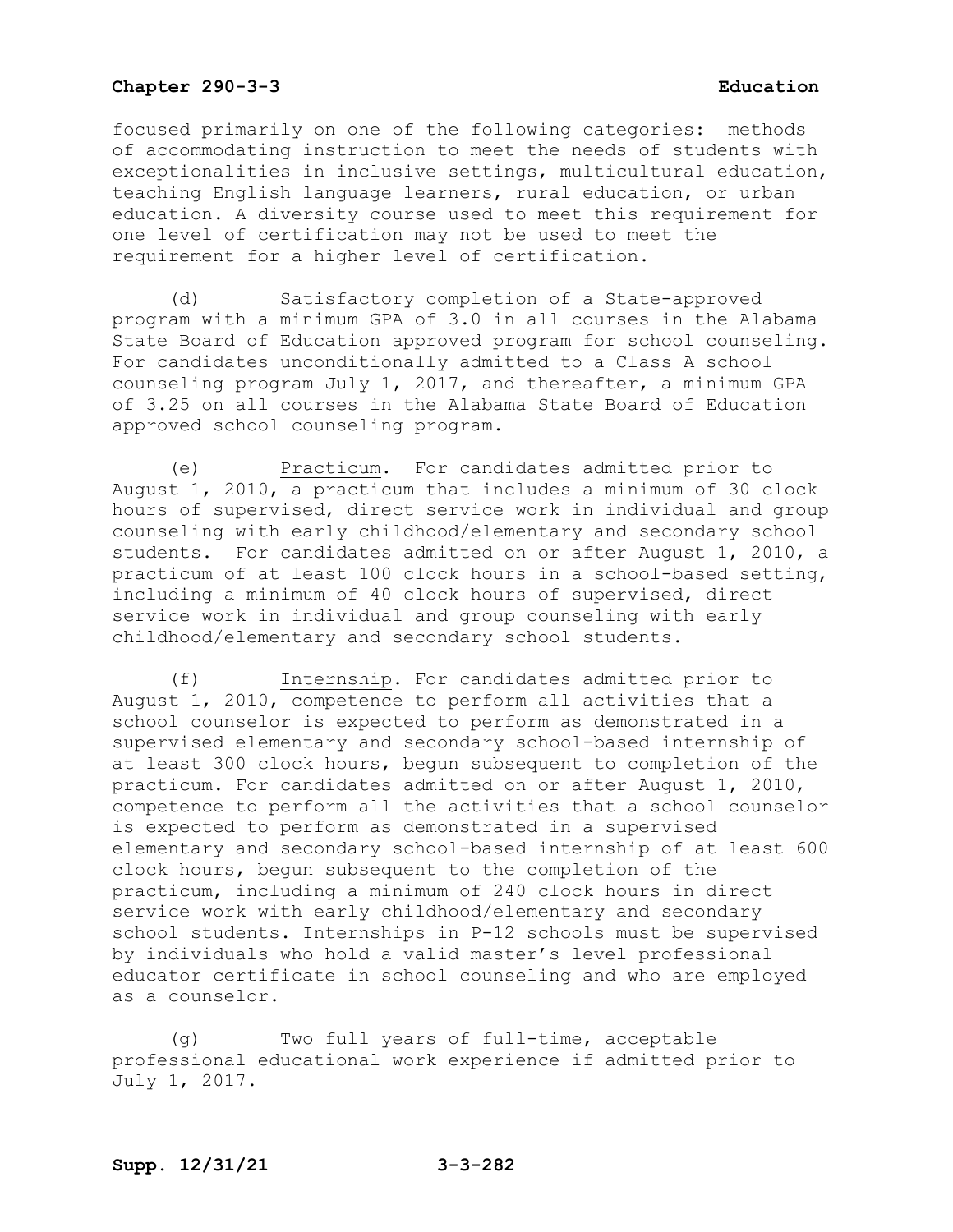(6) **Testing for Certification in School Counseling.** Applicants for initial certification in school counseling through the completion of a Class A Program must meet the Praxis requirements of the Alabama Educator Certification Assessment Program (AECAP). **Author:** Dr. Eric G. Mackey **Statutory Authority:** Code of Ala. 1975, §§16-3-16, 16-23-14. **History: New Rule:** December 19, 1978. **Amended:** December 13, 1990; effective February 1, 1991. **Repealed and Replaced:** January 9, 1997; effective February 13, 1997; operative July 1, 1997. **Amended:** Filed June 14, 1999; effective July 19, 1999. **Amended:** Filed March 14, 2002; effective April 18, 2002. **Repealed and New Rule:** Filed September 11, 2003; effective October 16, 2003. **Repealed and New Rule:** Filed July 13, 2004; effective August 17, 2004. **Repealed and New Rule:** April 14, 2005; effective May 19, 2005. **Repealed and New Rule:** Filed August 6, 2007; effective September 10, 2007. **Repealed and New Rule:** Filed August 3, 2009; effective September 7, 2009; operative October 1, 2009. **Amended:** Filed June 15, 2012; effective July 20, 2012. **Repealed and New Rule:** Filed August 13, 2015; effective September 17, 2015. **Amended:** Filed September 13, 2018; effective October 28, 2018; operative June 1, 2019. **Repealed and New Rule:** Published August 31, 2021; effective October 15, 2021.

**Ed. Note:** Previous Rule .50 was renumbered .49 per certification published August 31, 2021; effective October 15, 2021.

### **290-3-3-.50 School Psychometry (Grades P-12).**

(1) **Rationale.** The main goal of these standards is to provide individuals with the necessary knowledge and abilities to become effective school psychometrists.

(2) **Unconditional Admission to a School Psychometry Program.** The study of school psychometry begins at the Class A level. Requirements for unconditional admission shall include:

(a) A valid bachelor's-level or valid master's-level professional educator certificate in a teaching field or valid master's-level professional educator certificate in another area of instructional support.If an individual is unconditionally admitted to an Alabama Class A program based on a valid

# **Supp. 12/31/21 3-3-283**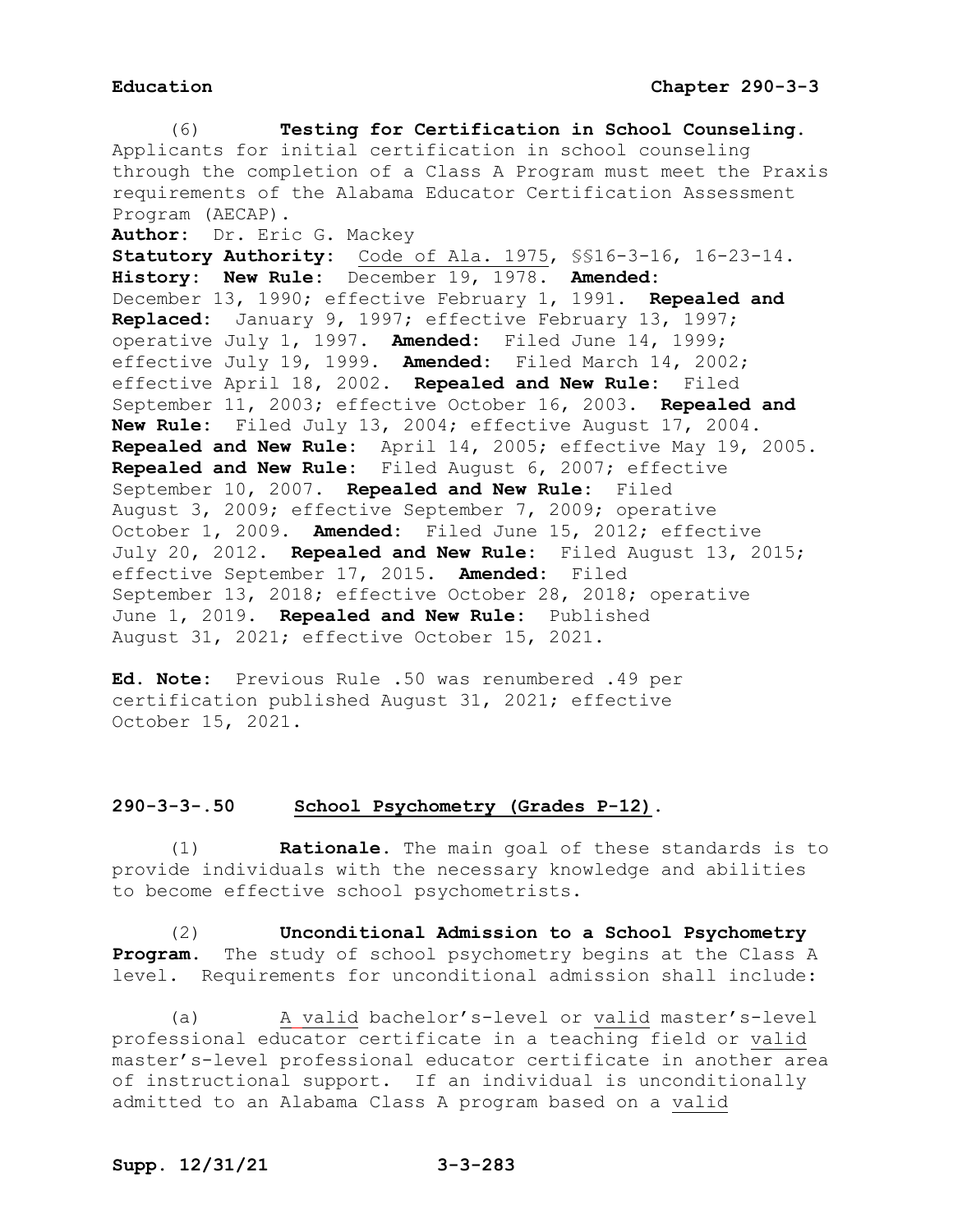bachelor's- or master's-level professional educator certificate from another state, completes a Class A program, and subsequently applies for Alabama certification at the Class A level, then the individual must hold at least a valid Class B Professional Educator Certificate before applying for Class A certification.

(b) Effective July 1, 2017, and thereafter, two full years of full-time, acceptable professional educational work experience. Effective July 1, 2019, two full years of full-time, acceptable P-12 professional educational work experience. See Definition (18).

(3) **Program Curriculum.** In addition to meeting Rule  $290-2-2-.47(2)(a)-(e)$ , the program must meet the following requirements:

(a) **Data-based decision making and accountability.**  Prospective school psychometrists shall demonstrate ability to:

1. Conduct psychological and psycho-educational assessments, including:

(i) Non-biased assessment of personal-social adjustment, intelligence, adaptive behavior, language and communication skills, academic achievement, environmental-cultural influences, and vocational interests.

(ii) Formal assessment instruments, procedures, and techniques.

(iii) Interviews, observations, and behavioral evaluations.

(iv) Explicit regard for the context in which assessments take place and will be used.

2. Systematically collect data and other information about individuals and utilize these data for decision making.

3. Access information and technology resources to enhance data collection and decision-making.

(b) **Consultation and collaboration.** Prospective school psychometrists shall demonstrate ability to: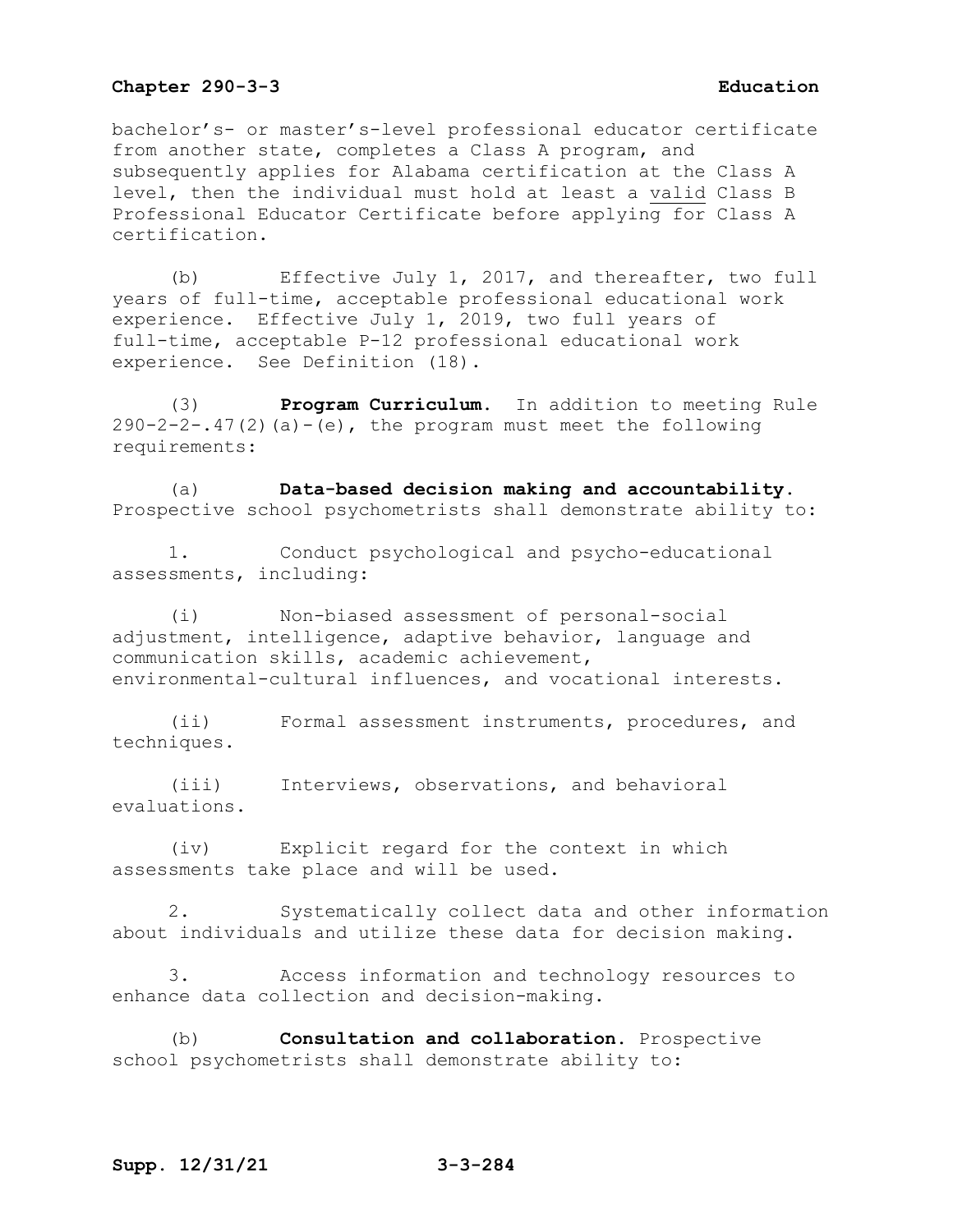# **Education Chapter 290-3-3**

1. Consult and collaborate in planning, problem solving, and decision-making processes among diverse school personnel, families, community professionals, and others.

2. Provide in-service and other skill enhancement activities for school personnel, parents, and others in the community regarding issues of human learning, development, and behavior.

(c) **Interventions and instructional support to develop cognitive and academic skills.** Prospective school psychometrists shall demonstrate ability to:

1. Provide direct and indirect interventions to facilitate the functioning of individuals, groups, and/or organizations.

2. Enhance cognitive, affective, social, and vocational development.

3. Facilitate the delivery of services by assisting those who play major roles in the educational system (such as parents, families, school personnel, community agencies).

(d) **Diversity in development and learning.** Prospective school psychometrists shall demonstrate ability to apply knowledge of diversity in development and learning while providing professional and effective services in data-based decision making, consultation and collaboration, and direct and indirect services for individuals, families, and schools with diverse characteristics, cultures, and backgrounds.

(e) **Research application.** Prospective school psychometrists shall demonstrate ability to evaluate and synthesize a cumulative body of research and its findings as a foundation for effective service delivery.

(f) **Legal, ethical, and professional practice.**  Prospective school psychometrists shall demonstrate ability to:

1. Provide services consistent with the Alabama Educator Code of Ethics and the ethical, legal, and professional standards in school psychology.

2. Collaborate with local and state education agencies to implement accountability systems.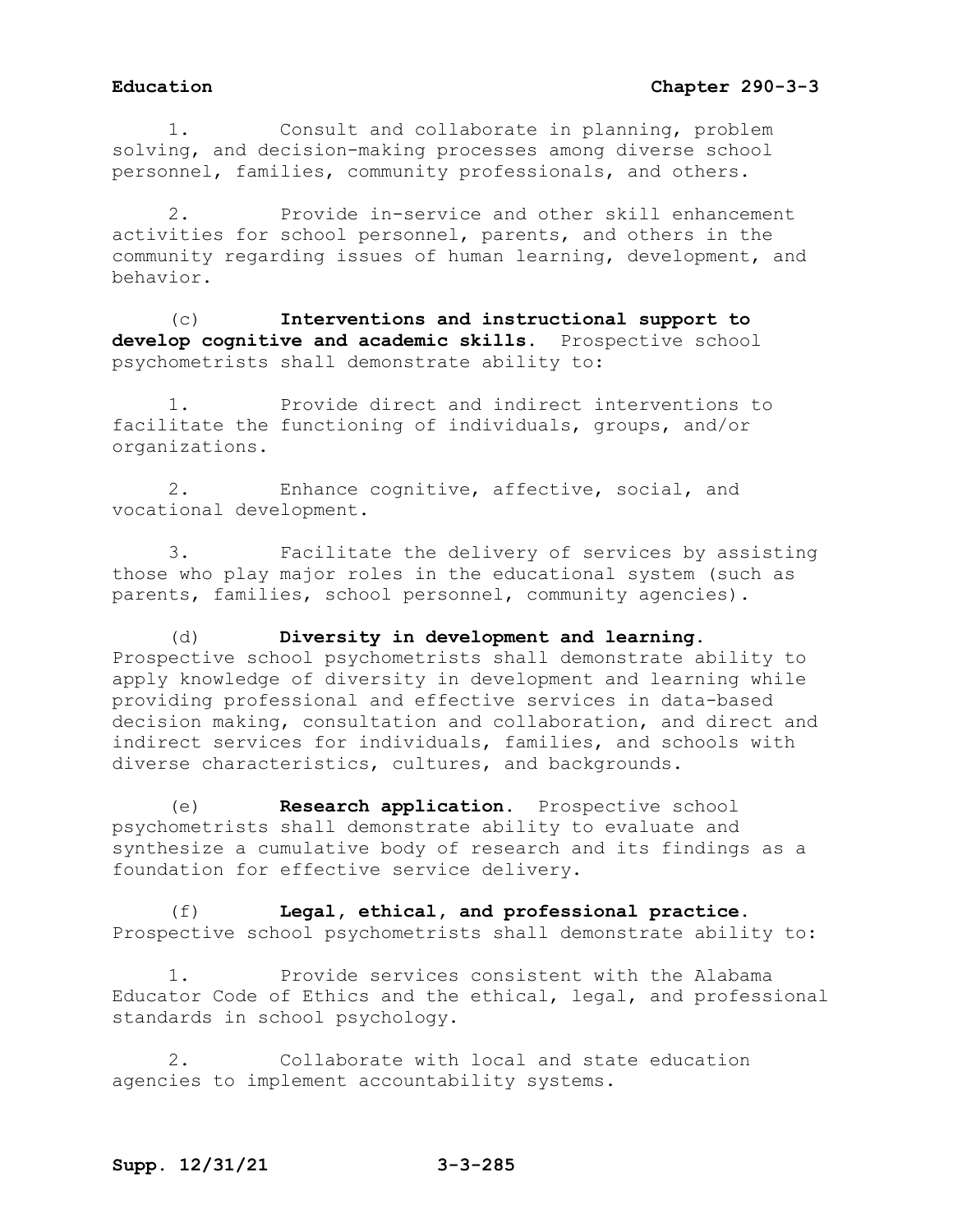3. Advocate for school psychometrists' professional roles to provide effective services.

(4) **Requirements for Certification in School Psychometry.** Readiness to serve as a school psychometrist shall include:

(a) At least a valid Class B Professional Educator Certificate in a teaching field or a valid Class A Professional Educator Certificate in a teaching field or in another area of instructional support.

(b) An official transcript from a regionally accredited institution documenting an earned master's degree.

(c) A survey of special education course is required unless that course was taken for prior level certification. [See Rule 290-3-3-.01(51)]. An individual who completed a survey of special education course prior to the semester when the individual met requirements for unconditional admission to a Class A program July 1, 2017, and thereafter, must take a course focused primarily on one of the following categories: methods of accommodating instruction to meet the needs of students with exceptionalities in inclusive settings, multicultural education, teaching English language learners, rural education, or urban education. A diversity course used to meet this requirement for one level of certification may not be used to meet the requirement for a higher level of certification.

(d) Satisfactory completion of a State-approved program with a minimum GPA of 3.0 in all courses in the Alabama State Board of Education approved program for school psychometry. For candidates unconditionally admitted to a Class A school psychometry program July 1, 2017, and thereafter, a minimum GPA of 3.25 on all courses in the Alabama State Board of Education approved school psychometry program.

(e) Competence to perform as a school psychometrist in a P-12 internship of at least 300 clock hours supervised by a school psychometrist or school psychologist with at least a valid master's level professional educator certificate in school psychometry or school psychology that complies with Rule  $290-3-3-.41(5)(e)$ .

(f) A passing score on a comprehensive assessment documenting mastery of the curriculum of the school psychometry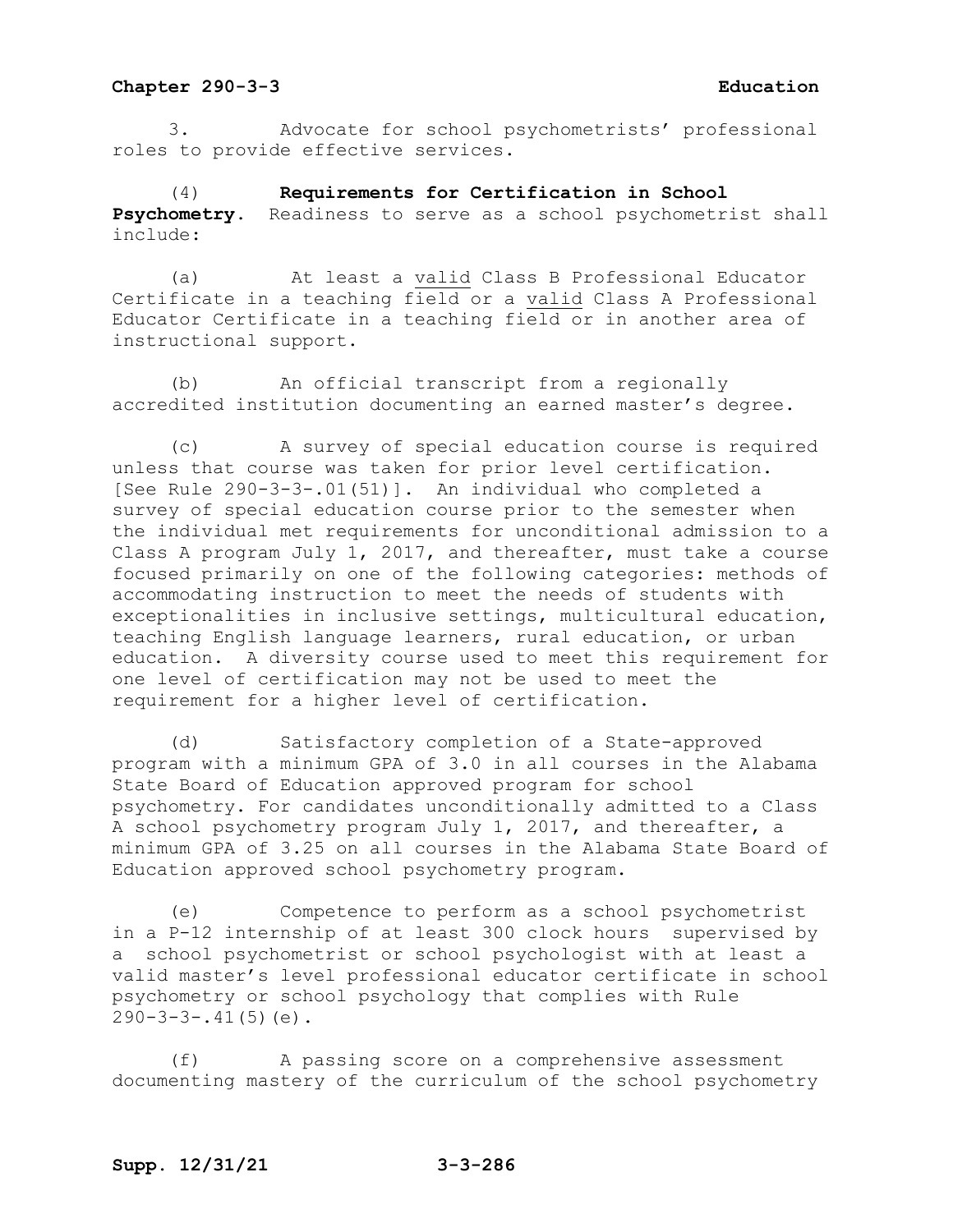program, which may include, but may not be limited to, an oral examination.

(g) Two full years of full-time, acceptable professional educational work experience if admitted prior to July 1, 2017.

(5) **Testing for Certification in School Psychometry.**  Applicants for initial certification in school psychometry through the completion of a Class A program must meet the requirements of the Alabama Educator Certification Assessment Program (AECAP) as a precondition for certification. **Author:** Dr. Eric G. Mackey **Statutory Authority:** Code of Ala. 1975, §§16-3-16, 16-23-14. **History: New Rule:** December 19, 1978. **Amended:** December 13, 1990; effective February 1, 1991. **Repealed and Replaced:** January 9, 1997; effective February 13, 1997; operative July 1, 1997. **Amended:** Filed June 14, 1999; effective July 19, 1999. **Amended:** Filed March 14, 2002; effective April 18, 2002. **Repealed and New Rule:** Filed September 11, 2003; effective October 16, 2003. **Repealed and New Rule:** Filed July 13, 2004; effective August 17, 2004. **Repealed and New Rule:** April 14, 2005; effective May 19, 2005. **Repealed and New Rule:** Filed August 6, 2007; effective September 10, 2007. **Repealed and New Rule:** Filed August 3, 2009; effective September 7, 2009; operative October 1, 2009. **Amended:** Filed June 15, 2012; effective July 20, 2012. **Repealed and New Rule:** Filed August 13, 2015; effective September 17, 2015. **Amended:** Filed September 13, 2018; effective October 28, 2018; operative June 1, 2019. **Repealed and New Rule:** Published August 31, 2021; effective October 15, 2021.

**Ed. Note:** Previous Rule .51 was renumbered .50 per certification published August 31, 2021; effective October 15, 2021.

# **290-3-3-.51 Speech-Language Pathology (Grades P-12).**

(1) **Unconditional Admission.** Requirements for unconditional admission to a Class A speech-language pathology (S-LP) program shall include a bachelor's degree from an institution that was regionally accredited at the time the degree was earned.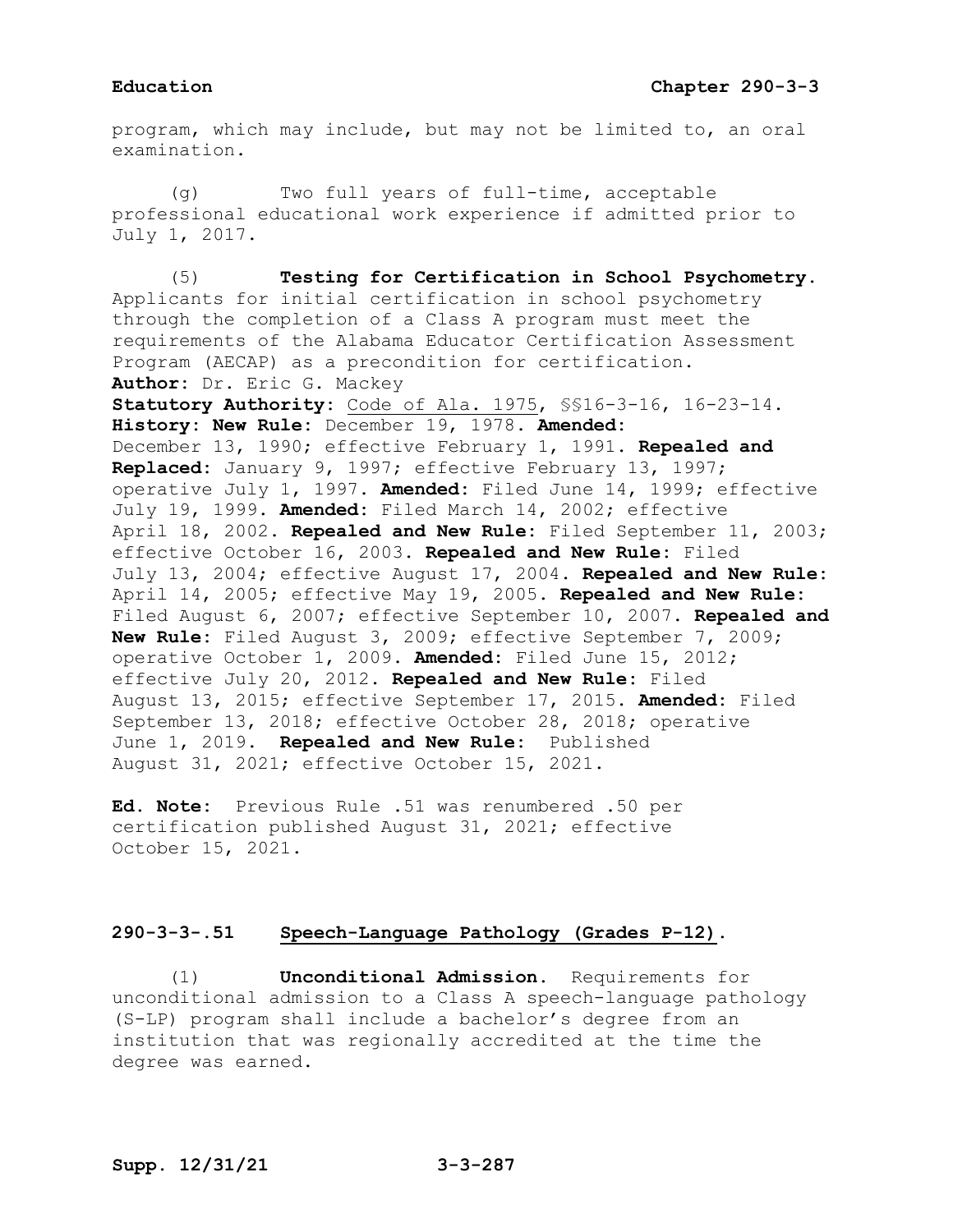(2) **Program Curriculum.** These standards are based on standards developed by the American Speech-Language Hearing Association (ASHA). To prepare prospective speech-language pathologists, an Alabama EPP must have master's degree level S-LP program accreditation from the Council on Academic Accreditation (CAA). The program must require at least 36 semester hours of graduate credit and satisfactory performance on the CAA-prescribed Praxis test(s). The curriculum shall provide the speech-language pathologist with:

(a) Knowledge of:

1. Biological sciences, physical sciences, statistics, and social/behavioral sciences.

2. Basic human communication and swallowing processes, including the appropriate biological, neurological, acoustic, psychological, developmental, and linguistic and cultural bases.

3. Communication and swallowing disorders and differences, including the appropriate etiologies, characteristics, anatomical/physiological, acoustic, psychological, developmental and linguistic and cultural correlates in the following areas:

(i) Articulation.

(ii) Fluency.

(iii) Voice and resonance, including respiration and phonation.

(iv) Receptive and expressive language (phonology, morphology, syntax, semantics, pragmatics, prelinguistic communication and paralinguistic communication) in speaking, listening, reading, writing.

(v) Hearing, including the impact on speech and language.

(vi) Swallowing (oral, pharyngeal, esophageal, and related functions, including oral function for feeding, orofacial myology).

(vii) Cognitive aspects of communication (attention, memory, sequencing, problem-solving, executive functioning).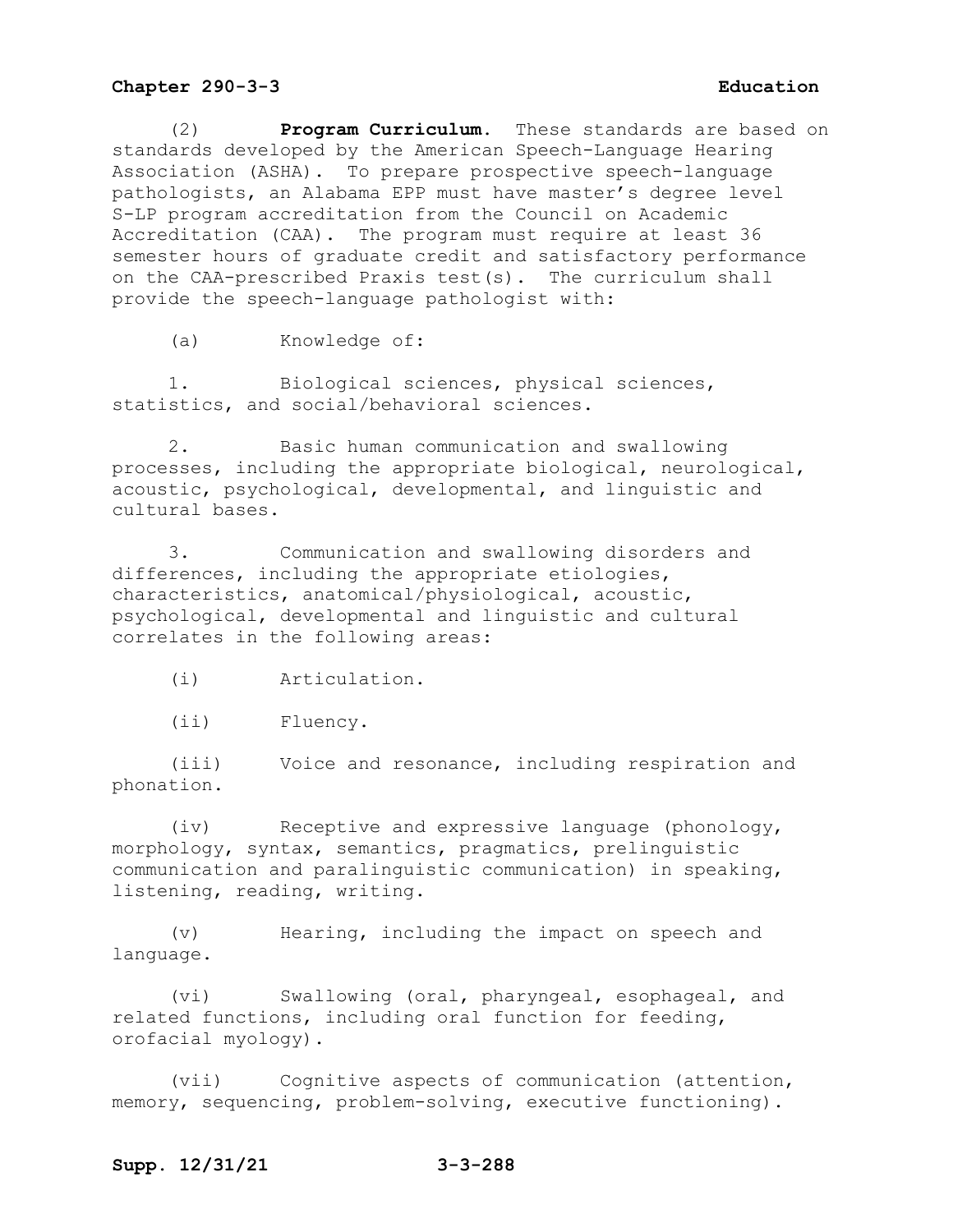(viii) Social aspects of communication (including challenging behavior, ineffective social skills, and lack of communication opportunities).

(ix) Augmentative and alternative communication modalities.

4. For each area specified in Rule  $290-3-3-.51(2)$  (a)  $3.(i)-(ix)$ , principles and methods of prevention, assessment, and intervention for people with communication and swallowing disorders, including consideration of anatomical/physiological, psychological, developmental, and linguistic and cultural correlates.

5. Standards of ethical conduct.

6. Processes used in research and the integration of research principles into evidence-based clinical practice.

7. Contemporary professional issues.

8. Entry level and advanced certifications, licensure, and other relevant professional credentials, as well as local, state, and national regulations and policies relevant to professional practice.

(b) **Ability:**

1. With regard to evaluation:

(i) Conduct screening and prevention procedures (including prevention activities).

(ii) Collect case history information and integrate information from clients/patients, family, caregivers, teachers, and relevant others, including other professionals.

(iii) Select and administer appropriate evaluation procedures, such as behavioral observations, non-standardized and standardized tests, and instrumental procedures.

(iv) Adapt evaluation procedures to meet client/patient needs.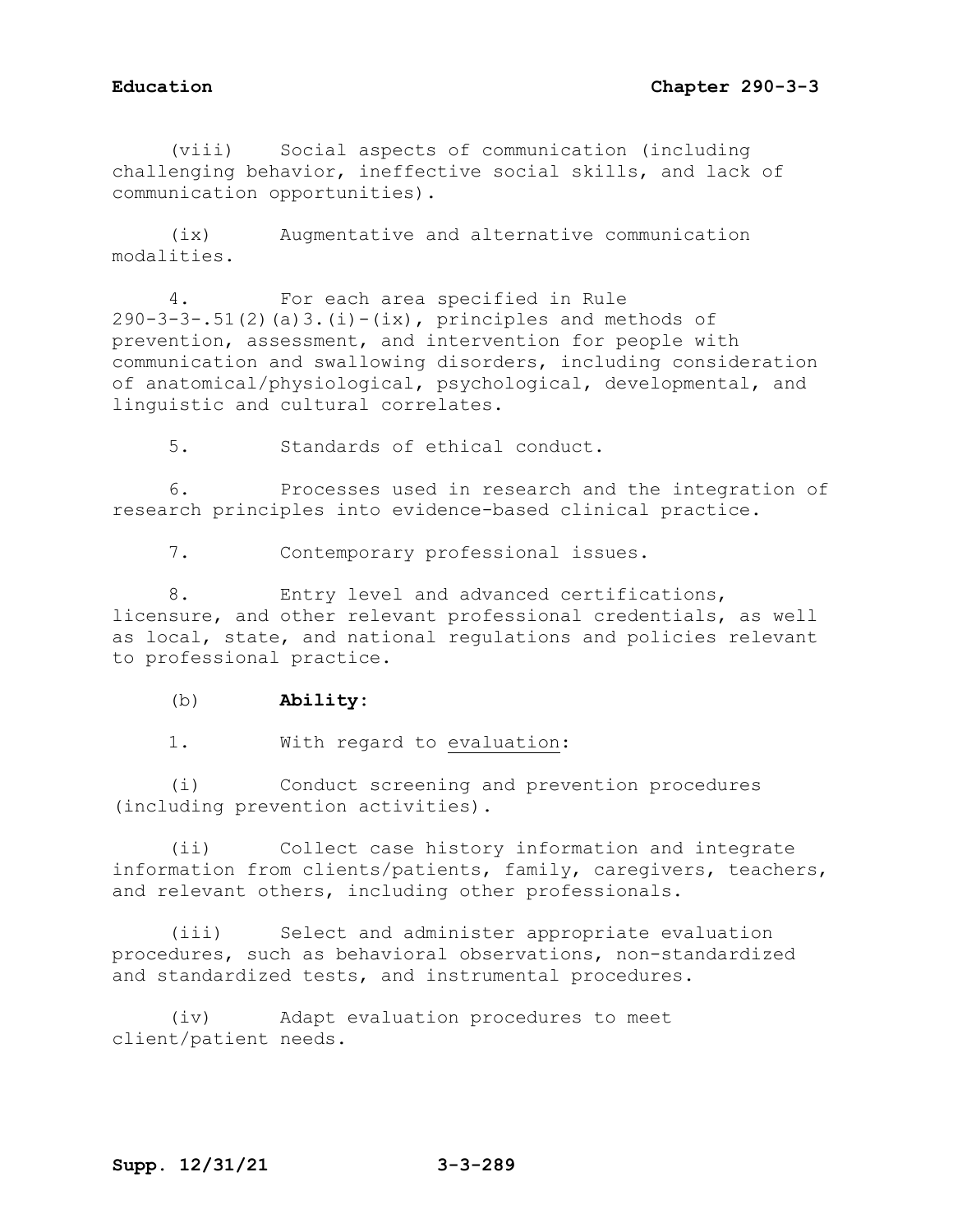(v) Interpret, integrate, and synthesize all information to develop diagnoses and make appropriate recommendations for intervention.

(vi) Complete administrative and reporting functions necessary to support evaluations.

(vii) Refer clients/patients for appropriate services.

2. With regard to intervention:

(i) Develop setting-appropriate intervention plans with measurable and achievable goals that meet clients'/patients' needs, collaborating with clients/patients and relevant others in the planning process.

(ii) Implement intervention plans, involving clients/patients and relevant others in the intervention process.

(iii) Select or develop and use appropriate materials and instrumentation for prevention and intervention.

(iv) Measure and evaluate clients'/patients' performance and progress.

(v) Modify intervention plans, strategies, materials, or instrumentation as appropriate to meet the needs of clients/patients.

(vi) Complete administrative and reporting functions necessary to support intervention.

(vii) Identify and refer clients/patients for services as appropriate.

3. With regard to interaction and personal qualities:

(i) Communicate effectively, recognizing the needs, values, preferred mode of communication, and cultural/linguistic background of the client/patient, family, caregivers, and relevant others.

(ii) Collaborate with other professionals in case management.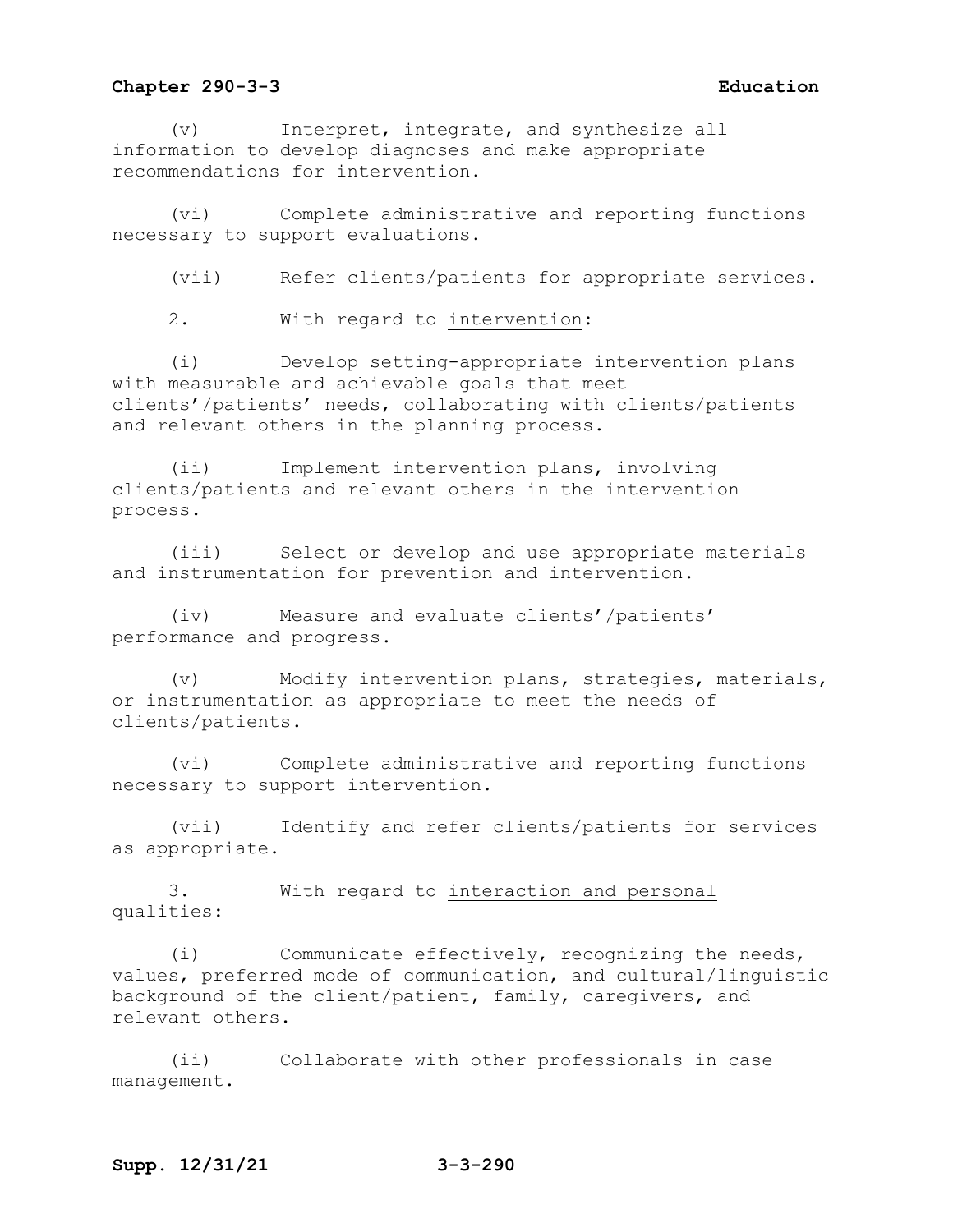(iii) Provide counseling regarding communication and swallowing disorders to clients/patients, family, caregivers, and relevant others.

(iv) Adhere to the Alabama Educator Code of Ethics and the ASHA Code of Ethics and behave professionally.

(3) **Requirements for Completion of the Speech-Language Pathology Program.** Readiness to serve students with speech or language impairment shall include:

(a) An official transcript from a regionally accredited institution documenting an earned master's degree.

(b) Satisfactory completion of a State-approved program with a minimum GPA of 3.0 on all courses in the approved program for speech-language pathology. For candidates who meet requirements for unconditional admission to a Class A speech- language pathology program July 1, 2017, and thereafter, a minimum GPA of 3.25 on all courses used to meet the requirements on the approved program checklist for Alabama State Board of Education program.

(c) Competence to serve as a speech-language pathologist as demonstrated in a 400 clock hour supervised clinical experience in the practice of speech-language pathology, 25 hours of which were spent in clinical observation and 375 hours of which were spent in direct client/patient contact.

(d) A survey of special education course is required. [See Rule 290-3-3-.01(51)]. An individual who completed a survey of special education course prior to the semester when the individual met requirements for unconditional admission to a Class A Speech-Language Pathology program July 1, 2017, and thereafter, must take a course focused primarily on one of the following categories: methods of accommodating instruction to meet the needs of students with exceptionalities in inclusive settings, multicultural education, teaching English language learners, rural education, or urban education.

(4) **Requirements for Certification of Speech-Language Pathologists.** Individuals seeking certification based on completion of this program must apply through the Speech-Language Pathology Certificate Approach or the Speech-Language Temporary Certificate Approach as prescribed in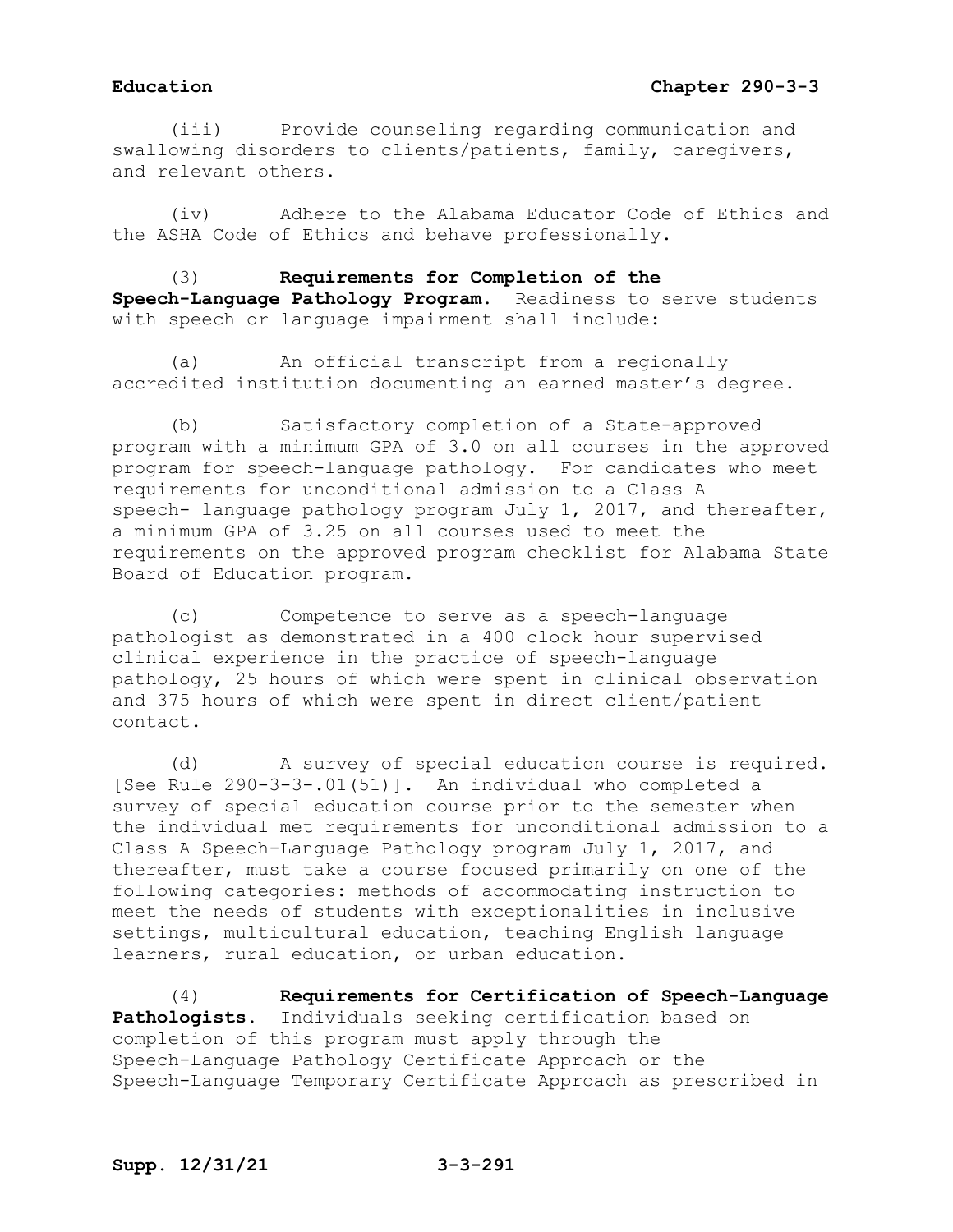the Educator Certification Chapter of the *Alabama Administrative Code*.

**Author:** Dr. Eric G. Mackey

**Statutory Authority:** Code of Ala. 1975, §§16-3-16, 16-23-14. **History: New Rule:** Filed August 13, 2015; effective September 17, 2015. **Amended:** Filed September 13, 2018; effective October 28, 2018; operative June 1, 2019. **Repealed and New Rule:** Published August 31, 2021; effective October 15, 2021.

**Ed. Note:** Previous Rule .51.02 was renumbered .51 per certification published August 31, 2021; effective October 15, 2021.

## **290-3-3-.52 Sport Management (Grades P-12).**

(1) **Unconditional Admission to Class A Programs for Sport Management.** The study of sport management begins at the Class A level. Requirements for unconditional admission shall include:

(a) A valid bachelor's-level or valid master's-level professional educator certificate in a teaching field or a valid master's-level professional educator certificate in another area of instructional support. If an individual is unconditionally admitted to an Alabama Class A program based on a valid bachelor's- or valid master's-level professional educator certificate in another state, completes a Class A program, and subsequently applies for Alabama certification at the Class A level, then the individual must hold at least a valid Class B Professional Educator Certificate before applying for Class A certification.

(b) Effective July 1, 2017, and thereafter, two full years of full-time, acceptable educational experience. Effective July 1, 2019, two full years of full-time, acceptable P-12 professional educational work experience. See Definition (18).

(2) **Program Curriculum.** In addition to meeting Rule  $290-2-2-.47(2)$  (a)  $-$  (e), the program must meet the curriculum shall provide the prospective sport manager with:

(a) **Knowledge of**: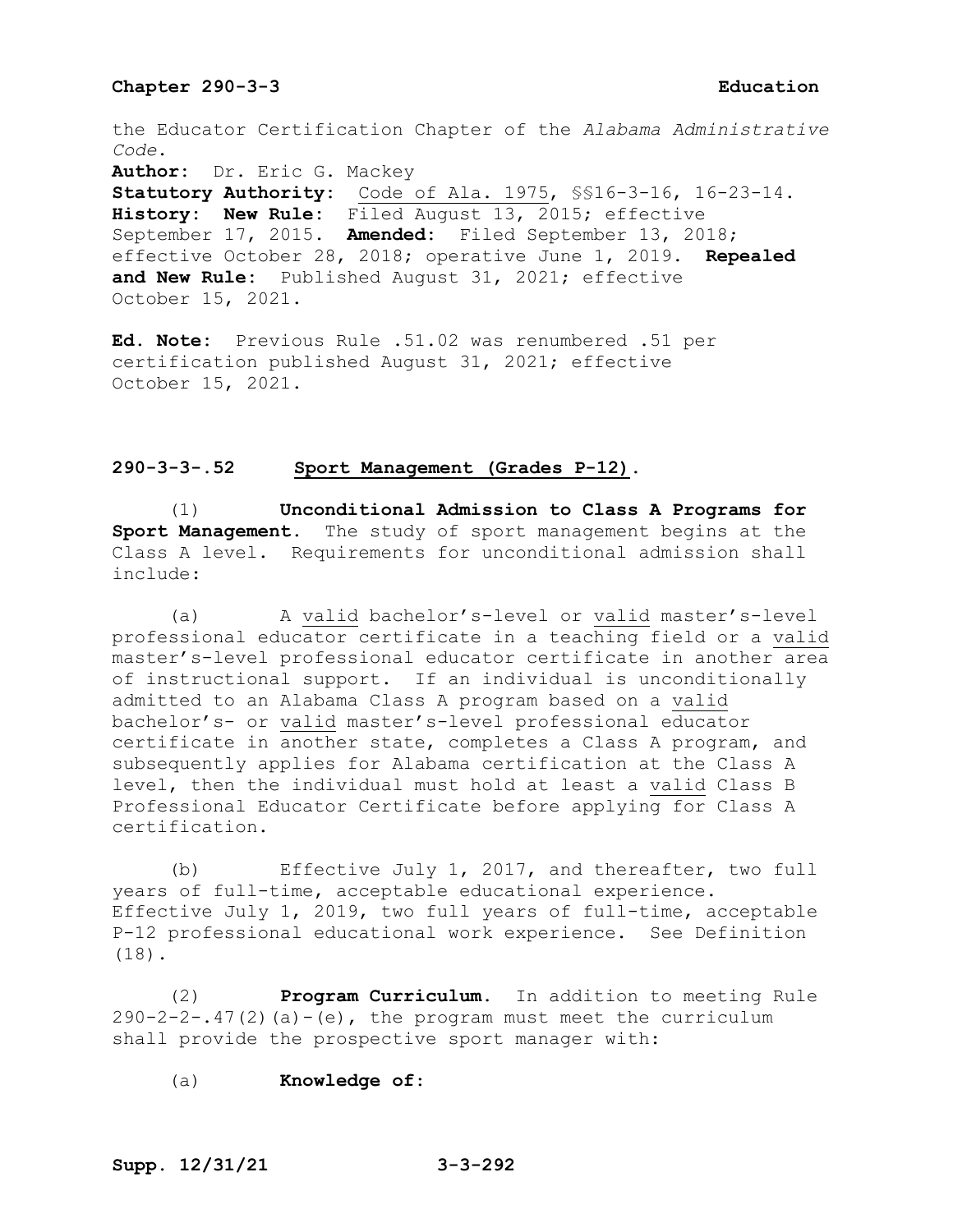## **Education Chapter 290-3-3**

1. Eligibility requirements for participating in athletics.

2. The interrelationships among sports, culture, and society, including:

(i) The historical relationship between sports and education.

(ii) The role and function of sports in contemporary society.

(iii) The socio-cultural factors that influence participation in sports.

(iv) Local, state, and national professional and regulatory organizations.

3. Organization and administration of sports programs, including:

(i) Program development, operation, and assessment.

(ii) Leadership styles and their impact on the management process.

(iii) Personnel management and development of human resources.

(iv) Accounting, budgeting, marketing, and fundraising.

4. Facilities management, including planning, construction, use, and maintenance of indoor and outdoor sports, physical education, and recreational facilities.

5. Sports marketing, public relations, and media.

6. Sports law and risk management, including:

(i) Legal structures and terminology.

(ii) Tort liability and negligence.

(iii) Personal and school board liability.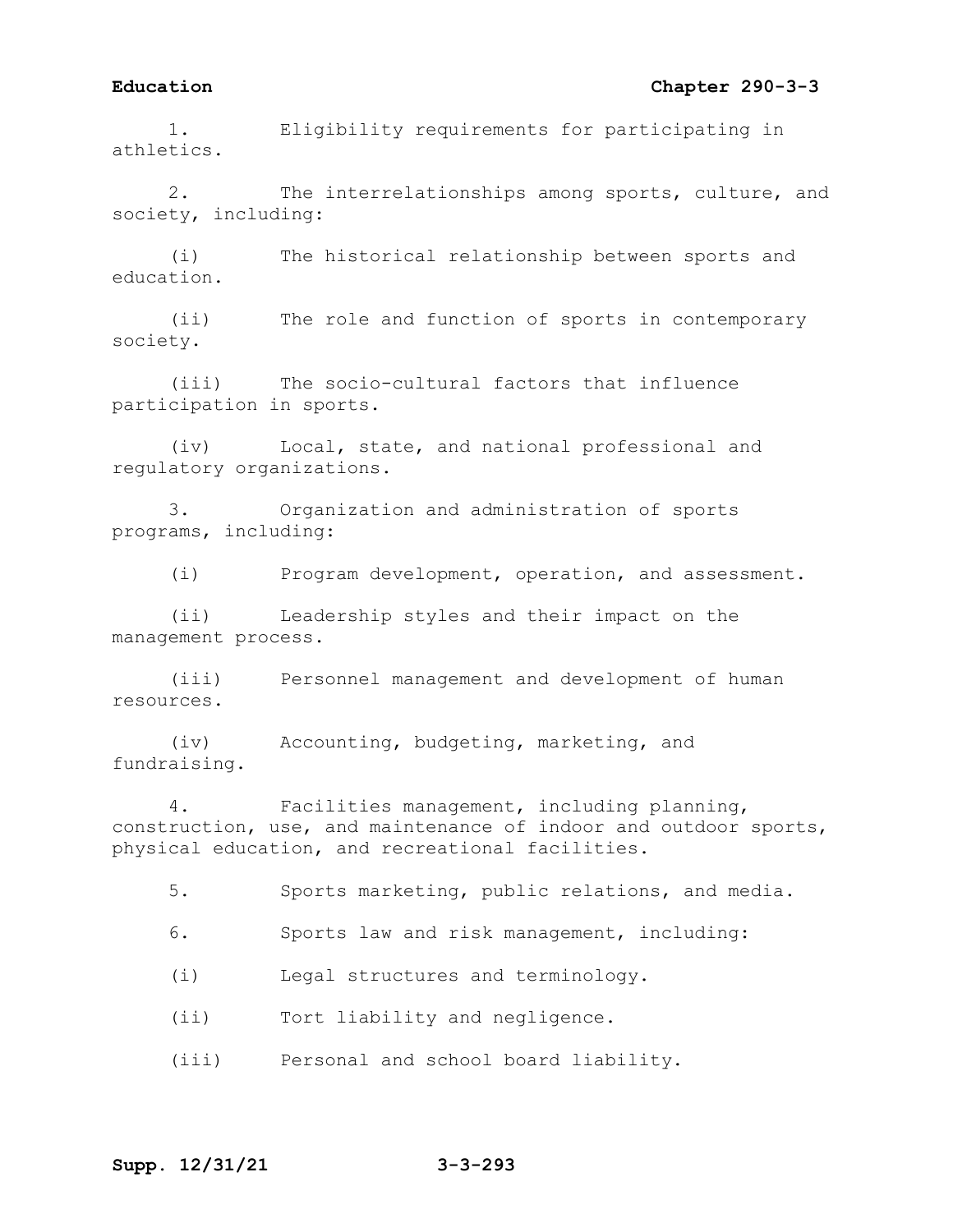(iv) Documentation of injuries, circumstances, and care.

7. Issues in sports, including:

(i) Gender equity.

(ii) Title IX of the Educational Amendments of 1972 to the Civil Rights Act of 1965.

(iii) Drug use and abuse.

(iv) Diversity.

8. The Alabama Educator Code of Ethics and ethics in sport management.

9. Health and safety in sports programs, including:

(i) Adaptive physical activities, nutrition, and exercise.

(ii) Certification in first aid, cardiopulmonary resuscitation (CPR) for the adult and child, and automated external defibrillator (AED) for the adult and child.

(b) **Ability to**:

1. Support academic learning for all athletes.

2. Work collaboratively and effectively with students, parents, teachers, administrators, athletic staff, community members, and others to establish and reach academic and program goals.

3. Use a variety of problem solving-techniques and decision-making skills to solve problems.

4. Use effective and appropriate written and oral communications.

5. Model appropriate behavior for students, parents, teachers, administrators, athletic staff, community members, and others.

6. Develop and administer policies that promote safety and equity.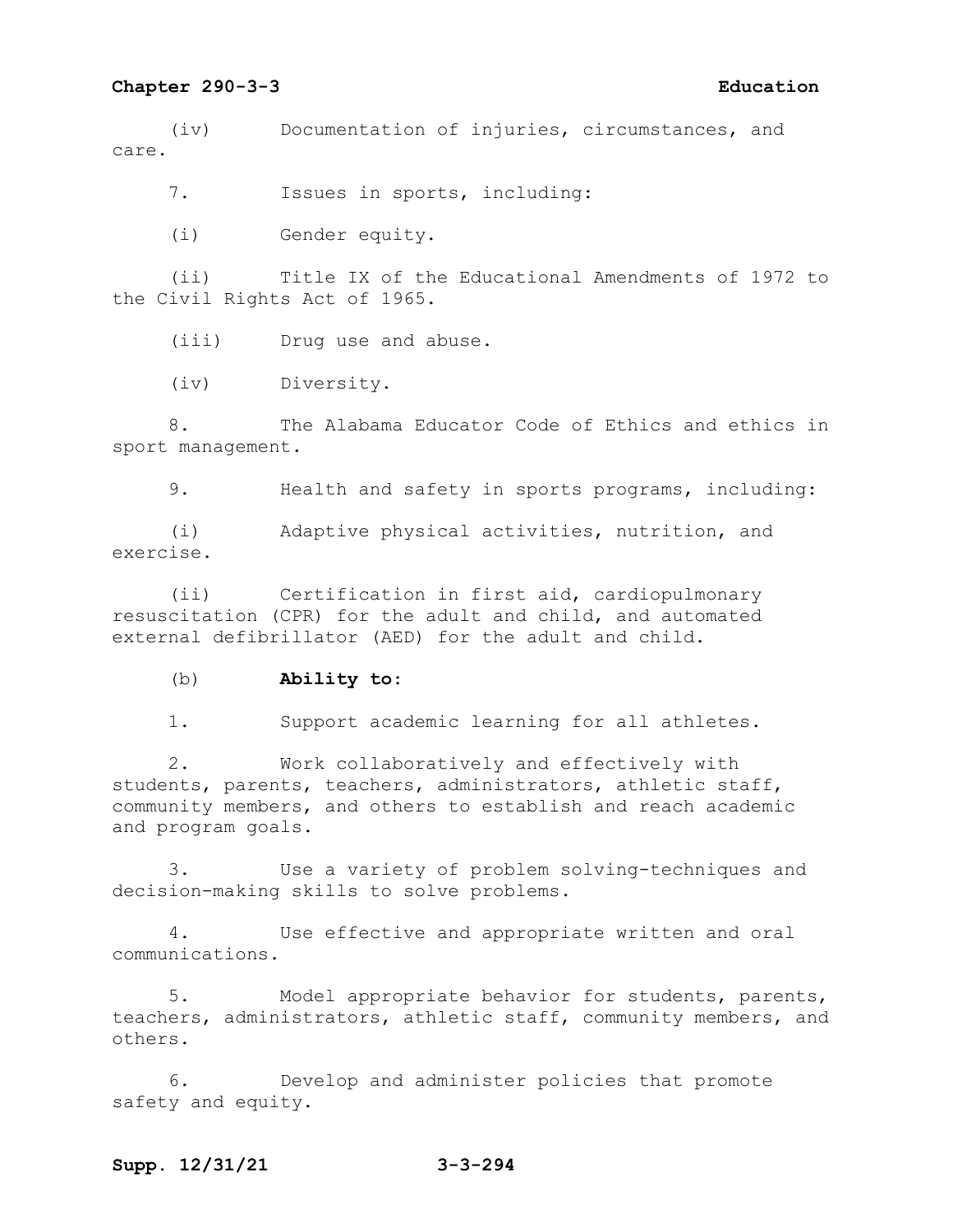## **Education Chapter 290-3-3**

7. Make decisions based on the legal and ethical principles.

8. Manage staff, budgets, and facilities effectively.

9. Develop and produce materials for diverse purposes (promotional, informational, media news releases).

10. Plan, organize, staff, market, and implement an athletic event.

(3) **Requirements for Certification for Class A Sport Management**. Readiness to serve as a sport manager shall include:

(a) At least a valid Class B Professional Educator Certificate in a teaching field or a valid Class A Professional Educator Certificate in a teaching field or in another area of instructional support.

(b) An official transcript from a regionally accredited institution documenting an earned master's degree.

(c) A survey of special education course is required unless that course was taken for prior level certification. [See Rule 290-3-3-.01(51)]. An individual who completed a survey of special education course prior to the semester when the individual met requirements for unconditional admission to a Class A program July 1, 2017, and thereafter, must take a course focused primarily on one of the following categories: methods of accommodating instruction to meet the needs of students with exceptionalities in inclusive settings, multicultural education, teaching English language learners, rural education, or urban education. A diversity course used to meet this requirement for one level of certification may not be used to meet the requirement for a higher level of certification.

(d) Satisfactory completion of a State-approved program with a minimum GPA of 3.0 in all courses in the Alabama State Board of Education approved program for sport management. For candidates unconditionally admitted to a Class A sport management program July 1, 2017, and thereafter, a minimum GPA of 3.25 on all courses in the Alabama State Board of Education approved sport management program.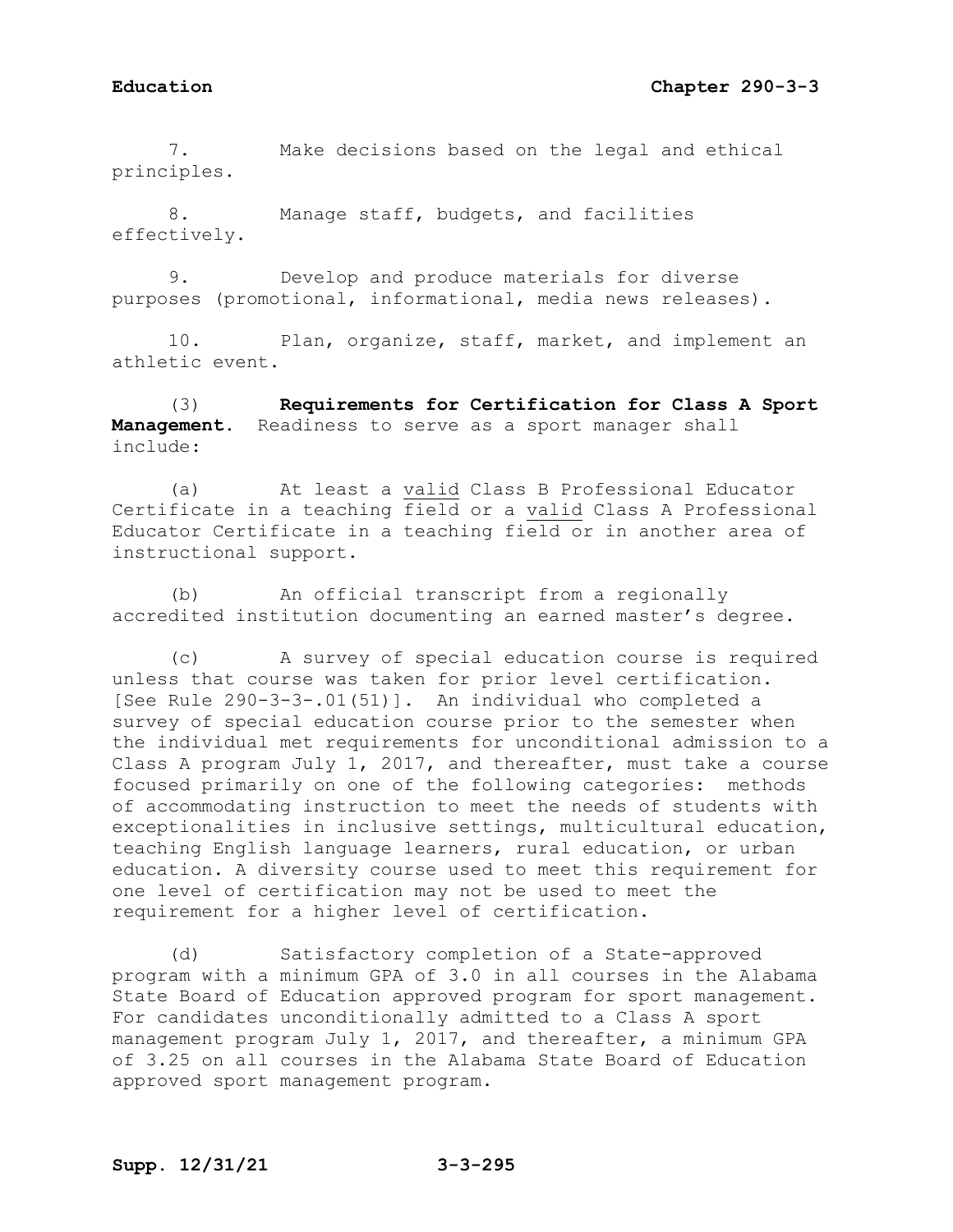(e) Competence to perform as a sport manager in internship experiences which total at least 300 clock hours, with at least half of the time in one or more P-12 school settings. Internships in P-12 schools must be supervised by individuals who have a valid master's level professional educator certificate and three years of educational experience in a P-12 setting in sport management, physical education and health education, or physical education. If no person with these qualifications is available, then an athletic director who has at least master's level certification and three years of experience as an athletic director may serve as supervisor of an internship. Additional information is provided in Rule  $290-3-3-.41(5)(d)$ .

(f) Satisfactory performance on a comprehensive assessment documenting mastery of the curriculum of the sport management program, which may include but may not be limited to, an oral exam.

(g) Two full years of full-time, acceptable professional educational work experience if admitted prior to July 1, 2017.

(4) **Testing for Class A Certification for Sport Management.** Applicants for initial certification in sport management must meet the requirements of the Alabama Educator Certification Assessment Program (AECAP) as a precondition for certification.

(5) **Faculty.** The faculty specialist for the program shall have an earned doctorate from a regionally accredited institution in sport management, physical education, or a closely related field. **Author:** Dr. Eric G. Mackey **Statutory Authority:** Code of Ala. 1975, §§16-3-16, 16-23-14. **History: New Rule:** Filed August 6, 2007; effective September 10, 2007. **Repealed and New Rule:** Filed August 3, 2009; effective September 7, 2009; operative October 1, 2009. **Amended:** Filed June 15, 2012; effective July 20, 2012. **Repealed and New Rule:** Filed August 13, 2015; effective September 17, 2015. **Amended:** Filed September 13, 2018; effective October 28, 2018; operative June 1, 2019. **Repealed and New Rule:** Published August 31, 2021; effective October 15, 2021.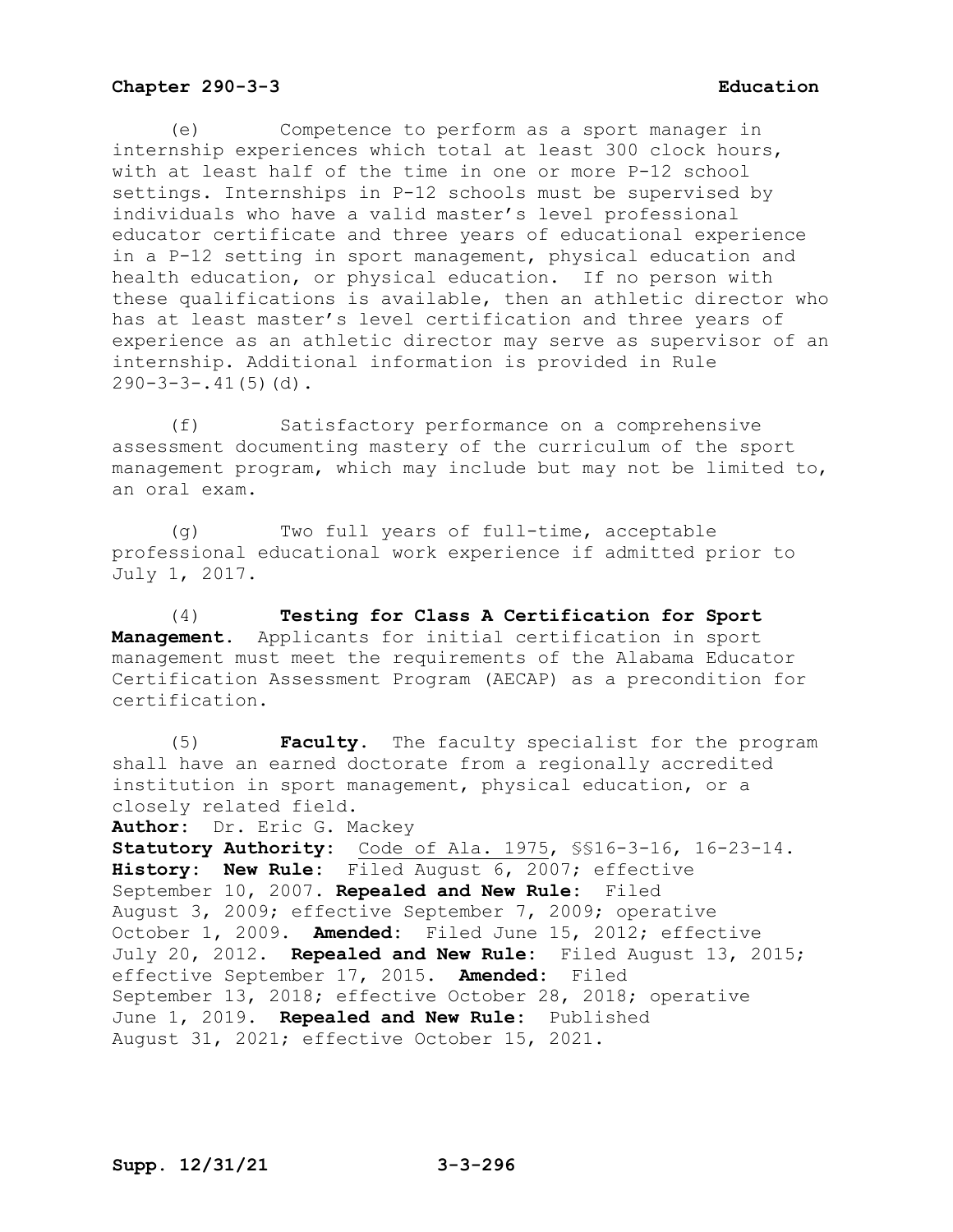**Ed. Note:** Previous Rule .51.01 was renumbered .52 per certification published August 31, 2021; effective October 15, 2021.

# **290-3-3-.53 Class AA (Education Specialist Level) Programs For Teaching Fields.**

(1) **Purposes of Class AA Programs for Teaching Fields.** The purposes of a Class AA program shall be to prepare educators on the education specialist level to serve effectively in teaching positions. Persons who complete Class AA programs shall have acquired knowledge and skill above the level required for completion of a Class A program. Class AA programs must meet Advanced CAEP standards.

### (2) **Institutional and Program Requirements.**

(a) The provision of Class AA programs shall be limited to institutions that meet the standards for accreditation at the education specialist's degree or higher level by the Southern Association of Colleges and Schools.

(b) Institutions must have and enforce policies that preclude a candidate who took a course for master's degree credit from taking the same course for education specialist's degree credit.

(c) Completion of a Class AA program for a teaching field requires at least 30 semester hours of graduate credit not used for prior-level certification or degree in any teaching field or area of instructional support**.**

(3) **Unconditional Admission to a Class AA Program for Teaching Fields.** Each institution shall establish and enforce a policy that specifies when the candidate must meet criteria for unconditional admission to the program. **Admission to the graduate school is not equivalent to unconditional admission to an approved program**. Requirements for unconditional admission shall include:

(a) A criminal history background check. Additional information is provided in Rule 290-3-3-.03(6)(d).

(b) A valid master's-level professional educator certificate in the same teaching field(s) in which the Class AA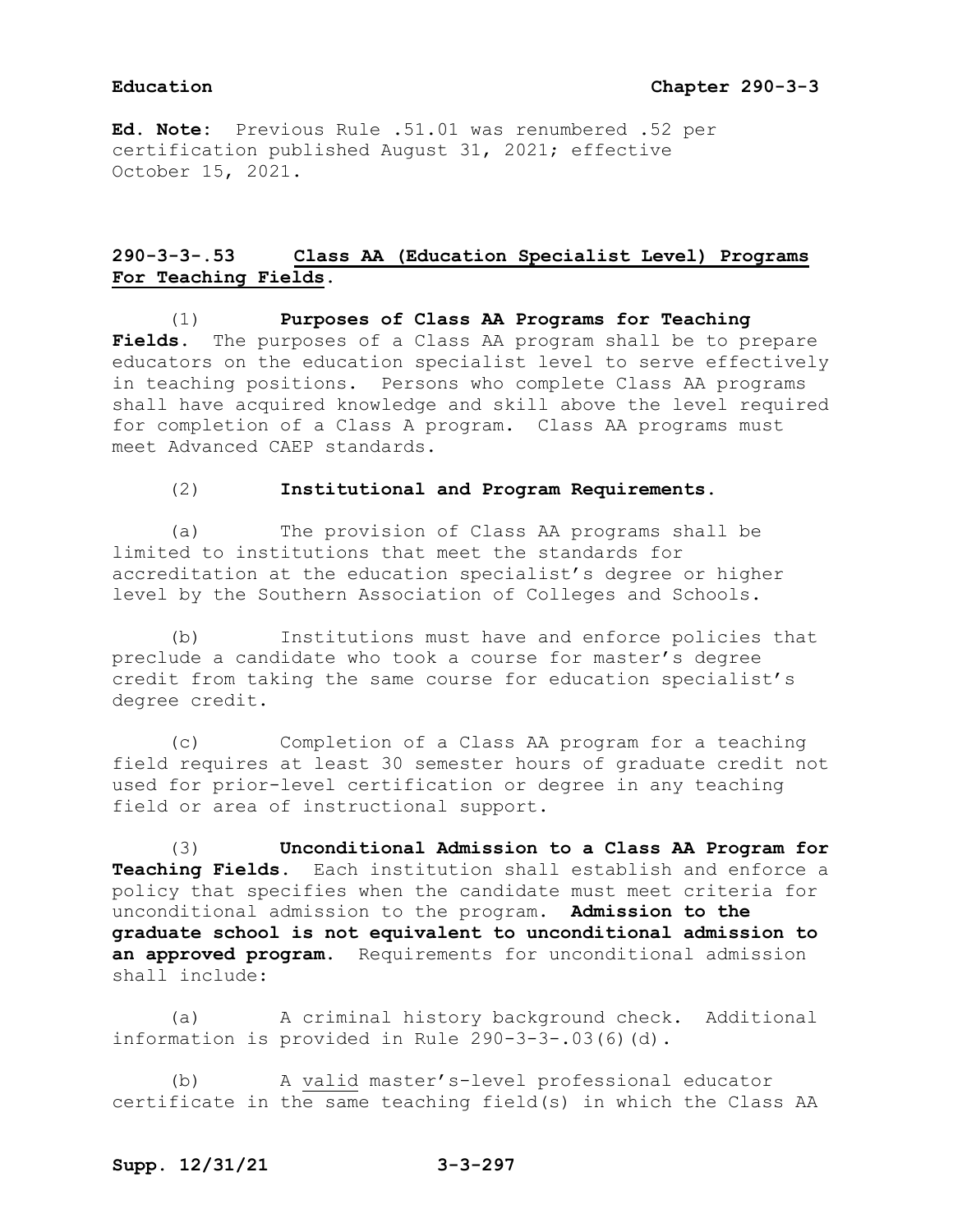Professional Educator Certificate is sought, except as prescribed below:

1. Special circumstances:

(i) A teacher with a valid bachelor's-level professional educator certificate in early childhood education and a valid master's-level professional educator certificate in reading may be unconditionally admitted to a Class AA program in early childhood education. A teacher with a valid bachelor's-level professional educator certificate in elementary education and a valid master's-level professional educator certificate in reading may be unconditionally admitted to a Class AA program in elementary education.

(ii) A teacher with a valid bachelor's-level professional educator certificate in any teaching field and a valid master's-level professional educator certificate in English for speakers of other languages may be unconditionally admitted to a Class AA program in the same teaching field for which the teacher holds a valid bachelor's level professional educator certificate.

(iii) A teacher with a valid bachelor's-level professional educator certificate in English language arts and a valid master's-level professional educator certificate in reading may be unconditionally admitted to a Class AA program in English language arts.

(iv) A teacher with a valid master's level professional educator certificate in a teaching field may be unconditionally admitted to a Class AA program in special education or English for Speakers of Other Languages.

2. If an individual is unconditionally admitted to an Alabama Class AA program based on a valid master's-level professional educator certificate from another state, completes a Class AA program, and subsequently applies for Alabama certification at the Class AA level, then the individual must hold at least a valid Class A Professional Educator Certificate before applying for Class AA certification.

(4) **Curriculum of Class AA Programs for Teaching Fields**. The curriculum shall be in work approved by the graduate school or division of the institution as meeting its standards of quality for study at the education specialist level.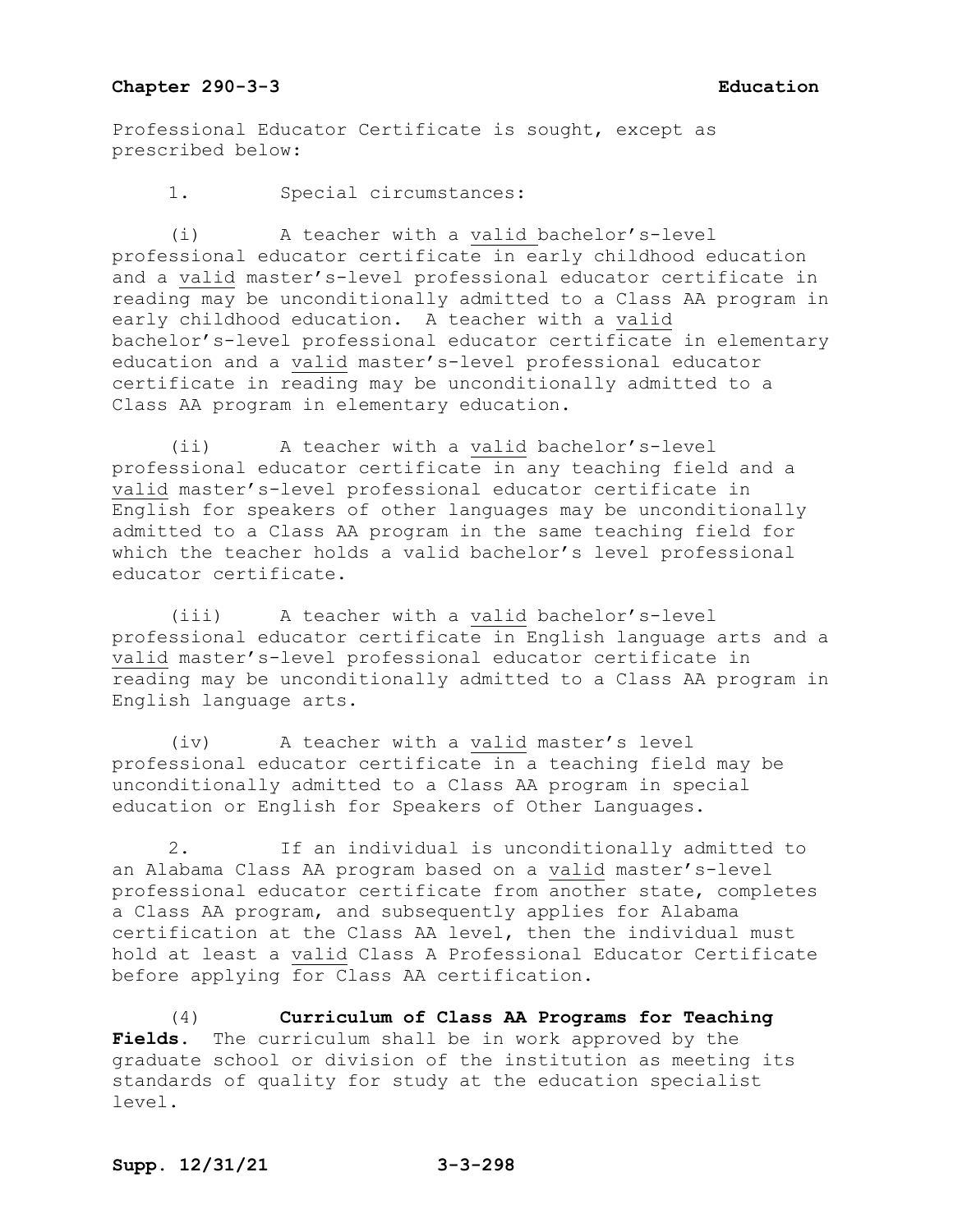(a) A Class AA program for a teaching field must require at least 30 semester hours of graduate credit not used for prior-level certification or degree in any teaching field or area of instructional support.

1. At least one-third of the program shall consist of teaching field courses.

2. English language arts, general science, and general social studies programs shall require at least one course in two areas within the broader field.

(b) Institutions must have and enforce policies that preclude a candidate who took a course for credit in a Class A program from taking the same course for credit in a Class AA program.

# (5) **Requirements for Class AA Certification in a Teaching Field.**

(a) A valid Class A Professional Educator Certificate in the same teaching field(s) which was used as a basis for admission to the Class AA program, as provided for in Rule 290-3-3-.53(3)(b)1. (i)-(iv) or for teacher leader as provided in Rule 290-3-3-.54(2)(a)1.

(b) An official transcript from a regionally accredited institution documenting an earned education specialist degree.

(c) A survey of special education course is required unless that course was taken for prior level certification. [See Rule 290-3-3-.01(51)]. An individual who completed a survey of special education course prior to the semester when the individual met requirements for unconditional admission to a Class AA program July 1, 2017, and thereafter, must take a course focused primarily on one of the following categories: methods of accommodating instruction to meet the needs of students with exceptionalities in inclusive settings, multicultural education, teaching English language learners, rural education, or urban education. A diversity course used to meet this requirement for one level of certification may not be used to meet the requirement for a higher level of certification.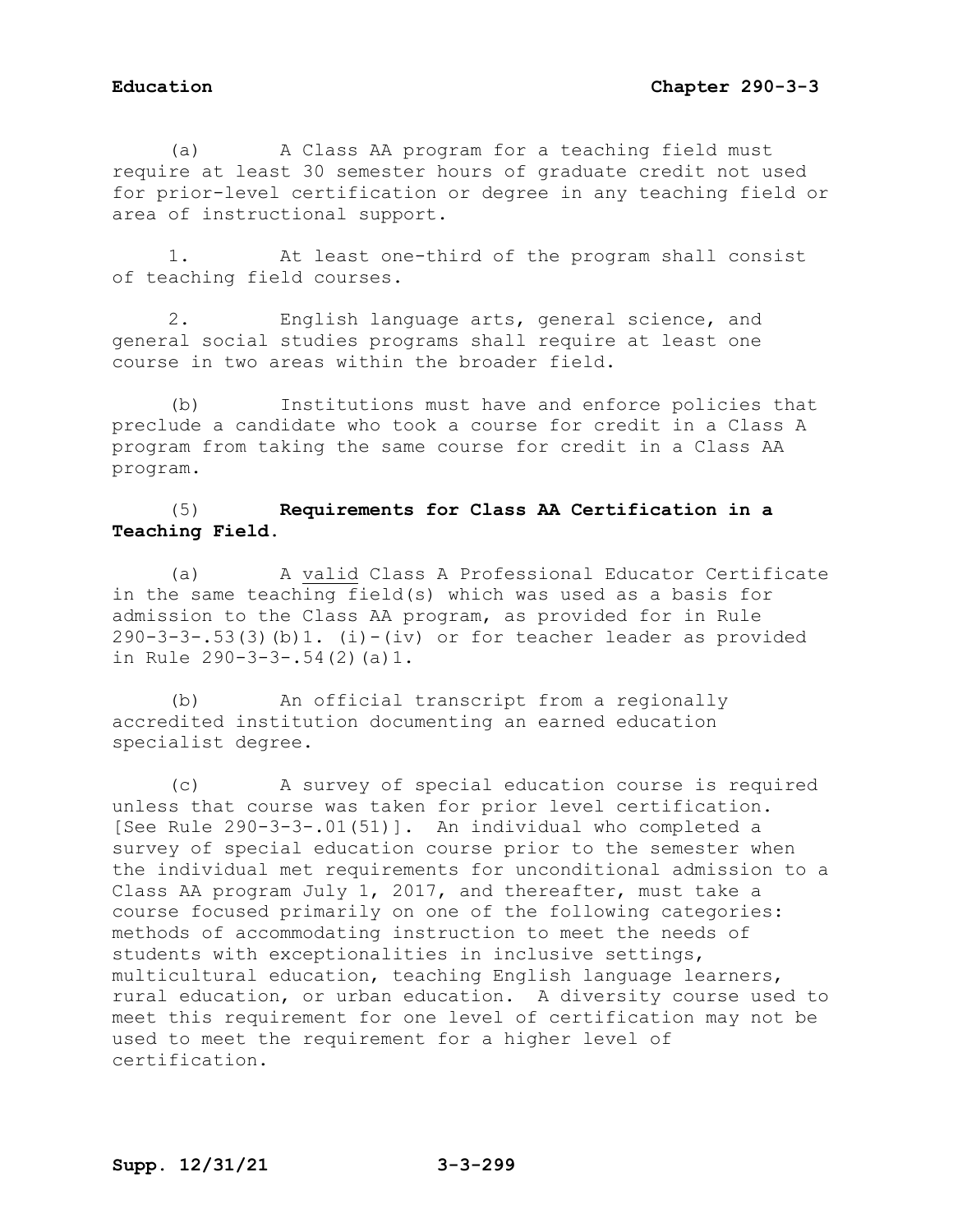(d) Satisfactory completion of a State-approved program with a minimum GPA of 3.25 on all courses in the Alabama State Board of Education approved educator preparation program as verified on an official transcript. For candidates who meet requirements for unconditional admission to a Class AA educator preparation program July 1, 2017, and thereafter, satisfactory completion of a State-approved program with a minimum GPA of 3.50 on all courses in the Alabama State Board of Education approved educator preparation program.

(e) Successful completion of a practicum shall be required for initial certification in a special education teaching field. For programs that meet rules for Grades K-6 and 6-12 or Grades P-12, the practicum must include both elementary and secondary placements.

(6) **Testing for Class AA Certification for a Teaching**  Field. At the present time, there is no testing requirement for Class AA certification for teachers except for teachers who earn initial Class AA certification in a special education teaching field. Such teachers must meet the Praxis requirements of the Alabama Educator Certification Assessment Program (AECAP) as a precondition for certification. Additional information is provided in Rule 290-3-3-.01(3).

(7) **Interim Employment Certificate.** An Interim Employment Certificate (IEC) allows a superintendent or administrator to employ an applicant who is completing requirements for initial Class AA certification in a special education teaching field through a State-approved Class AA program at an Alabama institution. Additional information, including requirements and restrictions, is provided in the current Educator Certification Chapter of the *Alabama Administrative Code*.

**Author:** Dr. Eric G. Mackey **Statutory Authority:** Code of Ala. 1975, §§16-3-16, 16-23-14, 16-39-5.

**History: New Rule:** December 19, 1978. **Amended:** December 13, 1990; effective February 1, 1991. **Repealed and Replaced:** January 9, 1997; effective February 13, 1997; operative July 1, 1997. **Amended:** Filed March 14, 2002; effective April 18, 2002. **Repealed and New Rule:** Filed September 11, 2003; effective October 16, 2003. **Repealed and New Rule:** Filed July 13, 2004; effective August 17, 2004. **Amended:** Filed October 14, 2004; effective November 18, 2004. **Repealed and New Rule:** April 14, 2005; effective May 19, 2005. **Repealed and New Rule:** Filed August 6, 2007; effective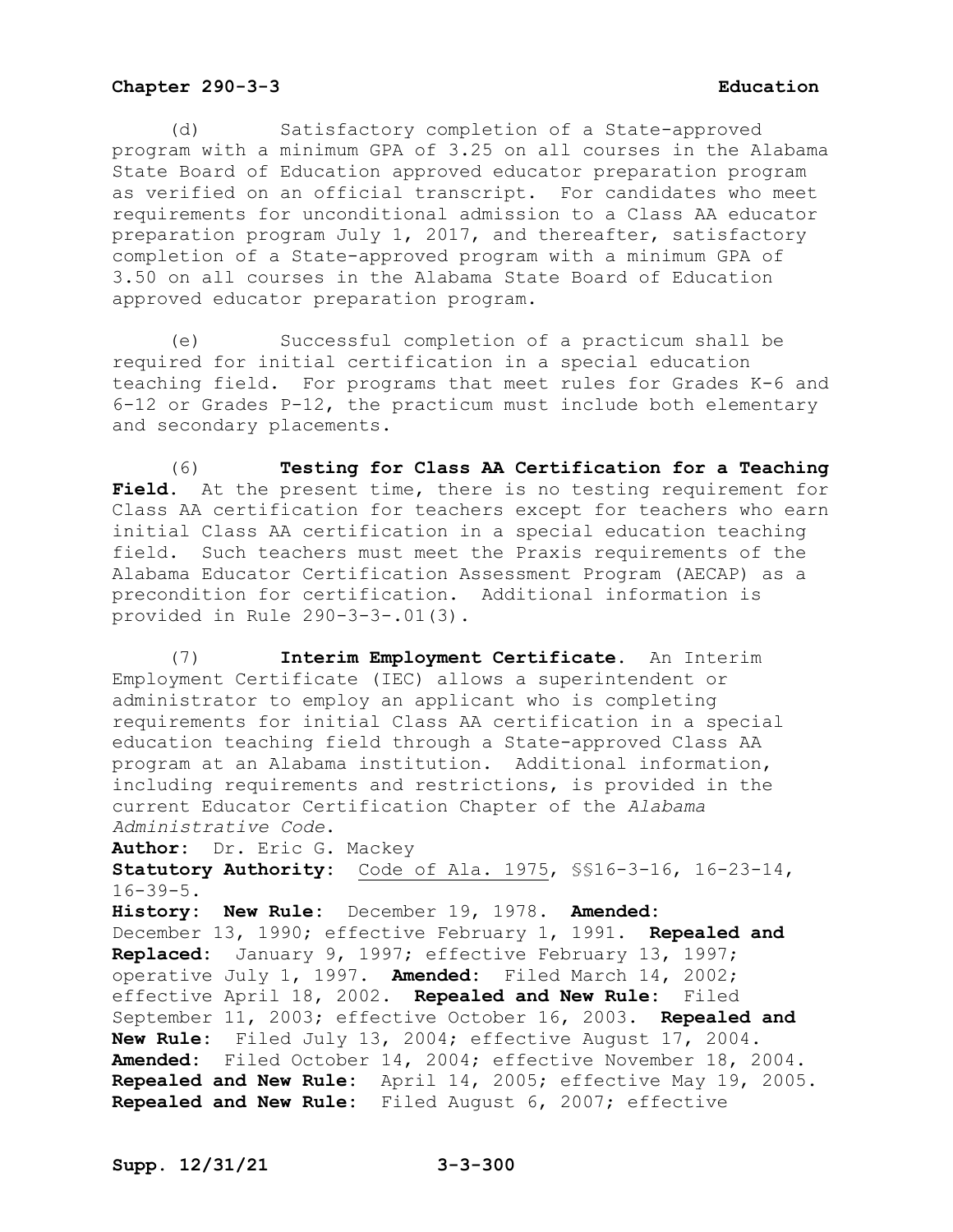September 10, 2007. **Repealed and New Rule:** Filed August 3, 2009; effective September 7, 2009; operative October 1, 2009. **Amended:** Filed June 15, 2012; effective July 20, 2012. **Repealed and New Rule:** Filed August 13, 2015; effective September 17, 2015. **Amended:** Filed September 13, 2018; effective October 28, 2018; operative June 1, 2019. **Repealed and New Rule:** Published August 31, 2021; effective October 15, 2021.

**Ed. Note:** Previous Rule .52 was renumbered .53 per certification published August 31, 2021; effective October 15, 2021.

## **290-3-3-.54 Teacher Leader (Grades P-12).**

(1) **Rationale.** To realize the mission of enhancing school leadership among teacher leaders in Alabama resulting in the improvement of academic achievement for all students, prospective teacher leaders must have opportunities to work collaboratively with school administrators, colleagues, students, parents and families, and the larger community to achieve school-wide goals. Teacher leaders adhere to the Alabama Educator Code of Ethics and model the use of the Alabama Professional Development Standards when providing learning opportunities for their colleagues. Standards for the preparation of teacher leaders reflect the National Network of State Teachers of Year Model Teacher Leader Standards.

(a) Program content should be primarily focused on supporting the development and improving the practice of shared leadership.

(b) All candidates should understand and be able to support leadership that is shared with all stakeholders to increase student learning.

(c) All candidates must support the concept and the practice of collective learning with faculties and schools.

(2) **Unconditional Admission to a Teacher Leader Program.** Initial certification for a teacher leader shall be at the Class AA level.

(a) Criteria for unconditional admission to teacher leader programs shall include: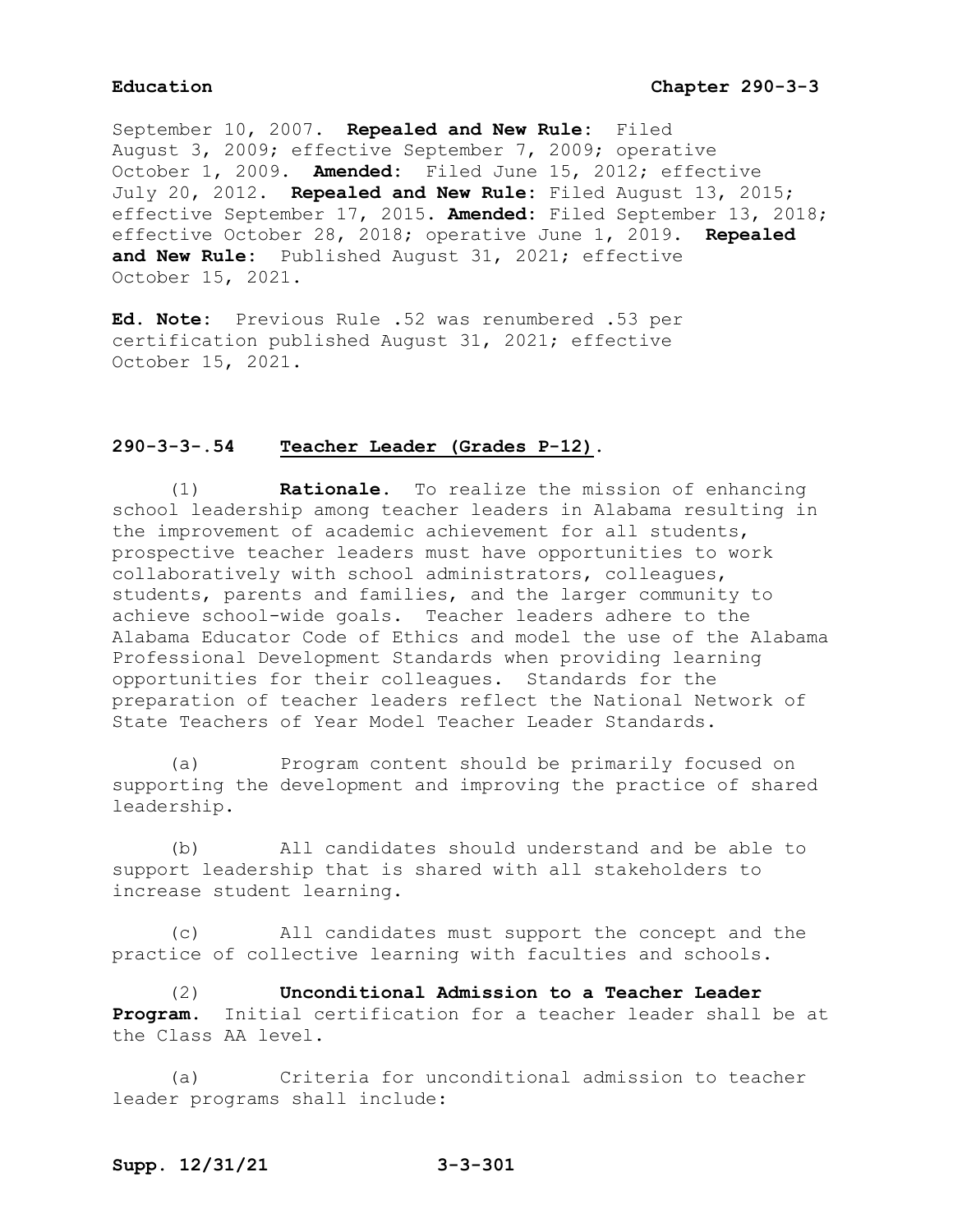1. A valid master's level professional educator certificate in any teaching field or area of instructional support.

2. A minimum of three full years of full-time teaching experience in a P-12 setting.

3. A portfolio containing:

(i) Three letters of recommendation.

(ii) Evidence of ability to positively affect student achievement.

(iii) Evidence of collaborative leadership potential.

(b) If an individual is unconditionally admitted to an Alabama Class AA teacher leader program based on a valid master's level professional educator certificate in a teaching field or area of instructional support from another state, completes the Class AA teacher leader program, and subsequently applies for Class AA teacher leader certification, then the individual must hold at least a valid Class A Professional Educator Certificate in a teaching field or area of instructional support before applying for Class AA certification.

(3) **Program Requirements.** Each State-approved program must:

(a) Include at least 30 semester hours of course work at the education specialist level or above and not used for prior-level certification or degree in any teaching field or area of instructional support.

(b) Include periodic focus sessions for candidates to share problem-based concerns and successes and to collaborate on issues and solutions.

(c) Include meaningful P-12 school-based field experiences in any teacher leader course used to meet a teacher leader standard.

(d) Include a minimum of six semester hours reserved for a problem-based research project in a school or school system.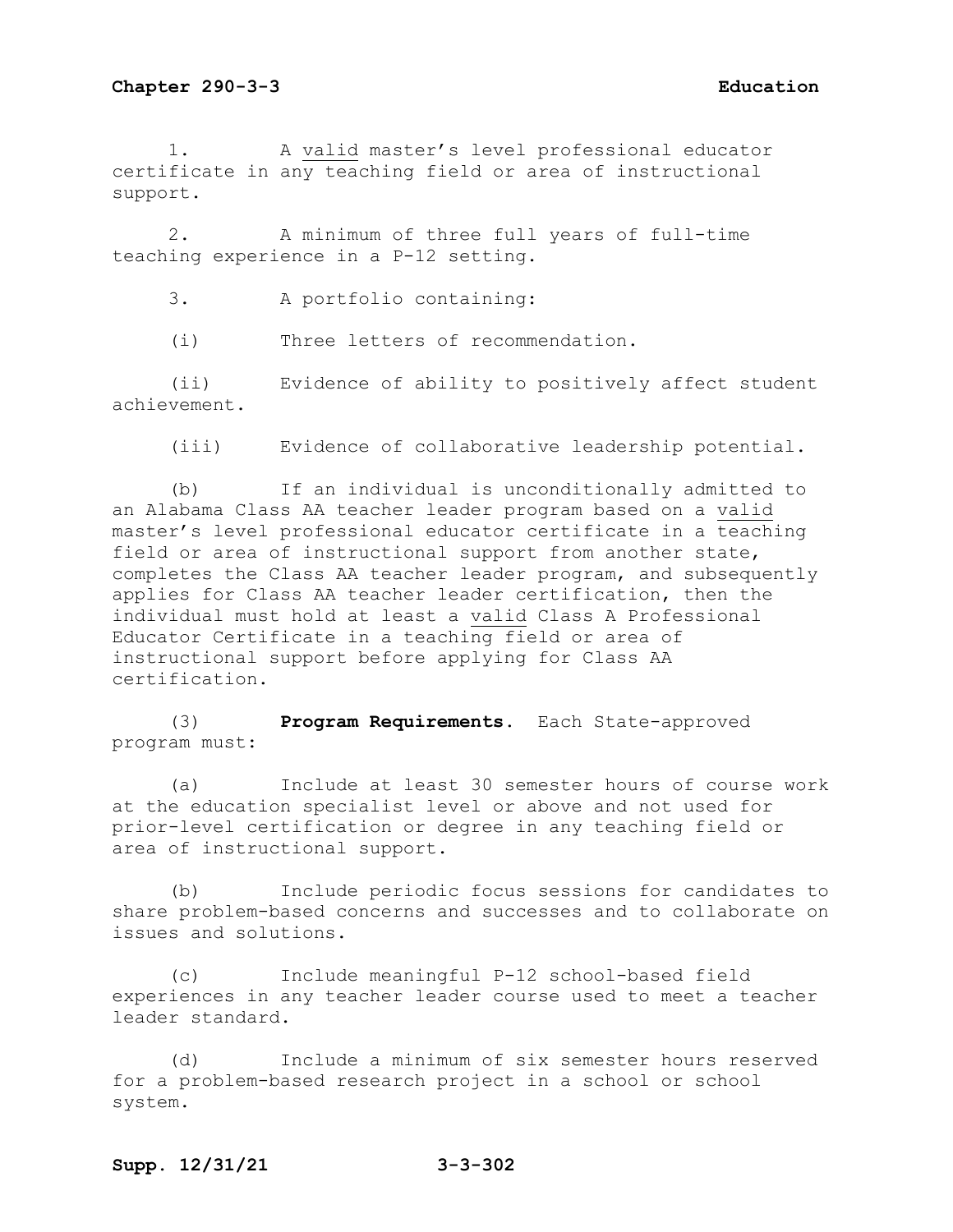(4) **Collaboration.** The program should include:

(a) Joint curriculum design.

(b) Joint mentoring decisions.

(c) Joint planning for field experiences.

(d) Joint planning for the problem-based research project.

(5) **Curriculum of a Teacher Leader Program.** Teacher leaders are prepared to work with colleagues across all teaching fields to improve instruction and to enhance learning opportunities for P-12 students. In addition to meeting Rule  $290-2-2-.46(2)$  (a)  $-(e)$ , the program must ensure preparation in:

(a) **Fostering a Collaborative Culture to Support Educator Development and Student Learning.** The teacher leader understands the principles of adult learning and knows how to develop a collaborative culture of collective responsibility in the school. The teacher leader uses this knowledge to promote an environment of collegiality, trust, and respect that focuses on continuous improvement in instruction and student learning. The prospective teacher leader demonstrates ability to:

1. Utilize group processes to help colleagues work collaboratively to solve problems, make decisions, manage conflict, and promote meaningful change.

2. Model effective skills in listening, presenting ideas, leading discussions, clarifying, mediating, and identifying the needs of self and others in order to advance shared goals and professional learning.

3. Employ facilitation skills to create trust among colleagues, develop collective wisdom, build ownership and action that supports student learning.

4. Strive to create an inclusive culture where diverse perspectives are welcomed in addressing challenges.

5. Use knowledge and understanding of different backgrounds, ethnicities, cultures, and languages to promote effective interactions among colleagues.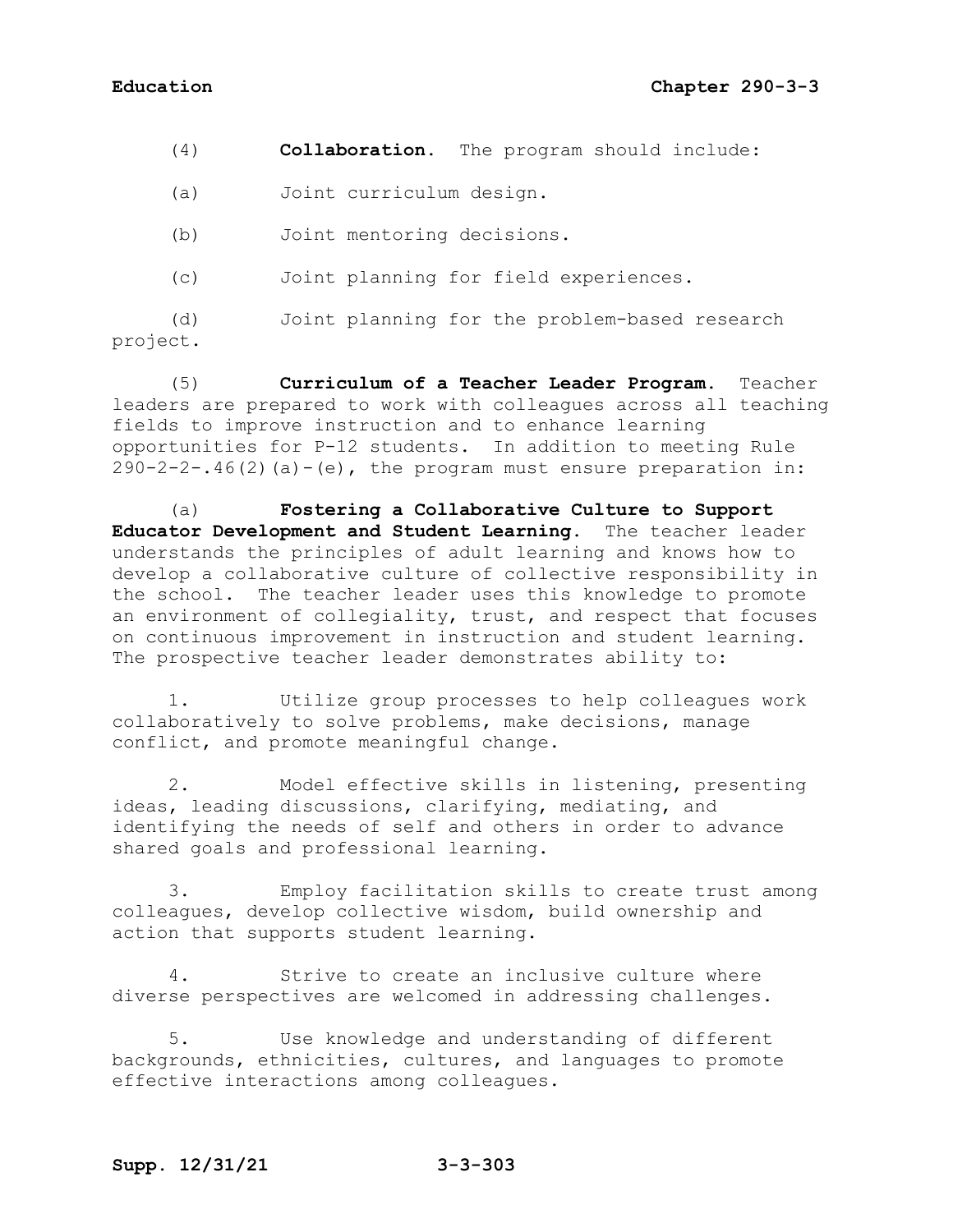(b) **Accessing and Using Research to Improve Practice and Student Learning.** The teacher leader understands how research creates new knowledge, informs policies and practices and improves teaching and learning. The teacher leader models and facilitates the use of systematic inquiry as a critical component of teachers' ongoing learning and development. The prospective teacher leader demonstrates ability to:

1. Assist colleagues in accessing and using research in order to select appropriate strategies to improve student learning.

2. Facilitate the analysis of student learning data, collaborative interpretation of results, and application of findings to improve teaching and learning.

3. Support colleagues in collaborating with the higher education institutions and other organizations engaged in researching critical educational issues.

4. Teach and support colleagues to collect, analyze, and communicate data from their classrooms to improve teaching and learning.

(c) **Promoting Professional Learning for Continuous Improvement.** The teacher leader understands the evolving nature of teaching and learning, established and emerging technologies, and the school community. The teacher leader uses this knowledge to promote, design, and facilitate job-embedded professional learning aligned with school improvement goals. The prospective teacher leader demonstrates ability to:

1. Collaborate with colleagues and school administrators to plan professional learning that is team-based, job-embedded, sustained over time, aligned with content standards, and linked to school/district improvement goals.

2. Use information about adult learning to respond to the diverse learning needs of colleagues by identifying, promoting, and facilitating varied and differentiated professional learning.

3. Facilitate professional learning among colleagues.

4. Identify and use appropriate technologies to promote collaborative and differentiated professional learning.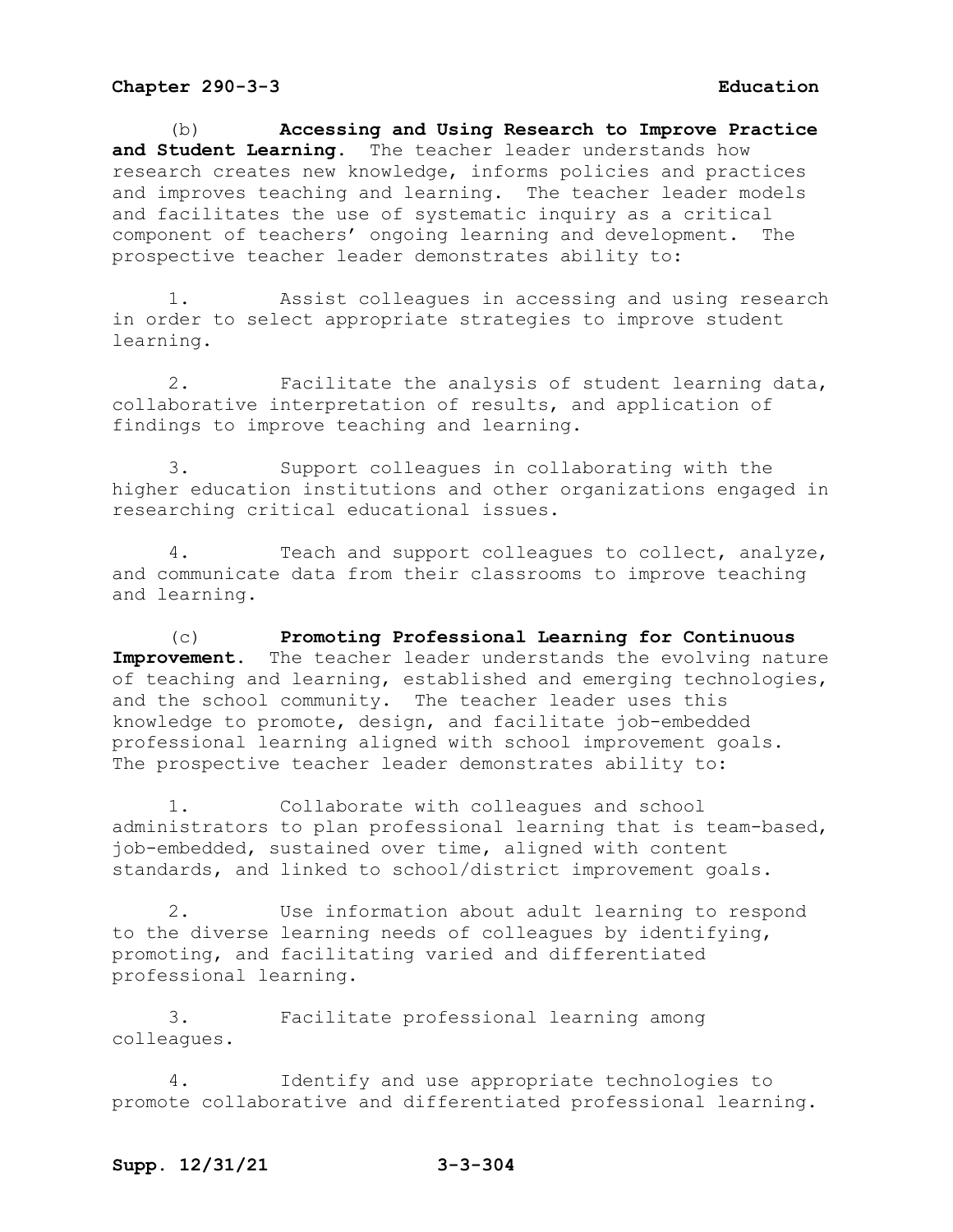5. Work with colleagues to collect, analyze, and disseminate data related to the quality of professional learning and its effect on teaching and student learning.

6. Advocate for sufficient preparation, time, and support for colleagues to work in teams to engage in job-embedded professional learning.

7. Provide constructive feedback to colleagues to strengthen teaching practice and improve student learning.

8. Use information about emerging education, economic, and social trends in planning and facilitating professional learning.

(d) **Facilitating Improvements in Instruction and Student Learning.** The teacher leader demonstrates a deep understanding of the teaching and learning processes and uses this knowledge to advance the professional skills of colleagues by being a continuous learner and modeling reflective practice based on student results. The teacher leader works collaboratively with colleagues to ensure instructional practices are aligned to a shared vision, mission, and goals. The prospective teacher leader demonstrates ability to:

1. Facilitate the collection, analysis, and use of classroom- and school-based data to identify opportunities to improve curriculum, instruction, assessment, school organization, and school culture.

2. Engage in reflective dialog with colleagues based on observation of instruction, student work, and assessment data and helps make connections to research-based effective practices.

3. Support colleagues' individual and collective reflection and professional growth by serving in roles such as mentor, coach, and content facilitator.

4. Serve as a team leader to harness the skills, expertise, and knowledge of colleagues to address curricular expectations and student learning needs.

5. Use knowledge of existing and emerging technologies to guide colleagues in helping students skillfully and appropriately navigate the universe of knowledge available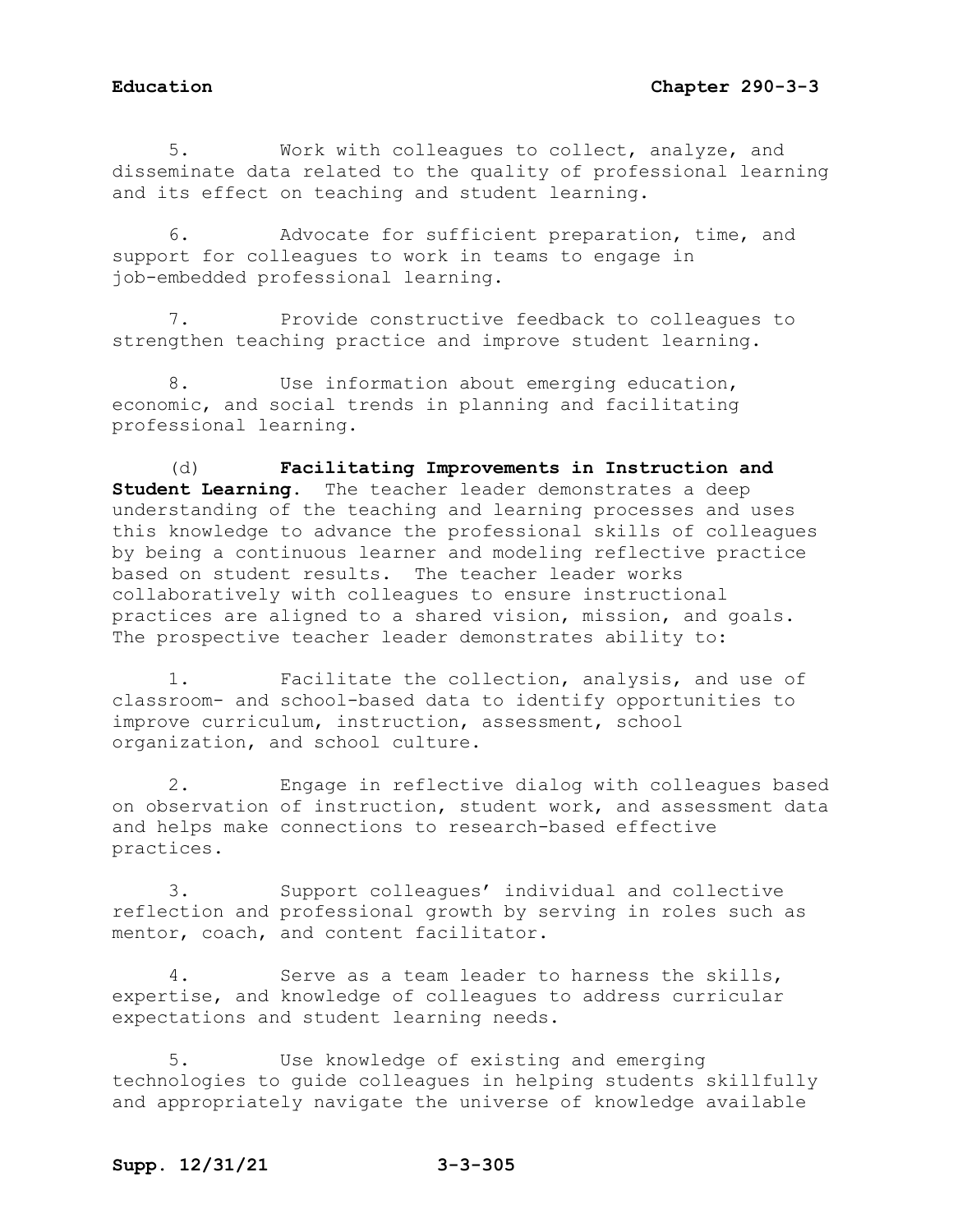on the Internet, use social media to promote collaborative learning, and connect with people and resources around the globe.

6. Promote instructional strategies that address issues of diversity and equity in the classroom and ensures that individual student learning needs remain the central focus of instruction.

(e) **Promoting the Use of Assessments and Data for School and District Improvement.** The teacher leader is knowledgeable about current research on classroom- and school-based data and the design and selection of appropriate formative and summative assessment methods. The teacher leader shares this knowledge and collaborates with colleagues to use assessment and other data to make informed decisions that improve learning for all students and to inform school and district improvement strategies. The prospective teacher leader demonstrates ability to:

1. Increase the capacity of colleagues to identify and use multiple assessment tools aligned to state and local standards.

2. Collaborate with colleagues in the design, implementation, scoring, and interpretation of student data to improve educational practice and student learning.

3. Create a climate of trust and critical reflection in order to engage colleagues in challenging conversations about student learning data that lead to solutions to identified issues.

4. Work with colleagues to use assessment and data findings to promote changes in instructional practices or organizational structures to improve student learning.

(f) **Improving Outreach and Collaboration with**  Families and Community. The teacher leader understands that families, cultures, and communities have a significant impact on educational processes and student learning. The teacher leader works with colleagues to promote ongoing systematic collaboration with families, community members, business and community leaders, and other stakeholders to improve the educational system and expand opportunities for student learning. The prospective teacher leader demonstrates ability to: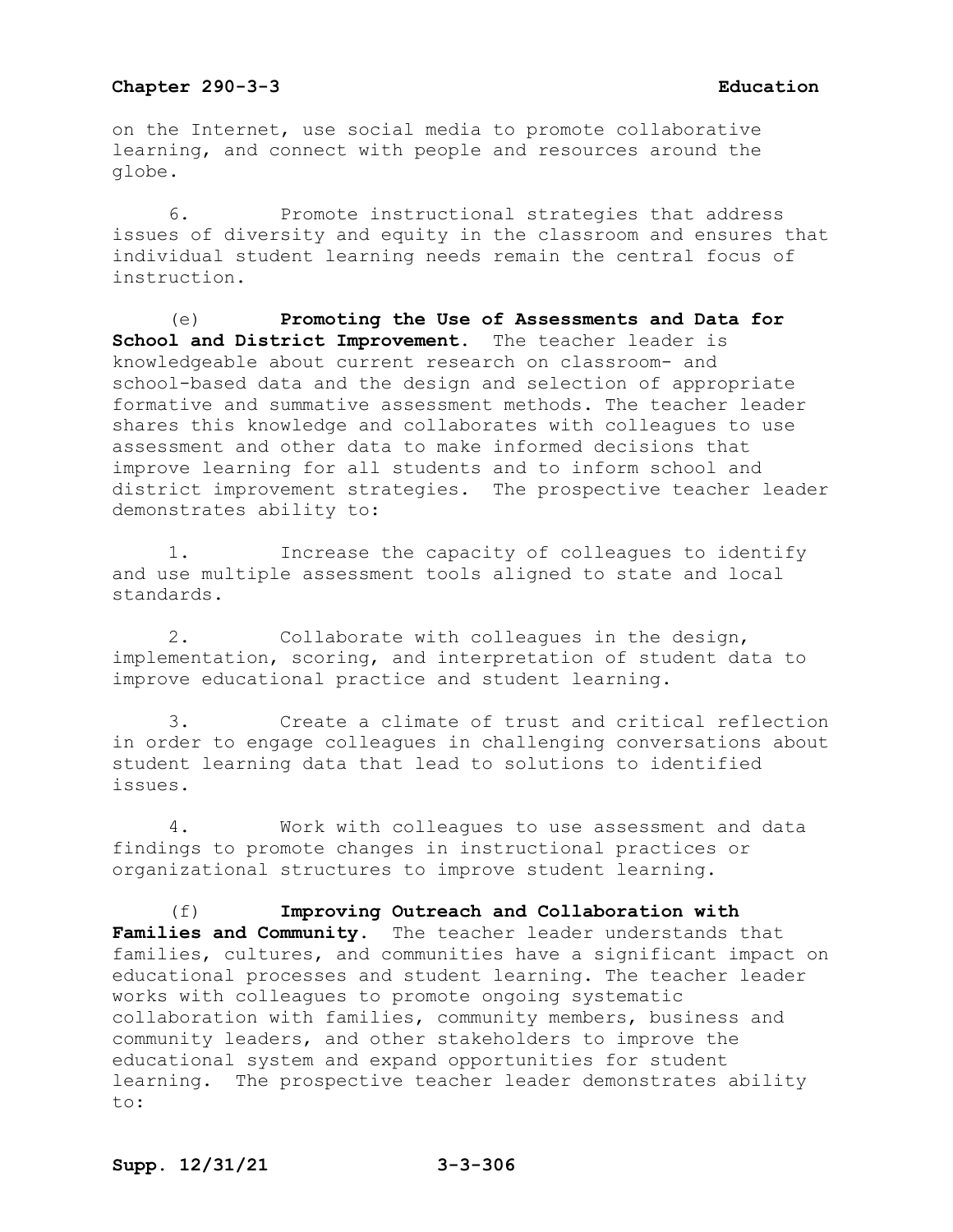1. Use knowledge and understanding of the different backgrounds, ethnicities, cultures, and languages in the school community to promote effective interactions among colleagues, families, and the larger community.

2. Model and teach effective communication and collaboration skills with families and other stakeholders focused on attaining equitable achievement for students of all backgrounds and circumstances.

3. Facilitate colleagues' self-examination of their own understandings of community culture and diversity and how they can develop culturally responsive strategies to enrich the educational experiences of students and achieve high levels of learning for all students.

4. Develop a shared understanding among colleagues of the diverse educational needs of families and the community.

5. Collaborate with families, communities, and colleagues to develop comprehensive strategies to address the diverse educational needs of families and the community.

(g) **Advocating for Student Learning and the Profession.** The teacher leader understands how educational policy is made at the local, state, and national level as well as the roles of school leaders, boards of education, legislators, and other stakeholders in formulating those policies. The teacher leader uses this knowledge to advocate for student needs and for practices that support effective teaching and increase student learning and serves as an individual of influence and respect within the school, community, and profession. The prospective teacher leader demonstrates ability to:

1. Share information with colleagues within and/or beyond the district regarding how local, state, and national trends and policies can impact classroom practices and expectations for student learning.

2. Work with colleagues to identify and use research to advocate for teaching and learning processes that meet the needs of all students.

3. Collaborate with colleagues to select appropriate opportunities to advocate for the rights and/or needs of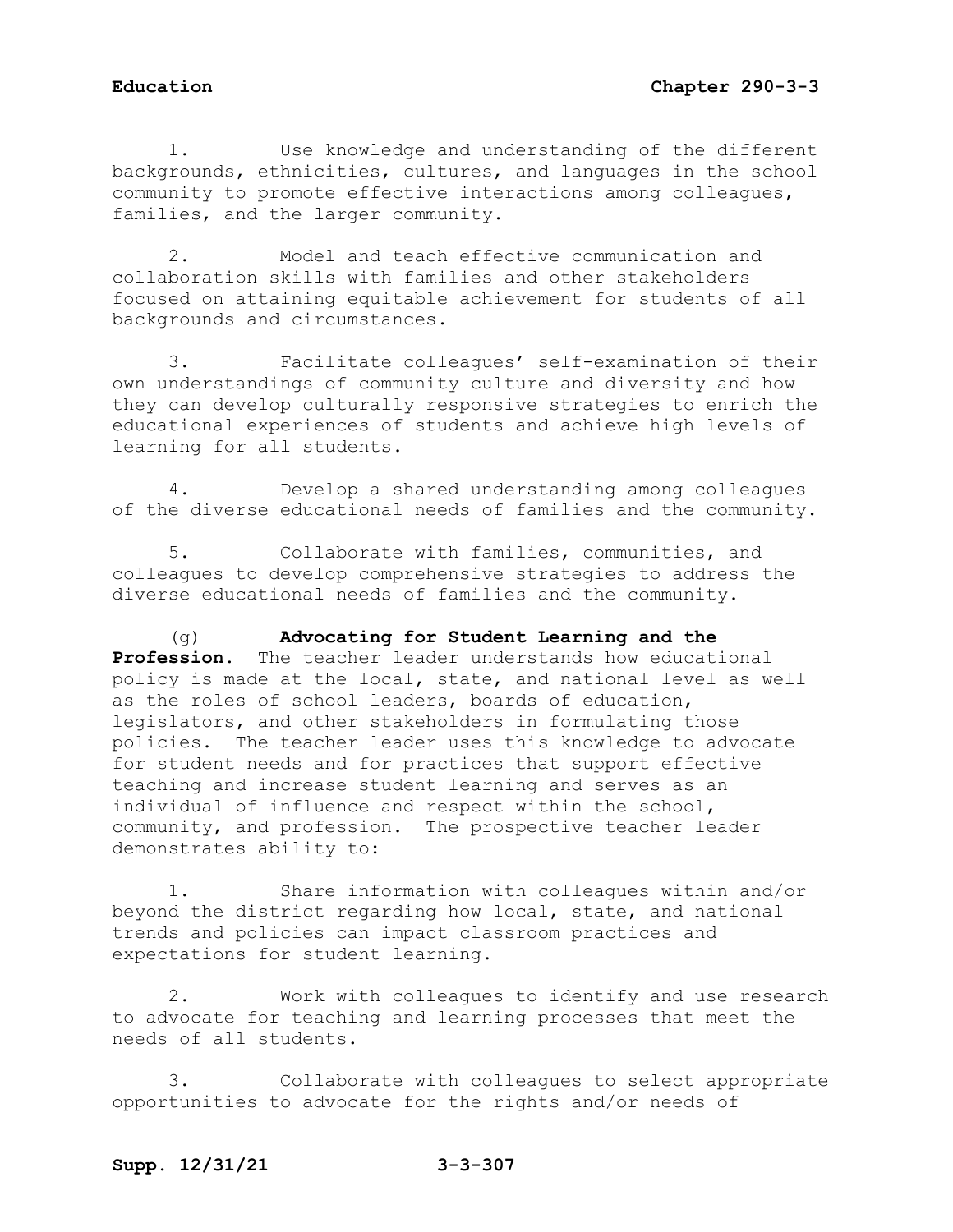students, to secure additional resources within the building or district that support student learning, and to communicate effectively with targeted audiences such as parents and community members.

4. Advocate for access to professional resources, including financial support and human and other material resources, that allow colleagues to spend significant time learning about effective practices and developing a professional learning community focused on school improvement goals.

5. Represent and advocate for the profession in contexts outside of the classroom.

(6) **Requirements for Class AA Certification in Teacher Leader.** Readiness to serve as a teacher leader shall include:

(a) At least a valid Class A Professional Educator Certificate or a valid Class A Professional Leadership Certificate. See Rule 290-3-3-.54(2)(b).

(b) An official transcript from a regionally accredited institution documenting an earned education specialist degree.

(c) A survey of special education course is required unless that course was taken for prior level certification. [See Rule 290-3-3-.01(51)]. An individual who completed a survey of special education course prior to the semester when the individual met requirements for unconditional admission to a Class AA program July 1, 2017, or thereafter, must take a course focused primarily on one of the following categories: methods of accommodating instruction to meet the needs of students with exceptionalities in inclusive settings, multicultural education, teaching English language learners, rural education, or urban education. A diversity course used to meet this requirement for Class A certification may not be used to meet the requirement for Class AA certification.

(d) Satisfactory completion of a State-approved program with a minimum GPA of 3.25 for all courses in the Alabama State Board of Education approved teacher leader program as verified on an official transcript. Effective for candidates unconditionally admitted to a Class AA teacher leader program July 1, 2017, and thereafter, satisfactory completion of a State-approved program with a minimum GPA of 3.50 on all courses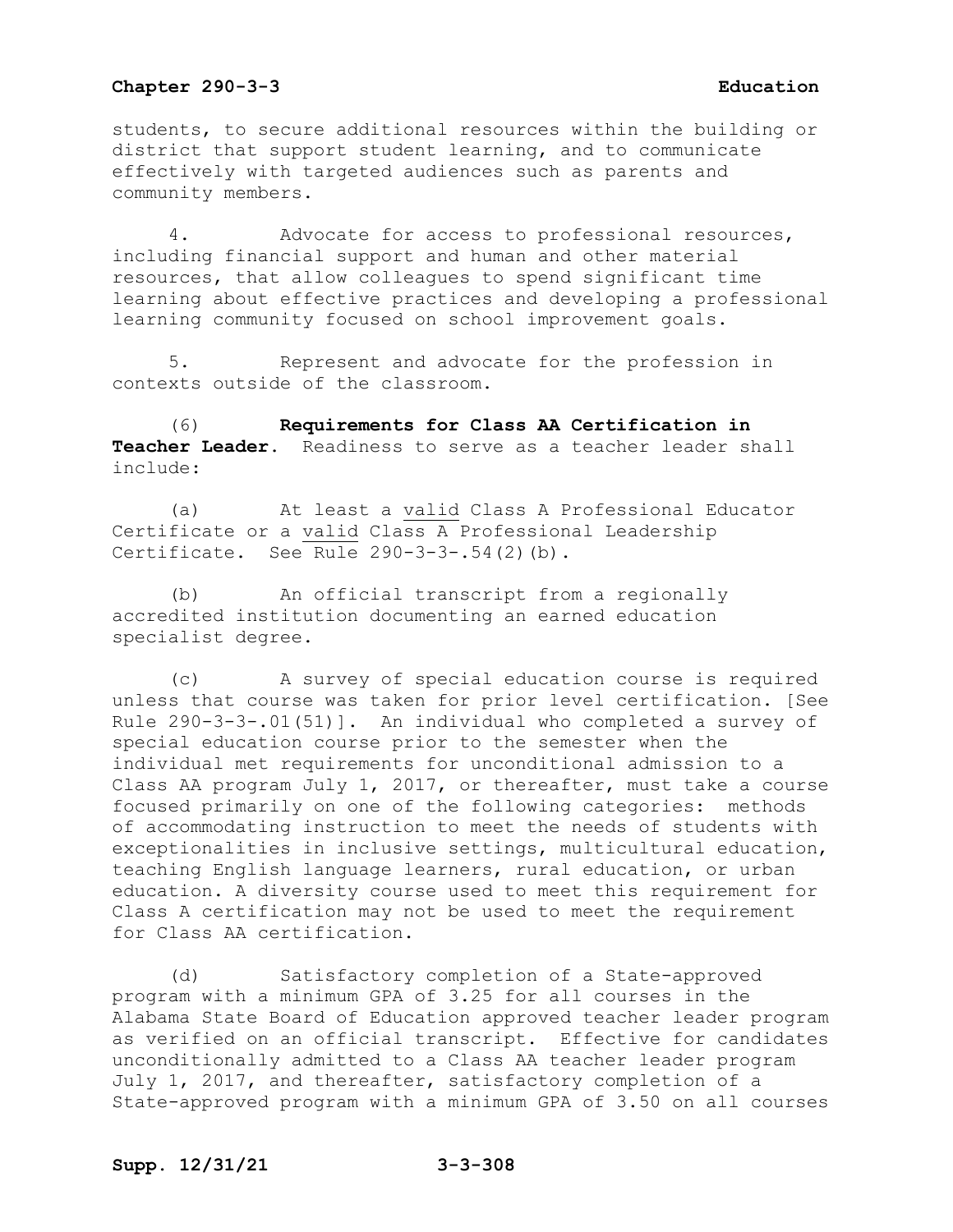in the Alabama State Board of Education approved teacher leader program.

(e) Satisfactory completion of a problem-based research project.

(7) **Testing for Certification in Teacher Leader.**  Applicants for initial certification in teacher leader through the completion of a Class AA program must meet the Praxis requirements of the Alabama Educator Certification Assessment Program (AECAP) as a precondition of certification.

(8) **Faculty.** An institution shall meet the criteria listed below.

(a) The program shall include at least two faculty members who hold earned doctorates and are full-time to the EPP. One faculty member shall hold an earned doctorate in educational administration or instructional leadership and shall be actively involved in the preparation of instructional leaders at the Class AA level. One faculty member shall hold an earned doctorate and be actively involved in the preparation of teachers at the Class AA level for grades P-3, K-6, 6-12, or P-12.

(b) Faculty members shall teach courses required in the teacher leader preparation program, advise candidates seeking certification through program completion, and demonstrate a thorough understanding of current State initiatives.

**Author:** Dr. Eric G. Mackey

**Statutory Authority:** Code of Ala. 1975, §§16-3-16, 16-23-14. **History: New Rule:** Filed May 13, 2010; effective June 17. 2010. **Amended:** Filed June 15, 2012; effective July 20, 2012. **Amended:** Filed March 14, 2013; effective April 18, 2013. **Repealed and New Rule:** Filed August 13, 2015; effective September 17, 2015. **Amended:** Filed September 13, 2018; effective October 28, 2018; operative June 1, 2019. **Repealed and New Rule:** Published August 31, 2021; effective October 15, 2021.

**Ed. Note:** Previous Rule .52.01 was renumbered .54 per certification published August 31, 2021; effective October 15, 2021.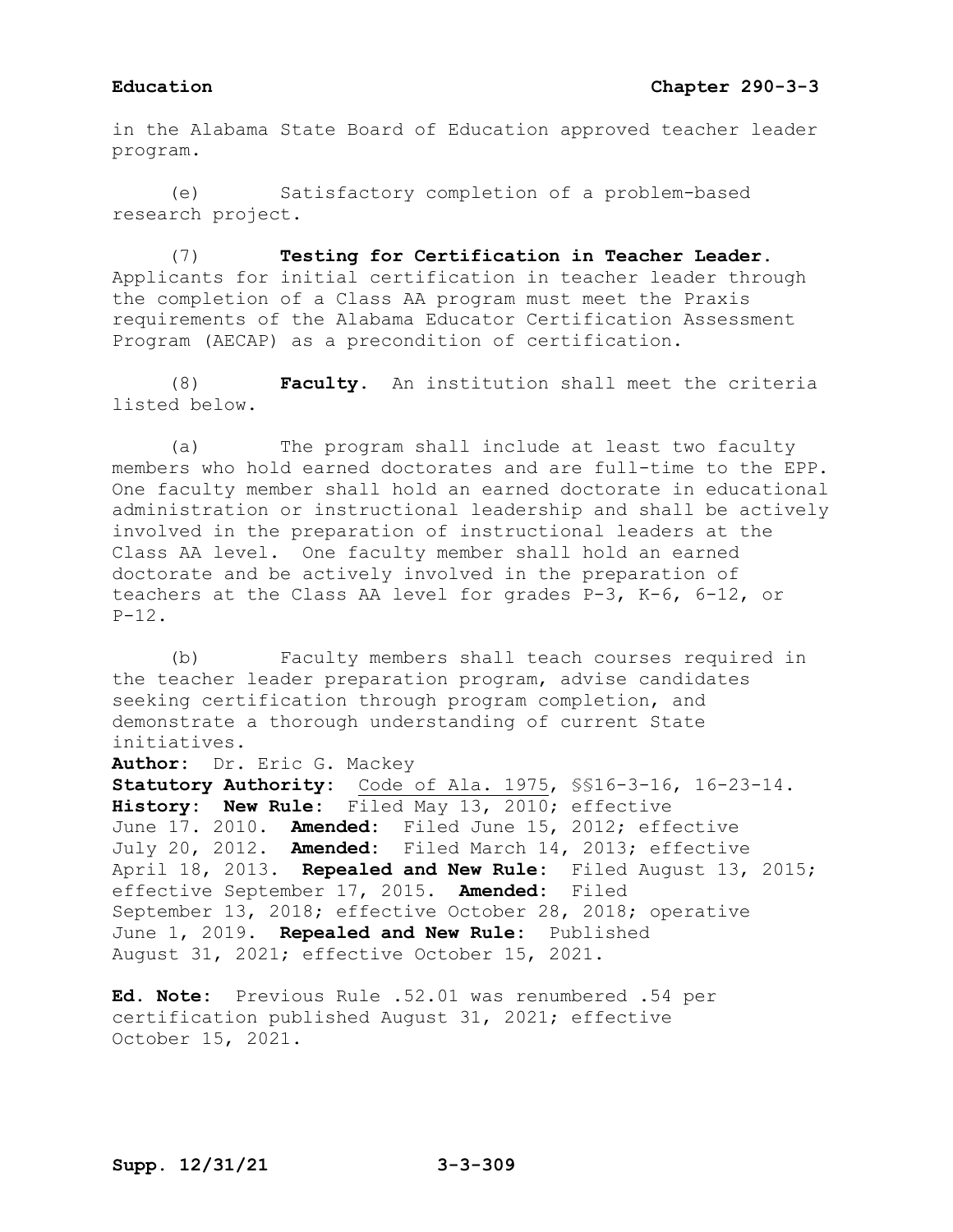# **290-3-3-.55 Class AA (Education Specialist Level) Programs For Areas Of Instructional Support Other Than Instructional Leadership.**

(1) **Purpose of Class AA Programs for Areas of Instructional Support Other than Instructional Leadership.** The purpose of a Class AA program shall be to prepare educators on the education specialist level to serve effectively in instructional support positions. Persons who complete Class AA programs shall have acquired knowledge and skill above the level required for completion of a Class A program. Class AA programs must meet Advanced CAEP standards.

## (2) **Institutional and Program Requirements.**

(a) The provision of Class AA programs shall be limited to institutions that meet the standards for accreditation at the education specialist's degree or higher level by the Southern Association of Colleges and Schools.

(b) Institutions must have and enforce policies that preclude a candidate who took a course for master's degree credit from taking the same course for education specialist's degree credit.

(c) Completion of a Class AA program for an area of instructional support requires at least 30 semester hours of graduate credit not used for prior-level certification or degree in any teaching field or area of instructional support.

# (3) **Unconditional Admission to a Class AA Program for Instructional Support Personnel Other than Class AA Instructional Leadership.**

(a) Requirements for unconditional admission shall include:

1. A criminal history background check. Additional information is provided in Rule 290-3-3-.02(6)(d).

2. A valid master's-level professional educator certificate in the instructional support field in which the Class AA Professional Educator Certificate is sought, except for programs in school psychology as prescribed in Rule  $290-3-3-.54(2)$ .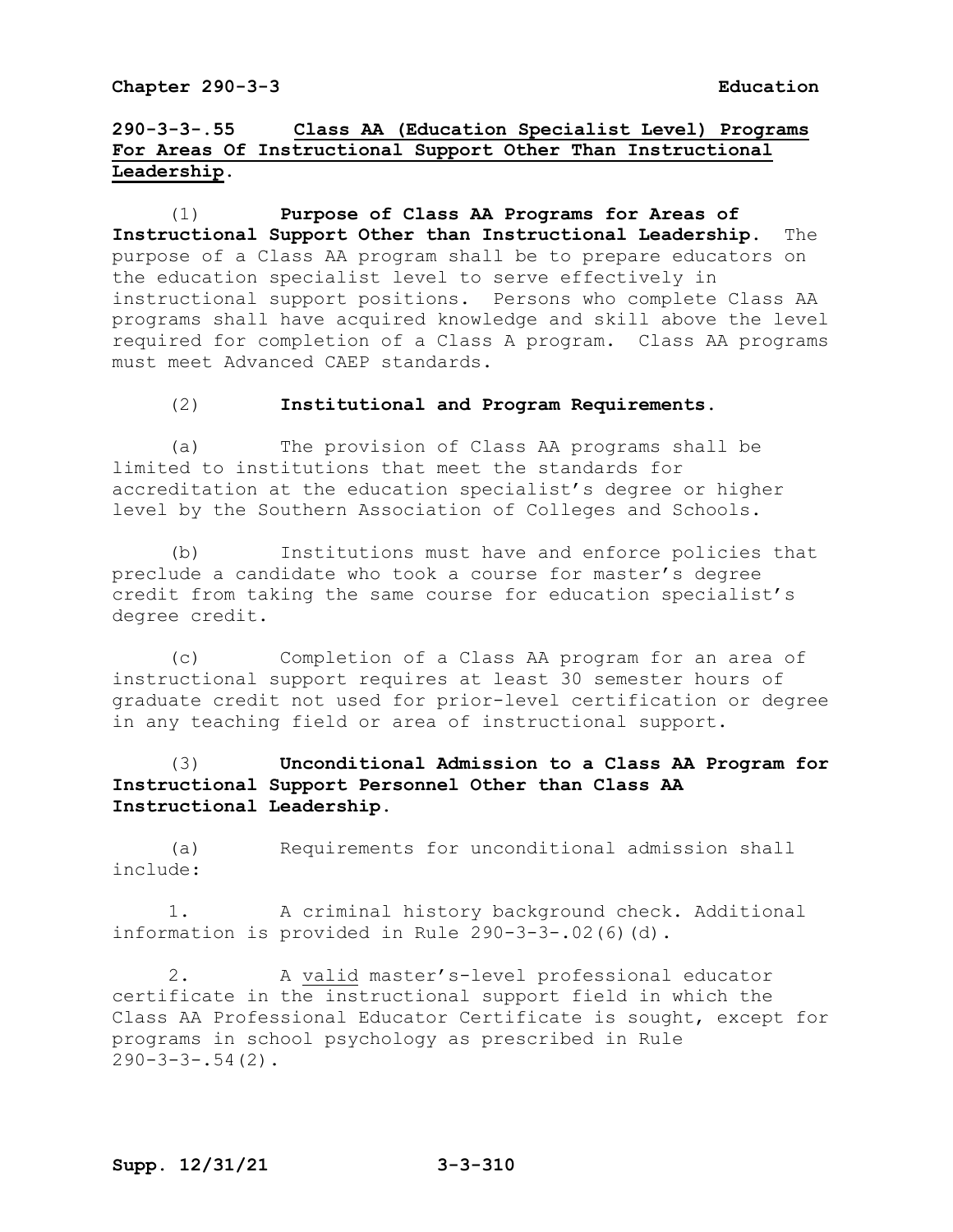3. At least two full years of full-time acceptable P-12 professional educational work experience.

If an individual is unconditionally admitted to an Alabama Class AA program based on a valid master's-level professional educator certificate from another state, completes a Class AA program, and subsequently applies for Alabama certification at the Class AA level, then the individual must hold at least a valid Class A Professional Educator Certificate before applying for Class AA certification. Individuals who hold an out-of-state professional educator certificate from another state must meet all requirements for the Class A Professional Educator Certificate, including experience requirements described in the current Educator Certification Chapter of the *Alabama Administrative Code*.

(c) Each institution shall establish and enforce a policy that specifies when the candidate must meet criteria for unconditional admission to the program. **Admission to the graduate school is not equivalent to unconditional admission to an approved program.**

(d) Requirements for admission to a Class AA program in instructional leadership are in Rule 290-3-3-53.01(2).

# (4) **Curriculum of a Class AA Program for Instructional Support Personnel.**

(a) Completion of a Class AA program for instructional support personnel requires at least 30 semester hours of graduate credit not used for prior-level certification in any teaching field or area of instructional support.

(b) A survey of special education course is required unless that course was taken for prior level certification. [See Rule 290-3-3-.01(51)]. An individual who completed a survey of special education course prior to the semester when the individual met requirements for unconditional admission to a Class AA program July 1, 2017, and thereafter, must take a course focused primarily on one of the following categories: methods of accommodating instruction to meet the needs of students with exceptionalities in inclusive settings, multicultural education, teaching English language learners, rural education, or urban education. A diversity course used to meet this requirement for one level of certification may not be used to meet the requirement for a higher level of certification.

# **Supp. 12/31/21 3-3-311**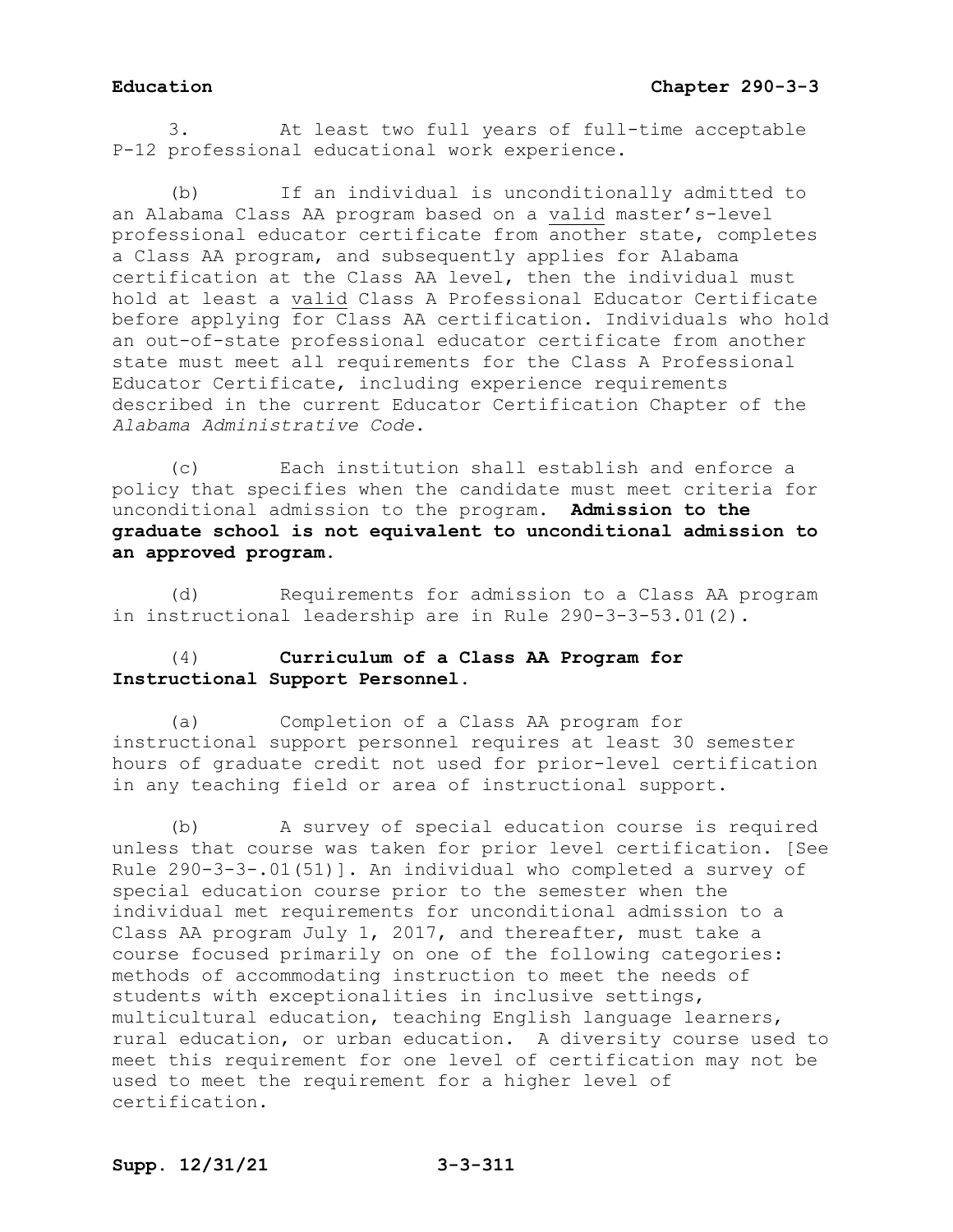(5) **Requirements for Class AA Certification Other than Instructional Leadership.** Readiness to serve in an instructional support capacity at the Class AA level shall include:

(a) A valid Class A Professional Educator Certificate in the instructional support field, except as prescribed in Rule  $290-3-3-.57(2)(a)$ .

(b) An official transcript from a regionally accredited institution documenting an earned education specialist degree.

(c) Satisfactory completion of a State-approved program with a minimum GPA of 3.25 in all courses in the approved program as verified on an official transcript. For candidates who meet requirements for unconditional admission to a Class AA instructional support program July 1, 2017, and thereafter, a minimum GPA of 3.50 on all courses used to meet the requirements on the approved program checklist for the Alabama State Board of Education approved instructional support program.

(6) **Testing for Class AA Certification of Instructional Support Personnel**. Applicants for initial certification in an instructional support area through the completion of a Class AA program must meet the Praxis requirements of the Alabama Educator Certification Assessment Program (AECAP) as a precondition for certification. Additional information is provided in Rule 290-3-3-.01(3). **Author:** Dr. Eric G. Mackey **Statutory Authority:** Code of Ala. 1975, §§16-3-16, 16-23-14. **History: New Rule:** December 19, 1978. **Amended:** December 13, 1990; effective February 1, 1991. **Repealed and Replaced:** January 9, 1997; effective February 13, 1997; operative July 1, 1997. **Amended:** Filed March 14, 2002; effective April 18, 2002. **Repealed and New Rule:** Filed September 11, 2003; effective October 16, 2003. **Repealed and New Rule:** Filed July 13, 2004; effective August 17, 2004. **Repealed and New Rule:** April 14, 2005; effective May 19, 2005. **Repealed and New Rule:** Filed August 6, 2007; effective September 10, 2007. **Repealed and New Rule:** Filed August 3, 2009; effective September 7, 2009; operative October 1, 2009. **Amended:** Filed June 15, 2012; effective July 20, 2012. **Repealed and New Rule:** Filed August 13, 2015; effective September 17, 2015. **Amended:** Filed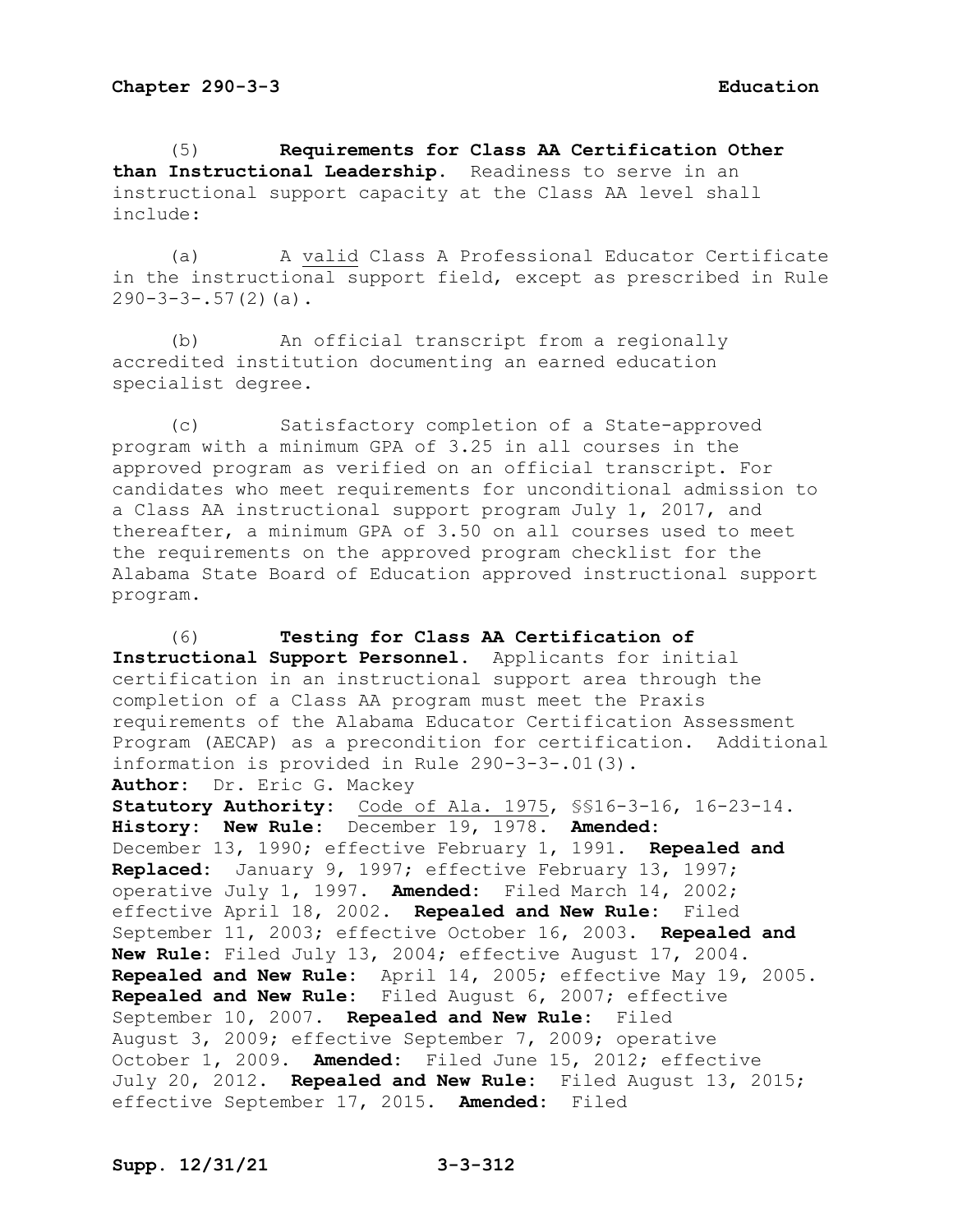# **Education Chapter 290-3-3**

September 13, 2018; effective October 28, 2018; operative June 1, 2019. **Repealed and New Rule:** Published August 31, 2021; effective October 15, 2021.

**Ed. Note:** Previous Rule .53 was renumbered .55 per certification published August 31, 2021; effective October 15, 2021.

## **290-3-3-.56 Instructional Leadership (Grades P-12).**

(1) **Rationale.** Grounded in the Alabama Standards for Instructional Leaders, and building on the knowledge and abilities developed at the Class A (master's degree) level, candidates in the Class AA Instructional Leadership programs will use their skills to create and practice successful instructional leadership. Class AA Instructional Leadership programs will rely on leadership experiences in school and school district settings to translate candidates' leadership knowledge into sound leadership practices. A core principle of Class AA Instructional Leadership programs will be the development of shared leadership practices with all who have a stake in improving student achievement, especially parents and teachers.

(2) **Unconditional Admission.** Advanced certification for an Instructional Leader shall be at the Class AA level and shall ensure the following:

(a) All candidates must undergo a criminal history background check. Additional information is provided in Rule  $290-3-3-.03(6)(d)$ .

(b) All candidates must hold a valid Alabama Class A Professional Leadership Certificate or a valid Alabama Class A Professional Educator Certificate in Instructional Leadership or one of the other Alabama Class A leadership certificate designations [Instructional Leader, Principal, Superintendent, Superintendent-Principal, Educational Administrator, Supervisor (any subject and/or grade level), Administrator of Career and Technical Education].

(c) Candidates must: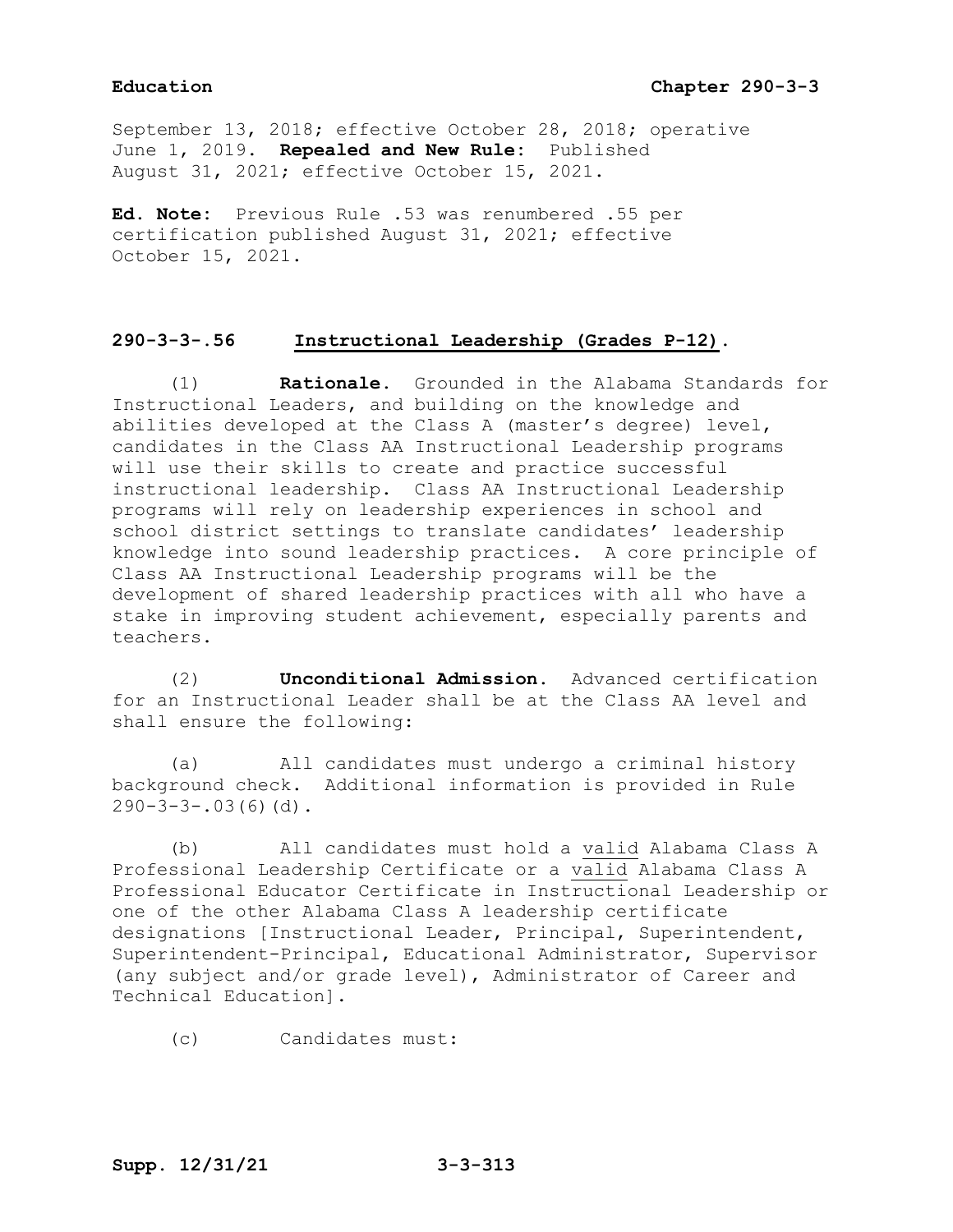1. Hold a valid Class A Professional Educator Certificate in Instructional Leadership or a valid Class A Professional Leadership Certificate.

2. Meet one of the following criteria:

(i) Be currently serving as a superintendent, assistant or associate superintendent, assistant to the superintendent, principal, assistant principal, supervisor (any subject and/or grade level), administrator of career and technical education, coordinator, or evaluator.

(ii) Document three years of employment in an instructional leadership position for which one of the certificates in Rule 290-3-3-.56(2)(b) is proper certification according to the current edition of the *Subject and Personnel Codes* of the Alabama State Department of Education.

(iii) Demonstrate each of the abilities in the Class A Instructional Leadership standards prior to admission to the Class AA Instructional Leadership program or prior to completion of the Class AA Instructional Leadership program.

(d) Applicants who completed a Class A program other than a Class A Instructional Leadership program approved by the State Board of Education on or after September 8, 2005, must submit a portfolio which includes:

1. Three letters of recommendation.

2. Most recent performance appraisals.

3. Evidence of ability to lead student achievement.

4. Evidence of leadership and management potential.

5. Reasons for pursuing the Class AA certificate in Instructional Leadership.

(e) Applicants who completed a Class A program other than one approved by the State Board of Education on or after September 8, 2005, must pass an interview conducted by a program admission committee that includes both P-12 instructional leaders and instructional leadership faculty. (Questions in the interview should reflect a higher level of knowledge and ability than those used as part of the admission process for the Class A Instructional Leader program.)

## **Supp. 12/31/21 3-3-314**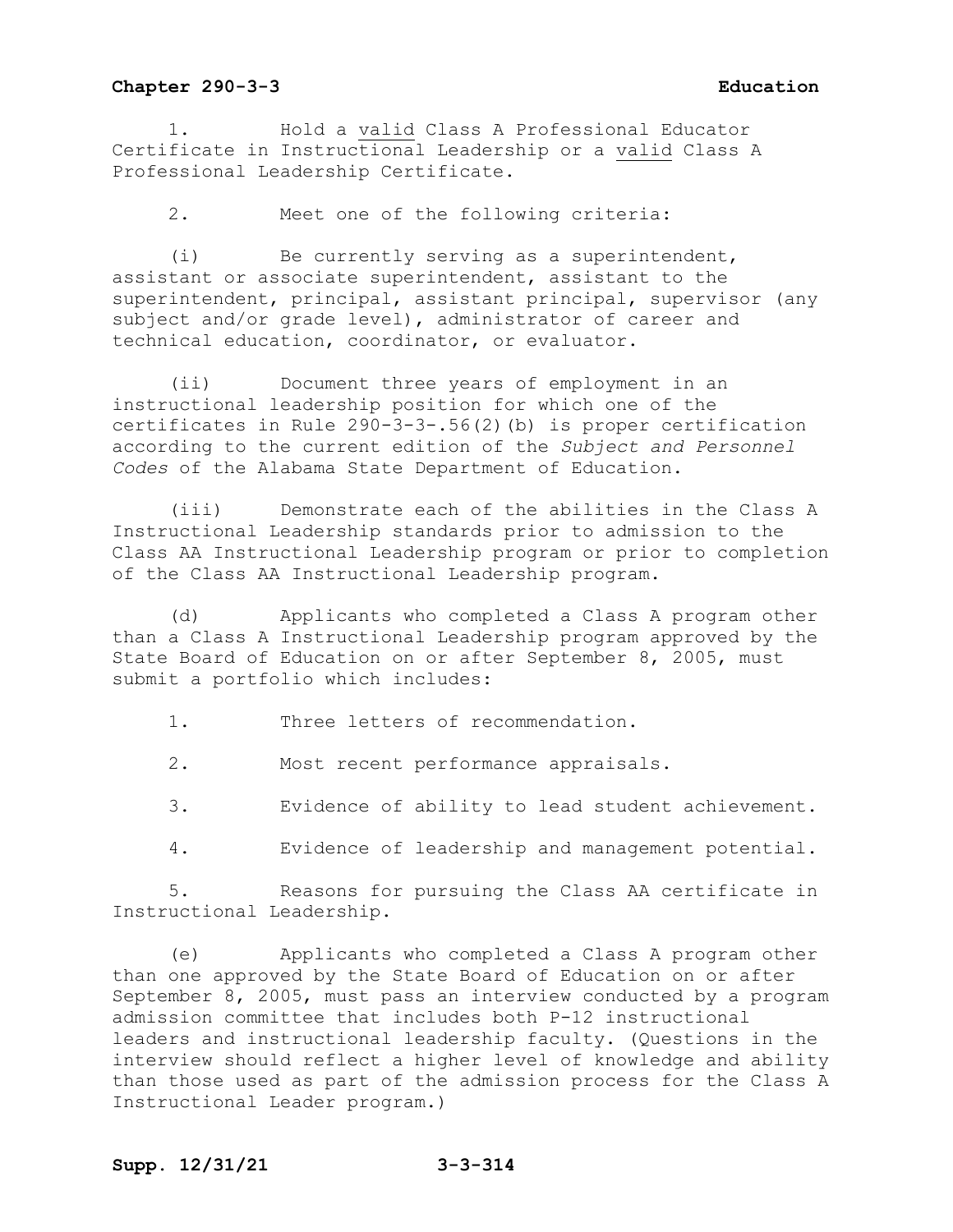(f) Individuals must be unconditionally admitted to the Class AA instructional leadership program or the institution's Class AA teacher leader program before enrolling in any leadership courses in the Class AA instructional leadership program.

(3) **Program Requirements.** To provide a Class AA Instructional Leadership program, an institution must provide a Class A Instructional Leadership program. Each State-approved program must meet the following specifications:

(a) **Curriculum.** All Class AA programs in Instructional Leadership must:

1. Include no fewer than 30 semester hours of course work at the education specialist level or above not used for prior-level certification or degree requirements.

2. Include periodic cohort or group focus sessions for member candidates to share problem-based concerns and successes and to collaborate on issues and solutions.

3. Include meaningful P-12 school-based field experiences in any instructional leadership course.

4. Set aside three to nine semester hours for problem-based experiences.

(b) **Collaboration.** All programs shall continue the EPP/LEA partnerships created for the Class A Instructional Leadership program that include:

1. Joint selection and admissions process. See Rule  $290-3-3-.56(2)$ .

2. Joint curriculum design.

3. Joint mentoring decisions.

4. Joint planning for field experiences.

5. Joint planning for problem-based activities.

(c) **Content.** In addition to meeting Rule  $290-2-2-.46(2)$  (a)  $-(e)$ , the program content shall ensure the following: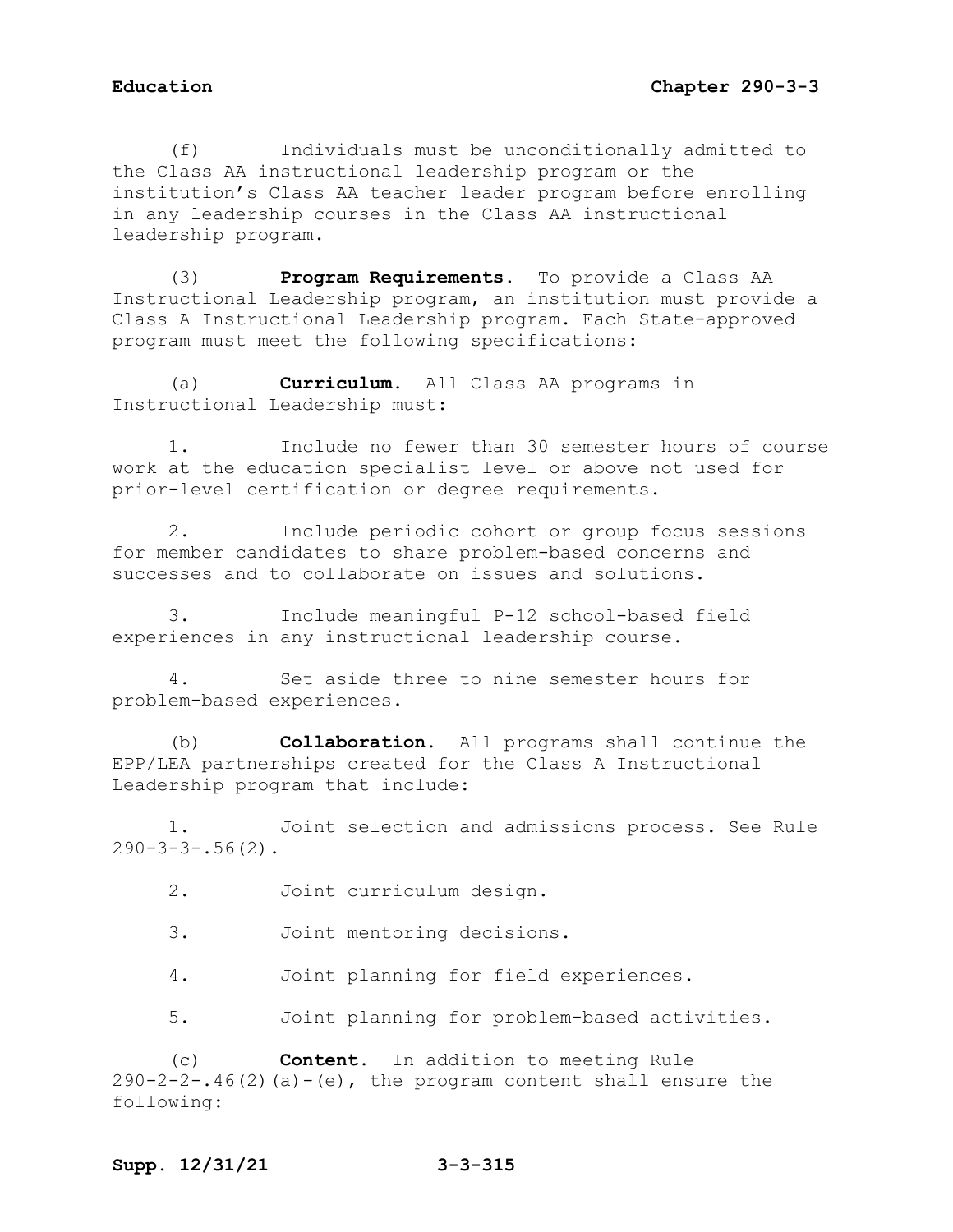1. The core of the instructional content portion of the Class AA program shall be the Alabama Standards for Instructional Leaders. The content shall be an extension rather than a repetition of instructional approaches used in the Class A Instructional Leadership programs.

Content shall be related to the practice of sharing leadership at very high levels of expertise rather than focusing on observation and participation.

2. The core of instructional content shall be anchored in practical experiences.

3. Practical experiences shall be carefully planned and linked to at least one central instructional problem which will serve to focus the candidate's research and problem-solving efforts.

4. Program content shall incorporate experiences that encourage candidates to engage in alternative ways of thinking about educational settings, planning, scheduling, and/or approaches to teaching to accomplish learning goals for student populations with ever-changing needs.

5. The program shall include a significant content focus on adult learning theory. All candidates should develop a clear understanding of how adults learn and that schools are places where adults and students learn together.

6. Mentor training shall include, at a minimum:

(i) Understanding the mentor's role.

(ii) Providing high-quality learning experiences, coaching, and feedback to new and experienced professional educators and other staff.

(iii) Improving teacher performance using the Alabama Educator Effectiveness Process.

7. The program shall include significant content and practice in shared leadership. It should include opportunities for each candidate to understand and be able to implement leadership that is shared with all stakeholders in meaningful ways to support improved student learning.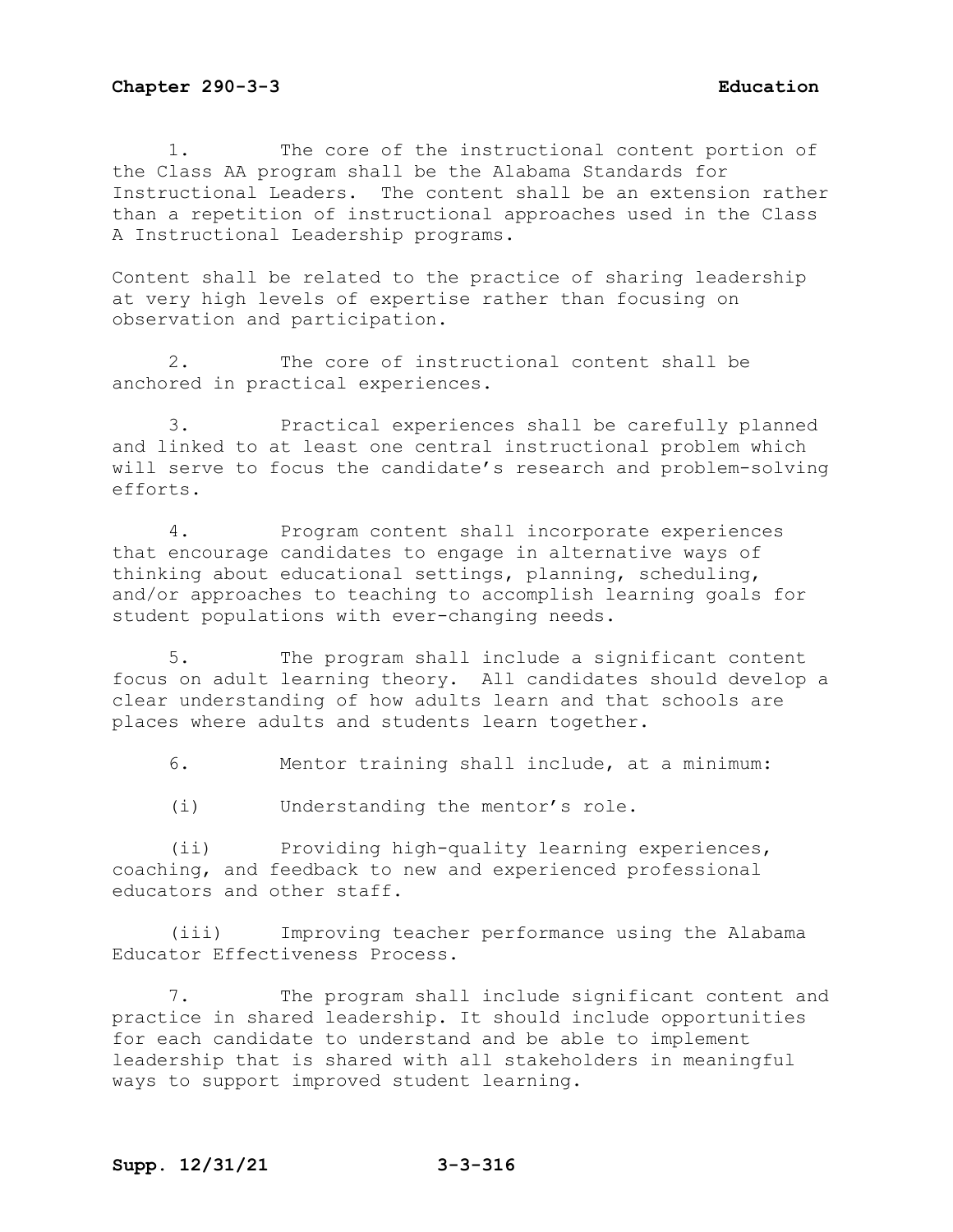8. The program shall include a focus on leadership for special education, English language learners, career and technical education, technology, pre-K programs, and adolescent literacy.

9. The program shall include study of content appropriate to the National Board Core Propositions for Accomplished Educational Leaders from the National Board for Professional Teaching Standards:

(i) Skills.

(I) Accomplished educational leaders continuously cultivate their understanding of leadership and the change process to meet high levels of performance.

(II) Accomplished educational leaders have a clear vision and inspire and engage stakeholders in developing and realizing the mission.

(III) Accomplished educational leaders manage and leverage systems and processes to achieve desired results.

(ii) Applications.

(I) Accomplished educational leaders act with a sense of urgency to foster a cohesive culture of learning.

(II) Accomplished educational leaders are committed to student and adult learners and to their development.

(III) Accomplished educational leaders drive, facilitate and monitor the teaching and learning process.

(iii) Dispositions.

(I) Accomplished educational leaders model professional, ethical behavior and expect it from others.

(II) Accomplished educational leaders ensure equitable learning opportunities and high expectations for all.

(III) Accomplished educational leaders advocate on behalf of their schools, communities and profession.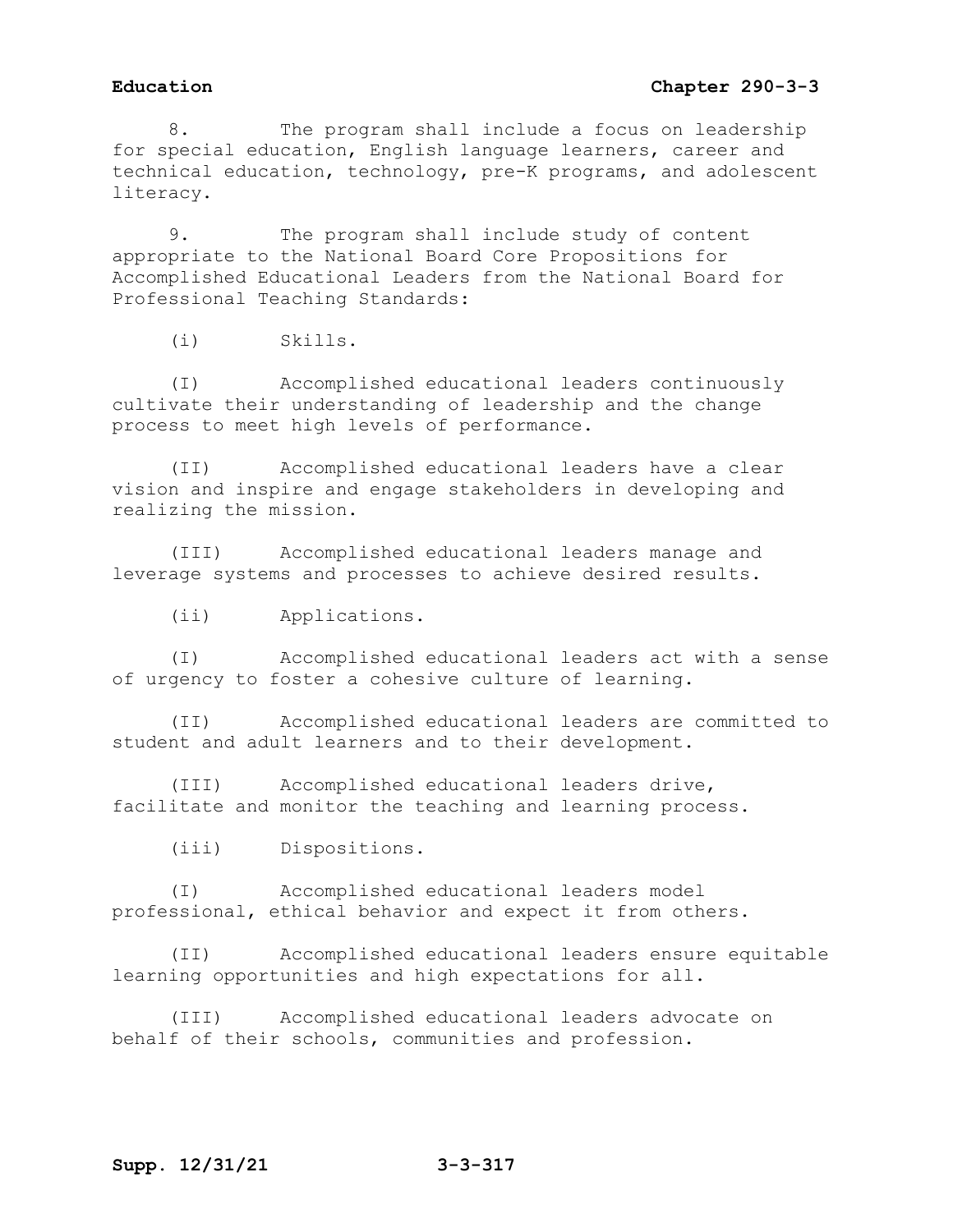10. The program shall include content and practical experiences in leading change to include an understanding of school cultures and resistance to change.

(4) **Requirements for Certification.** Readiness to serve as a Class AA Instructional Leader shall include:

(a) A valid Class A Professional Educator Certificate in instructional leadership or one of the other Class A leadership certificate designations listed in Rule 290-3-3-56(2)(b) or a valid Class A Professional Leadership Certificate.

(b) An official transcript from a regionally accredited institution documenting an earned education specialist degree.

(c) A survey of special education course is required unless that course was taken for prior level certification. [See Rule 290-3-3-.01 (51)]. An individual who completed a survey of special education course prior to the semester when the individual met requirements for unconditional admission to a Class AA program July 1, 2017, or thereafter, must take a course focused primarily on one of the following categories: methods of accommodating instruction to meet the needs of students with exceptionalities in inclusive settings, multicultural education, teaching English language learners, rural education, or urban education. A diversity course used to meet this requirement for Class A certification may not be used to meet the requirement for Class AA certification.

(d) An official transcript from a regionally accredited institution documenting a minimum of 30 semester hours of post-master's degree work at the education specialist level or above not used for prior-level certification or degree requirements.

(e) Satisfactory completion of a State-approved program with a minimum GPA of 3.25 on all courses in the Alabama State Board of Education approved Class AA Instructional Leadership program. Effective for candidates unconditionally admitted to a Class AA instructional leadership program July 1, 2017, and thereafter, satisfactory completion of a State-approved program with a minimum GPA of 3.50 on all courses in the Alabama State Board of Education approved instructional leadership program.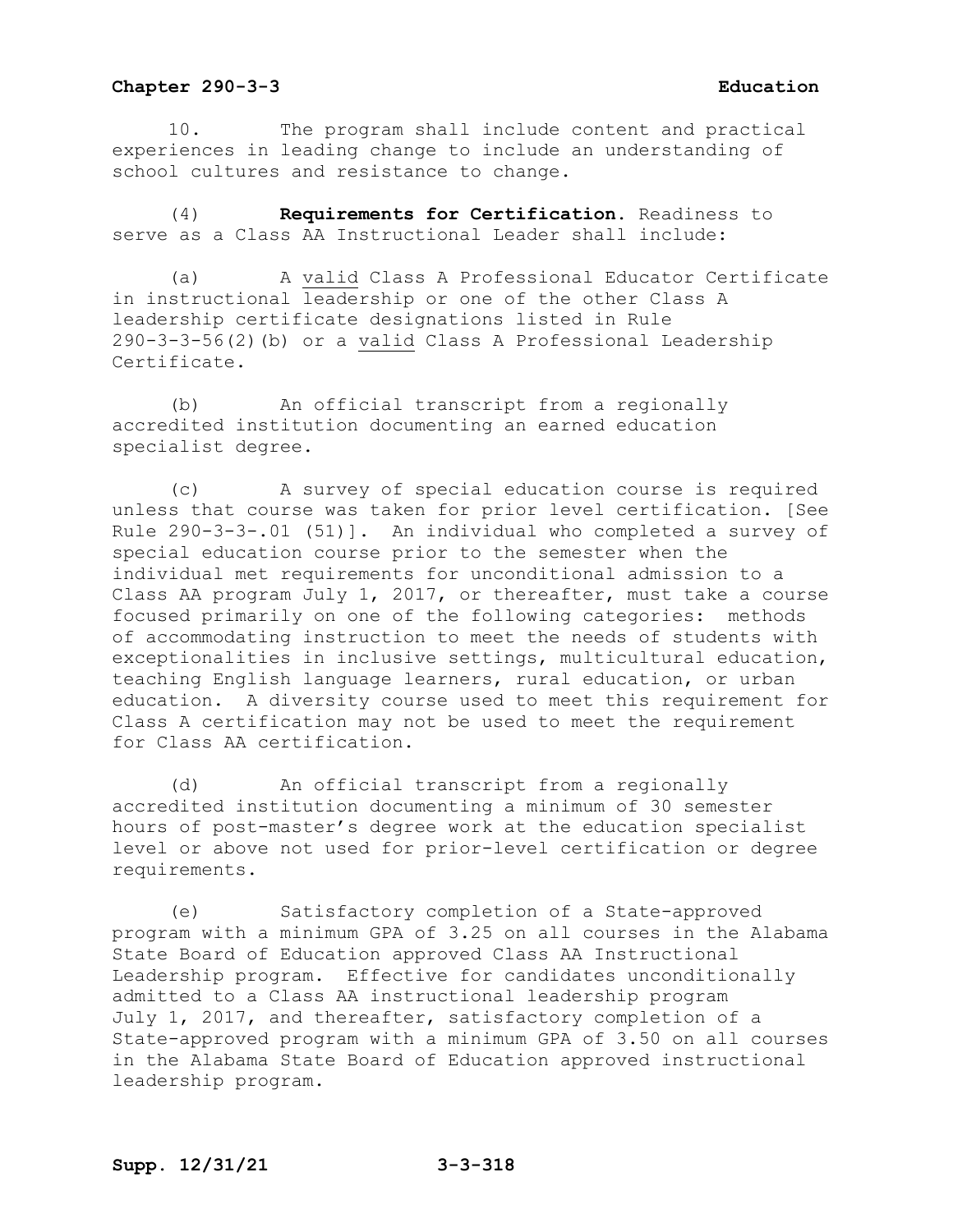- (f) Completion of mentor training.
- (g) Completion of a problem analysis project.

(5) **Testing for Class AA Certification for Instructional Leadership.** Applicants for Class AA certification who are meeting requirements for a certificate which covers a grade span different from the grade span covered by the certificate used as the basis for admission to the Class AA Instructional Leadership program must meet the Praxis requirements of the Alabama Educator Certification Assessment Program (AECAP). Some individuals hold an Alabama certificate for principal K-6 or 6-12 rather than P-12. A person holding one of those certificates and completing the Class AA Instructional Leadership P-12 program must meet the Praxis requirements as a precondition for certification. Additional information is provided in Rule 290-3-3-.01(3).

# (6) **Faculty**.

(a) In order to offer both Class A and Class AA programs in Instructional Leadership, the institution must employ at least three faculty members who are full-time to the institution, hold an earned doctorate in instructional leadership (educational administration) or a related field, and have a minimum of three years of experience as an assistant principal, principal, central office supervisor, assistant superintendent, or superintendent, or administrator of career and technical education, or any three years combination thereof.

(b) In order to ensure recency of exemplary instructional leadership in a P-12 setting(s), an EPP may request permission from the State Superintendent of Education to meet one of the three required faculty positions by combining the work of no more than two part-time faculty members whose combined workload equals one full-time position. The request to do so must be supported with evidence that each of the two individuals to be employed part-time meets the doctoral degree and experience requirements indicated in Rule 290-3-3-.56(6)(a).

(7) **Phase-out of Class AA Educational Administration Programs.** Applications for Class AA certification in educational administration, based on completion of an approved program at an Alabama EPP, have not been accepted since September 1, 2012. **Author:** Dr. Eric G. Mackey **Statutory Authority:** Code of Ala. 1975, §§16-3-16, 16-23-14.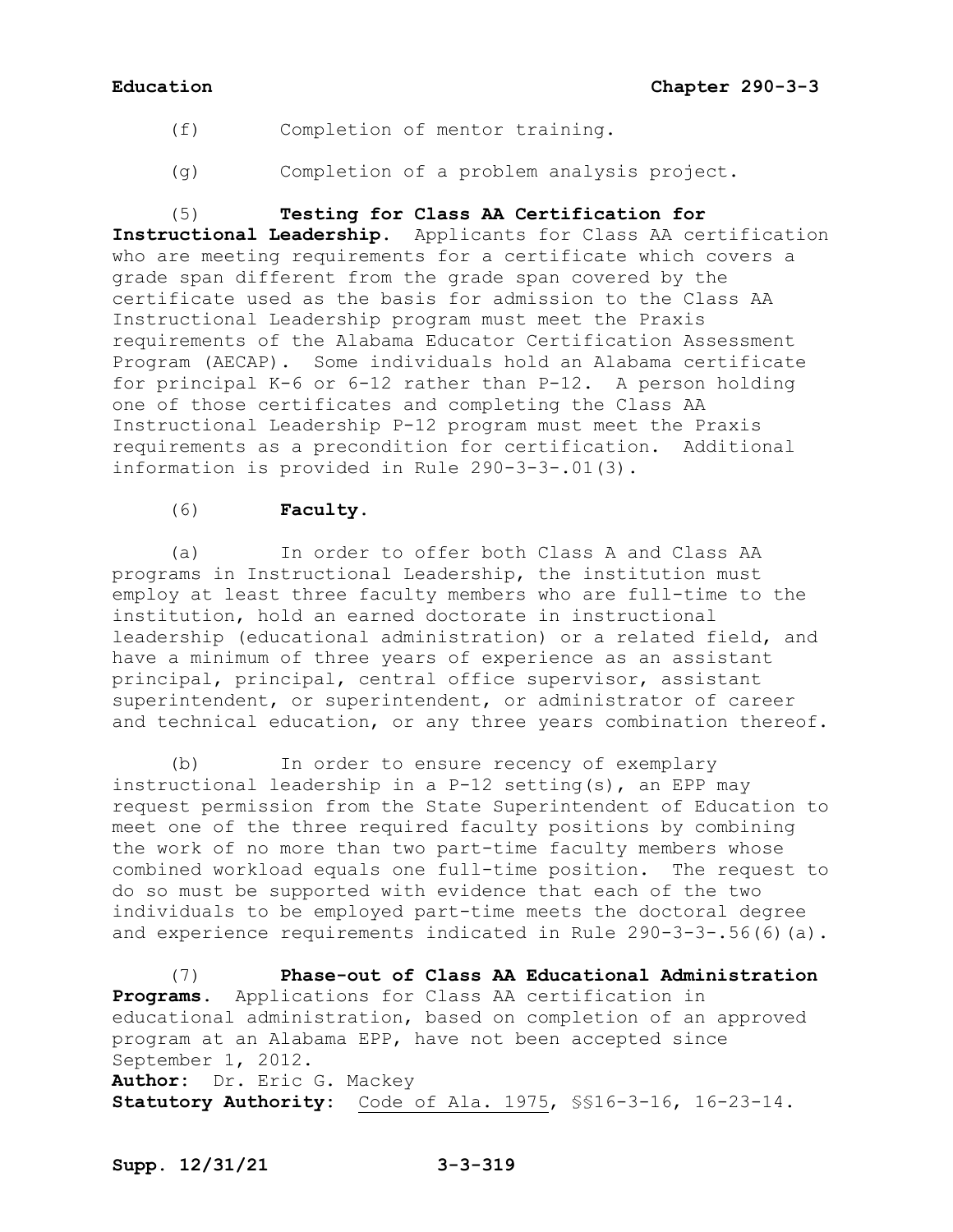**History: New Rule:** Filed May 13, 2010; effective June 17, 2010. **Amended:** Filed June 15, 2012; effective July 20, 2012. **Amended:** Filed March 14, 2013; effective April 18, 2013. **Repealed and New Rule:** Filed August 13, 2015; effective September 17, 2015. **Amended:** Filed September 13, 2018; effective October 28, 2018; operative June 1, 2019. **Repealed and New Rule:** Published August 31, 2021; effective October 15, 2021.

**Ed. Note:** Previous Rule .53.01 was renumbered .56 per certification published August 31, 2021; effective October 15, 2021.

## **290-3-3-.57 School Psychology (Grades P-12).**

(1) **Rationale.** These standards are aligned with the standards of the National Association of School Psychologists (NASP) for the preparation of school psychologists.

(2) **Unconditional Admission to a School Psychology Program.** Initial certification for a school psychologist shall be at the Class AA level.

(a) Criteria for unconditional admission to school psychology programs shall include two full years of full-time professional educational work experience in a P-12 school system(s) and at least a valid master's-level professional educator certificate in school psychometry, school psychology, or special education. An individual who holds a valid out-of-state professional educator certificate in school psychometry, school psychology, or special education at the master's level may be admitted to a Class AA program for school psychology.

(b) If an individual who is unconditionally admitted to an Alabama Class AA program in school psychology based on a valid master's-level professional educator certificate in school psychometry, school psychology, or special education from another state, completes the Class AA program in school psychology, and subsequently applies for Alabama certification at the Class AA level, then the individual must hold at least a valid Class A Professional Educator Certificate in school psychology, school psychometry, or special education before applying for Class AA certification.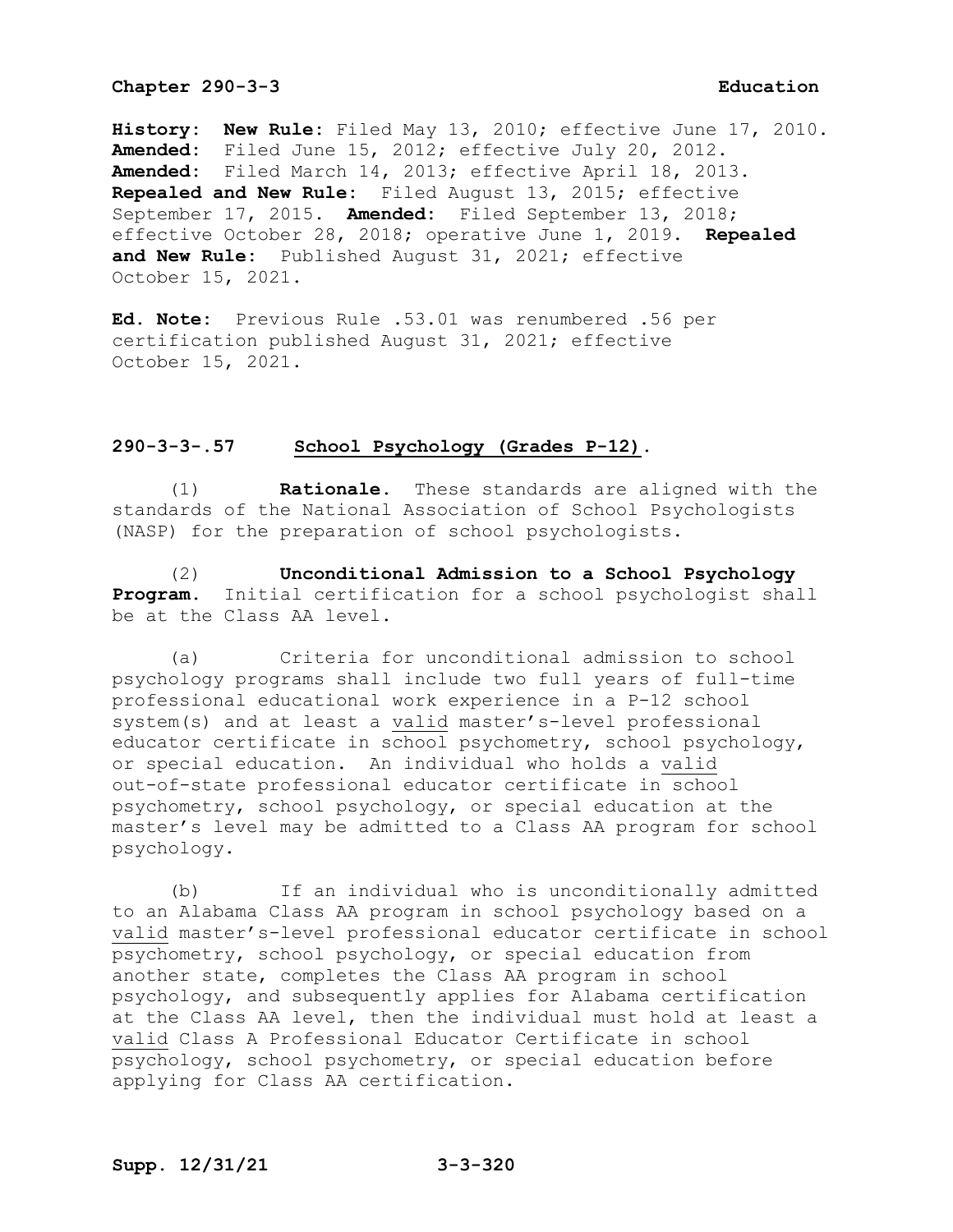(3) **Program Curriculum.** In addition to meeting Rule  $290-2-2-.46(2)$  (a)  $-(e)$ , the program shall include content related to:

(a) **Practices that Permeate All Aspects of Service Delivery: Data-based Decision Making and Accountability.**

1. School psychologists have knowledge of varied methods of:

(i) Assessment and data collection methods for identifying strengths and needs, developing effective services and programs, and measuring progress and outcomes.

(ii) Varied methods of consultation, collaboration, and communication applicable to individuals, families, groups, and systems and used to promote effective implementation of services.

2. As part of a systematic and comprehensive process of effective decision making and problem solving that permeates all aspects of service delivery, school psychologists demonstrate skills to:

(i) Use psychological and educational assessment, data collection strategies, and technology resources and apply results to design, implement, and evaluate response to services and programs.

(ii) Consult, collaborate, and communicate with others during design, implementation, and evaluation of services and programs.

### (b) **Direct and Indirect Services.**

1. Student Level Services. School psychologists have knowledge of direct interventions that focus on academic and social/emotional interventions for children and families. School psychologists engage multi-disciplinary teams (including children, teachers, parents, and other school professionals) to develop and implement academic and mental health interventions.

(i) Interventions and instructional support to develop academic skills.

(I) School psychologists have knowledge of biological, cultural, and social influences on academic skills;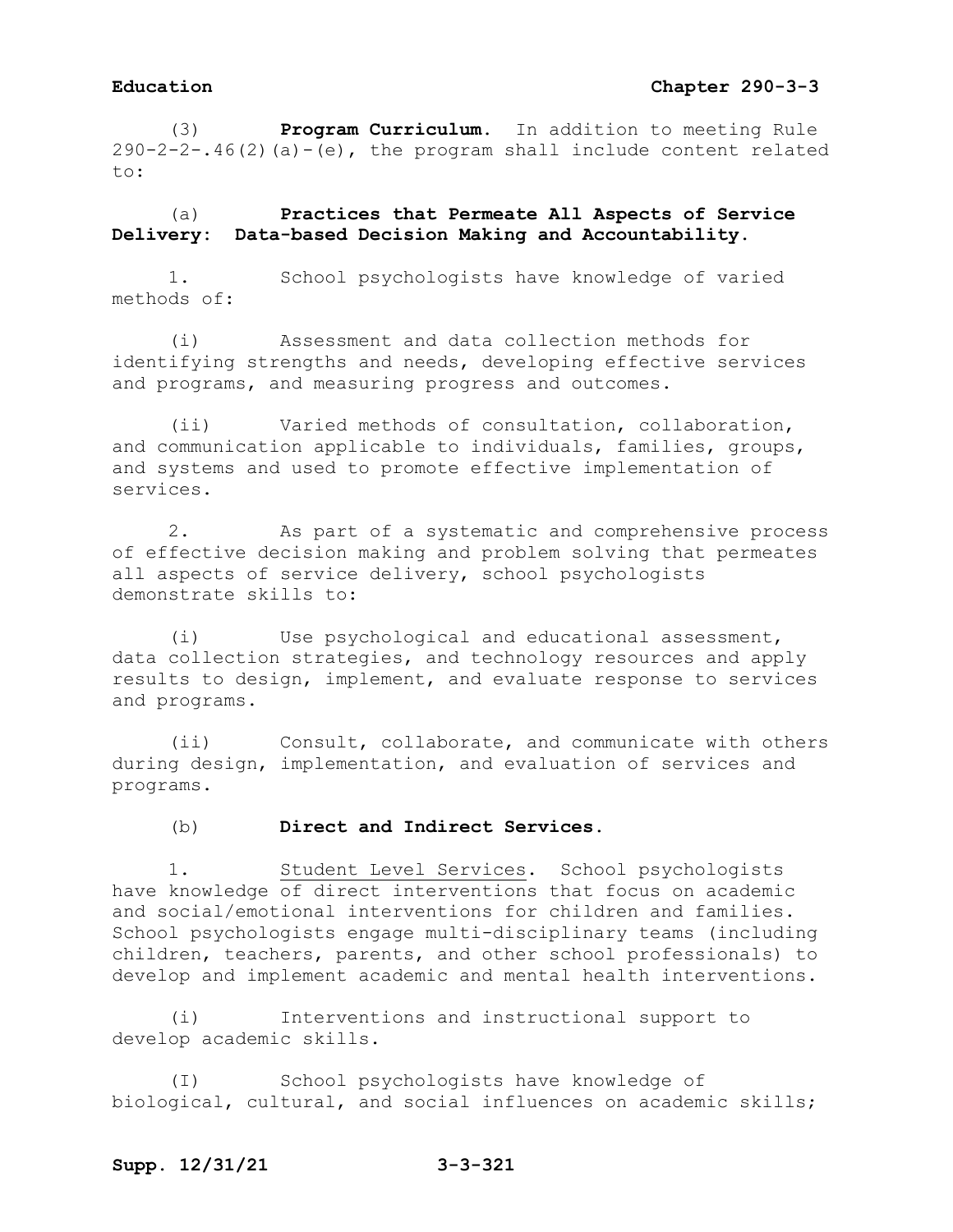human learning, cognitive, and developmental processes; and evidence-based curriculum and instructional strategies.

(II) In collaboration with others, school psychologists demonstrate skills to use assessment and data-collection methods and to implement and evaluate services that support cognitive and academic skills.

(ii) Interventions and mental health services to develop social and life skills.

(I) School psychologists have knowledge of biological, cultural, developmental, and social influences on behavior and mental health; behavioral and emotional impacts on learning and life skills; and evidence-based strategies to promote social–emotional functioning and mental health.

(II) In collaboration with others, school psychologists demonstrate skills to use assessment and data-collection methods and to implement and evaluate services that support socialization, learning, and mental health.

2. Systems Level Services – Schools. School psychologists have knowledge of direct and indirect services that focus on knowledge of schools and system structures, and preventive and responsive services. School psychologists implement school-wide practices to promote learning and knowledge of principles and research related to resilience and risk factors.

(i) School-wide practices to promote learning.

(I) School psychologists have knowledge of school and systems structure, organization, and theory; general and special education; technology resources; and evidence-based school practices that promote academic outcomes, learning, social development, and mental health.

(II) In collaboration with others, school psychologists demonstrate skills to develop and implement practices and strategies to create and maintain effective and supportive learning environments for children and others.

(ii) Preventive and responsive services.

(I) School psychologists have knowledge of principles and research related to resilience and risk factors in learning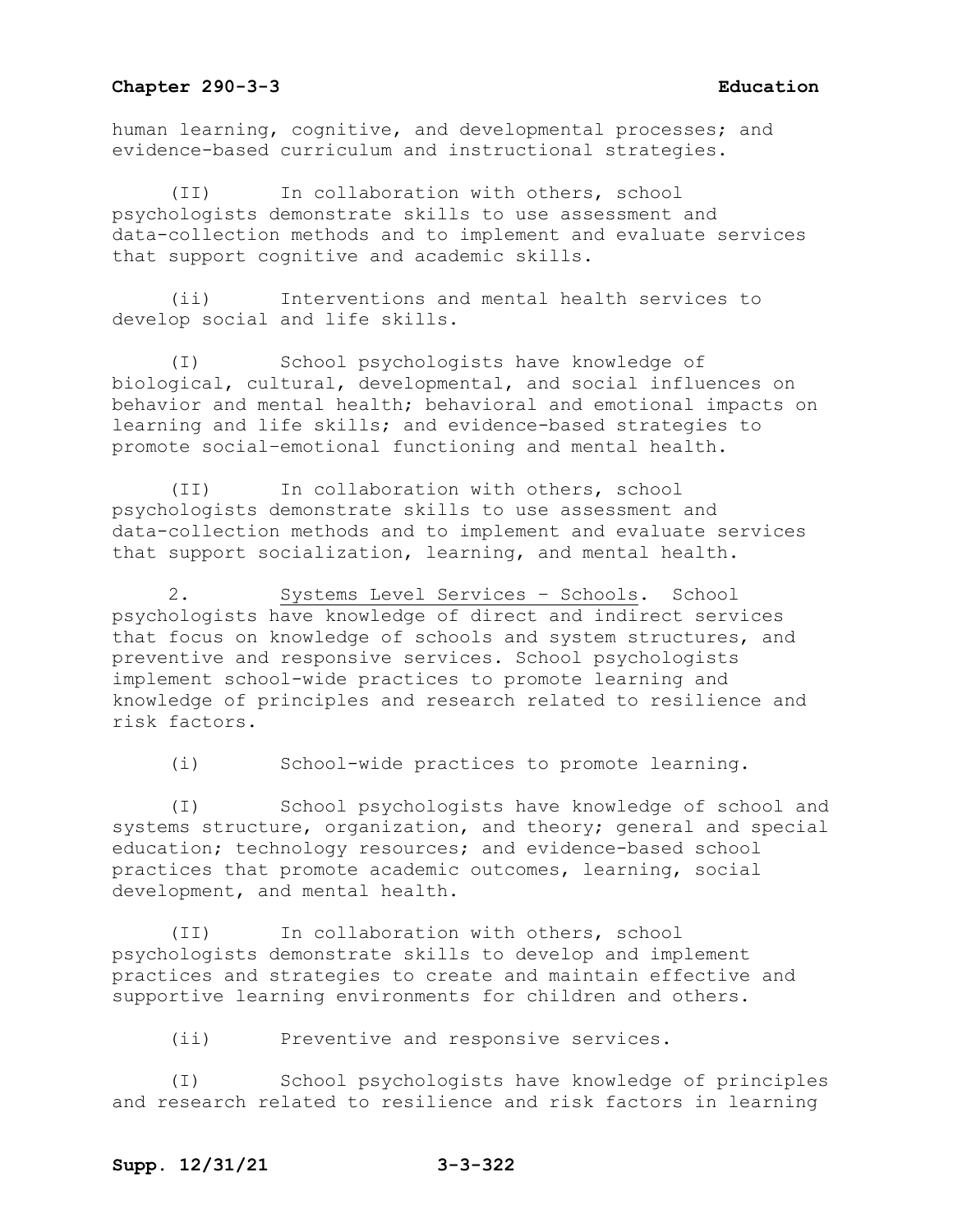# **Education Chapter 290-3-3**

and mental health, services in schools and communities to support multitiered prevention, and evidence-based strategies for effective crisis response.

(II) In collaboration with others, school psychologists demonstrate skills to promote services that enhance learning, mental health, safety, and physical well-being through protective and adaptive factors and to implement effective crisis preparation, response, and recovery.

# 3. Systems Level Services – Family-School Collaboration.

(i) School psychologists have knowledge of principles and research related to family systems, strengths, needs, and culture; evidence-based strategies to support family influences on children's learning, socialization, and mental health; and methods to develop collaboration between families and schools.

(ii) School psychologists, in collaboration with others, demonstrate skills to design, implement, and evaluate services that respond to culture and context and facilitate family and school partnership/interactions with community agencies for enhancement of academic and social–behavioral outcomes for children.

# (c) **Foundations of School Psychologists' Service Delivery.**

1. Diversity in development and learning.

(i) School psychologists have knowledge of individual differences, abilities, disabilities, and other diverse characteristics; principles and research related to diversity factors for children, families, and schools, including factors related to culture, context, and individual and role differences; and evidence-based strategies to enhance services and address potential influences related to diversity.

(ii) School psychologists demonstrate skills to provide professional services that promote effective functioning for individuals, families, and schools with diverse characteristics, cultures, and backgrounds and across multiple contexts, with recognition that an understanding and respect for diversity in development and learning and advocacy for social justice are foundations of all aspects of service delivery.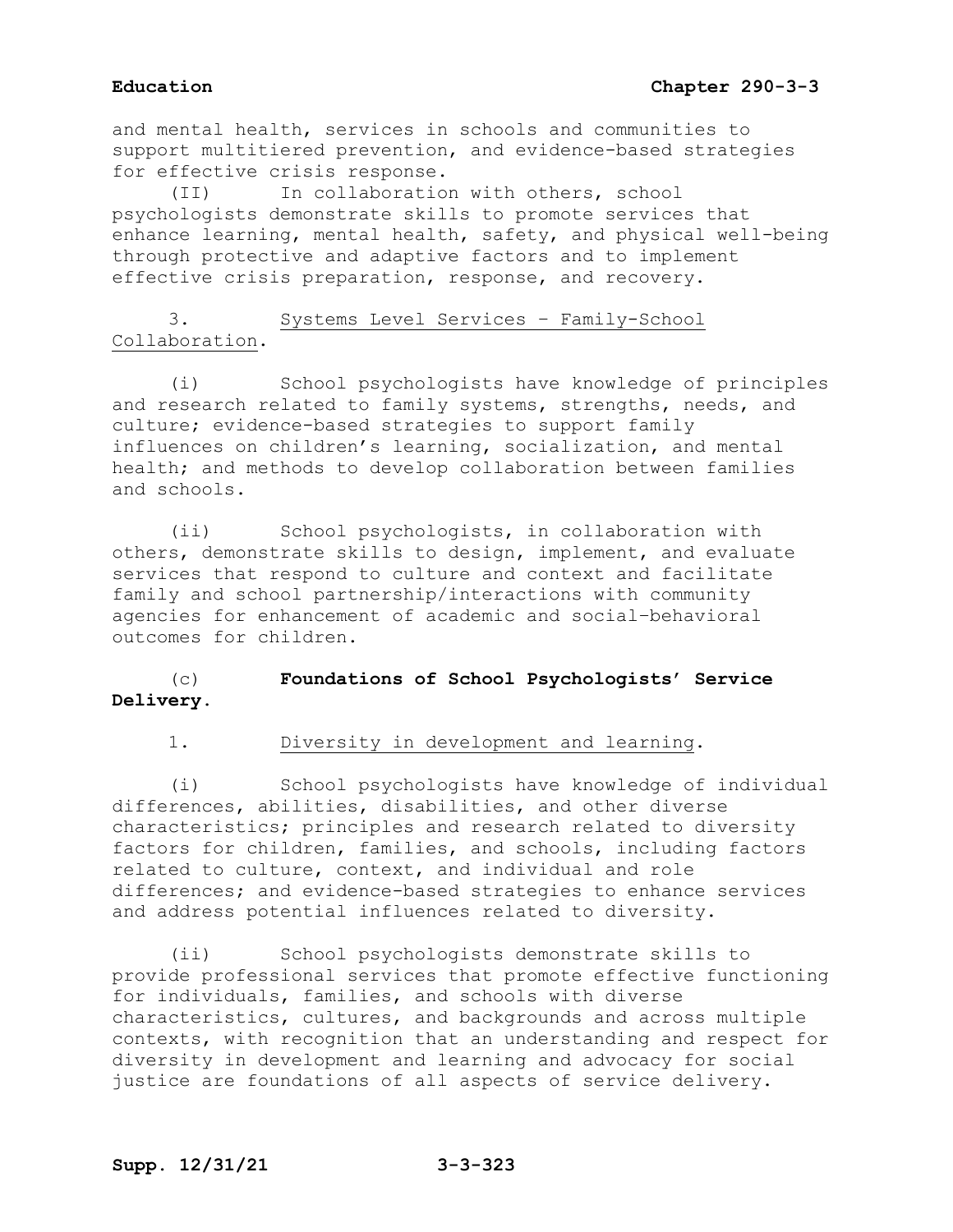2. Research, program evaluation, legal, ethical, and professional practice. School psychologists have core foundational knowledge and experiences and implement practices and strategies in research, program evaluation, and legal, ethical and professional practice.

(i) Research and program evaluation.

(I) School psychologists have knowledge of research design, statistics, measurement, varied data collection and analysis techniques, and program evaluation methods sufficient for understanding research and interpreting data in applied settings.

(II) School psychologists demonstrate skills to evaluate and apply research as a foundation for service delivery and, in collaboration with others, use various techniques and technology resources for data collection, measurement, analysis, and program evaluation to support effective practices at the individual, group, and/or systems levels.

(ii) Legal, ethical, and professional practice.

(I) School psychologists have knowledge of the history and foundations of school psychology; multiple service models and methods; ethical, legal, and professional standards; and other factors related to professional identity and effective practice as school psychologists.

(II) School psychologists demonstrate skills to provide services consistent with ethical, legal, and professional standards; engage in responsive ethical and professional decision-making; collaborate with other professionals; and apply professional work characteristics needed for effective practice as school psychologists, including respect for characteristics needed for effective practice as school psychologists (respect for human diversity and social justice, communication skills, effective interpersonal skills, responsibility, adaptability, initiative, dependability, and technology skills).

(4) **Requirements for Certification in School Psychology.** Readiness to serve as a school psychologist shall include:

(a) A valid Class A Professional Educator Certificate in school psychometry, school psychology, or special education.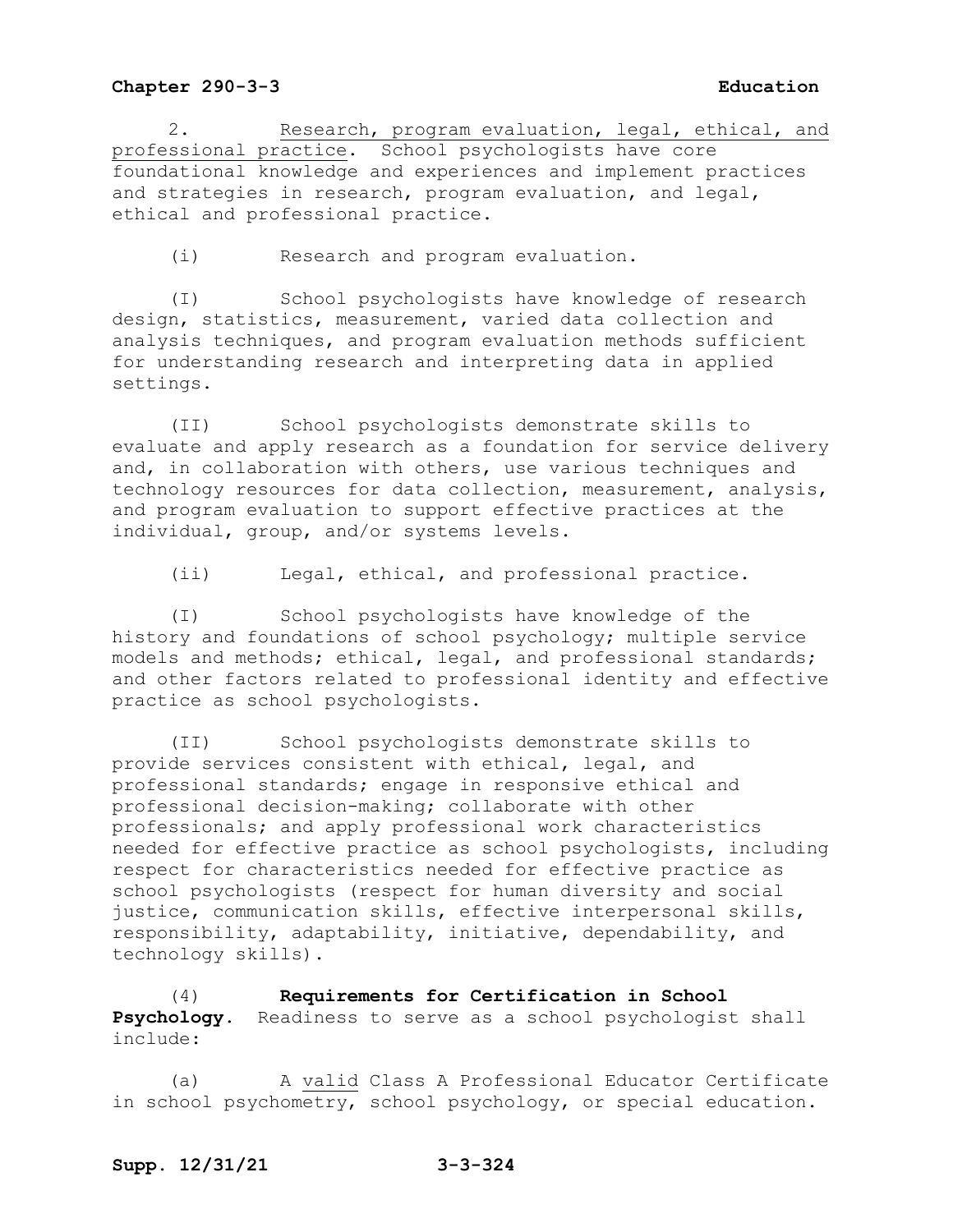(b) An official transcript from a regionally accredited institution documenting an earned education specialist degree.

(c) A survey of special education course is required unless that course was taken for prior level certification. [See Rule 290-3-3-.01(51)]. An individual who completed a survey of special education course prior to the semester when the individual met requirements for unconditional admission to a Class AA program July 1, 2017, or thereafter, must take a course focused primarily on one of the following categories: methods of accommodating instruction to meet the needs of students with exceptionalities in inclusive settings, multicultural education, teaching English language learners, rural education, or urban education. A diversity course used to meet this requirement for Class A certification may not be used to meet the requirement for Class AA certification.

(d) Satisfactory completion of a State-approved program with a minimum GPA of 3.25 in all courses in the approved program for school psychology as verified on an official transcript. Effective for candidates unconditionally admitted to a Class AA school psychology program July 1, 2017, and thereafter, satisfactory completion of a State-approved program with a minimum GPA of 3.50 on all courses in the Alabama State Board of Education approved school psychology program.

(e) Competence to perform as a school psychologist in a supervised P-12 internship of at least 300 clock hours supervised by an individual holding valid Alabama certification in school psychology.

(5) **Testing for Certification in School Psychology**. Applicants for initial certification in school psychology through the completion of a Class AA program must meet the Praxis requirements of the Alabama Educator Certification Assessment Program (AECAP) as a precondition for certification. **Author:** Dr. Eric G. Mackey **Statutory Authority:** Code of Ala. 1975, §§16-3-16, 16-23-14. **History: New Rule:** December 19, 1978. **Amended:** December 13, 1990; effective February 1, 1991. **Repealed and Replaced:** January 9, 1997; effective February 13, 1997; operative July 1, 1997. **Amended:** Filed March 14, 2002; effective April 18, 2002. **Repealed and New Rule:** Filed September 11, 2003; effective October 16, 2003. **Repealed and New Rule:** Filed July 13, 2004; effective August 17, 2004.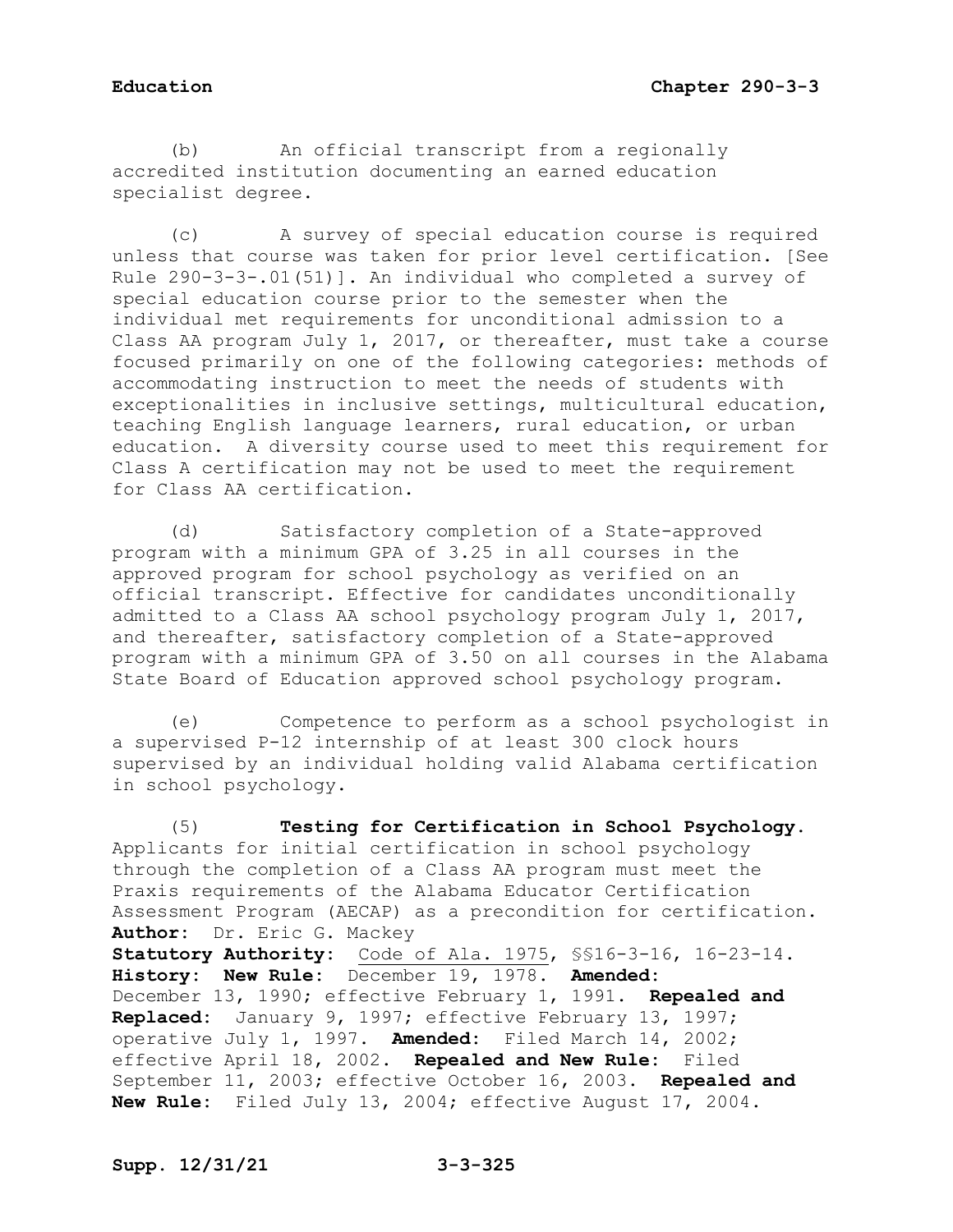**Repealed and New Rule:** April 14, 2005; effective May 19, 2005. **Repealed and New Rule:** Filed August 6, 2007; effective September 10, 2007. **Repealed and New Rule:** Filed August 3, 2009; effective September 7, 2009; operative October 1, 2009. **Amended:** Filed June 15, 2012; effective July 20, 2012. **Repealed and New Rule:** Filed August 13, 2015; effective September 17, 2015. **Amended:** Filed September 13, 2018; effective October 28, 2018; operative June 1, 2019. **Repealed and New Rule:** Published August 31, 2021; effective October 15, 2021.

**Ed. Note:** Previous Rule .54 was renumbered .2570 per certification published August 31, 2021; effective October 15, 2021.

#### **290-3-3-.58 Innovative Programs.**

(1) **Rationale.** Efforts to develop innovative ways of preparing teachers and instructional support staff shall be encouraged. The rules below are designed to facilitate approval of innovative approaches to preparing teachers or instructional support personnel.

(2) **Justification.** A proposal justifying the request for the review and for approval of an innovative program shall be required. This proposal shall define the need for the program, purposes it is to serve, and assumptions upon which it is based.

(3) **Objectives.** Each proposal shall be built upon a statement of the objectives of the area of the public school program with which the proposal deals. The objectives shall be developed cooperatively by the institution and its P-12 partners and shall be based on current research-based practices and trends.

(4) **Program Curriculum.** As appropriate to the level of proposed innovation, the program must meet CAEP standards for initial or advanced programs.

(a) Programs may be proposed at the Class B, Class A, or Class AA level. The institution must comply with any general standards appropriate to the proposed teaching field or area of instructional support. (As examples, career and technical programs must address Rule 290-3-3-.15; a proposal for an

#### **Supp. 12/31/21 3-3-326**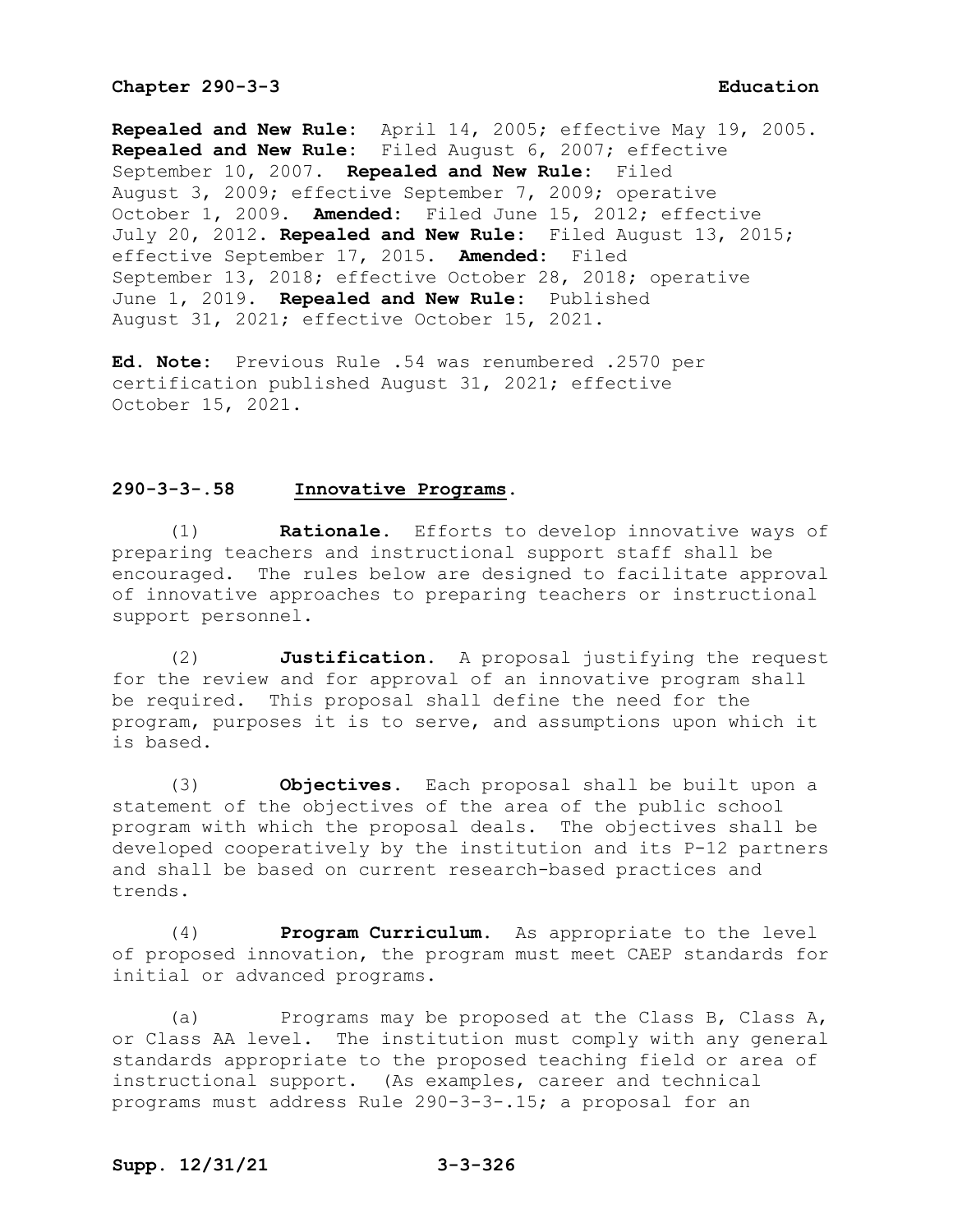innovative special education program must address the portions of Rule 290-3-3-.37 applicable to all special education teacher; and any innovative Class A program must meet Rule 290-3-3-.41.) If a Class B program is proposed, the institution must document compliance with Rules 290-3-3-.04 and 290-3-3-.05. If an Alternative Class A program is proposed, the institution must document compliance with Rule 290-3-3-.04 and Rule  $290-3-3-.42(1)$ ,  $(2)(a)-(c)$ , and  $(4)(b)$ .

(b) Each proposed program shall include a clearly formulated written statement of the knowledge and abilities necessary for certification as a teacher or instructional support staff member, the proposed curriculum, and a description of any internship to be required. This statement shall be based upon the preceding rules regarding the objectives enumerated in response to Rule 290-3-3-.58(3).

### (5) **Schedule.**

(a) Proposed innovative programs shall include a timetable which establishes the starting and ending dates of the project, as well as:

l. The sequence of activities as they are to occur.

2. The anticipated schedule of evaluation checkpoints.

3. The identification of the kinds of evidence needed to show results of the program.

(b) The timetable shall give the approximate date on which program reports are to be submitted to appropriate institutional officials and the Alabama State Department of Education. Additional information on the review of a proposed program is provided in Rule 290-3-3-.56(3).

(6) **Requirements for Certification Based on an Innovative Program.** The innovative program shall include provisions for continuing evaluation based on performance criteria to be met by candidates completing the program. The evaluation plan shall include the definition and specification of kinds of evidence that will be gathered and reported. Evaluation shall provide information to identify areas of the program that need strengthening and the support needed for further program development. An annual report shall be provided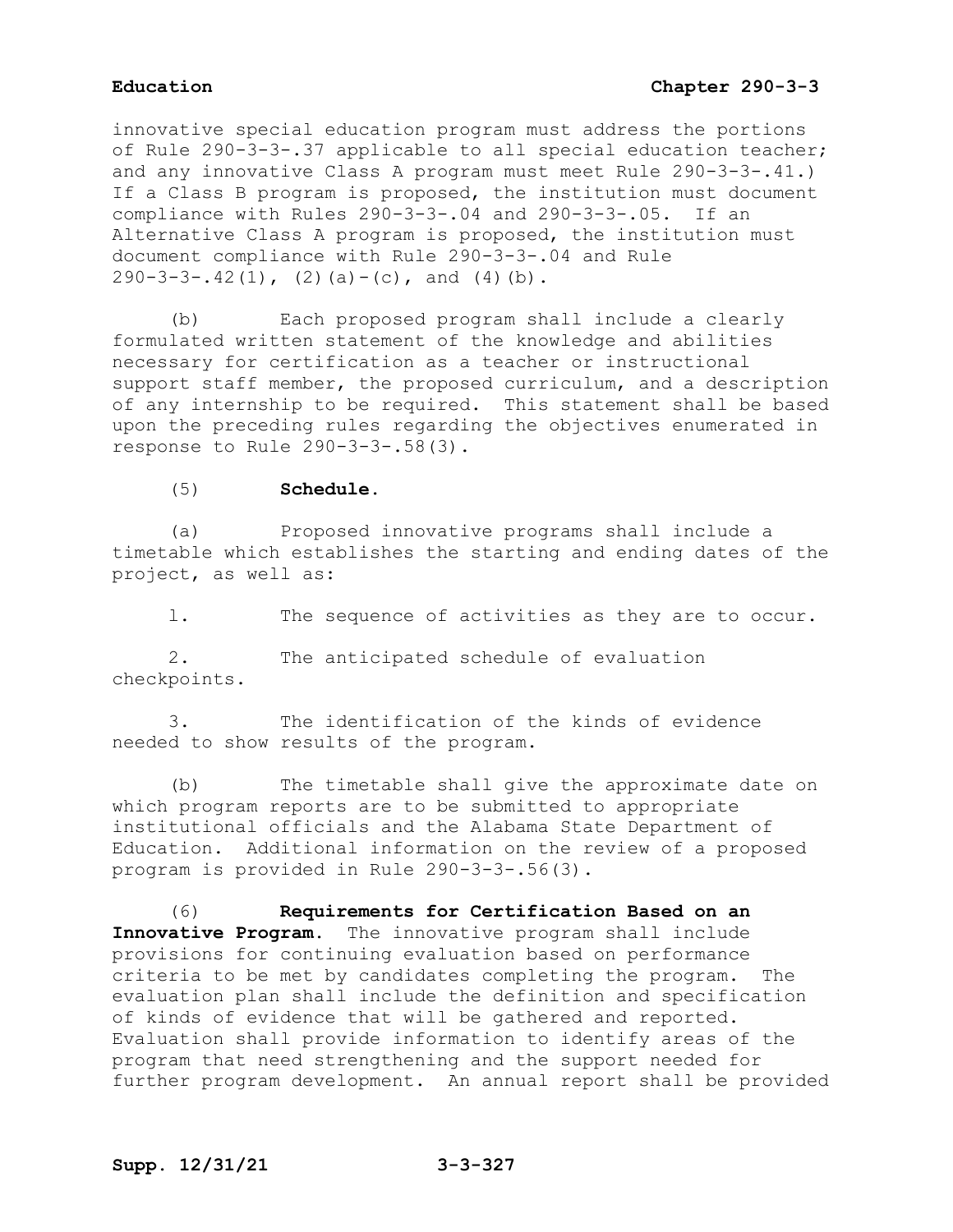to the Alabama State Department of Education, Educator Preparation Section.

(7) **Testing for Certification Based on Completion of an Innovative Program.** Applicants for initial certification based on completion of an innovative program must meet the requirements of the Alabama Educator Certification Assessment Program (AECAP) as a precondition of certification. Additional information is provided in Rule 290-3-3-.01(3).

(8) **Approval**. Proposals for innovative programs designed to lead to certification of teachers or instructional support personnel shall be approved by the Alabama State Board of Education prior to implementation and only for the duration of approval of existing programs. However, continuation of the program for more than two years is contingent upon the institution's submission of a progress report at the end of the second year and the approval of the report by the Educator Preparation Section of the Alabama State Department of Education.

(9) **Progress Report.** The institution shall submit a progress report at the end of two years. Receipt of the report will be acknowledged by the Alabama State Department of Education. If a review of the report indicates areas of concern, the Alabama State Department of Education reserves the right to schedule a site visit.

(10) **Summative Report.** The innovative program shall continue until the performance of its first program completers has been evaluated during their first three years of employment in Alabama public schools in the roles for which they were prepared. Information acquired in the program may result in the development and submission of standards to the Alabama State Board of Education for program approval through existing routes as described in Rule 290-3-3-.56(3).

(11) **Termination.** If no one completes an innovative program and earns an Alabama educator certificate within seven (7) years of program approval, ALSDE staff will prepare a resolution to terminate program approval and submit the resolution to the ALSBE.

**Author:** Dr. Eric G. Mackey **Statutory Authority:** Code of Ala. 1975, §§16-3-16, 16-23-14. **History: New Rule:** December 19, 1978. **Amended:** December 13, 1990; effective February 1, 1991. **Repealed and Replaced:** January 9, 1997; effective February 13, 1997;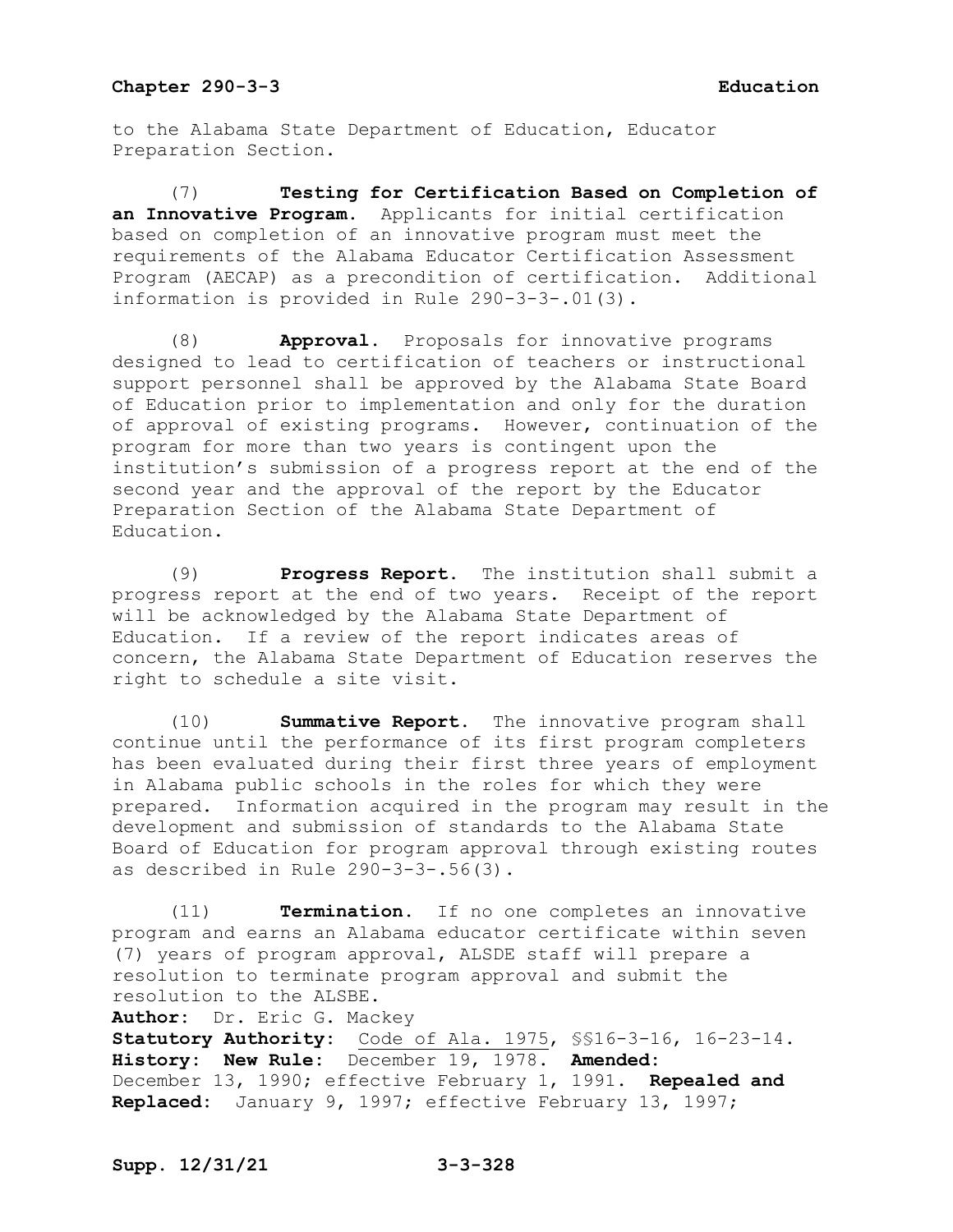operative July 1, 1997. **Repealed and New Rule:** Filed September 11, 2003; effective October 16, 2003. **Repealed and New Rule:** Filed July 13, 2004; effective August 17, 2004. **Repealed and New Rule:** April 14, 2005; effective May 19, 2005. **Repealed and New Rule:** Filed August 6, 2007; effective September 10, 2007. **Repealed and New Rule:** Filed August 3, 2009; effective September 7, 2009; operative October 1, 2009. **Repealed and New Rule:** Filed August 13, 2015; effective September 17, 2015. **Amended:** Filed September 13, 2018; effective October 28, 2018; operative June 1, 2019. **Repealed and New Rule:** Published August 31, 2021; effective October 15, 2021.

**Ed. Note:** Previous Rule .55 was renumbered .58 per certification published August 31, 2021; effective October 15, 2021.

# **290-3-3-.59 Alabama State Department Of Education.**

(1) **Leadership.** The Alabama State Department of Education (ALSDE), through its Office of Teaching and Leading, Educator Preparation and Educator Certification Sections, shall provide the necessary leadership for coordinating educator preparation and certification in the State. The ALSDE shall work on a continuing basis to provide appropriate advisory and consultative services in developing and maintaining quality preparation programs that meet all Alabama State Board of Education (ALSBE) rules/standards.

(a) The ALSDE provides a program approval model based on the premise that the completer of an Alabama-approved program will be eligible to apply for ALSDE certification.

(b) When an institution wishes to make changes in an approved program, the head of the EPP shall submit written documentation of the changes to be made. The documentation shall be reviewed and approved by ALSDE personnel when applicable standards are deemed to be met.

(c) The Educator Preparation Section shall maintain a current list of each institution's approved programs.

(2) **Accreditation/Approval of the Educator Preparation Provider (EPP).** The entity within an institution of higher education that coordinates educator preparation programs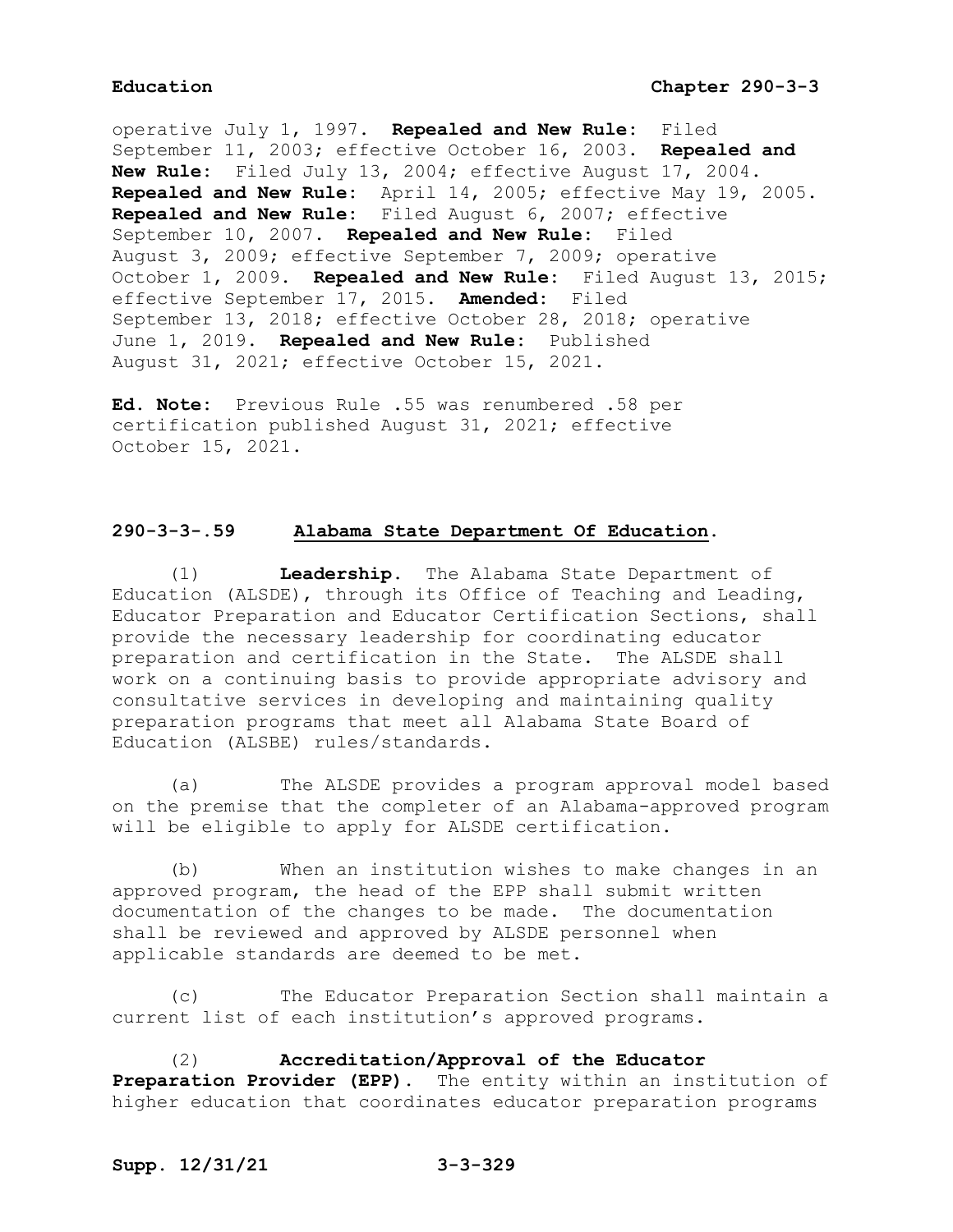shall undergo a comprehensive review of the EPP and each program at least every seven years based on the options and standards listed below.

### (a) **Accreditation/approval options.**

1. An institution choosing to seek or continue Council for the Accreditation of Educator Preparation (CAEP) accreditation and state approval as an EPP uses CAEP processes to document compliance with CAEP standards as adopted for use in Alabama and uses ALSDE processes to document compliance with Alabama-specific standards. When all standards are met through CAEP processes and Alabama processes, ALSDE staff prepare an approval resolution for consideration by the ALSBE. See information about the approval of specific programs in Rule  $290 - 3 - 3 - .56(3)$ .

2. Through fall semester 2021, an institution choosing to seek only ALSBE approval as an EPP uses ALSDE processes to document compliance with CAEP standards as adopted for use in Alabama and Alabama-specific standards. When all standards are met, ALSDE staff prepare an approval resolution for consideration by the ALSBE. See information about the approval of specific programs in Rule 290-3-3-.56(3).

3. As prescribed in the Alabama Literacy Act, all Alabama EPPs must seek CAEP accreditation. If the CAEP decision for an EPP is probationary accreditation, ALSBE members may consider a resolution to extend state program approval for up to two years to allow for an onsite review to determine whether the EPP meets CAEP standards and Alabama-specific standards. If the resolution is adopted and all CAEP and Alabama-specific standards are deemed met, state approval may be extended for an additional five years. If the resolution is not adopted or if all CAEP and Alabama-specific standards are not met, the process to rescind ALSBE approval will be initiated. If CAEP renders a denial of accreditation decision following the first CAEP review of an EPP, the process to rescind ALSBE approval will be initiated. Additional information is provided in Rule  $290-3-3-.59(6)$ .

### (b) **EPP approval standards for Class B programs**.

1. CAEP standards as adopted for use in Alabama and related indicators are in Rule  $290-3-3-0.03(1)-(5)$  and are summarized here: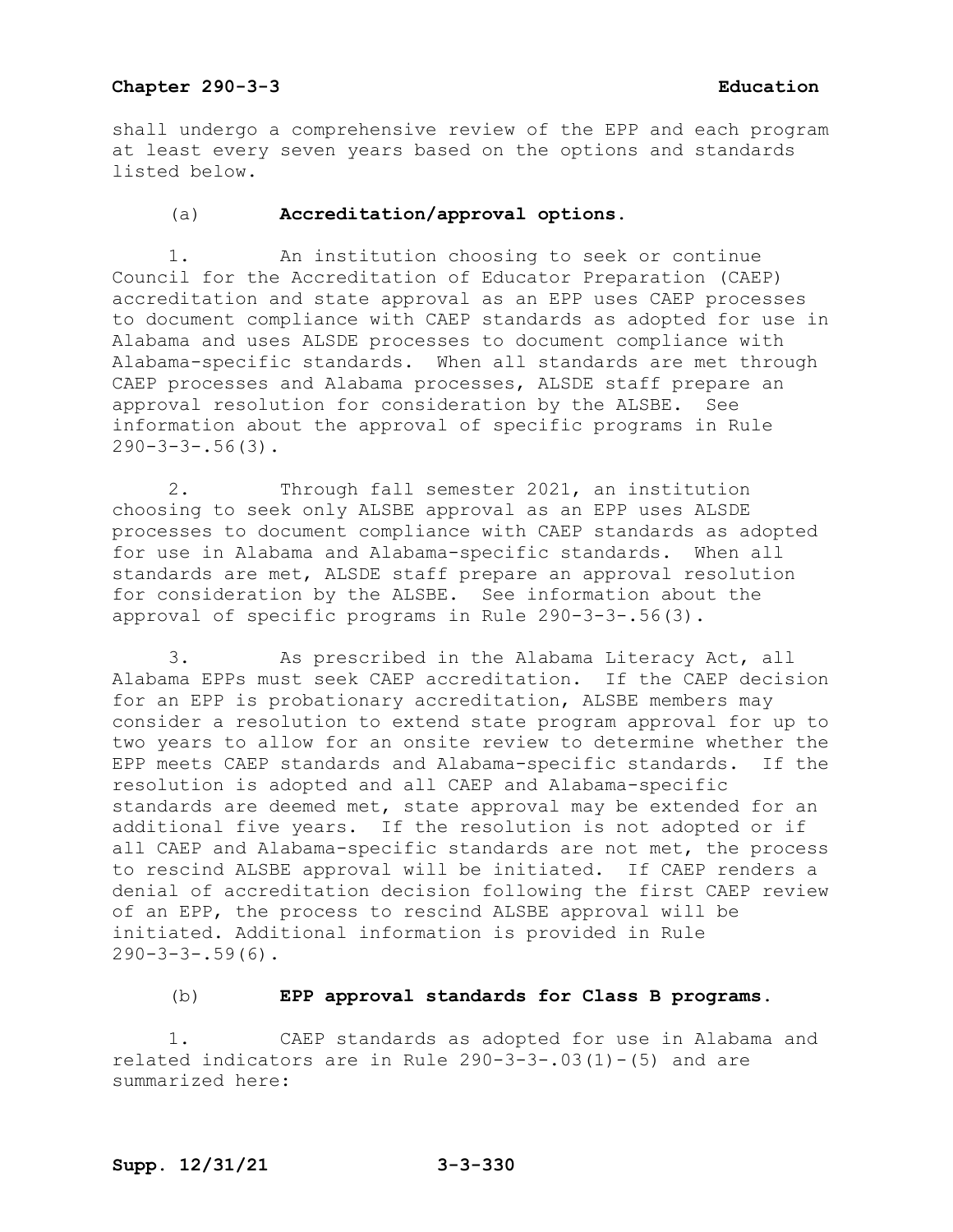## **Education Chapter 290-3-3**

(i) Content and pedagogical knowledge.

(ii) Clinical partnerships and practice.

(iii) Candidate recruitment, progression and selectivity.

(iv) Program impact.

(v) Quality assurance system and continuous improvement.

2. Alabama-specific standards are detailed in the Rule 290-3-3-.03(6) and are summarized here:

(i) Courses, credits, and /or programs acceptable to meet state-approved program requirements.

(ii) General studies.

(iii) Teaching field.

(iv) Criminal history background check.

(v) Field experiences and internships (Class B, Class A, and Class AA programs).

(vi) Faculty qualifications.

(vii) Governance and accountability for educator preparation.

(viii) Educator preparation provider (EPP) accountability.

#### (c) **EPP approval standards for Class A programs.**

1. CAEP standards as adopted for use in Alabama and related indicators for teaching field programs are in Rule 290-3-3-.41(4)(a)-(e) for teaching field programs, in Rule 290-3-3-.46(2)(a)-(e) for instructional support programs, and are summarized here:

- (i) Content and pedagogical knowledge.
- (ii) Clinical partnerships and practice.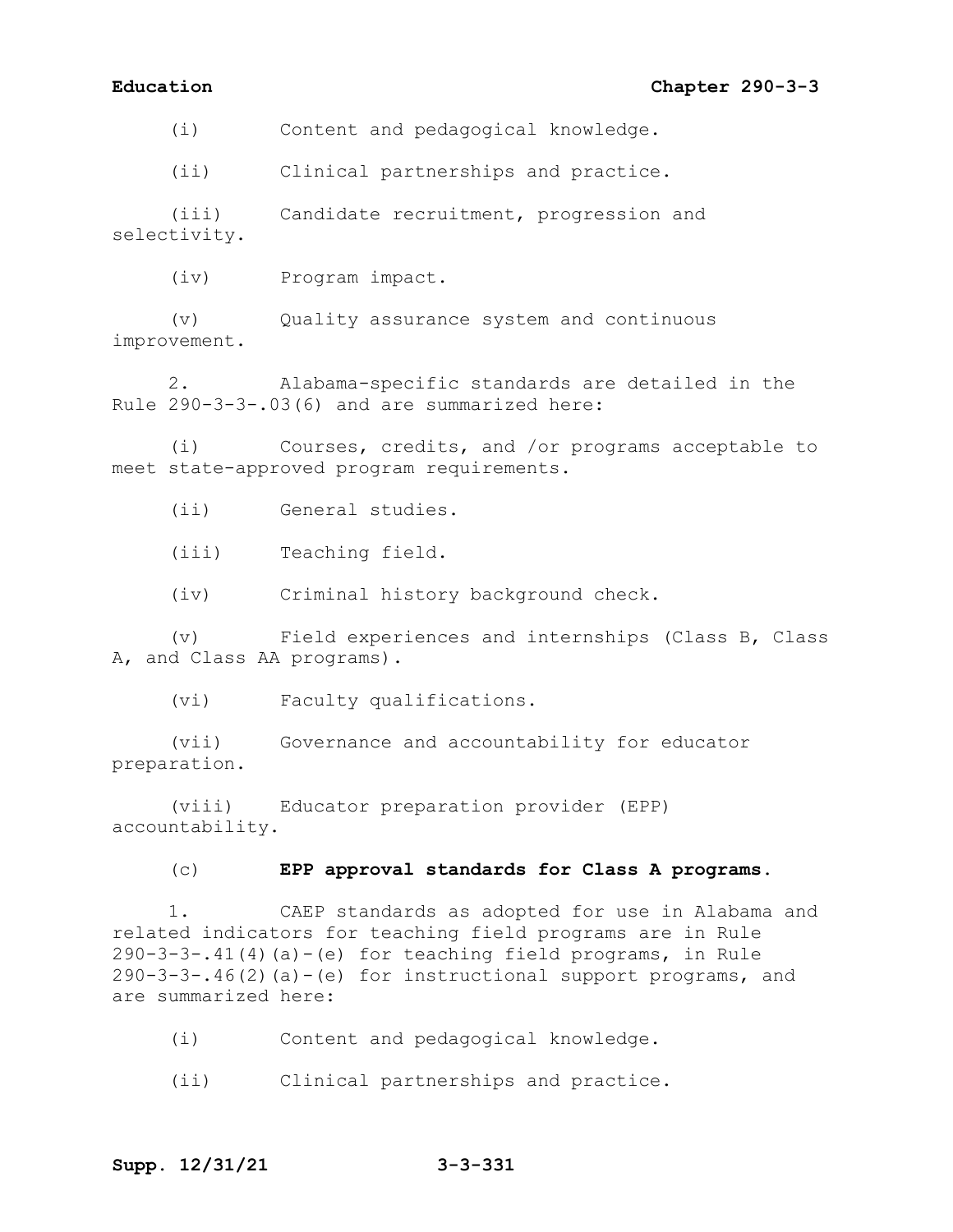(iii) Candidate quality and selectivity.

(iv) Satisfaction with preparation.

(v) Quality assurance and continuous improvement.

2. Alabama-specific standards for Class A programs are provided in earlier sections of this document.

(3) **Approval of Educator Preparation Programs.** The EPP determines how each program leading to an Alabama Professional Educator Certificate or Professional Leadership Certificate is to be reviewed. Each program may be reviewed under a different option listed below:

(a) **Continuous Improvement in Educator Preparation (CIEP) program review**, an Alabama-specific process with:

1. Six main **purposes**:

(i) Ensure approved programs produce well-prepared and effective educators ready to improve P-12 student learning consistent with Alabama Courses of Study and other documents.

(ii) Emphasize the importance of well-planned, sequential, and meaningful field experiences.

(iii) Provide a robust continuous improvement/output model.

(iv) Provide a framework for institutions to submit mid-cycle reports for each program that feed into the data reports needed for comprehensive reviews, including site visits.

(v) Focus on a limited number of key assessments providing high-quality information on candidate performance:

(I) State-required tests for certification, such as Praxis assessments.

(II) An additional assessment of content knowledge.

(III) Assessment of candidate's ability to plan instruction, or for non-teaching areas, the ability to fulfill identified professional responsibilities.

(IV) Evaluation during the internship.

#### **Supp. 12/31/21 3-3-332**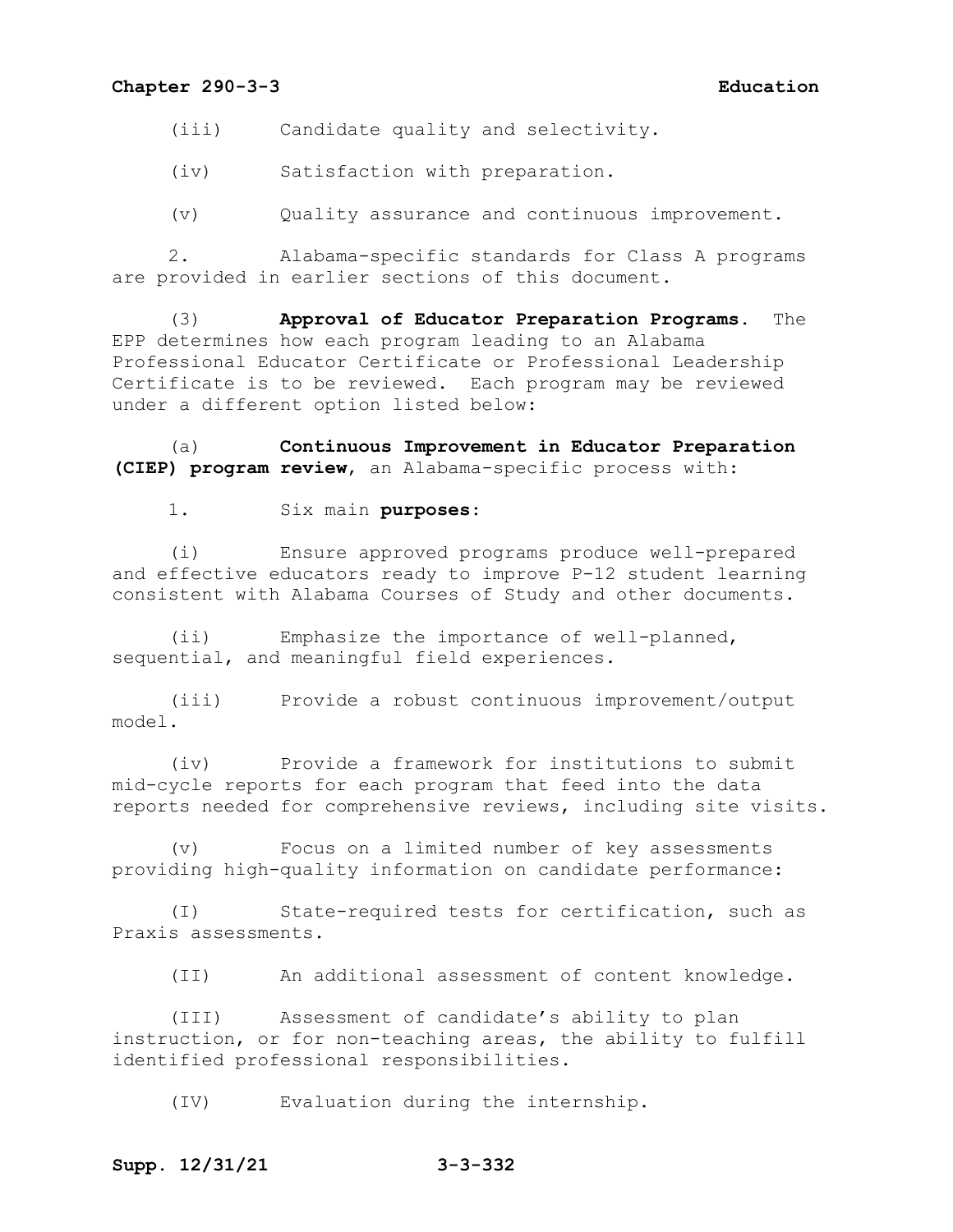(V) Assessment of impact on student learning, or for non-teaching areas, the ability to create supportive learning environments.

(vi) Ensure that comparable data streams are available across all Alabama institutions approved to prepare educators.

2. A **scope and focus** for the program review process that includes the curriculum plan, field experiences, and key assessments.

3. A range of **approval options** including:

(i) Initial approval of a new program.

(ii) Continued approval of an existing program.

(iii) Conditional approval if fewer than all requirements have been met for a new or continuing program.

(iv) Probationary approval of a currently-approved program for which serious concerns were identified.

(v) Denial of approval.

(b) **CAEP program review with national recognition**.

(c) **Program review by another national discipline-specific accrediting agency** recognized by the U.S. Department of Education, such as the National Association of Schools of Music.

(4) **Application of Rules.**

(a) **Continuing review of approved programs.** The institution's approved programs shall be reviewed on a seven-year cycle, unless the State Superintendent of Education initiates a special review. In addition to submitting the documents required for an onsite visit, the EPP will submit to the ALSDE:<br>1.

1. A copy of every accreditation-related report submitted to the American Association of Colleges for Teacher Education and/or the Council for the Accreditation of Educator Preparation.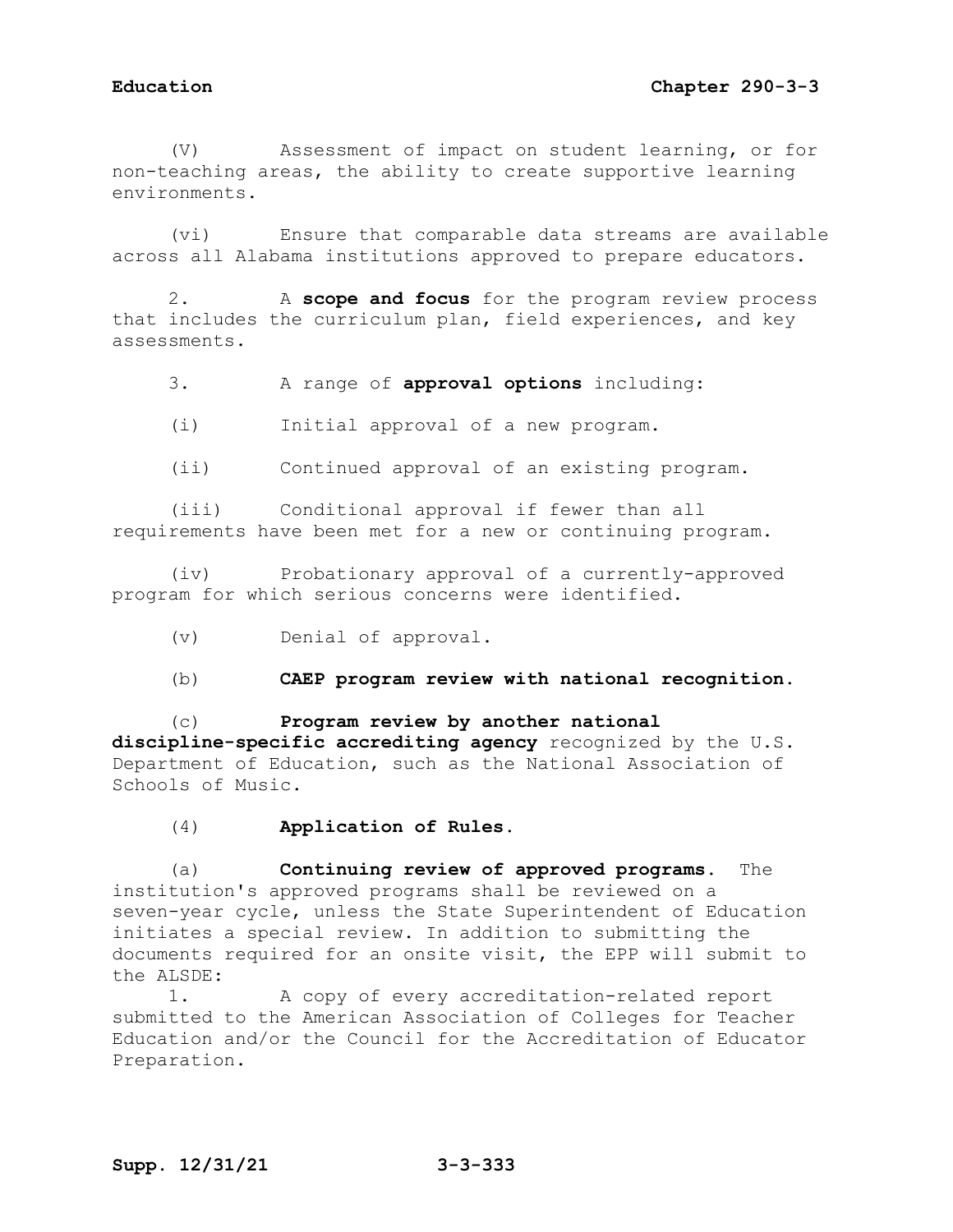2. A copy of every accreditation report received from a SPA or discipline-specific accrediting agency recognized by the U.S. Department of Education, such as the National Association of Schools of Music.

### (b) **Review of proposed program(s) and/or program(s) affected by significant changes in program approval rules.**

1. The chief administrative officer of the institution shall submit a written request to the State Superintendent of Education for a review, indicating the specific program(s) to be developed for review and/or the program(s) affected by significant changes in program approval rules.

2. The development and review of proposed program(s) shall be authorized by the Alabama State Board of Education. The development and review process involves two separate actions by the ALSBE: a resolution to authorize development of the program(s) and a resolution to approve the newly developed program(s). Candidates shall not be enrolled in courses unique to a proposed program prior to approval by the State Board of Education. Approval of a request to review a program does not authorize an institution to admit students to the program.

3. The review process shall be coordinated by staff members in the Educator Preparation Section of the ALSDE. The review process shall include the training of review team chairpersons and members, as well as the evaluation of their effectiveness.

4. The institution shall use CIEP Program Report Submission Forms, program checklists and other supporting evidence to document compliance with program approval rules.

5. The State Superintendent of Education shall appoint teams to review the documentation provided by the institution, making every effort to ensure that the teams:

(i) Represent diversity.

(ii) Include representatives of local education agencies, institutions of higher education, and the Alabama State Department of Education.

(iii) Include only persons who have a high degree of competence in the area(s) of assignment, have been trained to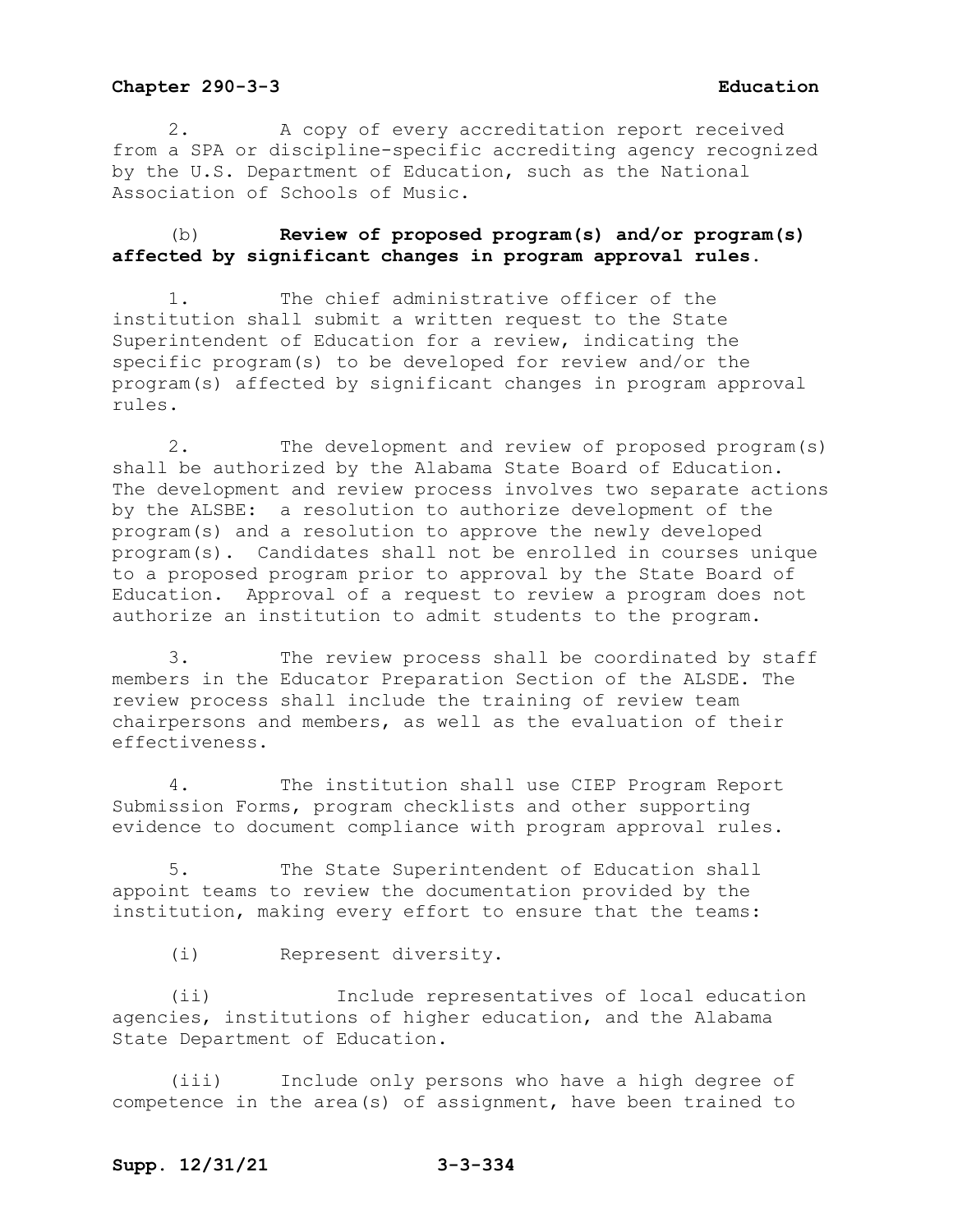evaluate educator preparation programs, have never been employed by the institution, and have no current professional or personal relationship with the institution.

6. The CIEP documentation will be provided by the institution at least 18 months prior to the onsite visit and shall be evaluated prior to a site review.

7. For the site review, the institution shall provide work space, support services, lodging, reimbursement for travel expenses, and information needed by the team to complete the review process.

8. The report of the site team shall include a summary statement(s) concerning all standards, as well as recommendations for any standards deemed unmet, and shall be sent from the State Superintendent of Education to the chief academic officer. A copy of the report will also be sent to the EPP head, along with a list of standards that are deemed unmet by the review team.

9. For any program that receives less that initial approval or continuing approval, the head of the EPP shall provide written acknowledgement of having received the review team report and indicate whether the institution will comply with recommendations contained in the report or withdraw the affected program.

10. The head of the EPP and the Alabama Department of Education staff member responsible for the review shall facilitate documentation of compliance with recommendations contained in the review team report.

(c) **Special reviews.** The State Superintendent of Education reserves the right to require special reviews in response to the adoption of new standards, significant changes to existing standards, or evidence of factors such as:

1. Candidates recommended for certification have not met approved program requirements.

2. Candidates are allowed to continue to enroll in almost all professional education courses prior to meeting program admission criteria.

3. Evidence that the unit is not implementing its assessment system.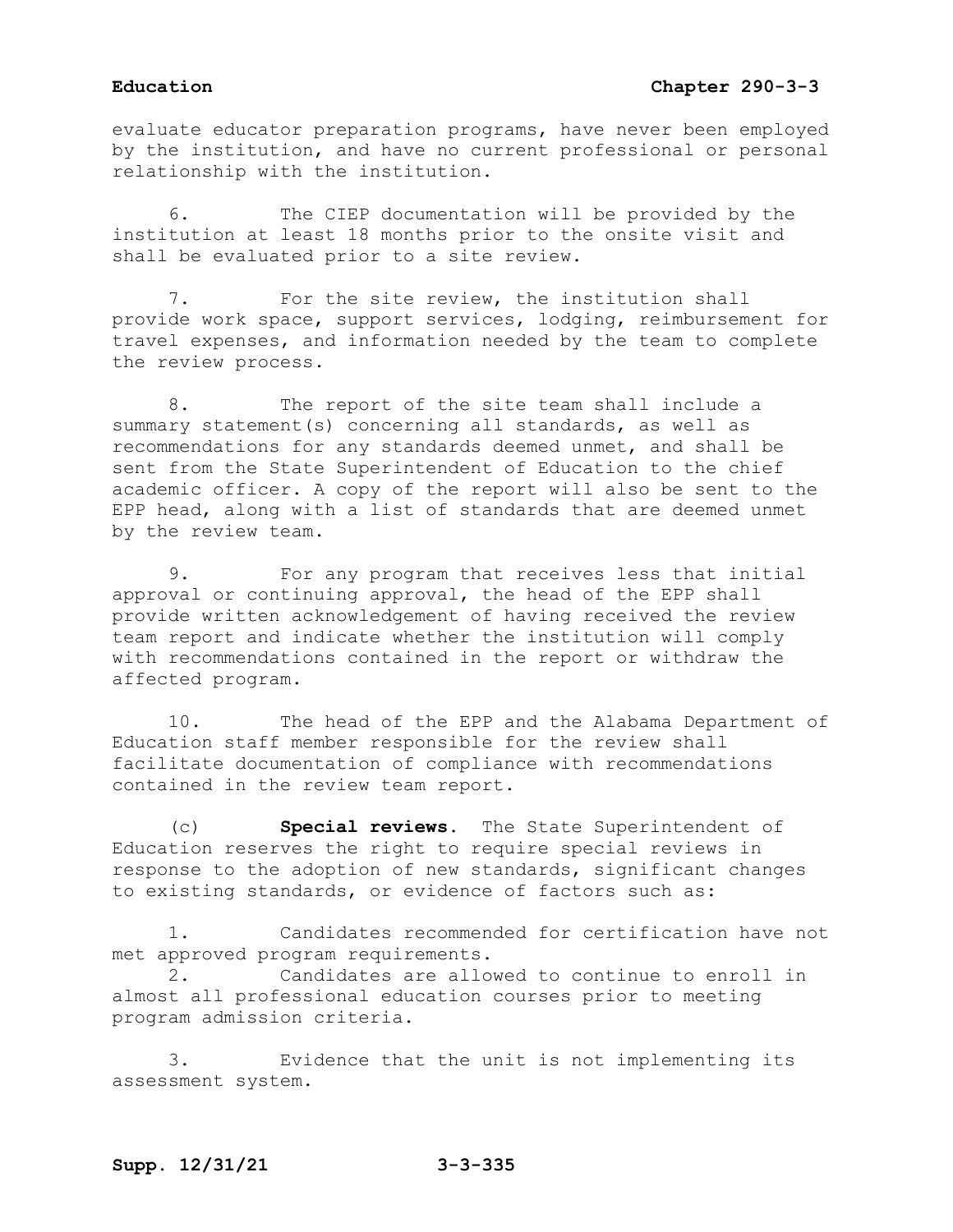### (5) **Appeals procedure.**

(a) In the event the reviewed institution feels that it has justifiable reasons to question the validity of any part of the team report, it may request that appeals procedures be invoked. Such procedures shall include the appointment of an appeals panel, members of which shall have no connections or conflict of interest with the institution and made up as follows:

1. The Alabama Department of Education administrator who is responsible for both educator preparation and certification (chairperson).

2. Two active members of the Alabama Association of Colleges for Teacher Education to be appointed by the president of the Association (such members shall not have been involved in the review under consideration).

3. At least one representative of an association of professional educators.

4. The chairperson of the review team or a team member designated by the team chairperson, as a non-voting member.

5. At least two staff members of the ALSDE Office of Teaching and Leading, as non-voting members.

(b) The administrative head of EPP and/or other designated personnel from the teacher preparation institution involved shall be invited to attend the meeting(s) of the panel and shall be given ample opportunity to present evidence and otherwise represent the interests of the institution in the matter under consideration. Evidence may not include changes made after the onsite review.

(c) After sufficient study and deliberation as determined by the chairperson, the panel shall make its decision in closed session with only voting members present.

(d) All parties involved in the appeals process shall receive from the State Superintendent of Education written notification of the decision within ten working days.

(e) If the appeal results in a favorable decision for the institution and all pertinent standards are deemed met, the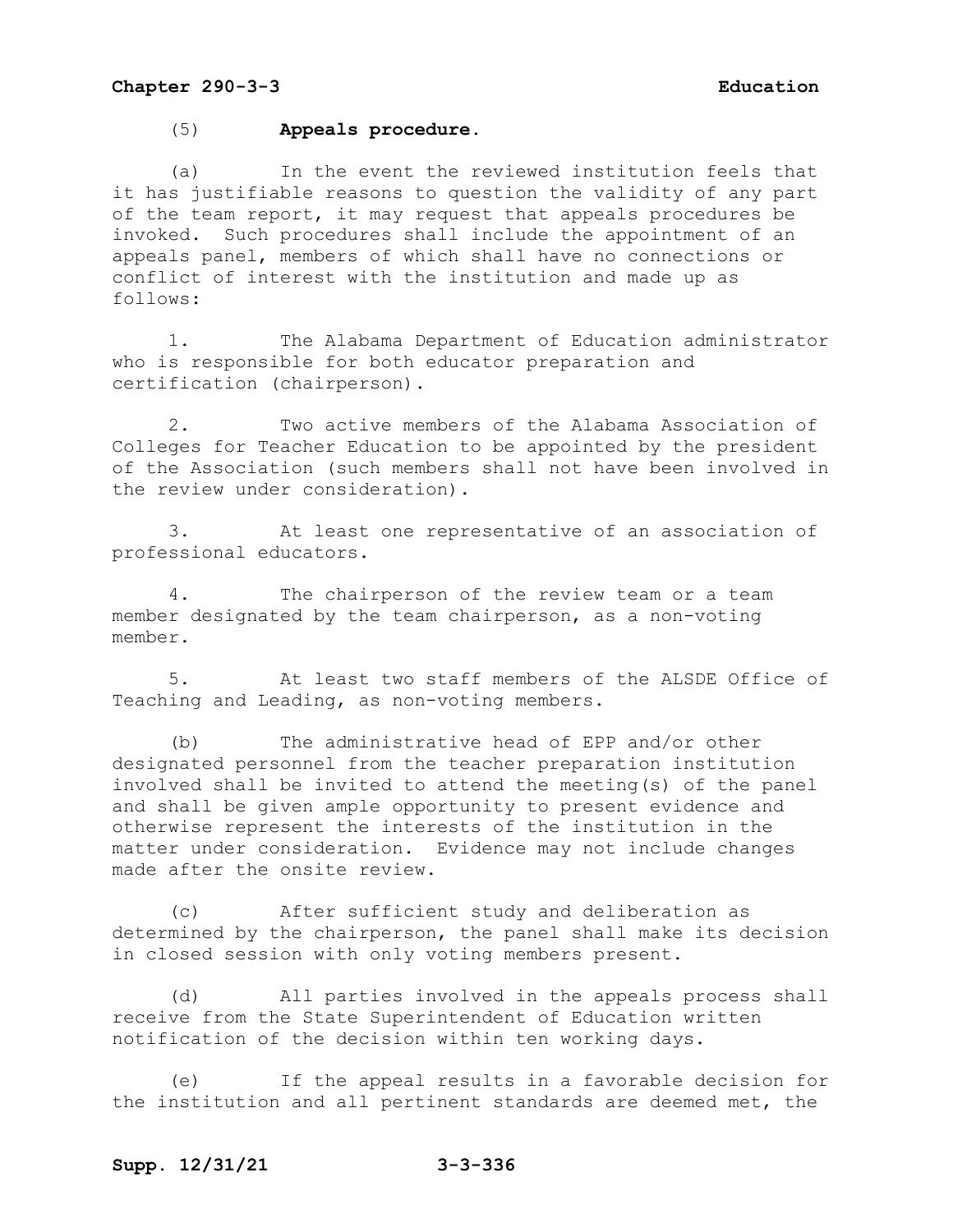resolution for program approval shall be presented to the Alabama State Board of Education.

(f) In the event that the educator preparation program(s) in question is not approved by the State Board of Education, the report of the review team and all related actions by the appeals panel shall not apply to the institution after a period of one year from the date of the team visit. The entire program approval process shall be repeated if the institution of higher education decides to continue seeking State approval for the program(s) which was not approved.

(6) **Rescinding Alabama State Board of Education approval of educator preparation programs.** Institutions that recommend for certification candidates who have not met approved program requirements will jeopardize the continuation of their educator preparation programs.

(a) Following a due process procedure enumerated in the Alabama Administrative Procedure Act, Ala. Code §§41-22-1, et seq. (1975), approval of an educator preparation program may be rescinded for just cause, including failure of a significant number of program completers to receive satisfactory ratings based on performance evaluations established by the Alabama State Board of Education.

(b) An institution that has approval of any or all programs rescinded by the Alabama State Board of Education must wait at least five scholastic years to request permission to develop a program in the teaching field(s) or instructional support area(s) for which approval was rescinded or in any teaching field or instructional support area if approval of all programs was rescinded.

(c) Candidates who have been admitted to a program that has had its State Board of Education approval rescinded shall have the right to finish that program to which they have been admitted in a reasonable period of time. No other candidates may be admitted to that program.

(d) The notice of a proposed action shall be given consistent with provisions of Ala. Code §41-22-12 (1975).

(e) The State Superintendent or his designee shall serve as the hearing officer for hearings conducted under this rule. The parties are responsible for securing the attendance of their witnesses. If the number of witnesses seems excessive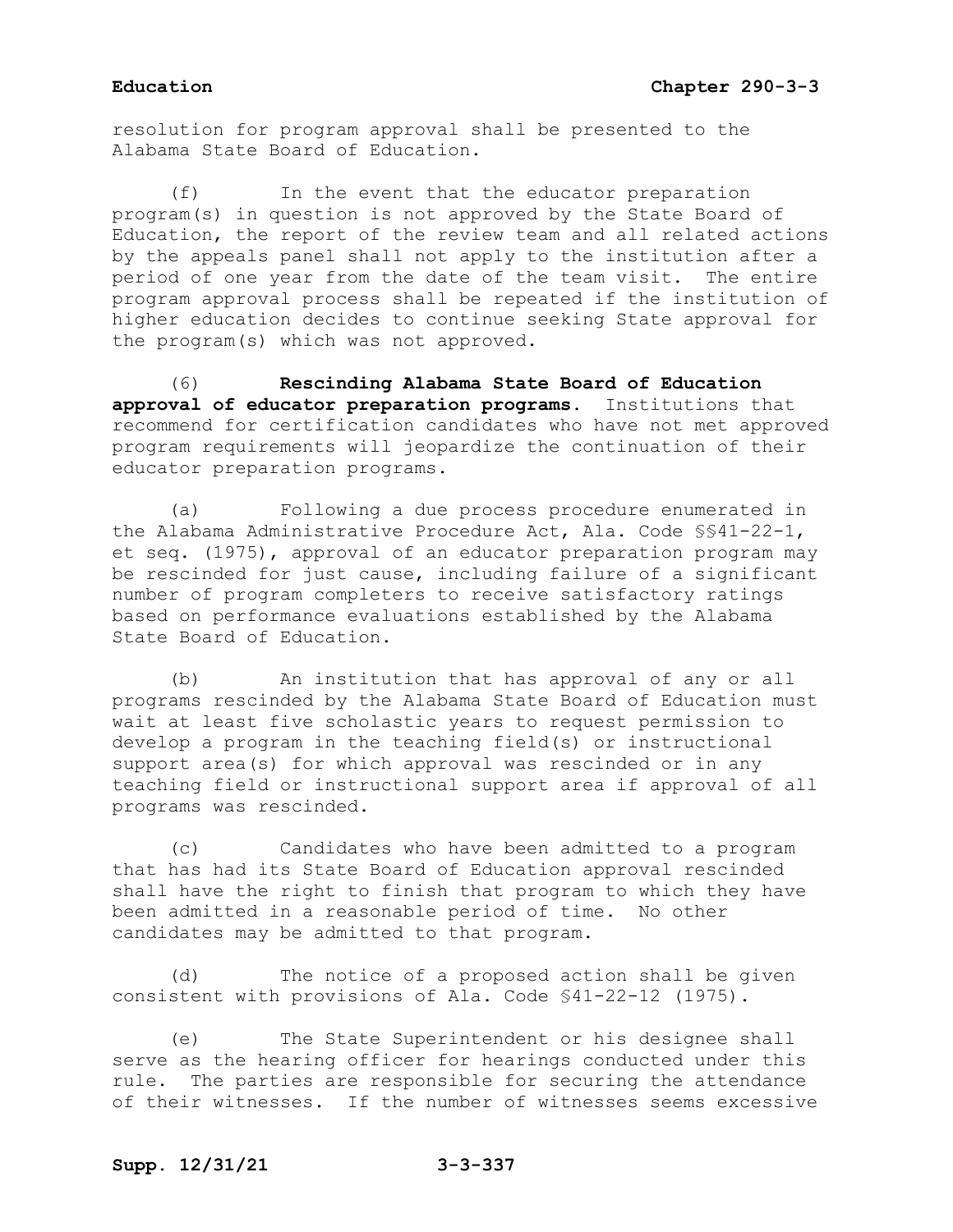in the judgment of the hearing officer, the party requesting the witnesses may be required to justify this necessity. The hearing officer may decline to listen to numerous character witnesses or witnesses testifying to the same or substantially the same facts and/or circumstances.

(f) In taking testimony and in considering the evidence, the hearing officer shall follow the provisions of Ala. Code §41-22-13 (1975), insofar as practicable, but shall not be bound by the technical rules of evidence observed in courts of law. The hearing officer may listen to hearsay testimony and accept depositions and affidavits if such testimony is material and relevant to the issue(s).

(g) The conduct of a hearing under this rule shall follow the below order of presentation:

Reading of notice of proposed program approval rescission and grounds therefore.

2. Preliminary matters, if any.

3. Opening statements by the parties, if desired.

4. Presentation of evidence supporting the proposed program approval rescission.

5. Presentation of evidence in support of the institution's position.

6. Rebuttal evidence to the institution's presentation, if any.

7. Summation by the parties, if desired.

8. The hearing officer may establish a pre-hearing conference and any other schedule to facilitate the hearing.

9. The hearing officer shall prepare a proposed order containing a statement of facts and reasons to justify the decision rendered. The hearing officer shall issue his/her recommendation (in the form of a proposed order) no later than forty-five (45) days from the date of the conclusion of the hearing.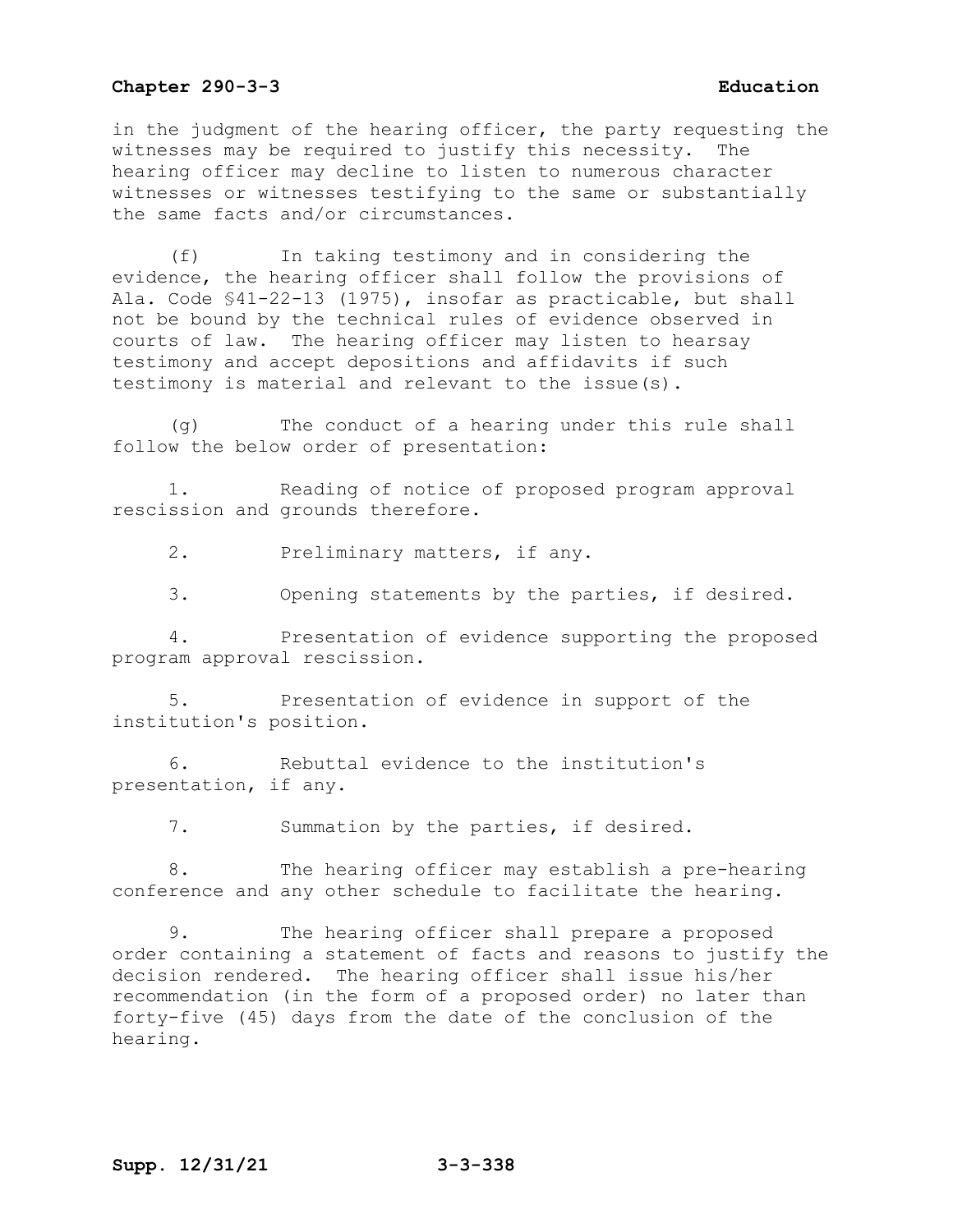10. The proposed order shall become the final decision unless a party files an exception within ten (10) days from receipt thereof.

11. If an exception is filed, it shall include a request for oral argument before the Alabama State Board of Education, if desired. Written argument, not to exceed 10 pages of 8 1/2 x 11 inch paper, double-spaced, shall be filed with the Alabama State Board of Education within ten (10) days after the filing of the exception.

12. Oral argument shall be limited to ten (10) minutes per party, with the party filing the exception making the first presentation, unless modified by the State Board of Education.

### (7) **Educator Data.**

(a) **Supply and demand.** Studies necessary to provide current data on the numbers of teachers available for employment in each teaching and instructional support field in the public schools and the likely number of vacancies in each field shall be the responsibility of the Office of Teaching and Leading of the Alabama Department of Education, with the cooperation of the educator preparation institutions and local education agencies. The information compiled from these studies shall be made available to institutions that offer programs for preparing teachers for use in planning programs and counseling candidates.

(b) **Program enrollment, attrition and completion data.** The Alabama State Department of Education may require EPPs to report on candidates admitted to programs, the support provided to candidates, including those who choose to withdraw or do not meet requirements to continue, and those who complete programs, whether or not they apply for Alabama certification.

(c) **Satisfaction surveys.** EPPs and the ALSDE will share responsibility for designing, administering, and summarizing the data obtained from satisfaction surveys completed by recent program completers and their employers.

(d) **Report card.** The State Superintendent of Education may stipulate the factors to be included in a report card, allowing a reasonable amount of time for information to be gathered and prepared for dissemination.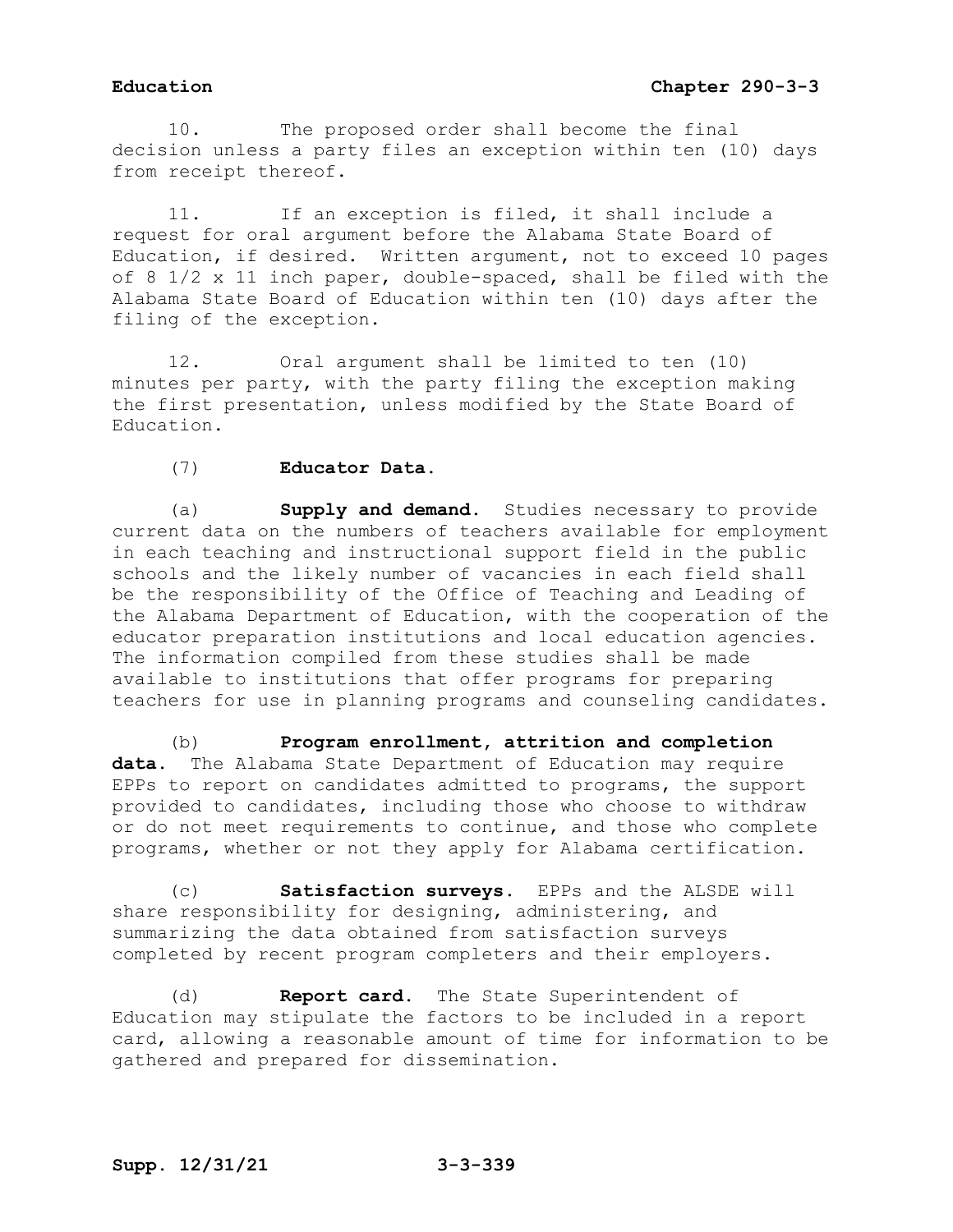(8) **Liaison With Other Agencies Which Accredit or Develop Standards for Educator Preparation Programs.** of Teaching and Leading shall maintain contact with other entities affecting educator preparation programs in the State. Three entities of particular significance in this respect are the Council for the Accreditation of Educator Preparation (CAEP), the National Association of State Directors of Teacher Education and Certification (NASDTEC), and the Interstate Teacher Assessment and Support Consortium (InTASC) of the Council of Chief State School Officers (CCSSO). The Office of Teaching and Leading shall facilitate maximum cooperation with these agencies and shall coordinate the approval of educator preparation programs with the functions of these agencies whenever feasible. Whenever feasible, cooperative and concurrent evaluations shall be facilitated.

(9) **Continuous Improvement.** The State Superintendent of Education may appoint an advisory panel to study any dimension(s) of educator preparation and certification. Recommendations from such a group would be received by the State Superintendent of Education prior to their submission to the Alabama State Board of Education. Membership on such a group shall include P-12 teachers and instructional support personnel, representatives of higher education, business and industry, parents, and the general public. When needed, the Educator Preparation Section may convene ad hoc groups representing EPPs to provide feedback on proposed revisions of standards or procedures.

**Author:** Dr. Eric G. Mackey

**Statutory Authority:** Code of Ala. 1975, §§16-3-16, 16-23-14. **History: New Rule:** January 9, 1997; effective February 13, 1997; operative July 1, 1997. **Amended:** Filed November 18, 1999; effective December 23, 1999. **Amended:** Filed June 8, 2000; effective July 13, 2000. **Amended:** Filed March 14, 2002; effective April 18, 2002. **Amended:** Filed December 12, 2002; effective January 16, 2003. **Repealed and New Rule:** Filed September 11, 2003; effective October 16, 2003. **Repealed and New Rule:** Filed July 13, 2004; effective August 17, 2004. **Repealed and New Rule:** April 14, 2005; effective May 19, 2005. **Amended:** Filed June 9, 2005; effective July 14, 2005. **Repealed and New Rule:** Filed August 6, 2007; effective September 10, 2007. **Repealed and New Rule:** Filed August 3, 2009; effective September 7, 2009; operative October 1, 2009. **Repealed and New Rule:** Filed August 13, 2015; effective September 17, 2015. **Amended:** Filed September 13, 2018; effective October 28, 2018; operative